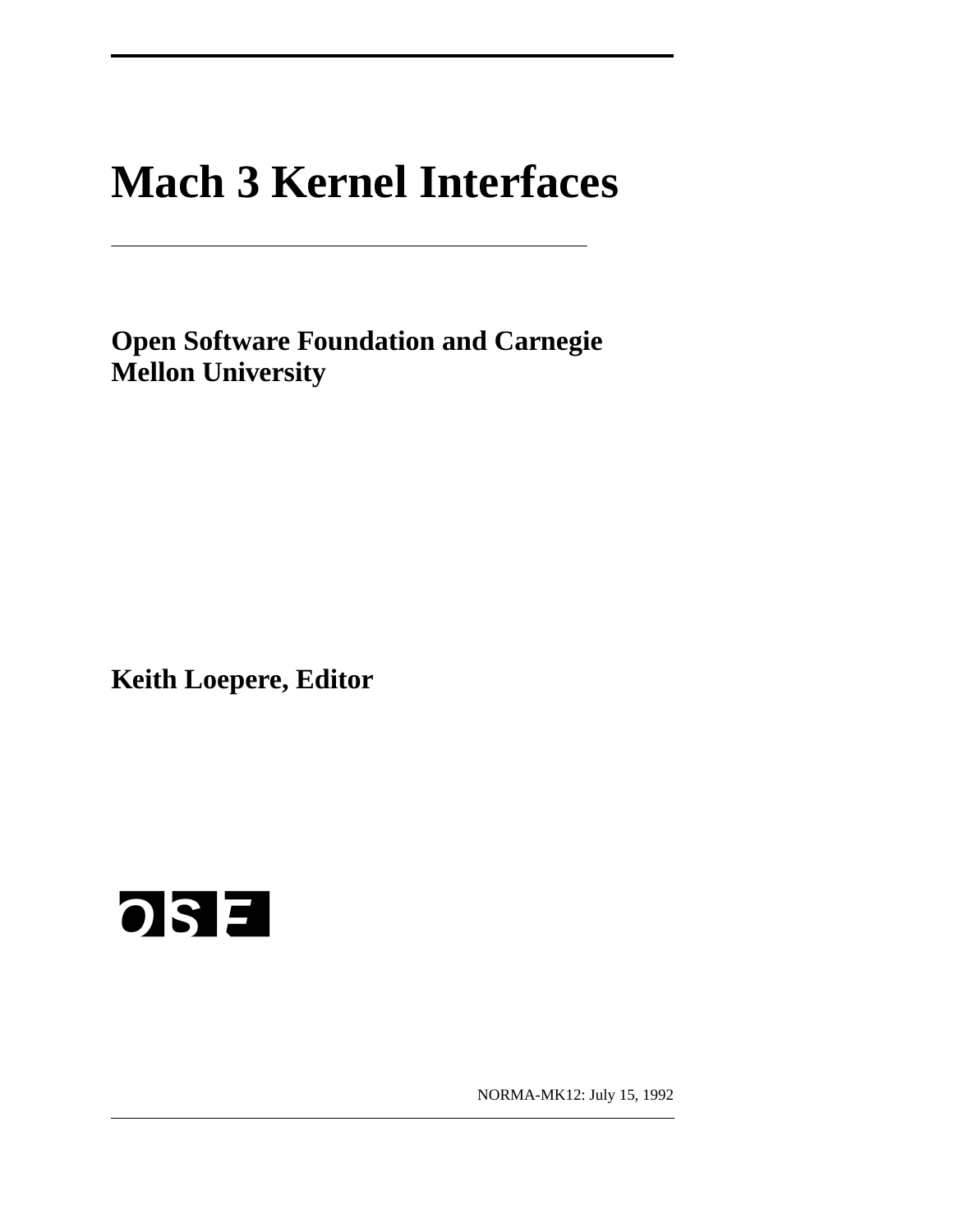This book is in the Open Software Foundation Mach 3 series.

Books in the OSF Mach 3 series:

#### **Mach 3 Kernel Principles**

**Mach 3 Kernel Interfaces**

#### **Mach 3 Server Writer's Guide**

## **Mach 3 Server Writer's Interfaces**

Revision History:

| Revision 2   | MK67: January 7, 1992     | OSF / Mach release |
|--------------|---------------------------|--------------------|
| Revision 2.2 | NORMA-MK12: July 15, 1992 |                    |

Change bars indicate changes since MK67.

Copyright© 1990 by the Open Software Foundation and Carnegie Mellon University.

All rights reserved.

This document is partially derived from earlier Mach documents written by Robert V. Baron, Joseph S. Barrera, David Black, William Bolosky, Jonathan Chew, Richard P. Draves, Alessandro Forin, David B. Golub, Richard F. Rashid, Mary R. Thompson, Avadis Tevanian, Jr. and Michael W. Young.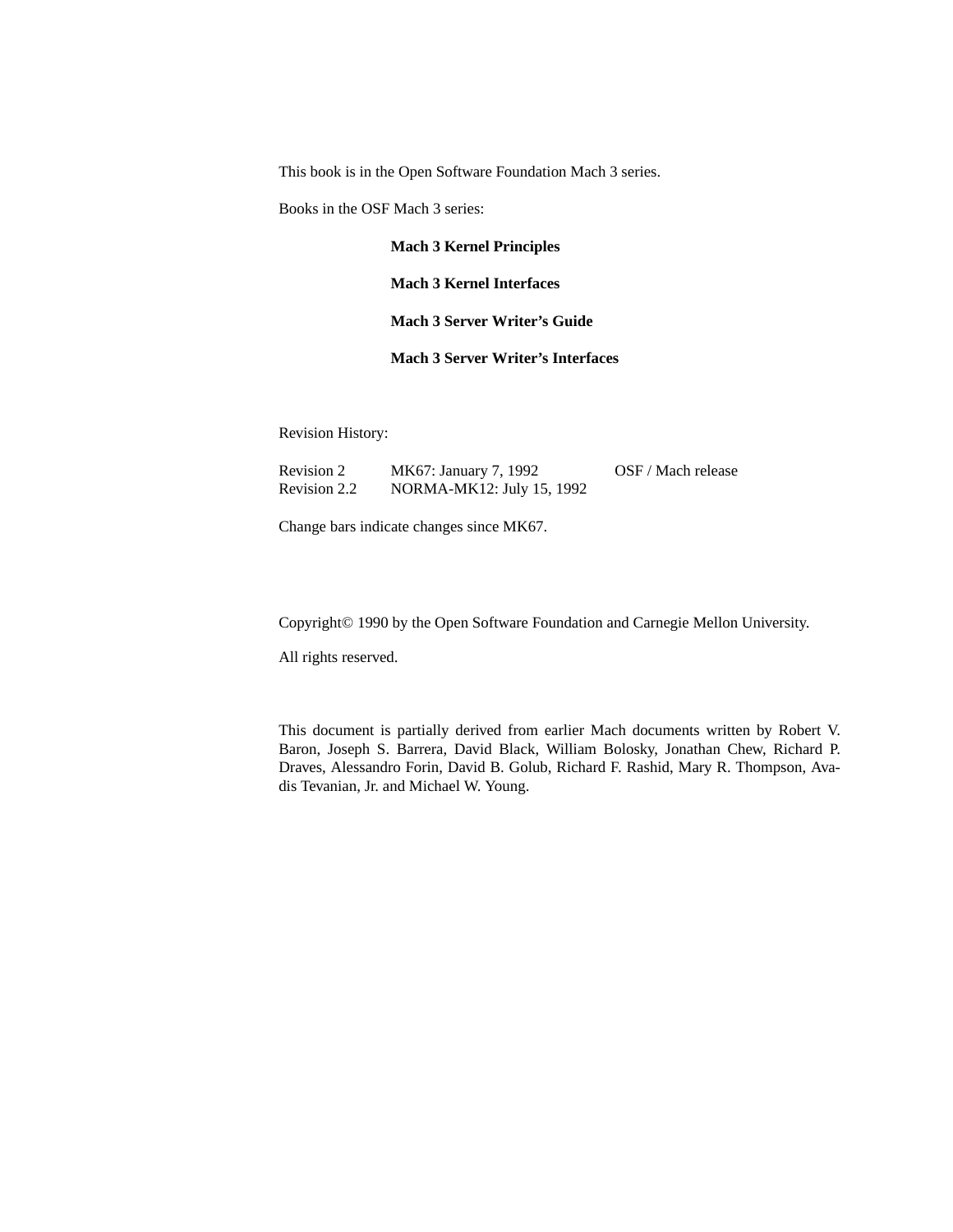## *Contents*

| <b>CHAPTER 1</b> |                                                                                                                                                                                                                                                                                                                                                                  |
|------------------|------------------------------------------------------------------------------------------------------------------------------------------------------------------------------------------------------------------------------------------------------------------------------------------------------------------------------------------------------------------|
| <b>CHAPTER 2</b> | $mach\_msg \ldots \ldots \ldots \ldots \ldots \ldots \ldots \ldots \ldots \ldots 6$<br>$mach\_msg\_receive \dots \dots \dots \dots \dots \dots \dots \dots \dots 21$<br>$mach\_msg\_send. \ldots \ldots \ldots \ldots \ldots \ldots \ldots \ldots \ldots 22$                                                                                                     |
| <b>CHAPTER 3</b> | do_mach_notify_dead_name24<br>do_mach_notify_port_destroyed 32<br>$\alpha$ mach_notify_send_once $\dots \dots \dots \dots \dots \dots \dots$ 34<br>mach_port_get_receive_status 44<br>$mach\_port\_get\_refs \ldots \ldots \ldots \ldots \ldots \ldots \ldots \ldots 45$<br>$mach\_port\_type \ldots \ldots \ldots \ldots \ldots \ldots \ldots \ldots \ldots 66$ |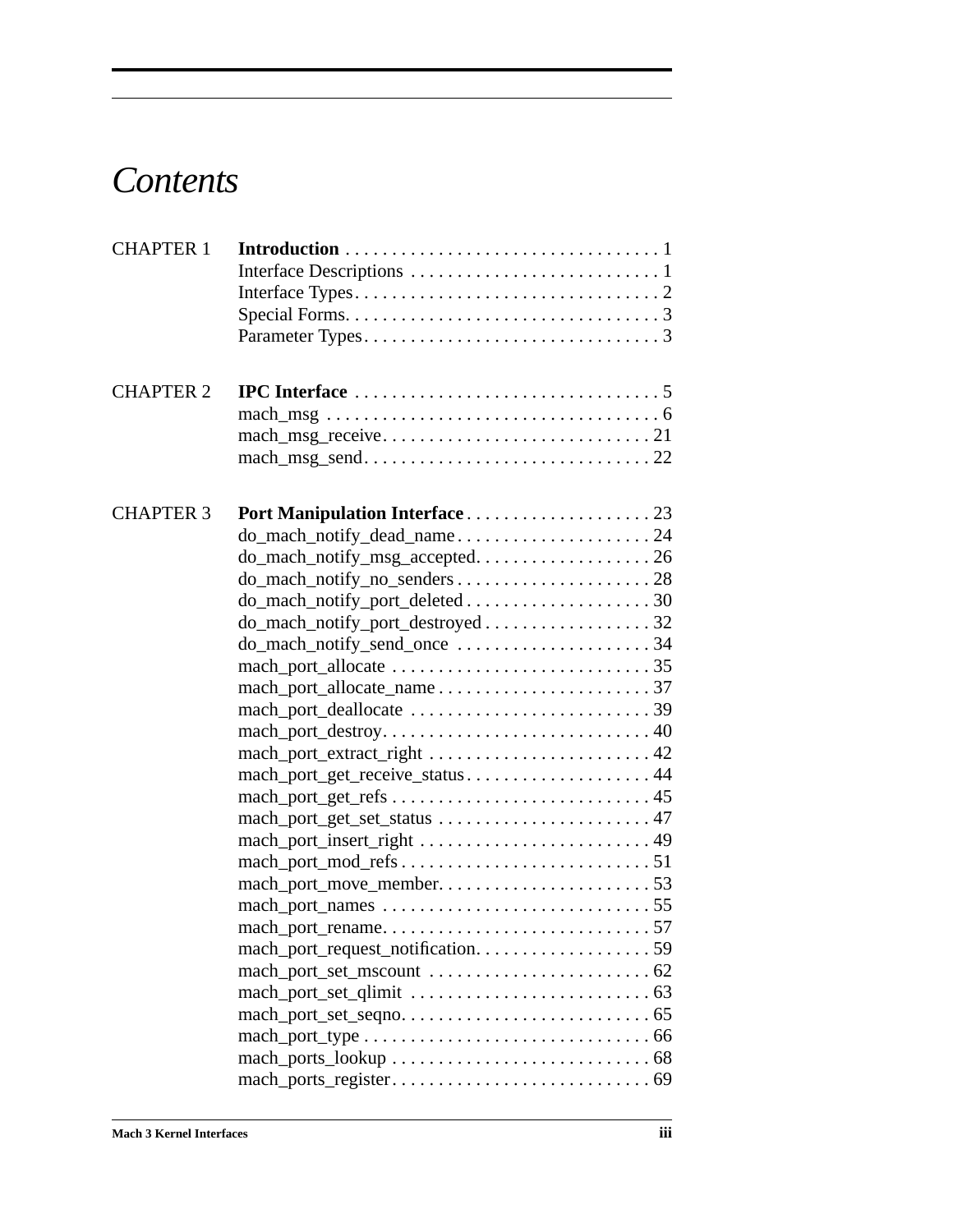|                  | $mach\_reply\_port \ldots \ldots \ldots \ldots \ldots \ldots \ldots \ldots \ldots 71$ |  |
|------------------|---------------------------------------------------------------------------------------|--|
| <b>CHAPTER 4</b> |                                                                                       |  |
|                  |                                                                                       |  |
|                  |                                                                                       |  |
|                  |                                                                                       |  |
|                  |                                                                                       |  |
|                  |                                                                                       |  |
|                  |                                                                                       |  |
|                  |                                                                                       |  |
|                  |                                                                                       |  |
|                  |                                                                                       |  |
|                  |                                                                                       |  |
|                  |                                                                                       |  |
|                  |                                                                                       |  |
|                  |                                                                                       |  |
| <b>CHAPTER 5</b> | External Memory Management Interface 99                                               |  |
|                  | $default\_paper\_info \ldots \ldots \ldots \ldots \ldots \ldots \ldots \ldots 100$    |  |
|                  | default_pager_object_create  101                                                      |  |
|                  | memory_object_change_attributes  103                                                  |  |
|                  | memory_object_change_completed  105                                                   |  |
|                  |                                                                                       |  |
|                  | memory_object_create110                                                               |  |
|                  | memory_object_data_error 113                                                          |  |
|                  | memory_object_data_initialize 115                                                     |  |
|                  | memory_object_data_provided 117                                                       |  |
|                  | memory_object_data_request 119                                                        |  |
|                  | memory_object_data_return  121                                                        |  |
|                  | memory_object_data_supply 123                                                         |  |
|                  | memory_object_data_unavailable 126                                                    |  |
|                  | memory_object_data_unlock 128                                                         |  |
|                  |                                                                                       |  |
|                  | memory_object_destroy132                                                              |  |
|                  | memory_object_get_attributes133                                                       |  |
|                  |                                                                                       |  |
|                  | memory_object_lock_completed137                                                       |  |
|                  | memory_object_lock_request 139                                                        |  |
|                  |                                                                                       |  |
|                  | memory_object_set_attributes144                                                       |  |
|                  | memory_object_supply_completed146                                                     |  |
|                  |                                                                                       |  |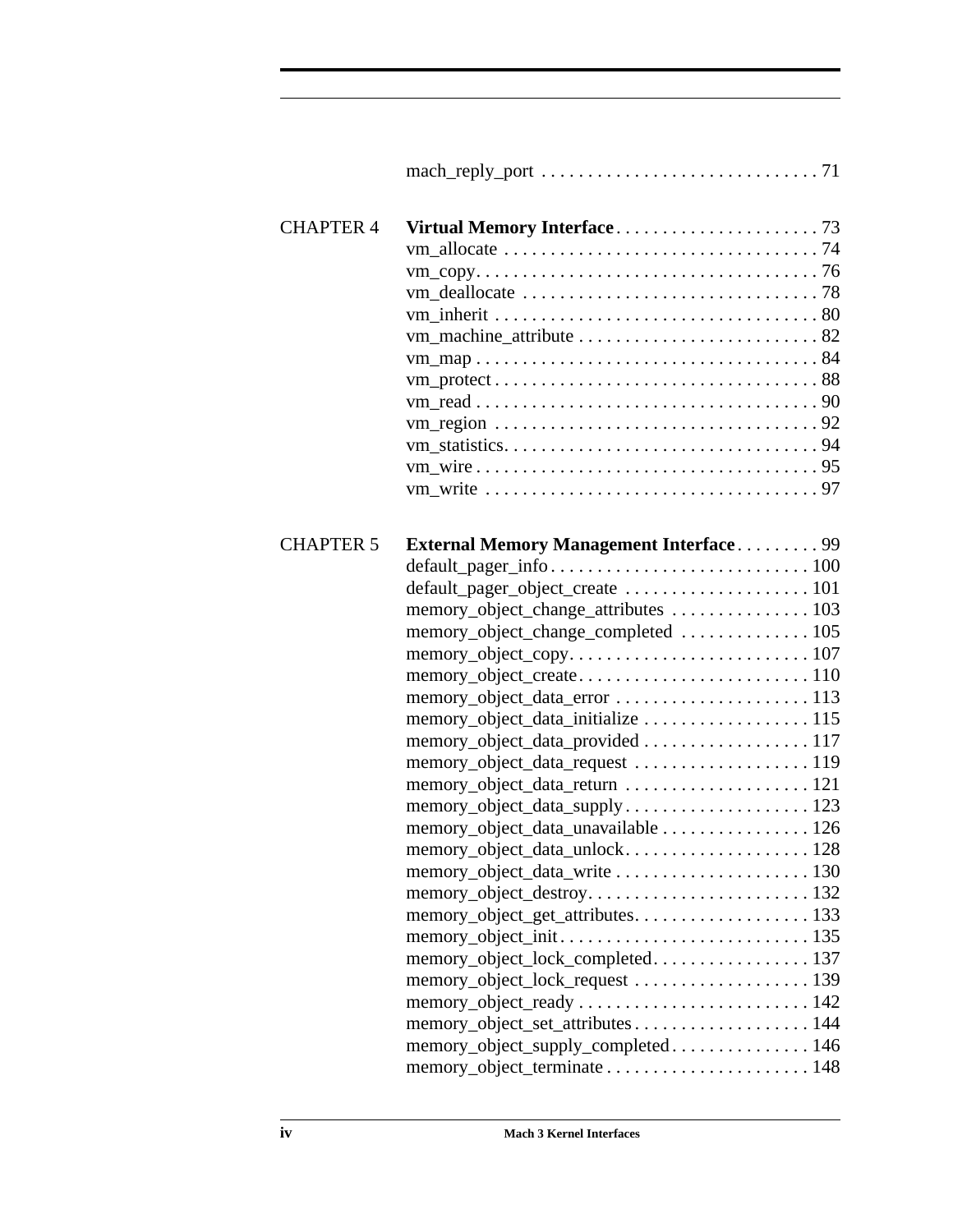|                  | vm_set_default_memory_manager 150                                                          |  |
|------------------|--------------------------------------------------------------------------------------------|--|
| <b>CHAPTER 6</b> |                                                                                            |  |
|                  |                                                                                            |  |
|                  |                                                                                            |  |
|                  |                                                                                            |  |
|                  |                                                                                            |  |
|                  |                                                                                            |  |
|                  |                                                                                            |  |
|                  |                                                                                            |  |
|                  |                                                                                            |  |
|                  |                                                                                            |  |
|                  |                                                                                            |  |
|                  |                                                                                            |  |
|                  |                                                                                            |  |
|                  |                                                                                            |  |
|                  |                                                                                            |  |
|                  |                                                                                            |  |
|                  |                                                                                            |  |
|                  |                                                                                            |  |
|                  |                                                                                            |  |
|                  |                                                                                            |  |
|                  |                                                                                            |  |
|                  |                                                                                            |  |
|                  |                                                                                            |  |
|                  |                                                                                            |  |
| <b>CHAPTER 7</b> |                                                                                            |  |
|                  |                                                                                            |  |
|                  |                                                                                            |  |
|                  |                                                                                            |  |
|                  |                                                                                            |  |
|                  |                                                                                            |  |
|                  | $task_info. \ldots \ldots \ldots \ldots \ldots \ldots \ldots \ldots \ldots \ldots 200$     |  |
|                  | $task\_priority \ldots \ldots \ldots \ldots \ldots \ldots \ldots \ldots \ldots \ldots 202$ |  |
|                  | $task\_resume \ldots \ldots \ldots \ldots \ldots \ldots \ldots \ldots \ldots \ldots 204$   |  |
|                  |                                                                                            |  |
|                  |                                                                                            |  |
|                  |                                                                                            |  |
|                  | $task\_suspend \dots \dots \dots \dots \dots \dots \dots \dots \dots \dots 210$            |  |
|                  |                                                                                            |  |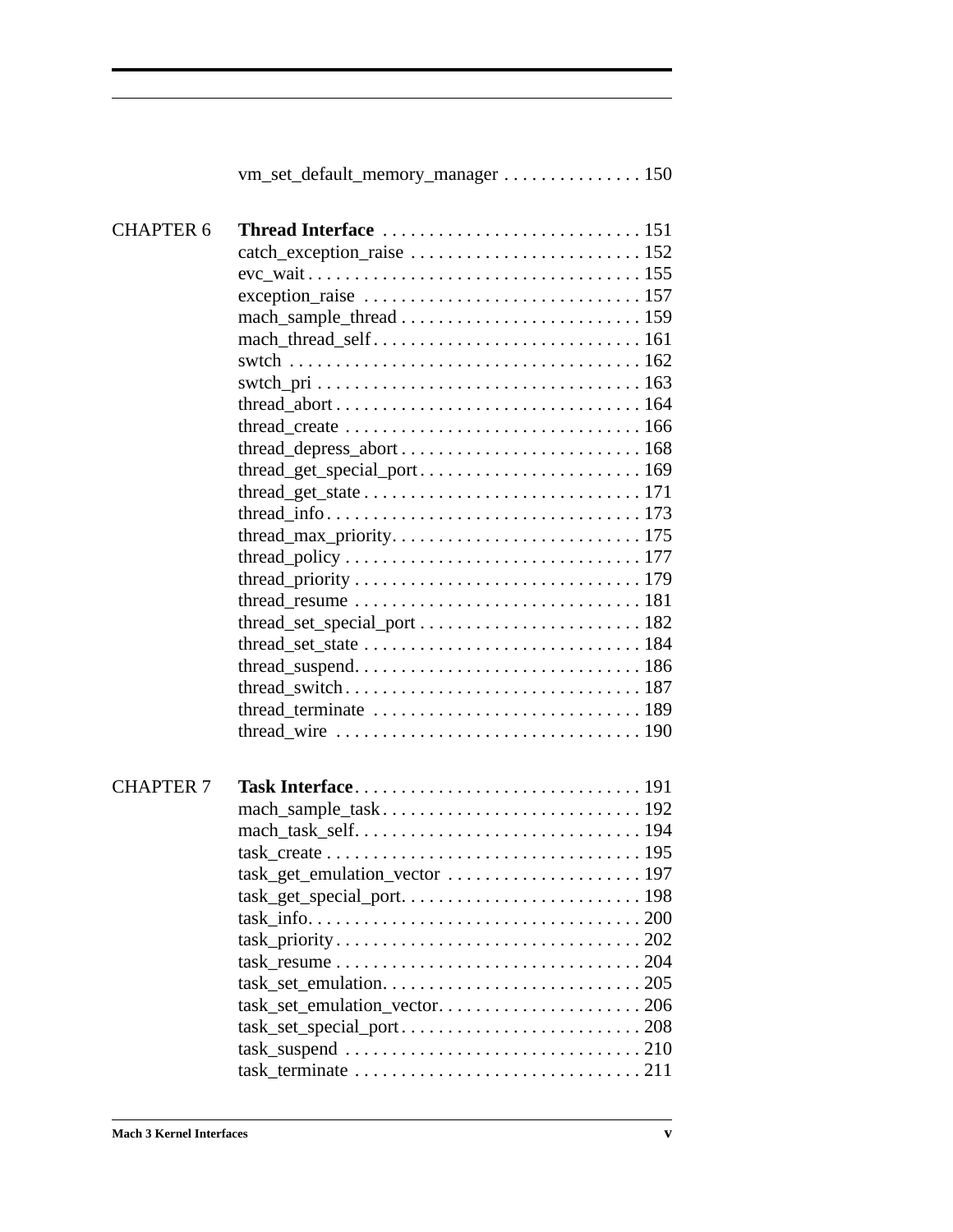| <b>CHAPTER 8</b>  |                                                                                            |  |
|-------------------|--------------------------------------------------------------------------------------------|--|
|                   |                                                                                            |  |
|                   |                                                                                            |  |
|                   | $host\_get\_time \ldots \ldots \ldots \ldots \ldots \ldots \ldots \ldots \ldots 216$       |  |
|                   |                                                                                            |  |
|                   |                                                                                            |  |
|                   |                                                                                            |  |
|                   | $host\_set\_time \ldots \ldots \ldots \ldots \ldots \ldots \ldots \ldots \ldots 221$       |  |
|                   |                                                                                            |  |
|                   |                                                                                            |  |
| <b>CHAPTER 9</b>  | Processor Interface 223                                                                    |  |
|                   |                                                                                            |  |
|                   |                                                                                            |  |
|                   |                                                                                            |  |
|                   |                                                                                            |  |
|                   |                                                                                            |  |
|                   |                                                                                            |  |
|                   |                                                                                            |  |
|                   |                                                                                            |  |
|                   |                                                                                            |  |
|                   |                                                                                            |  |
|                   | processor_set_destroy 240                                                                  |  |
|                   |                                                                                            |  |
|                   | processor_set_max_priority243                                                              |  |
|                   | processor_set_policy_disable  245                                                          |  |
|                   |                                                                                            |  |
|                   |                                                                                            |  |
|                   |                                                                                            |  |
|                   |                                                                                            |  |
|                   |                                                                                            |  |
|                   |                                                                                            |  |
|                   |                                                                                            |  |
|                   | $thread\_assign \ldots \ldots \ldots \ldots \ldots \ldots \ldots \ldots \ldots \ldots 256$ |  |
|                   |                                                                                            |  |
|                   | $thread\_get\_assignment. \ldots \ldots \ldots \ldots \ldots \ldots \ldots \ldots 258$     |  |
|                   |                                                                                            |  |
| <b>CHAPTER 10</b> |                                                                                            |  |
|                   |                                                                                            |  |
|                   |                                                                                            |  |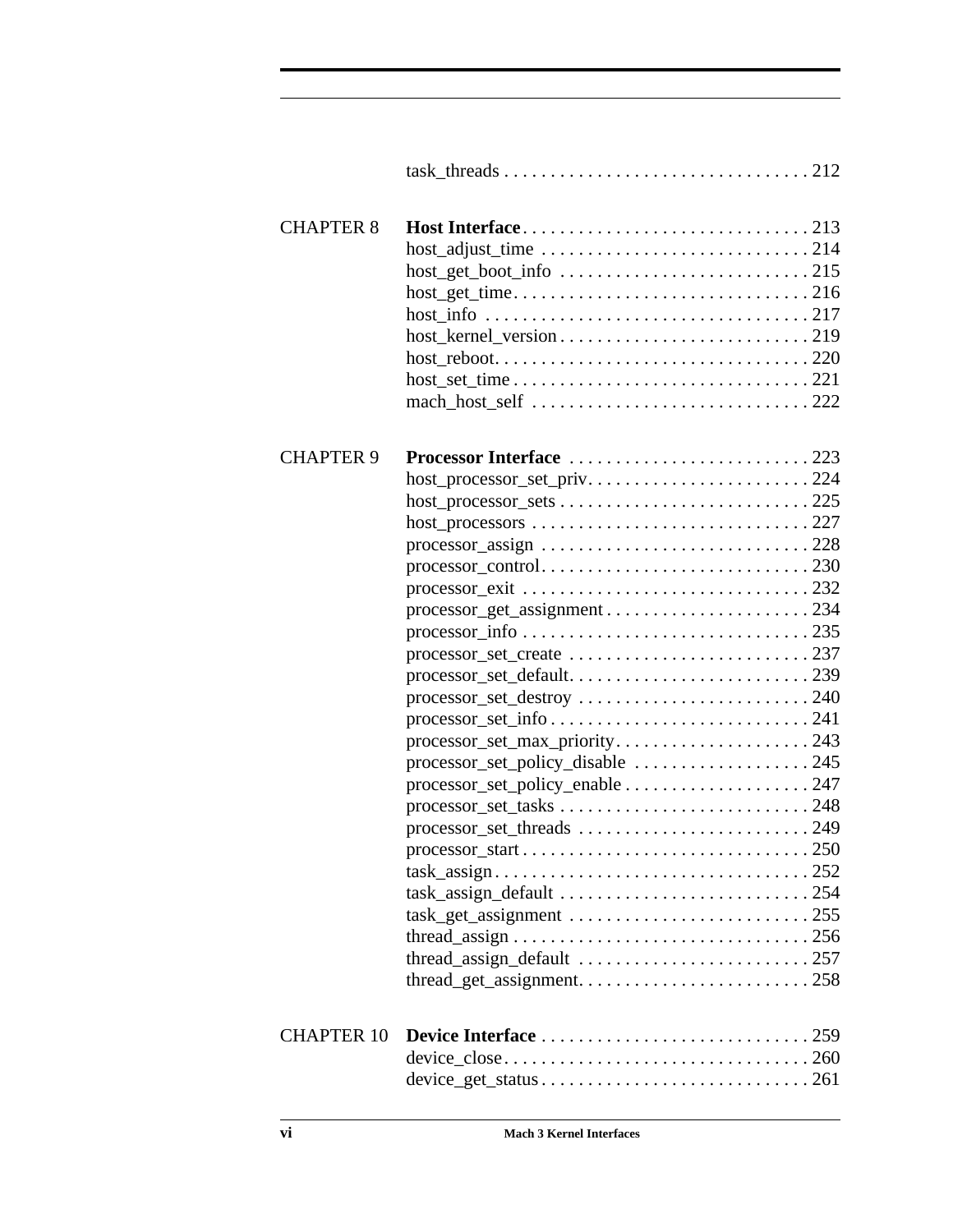| <b>APPENDIX A</b> | memory_object_default_server 286<br>seqnos_memory_object_default_server292 |
|-------------------|----------------------------------------------------------------------------|
| <b>APPENDIX B</b> |                                                                            |
| <b>APPENDIX C</b> |                                                                            |
| <b>APPENDIX D</b> | mach_msg_type_long 333                                                     |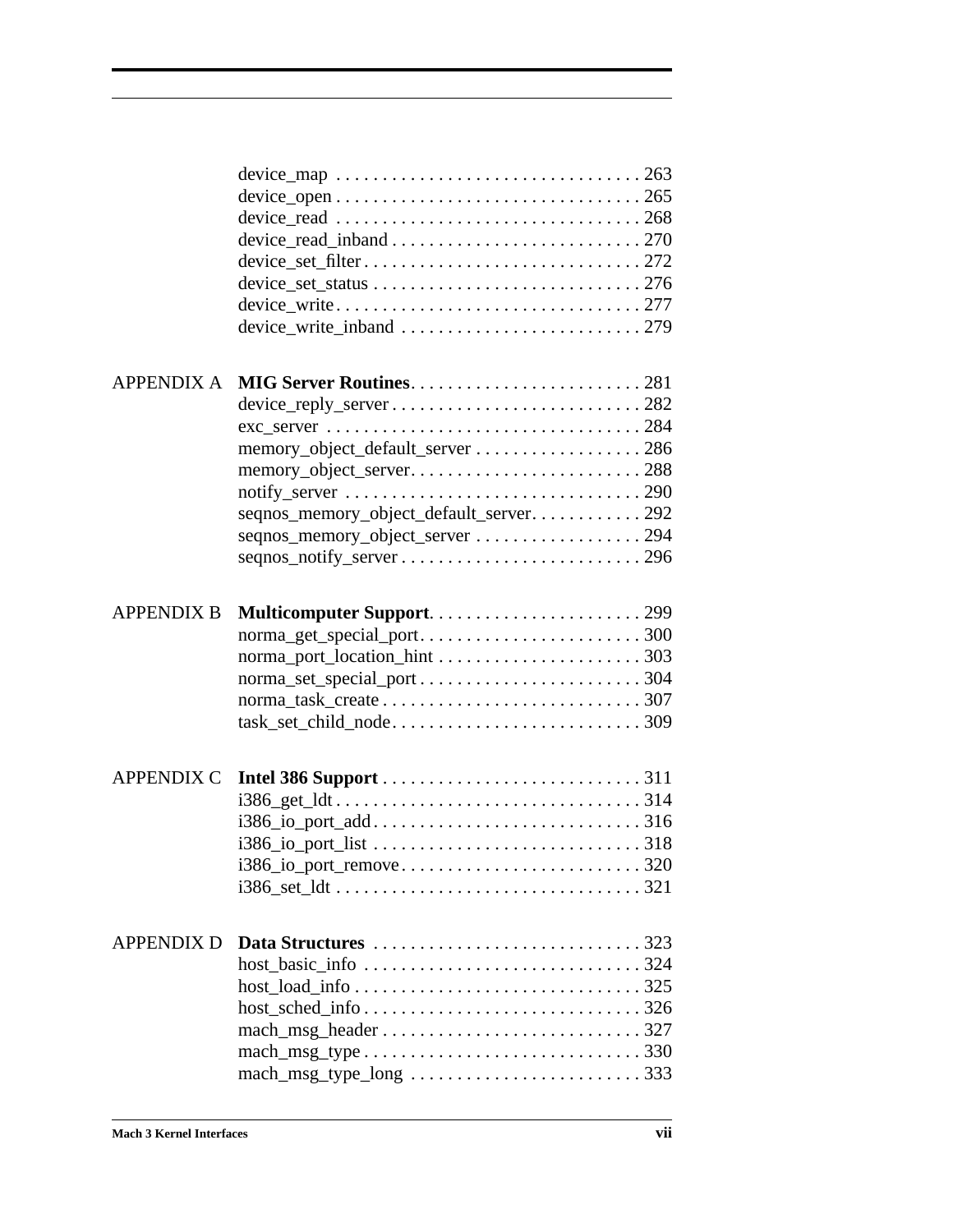| $processor_set_basic_info \ldots \ldots \ldots \ldots \ldots \ldots \ldots 339$<br>$task_{\text{i}}\cdot\text{time}\cdot\text{time}\cdot\text{time}\cdot\text{time}\cdot\text{time}\cdot\text{time}\cdot\text{time}\cdot\text{time}\cdot\text{time}\cdot\text{time}\cdot\text{time}\cdot\text{time}\cdot\text{time}\cdot\text{time}\cdot\text{time}\cdot\text{time}\cdot\text{time}\cdot\text{time}\cdot\text{time}\cdot\text{time}\cdot\text{time}\cdot\text{time}\cdot\text{time}\cdot\text{time}\cdot\text{time}\cdot\text{time}\cdot\text{time}\cdot\text{time}\cdot\text{time}\cdot\text{time}\cdot\text{time}\cdot\text{time}\cdot\text{time}\cdot\text{time}\cdot\text{time}\cdot\$<br>time_value $\dots \dots \dots \dots \dots \dots \dots \dots \dots \dots \dots \dots 347$ |
|----------------------------------------------------------------------------------------------------------------------------------------------------------------------------------------------------------------------------------------------------------------------------------------------------------------------------------------------------------------------------------------------------------------------------------------------------------------------------------------------------------------------------------------------------------------------------------------------------------------------------------------------------------------------------------------------------------------------------------------------------------------------------------------|
|                                                                                                                                                                                                                                                                                                                                                                                                                                                                                                                                                                                                                                                                                                                                                                                        |
|                                                                                                                                                                                                                                                                                                                                                                                                                                                                                                                                                                                                                                                                                                                                                                                        |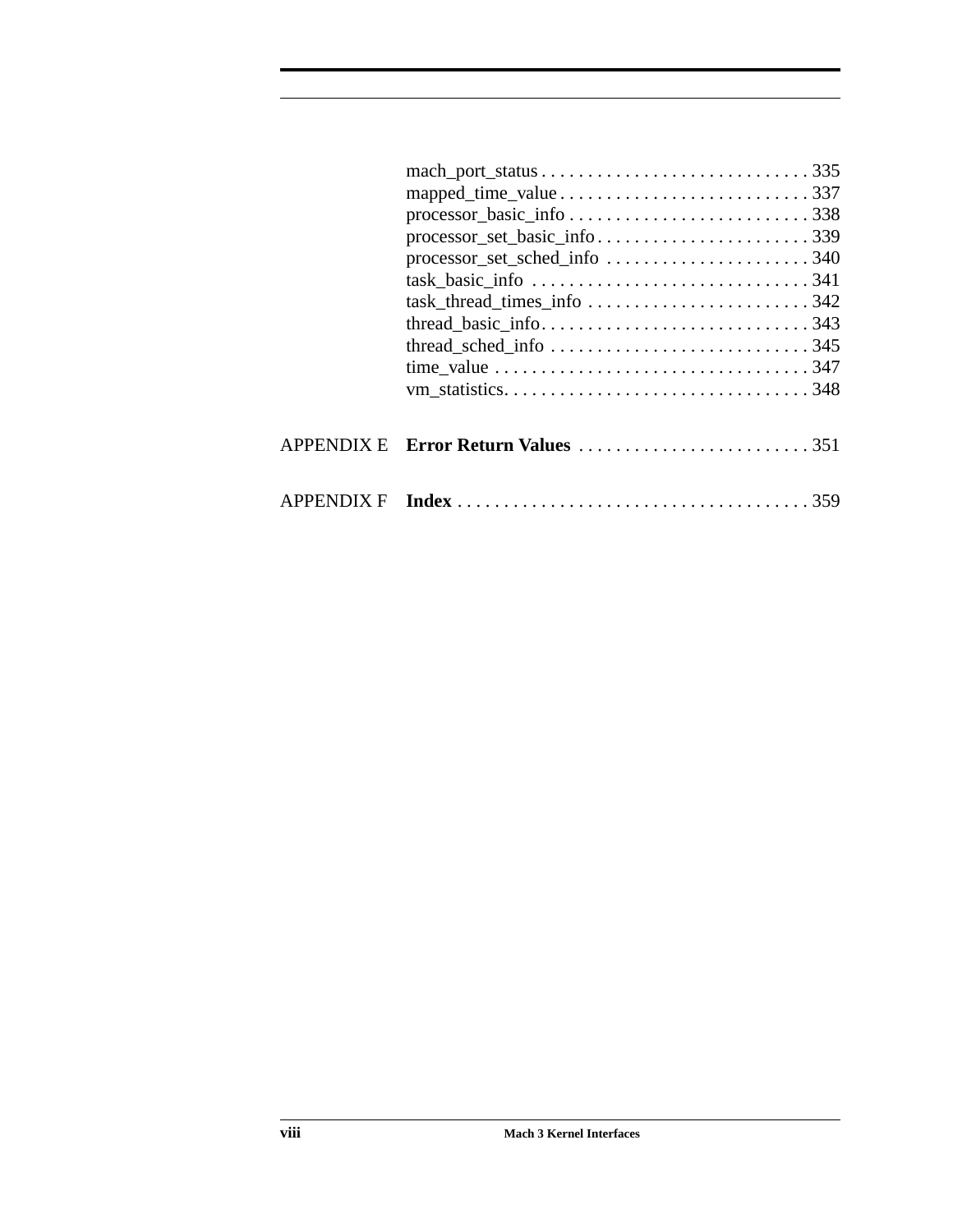## CHAPTER 1 Introduction

This book documents the various interfaces to the Mach 3 kernel. The text describes each interface to the kernel in isolation. The relationship of interfaces to one another, and the way that interfaces are combined to write user servers is the subject of a companion volume.

The organization of this book is such that it follows the organization of the kernel into its major functional areas. Although the kernel interface is itself not object oriented, the division of interfaces into areas is largely done according to the significant object utilized or manipulated by the interfaces. Each such object receives its own chapter. Of course, the assignment of interfaces into these chapters is a difficult and highly subjective process. For example, an interface that returns the list of processor sets defined for a host can be grouped with host related interfaces or processor set related interfaces. Each interface, though, appears only once in this book.

Appendices give a description of the structures and fields used by these interfaces, a list of possible error return values from the kernel and an alphabetical index of functions and data structures.

## **Interface Descriptions**

Each interface is listed separately, each starting on its own page. For each interface, some or all of the following features are presented:

- The name of the interface
- A brief description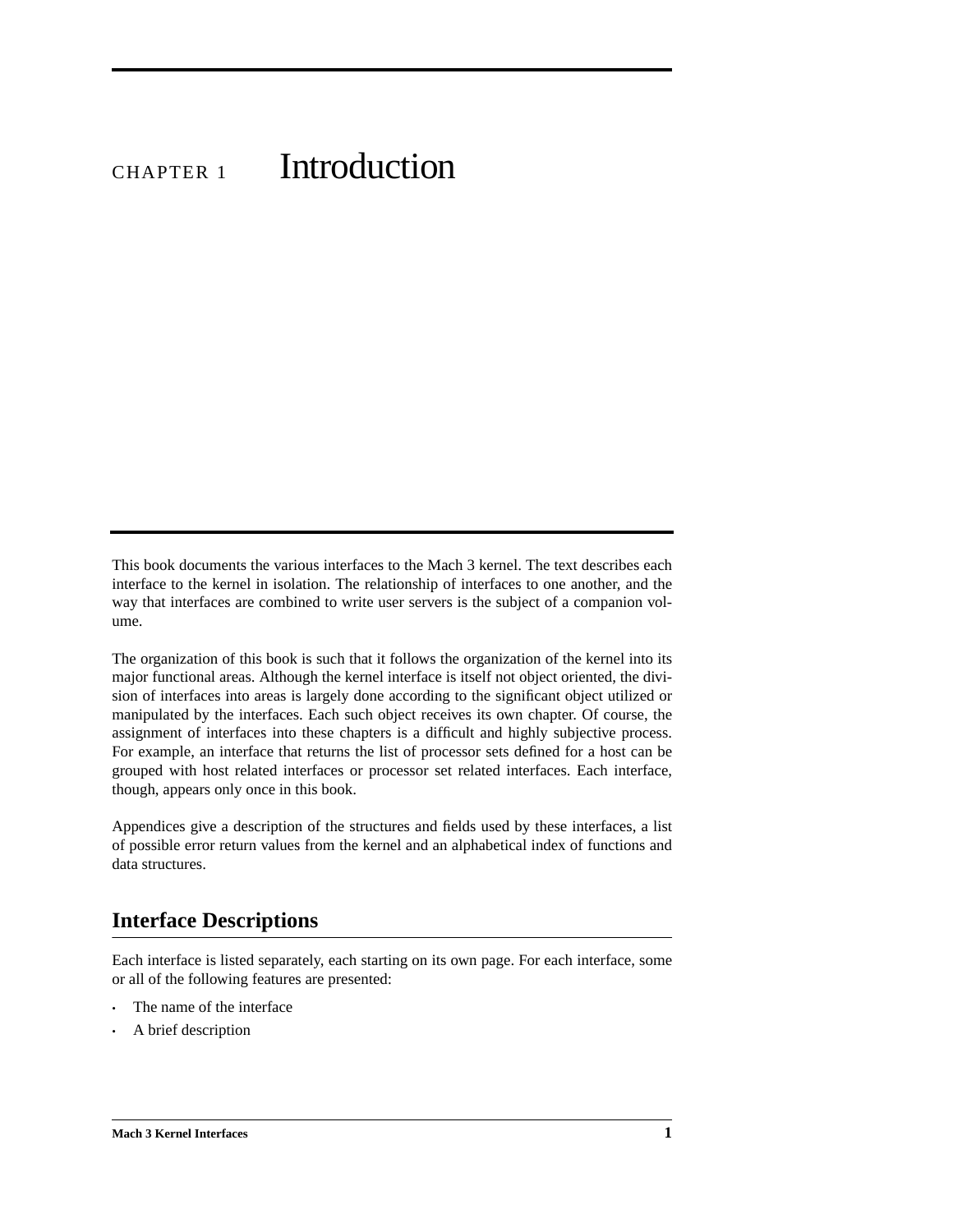- The pertinent library. All functions in this volume are contained in **libmach\_sa.a** (and, by implication, **libmach.a**) unless otherwise noted. Also listed is the header file that provides the function prototype or defines the data structure (if not **mach.h**).
- A synopsis of the interface, in C form
- An extended description of the function performed by the call
- Any macro or special forms of the call
- A description of each parameter to the call
- Additional notes on the use of the interface
- Cautions relating to the interface use
- An explanation of the significant return values
- References to related interfaces

## **Interface Types**

Most of the interfaces in this book are MIG generated interfaces. That is, they are stub routines generated from MIG interface description files. Calling these interfaces will actually result in a Mach IPC message being sent to the port that is the first argument in the call. This has two important effects.

- These calls may fail for various MIG or IPC related reasons. The list of error returns for these calls should always be considered to also include the IPC related errors (MACH\_MSG\_..., MACH\_SEND\_... and MACH\_RCV\_...) and the MIG related errors (MIG\_...).
- These calls only invoke their expected effect when the acting port is indeed a port of the specified type. That is, if a call expects a port that names a task (a kernel task port) and the port is instead a port managed by a task, the routine will still happily generate the appropriate Mach message and send it to that task. What the target task will do with the message is up to it. Note that it is this effect that allows the Net Message server to work.

A few of these interfaces are actually system calls (traps). In general, the system calls (with the obvious exception of the **mach\_msg** call) work only on the current task or thread. (Some functions are a hybrid; they first try the system call, and, failing that, they try sending a Mach message. This is an optimization for some interfaces for which the target is usually the invoking task or thread.) Any routine not documented as a system call is a MIG stub routine.

Most of these interfaces are of the type **Function**. This means that there is actually a C callable function (most likely in **libmach.a**) that has the calling sequence listed and that when called invokes some kernel or kernel related service. If the interface is a system trap instead of a message, it will be listed as a **System Trap**.

Some interfaces have the type **Server Interface**. Such a description applies to interfaces that are called in server tasks on behalf of messages sent from the kernel. That is, it is assumed that some task is listening (probably with **mach\_msg\_server**) on a port to which the kernel is to send messages. A received message will be passed to a MIG generated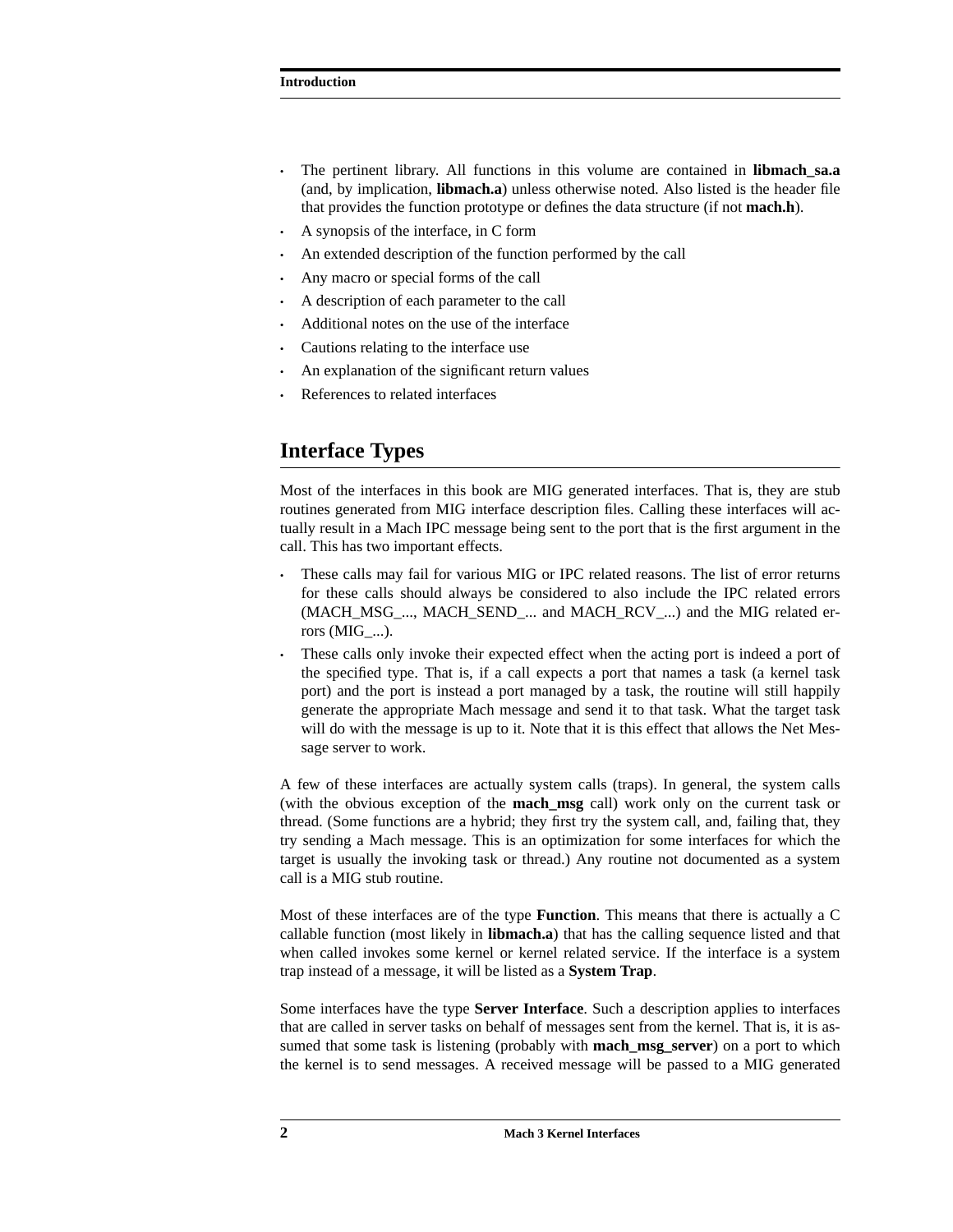server routine (*service\_***server**) which will call an appropriate server target function. It is these server target functions, one for each different message that the kernel generates, that are listed as **Server Interface**s. For any given kernel message, there are any number of possible server interface calling sequences that can be generated, by permuting the order of the data provided in the message, omitting some data elements or including or omitting various header field elements (such as sequence numbers). In most cases, a single server interface calling sequence has been chosen with a given MIG generated server message de-multiplexing routine that calls these interfaces. In some cases, there are more than one MIG generated server routines which call upon different server interfaces associated with that MIG service routine. In any event, all **Server Interfaces** contain within their documentation the name of the MIG generated server routine that invokes the interface.

## **Special Forms**

There are various special interface forms defined in this volume.

- The **MACRO** form specifies macros (typically defined in **mach.h**) that provide shorthand equivalents for some variations of the longer function call.
- The **SEQUENCE NUMBER** form of a **Server Interface** defines an additional MIG generated interface that supplies the sequence number from the message causing the server interface to be invoked. The existence of such a form implies the existence of an alternate MIG generated message de-multiplexing routine that invokes this special interface form.
- The **ASYNCHRONOUS** form defines a MIG generated version of a **Function** that allows the function to be invoked asynchronously. Such a version requires an additional parameter to specify the reply port to which the reply is sent. The return value from the asynchronous function is the return status from the **mach\_msg** call sending the request, not the resulting status of the kernel operation. The asynchronous interface also requires a matching **Server Interface** that defines the reply message containing data that would have been output values from the normal function, as well as the resulting status from the kernel operation.

## **Parameter Types**

Each interface description supplies the C type of the various parameters. The parameter descriptions then indicate whether these parameters are input ("in"), output ("out") or both ("in/out"). This information appears in square brackets before the parameter description. Additional information also appears within these brackets for special or non-obvious parameter conventions.

The most common notation is "scalar", which means that the parameter somehow derives from an *int* type. Note that port types are of this form.

If the notation says "structure", the parameter is a direct structure type whose layout is described in APPENDIX D.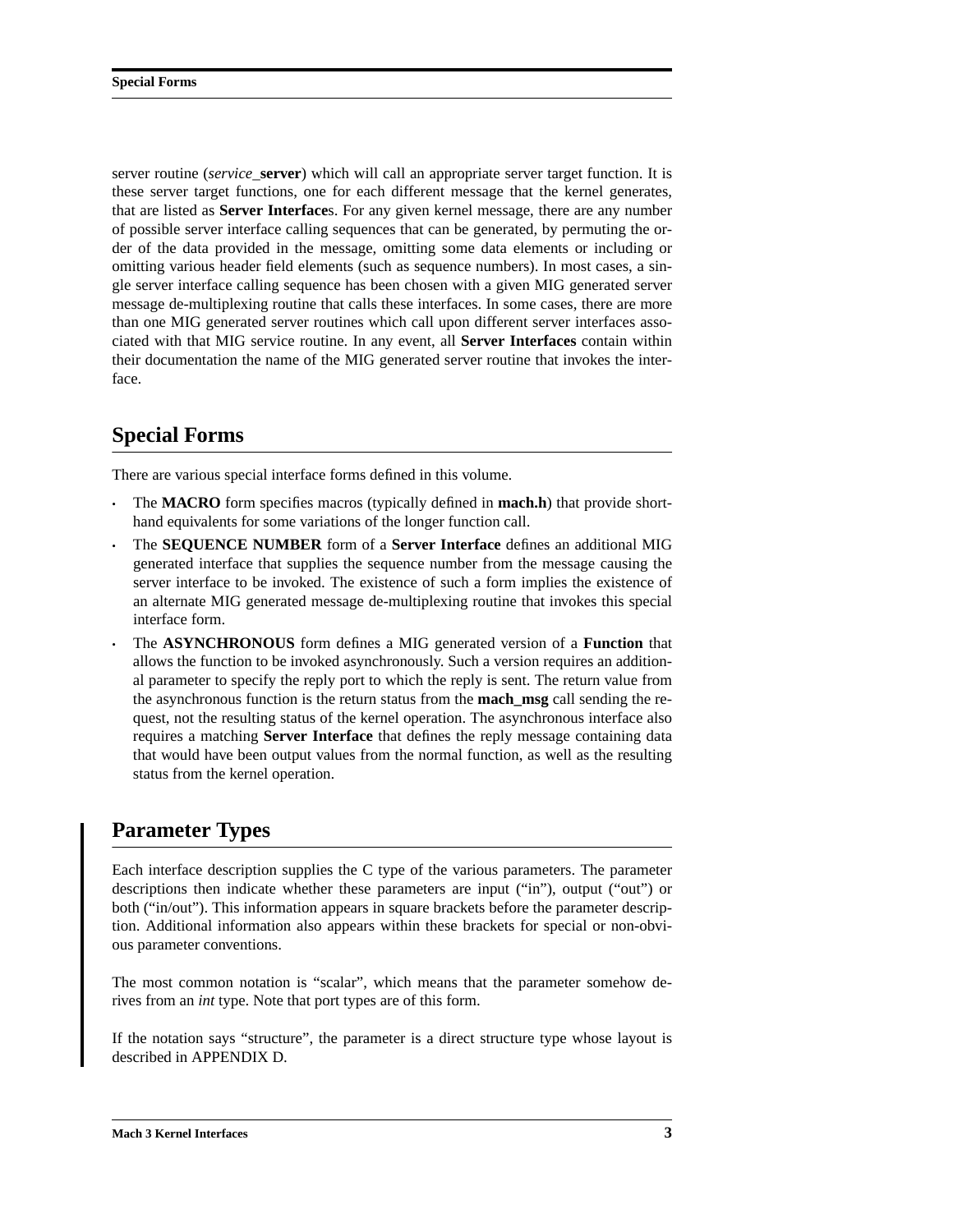#### **Introduction**

The notation "pointer to in array/structure/scalar" means that the caller supplies a pointer to the data. Arrays always have this property following from C language rules. If not so noted, input parameters are passed by value.

Output parameters are always passed by reference following C language rules. Hence the notation "out array/structure/scalar" actually means that the caller must supply a pointer to the storage to receive the output value. If a parameter is in/out, the notation "pointer to in/out array/structure/scalar" will appear. Since the parameter is also an output parameter, it must be passed by reference, hence it appears as a "pointer to in array/structure/scalar" when used as an input parameter.

In contrast, the notation "out pointer to dynamic array" means that the kernel will allocate space for returned data (as if by **vm\_allocate**) and will modify the pointer named by the output parameter (that is, the parameter to the function is a pointer to a pointer) to point to this allocated memory. The task should **vm\_deallocate** this space when done referencing it.

For a Server Interface, the corresponding version of the above is "in pointer to dynamic array". This indicates that the kernel has allocated space for the data (as if by **vm\_allocate**) and is supplying a pointer to the data as the input parameter to the server interface routine. It is the job of the server interface routine to arrange for this data to be **vm\_deallocate**d when the data is no longer needed.

An "unbounded out in-line array" specifies the variable in-line/out-of-line (referred to as unbounded in-line) array feature of MIG described in the *Server Writer's Guide*. The caller supplies a pointer to a pointer whose value contains the address of an array whose size is specified in some other parameter (or known implicitly). Upon return, if this target pointer no longer points to the caller's array (most likely because the caller's array was not sufficiently large to hold the return data), then the kernel allocated space (as if by **vm\_allocate**) into which the data was placed; otherwise, the data was placed into the supplied array.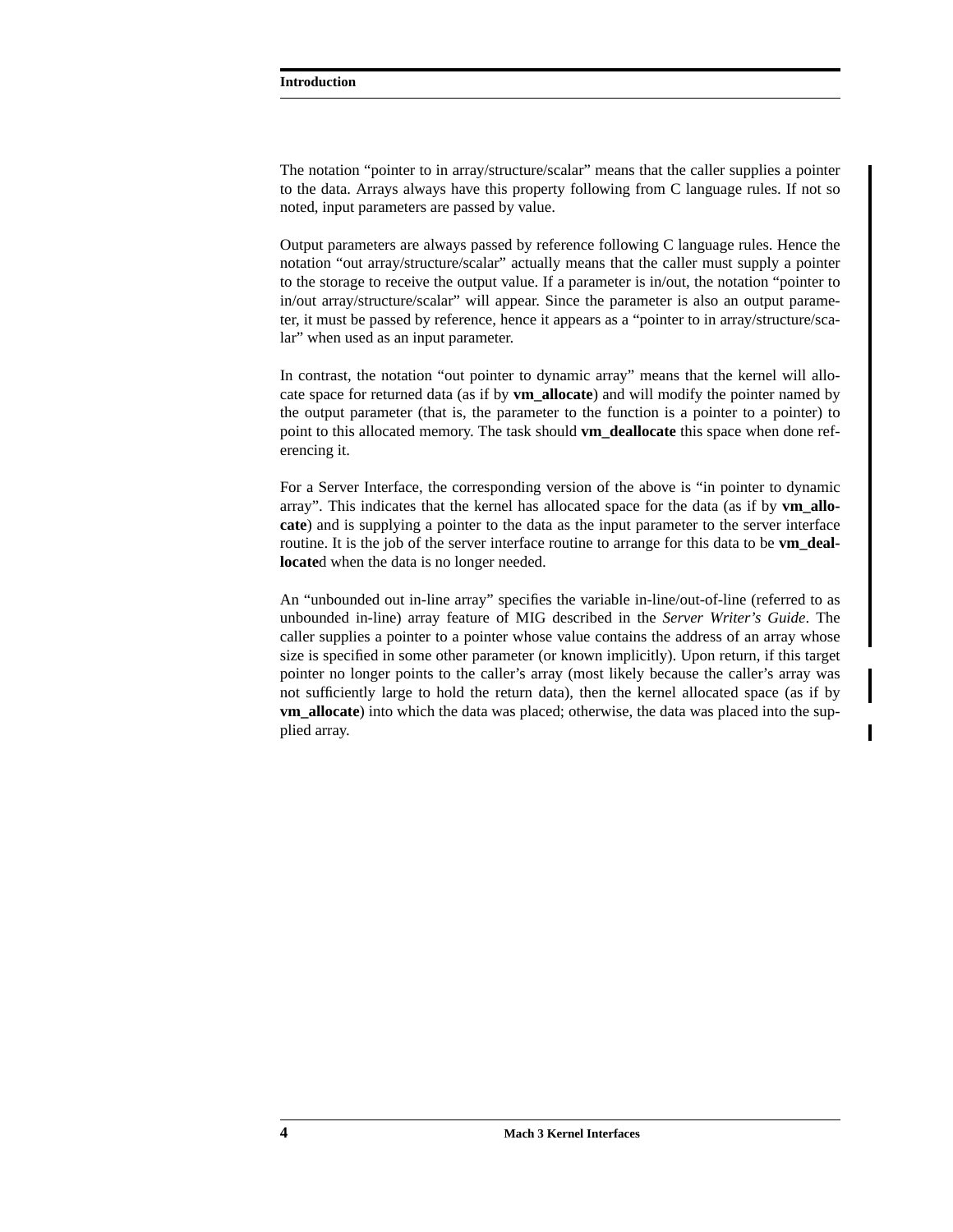## CHAPTER 2 IPC Interface

This chapter discusses the specifics of the kernel's inter-"process" communication (IPC) interfaces. The interfaces discussed are only the interfaces directly involved in sending and receiving IPC messages.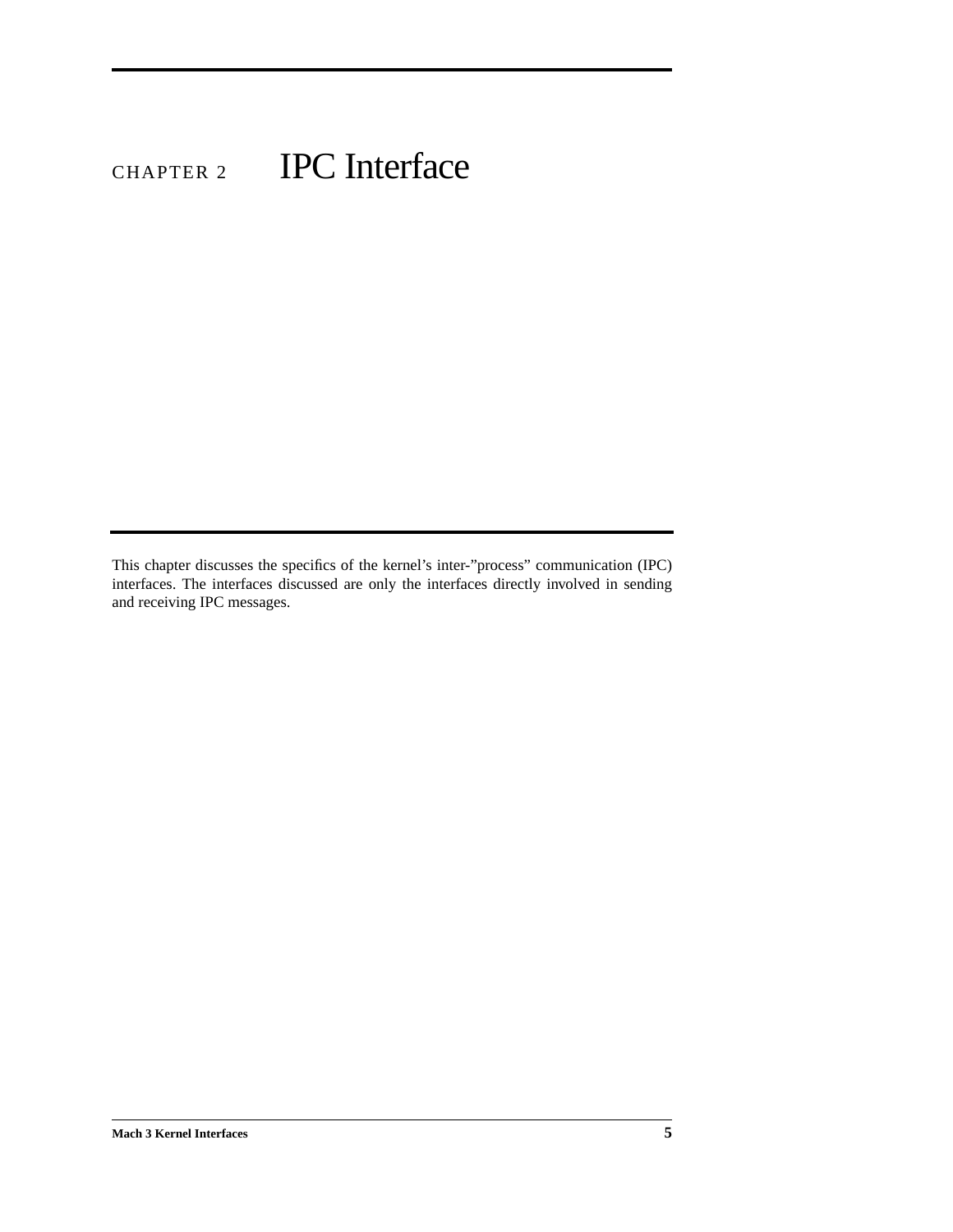## **mach\_msg**

**System Trap / Function** — Sends and receives a message using the same message buffer

#### **SYNOPSIS**

|            | mach_msg_return_t mach_msg |
|------------|----------------------------|
| msg,       | (mach_msg_header_t*        |
| option,    | mach_msg_option_t          |
| send_size, | mach_msg_size_t            |
| rcv_size,  | mach_msg_size_t            |
| rcv name,  | mach_port_t                |
| timeout.   | mach_msg_timeout_t         |
| notify);   | mach_port_t                |
|            |                            |

## **DESCRIPTION**

The **mach msg** system call sends and receives Mach messages. Mach messages contain typed data, which can include port rights and addresses of large regions of memory.

If the *option* argument contains MACH\_SEND\_MSG, it sends a message. The *send\_size* argument specifies the size of the message to send. The *msgh\_remote port* field of the message header specifies the destination of the message.

If the *option* argument contains MACH\_RCV\_MSG, it receives a message. The *rcv\_size* argument specifies the size of the message buffer that will receive the message; messages larger than *rcv\_size* are not received. The *rcv\_name* argument specifies the port or port set from which to receive.

If the *option* argument contains both MACH\_SEND\_MSG and MACH\_- RCV\_MSG, then **mach\_msg** does both send and receive operations. If the send operation encounters an error (any return code other than MACH\_MSG\_SUC-CESS), then the call returns immediately without attempting the receive operation. Semantically the combined call is equivalent to separate send and receive calls, but it saves a system call and enables other internal optimizations.

If the *option* argument specifies neither MACH\_SEND\_MSG nor MACH\_- RCV\_MSG, then **mach\_msg** does nothing.

Some options, like MACH\_SEND\_TIMEOUT and MACH\_RCV\_TIMEOUT, share a supporting argument. If these options are used together, they make independent use of the supporting argument's value.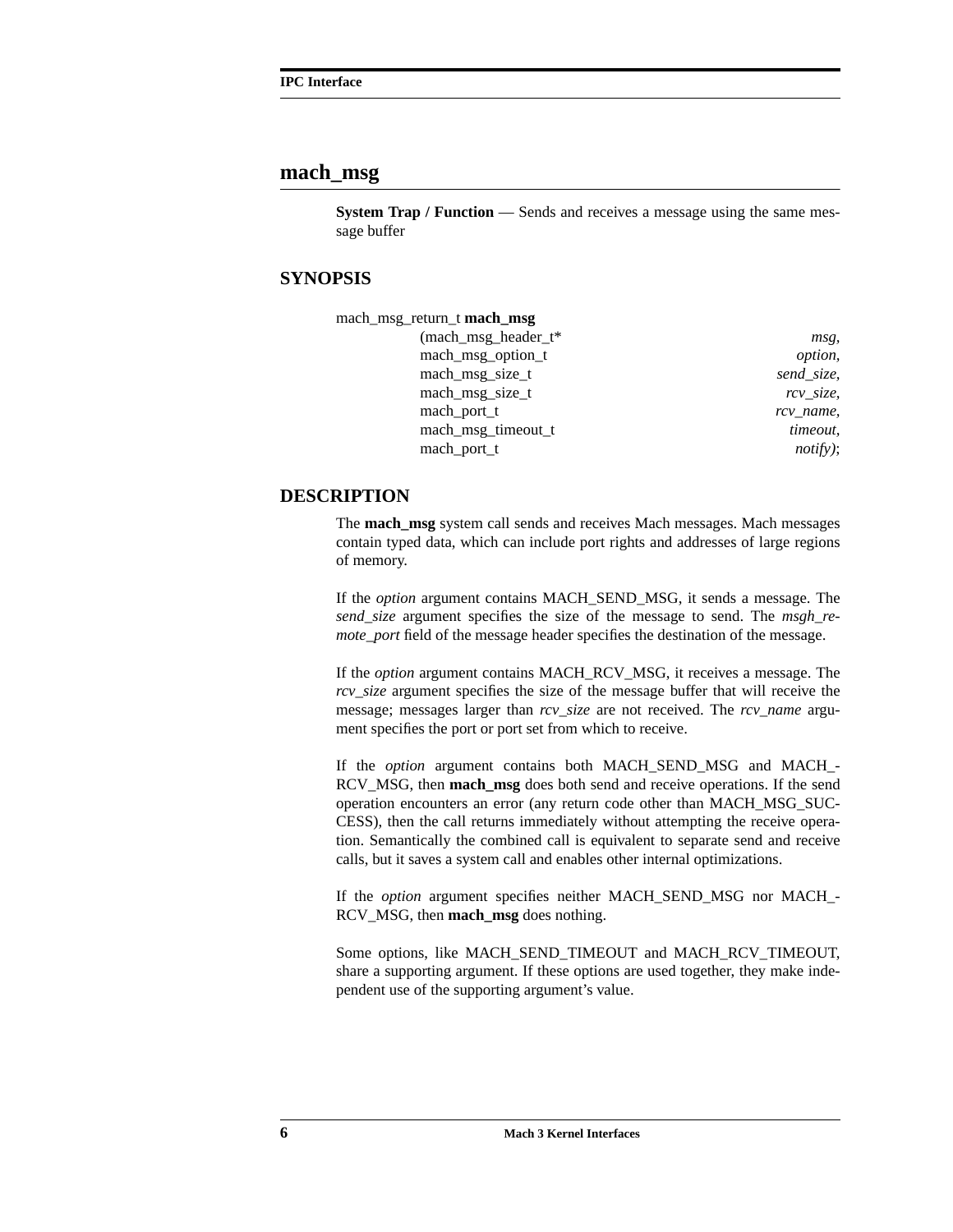I

I

Г

I

## **PARAMETERS**

#### *msg*

[pointer to in/out structure] A message buffer. This should be aligned on a long-word boundary.

#### *option*

[in scalar] Message options are bit values, combined with bitwise-or. One or both of MACH\_SEND\_MSG and MACH\_RCV\_MSG should be used.Other options act as modifiers.

#### *send\_size*

[in scalar] When sending a message, specifies the size of the message buffer. Otherwise zero should be supplied.

#### *rcv\_size*

[in scalar] When receiving a message, specifies the size of the message buffer. Otherwise zero should be supplied.

#### *rcv\_name*

[in scalar] When receiving a message, specifies the port or port set. Otherwise MACH\_PORT\_NULL should be supplied.

#### *timeout*

[in scalar] When using the MACH\_SEND\_TIMEOUT and MACH\_-RCV\_TIMEOUT options, specifies the time in milliseconds to wait before giving up. Otherwise MACH\_MSG\_TIMEOUT\_NONE should be supplied.

#### *notify*

[in scalar] When using the MACH\_SEND\_NOTIFY, MACH\_SEND\_-CANCEL, and MACH\_RCV\_NOTIFY options, specifies the port used for the notification. Otherwise MACH\_PORT\_NULL should be supplied.

### **NOTES**

The Mach kernel provides message-oriented, capability-based inter-process communication. The inter-process communication (IPC) primitives efficiently support many different styles of interaction, including remote procedure calls, object-oriented distributed programming, streaming of data, and sending very large amounts of data.

#### **Major Concepts**

The IPC primitives operate on three abstractions: messages, ports, and port sets. User tasks access all other kernel services and abstractions via the IPC primitives.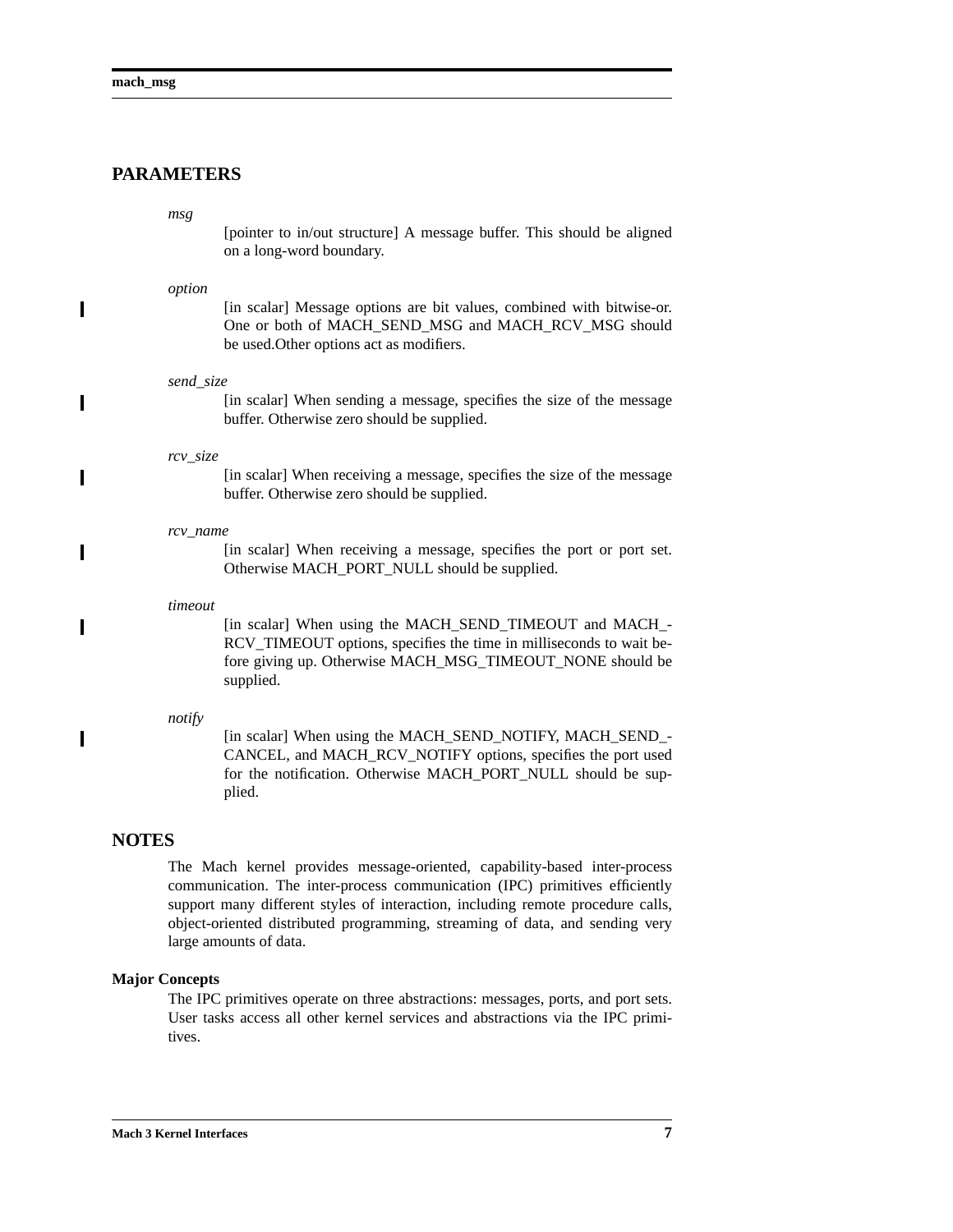The message primitives let tasks send and receive messages. Tasks send messages to ports. Messages sent to a port are delivered reliably (messages may not be lost) and are received in the order in which they were sent. Messages contain a fixed-size header and a variable amount of typed data following the header. The header describes the destination and size of the message.

The IPC implementation makes use of the VM system to efficiently transfer large amounts of data. The message body can contain an address of a region of the sender's address space which should be transferred as part of the message. When a task receives a message containing an out-of-line region of data, the data appears in an unused portion of the receiver's address space. This transmission of out-of-line data is optimized so that sender and receiver share the physical pages of data copy-on-write, and no actual data copy occurs unless the pages are written. Regions of memory up to the size of a full address space may be sent in this manner.

Ports hold a queue of messages. Tasks operate on a port to send and receive messages by exercising capabilities (rights) for the port. Multiple tasks can hold send rights for a port. Tasks can also hold send-once rights, which grant the ability to send a single message. Only one task can hold the receive capability (receive right) for a port. Port rights can be transferred between tasks via messages. The sender of a message can specify in the message body that the message contains a port right. If a message contains a receive right for a port, then the receive right is removed from the sender of the message and the right is transferred to the receiver of the message. While the receive right is in transit, tasks holding send rights can still send messages to the port, and they are queued until a task acquires the receive right and uses it to receive the messages.

Tasks can receive messages from ports and port sets. The port set abstraction allows a single thread to wait for a message from any of several ports. Tasks manipulate port sets with a port set name, which is taken from the same name space as are the port rights. The port-set name may not be transferred in a message. A port set holds receive rights, and a receive operation on a port set blocks waiting for a message sent to any of the constituent ports. A port may not belong to more than one port set, and if a port is a member of a port set, the holder of the receive right can't receive directly from the port.

Port rights are a secure, location-independent way of naming ports. The port queue is a protected data structure, only accessible via the kernel's exported message primitives. Rights are also protected by the kernel; there is no way for a malicious user task to guess a port's internal name and send a message to a port to which it shouldn't have access. Port rights do not carry any location information. When a receive right for a port moves from task to task, and even between tasks on different machines, the send rights for the port remain unchanged and continue to function.

#### **Port Rights**

Each task has its own space of port rights. Port rights are named with positive integers. Except for the reserved values MACH\_PORT\_NULL (0) and MACH\_-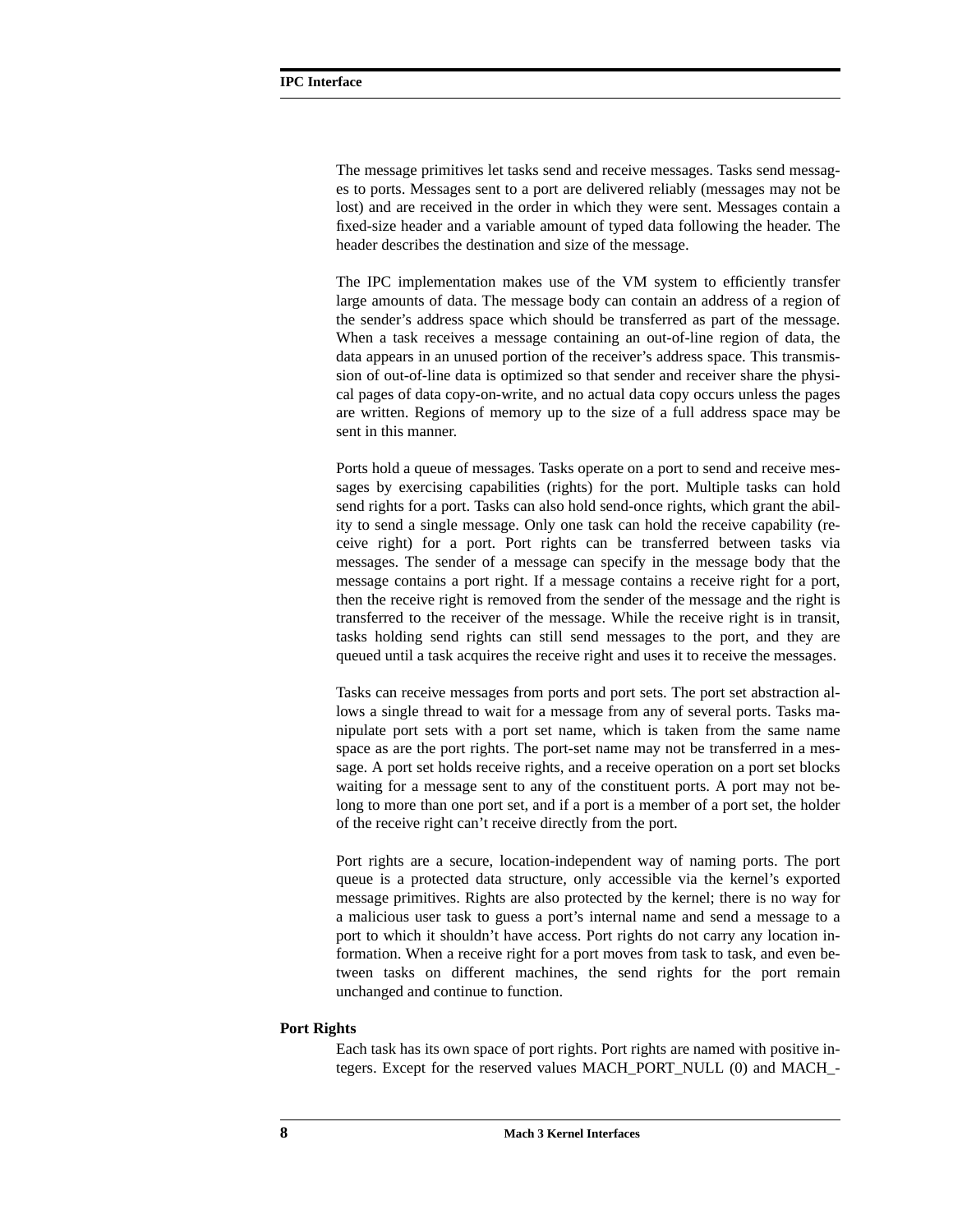PORT DEAD (-1), this is a full 32-bit name space. When the kernel chooses a name for a new right, it is free to pick any unused name (one which denotes no right) in the space.

There are three basic kinds of rights: receive rights, send rights and send-once rights. A port name can name any of these types of rights, a port-set, be a dead name, or name nothing. Dead names are not capabilities. They act as place-holders to prevent a name from being otherwise used.

A port is destroyed, or dies, when its receive right is de-allocated. When a port dies, send and send-once rights for the port turn into dead names. Any messages queued at the port are destroyed, which de-allocates the port rights and out-ofline memory in the messages.

Tasks may hold multiple user-references for send rights and dead names. When a task receives a send right which it already holds, the kernel increments the right's user-reference count. When a task de-allocates a send right, the kernel decrements its user-reference count, and the task only loses the send right when the count goes to zero.

Send-once rights always have a user-reference count of one, although a port can have multiple send-once rights, because each send-once right held by a task has a different name. In contrast, when a task holds send rights or a receive right for a port, the rights share a single name.

Each send-once right generated guarantees the receipt of a single message, either a message sent to that send-once right or, if the send-once right is in any way destroyed, a send-once notification.

A message body can carry port rights; the *msgt\_name* (*msgtl\_name*) field in a type descriptor specifies the type of port right and how the port right is to be extracted from the caller. The values MACH\_PORT\_NULL and MACH\_- PORT\_DEAD are always valid in place of a port right in a message body.

In a sent message, the following *msgt\_name* values denote port rights:

#### MACH\_MSG\_TYPE\_MAKE\_SEND

The message will carry a send right, but the caller must supply a receive right. The send right is created from the receive right, and the receive right's make-send count is incremented.

#### MACH\_MSG\_TYPE\_COPY\_SEND

The message will carry a send right, and the caller should supply a send right. The user reference count for the supplied send right is not changed. The caller may also supply a dead name and the receiving task will get MACH\_PORT\_DEAD.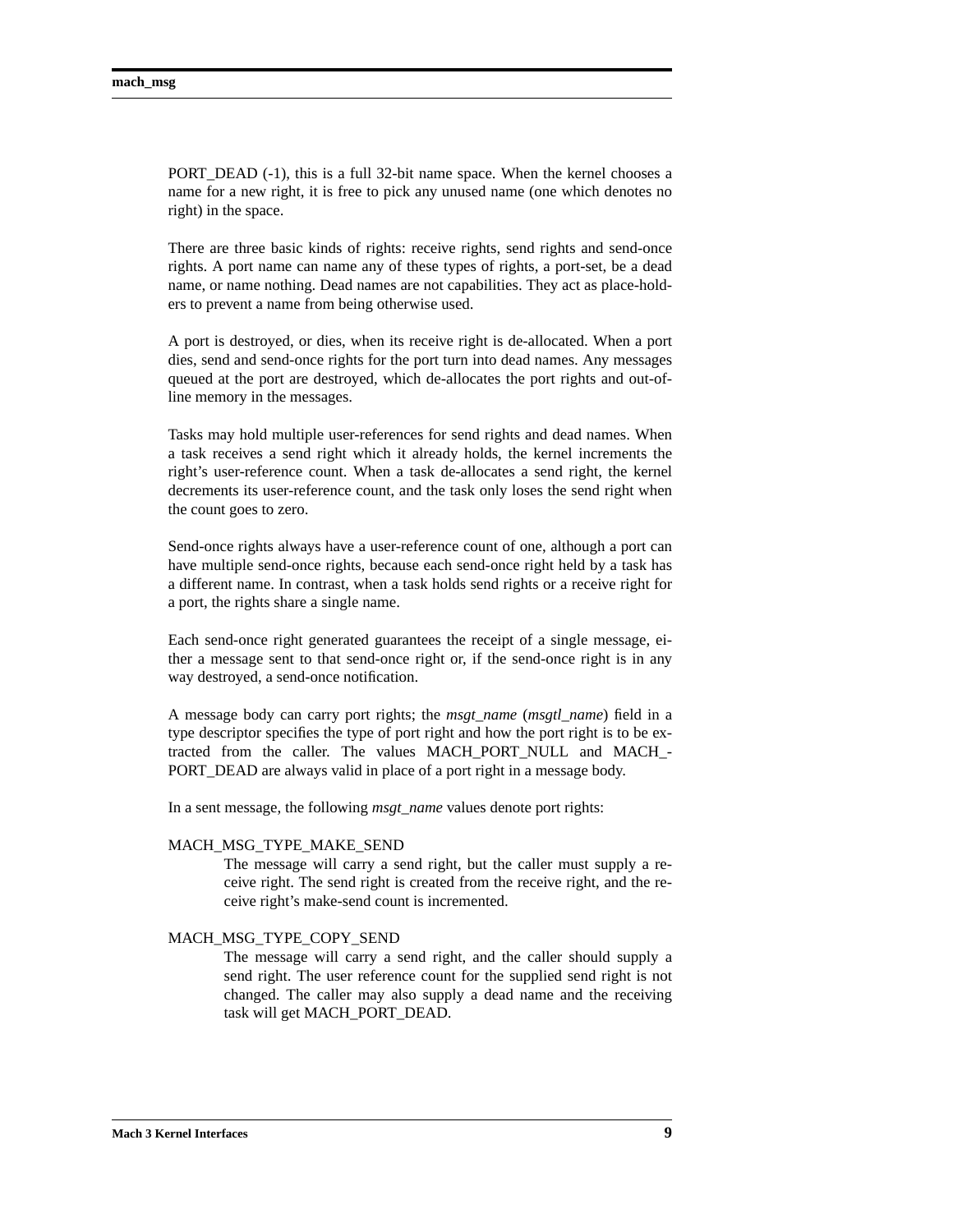#### MACH\_MSG\_TYPE\_MOVE\_SEND

The message will carry a send right, and the caller should supply a send right. The user reference count for the supplied send right is decremented, and the right is destroyed if the count becomes zero. Unless a receive right remains, the name becomes available for recycling. The caller may also supply a dead name, which loses a user reference, and the receiving task will get MACH\_PORT\_DEAD.

#### MACH\_MSG\_TYPE\_MAKE\_SEND\_ONCE

The message will carry a send-once right, but the caller must supply a receive right. The send-once right is created from the receive right. Note that send once rights can only be created from the receive right.

#### MACH\_MSG\_TYPE\_MOVE\_SEND\_ONCE

The message will carry a send-once right, and the caller should supply a send-once right. The caller loses the supplied send-once right. The caller may also supply a dead name, which loses a user reference, and the receiving task will get MACH\_PORT\_DEAD.

#### MACH\_MSG\_TYPE\_MOVE\_RECEIVE

The message will carry a receive right, and the caller should supply a receive right. The caller loses the supplied receive right, but retains any send rights with the same name.

If a message carries a send or send-once right, and the port dies while the message is in transit, then the receiving task will get MACH\_PORT\_DEAD instead of a right.

The following *msgt\_name* values in a received message indicate that it carries port rights:

#### MACH\_MSG\_TYPE\_PORT\_SEND

This value is an alias for MACH\_MSG\_TYPE\_MOVE\_SEND. The message carried a send right. If the receiving task already has send and/ or receive rights for the port, then that name for the port will be reused. Otherwise, the new right will have a new, previously unused, name. If the task already has send rights, it gains a user reference for the right (unless this would cause the user-reference count to overflow). Otherwise, it acquires send rights, with a user-reference count of one.

#### MACH\_MSG\_TYPE\_PORT\_SEND\_ONCE

This value is an alias for MACH MSG TYPE MOVE SEN-D\_ONCE. The message carried a send-once right. The right will have a new, previously unused, name.

#### MACH\_MSG\_TYPE\_PORT\_RECEIVE

This value is an alias for MACH MSG TYPE MOVE RECEIVE. The message carried a receive right. If the receiving task already has send rights for the port, then that name for the port will be reused. Oth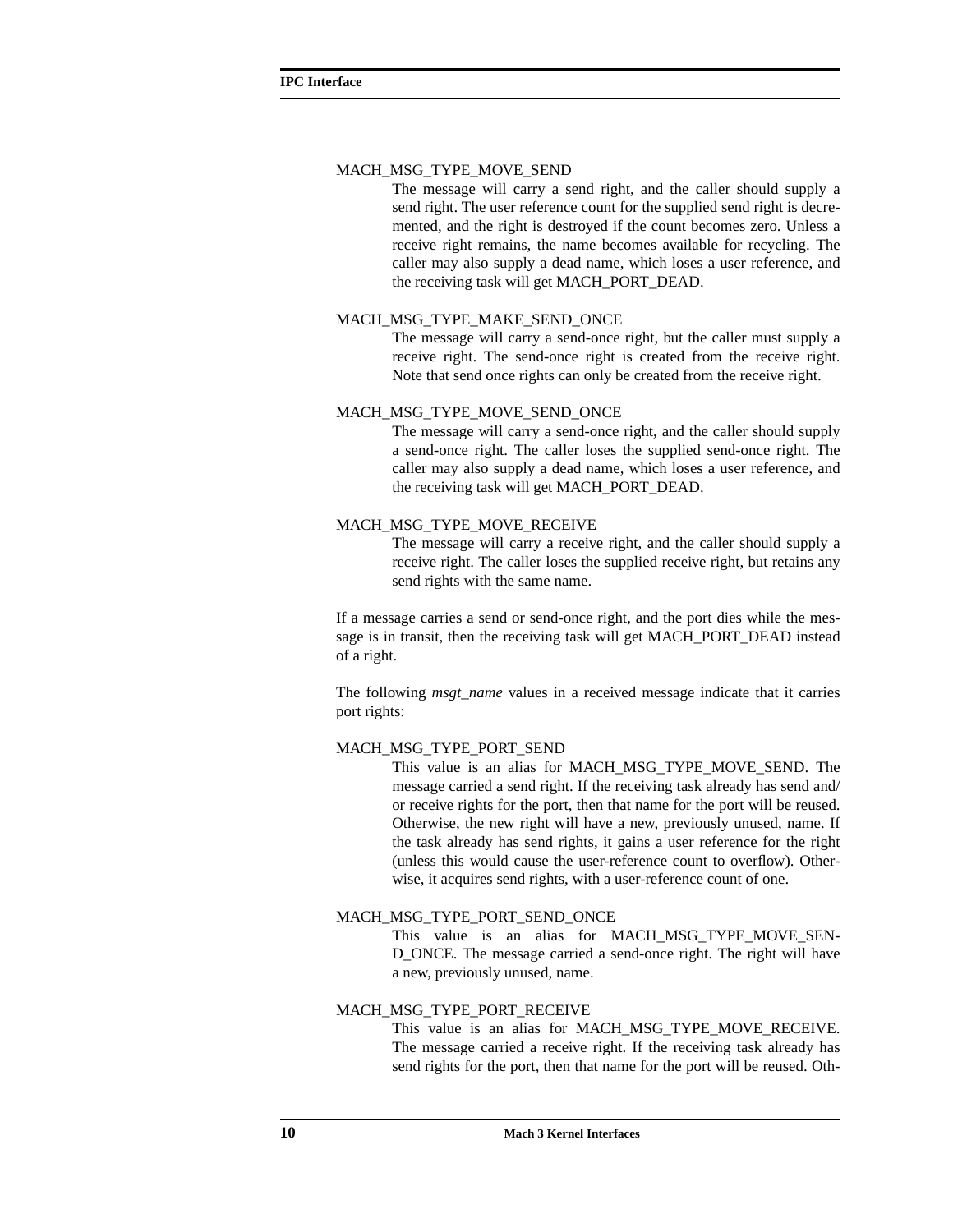erwise, the right will have a new, previously unused, name. The makesend count and sequence number of the receive right are reset to zero, but the port retains other attributes like queued messages, extant send and send-once rights, and requests for port-destroyed and no-senders notifications. (Note: It is currently planned to remove port-destroyed notifications from the kernel interface and to define no-senders notifications as being canceled when a receive right is moved.)

#### **Memory**

A message body can contain an address of a region of the sender's address space which should be transferred as part of the message. The message carries a logical copy of the memory, but the kernel uses VM techniques to defer any actual page copies. Unless the sender or the receiver modifies the data, the physical pages remain shared.

An out-of-line transfer occurs when the data's type descriptor specifies *msgt\_inline* as FALSE. The address of the memory region should follow the type descriptor in the message body. The type descriptor and the address contribute to the message's size (*send\_size*, *msgh\_size*). The out-of-line data does not contribute to the message's size.

The name, size, and number fields in the type descriptor describe the type and length of the out-of-line data, not the address. Out-of-line memory frequently requires long type descriptors (**mach\_msg\_type\_long\_t**), because the *msgt\_number* field is too small to describe a page of 4K bytes.

Out-of-line memory arrives somewhere in the receiver's address space as new memory. It has the same inheritance and protection attributes as newly **vm\_allocate**'ed memory. The receiver has the responsibility of de-allocating (with **vm\_ deallocate**) the memory when it is no longer needed. Security-conscious receivers should exercise caution when dealing with out-of-line memory from un-trustworthy sources, because the memory may be backed by an unreliable memory manager.

Null out-of-line memory is legal. If the out-of-line region size is zero (for example, because *msgtl\_number* is zero), then the region's specified address is ignored. A received null out-of-line memory region always has a zero address.

Unaligned addresses and region sizes that are not page multiples are legal. A received message can also contain regions with unaligned addresses and funny sizes. In the general case, the first and last pages in the new memory region in the receiver do not contain data from the sender, but are partly zero. The received address points into the middle of the first page. This possibility doesn't complicate de-allocation, because **vm\_deallocate** does the right thing, rounding the start address down and the end address up to de-allocate all arrived pages.

Out-of-line memory has a de-allocate option, controlled by the *msgt\_deallocate* bit. If it is TRUE and the out-of-line memory region is not null, then the region is implicitly de-allocated from the sender, as if by **vm\_deallocate**. In particular,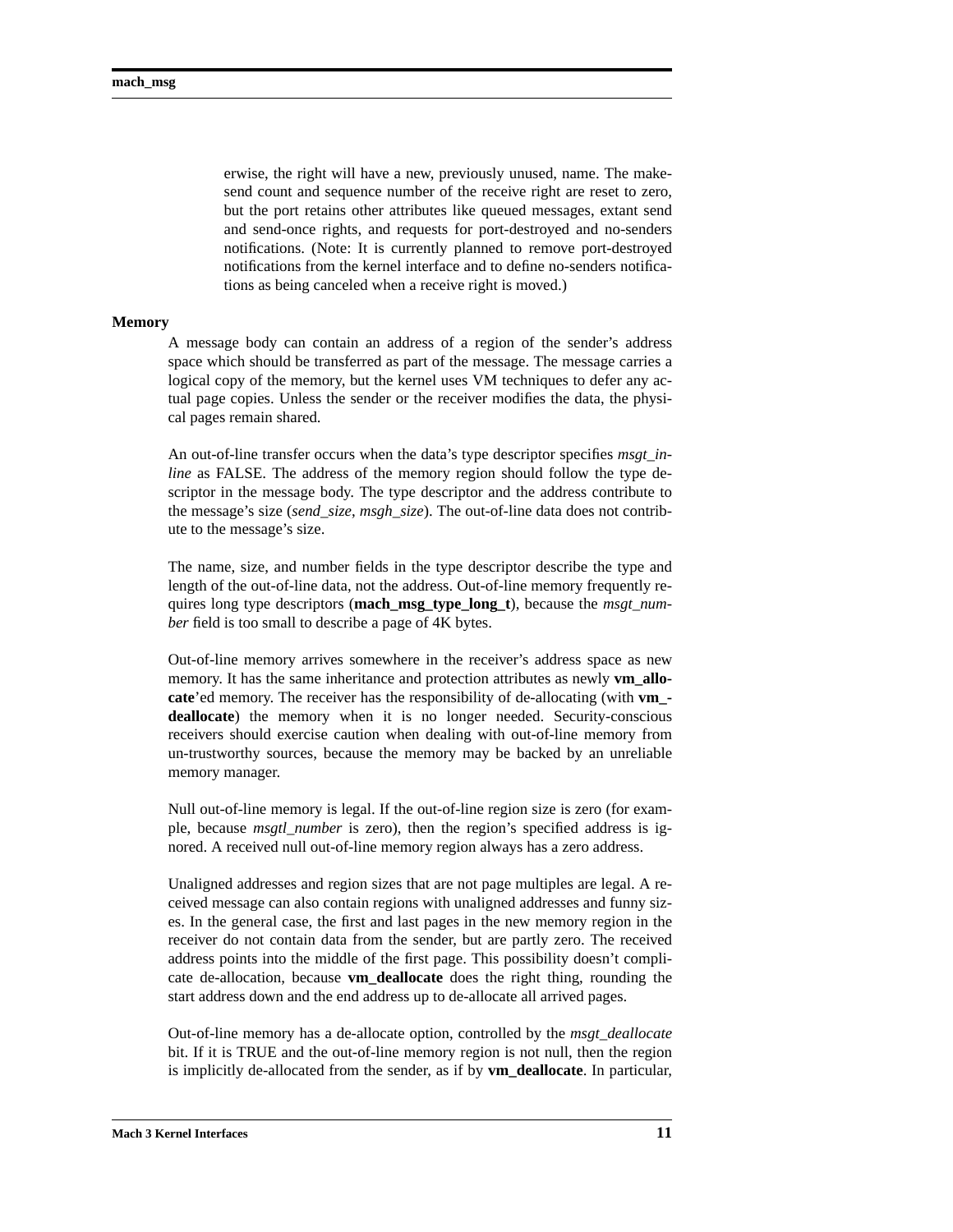the start and end addresses are rounded so that every page overlapped by the memory region is de-allocated. The use of *msgt\_deallocate* effectively changes the memory copy into a memory movement. In a received message, *msgt\_deallocate* is TRUE in type descriptors for out-of-line memory.

Out-of-line memory can carry port rights.

#### **Message Send**

The send operation queues a message to a port. The message carries a copy of the caller's data. After the send, the caller can freely modify the message buffer or the out-of-line memory regions and the message contents will remain unchanged.

Message delivery is reliable and sequenced. Messages are not lost, and messages sent to a port from a single thread are received in the order in which they were sent.

If the destination port's queue is full, then several things can happen. If the message is sent to a send-once right (*msgh\_remote\_port* carries a send-once right), then the kernel ignores the queue limit and delivers the message. Otherwise the caller blocks until there is room in the queue, unless the MACH\_SEND\_TIME-OUT or MACH\_SEND\_NOTIFY options are used. If a port has several blocked senders, then any of them may queue the next message when space in the queue becomes available, with the proviso that a blocked sender will not be indefinitely starved.

These options modify MACH\_SEND\_MSG. If MACH\_SEND\_MSG is not also specified, they are ignored.

#### MACH\_SEND\_TIMEOUT

The *timeout* argument should specify a maximum time (in milliseconds) for the call to block before giving up. If the message can't be queued before the timeout interval elapses, then the call returns MACH\_SEND\_TIMED\_OUT. A zero timeout is legitimate.

#### MACH\_SEND\_NOTIFY

The *notify* argument should specify a receive right for a notify port. If the send were to block, then instead the message is queued, MACH\_- SEND\_WILL\_NOTIFY is returned, and a msg-accepted notification is requested. If MACH\_SEND\_TIMEOUT is also specified, then MACH\_SEND\_NOTIFY doesn't take effect until the timeout interval elapses.

Only one message at a time can be forcibly queued to a send right with MACH\_SEND\_NOTIFY. A msg-accepted notification is sent to the notify port when another message can be forcibly queued. If an attempt is made to use MACH\_SEND\_NOTIFY before then, the call returns a MACH\_SEND\_NOTIFY\_IN\_PROGRESS error.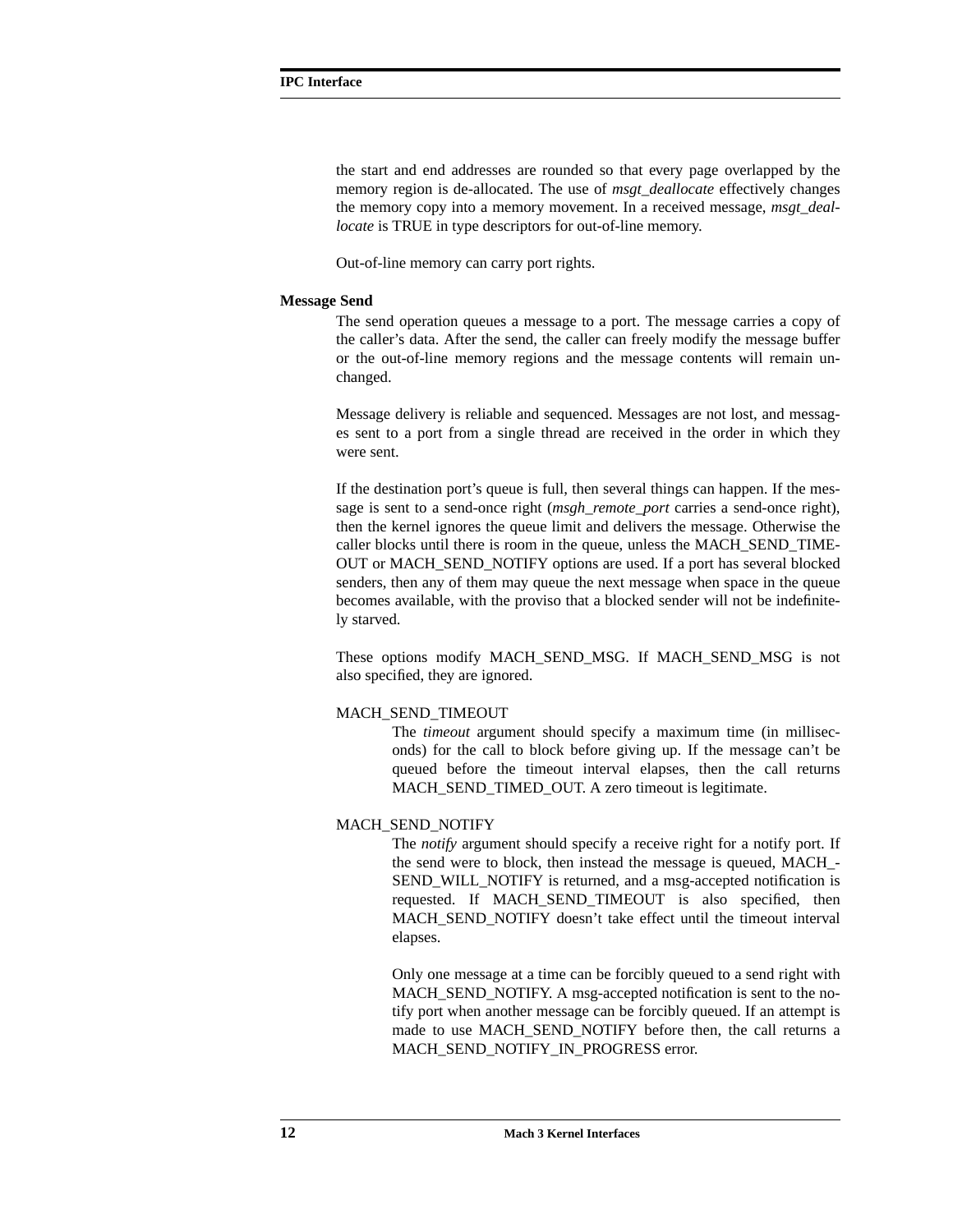The msg-accepted notification carries the name of the send right. If the send right is de-allocated before the msg-accepted notification is generated, then the msg-accepted notification carries the value MACH\_- PORT NULL. If the destination port is destroyed before the notification is generated, then a send-once notification is generated instead.

(Note: It is currently planned that this option will be deleted, as well as the provision of the corresponding notification.)

#### MACH\_SEND\_INTERRUPT

If specified, the **mach\_msg** call will return MACH\_SEND\_INTER-RUPTED if a software interrupt aborts the call. Otherwise, the send operation will be retried.

#### MACH\_SEND\_CANCEL

The *notify* argument should specify a receive right for a notify port. If the send operation removes the destination port right from the caller, and the removed right had a dead-name request registered for it, and *notify* is the notify port for the dead-name request, then the dead-name request may be silently canceled (instead of resulting in what would have been a port-deleted notification).

This option is typically used to cancel a dead-name request made with the MACH\_RCV\_NOTIFY option. It should only be used as an optimization.

Some return codes, like MACH\_SEND\_TIMED\_OUT, imply that the message was almost sent, but could not be queued. In these situations, the kernel tries to return the message contents to the caller with a pseudo-receive operation. This prevents the loss of port rights or memory which only exist in the message. For example, a receive right which was moved into the message, or out-of-line memory sent with the de-allocate bit.

The pseudo-receive operation is very similar to a normal receive operation. The pseudo-receive handles the port rights in the message header as if they were in the message body. They are not reversed (as is the appearance in a normal received message). After the pseudo-receive, the message is ready to be resent. If the message is not resent, note that out-of-line memory regions may have moved and some port rights may have changed names.

The pseudo-receive operation may encounter resource shortages. This is similar to a MACH\_RCV\_BODY\_ERROR return code from a receive operation. When this happens, the normal send return codes are augmented with the MACH\_MS-G\_IPC\_SPACE, MACH\_MSG\_VM\_SPACE, MACH\_MSG\_IPC\_KERNEL, and MACH\_MSG\_VM\_KERNEL bits to indicate the nature of the resource shortage.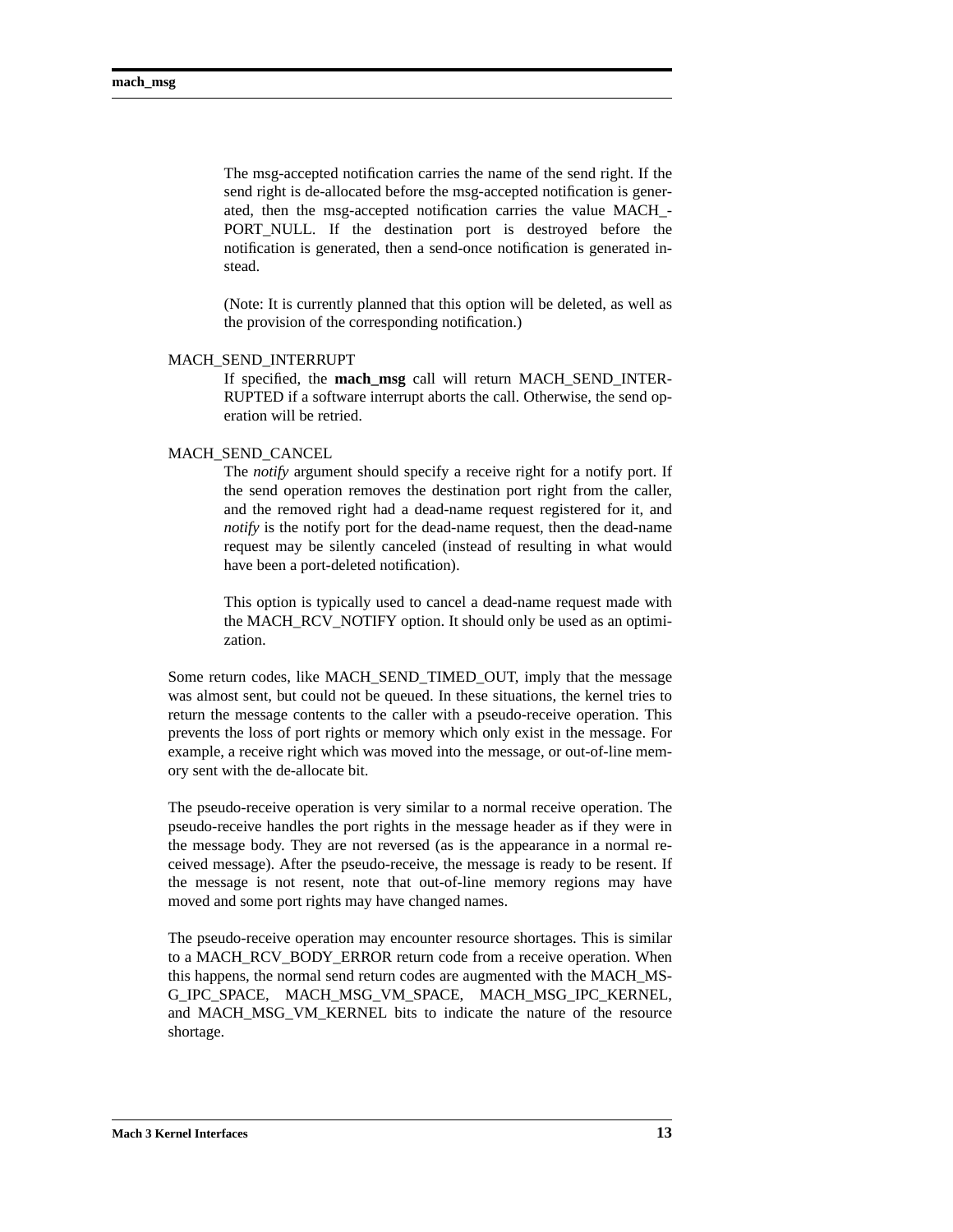The queueing of a message carrying receive rights may create a circular loop of receive rights and messages, which can never be received. For example, a message carrying a receive right can be sent to that receive right. This situation is not an error, but the kernel will garbage-collect such loops, destroying the messages.

#### **Message Receive**

The receive operation de-queues a message from a port. The receiving task acquires the port rights and out-of-line memory regions carried in the message.

The *rcv\_name* argument specifies a port or port set from which to receive. If a port is specified, the caller must possess the receive right for the port and the port must not be a member of a port set. If no message is present, then the call blocks, subject to the MACH\_RCV\_TIMEOUT option.

If a port set is specified, the call will receive a message sent to any of the member ports. It is permissible for the port set to have no member ports, and ports may be added and removed while a receive from the port set is in progress. The received message can come from any of the member ports which have messages, with the proviso that a member port with messages will not be indefinitely starved. The *msgh\_local\_port* field in the received message header specifies from which port in the port set the message came.

The *rcv\_size* argument specifies the size of the caller's message buffer. The **mach\_msg** call will not receive a message larger than *rcv\_size*. Messages that are too large are destroyed, unless the MACH\_RCV\_LARGE option is used.

The destination and reply ports are reversed in a received message header. The *msgh\_local\_port* field carries the name of the destination port, from which the message was received, and the *msgh\_remote\_port* field carries the reply port right. The bits in *msgh\_bits* are also reversed. The MACH\_MSGH\_BITS\_LO-CAL bits have the value MACH\_MSG\_TYPE\_PORT\_SEND if the message was sent to a send right, and the value MACH\_MSG\_TYPE\_PORT\_SEN-D\_ONCE if was sent to a send-once right. The MACH\_MSGH\_BITS\_RE-MOTE bits describe the reply port right.

Received messages are stamped with a sequence number, taken from the port from which the message was received. (Messages received from a port set are stamped with a sequence number from the appropriate member port.) Newly created ports start with a zero sequence number, and the sequence number is reset to zero whenever the port's receive right moves between tasks. When a message is de-queued from the port, it is stamped with the port's sequence number and the port's sequence number is then incremented. The de-queue and increment operations are atomic, so that multiple threads receiving messages from a port can use the *msgh\_seqno* field to reconstruct the original order of the messages.

A received message can contain port rights and out-of-line memory. The *msgh\_local\_port* field does not carry a port right; the act of receiving the message destroys the send or send-once right for the destination port. The *msgh\_remote\_-*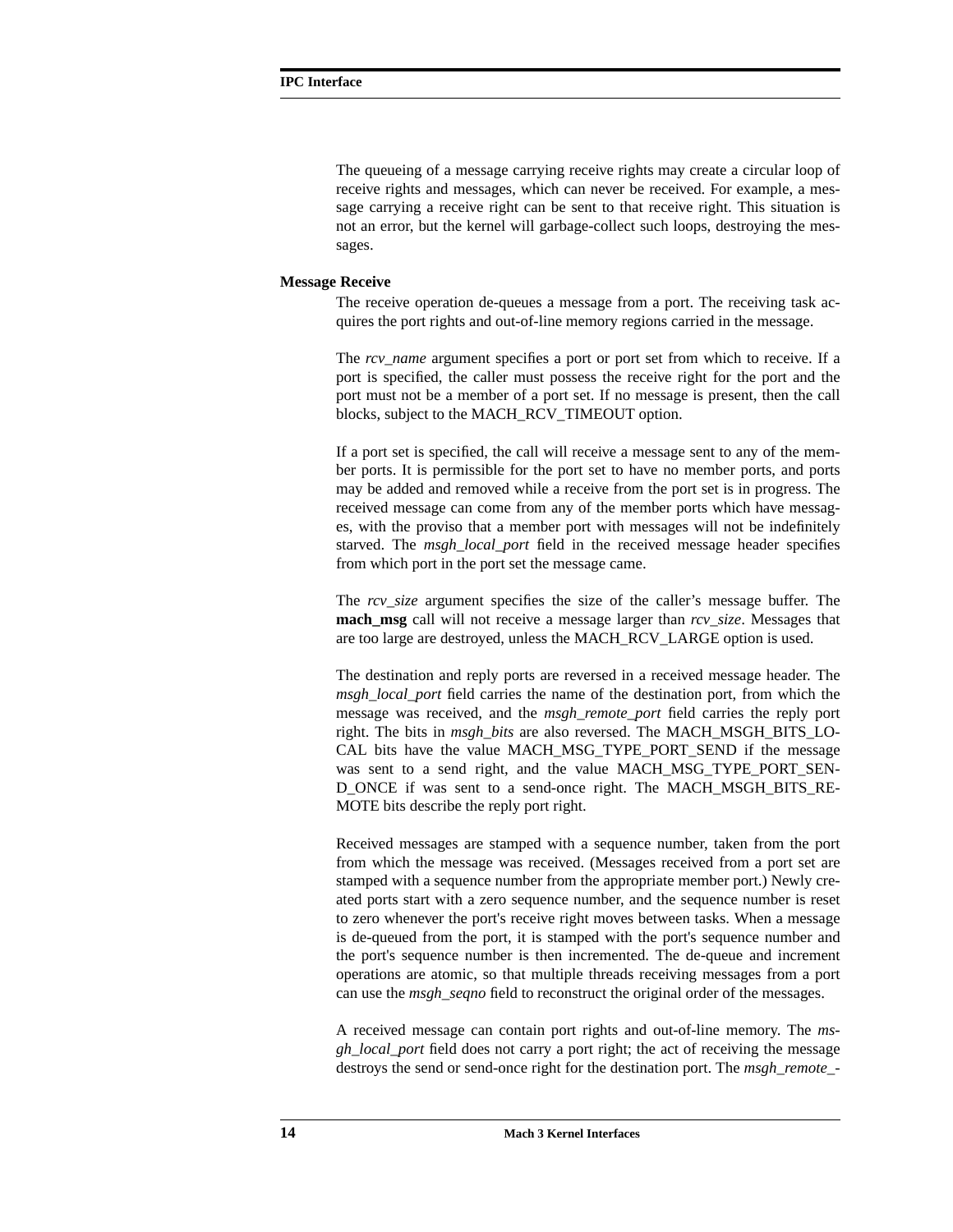*port* field does carry a port right, and the message body can carry port rights and memory if MACH\_MSGH\_BITS\_COMPLEX is present in *msgh\_bits*. Received port rights and memory should be consumed or de-allocated in some fashion.

In almost all cases, *msgh\_local\_port* will specify the name of a receive right, either *rcv\_name*, or, if *rcv\_name* is a port set, a member of *rcv\_name*. If other threads are concurrently manipulating the receive right, the situation is more complicated. If the receive right is renamed during the call, then *msgh\_local port* specifies the right's new name. If the caller loses the receive right after the message was de-queued from it, then **mach\_msg** will proceed instead of returning MACH\_RCV\_PORT\_DIED. If the receive right was destroyed, then *msgh\_local\_port* specifies MACH\_PORT\_DEAD. If the receive right still exists, but isn't held by the caller, then *msgh\_local\_port* specifies MACH\_PORT\_- NULL.

These options modify MACH\_RCV\_MSG. If MACH\_RCV\_MSG is not also specified, they are ignored.

#### MACH\_RCV\_TIMEOUT

The *timeout* argument should specify a maximum time (in milliseconds) for the call to block before giving up. If no message arrives before the timeout interval elapses, then the call returns MACH\_RCV\_TIMED\_OUT. A zero timeout is legitimate.

#### MACH\_RCV\_NOTIFY

The *notify* argument should specify a receive right for a notify port. If receiving the reply port creates a new port right in the caller, then the notify port is used to request a dead-name notification for the new port right.

#### MACH\_RCV\_INTERRUPT

If specified, the **mach\_msg** call will return MACH\_RCV\_INTER-RUPTED if a software interrupt aborts the call. Otherwise, the receive operation will be retried.

#### MACH\_RCV\_LARGE

If the message is larger than *rcv\_size*, then the message remains queued instead of being destroyed. The call returns MACH\_RCV\_- TOO\_LARGE and the actual size of the message is returned in the *msgh\_size* field of the message header. If this option is not specified, messages too large will be de-queued and then destroyed; the caller receives the message's header, with all fields correct, including the destination port but excepting the reply port, which is MACH\_PORT\_NULL.

If a resource shortage prevents the reception of a port right, the port right is destroyed and the caller sees the name MACH\_PORT\_NULL. If a resource shortage prevents the reception of an out-of-line memory region, the region is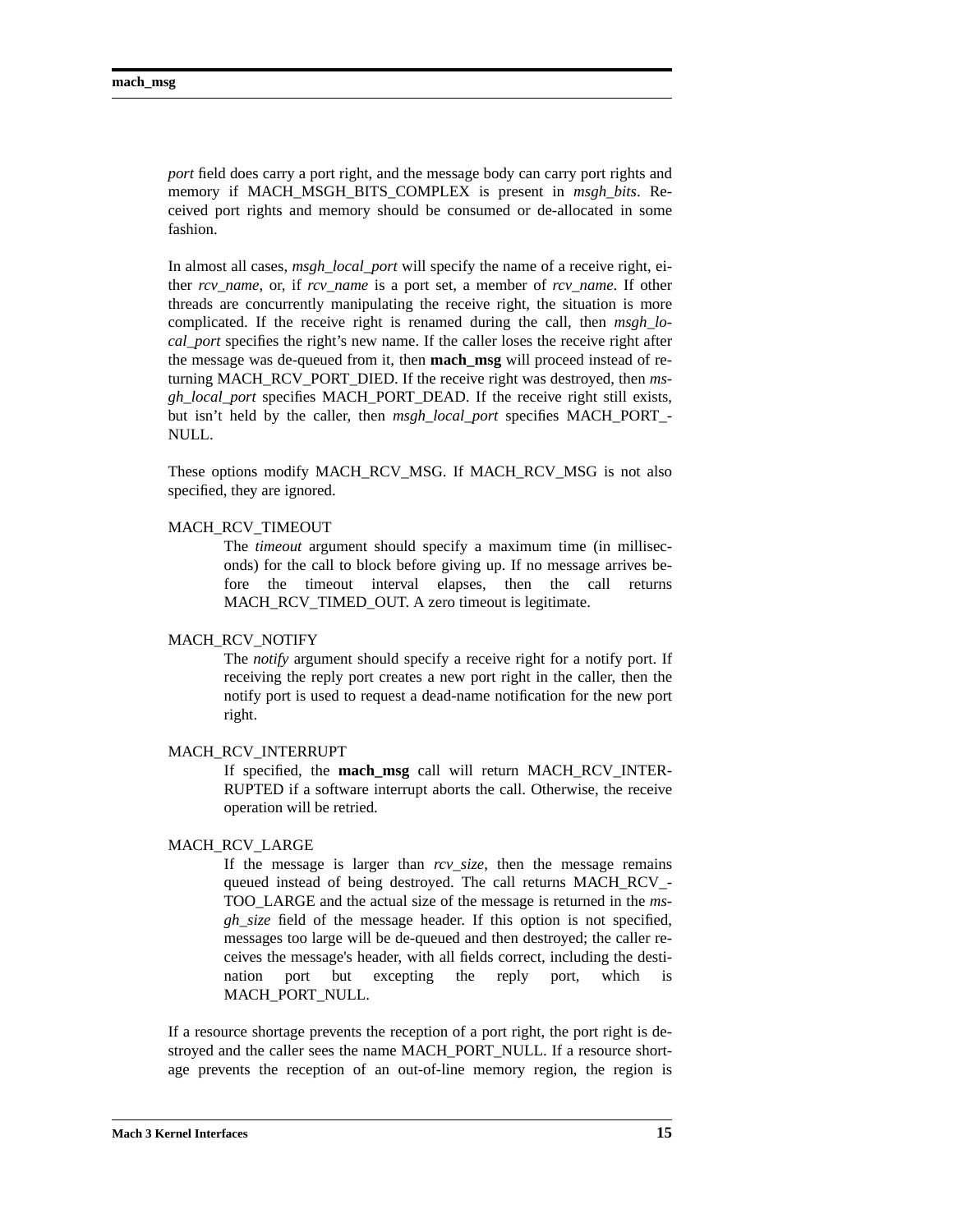destroyed and the caller sees a zero address. In addition, the *msgt\_size* (*msgtl\_ size*) field in the region's type descriptor is changed to zero. If a resource shortage prevents the reception of out-of-line memory carrying port rights, then the port rights are always destroyed if the memory region can not be received. A task never receives port rights or memory for which it is not told.

The MACH\_RCV\_HEADER\_ERROR return code indicates a resource shortage in the reception of the message's header. The reply port and all port rights and memory in the message body are destroyed. The caller receives the message's header, with all fields correct except for the reply port.

The MACH\_RCV\_BODY\_ERROR return code indicates a resource shortage in the reception of the message's body. The message header, including the reply port, is correct. The kernel attempts to transfer all port rights and memory regions in the body, and only destroys those that can't be transferred.

#### **Atomicity**

The **mach\_msg** call handles port rights in a message header atomically. Port rights and out-of-line memory in a message body do not enjoy this atomicity guarantee. The message body may be processed front-to-back, back-to-front, first out-of-line memory then port rights, in some random order, or even atomically.

For example, consider sending a message with the destination port specified as MACH\_MSG\_TYPE\_MOVE\_SEND and the reply port specified as MACH\_MSG\_TYPE\_COPY\_SEND. The same send right, with one user-reference, is supplied for both the *msgh\_remote\_port* and *msgh\_local\_port* fields. Because **mach\_msg** processes the message header atomically, this succeeds. If *msgh\_remote\_port* were processed before *msgh\_local\_port*, then **mach\_msg** would return MACH\_SEND\_INVALID\_REPLY in this situation.

On the other hand, suppose the destination and reply port are both specified as MACH\_MSG\_TYPE\_MOVE\_SEND, and again the same send right with one user-reference is supplied for both. Now the send operation fails, but because it processes the header atomically, **mach\_msg** can return either MACH\_- SEND\_INVALID\_DEST or MACH\_SEND\_INVALID\_REPLY.

For example, consider receiving a message at the same time another thread is deallocating the destination receive right. Suppose the reply port field carries a send right for the destination port. If the de-allocation happens before the dequeuing, then the receiver gets MACH\_RCV\_PORT\_DIED. If the de-allocation happens after the receive, then the *msgh\_local\_port* and the *msgh\_remote\_port* fields both specify the same right, which becomes a dead name when the receive right is de-allocated. If the de-allocation happens between the de-queue and the receive, then the *msgh\_local\_port* and *msgh\_remote\_port* fields both specify MACH\_PORT\_DEAD. Because the header is processed atomically, it is not possible for just one of the two fields to hold MACH\_PORT\_DEAD.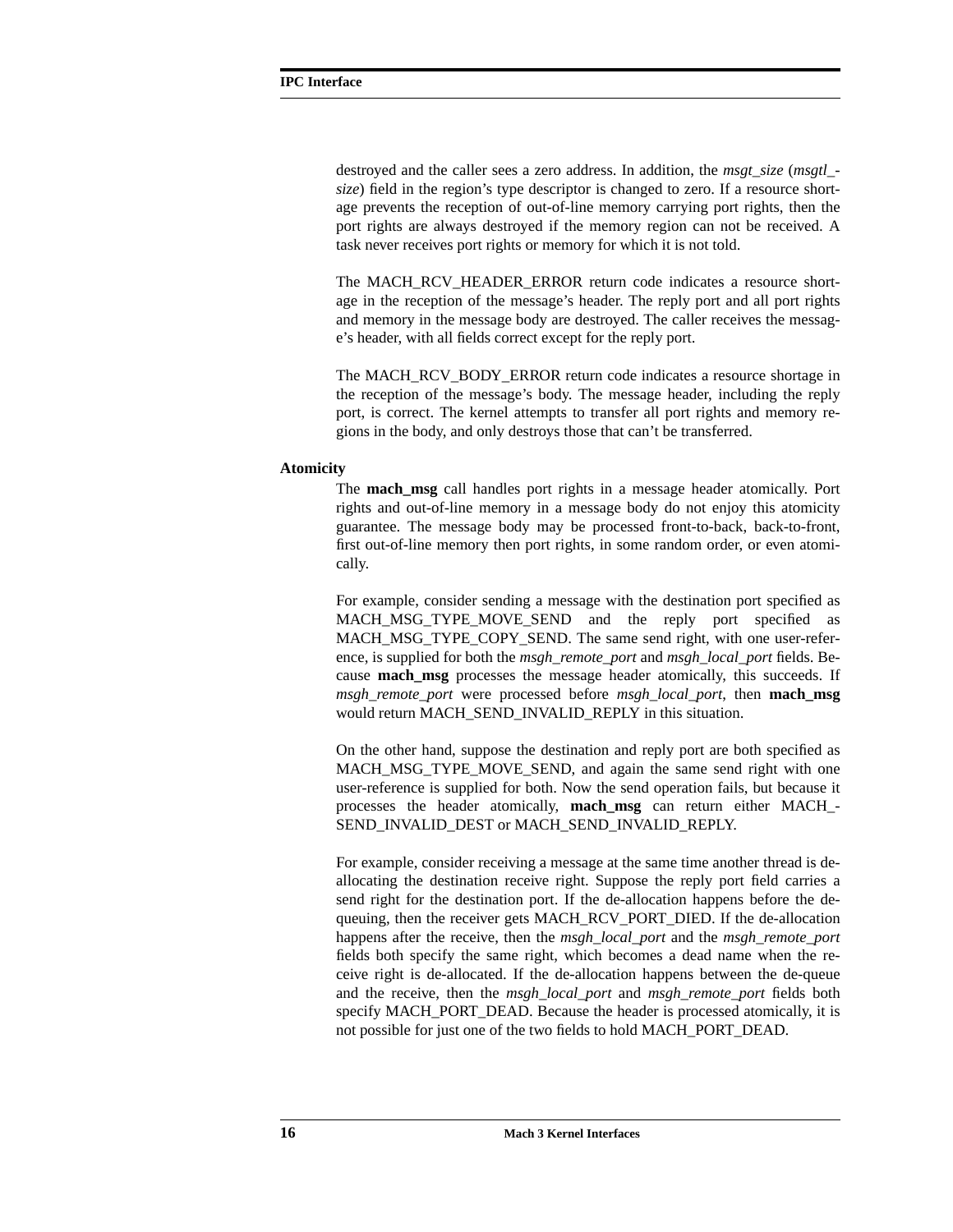The MACH\_RCV\_NOTIFY option provides a more likely example. Suppose a message carrying a send-once right reply port is received with MACH\_- RCV\_NOTIFY at the same time the reply port is destroyed. If the reply port is destroyed first, then *msgh\_remote\_port* specifies MACH\_PORT\_DEAD and the kernel does not generate a dead-name notification. If the reply port is destroyed after it is received, then *msgh\_remote\_port* specifies a dead name for which the kernel generates a dead-name notification. It is not possible to receive the reply port right and have it turn into a dead name before the dead-name notification is requested; as part of the message header the reply port is received atomically.

#### **Implementation**

**mach\_msg** is a wrapper for a system call. **mach\_msg** has the responsibility for repeating the interrupted system call.

#### **CAUTIONS**

Sending out-of-line memory with a non-page-aligned address, or a size which is not a page multiple, works but with a caveat. The extra bytes in the first and last page of the received memory are not zeroed, so the receiver can peek at more data than the sender intended to transfer. This might be a security problem for the sender.

If MACH\_RCV\_TIMEOUT is used without MACH\_RCV\_INTERRUPT, then the timeout duration might not be accurate. When the call is interrupted and automatically retried, the original timeout is used. If interrupts occur frequently enough, the timeout interval might never expire. MACH\_SEND\_TIMEOUT without MACH\_SEND\_INTERRUPT suffers from the same problem.

#### **RETURN VALUE**

The send operation can generate the following return codes. These return codes imply that the call did nothing:

MACH\_SEND\_MSG\_TOO\_SMALL

The specified *send\_size* was smaller than the minimum size for a message.

MACH\_SEND\_NO\_BUFFER

A resource shortage prevented the kernel from allocating a message buffer.

- MACH\_SEND\_INVALID\_DATA The supplied message buffer was not readable.
- MACH\_SEND\_INVALID\_HEADER The *msgh\_bits* value was invalid.

MACH\_SEND\_INVALID\_DEST The *msgh\_remote\_port* value was invalid.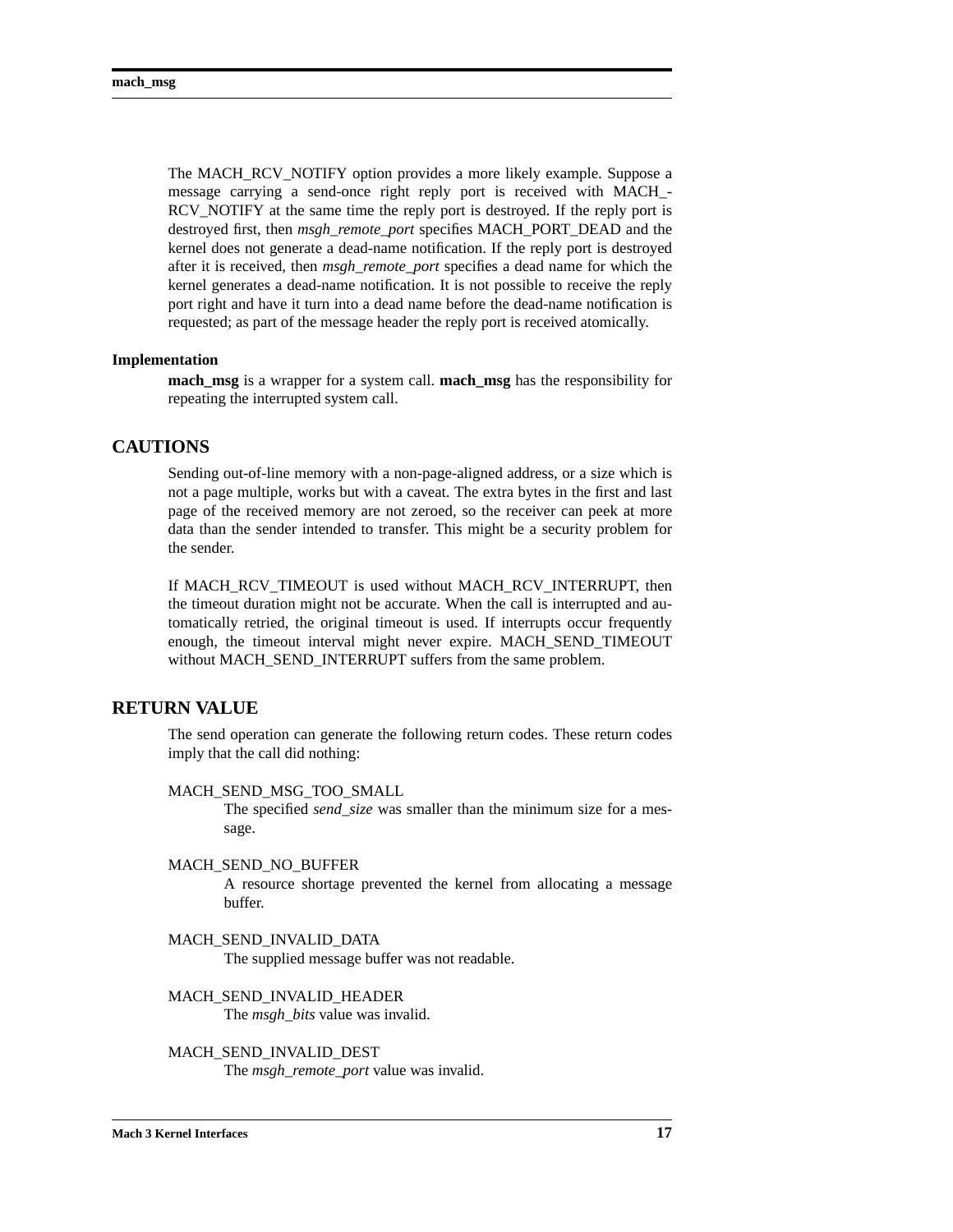| MACH SEND INVALID REPLY                       |  |
|-----------------------------------------------|--|
| The <i>msgh_local_port</i> value was invalid. |  |

MACH SEND INVALID NOTIFY When using MACH\_SEND\_CANCEL, the *notify* argument did not denote a valid receive right.

These return codes imply that some or all of the message was destroyed:

MACH\_SEND\_INVALID\_MEMORY The message body specified out-of-line data that was not readable.

MACH\_SEND\_INVALID\_RIGHT The message body specified a port right which the caller didn't possess.

MACH\_SEND\_INVALID\_TYPE A type descriptor was invalid.

MACH\_SEND\_MSG\_TOO\_SMALL The last data item in the message ran over the end of the message.

These return codes imply that the message was returned to the caller with a pseudo-receive operation:

MACH\_SEND\_TIMED\_OUT The *timeout* interval expired.

MACH\_SEND\_INTERRUPTED A software interrupt occurred.

MACH SEND INVALID NOTIFY When using MACH\_SEND\_NOTIFY, the *notify* argument did not denote a valid receive right.

#### MACH\_SEND\_NO\_NOTIFY

A resource shortage prevented the kernel from setting up a msg-accepted notification.

MACH\_SEND\_NOTIFY\_IN\_PROGRESS A msg-accepted notification was already requested, and hasn't yet been generated.

These return codes imply that the message was queued:

#### MACH\_SEND\_WILL\_NOTIFY

The message was forcibly queued, and a msg-accepted notification was requested.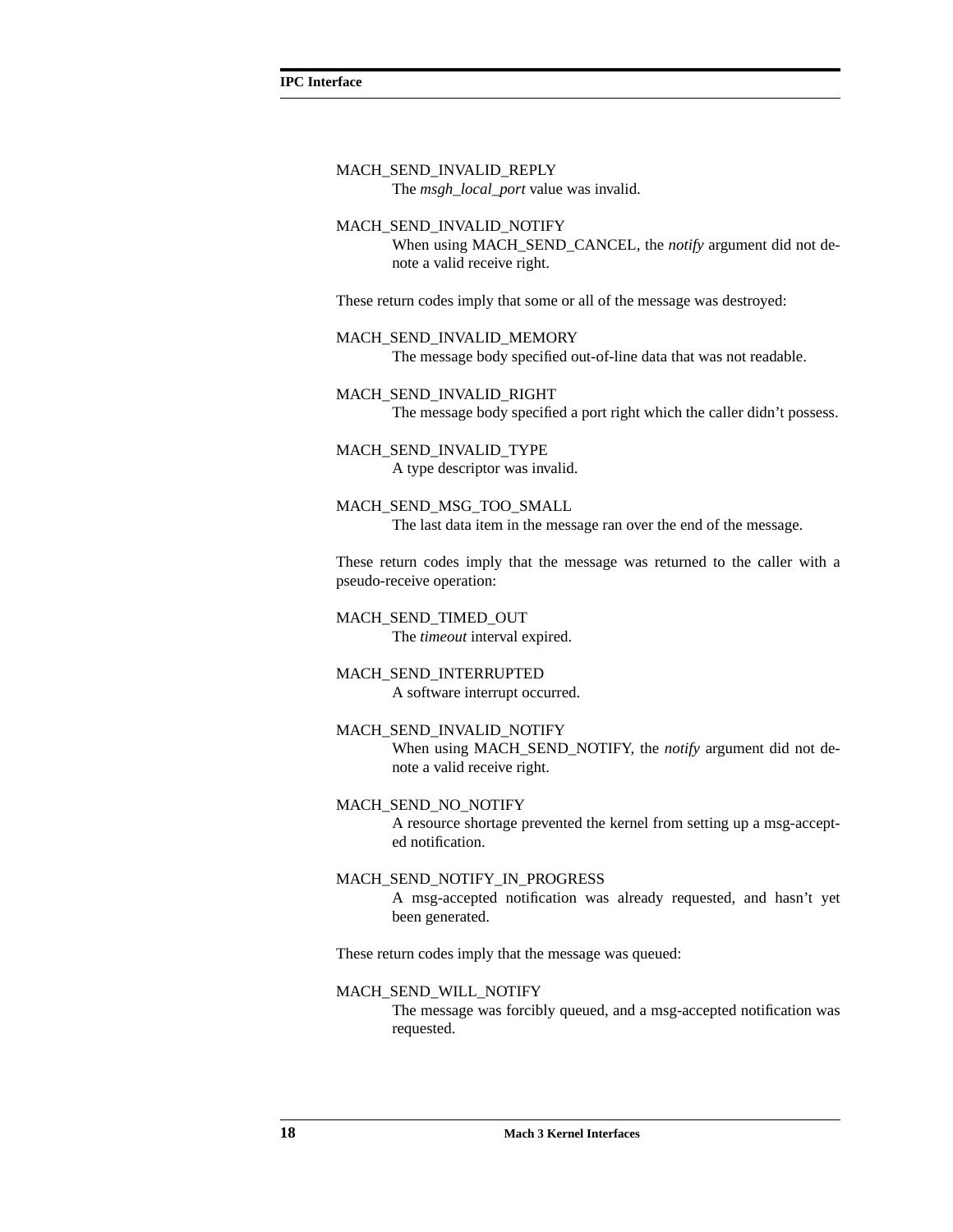MACH\_MSG\_SUCCESS The message was queued.

The receive operation can generate the following return codes. These return codes imply that the call did not de-queue a message:

MACH\_RCV\_INVALID\_NAME The specified *rcv\_name* was invalid.

- MACH\_RCV\_IN\_SET The specified port was a member of a port set.
- MACH\_RCV\_TIMED\_OUT The *timeout* interval expired.
- MACH\_RCV\_INTERRUPTED A software interrupt occurred.
- MACH\_RCV\_PORT\_DIED The caller lost the rights specified by *rcv\_name*.
- MACH\_RCV\_PORT\_CHANGED *rcv\_name* specified a receive right which was moved into a port set during the call.
- MACH\_RCV\_TOO\_LARGE When using MACH\_RCV\_LARGE, and the message was larger than *rcv* size. The message is left queued, and its actual size is returned in the *msgh\_size* field of the message buffer.

These return codes imply that a message was de-queued and destroyed:

MACH\_RCV\_HEADER\_ERROR

A resource shortage prevented the reception of the port rights in the message header.

MACH\_RCV\_INVALID\_NOTIFY

When using MACH\_RCV\_NOTIFY, the *notify* argument did not denote a valid receive right.

MACH\_RCV\_TOO\_LARGE

When not using MACH\_RCV\_LARGE, a message larger than *rcv\_size* was de-queued and destroyed.

These return codes imply that a message was received:

#### MACH\_RCV\_BODY\_ERROR

A resource shortage prevented the reception of a port right or out-ofline memory region in the message body.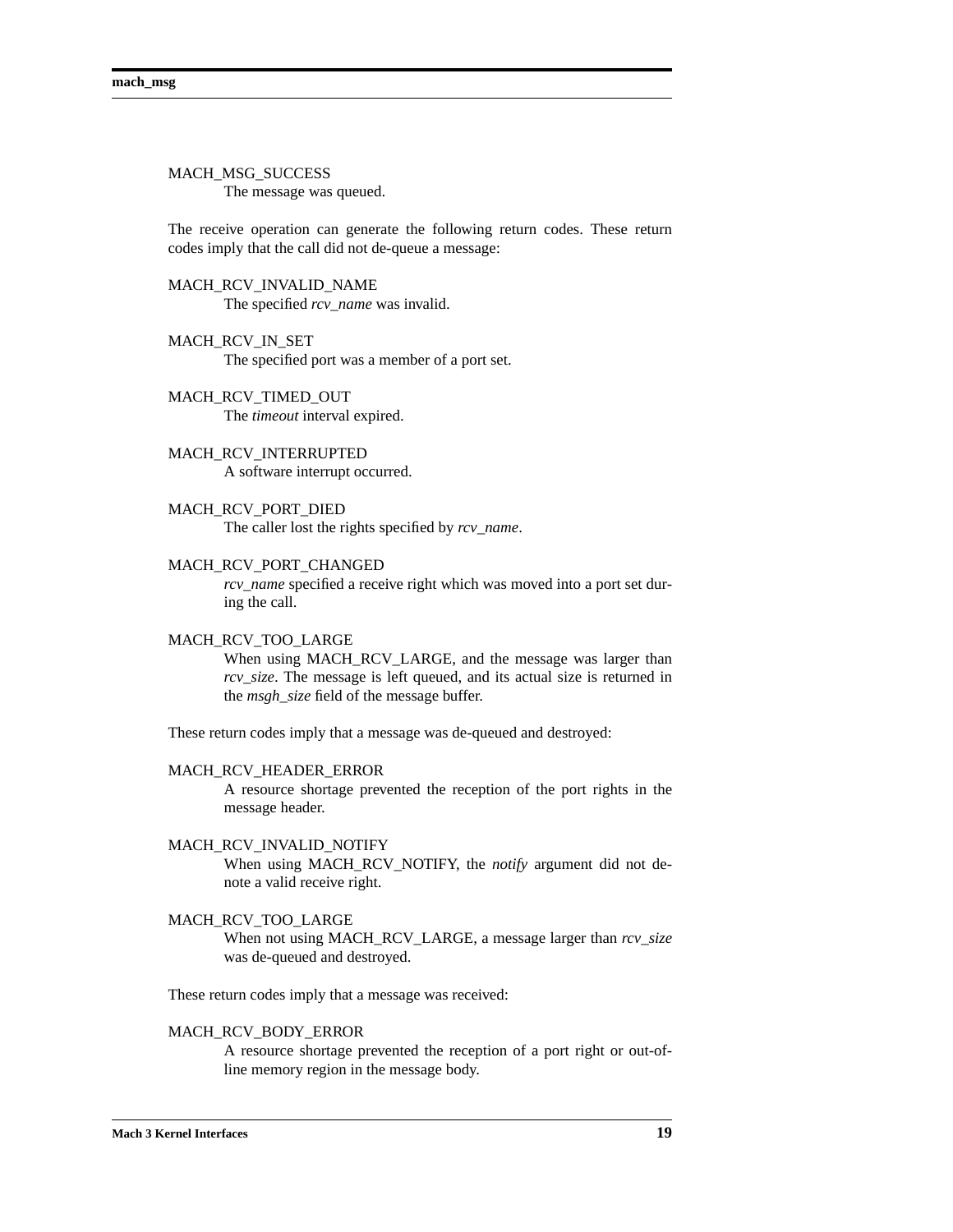#### MACH\_RCV\_INVALID\_DATA

The specified message buffer was not writable. The calling task did successfully receive the port rights and out-of-line memory regions in the message.

MACH\_MSG\_SUCCESS

A message was received.

Resource shortages can occur after a message is de-queued, while transferring port rights and out-of-line memory regions to the receiving task. The **mach msg** call returns MACH RCV HEADER ERROR or MACH RCV -BODY\_ERROR in this situation. These return codes always carry extra bits (bitwise-or'ed) that indicate the nature of the resource shortage:

#### MACH\_MSG\_IPC\_SPACE

There was no room in the task's IPC name space for another port name.

#### MACH\_MSG\_VM\_SPACE

There was no room in the task's VM address space for an out-of-line memory region.

#### MACH\_MSG\_IPC\_KERNEL

A kernel resource shortage prevented the reception of a port right.

#### MACH\_MSG\_VM\_KERNEL

A kernel resource shortage prevented the reception of an out-of-line memory region.

### **RELATED INFORMATION**

Functions: **mach\_msg\_receive**, **mach\_msg\_send**.

Data Structures: **mach\_msg\_header**, **mach\_msg\_type**, **mach\_msg\_type\_long, mach\_msg\_accepted\_notification**, **mach\_send\_once\_notification**.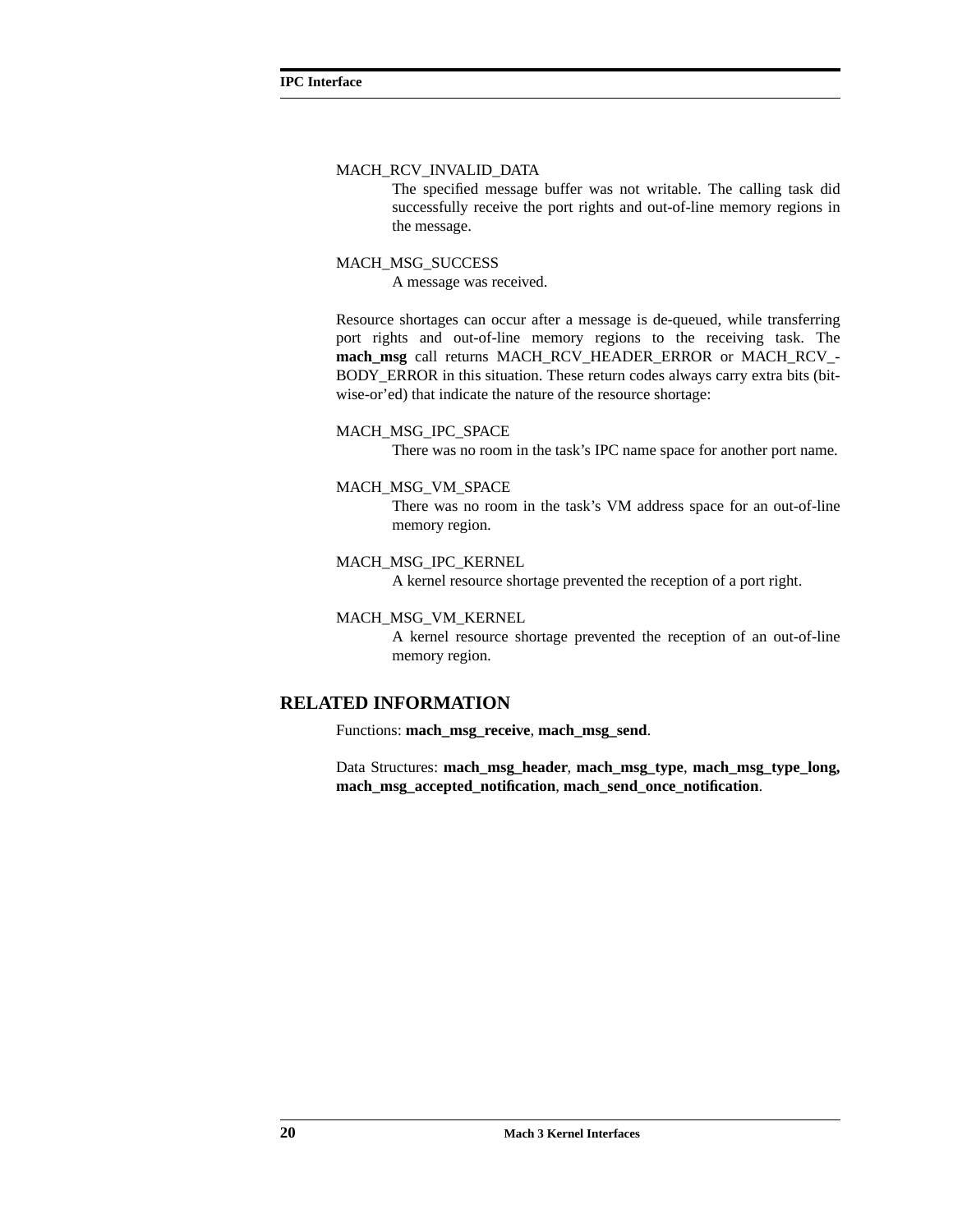## **mach\_msg\_receive**

**Function** — Receives a message from a port or port set

#### **LIBRARY**

Not declared anywhere.

#### **SYNOPSIS**

 $\mathbf{I}$ 

mach\_msg\_return\_t **mach\_msg\_receive** (mach\_msg\_header\_t\* *header)*;

#### **DESCRIPTION**

The **mach\_msg\_receive** function is a shorthand for the following call:

**mach\_msg** (*header*, MACH\_RCV\_MSG, 0, *header*→*msgh\_size*, *header*→*msgh\_local\_port*, MACH\_MSG\_TIMEOUT\_NONE, MACH\_PORT\_NULL);

## **PARAMETERS**

*header*

[pointer to in/out structure] The address of the buffer that is to receive the message. The *msgh\_local\_port* and *msgh\_size* fields in *header* must be set.

## **RETURN VALUE**

Refer to **mach\_msg** for a description of the various receive errors.

#### **RELATED INFORMATION**

Functions: **mach\_msg**, **mach\_msg\_send**.

Data Structures: **mach\_msg\_header**, **mach\_msg\_type**, **mach\_msg\_type\_long**.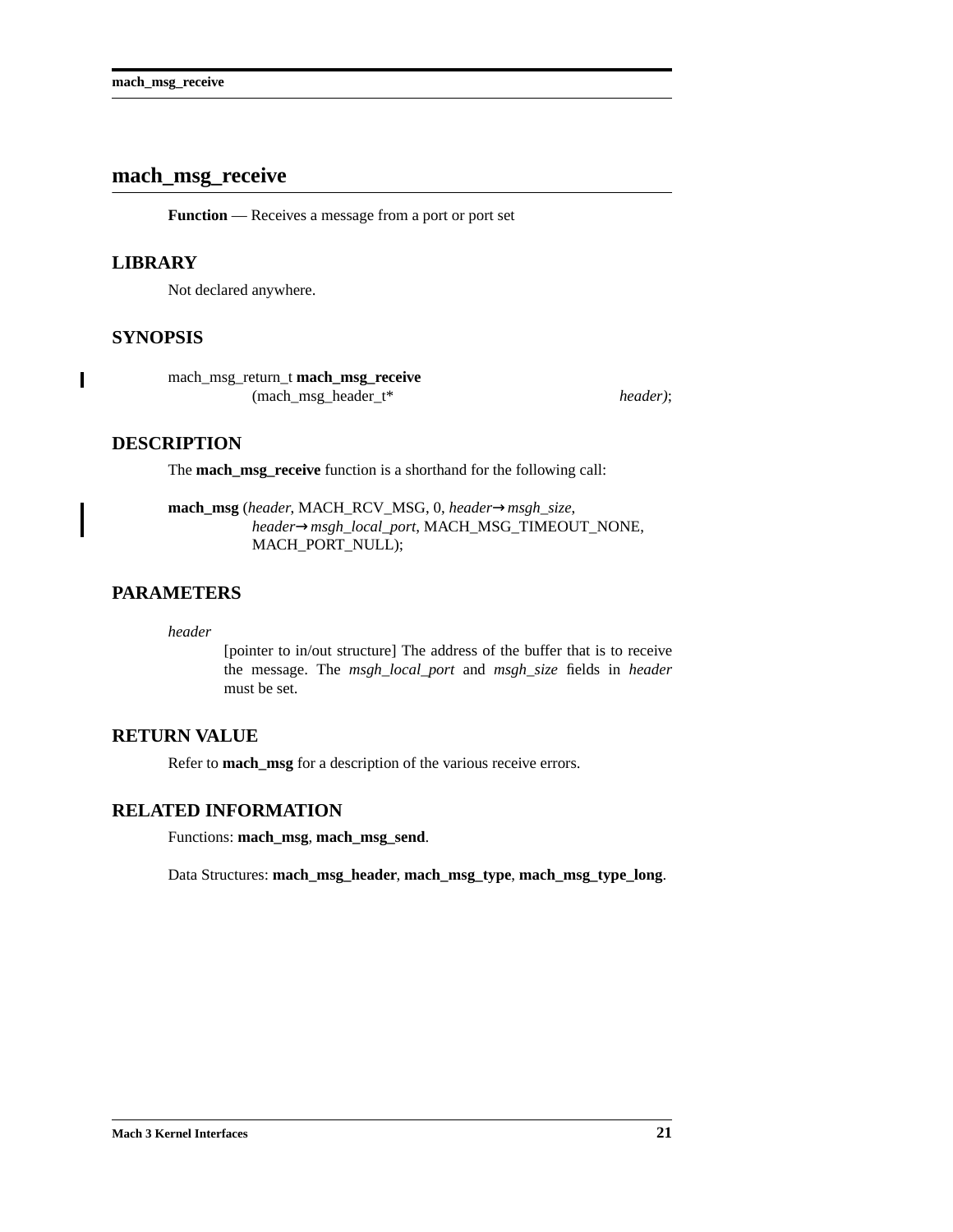## **mach\_msg\_send**

**Function** — Sends a message to a port

#### **LIBRARY**

Not declared anywhere.

## **SYNOPSIS**

mach\_msg\_return\_t **mach\_msg\_send** (mach\_msg\_header\_t\* *header*);

 $\mathbf I$ 

 $\mathbf I$ 

 $\blacksquare$ 

 $\blacksquare$ 

#### **DESCRIPTION**

The **mach\_msg\_send** function is a shorthand for the following call:

**mach\_msg** (*header*, MACH\_SEND\_MSG, *header*→*msgh\_size*, 0, MACH\_PORT\_NULL, MACH\_MSG\_TIMEOUT\_NONE, MACH\_PORT\_NULL);

## **PARAMETERS**

*header*

[pointer to in structure] The address of the buffer that contains the message to be sent.

## **RETURN VALUE**

Refer to **mach\_msg** for a description of the send errors.

#### **RELATED INFORMATION**

Functions: **mach\_msg**, **mach\_msg\_receive**.

Data Structures: **mach\_msg\_header**, **mach\_msg\_type**, **mach\_msg\_type\_long**.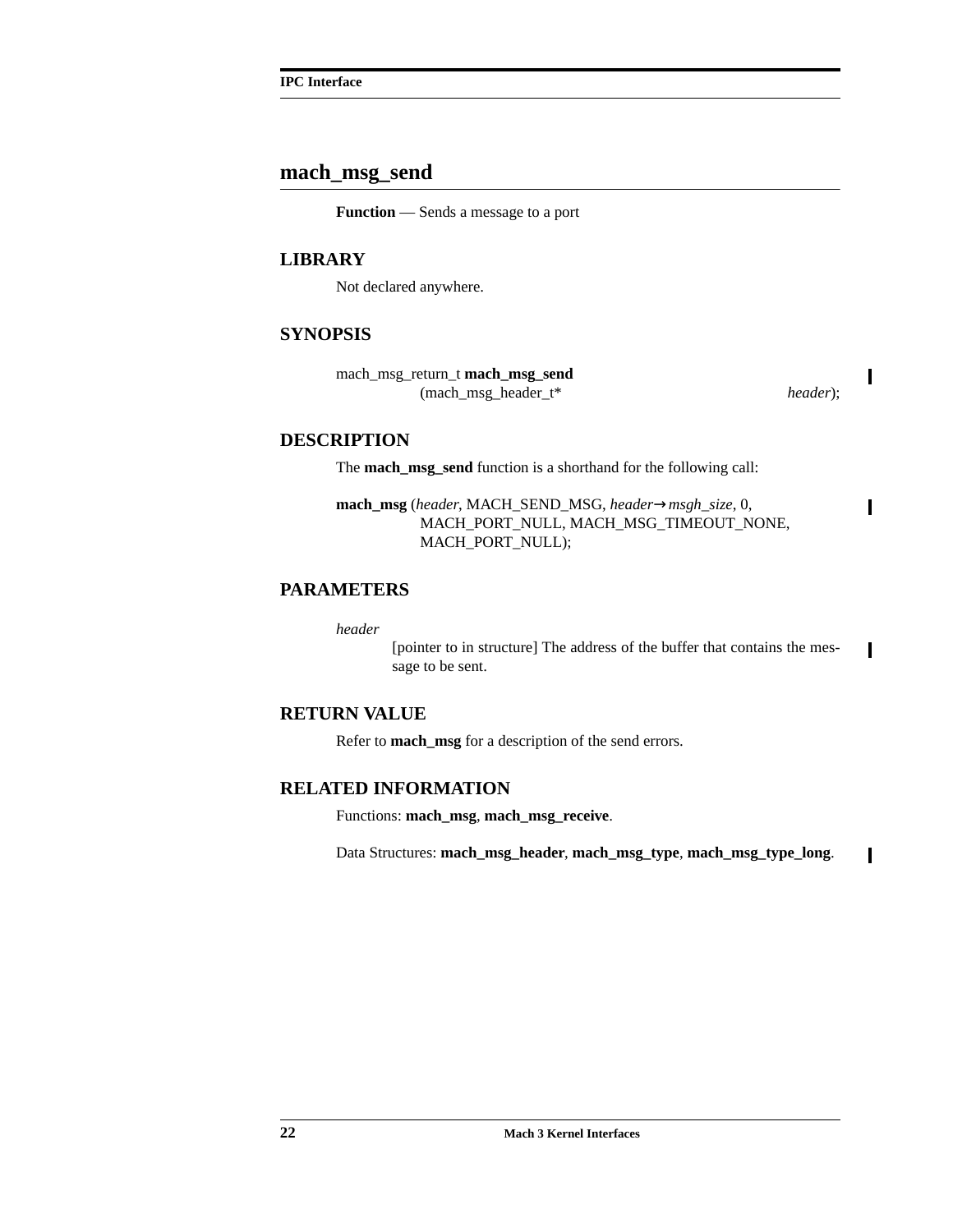# CHAPTER 3 Port Manipulation Interface

This chapter discusses the specifics of the kernel's port manipulation interfaces. This includes port, port set and port right related functions. Also included are interfaces that return port related status information that applies to a single task.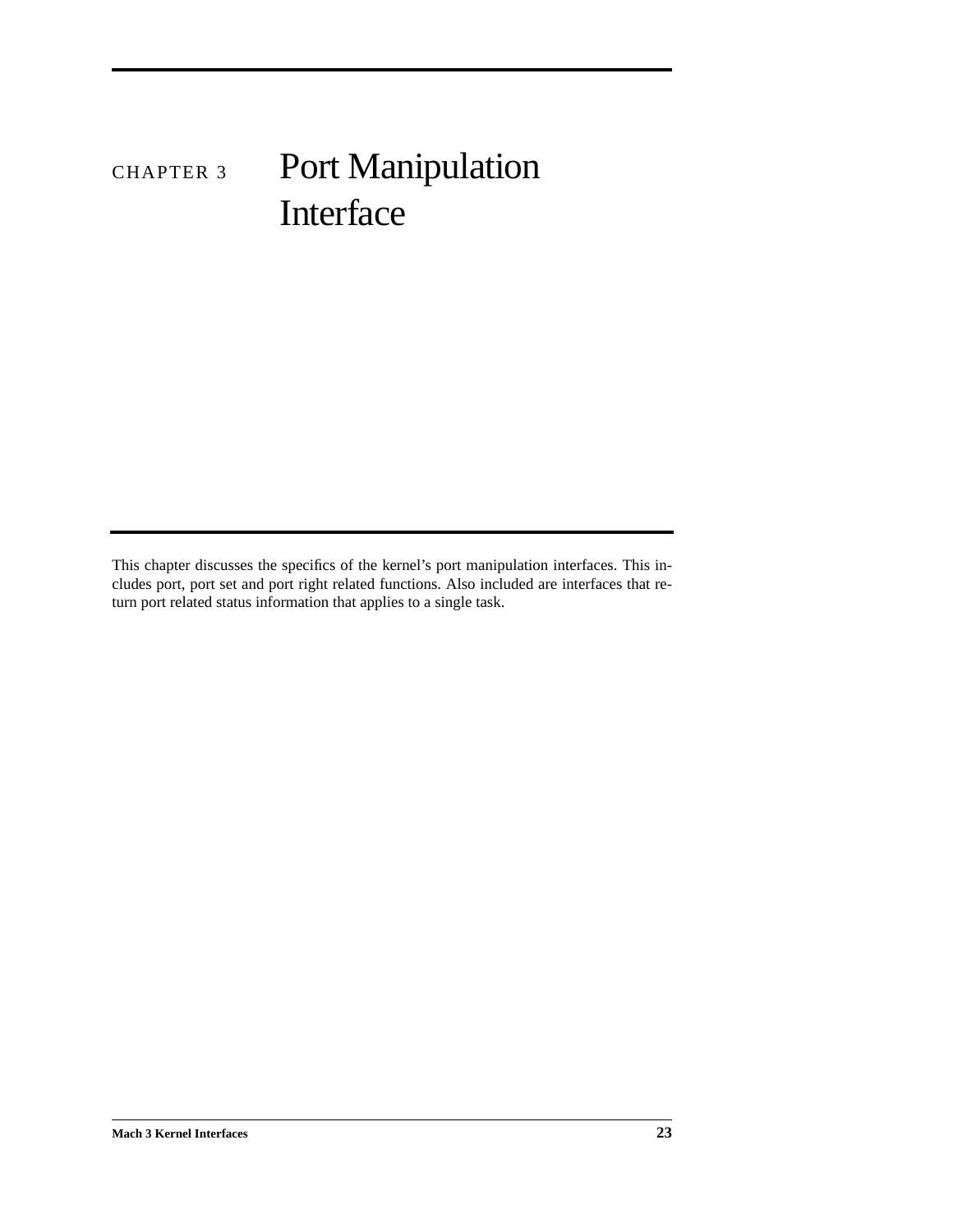## **do\_mach\_notify\_dead\_name**

**Server Interface** — Handles the occurrence of a dead-name notification

#### **LIBRARY**

Not declared anywhere.

## **SYNOPSIS**

| kern_return_t <b>do_mach_notify_dead_name</b> |           |
|-----------------------------------------------|-----------|
| (notify port t                                | notify,   |
| mach port name t                              | $name)$ : |

#### **DESCRIPTION**

A **do\_mach\_notify\_dead\_name** function is called by **notify\_server** as the result of a kernel message indicating that the port name is now dead as the result of the associated receive right having died. In contrast, a port-deleted notification indicates that the port name is no longer usable (that is, it no longer names a valid right), typically as a result of the right so named being consumed or moved. *notify* is the port named via **mach\_port\_request\_notification**.

#### **SEQUENCE NUMBER FORM**

#### **do\_seqnos\_mach\_notify\_dead\_name**

| kern_return_t do_seqnos_mach_notify_dead_name                                  |  |
|--------------------------------------------------------------------------------|--|
| $\sqrt{100}$ $\approx 4.2$ $\Omega_{\text{max}}$ $\approx 0.00$ $\approx 0.00$ |  |

| notify, |
|---------|
| segno,  |
| name);  |
|         |

 $\blacksquare$ 

 $\mathbf{I}$ 

#### **PARAMETERS**

*notify*

[in scalar] The port to which the notification was sent.

*seqno*

[in scalar] The sequence number of this message relative to the notification port.

*name*

[in scalar] The dead name.

## **RETURN VALUE**

#### KERN\_SUCCESS

The notification was received.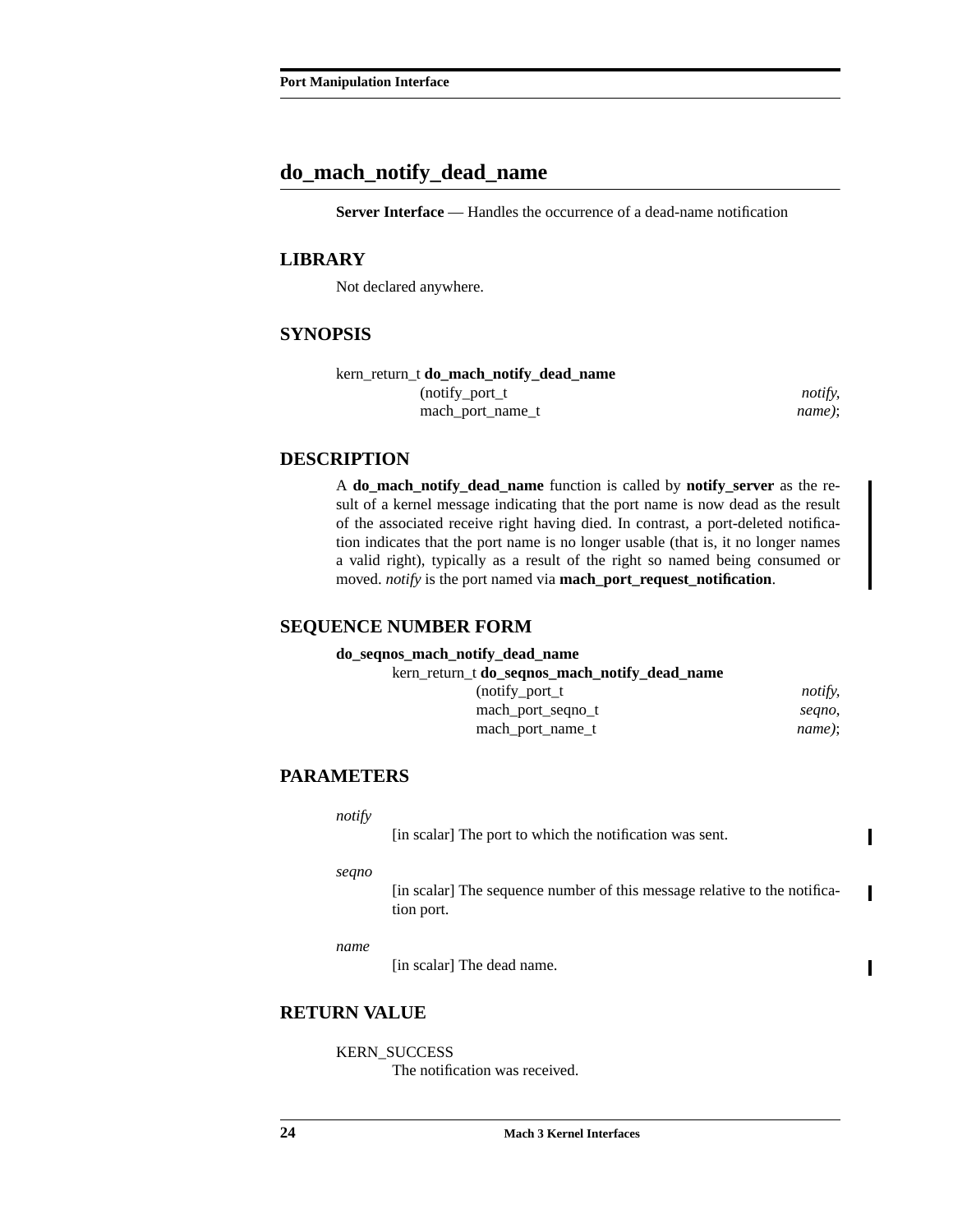## **RELATED INFORMATION**

Functions: **notify\_server**, **mach\_msg**, **mach\_port\_request\_notification, do\_mach\_notify\_msg\_accepted**, **do\_mach\_notify\_no\_senders**, **do\_mach\_notify\_port\_deleted**, **do\_mach\_notify\_port\_destroyed**, **do\_mach\_notify\_send\_once.**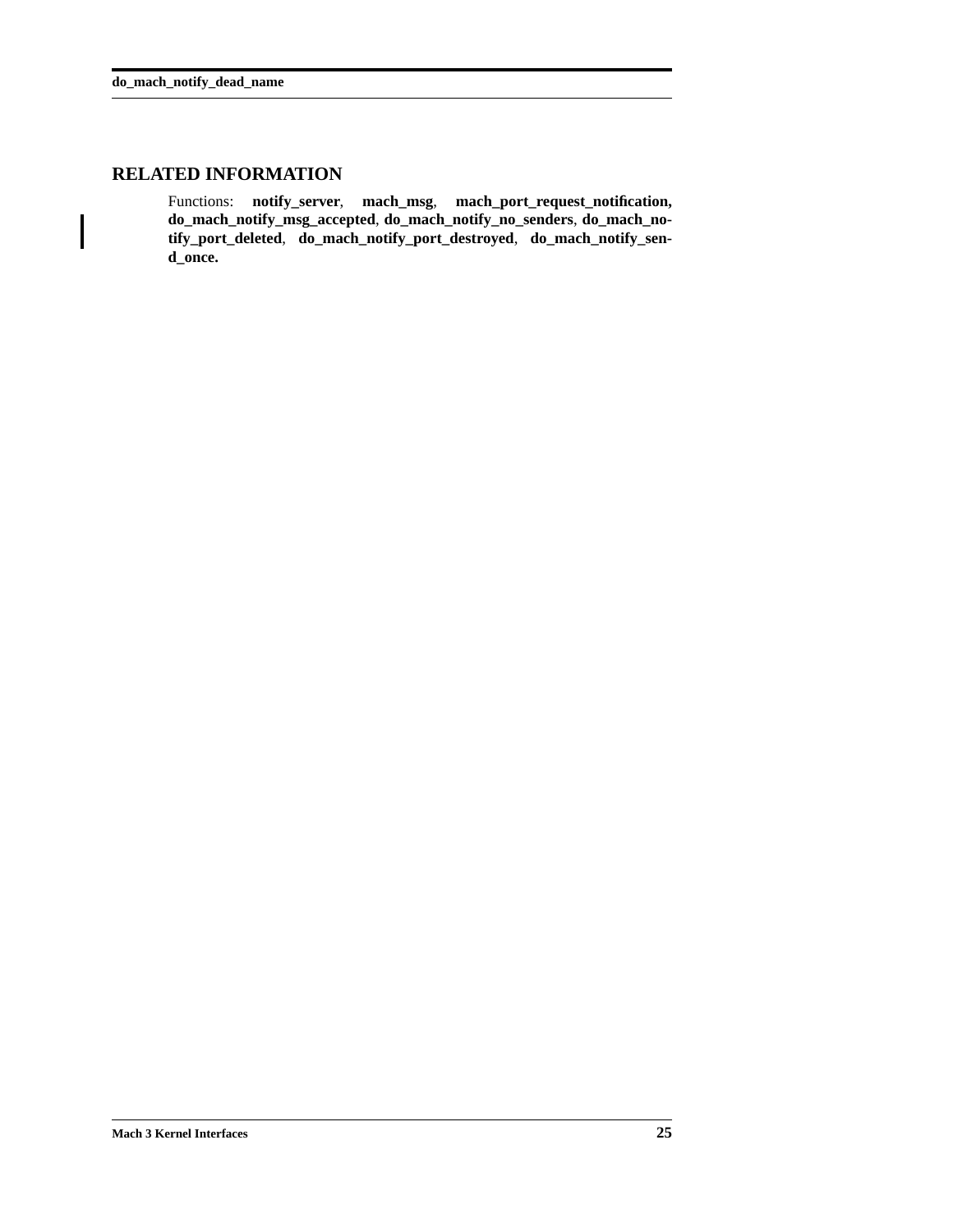## **do\_mach\_notify\_msg\_accepted**

**Server Interface** — Handles the occurrence of a message accepted notification

#### **LIBRARY**

Not declared anywhere.

## **SYNOPSIS**

| kern_return_t <b>do_mach_notify_msg_accepted</b> |           |
|--------------------------------------------------|-----------|
| (notify port t                                   | notify.   |
| mach_port_name_t                                 | $name)$ : |

#### **DESCRIPTION**

A **do\_mach\_notify\_msg\_accepted** function is called by **notify\_server** as the result of a kernel message indicating that a message forcibly queued to a port via MACH\_NOTIFY\_SEND was accepted. *notify* is the port named via **mach\_msg**.

(Note: This feature is current planned for deletion.)

### **SEQUENCE NUMBER FORM**

#### **do\_seqnos\_mach\_notify\_msg\_accepted**

kern\_return\_t **do\_seqnos\_mach\_notify\_msg\_accepted**

| notify, |
|---------|
| segno,  |
| name);  |
|         |

 $\mathbf I$ 

 $\blacksquare$ 

 $\mathbf{I}$ 

#### **PARAMETERS**

*notify*

[in scalar] The port to which the notification was sent.

*seqno*

[in scalar] The sequence number of this message relative to the notification port.

*name*

[in scalar] The port whose message was accepted.

## **RETURN VALUE**

#### KERN\_SUCCESS

The notification was received.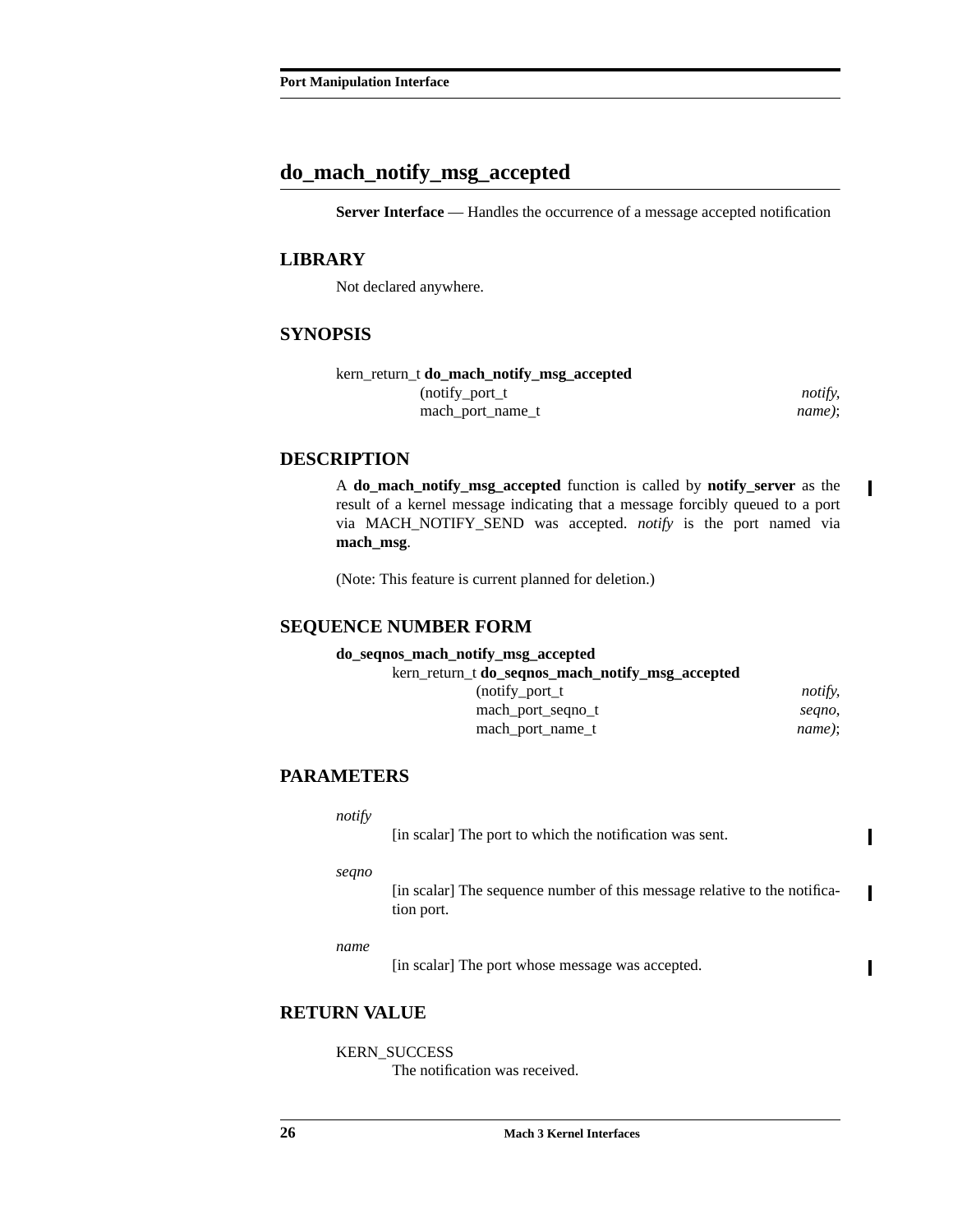## **RELATED INFORMATION**

Functions: **notify\_server**, **mach\_msg**, **mach\_port\_request\_notification, do\_mach\_notify\_dead\_name**, **do\_mach\_notify\_no\_senders**, **do\_mach\_notify\_port\_deleted**, **do\_mach\_notify\_port\_destroyed**, **do\_mach\_notify\_send\_once.**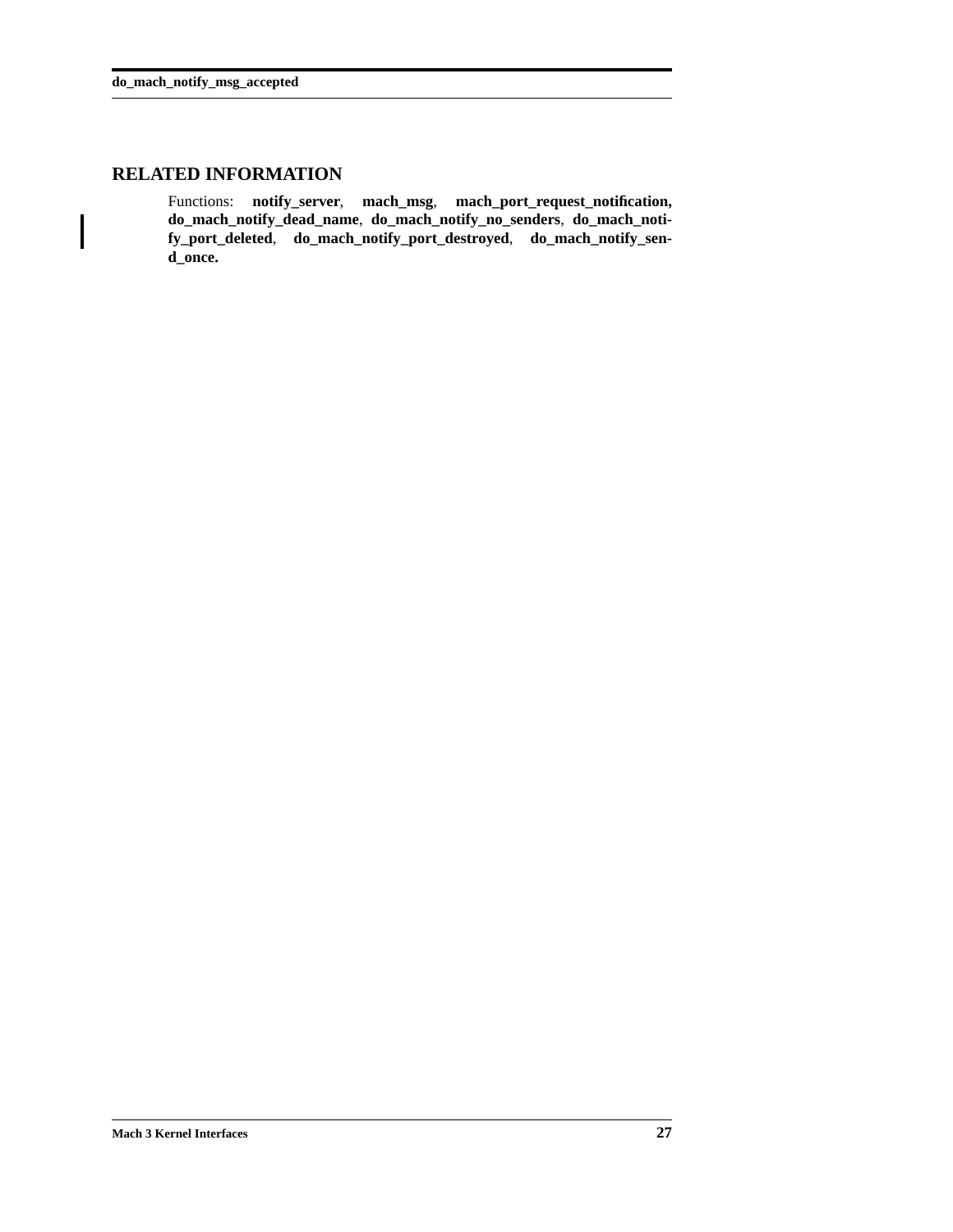## **do\_mach\_notify\_no\_senders**

**Server Interface** — Handles the occurrence of a no-more-senders notification

#### **LIBRARY**

Not declared anywhere.

## **SYNOPSIS**

| kern_return_t <b>do_mach_notify_no_senders</b> |              |
|------------------------------------------------|--------------|
| (notify port t                                 | notify,      |
| mach port mscount t                            | $mscount)$ : |

#### **DESCRIPTION**

A **do\_mach\_notify\_no\_senders** function is called by **notify\_server** as the result of a kernel message indicating that a receive right has no more senders. *notify* is the port named via **mach\_port\_request\_notification**.

#### **SEQUENCE NUMBER FORM**

**do\_seqnos\_mach\_notify\_no\_senders**

kern\_return\_t **do\_seqnos\_mach\_notify\_no\_senders**

| (notify_port_t      | notify,   |
|---------------------|-----------|
| mach_port_seqno_t   | segno,    |
| mach_port_mscount_t | mscount); |

 $\blacksquare$ 

 $\blacksquare$ 

 $\blacksquare$ 

## **PARAMETERS**

*notify*

[in scalar] The port to which the notification was sent.

*seqno*

[in scalar] The sequence number of this message relative to the notification port.

*mscount*

[in scalar] The value the port's make-send count had when it was generated.

## **RETURN VALUE**

#### KERN\_SUCCESS

The notification was received.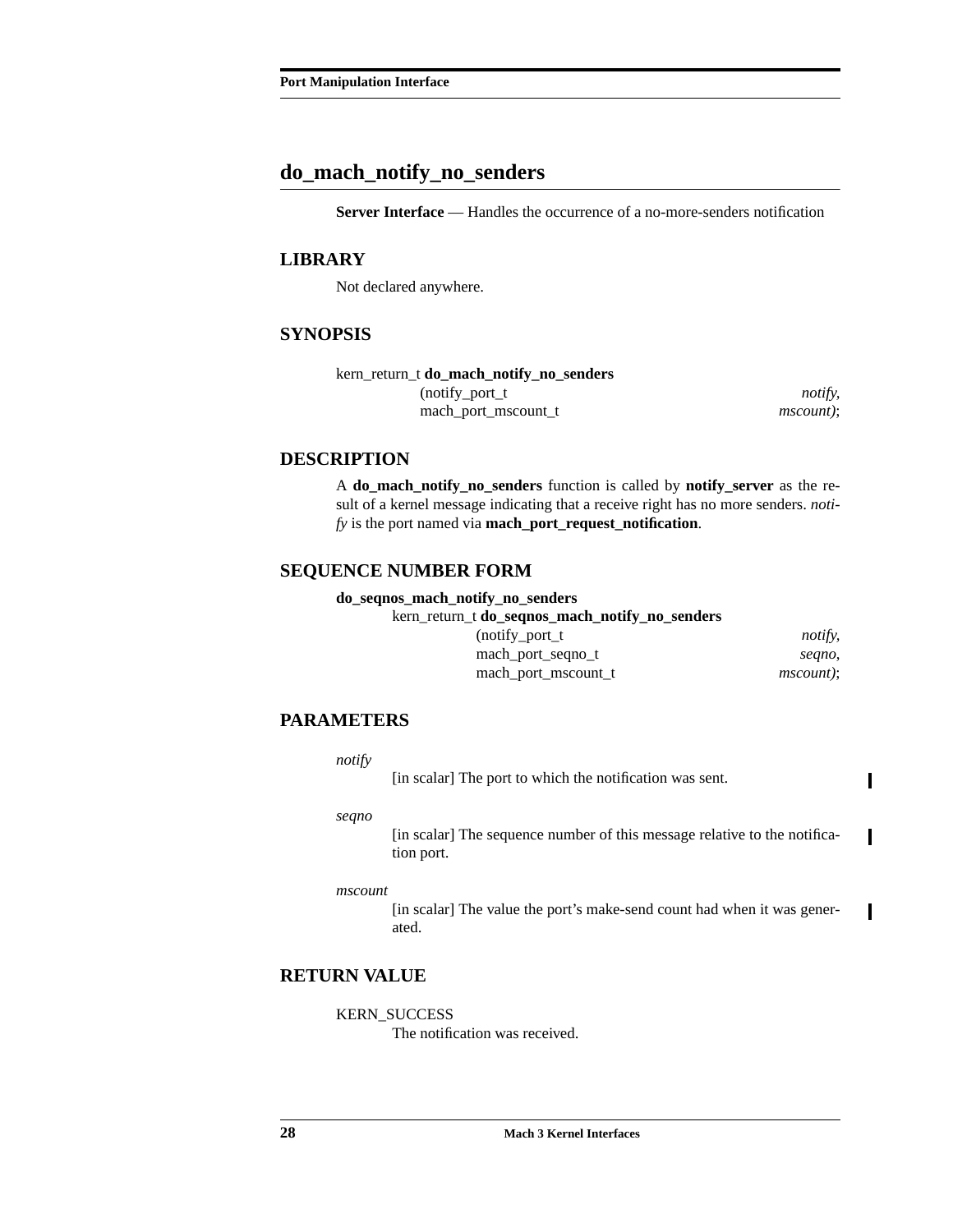# **RELATED INFORMATION**

Functions: **notify\_server**, **mach\_msg**, **mach\_port\_request\_notification, do\_mach\_notify\_msg\_accepted**, **do\_mach\_notify\_dead\_name**, **do\_mach\_notify\_port\_deleted**, **do\_mach\_notify\_port\_destroyed**, **do\_mach\_notify\_send\_once.**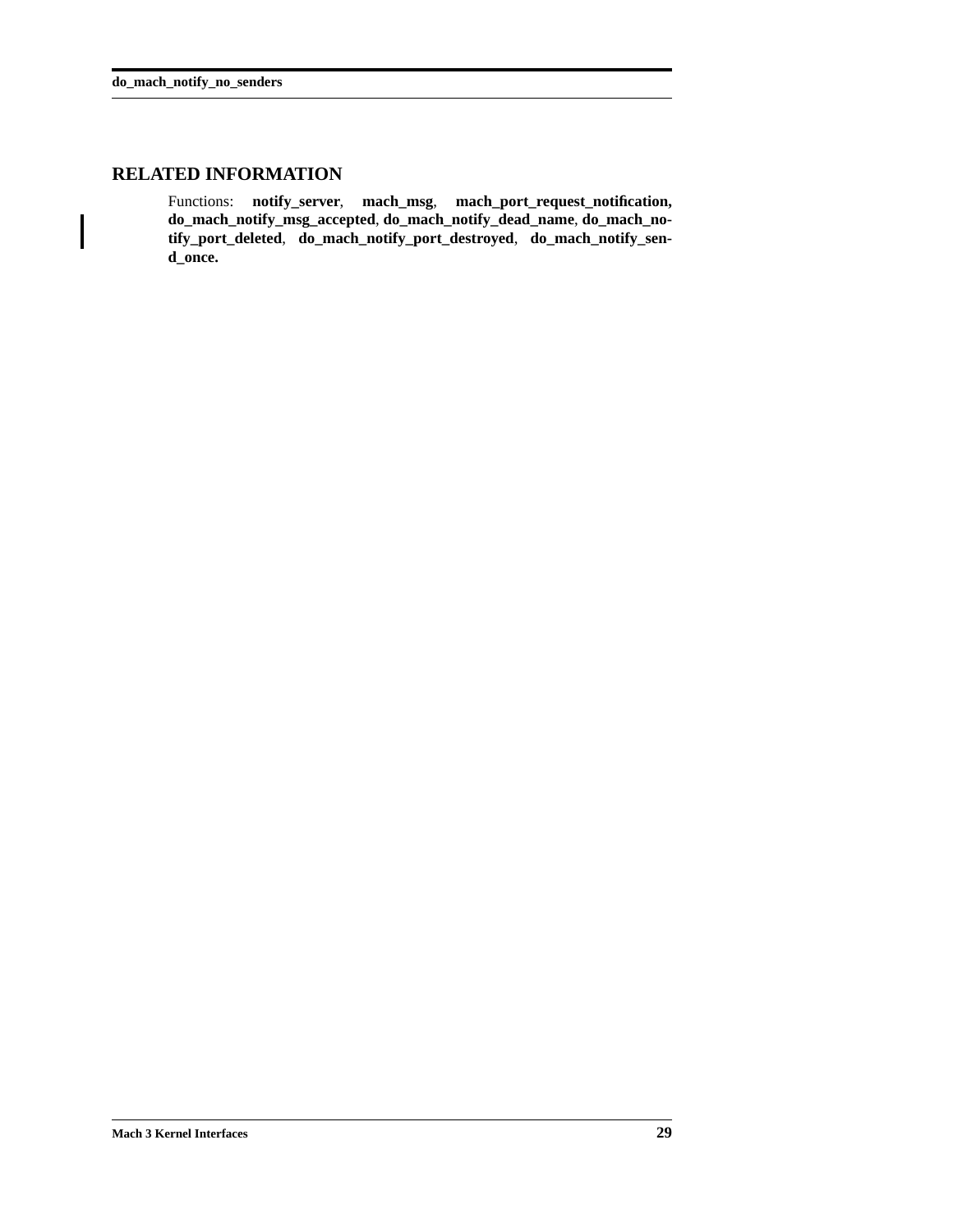# **do\_mach\_notify\_port\_deleted**

**Server Interface** — Handles the occurrence of a port-deleted notification

#### **LIBRARY**

Not declared anywhere.

# **SYNOPSIS**

| kern_return_t do_mach_notify_port_deleted |           |  |
|-------------------------------------------|-----------|--|
| (notify port t                            | notify,   |  |
| mach_port_name_t                          | $name)$ : |  |

### **DESCRIPTION**

A **do\_mach\_notify\_port\_deleted** function is called by **notify\_server** as the result of a kernel message indicating that a port name is no longer usable (that is, it no longer names a valid right), typically as a result of the right so named being consumed or moved. In contrast, a dead-name notification indicates that the port name is now dead as the result of the associated receive right having died. *notify* is the port named via **mach\_port\_request\_notification**.

# **SEQUENCE NUMBER FORM**

**do\_seqnos\_mach\_notify\_port\_deleted**

kern\_return\_t **do\_seqnos\_mach\_notify\_port\_deleted**

| <i>notify</i> , |
|-----------------|
| segno,          |
| name);          |
|                 |

#### **PARAMETERS**

*notify*

[in scalar] The port to which the notification was sent.

*seqno*

[in scalar] The sequence number of this message relative to the notification port.

*name*

[in scalar] The invalid name.

# **RETURN VALUE**

KERN\_SUCCESS

The notification was received.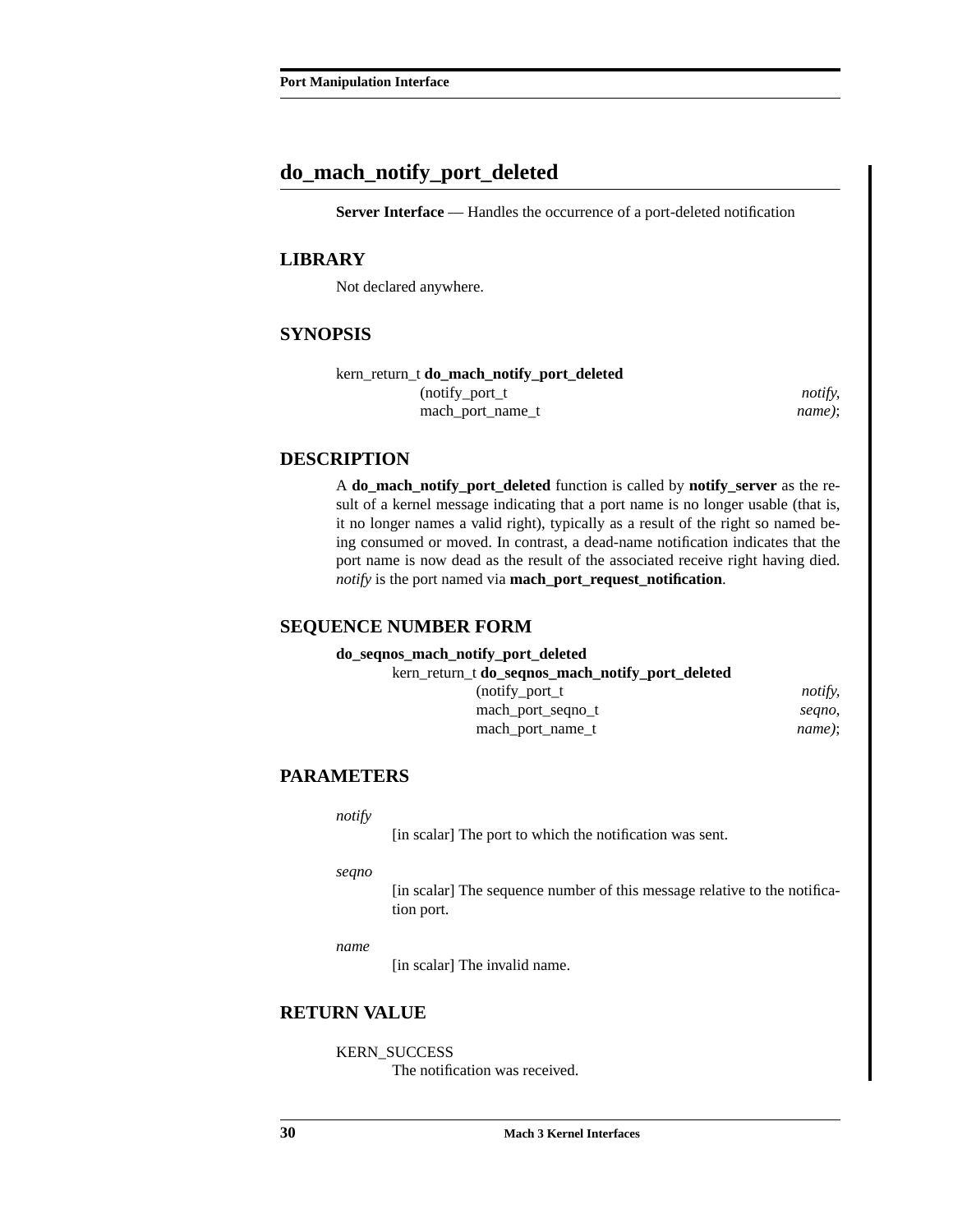# **RELATED INFORMATION**

Functions: **notify\_server**, **mach\_msg**, **mach\_port\_request\_notification, do\_mach\_notify\_dead\_name**, **do\_mach\_notify\_msg\_accepted**, **do\_mach\_notify\_no\_senders**, **do\_mach\_notify\_port\_destroyed**, **do\_mach\_notify\_send\_once.**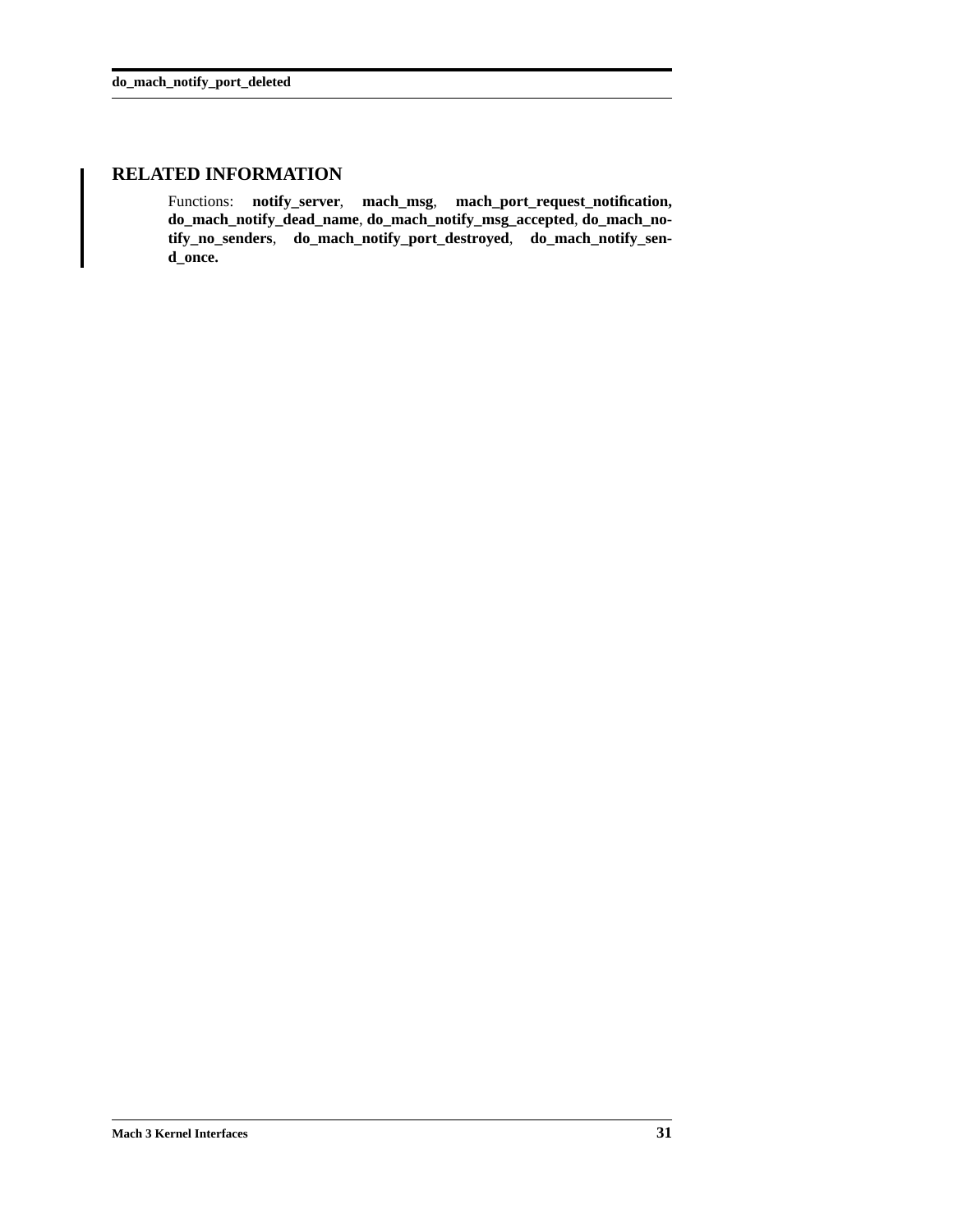# **do\_mach\_notify\_port\_destroyed**

**Server Interface** — Handles the occurrence of a port destroyed notification

#### **LIBRARY**

Not declared anywhere.

# **SYNOPSIS**

| kern_return_t <b>do_mach_notify_port_destroyed</b> |                |
|----------------------------------------------------|----------------|
| (notify port t                                     | <i>notify.</i> |
| mach_port_receive_t                                | rights);       |

#### **DESCRIPTION**

A **do\_mach\_notify\_port\_destroyed** function is called by **notify\_server** as the result of a kernel message indicating that a receive right would have been destroyed. *notify* is the port named via **mach\_port\_request\_notification**.

(Note: This feature is currently planned for deletion.)

#### **SEQUENCE NUMBER FORM**

**do\_seqnos\_mach\_notify\_port\_destroyed**

kern\_return\_t **do\_seqnos\_mach\_notify\_port\_destroyed** (notify\_port\_t *notify,* mach\_port\_seqno\_t *seqno*, mach\_port\_receive\_t *rights*);

 $\mathbf I$ 

 $\blacksquare$ 

 $\blacksquare$ 

## **PARAMETERS**

*notify*

[in scalar] The port to which the notification was sent.

*seqno*

[in scalar] The sequence number of this message relative to the notification port.

*rights*

[in scalar] The receive right that would have been destroyed.

# **RETURN VALUE**

#### KERN\_SUCCESS

The notification was received.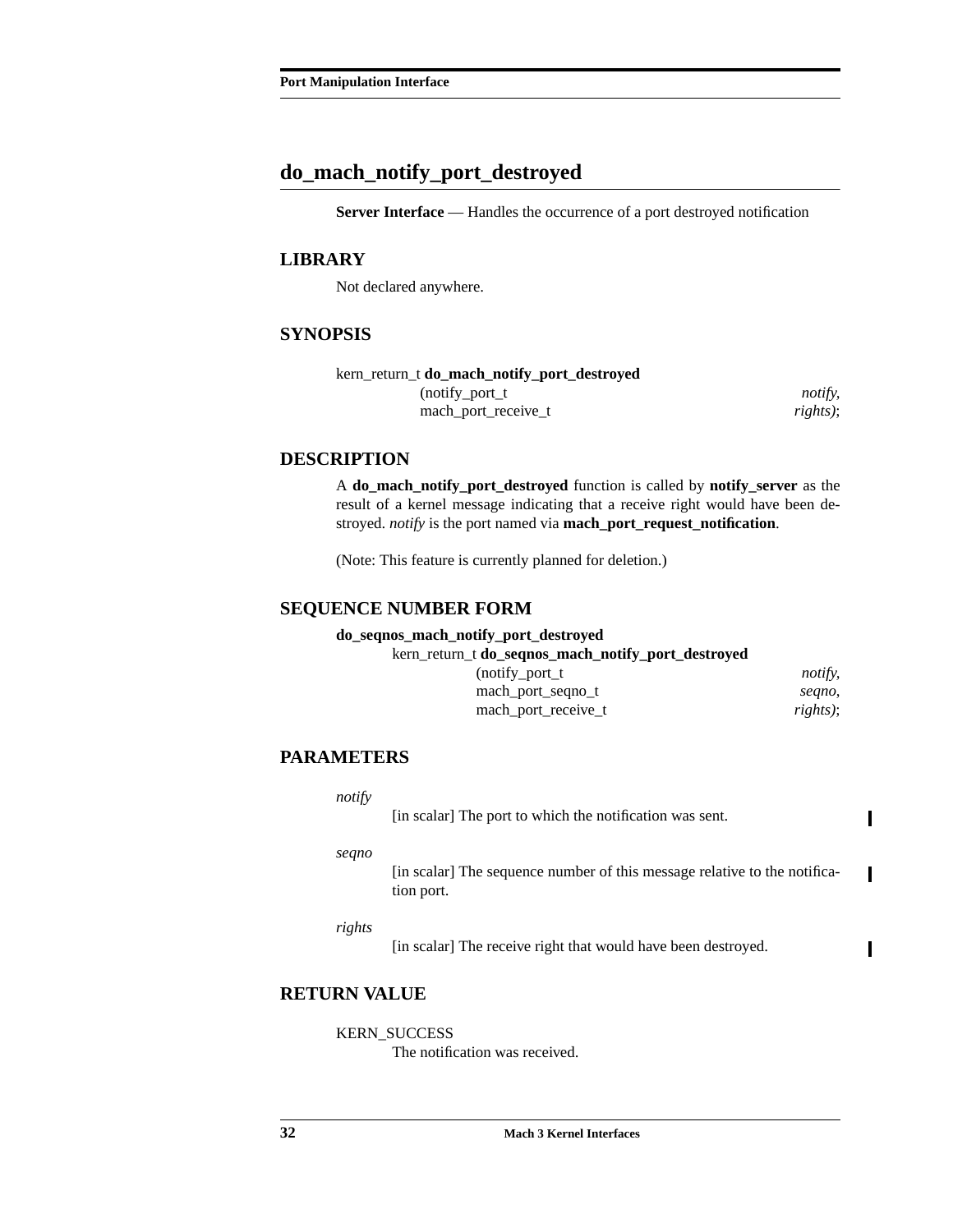# **RELATED INFORMATION**

 $\blacksquare$ 

Functions: **notify\_server**, **mach\_msg**, **mach\_port\_request\_notification, do\_mach\_notify\_msg\_accepted**, **do\_mach\_notify\_no\_senders**, **do\_mach\_notify\_dead\_name**, **do\_mach\_notify\_port\_deleted**, **do\_mach\_notify\_send\_once.**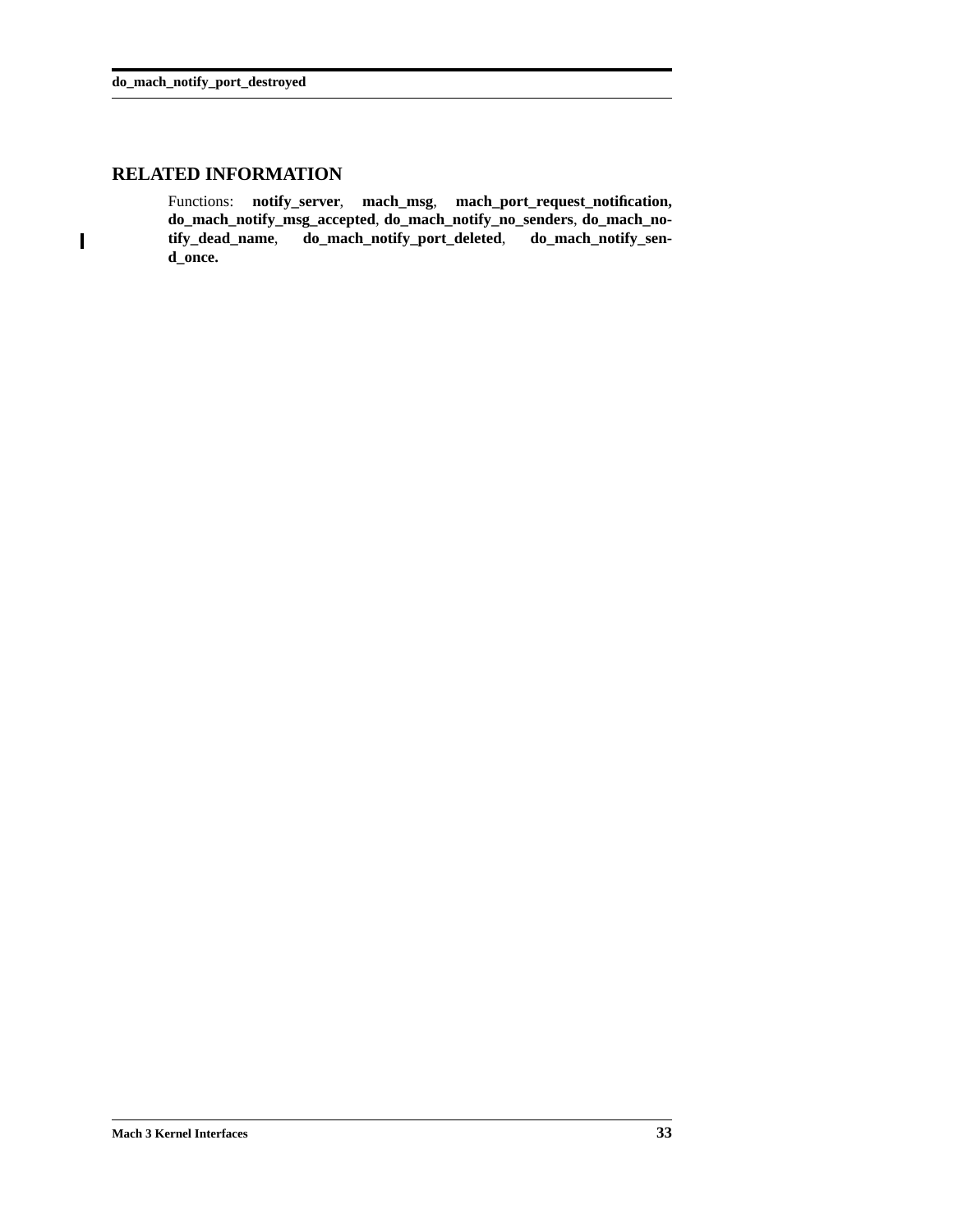# **do\_mach\_notify\_send\_once**

**Server Interface** — Handles the occurrence of a send-once notification

#### **LIBRARY**

Not declared anywhere.

## **SYNOPSIS**

kern\_return\_t **do\_mach\_notify\_send\_once** (notify\_port\_t *notify)*;

#### **DESCRIPTION**

A **do\_mach\_notify\_send\_once** function is called by **notify\_server** as the result of a kernel message indicating that a send-once right was in any way destroyed. *notify* is the port named via **mach\_msg**.

### **SEQUENCE NUMBER FORM**

**do\_seqnos\_mach\_notify\_send\_once**

kern\_return\_t **do\_seqnos\_mach\_notify\_send\_once** (notify\_port\_t *notify,*  $mach\_port\_seqno\_t$ 

| notify, |
|---------|
| seqno); |

 $\blacksquare$ 

 $\mathbf I$ 

## **PARAMETERS**

*notify*

[in scalar] The port to which the notification was sent.

*seqno*

[in scalar] The sequence number of this message relative to the notification port.

### **RETURN VALUE**

KERN\_SUCCESS The notification was received.

# **RELATED INFORMATION**

Functions: **notify\_server**, **mach\_msg**, **mach\_port\_request\_notification, do\_mach\_notify\_msg\_accepted**, **do\_mach\_notify\_no\_senders**, **do\_mach\_notify\_port\_deleted**, **do\_mach\_notify\_port\_destroyed**, **do\_mach\_notify\_ dead\_name.**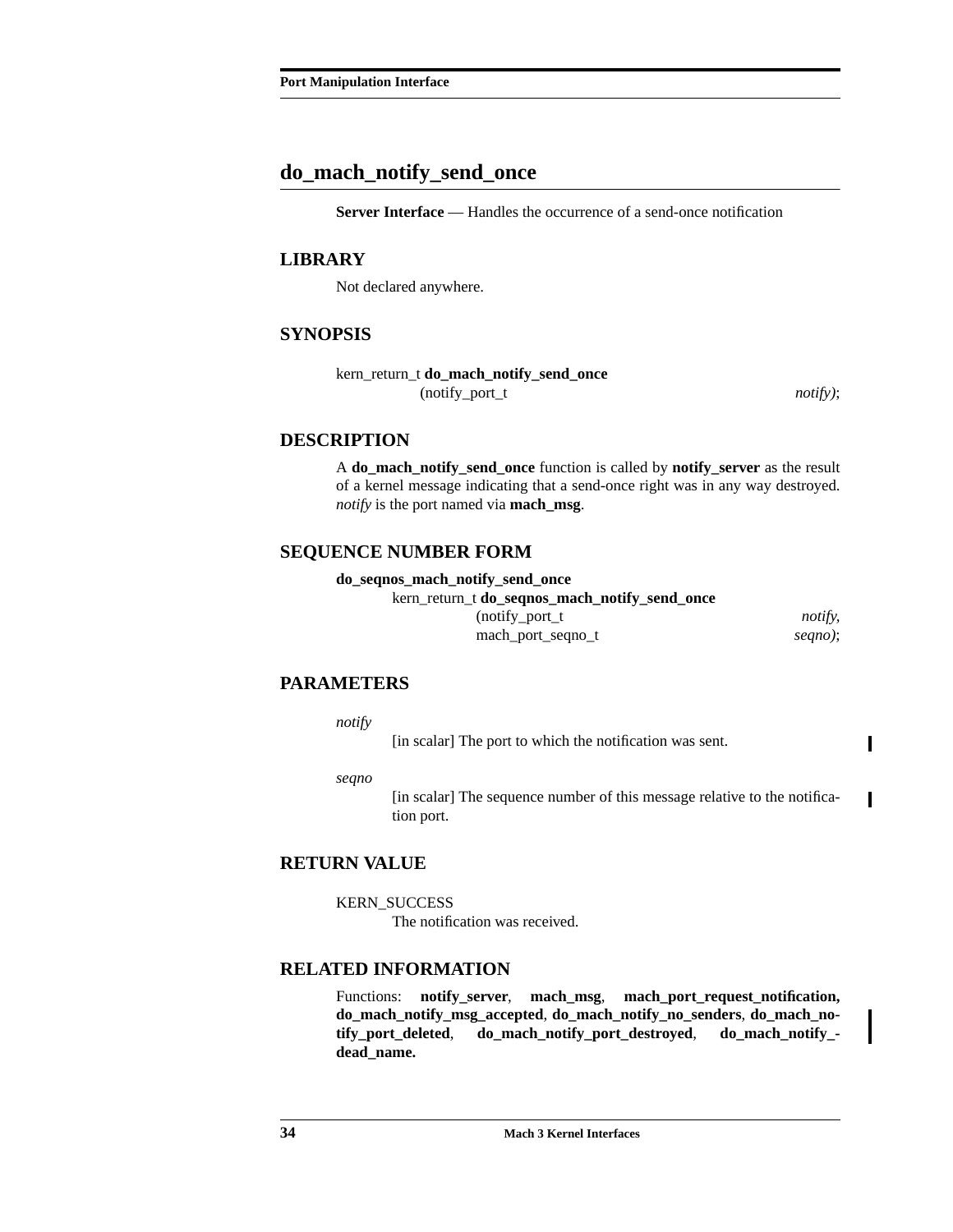# **mach\_port\_allocate**

**Function** — Creates a port right

#### **SYNOPSIS**

| kern return t <b>mach port allocate</b> |           |
|-----------------------------------------|-----------|
| (mach port t)                           | task.     |
| mach_port_right_t                       | right.    |
| mach port $t^*$                         | $name)$ : |

### **DESCRIPTION**

The **mach\_port\_allocate** function creates a new right in the specified task. The new right's name is returned in *name*.

### **PARAMETERS**

*task*

Γ

I

[in scalar] The task acquiring the port right.

*right*

[in scalar] The kind of entity to be created. This is one of the following:

#### MACH\_PORT\_RIGHT\_RECEIVE

**mach** port allocate creates a port. The new port is not a member of any port set. It doesn't have any extant send or send-once rights. Its make-send count is zero, its sequence number is zero, its queue limit is MACH\_PORT\_QLIM-IT\_DEFAULT, and it has no queued messages. *name* denotes the receive right for the new port.

*task* does not hold send rights for the new port, only the receive right. **mach\_port\_insert\_right** and **mach\_port\_extract\_right** can be used to convert the receive right into a combined send/receive right.

### MACH\_PORT\_RIGHT\_PORT\_SET

**mach\_port\_allocate** creates a port set. The new port set has no members.

#### MACH\_PORT\_RIGHT\_DEAD\_NAME

**mach\_port\_allocate** creates a dead name. The new dead name has one user reference.

#### *name*

[out scalar] The task's name for the port right. This can be any name that wasn't in use.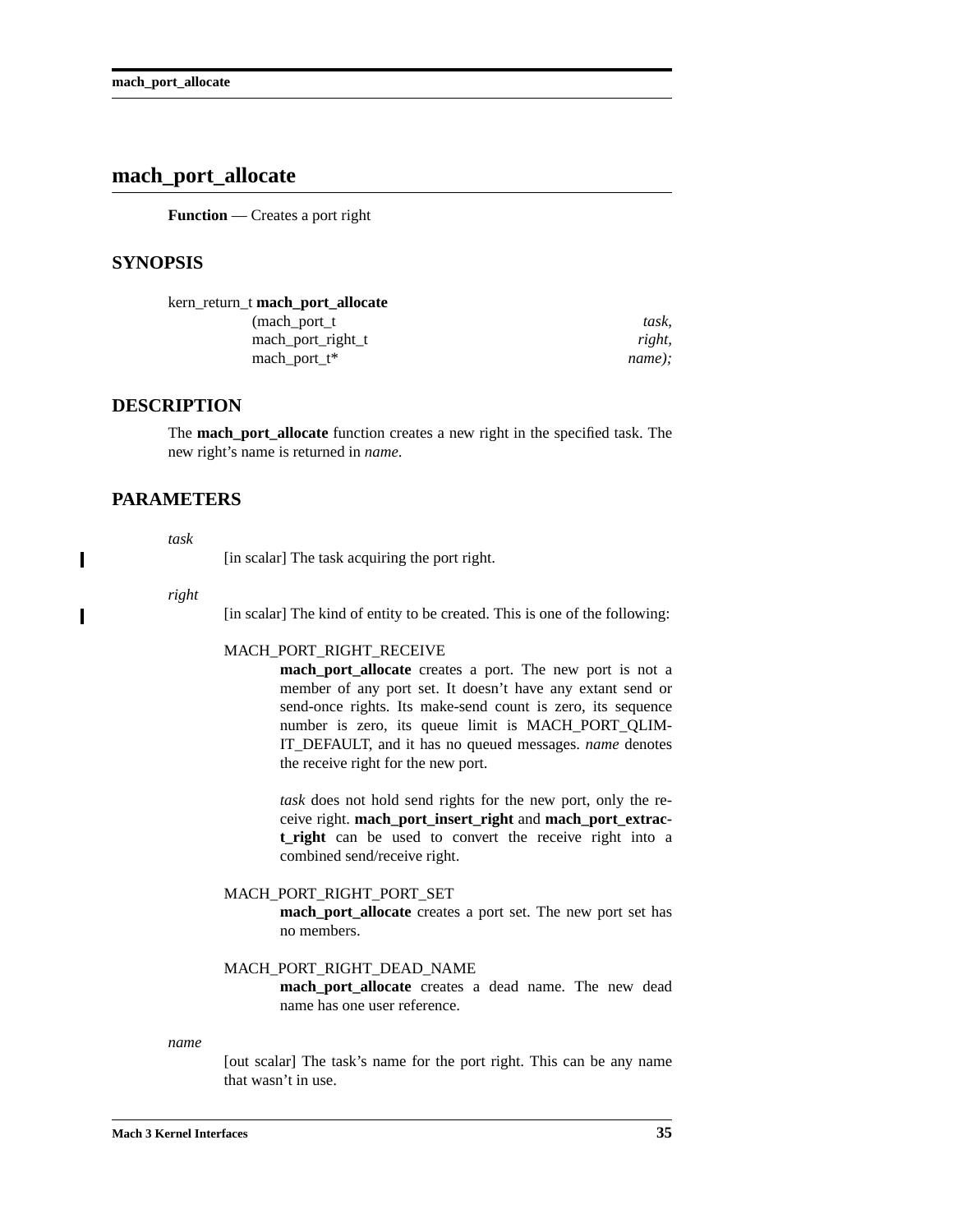# **RETURN VALUE**

KERN\_SUCCESS The call succeeded.

KERN\_INVALID\_TASK *task* was invalid.

KERN\_INVALID\_VALUE *right* was invalid.

KERN\_NO\_SPACE There was no room in *task*'s IPC name space for another right.

KERN\_RESOURCE\_SHORTAGE The kernel ran out of memory.

## **RELATED INFORMATION**

Functions: **mach\_port\_allocate\_name**, **mach\_port\_deallocate, mach\_port\_ insert\_right, mach\_port\_extract\_right**.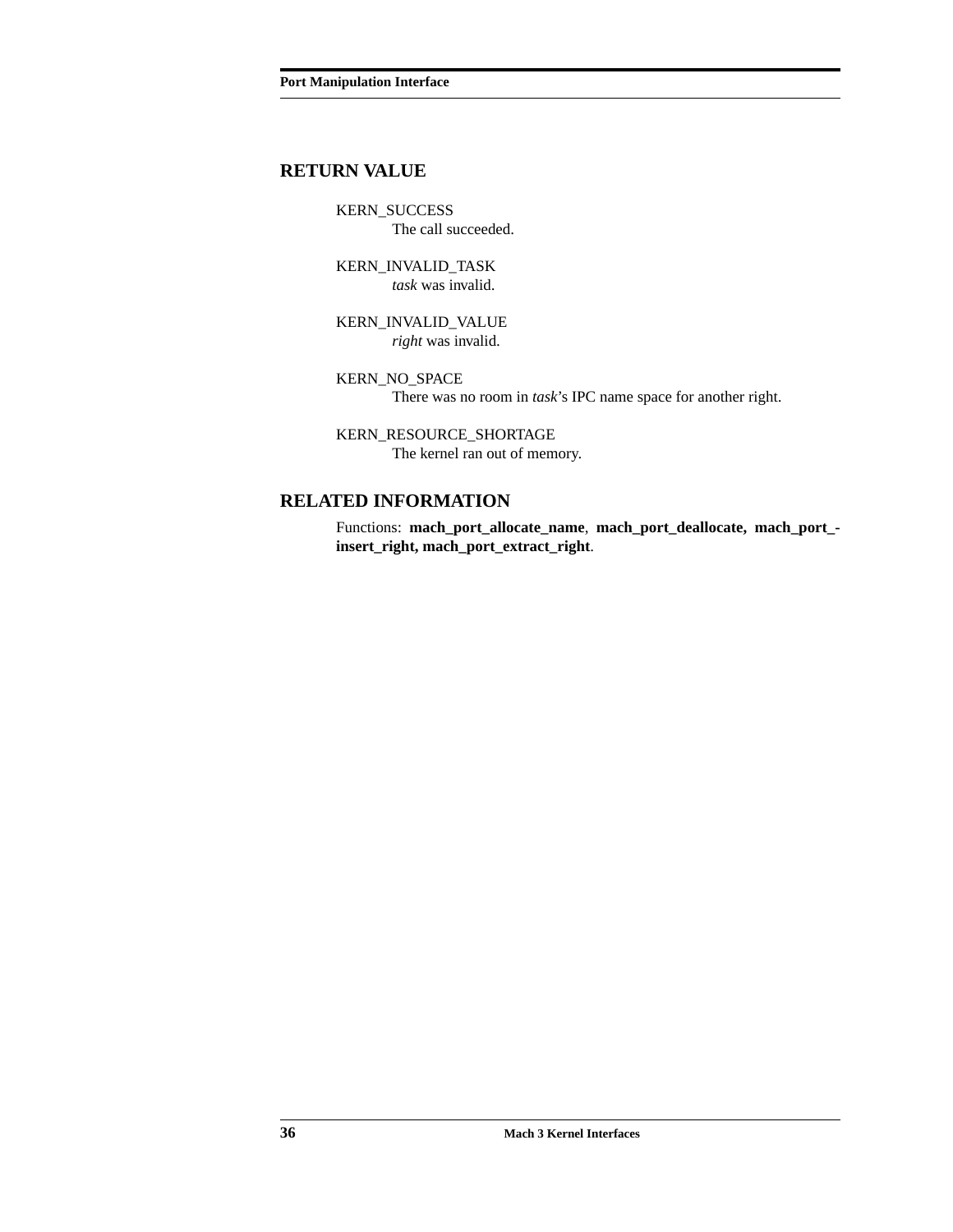# **mach\_port\_allocate\_name**

Function — Creates a port right with a given name

#### **SYNOPSIS**

| task.     |
|-----------|
| right,    |
| $name)$ : |
|           |

### **DESCRIPTION**

The **mach\_port\_allocate\_name** function creates a new right in the specified task, with a specified name for the new right.

# **PARAMETERS**

*task*

Γ

I

[in scalar] The task acquiring the port right.

*right*

[in scalar] The kind of right which will be created. This is one of the following values:

#### MACH\_PORT\_RIGHT\_RECEIVE

**mach\_port\_allocate\_name** creates a port. The new port is not a member of any port set. It doesn't have any extant send or send-once rights. Its make-send count is zero, its sequence number is zero, its queue limit is MACH\_PORT\_QLIM-IT\_DEFAULT, and it has no queued messages. *name* denotes the receive right for the new port.

*task* does not hold send rights for the new port, only the receive right. **mach\_port\_insert\_right** and **mach\_port\_extract\_right** can be used to convert the receive right into a combined send/receive right.

#### MACH\_PORT\_RIGHT\_PORT\_SET

**mach\_port\_allocate\_name** creates a port set. The new port set has no members.

#### MACH\_PORT\_RIGHT\_DEAD\_NAME

mach port allocate name creates a new dead name. The new dead name has one user reference.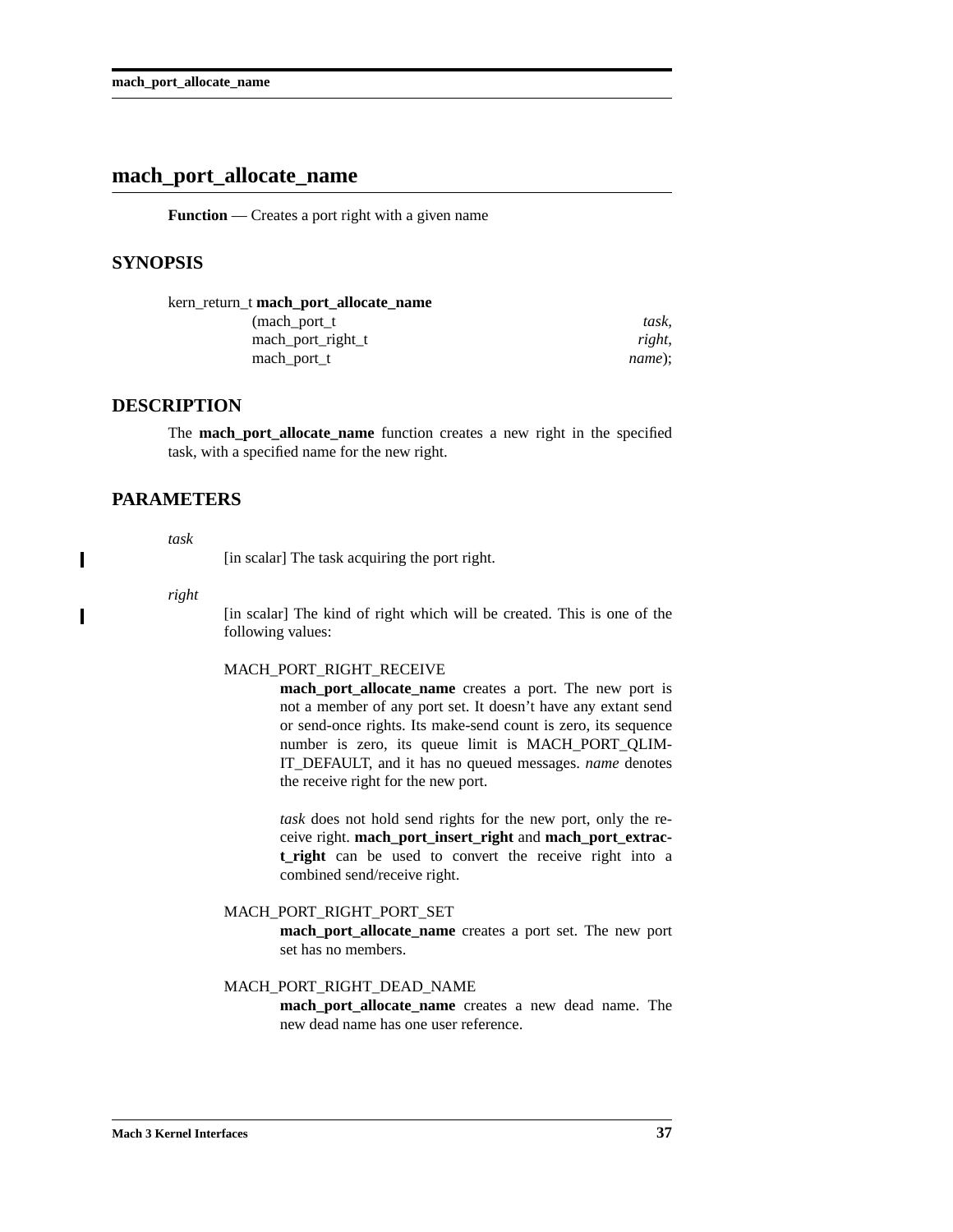*name*

[in scalar] The task's name for the port right. *name* must not already be in use for some right, and it can't be the reserved values MACH\_- PORT\_NULL and MACH\_PORT\_DEAD.

 $\mathbf I$ 

# **RETURN VALUE**

KERN\_SUCCESS The call succeeded.

KERN\_INVALID\_TASK *task* was invalid.

KERN\_INVALID\_VALUE *right* was invalid.

KERN\_INVALID\_VALUE *name* was MACH\_PORT\_NULL or MACH\_PORT\_DEAD.

KERN\_NAME\_EXISTS *name* was already in use for a port right.

KERN\_RESOURCE\_SHORTAGE The kernel ran out of memory.

# **RELATED INFORMATION**

Functions: **mach\_port\_allocate**, **mach\_port\_deallocate**, **mach\_port\_rename**.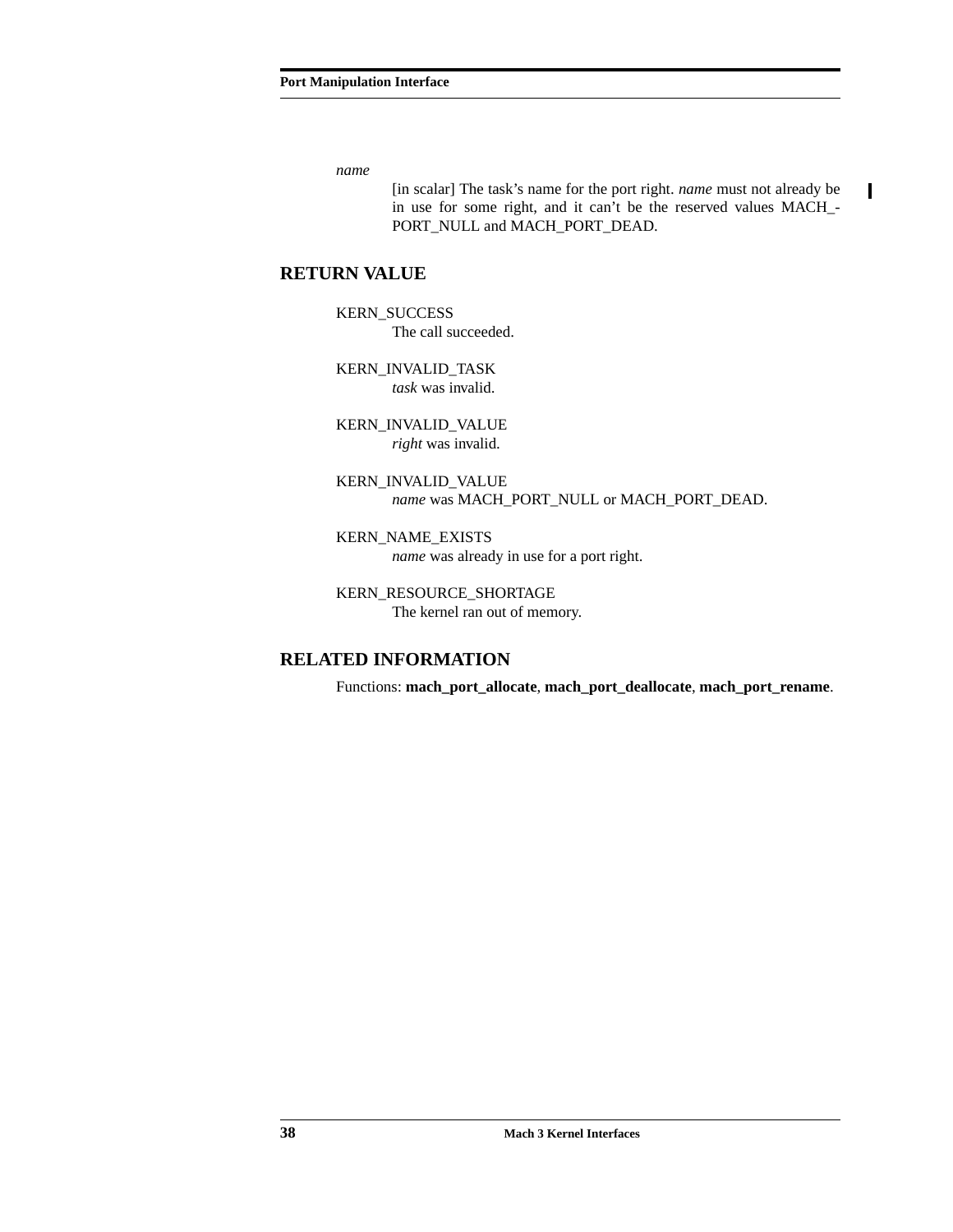# **mach\_port\_deallocate**

**Function** — Releases a user reference for a right

#### **SYNOPSIS**

| kern return t <b>mach port deallocate</b> |           |  |
|-------------------------------------------|-----------|--|
| (mach_port_t)                             | task.     |  |
| mach port t                               | $name)$ : |  |

name);

#### **DESCRIPTION**

The **mach\_port\_deallocate** function releases a user reference for a right. It is an alternate form of **mach\_port\_mod\_refs** that allows a task to release a user reference for a send or send-once right without failing if the port has died and the right is now actually a dead name.

If *name* denotes a dead name, send right, or send-once right, then the right loses one user reference. If it only had one user reference, then the right is destroyed.

# **PARAMETERS**

*task*

I

Г

[in scalar] The task holding the right.

*name*

[in scalar] The task's name for the right.

# **RETURN VALUE**

KERN\_SUCCESS The call succeeded.

KERN\_INVALID\_TASK *task* was invalid.

KERN\_INVALID\_NAME *name* did not denote a right.

KERN\_INVALID\_RIGHT *name* denoted an invalid right.

#### **RELATED INFORMATION**

Functions: **mach\_port\_allocate**, **mach\_port\_allocate\_name, mach\_port\_mod\_refs**.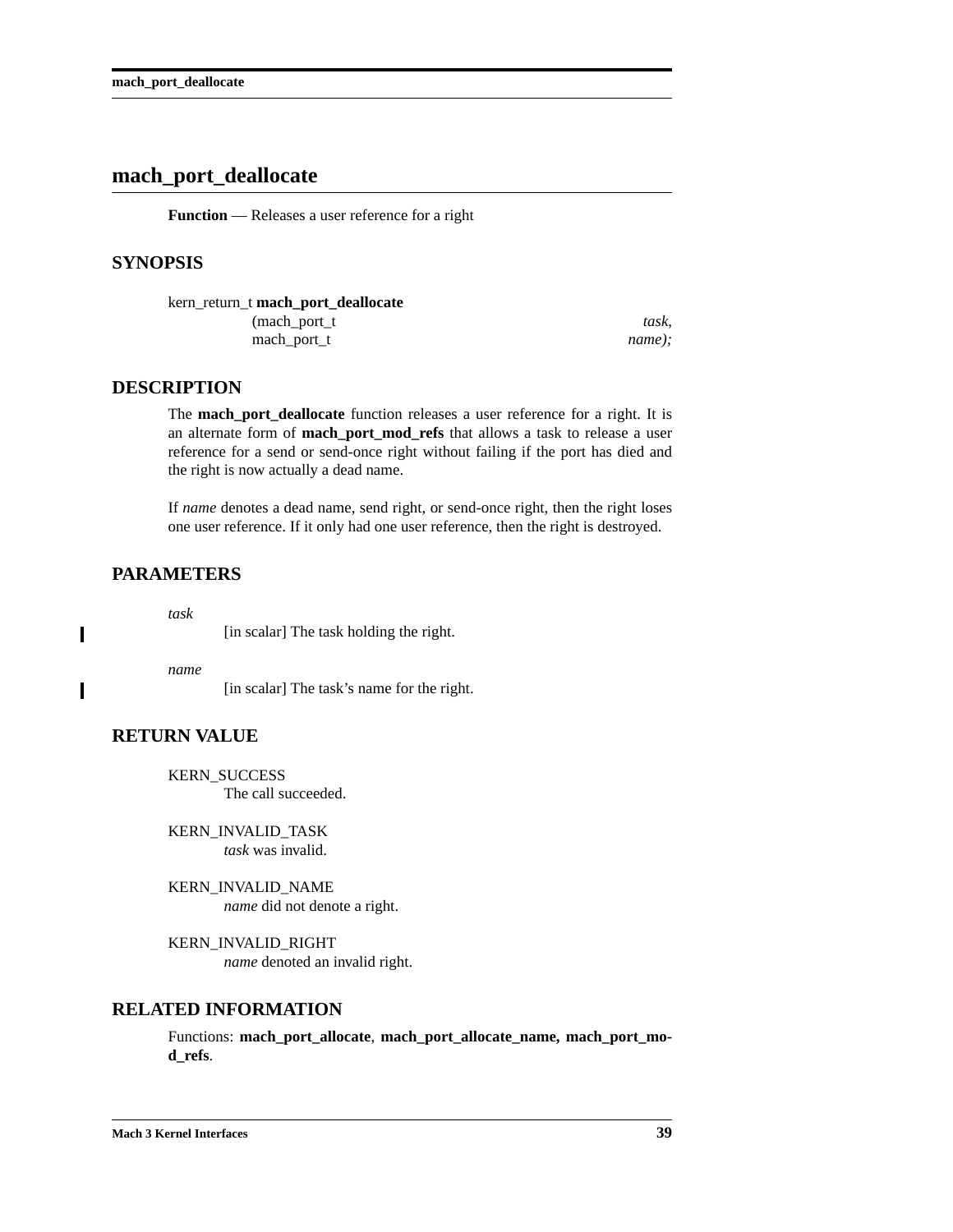# **mach\_port\_destroy**

**Function** — Removes a task's rights for a name

### **SYNOPSIS**

kern\_return\_t **mach\_port\_destroy** (mach\_port\_t *task*; mach\_port\_t *name*);

 $\blacksquare$ 

 $\mathbf I$ 

### **DESCRIPTION**

The **mach\_port\_destroy** function de-allocates all rights denoted by a name. The name becomes immediately available for reuse.

For most purposes, **mach\_port\_mod\_refs** and **mach\_port\_deallocate** are preferable.

If *name* denotes a port set, then all members of the port set are implicitly removed from the port set.

If *name* denotes a receive right that is a member of a port set, the receive right is implicitly removed from the port set. If there is a port-destroyed request registered for the port, then the receive right is not actually destroyed, but instead is sent in a port-destroyed notification. (Note: Port destroyed notifications are currently planned for deletion.) If there is no registered port-destroyed request, remaining messages queued to the port are destroyed and extant send and sendonce rights turn into dead names. If those send and send-once rights have deadname requests registered, then dead-name notifications are generated for them.

If *name* denotes a send-once right, then the send-once right is used to produce a send-once notification for the port.

If *name* denotes a send-once, send, and/or receive right, and it has a dead-name request registered, then the registered send-once right is used to produce a portdeleted notification for the name.

### **PARAMETERS**

```
task
```
[in scalar] The task holding the right.

*name*

[in scalar] The task's name for the right.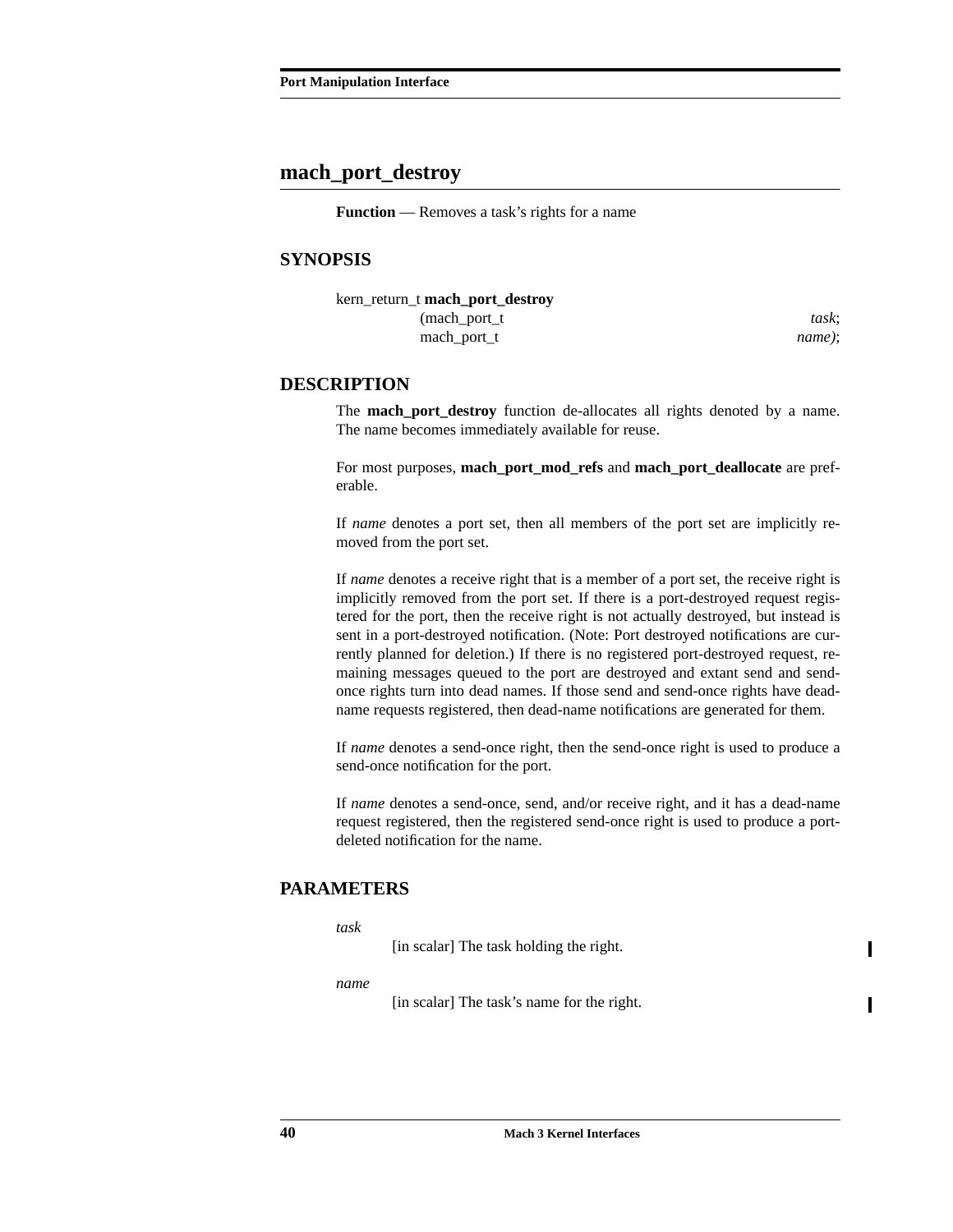# **RETURN VALUE**

KERN\_SUCCESS The call succeeded.

KERN\_INVALID\_TASK *task* was invalid.

KERN\_INVALID\_NAME *name* did not denote a right.

# **RELATED INFORMATION**

Functions: **mach\_port\_allocate**, **mach\_port\_allocate\_name, mach\_port\_mod\_refs**, **mach\_port\_deallocate**, **mach\_port\_request\_notification**.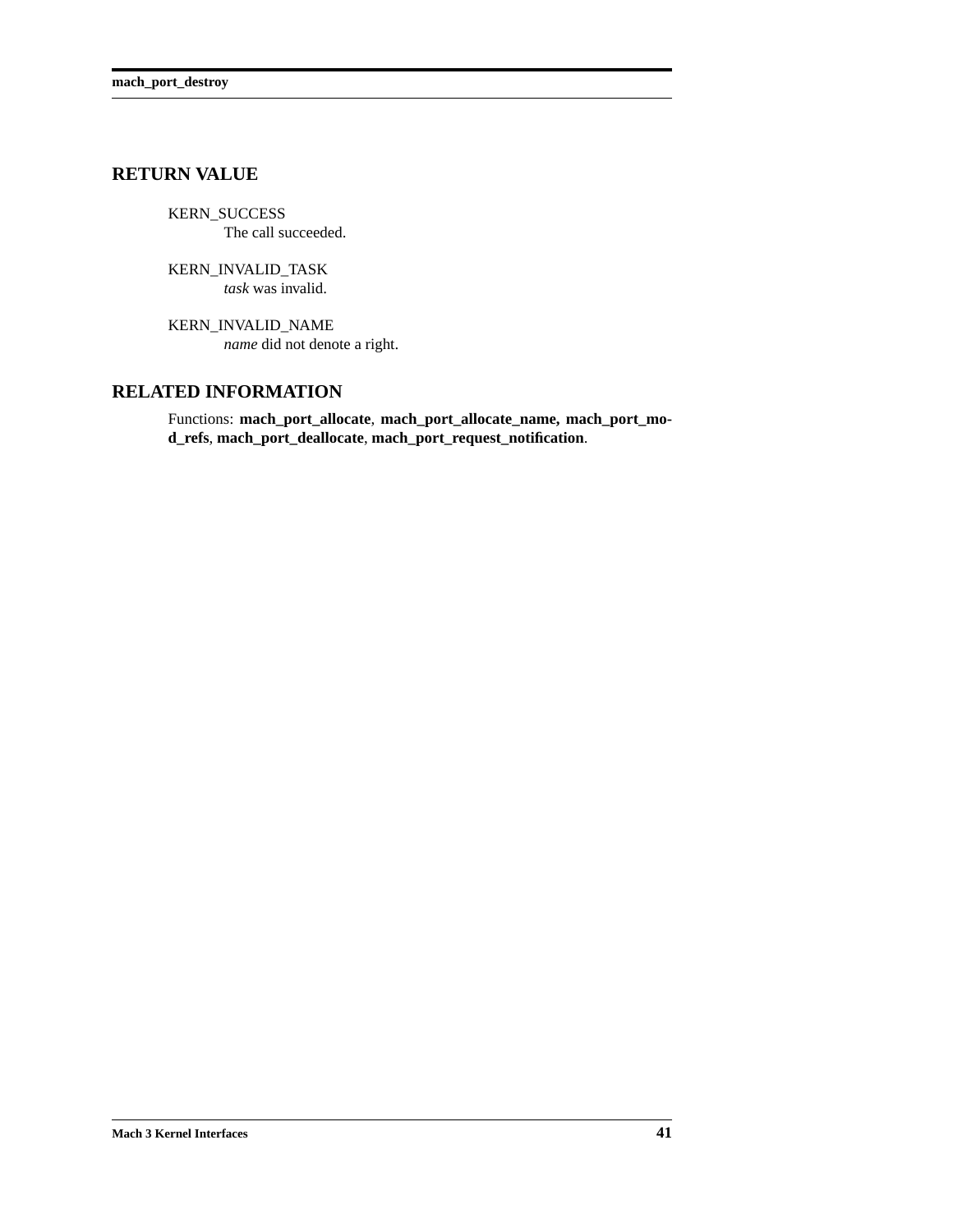# **mach\_port\_extract\_right**

**Function** — Extracts a port right from a task

## **SYNOPSIS**

kern\_return\_t **mach\_port\_extract\_right** (mach\_port\_t *task,* mach\_port\_t *name,* mach\_msg\_type\_name\_t *desired\_type,* mach\_port\_t\* *right,* mach\_msg\_type\_name\_t\* *acquired\_type)*;

 $\blacksquare$ 

 $\mathbf I$ 

#### **DESCRIPTION**

The **mach\_port\_extract\_right** function extracts a port right from the target task and returns it to the caller as if the task sent the right voluntarily, using *desired\_type* as the value of *msgt\_name*. See **mach\_msg**.

The returned value of *acquired\_type* will be MACH\_MSG\_TYPE\_PORT\_S-END if a send right is extracted, MACH\_MSG\_TYPE\_PORT\_RECEIVE if a receive right is extracted, and MACH\_MSG\_TYPE\_PORT\_SEND\_ONCE if a send-once right is extracted.

## **PARAMETERS**

*task*

[in scalar] The task holding the port right.

*name*

[in scalar] The task's name for the port right.

*desired\_type*

[in scalar] IPC type, specifying how the right should be extracted.

*right*

[out scalar] The extracted right.

*acquired\_type*

[out scalar] The type of the extracted right.

# **RETURN VALUE**

KERN\_SUCCESS

The call succeeded.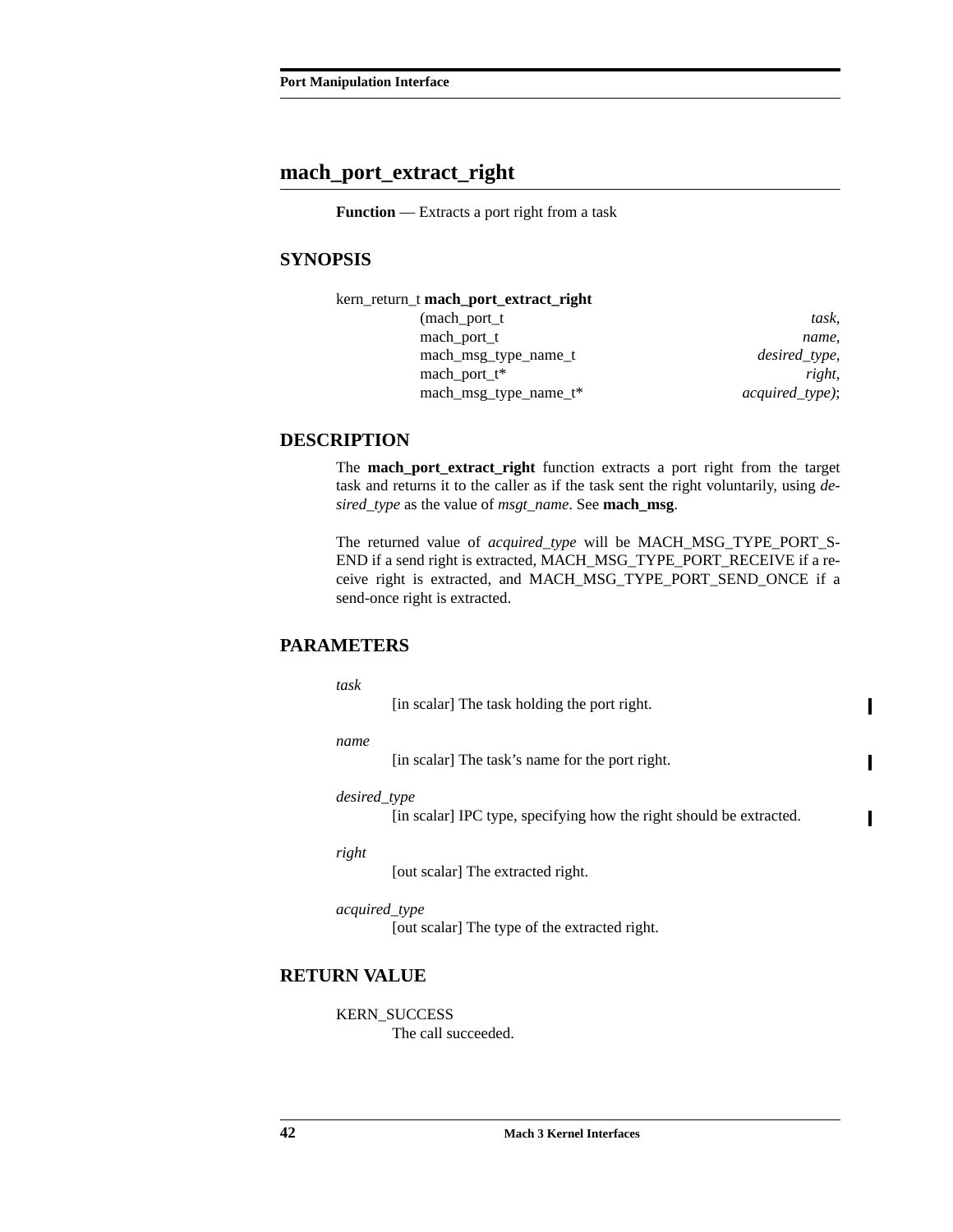KERN\_INVALID\_TASK *task* was invalid.

KERN\_INVALID\_NAME *name* did not denote a right.

KERN\_INVALID\_RIGHT *name* denoted an invalid right.

KERN\_INVALID\_VALUE *desired\_type* was invalid.

# **RELATED INFORMATION**

Functions: **mach\_port\_insert\_right**, **mach\_msg**.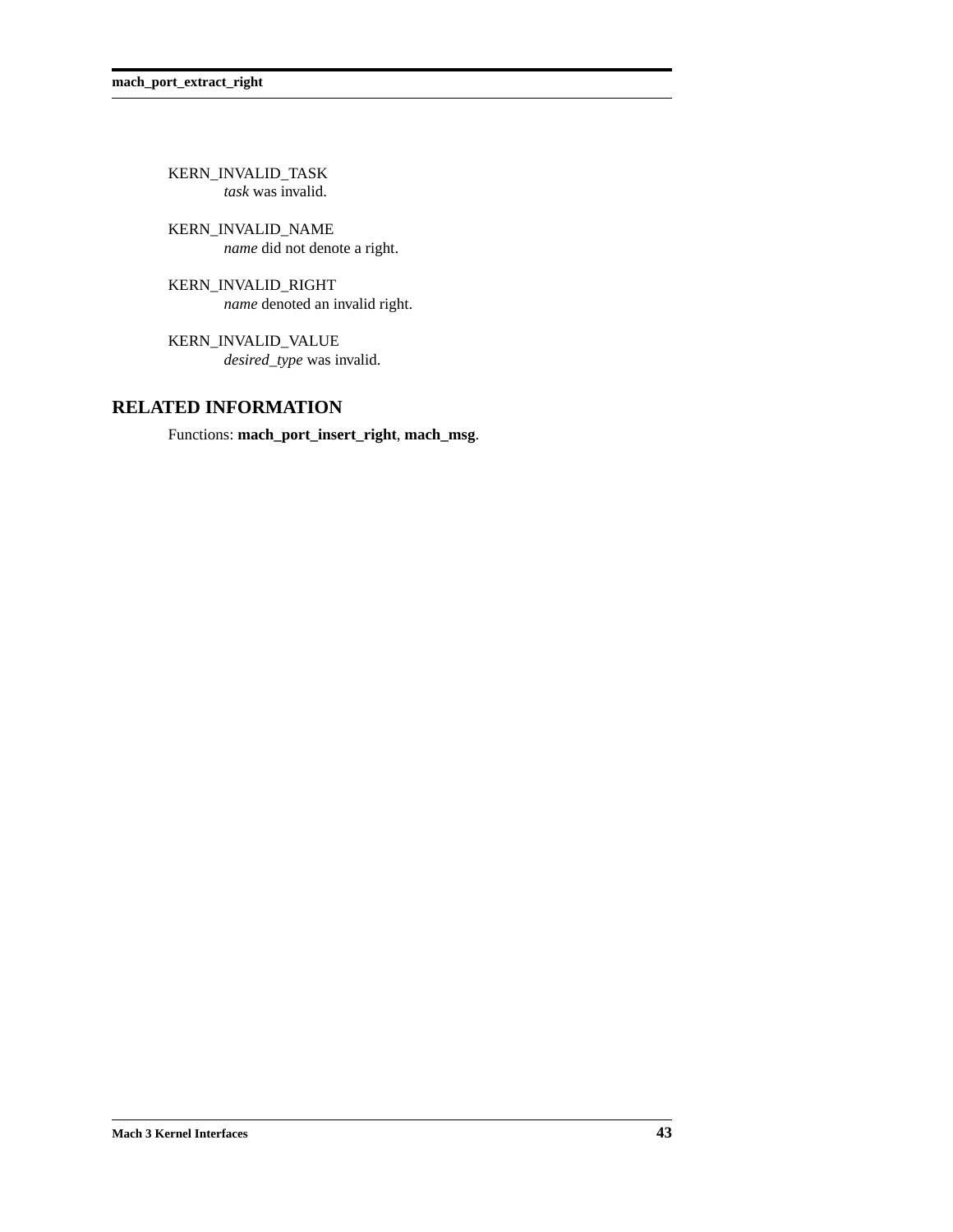# **mach\_port\_get\_receive\_status**

**Function** — Returns the status of a receive right

### **SYNOPSIS**

kern\_return\_t **mach\_port\_get\_receive\_status** (mach\_port\_t *task,* mach\_port\_t *name,* mach\_port\_status\_t\* *status*);

### **DESCRIPTION**

The **mach\_port\_get\_receive\_status** function returns the current status of the specified receive right.

 $\blacksquare$ 

# **PARAMETERS**

*task*

[in scalar] The task holding the receive right.

*name*

[in scalar] The task's name for the receive right.

*status*

[out structure] The status information for the receive right.

# **RETURN VALUE**

KERN\_SUCCESS The call succeeded.

KERN\_INVALID\_TASK *task* was invalid.

KERN\_INVALID\_NAME *name* did not denote a right.

KERN\_INVALID\_RIGHT *name* denoted a right, but not a receive right.

# **RELATED INFORMATION**

Functions: **mach\_port\_set\_qlimit**, **mach\_port\_set\_mscount**, **mach\_port\_set\_seqno**.

Data Structures: **mach\_port\_status**.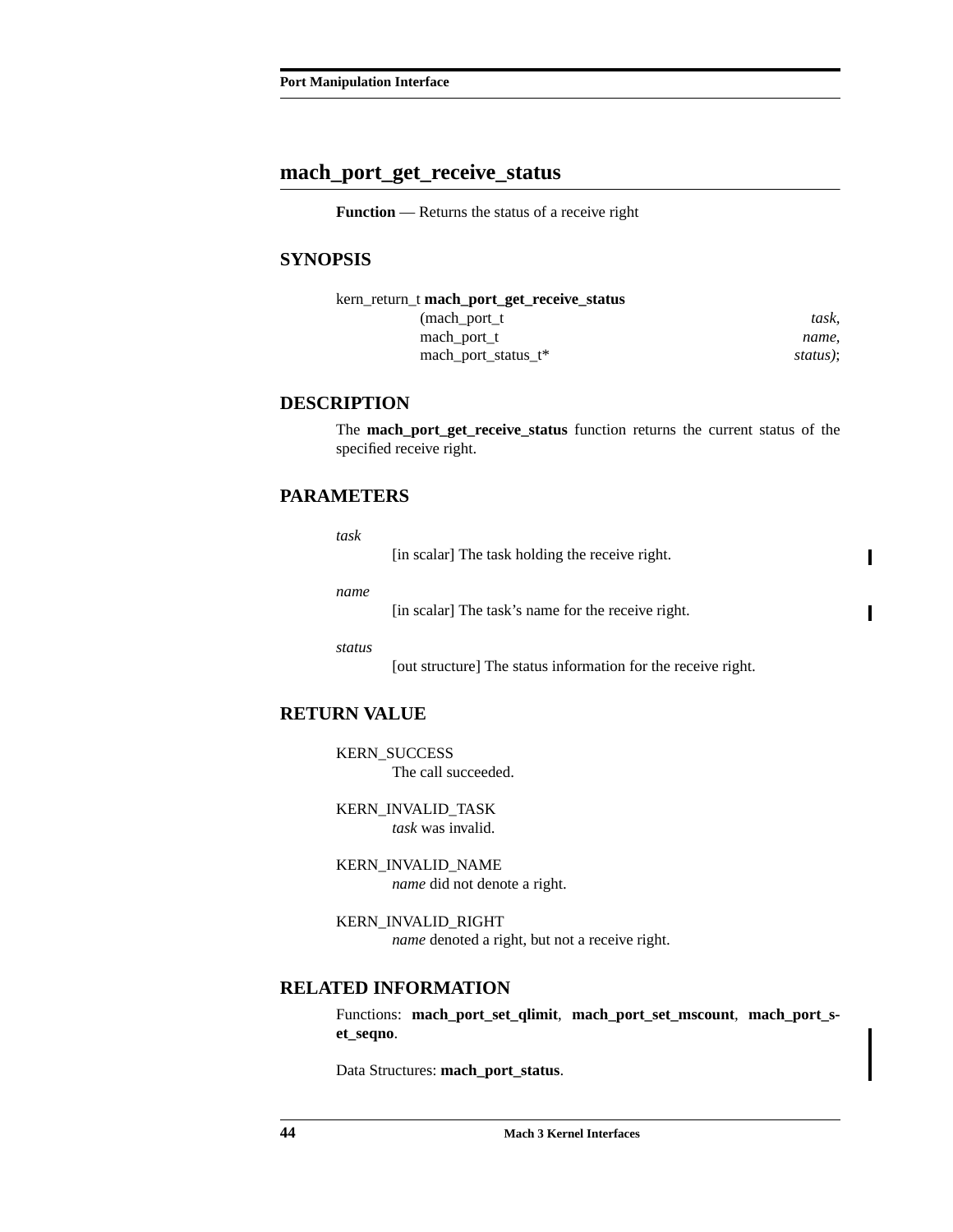# **mach\_port\_get\_refs**

**Function** — Retrieves the number of user references for a right

### **SYNOPSIS**

| kern_return_t <b>mach_port_get_refs</b> |        |
|-----------------------------------------|--------|
| (mach port t                            | task,  |
| mach_port_t                             | name,  |
| mach_port_right_t                       | right, |
| mach_port_urefs_ $t^*$                  | refs); |

#### **DESCRIPTION**

The **mach\_port\_get\_refs** function returns the number of user references a task has for a right.

If *name* denotes a right, but not the type of right specified, then zero is returned. Otherwise a positive number of user references is returned. Note a name may simultaneously denote send and receive rights.

### **PARAMETERS**

*task*

 $\blacksquare$ 

Ι

[in scalar] The task holding the right.

*name*

[in scalar] The task's name for the right.

*right*

[in scalar] The type of right / entity being examined: MACH\_POR-T\_RIGHT\_SEND, MACH\_PORT\_RIGHT\_RECEIVE, MACH\_POR-T\_RIGHT\_SEND\_ONCE, MACH\_PORT\_RIGHT\_PORT\_SET or MACH\_PORT\_RIGHT\_DEAD\_NAME.

### *refs*

[out scalar] Number of user references.

### **RETURN VALUE**

KERN\_SUCCESS The call succeeded.

KERN\_INVALID\_TASK *task* was invalid.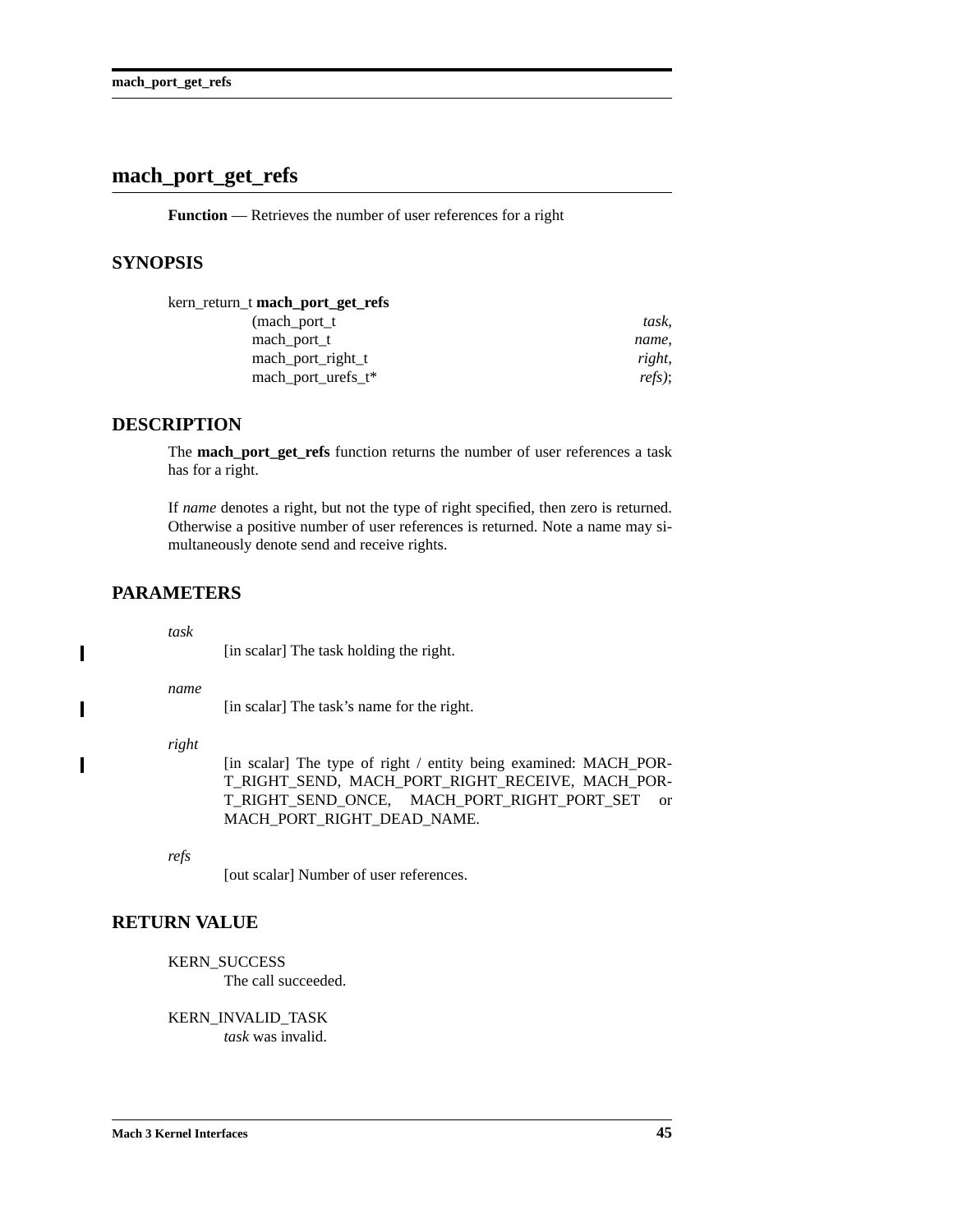KERN\_INVALID\_VALUE *right* was invalid.

KERN\_INVALID\_NAME *name* did not denote a right.

# **RELATED INFORMATION**

Functions: **mach\_port\_mod\_refs**.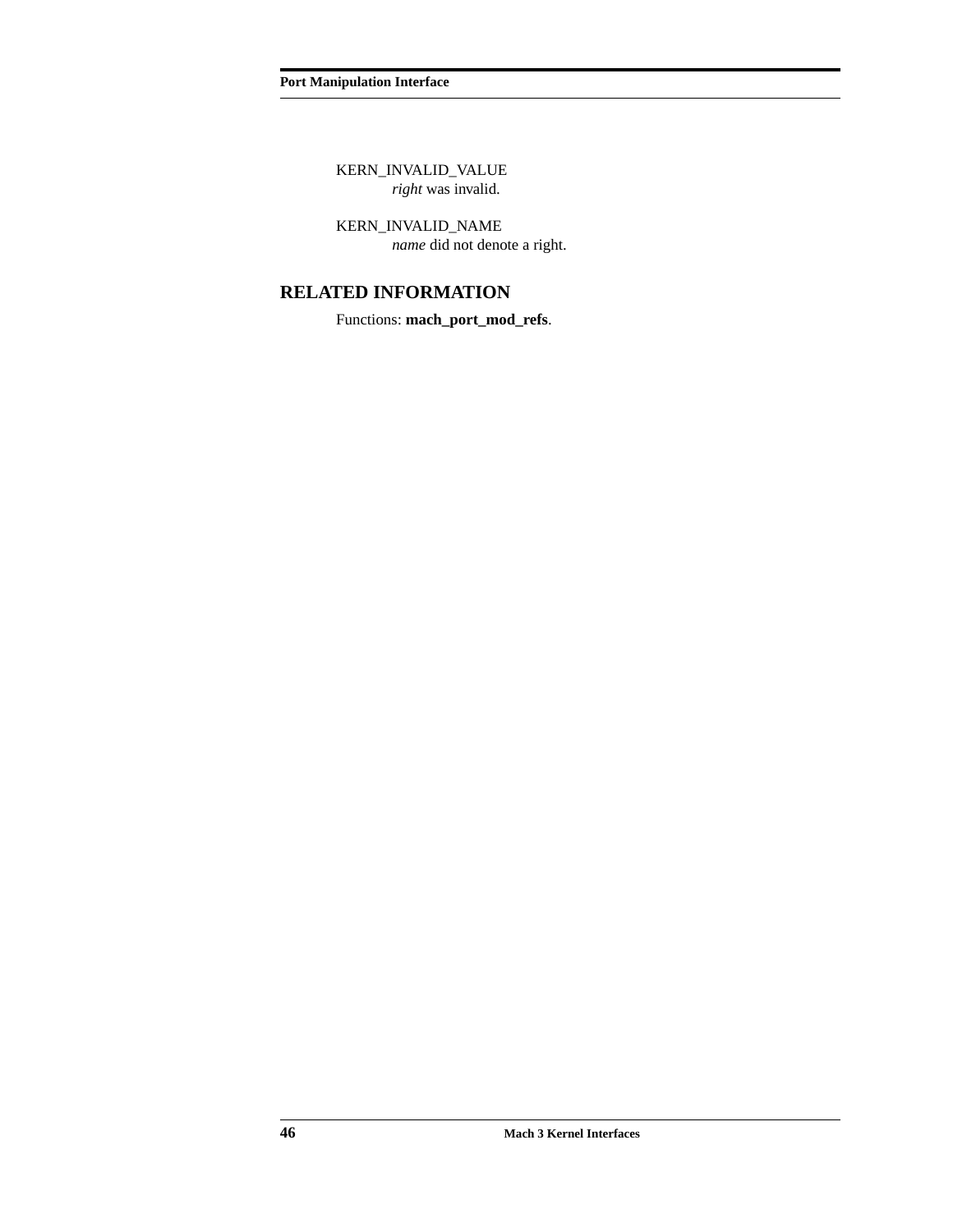# **mach\_port\_get\_set\_status**

**Function** — Returns the members of a port set

#### **SYNOPSIS**

|                 | kern_return_t mach_port_get_set_status |  |
|-----------------|----------------------------------------|--|
| task.           | (mach port t                           |  |
| name,           | mach port t                            |  |
| <i>members,</i> | mach_port_array_t*                     |  |
| $count$ :       | mach_msg_type_number_t*                |  |

### **DESCRIPTION**

The **mach\_port\_get\_set\_status** function returns the members of a port set. *members* is an array that is automatically allocated when the reply message is received.

### **PARAMETERS**

*task*

 $\blacksquare$ 

Ι

 $\blacksquare$ 

I

[in scalar] The task holding the port set.

*name*

[in scalar] The task's name for the port set.

*members*

[out pointer to dynamic array of *mach\_port\_t*] The task's names for the port set's members.

*count*

[out scalar] The number of member names returned.

# **RETURN VALUE**

KERN\_SUCCESS The call succeeded.

KERN\_INVALID\_TASK *task* was invalid.

KERN\_INVALID\_NAME *name* did not denote a right.

KERN\_INVALID\_RIGHT *name* denoted a right, but not a port set.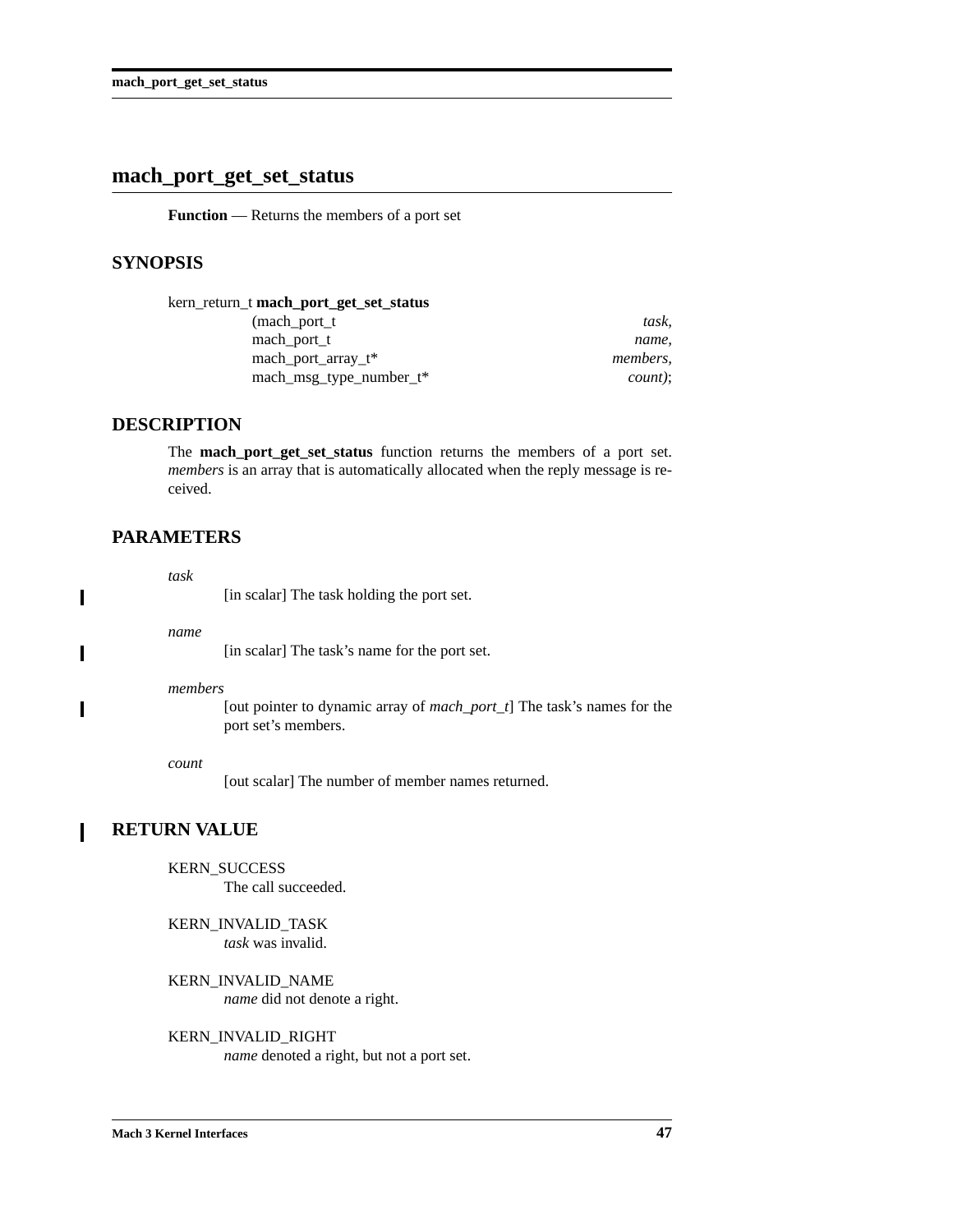KERN\_RESOURCE\_SHORTAGE The kernel ran out of memory.

## **RELATED INFORMATION**

Functions: **mach\_port\_move\_member**, **vm\_deallocate**.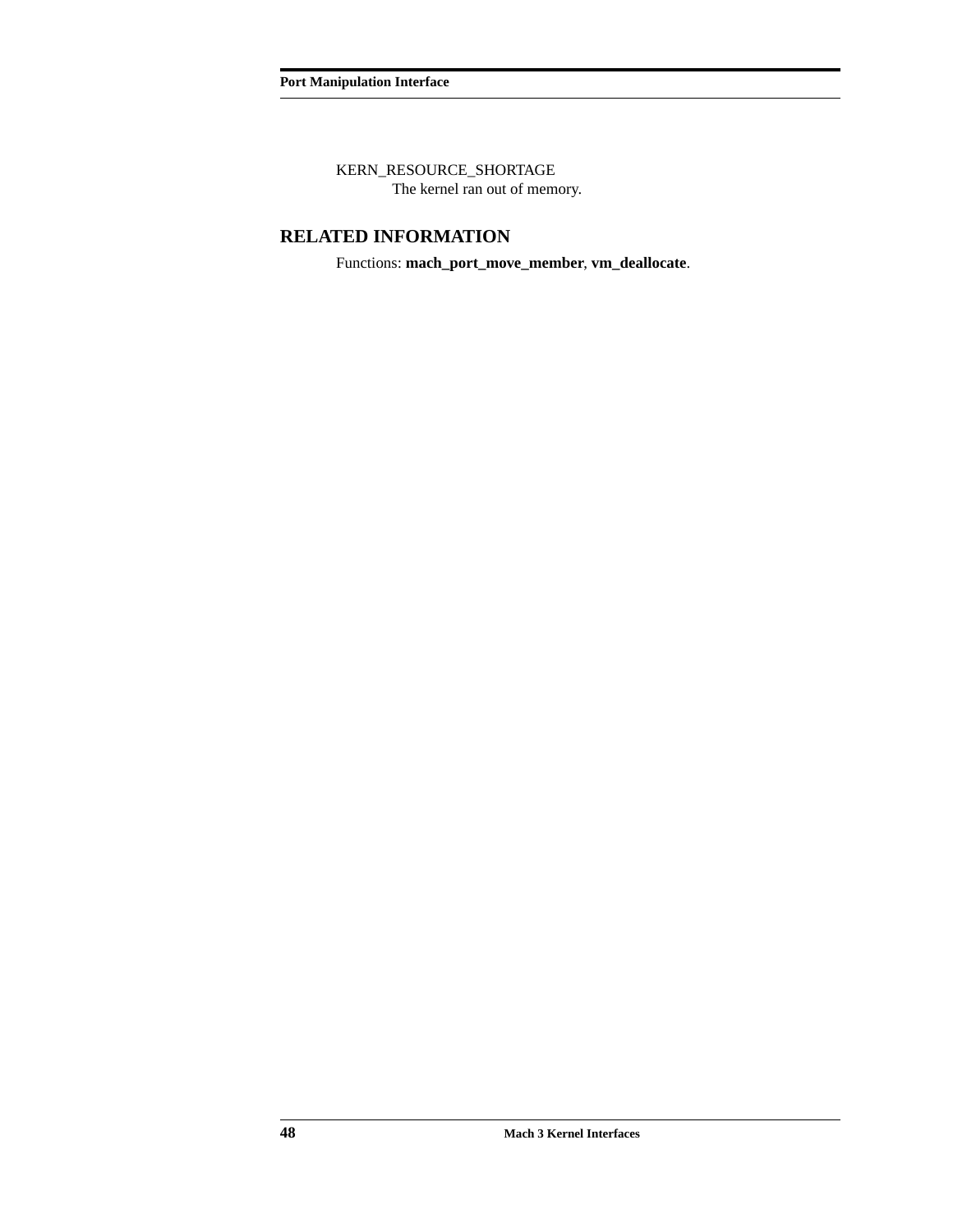# **mach\_port\_insert\_right**

**Function** — Inserts a port right into a task

### **SYNOPSIS**

| kern_return_t mach_port_insert_right |                |  |
|--------------------------------------|----------------|--|
| (mach port t                         | task,          |  |
| mach_port_t                          | name,          |  |
| mach_port_t                          | right,         |  |
| mach_msg_type_name_t                 | $right_type);$ |  |

### **DESCRIPTION**

The **mach\_port\_insert\_right** function inserts into *task* the caller's right for a port, using a specified name for the right in the target task.

The specified *name* can't be one of the reserved values MACH\_PORT\_NULL or MACH\_PORT\_DEAD. The *right* can't be MACH\_PORT\_NULL or MACH\_PORT\_DEAD.

The argument *right\_type* specifies a right to be inserted and how that right should be extracted from the caller. It should be a value appropriate for *msgt\_ name*; see **mach\_msg**.

If *right\_type* is MACH\_MSG\_TYPE\_MAKE\_SEND, MACH\_MSG\_TYPE\_- MOVE\_SEND, or MACH\_MSG\_TYPE\_COPY\_SEND, then a send right is inserted. If the target already holds send or receive rights for the port, then *name* should denote those rights in the target. Otherwise, *name* should be unused in the target. If the target already has send rights, then those send rights gain an additional user reference. Otherwise, the target gains a send right, with a user reference count of one.

If *right\_type* is MACH\_MSG\_TYPE\_MAKE\_SEND\_ONCE or MACH\_MSG\_- TYPE\_MOVE\_SEND\_ONCE, then a send-once right is inserted. The *name* should be unused in the target. The target gains a send-once right.

If *right\_type* is MACH\_MSG\_TYPE\_MOVE\_RECEIVE, then a receive right is inserted. If the target already holds send rights for the port, then *name* should denote those rights in the target. Otherwise, *name* should be unused in the target. The receive right is moved into the target task.

## **PARAMETERS**

*task*

I

[in scalar] The task which gets the caller's right.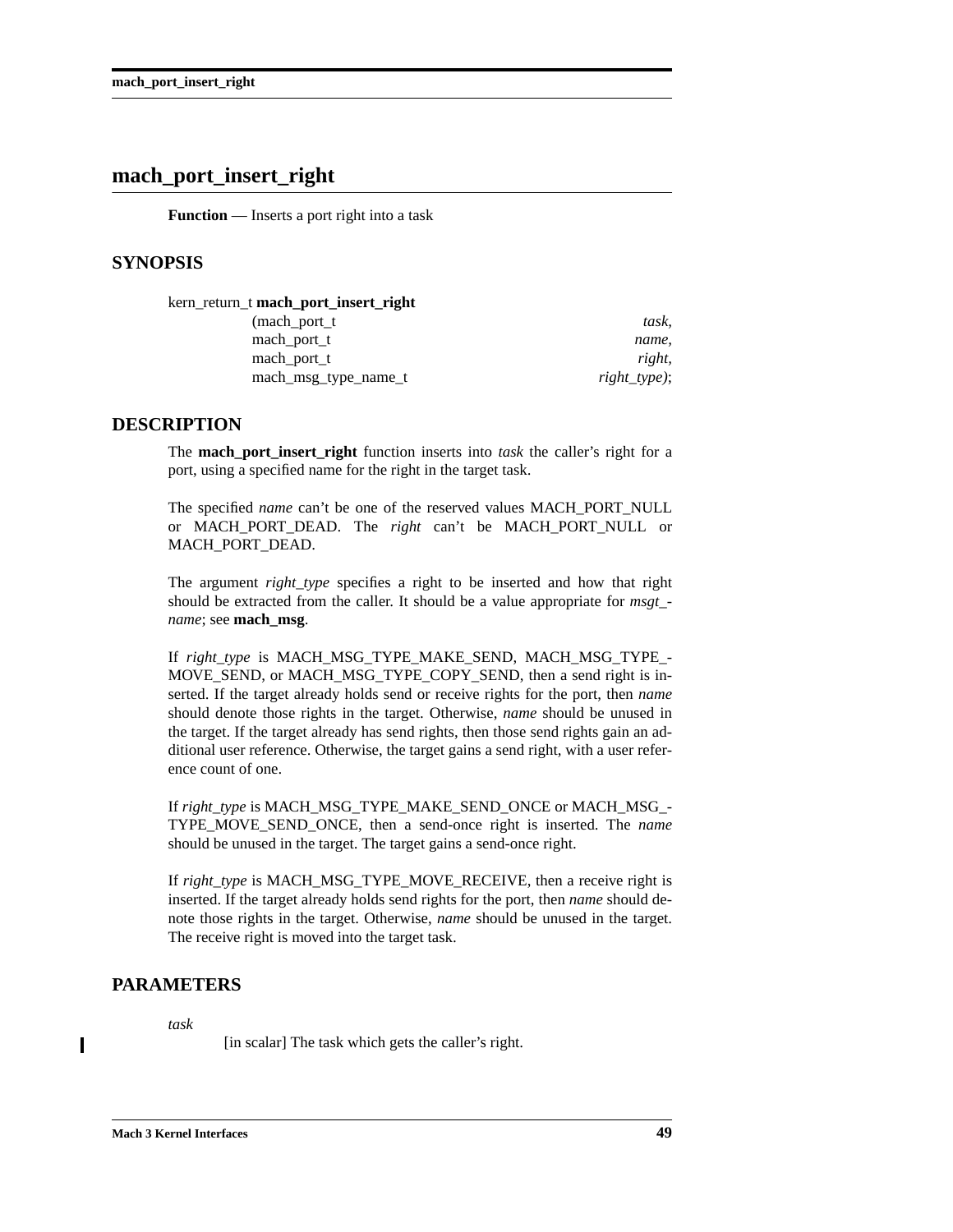*name*

[in scalar] The name by which *task* will know the right.

*right*

[in scalar] The port right.

*right\_type*

[in scalar] IPC type of the sent right; e.g., MACH\_MSG\_TYPE\_-COPY\_SEND or MACH\_MSG\_TYPE\_MOVE\_RECEIVE.

П

 $\mathbf I$ 

П

## **RETURN VALUE**

KERN\_SUCCESS The call succeeded.

KERN\_INVALID\_TASK *task* was invalid.

KERN\_INVALID\_VALUE *name* was MACH\_PORT\_NULL or MACH\_PORT\_DEAD.

KERN\_NAME\_EXISTS *name* already denoted a right.

KERN\_INVALID\_VALUE *right* was not a port right.

KERN\_INVALID\_CAPABILITY *right* was null or dead.

KERN\_UREFS\_OVERFLOW Inserting the right would overflow *name*'s user-reference count.

KERN\_RIGHT\_EXISTS *task* already had rights for the port, with a different name.

KERN\_RESOURCE\_SHORTAGE The kernel ran out of memory.

### **RELATED INFORMATION**

Functions: **mach\_port\_extract\_right**, **mach\_msg**.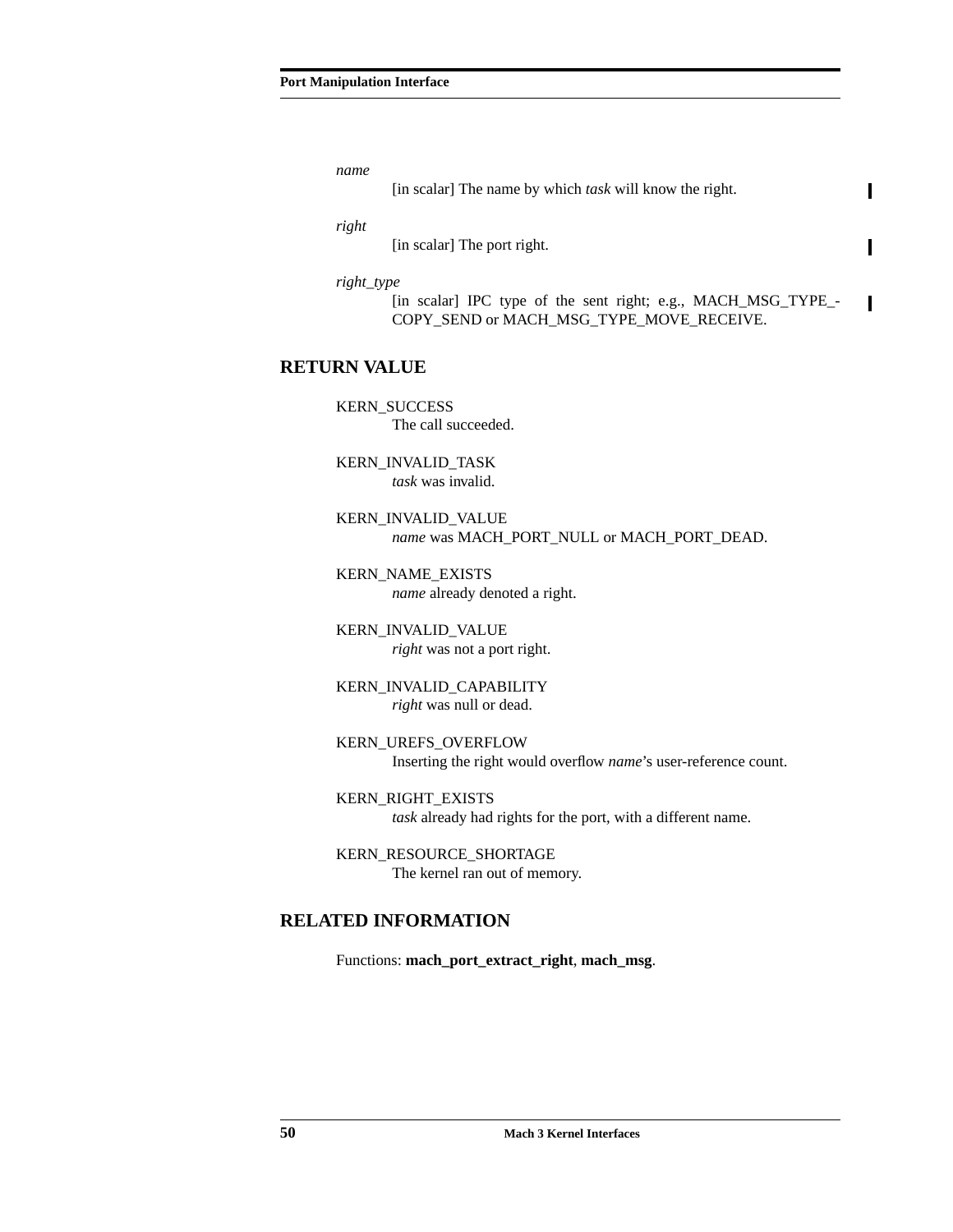# **mach\_port\_mod\_refs**

**Function** — Changes the number of user refs for a right

#### **SYNOPSIS**

| (mach port t      | task.     |  |
|-------------------|-----------|--|
| mach_port_t       | name,     |  |
| mach_port_right_t | right,    |  |
| mach_port_delta_t | $delta$ : |  |

### **DESCRIPTION**

The **mach\_port\_mod\_refs** function requests that the number of user references a task has for a right be changed. This results in the right being destroyed, if the number of user references is changed to zero.

The *name* should denote the specified right. The number of user references for the right is changed by the amount *delta*, subject to the following restrictions: port sets, receive rights, and send-once rights may only have one user reference. The resulting number of user references can't be negative. If the resulting number of user references is zero, the effect is to de-allocate the right. For dead names and send rights, there is an implementation-defined maximum number of user references.

If the call destroys the right, then the effect is as described for **mach\_port\_destroy**, with the exception that **mach\_port\_destroy** simultaneously destroys all the rights denoted by a name, while **mach\_port\_mod\_refs** can only destroy one right. The name will be available for reuse if it only denoted the one right.

# **PARAMETERS**

*task*

Ī

I

I

[in scalar] The task holding the right.

*name*

[in scalar] The task's name for the right.

*right*

[in scalar] The type of right / entity being modified: MACH\_POR-T\_RIGHT\_SEND, MACH\_PORT\_RIGHT\_RECEIVE, MACH\_POR-T\_RIGHT\_SEND\_ONCE, MACH\_PORT\_RIGHT\_PORT\_SET or MACH\_PORT\_RIGHT\_DEAD\_NAME.

#### *delta*

[in scalar] Signed change to the number of user references.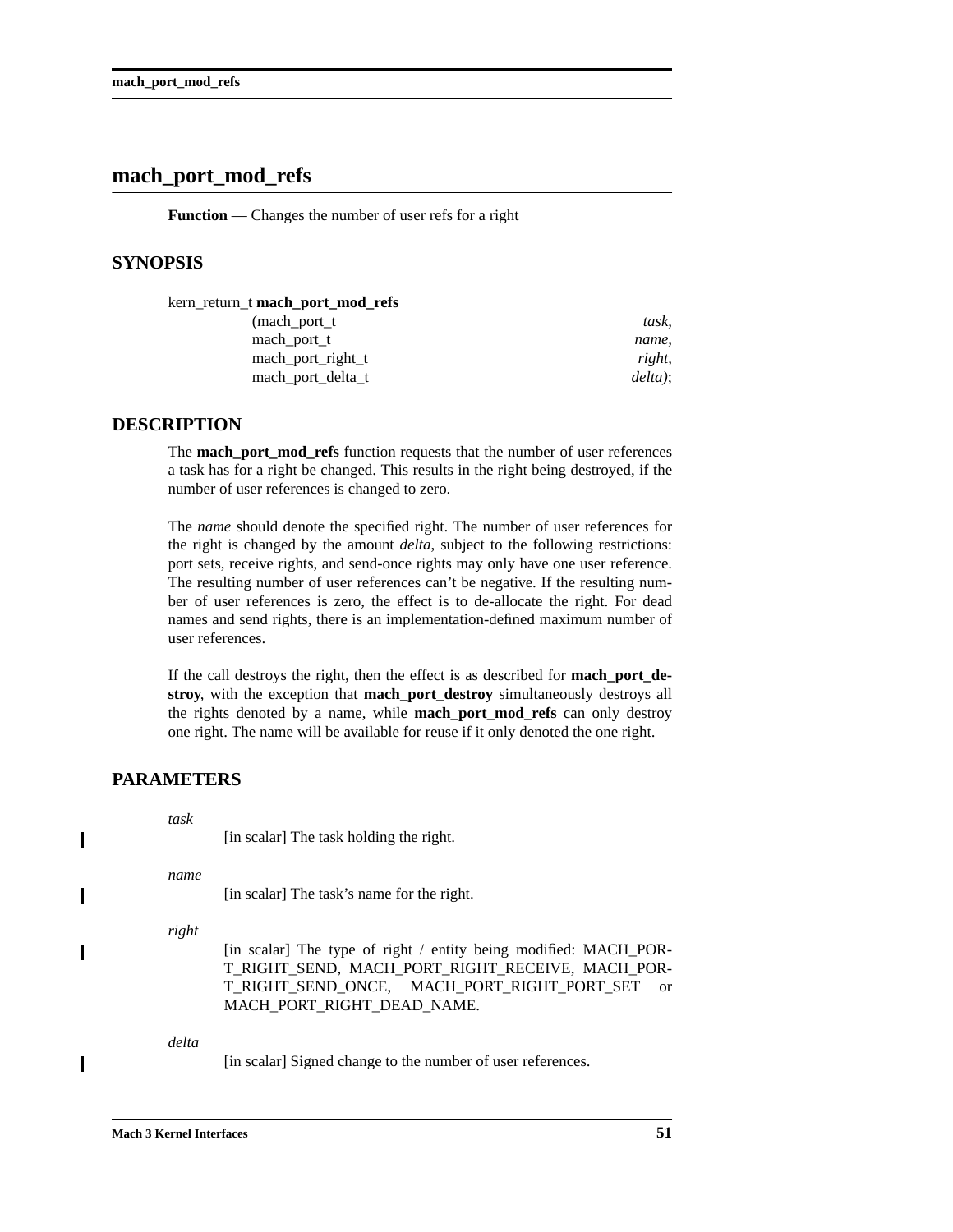# **RETURN VALUE**

KERN\_SUCCESS The call succeeded.

KERN\_INVALID\_TASK *task* was invalid.

KERN\_INVALID\_VALUE *right* was invalid.

KERN\_INVALID\_NAME *name* did not denote a right.

KERN\_INVALID\_RIGHT *name* denoted a right, but not the specified right.

KERN\_INVALID\_VALUE The user-reference count would become negative.

KERN\_UREFS\_OVERFLOW The user-reference count would overflow.

# **RELATED INFORMATION**

Functions: **mach\_port\_destroy**, **mach\_port\_get\_refs**.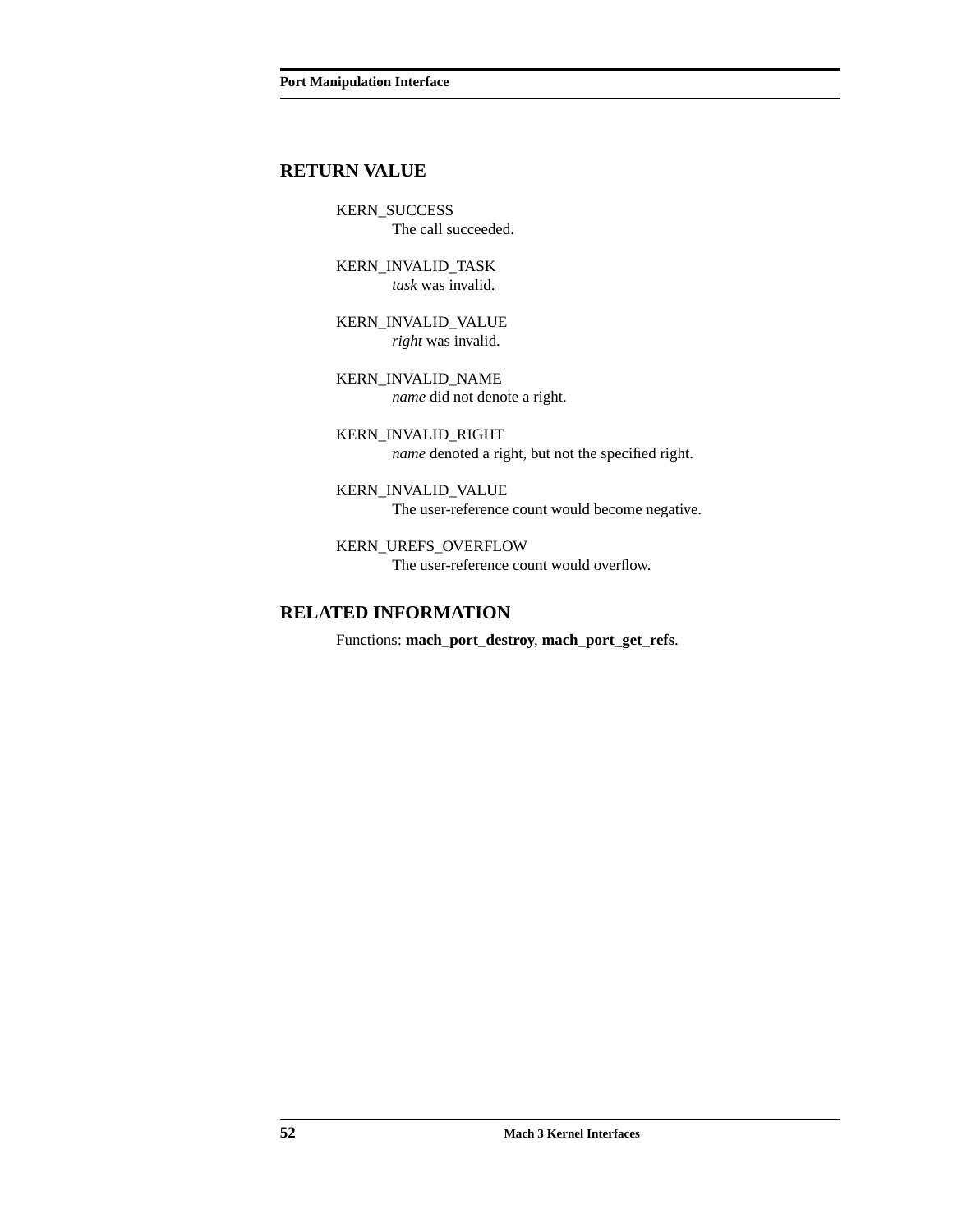# **mach\_port\_move\_member**

**Function** — Moves a receive right into/out of a port set

#### **SYNOPSIS**

|                | kern_return_t <b>mach_port_move_member</b> |  |
|----------------|--------------------------------------------|--|
| task.          | (mach port t                               |  |
| <i>member,</i> | mach port t                                |  |
| after);        | mach port t                                |  |

# **DESCRIPTION**

The **mach\_port\_move\_member** function moves a receive right into a port set. If the receive right is already a member of another port set, it is removed from that set first. If the port set is MACH\_PORT\_NULL, then the receive right is not put into a port set, but removed from its current port set.

### **PARAMETERS**

*task*

 $\blacksquare$ 

Π

 $\blacksquare$ 

[in scalar] The task holding the port set and receive right.

*member*

[in scalar] The task's name for the receive right.

*after*

[in scalar] The task's name for the port set.

# **RETURN VALUE**

KERN\_SUCCESS The call succeeded.

KERN\_INVALID\_TASK *task* was invalid.

KERN\_INVALID\_NAME *member* did not denote a right.

KERN\_INVALID\_RIGHT *member* denoted a right, but not a receive right.

KERN\_INVALID\_NAME *after* did not denote a right.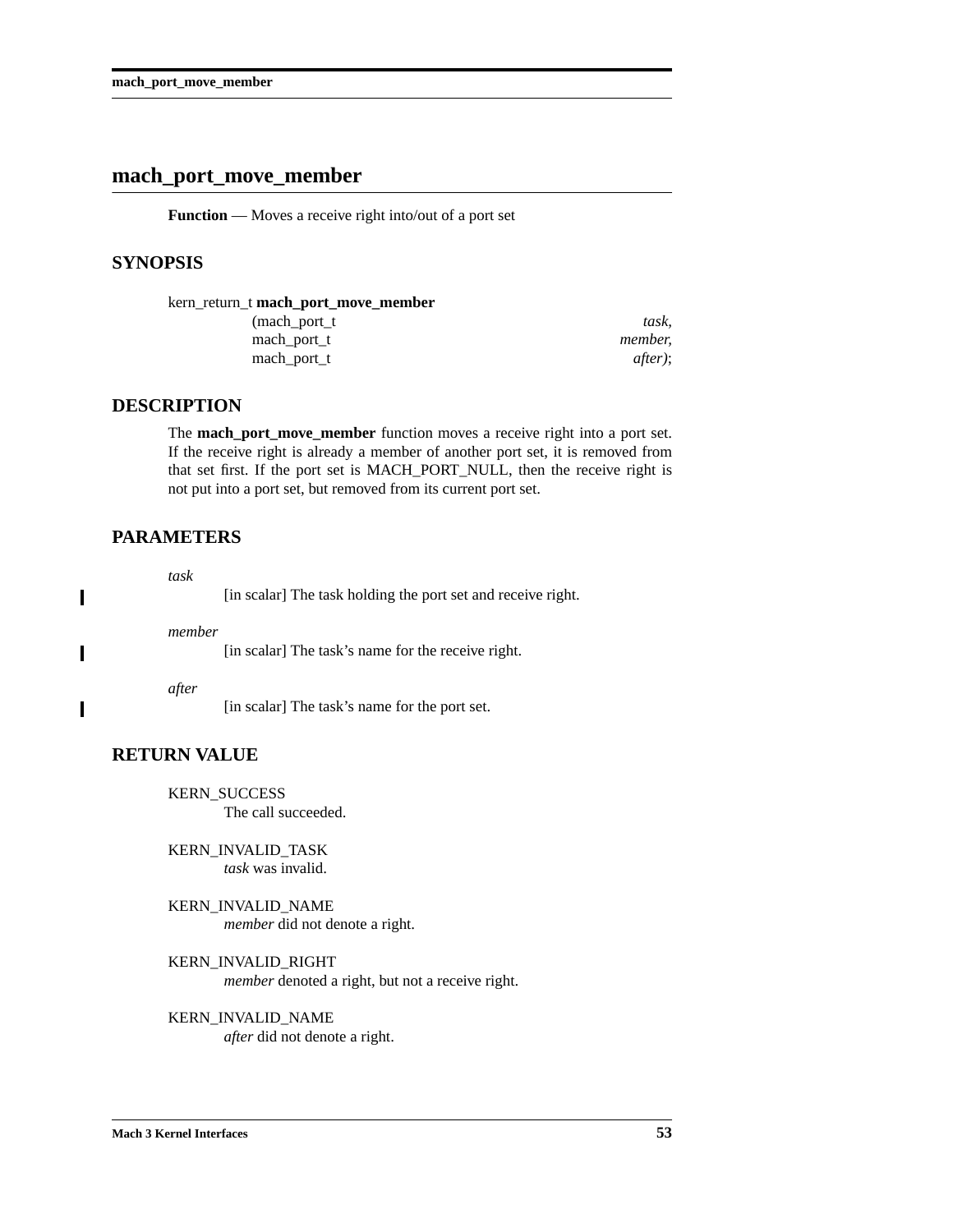#### KERN\_INVALID\_RIGHT *after* denoted a right, but not a port set.

KERN\_NOT\_IN\_SET

*after* was MACH\_PORT\_NULL, but *member* wasn't currently in a port set.

# **RELATED INFORMATION**

Functions: **mach\_port\_get\_set\_status**, **mach\_port\_get\_receive\_status**.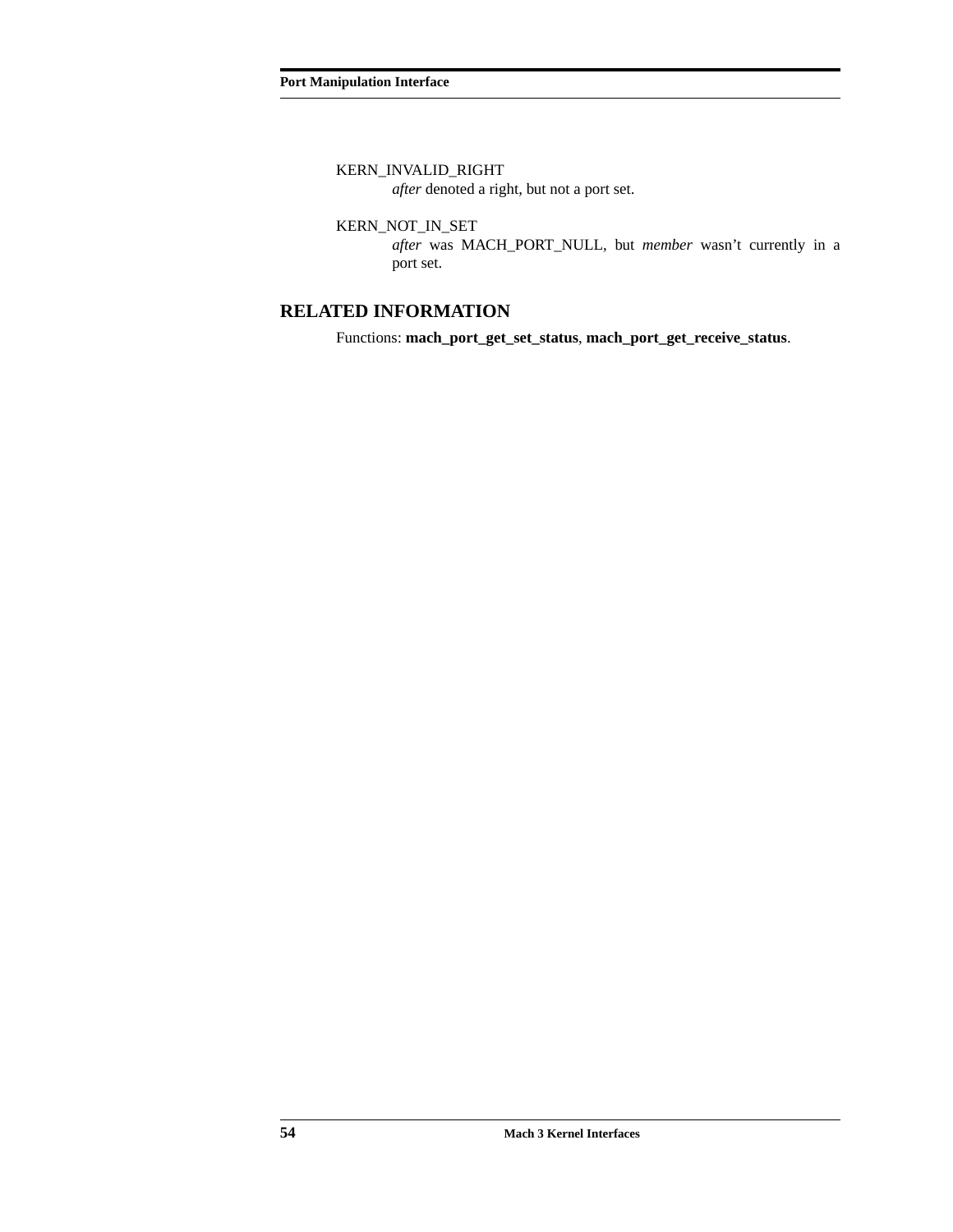# **mach\_port\_names**

**Function** — Return information about a task's port name space

### **SYNOPSIS**

| kern_return_t <b>mach_port_names</b> |          |
|--------------------------------------|----------|
| (mach port t                         | task,    |
| mach_port_array_t*                   | names,   |
| mach_msg_type_number_t*              | ncount,  |
| mach_port_type_array_t*              | types,   |
| mach_msg_type_number_t*              | tcount); |

#### **DESCRIPTION**

The **mach\_port\_names** returns information about *task*'s port name space. It returns *task*'s currently active names, which represent some port, port set, or dead name right. For each name, it also returns what type of rights *task* holds (the same information returned by **mach\_port\_type**).

## **PARAMETERS**

#### *task*

I

I

Ī

[in scalar] The task whose port name space is queried.

#### *names*

[out pointer to dynamic array of *mach\_port\_t*] The names of the ports, port sets, and dead names in the task's port name space, in no particular order.

*ncount*

[out scalar] The number of names returned.

*types*

[out pointer to dynamic array of *mach\_port\_type\_t*] The type of each corresponding name. Indicates what kind of rights the task holds with that name.

*tcount*

[out scalar] Should be the same as *ncount*.

# **RETURN VALUE**

### KERN\_SUCCESS

The call succeeded.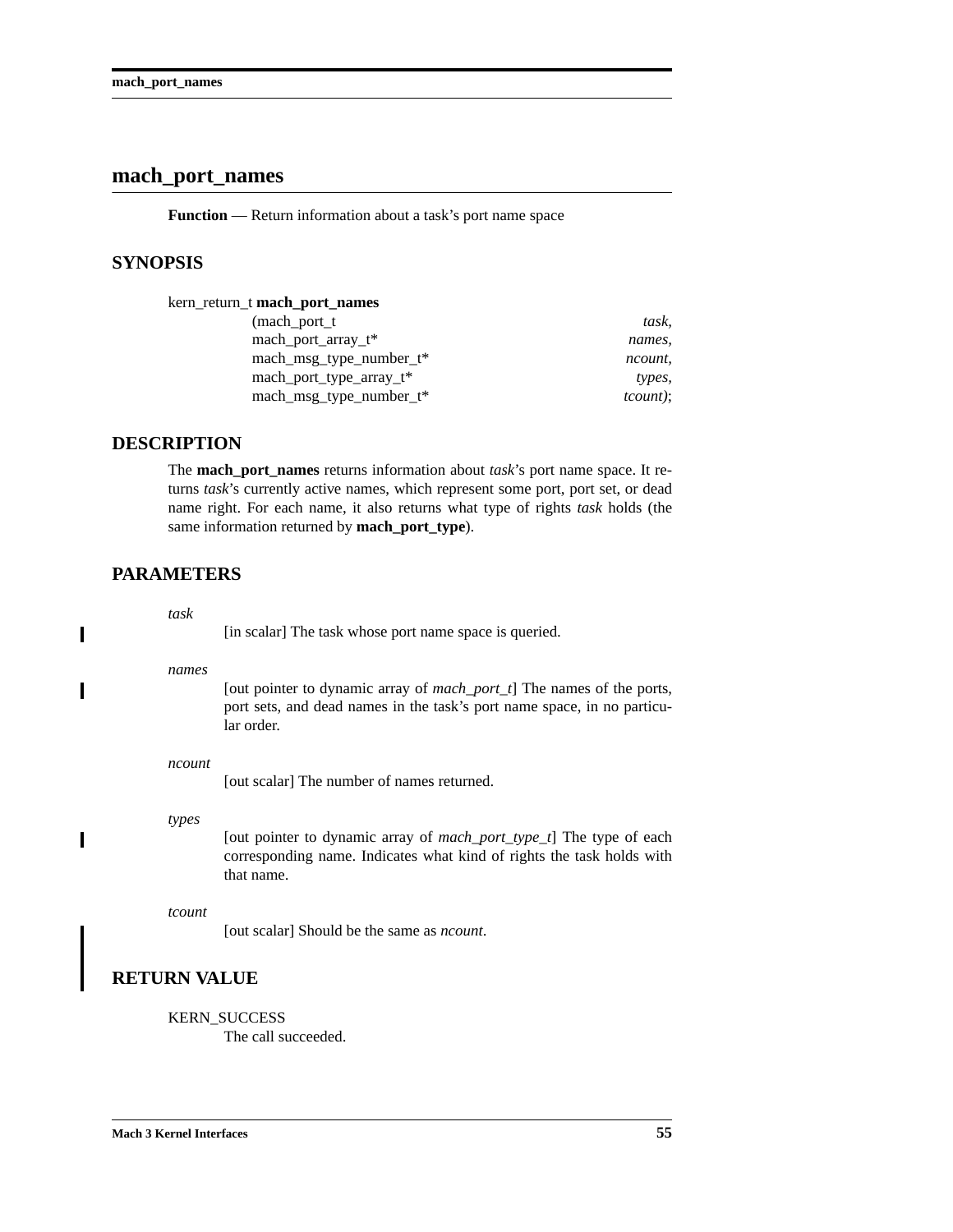KERN\_INVALID\_TASK *task* was invalid.

KERN\_RESOURCE\_SHORTAGE The kernel ran out of memory.

# **RELATED INFORMATION**

Functions: **mach\_port\_type**, **vm\_deallocate**.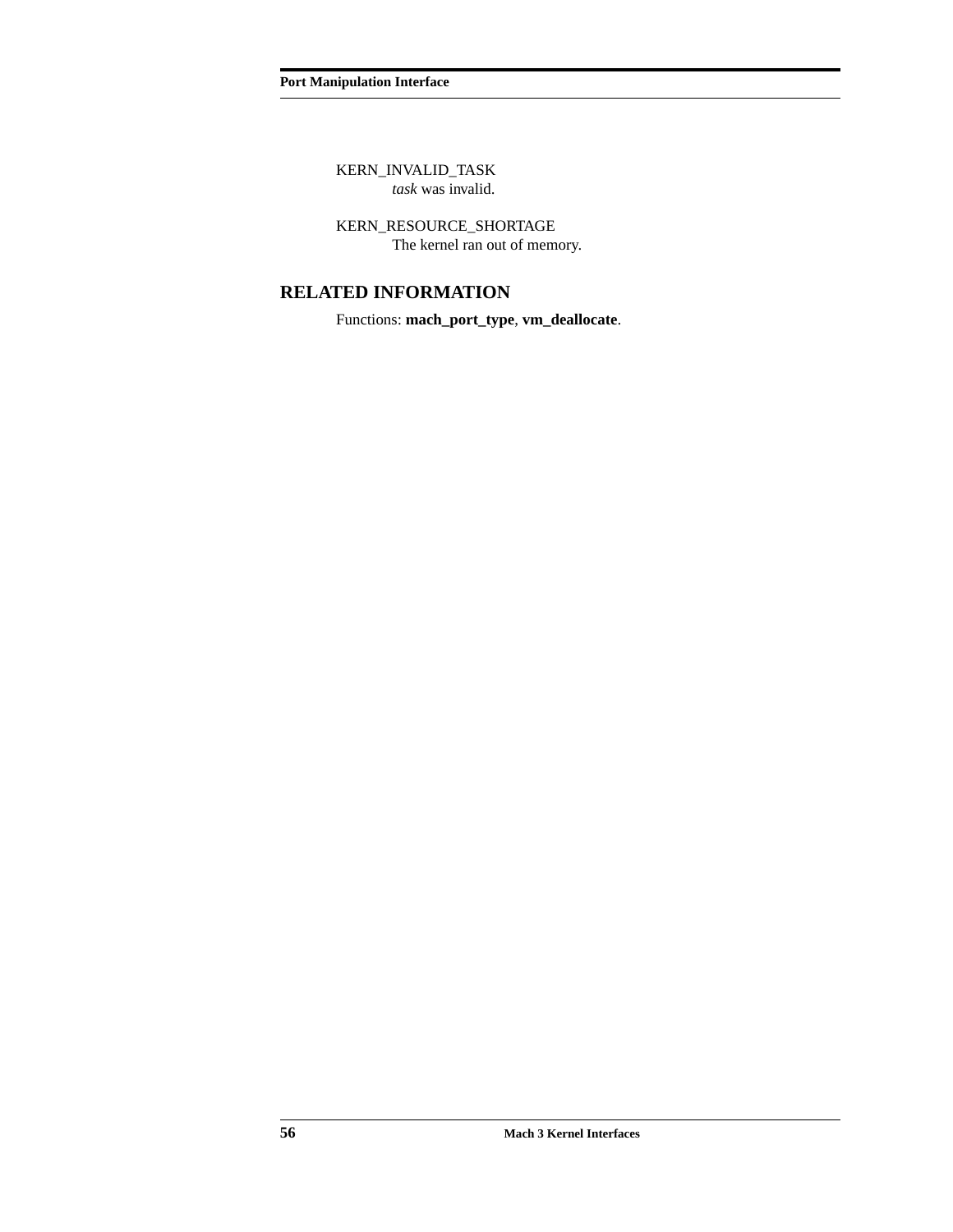# **mach\_port\_rename**

**Function** — Change a task's name for a right

#### **SYNOPSIS**

|              | kern return t <b>mach port rename</b> |
|--------------|---------------------------------------|
| task.        | (mach port t                          |
| old name,    | mach port t                           |
| $new_name);$ | mach port t                           |

# **DESCRIPTION**

The **mach\_port\_rename** function changes the name by which a port, port set, or dead name is known to *task*. *new\_name* must not already be in use, and it can't be the distinguished values MACH\_PORT\_NULL and MACH\_- PORT\_DEAD.

### **PARAMETERS**

*task*

 $\blacksquare$ 

Ι

 $\blacksquare$ 

[in scalar] The task holding the port right.

*old\_name*

[in scalar] The original name of the port right.

*new\_name*

[in scalar] The new name for the port right.

# **RETURN VALUE**

KERN\_SUCCESS The call succeeded.

KERN\_INVALID\_TASK *task* was invalid.

KERN\_INVALID\_NAME *old\_name* did not denote a right.

KERN\_INVALID\_VALUE *new\_name* was MACH\_PORT\_NULL or MACH\_PORT\_DEAD.

KERN\_NAME\_EXISTS *new\_name* already denoted a right.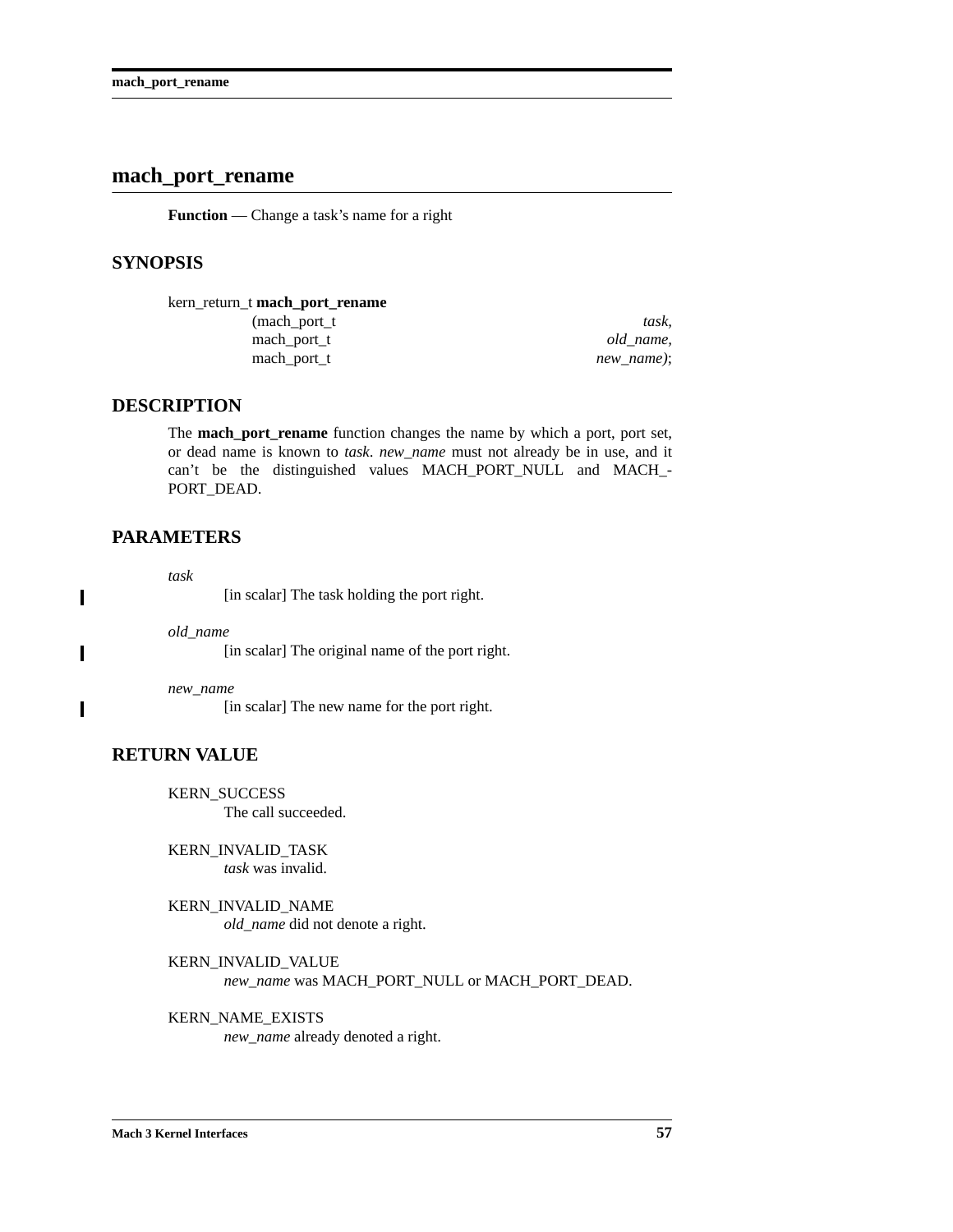KERN\_RESOURCE\_SHORTAGE The kernel ran out of memory.

## **RELATED INFORMATION**

Functions: **mach\_port\_names**.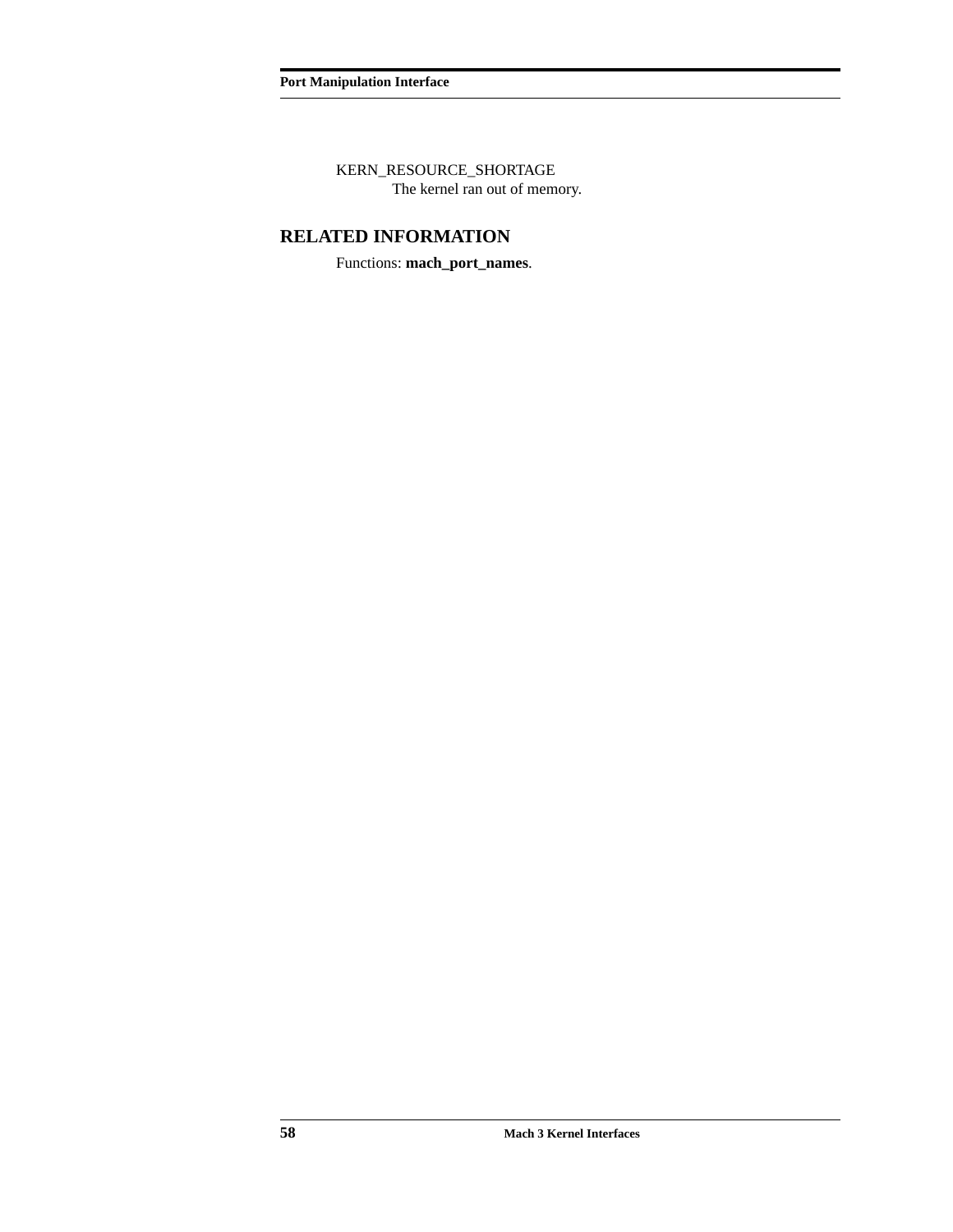# **mach\_port\_request\_notification**

**Function** — Request a notification of a port event

#### **SYNOPSIS**

kern\_return\_t **mach\_port\_request\_notification**

| mach_port_t<br>mach_msg_id_t<br>mach_port_mscount_t<br>mach_port_t<br>mach_msg_type_name_t<br>mach_port_t* | (mach_port_t) | task,              |
|------------------------------------------------------------------------------------------------------------|---------------|--------------------|
|                                                                                                            |               | name,              |
|                                                                                                            |               | <i>variant,</i>    |
|                                                                                                            |               | sync,              |
|                                                                                                            |               | notify,            |
|                                                                                                            |               | notify_type,       |
|                                                                                                            |               | <i>previous</i> ); |

### **DESCRIPTION**

The **mach\_port\_request\_notification** function registers a request for a notification and supplies a send-once right that the notification will use. It is an atomic swap, returning the previously registered send-once right (or MACH\_PORT\_- NULL for none). A notification request may be cancelled by providing MACH\_- PORT\_NULL.

The *variant* argument takes the following values:

#### MACH\_NOTIFY\_PORT\_DESTROYED

*sync* must be zero. The *name* must specify a receive right, and the call requests a port-destroyed notification for the receive right. If the receive right were to have been destroyed, say by **mach\_port\_destroy**, then instead the receive right will be sent in a port-destroyed notification to the registered send-once right.

(Note: This feature is currently planned for deletion.)

#### MACH\_NOTIFY\_DEAD\_NAME

The call requests a dead-name notification. *name* specifies send, receive, or send-once rights for a port. If the port is destroyed (and the right remains, becoming a dead name), then a dead-name notification which carries the name of the right will be sent to the registered sendonce right. If *sync* is non-zero, the *name* may specify a dead name, and a dead-name notification is immediately generated.

Whenever a dead-name notification is generated, the user reference count of the dead name is incremented. For example, a send right with two user refs has a registered dead-name request. If the port is destroyed, the send right turns into a dead name with three user refs (instead of two), and a dead-name notification is generated.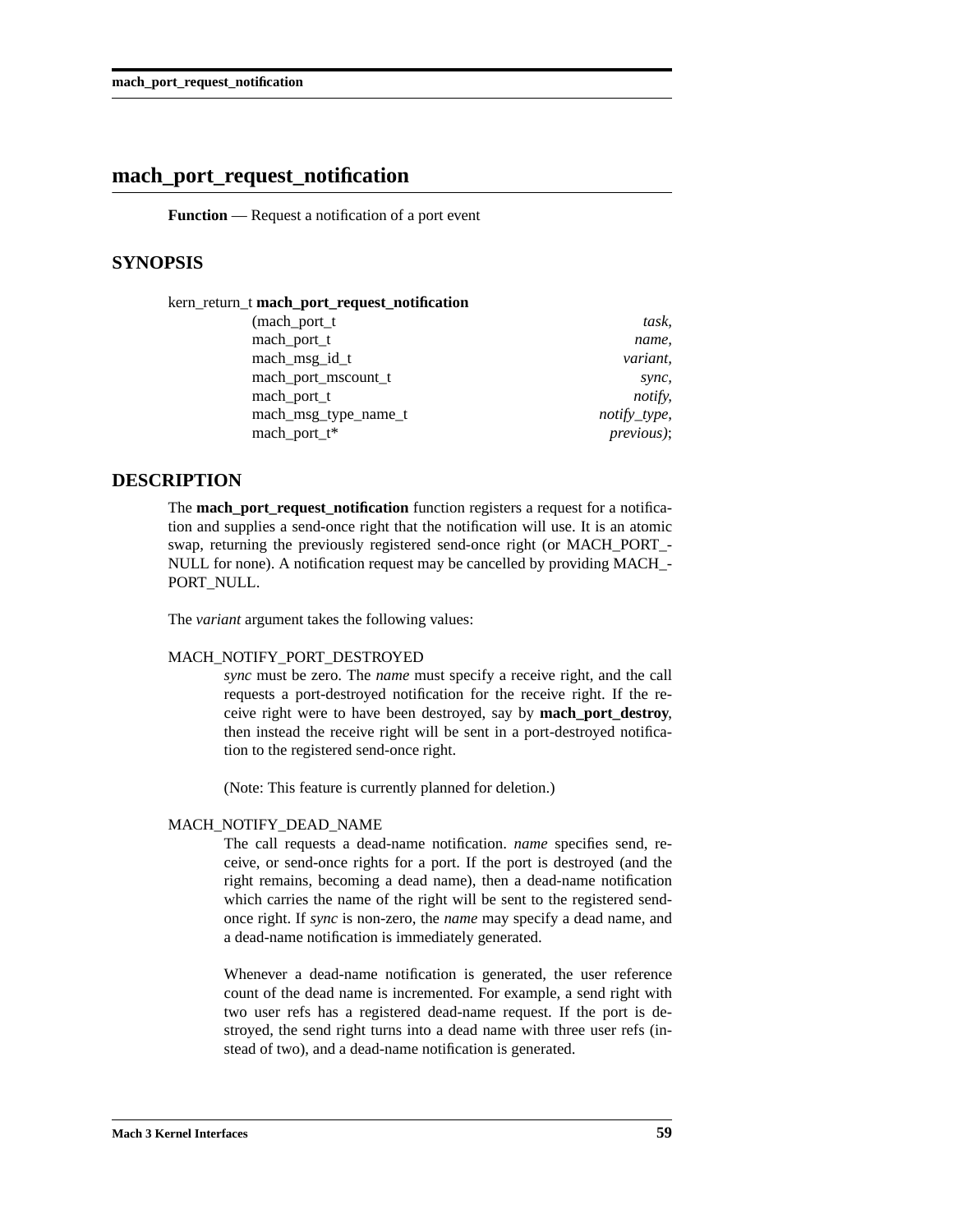If the name is made available for reuse, perhaps because of **mach\_ port\_destroy** or **mach\_port\_mod\_refs**, or the name denotes a sendonce right which has a message sent to it, then the registered send-once right is used to generate a port-deleted notification instead.

#### MACH\_NOTIFY\_NO\_SENDERS

The call requests a no-senders notification. *name* must specify a receive right. If the receive right's make-send count is greater than or equal to the sync value, and it has no extant send rights, than an immediate no-senders notification is generated. Otherwise the notification is generated when the receive right next loses its last extant send right. In either case, any previously registered send-once right is returned.

The no-senders notification carries the value the port's make-send count had when it was generated. The make-send count is incremented whenever MACH\_MSG\_TYPE\_MAKE\_SEND is used to create a new send right from the receive right. The make-send count is reset to zero when the receive right is carried in a message.

(Note: Currently, moving a receive right does not affect any extant nosenders notifications. It is currently planned to change this so that nosenders notifications are canceled, with a send-once notification sent to indicate the cancelation.)

I

I

Π

## **PARAMETERS**

#### *task*

[in scalar] The task holding the specified right.

#### *name*

[in scalar] The task's name for the right.

#### *variant*

[in scalar] The type of notification.

#### *sync*

[in scalar] Some variants use this value to overcome race conditions.

#### *notify*

[in scalar] A send-once right, to which the notification will be sent.

#### *notify\_type*

[in scalar] IPC type of the sent right; either MACH\_MSG\_TYPE\_-MAKE\_SEND\_ONCE or MACH\_MSG\_TYPE\_MOVE\_SEN-D\_ONCE.

#### *previous*

[out scalar] The previously registered send-once right.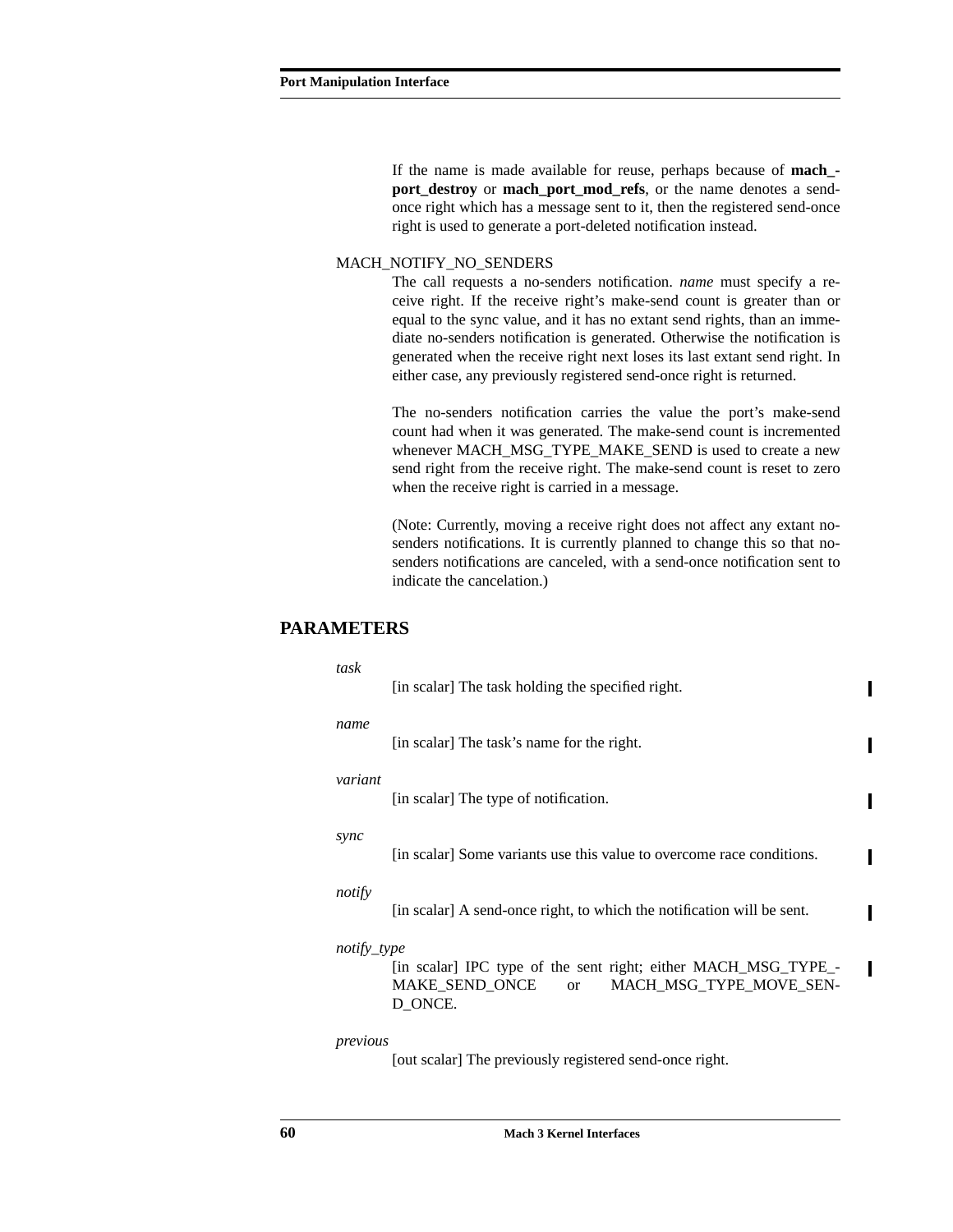# **RETURN VALUE**

KERN\_SUCCESS The call succeeded.

KERN\_INVALID\_TASK *task* was invalid.

KERN\_INVALID\_VALUE *variant* was invalid.

KERN\_INVALID\_NAME *name* did not denote a right.

KERN\_INVALID\_RIGHT *name* denoted an invalid right.

KERN\_INVALID\_CAPABILITY *notify* was invalid.

When using MACH\_NOTIFY\_PORT\_DESTROYED:

KERN\_INVALID\_VALUE *sync* was not zero.

When using MACH\_NOTIFY\_DEAD\_NAME:

KERN\_RESOURCE\_SHORTAGE The kernel ran out of memory.

KERN\_INVALID\_ARGUMENT *name* denotes a dead name, but *sync* is zero or *notify* is null.

KERN\_UREFS\_OVERFLOW *name* denotes a dead name, but generating an immediate dead-name notification would overflow the name's user-reference count.

# **RELATED INFORMATION**

Functions: **mach\_port\_get\_receive\_status**.

 $\blacksquare$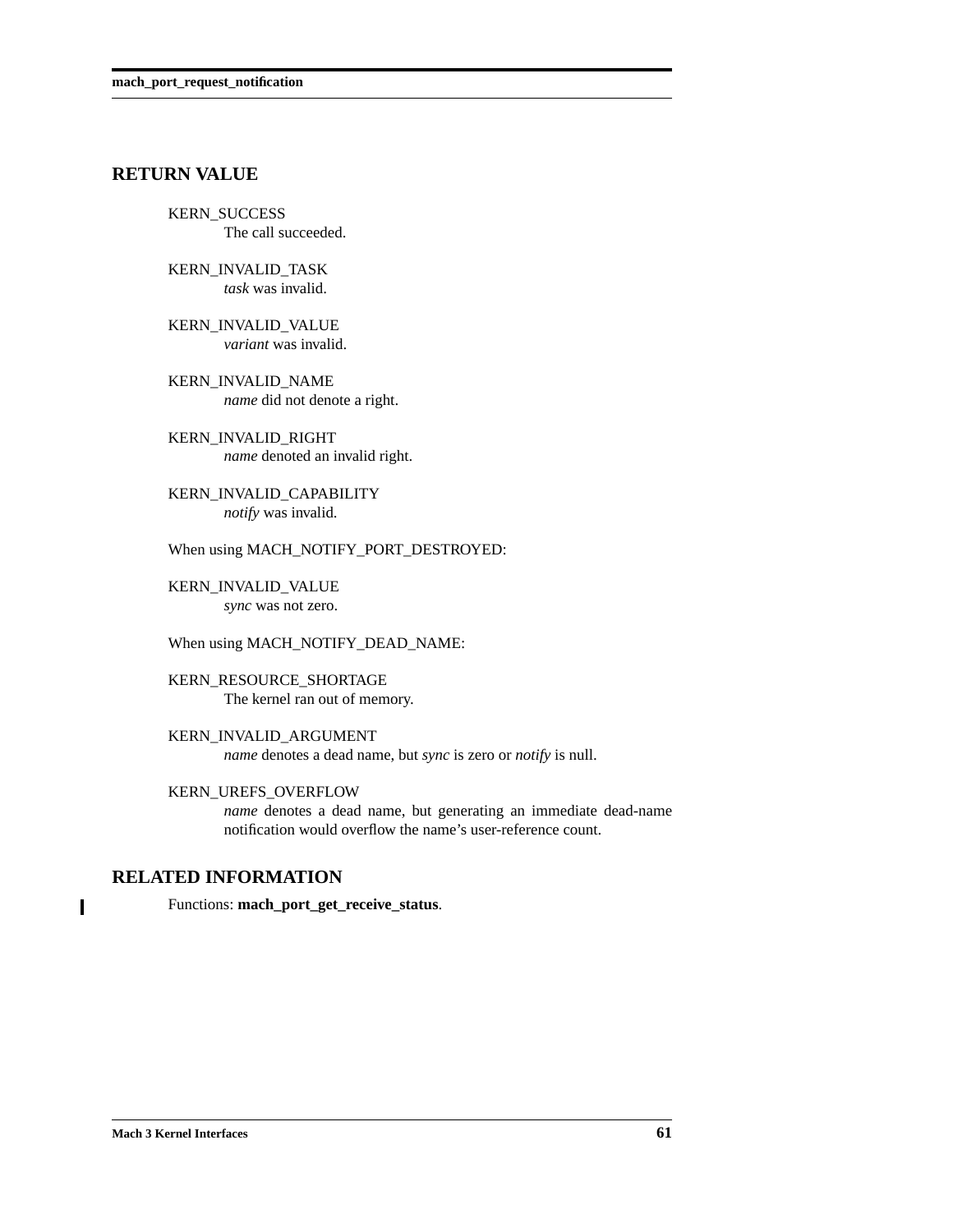# **mach\_port\_set\_mscount**

**Function** — Changes the make-send count of a port

### **SYNOPSIS**

kern\_return\_t **mach\_port\_set\_mscount** (mach\_port\_t *task,* mach\_port\_t *name,* mach\_port\_mscount\_t *mscount)*;

 $\blacksquare$ 

 $\blacksquare$ 

## **DESCRIPTION**

The **mach\_port\_set\_mscount** function changes the make-send count of *task*'s receive right named *name*. All values for *mscount* are valid.

# **PARAMETERS**

*task*

[in scalar] The task owning the receive right.

*name*

[in scalar] *task*'s name for the receive right.

*mscount*

[in scalar] New value for the make-send count for the receive right.

# **RETURN VALUE**

KERN\_SUCCESS The call succeeded.

KERN\_INVALID\_TASK *task* was invalid.

KERN\_INVALID\_NAME *name* did not denote a right.

KERN\_INVALID\_RIGHT *name* denoted a right, but not a receive right.

# **RELATED INFORMATION**

Functions: **mach\_port\_get\_receive\_status**, **mach\_port\_set\_qlimit**.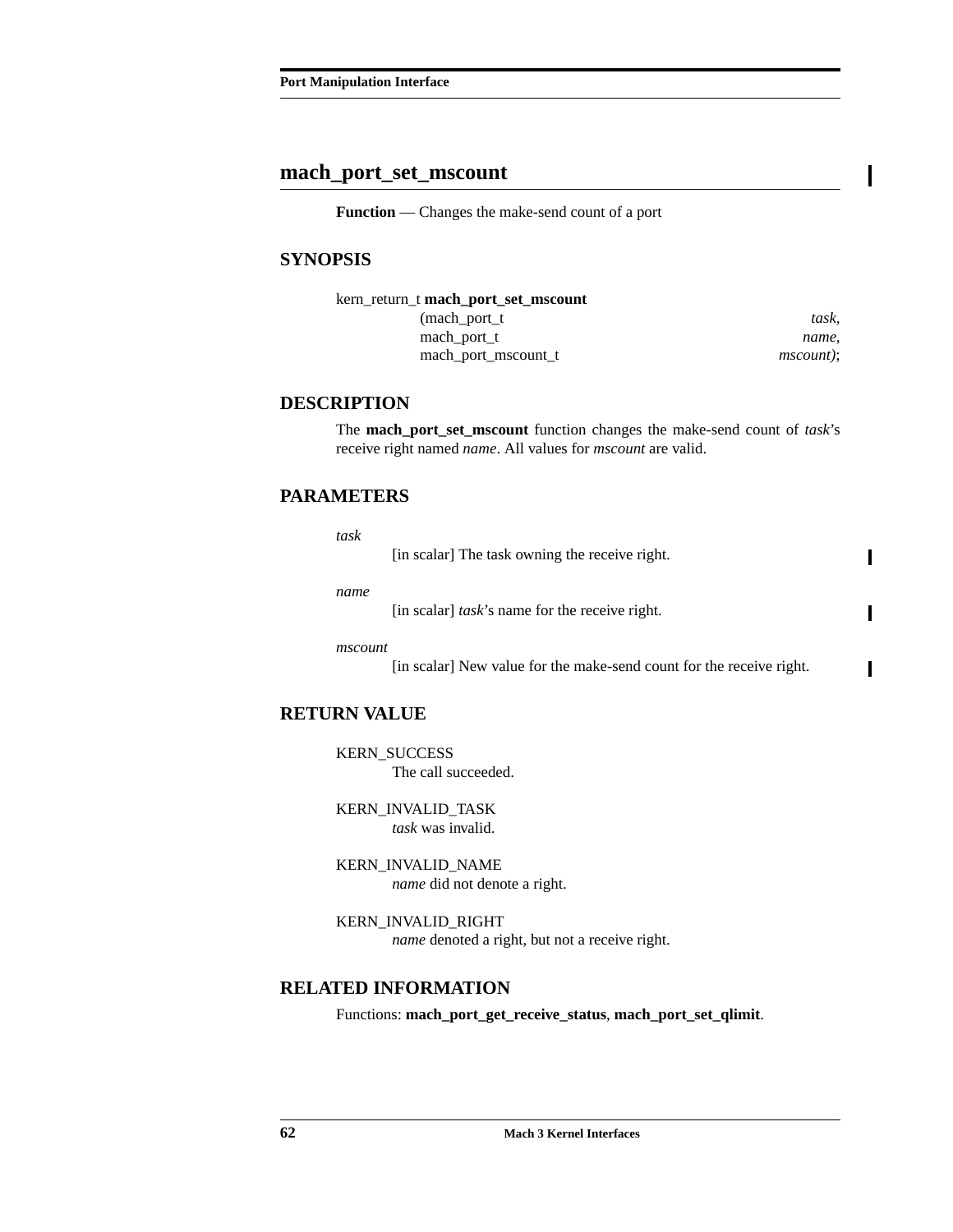# **mach\_port\_set\_qlimit**

**Function** — Changes the queue limit of a port

#### **SYNOPSIS**

|                  | kern_return_t <b>mach_port_set_qlimit</b> |
|------------------|-------------------------------------------|
| task.            | (mach port t                              |
| name,            | mach port t                               |
| <i>glimit</i> ); | mach_port_msgcount_t                      |

## **DESCRIPTION**

The **mach\_port\_set\_qlimit** function changes the queue limit of *task*'s receive right named *name*. Valid values for *qlimit* are between zero and MACH\_- PORT\_QLIMIT\_MAX (defined in **mach.h**), inclusive.

### **PARAMETERS**

*task*

 $\blacksquare$ 

Г

 $\blacksquare$ 

[in scalar] The task owning the receive right.

*name*

[in scalar] *task*'s name for the receive right.

*qlimit*

[in scalar] The number of messages which may be queued to this port without causing the sender to block.

# **RETURN VALUE**

KERN\_SUCCESS The call succeeded.

KERN\_INVALID\_TASK *task* was invalid.

KERN\_INVALID\_NAME *name* did not denote a right.

KERN\_INVALID\_RIGHT *name* denoted a right, but not a receive right.

KERN\_INVALID\_VALUE *qlimit* was invalid.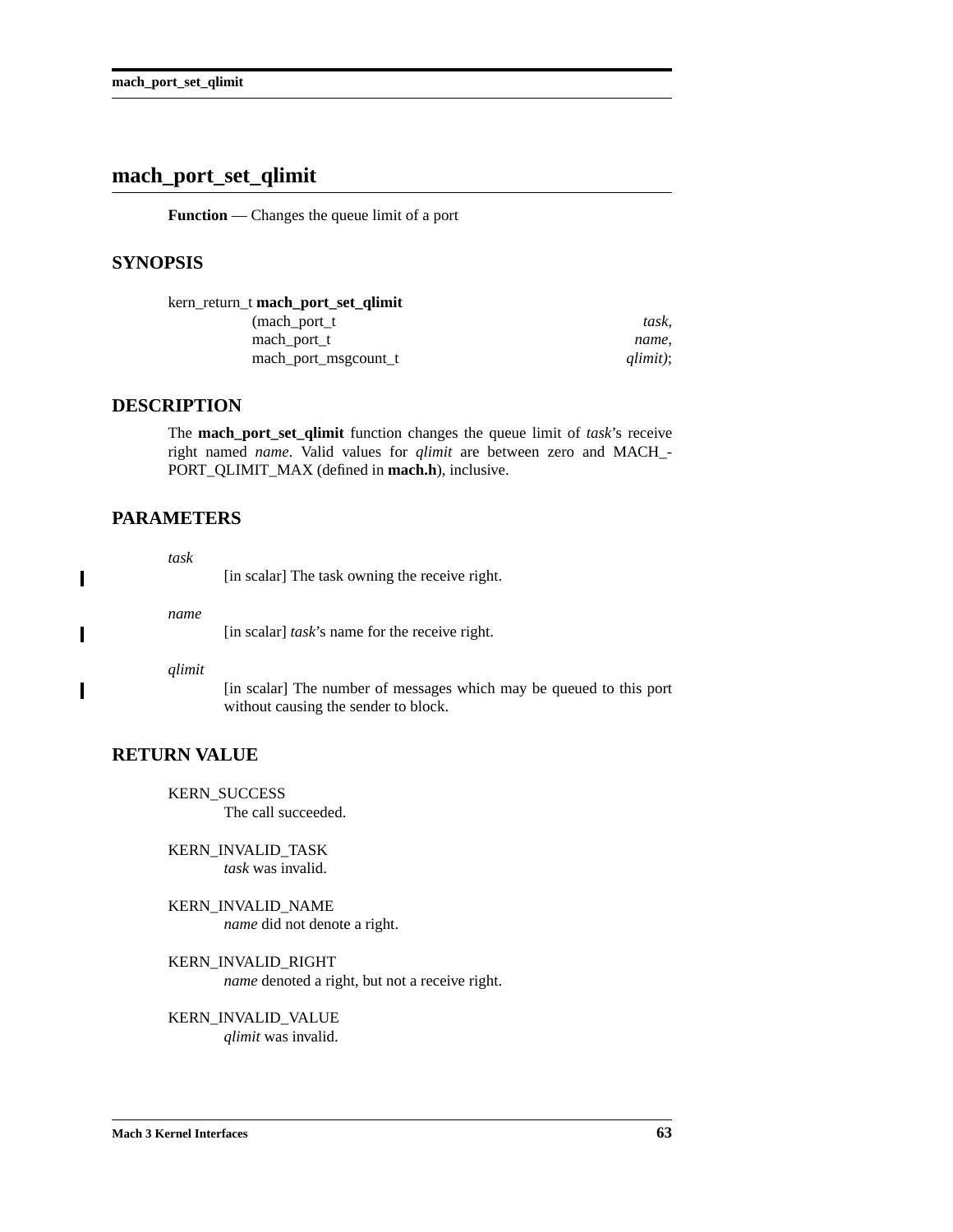# **RELATED INFORMATION**

Functions: **mach\_port\_get\_receive\_status**, **mach\_port\_set\_mscount**.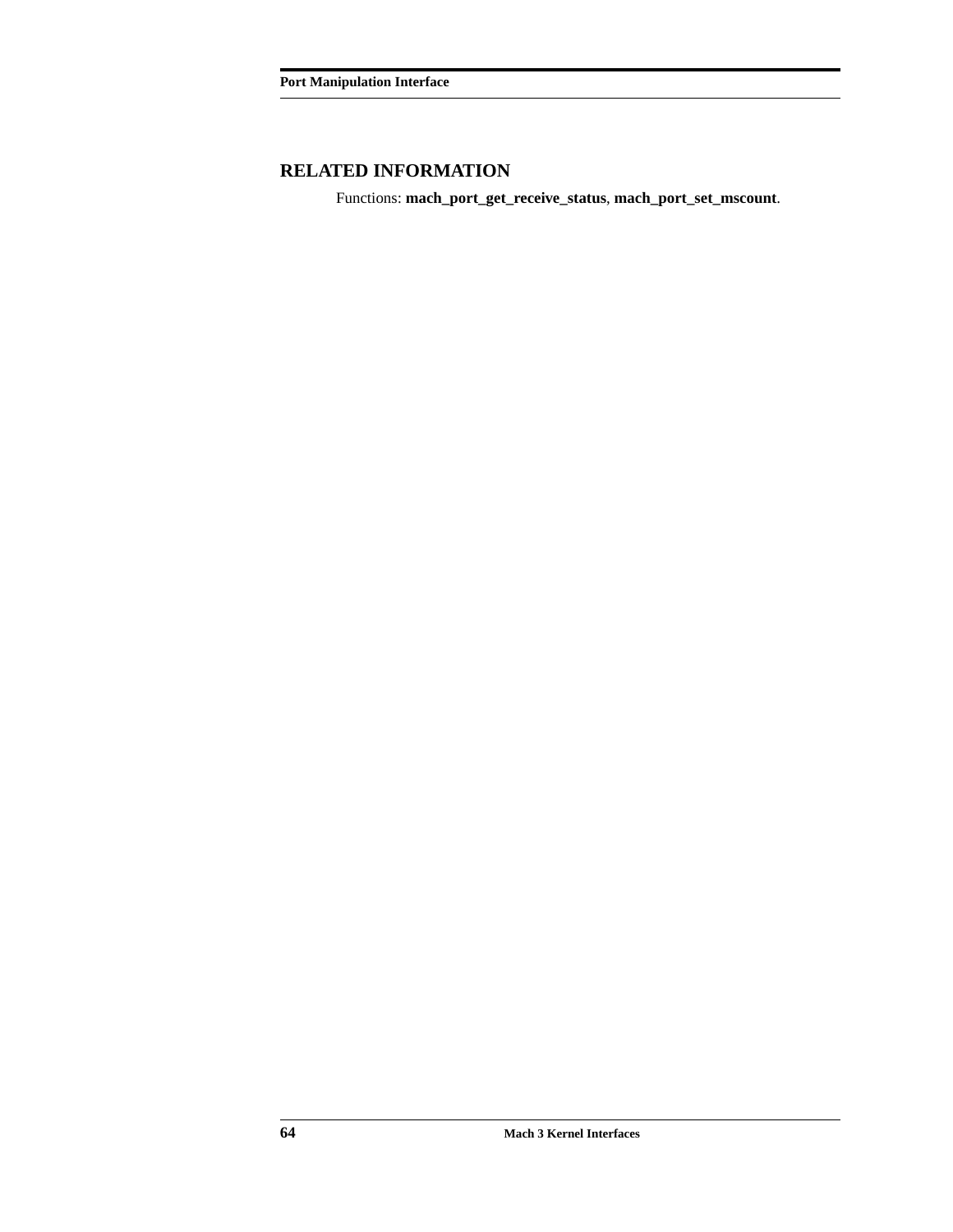# **mach\_port\_set\_seqno**

**Function** — Changes the sequence number of a port

### **SYNOPSIS**

| kern return t <b>mach port set seqno</b> |         |
|------------------------------------------|---------|
| (mach port t                             | task,   |
| mach port t                              | name,   |
| mach_port_seqno_t                        | segno); |

# **DESCRIPTION**

The **mach\_port\_set\_seqno** function changes the sequence number of *task*'s receive right named *name*.

# **PARAMETERS**

*task*

 $\mathbf{I}$ 

П

I

[in scalar] The task owning the receive right.

*name*

[in scalar] *task*'s name for the receive right.

*seqno*

[in scalar] The sequence number that the next message received from the port will have.

# **RETURN VALUE**

KERN\_SUCCESS The call succeeded.

KERN\_INVALID\_TASK *task* was invalid.

KERN\_INVALID\_NAME *name* did not denote a right.

KERN\_INVALID\_RIGHT *name* denoted a right, but not a receive right.

# **RELATED INFORMATION**

Functions: **mach\_port\_get\_receive\_status**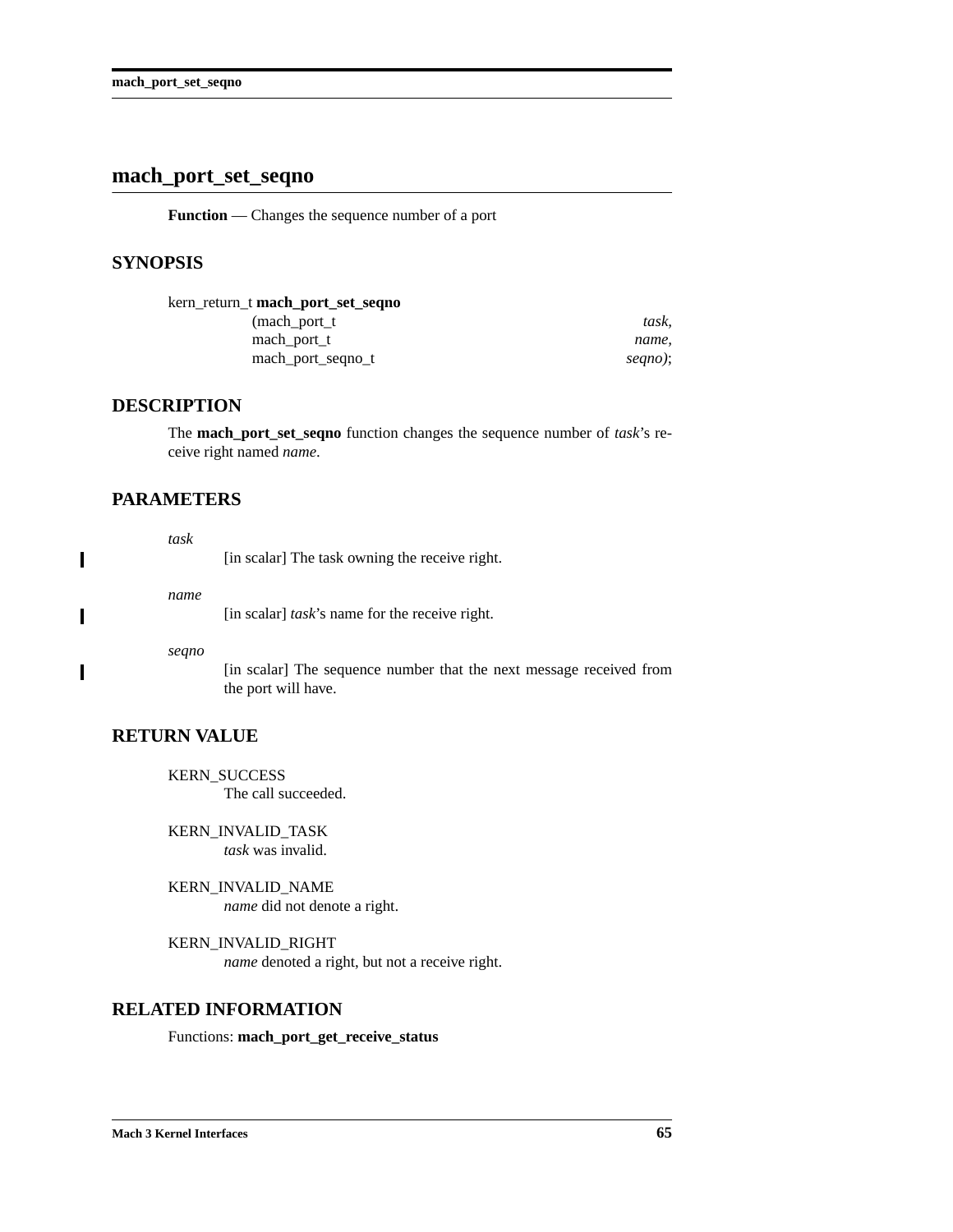# **mach\_port\_type**

**Function** — Return information about a task's port name

# **SYNOPSIS**

kern\_return\_t **mach\_port\_type** (mach\_port\_t *task,* mach\_port\_t *name,* mach\_port\_type\_t\* *ptype*);

 $\blacksquare$ 

# **DESCRIPTION**

The **mach** port type function returns information about *task*'s rights for a specific name in its port name space. The returned *ptype* is a bit-mask indicating what rights *task* holds with this name. The bit-mask is composed of the following bits:

MACH\_PORT\_TYPE\_SEND The name denotes a send right.

MACH\_PORT\_TYPE\_RECEIVE The name denotes a receive right.

MACH\_PORT\_TYPE\_SEND\_ONCE The name denotes a send-once right.

MACH\_PORT\_TYPE\_PORT\_SET The name denotes a port set.

- MACH\_PORT\_TYPE\_DEAD\_NAME The name is a dead name.
- MACH\_PORT\_TYPE\_DNREQUEST A dead-name request has been registered for the right.
- MACH\_PORT\_TYPE\_MAREQUEST A msg-accepted request for the right is pending. (Note: This feature is planned for deletion.)
- MACH\_PORT\_TYPE\_COMPAT The port right was created in the compatibility mode.

# **PARAMETERS**

*task*

[in scalar] The task whose port name space is queried.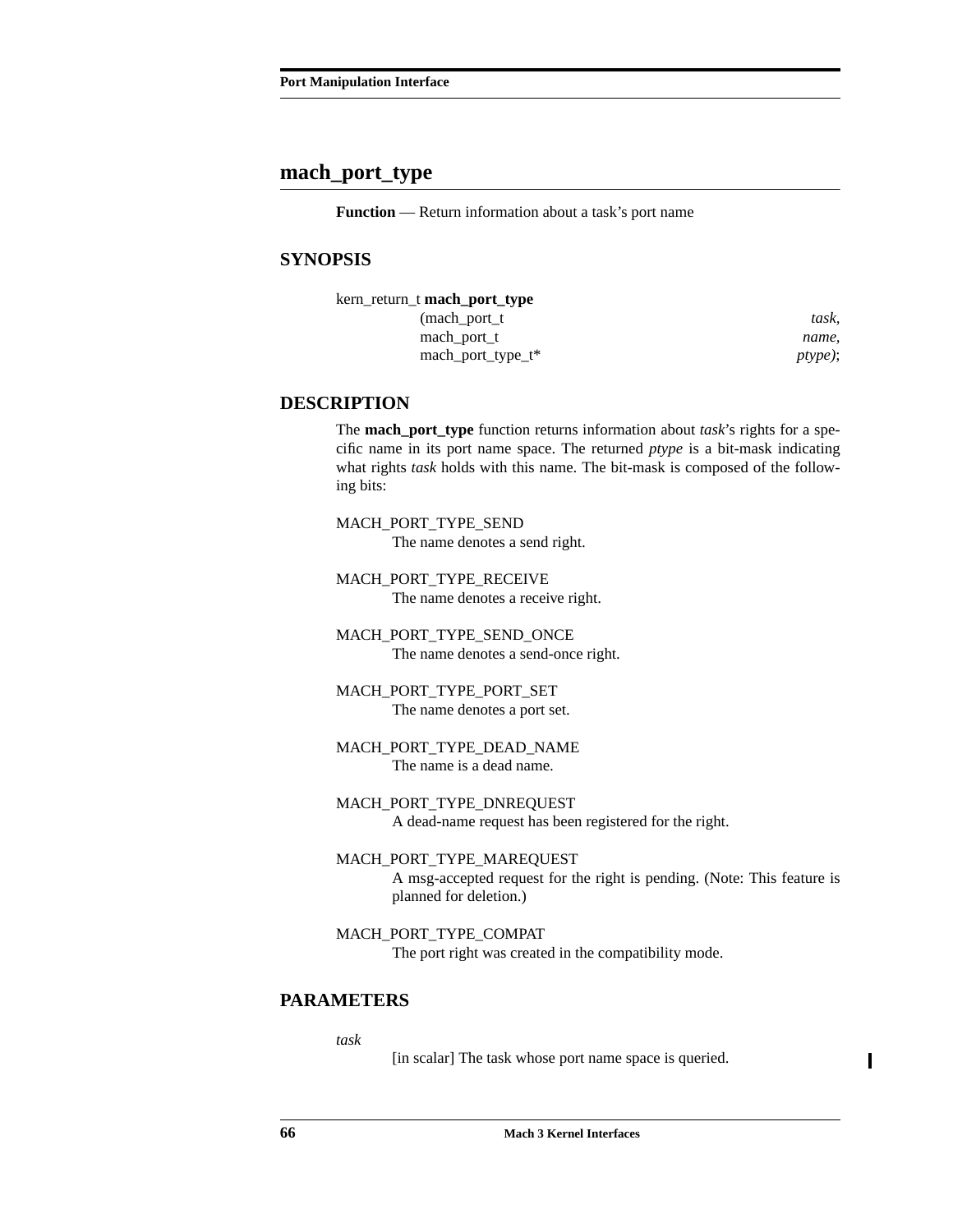$\mathbf I$ 

*name*

[in scalar] The name being queried.

*ptype*

[out scalar] The type of the name. Indicates what kind of right the task holds for the port, port set, or dead name.

# **RETURN VALUE**

KERN\_SUCCESS The call succeeded.

KERN\_INVALID\_TASK *task* was invalid.

KERN\_INVALID\_NAME *name* did not denote a right.

# **RELATED INFORMATION**

Functions: **mach\_port\_names**, **mach\_port\_get\_receive\_status**, **mach\_port\_ get\_set\_status**.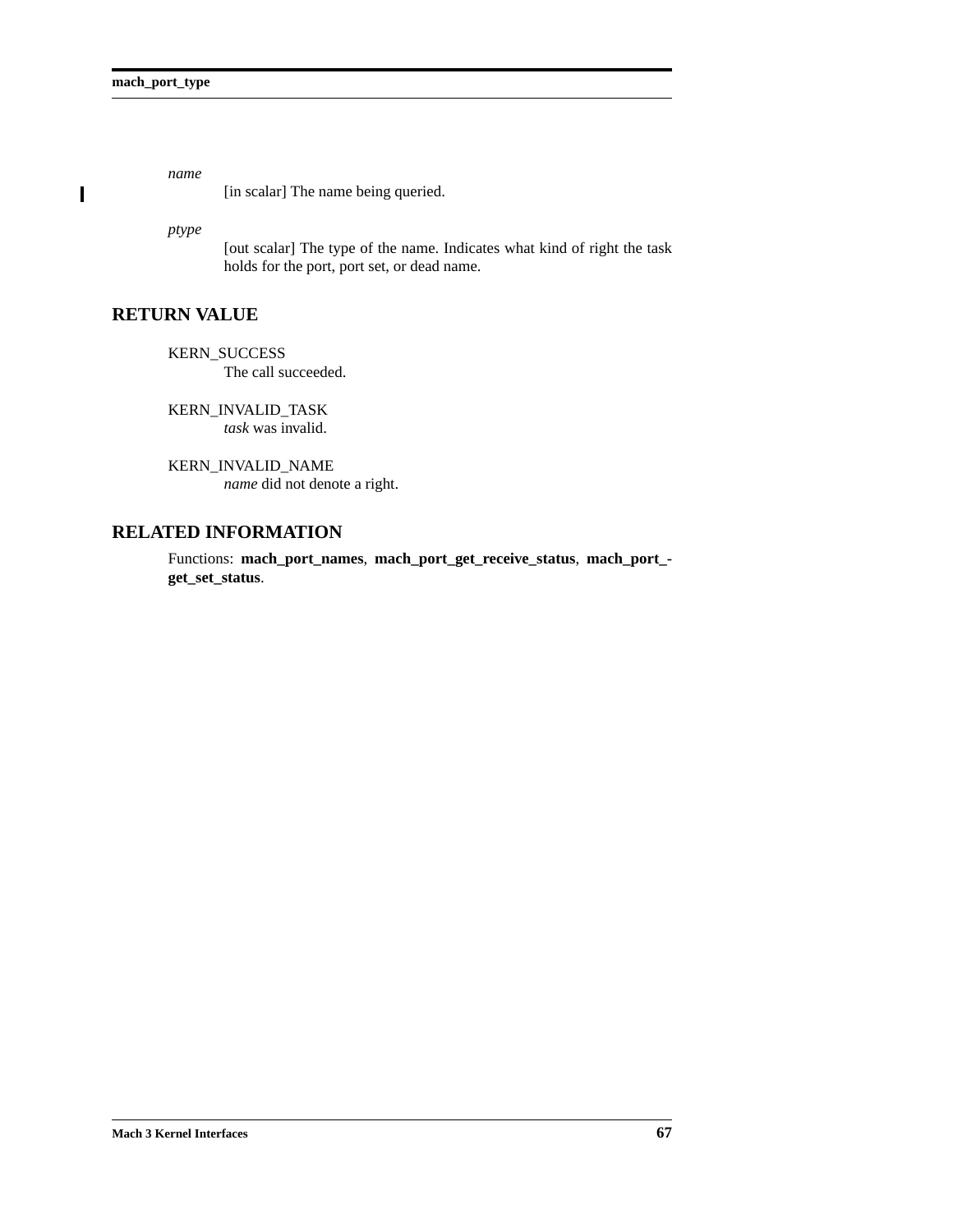# **mach\_ports\_lookup**

**Function** — Returns an array of well-known system ports.

# **SYNOPSIS**

kern\_return\_t **mach\_ports\_lookup**

(mach\_port\_t *target\_task,* mach\_port\_array\_t\* *init\_port\_set,* mach\_msg\_type\_number\_t\* *init\_port\_count)*;

 $\blacksquare$ 

 $\blacksquare$ 

# **DESCRIPTION**

The **mach ports lookup** function returns an array of the well-known system ports that are currently registered for the specified task. Note that the task holds only send rights for the ports.

Registered ports are those ports that are used by the run-time system to initialize a task. To register system ports for a task, use the **mach\_ports\_register** function.

# **PARAMETERS**

*target\_task*

[in scalar] The task whose currently registered ports are to be returned.

#### *init\_port\_set*

[out pointer to dynamic array of *mach\_port\_t*] The returned array of ports.

#### *init\_port\_count*

[out scalar] The number of ports in the array.

# **RETURN VALUE**

#### KERN\_SUCCESS

The array of registered ports has been returned.

## **RELATED INFORMATION**

Functions: **mach\_ports\_register**.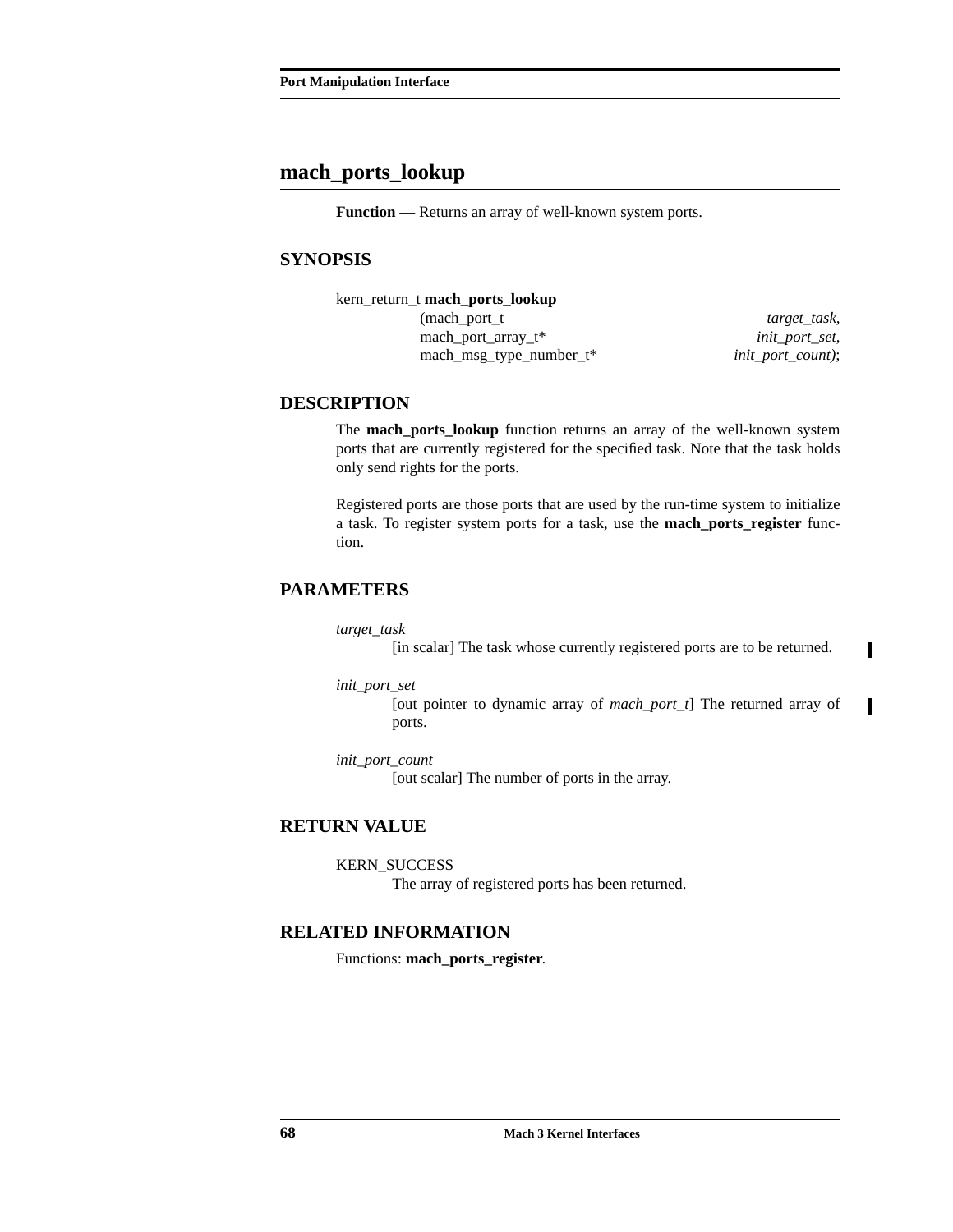# **mach\_ports\_register**

**Function** — Registers an array of well-known system ports

### **SYNOPSIS**

kern\_return\_t **mach\_ports\_register** (mach\_port\_t *target\_task,* mach\_port\_array\_t *init\_port\_set,* mach\_msg\_type\_number\_t *init\_port\_array\_count)*;

# **DESCRIPTION**

The **mach\_ports\_register** function registers an array of well-known system ports for the specified task. The task holds only send rights for the registered ports. The valid well-known system ports are:

- The port for the Network Name Server.
- The port for the Environment Manager.
- The port for the Service server.

Each port must be placed in a specific slot in the array. The slot numbers are defined (in **mach.h**) by the global constants NAME\_SERVER\_SLOT, ENVIRON-MENT\_SLOT, and SERVICE\_SLOT.

A task can retrieve the currently registered ports by using the **mach\_ports\_lookup** function.

### **PARAMETERS**

Ι

#### *target\_task*

[in scalar] The task for which the ports are to be registered.

#### *init\_port\_set*

[in pointer to array of *mach\_port\_t*] The array of ports to register.

*init\_port\_array\_count*

[in scalar] The number of ports in the array. Note that while this is a variable, the kernel accepts only a limited number of ports. The maximum number of ports is defined by the global constant MACH\_- PORT\_SLOTS\_USED.

# **NOTES**

When a new task is created (with **task\_create**), the child task can inherit the parent's registered ports. Note that child tasks do not automatically acquire rights to these ports. They must use **mach\_ports\_lookup** to get them. It is intended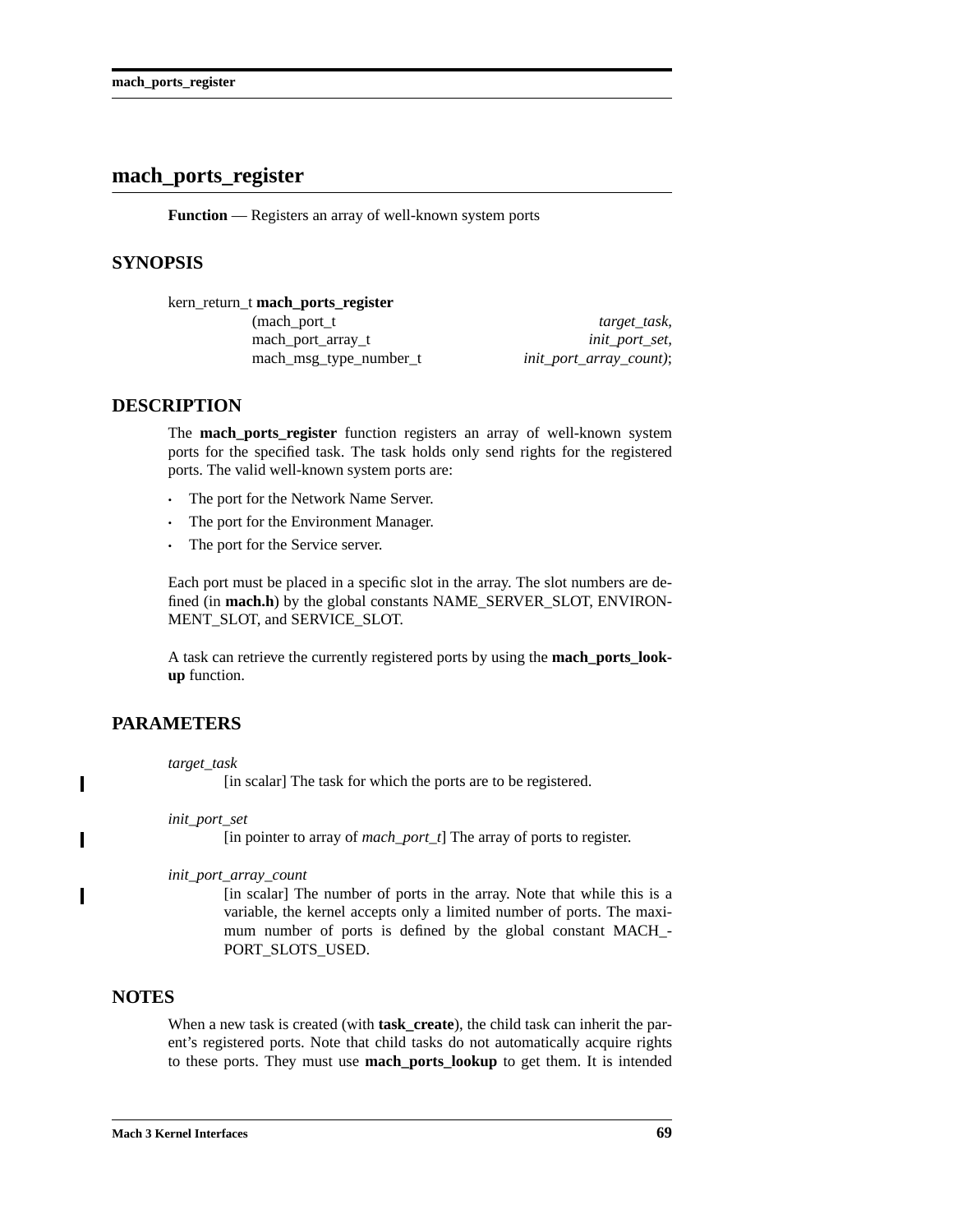that port registration be used only for task initialization, and then only by runtime support modules.

A parent task has three choices when passing registered ports to child tasks:

- The parent task can do nothing. In this case, all child tasks inherit access to the same ports that the parent has.
- The parent task can use **mach\_ports\_register** to modify its set of registered ports before creating child tasks. In this case, the child tasks get access to the modified set of ports. After creating its child tasks. the parent can use **mach\_ports\_register** again to reset its registered ports.
- The parent task can first create a specific child task and then use **mach\_ ports\_register** to modify the child's inherited set of ports, before starting the child's thread(s). The parent must specify the child's task port, rather than its own, on the call to **mach\_ports\_register**.

Tasks other than the Network Name Server and the Environment Manager should not need access to the Service port. The Network Name Server port is the same for all tasks on a given machine. The Environment port is the only port likely to have different values for different tasks.

Registered ports are restricted to those ports that are used by the run-time system to initialize a task. A parent task can pass other ports to its child tasks through:

- An initial message (see **mach\_msg**).
- The Network Name Server, for public ports.
- The Environment Manager, for private ports.

# **RETURN VALUE**

#### KERN\_SUCCESS

The ports have been registered for the task.

KERN\_INVALID\_ARGUMENT The number of ports exceeds the allowed maximum.

### **RELATED INFORMATION**

Functions: **mach\_msg**, **mach\_ports\_lookup**.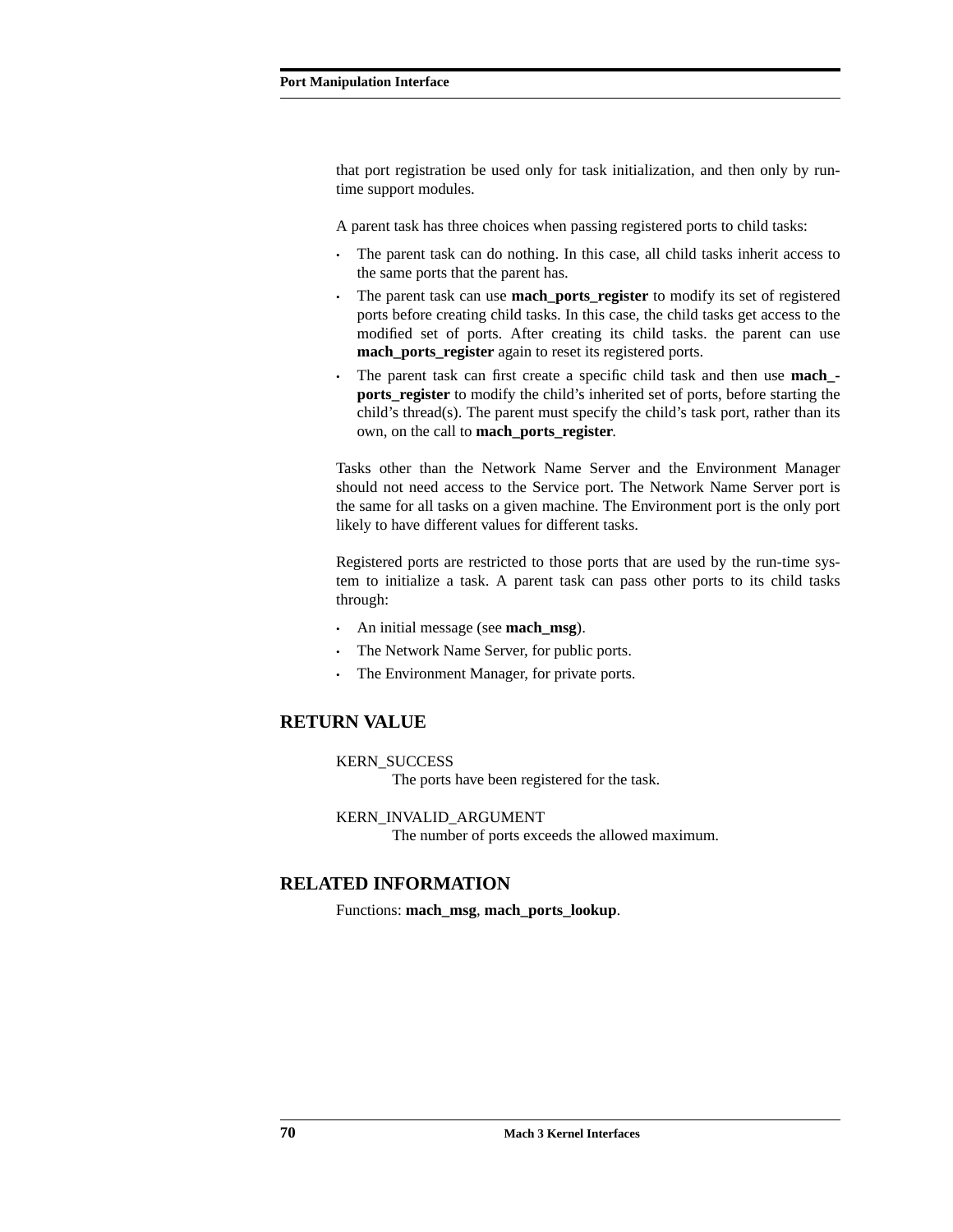# **mach\_reply\_port**

**System Trap**— Creates a port for the task

### **LIBRARY**

#include <**mach/mach\_traps.h**>

### **SYNOPSIS**

mach\_port\_t **mach\_reply\_port** ();

### **DESCRIPTION**

The **mach\_reply\_port** function creates a new port for the current task and returns the name assigned by the kernel. The kernel records the name in the task's port name space and grants the task receive rights for the port. The new port is not a member of any port set.

This function is an optimized version of **mach\_port\_allocate** that uses no port references. Its main purpose is to allocate a reply port for the task when the task is starting— namely, before it has any ports to use as reply ports for any IPC based system functions.

# **PARAMETERS**

None

# **CAUTIONS**

Although the created port can be used for any purpose, the implementation may optimize its use as a reply port.

## **RETURN VALUE**

MACH\_PORT\_NULL

No port was allocated. Any other value indicates success.

# **RELATED INFORMATION**

Functions: **mach\_port\_allocate**.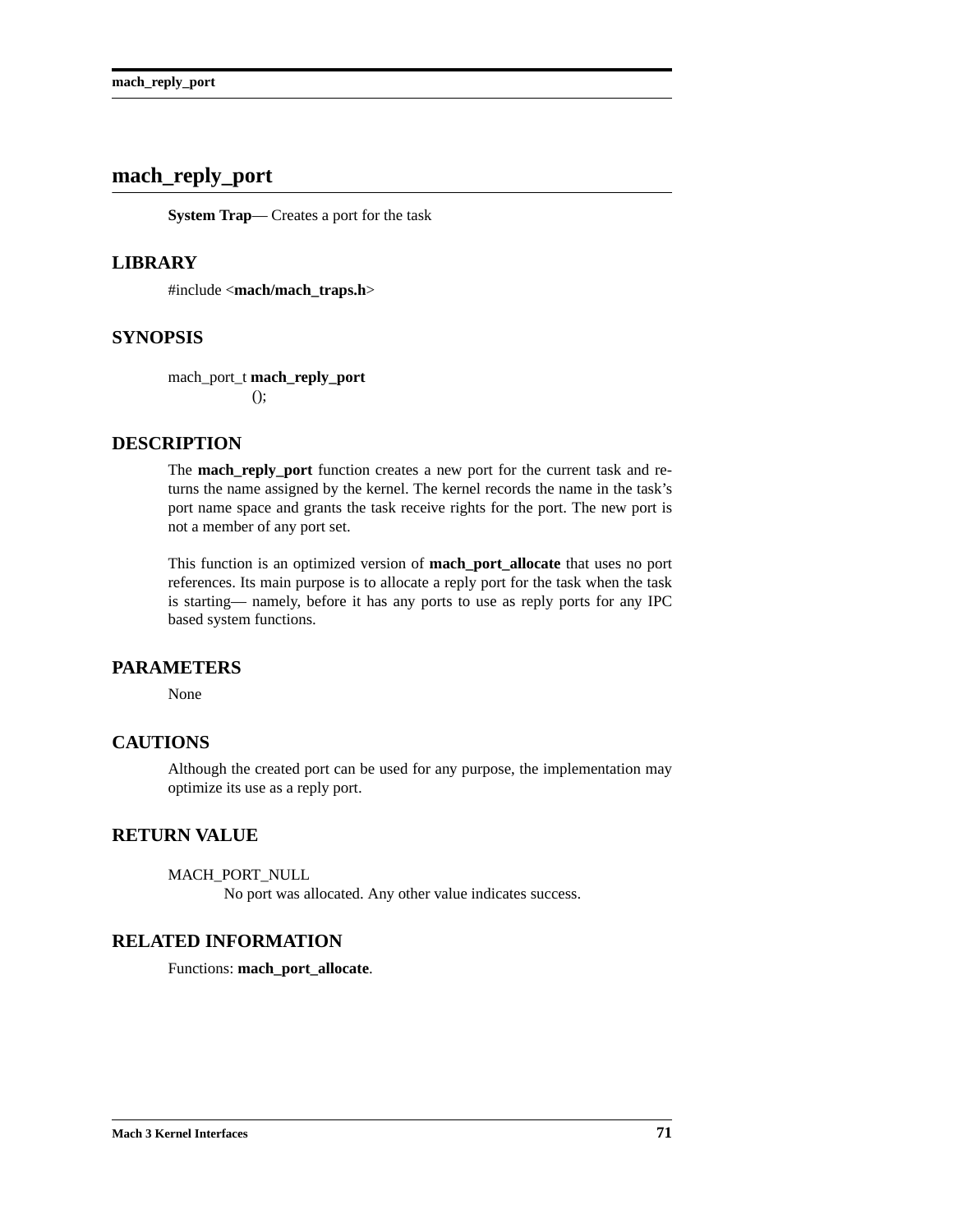**Port Manipulation Interface**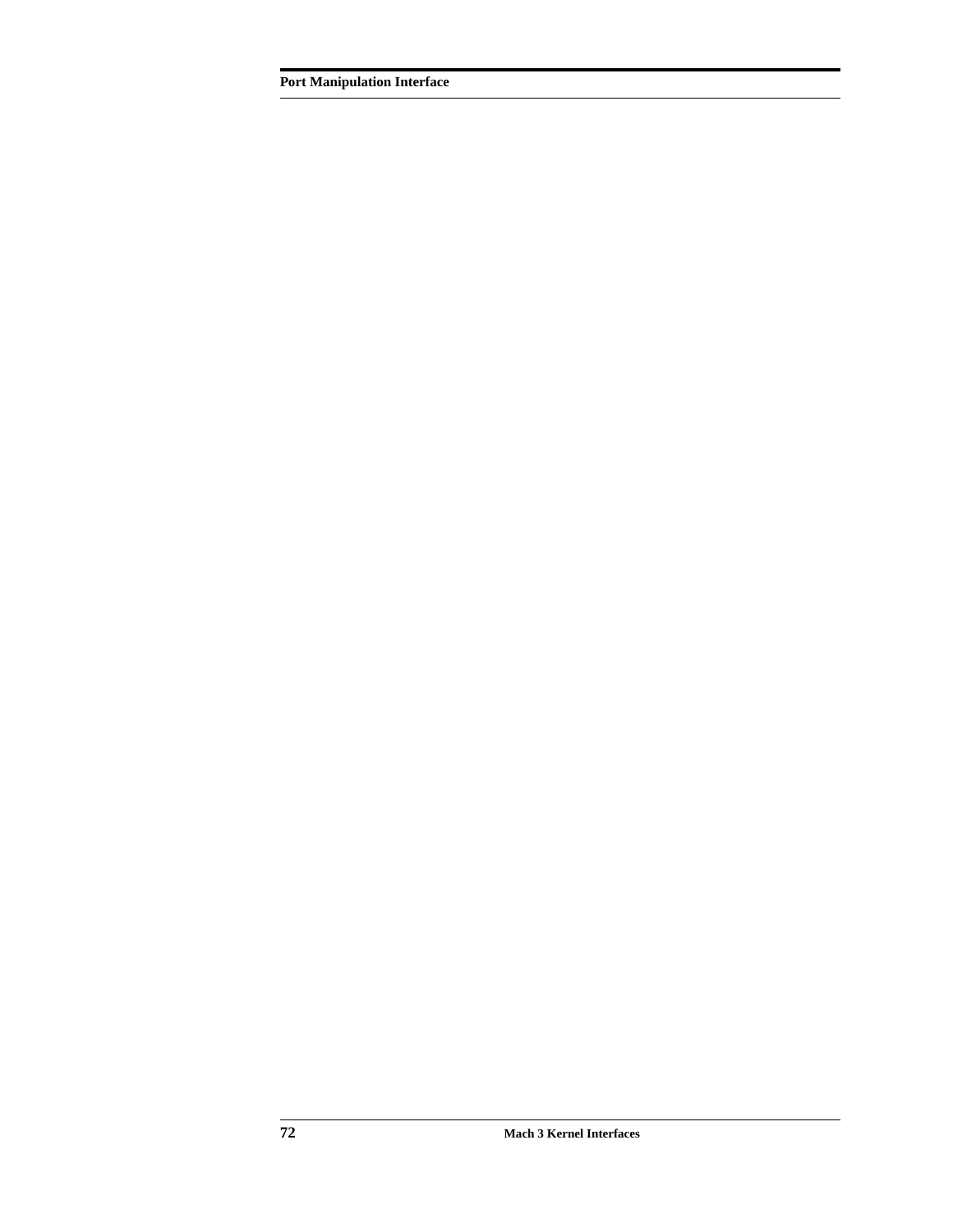# CHAPTER 4 Virtual Memory Interface

This chapter discusses the specifics of the kernel's virtual memory interfaces. This includes memory status related functions associated with a single task. Functions that are related to, or used by, external memory managers (pagers) are described in the next chapter.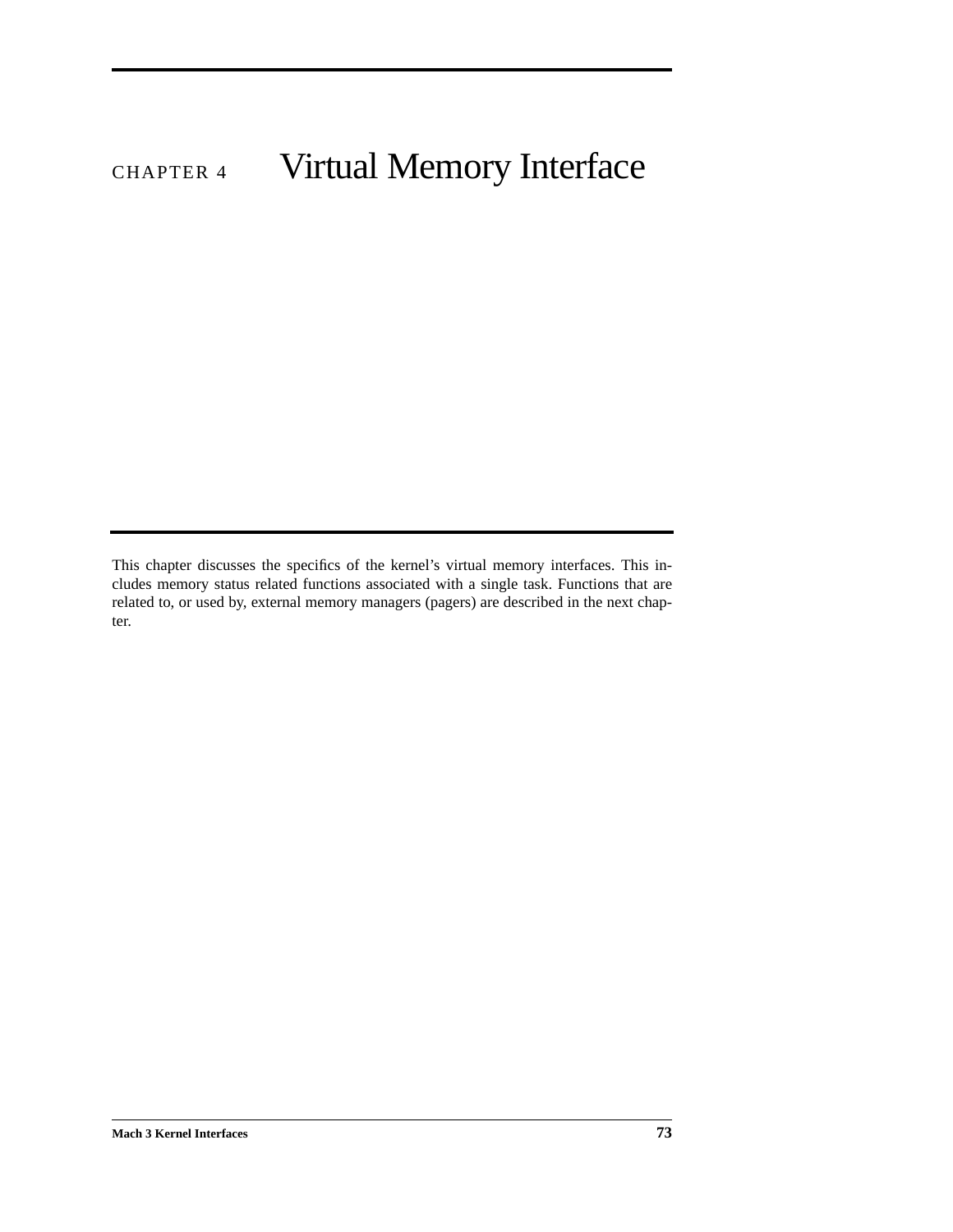# **vm\_allocate**

**Function** — Allocates a region of virtual memory

# **SYNOPSIS**

kern\_return\_t **vm\_allocate** (mach\_port\_t *target\_task,* vm\_address\_t\* *address*, vm size t size, boolean t anywhere);

 $\overline{\phantom{a}}$ 

### **DESCRIPTION**

The **vm\_allocate** function allocates a region of virtual memory in the specified task's address space. A new region is always zero filled. The physical memory is not allocated until an executing thread references the new virtual memory.

If *anywhere* is true, the returned *address* will be at a page boundary and *size* will be rounded up to an integral number of pages. Otherwise, the region starts at the beginning of the virtual page containing *address*; it ends at the end of the virtual page containing *address* + *size* - 1. Because of this rounding to virtual page boundaries, the amount of memory allocated may be greater than *size*. Use **vm\_statistics** to find the current virtual page size.

Use the **mach\_task\_self** function to return the caller's value for *target\_task*. This macro returns the task kernel port for the caller.

Initially, there are no access restrictions on any of the pages of the newly allocated region. Child tasks inherit the new region as a copy.

To establish different protections for the new region, use the **vm\_protect** and **vm\_inherit** functions.

### **PARAMETERS**

```
target_task
```
[in scalar] The task in whose address space the region is to be allocated.

```
address
```
[pointer to in/out scalar] The starting address for the region. If there is not enough room following the address, the kernel does not allocate the region. The kernel returns the starting address actually used for the allocated region.

*size*

[in scalar] The number of bytes to allocate.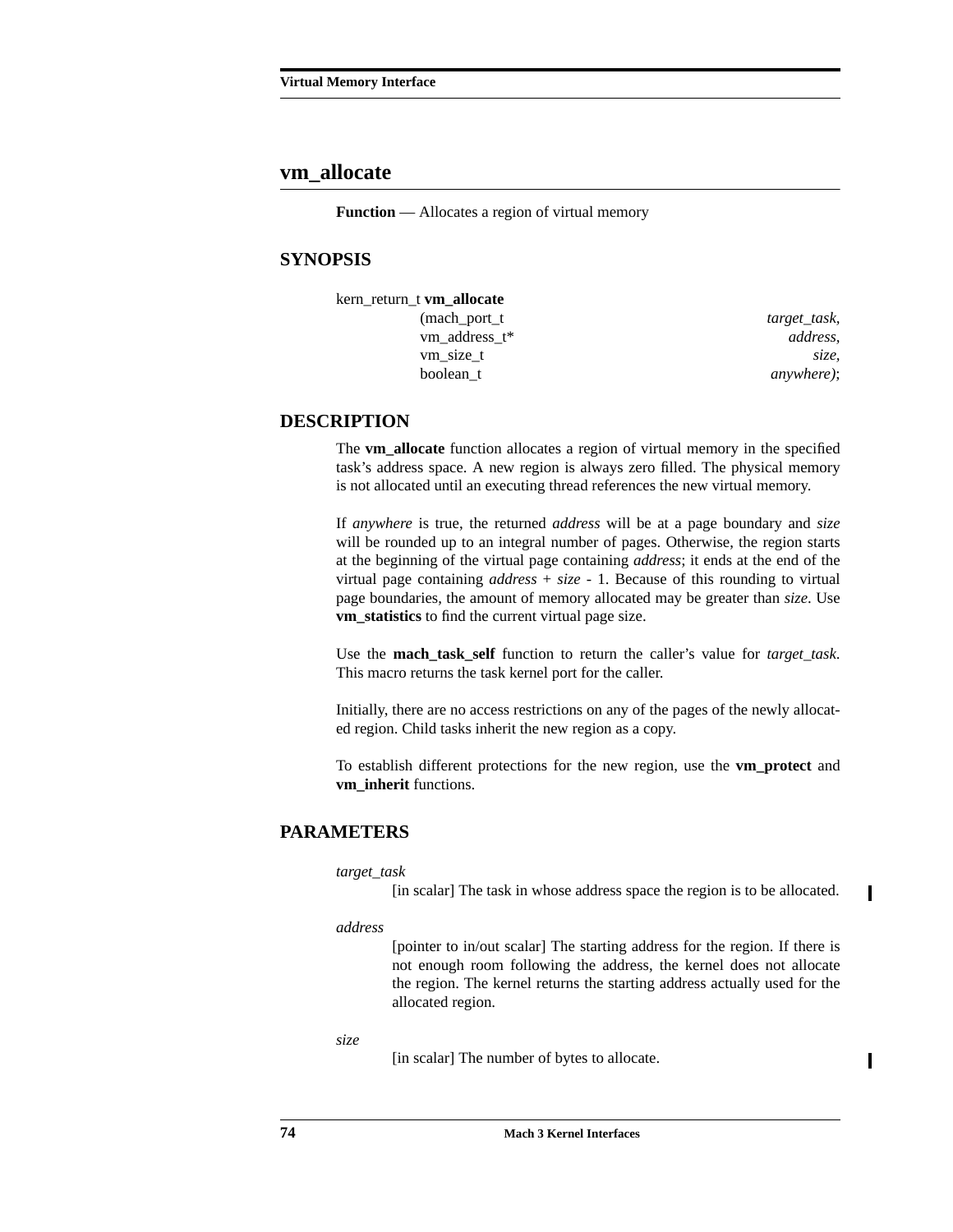*anywhere*

[in scalar] Placement indicator. If false, the kernel allocates the region starting at *address*. If true, the kernel allocates the region wherever enough space is available within the address space. The kernel returns the starting address actually used in *address*.

### **NOTES**

Ι

For languages other than C, use the **vm\_statistics** and **mach\_task\_self** functions to return the task's kernel port (for *target\_task*).

A region is a continuous range of addresses bounded by a start address and an end address. Regions consist of pages that have different protection or inheritance characteristics.

A task's address space can contain both explicitly allocated memory and automatically allocated memory. The **vm\_allocate** function explicitly allocates memory. The kernel automatically allocates memory to hold out-of-line data passed in a message (and received with **mach\_msg**). The kernel allocates memory for the passed data as an integral number of pages.

# **RETURN VALUE**

KERN\_SUCCESS

The new region has been allocated.

KERN\_INVALID\_ADDRESS

The specified address is illegal.

# KERN\_NO\_SPACE

There is not enough space in the task's address space to allocate the new region.

### **RELATED INFORMATION**

Functions: **task\_get\_special\_port**, **vm\_deallocate**, **vm\_inherit**, **vm\_protect**, **vm\_region**, **vm\_statistics**.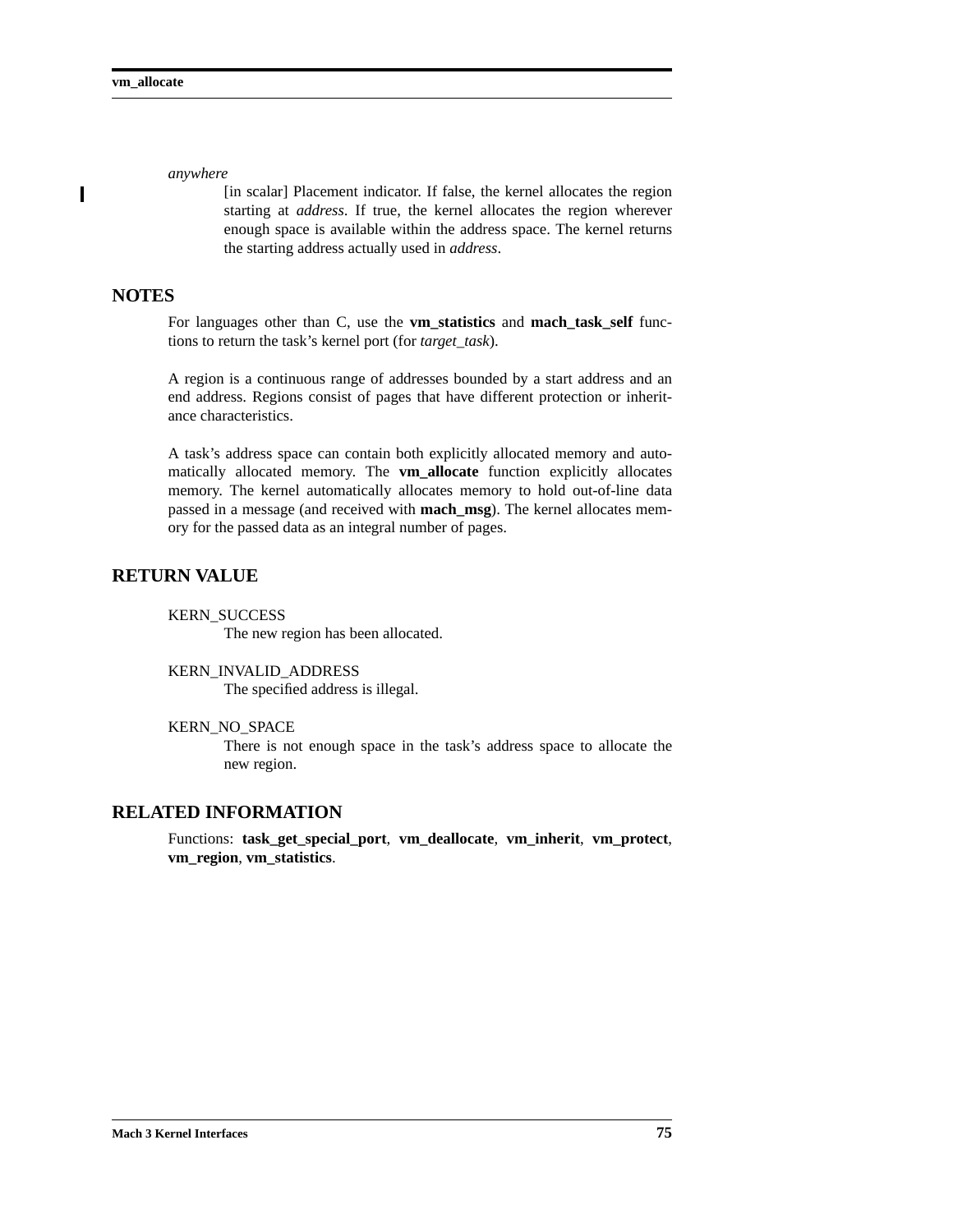# **vm\_copy**

Function — Copies a region in a task's virtual memory

# **SYNOPSIS**

kern\_return\_t **vm\_copy**

(mach\_port\_t *target\_task,* vm\_address\_t *source\_address*, vm\_size\_t *count,* vm\_address\_t *dest\_address)*;

 $\blacksquare$ 

 $\mathbf I$ 

 $\mathbf I$ 

# **DESCRIPTION**

The **vm\_copy** function copies a source region to a destination region within a task's virtual memory. It is equivalent to **vm\_read** followed by **vm\_write**. The destination region can overlap the source region.

The destination region must already be allocated. The source region must be readable, and the destination region must be writable.

# **PARAMETERS**

*target\_task*

[in scalar] The task whose memory is to be copied.

*source\_address*

[in scalar] The starting address for the source region. The address must be on a page boundary.

#### *count*

[in scalar] The number of bytes in the source region. The number of bytes must convert to an integral number of virtual pages.

#### *dest\_address*

[in scalar] The starting address for the destination region. The address must be on a page boundary.

# **RETURN VALUE**

#### KERN\_SUCCESS

The memory region has been copied.

#### KERN\_INVALID\_ARGUMENT

Either an address does not start on a page boundary or the count does not convert to an integral number of pages.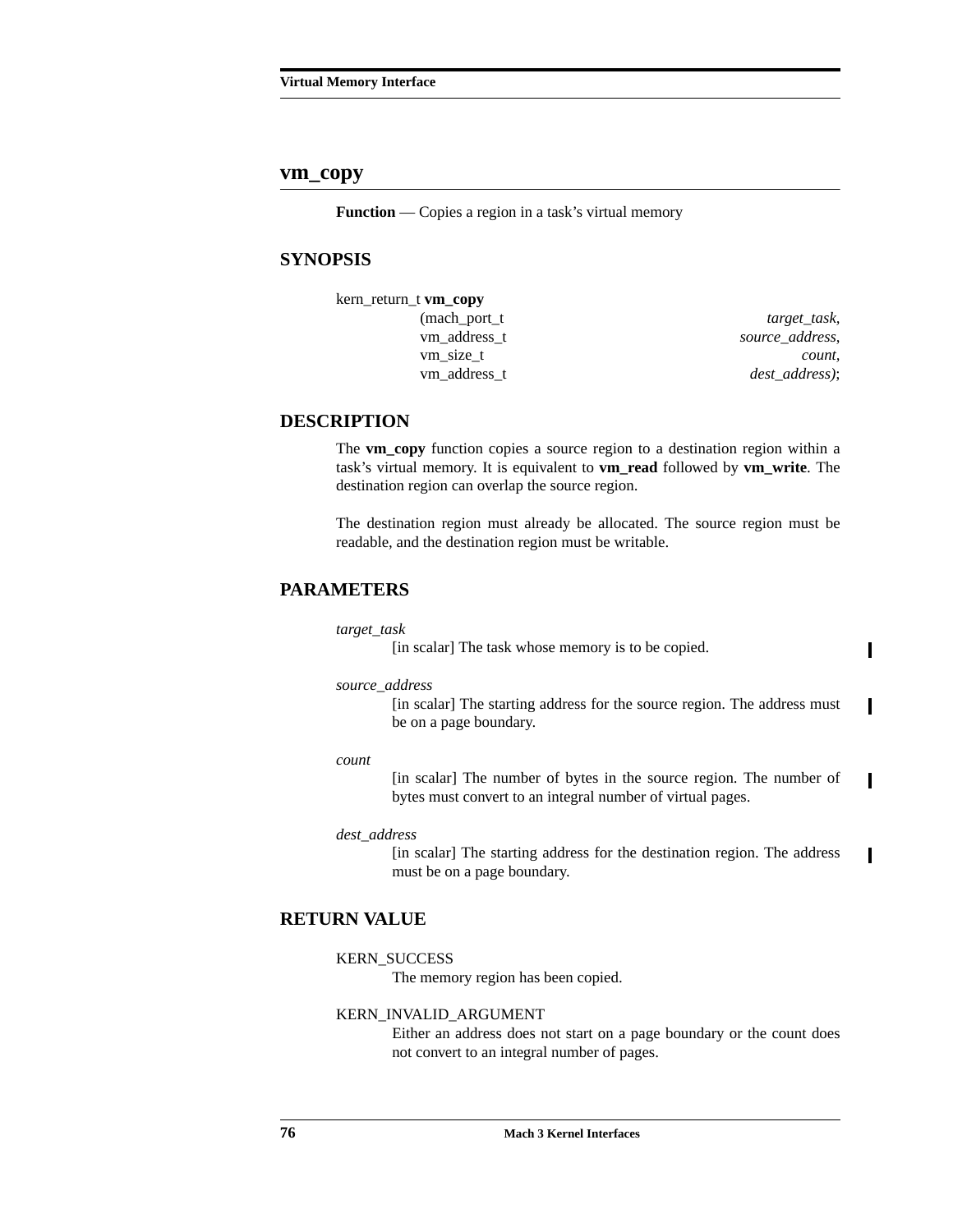# KERN\_PROTECTION\_FAILURE

The source region is protected against reading, or the destination region is protected against writing.

# KERN\_INVALID\_ADDRESS

An address is illegal or specifies a non-allocated region, or there is not enough memory following one of the addresses.

# **RELATED INFORMATION**

Functions: **vm\_protect**, **vm\_read**, **vm\_write**, **vm\_statistics**.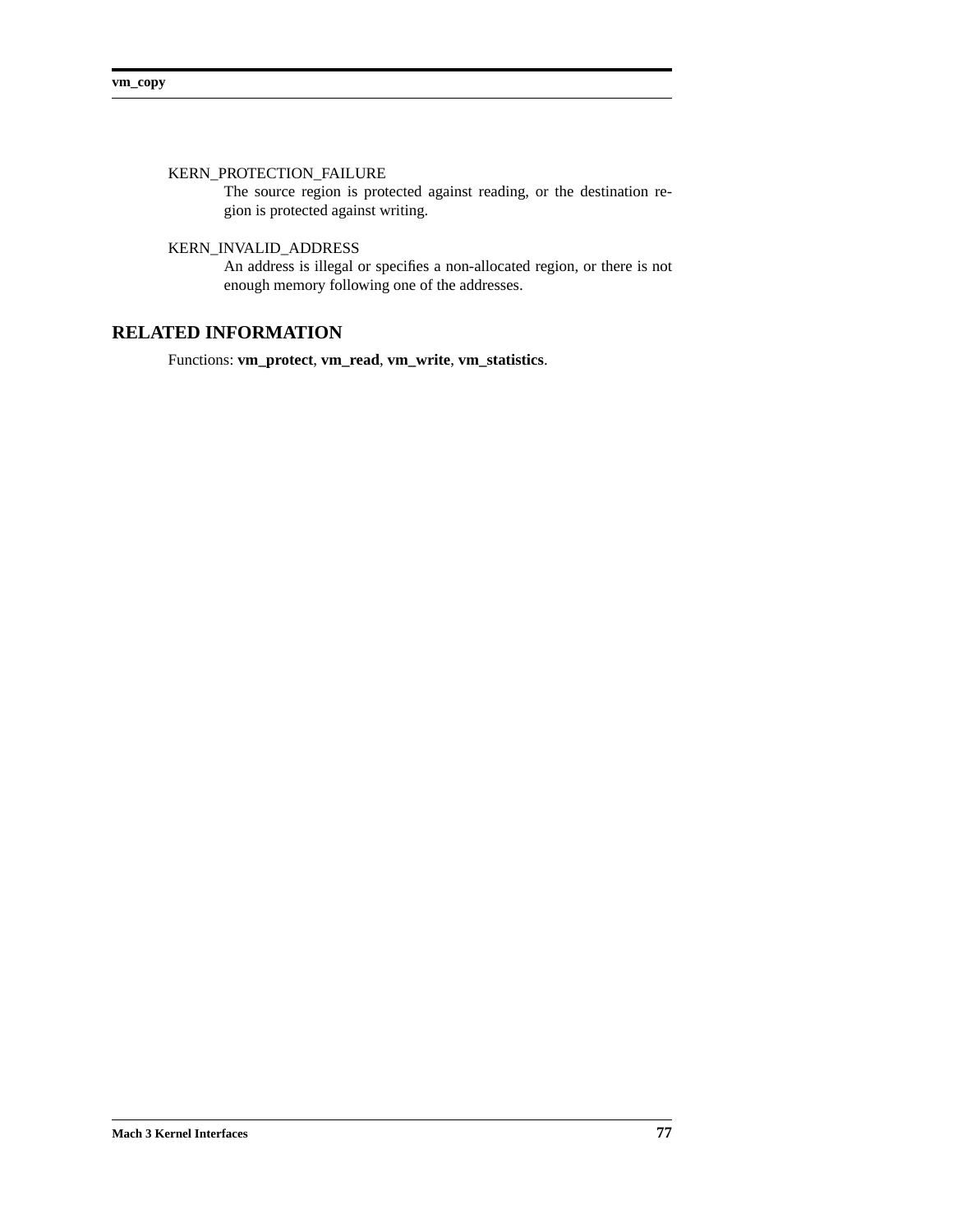# **vm\_deallocate**

**Function** — De-allocates a region of virtual memory

# **SYNOPSIS**

kern\_return\_t **vm\_deallocate** (mach\_port\_t *target\_task,* vm\_address\_t *address*,

vm\_size\_t *size)*;

 $\blacksquare$ 

 $\blacksquare$ 

# **DESCRIPTION**

The **vm\_deallocate** function de-allocates a region of virtual memory in the specified task's address space.

The region starts at the beginning of the virtual page containing *address*; it ends at the end of the virtual page containing *address* + *size* - 1. Because of this rounding to virtual page boundaries, the amount of memory de-allocated may be greater than *size*. Use **vm\_statistics** to find the current virtual page size.

**vm\_deallocate** can be used to de-allocate memory passed as out-of-line data in a message.

**vm** deallocate affects only *target task*. Other tasks that have access to the deallocated memory can continue to reference it.

# **PARAMETERS**

```
target_task
```
[in scalar] The task in whose address space the region is to be de-allocated.

*address*

[in scalar] The starting address for the region.

*size*

[in scalar] The number of bytes to de-allocate.

# **RETURN VALUE**

KERN\_SUCCESS

The region has been de-allocated.

#### KERN\_INVALID\_ADDRESS

The address is illegal or specifies a non-allocated region.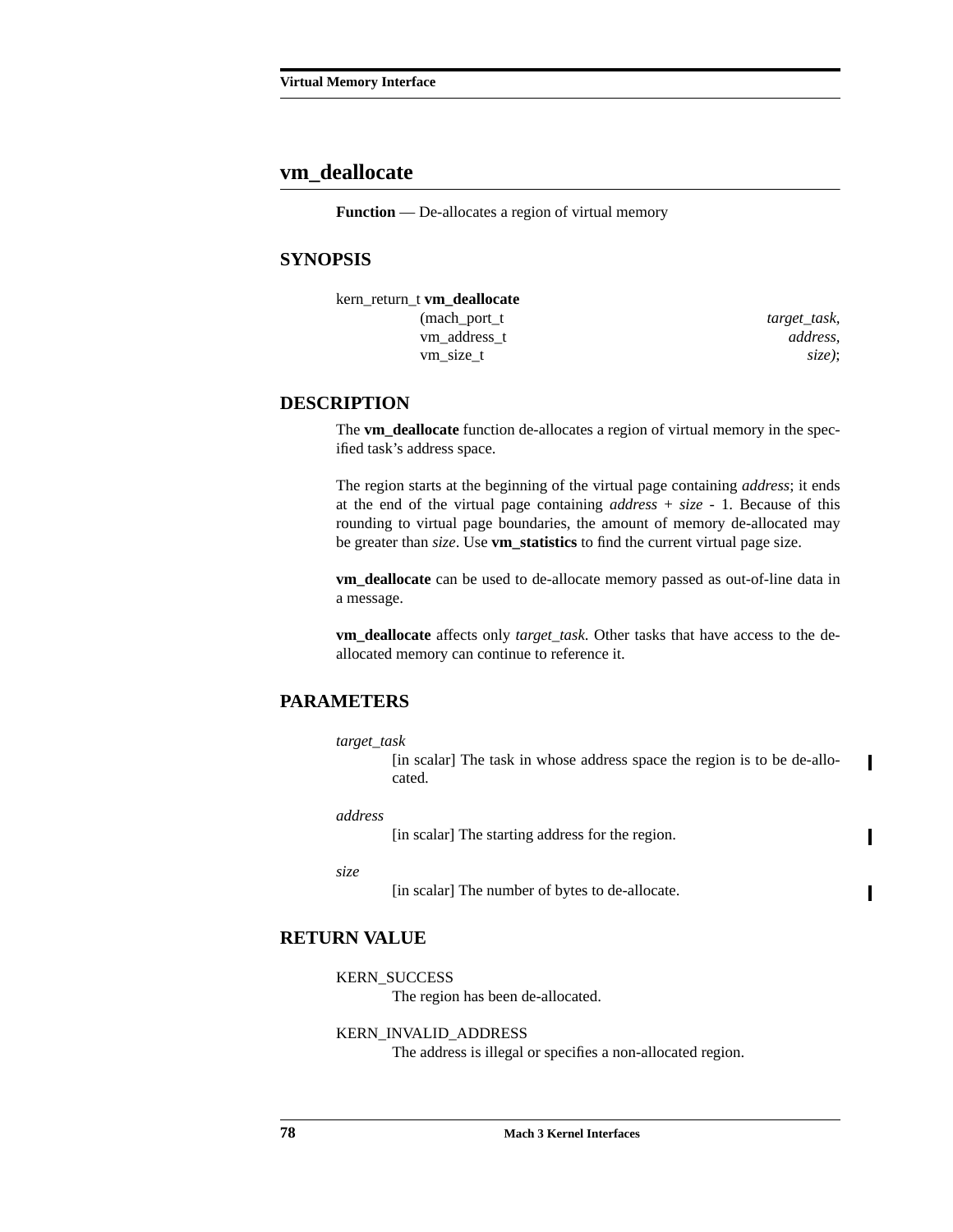# **RELATED INFORMATION**

Functions: **mach\_msg**, **vm\_allocate**, **vm\_statistics**.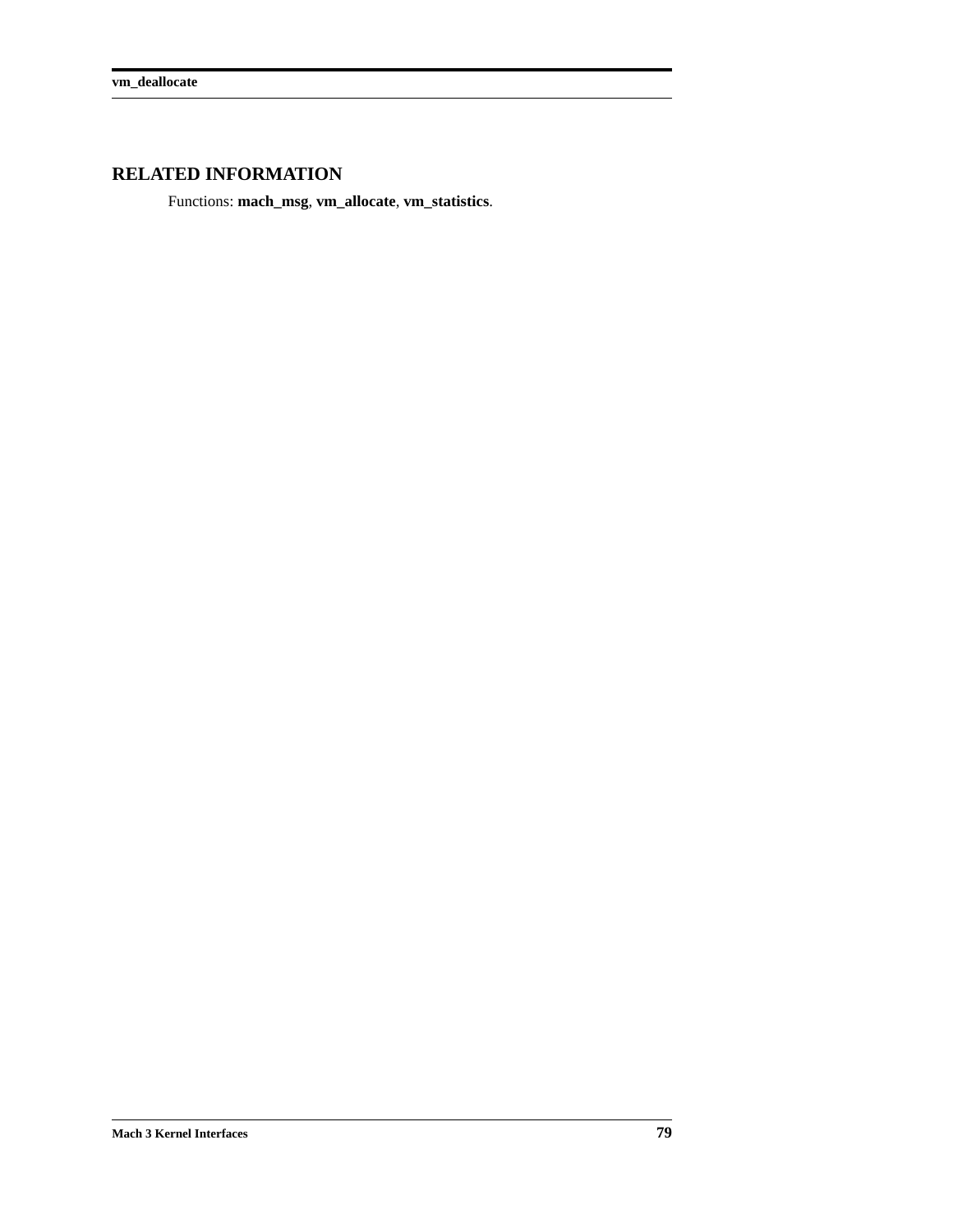# **vm\_inherit**

**Function** — Sets the inheritance attribute for a region of virtual memory

# **SYNOPSIS**

kern\_return\_t **vm\_inherit**

(mach\_port\_t *target\_task,* vm\_address\_t *address*, vm size t size, vm\_inherit\_t *new\_inheritance)*;

 $\blacksquare$ 

 $\blacksquare$ 

# **DESCRIPTION**

The **vm\_inherit** function sets the inheritance attribute for a region within the specified task's address space. The inheritance attribute determines the type of access established for child tasks at task creation

Because inheritance applies to virtual pages, the specified *address* and *size* are rounded to page boundaries, as follows: the region starts at the beginning of the virtual page containing *address*; it ends at the end of the virtual page containing *address* + *size* - 1. Because of this rounding to virtual page boundaries, the amount of memory affected may be greater than *size*. Use **vm\_statistics** to find the current virtual page size.

A parent and a child task can share the same physical memory only if the inheritance for the memory is set to VM\_INHERIT\_SHARE before the child task is created. This is the only way that two tasks can share memory (other than through the use of an external memory manager; see **vm\_map**).

Note that all the threads within a task share the task's memory.

# **PARAMETERS**

*target\_task*

[in scalar] The task whose address space contains the region.

*address*

[in scalar] The starting address for the region.

*size*

[in scalar] The number of bytes in the region.

*new\_inheritance*

[in scalar] The new inheritance attribute for the region. Valid values are:

VM\_INHERIT\_SHARE Allows child tasks to share the region.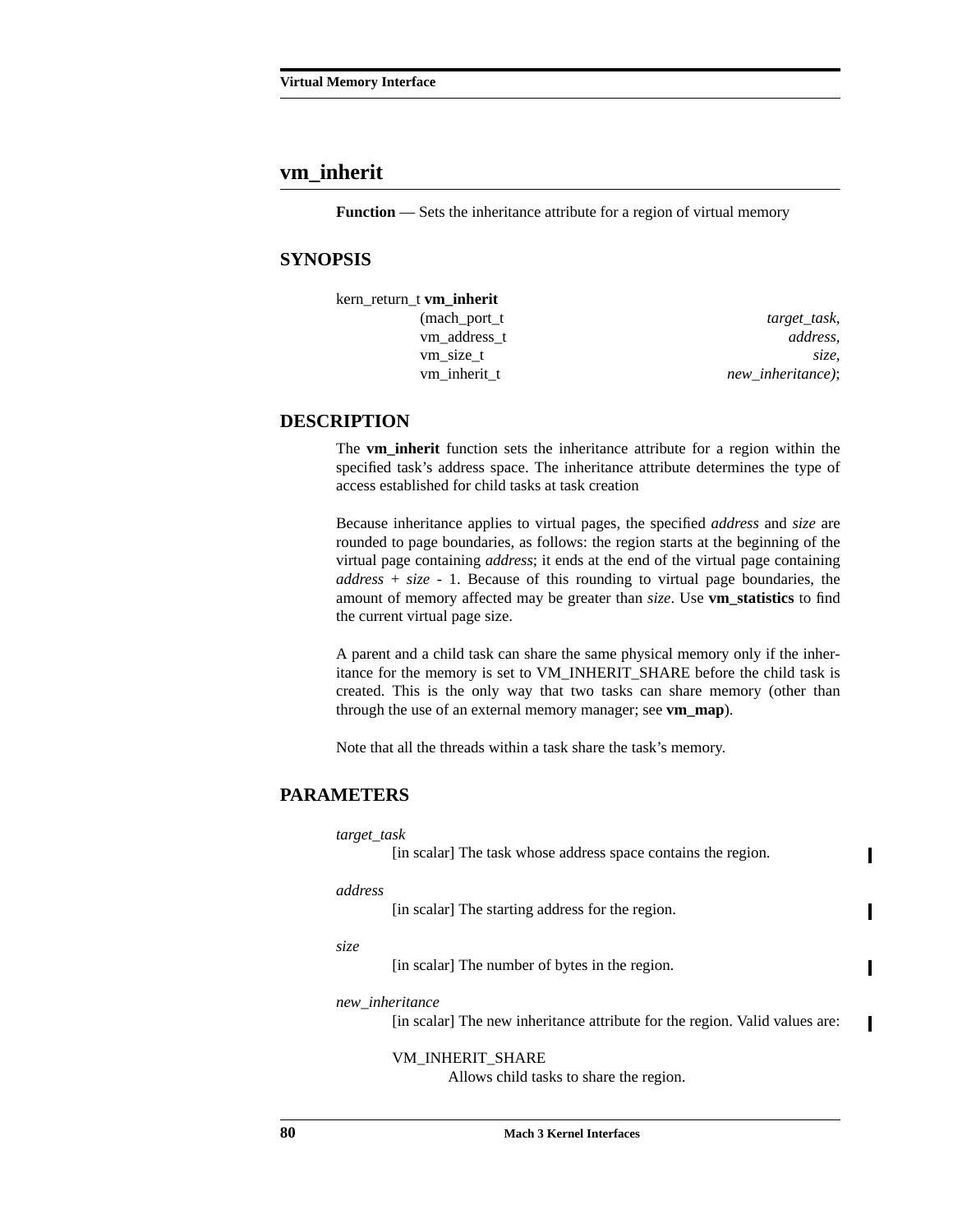VM\_INHERIT\_COPY Gives child tasks a copy of the region.

VM\_INHERIT\_NONE Provides no access to the region for child tasks.

# **RETURN VALUE**

KERN\_SUCCESS The new inheritance has been set for the region.

KERN\_INVALID\_ADDRESS The address is illegal or specifies a non-allocated region.

# **RELATED INFORMATION**

Functions: **task\_create**, **vm\_map**, **vm\_region**.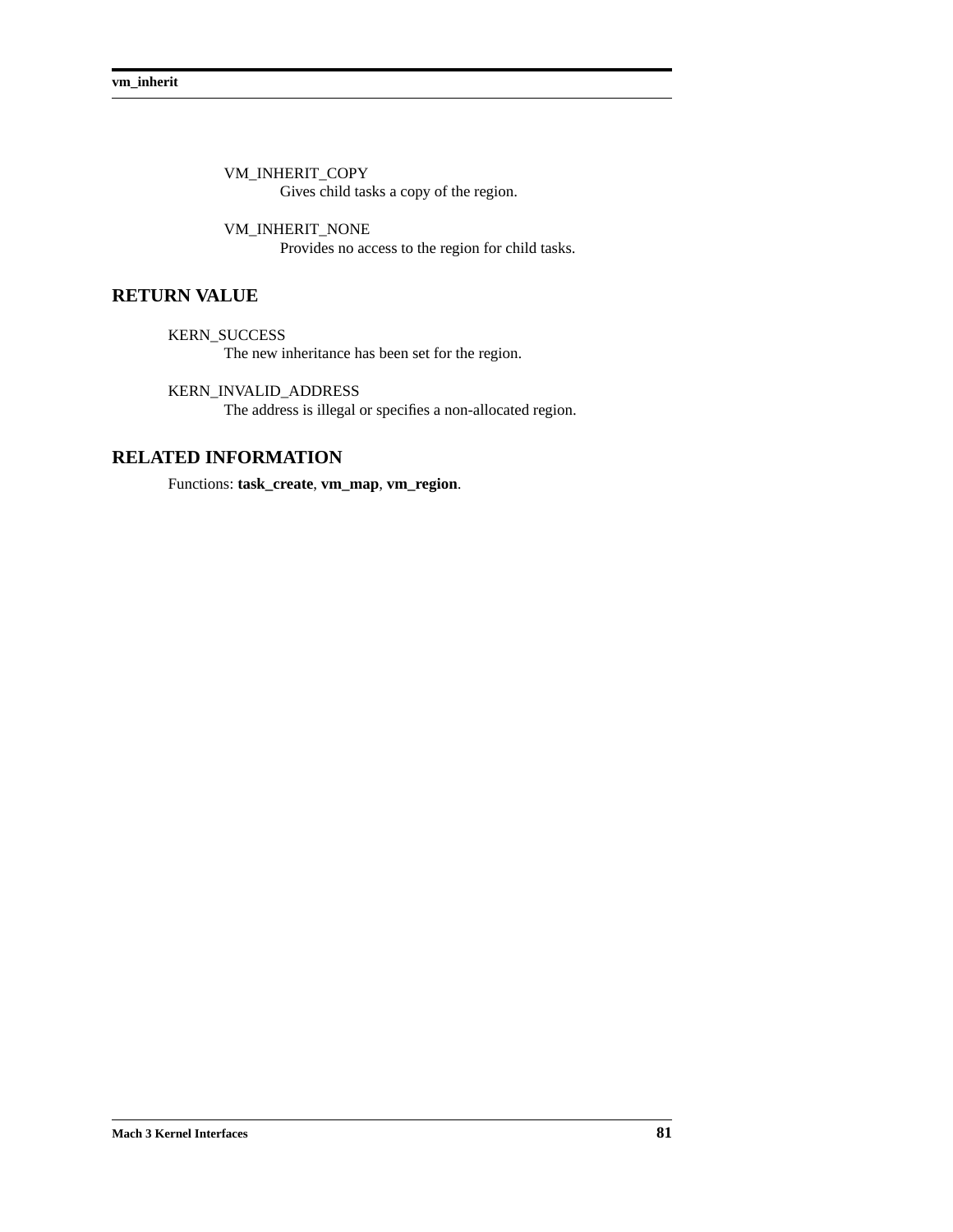# **vm\_machine\_attribute**

**Function** — Sets and gets special attributes of a memory region

# **SYNOPSIS**

kern\_return\_t **vm\_machine\_attribute** (mach\_port\_t *target\_task,* vm\_address\_t *address*, vm\_size\_t *size,* vm\_machine\_attribute\_t *attribute,* vm\_machine\_attribute\_val\_t\* *value)*;

### **DESCRIPTION**

The **vm\_machine\_attribute** function gets and sets special attributes of the memory region implemented by the implementations underlying **pmap** module. These attributes are properties such as cachability, migrability and replicability. The behavior of this function is machine dependent.

### **PARAMETERS**

#### *target\_task*

[in scalar] The task in whose address space the memory object is to be manipulated.

#### *address*

[in scalar] The starting address for the memory region. The granularity of rounding of this value to page boundaries is implementation dependent.

 $\blacksquare$ 

 $\blacksquare$ 

 $\blacksquare$ 

#### *size*

[in scalar] The number of bytes in the region. The granularity of rounding of this value to page boundaries is implementation dependent.

#### *attribute*

[in scalar] The name of the attribute to be get/set. Possible values are:

MATTR\_CACHE **Cachability** 

MATTR\_MIGRATE Migratability

MATTR\_REPLICATE Replicability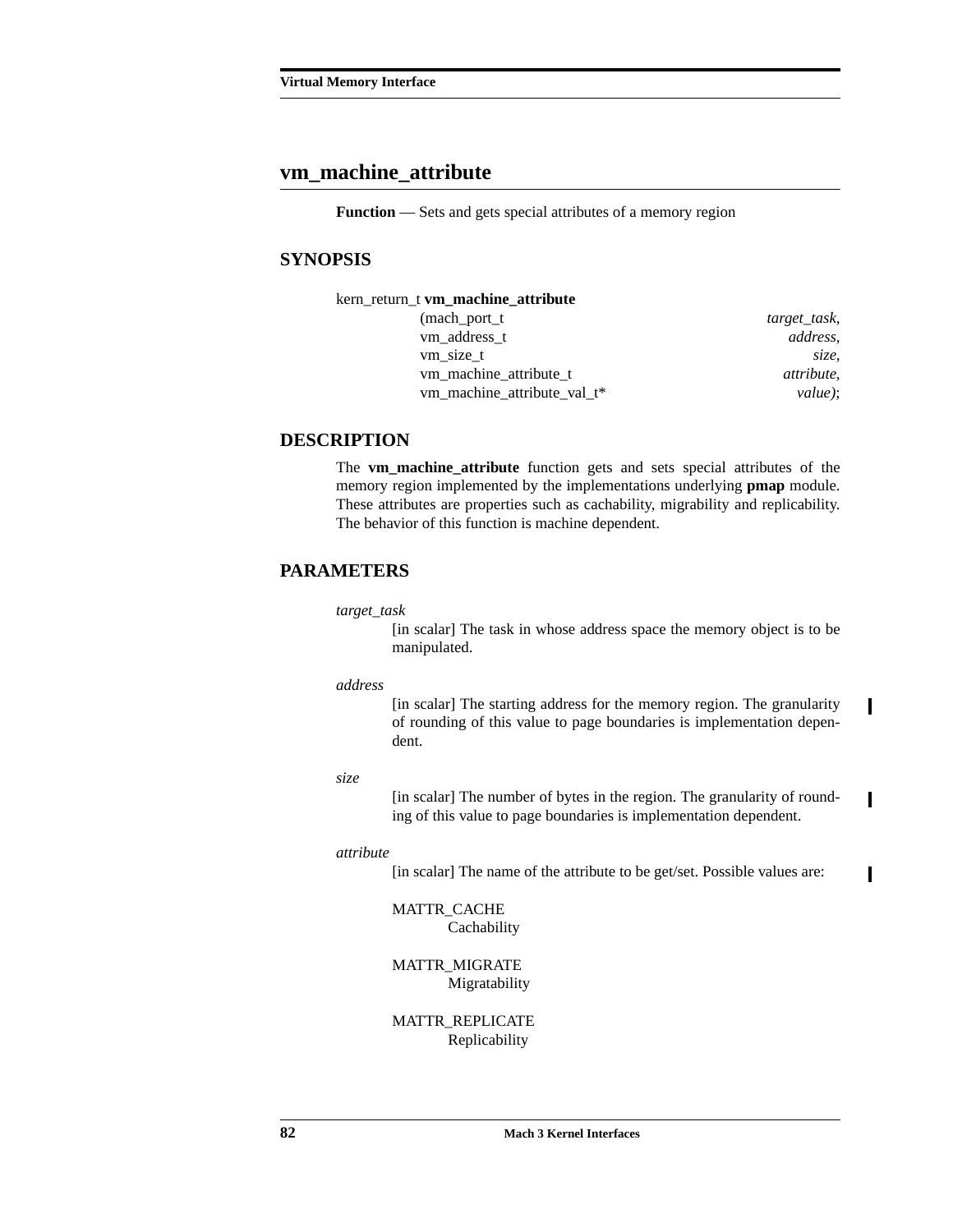*value*

[pointer to in/out scalar] The new value for the attribute. The old value is also returned in this variable.

MATTR\_VAL\_OFF (generic) turn attribute off

MATTR\_VAL\_ON (generic) turn attribute on

MATTR\_VAL\_GET (generic) return current value

MATTR\_VAL\_CACHE\_FLUSH flush from all caches

MATTR\_VAL\_DCACHE\_FLUSH flush from data caches

MATTR\_VAL\_ICACHE\_FLUSH flush from instruction caches

# **RETURN VALUE**

KERN\_SUCCESS The memory object has been modified.

KERN\_INVALID\_ARGUMENT An illegal argument was specified.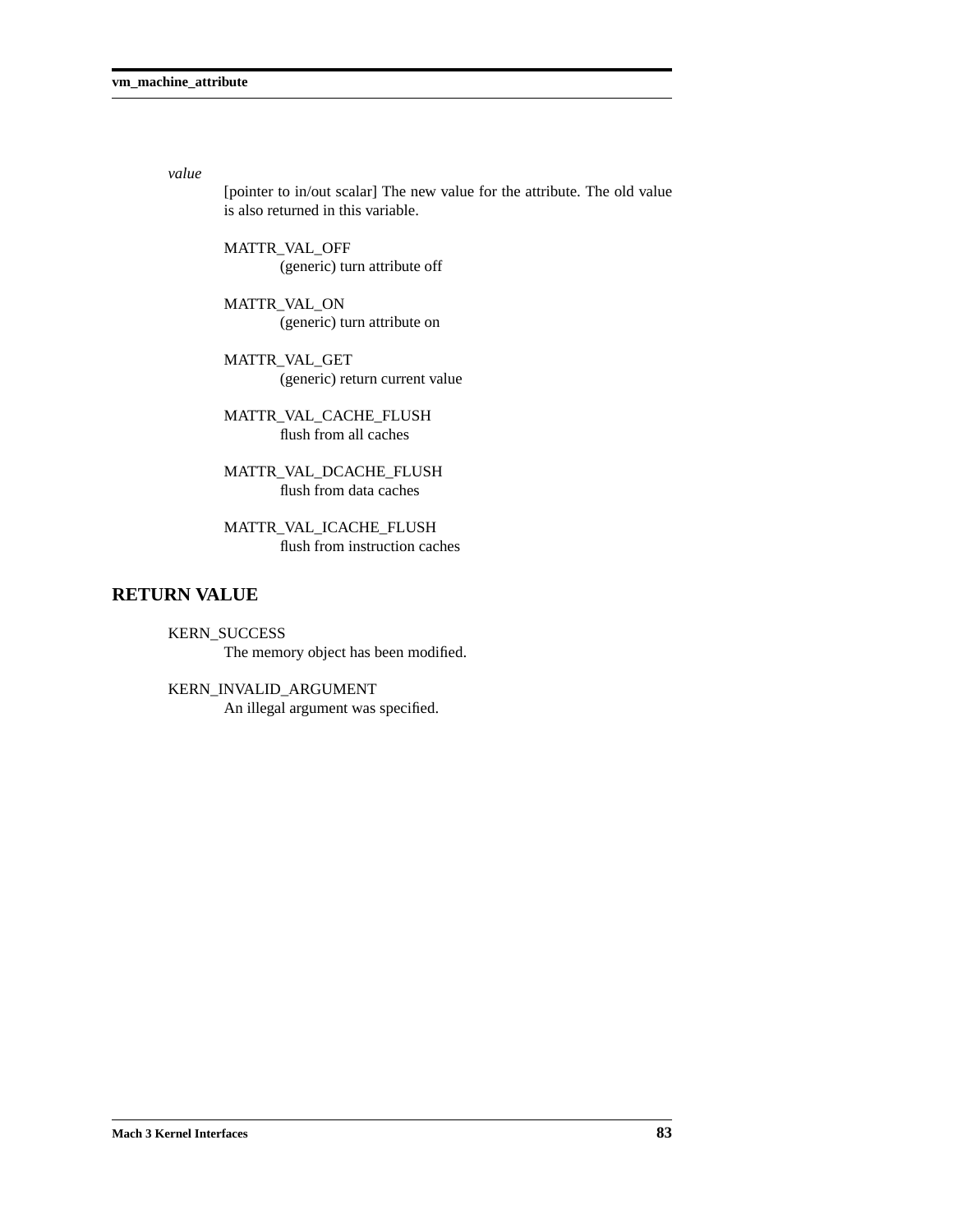# **vm\_map**

**Function** — Maps a memory object to a task's address space

# **SYNOPSIS**

| kern_return_t <b>vm_map</b> |                       |
|-----------------------------|-----------------------|
| (mach port t                | target task,          |
| vm address t*               | <i>address</i> .      |
| vm size t                   | size,                 |
| vm_address_t                | mask.                 |
| boolean t                   | <i>anywhere,</i>      |
| mach_port_t                 | <i>memory_object,</i> |
| vm_offset_t                 | offset,               |
| boolean t                   | copy,                 |
| vm_prot_t                   | cur_protection,       |
| vm_prot_t                   | max_protection,       |
| vm_inherit_t                | <i>inheritance</i> ); |

### **DESCRIPTION**

The **vm\_map** function maps a portion of the specified memory object into the virtual address space belonging to *target\_task*. The target task can be the calling task or another task, identified by its task kernel port.

The portion of the memory object mapped is determined by *offset* and *size*. The kernel maps *address* to the offset, so that an access to the memory starts at the offset in the object.

The *mask* parameter specifies additional alignment restrictions on the kernel's selection of the starting address. Uses for this mask include:

- Forcing the memory address alignment for a mapping to be the same as the alignment within the memory object.
- Quickly finding the beginning of an allocated region by performing bit arithmetic on an address known to be in the region.
- Emulating a larger virtual page size.

The *cur\_protection*, *max\_protection*, and *inheritance* parameters set the protection and inheritance attributes for the mapped object. As a rule, at least the maximum protection should be specified so that a server can make a restricted (for example, read-only) mapping in a client atomically. The current protection and inheritance parameters are provided for convenience so that the caller does not have to call **vm\_inherit** and **vm\_protect** separately.

The same memory object can be mapped in more than once and by more than one task. If an object is mapped by multiple tasks, the kernel maintains consistency for all the mappings if they use the same page alignment for *offset* and are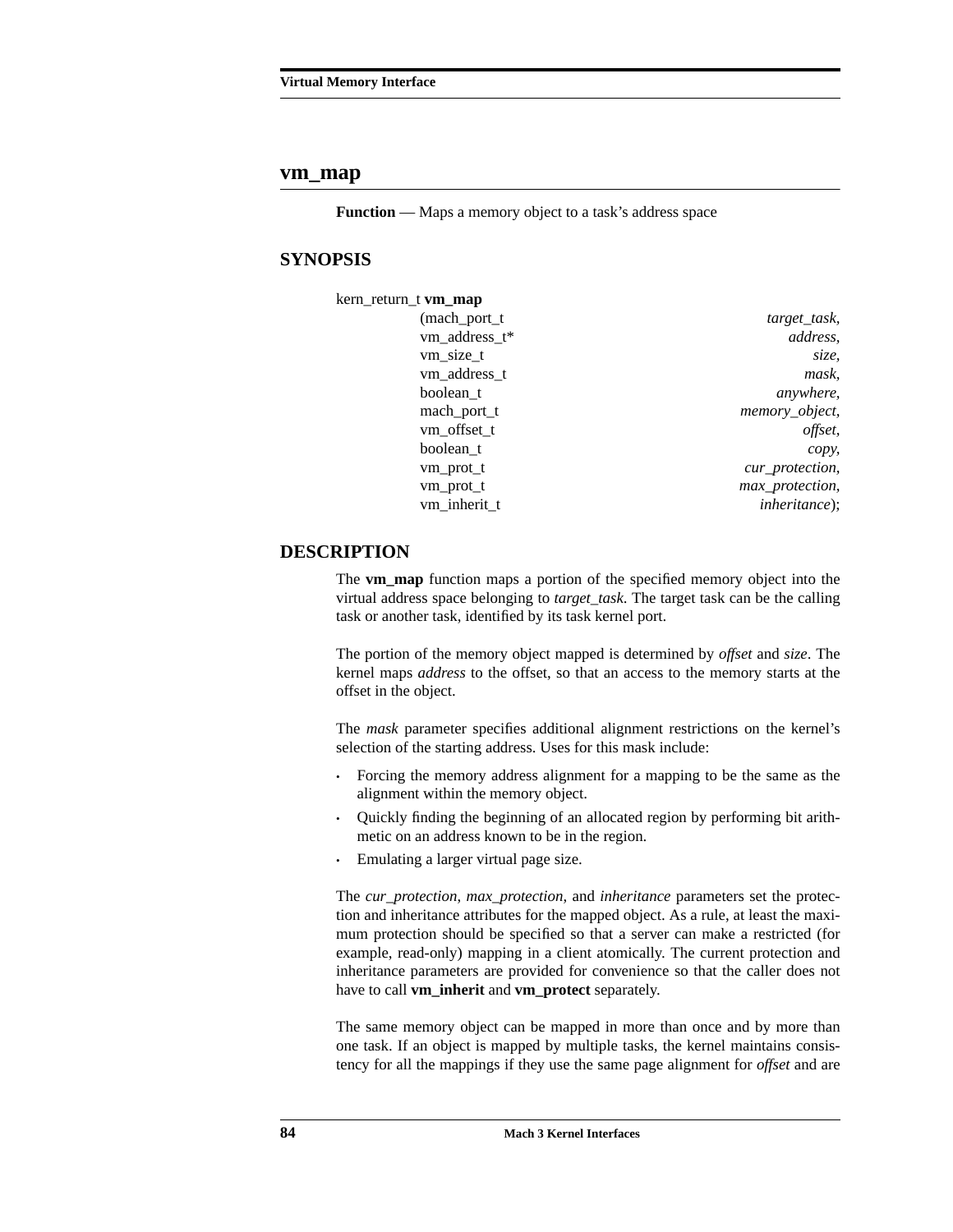I

I

I

Π

I

I

on the same host. In this case, the virtual memory to which the object is mapped is shared by all the tasks. Changes made by one task in its address space are visible to all the other tasks.

# **PARAMETERS**

#### *target\_task*

[in scalar] The task to whose address space the memory object is to be mapped.

#### *address*

[pointer to in/out scalar] The starting address for the mapped object. If the address is not at the beginning of a virtual page, the kernel rounds it up to the next page boundary. If there is not enough room following the address, the kernel does not map the object. The kernel returns the starting address actually used for the mapped object.

### *size*

[in scalar] The number of bytes to allocate for the object. The kernel rounds this number up to an integral number of virtual pages.

#### *mask*

[in scalar] Alignment restrictions for starting address. Bits turned on in the mask cannot be turned on in the starting address.

#### *anywhere*

[in scalar] Placement indicator. If false, the kernel allocates the object's region starting at *address*. If true, the kernel allocates the region anywhere at or following *address* that there is enough space available within the address space. The kernel returns the starting address actually used in *address*.

#### *memory\_object*

[in scalar] The port naming the abstract memory object. If MEMORY\_- OBJECT\_NULL is specified, the kernel allocates zero-filled memory, as with **vm\_allocate**.

#### *offset*

[in scalar] An offset within the memory object, in bytes. The kernel maps *address* to the specified offset.

#### *copy*

[in scalar] Copy indicator. If true, the kernel copies the region for the memory object to the specified task's address space. If false, the region is mapped read-write.

#### *cur\_protection*

[in scalar] The initial current protection for the region. Valid values are obtained by or'ing together the following values: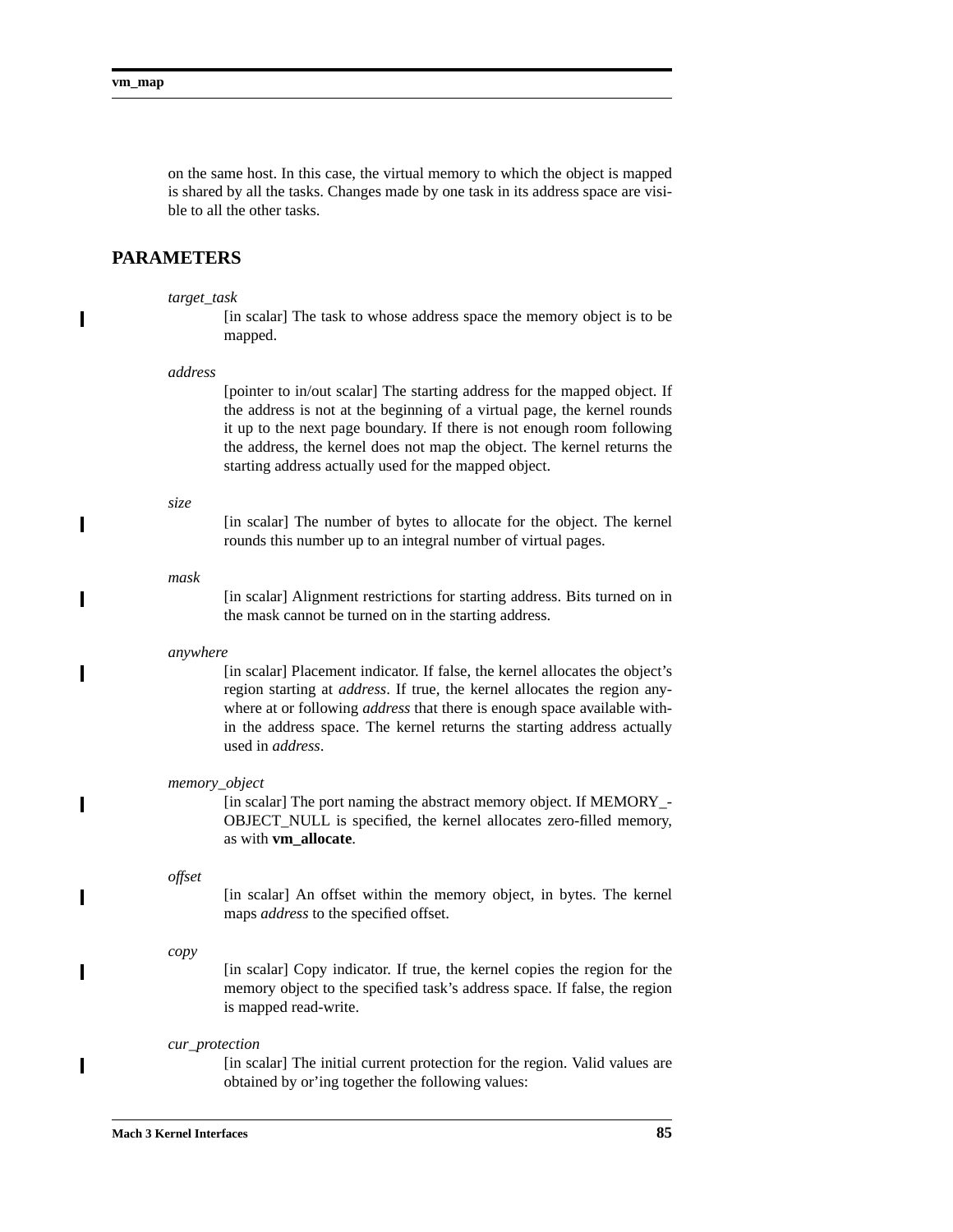VM\_PROT\_READ Allows read access.

VM\_PROT\_WRITE Allows write access.

VM\_PROT\_EXECUTE Allows execute access.

#### *max\_protection*

[in scalar] The maximum protection for the region. Values are the same as for *cur\_protection*.

 $\blacksquare$ 

П

### *inheritance*

[in scalar] The initial inheritance attribute for the region. Valid values are:

### VM\_INHERIT\_SHARE Allows child tasks to share the region.

### VM\_INHERIT\_COPY

Gives child tasks a copy of the region.

#### VM\_INHERIT\_NONE

Provides no access to the region for child tasks.

### **NOTES**

**vm\_map** allocates a region in a task's address space and maps the specified memory object to this region. **vm\_allocate** allocates a zero-filled region in a task's address space.

Before a memory object can be mapped, a port naming it must be acquired from the memory manager serving it.

The kernel rounds the starting address up to the next page boundary. Note that this is different from **vm\_allocate**, in which the starting address is rounded down to the previous page boundary.

### **CAUTIONS**

Do not attempt to map a memory object unless it has been provided by a memory manager that implements the memory object interface. If another type of port is specified, a thread that accesses the mapped virtual memory may become permanently hung or may receive a memory exception.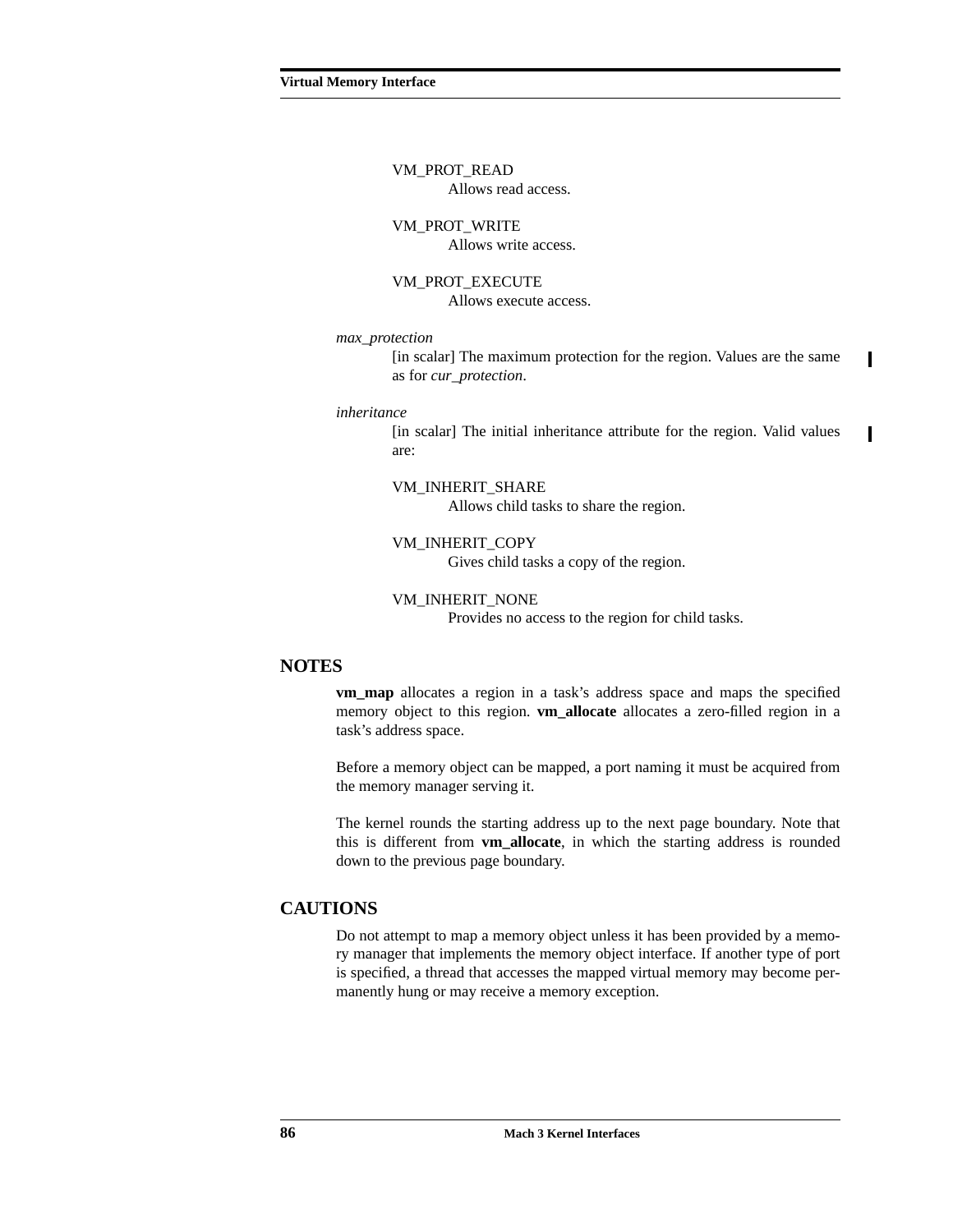# **RETURN VALUE**

# KERN\_SUCCESS

The memory object has been mapped.

# KERN\_NO\_SPACE

There is not enough space in the task's address space to allocate the new region for the memory object.

# KERN\_INVALID\_ARGUMENT An illegal argument was specified.

# **RELATED INFORMATION**

Functions: **memory\_object\_init**, et al., **vm\_allocate**.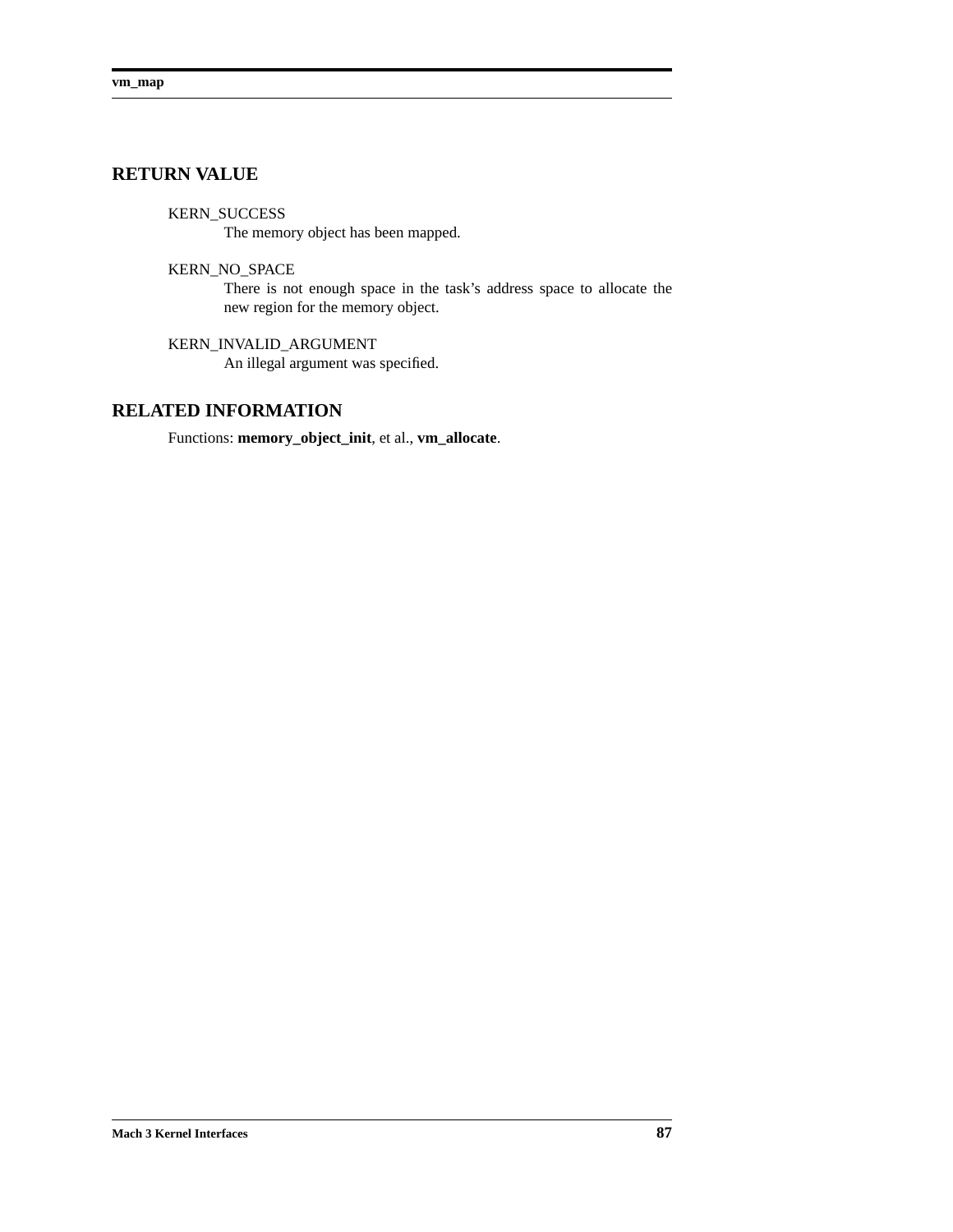# **vm\_protect**

**Function** — Sets access privileges for a region of virtual memory

# **SYNOPSIS**

|                  | kern_return_t vm_protect |
|------------------|--------------------------|
| target task,     | (mach_port_t)            |
| address.         | vm address t             |
| size.            | vm size t                |
| set maximum,     | boolean t                |
| new_protection); | vm_prot_t                |
|                  |                          |

## **DESCRIPTION**

The **vm** protect function sets access privileges for a region within the specified task's address space. *new\_protection* specifies a combination of read, write, and execute accesses that are allowed (rather than prohibited).

The region starts at the beginning of the virtual page containing *address*; it ends at the end of the virtual page containing *address* + *size* - 1. Because of this rounding to virtual page boundaries, the amount of memory protected may be greater than *size*. Use **vm\_statistics** to find the current virtual page size.

The enforcement of virtual memory protection is machine-dependent. Nominally read access requires VM\_PROT\_READ permission, write access requires VM\_PROT\_WRITE permission, and execute access requires VM\_PROT\_EXE-CUTE permission. However, some combinations of access rights may not be supported. In particular, the kernel interface allows write access to require VM\_- PROT\_READ and VM\_PROT\_WRITE permission and execute access to require VM\_PROT\_READ permission.

# **PARAMETERS**

#### *target\_task*

[in scalar] The task whose address space contains the region.

*address*

[in scalar] The starting address for the region.

#### *size*

[in scalar] The number of bytes in the region.

### *set\_maximum*

[in scalar] Maximum/current indicator. If true, the new protection sets the maximum protection for the region. If false, the new protection sets the current protection for the region. If the maximum protection is set  $\blacksquare$ 

 $\blacksquare$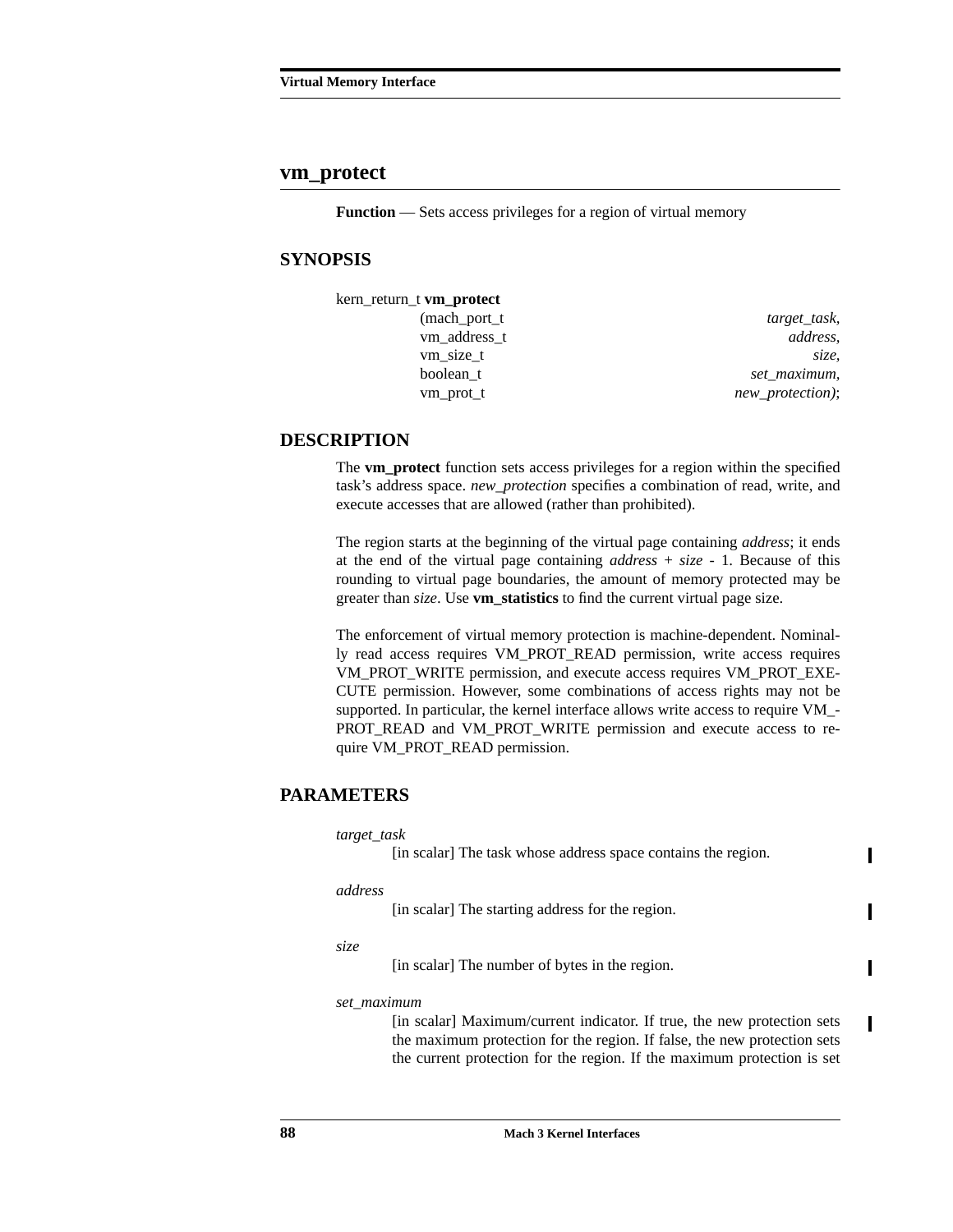Ι

below the current protection, the current protection is reset to the new maximum.

*new\_protection*

[in scalar] The new protection for the region. Valid values are obtained by or'ing together the following values:

VM\_PROT\_READ Allows read access.

VM\_PROT\_WRITE Allows write access.

VM\_PROT\_EXECUTE Allows execute access.

# **RETURN VALUE**

KERN\_SUCCESS The new protection has been set for the region.

# KERN\_PROTECTION\_FAILURE

The new protection increased the current or maximum protection beyond the existing maximum protection.

KERN\_INVALID\_ADDRESS The address is illegal or specifies a non-allocated region.

# **RELATED INFORMATION**

Functions: **vm\_inherit**, **vm\_region**.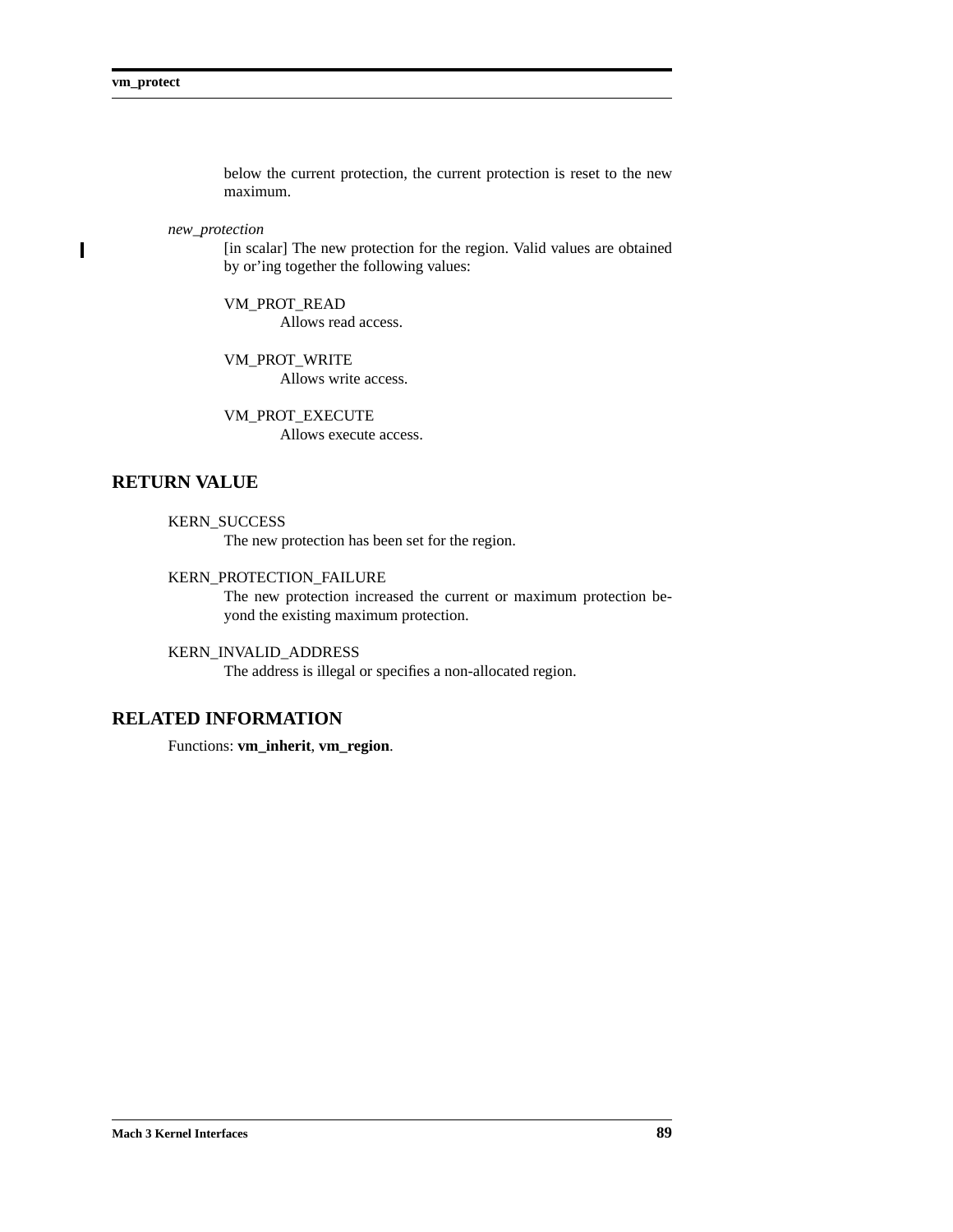# **vm\_read**

**Function** — Reads a task's virtual memory

# **SYNOPSIS**

| kern_return_t <b>vm_read</b> |              |
|------------------------------|--------------|
| (mach_port_t)                | target task, |
| vm address t                 | address.     |
| vm size t                    | size,        |
| vm offset t*                 | data,        |
| mach_msg_type_number_t*      | data count); |

 $\mathbf I$ 

 $\blacksquare$ 

 $\mathbf I$ 

 $\blacksquare$ 

### **DESCRIPTION**

The **vm\_read** function reads a portion of a task's virtual memory. It allows one task to read another task's memory.

# **PARAMETERS**

#### *target\_task*

[in scalar] The task whose memory is to be read.

### *address*

[in scalar] The address at which to start the read. This address must name a page boundary.

#### *size*

[in scalar] The number of bytes to read.

### *data*

[out pointer to dynamic array of bytes] The array of data returned by the read.

### *data\_count*

[out scalar] The number of bytes in the returned array. The count converts to an integral number of pages.

# **RETURN VALUE**

### KERN\_SUCCESS

The memory has been read.

#### KERN\_INVALID\_ARGUMENT

Either the address does not start on a page boundary or the size does not convert to an integral number of pages.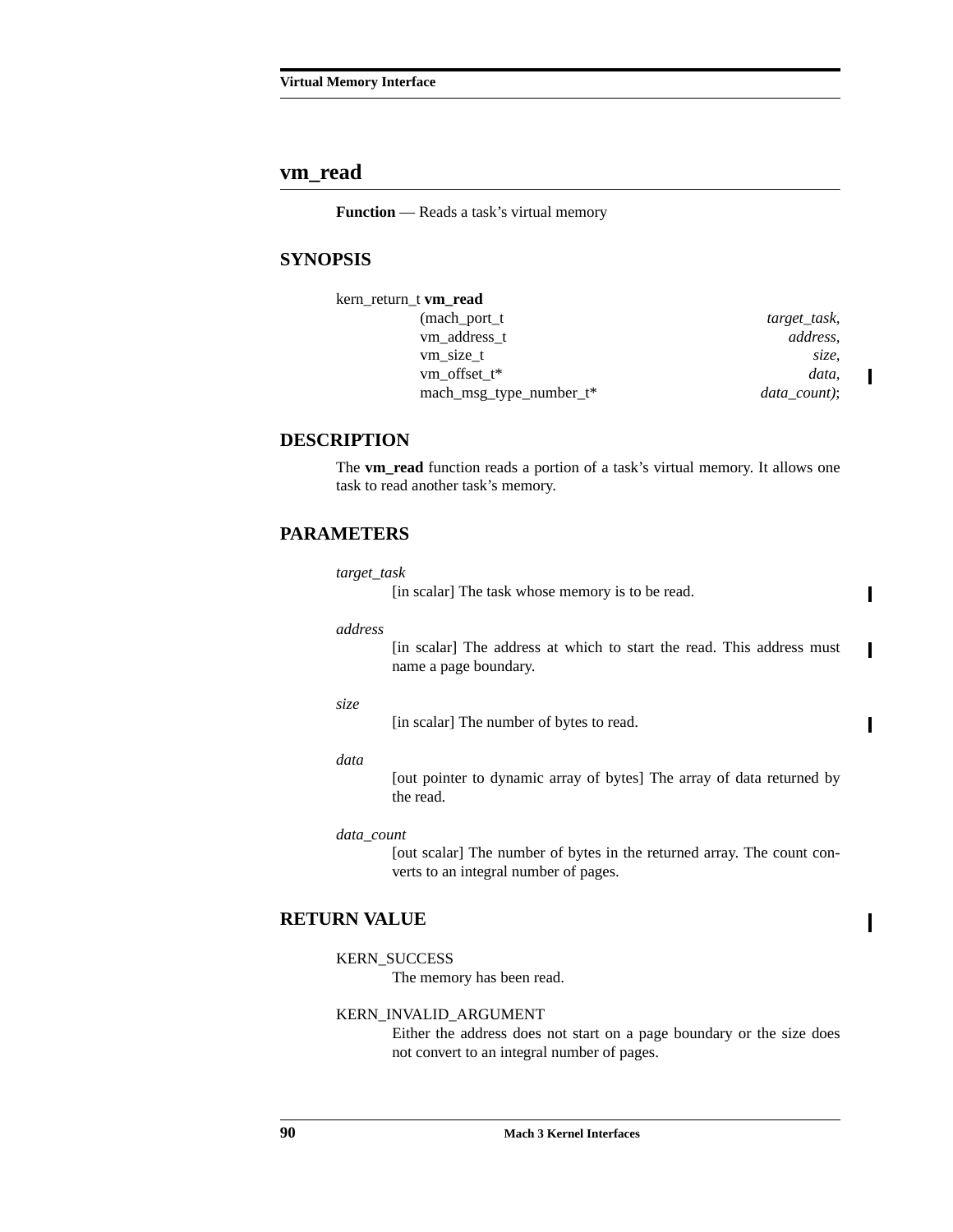### KERN\_NO\_SPACE

There is not enough room in the calling task's address space to allocate the region for the returned data.

# KERN\_PROTECTION\_FAILURE

The specified region in the target task is protected against reading.

### KERN\_INVALID\_ADDRESS

The address is illegal or specifies a non-allocated region, or there are less than *size* bytes of data following the address.

# **RELATED INFORMATION**

Functions: **vm\_copy**, **vm\_deallocate**, **vm\_write**.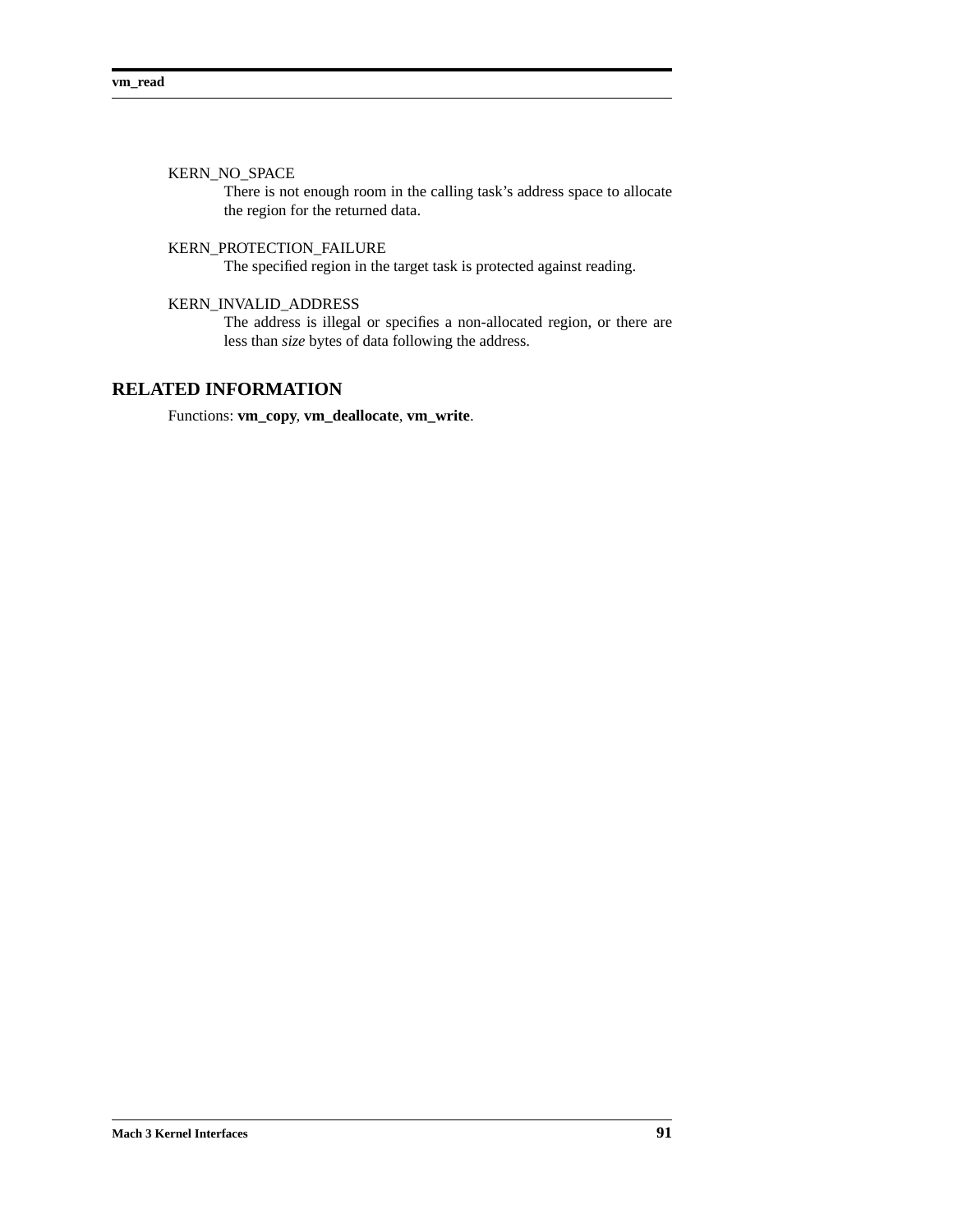# **vm\_region**

**Function** — Returns information on a region of virtual memory

# **SYNOPSIS**

|                    | kern_return_t vm_region |
|--------------------|-------------------------|
| target_task,       | (mach_port_t            |
| address,           | vm_address_t*           |
| size,              | vm size t*              |
| <i>protection,</i> | $vm\_prot_t*$           |
| max_protection,    | vm_prot_t*              |
| inheritance,       | vm inherit t*           |
| shared.            | boolean $_t^*$          |
| object_name,       | $mach\_port_t*$         |
| offset);           | vm_offset_t*            |

### **DESCRIPTION**

The **vm\_region** function returns information on a region within the specified task's address space.

The function begins looking at *address* and continues until it finds an allocated region. If the input address is within a region, the function uses the start of that region. The starting address for the located region is returned in *address*.

# **PARAMETERS**

#### *target\_task*

[in scalar] The task whose address space contains the region.

#### *address*

[pointer to in/out scalar] The address at which to start looking for a region. The function returns the starting address actually used.

 $\blacksquare$ 

#### *size*

[out scalar] The number of bytes in the located region. The number converts to an integral number of virtual pages.

#### *protection*

[out scalar] The current protection for the region.

### *max\_protection*

[out scalar] The maximum protection allowed for the region.

#### *inheritance*

[out scalar] The inheritance attribute for the region.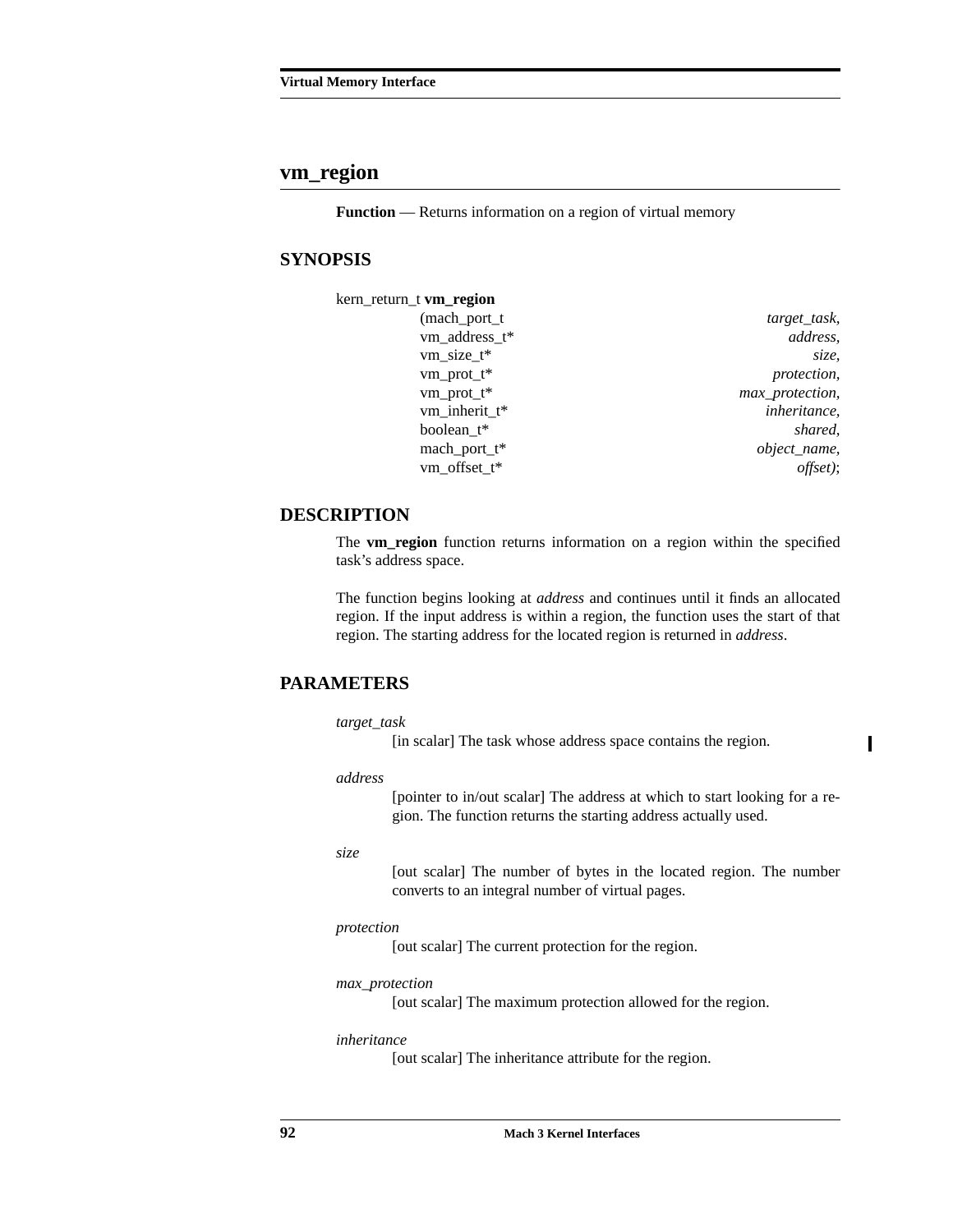#### *shared*

[out scalar] Shared indicator. If true, the region is shared by another task. If false, the region is not shared.

### *object\_name*

[out scalar] The name of a send right to the name port for the memory object associated with the region. See **memory\_object\_init**.

### *offset*

[out scalar] The region's offset into the memory object. The region begins at this offset.

### **RETURN VALUE**

### KERN\_SUCCESS

A region has been located and its information returned.

### KERN\_NO\_SPACE

There is no region at or beyond the specified starting address.

# **RELATED INFORMATION**

Functions: **vm\_allocate**, **vm\_deallocate**, **vm\_inherit**, **vm\_protect, memory\_ object\_init**, et al.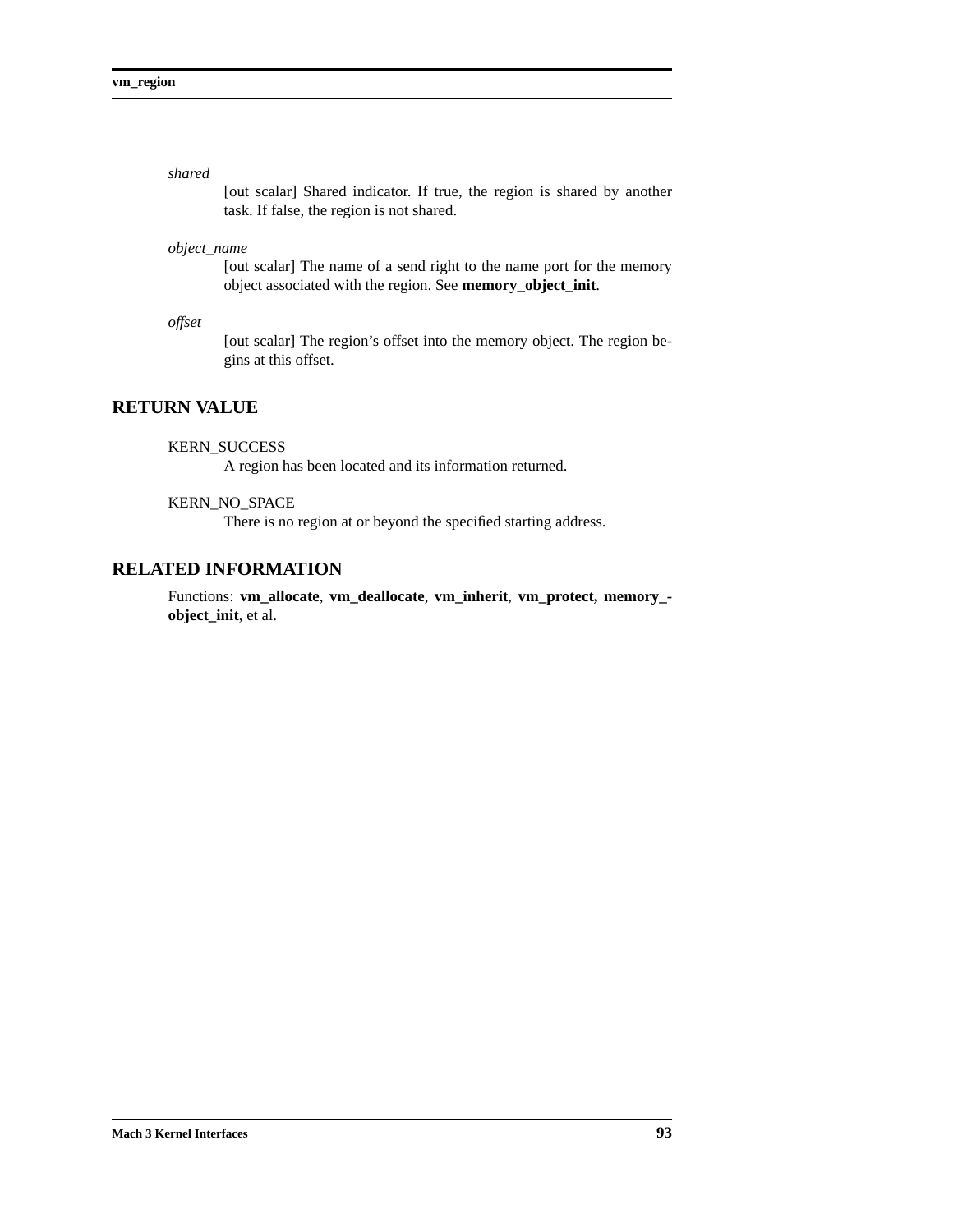# **vm\_statistics**

**Function** — Returns statistics on the kernel's use of virtual memory

### **SYNOPSIS**

kern\_return\_t **vm\_statistics** (mach\_port\_t *target\_task,* vm\_statistics\_data\_t\* *vm\_stats)*;

Π

# **DESCRIPTION**

The **vm** statistics function returns statistics on the kernel's use of virtual memory from the time the kernel was booted.

See **vm\_statistics** for a description of the structure used.

For related information for a specific task, use **task\_info**.

# **PARAMETERS**

*target\_task*

[in scalar] The task that is requesting the statistics.

*vm\_stats*

[out structure] The structure in which the statistics will be returned.

# **RETURN VALUE**

KERN\_SUCCESS The statistics have been returned.

KERN\_INVALID\_HOST The host is null.

KERN\_RESOURCE\_SHORTAGE The kernel could not allocate sufficient memory.

# **RELATED INFORMATION**

Functions: **task\_info**.

Data Structures: **vm\_statistics**.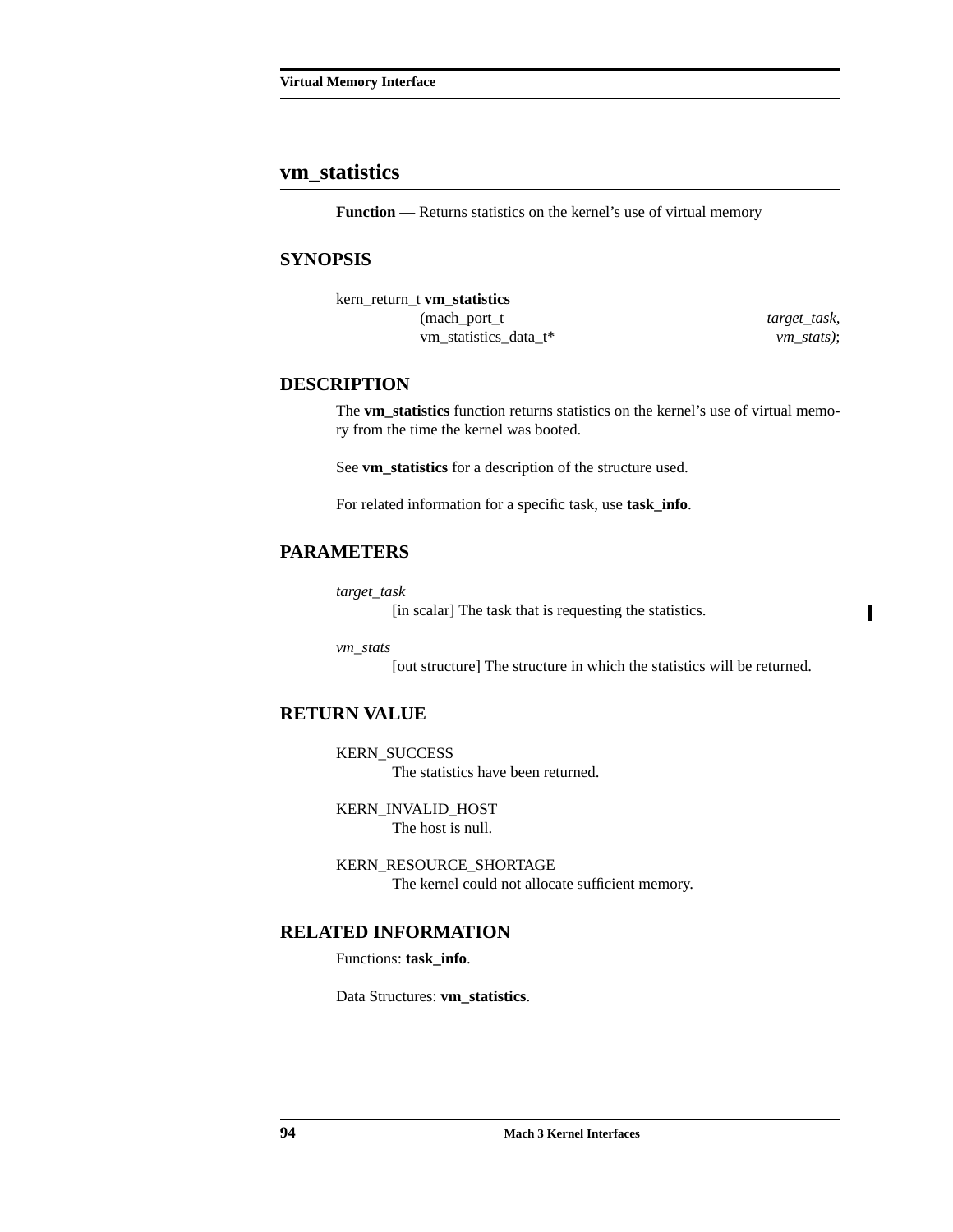# **vm\_wire**

**Function** — Specifies the pageability of a region of virtual memory

#### **LIBRARY**

#include <**mach/mach\_host.h**>

### **SYNOPSIS**

kern\_return\_t **vm\_wire**

| (mach port t | host_priv,     |
|--------------|----------------|
| mach_port_t  | target task,   |
| vm address t | address.       |
| vm size t    | size.          |
| vm prot t    | wired_access); |
|              |                |

### **DESCRIPTION**

The **vm\_wire** function sets the pageability privileges for a region within the specified task's address space. *wired\_access* specifies an access attribute which is interpreted to specify whether the region can be paged.

The region starts at the beginning of the virtual page containing *address*; it ends at the end of the virtual page containing *address* + *size* - 1. Because of this rounding to virtual page boundaries, the amount of memory affected may be greater than *size*. Use **vm\_statistics** to find the current virtual page size.

This call is directed to the privileged host port on which *target\_task* executes because of the privileged nature of committing physical memory.

# **PARAMETERS**

 $\mathbf{I}$ 

 $\blacksquare$ 

I

Г

*host\_priv*

[in scalar] The host control port for the host on which *target\_task* executes.

*target\_task*

[in scalar] The task whose address space contains the region.

### *address*

[in scalar] The starting address for the region.

*size*

[in scalar] The number of bytes in the region.

*wired\_access*

[in scalar] The pageability of the region. Valid values are: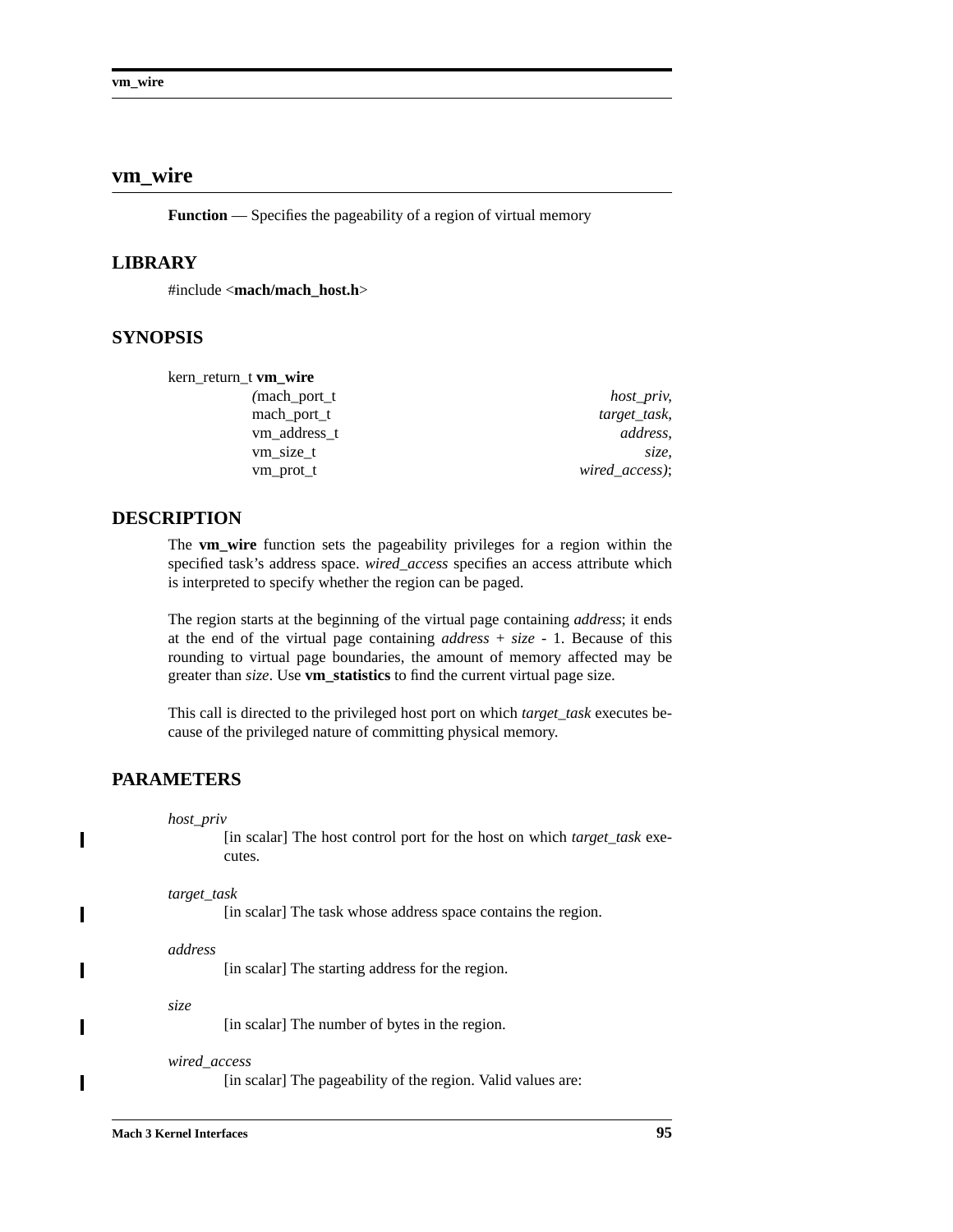### VM\_PROT\_NONE

Un-wire (allow to be paged) the region of memory.

Any other value specifies that the region is to be wired and that the target task must have at least the specified amount of access to the region.

# **RETURN VALUE**

KERN\_SUCCESS The new pageability has been set for the region.

KERN\_INVALID\_HOST The privileged host port was not specified.

KERN\_INVALID\_ADDRESS The address is illegal or specifies a non-allocated region.

KERN\_INVALID\_VALUE An invalid value for *wired\_access* was specified.

# **RELATED INFORMATION**

Functions: **thread\_wire**.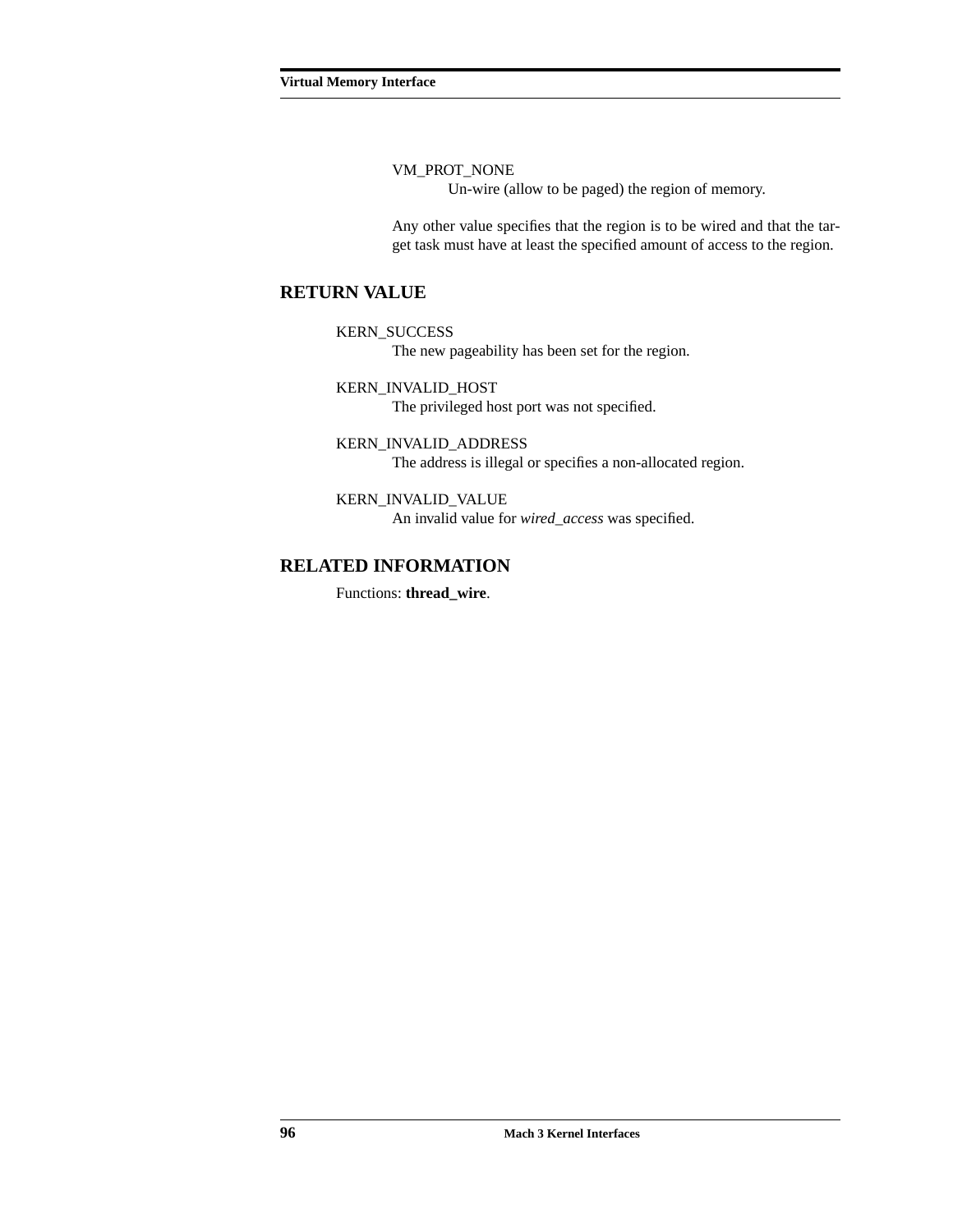# **vm\_write**

**Function** — Writes data to a task's virtual memory

### **SYNOPSIS**

 $\mathbf{I}$ 

 $\mathbf{I}$ 

Г

 $\mathbf{I}$ 

| kern_return_t <b>vm_write</b> |              |
|-------------------------------|--------------|
| (mach port t                  | target_task, |
| vm address t                  | address.     |
| vm offset t                   | data,        |
| mach_msg_type_number_t        | data count); |

### **DESCRIPTION**

The **vm\_write** function writes an array of data to a task's virtual memory. It allows one task to write to another task's memory.

Use **vm\_statistics** to find the current virtual page size.

# **PARAMETERS**

#### *target\_task*

[in scalar] The task whose memory is to be written.

#### *address*

[in scalar] The address at which to start the write. The starting address must be on a page boundary.

#### *data*

[in pointer to page aligned array of bytes] An array of data to be written.

#### *data\_count*

[in scalar] The number of bytes in the array. The size of the array must convert to an integral number of pages.

# **RETURN VALUE**

### KERN\_SUCCESS

The memory has been written.

#### KERN\_INVALID\_ARGUMENT

Either the address does not start on a page boundary or *data\_count* does not convert to an integral number of pages.

#### KERN\_PROTECTION\_FAILURE

The specified region in the target task is protected against writing.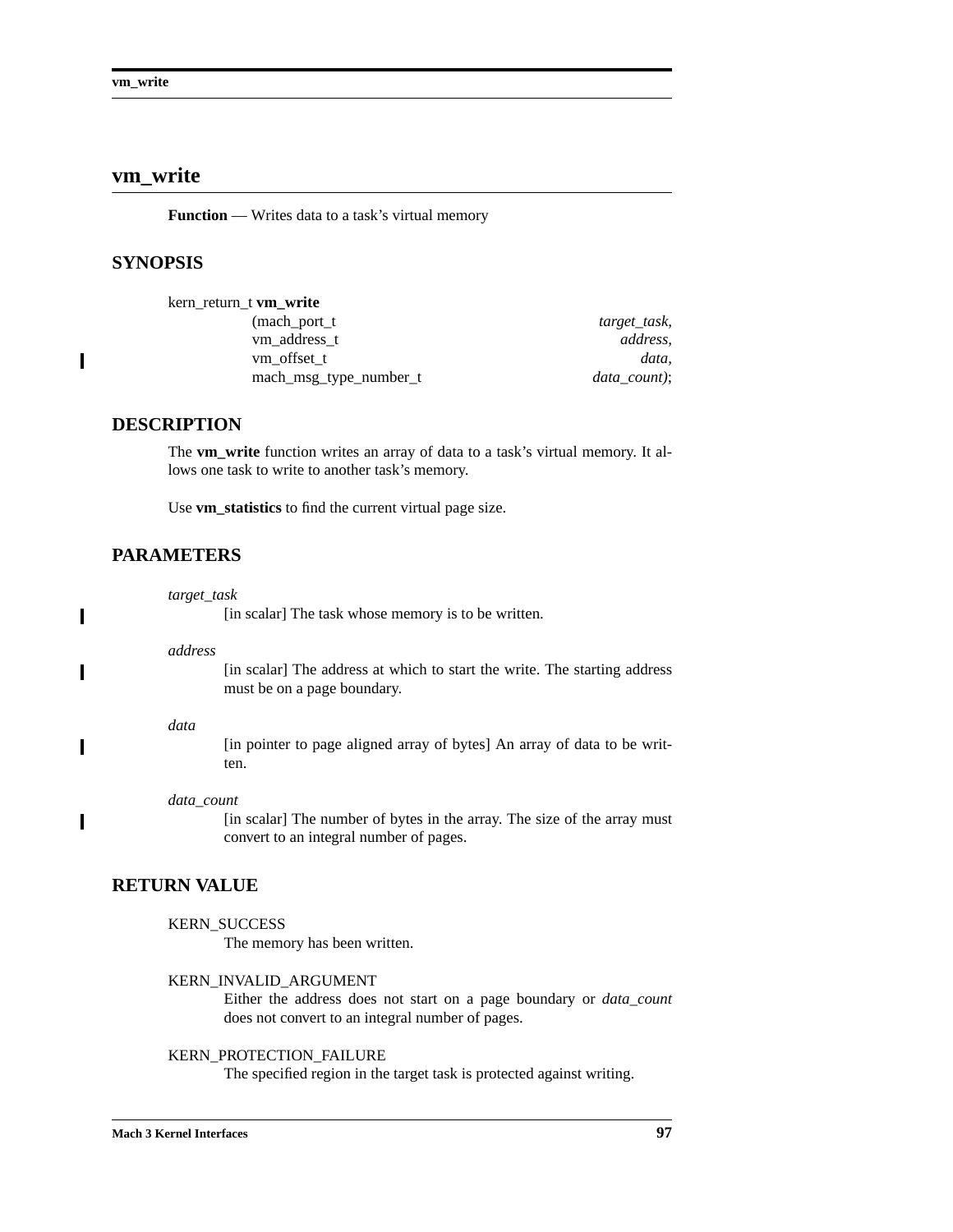### KERN\_INVALID\_ADDRESS

The address is illegal or specifies a non-allocated region, or there are less than *data\_count* bytes available following the address.

# **RELATED INFORMATION**

Functions: **vm\_copy**, **vm\_protect**, **vm\_read**, **vm\_statistics**.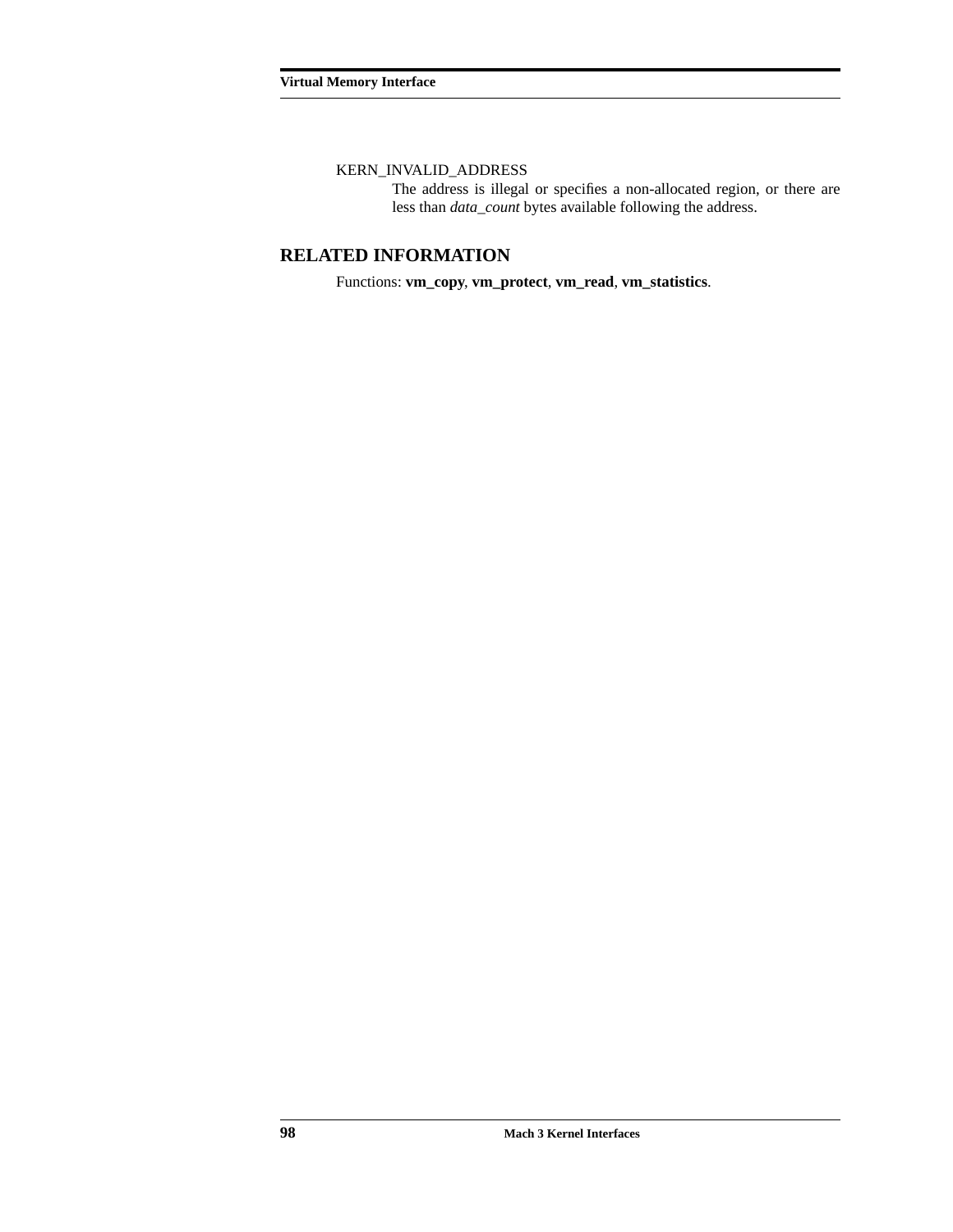# CHAPTER 5 External Memory Management Interface

This chapter discusses the specifics of the kernel's external memory management interfaces. Interfaces that relate to the basic use of virtual memory for a task appear in the previous chapter.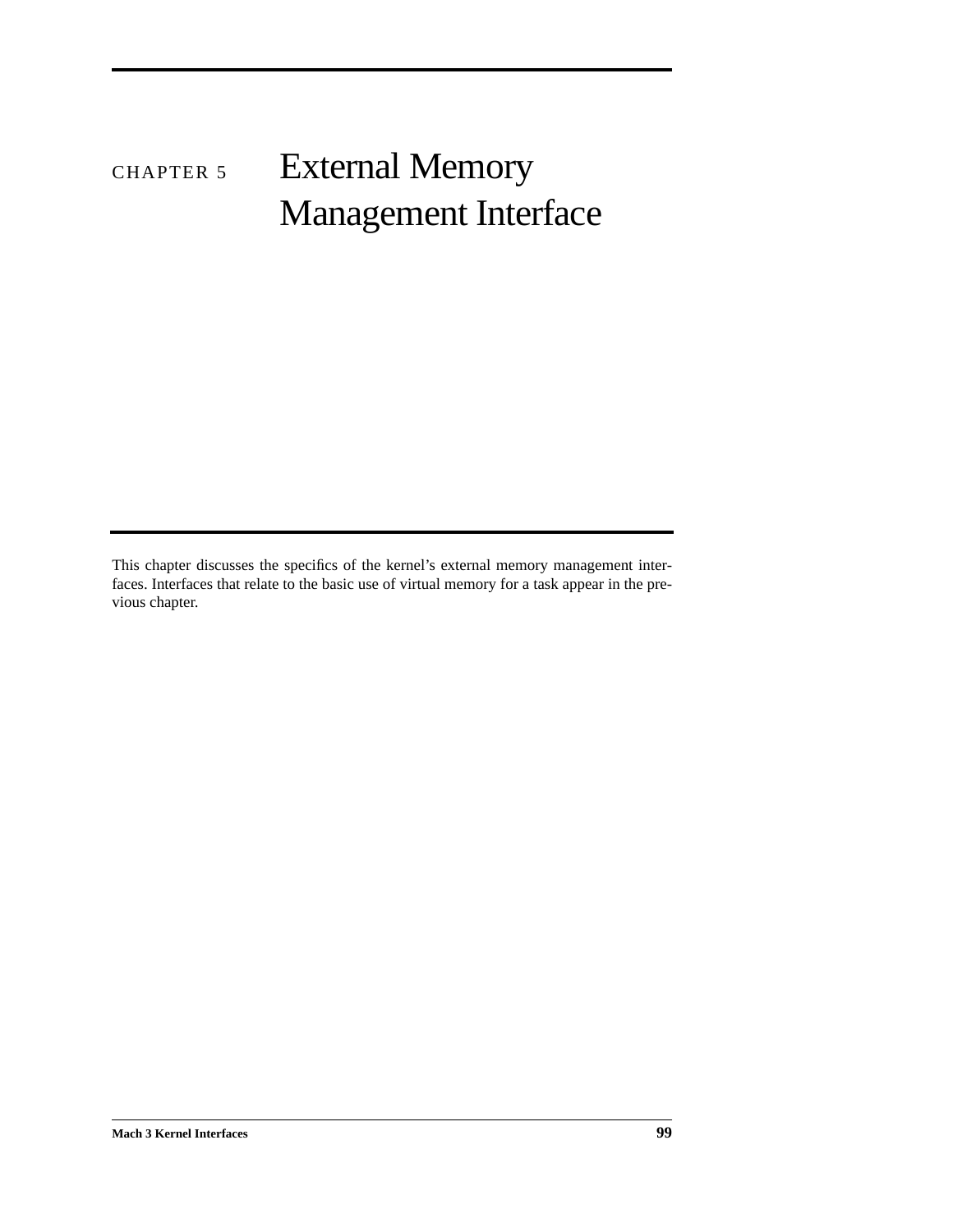# **default\_pager\_info**

**Function** —Return default partition information

### **LIBRARY**

**libmach.a** only

#include <**mach/default\_pager\_object.h**>

# **SYNOPSIS**

kern\_return\_t **default\_pager\_info** (mach\_port\_t *pager,* vm\_size\_t\* *total,* vm\_size\_t\* *free*);

# **DESCRIPTION**

The **default\_pager\_info** function returns information concerning the default pager's default paging partition.

The default memory manager port can be obtained by calling **vm\_set\_default\_ memory\_manager** with the host control port, specifying the "new" pager port as MACH\_PORT\_NULL.

 $\blacksquare$ 

### **PARAMETERS**

*pager*

[in scalar] A port to the default memory manager.

*total*

[out scalar] Total size of the default partition.

*free*

[out scalar] Free space in the default partition.

# **RETURN VALUE**

KERN\_SUCCESS Information returned.

### **RELATED INFORMATION**

Functions: **vm\_set\_default\_memory\_manager**.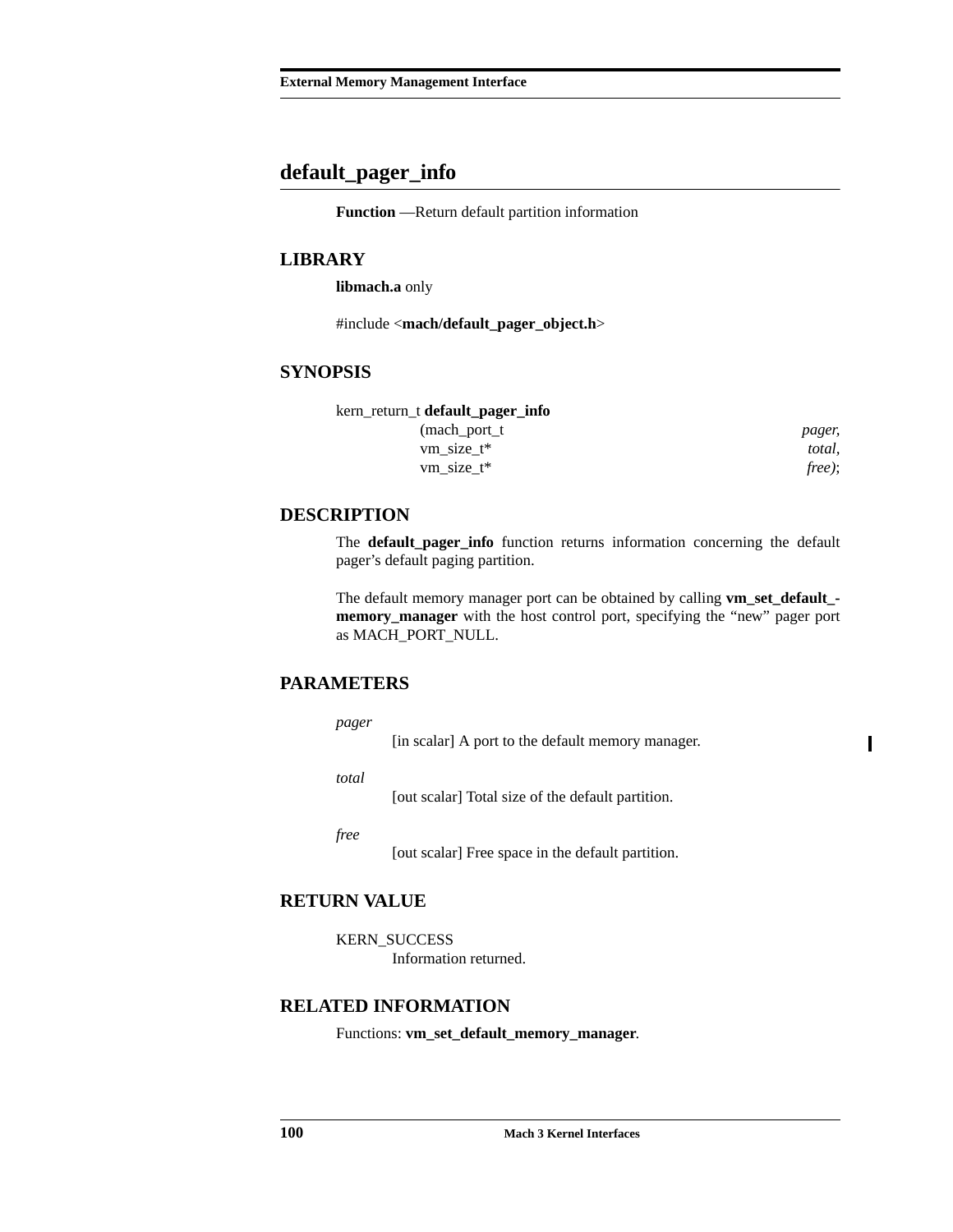# **default\_pager\_object\_create**

**Function** — Create a memory object managed by the default pager

#### **LIBRARY**

**libmach.a** only

#include <**mach/default\_pager\_object.h**>

# **SYNOPSIS**

kern\_return\_t **default\_pager\_object\_create**

memory\_object\_t\* *memory\_object,* vm\_size\_t *object\_size)*;

(mach\_port\_t *pager,*

# **DESCRIPTION**

The **default\_pager\_object\_create** function returns an object, backed by the default pager, which is suitable for use with **vm\_map**. This memory object has the same properties as does a memory object provided by **vm\_allocate**: its initial contents are zero and the backing contents are temporary in that they do not persist after the memory object is destroyed. The memory object is suitable for use as non-permanent shared memory.

The default memory manager port can be obtained by calling **vm\_set\_default\_ memory\_manager** with the host control port, specifying the "new" pager port as MACH\_PORT\_NULL.

# **PARAMETERS**

 $\blacksquare$ 

Г

*pager*

[in scalar] A port to the default memory manager.

*memory\_object*

[out scalar] The abstract memory object port for the memory object.

*object\_size*

[in scalar] The maximum size for the memory object.

# **RETURN VALUE**

KERN\_SUCCESS

Memory object created.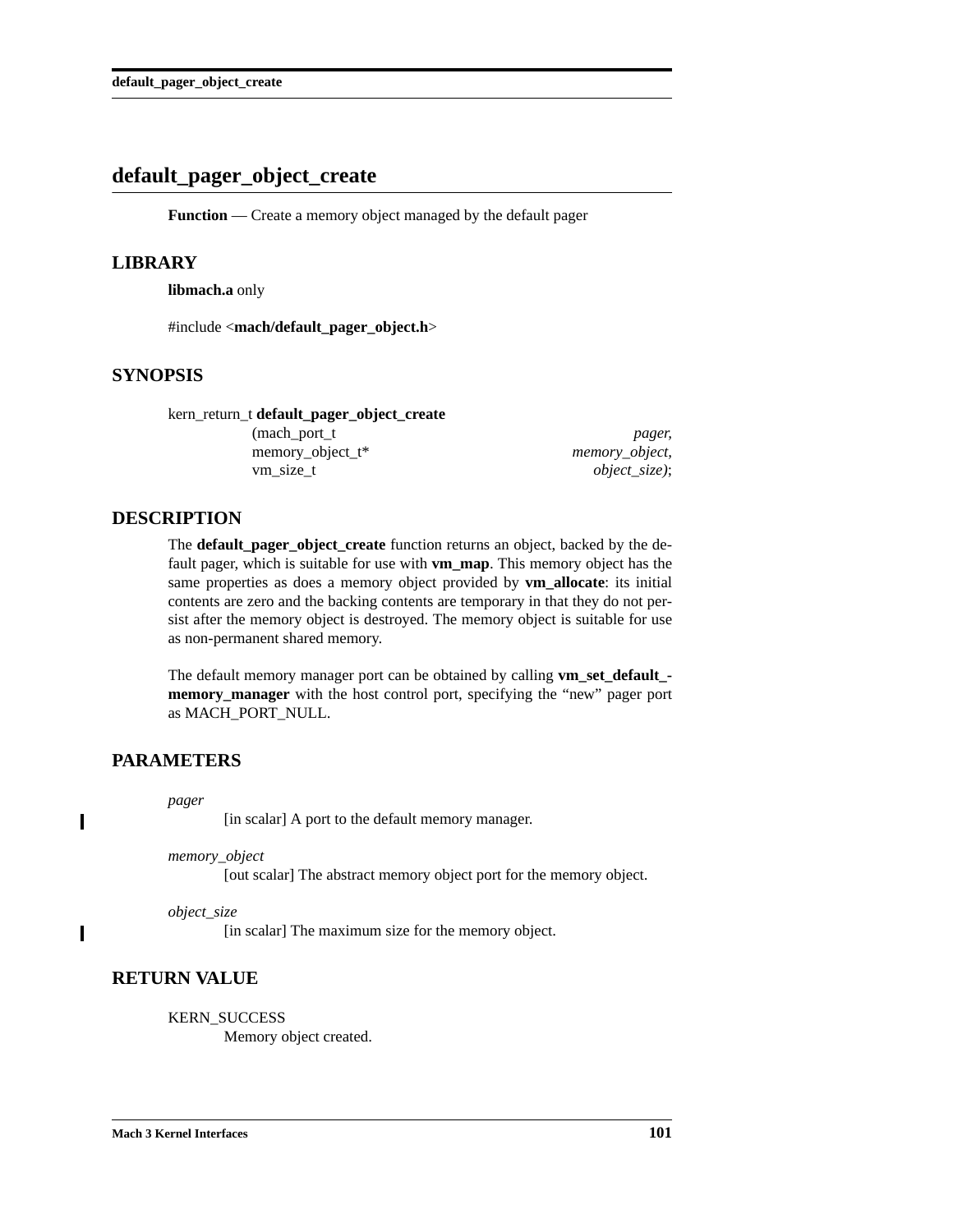# **RELATED INFORMATION**

Functions: **vm\_map**, **vm\_set\_default\_memory\_manager**.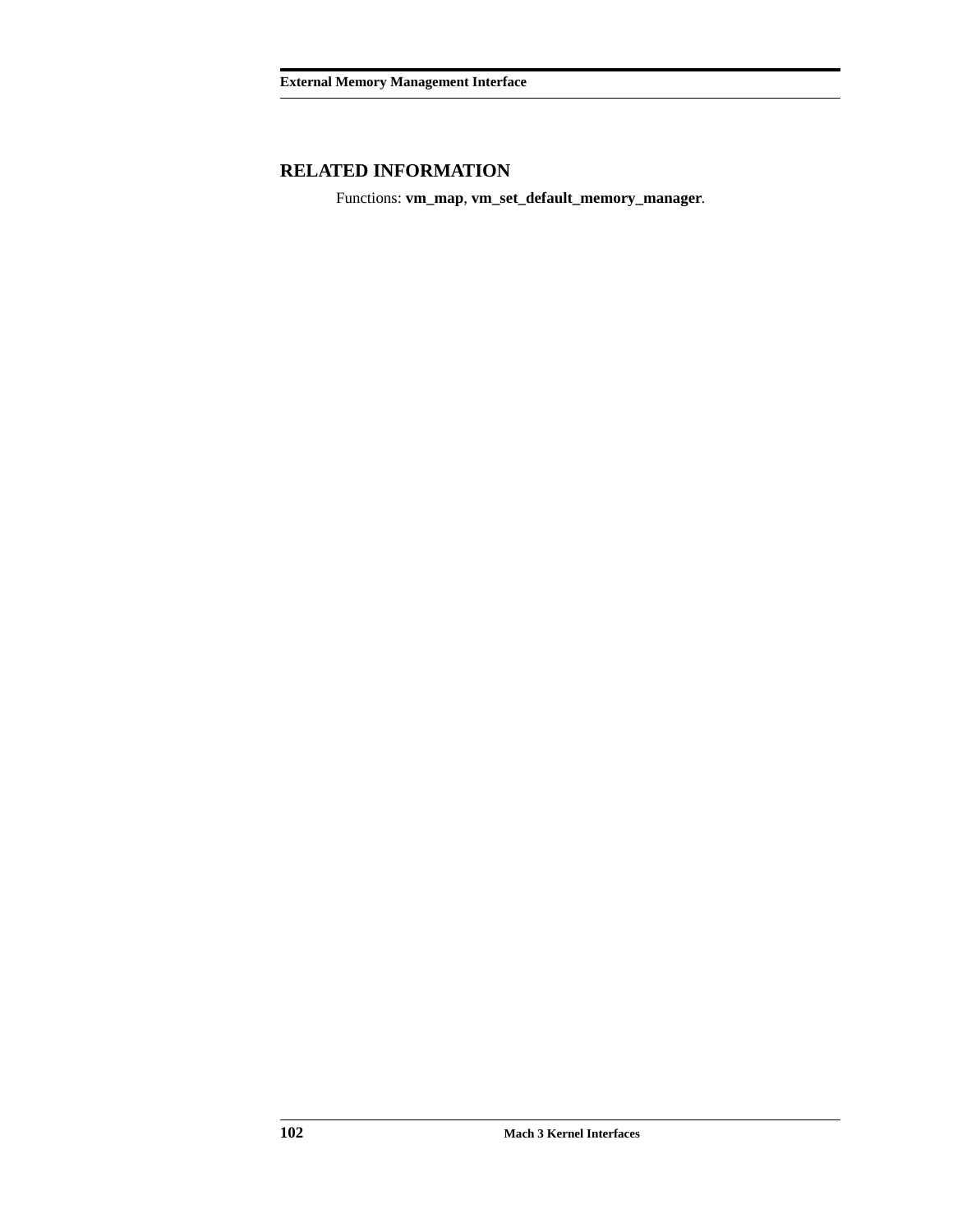# **memory\_object\_change\_attributes**

**Function** — Changes various performance related attributes

### **SYNOPSIS**

kern\_return\_t **memory\_object\_change\_attributes** (mach\_port\_t *memory\_control,*

> boolean\_t *may\_cache\_object,* memory\_object\_copy\_strategy\_t *copy\_strategy,* mach\_port\_t *reply\_to*);

### **DESCRIPTION**

The **memory\_object\_change\_attributes** function sets various performance-related attributes for the specified memory object, so as to:

- Retain data from a memory object even after all address space mappings have been de-allocated (*may\_cache\_object* parameter).
- Perform optimizations for virtual memory copy operations (*copy\_strategy* parameter).

# **PARAMETERS**

I

Г

I

# *memory\_control*

[in scalar] The memory cache control port to be used by the memory manager for cache management requests. This port is provided by the kernel in a **memory\_object\_init** call.

*may\_cache\_object*

[in scalar] Cache indicator. If true, the kernel can cache data associated with the memory object, even if virtual memory references to it are removed.

#### *copy\_strategy*

[in scalar] How the kernel should handle copying of regions associated with the memory object. Valid values are:

### MEMORY\_OBJECT\_COPY\_NONE

Use normal procedure when copying the memory object's data. Normally, the kernel requests each page with read access, copies the data, and then (optionally) flushes the data.

### MEMORY\_OBJECT\_COPY\_CALL

Notify the memory manager (via **memory\_object\_copy**) before copying any data.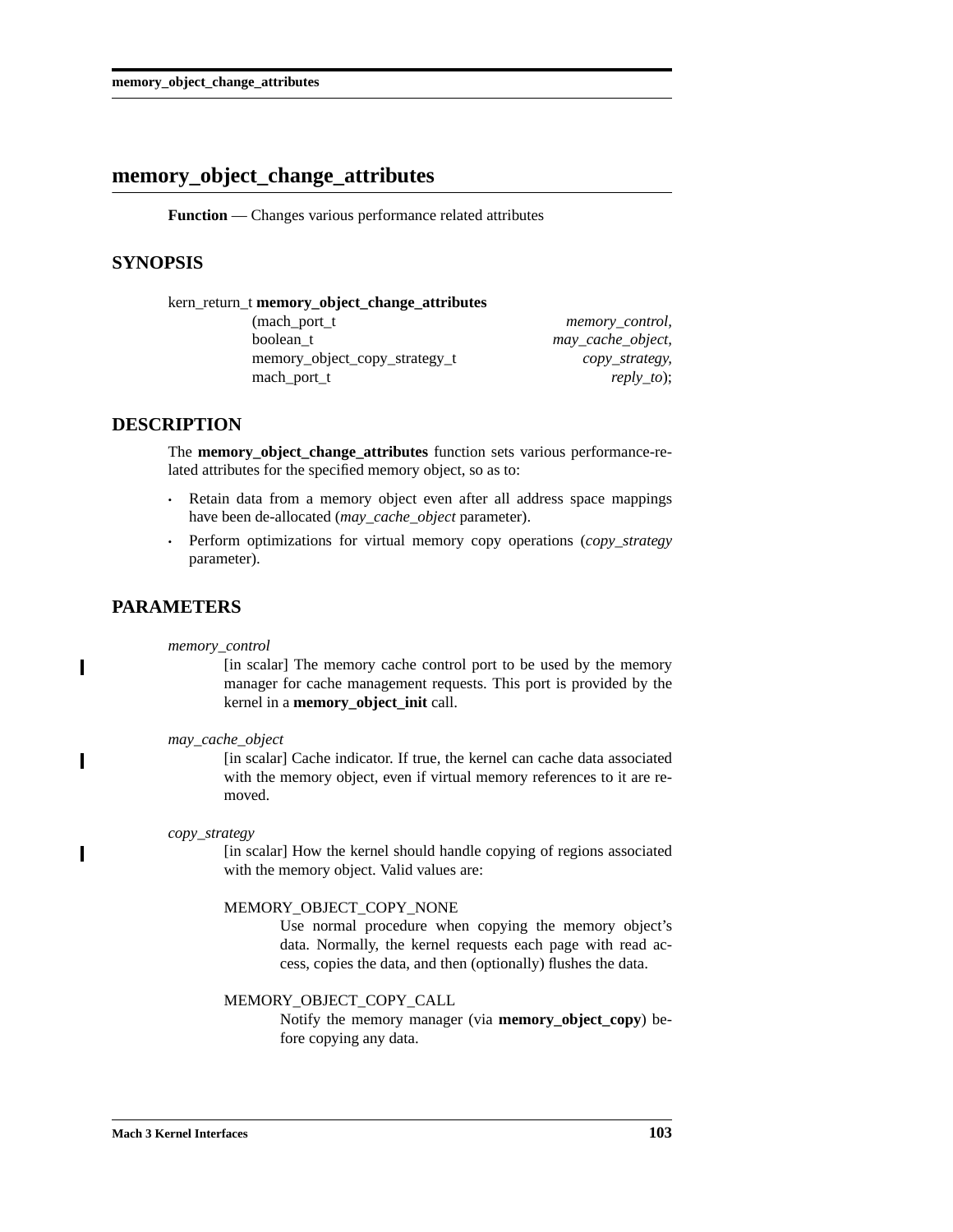### MEMORY\_OBJECT\_COPY\_DELAY

Use copy-on-write technique. This strategy allows the kernel to efficiently copy large amounts of data and guarantees that the memory manager will not externally modify the data. It is the most commonly used copy strategy.

### MEMORY\_OBJECT\_COPY\_TEMPORARY

Mark the object as temporary. This had the same effect as the MEMORY OBJECT COPY DELAY strategy and has the additional attribute that when the last mapping of the memory object is removed, the object is destroyed without returning any in-memory pages.

П

### *reply\_port*

[in scalar] A port to which a reply (**memory** object change complet**ed**) is to be sent indicating the completion of the attribute change. Such a reply would be useful if the cache attribute is turned off, since such a change, if the memory object is no longer mapped, may result in the object being terminated, or if the copy strategy is changed, which may result in additional page requests.

### **NOTES**

Sharing cached data among all the clients of a memory object can have a major impact on performance, especially if it can be extended across successive, as well as concurrent, uses. For example, the memory objects that represent program images can be used regularly by different programs. By retaining the data for these memory objects in cache, the number of secondary storage accesses can be reduced significantly.

# **RETURN VALUE**

#### KERN\_SUCCESS

Since this function does not receive a reply message, it has no return value. Only message transmission errors apply.

# **RELATED INFORMATION**

Functions: **memory\_object\_change\_completed**, **memory\_object\_copy**, **memory\_object\_get\_attributes**, **memory\_object\_ready**, **memory\_object\_set\_attributes** (old form).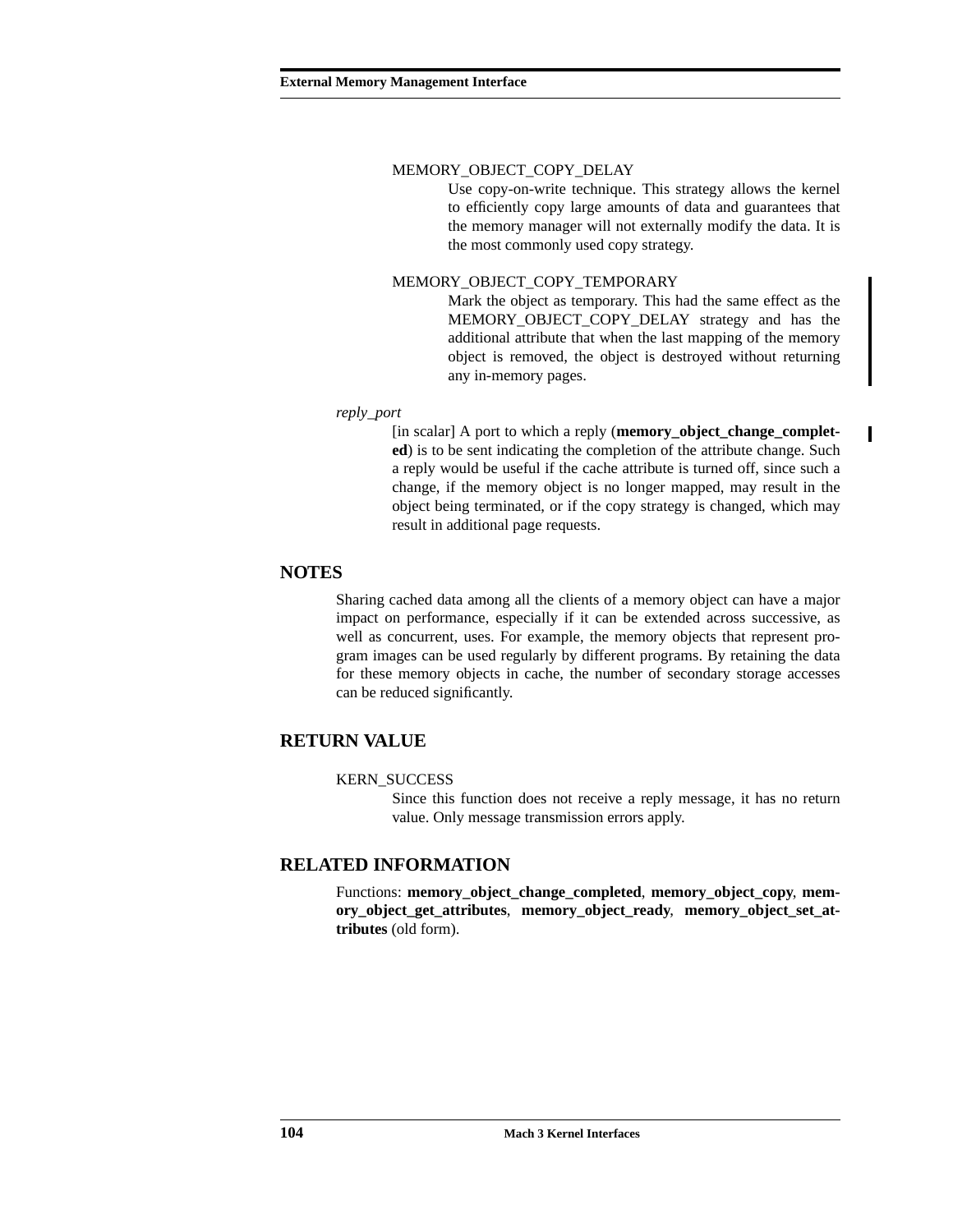# **memory\_object\_change\_completed**

**Server Interface** — Indicates completion of an attribute change call

#### **LIBRARY**

Not declared anywhere.

# **SYNOPSIS**

kern\_return\_t **memory\_object\_change\_completed** (mach\_port\_t *memory\_object,* boolean\_t *may\_cache\_object,* memory\_object\_copy\_strategy\_t *copy\_strategy*);

### **DESCRIPTION**

A **memory\_object\_change\_completed** function is called as the result of a kernel message confirming the kernel's action in response to a **memory\_object\_change\_attributes**call from the memory manager.

When the kernel completes the requested changes, it calls **memory\_object\_change\_completed** (asynchronously) using the port explicitly provided in the **memory\_object\_change\_attributes** call. A response is generated so that the manager can synchronize with changes to the copy strategy (which affects the manner in which pages will be requested) and a termination message possibly resulting from un-cacheing a not-mapped object.

# **SEQUENCE NUMBER FORM**

#### **seqnos\_memory\_object\_change\_completed**

#### kern\_return\_t **seqnos\_memory\_object\_change\_completed**

| memory_object,    |
|-------------------|
| segno,            |
| may_cache_object, |
| copy_strategy);   |
|                   |

### **PARAMETERS**

Ī

 $\blacksquare$ 

*memory\_object*

[in scalar] The abstract memory object port that represents the memory object data, as supplied to the kernel in a **vm\_map** call.

*seqno*

[in scalar] The sequence number of this message relative to the port named in the **memory\_object\_change\_attributes** call.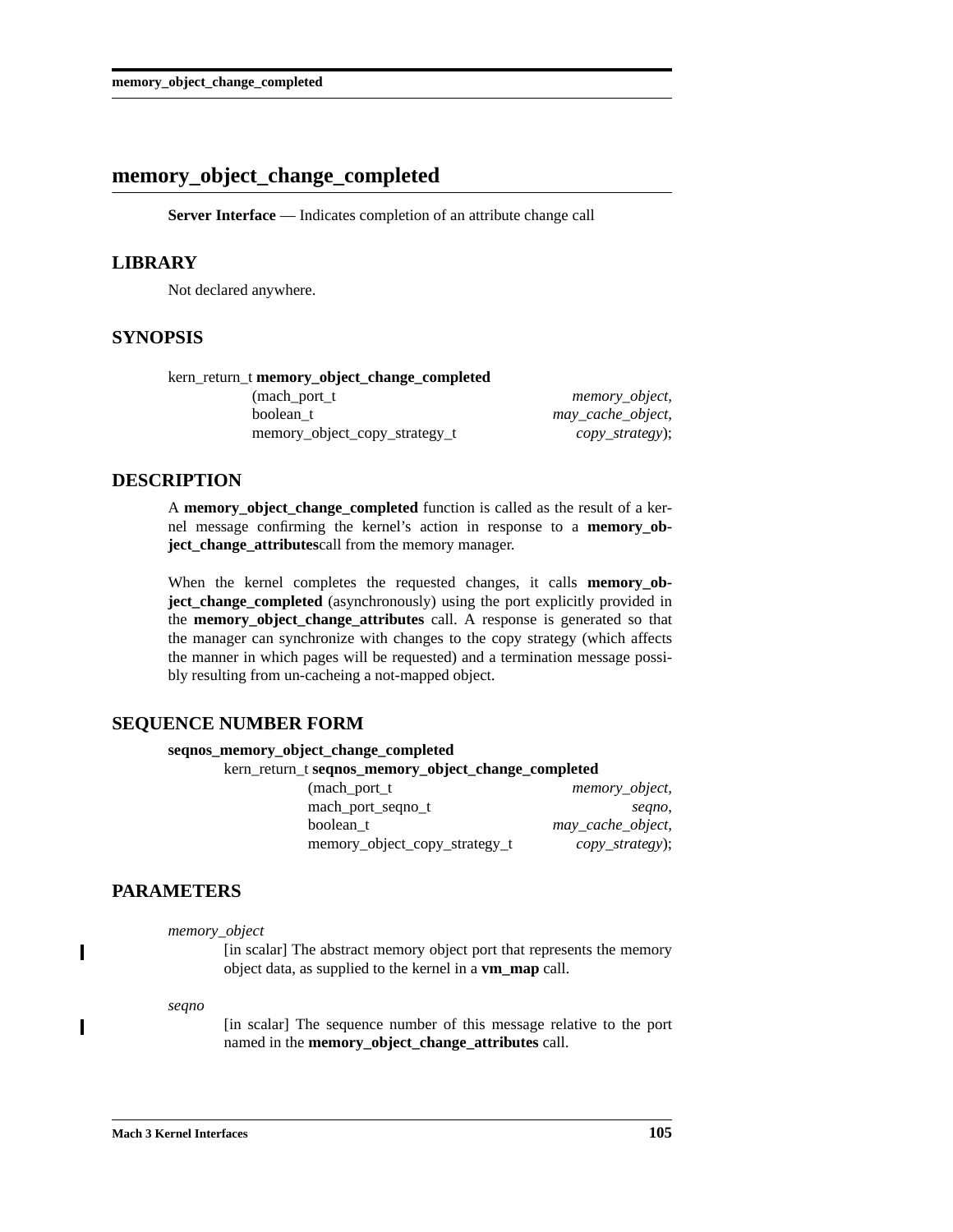*may\_cache\_object*

[in scalar] The new cache attribute.

*copy\_strategy* [in scalar] The new copy strategy.

# $\blacksquare$

 $\blacksquare$ 

# **NOTES**

No memory cache control port is supplied in this call because the attribute change may cause termination of the object leading to what would be an invalid cache port.

# **RETURN VALUE**

### KERN\_SUCCESS

This value is ignored since the call is made by the kernel, which does not wait for a reply.

# **RELATED INFORMATION**

Functions: **memory\_object\_change\_attributes**, **memory\_object\_server**, **seqnos\_memory\_object\_server**.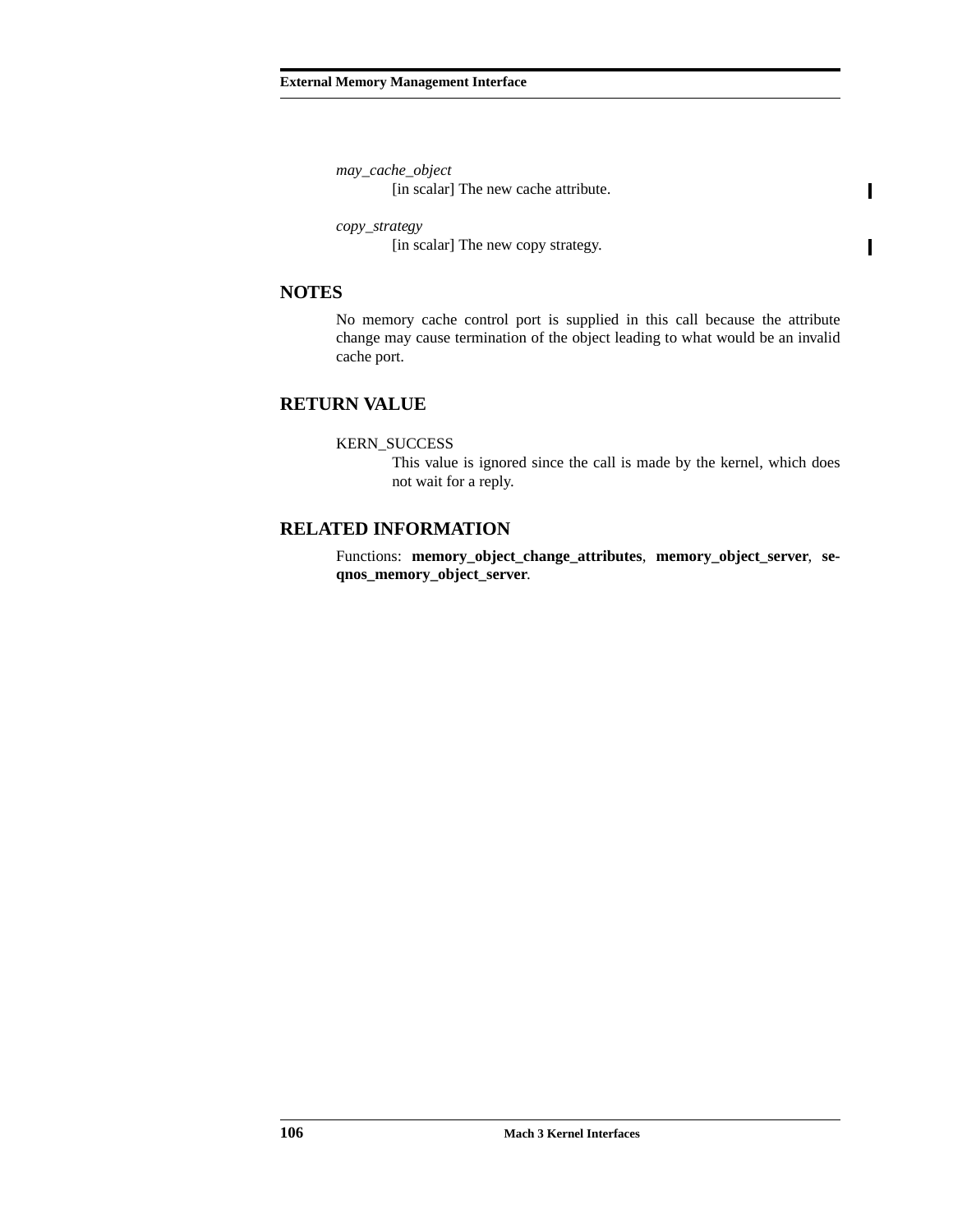# **memory\_object\_copy**

**Server Interface** — Indicates that a memory object has been copied

#### **LIBRARY**

Not declared anywhere.

## **SYNOPSIS**

kern\_return\_t **memory\_object\_copy**

| old_memory_object,  | (mach port t)           |
|---------------------|-------------------------|
| old_memory_control, | memory_object_control_t |
| offset,             | vm_offset_t             |
| length,             | vm size t               |
| new_memory_object); | mach_port_t             |
|                     |                         |

#### **DESCRIPTION**

A **memory\_object\_copy** function is called as the result of a message from the kernel indicating that the kernel has copied the specified region within the old memory object.

This call includes only the new abstract memory object port itself. The kernel will subsequently issue a **memory\_object\_init** call on the new abstract memory object after it has prepared the currently cached pages of the old object. When the memory manager receives the **memory\_object\_init** call, it is expected to reply with the **memory\_object\_ready** call. The kernel uses the new abstract memory object, memory cache control, and memory cache name ports to refer to the new copy.

The kernel makes the **memory\_object\_copy** call only if:

- The memory manager had previously set the old object's copy strategy attribute to MEMORY\_OBJECT\_COPY\_CALL (using **memory\_object\_change\_attributes** or **memory\_object\_ready**).
- A user of the old object has asked the kernel to copy it.

Cached pages from the old memory object at the time of the copy are handled as follows:

- Readable pages may be copied to the new object without notification and with all access permissions.
- Pages not copied are locked to prevent write access.

The memory manager should treat the new memory object as temporary. In other words, the memory manager should not change the new object's contents or allow it to be mapped in another client. The memory manager can use the **mem-**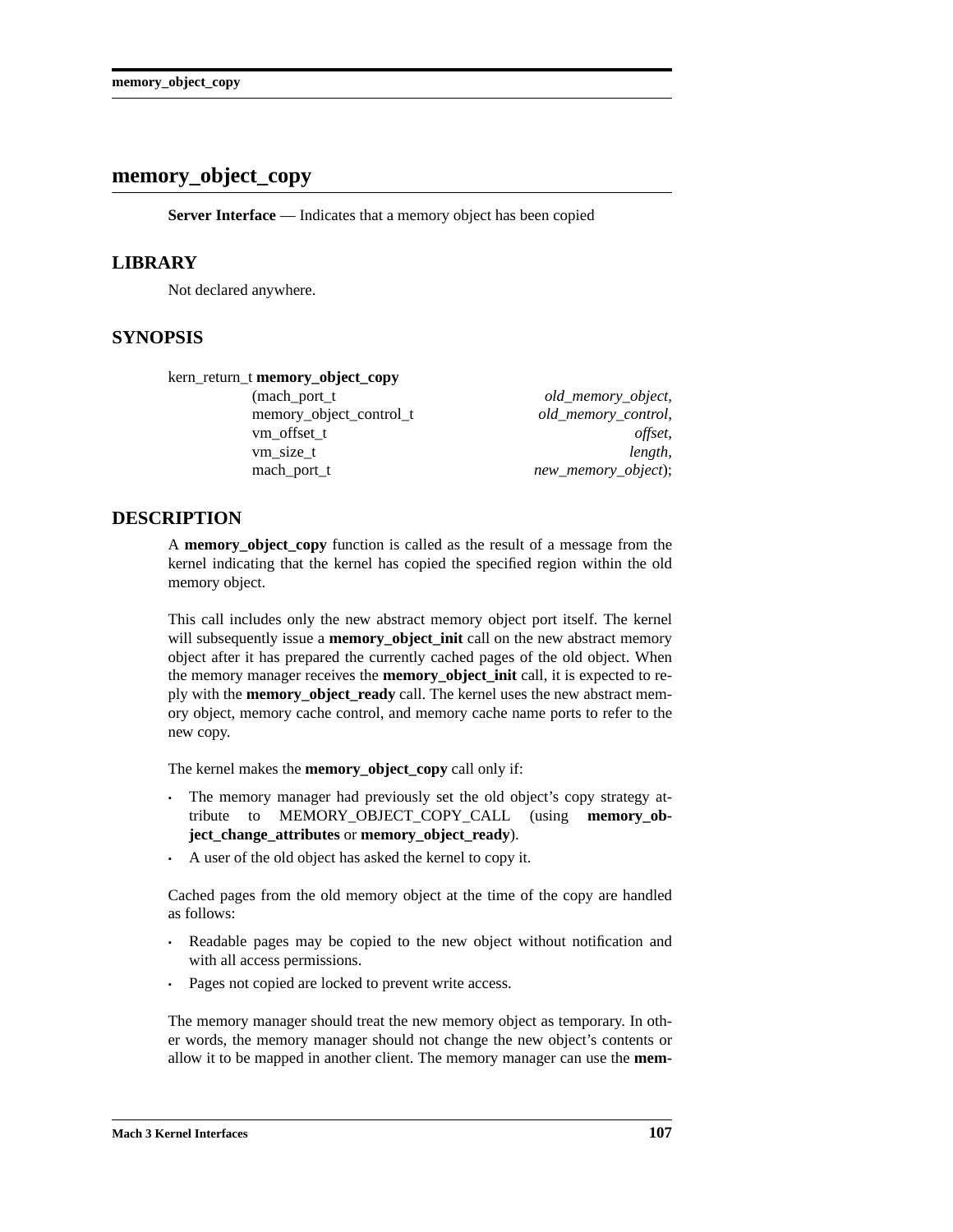**ory\_object\_data\_unavailable** call to indicate that the appropriate pages of the old object can be used to fulfill a data request.

### **SEQUENCE NUMBER FORM**

#### **seqnos\_memory\_object\_copy**

kern\_return\_t **seqnos\_memory\_object\_copy**

(mach\_port\_t *old\_memory\_object,* mach port seqnot **sequot** *seqno*, memory\_object\_control\_t *old\_memory\_control,* vm\_offset\_t *offset*, vm\_size\_t *length,* mach\_port\_t *new\_memory\_object*);

П

Π

Π

Π

 $\mathbf I$ 

Π

### **PARAMETERS**

*old\_memory\_object*

[in scalar] The port that represents the old (copied from) abstract memory object.

#### *seqno*

[in scalar] The sequence number of this message relative to the abstract memory object port.

#### *old\_memory\_control*

[in scalar] The kernel memory cache control port for the old memory object.

#### *offset*

[in scalar] The offset within the old memory object.

#### *length*

[in scalar] The number of bytes copied, starting at *offset*. The number converts to an integral number of virtual pages.

#### *new\_memory\_object*

[in scalar] The new abstract memory object created by the kernel. The kernel provides all port rights (including the receive right) for the new memory object.

### **NOTES**

It is possible for a memory manager to receive a **memory\_object\_data\_return** message for a page of the new memory object before receiving any other requests for that data.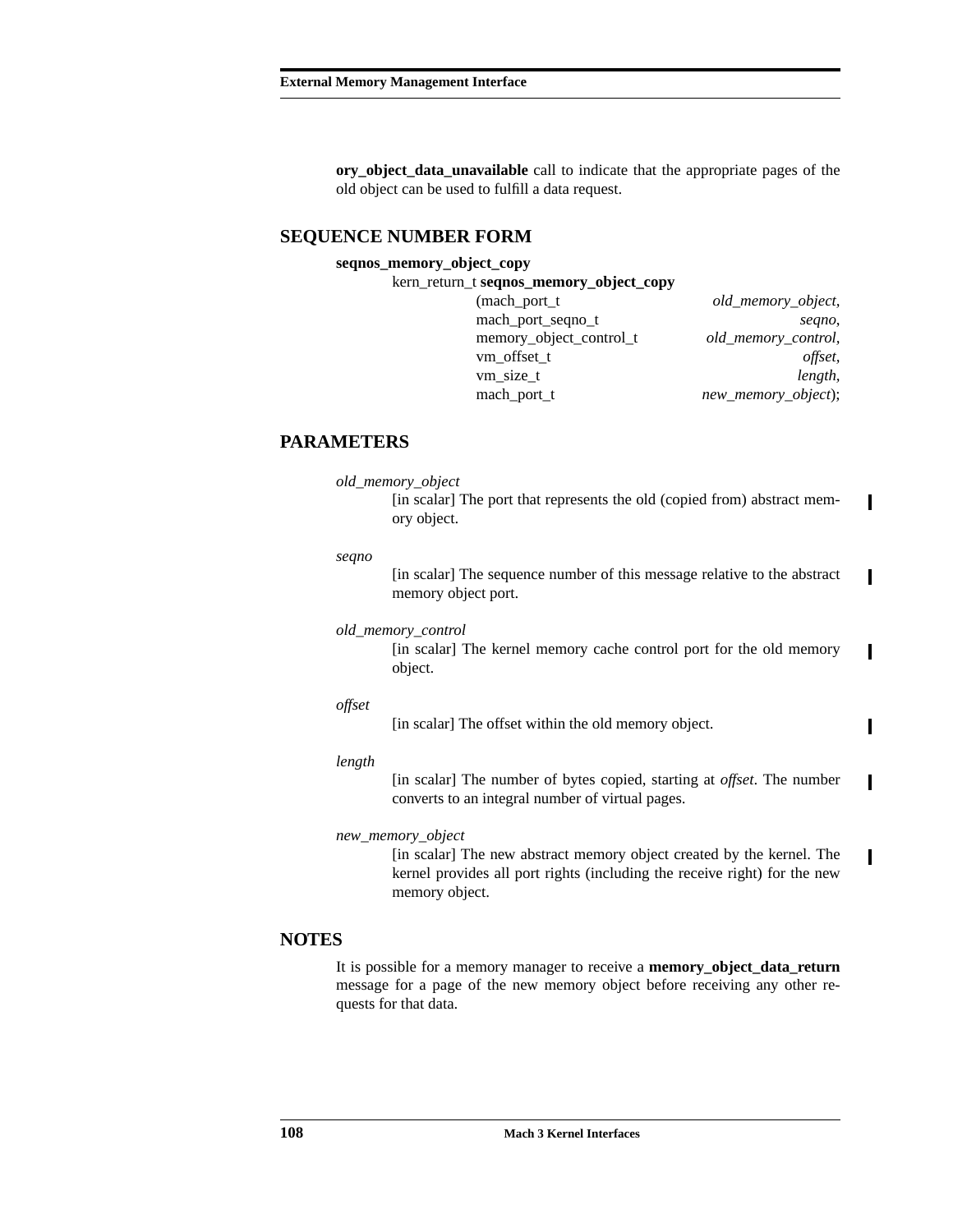# **RETURN VALUE**

# KERN\_SUCCESS

This value is ignored since the call is made by the kernel, which does not wait for a reply.

# **RELATED INFORMATION**

Functions: **memory\_object\_change\_attributes**, **memory\_object\_data\_unavailable**, **memory\_object\_init**, **memory\_object\_ready**, **memory\_object\_server**, **seqnos\_memory\_object\_server**.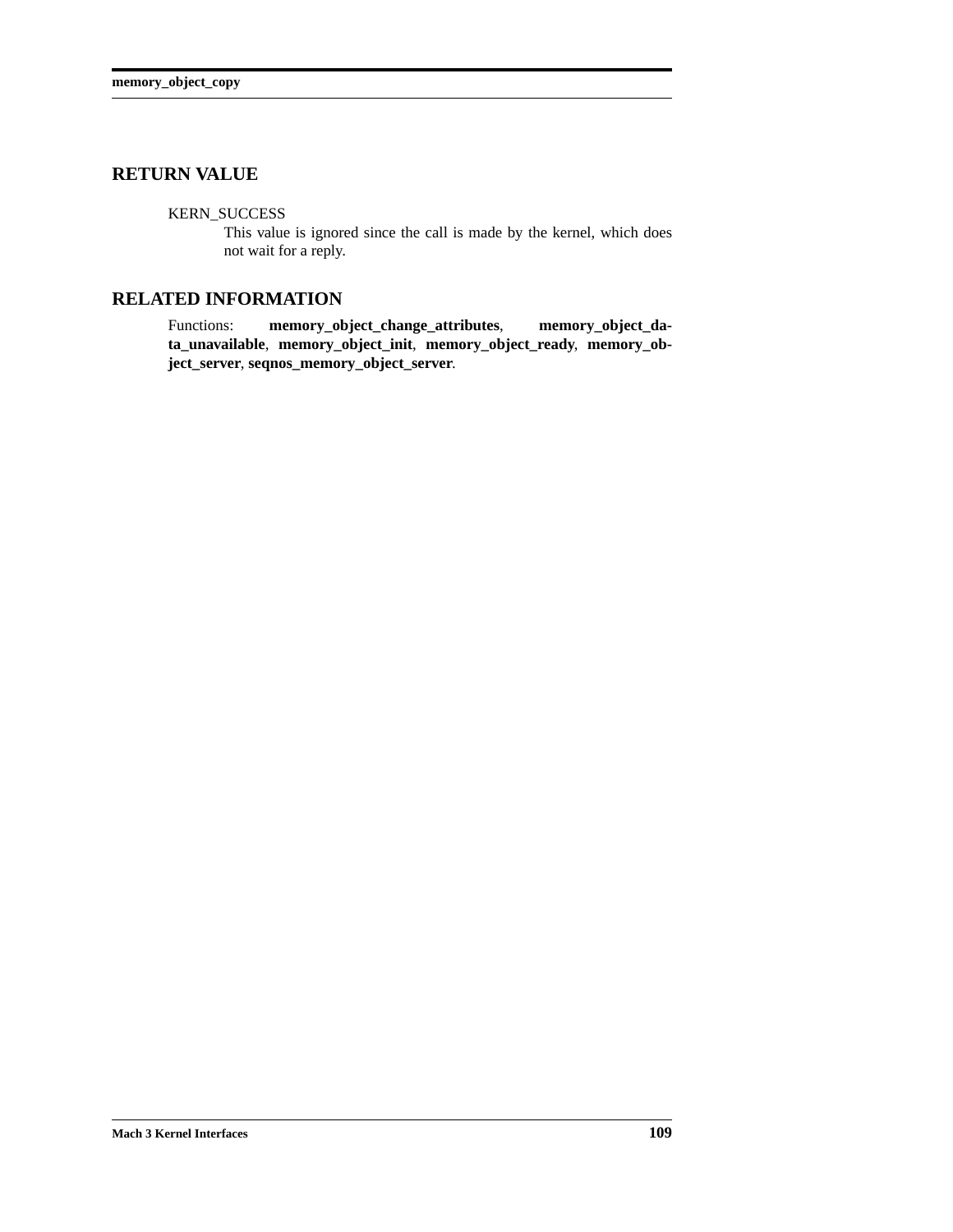# **memory\_object\_create**

**Server Interface** — Requests transfer of responsibility for a kernel-created memory object

### **LIBRARY**

Not declared anywhere.

### **SYNOPSIS**

#### kern\_return\_t **memory\_object\_create**

(mach\_port\_t *old\_memory\_object,* mach port t *new memory object,* vm\_size\_t *new\_object\_size,* mach port t *new control,* mach\_port\_t *new\_name,* vm\_size\_t *new\_page\_size*);

### **DESCRIPTION**

A **memory\_object\_create** function is called as the result of a message from the kernel requesting that the default memory manager accept responsibility for the new memory object created by the kernel. The kernel makes this call only to the system default memory manager.

The new memory object initially consists of zero-filled pages. Only memory pages that are actually written are provided to the memory manager. When processing **memory\_object\_data\_request** calls from the kernel, the default memory manager must use **memory\_object\_data\_unavailable** for any pages that have not been written previously.

The kernel does not expect a reply to this call. The kernel assumes that the default memory manager will be ready to handle data requests to this object and does not need the confirmation of a **memory\_object\_ready** call.

### **SEQUENCE NUMBER FORM**

#### **seqnos\_memory\_object\_create**

kern\_return\_t **seqnos\_memory\_object\_create**

(mach\_port\_t *old\_memory\_object,* mach\_port\_seqno\_t *seqno*, mach\_port\_t *new\_memory\_object,* vm\_size\_t *new\_object\_size,* mach\_port\_t *new\_control,* mach\_port\_t *new\_name,* vm\_size\_t *new\_page\_size*);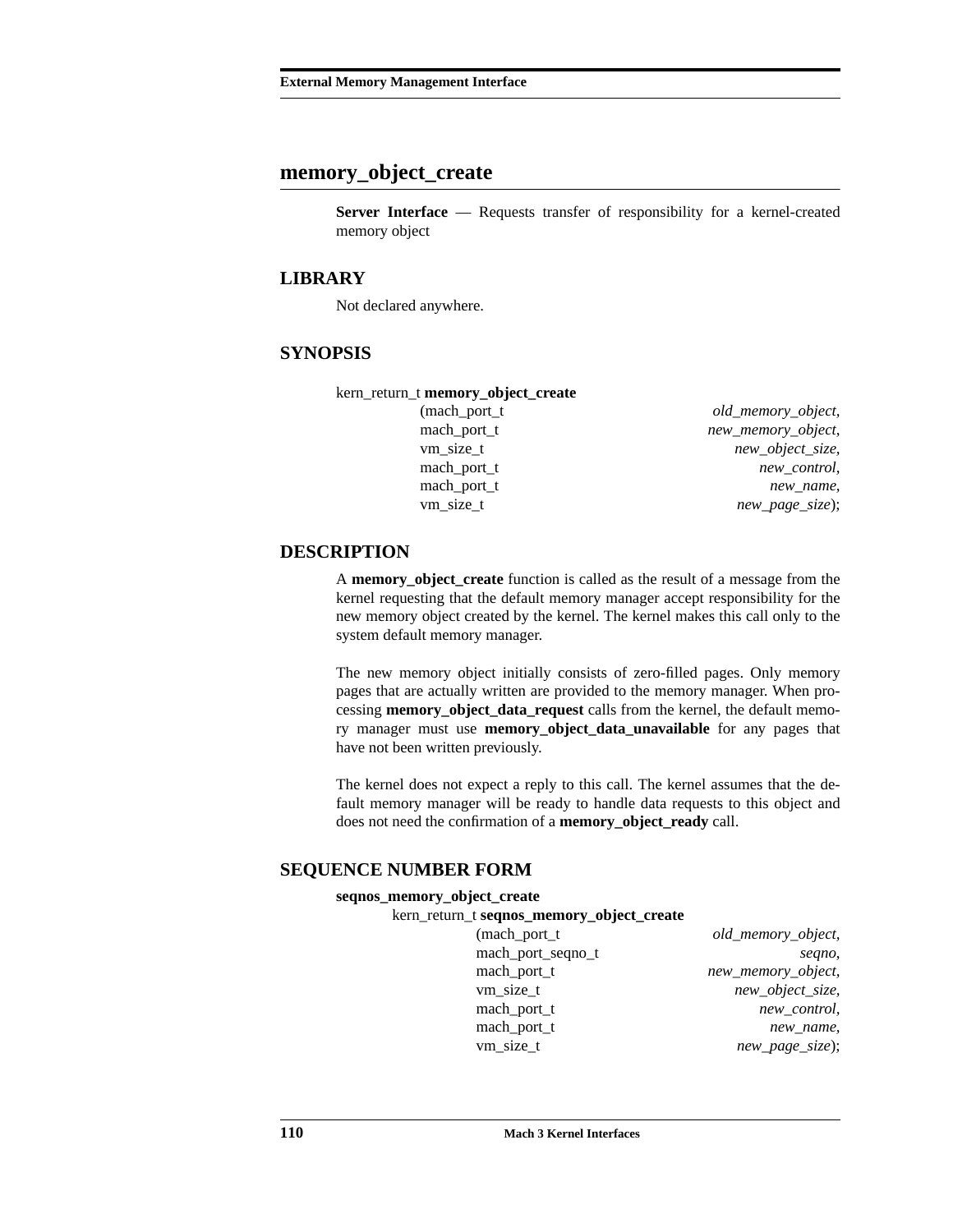# **PARAMETERS**

Г

I

Г

I

#### *old\_memory\_object*

[in scalar] An existing abstract memory object provided by the default memory manager.

*seqno*

[in scalar] The sequence number of this message relative to the old abstract memory object port.

#### *new\_memory\_object*

[in scalar] The port representing the new abstract memory object created by the kernel. The kernel provides all port rights (including the receive right) for the new memory object.

#### *new\_object\_size*

[in scalar] The maximum size for the new object, in bytes.

#### *new\_control*

[in scalar] The memory cache port to be used by the memory manager when making cache management requests for the new object.

#### *new\_name*

[in scalar] The memory cache name port used by the kernel to refer to the new memory object data in response to **vm\_region** calls.

#### *new\_page\_size*

[in scalar] The page size used by the kernel. All calls involving this kernel must use data sizes that are integral multiples of this page size.

# **NOTES**

The kernel requires memory objects to provide temporary backing storage for zero-filled memory created by **vm\_allocate** calls, issued by both user tasks and the kernel itself. The kernel allocates an abstract memory object port to represent the temporary backing storage and uses **memory\_object\_create** to pass the new memory object to the default memory manager, which provides the storage.

The default memory manager is a trusted system component that is identified to the kernel at system initialization time. The default memory manager can also be changed at run time using the **vm\_set\_default\_memory\_manager** call.

The contents of a kernel-created (as opposed to a user-created) memory object can be modified only in main memory. The default memory manager must not change the contents of a temporary memory object, or allow unrelated tasks to access the memory object, control, or name port.

The kernel can provide the maximum size of a temporary memory object because the object cannot be mapped by another user task.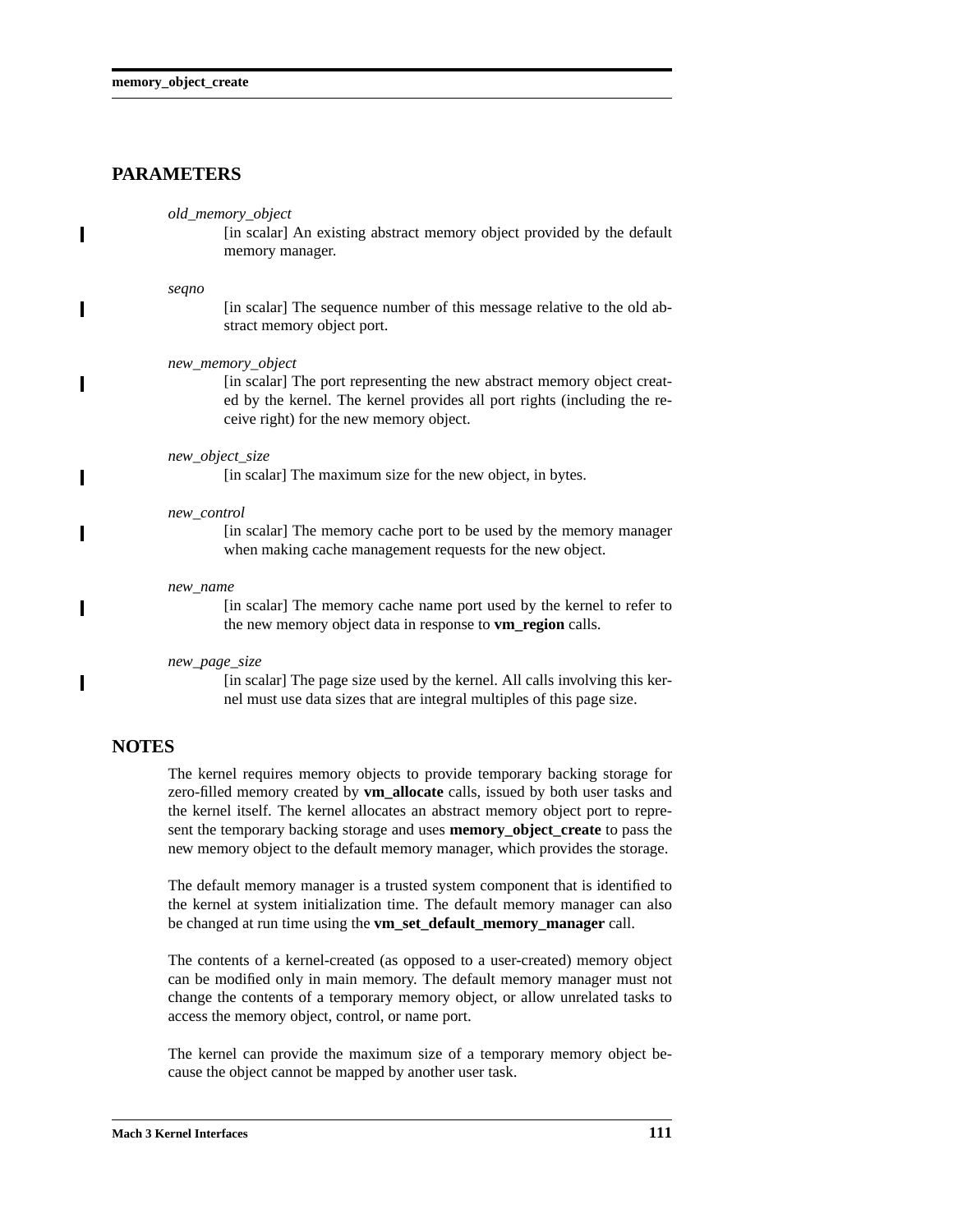# **RETURN VALUE**

### KERN\_SUCCESS

This value is ignored since the call is made by the kernel, which does not wait for a reply.

## **RELATED INFORMATION**

Functions: **memory\_object\_data\_initialize**, **memory\_object\_data\_unavailable**, **memory\_object\_default\_server**, **seqnos\_memory\_object\_default\_server**.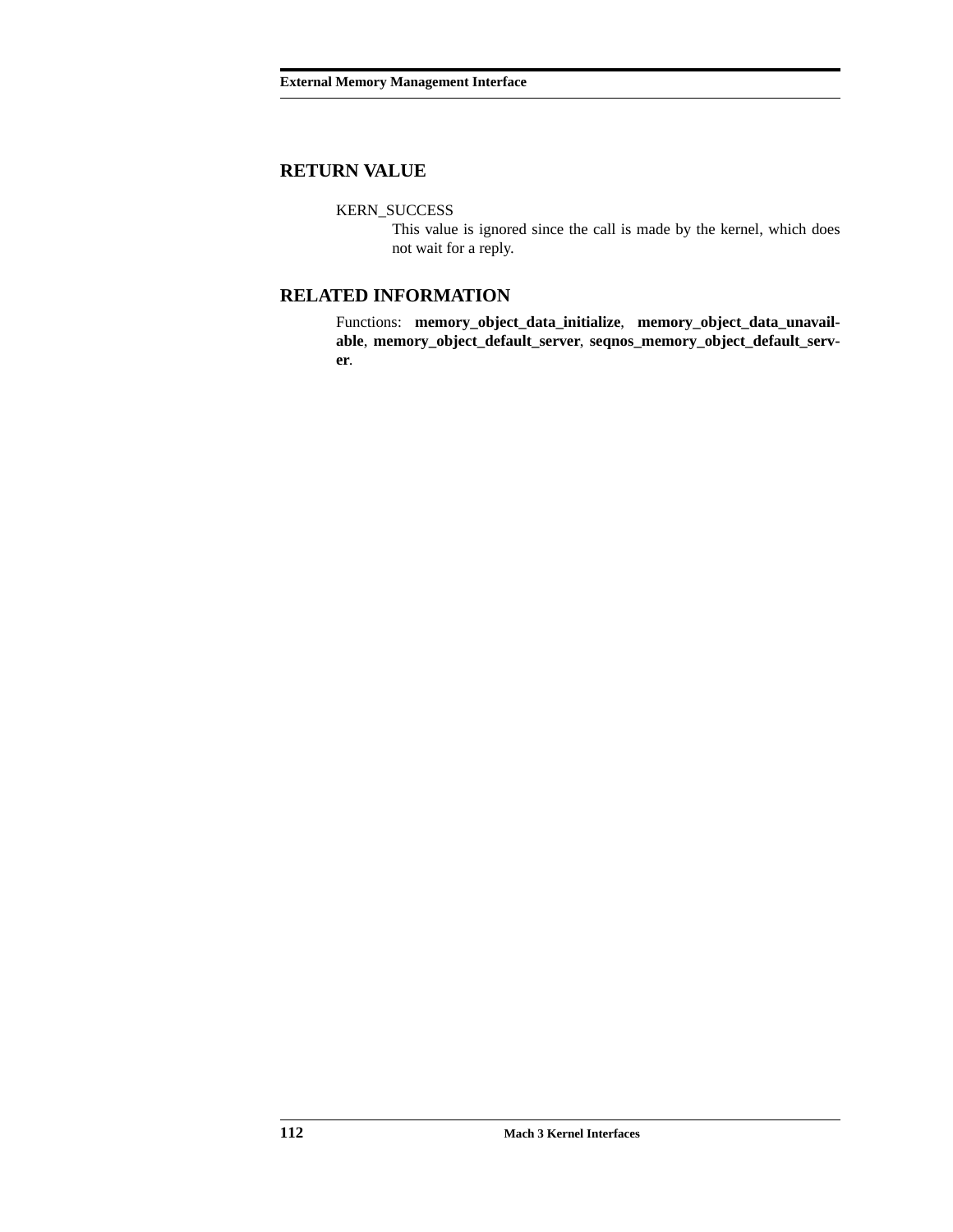# **memory\_object\_data\_error**

**Function** — Indicates no data for a memory object

### **SYNOPSIS**

| kern_return_t <b>memory_object_data_error</b> |                 |
|-----------------------------------------------|-----------------|
| (mach port t)                                 | memory_control, |
| vm offset t                                   | offset,         |
| vm size t                                     | size.           |
| kern return t                                 | reason);        |
|                                               |                 |

## **DESCRIPTION**

The **memory\_object\_data\_error** function indicates that the memory manager cannot provide the kernel with the data requested for the given region, specifying a reason for the error.

When the kernel issues a **memory\_object\_data\_request** call, the memory manager can respond with a **memory\_object\_data\_error** call to indicate that the page cannot be retrieved, and that a memory failure exception should be raised in any client threads that are waiting for the page. Clients are permitted to catch these exceptions and retry their page faults. As a result, this call can be used to report transient errors as well as permanent ones. A memory manager can use this call for both hardware errors (for example, disk failures) and software errors (for example, accessing data that does not exist or is protected).

# **PARAMETERS**

I

I

Ī

 $\overline{\phantom{a}}$ 

|               | memory control<br>[in scalar] The memory cache control port to be used by the memory<br>manager for cache management requests. This port is provided by the<br>kernel in a memory_object_init call. |
|---------------|-----------------------------------------------------------------------------------------------------------------------------------------------------------------------------------------------------|
| <i>offset</i> | [in scalar] The offset within the memory object, in bytes.                                                                                                                                          |
| size          | [in scalar] The number of bytes of data (starting at <i>offset</i> ). The number<br>must convert to an integral number of memory object pages.                                                      |
| reason        |                                                                                                                                                                                                     |

[in scalar] Reason for the error. The value could be a POSIX error code for a hardware error.

# **NOTES**

The *reason* code is currently ignored by the kernel.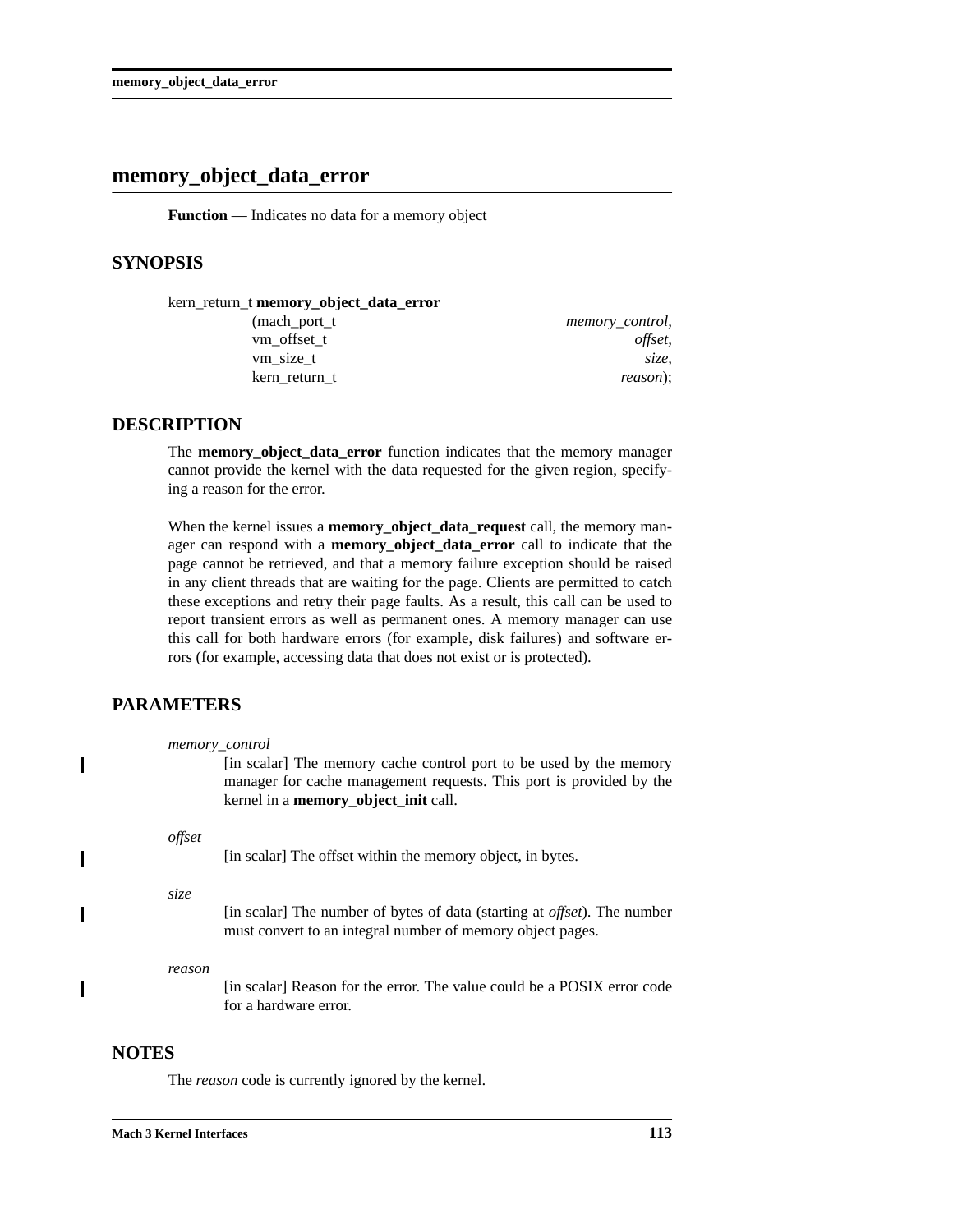# **RETURN VALUE**

### KERN\_SUCCESS

Since this function does not receive a reply message, it has no return value. Only message transmission errors apply.

# **RELATED INFORMATION**

Functions: **memory\_object\_data\_request**, **memory\_object\_data\_supply**, **memory\_object\_data\_unavailable**.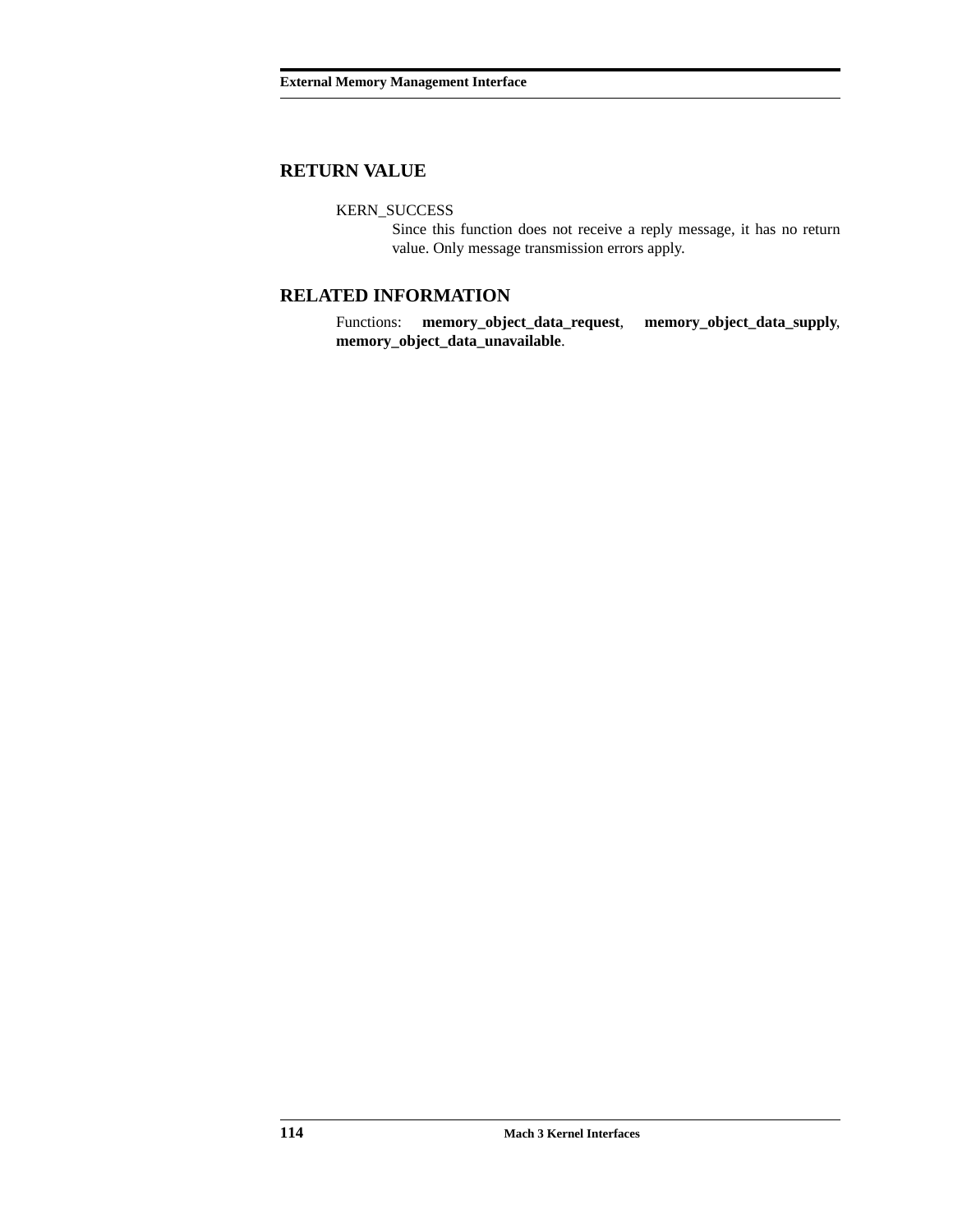# **memory\_object\_data\_initialize**

**Server Interface** — Writes initial data back to a temporary memory object

#### **LIBRARY**

Not declared anywhere.

# **SYNOPSIS**

 $\mathbf{I}$ 

 $\blacksquare$ 

 $\mathbf{I}$ 

kern\_return\_t **memory\_object\_data\_initialize**

| memory_object,  | (mach_port_t) |
|-----------------|---------------|
| memory control, | mach_port_t   |
| offset,         | vm offset t   |
| data,           | vm offset t   |
| data count);    | vm size t     |
|                 |               |

#### **DESCRIPTION**

A **memory\_object\_data\_initialize** function is called as the result of a kernel message providing the default memory manager with initial data for a kernelcreated memory object. If the memory manager already has supplied data (by a previous **memory\_object\_data\_initialize** or **memory\_object\_data\_return**), it should ignore this call. Otherwise, the call behaves the same as the **memory\_object\_data\_return** call.

The kernel makes this call only to the default memory manager and only on temporary memory objects that it has created with **memory\_object\_create**. Note that the kernel does not make this call on objects created via **memory\_object\_ copy**.

# **SEQUENCE NUMBER FORM**

#### **seqnos\_memory\_object\_data\_initialize**

kern\_return\_t **seqnos\_memory\_object\_data\_initialize**

| (mach_port_t)     | memory_object,  |
|-------------------|-----------------|
| mach_port_seqno_t | segno,          |
| mach_port_t       | memory control, |
| vm offset t       | offset,         |
| vm offset t       | data,           |
| vm size t         | data count);    |

# **PARAMETERS**

*memory\_object*

[in scalar] The abstract memory object port that represents the memory object data, as supplied by the kernel in a **memory\_object\_create** call.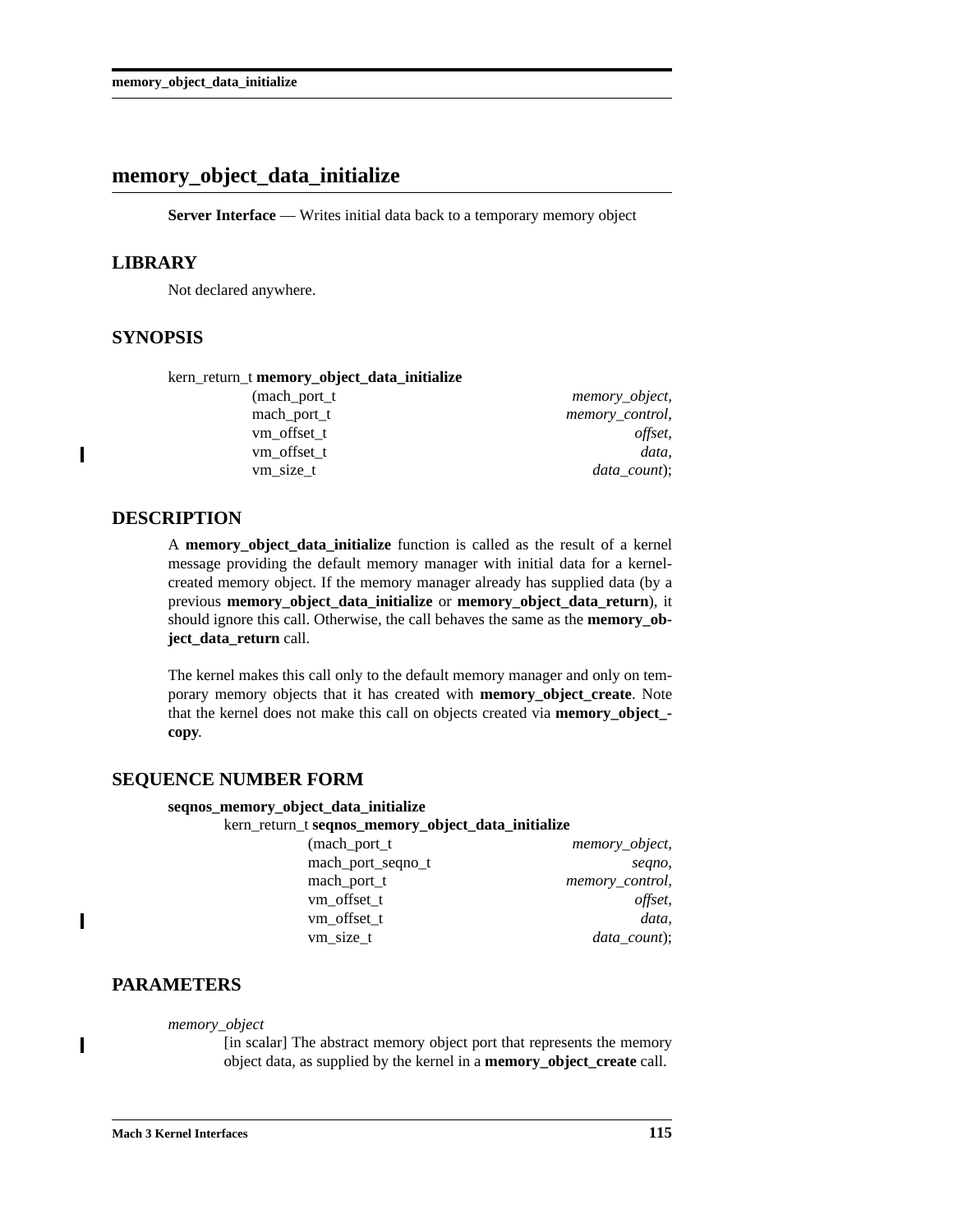*seqno*

[in scalar] The sequence number of this message relative to the abstract memory object port.

 $\mathbf I$ 

 $\blacksquare$ 

 $\mathbf I$ 

П

 $\blacksquare$ 

#### *memory\_control*

[in scalar] The memory cache control port to be used for a response by the memory manager. If the memory object has been supplied to more than one kernel, this parameter identifies the kernel that is making the call.

#### *offset*

[in scalar] The offset within the memory object.

#### *data*

[in pointer to dynamic array of bytes] The data that has been modified while cached in physical memory.

#### *data\_count*

[in scalar] The number of bytes to be written, starting at *offset*. The number converts to an integral number of memory object pages.

# **RETURN VALUE**

#### KERN\_SUCCESS

This value is ignored since the call is made by the kernel, which does not wait for a reply.

## **RELATED INFORMATION**

Functions: **memory\_object\_create**, **memory\_object\_data\_return**, **memory\_ object\_default\_server**, **seqnos\_memory\_object\_default\_server**.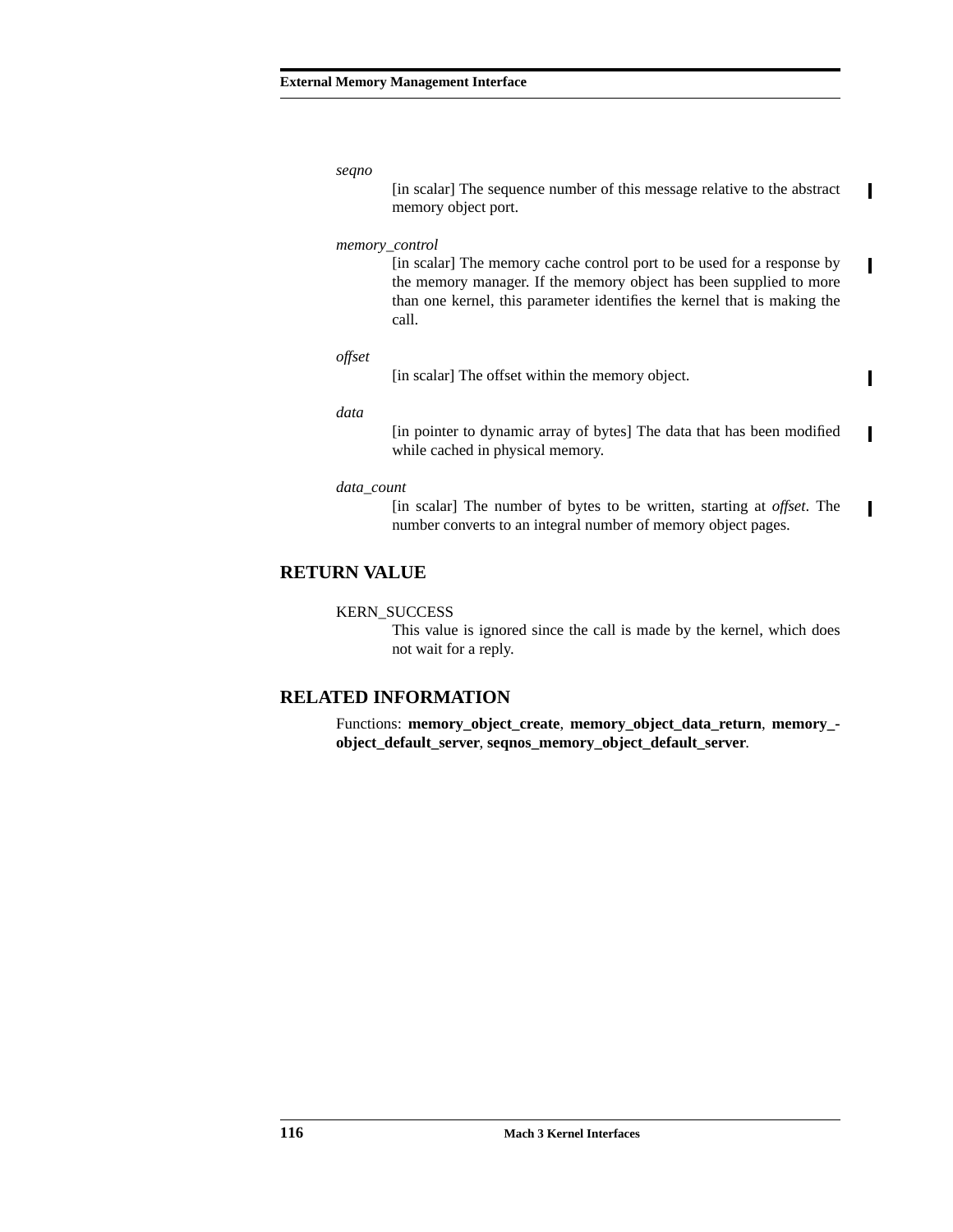# **memory\_object\_data\_provided**

Function — Supplies data for a region of a memory object (old form)

#### **SYNOPSIS**

 $\mathbf{I}$ 

 $\mathbf{I}$ 

 $\blacksquare$ 

Г

 $\blacksquare$ 

| kern_return_t memory_object_data_provided |                 |
|-------------------------------------------|-----------------|
| (mach port t)                             | memory control, |
| vm offset t                               | offset,         |
| vm offset t                               | data,           |
| vm size t                                 | data count,     |
| vm_prot_t                                 | $lock_value);$  |

# **DESCRIPTION**

The **memory\_object\_data\_provided** function supplies the kernel with a range of data for the specified memory object. A memory manager normally provides data only in response to a **memory\_object\_data\_request** call from the kernel.

# **PARAMETERS**

```
memory_control
```
[in scalar] The memory cache control port to be used by the memory manager for cache management requests. This port is provided by the kernel in a **memory\_object\_init** call.

#### *offset*

[in scalar] The offset within the memory object, in bytes.

#### *data*

[in pointer to page aligned array of bytes] The address of the data being provided to the kernel.

#### *data\_count*

[in scalar] The amount of data to be provided. The number must be an integral number of memory object pages.

#### *lock\_value*

[in scalar] One or more forms of access **not** permitted for the specified data. Valid values are:

#### VM\_PROT\_NONE

Prohibits no access (that is, all forms of access are permitted).

#### VM\_PROT\_READ

Prohibits read access.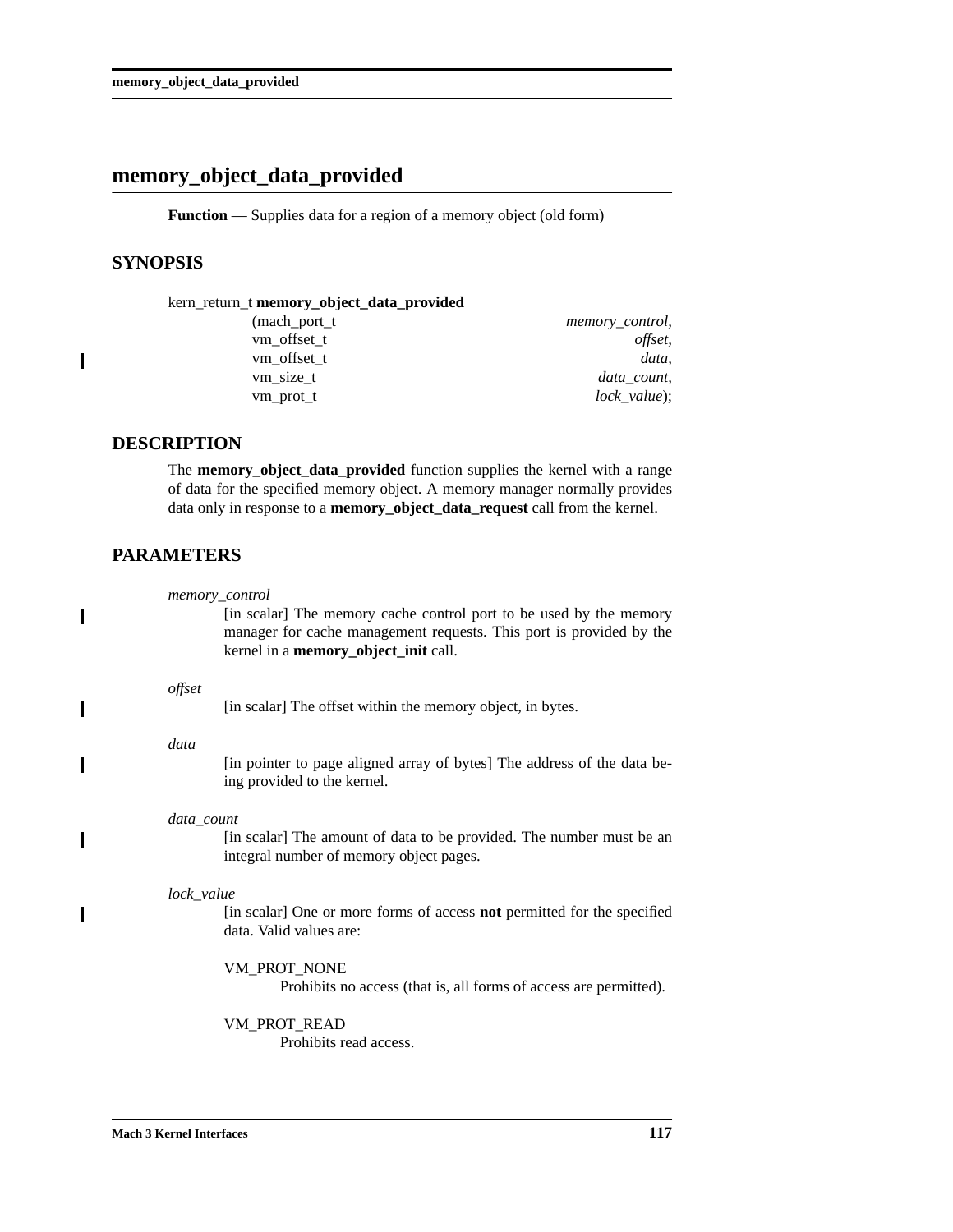VM\_PROT\_WRITE Prohibits write access.

VM\_PROT\_EXECUTE Prohibits execute access.

VM\_PROT\_ALL Prohibits all forms of access.

#### **NOTES**

The kernel accepts only integral numbers of pages. It discards any partial pages without notification.

**memory\_object\_data\_provided** is the old form of **memory\_object\_data\_supply**.

# **CAUTIONS**

A memory manager must be careful when providing data that has not been explicitly requested. In particular, a memory manager must ensure that it does not provide writable data again before it receives back modifications from the kernel. This may require that the memory manager remember which pages it has provided, or that it exercise other cache control functions (via **memory\_object\_ lock\_request**) before proceeding. Currently, the kernel prohibits the overwriting of live data pages.

# **RETURN VALUE**

#### KERN\_SUCCESS

Since this function does not receive a reply message, it has no return value. Only message transmission errors apply.

### **RELATED INFORMATION**

Functions: **memory\_object\_data\_error**, **memory\_object\_data\_request**, **memory\_object\_data\_supply**, **memory\_object\_data\_unavailable**, **memory\_object\_lock\_request**.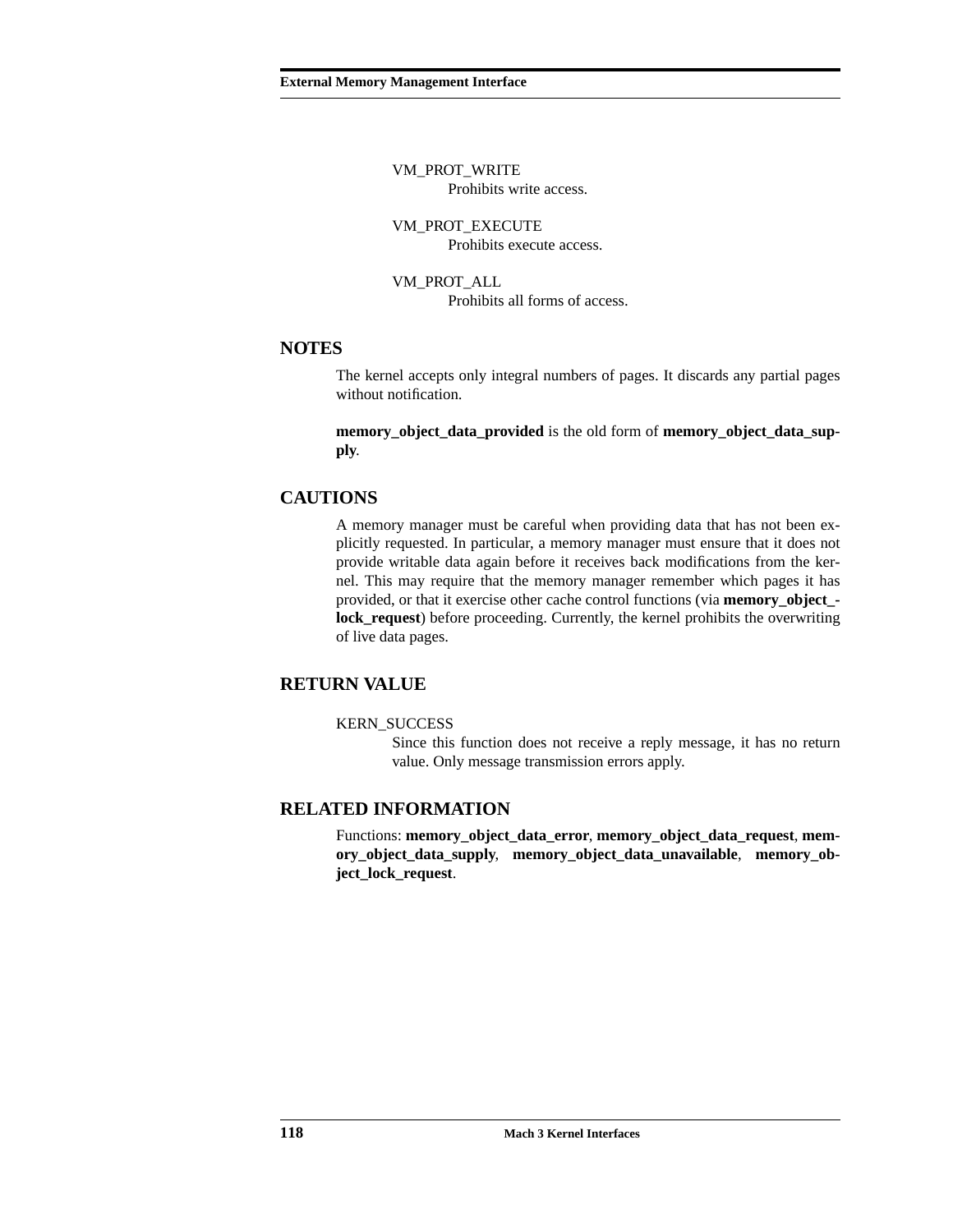# **memory\_object\_data\_request**

**Server Interface** — Requests data from a memory object

#### **LIBRARY**

Not declared anywhere.

# **SYNOPSIS**

kern\_return\_t **memory\_object\_data\_request**

| memory_object,   | (mach port t) |
|------------------|---------------|
| memory control,  | mach_port_t   |
| offset,          | vm offset t   |
| length,          | $vm\_size_t$  |
| desired_access); | vm prot t     |
|                  |               |

# **DESCRIPTION**

A **memory\_object\_data\_request** function is called as the result of a kernel message requesting data from the specified memory object, for at least the access specified.

The kernel issues this call after a cache miss (that is, a page fault for which the kernel does not have the data). The kernel requests only amounts of data that are multiples of the page size included in the **memory\_object\_init** call.

The memory manager is expected to use **memory\_object\_data\_supply** to return at least the specified data, with as much access as it can allow. If the memory manager cannot provide the data (for example, because of a hardware error), it can use the **memory\_object\_data\_error** call. The memory manager can also use **memory\_object\_data\_unavailable** to tell the kernel to supply zero-filled memory for the region.

### **SEQUENCE NUMBER FORM**

# **seqnos\_memory\_object\_data\_request**

#### kern\_return\_t **seqnos\_memory\_object\_data\_request**

| (mach_port_t      | memory_object,   |
|-------------------|------------------|
| mach_port_seqno_t | segno,           |
| mach_port_t       | memory_control,  |
| vm offset t       | offset,          |
| vm_size_t         | length,          |
| vm prot t         | desired_access); |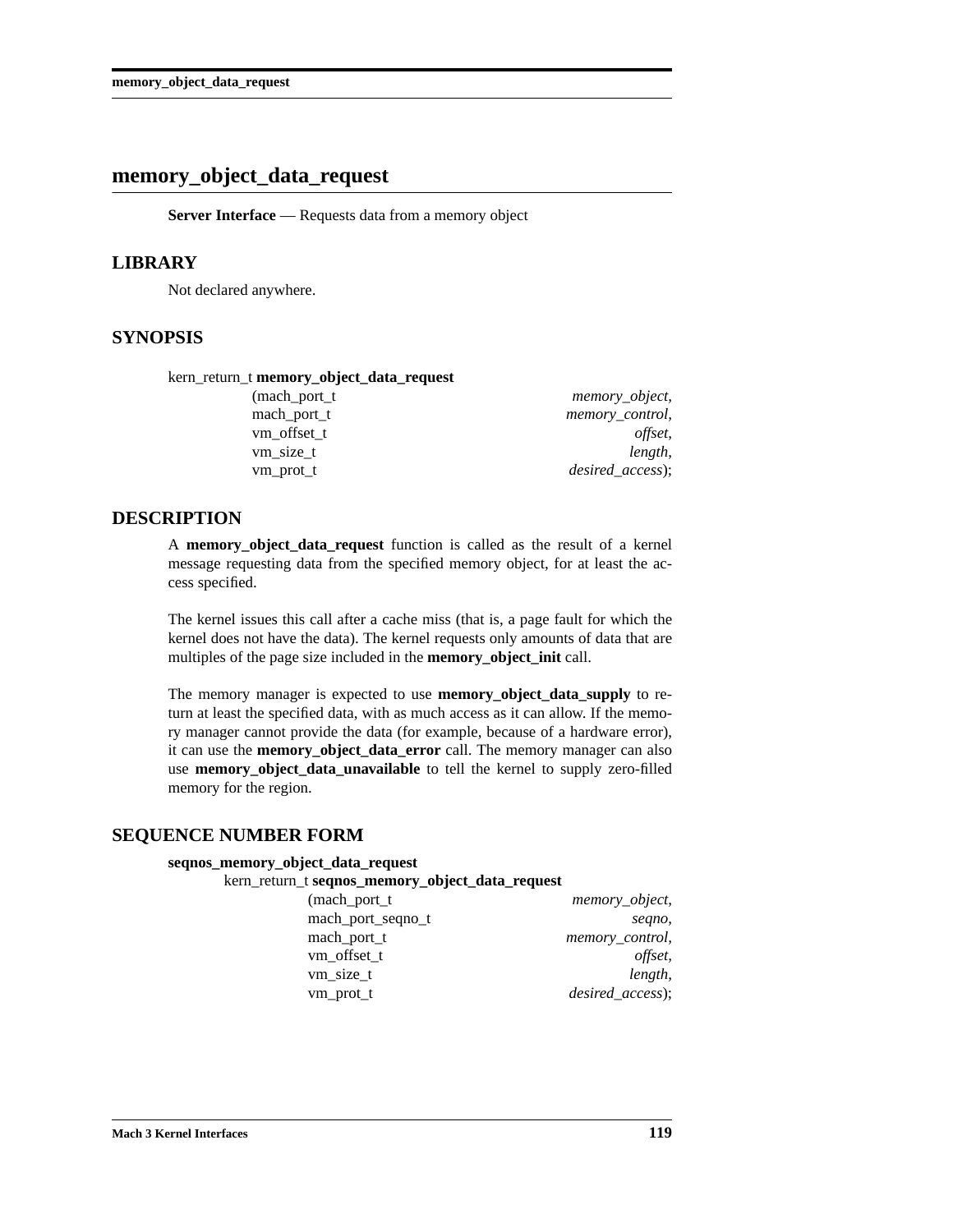# **PARAMETERS**

#### *memory\_object*

[in scalar] The abstract memory object port that represents the memory object data, as supplied to the kernel in a **vm\_map** call.

 $\blacksquare$ 

 $\mathbf I$ 

I

Π

 $\mathbf I$ 

Π

*seqno*

[in scalar] The sequence number of this message relative to the abstract memory object port.

#### *memory\_control*

[in scalar] The memory cache control port to be used for a response by the memory manager. If the memory object has been supplied to more than one kernel, this parameter identifies the kernel that is making the call.

#### *offset*

[in scalar] The offset within the memory object.

#### *length*

[in scalar] The number of bytes requested, starting at *offset*. The number converts to an integral number of virtual pages.

#### *desired\_access*

[in scalar] The memory access modes to be allowed for the cached data. Possible values are obtained by or'ing together the following values:

VM\_PROT\_READ Allows read access.

### VM\_PROT\_WRITE Allows write access.

VM\_PROT\_EXECUTE

Allows execute access.

# **RETURN VALUE**

### KERN\_SUCCESS

This value is ignored since the call is made by the kernel, which does not wait for a reply.

### **RELATED INFORMATION**

Functions: **memory\_object\_data\_error**, **memory\_object\_data\_supply**, **memory\_object\_data\_unavailable**, **memory\_object\_server**, **seqnos\_memory\_object\_server**.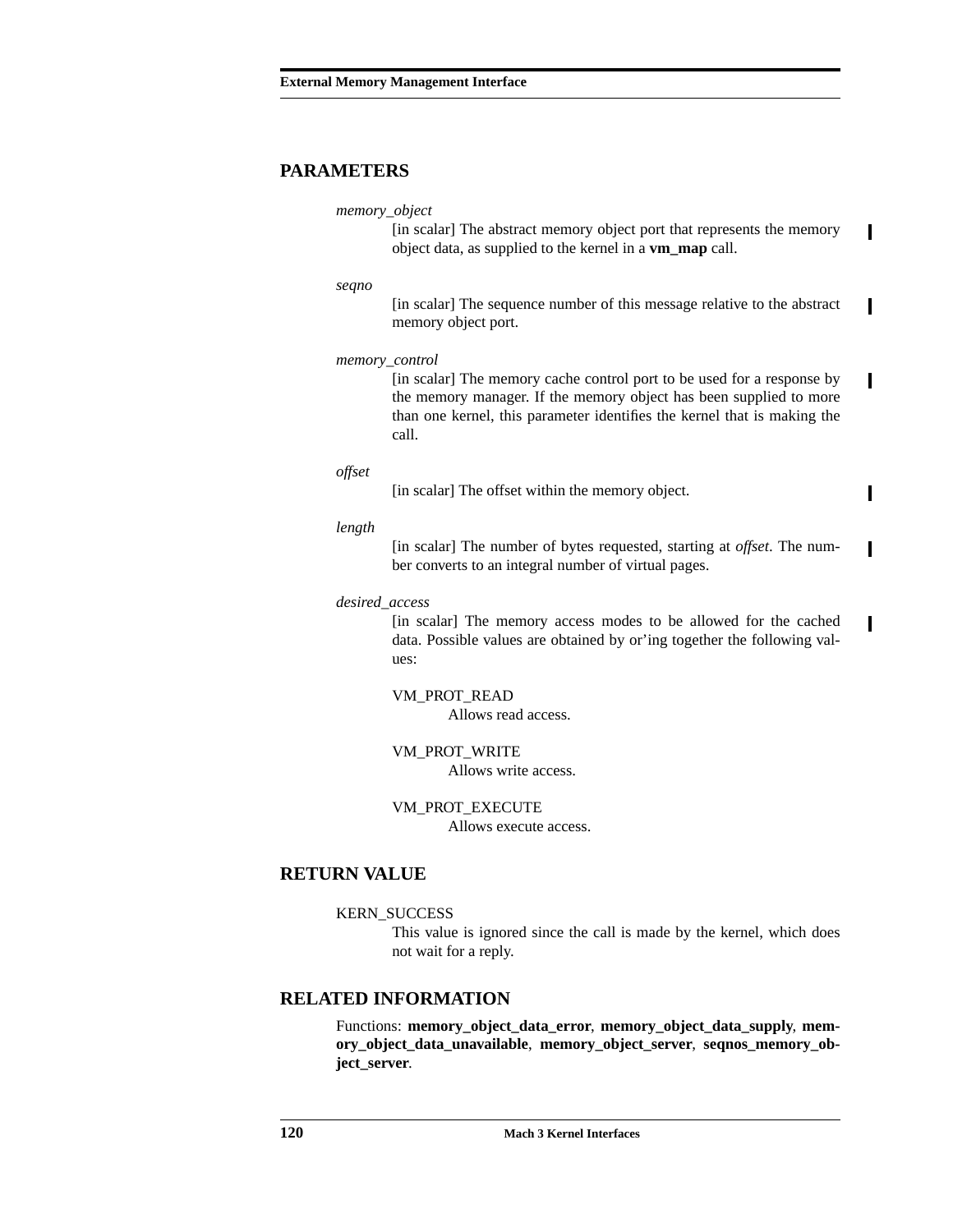# **memory\_object\_data\_return**

**Server Interface** — Writes data back to a memory object

#### **LIBRARY**

Not declared anywhere.

## **SYNOPSIS**

 $\mathbf{I}$ 

 $\blacksquare$ 

 $\mathbf I$ 

|  |  | kern_return_t memory_object_data_return |  |  |  |
|--|--|-----------------------------------------|--|--|--|
|--|--|-----------------------------------------|--|--|--|

| memory_object,  | (mach_port_t |
|-----------------|--------------|
| memory_control, | mach_port_t  |
| offset,         | vm offset t  |
| data,           | vm_offset_t  |
| data count.     | vm_size_t    |
| dirty,          | boolean_t    |
| kernel_copy);   | boolean_t    |
|                 |              |

## **DESCRIPTION**

A **memory\_object\_data\_return** function is called as the result of a kernel message providing the memory manager with data that has been evicted from the physical memory cache.

The kernel writes back only data that has been modified or is precious. When the memory manager no longer needs the data (for example, after the data has been written to permanent storage), it should use **vm\_deallocate** to release the memory resources.

# **SEQUENCE NUMBER FORM**

#### **seqnos\_memory\_object\_data\_return**

# kern\_return\_t **seqnos\_memory\_object\_data\_return** (mach\_port\_t *memory\_object,* mach\_port\_seqno\_t *seqno*, mach\_port\_t *memory\_control,* vm\_offset\_t *offset,* vm\_offset\_t *data,* vm\_size\_t *data\_count*, boolean\_t *dirty*, boolean\_t *kernel\_copy*);

# **PARAMETERS**

#### *memory\_object*

[in scalar] The abstract memory object port that represents the memory object data, as supplied to the kernel in a **vm\_map** call.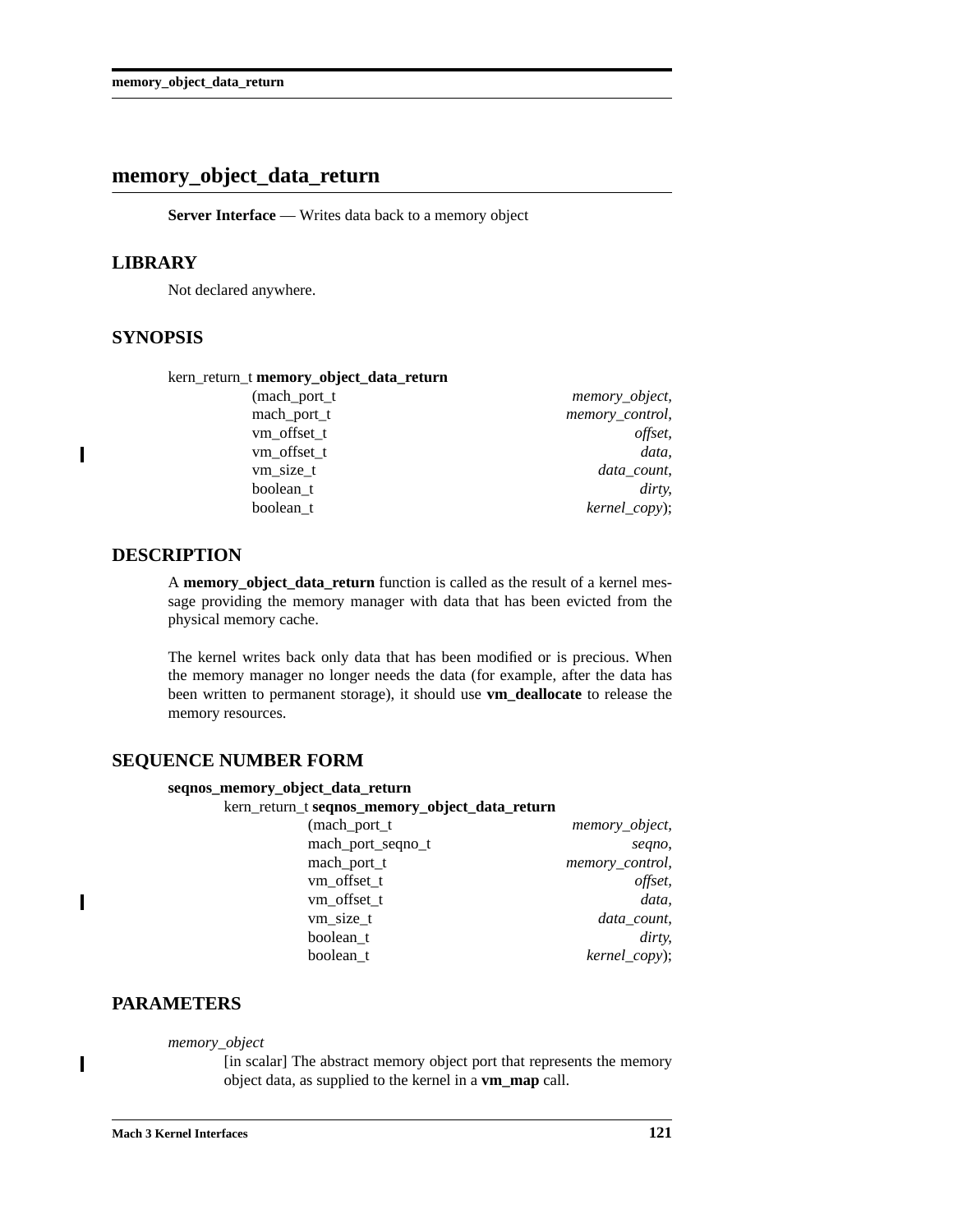*seqno*

[in scalar] The sequence number of this message relative to the abstract memory object port.

Π

 $\mathbf I$ 

 $\blacksquare$ 

П

Π

I

Π

#### *memory\_control*

[in scalar] The memory cache control port to be used for a response by the memory manager. If the memory object has been supplied to more than one kernel, this parameter identifies the kernel that is making the call.

```
offset
```
[in scalar] The offset within the memory object.

#### *data*

[in pointer to dynamic array of bytes] The data that has been evicted from the physical memory cache.

#### *data\_count*

[in scalar] The number of bytes to be written, starting at *offset*. The number converts to an integral number of memory object pages.

#### *dirty*

[in scalar] If TRUE, the pages returned have been modified.

*kernel\_copy*

[in scalar] If TRUE, the kernel has kept a copy of the page.

# **NOTES**

The kernel can flush clean (that is, un-modified) non-precious pages at its own discretion. As a result, the memory manager cannot rely on the kernel to keep a copy of its data or even to provide notification that its data has been discarded.

# **RETURN VALUE**

#### KERN\_SUCCESS

This value is ignored since the call is made by the kernel, which does not wait for a reply.

## **RELATED INFORMATION**

Functions: **memory\_object\_data\_supply**, **memory\_object\_data\_write** (old form), **vm\_deallocate**, **memory\_object\_server**, **seqnos\_memory\_object\_server**.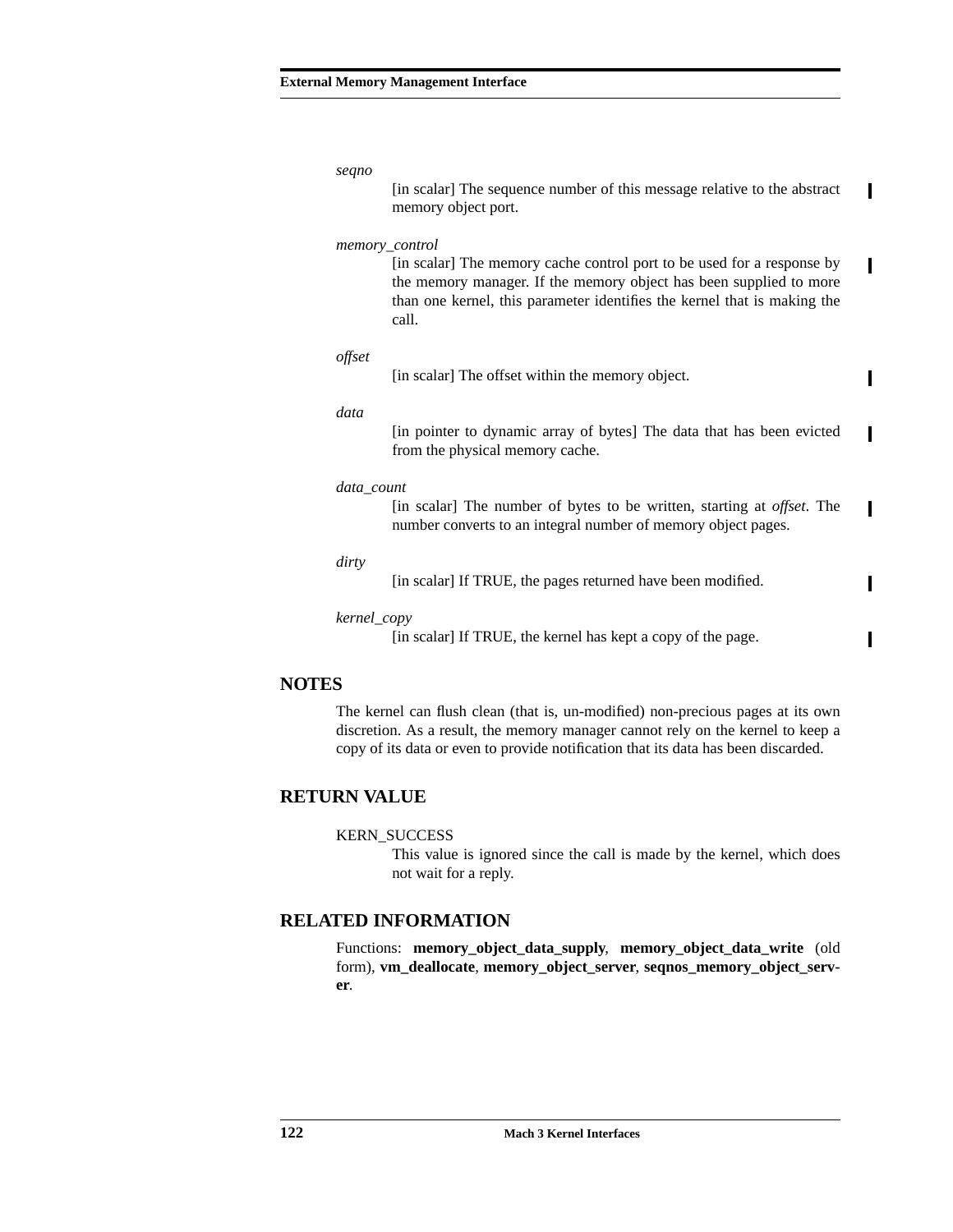# **memory\_object\_data\_supply**

**Function** — Supplies data for a region of a memory object

## **SYNOPSIS**

 $\mathbf{I}$ 

 $\blacksquare$ 

I

Ī

I

Г

| memory_control, |
|-----------------|
| offset,         |
| data,           |
| data count,     |
| deallocate,     |
| lock value,     |
| precious,       |
| $reply\_port);$ |
|                 |

# **DESCRIPTION**

The **memory\_object\_data\_supply** function supplies the kernel with a range of data for the specified memory object. A memory manager normally provides data only in response to a **memory\_object\_data\_request** call from the kernel.

# **PARAMETERS**

#### *memory\_control*

[in scalar] The memory cache control port to be used by the memory manager for cache management requests. This port is provided by the kernel in a **memory\_object\_init** call.

#### *offset*

[in scalar] The offset within the memory object, in bytes.

#### *data*

[in pointer to page aligned array of bytes] The address of the data being provided to the kernel.

#### *data\_count*

[in scalar] The amount of data to be provided. The number must be an integral number of memory object pages.

#### *deallocate*

[in scalar] If TRUE, the pages to be copied (starting at *data*) will be deallocated from the memory manager's address space as a result of being copied into the message, allowing the pages to be moved into the kernel instead of being physically copied.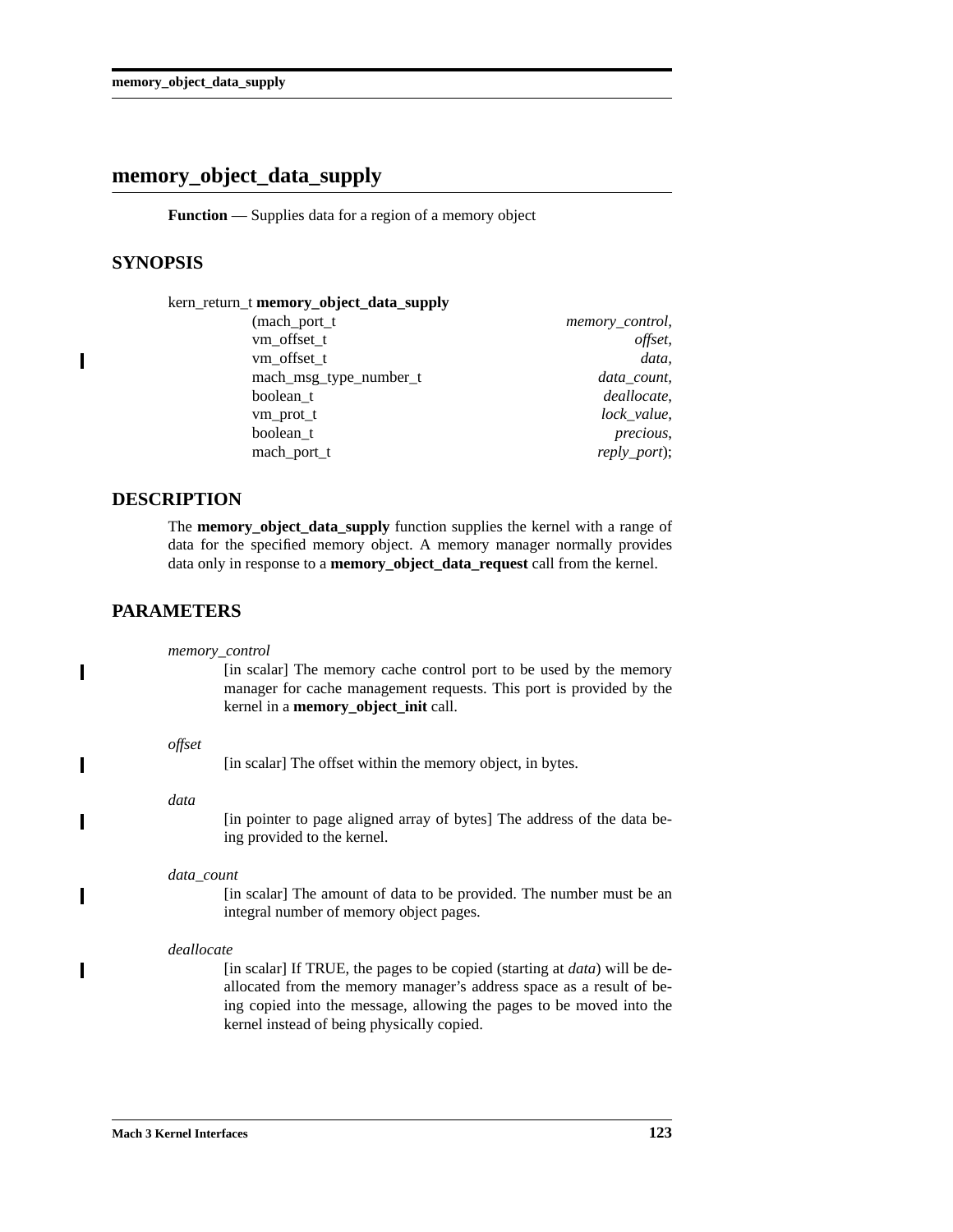#### **External Memory Management Interface**

*lock\_value*

[in scalar] One or more forms of access **not** permitted for the specified data. Valid values are:

#### VM\_PROT\_NONE

Prohibits no access (that is, all forms of access are permitted).

Π

 $\mathbf I$ 

Π

VM\_PROT\_READ Prohibits read access.

VM\_PROT\_WRITE Prohibits write access.

VM\_PROT\_EXECUTE Prohibits execute access.

VM\_PROT\_ALL Prohibits all forms of access.

#### *precious*

[in scalar] If TRUE, the pages being supplied are "precious", that is, the memory manager is not (necessarily) retaining its own copy. These pages must be returned to the manager when evicted from memory, even if not modified.

*reply\_port*

[in scalar] A port to which the kernel should send a **memory\_object\_ supply\_completed** to indicate the status of the accepted data. MACH\_- PORT\_NULL is allowed. The reply message indicates which pages have been accepted.

#### **NOTES**

The kernel accepts only integral numbers of pages. It discards any partial pages without notification.

### **CAUTIONS**

A memory manager must be careful when providing data that has not been explicitly requested. In particular, a memory manager must ensure that it does not provide writable data again before it receives back modifications from the kernel. This may require that the memory manager remember which pages it has provided, or that it exercise other cache control functions (via **memory\_object\_ lock\_request**) before proceeding. Currently, the kernel prohibits the overwriting of live data pages.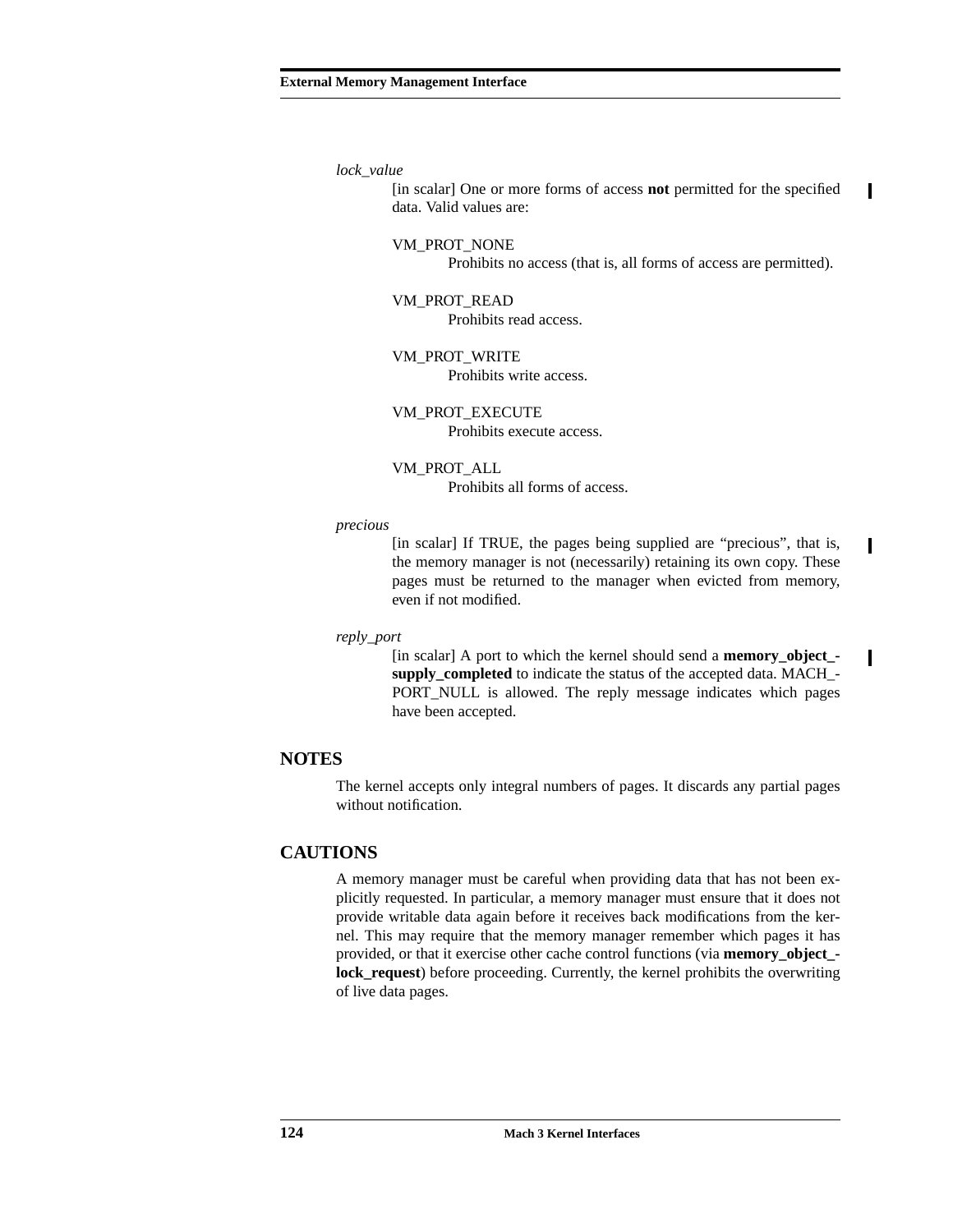# **RETURN VALUE**

### KERN\_SUCCESS

Since this function does not receive a reply message, it has no return value. Only message transmission errors apply.

# **RELATED INFORMATION**

Functions: **memory\_object\_data\_error**, **memory\_object\_data\_provided** (old form), **memory\_object\_data\_request**, **memory\_object\_data\_unavailable**, **memory\_object\_lock\_request**, **memory\_object\_supply\_completed**.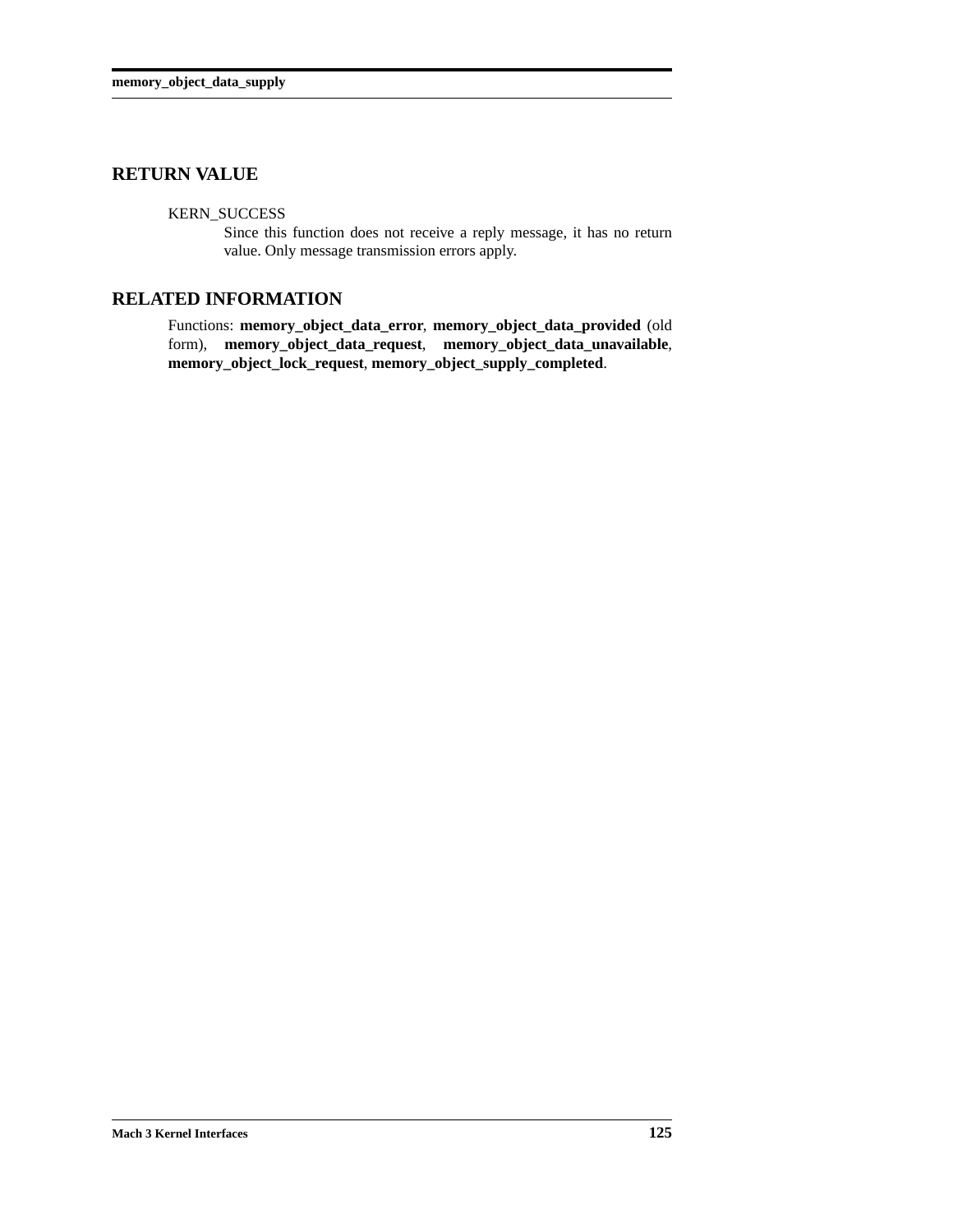# **memory\_object\_data\_unavailable**

**Function** — Indicates no data for a memory object

# **SYNOPSIS**

kern\_return\_t **memory\_object\_data\_unavailable** (mach\_port\_t *memory\_control,* vm\_offset\_t *offset,* vm\_size\_t *size*);

 $\mathbf I$ 

 $\mathbf I$ 

 $\mathbf I$ 

# **DESCRIPTION**

The **memory object data unavailable** function indicates that the memory manager cannot provide the kernel with the data requested for the given region. Instead, the kernel should provide the data for this region.

A memory manager can use this call in any of the following situations:

- When the object was created by the kernel (via **memory\_object\_create**) and the kernel has not yet provided data for the region (via either **memory\_object data initialize** or **memory** object data return). In this case, the object is a temporary memory object; the memory manager is the default memory manager; and the kernel should provide zero-filled pages for the object.
- When the object was created by a **memory\_object\_copy**. In this case, the kernel should copy the region from the original memory object.
- When the object is a normal user-created memory object. In this case, the kernel should provide unlocked zero-filled pages for the region.

# **PARAMETERS**

#### *memory\_control*

[in scalar] The memory cache control port to be used by the memory manager for cache management requests. This port is provided by the kernel in a **memory\_object\_init** or a **memory\_object\_create** call.

*offset*

[in scalar] The offset within the memory object, in bytes.

*size*

[in scalar] The number of bytes of data (starting at *offset*). The number must convert to an integral number of memory object pages.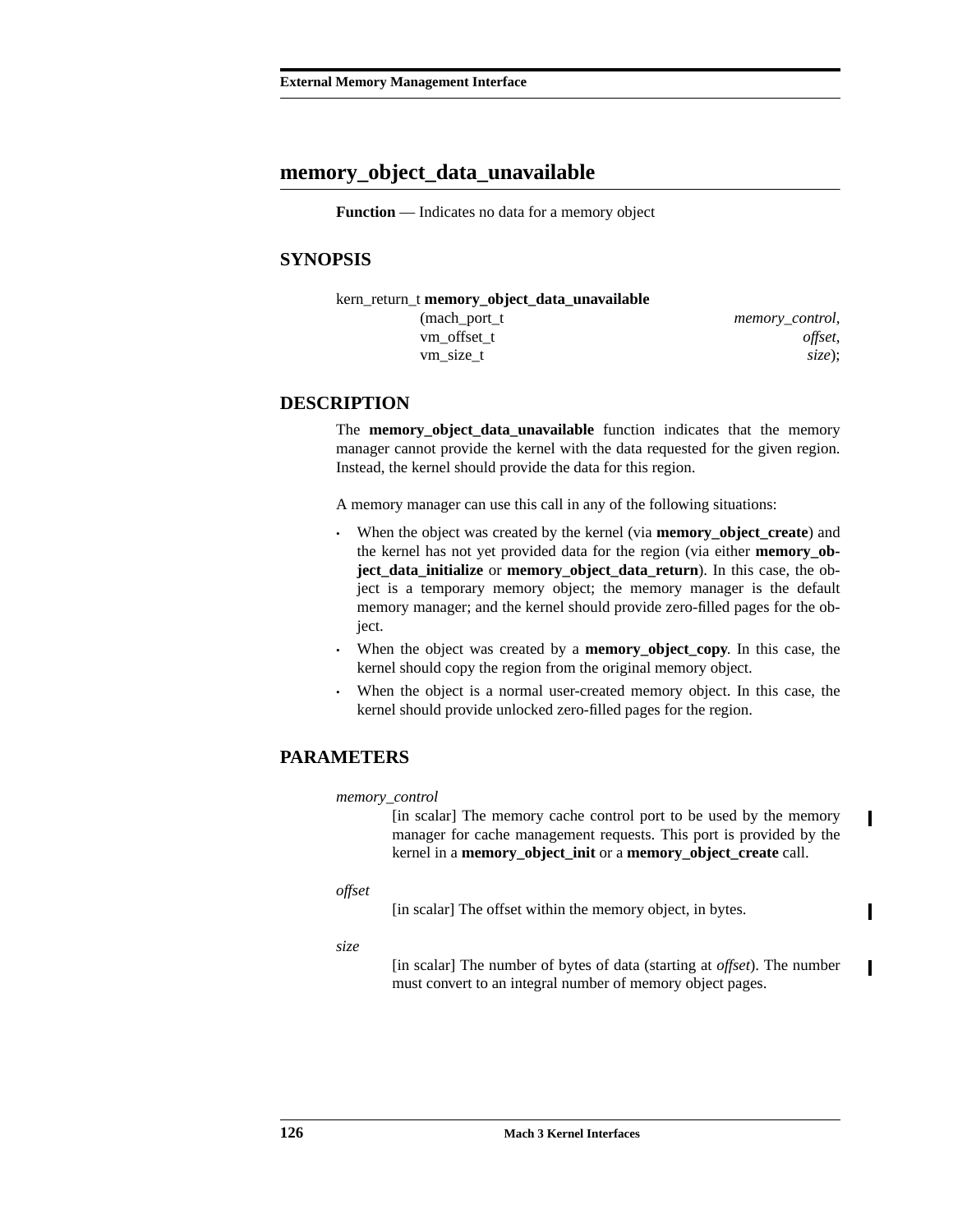# **RETURN VALUE**

### KERN\_SUCCESS

Since this function does not receive a reply message, it has no return value. Only message transmission errors apply.

# **RELATED INFORMATION**

Functions: **memory\_object\_copy**, **memory\_object\_create**, **memory\_object\_ data\_error**, **memory\_object\_data\_request**, **memory\_object\_data\_supply**.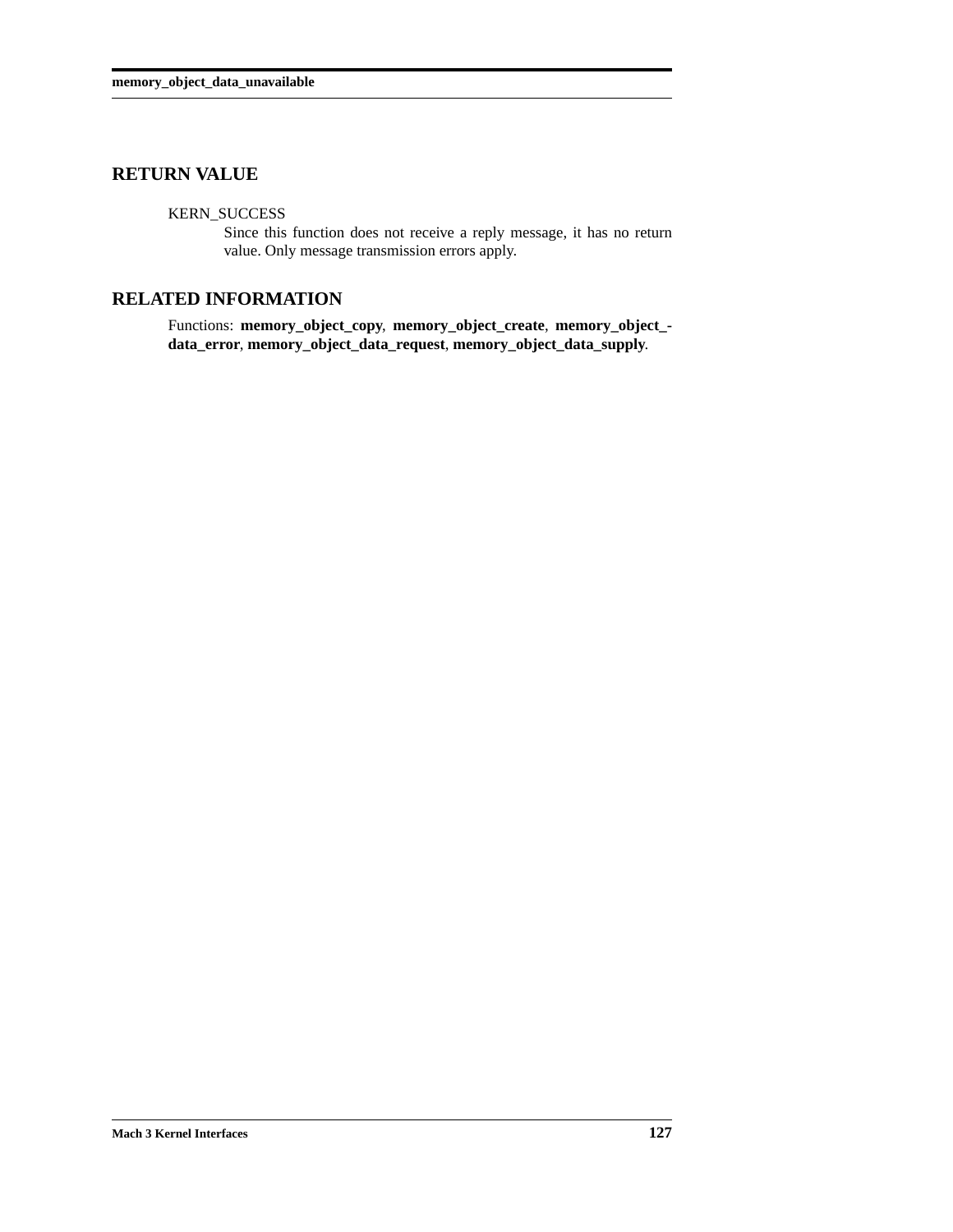# **memory\_object\_data\_unlock**

**Server Interface** — Requests access to a memory object

### **LIBRARY**

Not declared anywhere.

# **SYNOPSIS**

#### kern\_return\_t **memory\_object\_data\_unlock**

(mach\_port\_t *memory\_object,* mach\_port\_t *memory\_control,* vm\_offset\_t *offset*, vm\_size\_t *length,* vm\_prot\_t *desired\_access*);

 $\mathbf I$ 

 $\blacksquare$ 

 $\blacksquare$ 

### **DESCRIPTION**

A **memory\_object\_data\_unlock** function is called as the result of a kernel message requesting the memory manager to permit at least the desired access to the specified data cached by the kernel. The memory manager is expected to use the **memory\_object\_lock\_request** call in response.

# **SEQUENCE NUMBER FORM**

#### **seqnos\_memory\_object\_data\_unlock**

kern\_return\_t **seqnos\_memory\_object\_data\_unlock**

| (mach_port_t      | memory object,   |
|-------------------|------------------|
| mach_port_seqno_t | segno,           |
| mach_port_t       | memory_control,  |
| vm offset t       | offset,          |
| vm size t         | length,          |
| vm_prot_t         | desired_access); |

# **PARAMETERS**

*memory\_object*

[in scalar] The abstract memory object port that represents the memory object data, as supplied to the kernel in a **vm\_map** call.

#### *seqno*

[in scalar] The sequence number of this message relative to the abstract memory object port.

#### *memory\_control*

[in scalar] The memory cache control port to be used for a response by the memory manager. If the memory object has been supplied to more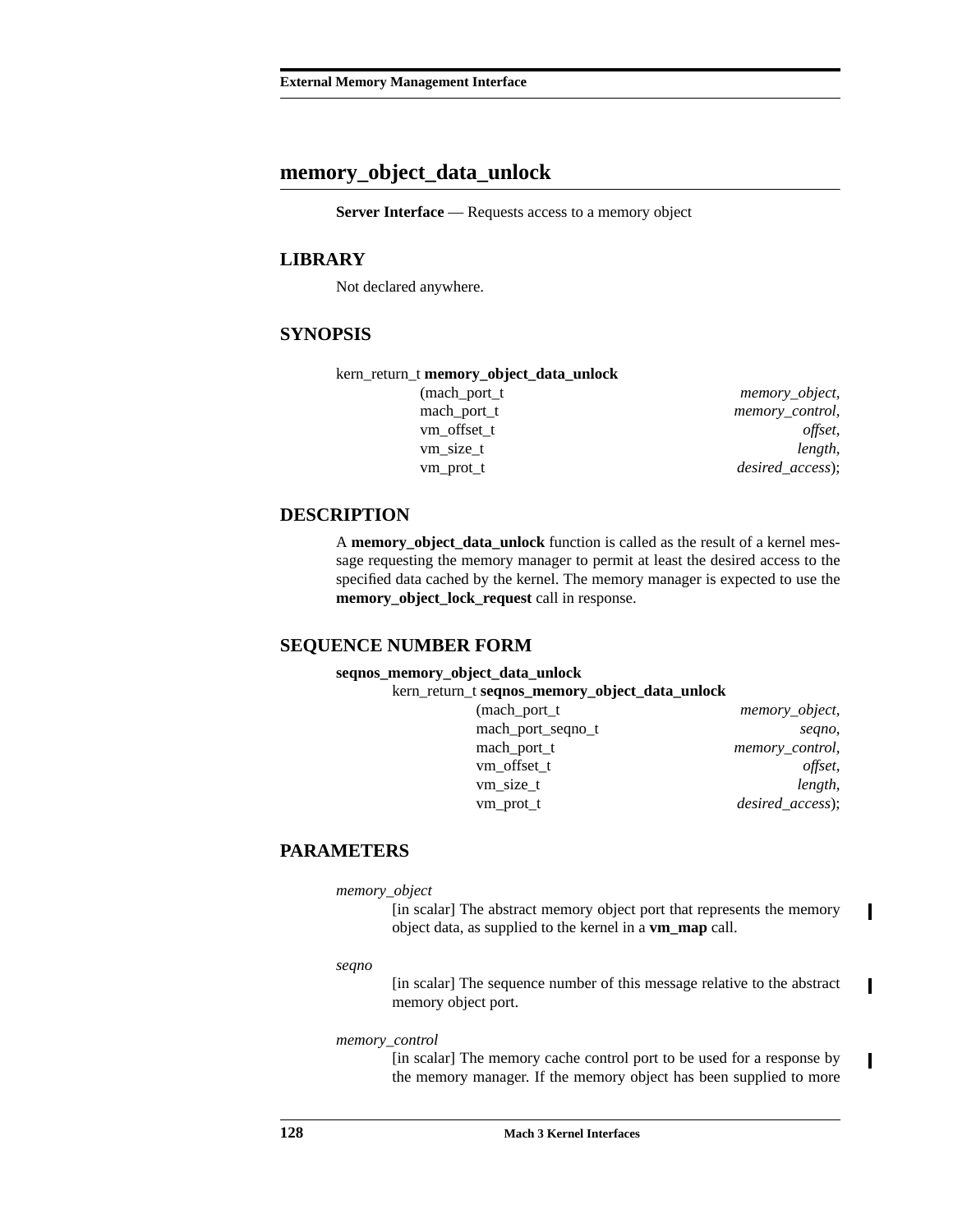than one kernel, this parameter identifies the kernel that is making the call.

#### *offset*

 $\mathbf I$ 

I

 $\mathbf I$ 

[in scalar] The offset within the memory object.

#### *length*

[in scalar] The number of bytes to which the access applies, starting at *offset*. The number converts to an integral number of memory object pages.

#### *desired\_access*

[in scalar] The memory access modes requested for the cached data. Possible values are obtained by or'ing together the following values:

VM\_PROT\_READ Allows read access.

VM\_PROT\_WRITE Allows write access.

VM\_PROT\_EXECUTE Allows execute access.

# **RETURN VALUE**

#### KERN\_SUCCESS

This value is ignored since the call is made by the kernel, which does not wait for a reply.

# **RELATED INFORMATION**

Functions: **memory\_object\_lock\_completed**, **memory\_object\_lock\_request**, **memory\_object\_server**, **seqnos\_memory\_object\_server**.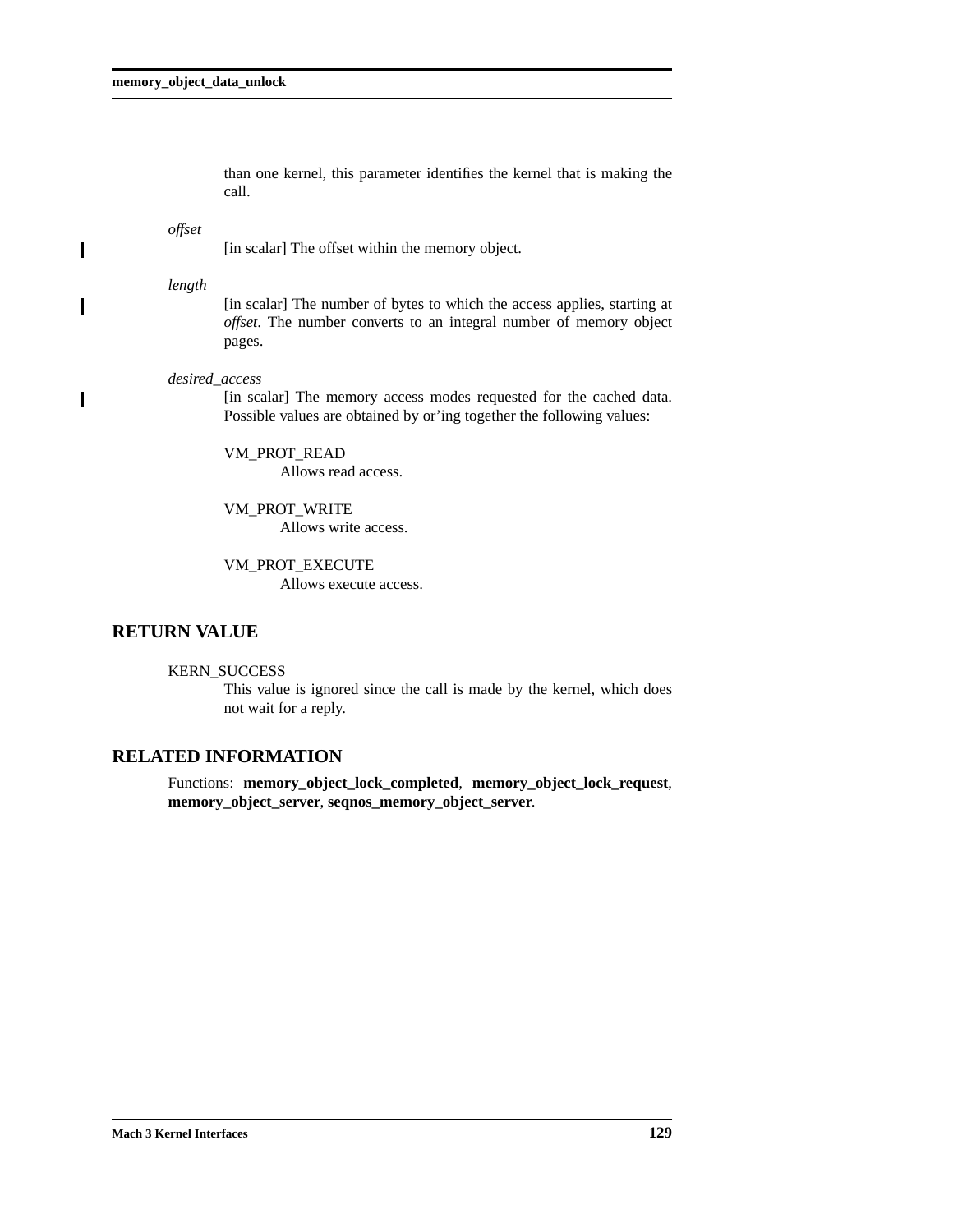# **memory\_object\_data\_write**

**Server Interface** — Writes changed data back to a memory object (old form)

#### **LIBRARY**

Not declared anywhere.

# **SYNOPSIS**

#### kern\_return\_t **memory\_object\_data\_write**

(mach\_port\_t *memory\_object,* mach\_port\_t *memory\_control,* vm\_offset\_t *offset*, vm\_offset\_t *data,* vm\_size\_t data\_count);

I

 $\mathbf I$ 

### **DESCRIPTION**

A **memory\_object\_data\_write** function is called as the result of a kernel message providing the memory manager with data that has been modified while cached in physical memory. This old form is used if the memory manager makes the object ready via the old **memory\_object\_set\_attributes** instead of **memory\_object\_ready**.

The kernel writes back only data that has been modified. When the memory manager no longer needs the data (for example, after the data has been written to permanent storage), it should use **vm\_deallocate** to release the memory resources.

### **SEQUENCE NUMBER FORM**

#### **seqnos\_memory\_object\_data\_write**

kern\_return\_t **seqnos\_memory\_object\_data\_write**

(mach\_port\_t *memory\_object,* mach port seqno<sub>t</sub> *seqno*, mach\_port\_t *memory\_control,* vm\_offset\_t *offset,* vm\_offset\_t *data,* vm\_size\_t *data\_count*);

## **PARAMETERS**

*memory\_object*

[in scalar] The abstract memory object port that represents the memory object data, as supplied to the kernel in a **vm\_map** call.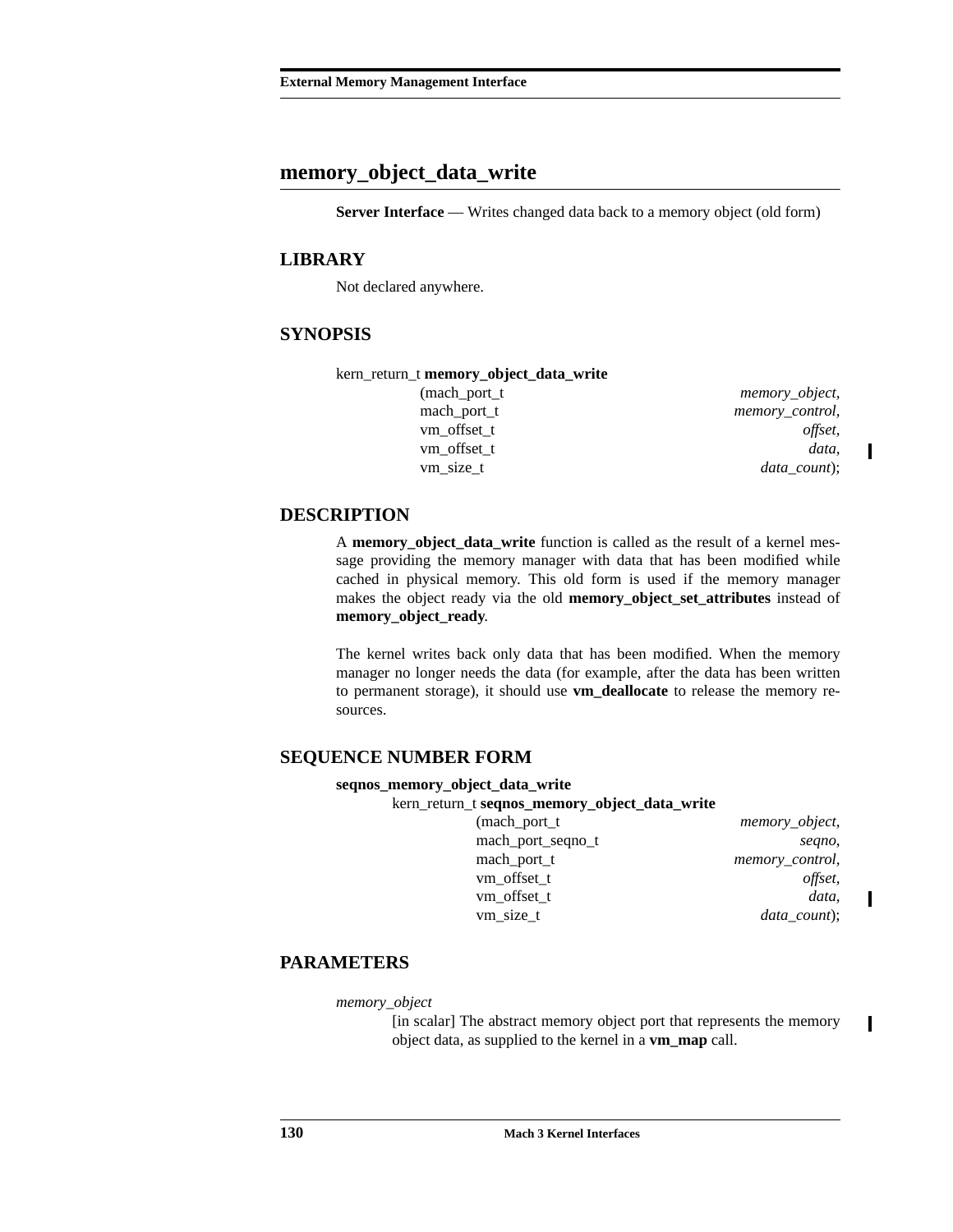#### *seqno*

 $\mathbf I$ 

Ι

I

I

 $\mathbf I$ 

[in scalar] The sequence number of this message relative to the abstract memory object port.

#### *memory\_control*

[in scalar] The memory cache control port to be used for a response by the memory manager. If the memory object has been supplied to more than one kernel, this parameter identifies the kernel that is making the call.

#### *offset*

[in scalar] The offset within the memory object.

#### *data*

[in pointer to dynamic array of bytes] The data that has been modified while cached in physical memory.

#### *data\_count*

[in scalar] The number of bytes to be written, starting at *offset*. The number converts to an integral number of memory object pages.

# **NOTES**

The kernel can flush clean (that is, un-modified) pages at its own discretion. As a result, the memory manager cannot rely on the kernel to keep a copy of its data or even to provide notification that its data has been discarded.

### **RETURN VALUE**

### KERN\_SUCCESS

This value is ignored since the call is made by the kernel, which does not wait for a reply.

## **RELATED INFORMATION**

Functions: **memory\_object\_data\_return**, **memory\_object\_set\_attributes**, **vm\_deallocate**, **memory\_object\_server**, **seqnos\_memory\_object\_server**.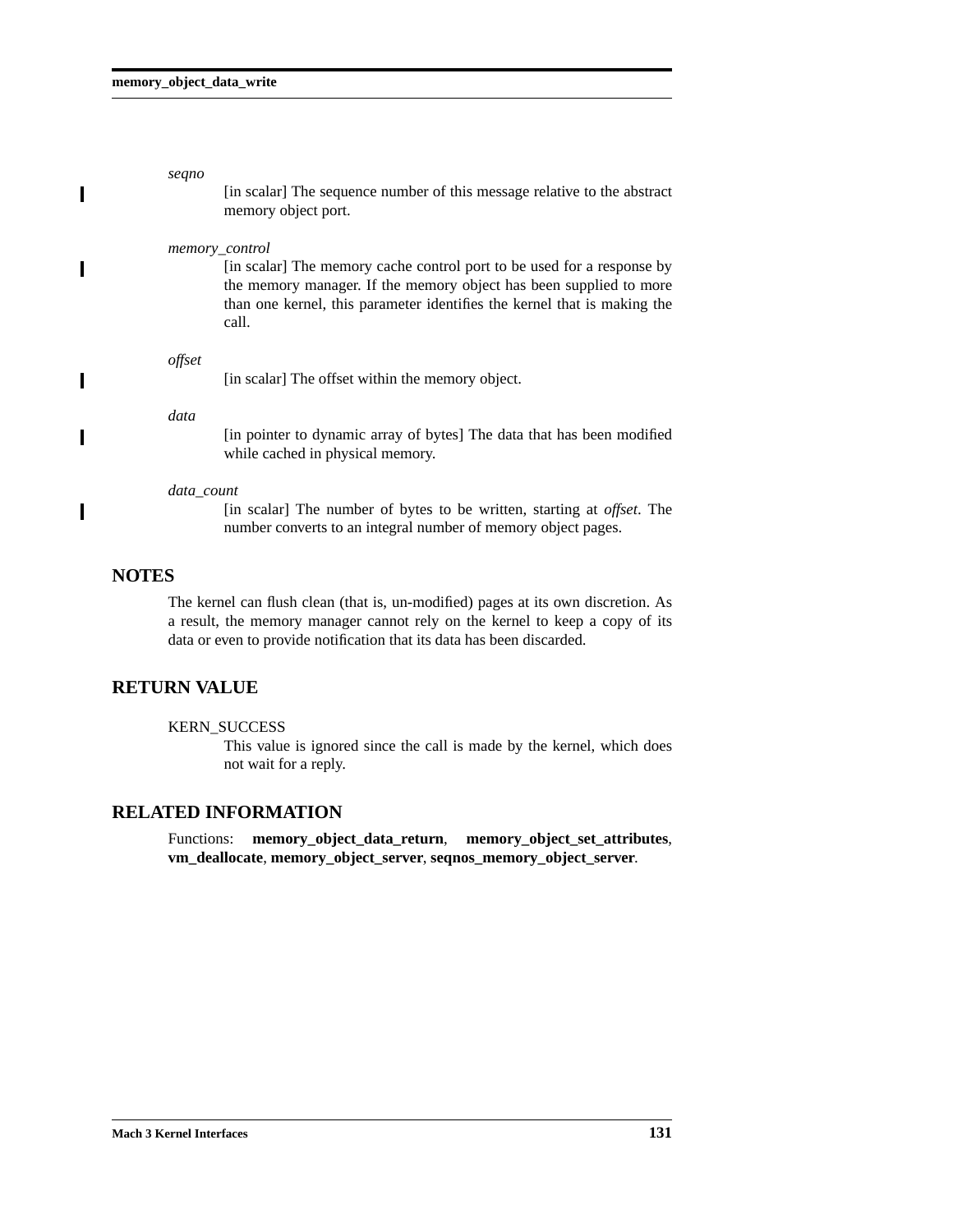# **memory\_object\_destroy**

**Function** — Shuts down a memory object

## **SYNOPSIS**

kern\_return\_t **memory\_object\_destroy** (mach\_port\_t *memory\_control,* kern return t *reason*);

Π

 $\blacksquare$ 

# **DESCRIPTION**

The **memory\_object\_destroy** function tells the kernel to shut down the specified memory object. As a result of this call, the kernel no longer supports paging activity or any memory object calls on the memory object. The kernel issues a **memory** object terminate call to pass to the memory manager all rights to the memory object port, the memory control port, and the memory name port.

To ensure that any modified cached data is returned before the object is terminated, the memory manager should call **memory\_object\_lock\_request** with *should\_flush* set and a lock value of VM\_PROT\_WRITE before it makes the **memory\_object\_destroy** call.

# **PARAMETERS**

*memory\_control*

[in scalar] The memory cache control port to be used by the memory manager for cache management requests. This port is provided by the kernel in a **memory\_object\_init** call.

*reason*

[in scalar] An error code indicating when the object must be destroyed.

### **NOTES**

The *reason* code is currently ignored by the kernel.

# **RETURN VALUE**

#### KERN\_SUCCESS

Since this function does not receive a reply message, it has no return value. Only message transmission errors apply.

# **RELATED INFORMATION**

Functions: **memory\_object\_lock\_request**, **memory\_object\_terminate**.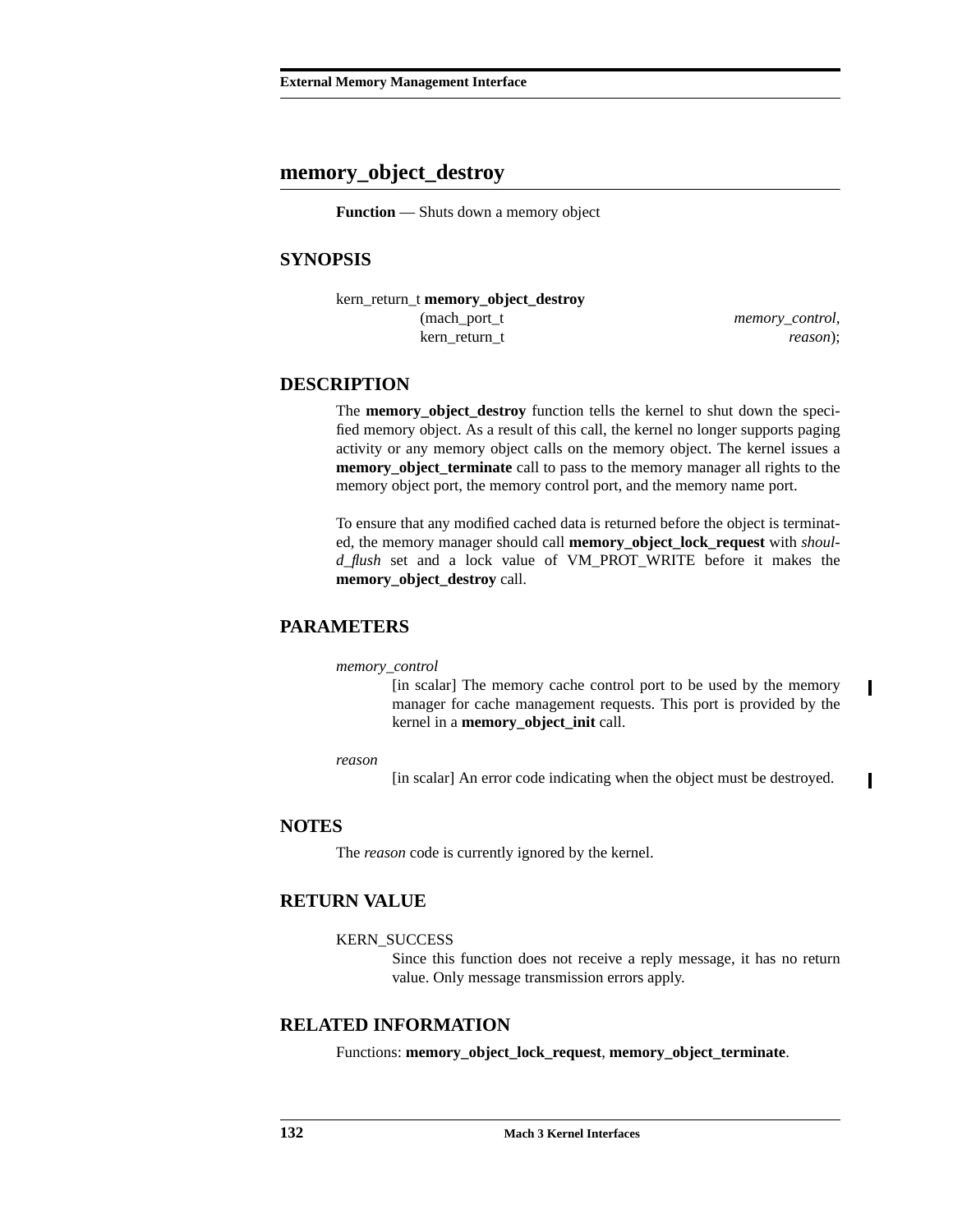# **memory\_object\_get\_attributes**

**Function** — Returns current attributes for a memory object

### **SYNOPSIS**

kern\_return\_t **memory\_object\_get\_attributes** (mach\_port\_t *memory\_control,* boolean\_t\* *object\_ready,* boolean\_t\* *may\_cache\_object,* memory\_object\_copy\_strategy\_t\* *copy\_strategy*);

# **DESCRIPTION**

The **memory\_object\_get\_attributes** function retrieves the current attributes for the specified memory object.

# **PARAMETERS**

ı

#### *memory\_control*

[in scalar] The memory cache control port to be used by the memory manager for cache management requests. This port is provided by the kernel in a **memory\_object\_init** call.

#### *object\_ready*

[out scalar] Ready indicator. If true, the kernel can issue new data and unlock requests on the memory object.

*may\_cache\_object*

[out scalar] Cache indicator. If true, the kernel can cache data associated with the memory object, even if virtual memory references to it are removed.

*copy\_strategy*

[out scalar] How the kernel should handle copying of regions associated with the memory object. Possible values are:

### MEMORY\_OBJECT\_COPY\_NONE

Use normal procedure when copying the memory object's data. Normally, the kernel requests each page with read access, copies the data, and then (optionally) flushes the data.

### MEMORY\_OBJECT\_COPY\_CALL

Notify the memory manager (via **memory\_object\_copy**) before copying any data.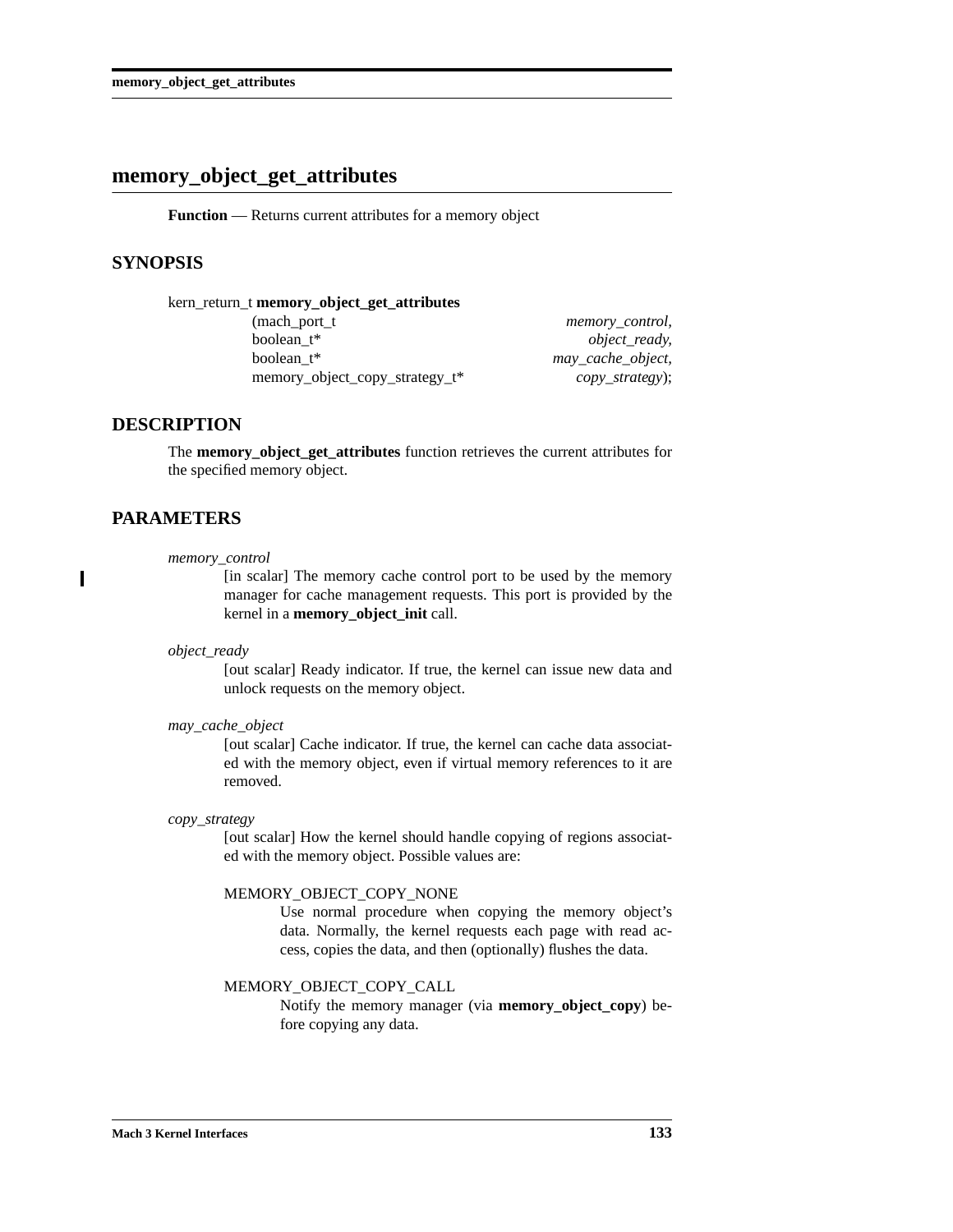### MEMORY\_OBJECT\_COPY\_DELAY

Use copy-on-write technique. This strategy allows the kernel to efficiently copy large amounts of data and guarantees that the memory manager will not externally modify the data. It is the most commonly used copy strategy.

### MEMORY\_OBJECT\_COPY\_TEMPORARY

Mark the object as temporary. This had the same effect as the MEMORY\_OBJECT\_COPY\_DELAY strategy and has the additional attribute that when the last mapping of the memory object is removed, the object is destroyed without returning any in-memory pages.

# **RETURN VALUE**

#### KERN\_SUCCESS

Since this function does not receive a reply message, it has no return value. Only message transmission errors apply.

# **RELATED INFORMATION**

Functions: **memory\_object\_change\_attributes**, **memory\_object\_copy**, **memory\_object\_ready**.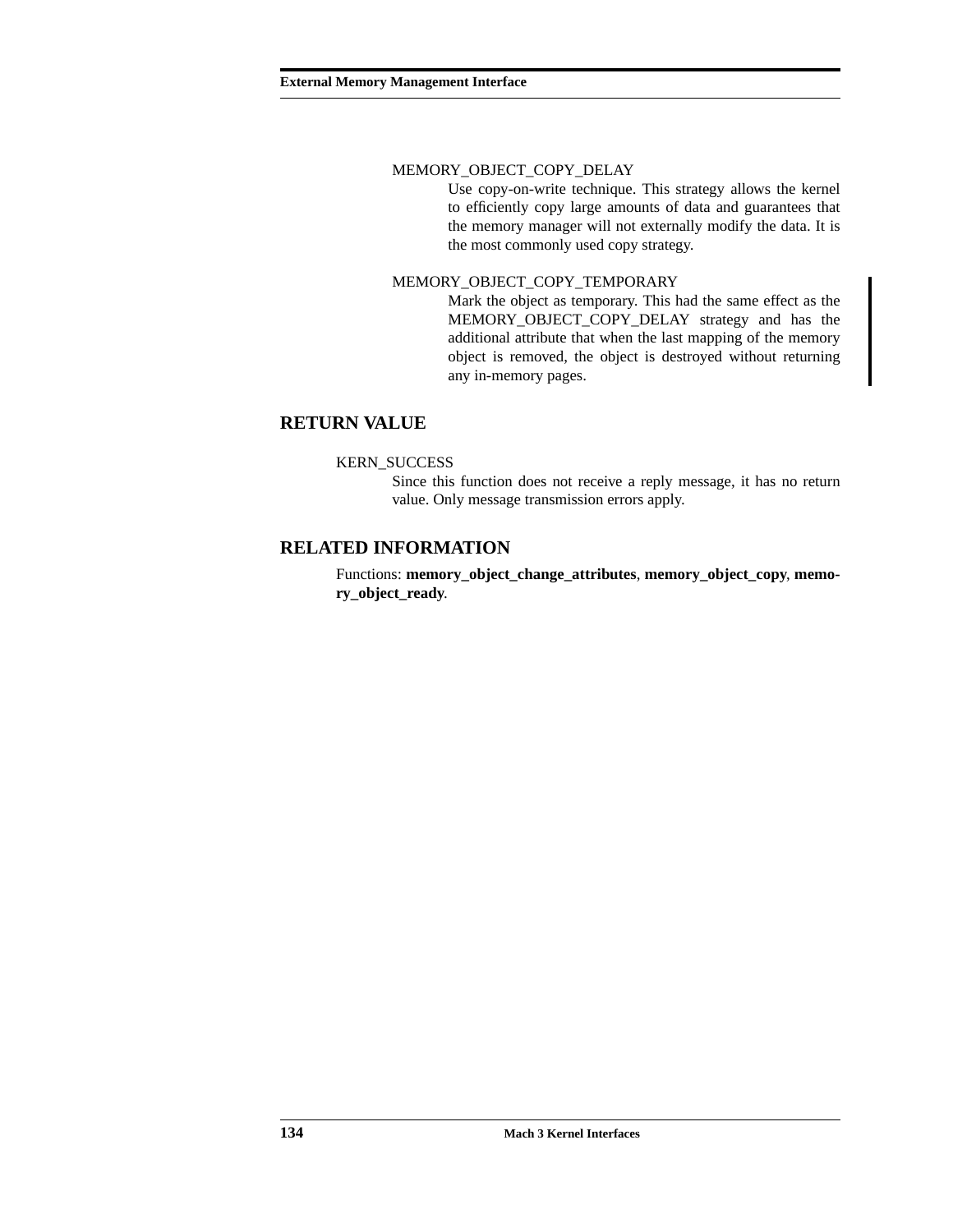# **memory\_object\_init**

**Server Interface** — Initializes a memory object

#### **LIBRARY**

Not declared anywhere.

# **SYNOPSIS**

kern\_return\_t **memory\_object\_init**

| (mach port t) | memory_object,            |
|---------------|---------------------------|
| mach_port_t   | memory_control,           |
| mach_port_t   | memory_object_name,       |
| vm size t     | memory_object_page_size); |

# **DESCRIPTION**

A **memory\_object\_init** function is called as the result of a kernel message notifying a memory manager that the kernel has been asked to map the specified memory object into a task's virtual address space.

When asked to map a memory object for the first time, the kernel responds by making a **memory\_object\_init** call on the abstract memory object. This call is provided as a convenience to the memory manager, to allow it to initialize data structures and prepare to receive other requests.

In addition to the abstract memory object port itself, the call provides the following two ports:

- A memory cache control port that the memory manager can use to control use of its data by the kernel. The memory manager gets send rights for this port.
- A memory cache name port that the kernel will use to identify the memory object to other tasks.

The kernel holds send rights for the abstract memory object port, and both send and receive rights for the memory cache control and name ports.

The call also supplies the virtual page size to be used for the memory mapping. The memory manager can use this size to detect mappings that use different data structures at initialization time, or to allocate buffers for use in reading data.

If a memory object is mapped into the address space of more than one task on different hosts (with independent kernels), the memory manager will receive a **memory\_object\_init** call from each kernel, containing a unique set of control and name ports. Note that each kernel may also use a different page size.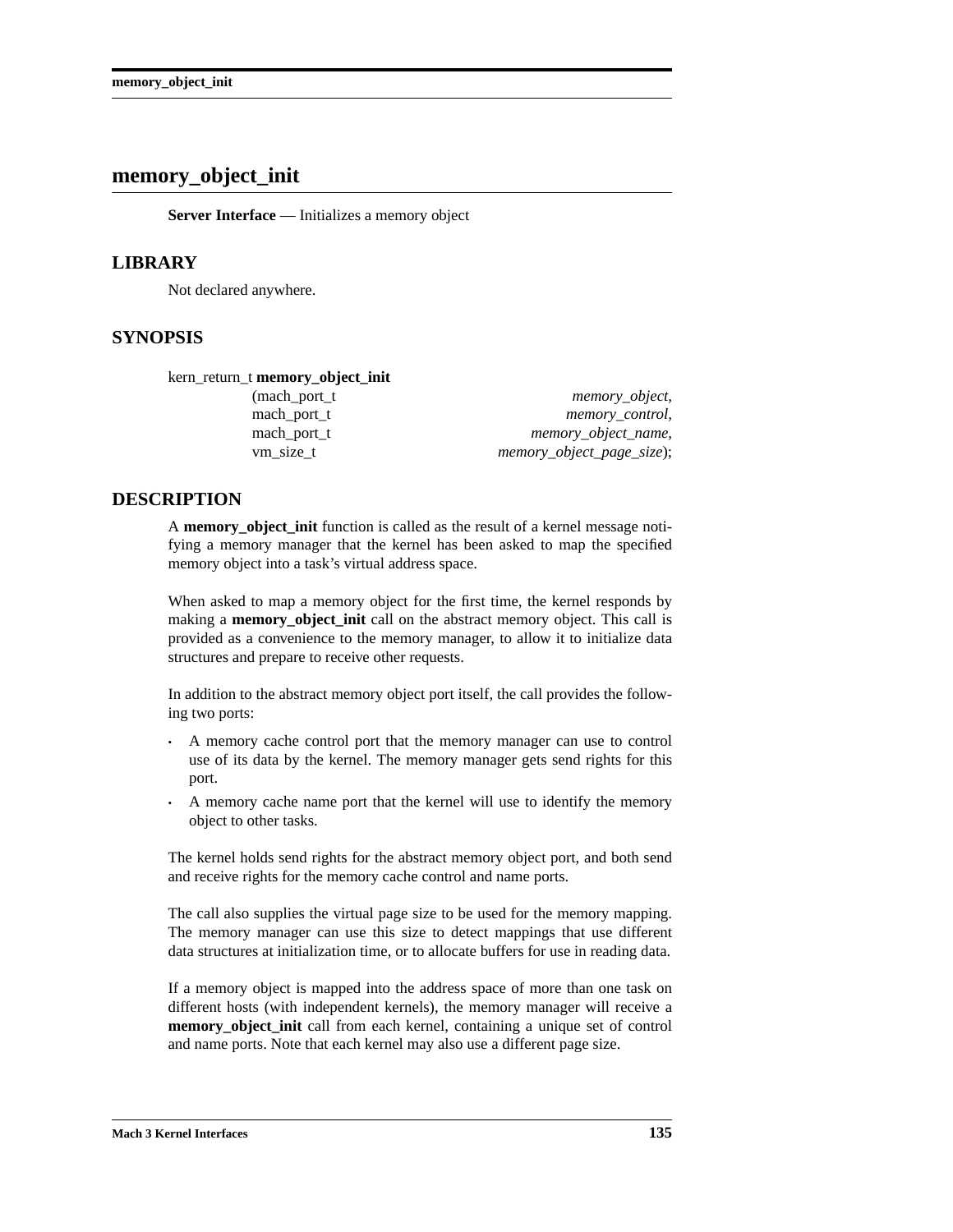# **SEQUENCE NUMBER FORM**

**seqnos\_memory\_object\_init**

kern return t **seqnos** memory object init

(mach\_port\_t *memory\_object,* mach\_port\_seqno\_t *seqno*, mach\_port\_t *memory\_control,* mach\_port\_t *memory\_object\_name,* vm\_size\_t *memory\_object\_page\_size*);

Π

П

I

Π

# **PARAMETERS**

#### *memory\_object*

[in scalar] The abstract memory object port that represents the memory object data, as supplied to the kernel in a **vm\_map** call.

*seqno*

[in scalar] The sequence number of this message relative to the abstract memory object port.

#### *memory\_control*

[in scalar] The memory cache control port to be used by the memory manager. If the memory object has been supplied to more than one kernel, this parameter identifies the kernel that is making the call.

#### *memory\_object\_name*

[in scalar] The memory cache name port used by the kernel to refer to the memory object data in response to **vm\_region** calls.

*memory\_object\_page\_size*

[in scalar] The page size used by the kernel. All calls involving this kernel must use data sizes that are integral multiples of this page size.

# **NOTES**

When the memory manager is ready to accept data requests for this memory object, it must call **memory\_object\_ready**. Otherwise, the kernel will not process requests on this object.

# **RETURN VALUE**

#### KERN\_SUCCESS

This value is ignored since the call is made by the kernel, which does not wait for a reply.

# **RELATED INFORMATION**

Functions: **memory\_object\_ready**, **memory\_object\_terminate**, **memory\_object\_server**, **seqnos\_memory\_object\_server**.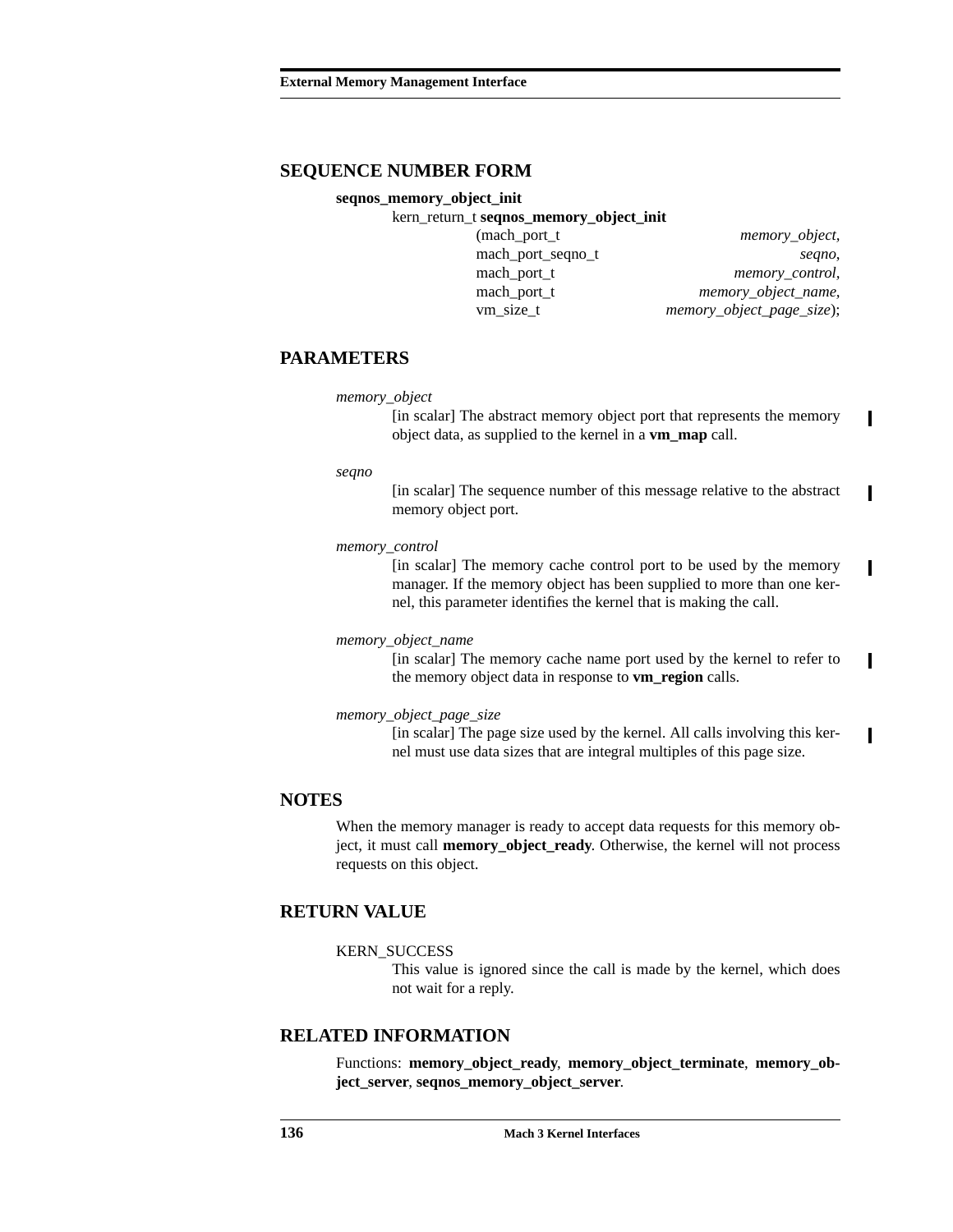# **memory\_object\_lock\_completed**

**Server Interface** — Indicates completion of a consistency control call

#### **LIBRARY**

Not declared anywhere.

## **SYNOPSIS**

kern\_return\_t **memory\_object\_lock\_completed**

| memory_object,  | (mach port t) |
|-----------------|---------------|
| memory control, | mach port t   |
| offset,         | ym offset t   |
| length);        | vm size t     |
|                 |               |

## **DESCRIPTION**

A **memory\_object\_lock\_completed** function is called as the result of a kernel message confirming the kernel's action in response to a **memory\_object\_lock\_ request** call from the memory manager. The memory manager can use the **memory\_object\_lock\_request** call to:

- Alter access restrictions specified in the **memory\_object\_data\_supply** call or a previous **memory\_object\_lock\_request** call.
- Write back modifications made in memory.
- Invalidate its cached data.

When the kernel completes the requested actions, it calls **memory\_object\_ lock\_completed** (asynchronously) using the port explicitly provided in the **memory\_object\_lock\_request** call. Because the memory manager cannot know which pages have been modified, or even which pages remain in the cache, it cannot know how many pages will be written back in response to a **memory\_object\_lock\_request** call. Receiving the **memory\_object\_lock\_completed** call is the only sure means of detecting completion. The completion call includes the offset and length values from the consistency request to distinguish it from other consistency requests.

## **SEQUENCE NUMBER FORM**

#### **seqnos\_memory\_object\_lock\_completed**

kern\_return\_t **seqnos\_memory\_object\_lock\_completed**

| (mach port t      | memory_object,  |
|-------------------|-----------------|
| mach port segno t | segno,          |
| mach port t       | memory_control, |
| vm offset t       | offset,         |
| vm size t         | length);        |
|                   |                 |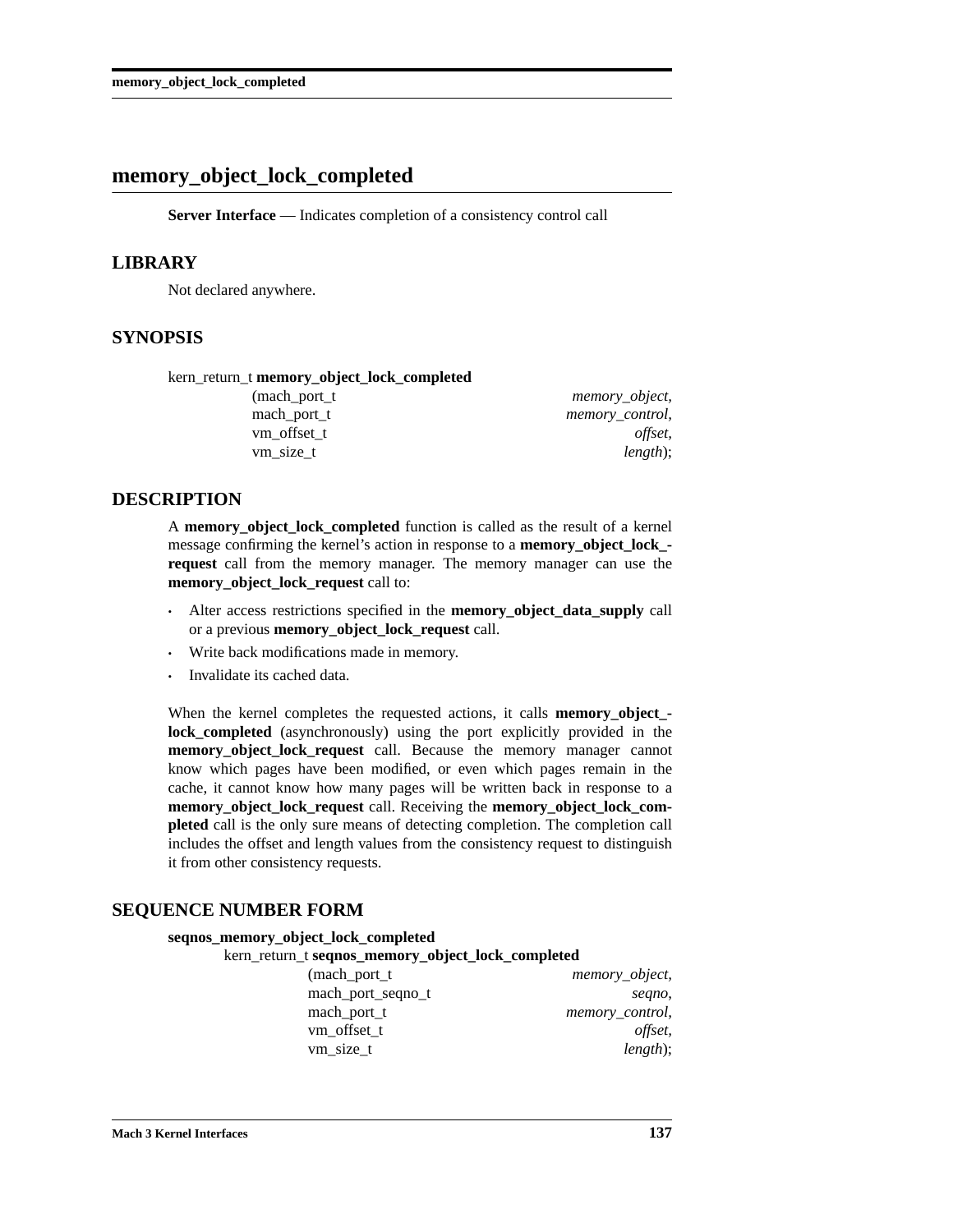# **PARAMETERS**

#### *memory\_object*

[in scalar] The abstract memory object port that represents the memory object data, as supplied to the kernel in a **vm\_map** call.

 $\blacksquare$ 

 $\mathbf I$ 

 $\mathbf I$ 

Π

Π

*seqno*

[in scalar] The sequence number of this message relative to the port named in the **memory\_object\_lock\_request** message.

#### *memory\_control*

[in scalar] The memory cache control port to be used for a response by the memory manager. If the memory object has been supplied to more than one kernel, this parameter identifies the kernel that is making the call.

*offset*

[in scalar] The offset within the memory object.

*length*

[in scalar] The number of bytes to which the call refers, starting at *offset*. The number converts to an integral number of memory object pages.

## **RETURN VALUE**

#### KERN\_SUCCESS

This value is ignored since the call is made by the kernel, which does not wait for a reply.

## **RELATED INFORMATION**

Functions: **memory\_object\_lock\_request**, **memory\_object\_server**, **seqnos\_ memory\_object\_server**.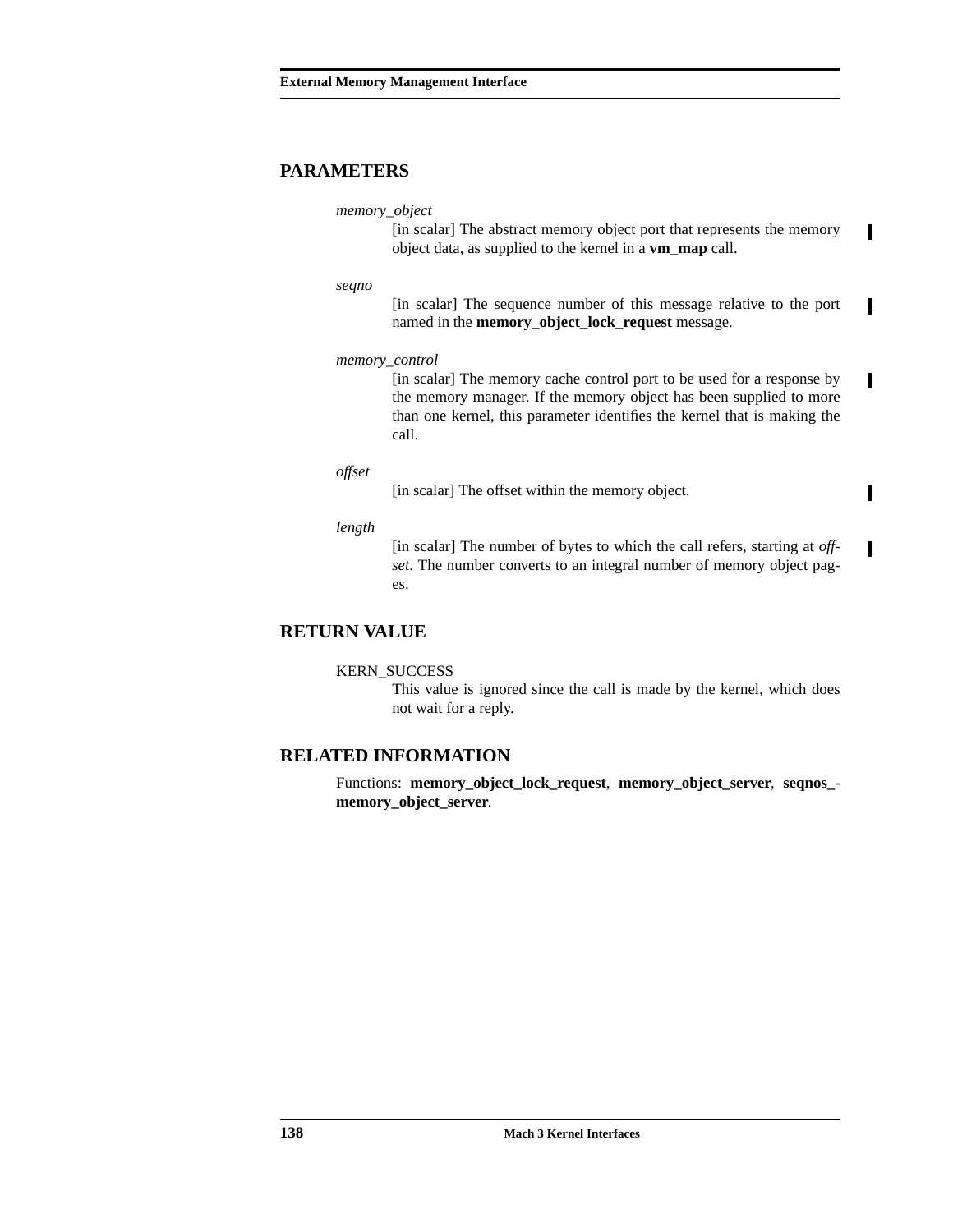# **memory\_object\_lock\_request**

**Function** — Restricts access to memory object data

#### **SYNOPSIS**

kern\_return\_t **memory\_object\_lock\_request**

| (mach_port_t                  | memory_control, |
|-------------------------------|-----------------|
| vm_offset_t                   | offset,         |
| vm size t                     | size.           |
| <i>memory_object_return_t</i> | should return,  |
| boolean t                     | should_flush,   |
| vm_prot_t                     | lock value.     |
| mach_port_t                   | $reply_to);$    |
|                               |                 |

## **DESCRIPTION**

The **memory\_object\_lock\_request** function allows the memory manager to make the following requests of the kernel:

- Clean the pages within the specified range by writing back all changed (that is, dirty) and precious pages. The kernel uses the **memory\_object\_data\_return** call to write back the data. The *should\_return* parameter must be set to non-zero.
- Flush all cached data within the specified range. The kernel invalidates the range of data and revokes all uses of that data. The *should\_flush* parameter must be set to true.
- Alter access restrictions specified in the **memory\_object\_data\_supply** call or a previous **memory\_object\_lock\_request** call. The *lock\_value* parameter must specify the new access restrictions. Note that this parameter can be used to unlock previously locked data.

Once the kernel performs all of the actions requested by this call, it issues a **memory\_object\_lock\_completed** call using the *reply\_to* port.

#### **PARAMETERS**

 $\blacksquare$ 

Π

*memory\_control*

[in scalar] The memory cache control port to be used by the memory manager for cache management requests. This port is provided by the kernel in a **memory\_object\_init** call.

#### *offset*

[in scalar] The offset within the memory object, in bytes.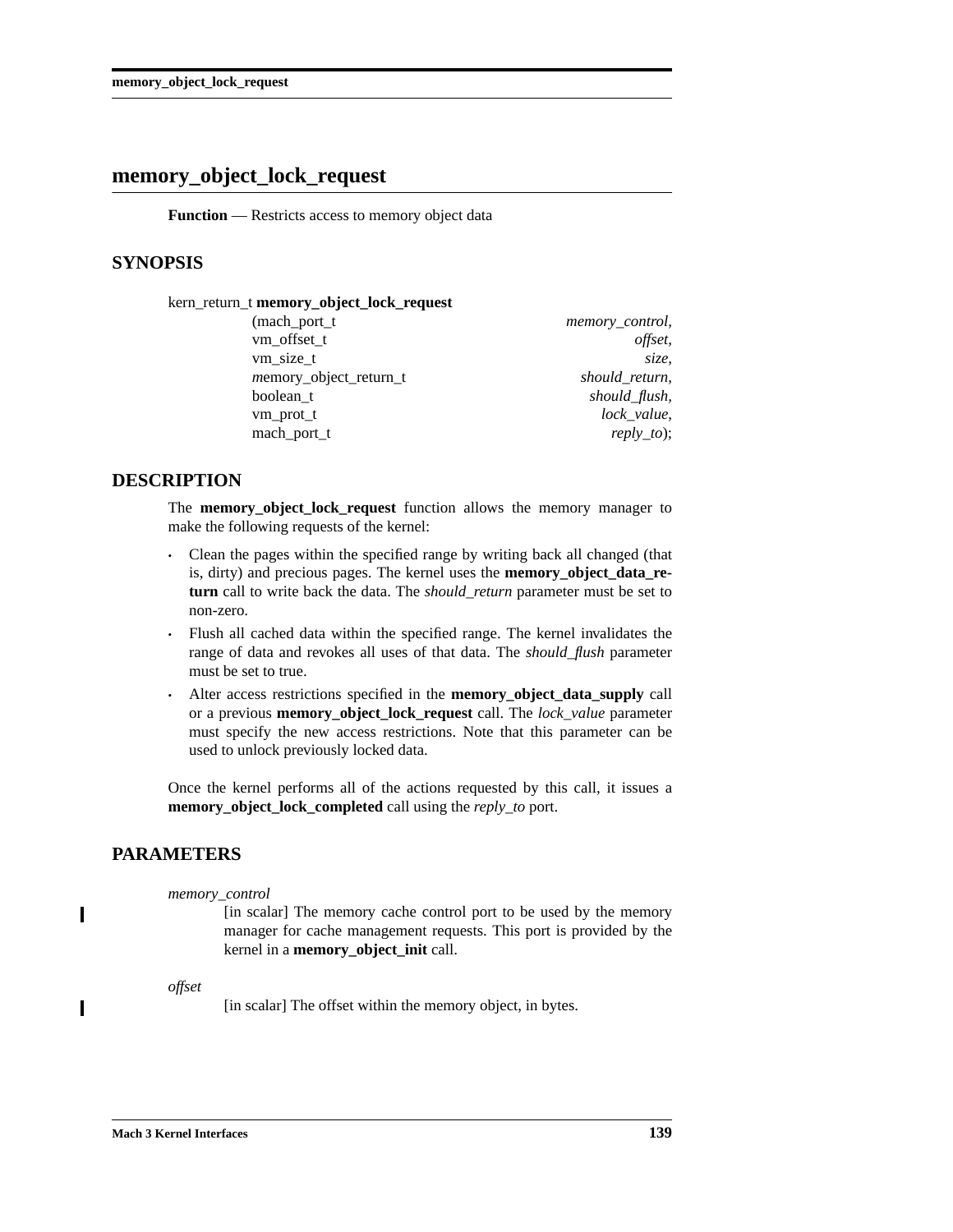#### *size*

[in scalar] The number of bytes of data (starting at *offset*) to be affected. The number must convert to an integral number of memory object pages.

П

I

 $\mathbf I$ 

 $\mathbf I$ 

#### *should\_return*

[in scalar] Clean indicator. Values are:

#### MEMORY OBJECT RETURN NONE

Don't return any pages. If *should\_flush* is TRUE, pages will be discarded.

#### MEMORY\_OBJECT\_RETURN\_DIRTY

Return only dirty (modified) pages. If *should\_flush* is TRUE, precious pages will be discarded; otherwise, the kernel maintains responsibility for precious pages.

#### MEMORY\_OBJECT\_RETURN\_ALL

Both dirty and precious pages are returned. If *should\_flush* is FALSE, the kernel maintains responsibility for the precious pages.

#### *should\_flush*

[in scalar] Flush indicator. If true, the kernel flushes all pages within the range.

#### *lock\_value*

[in scalar] One or more forms of access **not** permitted for the specified data. Valid values are:

#### VM\_PROT\_NO\_CHANGE

Do not change the protection of any pages.

#### VM\_PROT\_NONE

Prohibits no access (that is, all forms of access are permitted).

# VM\_PROT\_READ

Prohibits read access.

# VM\_PROT\_WRITE

Prohibits write access.

#### VM\_PROT\_EXECUTE

Prohibits execute access.

## VM\_PROT\_ALL Prohibits all forms of access.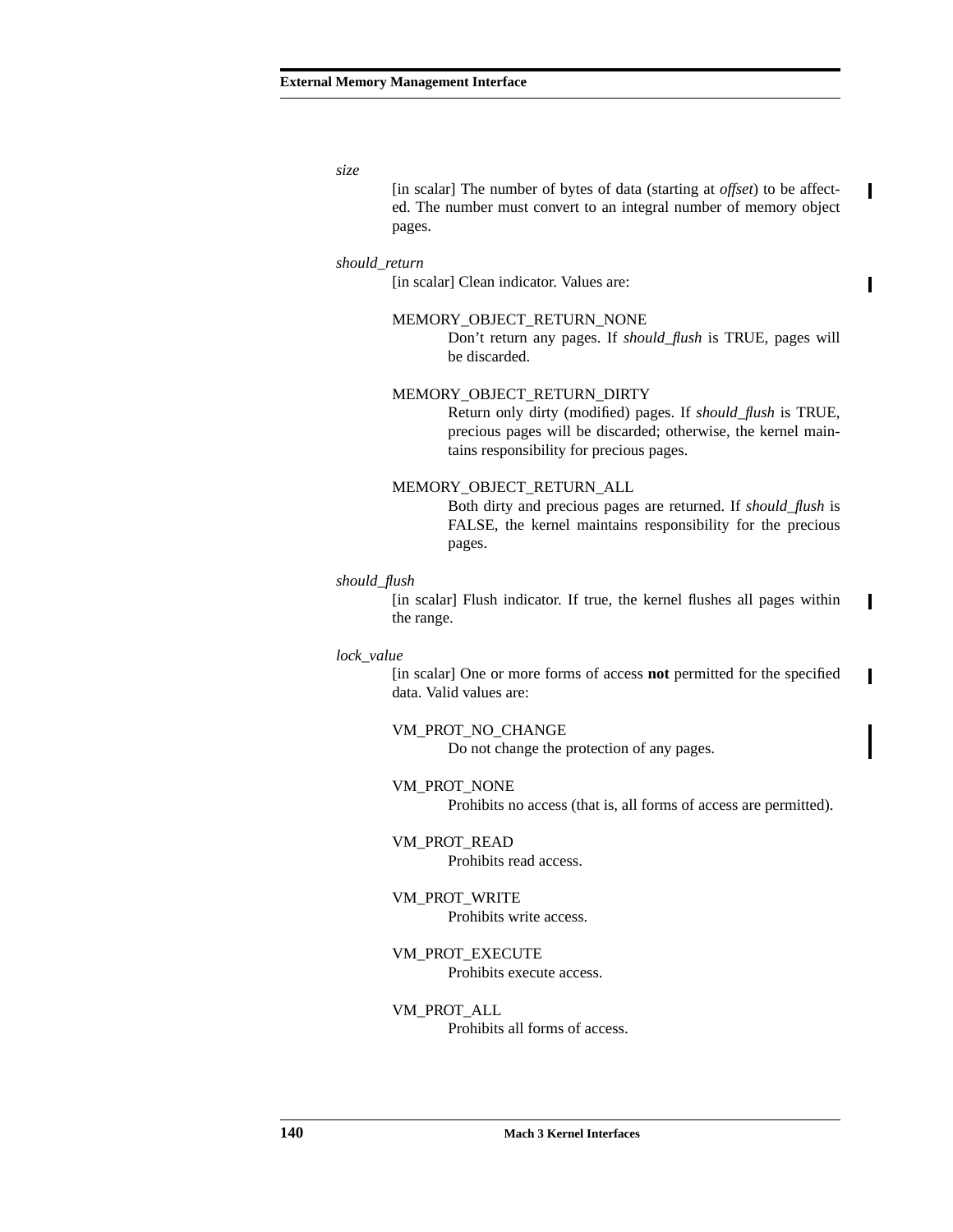*reply\_to*

[in scalar] The response port to be used by the kernel on a call to **memory\_object\_lock\_completed**, or MACH\_PORT\_NULL if no response is required.

# **NOTES**

 $\mathbf I$ 

The **memory** object lock request call affects only data that is cached at the time of the call. Access restrictions cannot be applied to pages for which data has not been provided.

When a running thread requires an access that is currently prohibited, the kernel issues a **memory\_object\_data\_unlock** call specifying the access required. The memory manager can then use **memory\_object\_lock\_request** to relax its access restrictions on the data.

To indicate that an unlock request is invalid (that is, requires permission that can never be granted), the memory manager must first flush the page. When the kernel requests the data again with the higher permission, the memory manager can indicate the error by responding with a call to **memory\_object\_data\_error**.

## **RETURN VALUE**

KERN\_SUCCESS

Since this function does not receive a reply message, it has no return value. Only message transmission errors apply.

## **RELATED INFORMATION**

Functions: **memory\_object\_data\_supply**, **memory\_object\_data\_unlock**, **memory\_object\_lock\_completed**.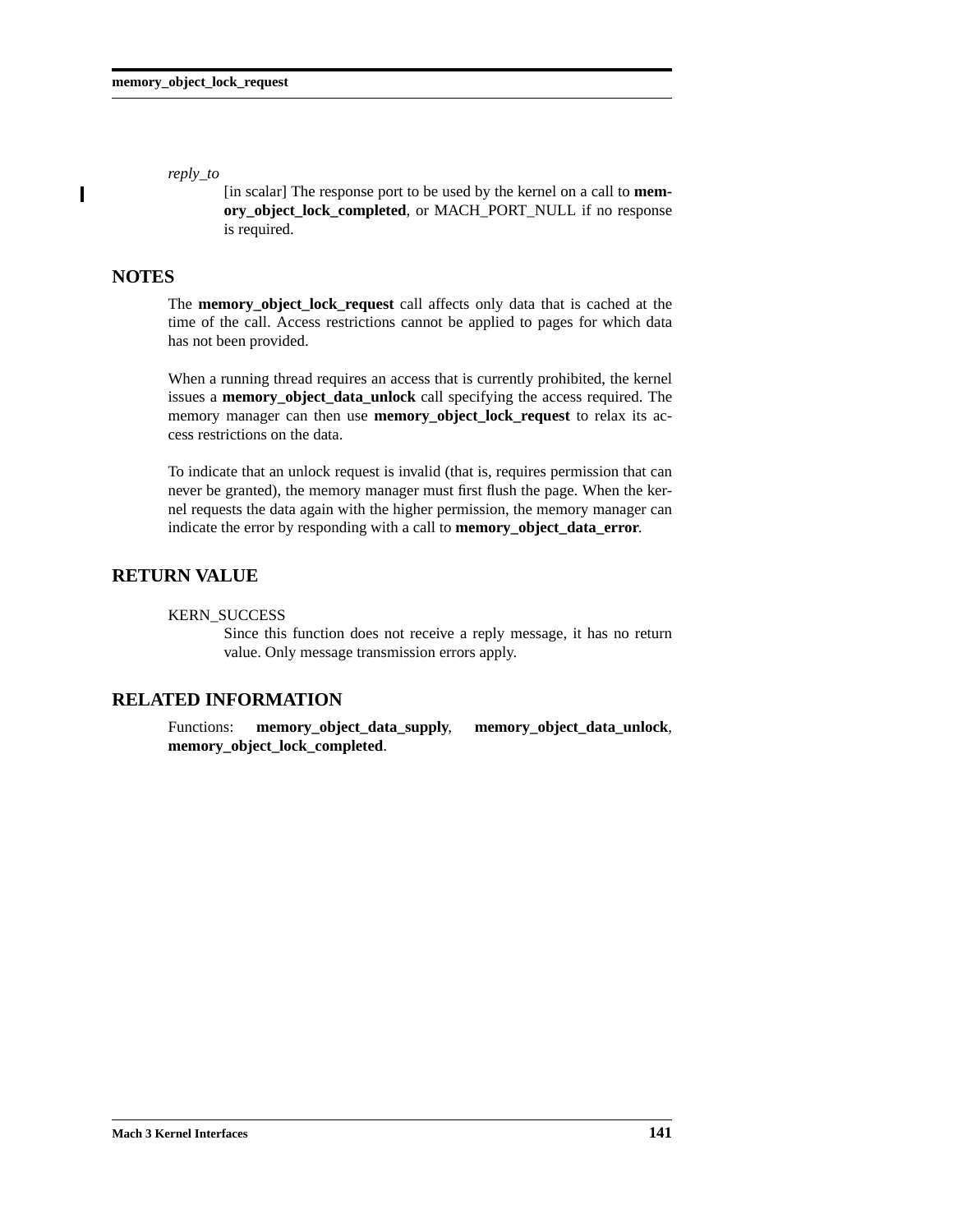# **memory\_object\_ready**

**Function** — Marks a memory object is ready to receive paging operations

## **SYNOPSIS**

kern\_return\_t **memory\_object\_ready**

(mach port t *memory control,* boolean\_t *may\_cache\_object,* memory\_object\_copy\_strategy\_t *copy\_strategy*);

 $\mathbf I$ 

 $\blacksquare$ 

## **DESCRIPTION**

The **memory** object ready function informs the kernel that the manager is ready to receive data or unlock requests on behalf of clients. Performance-related attributes for the specified memory object can also be set at this time. These attributes control whether the kernel is permitted to:

- Retain data from a memory object even after all address space mappings have been de-allocated (*may\_cache\_object* parameter).
- Perform optimizations for virtual memory copy operations (*copy\_strategy* parameter).

## **PARAMETERS**

*memory\_control*

[in scalar] The memory cache control port to be used by the memory manager for cache management requests. This port is provided by the kernel in a **memory\_object\_init** call.

*may\_cache\_object*

[in scalar] Cache indicator. If true, the kernel can cache data associated with the memory object, even if virtual memory references to it are removed.

#### *copy\_strategy*

[in scalar] How the kernel should handle copying of regions associated with the memory object. Valid values are:

#### MEMORY\_OBJECT\_COPY\_NONE

Use normal procedure when copying the memory object's data. Normally, the kernel requests each page with read access, copies the data, and then (optionally) flushes the data.

#### MEMORY\_OBJECT\_COPY\_CALL

Notify the memory manager (via **memory\_object\_copy**) before copying any data.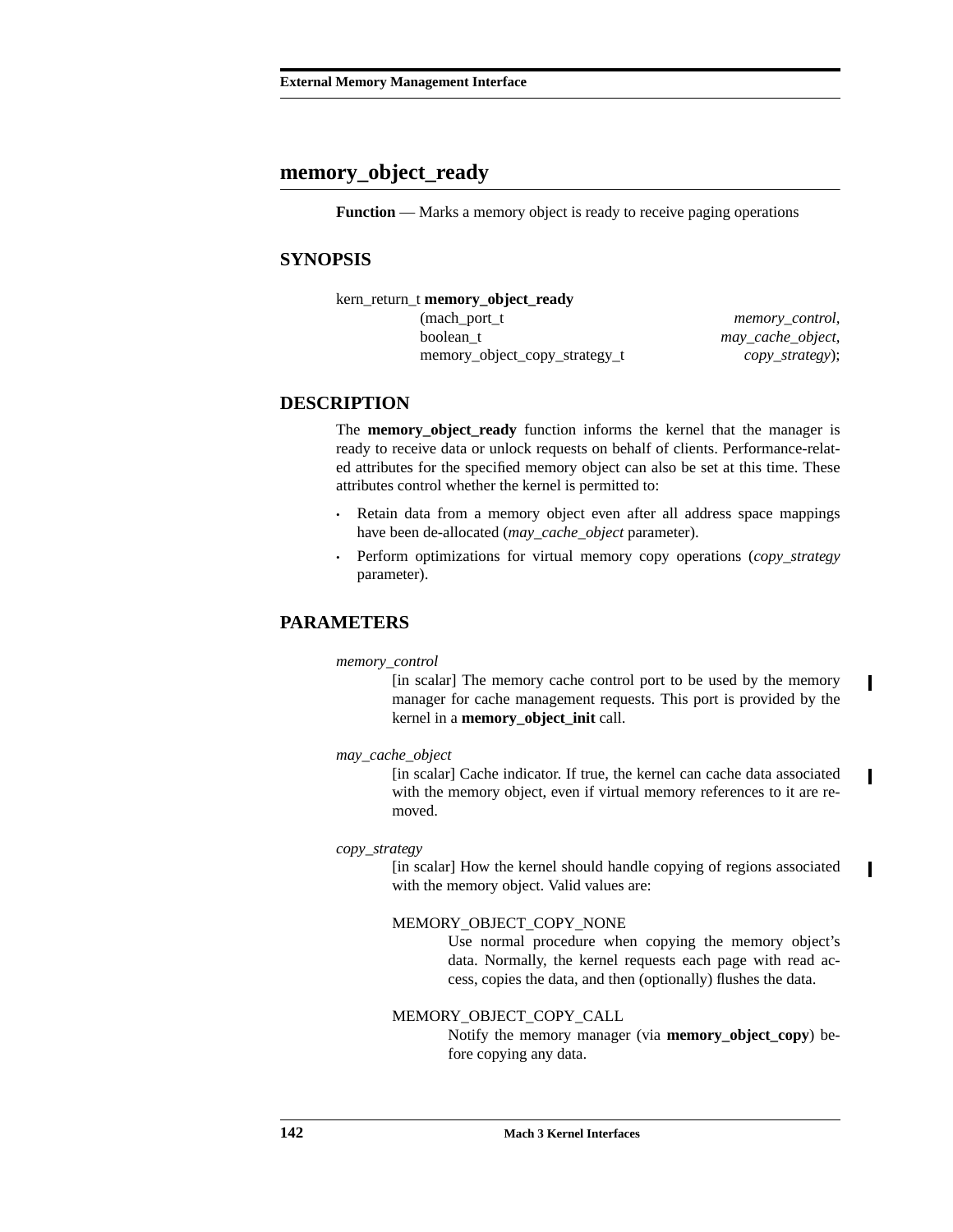#### MEMORY\_OBJECT\_COPY\_DELAY

Use copy-on-write technique. This strategy allows the kernel to efficiently copy large amounts of data and guarantees that the memory manager will not externally modify the data. It is the most commonly used copy strategy.

#### MEMORY\_OBJECT\_COPY\_TEMPORARY

Mark the object as temporary. This had the same effect as the MEMORY\_OBJECT\_COPY\_DELAY strategy and has the additional attribute that when the last mapping of the memory object is removed, the object is destroyed without returning any in-memory pages.

#### **NOTES**

Sharing cached data among all the clients of a memory object can have a major impact on performance, especially if it can be extended across successive, as well as concurrent, uses. For example, the memory objects that represent program images can be used regularly by different programs. By retaining the data for these memory objects in cache, the number of secondary storage accesses can be reduced significantly.

## **RETURN VALUE**

#### KERN\_SUCCESS

Since this function does not receive a reply message, it has no return value. Only message transmission errors apply.

## **RELATED INFORMATION**

Functions: **memory\_object\_change\_attributes**, **memory\_object\_copy**, **memory\_object\_get\_attributes**, **memory\_object\_init**, **memory\_object\_set\_attributes** (old form).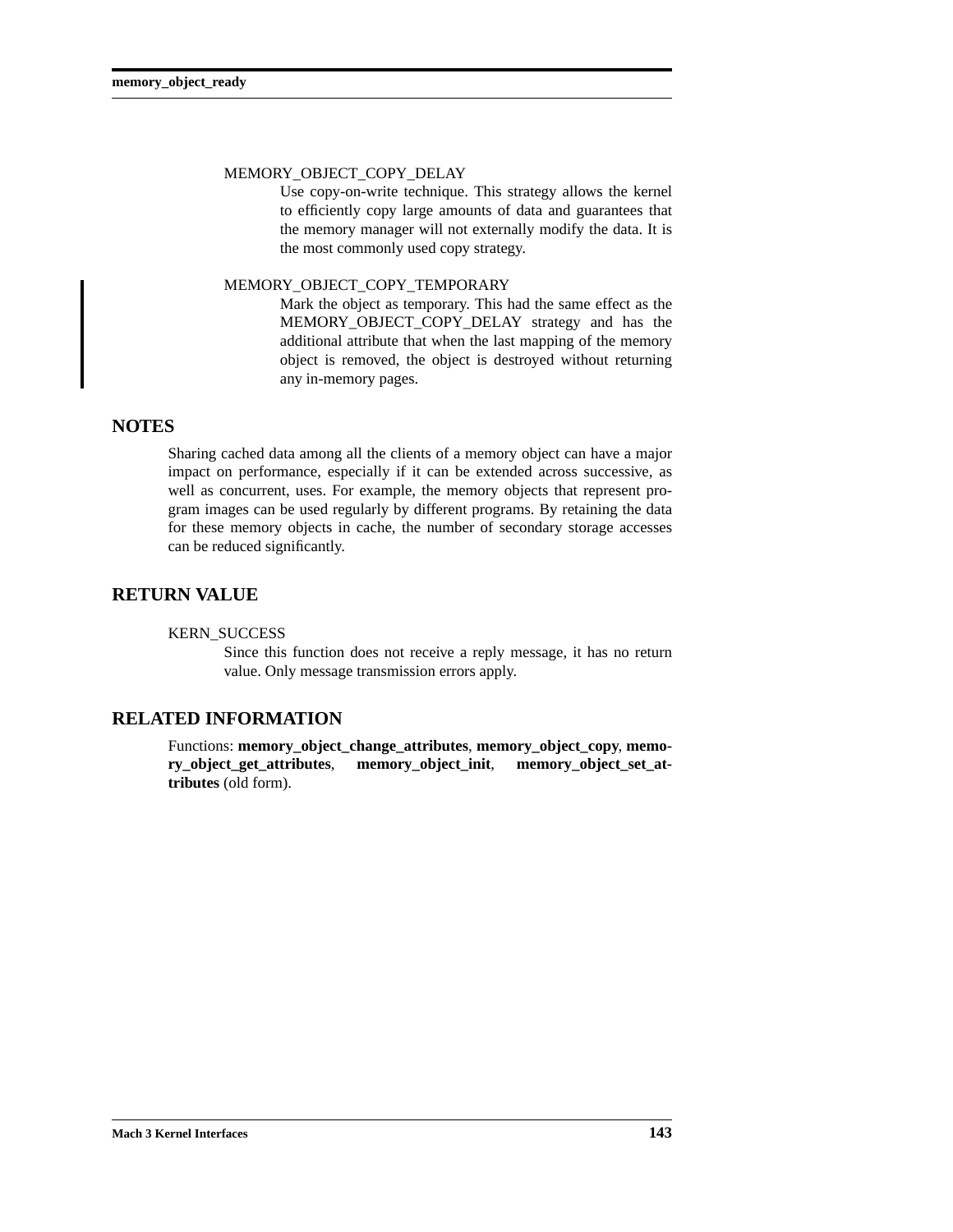# **memory\_object\_set\_attributes**

**Function** — Sets attributes for a memory object (old form)

## **SYNOPSIS**

kern\_return\_t **memory\_object\_set\_attributes**

(mach port t *memory control,* boolean\_t *object\_ready,* boolean\_t *may\_cache\_object,* memory\_object\_copy\_strategy\_t *copy\_strategy*);

 $\blacksquare$ 

Π

 $\blacksquare$ 

#### **DESCRIPTION**

The **memory\_object\_set\_attributes** function allows the memory manager to set performance-related attributes for the specified memory object. These attributes control whether the kernel is permitted to:

- Make data or unlock requests on behalf of clients (*object\_ready* parameter).
- Retain data from a memory object even after all address space mappings have been de-allocated (*may\_cache\_object* parameter).
- Perform optimizations for virtual memory copy operations (*copy\_strategy* parameter).

## **PARAMETERS**

*memory\_control*

[in scalar] The memory cache control port to be used by the memory manager for cache management requests. This port is provided by the kernel in a **memory\_object\_init** call.

#### *object\_ready*

[in scalar] Ready indicator. If true, the kernel can issue new data and unlock requests on the memory object.

#### *may\_cache\_object*

[in scalar] Cache indicator. If true, the kernel can cache data associated with the memory object, even if virtual memory references to it are removed.

#### *copy\_strategy*

[in scalar] How the kernel should handle copying of regions associated with the memory object. Valid values are:

#### MEMORY\_OBJECT\_COPY\_NONE

Use normal procedure when copying the memory object's data. Normally, the kernel requests each page with read access, copies the data, and then (optionally) flushes the data.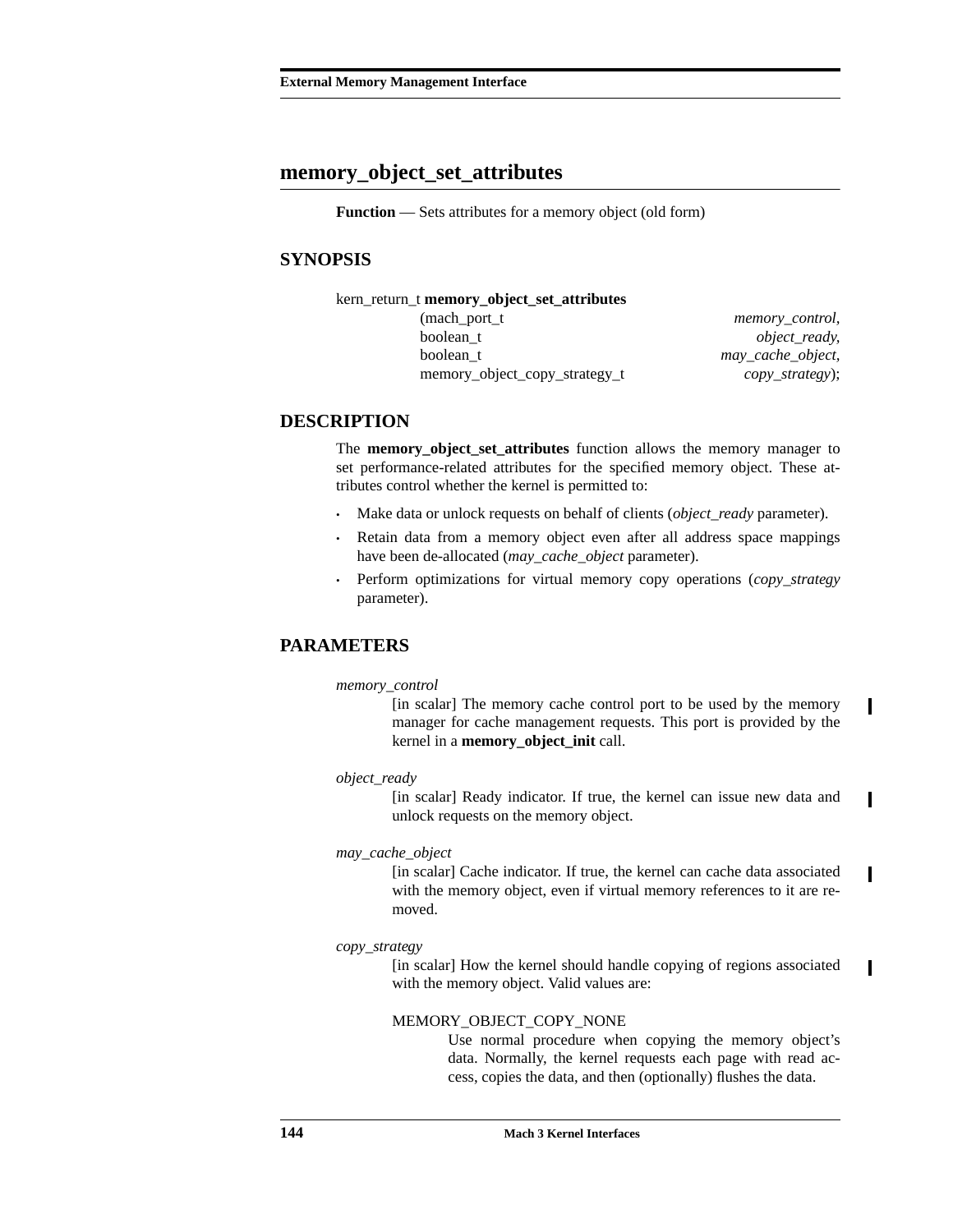#### MEMORY\_OBJECT\_COPY\_CALL

Notify the memory manager (via **memory\_object\_copy**) before copying any data.

#### MEMORY\_OBJECT\_COPY\_DELAY

Use copy-on-write technique. This strategy allows the kernel to efficiently copy large amounts of data and guarantees that the memory manager will not externally modify the data. It is the most commonly used copy strategy.

#### MEMORY\_OBJECT\_COPY\_TEMPORARY

Mark the object as temporary. This had the same effect as the MEMORY OBJECT COPY DELAY strategy and has the additional attribute that when the last mapping of the memory object is removed, the object is destroyed without returning any in-memory pages.

#### **NOTES**

**memory** object set attributes is the old form of **memory** object change at**tributes**. When used to change the cache or copy strategy attributes, it has the same effect (with the omission of a possible reply) as **memory\_object** change attributes. The difference between these two calls is the *ready* attribute. The use of this old call with the *ready* attribute set has the same basic effect as the new **memory\_object\_ready** call. However, the use of this old call informs the kernel that this is an old form memory manager that expects **memory\_object\_data\_write** messages instead of the new **memory\_object\_data\_return** messages implied by **memory\_object\_ready**. Changing a memory object to be not ready does not affect data and unlock requests already in progress. Such requests will not be aborted or reissued.

Sharing cached data among all the clients of a memory object can have a major impact on performance, especially if it can be extended across successive, as well as concurrent, uses. For example, the memory objects that represent program images can be used regularly by different programs. By retaining the data for these memory objects in cache, the number of secondary storage accesses can be reduced significantly.

## **RETURN VALUE**

#### KERN\_SUCCESS

Since this function does not receive a reply message, it has no return value. Only message transmission errors apply.

## **RELATED INFORMATION**

Functions: **memory\_object\_change\_attributes**, **memory\_object\_copy**, **memory\_object\_get\_attributes**, **memory\_object\_init**, **memory\_object\_ready**.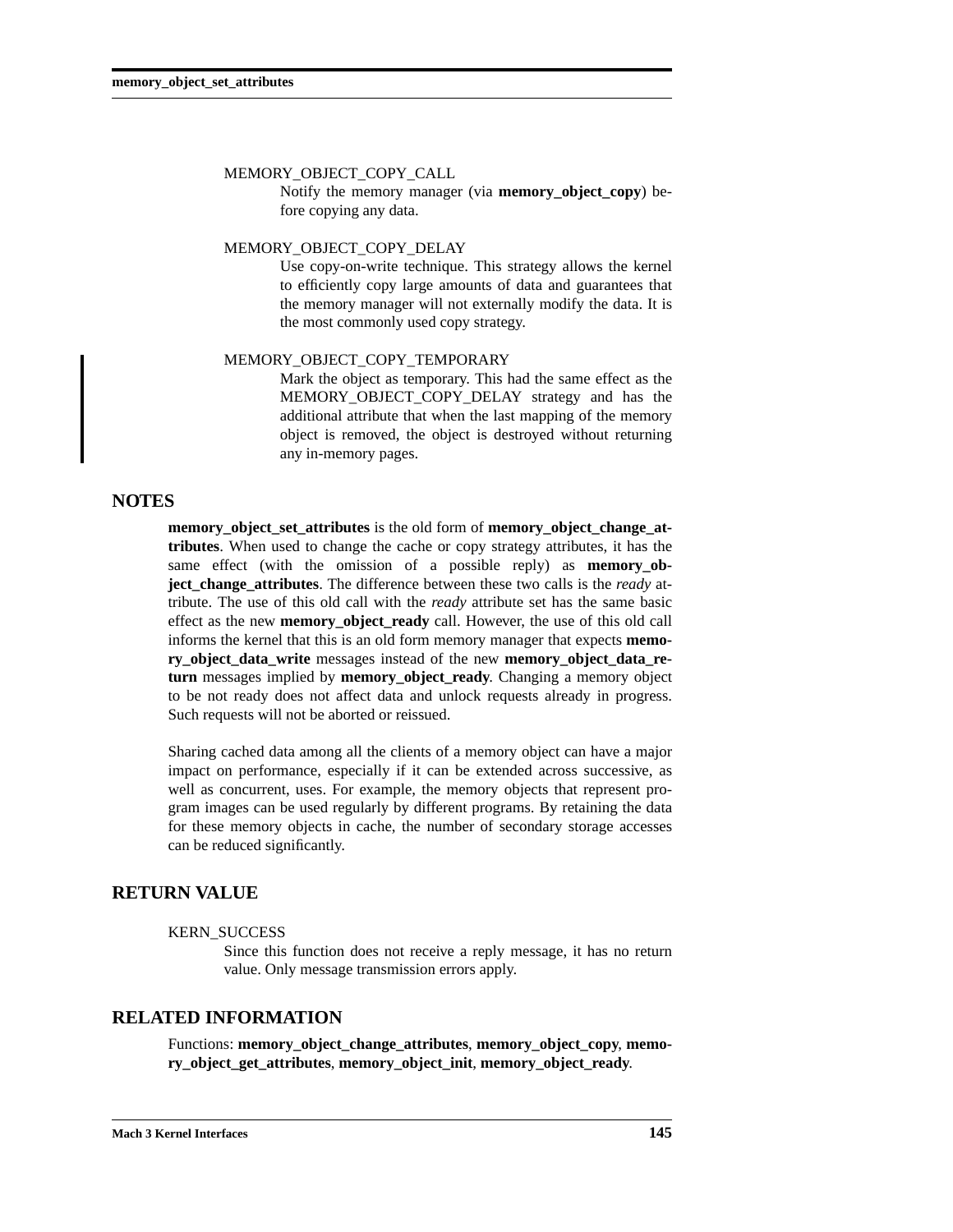# **memory\_object\_supply\_completed**

**Server Interface** — Indicates completion of a data supply call

#### **LIBRARY**

Not declared anywhere.

## **SYNOPSIS**

#### kern\_return\_t **memory\_object\_supply\_completed**

(mach\_port\_t *memory\_object,* mach\_port\_t *memory\_control,* vm\_offset\_t *offset*, vm\_size\_t *length*, kern return t *result*, vm\_offset\_t *error\_offset*);

#### **DESCRIPTION**

A **memory\_object\_supply\_completed** function is called as the result of a kernel message confirming the kernel's action in response to a **memory\_object\_ data\_supply** call from the memory manager.

When the kernel accepts the pages, it calls **memory** object supply completed (asynchronously) using the port explicitly provided in the **memory\_object\_ data\_supply** call. Because the data supply call can provide multiple pages, not all of which the kernel may necessarily accept and some of which the kernel may have to return to the manager (if precious), the kernel provides this response. If the kernel does not accept all of the pages in the data supply message, it will indicate so in the completion response. If the pages not accepted are precious, they will be returned (in **memory\_object\_data\_return** messages) before it sends this completion message. The completion call includes the offset and length values from the supply request to distinguish it from other supply requests.

#### **SEQUENCE NUMBER FORM**

#### **seqnos\_memory\_object\_supply\_completed**

kern\_return\_t **seqnos\_memory\_object\_supply\_completed**

(mach\_port\_t *memory\_object,* mach\_port\_seqno\_t *seqno*, mach\_port\_t *memory\_control,* vm\_offset\_t *offset*, vm\_size\_t *length*, kern\_return\_t *result*, vm\_offset\_t *error\_offset*);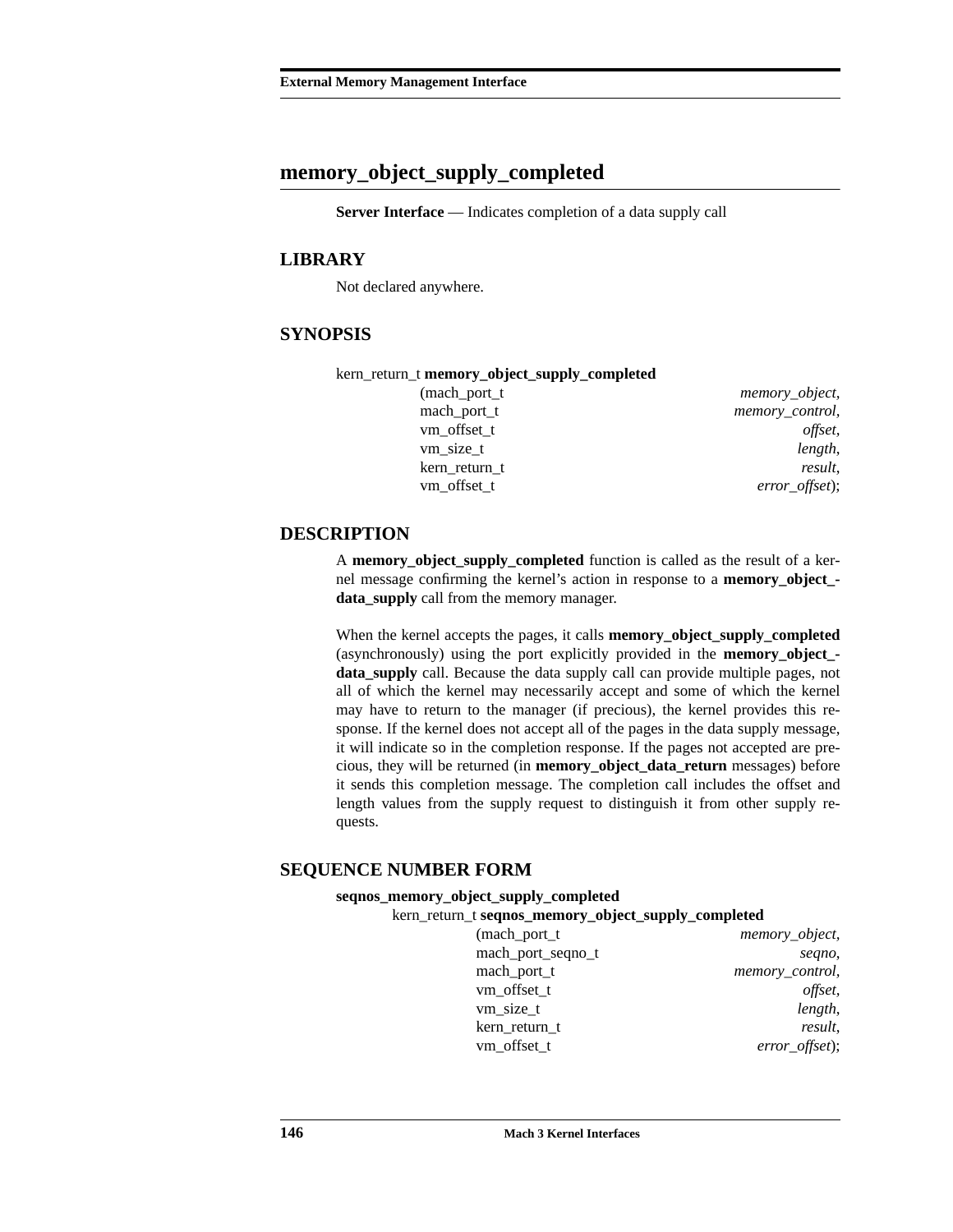## **PARAMETERS**

Ī

Г

I

 $\blacksquare$ 

Ι

Г

I

#### *memory\_object*

[in scalar] The abstract memory object port that represents the memory object data, as supplied to the kernel in a **vm\_map** call.

#### *seqno*

[in scalar] The sequence number of this message relative to the port named in the **memory\_object\_data\_supply** call.

#### *memory\_control*

[in scalar] The memory cache control port to be used for a response by the memory manager. If the memory object has been supplied to more than one kernel, this parameter identifies the kernel that is making the call.

#### *offset*

[in scalar] The offset within the memory object from the corresponding data supply call

#### *length*

[in scalar] The number of bytes accepted. The number converts to an integral number of memory object pages.

#### *result*

[in scalar] A kernel return code indicating the result of the supply operation, possibly KERN\_SUCCESS. KERN\_MEMORY\_PRESENT is currently the only error returned; other errors (invalid arguments, for example) abort the data supply operation.

#### *error\_offset*

[in scalar] The offset within the memory object where the first error occurred.

# **RETURN VALUE**

#### KERN\_SUCCESS

This value is ignored since the call is made by the kernel, which does not wait for a reply.

## **RELATED INFORMATION**

Functions: **memory\_object\_data\_supply**, **memory\_object\_server**, **seqnos\_ memory\_object\_server**.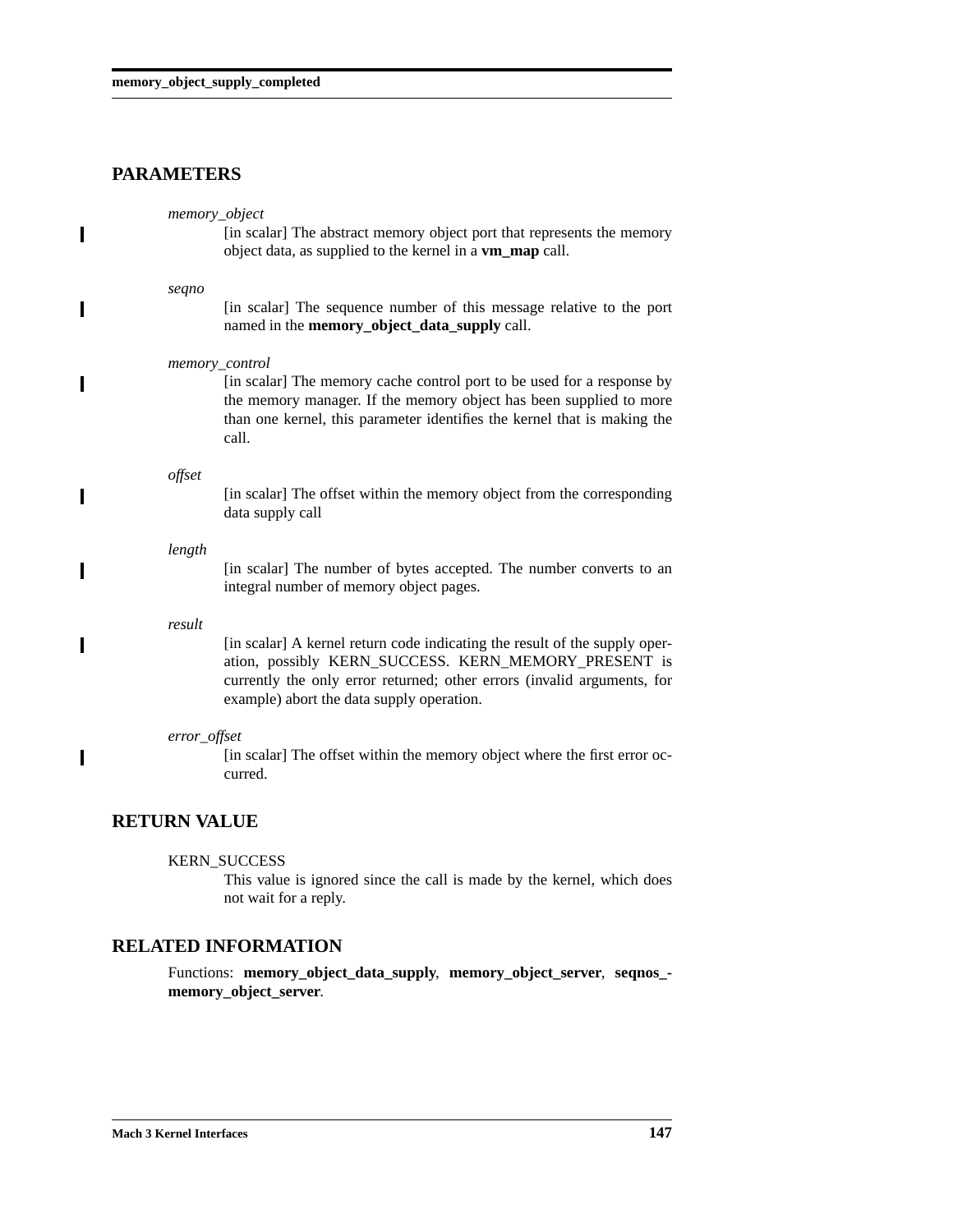## **memory\_object\_terminate**

**Server Interface** — Relinquishes access to a memory object

#### **LIBRARY**

Not declared anywhere.

## **SYNOPSIS**

kern\_return\_t **memory\_object\_terminate**

(mach\_port\_t *memory\_object,* mach\_port\_t *memory\_control,* mach\_port\_t *memory\_object\_name*);

## **DESCRIPTION**

A **memory\_object\_terminate** function is called as the result of a kernel message notifying a memory manager that no mappings of the specified memory object remain. The kernel makes this call to allow the memory manager to clean up data structures associated with the de-allocated mappings. The call provides receive rights to the memory cache control and name ports so that the memory manager can destroy the ports (via **mach\_port\_deallocate**). The kernel also relinquishes its send rights for all three ports.

The kernel terminates a memory object only after all address space mappings of the object have been de-allocated, or upon explicit request by the memory manager.

## **SEQUENCE NUMBER FORM**

#### **seqnos\_memory\_object\_terminate**

kern\_return\_t **seqnos\_memory\_object\_terminate**

(mach\_port\_t *memory\_object,* mach\_port\_seqno\_t *seqno,* mach port t *memory control,* mach\_port\_t *memory\_object\_name*);

 $\blacksquare$ 

 $\blacksquare$ 

## **PARAMETERS**

*memory\_object*

[in scalar] The abstract memory object port that represents the memory object data, as supplied to the kernel in a **vm\_map** call.

*seqno*

[in scalar] The sequence number of this message relative to the abstract memory object port.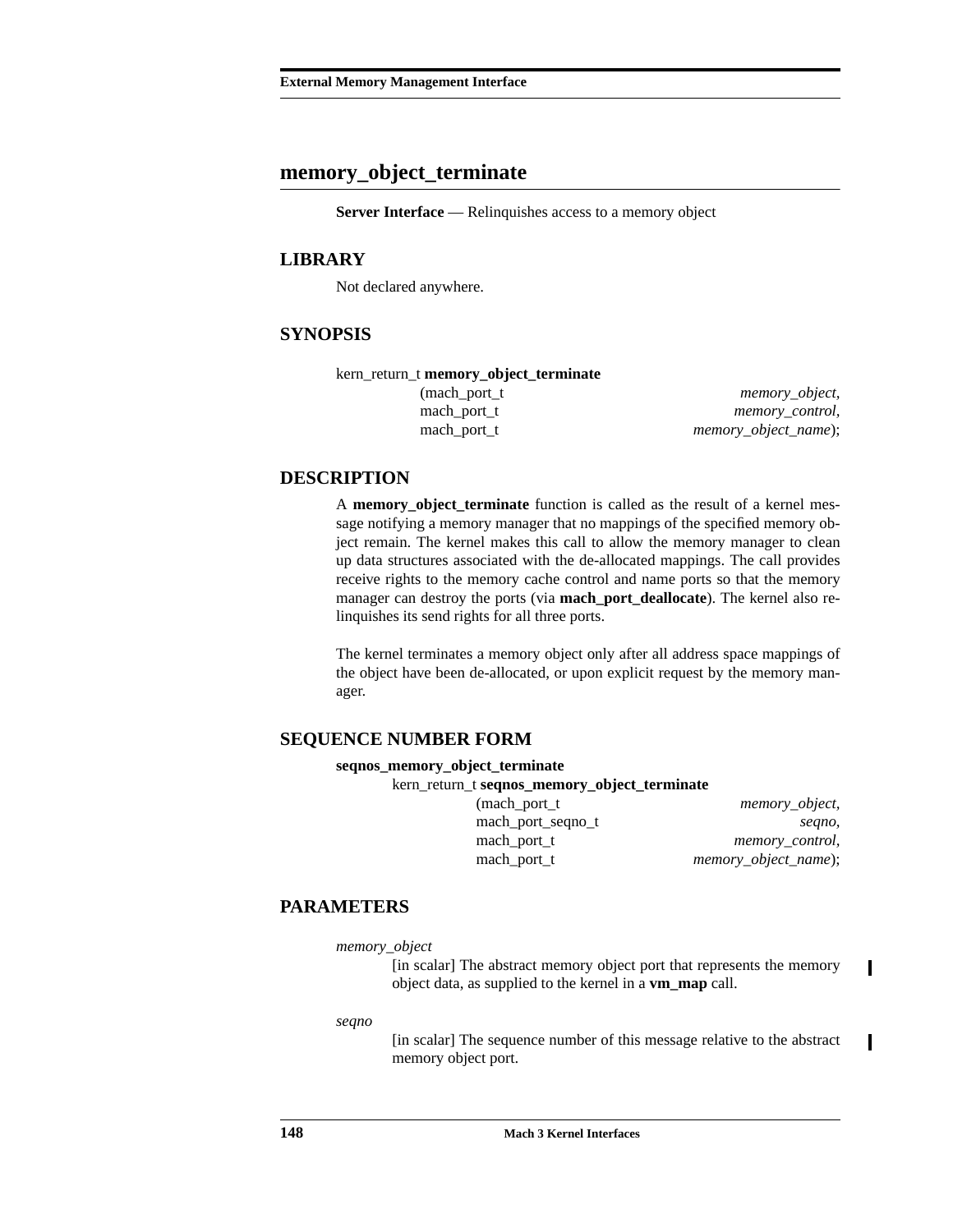#### *memory\_control*

[in scalar] The memory cache control port to be used for a response by the memory manager. If the memory object has been supplied to more than one kernel, this parameter identifies the kernel that is making the call.

#### *memory\_object\_name*

[in scalar] The memory cache name port used by the kernel to refer to the memory object data in response to **vm\_region** calls.

## **NOTES**

 $\mathbf I$ 

 $\mathbf I$ 

If a client thread calls **vm\_map** to map a memory object while the kernel is calling **memory\_object\_terminate** for the same memory object, the **memory\_object\_init** call may appear before the **memory\_object\_terminate** call. This sequence is indistinguishable from the case where another kernel is issuing a **memory** object init call. In other words, the control and name ports included in the initialization will be different from those included in the termination. A memory manager must be aware that this sequence can occur even when all mappings of a memory object take place on the same host.

## **RETURN VALUE**

#### KERN\_SUCCESS

This value is ignored since the call is made by the kernel, which does not wait for a reply.

## **RELATED INFORMATION**

Functions: **memory\_object\_destroy**, **memory\_object\_init**, **mach\_port\_deallocate**, **memory\_object\_server**, **seqnos\_memory\_object\_server**.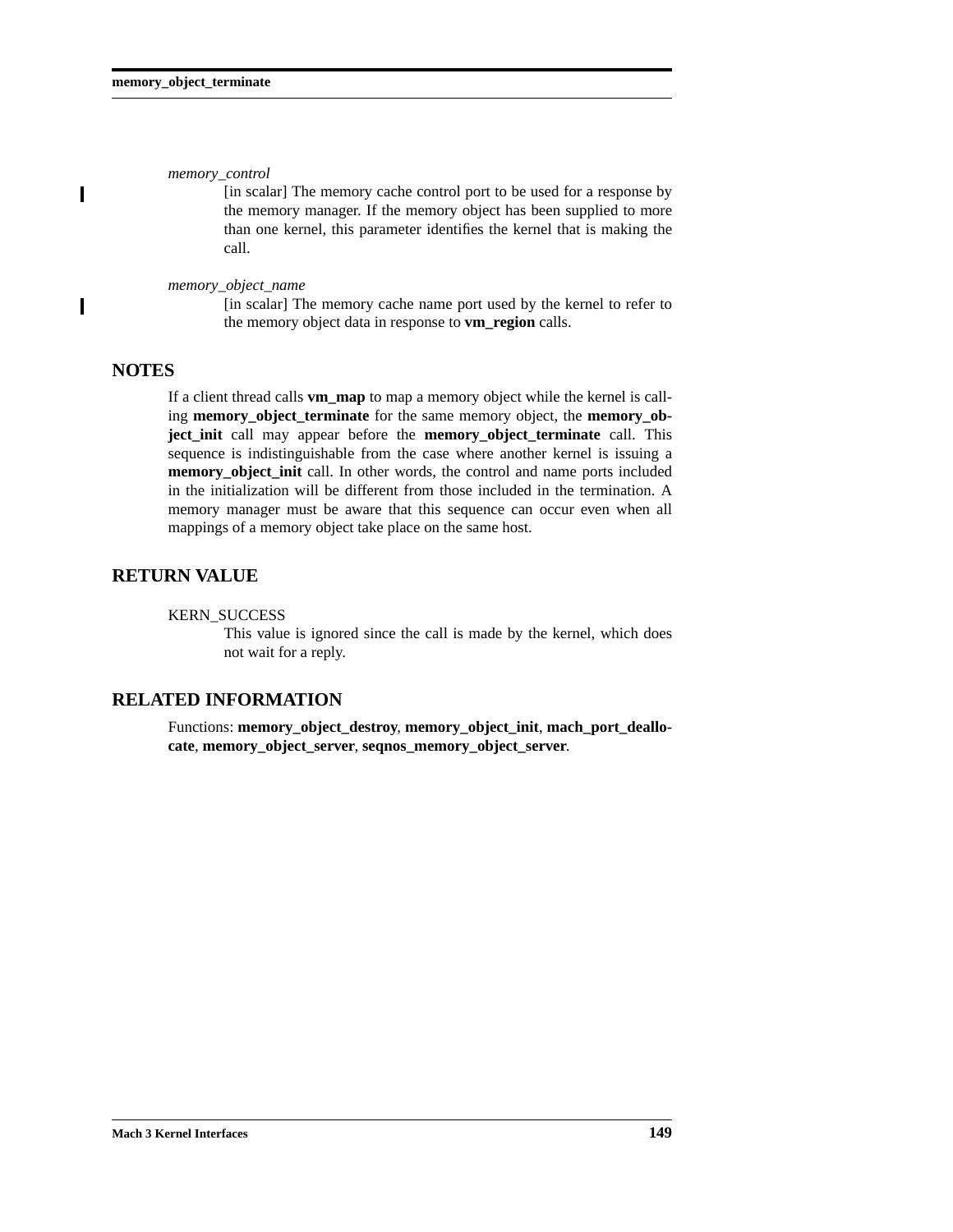# **vm\_set\_default\_memory\_manager**

**Function** — Sets the default memory manager.

## **SYNOPSIS**

kern\_return\_t **vm\_set\_default\_memory\_manager** (mach\_port\_t *host,* mach\_port\_t\* *default\_manager*);

 $\blacksquare$ 

## **DESCRIPTION**

The **vm\_set\_default\_memory\_manager** function establishes the default memory manager for a host.

## **PARAMETERS**

*host*

[in scalar] The control port naming the host for which the default memory manager is to be set.

#### *default\_manager*

[pointer to in/out scalar] A memory manager port to the new default memory manager. If this value is MACH\_PORT\_NULL, the old memory manager is not changed. The old memory manager port is returned in this variable.

# **RETURN VALUE**

## KERN\_SUCCESS

The old default memory port was returned and the new manager established.

#### KERN\_INVALID\_ARGUMENT

The supplied host port is not the host control port.

## **RELATED INFORMATION**

Functions: **memory\_object\_create**, **vm\_allocate**.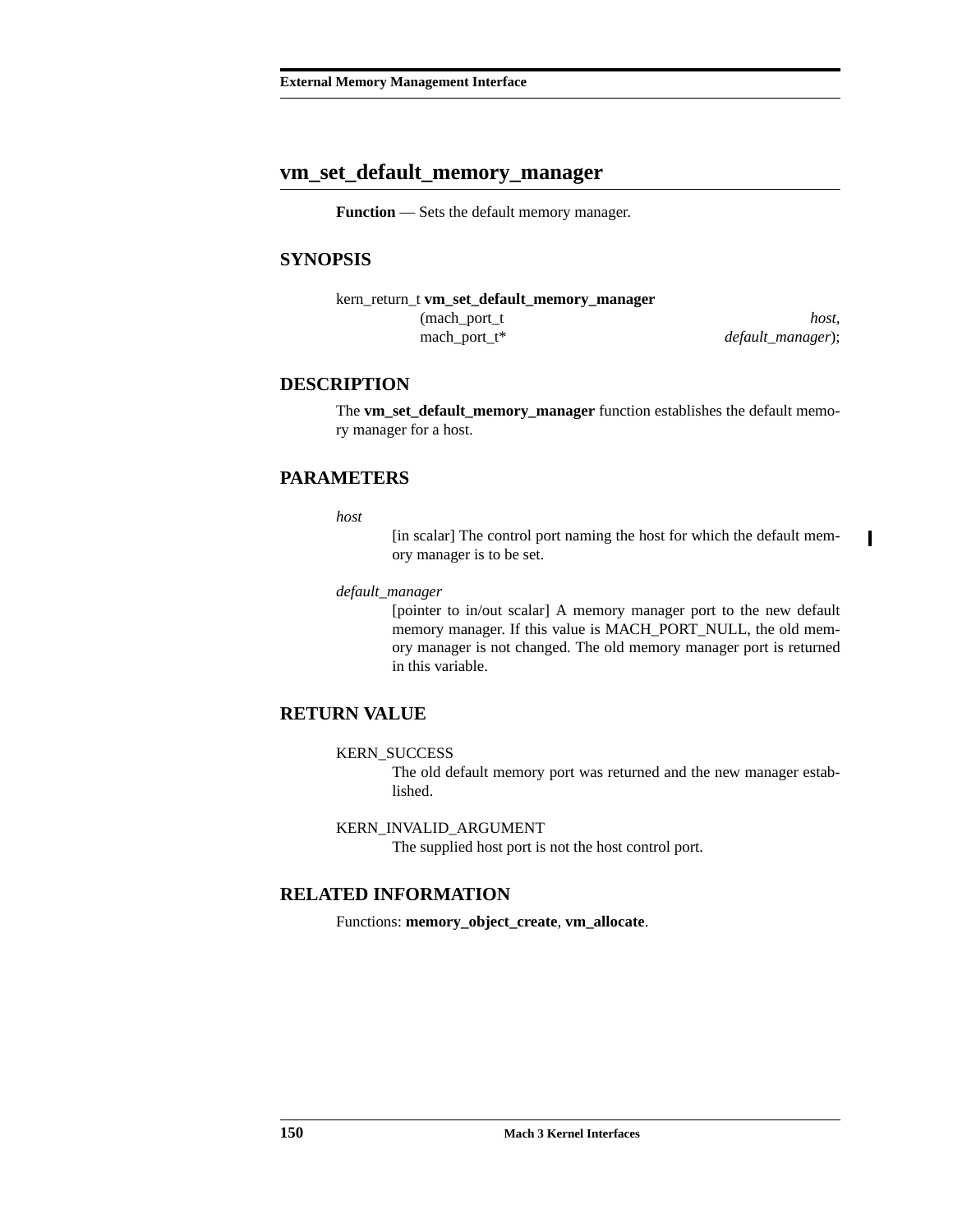# CHAPTER 6 Thread Interface

This chapter discusses the specifics of the kernel's thread interfaces. This includes status functions related to threads. Properties associated with threads, such as special ports, are included here as well. Functions that apply to more than one thread appear in the task interface chapter.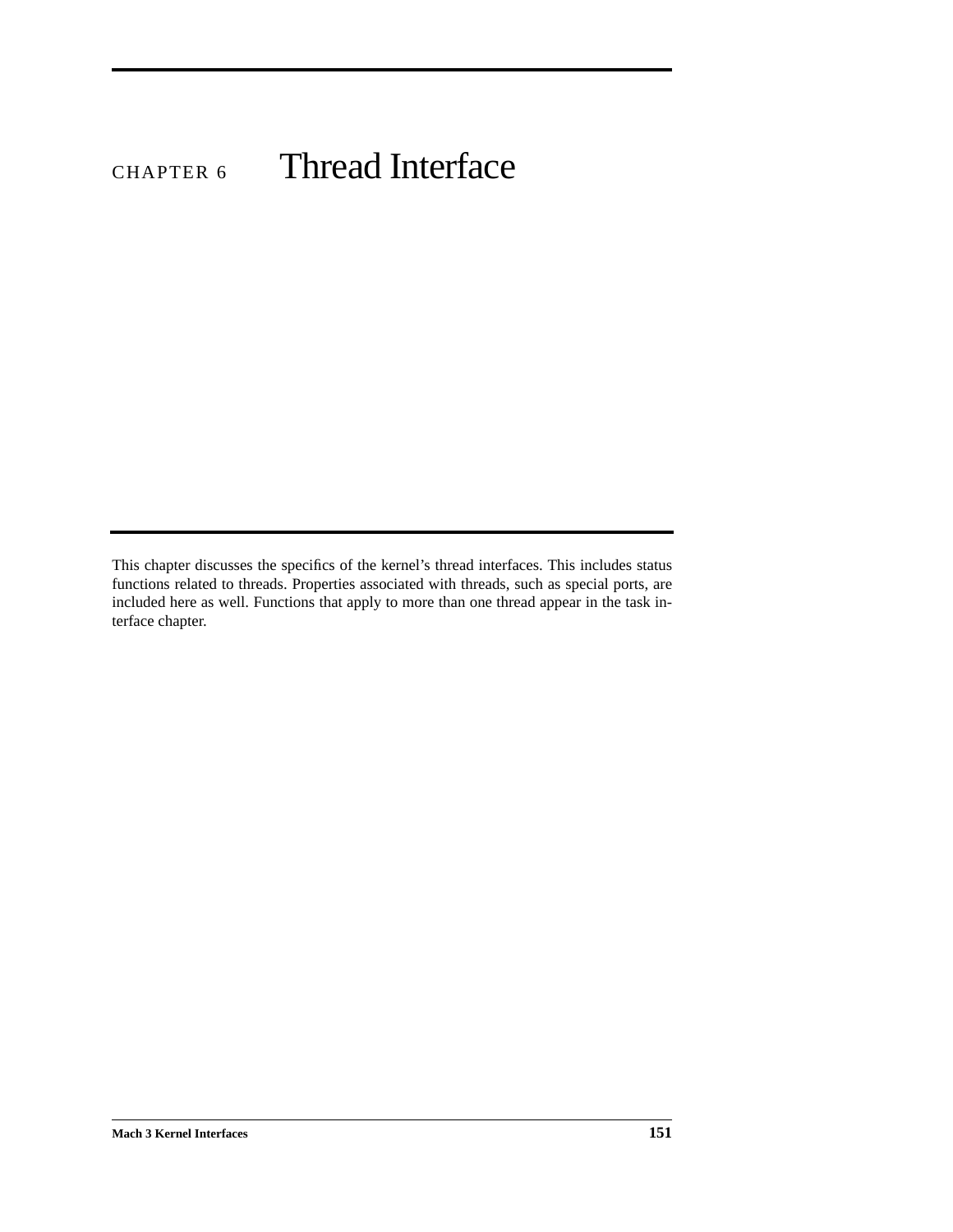# **catch\_exception\_raise**

**Server Interface** — Handles the occurrence of an exception within a thread

#### **LIBRARY**

Not declared anywhere.

# **SYNOPSIS**

|  | kern_return_t catch_exception_raise |  |
|--|-------------------------------------|--|
|  |                                     |  |

| exception_port, | (mach_port_t |
|-----------------|--------------|
| thread,         | mach_port_t  |
| task,           | mach_port_t  |
| exception,      | int          |
| code,           | int          |
| subcode);       | int          |

## **DESCRIPTION**

A **catch\_exception\_raise** function is called by **exc\_server** as the result of a kernel message indicating that an exception occurred within a thread. *exception\_ port* is the port named via **thread\_set\_special\_port** or **task\_set\_special\_port** as the port that responds when the thread takes an exception.

## **PARAMETERS**

*exception\_port*

[in scalar] The port to which the exception notification was sent.

#### *thread*

[in scalar] The control port to the thread taking the exception.

#### *task*

[in scalar] The control port to the task containing the thread taking the exception.

 $\blacksquare$ 

 $\blacksquare$ 

 $\blacksquare$ 

 $\mathbf I$ 

#### *exception*

[in scalar] The type of the exception, as defined in **<mach/exception.h>**. The machine independent values raised by all implementations are:

#### EXC\_BAD\_ACCESS

Could not access memory. *code* contains *kern\_return\_t* describing error. *subcode* contains bad memory address.

#### EXC\_BAD\_INSTRUCTION

Instruction failed. Illegal or undefined instruction or operand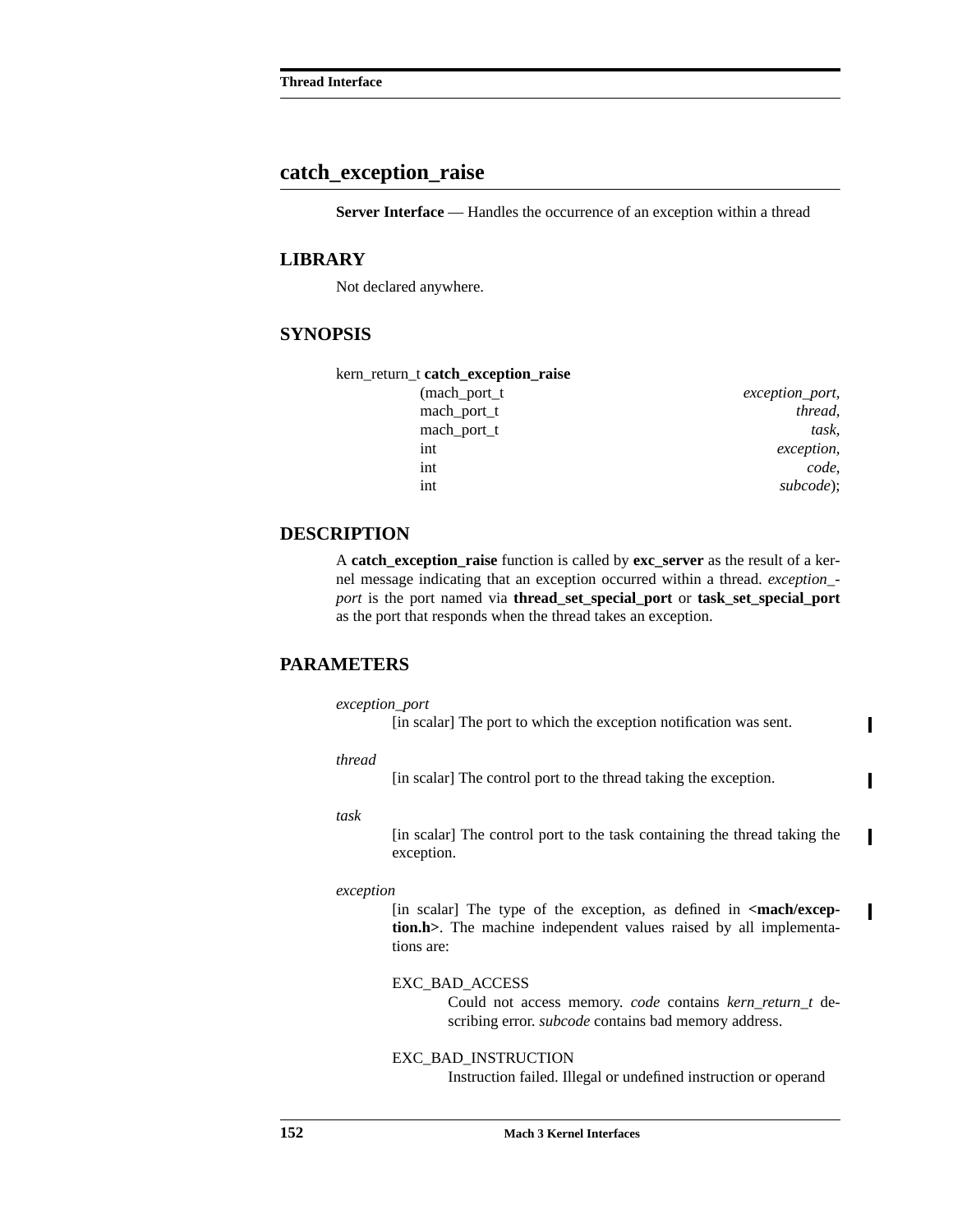#### EXC\_ARITHMETIC

Arithmetic exception; exact nature of exception is in *code* field

#### EXC\_EMULATION

Emulation instruction. Emulation support instruction encountered. Details in *code* and *subcode* fields.

#### EXC\_SOFTWARE

Software generated exception; exact exception is in *code* field. Codes 0 - 0xFFFF reserved to hardware; codes 0x10000 - 0x1FFFF reserved for OS emulation (Unix).

#### EXC\_BREAKPOINT

Trace, breakpoint, etc. Details in *code* field.

#### *code*

[in scalar] A code indicating a particular instance of *exception*.

#### *subcode*

[in scalar] A specific type of *code*.

## **NOTES**

Ι

ı

When an exception occurs in a thread, the thread sends an exception message to its exception port, blocking in the kernel waiting for the receipt of a reply. It is assumed that some task is listening (most likely with **mach\_msg\_server**) to this port, using the **exc\_server** function to decode the messages and then call the linked in **catch\_exception\_raise**. It is the job of **catch\_exception\_raise** to handle the exception and decide the course of action for *thread*. The state of the blocked thread can be examined with **thread\_get\_state**.

If the thread should continue from the point of exception, **catch\_exception\_ raise** would return KERN\_SUCCESS. This causes a reply message to be sent to the kernel, which will allow the thread to continue from the point of the exception.

If some other action should be taken by *thread*, the following actions should be performed by **catch\_exception\_raise**:

- **thread\_suspend**. This keeps the thread from proceeding after the next step.
- **thread\_abort**. This aborts the message receive operation currently blocking the thread.
- **thread\_set\_state**. Set the thread's state so that it continues doing something else.
- **thread\_resume**. Let the thread start running from its new state.
- Return a value other than KERN\_SUCCESS so that no reply message is sent. (Actually, the kernel uses a send once right to send the exception message, which **thread\_abort** destroys, so replying to the message is harmless.)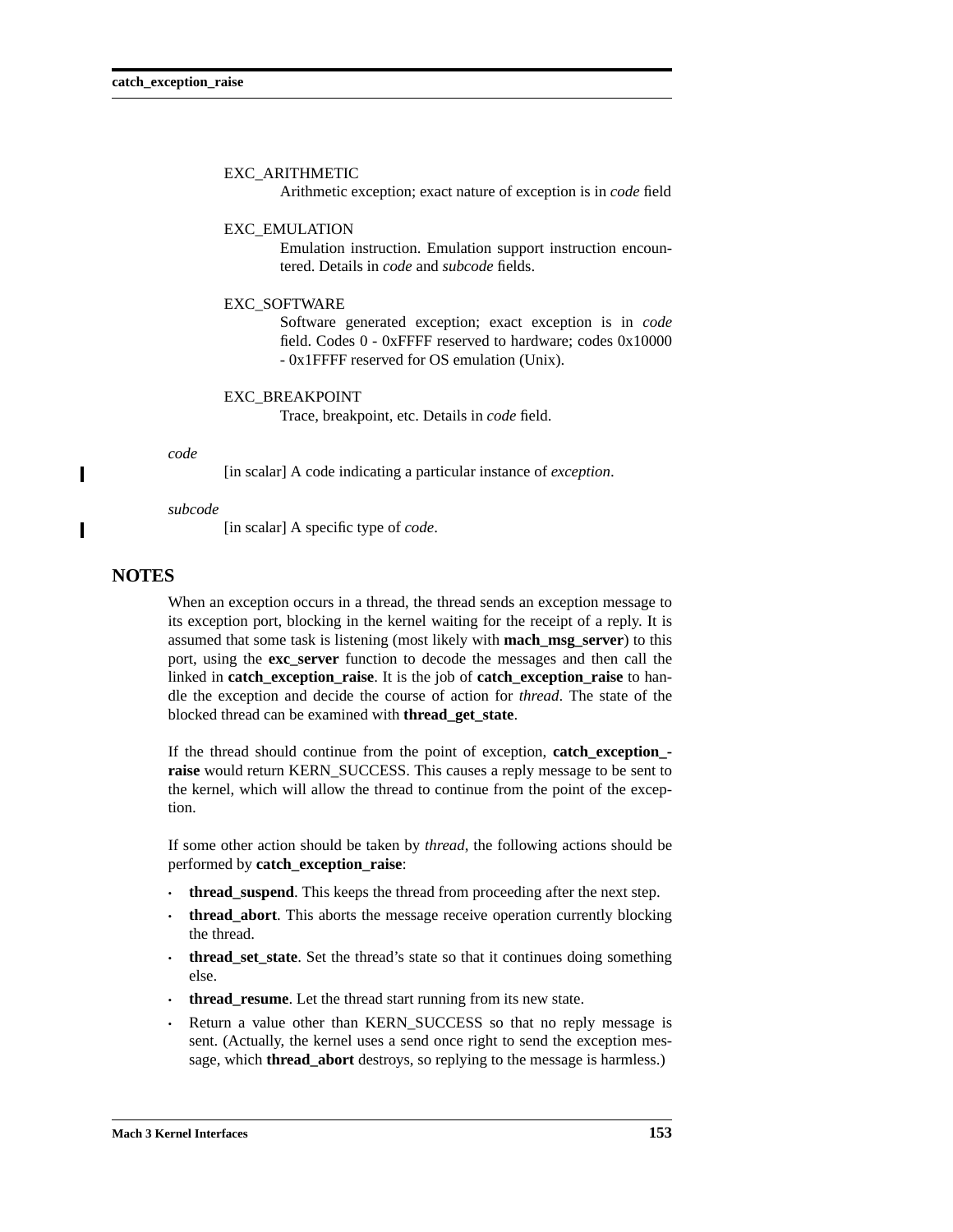The thread can always be destroyed with **thread\_terminate**.

A thread can have two exception ports active for it: its thread exception port and the task exception port. If an exception message is sent to the thread exception port (if it exists), and a reply message contains a return value other than KERN\_SUCCESS, the kernel will then send the exception message to the task exception port. If that exception message receives a reply message with other than a return value of KERN\_SUCCESS, the thread is terminated. Note that this behavior cannot be obtained by using the **catch\_exception\_raise** interface called by **exc\_server** and **mach\_msg\_server**, since those functions will either return a reply message with a KERN\_SUCCESS value, or none at all.

## **RETURN VALUE**

#### KERN\_SUCCESS

The thread is to continue from the point of exception.

Other values indicate that the exception was handled directly and the thread was restarted or terminated by the exception handler.

#### **RELATED INFORMATION**

Functions: **exception\_raise**, **exc\_server**, **thread\_abort**, **task\_get\_special\_ port**, **thread\_get\_special\_port**, **thread\_get\_state**, **thread\_resume**, **task\_ set\_special\_port, thread\_set\_special\_port**, **thread\_set\_state**, **thread\_suspend**, **thread\_terminate.**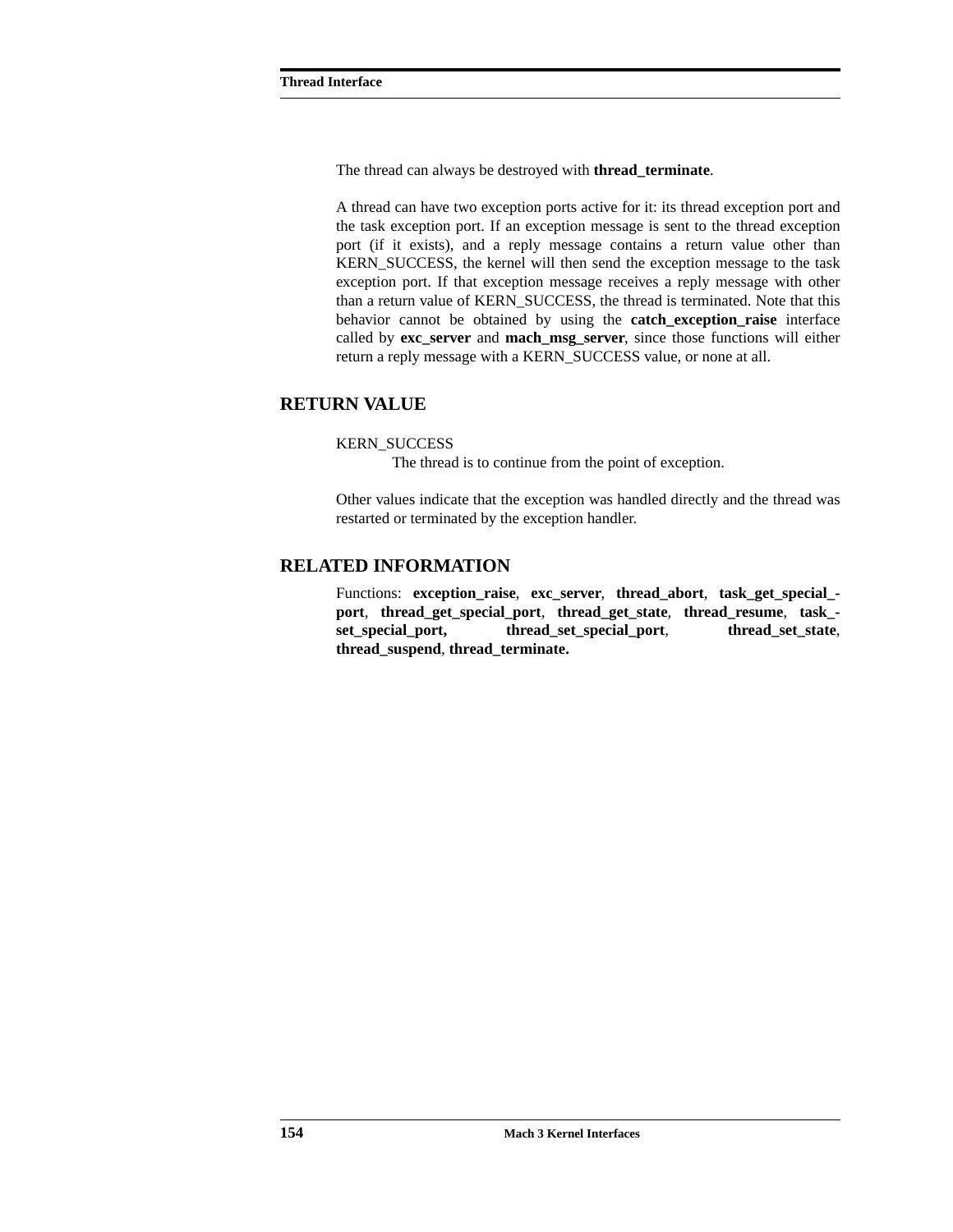# **evc\_wait**

**System Trap** — Wait for a kernel (device) signalled event

#### **LIBRARY**

Not declared anywhere.

#### **SYNOPSIS**

Г

kern\_return\_t **evc\_wait** (unsigned int *event*);

#### **DESCRIPTION**

The **evc\_wait** function causes the invoking thread to wait until the specified kernel (device) generated event occurs. Device drivers (typically mapped devices intended to be supported by user space drivers) may supply an event count service.

The event count service defines one or more event objects, named by task local event IDs. Each of these event objects has an associated event count, initially zero. Whenever the associated event occurs (typically a device interrupt), the event count is incremented. If this count is zero when **evc\_wait** is called, the calling thread waits for the next event to occur. Only one thread may be waiting for the event to occur. If the count is non-zero when **evc\_wait** is called, the count is simply decremented without causing the thread to wait. The event count guarantees that no events are lost.

## **PARAMETERS**

*event*

[in scalar] The task local event ID of the kernel event object.

## **NOTES**

Π

The typical use of this service is within user space device drivers. When a device interrupt occurs, the (in this case, simple) kernel device driver would place device status in a shared (with the user device driver) memory window (established by **device\_map**) and signal the associated event. The user space device driver would normally be waiting with **evc\_wait**. The user thread then wakes, processes the device status, typically interacting with the device via its shared memory window, then waits for the next interrupt.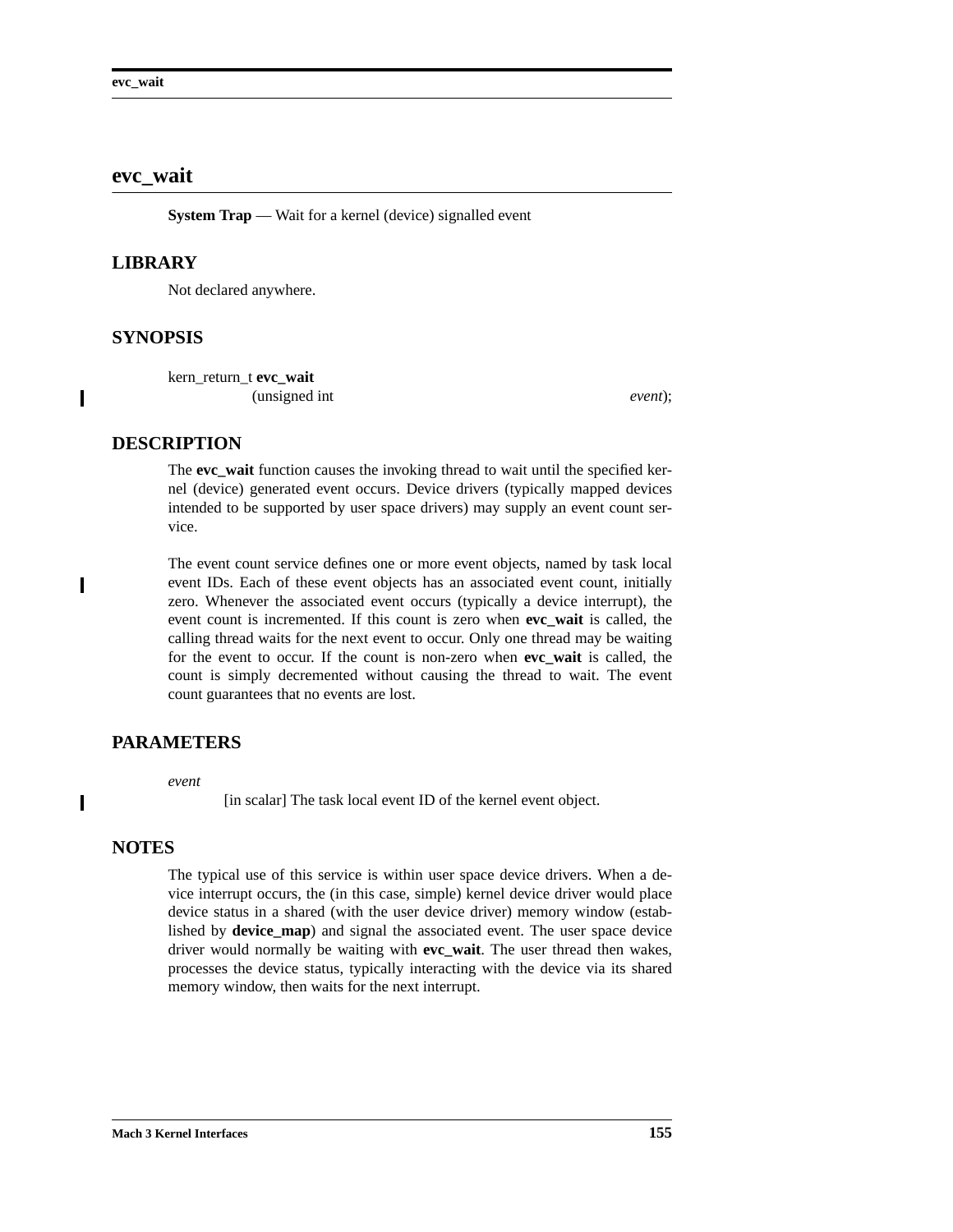# **RETURN VALUE**

KERN\_SUCCESS The event has occurred.

KERN\_INVALID\_ARGUMENT The event object is damaged.

KERN\_NO\_SPACE There is already a thread waiting for this event.

# **RELATED INFORMATION**

Functions: **device\_map**.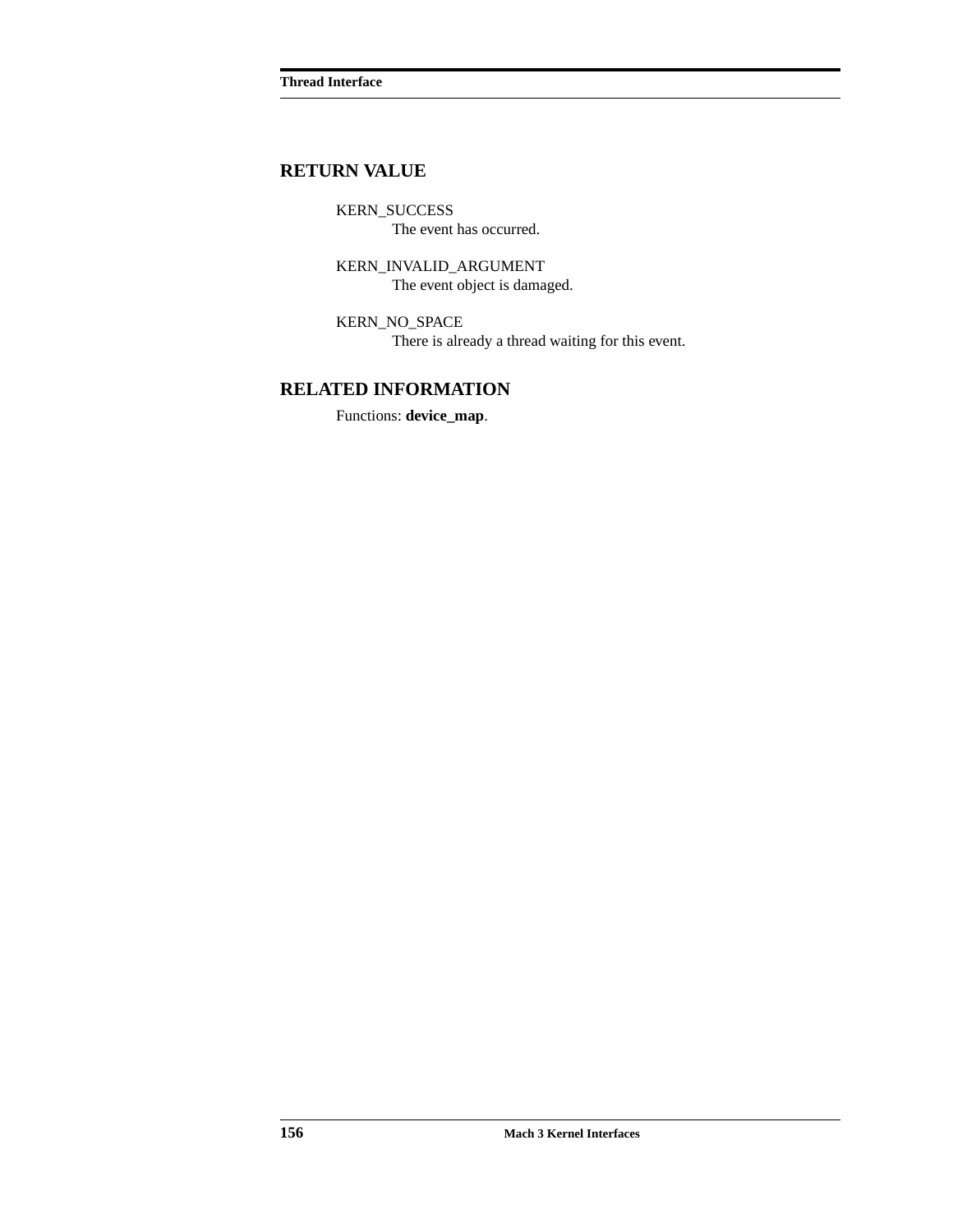# **exception\_raise**

**Function** — Sends an exception message

#### **LIBRARY**

#include <**mach/exc.h**>

#### **SYNOPSIS**

kern\_return\_t **exception\_raise**

| (mach_port_t |
|--------------|
| mach_port_t  |
| mach_port_t  |
| int          |
| int          |
| int          |
|              |

#### **DESCRIPTION**

The **exception\_raise** function can be used to send an exception message to an exception server. This function is normally called only by a thread in the context of the kernel when it takes an exception. It may be called by intermediaries to signal an exception to an exception server. Note that calling this function does not cause the specified thread to take an exception; it is called to signify that the thread did take the specified exception.

## **PARAMETERS**

```
exception_port
```
[in scalar] The port to which the exception notification is to be sent. This is normally the port named via **thread\_set\_special\_port** or **task\_set\_special\_port**.

#### *thread*

[in scalar] The control port to the thread taking the exception.

#### *task*

Ī

Ī

Γ

[in scalar] The control port to the task containing the thread taking the exception.

*exception*

[in scalar] The type of the exception, as defined in **<mach/exception.h>**. The machine independent values raised by all implementations are: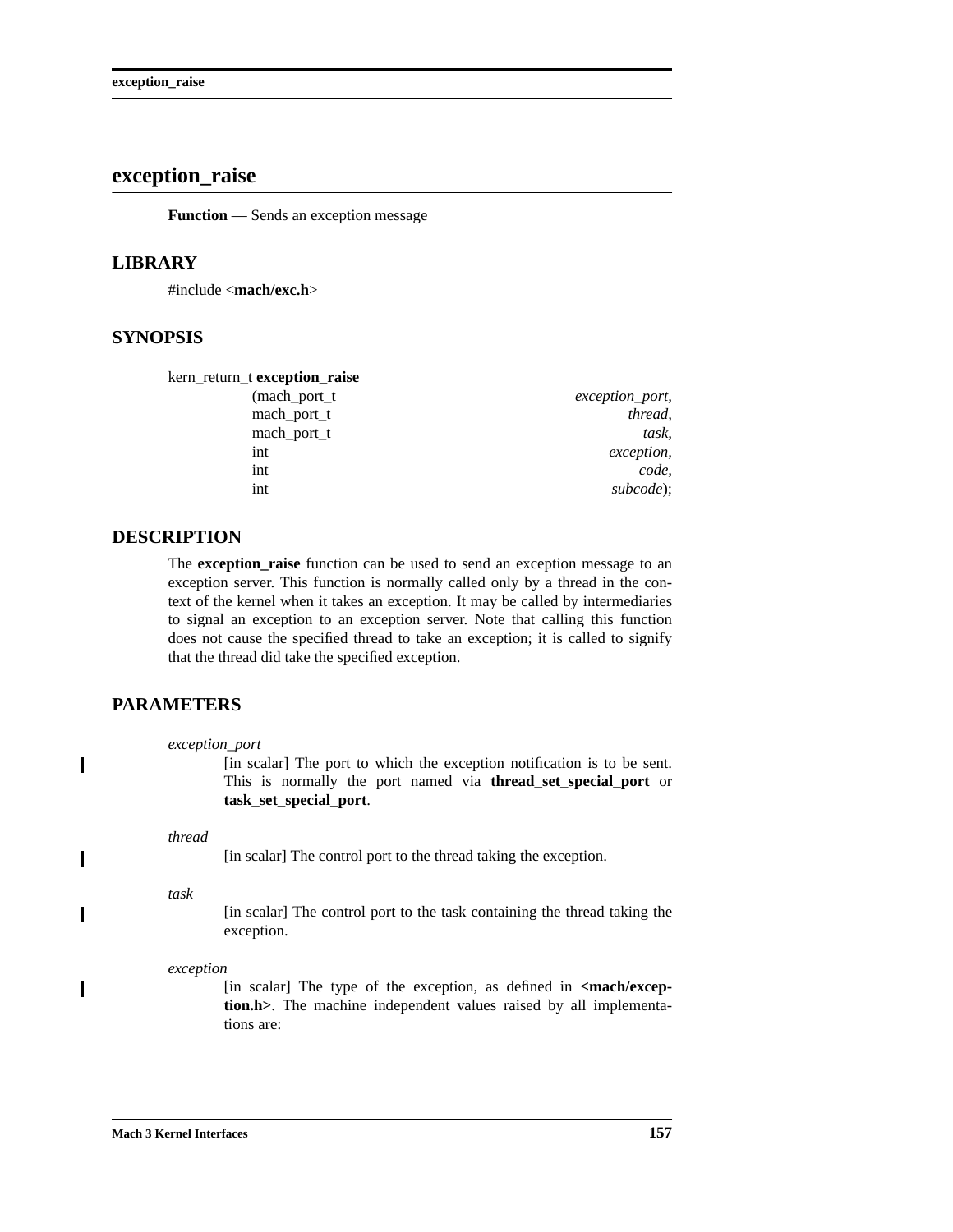#### EXC\_BAD\_ACCESS

Could not access memory. *code* contains **kern\_return\_t** describing error. *subcode* contains bad memory address.

#### EXC\_BAD\_INSTRUCTION

Instruction failed. Illegal or undefined instruction or operand

#### EXC\_ARITHMETIC

Arithmetic exception; exact nature of exception is in *code* field

#### EXC\_EMULATION

Emulation instruction. Emulation support instruction encountered. Details in *code* and *subcode* fields.

#### EXC\_SOFTWARE

Software generated exception; exact exception is in *code* field. Codes 0 - 0xFFFF reserved to hardware; codes 0x10000 - 0x1FFFF reserved for OS emulation (Unix).

 $\mathbf I$ 

Π

#### EXC\_BREAKPOINT

Trace, breakpoint, etc. Details in *code* field.

*code*

[in scalar] A code indicating a particular instance of *exception*.

#### *subcode*

[in scalar] A specific type of *code*.

#### **RETURN VALUE**

#### KERN\_SUCCESS

The exception server has indicated that the thread is to continue from the point of exception.

Other values indicate that the exception was handled directly and the thread was restarted or terminated by the exception handler.

## **RELATED INFORMATION**

Functions: **catch\_exception\_raise**, **exc\_server.**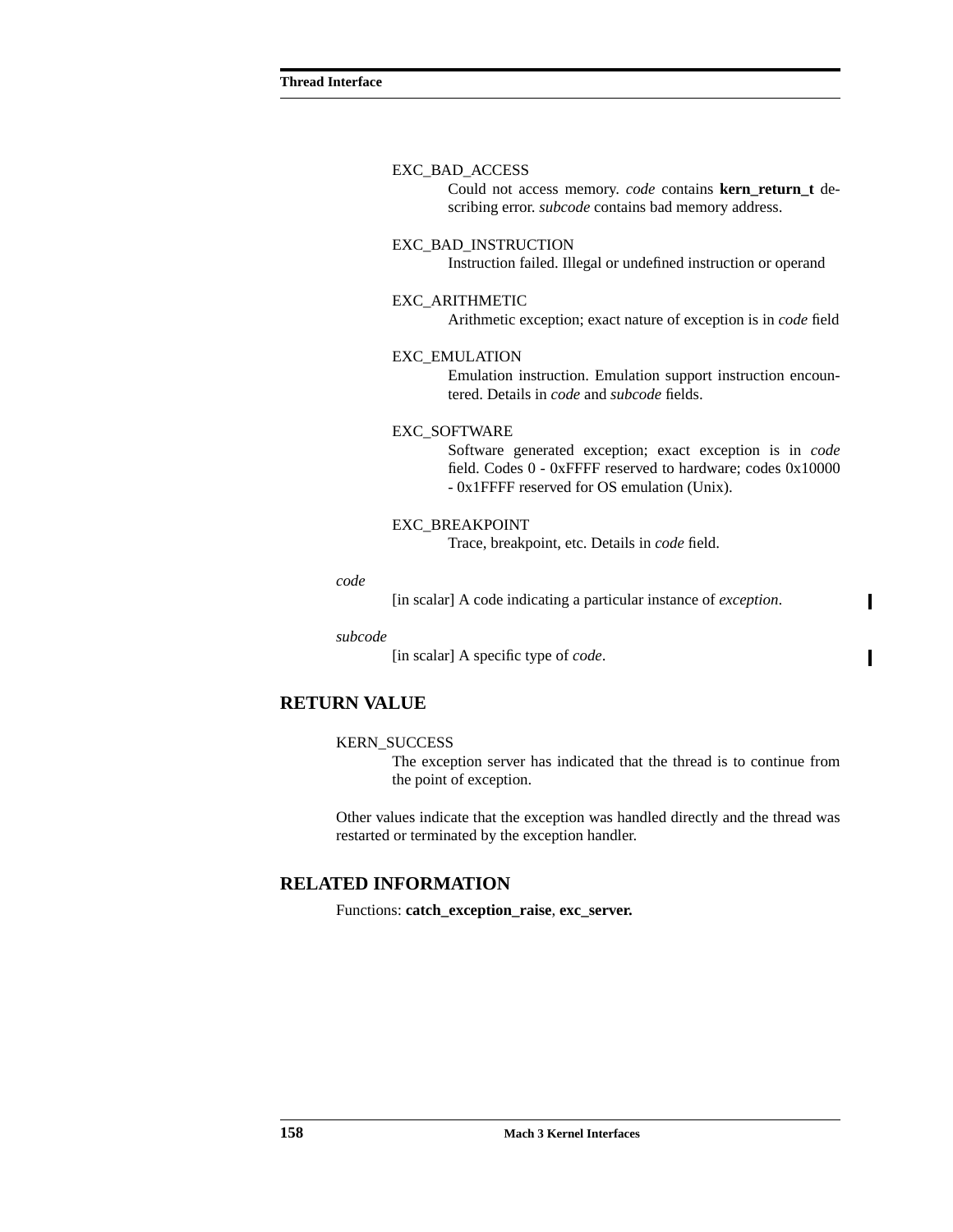# **mach\_sample\_thread**

**Function** — Perform periodic PC sampling for a thread

## **SYNOPSIS**

| task.           |
|-----------------|
| reply_port,     |
| sample_thread); |
|                 |

## **DESCRIPTION**

The **mach\_sample\_thread** function causes the program counter (PC) of the specified *sample\_thread* to be sampled periodically (whenever the thread happens to be running at the time of the kernel's "hardclock" interrupt). The set of PC sample values obtained are saved in buffers which are sent to the specified *reply\_port*.

# **PARAMETERS**

*task*

[in scalar] Random task port on the same node as *sample\_thread*. (not used)

*reply\_port*

[in scalar] Port to which PC sample buffers are sent. A value of MACH\_PORT\_NULL stops PC sampling for the thread.

*sample\_thread*

[in scalar] Thread whose PC is to be sampled

## **NOTES**

Once PC sampling (profiling) is enabled for a thread, the kernel will, at random times, send a buffer full of PC samples to the specified *reply\_port*. These buffers have the following format:

```
[1] struct message
```

```
[2] {
```

| .        |                   |                           |
|----------|-------------------|---------------------------|
| $[3]$    | mach_msg_header_t | head;                     |
| [4]      | mach_msg_type_t   | type:                     |
| $[5]$    | 1nt               | arg [SIZE_PROF_BUFFER+1]; |
| $[6]$ }; |                   |                           |

The message ID is 666666. (SIZE\_PROF\_BUFFER is defined in **mach/profilparam.h**). *arg* [SIZE\_PROF\_BUFFER] specifies the number of values actually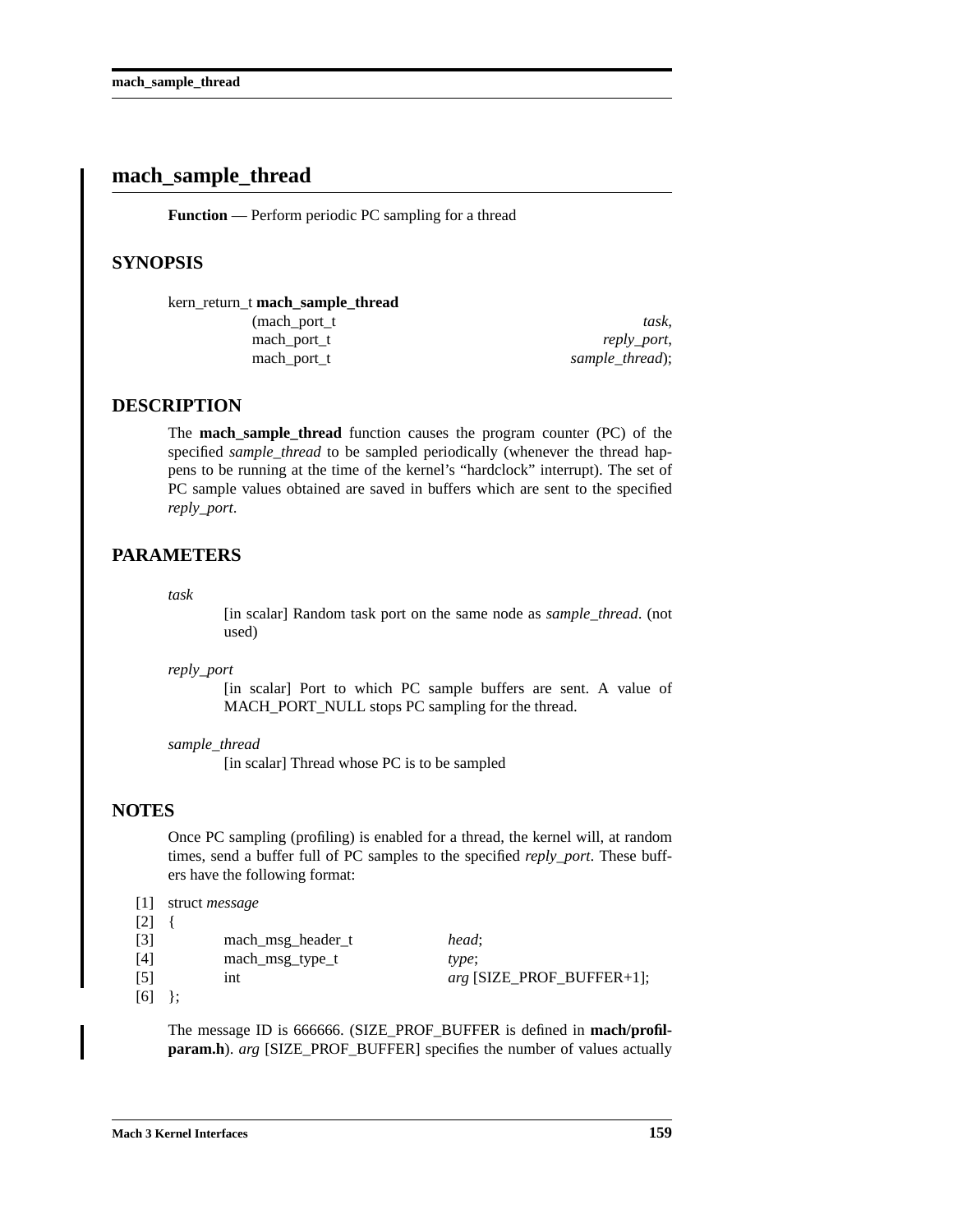sent. If this value is less than SIZE\_PROF\_BUFFER, it means that this is the last buffer to be sent (PC sampling had been turned off for the thread).

## **RETURN VALUE**

KERN\_SUCCESS PC sampling has been enabled/disabled.

KERN\_INVALID\_ARGUMENT *task*, *reply\_port*, or *sample\_thread* are not valid

KERN\_RESOURCE\_SHORTAGE Some critical kernel resource is unavailable.

# **RELATED INFORMATION**

Functions: **mach\_sample\_task**.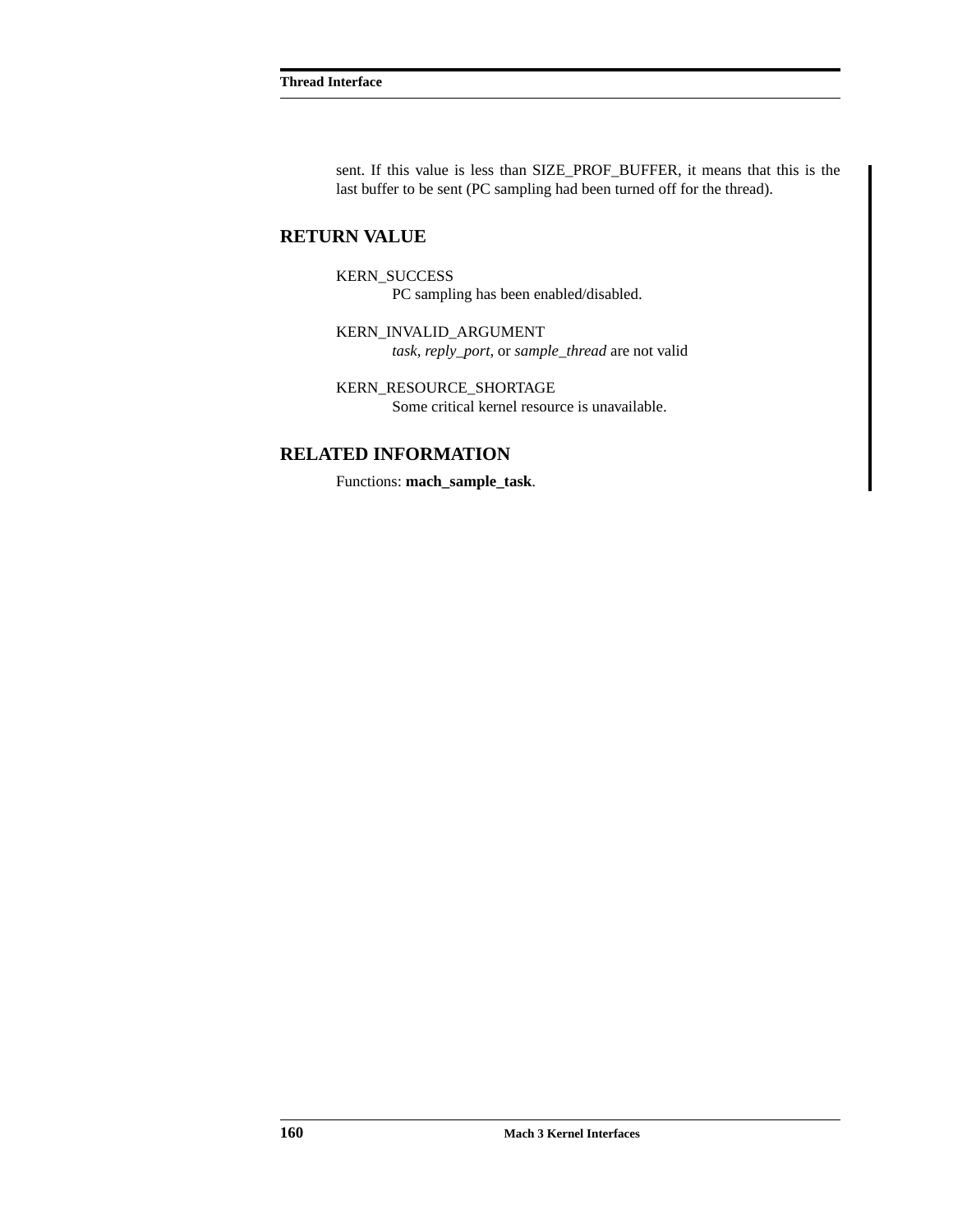# **mach\_thread\_self**

**System Trap** — Returns the thread self port

#### **LIBRARY**

#include <**mach/mach\_traps.h**>

## **SYNOPSIS**

mach\_port\_t **mach\_thread\_self** ();

## **DESCRIPTION**

The **mach\_thread\_self** function returns send rights to the thread's own kernel port.

## **PARAMETERS**

None

# **RETURN VALUE**

Send rights to the thread's port.

# **RELATED INFORMATION**

Functions: **thread\_info**.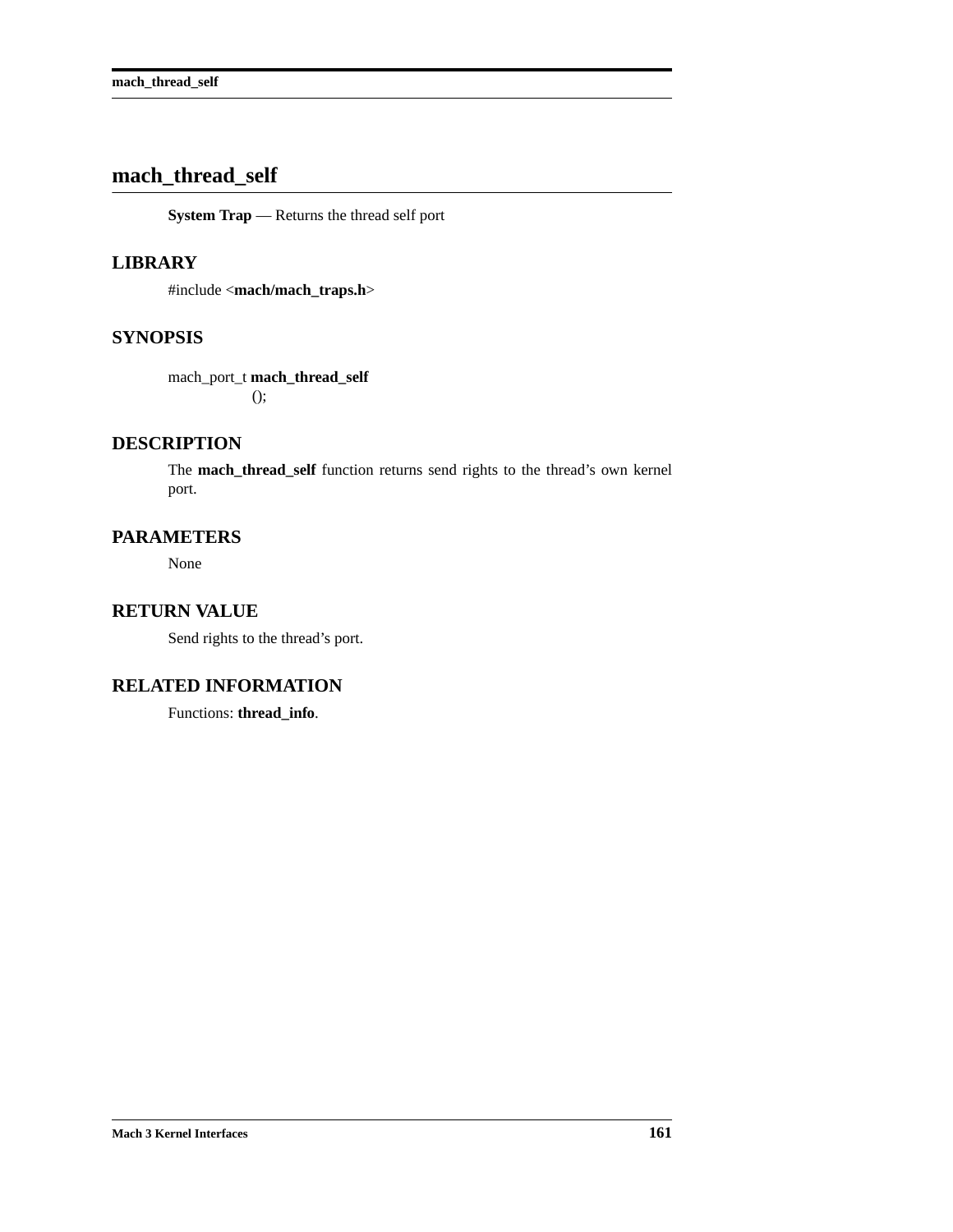## **swtch**

**System Trap** — Attempt a context switch

#### **LIBRARY**

Not declared anywhere.

## **SYNOPSIS**

boolean\_t **swtch** ();

#### **DESCRIPTION**

The **swtch** function attempts to context switch the current thread off the processor.

This function is useful in user level lock management routines. If the current thread cannot make progress because of some lock, it would execute the **swtch** function. When this returns, the thread should once again try to make progress by attempting to obtain its lock.

This function returns a flag indicating whether there is anything else for the processor to do. If there is nothing else, the thread can spin waiting for its lock, instead of continuing to call **swtch**.

## **PARAMETERS**

None

#### **RETURN VALUE**

**TRUE** 

There are other threads that the processor could run.

FALSE

The processor has nothing better to do.

## **RELATED INFORMATION**

Functions: **swtch\_pri**, **thread\_abort**, **thread\_switch**.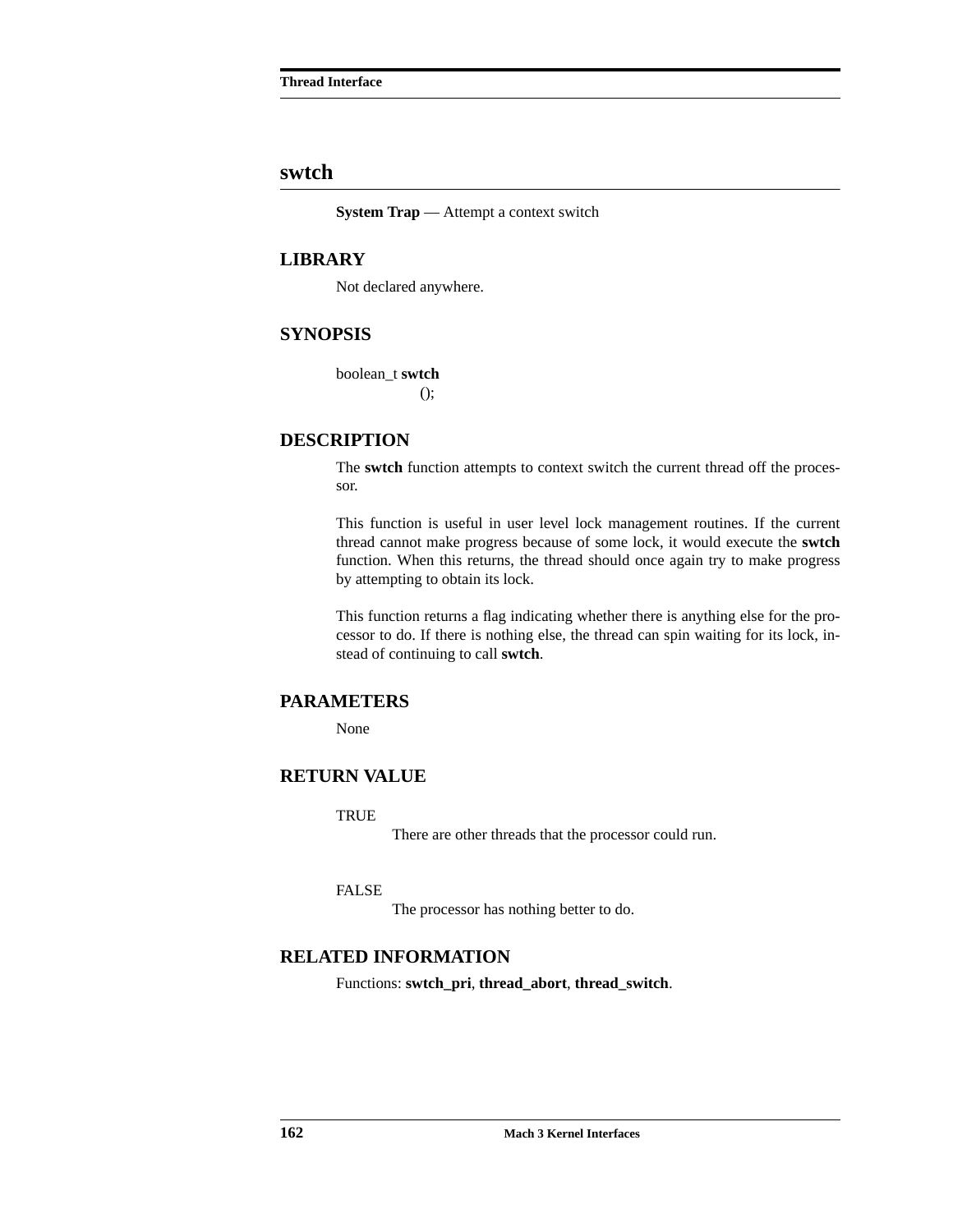# **swtch\_pri**

**System Trap** — Attempt a context switch to low priority

#### **LIBRARY**

Not declared anywhere.

#### **SYNOPSIS**

boolean\_t **swtch\_pri** (int *priority*);

# **DESCRIPTION**

The **swtch\_pri** function attempts to context switch the current thread off the processor. The thread's priority is lowered to the minimum possible value during this time. The priority of the thread will be restored when it is awakened.

This function is useful in user level lock management routines. If the current thread cannot make progress because of some lock, it would execute the **swtch\_ pri** function. When this returns, the thread should once again try to make progress by attempting to obtain its lock.

This function returns a flag indicating whether there is anything else for the processor to do. If there is nothing else, the thread can spin waiting for its lock, instead of continuing to call **swtch\_pri**.

## **PARAMETERS**

Π

ı

*priority*

[in scalar] Currently not used.

#### **RETURN VALUE**

**TRUE** 

There are other threads that the processor could run.

#### FALSE

The processor has nothing better to do.

#### **RELATED INFORMATION**

Functions: **swtch**, **thread\_abort**, **thread\_depress\_abort**, **thread\_switch**.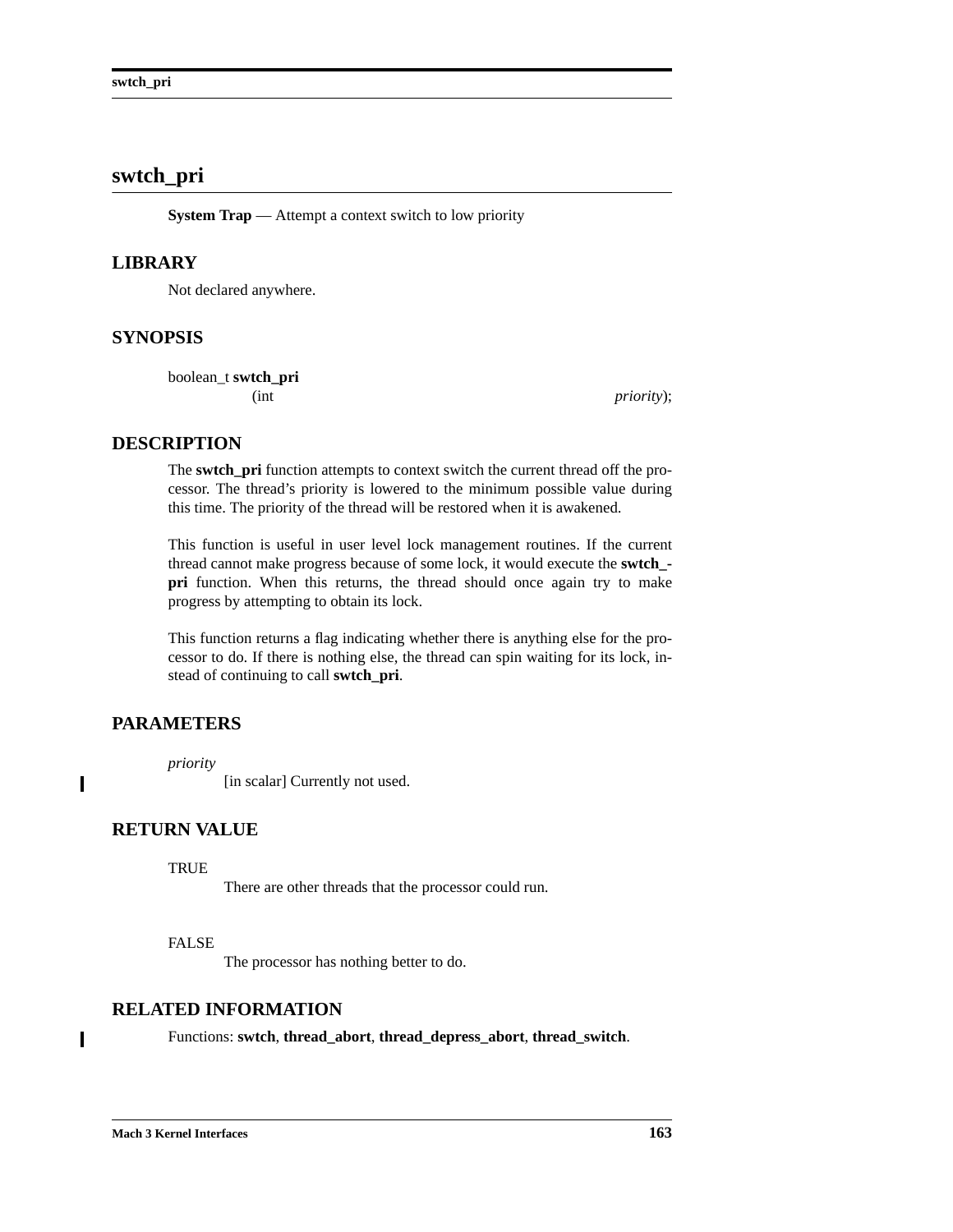# **thread\_abort**

**Function** — Aborts a thread

## **SYNOPSIS**

kern\_return\_t **thread\_abort** (mach port t *target thread)*;

#### **DESCRIPTION**

The **thread\_abort** function aborts page faults and any message primitive calls (**mach\_msg**, **mach\_msg\_receive**, and **mach\_msg\_send**) in use by *target thread*. (Note, though, that the message calls retry interrupted message operations unless MACH\_SEND\_INTERRUPT and MACH\_RCV\_INTERRUPT are specified.) Priority depressions are also aborted. The call returns a code indicating that it was interrupted. The call is interrupted even if the thread (or the task containing it) is suspended. If it is suspended, the thread receives the interrupt when it resumes.

If its state is not modified before it resumes, the thread will retry an aborted page fault. The Mach message trap returns either MACH\_SEND\_INTERRUPT-ED or MACH\_RCV\_INTERRUPTED, depending on whether the send or the receive side was interrupted. Note, though, that the Mach message trap is contained within the **mach\_msg** library routine, which, by default, retries interrupted message calls.

The basic purpose of **thread\_abort** is to let one thread cleanly stop another thread (*target\_thread*). The target thread is stopped in such a manner that its future execution can be controlled in a predictable way.

#### **PARAMETERS**

*target\_thread*

[in scalar] The thread to be aborted.

 $\blacksquare$ 

#### **NOTES**

By way of comparison, the **thread\_suspend** function keeps the target thread from executing any further instructions at the user level, including the return from a system call. The **thread\_get\_state** function returns the thread's user state, while **thread\_set\_state** allows modification of the user state.

A problem occurs if a suspended thread had been executing within a system call. In this case, the thread has, not only a user state, but an associated kernel state. (The kernel state cannot be changed with **thread\_set\_state**.) As a result, when the thread resumes, the system call can return, producing a change in the user state and, possibly, user memory.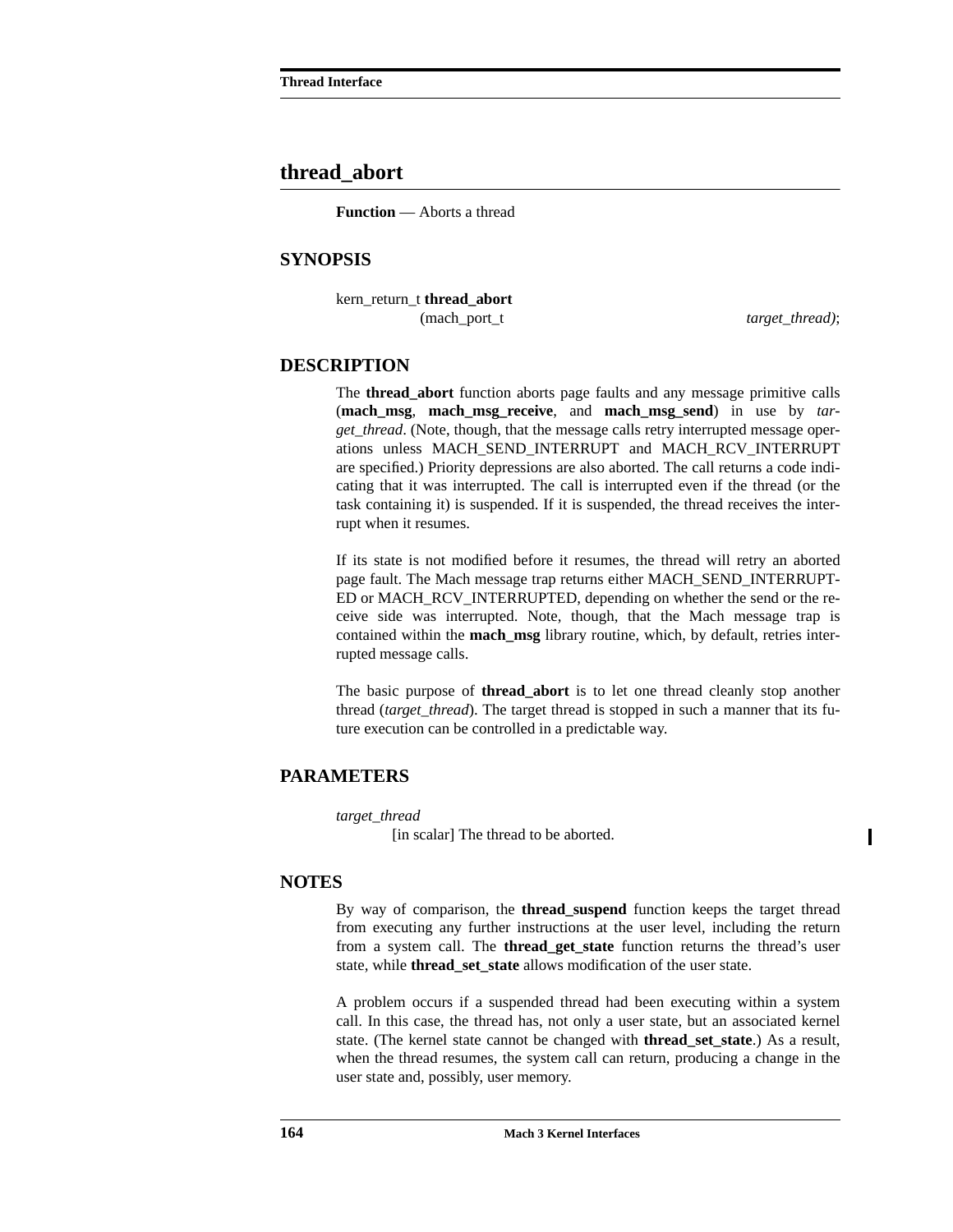For a thread executing within a system call, **thread\_abort** aborts the kernel call from the thread's point of view. Specifically, it resets the kernel state so that the thread will resume execution at the system call return, with the return code value set to one of the interrupted codes. The system call itself is either completed entirely or aborted entirely, depending on when the abort is received. As a result, if the thread's user state has been modified by **thread\_set\_state**, it will not be altered un-predictably by any unexpected system call side effects.

For example, to simulate a POSIX signal, use the following sequence of calls:

**thread\_suspend** — To stop the thread.

**thread abort** — To interrupt any system call in progress and set the return value to "interrupted". Because the thread is already stopped, it will not return to user code.

**thread\_set\_state** — To modify the thread's user state to simulate a procedure call to the signal handler.

**thread\_resume** — To resume execution at the signal handler. If the thread's stack is set up correctly, the thread can return to the interrupted system call. Note that the code to push an extra stack frame and change the registers is highly machine dependent.

#### **CAUTIONS**

As a rule, do not use **thread\_abort** on a non-suspended thread. This operation is very risky because it is difficult to know which system trap, if any, is executing and whether an interrupt return will result in some useful action by the thread.

## **RETURN VALUE**

KERN\_SUCCESS

The thread received an interrupt.

KERN\_INVALID\_ARGUMENT *target\_thread* is not a valid thread.

## **RELATED INFORMATION**

Functions: **thread\_get\_state**, **thread\_info**, **thread\_set\_state**, **thread\_suspend**, **thread\_terminate**.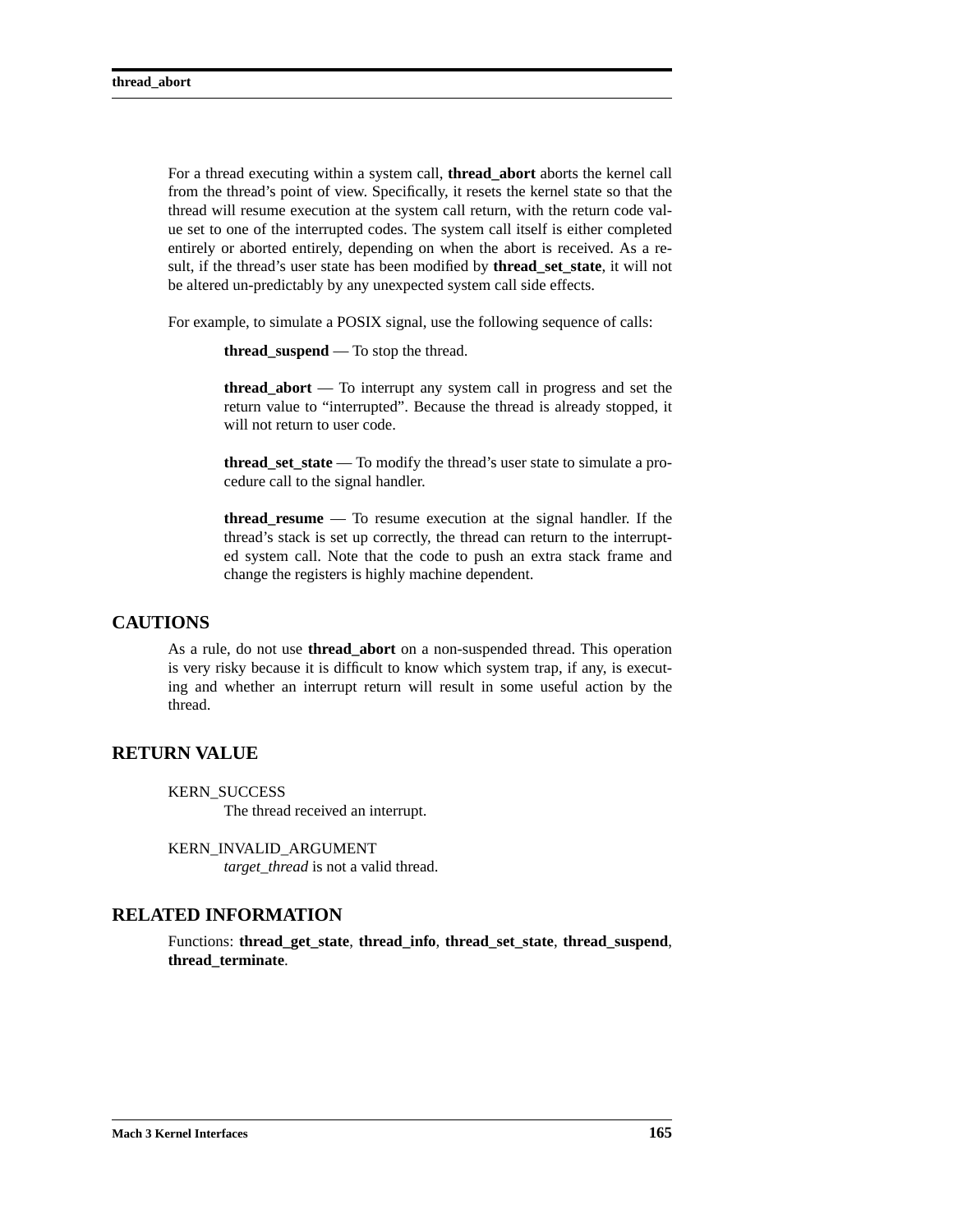# **thread\_create**

**Function** — Creates a thread within a task

## **SYNOPSIS**

kern\_return\_t **thread\_create** (mach\_port\_t *parent\_task,*

mach\_port\_t\* *child\_thread*);

 $\mathbf I$ 

# **DESCRIPTION**

The **thread\_create** function creates a new thread within *parent\_task*. The new thread has a suspend count of one and no processor state.

The new thread holds a send right for its thread kernel port. A send right for the thread's kernel port is also returned to the calling task or thread in *child\_thread*. The new thread's exception port is set to MACH\_PORT\_NULL.

## **PARAMETERS**

*parent\_task*

[in scalar] The task that is to contain the new thread.

*child\_thread*

[out scalar] The kernel-assigned name for the new thread.

## **NOTES**

To get a new thread running, first use **thread\_set\_state** to set a processor state for the thread. Then, use **thread\_resume** to schedule the thread for execution.

# **RETURN VALUE**

KERN\_SUCCESS A new thread has been created.

KERN\_INVALID\_ARGUMENT *parent\_task* is not a valid task port.

KERN\_RESOURCE\_SHORTAGE Some critical kernel resource is unavailable.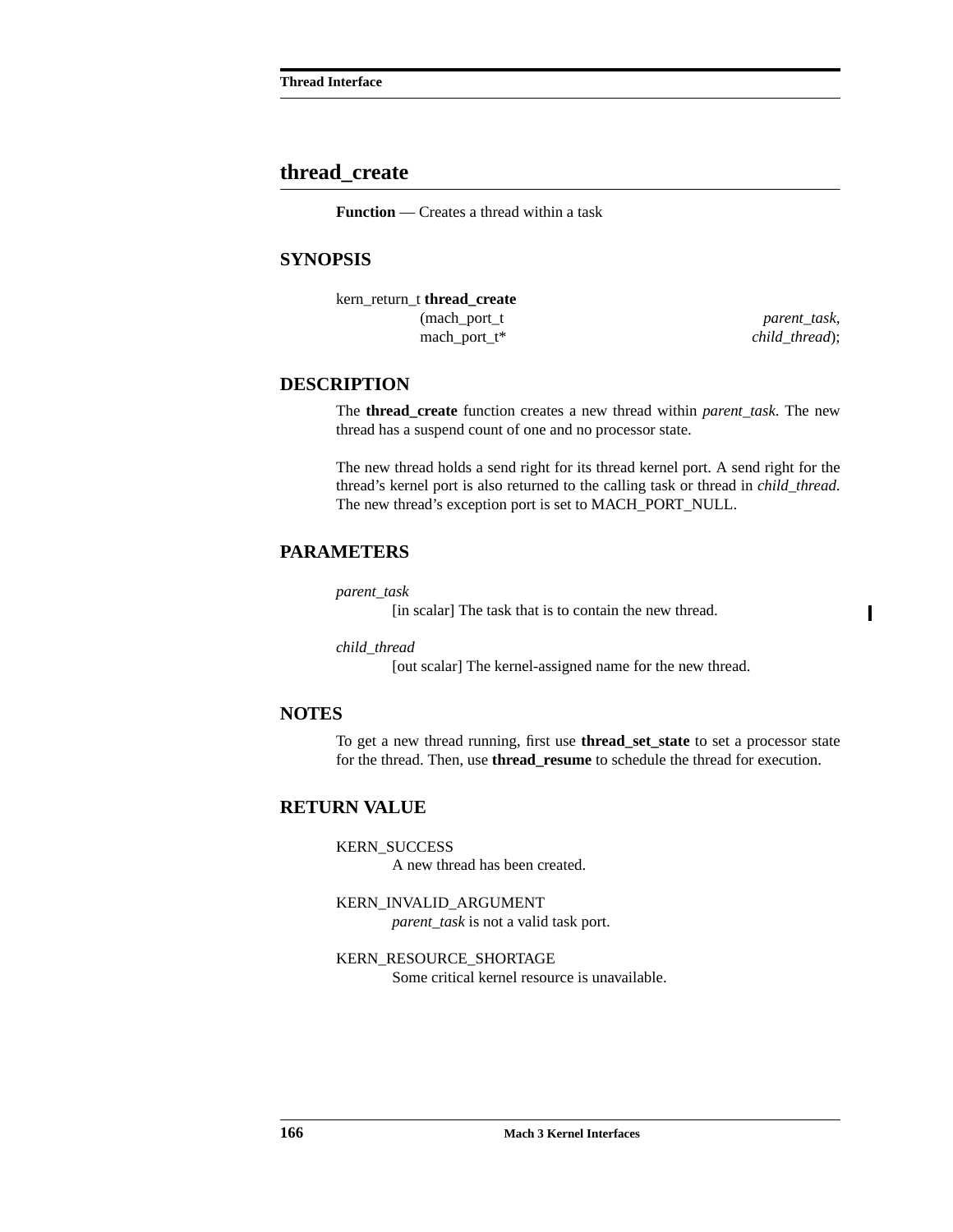$\blacksquare$ 

# **RELATED INFORMATION**

Functions: **task\_create**, **task\_threads**, **thread\_get\_special\_port**, **thread\_get\_ state**, **thread\_resume**, **thread\_set\_special\_port**, **thread\_set\_state**, **thread\_ suspend**, **thread\_terminate**.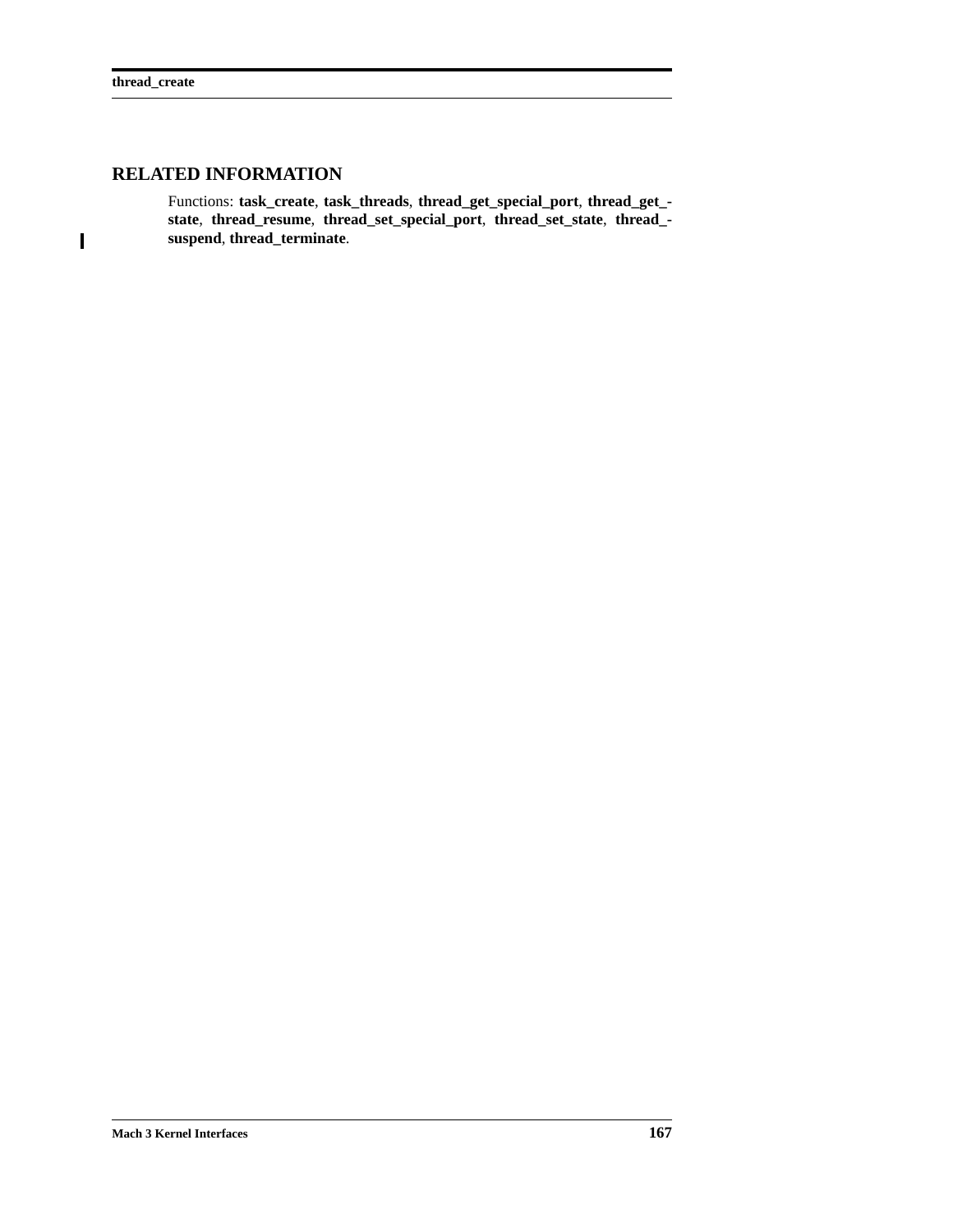# **thread\_depress\_abort**

**Function** — Cancel thread priority depression

## **SYNOPSIS**

kern\_return\_t **thread\_depress\_abort** (mach\_port\_t *thread*);

#### **DESCRIPTION**

The **thread\_depress\_abort** function cancels any priority depression effective for *thread* caused by a **swtch\_pri** or **thread\_switch** call.

## **PARAMETERS**

*thread*

[in scalar] Thread whose priority depression is canceled.

# **RETURN VALUE**

KERN\_SUCCESS The call succeeded.

KERN\_INVALID\_ARGUMENT *thread* is not a valid thread.

#### **RELATED INFORMATION**

Functions: **swtch**, **swtch\_pri**, **thread\_abort**, **thread\_switch**.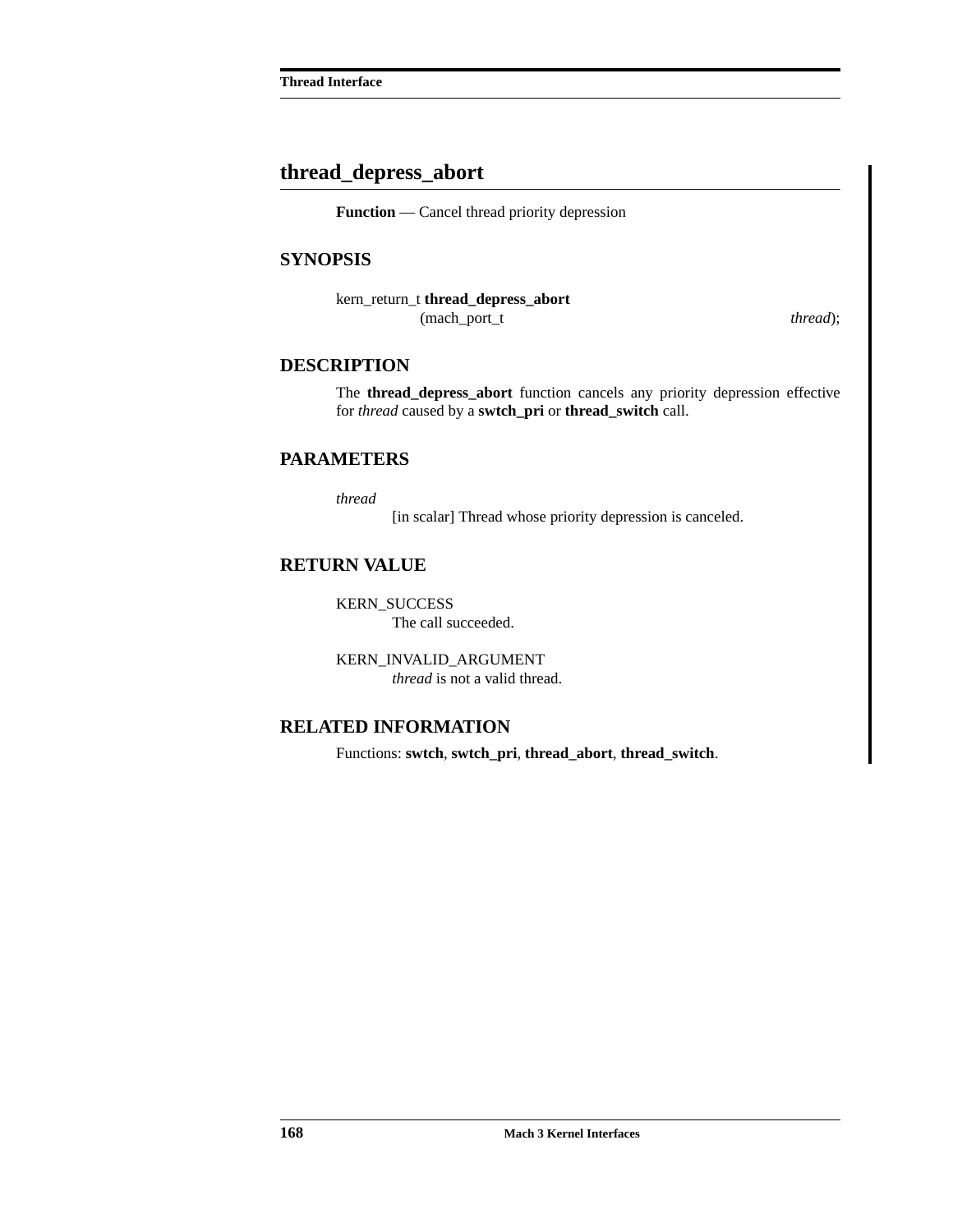# **thread\_get\_special\_port**

**Function** — Returns a send right to a special port

#### **SYNOPSIS**

 $\mathbf I$ 

|                | kern_return_t thread_get_special_port |
|----------------|---------------------------------------|
| thread,        | (mach port t                          |
| which port,    | 1nt                                   |
| special_port); | mach port $t^*$                       |

## **DESCRIPTION**

The **thread\_get\_special\_port** function returns a send right for a special port belonging to *thread*.

The thread kernel port is a port for which the kernel holds the receive right. The kernel uses this port to identify the thread.

If one thread has a send right for the kernel port of another thread, it can use the port to perform kernel operations for the other thread. Send rights for a kernel port normally are held only by the thread to which the port belongs, or by the task that contains the thread. Using the **mach\_msg** function, however, any thread can pass a send right for its kernel port to another thread.

# **MACRO FORMS**

| thread_get_exception_port                                          |               |
|--------------------------------------------------------------------|---------------|
| kern_return_t thread_get_exception_port                            |               |
| (mach port t                                                       | thread.       |
| mach_port_t*                                                       | special_port) |
| $\Rightarrow$ thread_get_special_port (thread,                     |               |
| THREAD_EXCEPTION_PORT, special_port)                               |               |
| thread get kernel port                                             |               |
| kern_return_t thread_get_kernel_port                               |               |
| (mach port t                                                       | thread.       |
| mach_port_t*                                                       | special_port) |
| $\Rightarrow$ thread_get_special_port (thread, THREAD_KERNEL_PORT, |               |
| special_port)                                                      |               |

## **PARAMETERS**

 $\mathbf{I}$ 

*thread*

[in scalar] The thread for which to return the port's send right.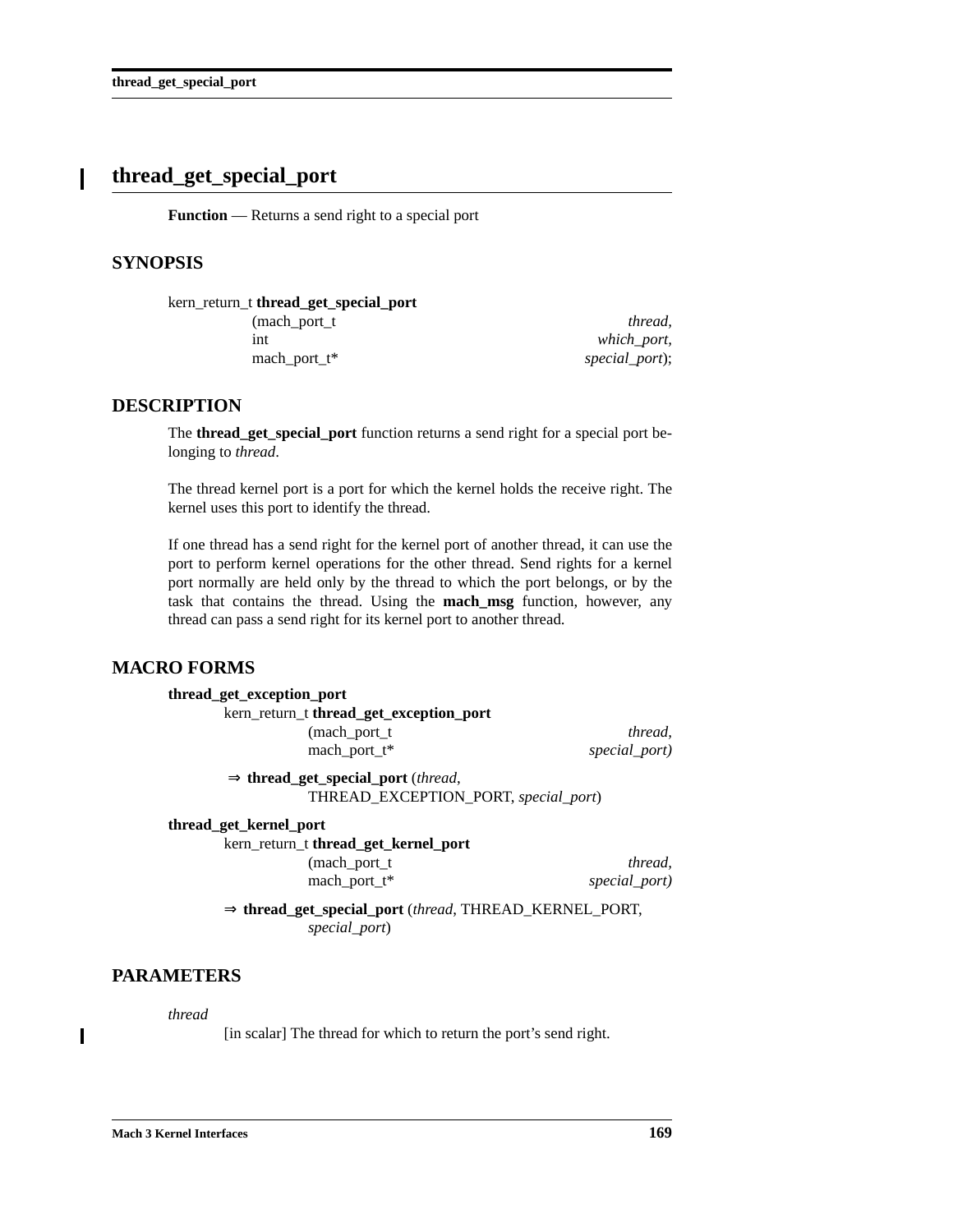#### *which\_port*

[in scalar] The special port for which the send right is requested. Valid values are:

#### THREAD\_EXCEPTION\_PORT

The thread's exception port. Used to receive exception messages from the kernel.

 $\blacksquare$ 

#### THREAD\_KERNEL\_PORT

The port used to name the thread. Used to invoke operations that affect the thread.

#### *special\_port*

[out scalar] The returned value for the port.

## **RETURN VALUE**

KERN\_SUCCESS The port was returned.

#### KERN\_INVALID\_ARGUMENT

*thread* is not a valid thread or *which\_port* is not a valid port selector.

## **RELATED INFORMATION**

Functions: **mach\_thread\_self**, **task\_get\_special\_port**, **task\_set\_special\_port**, **thread\_create**, **thread\_set\_special\_port**.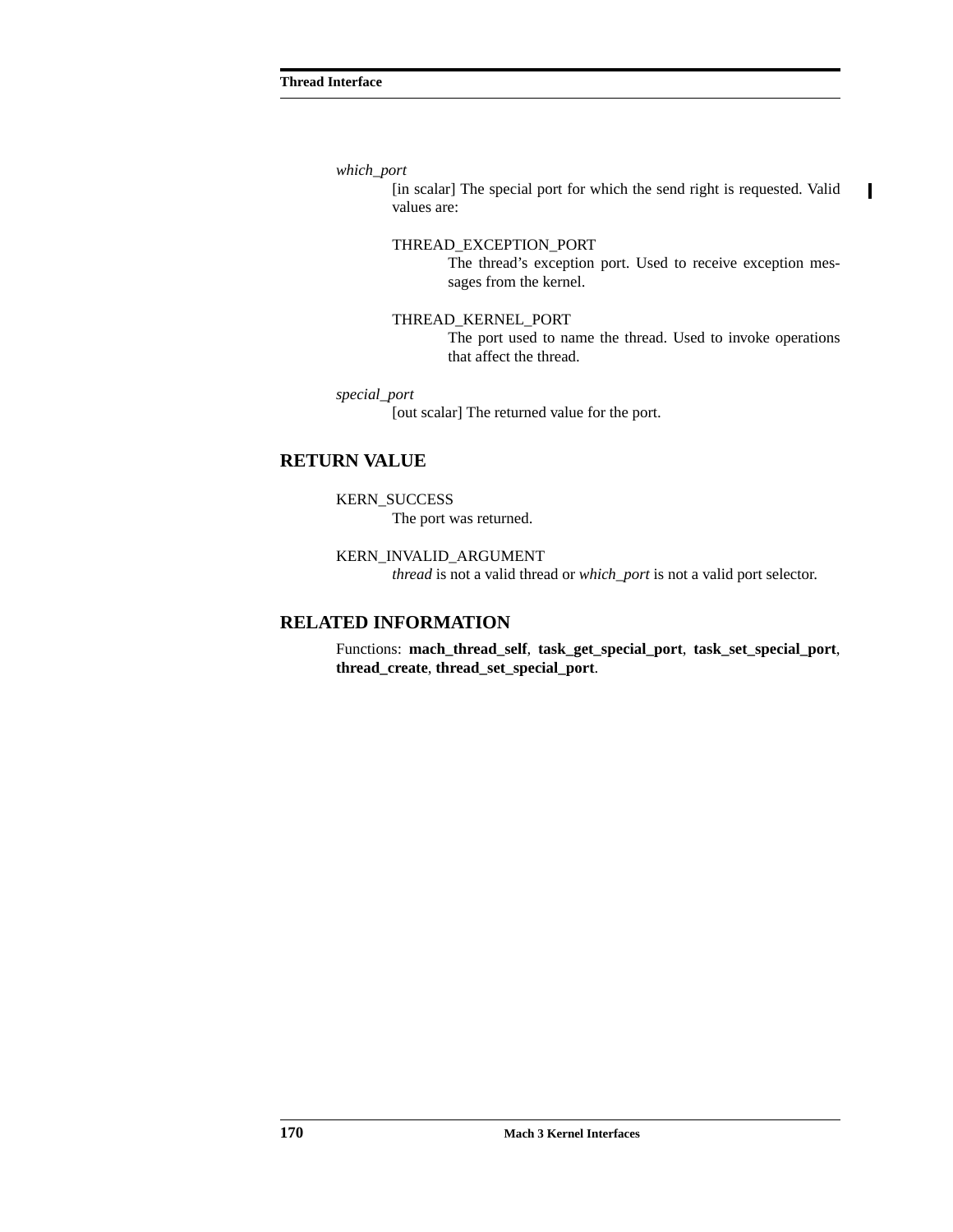# **thread\_get\_state**

**Function** — Returns the execution state for a thread

## **SYNOPSIS**

| kern_return_t <b>thread_get_state</b> |                |
|---------------------------------------|----------------|
| (mach port t                          | target_thread, |
| int                                   | flavor,        |
| thread state t                        | old state.     |
| mach_msg_type_number_t*               | old stateCnt); |

## **DESCRIPTION**

The **thread\_get\_state** function returns the execution state (for example, the machine registers) for *target\_thread*. *flavor* specifies the type of state information returned.

For *old\_state*, the calling thread supplies an array of integers. On return, *old\_ state* contains the requested information.

For *old\_stateCnt*, the calling thread specifies the maximum number of integers in *old\_state*. On return, *old\_stateCnt* contains the actual number of integers in *old\_state*.

The format of the data returned is machine specific; it is defined in <**mach/ thread\_status.h**>.

## **PARAMETERS**

Ι

Г

I

#### *target\_thread*

[in scalar] The thread for which the execution state is to be returned. The calling thread cannot specify itself.

#### *flavor*

[in scalar] The type of execution state to be returned. Valid values correspond to supported machined architectures.

#### *old\_state*

[out array of *int*] Array of state information for the specified thread.

#### *old\_stateCnt*

[pointer to in/out scalar] The size of the state array. The maximum size is defined by THREAD\_STATE\_MAX.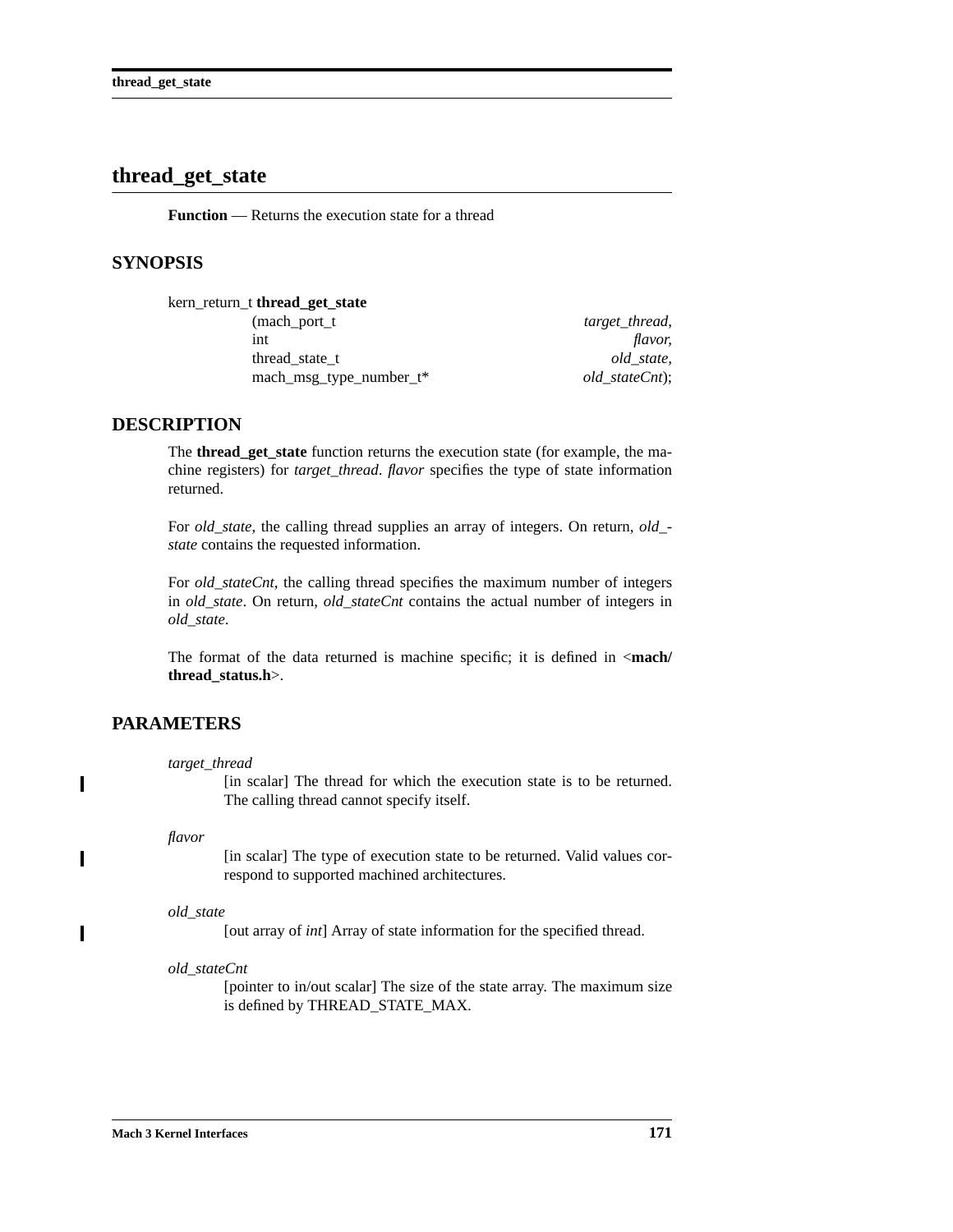# **RETURN VALUE**

## KERN\_SUCCESS

The state has been returned.

#### KERN\_INVALID\_ARGUMENT

*target\_thread* is not a valid thread, or specifies the calling thread, or *flavor* is not a valid type.

## MIG\_ARRAY\_TOO\_LARGE

The returned array is too large for *old\_state*. The function fills *old\_ state* and sets *old\_stateCnt* to the number of elements that would have been returned if there had been enough space.

# **RELATED INFORMATION**

Functions: **task\_info**, **thread\_info**, **thread\_set\_state**.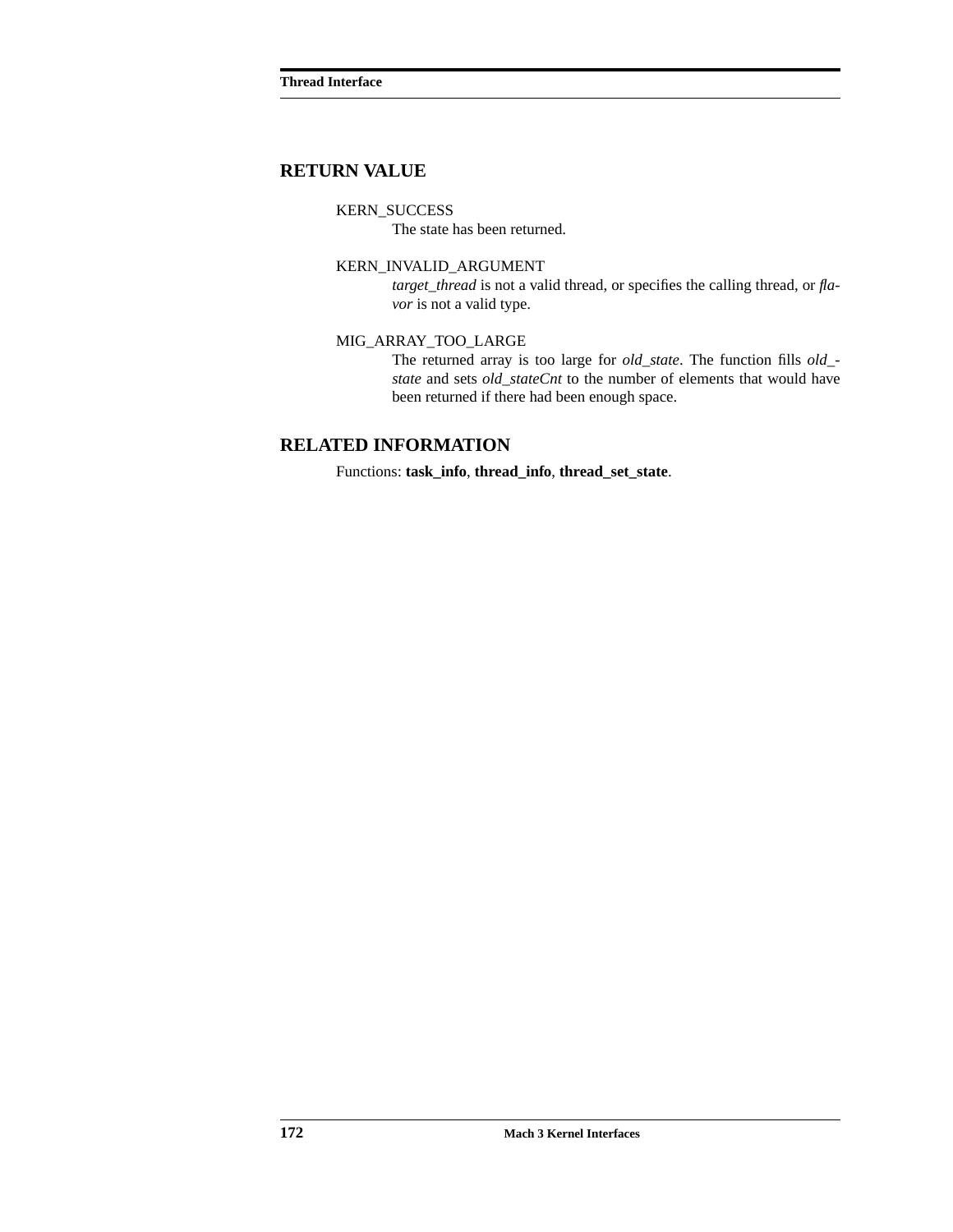# **thread\_info**

**Function** — Returns information about a thread

### **SYNOPSIS**

| kern_return_t thread_info |                    |
|---------------------------|--------------------|
| (mach port t)             | target_thread,     |
| int                       | flavor,            |
| thread info t             | thread_info,       |
| mach_msg_type_number_t*   | $thread_infoCnt);$ |

### **DESCRIPTION**

The **thread\_info** function returns an information array of type *flavor*.

For *thread\_info*, the calling thread supplies an array of integers. On return, *thread\_info* contains the requested information.

For *thread\_infoCnt*, the calling thread specifies the maximum number of integers in *thread\_info*. On return, *thread\_infoCnt* contains the actual number of integers in *thread\_info*.

Currently, THREAD\_BASIC\_INFO and THREAD\_SCHED\_INFO are the only types of information supported. The size is defined by THREAD\_BASIC\_IN-FO\_COUNT or THREAD\_SCHED\_INFO\_COUNT, respectively.

## **PARAMETERS**

[in scalar] The thread for which the information is to be returned.

*flavor*

 $\blacksquare$ 

 $\blacksquare$ 

[in scalar] The type of information to be returned. Valid values are:

### THREAD\_BASIC\_INFO

Returns basic information about the thread, such as the thread's run state and suspend count.

### THREAD\_SCHED\_INFO

Returns scheduling information about the thread, such as priority and scheduling policy.

### *thread\_info*

[out array of *int*] Information about the specified thread.

*target\_thread*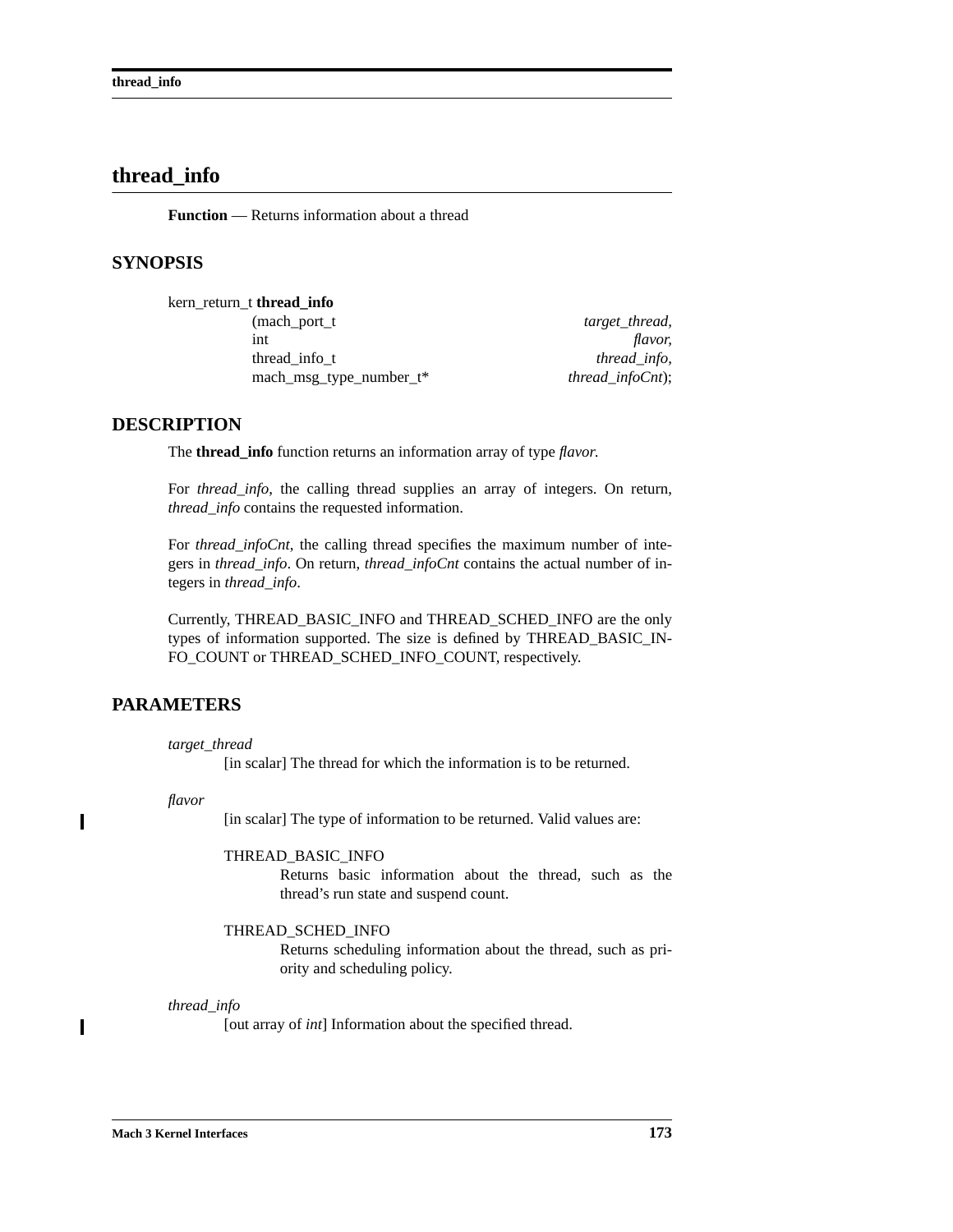*thread\_infoCnt*

[pointer to in/out scalar] The size of the information structure. The maximum size is defined by THREAD\_INFO\_MAX. Possible values are THREAD\_BASIC\_INFO\_COUNT (for THREAD\_BASIC\_INFO) and THREAD\_SCHED\_INFO\_COUNT (for THREAD\_SCHED\_IN-FO).

# **RETURN VALUE**

### KERN\_SUCCESS

The thread information has been returned.

### KERN\_INVALID\_ARGUMENT

*target\_thread* is not a valid thread or *flavor* is not a valid type.

### MIG\_ARRAY\_TOO\_LARGE

The returned array is too large for *thread\_info*. The function fills *thread\_info* and sets *thread\_infoCnt* to the number of elements that would have been returned if there had been enough space.

## **RELATED INFORMATION**

Functions: **task\_info**, **task\_threads**, **thread\_get\_special\_port**, **thread\_get\_ state**, **thread\_set\_special\_port**, **thread\_set\_state**.

Data Structures: **thread\_basic\_info**, **thread\_sched\_info**.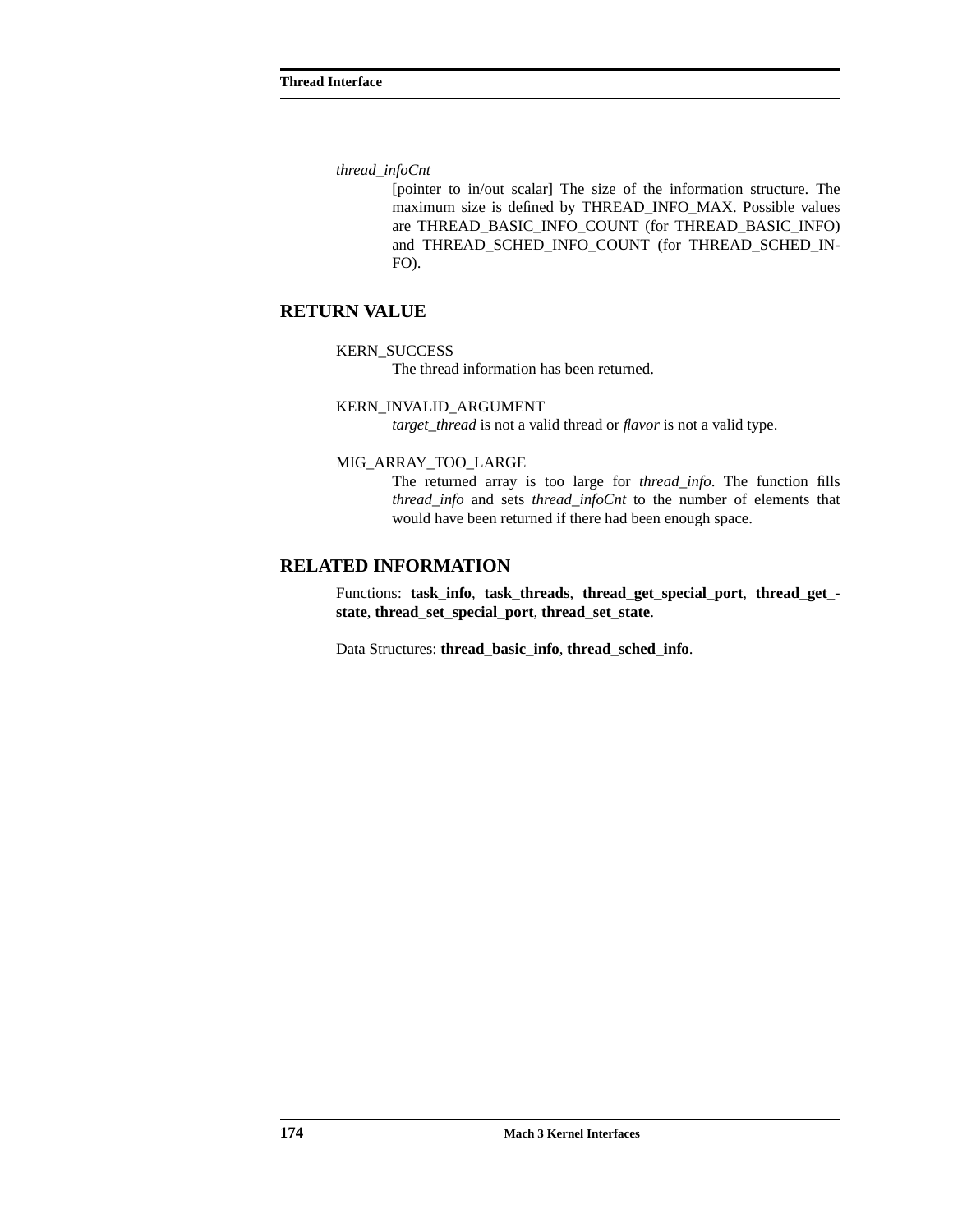# **thread\_max\_priority**

**Function** — Sets the maximum scheduling priority for a thread

### **LIBRARY**

#include <**mach/mach\_host.h**>

## **SYNOPSIS**

kern\_return\_t **thread\_max\_priority**

(mach\_port\_t *thread,* mach\_port\_t *processor\_set,* int *priority*);

## **DESCRIPTION**

The **thread\_max\_priority** function sets the maximum scheduling priority for *thread*.

Threads have three priorities associated with them by the system:

- A priority value which can be set by the thread to any value up to a maximum priority. Newly created threads obtain their priority from their task.
- A maximum priority value which can be raised only via privileged operation so that users may not unfairly compete with other users in their processor set. Newly created threads obtain their maximum priority from that of their assigned processor set.
- A scheduled priority value which is used to make scheduling decisions for the thread. This value is determined on the basis of the user priority value by the scheduling policy (for timesharing, this means adding an increment derived from CPU usage).

This function changes the maximum priority for the thread. Because this function requires the presentation of the corresponding processor set control port, this call can reset the maximum priority to any legal value.

### **PARAMETERS**

Ī

Π

Г

*thread*

[in scalar] The thread whose maximum scheduling priority is to be set.

### *processor\_set*

[in scalar] The control port for the processor set to which the thread is currently assigned.

### *priority*

[in scalar] The new maximum priority for the thread.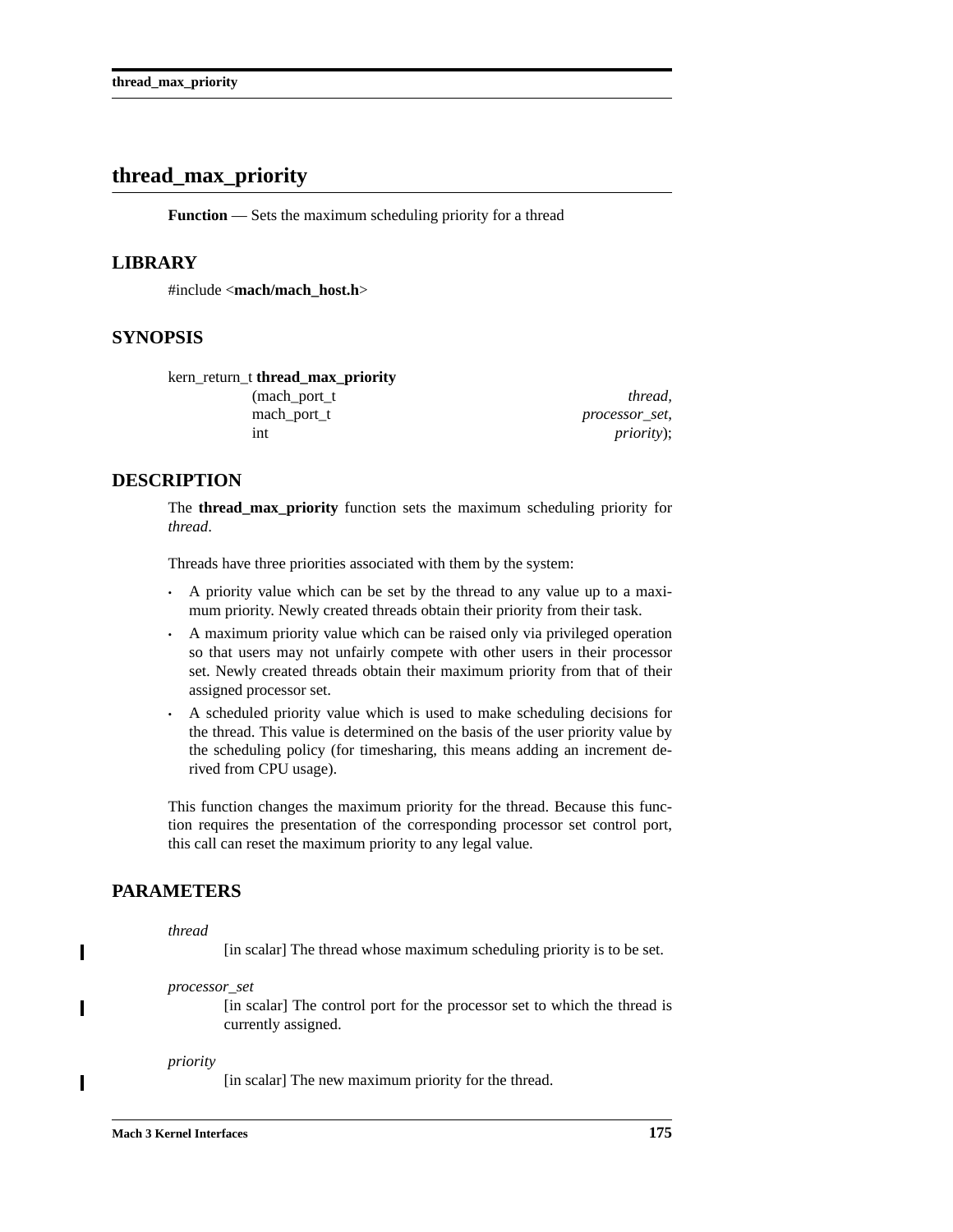# **RETURN VALUE**

### KERN\_SUCCESS

The priority has been set.

KERN\_INVALID\_ARGUMENT *thread* is not a valid thread, or *processor\_set* does not name the processor set to which *thread* is currently assigned.

# **RELATED INFORMATION**

Functions: **thread\_priority, thread\_policy, task\_priority, processor\_set\_ max\_priority**.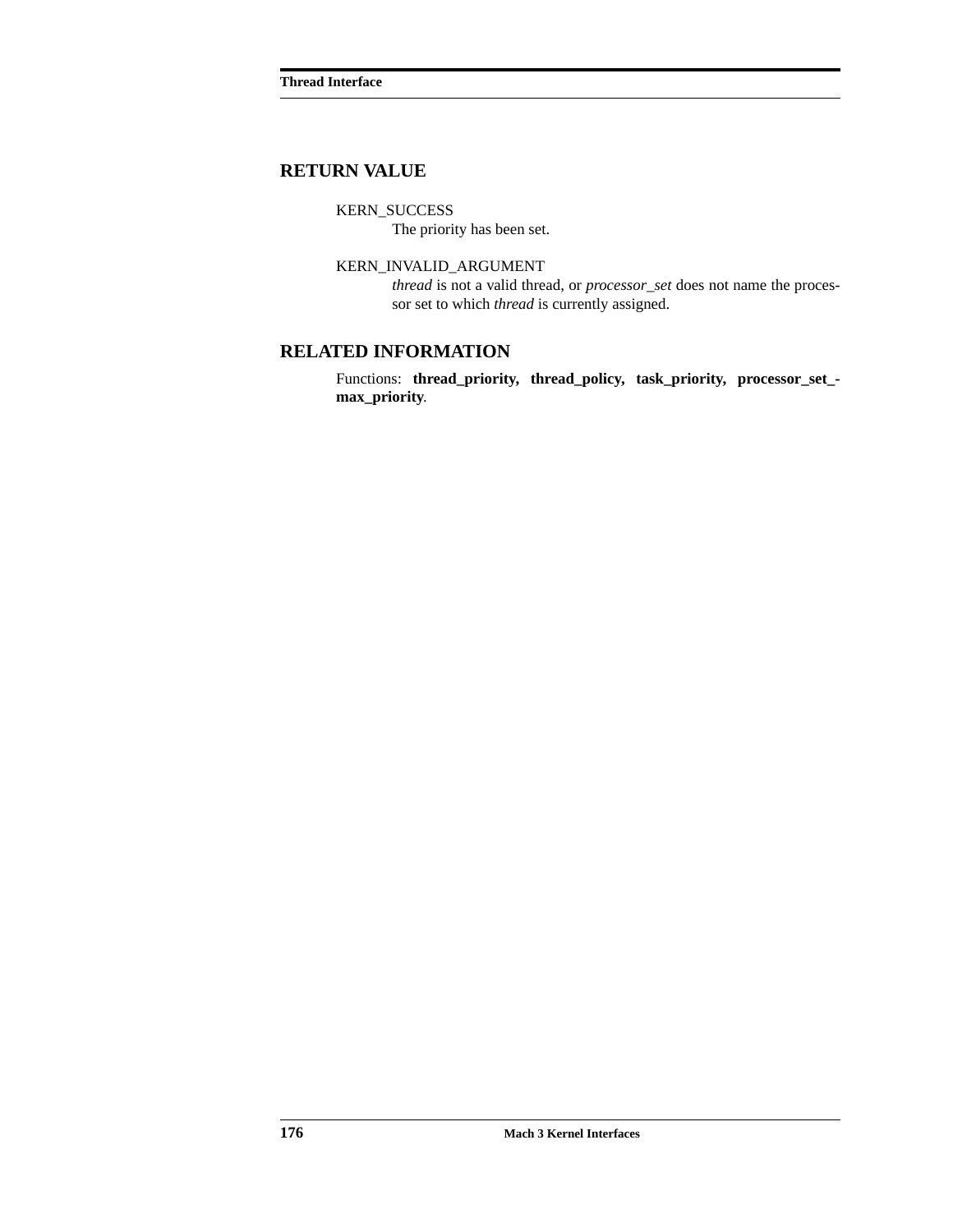# **thread\_policy**

**Function** — Sets the scheduling policy to apply to a thread

### **LIBRARY**

#include <**mach/mach\_host.h**>

### **SYNOPSIS**

kern\_return\_t **thread\_policy**

| (mach_port_t) | thread, |
|---------------|---------|
| int           | policy, |
| int           | data);  |

### **DESCRIPTION**

The **thread\_policy** function sets the scheduling policy to be applied to *thread*.

## **PARAMETERS**

 $\mathbf{I}$ 

Π

Π

#### *thread*

[in scalar] The thread scheduling policy is to be set.

*policy*

[in scalar] Policy to be set. The values currently defined are POLICY -TIMESHARE and POLICY\_FIXEDPRI.

### *data*

[in scalar] Policy specific data. Currently, this value is used only for POLICY\_FIXEDPRI, in which case it is the quantum to be used (in milliseconds); to be meaningful, this value must be a multiple of the basic system quantum (which can be obtained from **host\_info**).

# **RETURN VALUE**

### KERN\_SUCCESS

The policy has been set.

### KERN\_INVALID\_ARGUMENT

*thread* is not a valid thread, or *policy* is not a recognized scheduling policy value.

### KERN\_FAILURE

The processor set to which *thread* is currently assigned does not permit *policy*.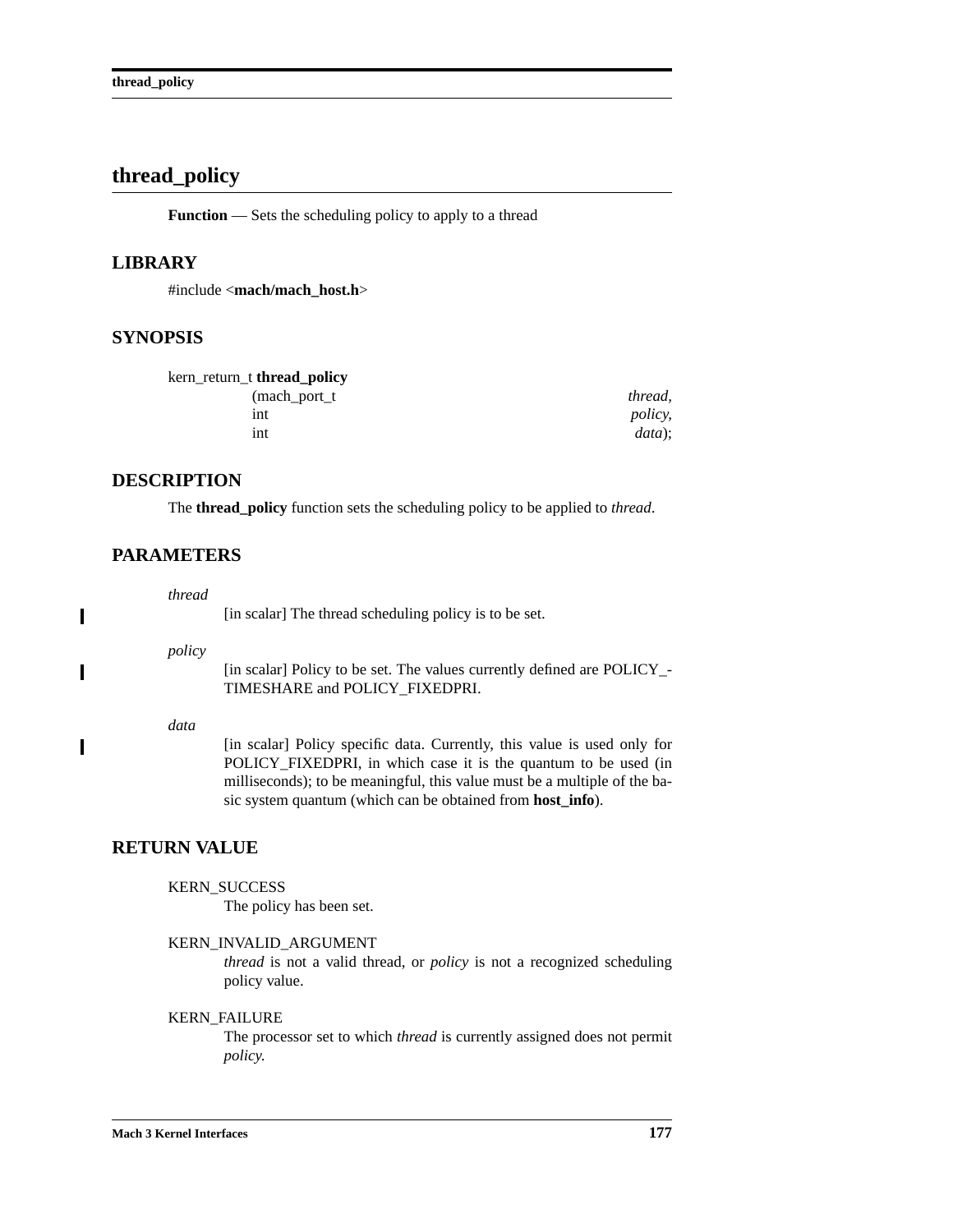# **RELATED INFORMATION**

Functions: **processor\_set\_policy\_enable, processor\_set\_policy\_disable**.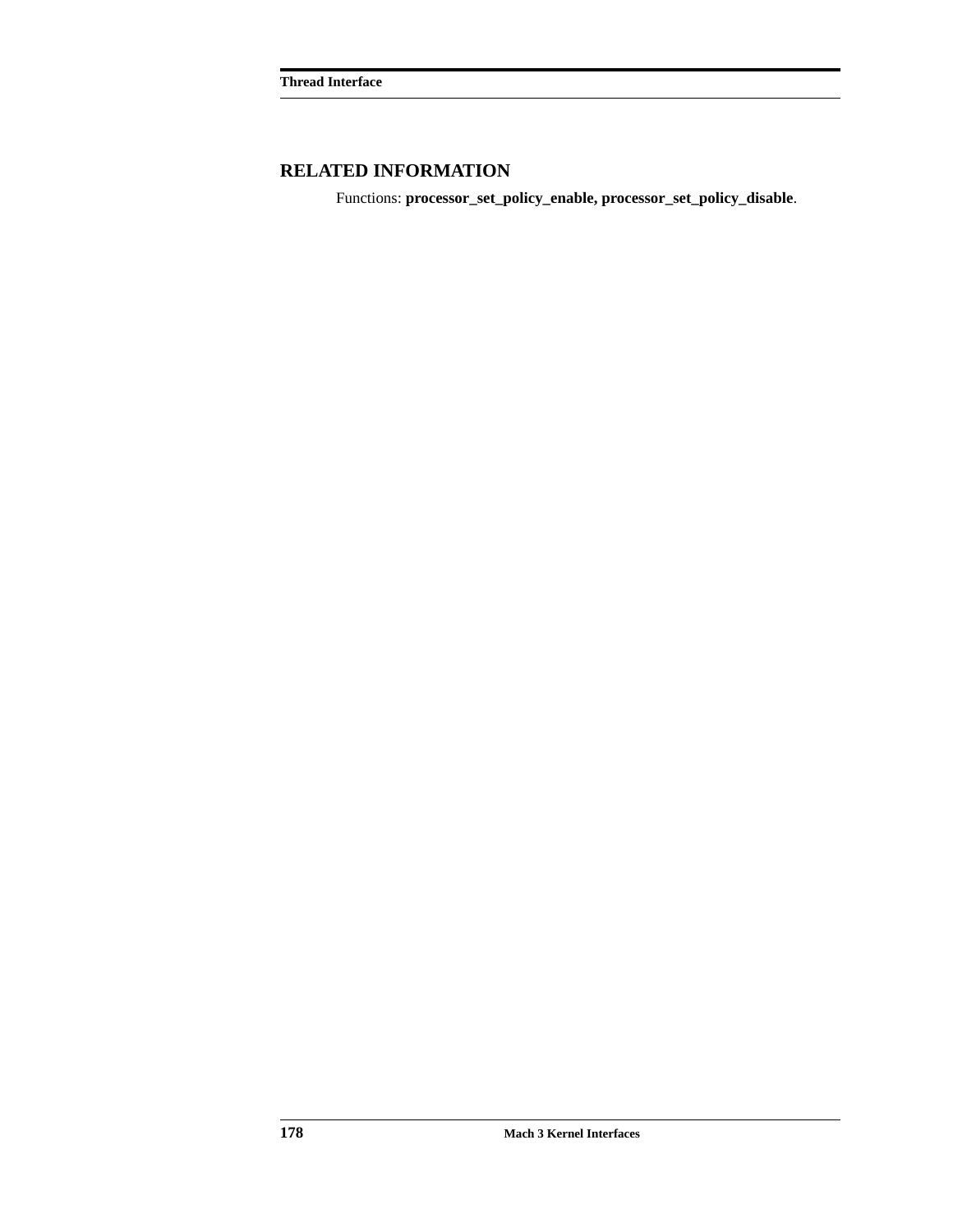# **thread\_priority**

Function — Sets the scheduling priority for a thread

### **LIBRARY**

#include <**mach/mach\_host.h**>

### **SYNOPSIS**

kern\_return\_t **thread\_priority**

| (mach_port_t) | thread,          |
|---------------|------------------|
| int           | <i>priority,</i> |
| boolean t     | $set\_max);$     |

### **DESCRIPTION**

The **thread\_priority** function sets the scheduling priority for *thread*.

## **PARAMETERS**

*thread*

[in scalar] The thread whose scheduling priority is to be set.

*priority*

[in scalar] The new priority for the thread.

*set\_max*

[in scalar] True if the thread's maximum priority should also be set.

## **NOTES**

 $\mathbf{I}$ 

I

Г

Threads have three priorities associated with them by the system:

- A priority value which can be set by the thread to any value up to a maximum priority. Newly created threads obtain their priority from their task.
- A maximum priority value which can be raised only via privileged operation so that users may not unfairly compete with other users in their processor set. Newly created threads obtain their maximum priority from that of their assigned processor set.
- A scheduled priority value which is sued to make scheduling decisions for the thread. This value is determined on the basis of the user priority value by the scheduling policy (for timesharing, this means adding an increment derived from CPU usage).

This function changes the priority and optionally the maximum priority (if *set\_ max* is TRUE) for *thread*. Priorities range from 0 to 31, where lower numbers denote higher priorities. If the new priority is higher than the priority of the cur-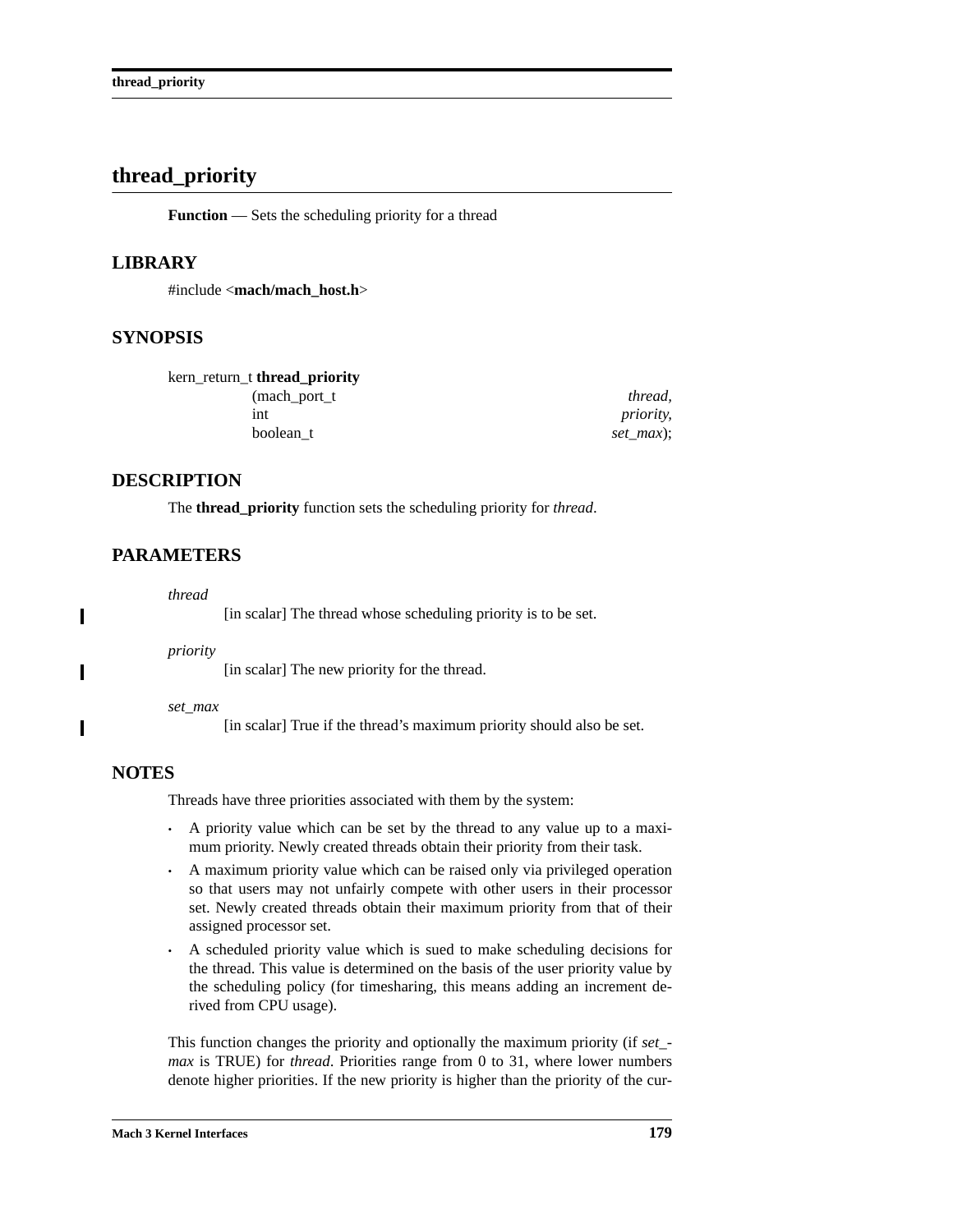rent thread, preemption may occur as a result of this call. This call will fail if *priority* is greater than the current maximum priority of the thread. As a result, this call can only lower the value of a thread's maximum priority.

## **RETURN VALUE**

### KERN\_SUCCESS

The priority has been set.

### KERN\_INVALID\_ARGUMENT

*thread* is not a valid thread, or the priority value is out of range for priority values.

### KERN\_FAILURE

The requested operation would violate the thread's maximum priority.

## **RELATED INFORMATION**

Functions: **thread\_max\_priority, thread\_policy, task\_priority, processor\_set\_max\_priority**.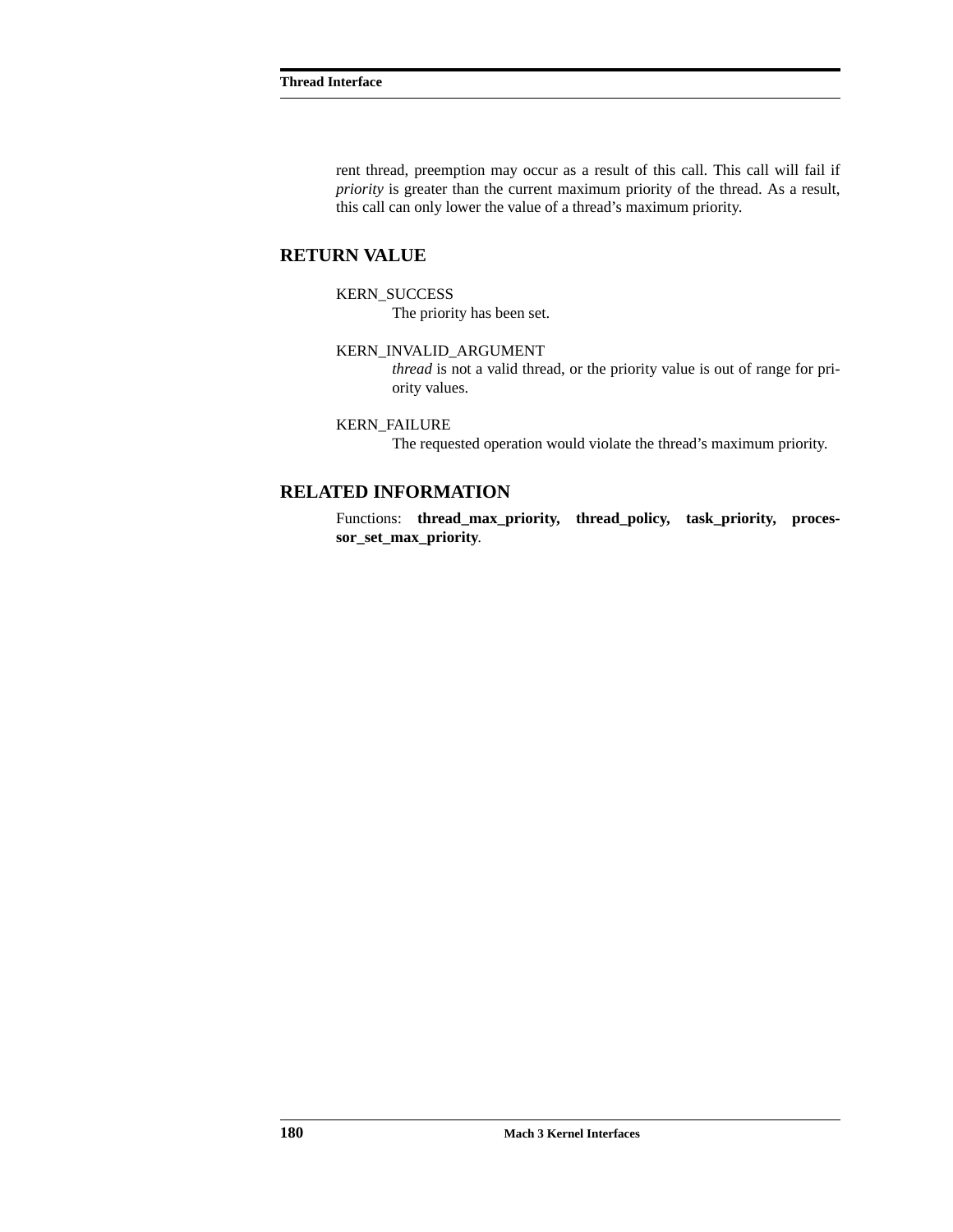# **thread\_resume**

**Function** — Resumes a thread

### **SYNOPSIS**

kern\_return\_t **thread\_resume** (mach\_port\_t *target\_thread)*;

# **DESCRIPTION**

The **thread\_resume** function decrements the suspend count for *target\_thread* by one. The thread is resumed if its suspend count goes to zero. If the suspend count is still positive, you must repeat **thread\_resume** until the count reaches zero.

## **PARAMETERS**

ľ

*target\_thread* [in scalar] The thread to be resumed.

## **RETURN VALUE**

KERN\_SUCCESS The thread's suspend count has been decremented.

KERN\_FAILURE

The thread's suspend count is already at zero. A suspend count must be either zero or positive.

KERN\_INVALID\_ARGUMENT *target\_thread* is not a valid thread.

# **RELATED INFORMATION**

Functions: **task\_resume**, **task\_suspend**, **thread\_create**, **thread\_info**, **thread\_ suspend**, **thread\_terminate**.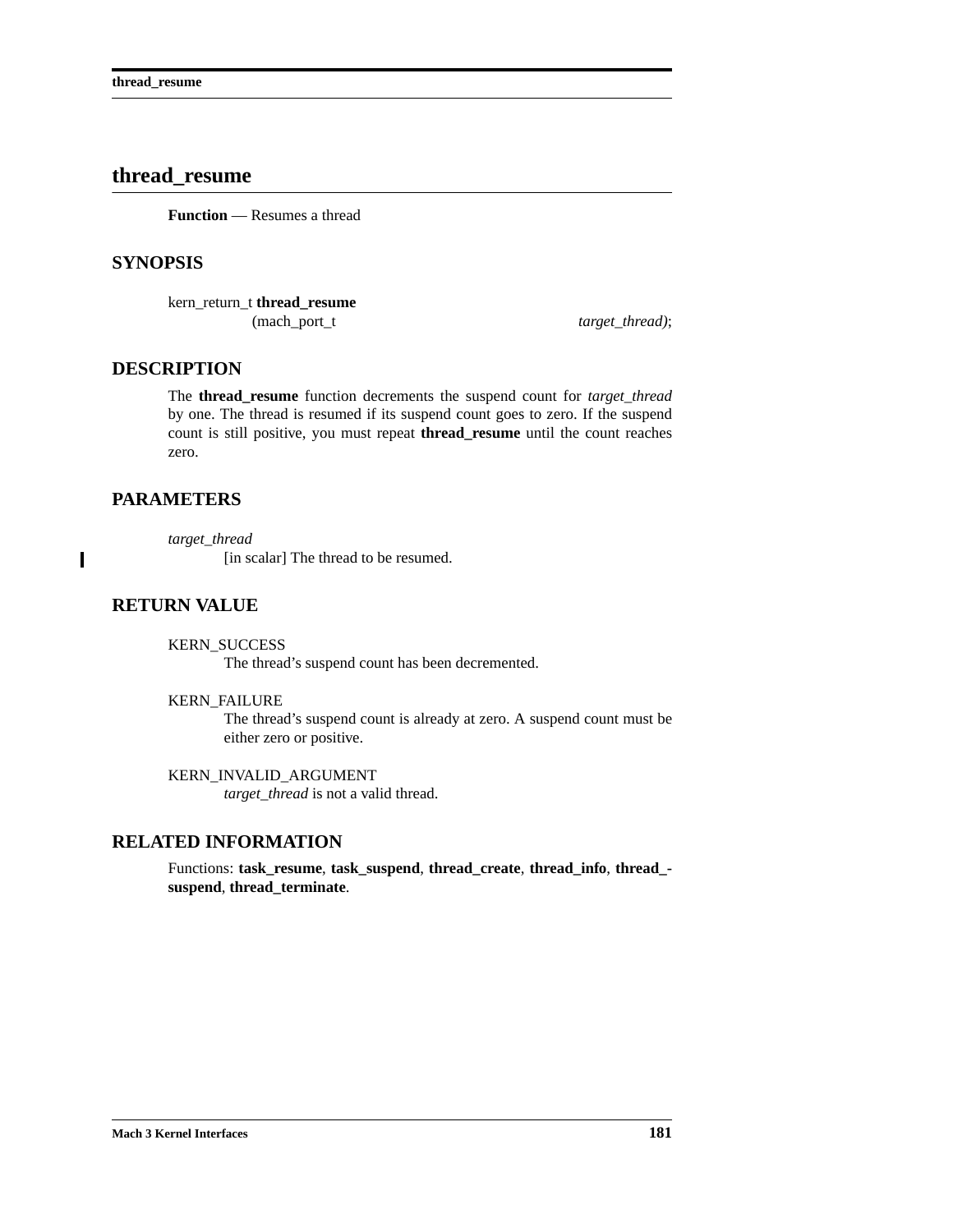# **thread\_set\_special\_port**

**Function** — Sets a special port for a thread

### **SYNOPSIS**

kern\_return\_t **thread\_set\_special\_port** (mach\_port\_t *thread,* int *which port,* mach\_port\_t *special\_port*);

### **DESCRIPTION**

The **thread\_set\_special\_port** function sets a special port belonging to *thread*.

## **MACRO FORMS**

**thread\_set\_exception\_port** kern\_return\_t **thread\_set\_exception\_port** (mach\_port\_t *thread,* mach\_port\_t *special\_port)*

⇒ **thread\_set\_special\_port** (*thread*, THREAD\_EXCEPTION\_PORT, *special\_port*)

**thread\_set\_kernel\_port** kern\_return\_t **thread\_set\_kernel\_port** (mach\_port\_t *thread,* mach\_port\_t *special\_port)*

 $\mathbf I$ 

 $\mathbf I$ 

⇒ **thread\_set\_special\_port** (*thread*, THREAD\_KERNEL\_PORT, *special\_port*)

## **PARAMETERS**

### *thread*

[in scalar] The thread for which to set the port.

*which\_port*

[in scalar] The special port to be set. Valid values are:

### THREAD\_EXCEPTION\_PORT

The thread's exception port. Used to receive exception messages from the kernel.

### THREAD\_KERNEL\_PORT

The thread's kernel port. Used by the kernel to receive messages from the thread.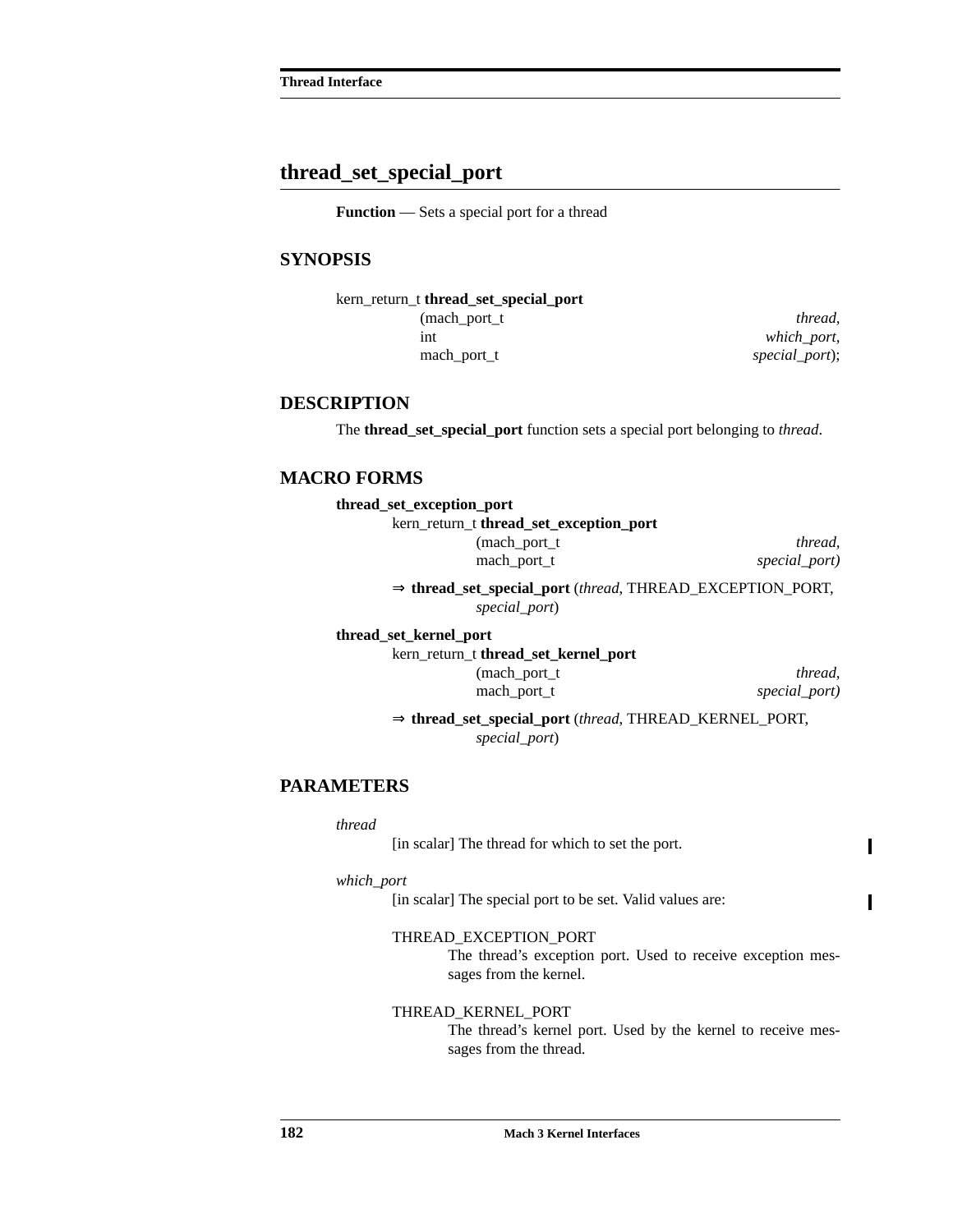*special\_port* [in scalar] The value for the port.

# **RETURN VALUE**

 $\blacksquare$ 

KERN\_SUCCESS The port was set.

KERN\_INVALID\_ARGUMENT *thread* is not a valid thread or *which\_port* is not a valid port selector.

## **RELATED INFORMATION**

Functions: **mach\_thread\_self**, **task\_get\_special\_port**, **task\_set\_special\_port**, **thread\_create**, **thread\_get\_special\_port**.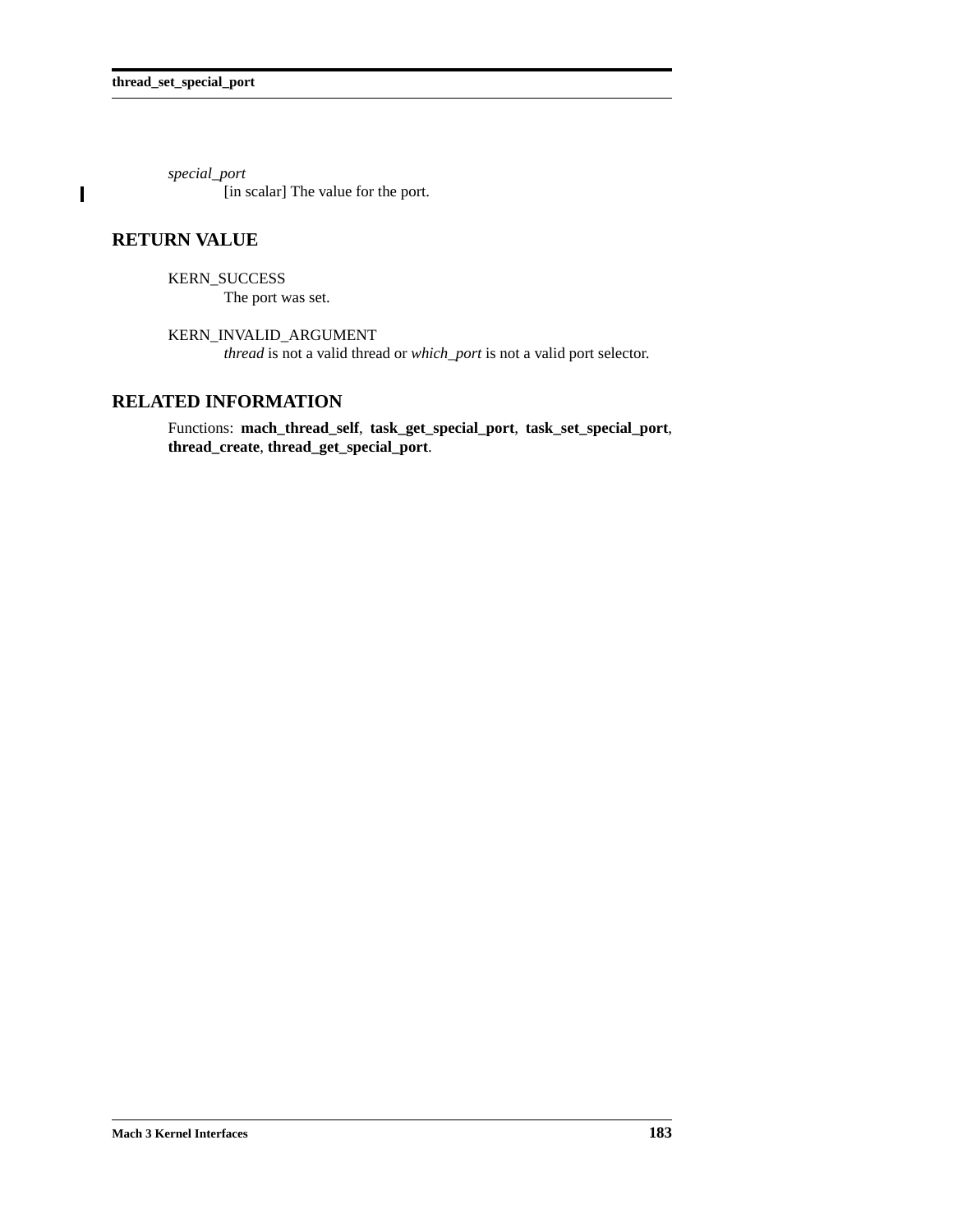# **thread\_set\_state**

**Function** — Sets the execution state for a thread

## **SYNOPSIS**

kern\_return\_t **thread\_set\_state** (mach\_port\_t *target\_thread,* int *flavor,* thread\_state\_t *new\_state,* mach\_msg\_type\_number\_t *new\_stateCnt*);

 $\mathbf I$ 

 $\blacksquare$ 

 $\blacksquare$ 

 $\blacksquare$ 

### **DESCRIPTION**

The **thread\_set\_state** function sets the execution state (for example, the machine registers) for *target\_thread*. *flavor* specifies the type of state to set.

For *new\_state*, the calling thread supplies an array of integers.

For *new\_stateCnt*, the calling thread specifies the maximum number of integers in *new\_state*.

The format of the state to set is machine specific; it is defined in <**mach/ thread\_status.h**>.

## **PARAMETERS**

### *target\_thread*

[in scalar] The thread for which to set the execution state. The calling thread cannot specify itself.

### *flavor*

[in scalar] The type of state to set. Valid values correspond to supported machine architecture features.

### *new\_state*

[pointer to in array of *int*] Array of state information for the specified thread.

### *new\_stateCnt*

[in scalar] The size of the state array. The maximum size is defined by THREAD\_STATE\_MAX.

## **RETURN VALUE**

### KERN\_SUCCESS

The state has been set.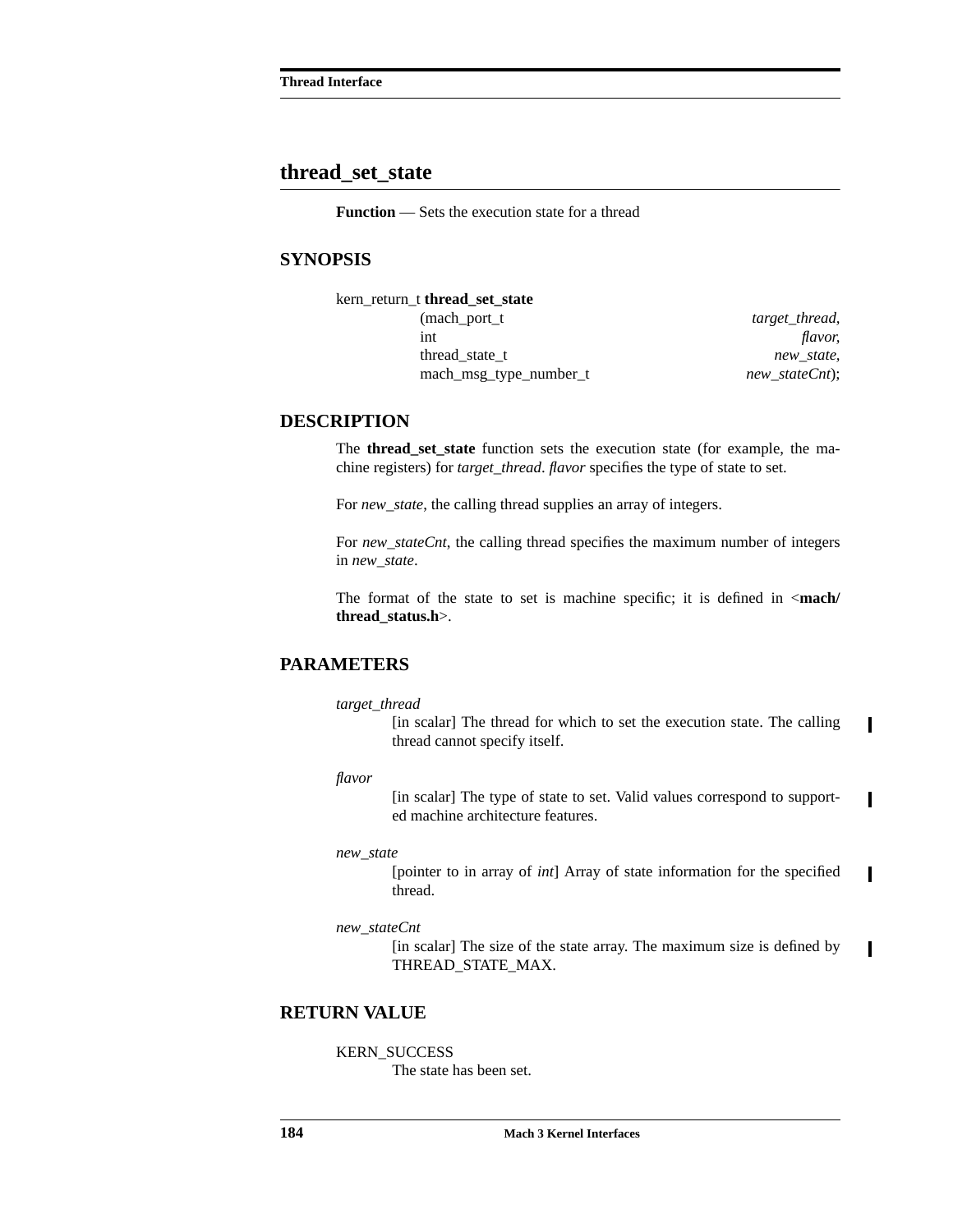### KERN\_INVALID\_ARGUMENT

*target\_thread* is not a valid thread, or specifies the calling thread, or *flavor* is not a valid type.

## MIG\_ARRAY\_TOO\_LARGE

The state array is too large for *new\_state*. The function fills *new\_state* and sets *new\_stateCnt* to the number of elements that would have been returned if there had been enough space.

# **RELATED INFORMATION**

Functions: **task\_info**, **thread\_get\_state**, **thread\_info**.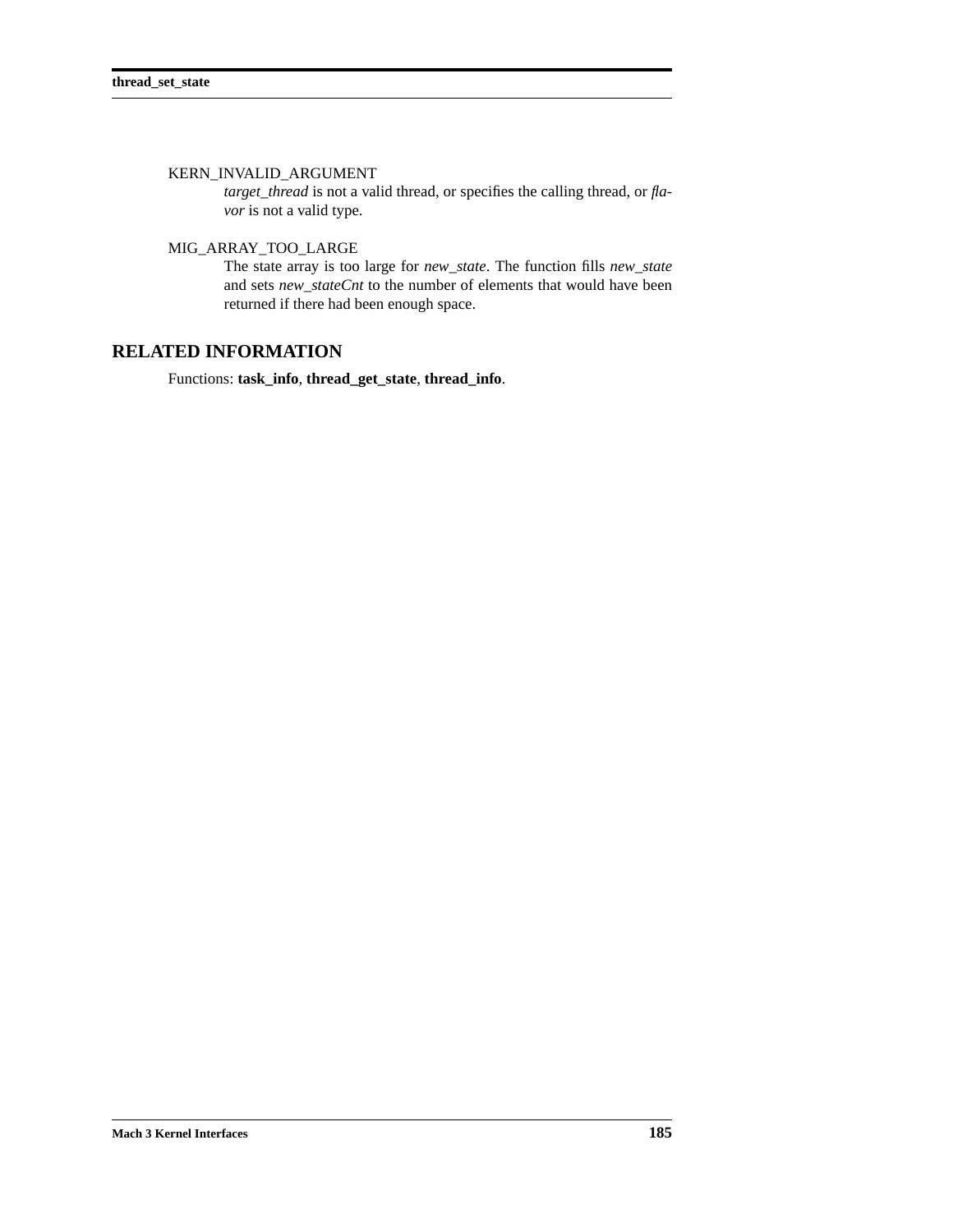# **thread\_suspend**

**Function** — Suspends a thread

### **SYNOPSIS**

kern\_return\_t **thread\_suspend** (mach\_port\_t *target\_thread)*;

 $\blacksquare$ 

### **DESCRIPTION**

The **thread\_suspend** function increments the suspend count for *target\_thread* and prevents the thread from executing any more user-level instructions.

In this context, a user-level instruction can be either a machine instruction executed in user mode or a system trap instruction, including a page fault. If a thread is currently executing within a system trap, the kernel code may continue to execute until it reaches the system return code or it may suspend within the kernel code. In either case, the system trap returns when the thread resumes.

To resume a suspended thread, use **thread\_resume**. If the suspend count is greater than one, you must issue **thread\_resume** that number of times.

## **PARAMETERS**

*target\_thread* [in scalar] The thread to be suspended.

### **CAUTIONS**

Unpredictable results may occur if a program suspends a thread and alters its user state so that its direction is changed upon resuming. Note that the **thread\_ abort** function allows a system call to be aborted only if it is progressing in a predictable way.

### **RETURN VALUE**

KERN\_SUCCESS The thread has been suspended.

KERN\_INVALID\_ARGUMENT *target thread* is not a valid thread.

# **RELATED INFORMATION**

Functions: **task\_resume**, **task\_suspend**, **thread\_abort**, **thread\_get\_state**, **thread\_info**, **thread\_resume**, **thread\_set\_state**, **thread\_terminate**.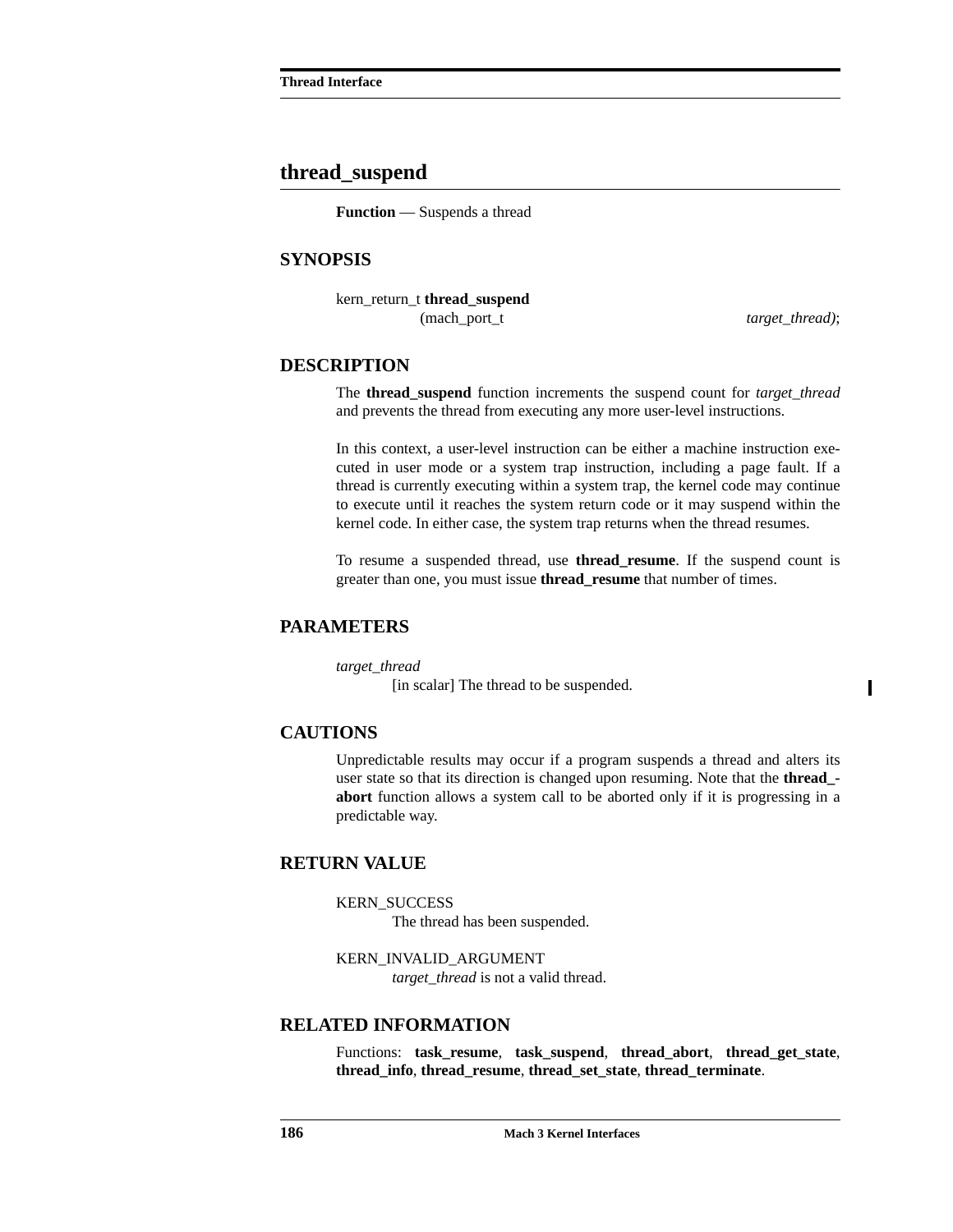# **thread\_switch**

**System Trap** — Cause context switch with options

### **LIBRARY**

Not declared anywhere.

## **SYNOPSIS**

kern\_return\_t **thread\_switch**

| new_thread, |
|-------------|
| option,     |
| time);      |
|             |

### **DESCRIPTION**

The **thread\_switch** function provides low-level access to the scheduler's context switching code. *new\_thread* is a hint that implements hand-off scheduling. The operating system will attempt to switch directly to the new thread (bypassing the normal logic that selects the next thread to run) if possible. Since this is a hint, it may be incorrect; it is ignored if it doesn't specify a thread on the same host as the current thread or if the scheduler cannot switch to that thread (i.e., not runable or already running on another processor). In this case, the normal logic to select the next thread to run is used; the current thread may continue running if there is no other appropriate thread to run.

The *option* argument specifies the interpretation and use of *time*. The possible values (from **<mach/thread\_switch.h>**) are:

### SWITCH\_OPTION\_NONE

The *time* argument is ignored.

### SWITCH\_OPTION\_WAIT

The thread is blocked for the specified *time*. This wait is cannot be canceled by **thread\_resume**; only **thread\_abort** can terminate this wait.

### SWITCH\_OPTION\_DEPRESS

The thread's priority is depressed to the lowest possible value for *time*. The priority depression is aborted when *time* has passed, when the current thread is next run (either via hand-off scheduling or because the processor set has nothing better to do), or when **thread\_abort** or **thread\_depress\_abort** is applied to the current thread. Changing the thread's priority (via **thread\_priority**) will not affect this depression.

The minimum time and units of time can be obtained as the *min\_timeout* value from the HOST\_SCHED\_INFO flavor of **host\_info**.

 $\blacksquare$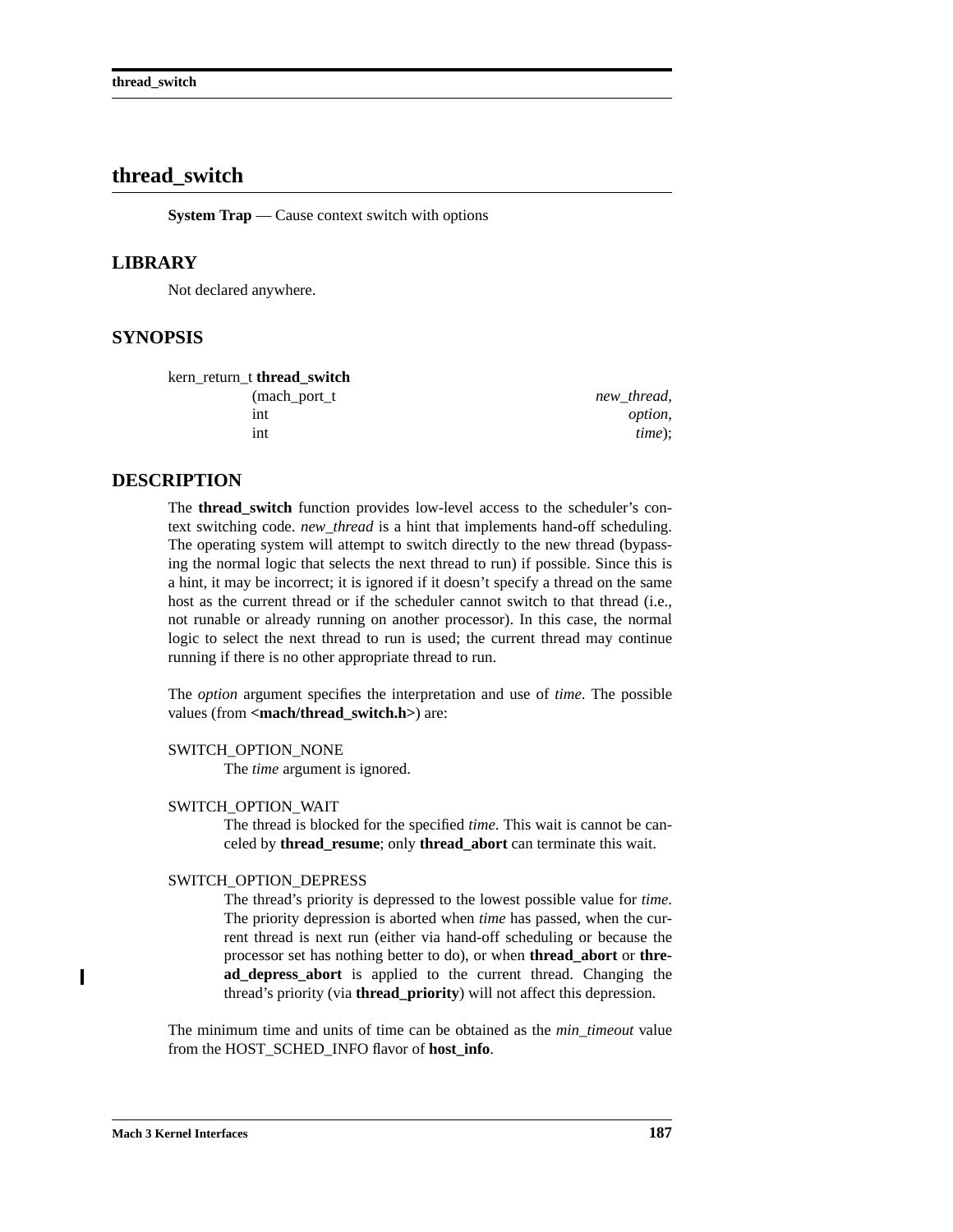## **PARAMETERS**

*new\_thread*

[in scalar] Thread to which the processor should switch context.

*option*

[in scalar] Options applicable to the context switch.

*time*

[in scalar] Time duration during which the thread should be affected by *option*.

 $\mathbf I$ 

Π

Π

### **NOTES**

**thread\_switch** is often called when the current thread can proceed no further for some reason; the various options and arguments allow information about this reason to be transmitted to the kernel. The *new\_thread* argument (hand-off scheduling) is useful when the identity of the thread that must make progress before the current thread runs again is known. The SWITCH\_OPTION\_WAIT option is used when the amount of time that the current thread must wait before it can do anything useful can be estimated and is fairly short, especially when the identity of the thread for which this thread must wait is not known.

### **CAUTIONS**

Users should beware of calling **thread\_switch** with an invalid hint (e.g., THREAD\_NULL) and no option. Because the time-sharing scheduler varies the priority of threads based on usage, this may result in a waste of CPU time if the thread that must be run is of lower priority. The use of the SWITCH\_OPTION\_- DEPRESS option in this situation is highly recommended.

**thread\_switch** ignores policies. Users relying on the preemption semantics of a fixed time policy should be aware that **thread\_switch** ignores these semantics; it will run the specified *new\_thread* independent of its priority and the priority of any threads that could run instead.

### **RETURN VALUE**

KERN\_SUCCESS The call succeeded.

### KERN\_INVALID\_ARGUMENT

*new\_thread* is not a valid thread, or *option* is not a recognized option.

## **RELATED INFORMATION**

Functions: **swtch**, **swtch\_pri**, **thread\_abort**, **thread\_depress\_abort**.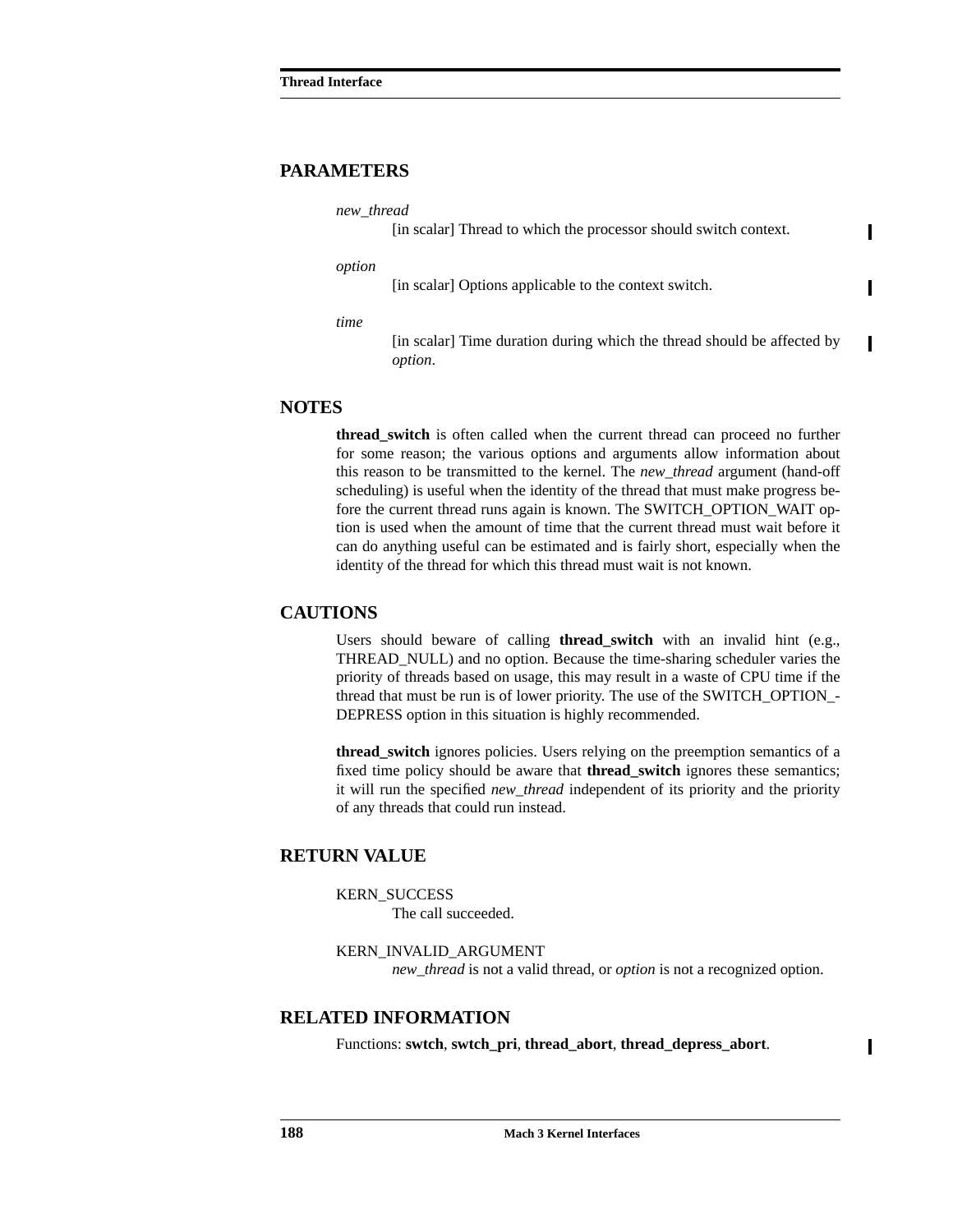# **thread\_terminate**

**Function** — Destroys a thread

### **SYNOPSIS**

kern\_return\_t **thread\_terminate** (mach\_port\_t *target\_thread)*;

## **DESCRIPTION**

The **thread\_terminate** function kills creates *target\_thread*.

## **PARAMETERS**

 $\mathbf{I}$ 

*target\_thread* [in scalar] The thread to be destroyed.

# **RETURN VALUE**

KERN\_SUCCESS The thread has been killed.

KERN\_INVALID\_ARGUMENT *target\_thread* is not a valid thread.

## **RELATED INFORMATION**

Functions: **task\_terminate**, **task\_threads**, **thread\_create**, **thread\_resume**, **thread\_suspend**.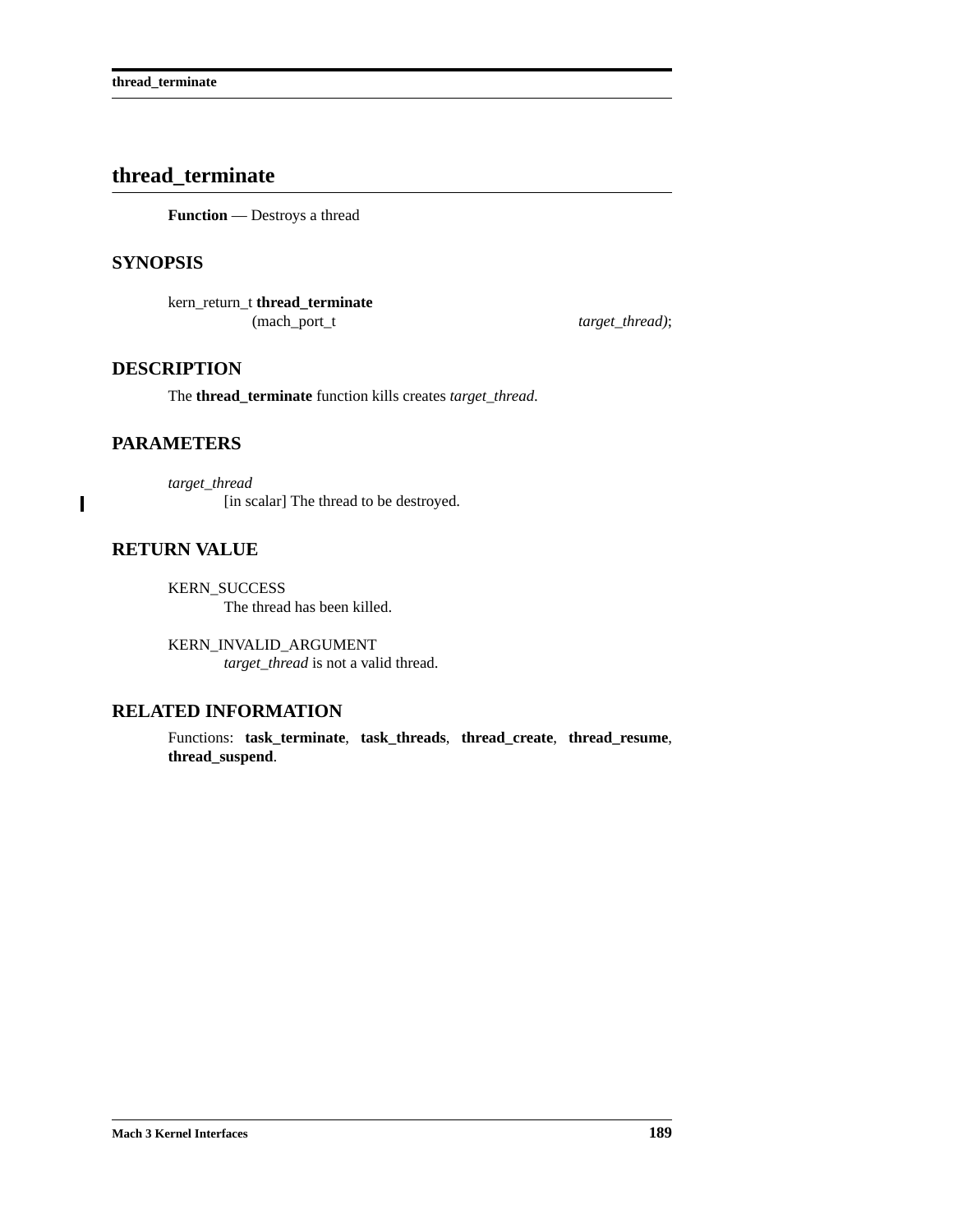# **thread\_wire**

Function — Marks the thread as privileged with respect to kernel resources

### **LIBRARY**

#include <**mach/mach\_host.h**>

## **SYNOPSIS**

kern\_return\_t **thread\_wire**

(mach\_port\_t *host\_priv*, mach\_port\_t *thread,* boolean t wired);

 $\blacksquare$ 

 $\blacksquare$ 

 $\blacksquare$ 

### **DESCRIPTION**

The **thread** wire function marks the thread as "wired". A "wired" thread is always eligible to be scheduled and can consume physical memory even when free memory is scarce. This property should be assigned to threads in the default page-out path. Threads not in the default page-out path should not have this property to prevent the kernel's free list of pages from being exhausted.

## **PARAMETERS**

*host\_priv*

[in scalar] The privileged control port for the host on which the thread executes.

### *thread*

[in scalar] The thread to be wired.

*wired*

[in scalar] TRUE if the thread is to be wired.

## **RETURN VALUE**

### KERN\_SUCCESS

The thread is wired.

### KERN\_INVALID\_ARGUMENT

*thread* is not a valid thread or *host\_priv* is not the control port for the host on which *thread* executes.

### **RELATED INFORMATION**

Functions: **vm\_wire**.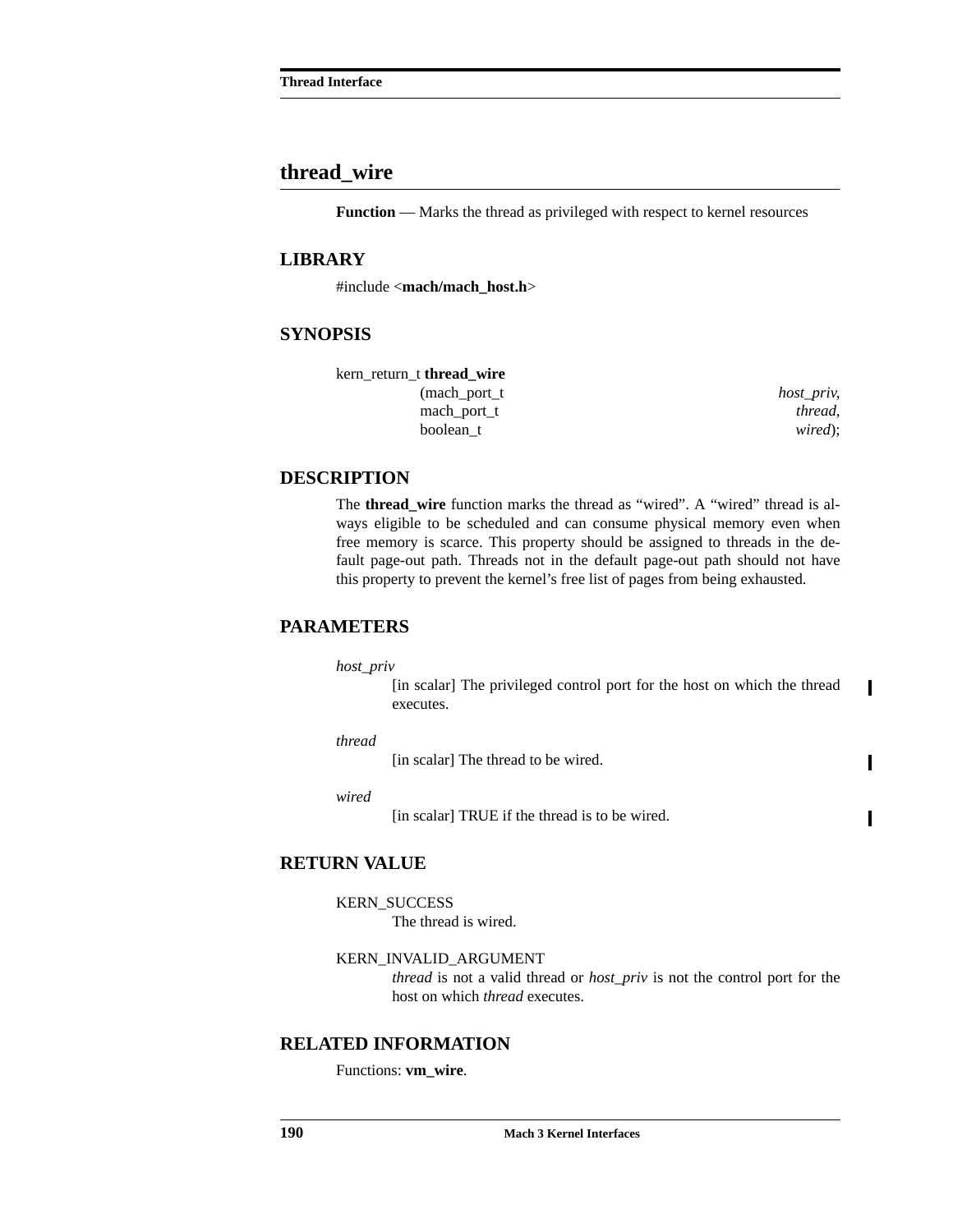# CHAPTER 7 Task Interface

This chapter discusses the specifics of the kernel's task interfaces. This includes functions that return status information for a task. Also included are functions that operate upon all or a set of threads within a task.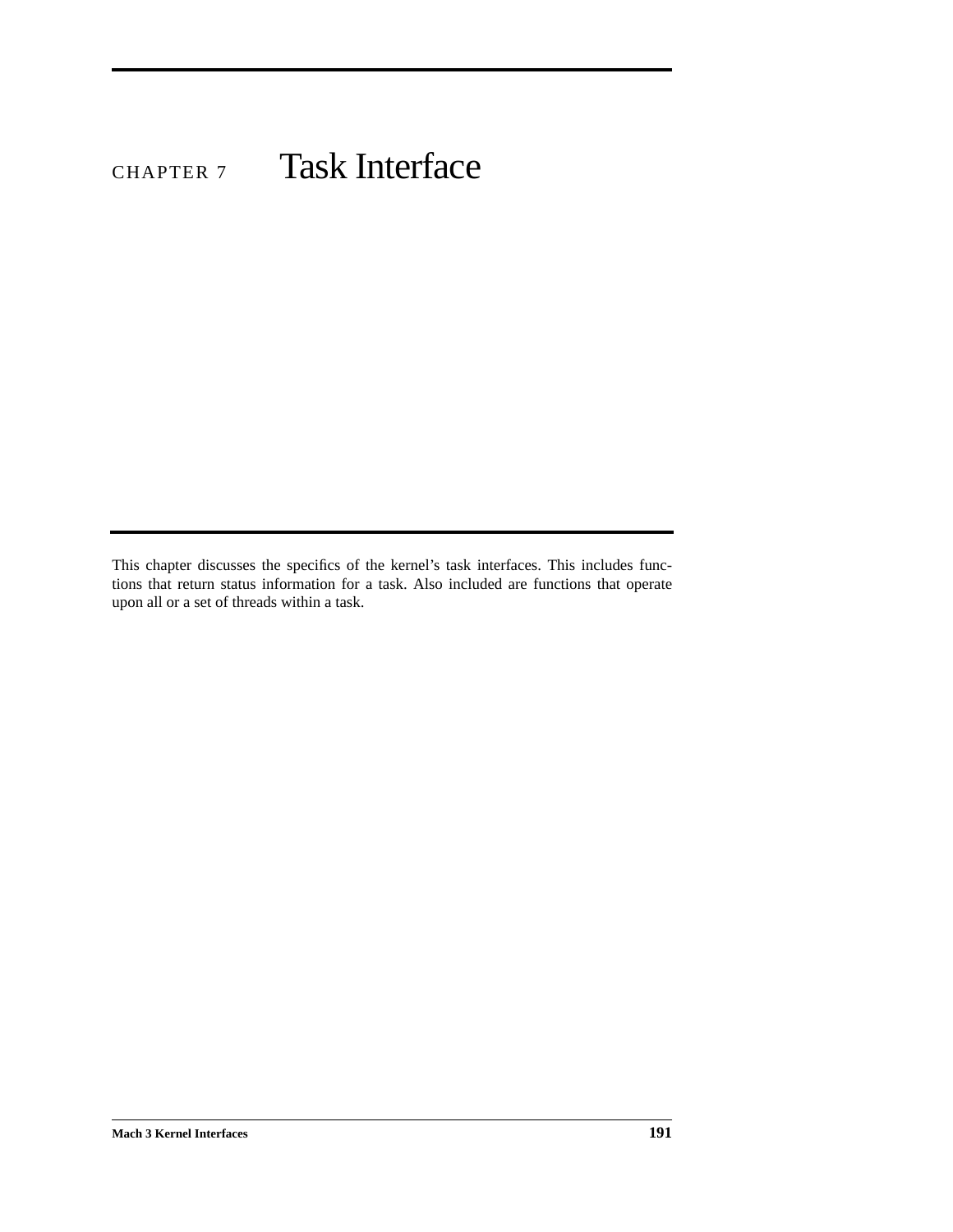# **mach\_sample\_task**

**Function** — Perform periodic PC sampling for a task

## **SYNOPSIS**

kern\_return\_t **mach\_sample\_task** (mach\_port\_t *task,* mach\_port\_t *reply\_port*,

mach\_port\_t *sample\_task*);

## **DESCRIPTION**

The **mach** sample task function causes the program counter (PC) of the speci-fied *sample\_task* (actually, all of the threads within *sample\_task*) to be sampled periodically (whenever one of the threads happens to be running at the time of the kernel's "hardclock" interrupt). The set of PC sample values obtained are saved in buffers which are sent to the specified *reply\_port*.

## **PARAMETERS**

```
task
```
[in scalar] Random task port on the same node as *sample\_task*. (not used)

*reply\_port*

[in scalar] Port to which PC sample buffers are sent. A value of MACH\_PORT\_NULL stops PC sampling for the task.

### *sample\_task*

[in scalar] Task whose threads' PC are to be sampled

### **NOTES**

Once PC sampling (profiling) is enabled for a task, the kernel will, at random times, send a buffer full of PC samples to the specified *reply\_port*. These buffers have the following format:

- [1] struct *message*
- $[2]$  {

| $\lceil 3 \rceil$ | mach msg header t | head;                       |
|-------------------|-------------------|-----------------------------|
| - [4]             | mach_msg_type_t   | type:                       |
| [5]               | int               | $arg$ [SIZE_PROF_BUFFER+1]; |
| $[6]$ :           |                   |                             |

The message ID is 666666. (SIZE\_PROF\_BUFFER is defined in **mach/profilparam.h**). *arg* [SIZE\_PROF\_BUFFER] specifies the number of values actually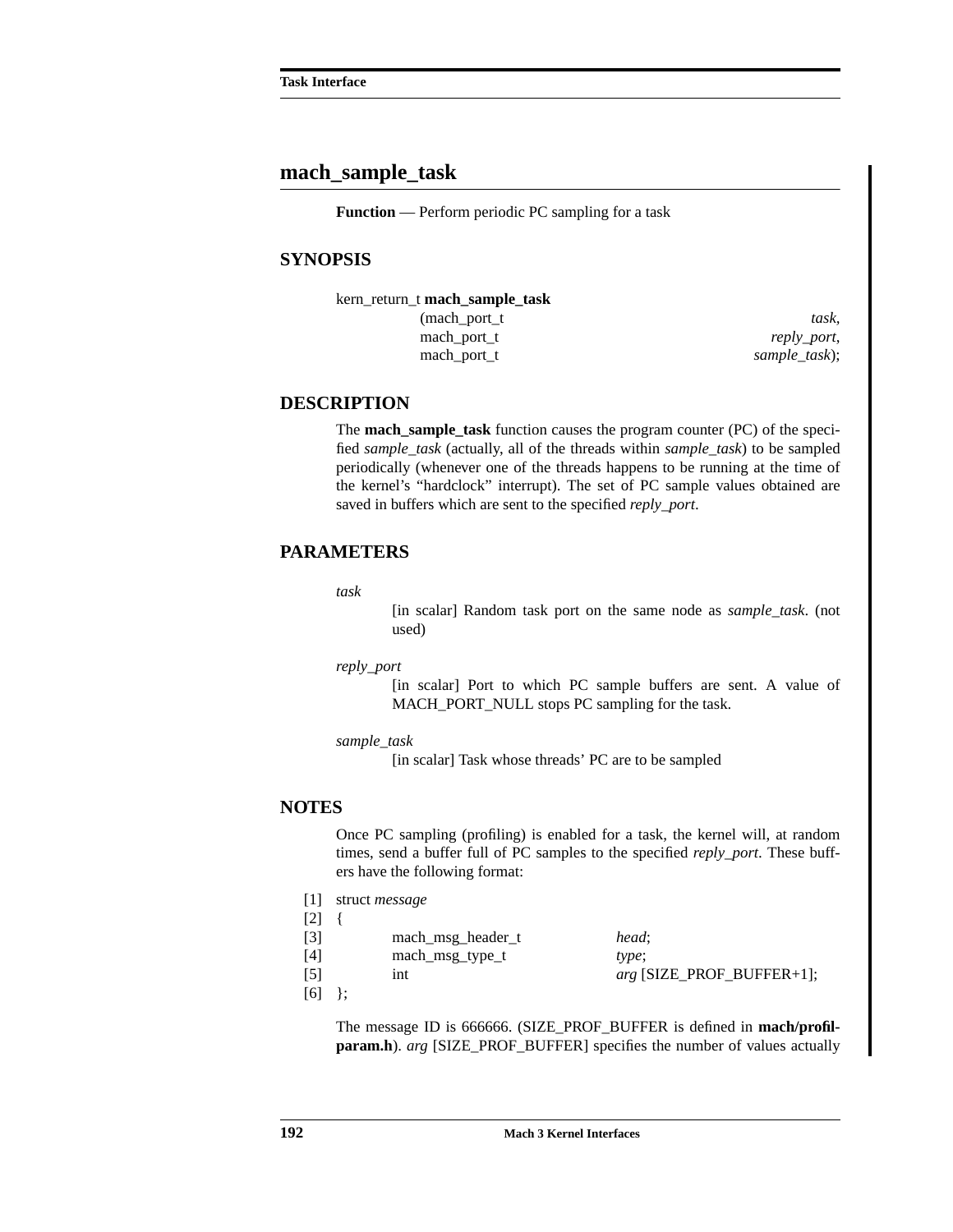sent. If this value is less than SIZE\_PROF\_BUFFER, it means that this is the last buffer to be sent (PC sampling had been turned off for the task).

# **RETURN VALUE**

KERN\_SUCCESS PC sampling has been enabled/disabled.

KERN\_INVALID\_ARGUMENT *task*, *reply\_port*, or *sample\_task* are not valid

KERN\_RESOURCE\_SHORTAGE Some critical kernel resource is unavailable.

# **RELATED INFORMATION**

Functions: **mach\_sample\_thread**.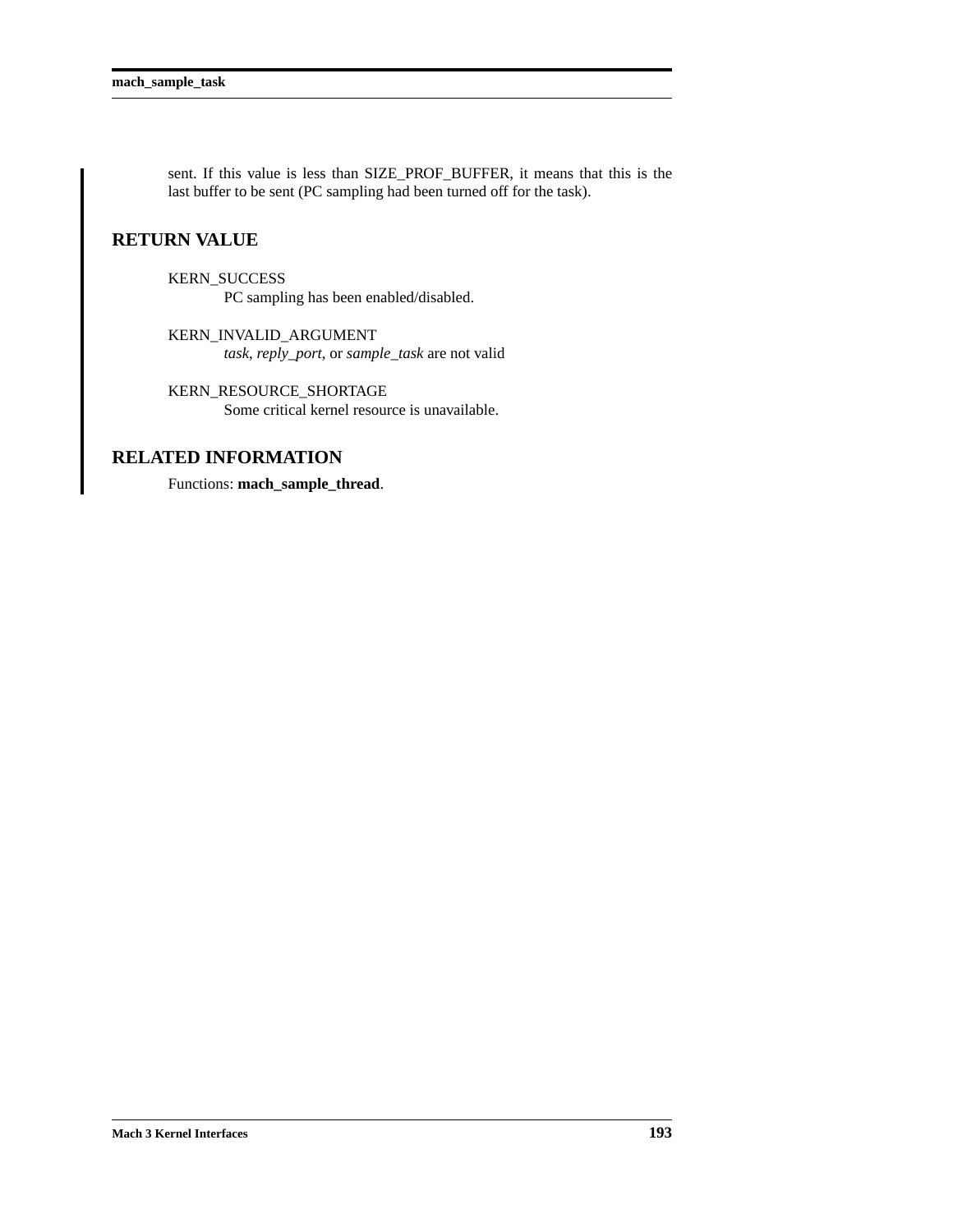# **mach\_task\_self**

**System Trap** — Returns the task self port

## **LIBRARY**

#include <**mach/mach\_traps.h**>

## **SYNOPSIS**

mach\_port\_t **mach\_task\_self** ();

### **DESCRIPTION**

The **mach\_task\_self** function returns send rights to the task's own port.

The include file **<mach\_init.h>** included by **<mach.h>** redefines this function call to simply return the value **mach\_task\_self\_**, cached by the Mach run-time.

### **PARAMETERS**

None

## **RETURN VALUE**

Send rights to the task's port.

## **RELATED INFORMATION**

Functions: **task\_info**.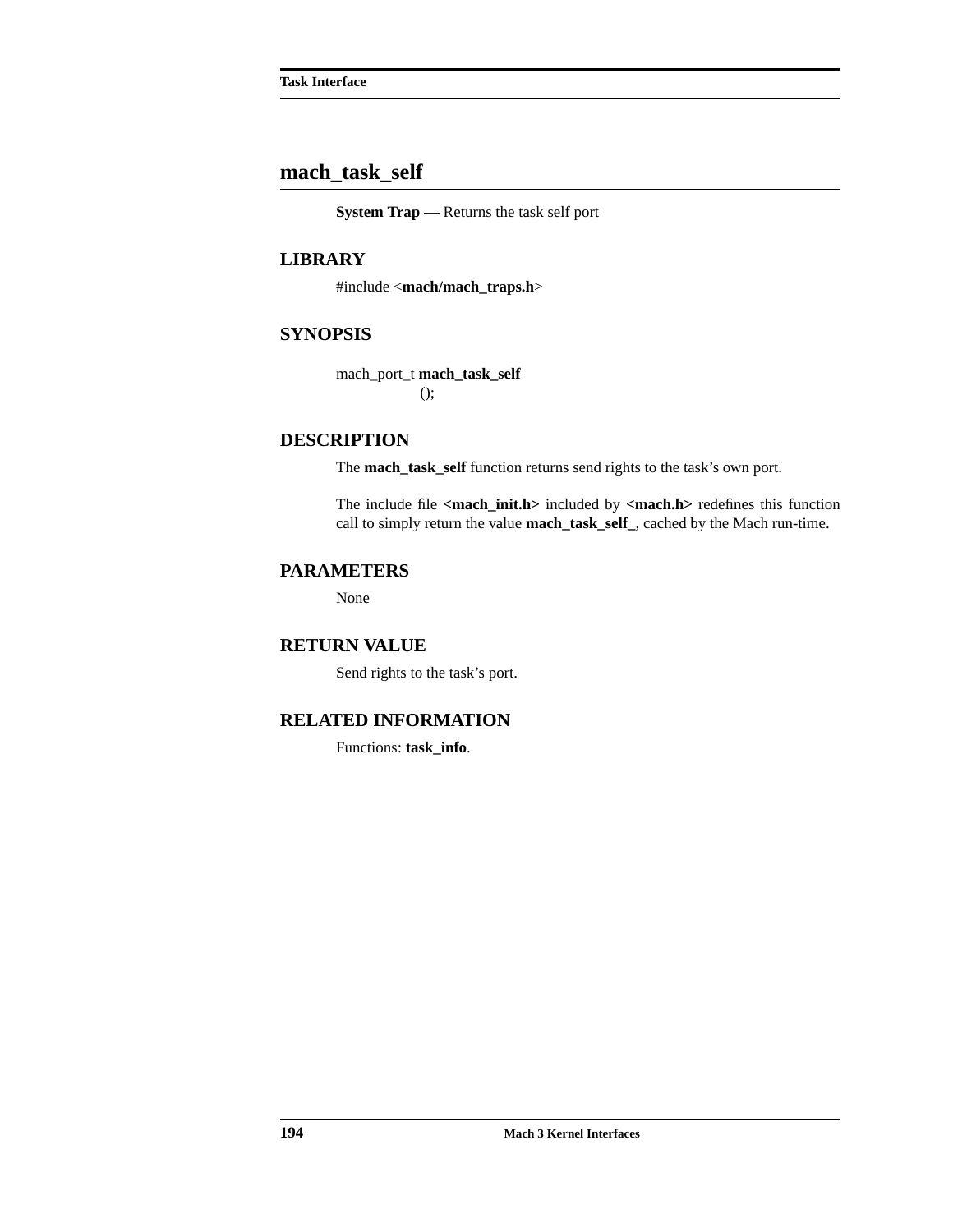# **task\_create**

**Function** — Creates a task

### **SYNOPSIS**

kern\_return\_t **task\_create** (mach\_port\_t *parent\_task,*

boolean\_t *inherit\_memory,* mach\_port\_t\* *child\_task*);

### **DESCRIPTION**

The **task\_create** function creates a new task from *parent\_task* and returns the name of the new task in *child\_task*. The child task acquires shared or copied parts of the parent's address space (see **vm\_inherit**). The child task initially contains no threads.

The child task receives the three following special ports, which are created or copied for it at task creation:

- **task\_kernel\_port** The port by which the kernel knows the new child task. The child task holds a send right for this port. The port name is also returned to the calling task.
- **task\_bootstrap\_port** The port to which the child task can send a message requesting return of any system service ports that it needs (for example, a port to the Network Name Server or the Environment Manager). The child task inherits a send right for this port from the parent task. The child task can use **task\_get\_special\_port** to change this port.
- **task\_exception\_port** A default exception port for the child task, inherited from the parent task. The exception port is the port to which the kernel sends exception messages. Exceptions are synchronous interruptions to the normal flow of program control caused by the program itself. Some exceptions are handled transparently by the kernel, but others must be reported to the program. The child task, or any one of its threads, can change the default exception port to take an active role in exception handling (see **task\_get\_special\_port** or **thread\_get\_special\_port**).
- The child task inherits the PC sampling state of the parent.

### **PARAMETERS**

Ī

Π

*parent\_task*

[in scalar] The task from which to draw the child task's port rights, resource limits, and address space.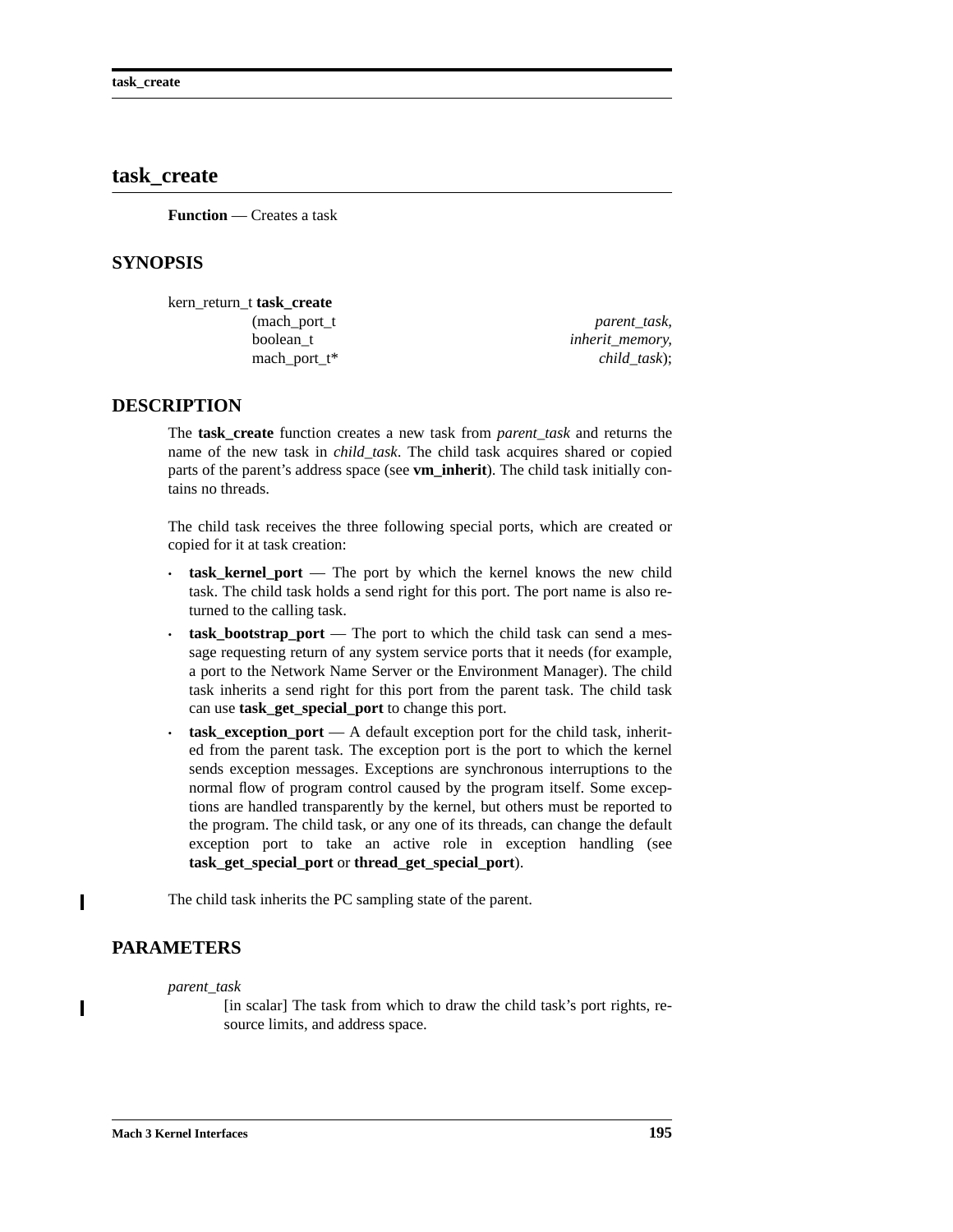*inherit\_memory*

[in scalar] Address space inheritance indicator. If true, the child task inherits the address space of the parent task. If false, the kernel assigns the child task an empty address space.

 $\mathbf I$ 

 $\mathbf I$ 

*child\_task*

[out scalar] The kernel-assigned name for the new task.

## **RETURN VALUE**

### KERN\_SUCCESS

A new task has been created.

KERN\_INVALID\_ARGUMENT *parent\_task* is not a valid task port.

KERN\_RESOURCE\_SHORTAGE Some critical kernel resource is unavailable.

## **RELATED INFORMATION**

Functions: **task\_get\_special\_port**, **task\_resume**, **task\_set\_special\_port**, **task\_ suspend**, **task\_terminate**, **task\_threads**, **thread\_create**, **thread\_resume**, **vm\_inherit**, **mach\_sample\_task**.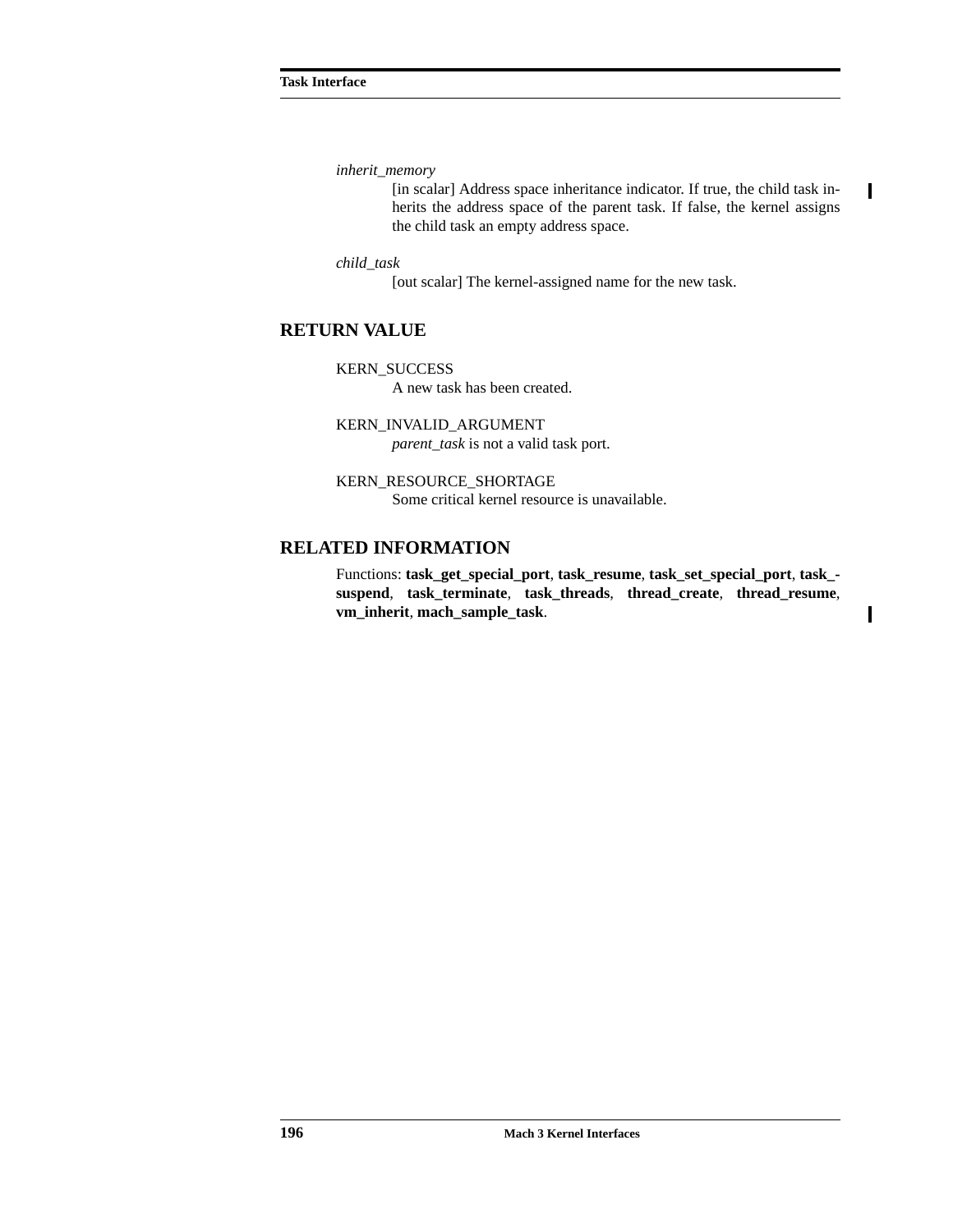# **task\_get\_emulation\_vector**

**Function** — Return user-level handlers for system calls.

### **SYNOPSIS**

| task.                    | (mach port t                    |
|--------------------------|---------------------------------|
| vector start.            | $int*$                          |
| emulation vector,        | emulation vector t <sup>*</sup> |
| emulation vector count); | mach_msg_type_number_t*         |

### **DESCRIPTION**

The **task\_get\_emulation\_vector** function returns the user-level syscall handler entrypoint addresses.

## **PARAMETERS**

*task*

 $\mathbf I$ 

 $\overline{\phantom{a}}$ 

I

[in scalar] The task for which the system call handler addresses are desired.

*vector\_start*

[out scalar] The syscall number corresponding to the first element of *emulation\_vector*.

*emulation\_vector*

[out pointer to dynamic array of *vm\_offset\_t*] Pointer to the returned array of routine entrypoints for the system calls starting with syscall number *vector\_start*.

*emulation\_vector\_count*

[out scalar] The number of entries filled by the kernel.

# **RETURN VALUE**

KERN\_SUCCESS The emulation handler addresses were returned.

EML\_BAD\_TASK *task* is not a valid task.

# **RELATED INFORMATION**

Functions: **task\_set\_emulation**, **task\_set\_emulation\_vector**.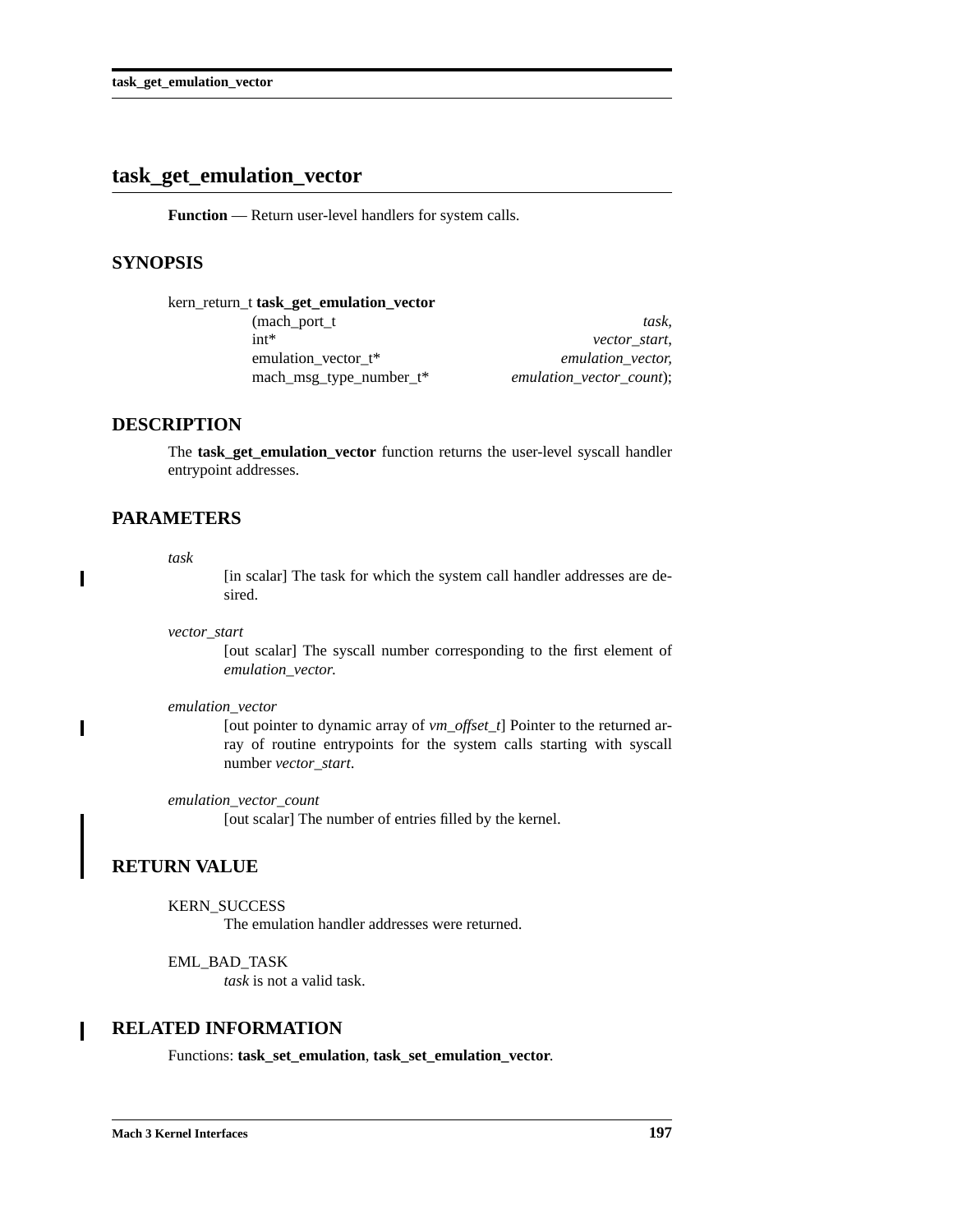# **task\_get\_special\_port**

**Function** — Returns a send right to a special port

## **SYNOPSIS**

kern\_return\_t **task\_get\_special\_port** (mach\_port\_t *task,* int *which port,* mach\_port\_t\* *special\_port*);

### **DESCRIPTION**

The **task\_get\_special\_port** function returns a send right for a special port belonging to *task*.

The task kernel port is a port for which the kernel holds the receive right. The kernel uses this port to identify the task.

If one task has a send right for the kernel port of another task, it can use the port to perform kernel operations for the other task. Send rights for a kernel port normally are held only by the task to which the port belongs, or by the task's parent task. Using the **mach\_msg** function, however, any task can pass a send right for its kernel port to another task.

## **MACRO FORMS**

| task_get_bootstrap_port                                                          |               |
|----------------------------------------------------------------------------------|---------------|
| kern_return_t task_get_bootstrap_port                                            |               |
| (mach port t                                                                     | task,         |
| mach_port_t*                                                                     | special_port) |
| $\Rightarrow$ task_get_special_port (task, TASK_BOOTSTRAP_PORT,<br>special port) |               |
| task_get_exception_port                                                          |               |
| kern_return_t task_get_exception_port                                            |               |
| (mach port t                                                                     | task,         |
| mach_port_t*                                                                     | special_port) |
| $\Rightarrow$ task_get_special_port (task, TASK_EXCEPTION_PORT,                  |               |
| special port)                                                                    |               |
| task_get_kernel_port                                                             |               |
| kern_return_t task_get_kernel_port                                               |               |
| (mach port t                                                                     | task,         |
| mach_port_t*                                                                     | special_port) |
| $\Rightarrow$ task_get_special_port (task, TASK_KERNEL_PORT,<br>special port)    |               |
|                                                                                  |               |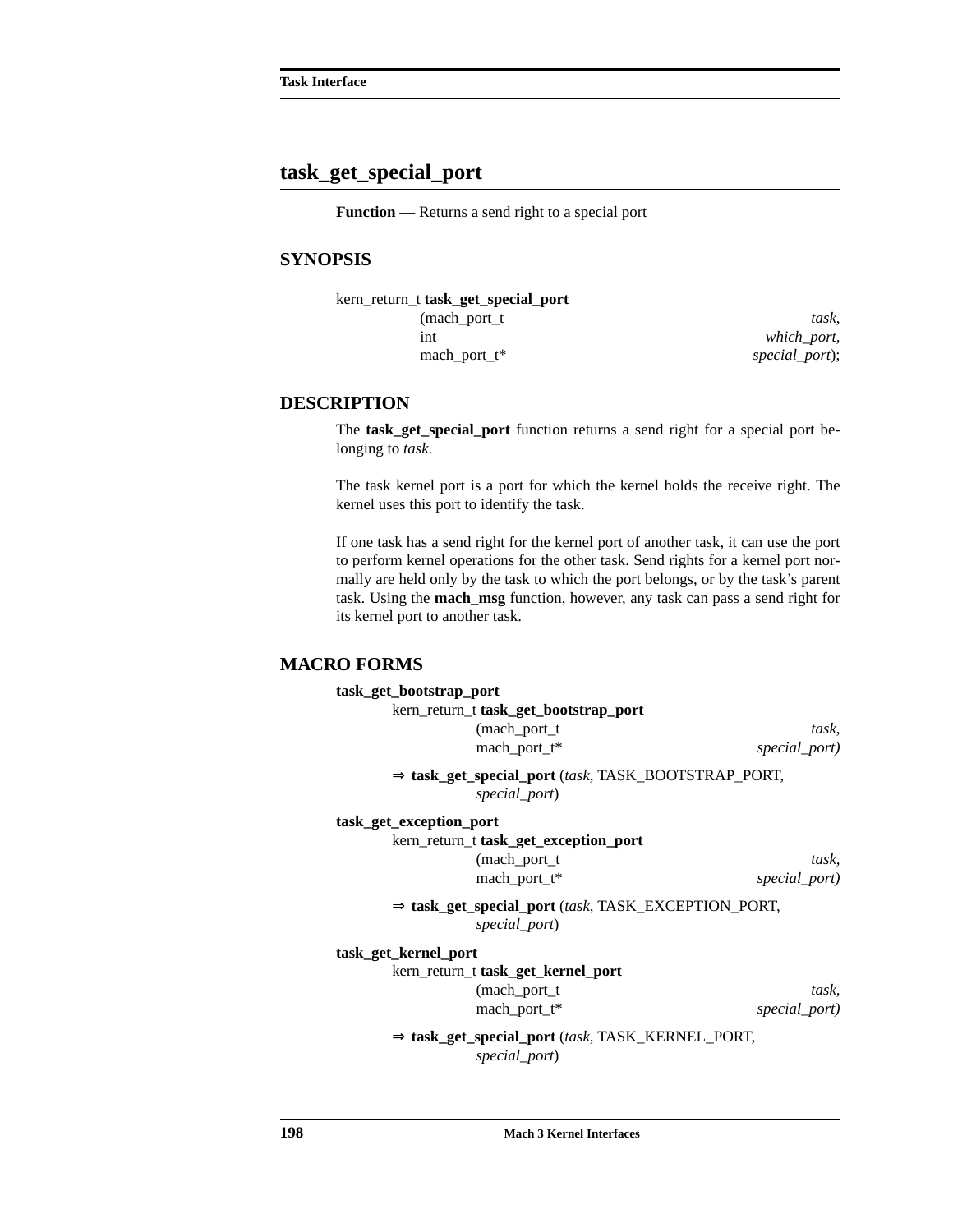# **PARAMETERS**

*task*

 $\blacksquare$ 

 $\blacksquare$ 

[in scalar] The task for which to return the port's send right.

*which\_port*

[in scalar] The special port for which the send right is requested. Valid values are:

TASK\_KERNEL\_PORT

The port used to name this task. Used to send messages that affect the task.

TASK\_BOOTSTRAP\_PORT

The task's bootstrap port. Used to send messages requesting return of other system service ports.

### TASK\_EXCEPTION\_PORT

The task's exception port. Used to receive exception messages from the kernel.

### *special\_port*

[out scalar] The returned value for the port.

## **RETURN VALUE**

KERN\_SUCCESS The port was returned.

KERN\_INVALID\_ARGUMENT *task* is not a valid task or *which\_port* is not a valid port selector.

## **RELATED INFORMATION**

Functions: **mach\_task\_self**, **task\_create**, **task\_set\_special\_port**, **thread\_ get\_special\_port**, **thread\_set\_special\_port**.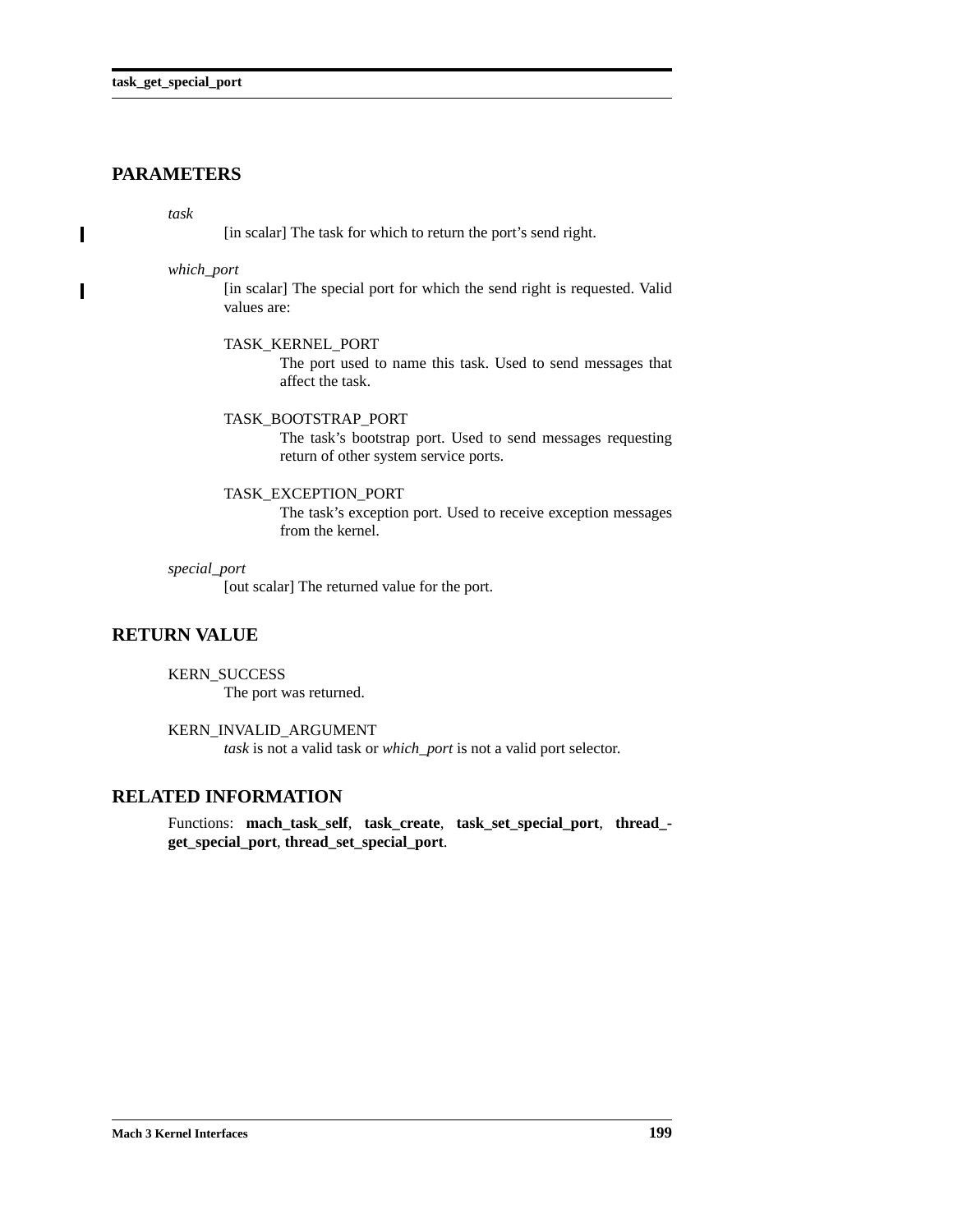# **task\_info**

**Function** — Returns information about a task

## **SYNOPSIS**

kern\_return\_t **task\_info** (mach\_port\_t *target\_task,* int *flavor,* task\_info\_t *task\_info,* mach\_msg\_type\_number\_t\* *task\_infoCnt*);

 $\mathbf I$ 

 $\mathbf I$ 

 $\mathbf I$ 

### **DESCRIPTION**

The **task\_info** function returns an information array of type *flavor*.

For *task\_info*, the calling task or thread supplies an array of integers. On return, *task\_info* contains the requested information.

For *task\_infoCnt*, the calling task or thread specifies the maximum number of integers in *task\_info*. On return, *task\_infoCnt* contains the actual number of integers in *task\_info*.

Currently, TASK\_BASIC\_INFO and TASK\_THREAD\_TIMES\_INFO are the only types of information supported. Their sizes are defined by TASK\_BA-SIC\_INFO\_COUNT and TASK\_THREAD\_TIMES\_INFO\_COUNT, respectively.

## **PARAMETERS**

### *target\_task*

[in scalar] The task for which the information is to be returned.

### *flavor*

[in scalar] The type of information to be returned. Valid values are:

### TASK\_BASIC\_INFO

Returns basic information about the task, such as the task's suspend count and number of resident pages.

### TASK\_THREAD\_TIMES\_INFO

Returns system and user space run-times for live threads.

### *task\_info*

[out array of *int*] Information about the specified task.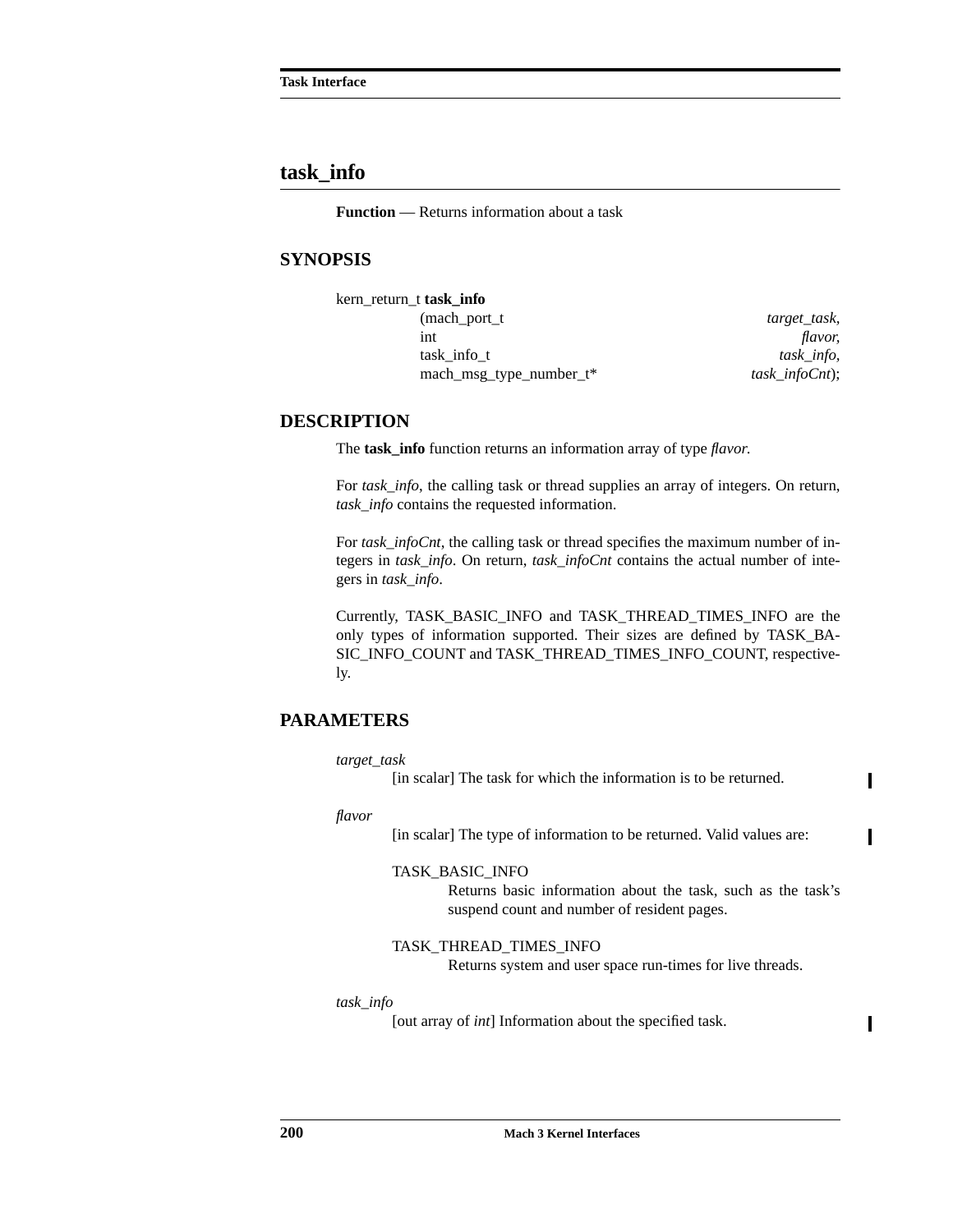*task\_infoCnt*

[pointer to in/out scalar] The size of the information structure. The maximum size is defined by TASK\_INFO\_MAX. Currently, the only valid values are TASK\_BASIC\_INFO\_COUNT (for TASK\_BA-SIC\_INFO) and TASK\_THREAD\_TIMES\_INFO\_COUNT (for TASK\_THREAD\_TIMES\_INFO).

### **RETURN VALUE**

### KERN\_SUCCESS

The task information has been returned.

### KERN\_INVALID\_ARGUMENT

*target\_task* is not a valid task or *flavor* is not a valid type.

### MIG\_ARRAY\_TOO\_LARGE

The returned array is too large for *task\_info*. The function fills *task\_info* and sets *task\_infoCnt* to the number of elements that would have been returned if there had been enough space.

### **RELATED INFORMATION**

Functions: **task\_get\_special\_port**, **task\_set\_special\_port**, **task\_threads**, **thread\_info**, **thread\_get\_state**, **thread\_set\_state**.

Data Structures: **task\_basic\_info**, **task\_thread\_times\_info**.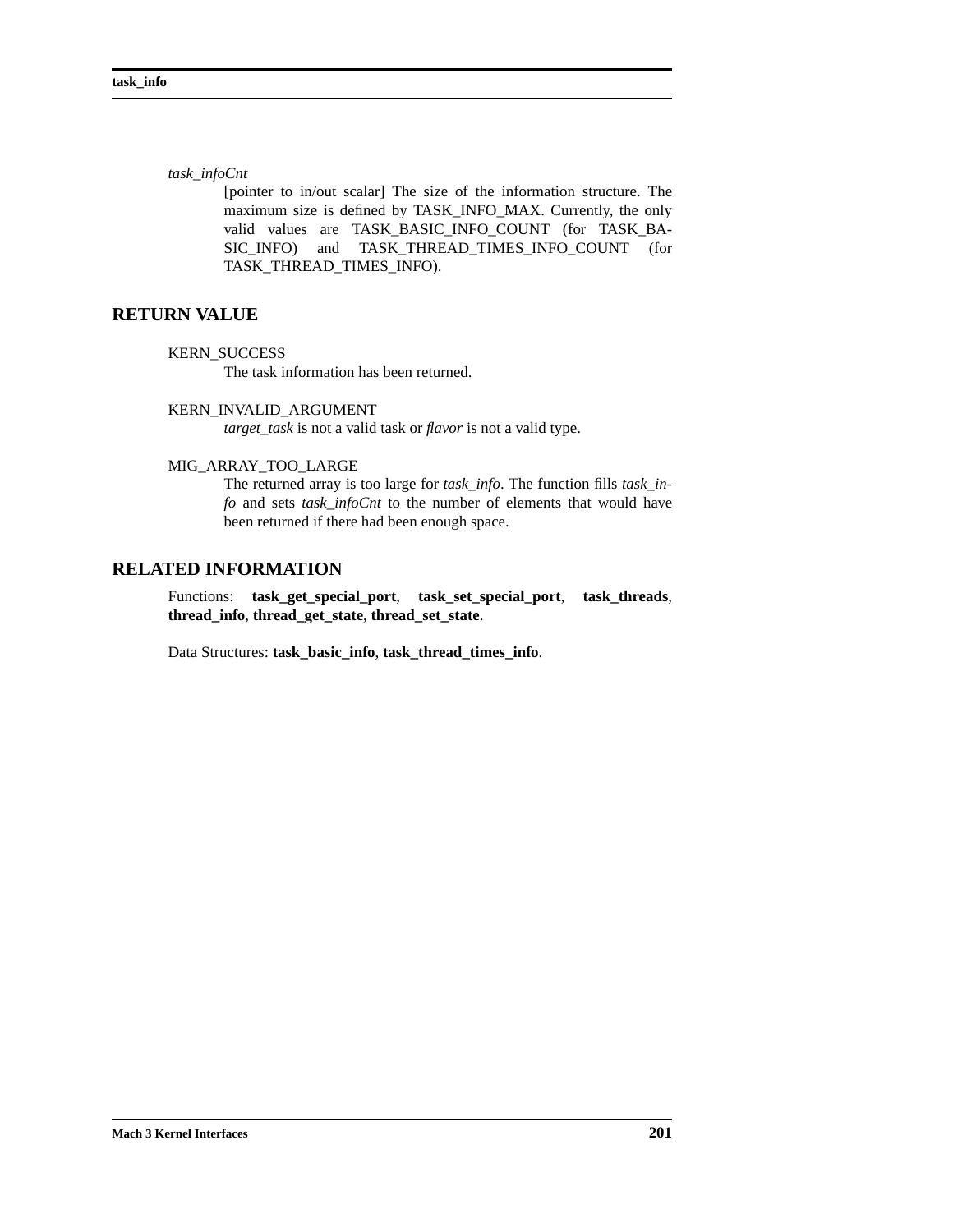# **task\_priority**

**Function** — Sets the scheduling priority for a task

### **LIBRARY**

#include <**mach/mach\_host.h**>

# **SYNOPSIS**

kern\_return\_t **task\_priority**

(mach\_port\_t *task,* int *priority,* boolean t *change threads*);

 $\blacksquare$ 

 $\blacksquare$ 

 $\mathbf I$ 

## **DESCRIPTION**

The **task\_priority** function sets the scheduling priority for *task*. The priority of a task is used only when creating new threads. A new thread's priority is set to that of the enclosing task's priority. Changing the priority of a task does not affect the priority of the enclosed threads unless *change\_threads* is TRUE. If this priority change violates the maximum priority of some threads, as many threads as possible will be changed and an error code will be returned.

## **PARAMETERS**

*task*

[in scalar] The task whose scheduling priority is to be set.

### *priority*

[in scalar] The new priority for the task.

### *change\_threads*

[in scalar] True if priority of existing threads within the task should also be changed.

# **RETURN VALUE**

### KERN\_SUCCESS

The priority has been set.

### KERN\_INVALID\_ARGUMENT

*task* is not a valid task, or the priority value is out of range for priority values.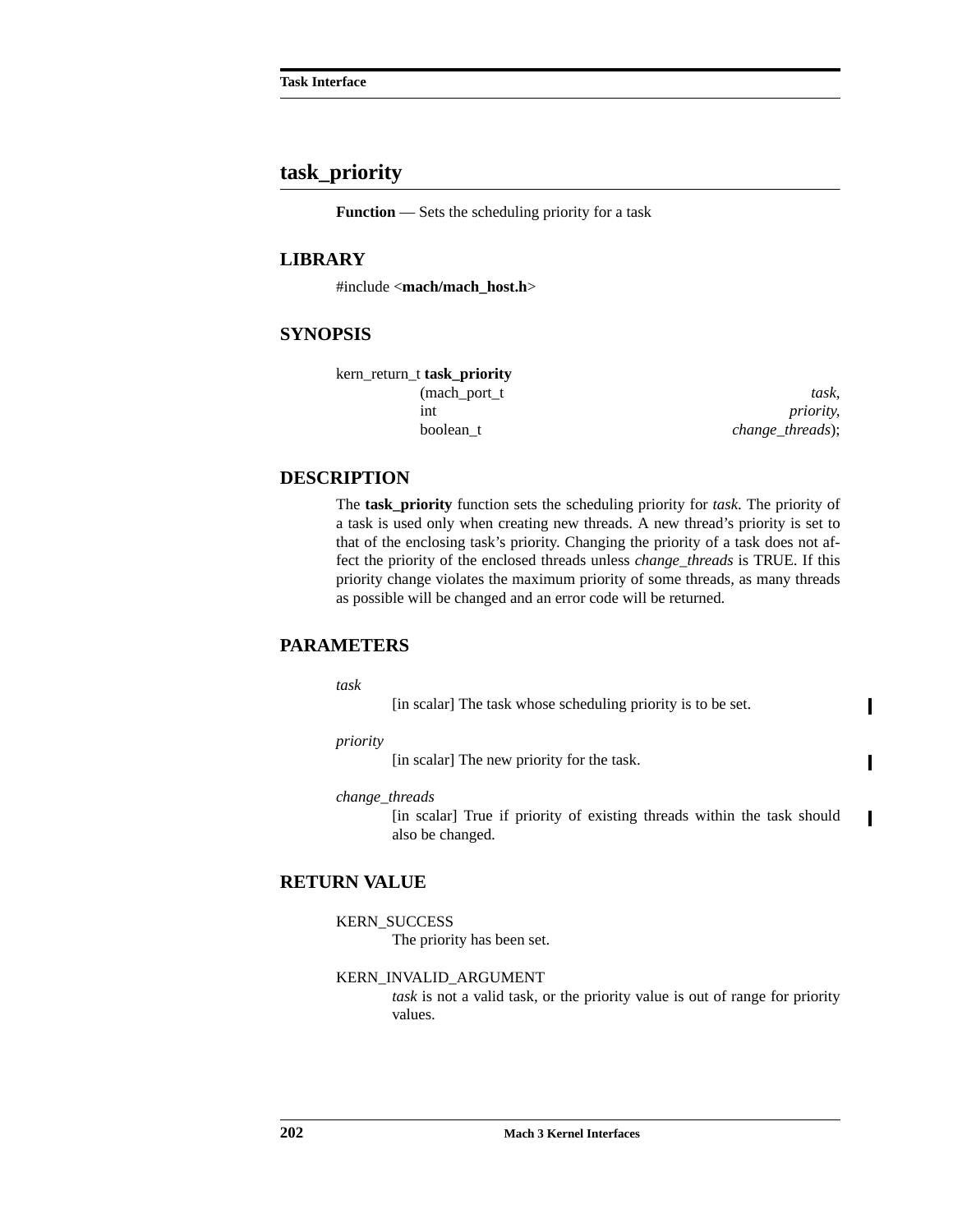### KERN\_FAILURE

*change\_threads* was TRUE and the attempt to change the priority of some existing thread within the task failed because the new priority would violate that thread's maximum priority.

# **RELATED INFORMATION**

Functions: **thread\_max\_priority, thread\_priority, processor\_set\_max\_priority**.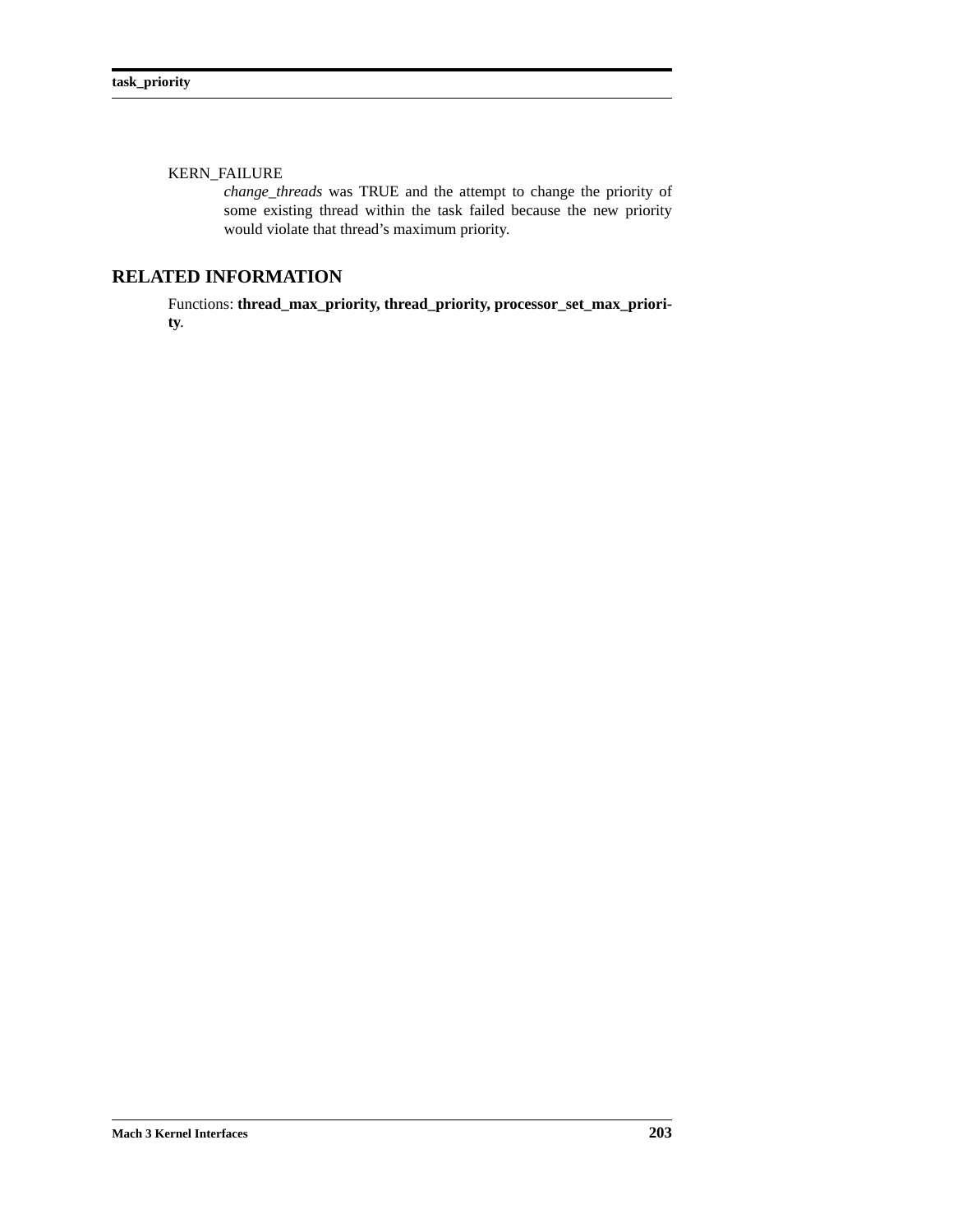# **task\_resume**

**Function** — Resume a task

## **SYNOPSIS**

kern\_return\_t **task\_resume** (mach\_port\_t *target\_task*);

### **DESCRIPTION**

The **task\_resume** function decrements the suspend count for *target\_task*. If the task's suspend count goes to zero, the function resumes any suspended threads within the task. To resume a given thread, the thread's own suspend count must also be zero.

# **PARAMETERS**

*target\_task*

[in scalar] The task to be resumed.

 $\blacksquare$ 

# **RETURN VALUE**

## KERN\_SUCCESS

The task's suspend count has been decremented.

### KERN\_FAILURE

The task's suspend count is already at zero. A suspend count must be either zero or positive.

### KERN\_INVALID\_ARGUMENT

*target\_task* is not a valid task.

## **RELATED INFORMATION**

Functions: **task\_create**, **task\_info**, **task\_suspend**, **task\_terminate**, **thread\_info**, **thread\_resume**, **thread\_suspend**.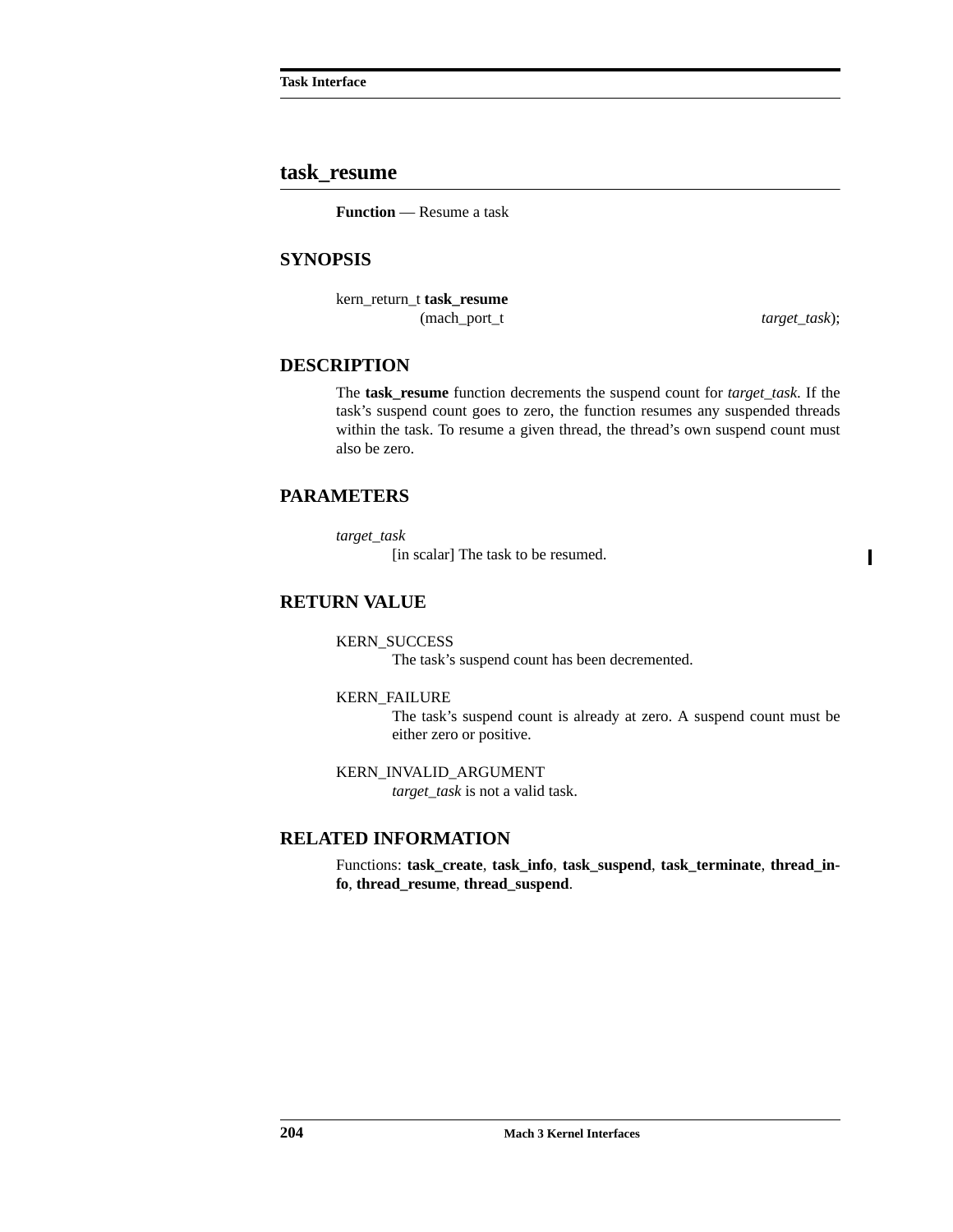# **task\_set\_emulation**

**Function** — Establish a user-level handler for a system call.

### **SYNOPSIS**

kern\_return\_t **task\_set\_emulation** (mach\_port\_t *task,* vm\_address\_t *routine\_entry\_pt,* int *syscall\_number*);

## **DESCRIPTION**

The **task\_set\_emulation** function establishes a handler within the task for a particular system call. When a thread executes a system call with this particular number, the system call will be redirected to the specified routine within the task's address space. This is expected to be an address within the transparent emulation library.

These emulation handler addresses are inherited by child processes.

## **PARAMETERS**

*task*

 $\blacksquare$ 

I

Г

[in scalar] The task for which to establish the system call handler.

*routine\_entry\_pt*

[in scalar] The address within the task of the handler for this particular system call.

*syscall\_number*

[in scalar] The number of the system call to be handled by this handler.

## **RETURN VALUE**

KERN\_SUCCESS The emulation handler was set.

EML\_BAD\_TASK *task* is not a valid task.

EML\_BAD\_CNT *syscall\_number* is not an allowed system call number.

### **RELATED INFORMATION**

Functions: **task\_set\_emulation\_vector**, **task\_get\_emulation\_vector**.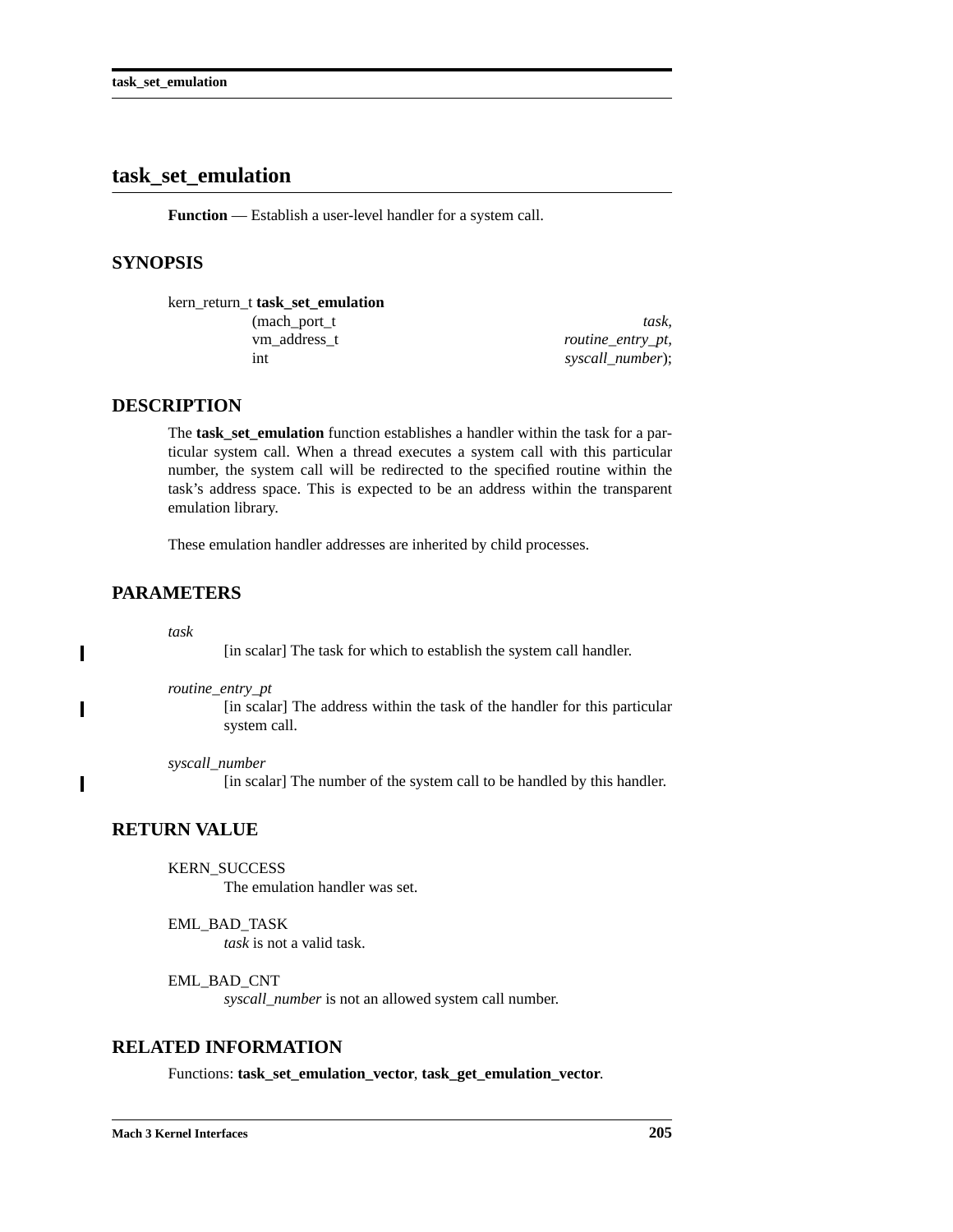# **task\_set\_emulation\_vector**

**Function** — Establishes user-level handlers for system calls.

## **SYNOPSIS**

kern\_return\_t **task\_set\_emulation\_vector** (mach\_port\_t *task,* int *vector\_start*, emulation\_vector\_t *emulation\_vector,* mach\_msg\_type\_number\_t *emulation\_vector\_count*);

 $\blacksquare$ 

 $\mathbf I$ 

 $\blacksquare$ 

 $\blacksquare$ 

## **DESCRIPTION**

The **task\_set\_emulation\_vector** function establishes a handler within the task for a set of system calls. When a thread executes a system call with one of these numbers, the system call will be redirected to the corresponding routine within the task's address space. This is expected to be an address within the transparent emulation library.

These emulation handler addresses are inherited by child processes.

## **PARAMETERS**

*task*

[in scalar] The task for which to establish the system call handler.

### *vector\_start*

[in scalar] The syscall number corresponding to the first element of *emulation\_vector*.

### *emulation\_vector*

[in pointer to array of *vm\_offset\_t*] An array of routine entrypoints for the system calls starting with syscall number *vector\_start*.

*emulation\_vector\_count*

[in scalar] The number of elements in *emulation\_vector*.

# **RETURN VALUE**

KERN\_SUCCESS The emulation handler was set.

EML\_BAD\_TASK *task* is not a valid task.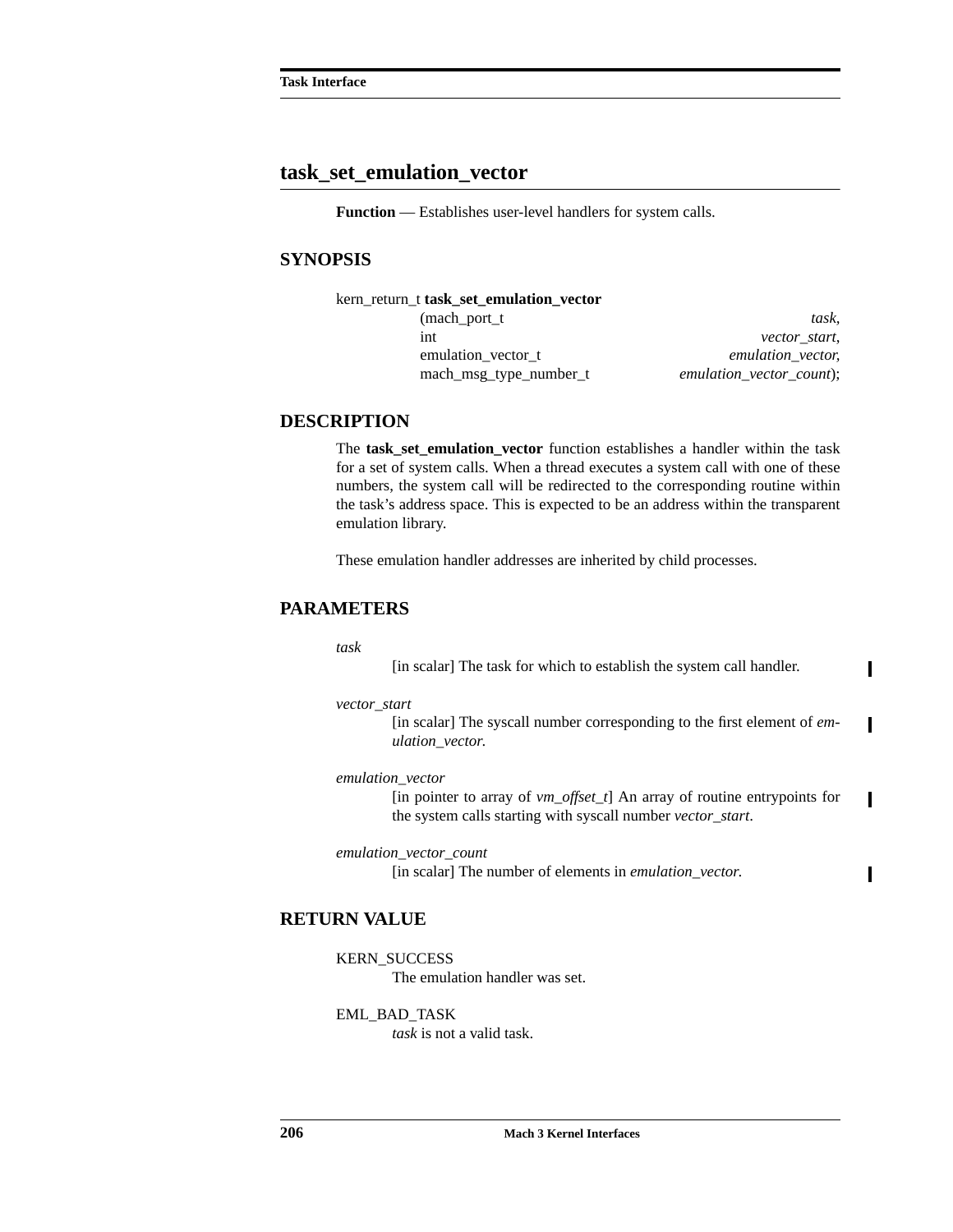EML\_BAD\_CNT

An element of the vector had a syscall number out of range.

# **RELATED INFORMATION**

Functions: **task\_set\_emulation**, **task\_get\_emulation\_vector**.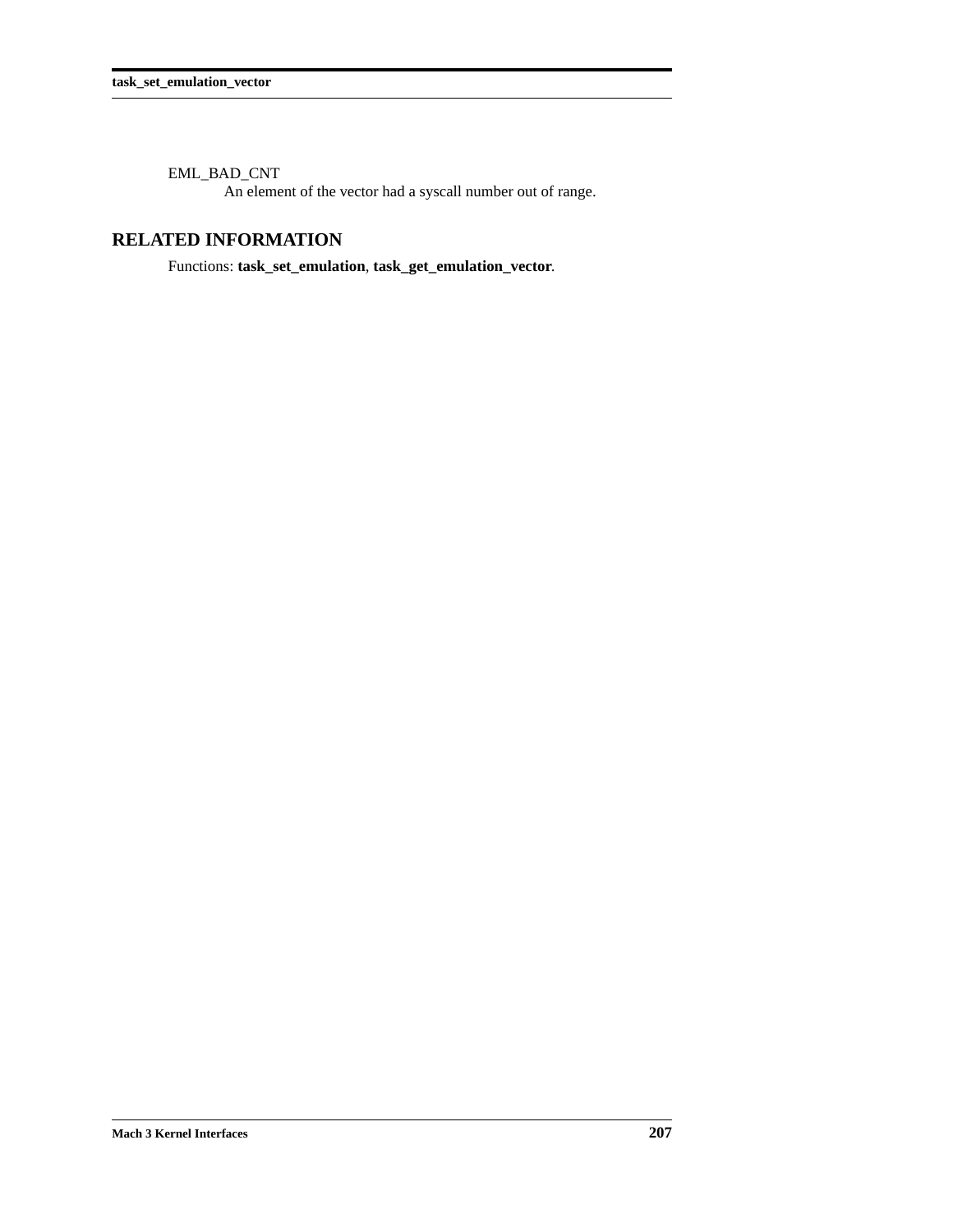# **task\_set\_special\_port**

**Function** — Sets a special port for a task

# **SYNOPSIS**

kern\_return\_t **task\_set\_special\_port** (mach\_port\_t *task,* int *which\_port,* mach\_port\_t *special\_port*);

 $\blacksquare$ 

 $\blacksquare$ 

## **DESCRIPTION**

The **task\_set\_special\_port** function sets a special port belonging to *task*.

### **MACRO FORMS**

| task_set_bootstrap_port                                                           |               |
|-----------------------------------------------------------------------------------|---------------|
| kern_return_t task_set_bootstrap_port                                             |               |
| (mach port t                                                                      | task,         |
| mach port t                                                                       | special port) |
| $\Rightarrow$ task_set_special_port (task, TASK_BOOTSTRAP_PORT,<br>special port)  |               |
| task_set_exception_port                                                           |               |
| kern_return_t task_set_exception_port                                             |               |
| (mach_port_t)                                                                     | task,         |
| mach_port_t                                                                       | special_port) |
| $\Rightarrow$ task_set_special_port (task, TASK_EXCEPTION_PORT,<br>special_port). |               |
| task set kernel port                                                              |               |
| kern_return_t task_set_kernel_port                                                |               |
| (mach port t                                                                      | task.         |
| mach_port_t                                                                       | special_port) |
| $\Rightarrow$ task_set_special_port (task, TASK_KERNEL_PORT,<br>special port)     |               |

## **PARAMETERS**

*task*

[in scalar] The task for which to set the port.

*which\_port*

[in scalar] The special port to be set. Valid values are: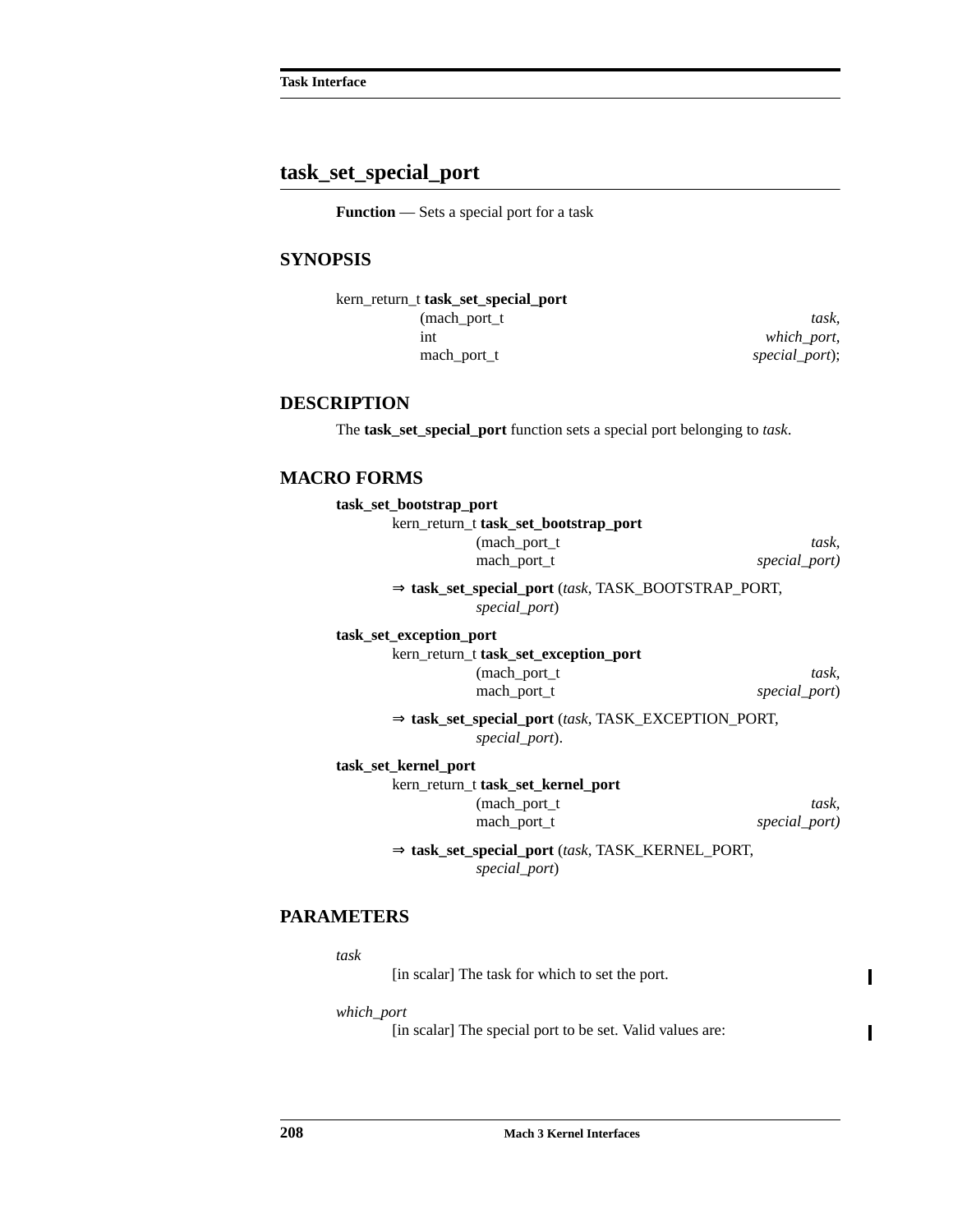#### TASK\_BOOTSTRAP\_PORT

The task's bootstrap port. Used to send messages requesting return of other system service ports.

# TASK\_EXCEPTION\_PORT

The task's exception port. Used to receive exception messages from the kernel.

# TASK\_KERNEL\_PORT

The task's kernel port. Used by the kernel to receive messages from the task.

#### *special\_port*

[in scalar] The value for the port.

# **RETURN VALUE**

 $\mathbf I$ 

KERN\_SUCCESS The port was set.

#### KERN\_INVALID\_ARGUMENT

*task* is not a valid task or *which\_port* is not a valid port selector.

# **RELATED INFORMATION**

Functions: **task\_create**, **task\_get\_special\_port**, **exception\_raise**, **mach\_task\_ self**, **thread\_get\_special\_port**, **thread\_set\_special\_port**.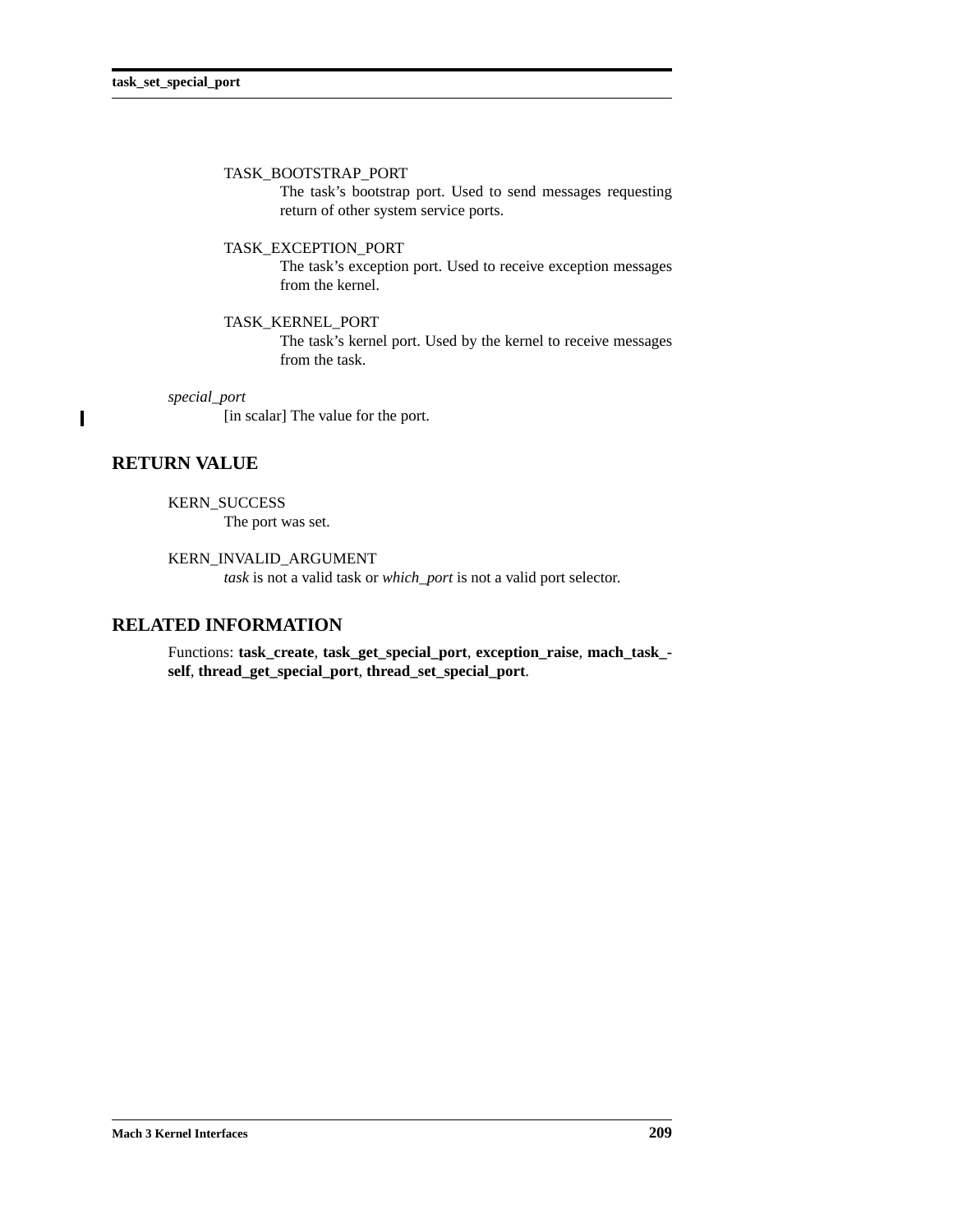# **task\_suspend**

**Function** — Suspends a task

# **SYNOPSIS**

kern\_return\_t **task\_suspend** (mach\_port\_t *target\_task*);

 $\blacksquare$ 

### **DESCRIPTION**

The **task\_suspend** function increments the suspend count for *target\_task* and stops all threads within the task. As long as the suspend count is positive, no newly-created threads can execute. The function does not return until all of the task's threads have been suspended.

To resume a suspended task and its threads, use **task\_resume**. If the suspend count is greater than one, you must issue **task\_resume** that number of times.

# **PARAMETERS**

*target\_task*

[in scalar] The task to be suspended.

# **RETURN VALUE**

KERN\_SUCCESS The task has been suspended.

KERN\_INVALID\_ARGUMENT *target\_task* is not a valid task.

# **RELATED INFORMATION**

Functions: **task\_create**, **task\_info**, **task\_resume**, **task\_terminate**, **thread\_suspend**.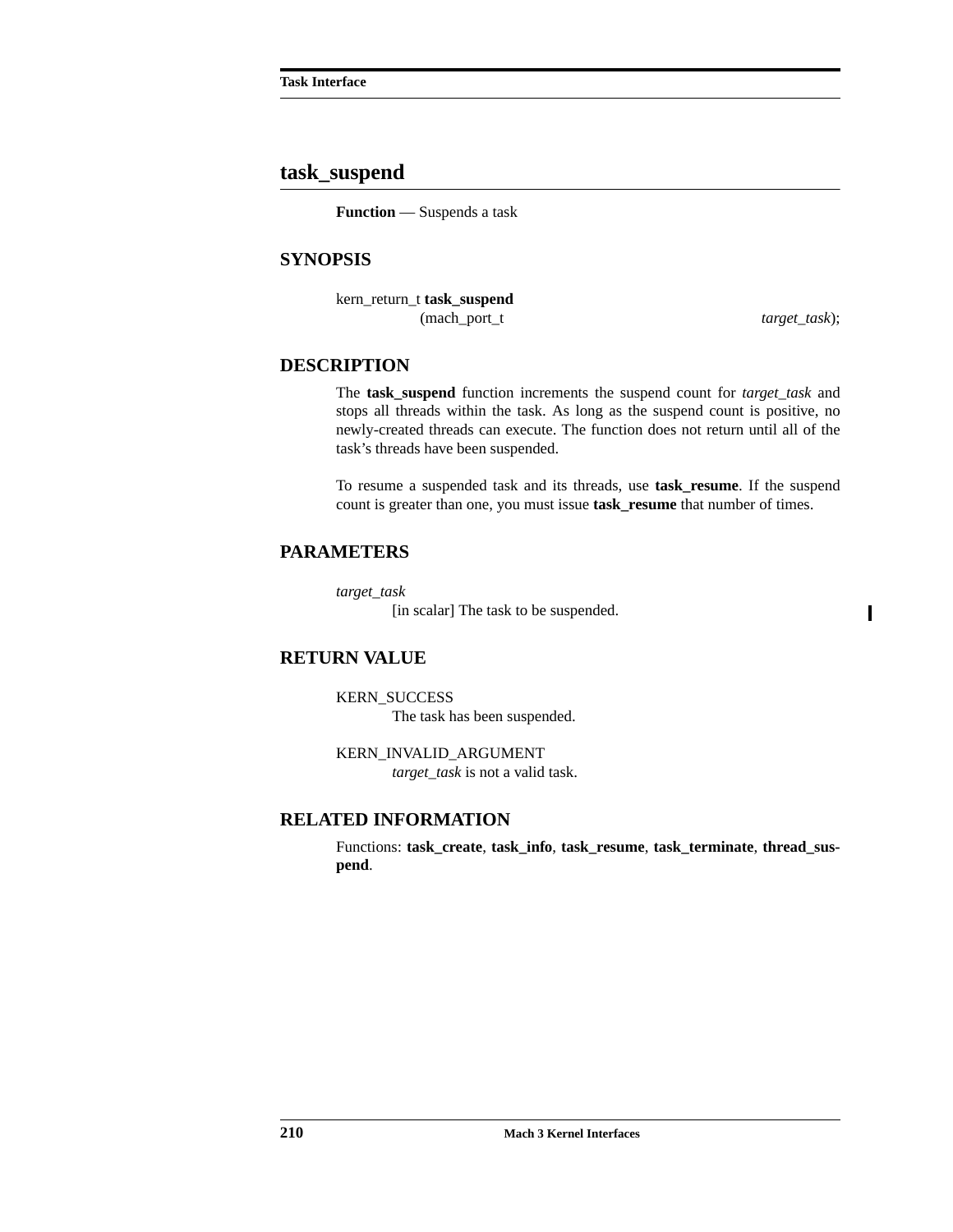# **task\_terminate**

**Function** — Destroys a task

### **SYNOPSIS**

kern\_return\_t **task\_terminate** (mach\_port\_t *target\_task*);

# **DESCRIPTION**

The **task\_terminate** function kills *target\_task* and all its threads, if any. The kernel frees all resources that are in use by the task. The kernel destroys any port for which the task holds the receive right.

# **PARAMETERS**

 $\blacksquare$ 

*target\_task*

[in scalar] The task to be destroyed.

# **RETURN VALUE**

KERN\_SUCCESS The task has been killed.

KERN\_INVALID\_ARGUMENT *target\_task* is not a valid task.

### **RELATED INFORMATION**

Functions: **task\_create**, **task\_suspend**, **task\_resume**, **thread\_terminate**, **thread\_suspend**.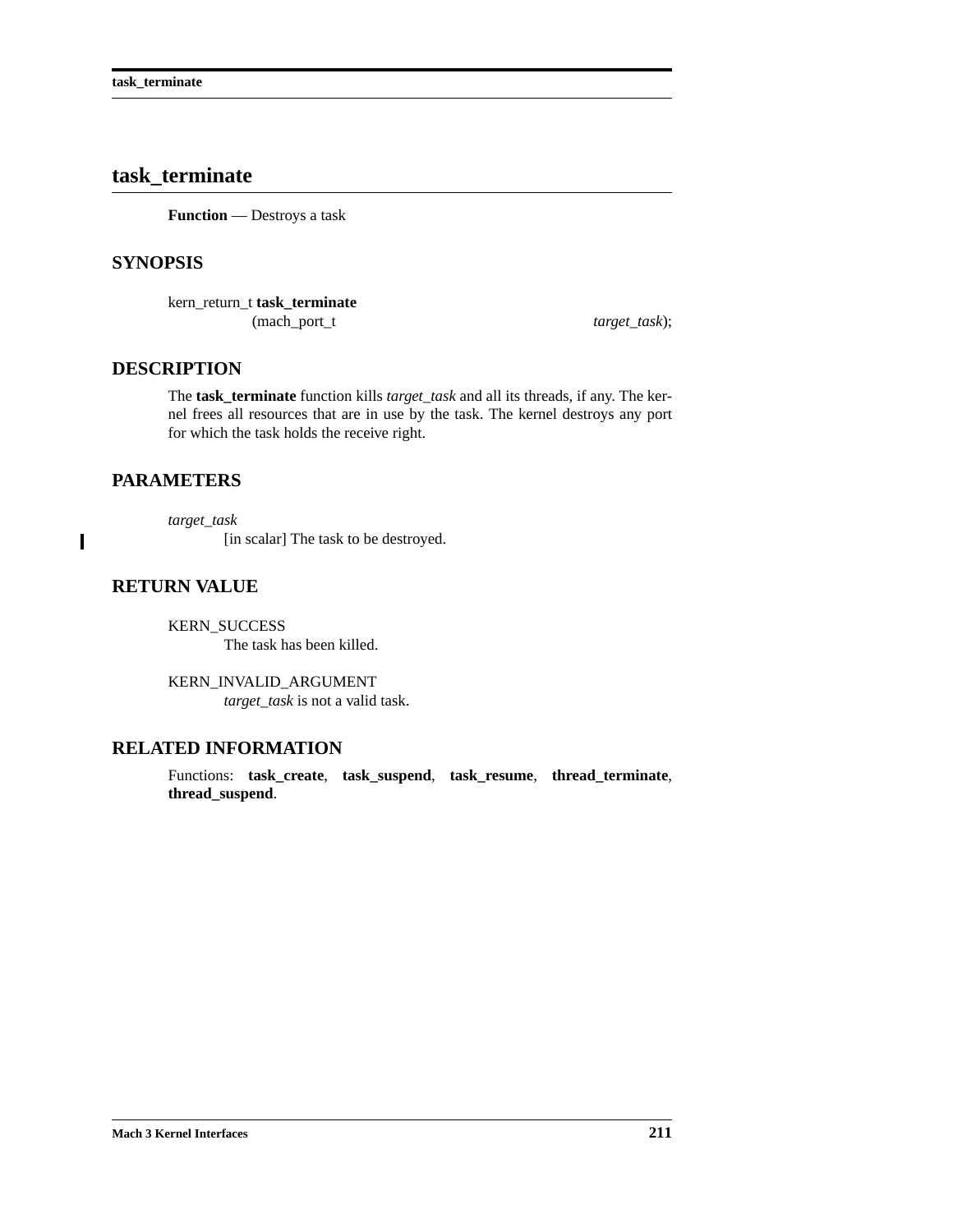# **task\_threads**

**Function** — Returns a list of the threads within a task

# **SYNOPSIS**

kern\_return\_t **task\_threads** (mach\_port\_t *target\_task,* thread\_array\_t\* *thread\_list,* mach\_msg\_type\_number\_t\* *thread\_count*);

 $\blacksquare$ 

 $\mathbf I$ 

# **DESCRIPTION**

The **task\_threads** function returns a list of the threads within *target\_task*. The calling task or thread also receives a send right to the kernel port for each listed thread.

# **PARAMETERS**

```
target_task
```
[in scalar] The task for which the thread list is to be returned.

#### *thread\_list*

[out pointer to dynamic array of *thread\_t*] The returned list of threads within *target\_task*, in no particular order.

*thread\_count*

[out scalar] The returned count of threads in *thread\_list*.

#### **RETURN VALUE**

KERN\_SUCCESS

The list of threads has been returned.

KERN\_INVALID\_ARGUMENT *target\_task* is not a valid task.

# **RELATED INFORMATION**

Functions: **thread\_create**, **thread\_terminate**, **thread\_suspend**.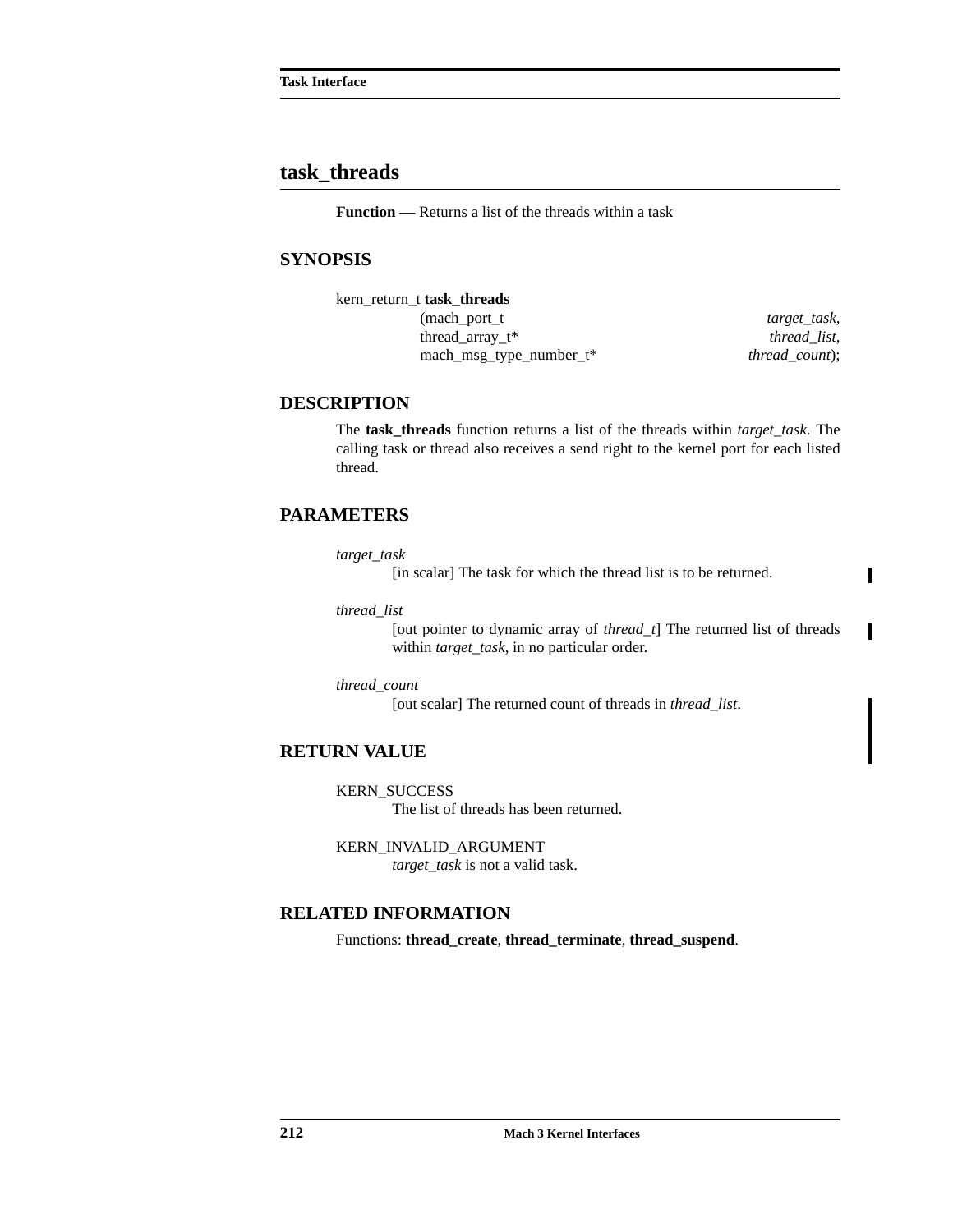# CHAPTER 8 Host Interface

This chapter discusses the specifics of the kernel's host interfaces. Included are functions that return status information for a host, such as kernel statistics.

Note that hosts are named both by a name port, which allows the holder to request information about the host, and a control port, which provides full control access. The control port for a host is provided to the bootstrap task for that host.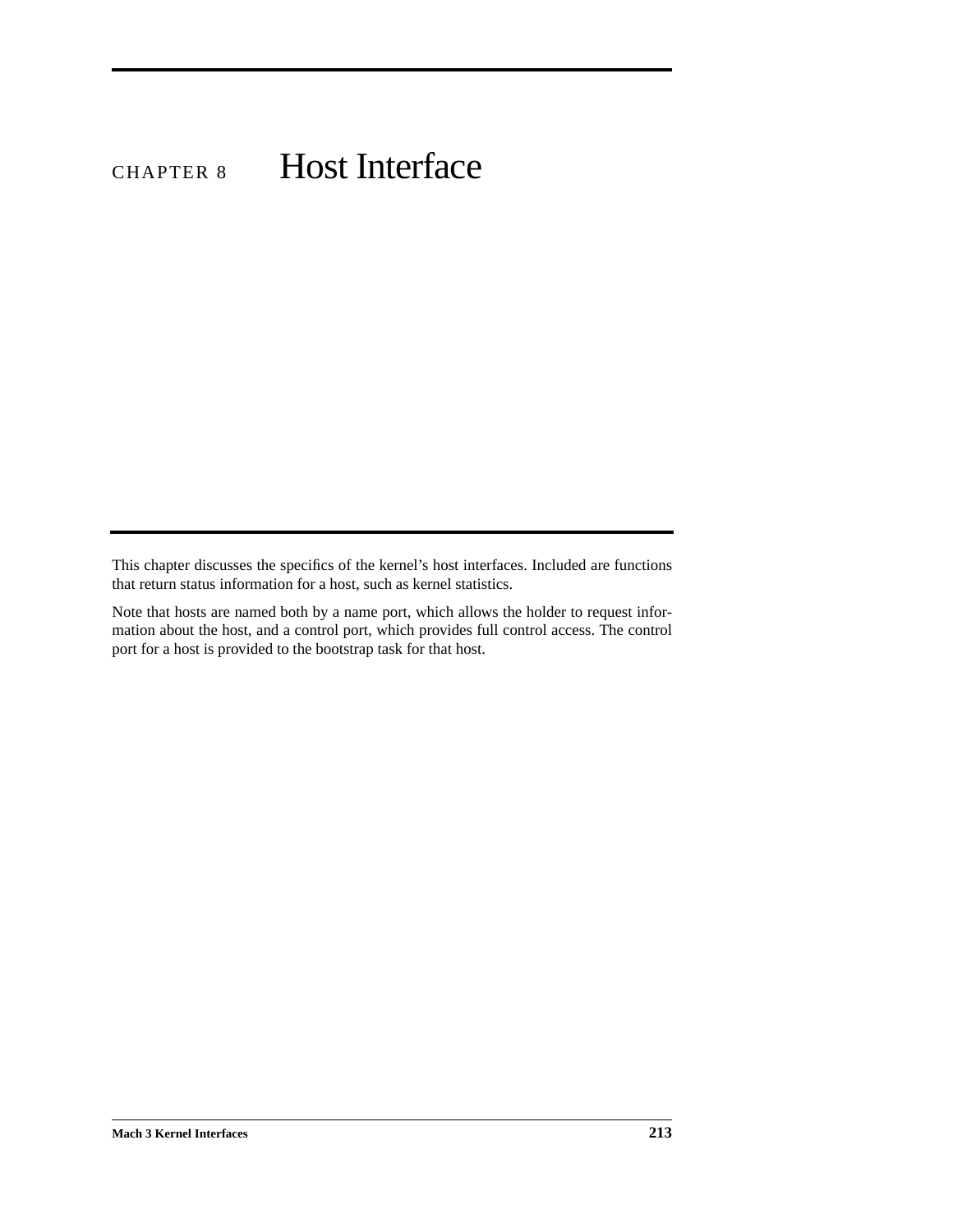# **host\_adjust\_time**

**Function** —Gradually change the time

### **LIBRARY**

#include <**mach/mach\_host.h**>

# **SYNOPSIS**

kern\_return\_t **host\_adjust\_time**

time\_value\_t *new\_adjustment,* time\_value\_t\* *old\_adjustment*);

(mach\_port\_t *host\_priv,*

 $\blacksquare$ 

 $\mathbf I$ 

# **DESCRIPTION**

The **host\_adjust\_time** function arranges for the time on a specified host to be gradually changed by an adjustment value.

### **PARAMETERS**

*host\_priv*

[in scalar] The control port the host for which the time is to be set.

*new\_adjustment* [in structure] New adjustment value.

*old\_adjustment* [out structure] Old adjustment value.

# **RETURN VALUE**

KERN\_SUCCESS

The time is being adjusted.

KERN\_INVALID\_HOST The supplied host port is not the privileged host port.

# **RELATED INFORMATION**

Functions: **host\_get\_time**, **host\_set\_time**.

Data Structures: **time\_value**.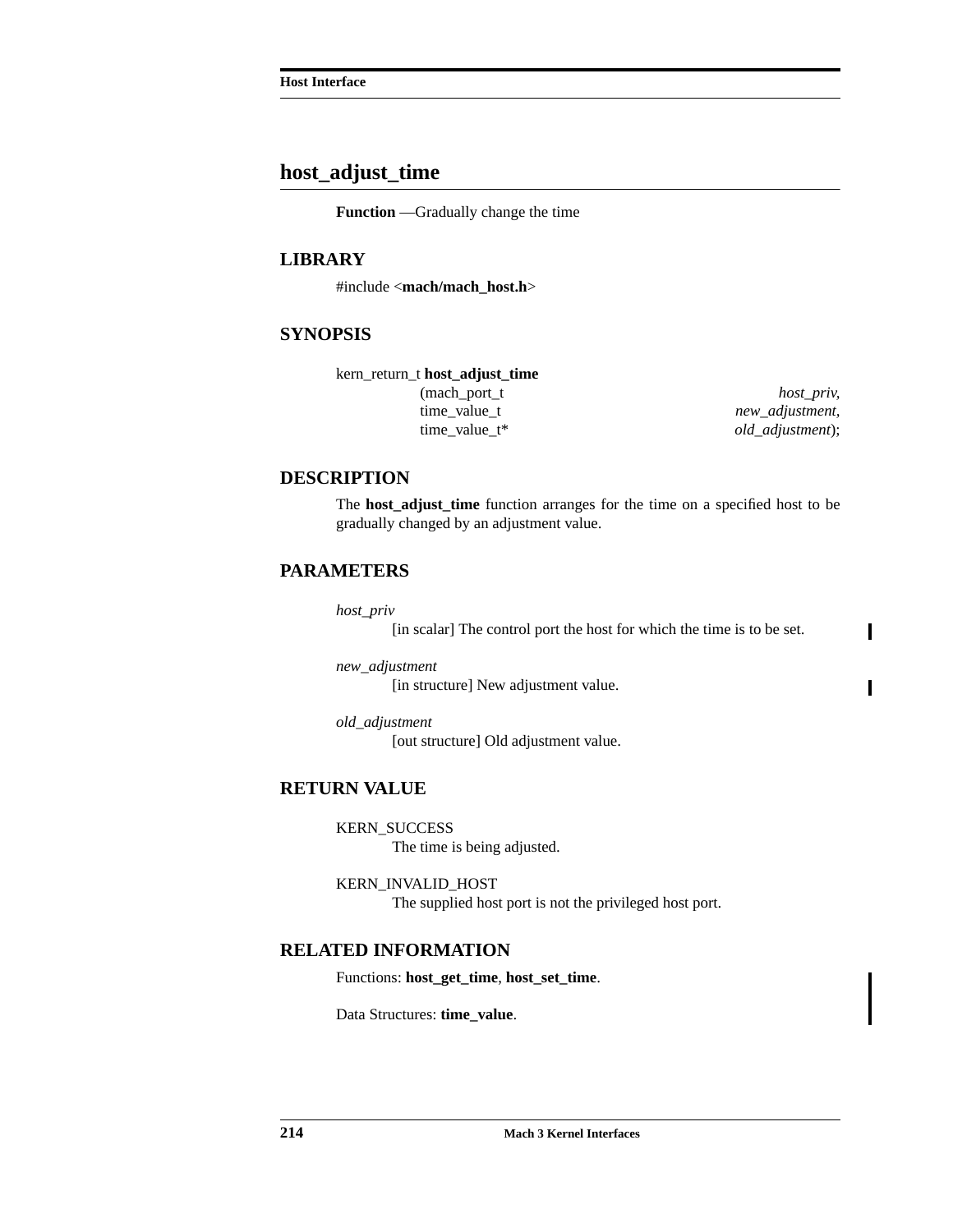# **host\_get\_boot\_info**

**Function** — Return operator boot information

#### **LIBRARY**

#include <**mach/mach\_host.h**>

# **SYNOPSIS**

kern\_return\_t **host\_get\_boot\_info** (mach\_port\_t *priv\_host,* kernel\_boot\_info\_t *boot\_info*);

# **DESCRIPTION**

The **host\_get\_boot\_info** function returns the boot-time information string supplied by the operator when *priv\_host* was initialized. The constant KERNEL\_- BOOT\_INFO\_MAX (in **mach/host\_info.h**) should be used to dimension storage for the returned string.

# **PARAMETERS**

*priv\_host*

[in scalar] The control port for the host for which information is to be obtained.

*boot\_info*

[out array of *char*] Character string providing the operator boot info

# **RETURN VALUE**

KERN\_SUCCESS

The information has been returned.

KERN\_INVALID\_ARGUMENT *priv\_host* is not a host control port.

KERN\_INVALID\_ADDRESS *version* points to inaccessible memory.

# **RELATED INFORMATION**

Functions: **host\_info**.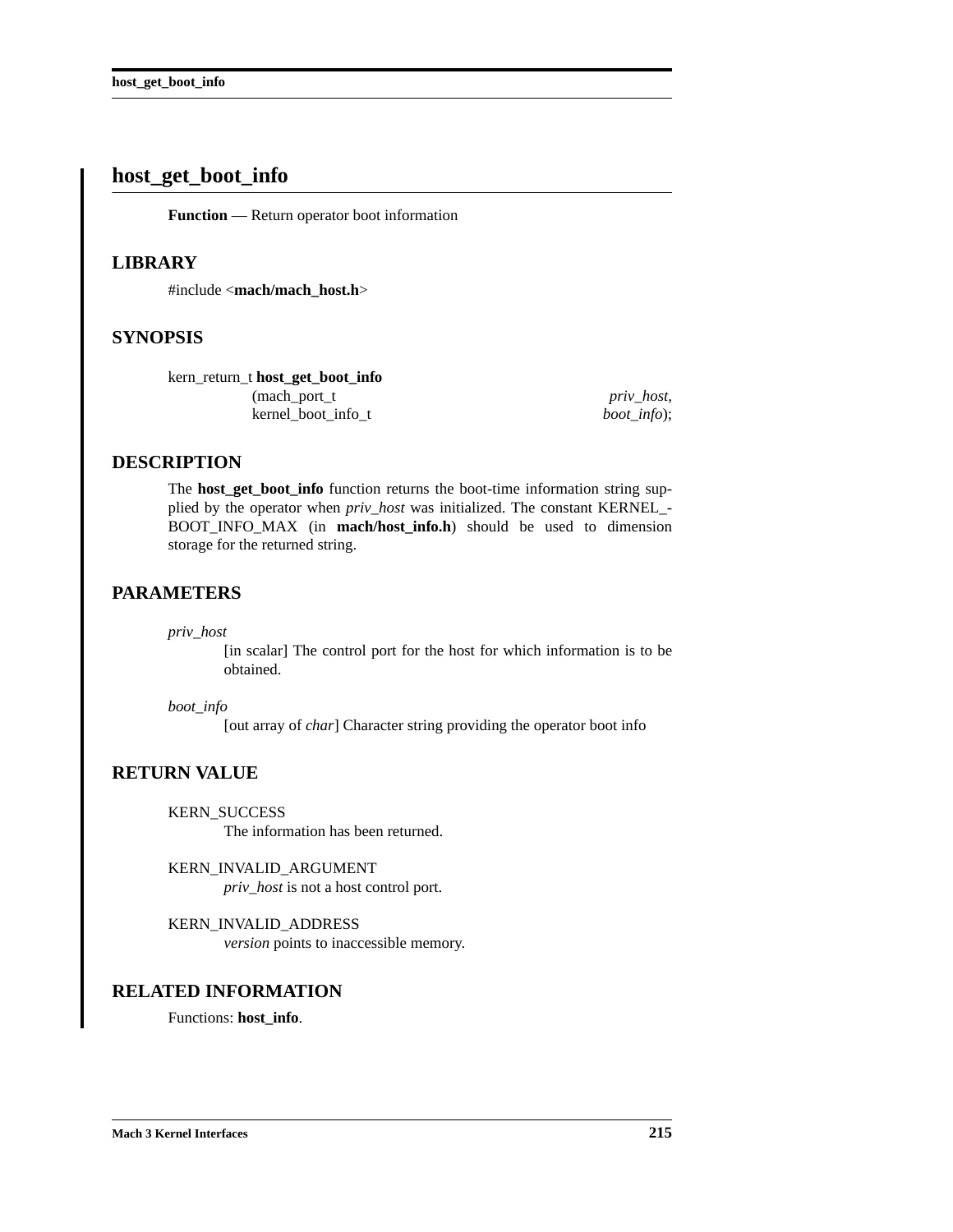# **host\_get\_time**

**Function** —Return the current time.

# **LIBRARY**

#include <**mach/mach\_host.h**>

# **SYNOPSIS**

kern\_return\_t **host\_get\_time** (mach\_port\_t *host,* time\_value\_t\* *current\_time*);

 $\blacksquare$ 

#### **DESCRIPTION**

The **host\_get\_time** function returns the current time as seen by that host.

# **PARAMETERS**

*host*

[in scalar] The name port the host for which the time is to be set.

*current\_time*

[out structure] Returned time value.

# **RETURN VALUE**

KERN\_SUCCESS The current time is returned.

### **RELATED INFORMATION**

Functions: **host\_adjust\_time**, **host\_set\_time**.

Data Structures: **time\_value**.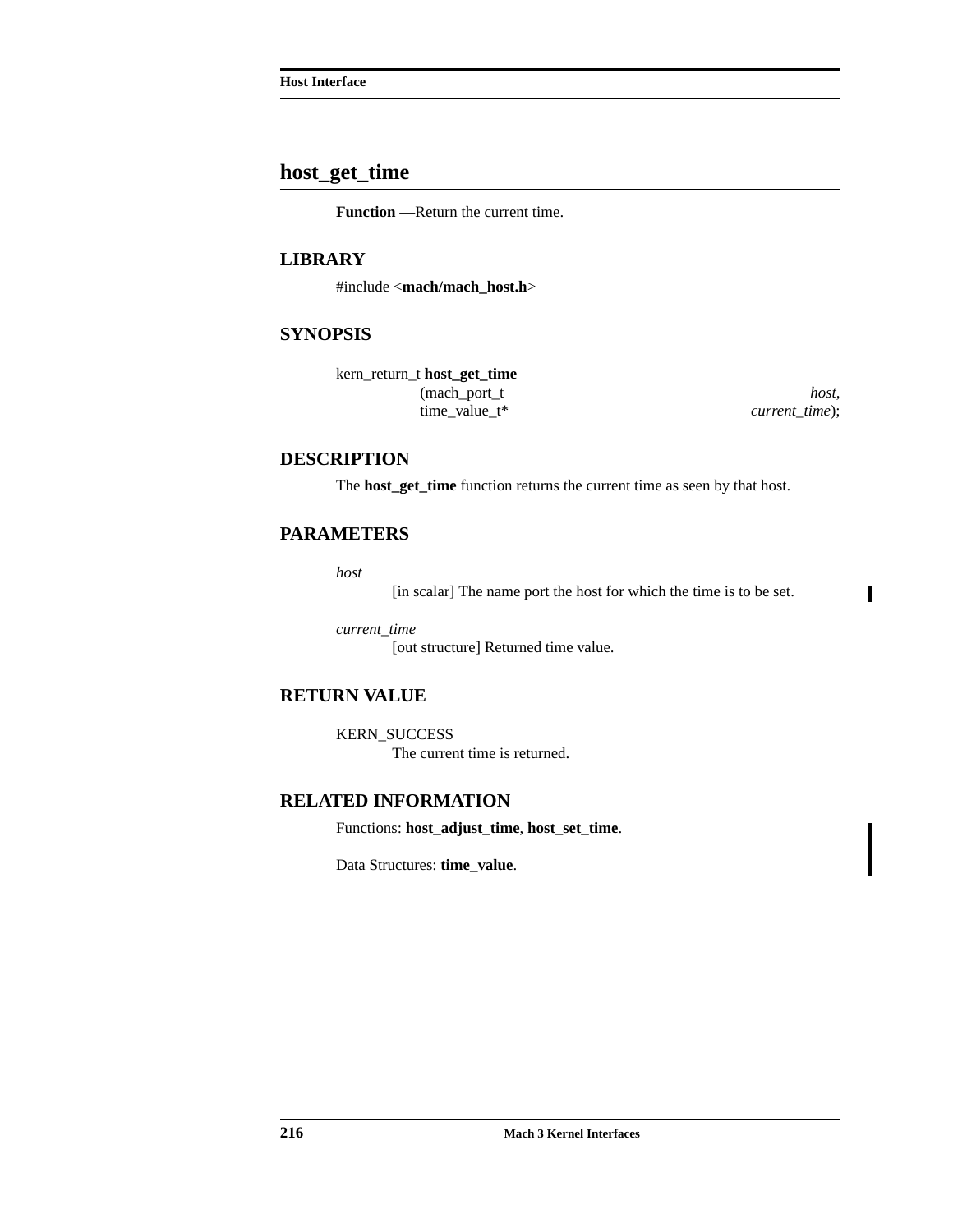# **host\_info**

**Function** — Returns information about a host

#### **LIBRARY**

#include <**mach/mach\_host.h**>

### **SYNOPSIS**

kern\_return\_t **host\_info**

| (mach port t)           | host.             |
|-------------------------|-------------------|
| int                     | flavor,           |
| host info t             | $host\_info$ ,    |
| mach_msg_type_number_t* | $host\_infoCnt);$ |

# **DESCRIPTION**

The **host\_info** function returns selected information about a host, as specified by *flavor*. *host\_info* is an array of integers that is supplied by the caller, and filled with the specified information. *host\_infoCnt* is supplied as the maximum number of integers in *host\_info*. On return, it contains the actual number of integers in *host\_info*.

Basic information is defined by HOST\_BASIC\_INFO. Processor slots of the active (available) processors are defined by HOST\_PROCESSOR\_SLOTS. Additional information of interest to schedulers is defined by HOST\_LOAD\_INFO and HOST\_SCHED\_INFO.

# **PARAMETERS**

*host*

Ī

[in scalar] The name port for the host for which information is to be obtained.

*flavor*

[in scalar] The type of statistics desired. Currently, HOST\_BASIC\_IN-FO, HOST\_LOAD\_INFO, HOST\_PROCESSOR\_SLOTS and HOST\_SCHED\_INFO are defined.

*host\_info*

[out array of *int*] Statistics about the specified host. The relevant structures are **host\_basic\_info, host\_load\_info** and **host\_sched\_info**. In the case of HOST\_PROCESSOR\_SLOTS, the return value is an array of processor slot numbers for active processors.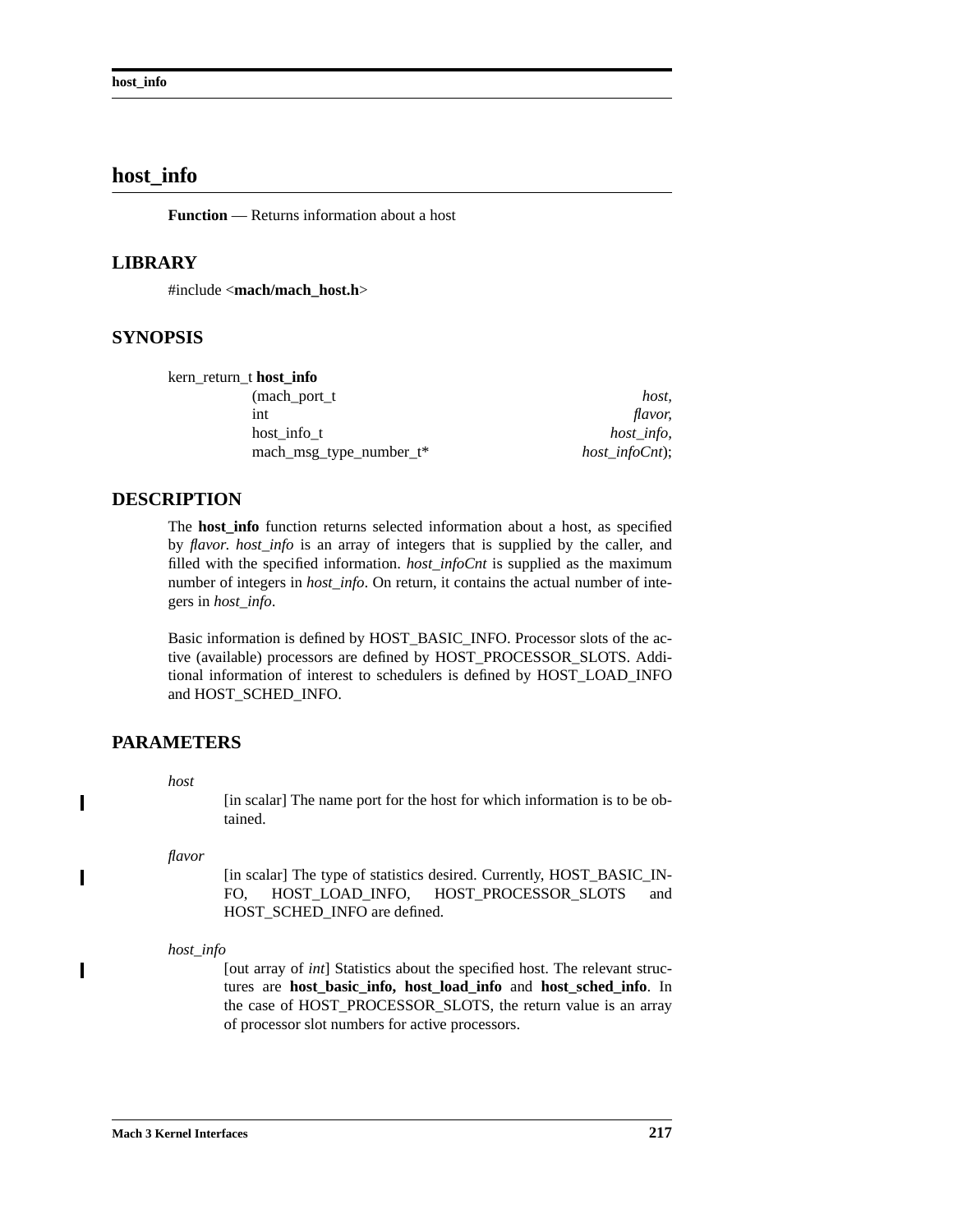*host\_infoCnt*

[pointer to in/out scalar] Size of the information structure, in units of sizeof(int). This should be HOST\_BASIC\_INFO\_COUNT (for HOST\_BASIC\_INFO), HOST\_SCHED\_INFO\_COUNT (for HOST\_SCHED\_INFO), HOST\_LOAD\_INFO\_COUNT (for HOST\_- LOAD\_INFO) and the maximum number of CPUs reported by HOST\_BASIC\_INFO (for HOST\_PROCESSOR\_SLOTS).

# **RETURN VALUE**

#### KERN\_SUCCESS

The information has been returned.

#### KERN\_INVALID\_ARGUMENT

*host* is not a host port or *flavor* is not recognized.

### MIG\_ARRAY\_TOO\_LARGE

Returned info array is too large for *host\_info. host\_info* is filled as much as possible*. host\_infoCnt* is set to the number of elements that would be returned if there were enough room.

 $\mathbf I$ 

# **RELATED INFORMATION**

Functions: **host\_get\_boot\_info**, **host\_kernel\_version, host\_processors, processor\_info**.

Data Structures: **host\_basic\_info, host\_load\_info, host\_sched\_info**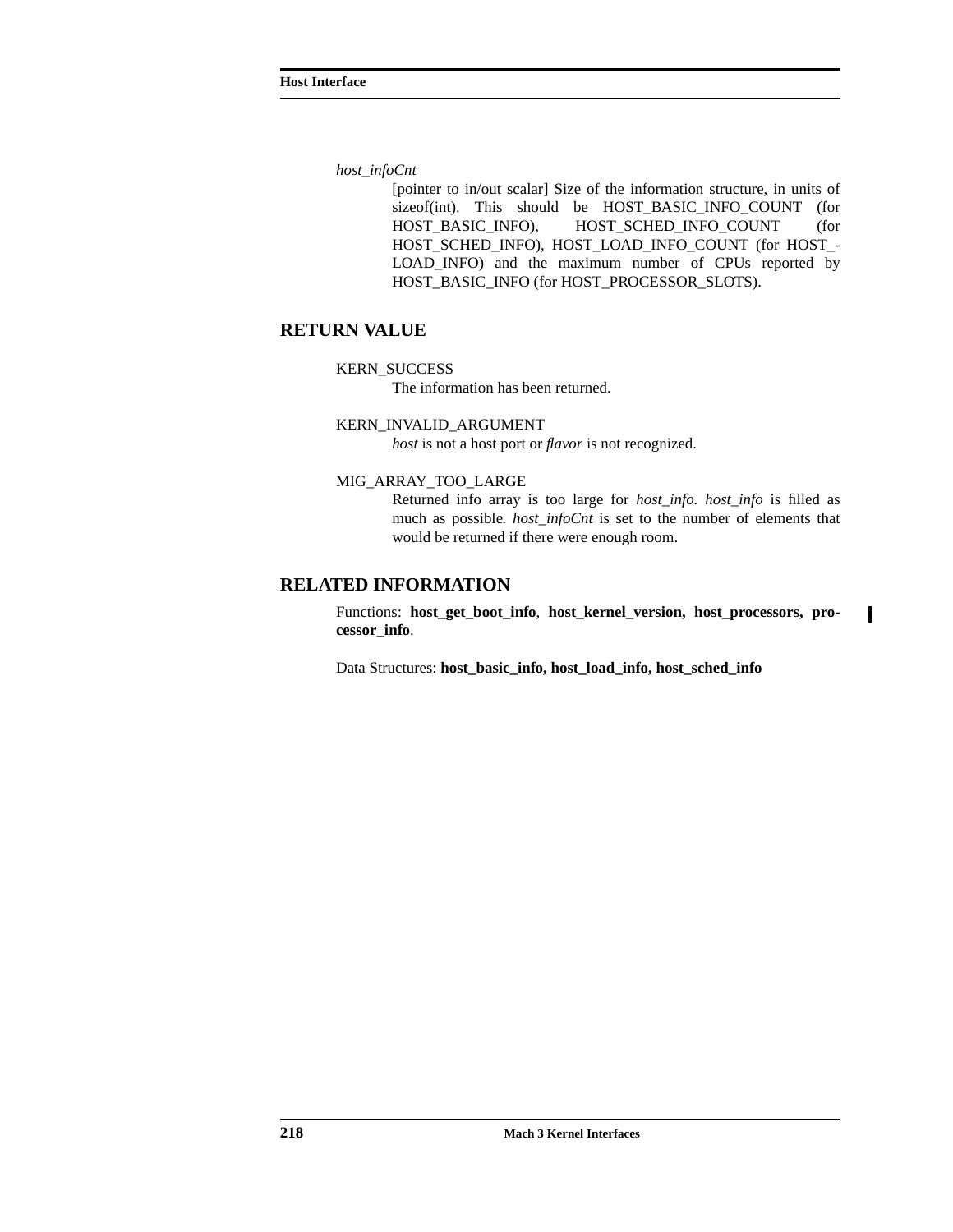# **host\_kernel\_version**

**Function** — Returns kernel version information for a host

#### **LIBRARY**

#include <**mach/mach\_host.h**>

### **SYNOPSIS**

Π

Г

 $\mathbf I$ 

| kern return t <b>host kernel version</b> |                   |
|------------------------------------------|-------------------|
| (mach port t                             | host.             |
| kernel version t                         | <i>version</i> ); |

# **DESCRIPTION**

The **host\_kernel\_version** function returns the version string compiled into the kernel executing on *host* at the time it was built. This describes the version of the kernel. The constant KERNEL\_VERSION\_MAX (in **mach/host\_info.h**) should be used to dimension storage for the returned string if the *kernel\_version\_t* declaration is not used.

# **PARAMETERS**

*host*

[in scalar] The name port for the host for which information is to be obtained.

#### *version*

[out array of *char*] Character string describing the kernel version executing on *host*

# **RETURN VALUE**

KERN\_SUCCESS

The information has been returned.

KERN\_INVALID\_ARGUMENT *host* is not a host port.

KERN\_INVALID\_ADDRESS *version* points to inaccessible memory.

# **RELATED INFORMATION**

Functions: **host\_info, host\_ports, host\_processors, processor\_info**.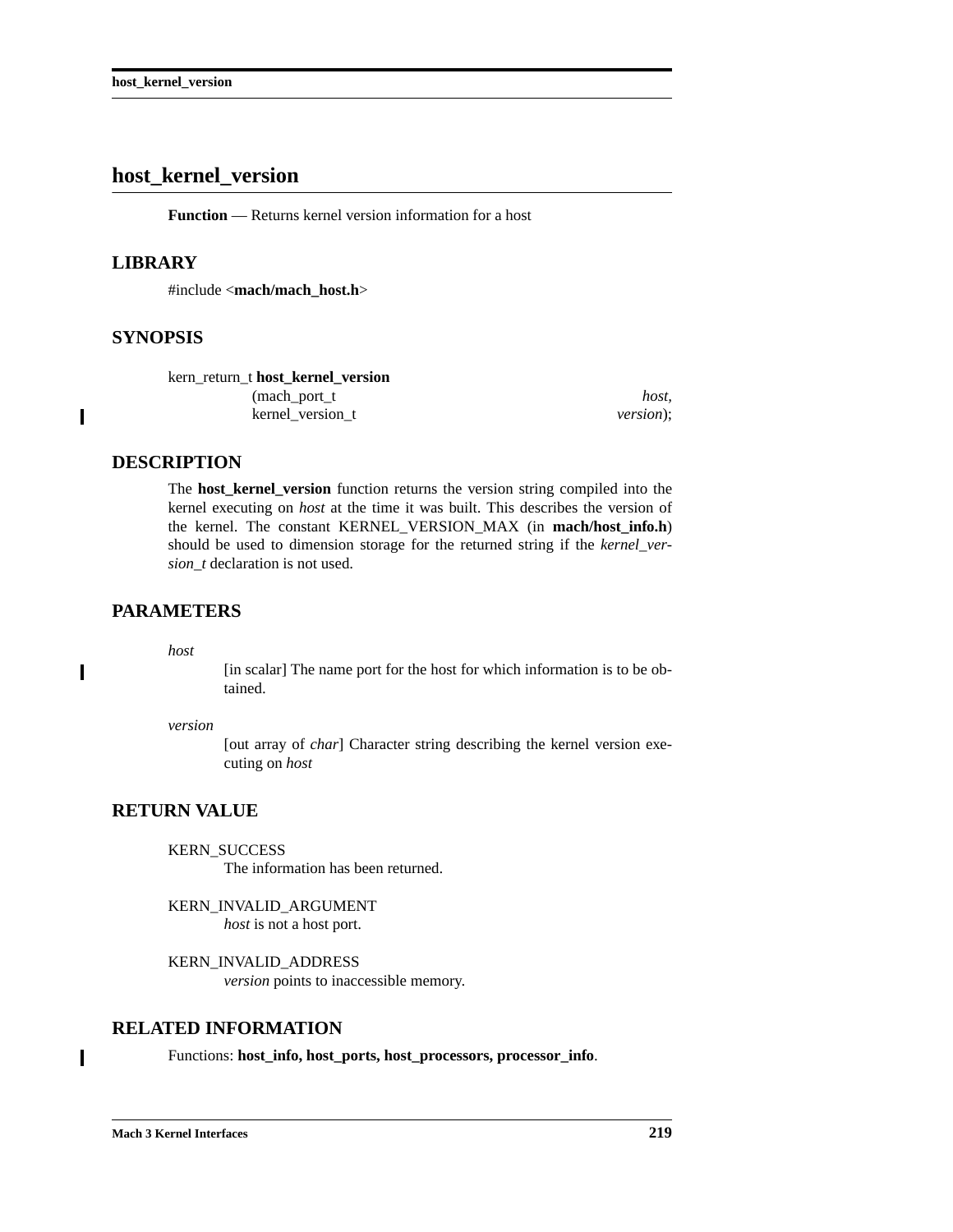# **host\_reboot**

**Function** — Reboot this host

# **LIBRARY**

#include <**mach/mach\_host.h**>

# **SYNOPSIS**

kern\_return\_t **host\_reboot** (mach\_port\_t *host\_priv,* int *options*);

 $\blacksquare$ 

 $\mathbf I$ 

# **DESCRIPTION**

The **host\_reboot** function reboots the specified host.

# **PARAMETERS**

*host\_priv*

[in scalar] The control port the host to be re-booted.

*options*

[in scalar] Reboot options. See **<sys/reboot.h>** for details.

# **NOTES**

If successful, this call will not return.

# **RETURN VALUE**

KERN\_NO\_ACCESS

The supplied host port is not the privileged host port.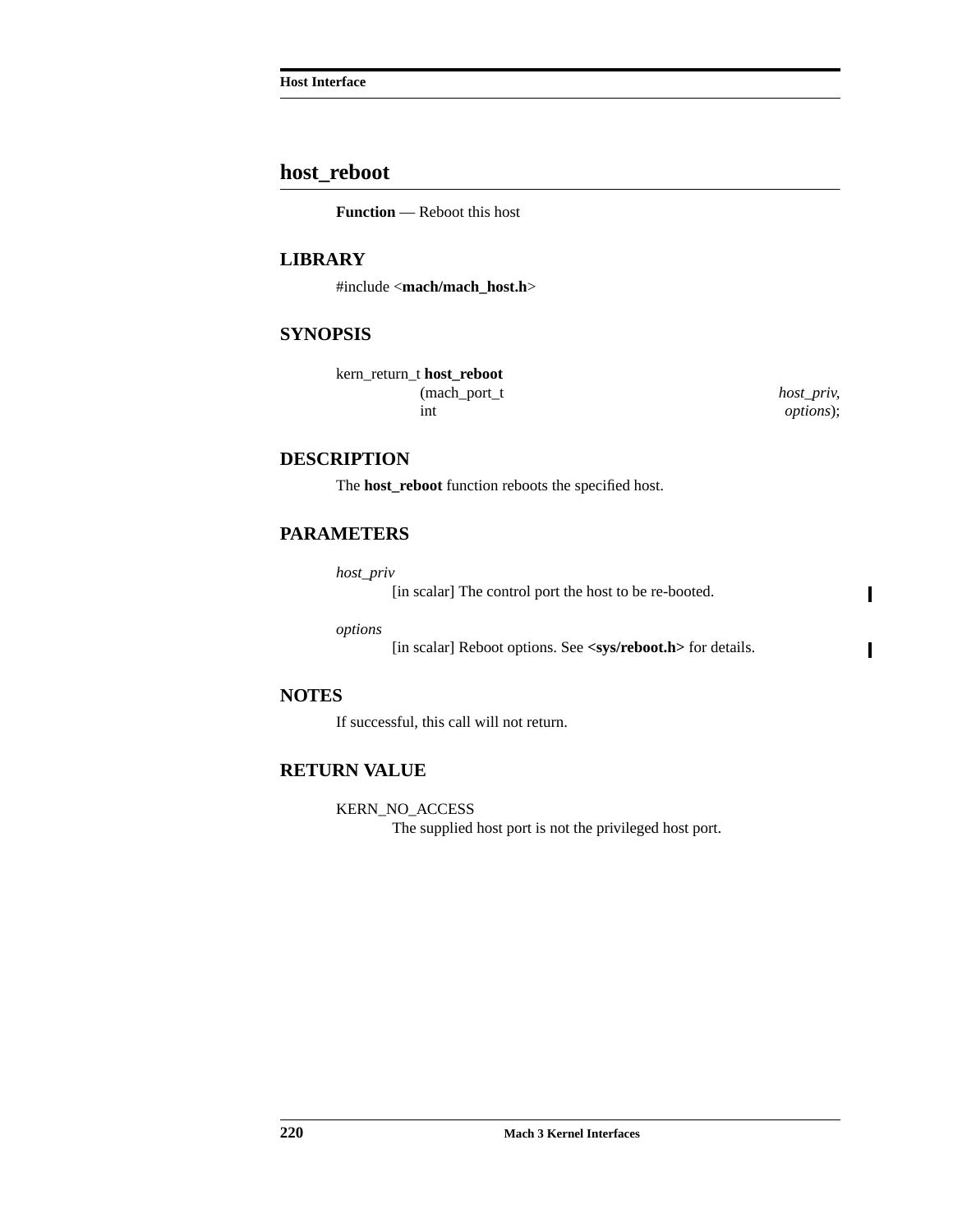# **host\_set\_time**

**Function** — Sets the time

#### **LIBRARY**

#include <**mach/mach\_host.h**>

# **SYNOPSIS**

kern\_return\_t **host\_set\_time** (mach\_port\_t *host\_priv,* time\_value\_t *new\_time*);

# **DESCRIPTION**

The **host\_set\_time** function establishes the time on the specified host.

# **PARAMETERS**

 $\mathbf{I}$ 

 $\blacksquare$ 

*host\_priv*

[in scalar] The control port for the host for which the time is to be set.

*new\_time*

[in structure] Time to be set.

### **RETURN VALUE**

KERN\_SUCCESS The time is set.

KERN\_NO\_ACCESS The supplied host port is not the privileged host port.

### **RELATED INFORMATION**

Functions: **host\_adjust\_time**, **host\_get\_time**.

Data Structures: **time\_value**.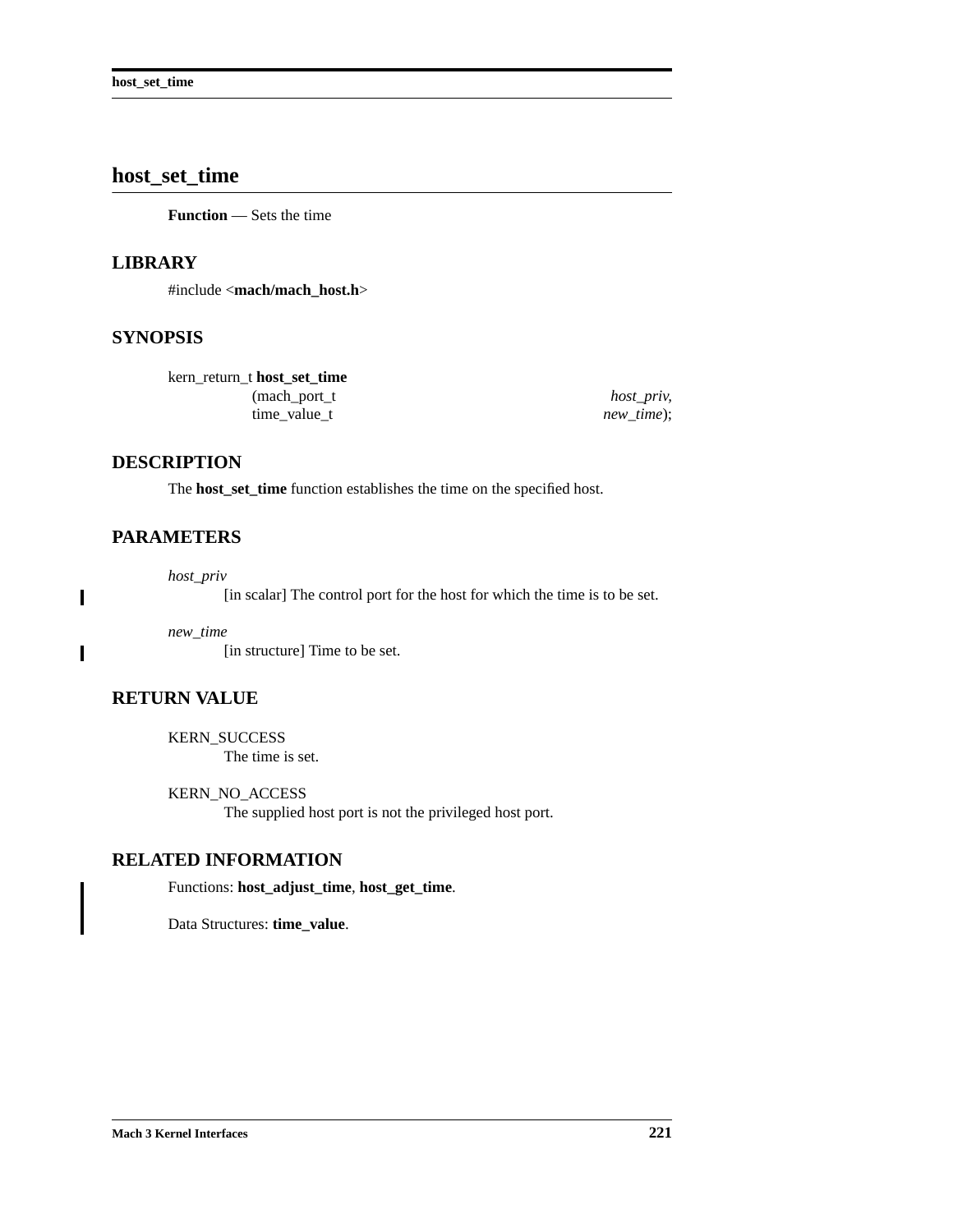# **mach\_host\_self**

**System Trap** — Returns the host self port

# **LIBRARY**

#include <**mach/mach\_traps.h**>

# **SYNOPSIS**

mach\_port\_t **mach\_host\_self** ();

# **DESCRIPTION**

The **mach\_host\_self** function returns send rights to the current host's name port.

# **PARAMETERS**

None

# **RETURN VALUE**

Send rights to the host's name port.

# **RELATED INFORMATION**

Functions: **host\_info**.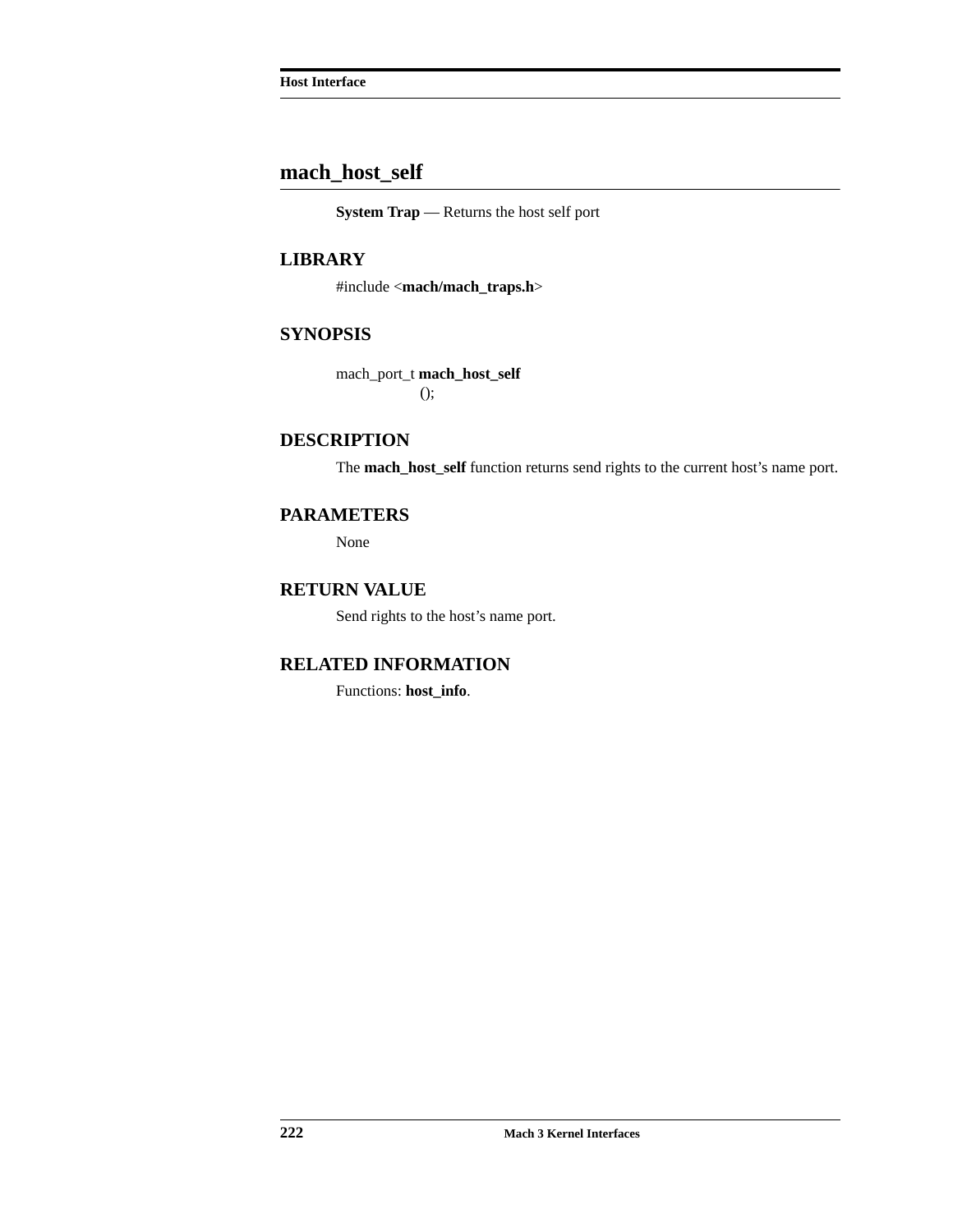# CHAPTER 9 Processor Interface

This chapter discusses the specifics of the kernel's processor and processor set interfaces. This includes functions to control processors, change their assignments, assign tasks and threads to processors, and processor status returning functions.

Note that processor sets have two ports that name them: a name port which allows information to be requested about them, and a control port which allows full access. The control port for a processor set is provided to the creator of the set.

Processors have only a single port that names them. The host control port is needed to obtain these processor ports.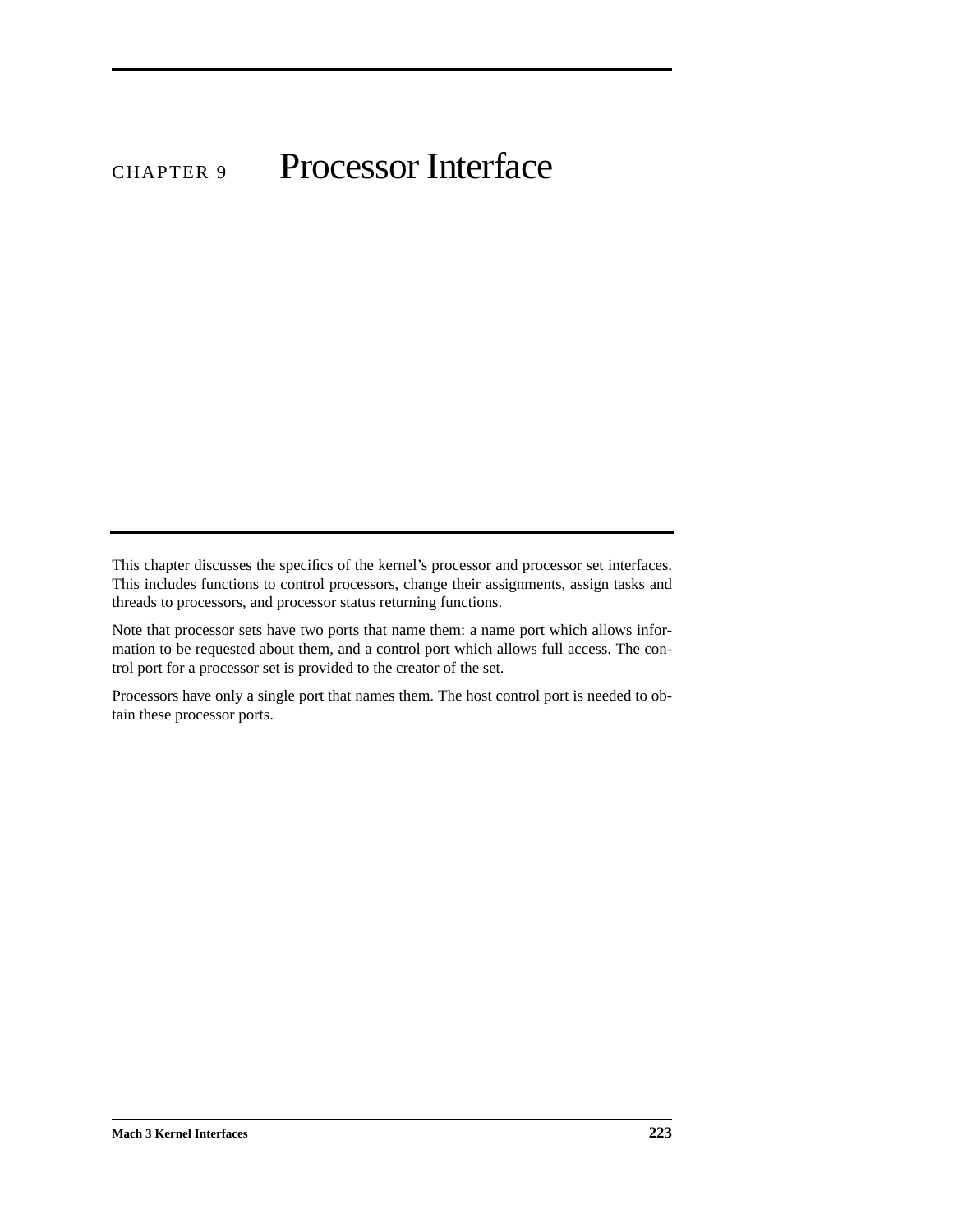# **host\_processor\_set\_priv**

**Function** — Returns a processor set control port for a host

### **LIBRARY**

#include <**mach/mach\_host.h**>

# **SYNOPSIS**

kern\_return\_t **host\_processor\_set\_priv**

mach\_port\_t *set\_name,* mach port  $t^*$  *processor set*);

(mach\_port\_t *host\_priv,*

 $\mathbf I$ 

 $\mathbf I$ 

### **DESCRIPTION**

The **host\_processor\_set\_priv** function returns send rights for the control port for a specified processor set currently existing on *host\_priv*.

# **PARAMETERS**

*host\_priv*

[in scalar] The control port for the host for which the processor set is desired.

*set\_name*

[in scalar] The name port for the processor set desired.

#### *processor\_set*

[out scalar] The returned processor set control port.

# **RETURN VALUE**

KERN\_SUCCESS The port has been returned.

KERN\_INVALID\_ARGUMENT *host\_priv* is not a valid host control port.

# **RELATED INFORMATION**

Functions: **host\_processor\_sets, processor\_set\_create, processor\_set\_tasks, processor\_set\_threads**.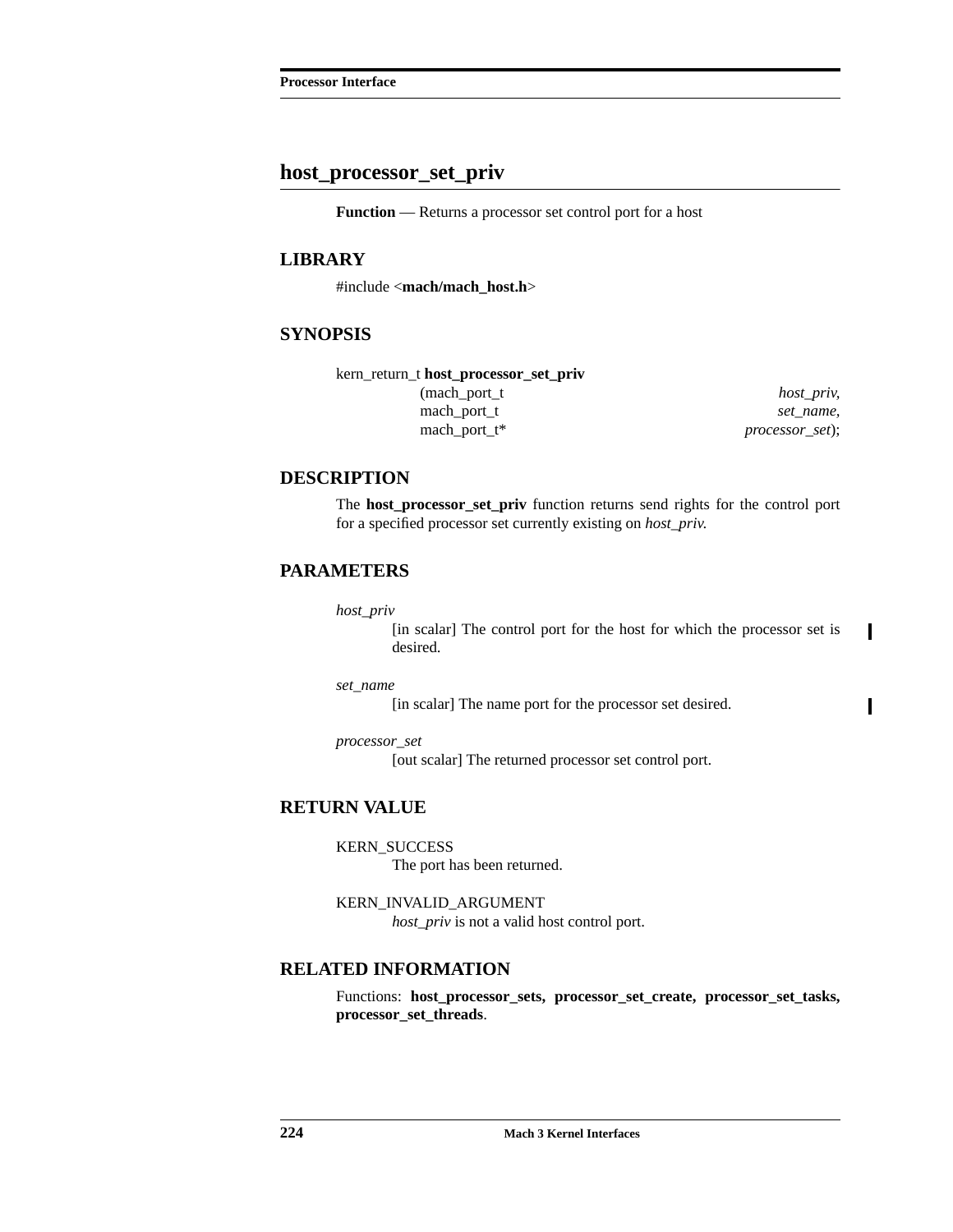# **host\_processor\_sets**

**Function** — Returns processor set ports for a host

#### **LIBRARY**

#include <**mach/mach\_host.h**>

### **SYNOPSIS**

kern\_return\_t **host\_processor\_sets**

| (mach_port_t)                           | host.                 |
|-----------------------------------------|-----------------------|
| processor set name array t <sup>*</sup> | processor set list,   |
| mach_msg_type_number_t*                 | processor_set_count); |

### **DESCRIPTION**

The **host\_processor\_sets** function returns send rights for the name ports for each processor set currently existing on *host*.

# **PARAMETERS**

*host*

I

I

[in scalar] The name port for the host for which the processor sets are desired.

*processor\_set\_list*

[out pointer to dynamic array of *processor\_set\_name\_t*] The set of processor set name ports for those currently existing on *host*; no particular order is guaranteed.

*processor\_set\_count*

[out scalar] The number of processor sets returned.

# **NOTES**

If control ports to the processor sets are needed, use **host\_processor\_set\_priv**.

*processor\_set\_list* is automatically allocated by the kernel, as if by **vm\_allocate**. It is good practice to **vm\_deallocate** this space when it is no longer needed.

# **RETURN VALUE**

#### KERN\_SUCCESS

The ports have been returned.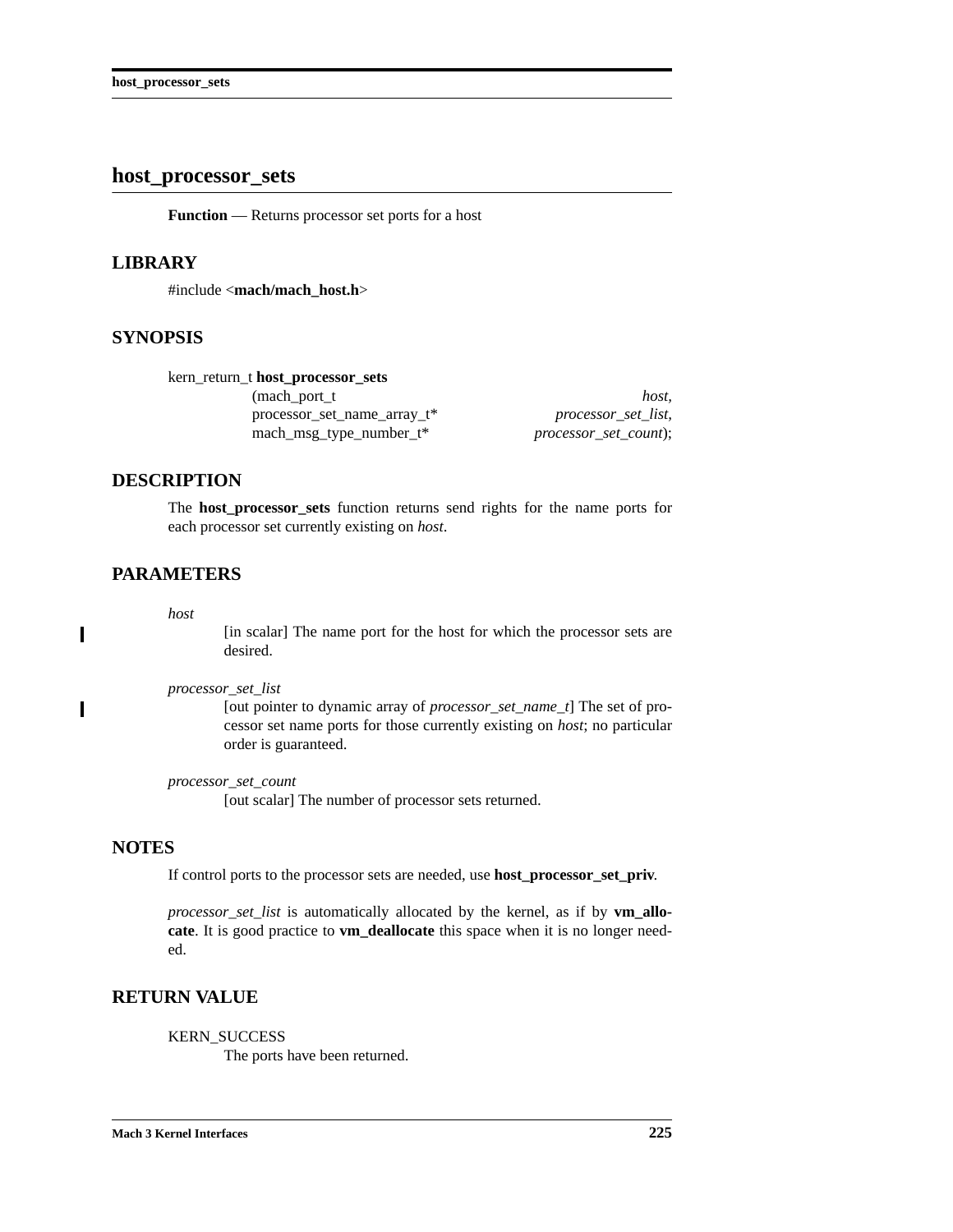KERN\_INVALID\_ARGUMENT *host* is not a valid host.

# **RELATED INFORMATION**

Functions: **host\_processor\_set\_priv, processor\_set\_create, processor\_set\_ tasks, processor\_set\_threads**.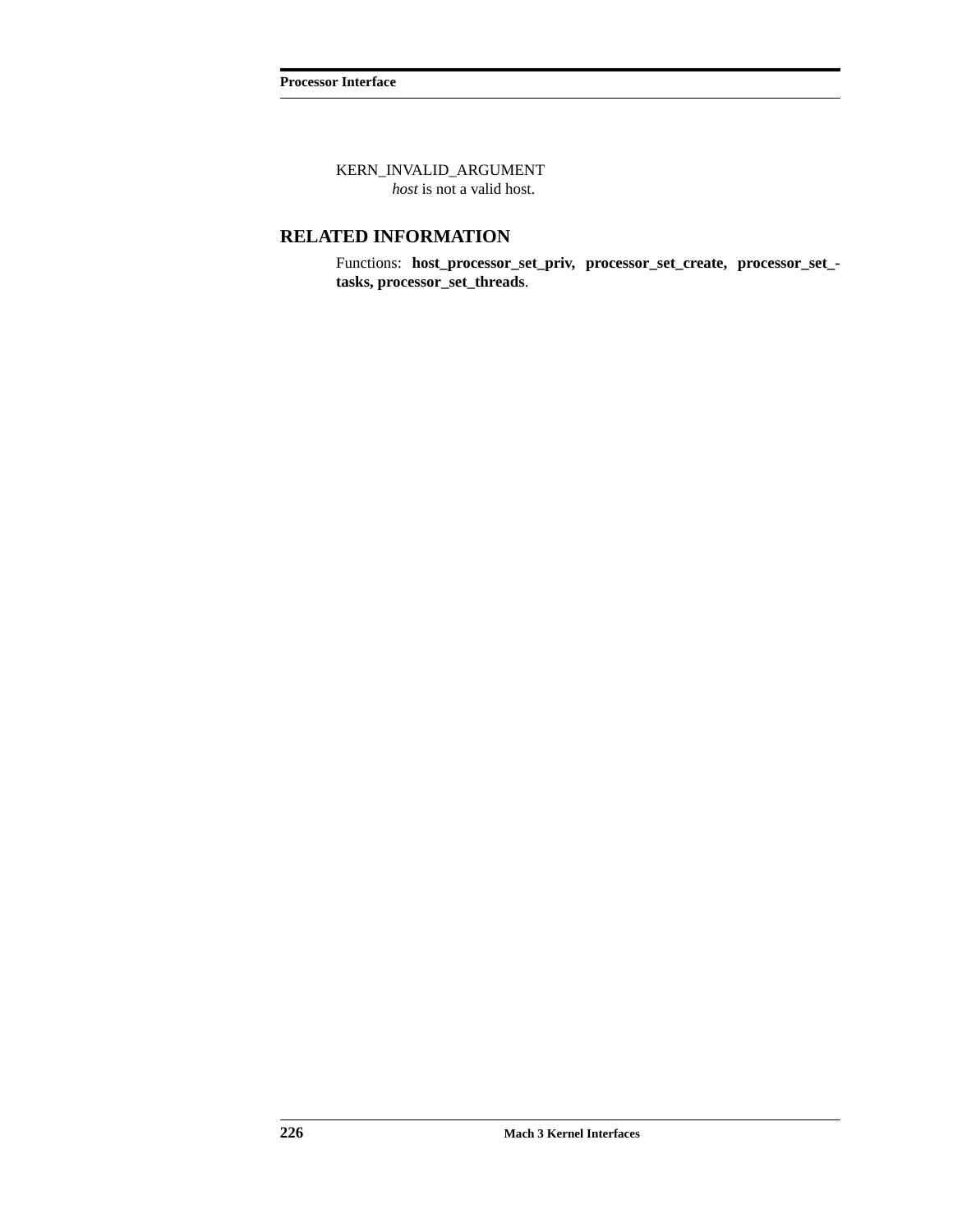# **host\_processors**

**Function** — Gets processor ports for a host

#### **LIBRARY**

#include <**mach/mach\_host.h**>

### **SYNOPSIS**

kern\_return\_t **host\_processors**

(mach\_port\_t *host\_priv,* processor\_array\_t\* *processor\_list,* mach\_msg\_type\_number\_t\* *processor\_count*);

# **DESCRIPTION**

The **host\_processors** function returns an array of send right ports for each processor existing on *host\_priv*.

# **PARAMETERS**

I

Г

*host\_priv*

[in scalar] The control port for the desired host.

#### *processor\_list*

[out pointer to dynamic array of *processor\_t*] The set of processors existing on *host\_priv*; no particular order is guaranteed.

#### *processor\_count*

[out scalar] The number of ports returned in *processor\_list*.

# **RETURN VALUE**

KERN\_SUCCESS The list of ports is returned.

KERN\_INVALID\_ARGUMENT *host\_priv* is not a privileged host port.

KERN\_INVALID\_ADDRESS *processor\_count* points to invalid memory.

# **RELATED INFORMATION**

Functions: **processor\_start, processor\_exit, processor\_info, processor\_control**.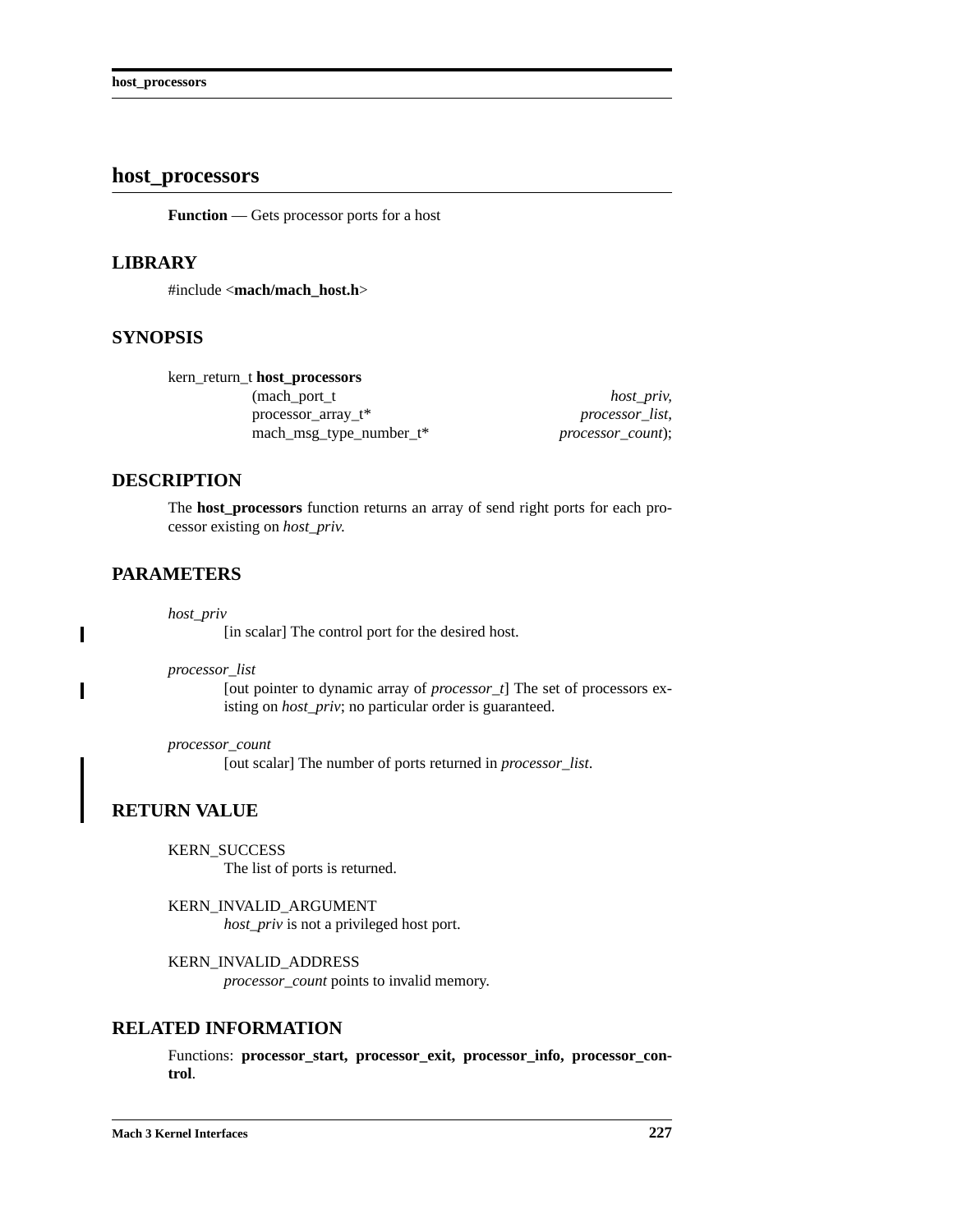# **processor\_assign**

**Function** — Assign a processor to a processor set

### **LIBRARY**

#include <**mach/mach\_host.h**>

# **SYNOPSIS**

kern\_return\_t **processor\_assign**

(mach\_port\_t *processor,* mach\_port\_t *new\_set,* boolean t wait);

 $\blacksquare$ 

 $\mathbf I$ 

 $\blacksquare$ 

# **DESCRIPTION**

The **processor\_assign** function assigns *processor* to the set *new\_set*. After the assignment is completed, the processor only executes threads that are assigned to that processor set. Any previous assignment of the processor is nullified. The master processor cannot be reassigned.

The *wait* argument indicates whether the caller should wait for the assignment to be completed or should return immediately. Dedicated kernel threads are used to perform processor assignment, so setting *wait* to FALSE allows assignment requests to be queued and performed quicker, especially if the kernel has more than one dedicated internal thread for processor assignment.

All processors take clock interrupts at all times. Redirection of other device interrupts away from processors assigned to other than the default processor set is machine dependent.

# **PARAMETERS**

#### *processor*

[in scalar] The processor to be assigned.

#### *new\_set*

[in scalar] The control port for the processor set into which the processor is to be assigned.

#### *wait*

[in scalar] True if the call should wait for the completion of the assignment.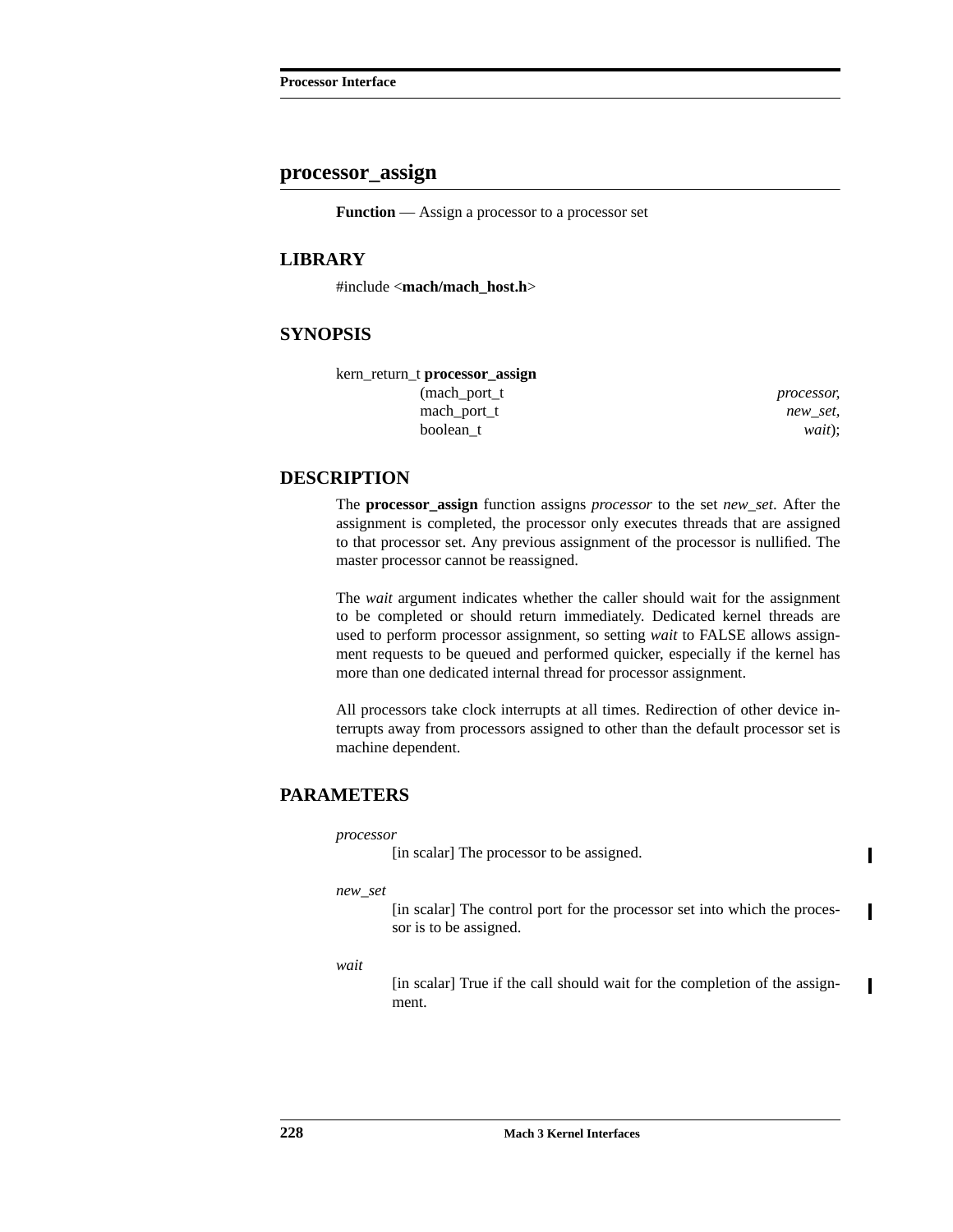# **CAUTIONS**

Intermediaries that interpose on ports must be sure to interpose on both ports involved in the call if they interpose on either.

# **RETURN VALUE**

### KERN\_SUCCESS The assignment was performed.

### KERN\_INVALID\_ARGUMENT

*processor* is not a processor port, or *new\_set* is not a processor set port for the same host as *processor.*

# **RELATED INFORMATION**

Functions**: processor\_set\_create, processor\_set\_info, task\_assign**, **thread\_assign**.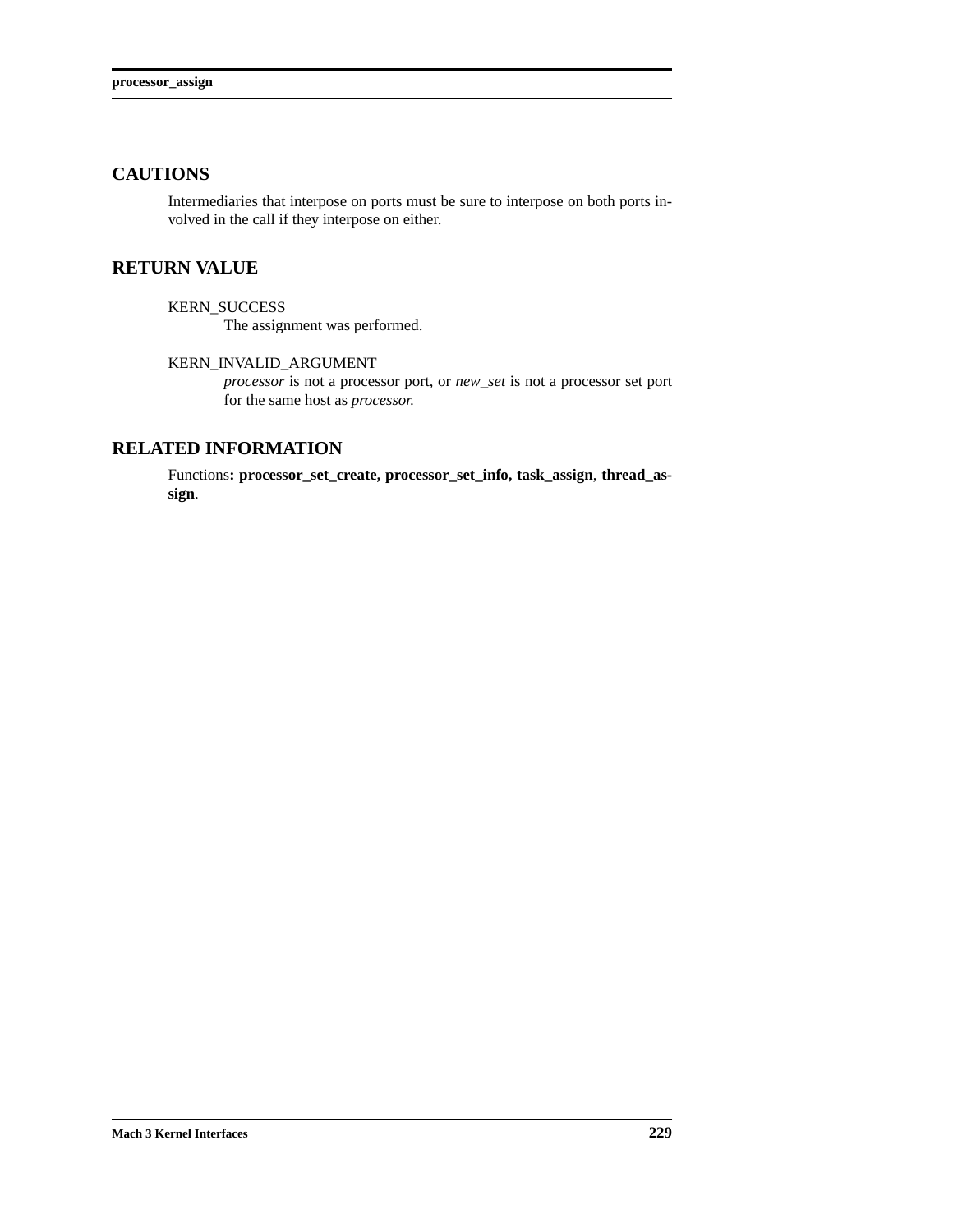# **processor\_control**

**Function** — Do something to a processor

### **LIBRARY**

#include <**mach/mach\_host.h**>

# **SYNOPSIS**

kern\_return\_t **processor\_control**

| (mach_port_t)          | processor, |
|------------------------|------------|
| processor_info_t       | cmd.       |
| mach_msg_type_number_t | count);    |

### **DESCRIPTION**

The **processor\_control** function allows privileged software to control a processor in a multi-processor that so allows it. The interpretation of *cmd* is machine dependent.

# **PARAMETERS**

```
processor
```
[in scalar] The processor to be controlled.

*cmd*

[pointer to in array of *int*] An array containing the command to be applied to the processor.

#### *count*

[in scalar] The size of the *cmd* array.

 $\blacksquare$ 

 $\blacksquare$ 

 $\mathbf I$ 

# **NOTES**

These operations are machine dependent. They may do nothing.

# **RETURN VALUE**

#### KERN\_SUCCESS

The operation was performed.

#### KERN\_FAILURE

The operation was not performed. A likely reason is that it is not supported on this processor.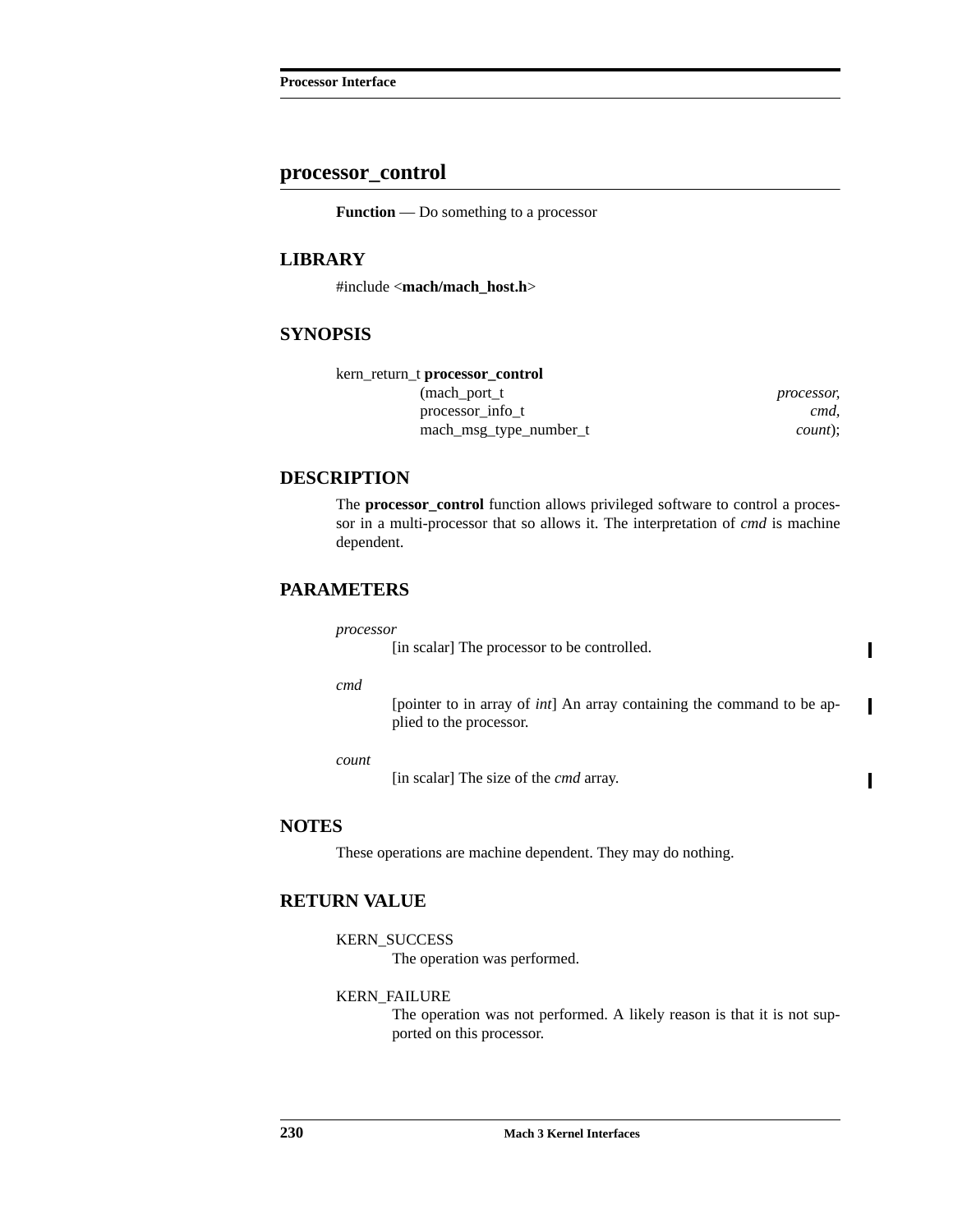KERN\_INVALID\_ARGUMENT *processor* is not a processor port.

KERN\_INVALID\_ADDRESS *cmd* points to inaccessible memory.

# **RELATED INFORMATION**

Functions**: processor\_start, processor\_exit, processor\_info, host\_processors**.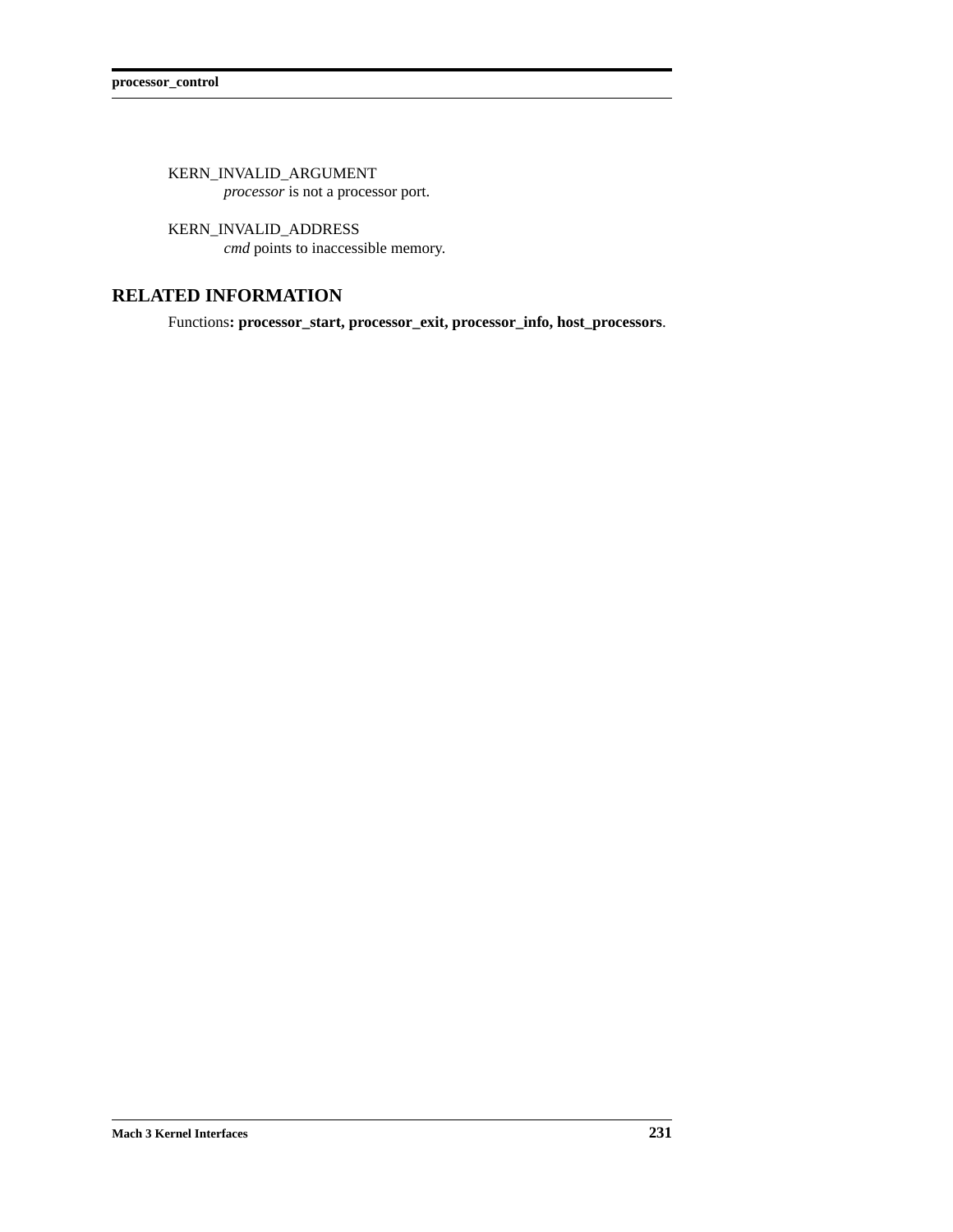# **processor\_exit**

**Function** — Exit a processor

### **LIBRARY**

#include <**mach/mach\_host.h**>

# **SYNOPSIS**

kern\_return\_t **processor\_exit** (mach\_port\_t *processor*);

### **DESCRIPTION**

The **processor\_exit** function allows privileged software to exit a processor in a multi-processor that so allows it. An exited processor is removed from the processor set to which it was assigned and ceases to be active. The interpretation of this operation is machine dependent.

### **PARAMETERS**

*processor*

[in scalar] The processor to be controlled.

# **NOTES**

This operation is machine dependent. It may do nothing.

#### **CAUTIONS**

The ability to restart an exited processor is machine dependent.

# **RETURN VALUE**

#### KERN\_SUCCESS

The operation was performed.

#### KERN\_FAILURE

The operation was not performed. A likely reason is that it is not supported on this processor.

# KERN\_INVALID\_ARGUMENT

*processor* is not a processor port.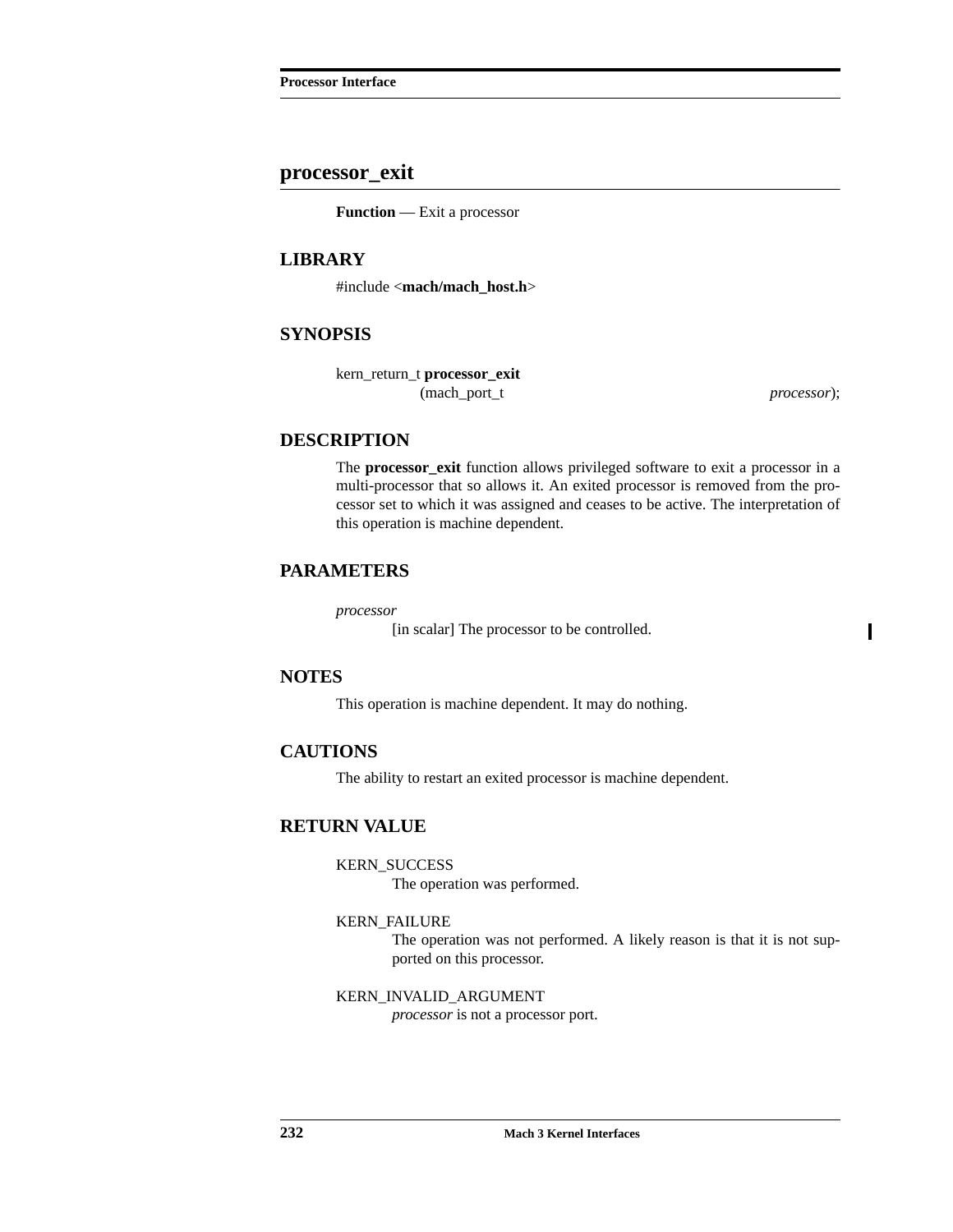# **RELATED INFORMATION**

Functions**: processor\_control, processor\_start, processor\_info, host\_processors**.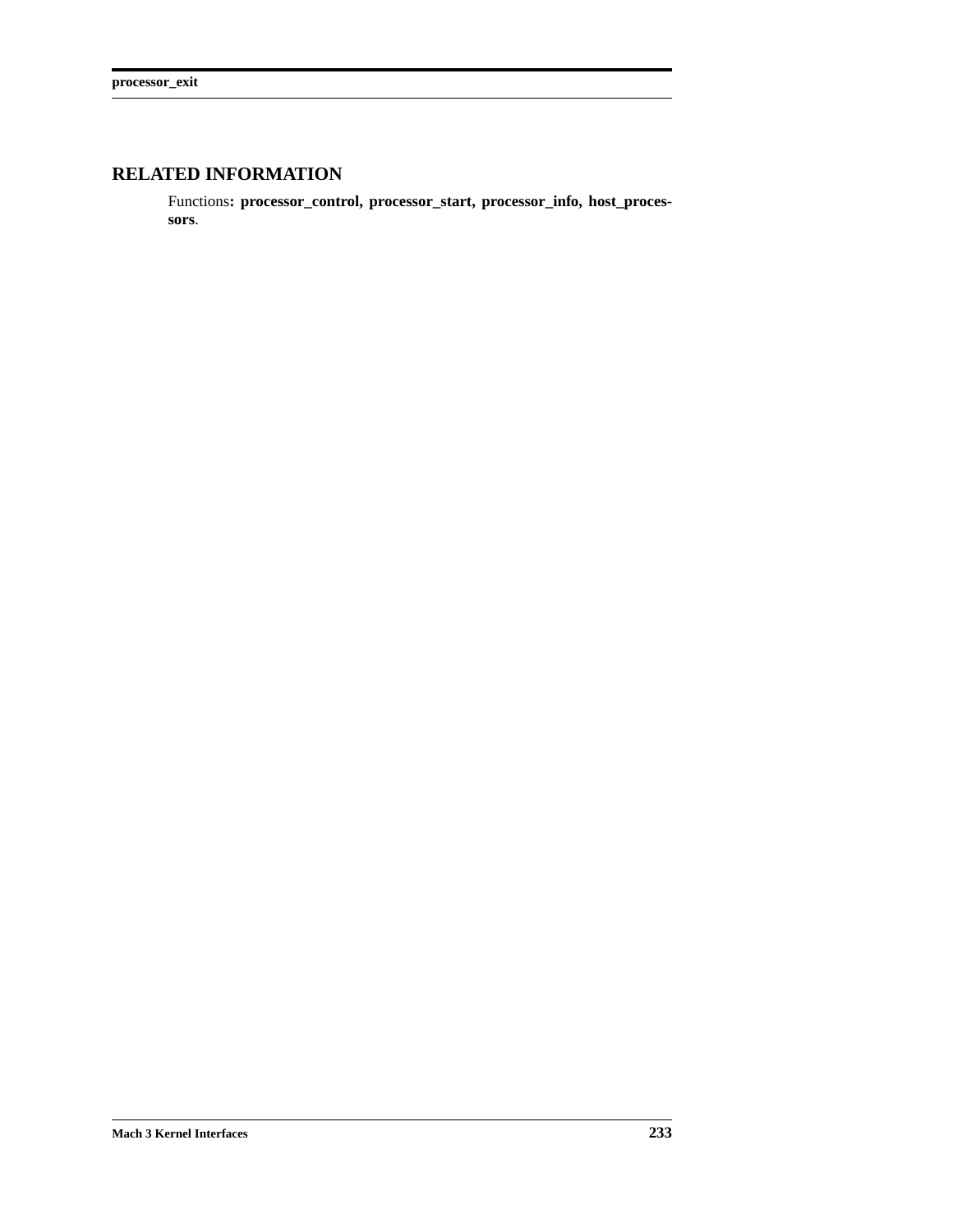# **processor\_get\_assignment**

**Function** — Get current assignment for a processor

### **LIBRARY**

#include <**mach/mach\_host.h**>

# **SYNOPSIS**

kern\_return\_t **processor\_get\_assignment** (mach\_port\_t *processor,* mach\_port\_t\* *assigned\_set*);

Π

 $\blacksquare$ 

### **DESCRIPTION**

The **processor\_get\_assignment** function returns the name port for the processor set to which a desired processor is currently assigned.

# **PARAMETERS**

*processor*

[in scalar] The processor whose assignment is desired.

*new\_set*

[out scalar] The name port for the processor set to which *processor* is currently assigned.

# **RETURN VALUE**

KERN\_SUCCESS

The processor set name was returned.

KERN\_INVALID\_ARGUMENT *processor* is not a processor port.

KERN\_INVALID\_ADDRESS *assigned\_set* points to inaccessible memory.

#### KERN\_FAILURE

*processor* is either shut down of off-line.

### **RELATED INFORMATION**

Functions**: processor\_assign, processor\_set\_create, processor\_info, task\_assign**, **thread\_assign**.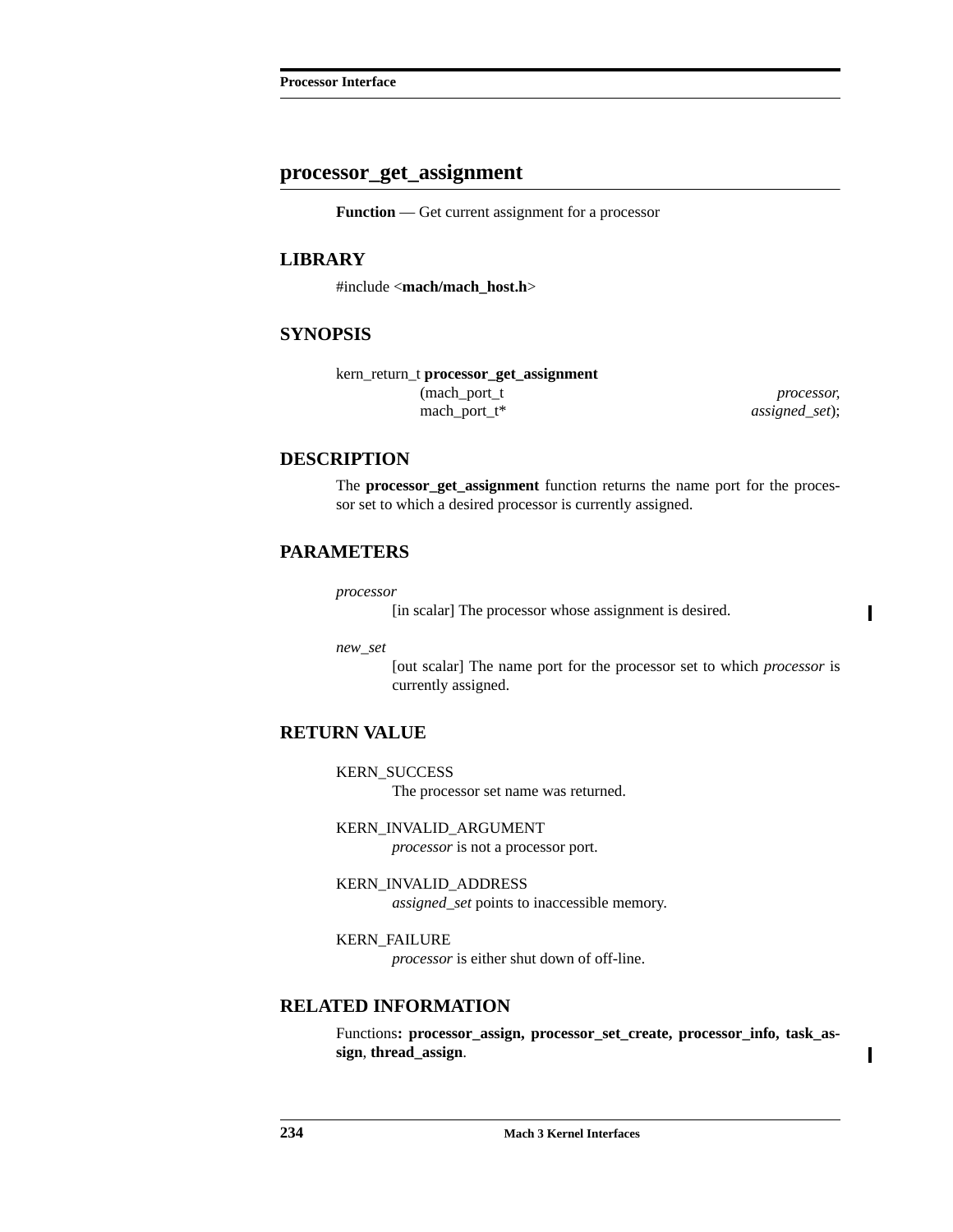# **processor\_info**

**Function** — Returns information about a processor.

#### **LIBRARY**

#include <**mach/mach\_host.h**>

### **SYNOPSIS**

kern\_return\_t **processor\_info**

| $(mach\_port_t$         | processor,          |
|-------------------------|---------------------|
| int                     | flavor,             |
| $mach\_port_t*$         | host,               |
| processor_info_t        | processor_info,     |
| mach_msg_type_number_t* | processor_infoCnt); |

### **DESCRIPTION**

The **processor\_info** function returns selected information for a processor as an array, as specified by *flavor*. *processor\_info* is an array of integers that is supplied by the caller, and filled with the specified information. *processor\_infoCnt* is supplied as the maximum number of integers in *processor\_info*. On return, it contains the actual number of integers in *processor\_info*.

Basic information is defined by PROCESSOR\_BASIC\_INFO. Additional information is defined by machine-dependent values of *flavor*.

#### **PARAMETERS**

Ι

Г

ı

*processor*

[in scalar] A processor port for which information is desired.

#### *flavor*

[in scalar] The type of information requested. Currently, only PRO-CESSOR\_BASIC\_INFO is defined.

#### *host*

[out scalar] The host on which the processor resides. This is the host name port.

#### *processor\_info*

[out array of *int*] Information about the processor.

*processor\_infoCnt*

[pointer to in/out scalar] Size of the info structure, in units of sizeof(int). This should be PROCESSOR\_BASIC\_INFO\_COUNT (for PROCESSOR\_BASIC\_INFO).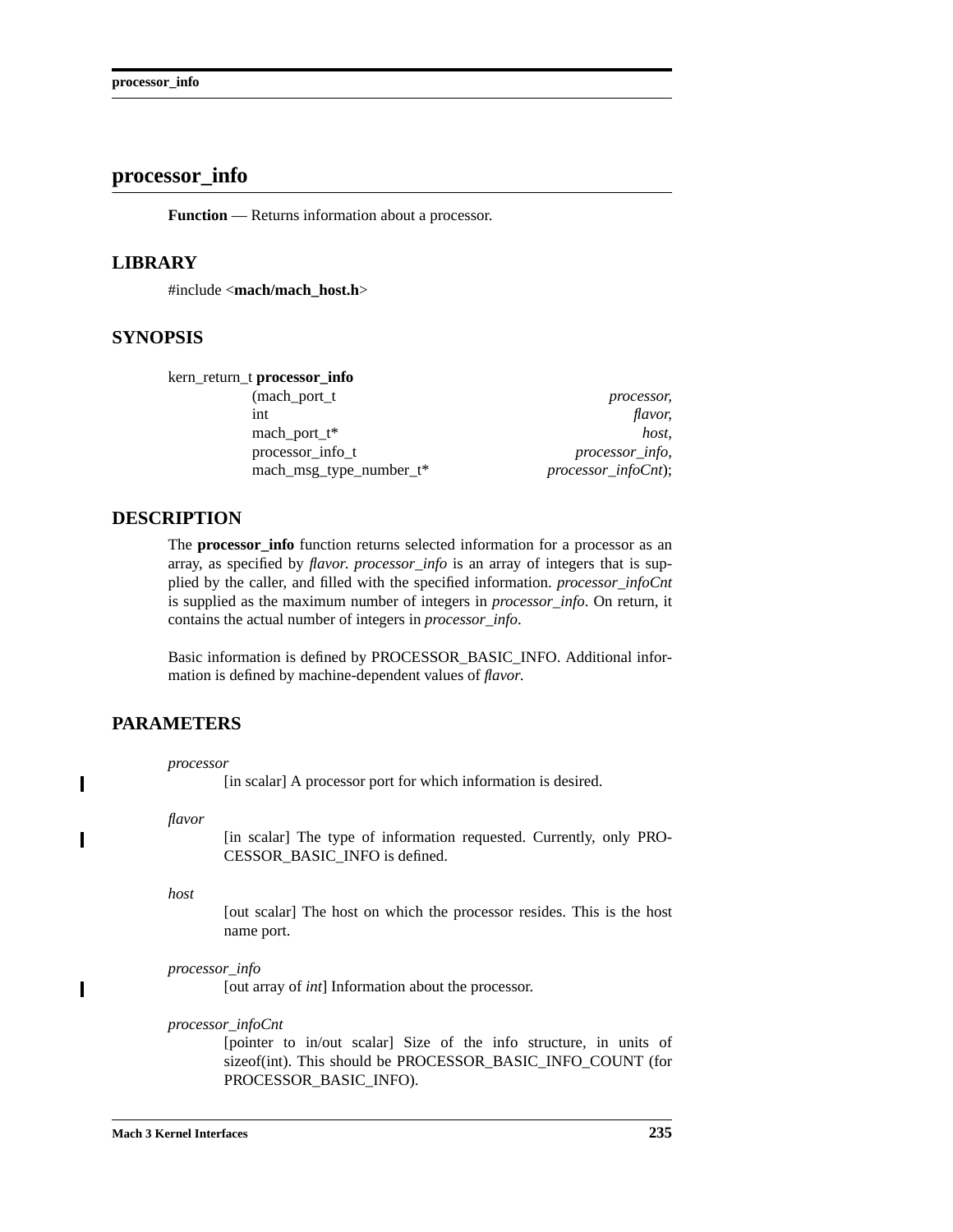# **RETURN VALUE**

### KERN\_SUCCESS

The information has been returned.

KERN\_INVALID\_ARGUMENT *processor* is not a processor port, or *flavor* is not recognized.

### MIG\_ARRAY\_TOO\_LARGE

Returned info array is too large for *processor\_info. processor\_info* is filled as much as possible*. processor\_infoCnt* is set to the number of elements that would be returned if there were enough room.

# **RELATED INFORMATION**

Functions**: processor\_start, processor\_exit, processor\_control, host\_processors**.

Data Structures: **processor\_basic\_info.**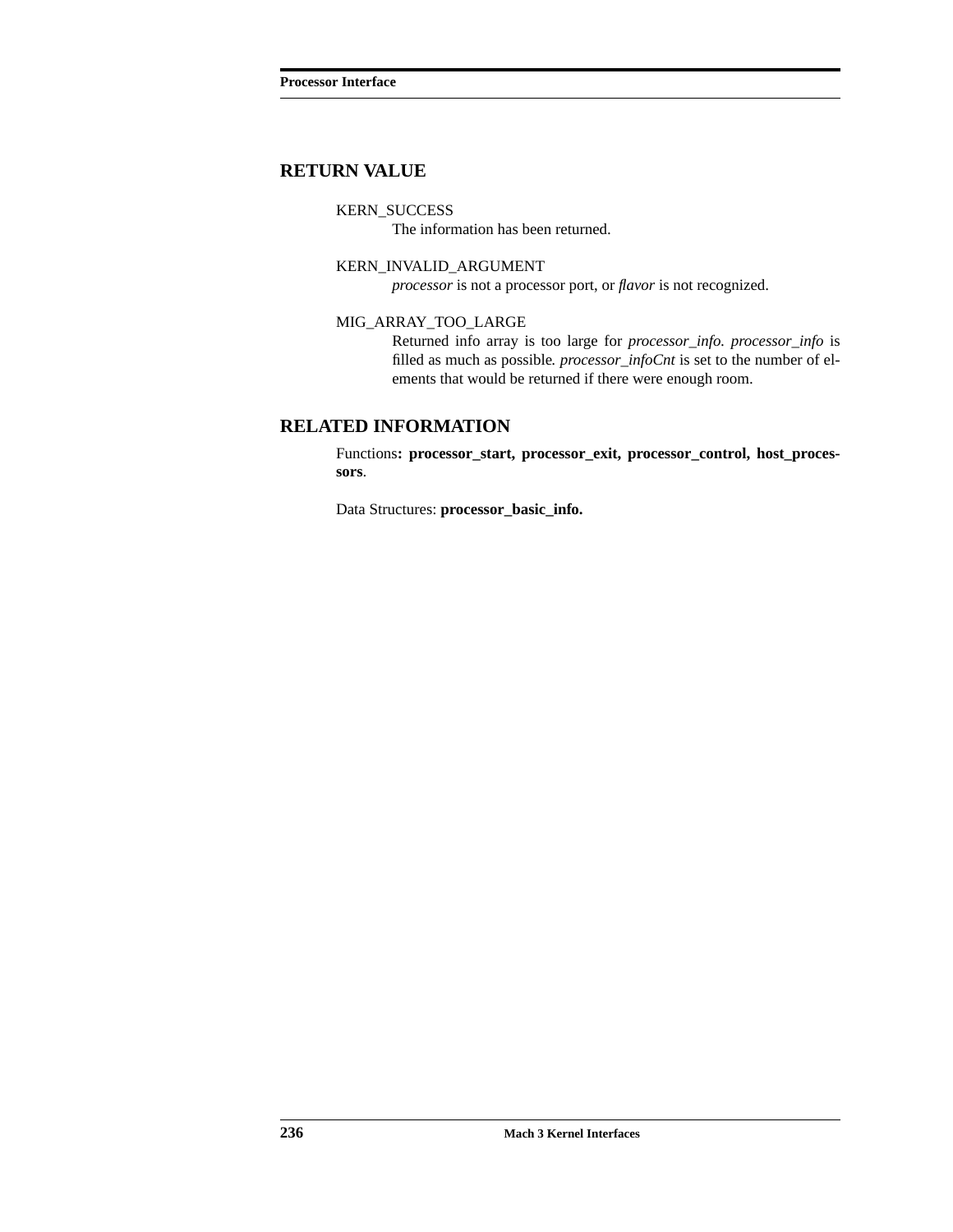# **processor\_set\_create**

**Function** — Creates a new processor set

# **LIBRARY**

#include <**mach/mach\_host.h**>

### **SYNOPSIS**

kern\_return\_t **processor\_set\_create**

mach\_port\_t\* *new\_set,* mach\_port\_t\* *new\_name*);

(mach\_port\_t *host,*

### **DESCRIPTION**

The **processor\_set\_create** function creates a new processor set and returns the two ports associated with it. The port returned in *new\_set* is the control port representing the set. It is used to perform operations such as assigning processors, tasks or threads. The port returned in *new\_name* is the name port which identifies the set, and is used to obtain information about the set.

### **PARAMETERS**

*host*

Ī

[in scalar] The name port for the host on which the set is to be created.

*new\_set*

[out scalar] Control port used for performing operations on the new set.

*new\_name*

[out scalar] Name port used to identify the new set and obtain information about it.

### **RETURN VALUE**

KERN\_SUCCESS The set was created.

KERN\_INVALID\_ARGUMENT *host* is not a host port.

#### KERN\_INVALID\_ADDRESS

*new\_set* and/or *new\_name* point to inaccessible memory.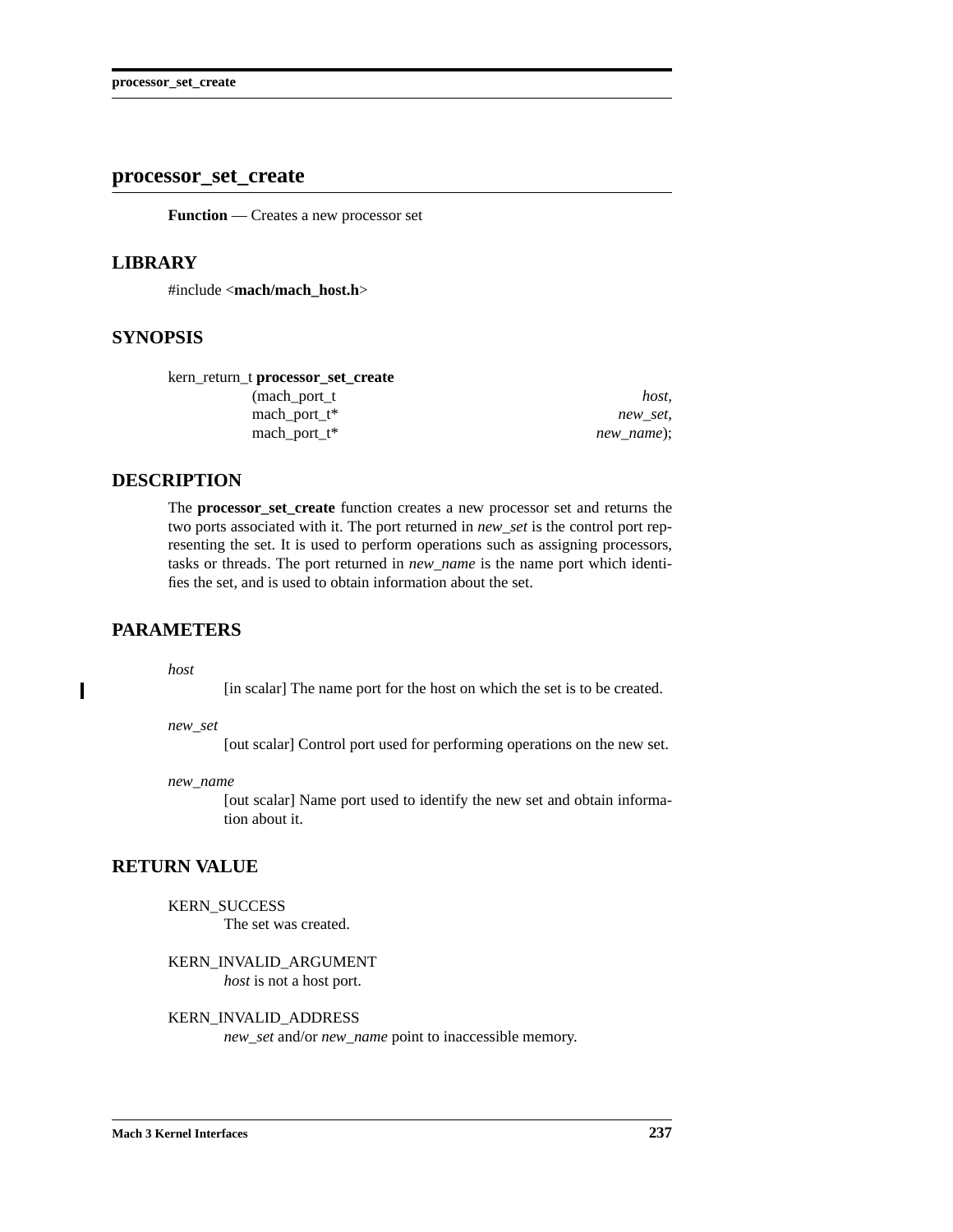# **RELATED INFORMATION**

Functions**: processor\_set\_destroy, processor\_set\_info, processor\_assign, task\_assign**, **thread\_assign**.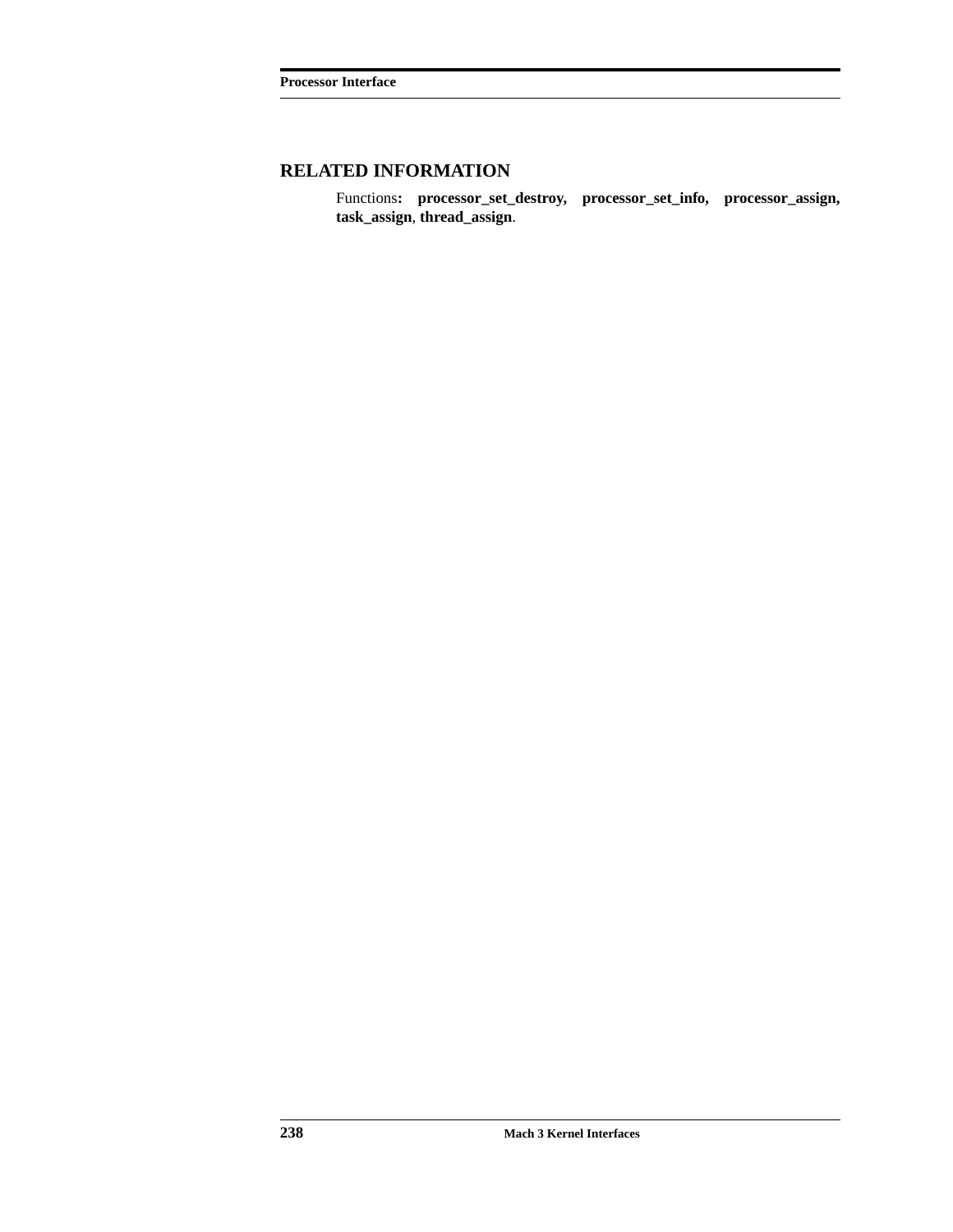# **processor\_set\_default**

**Function** — Returns the default processor set

#### **LIBRARY**

#include <**mach/mach\_host.h**>

#### **SYNOPSIS**

kern\_return\_t **processor\_set\_default** (mach\_port\_t *host,* mach\_port\_t\* *default\_set*);

# **DESCRIPTION**

The **processor\_set\_default** function returns the name port for the default processor set for the specified host. The default processor set is used by all threads, tasks and processors that are not explicitly assigned to other sets. The port returned can be used to obtain information about this set (such as how many threads are assigned to it). It cannot be used to perform operations on the set.

# **PARAMETERS**

*host*

Г

[in scalar] The name port for the host for which the default processor set is desired.

*default\_set*

[out scalar] The returned name port for the default processor set.

# **RETURN VALUE**

KERN\_SUCCESS

The default set has been returned.

KERN\_INVALID\_ARGUMENT *host* was not a host.

KERN\_INVALID\_ADDRESS *default\_set* points to inaccessible memory.

### **RELATED INFORMATION**

Functions**: processor\_set\_info, thread\_assign, task\_assign**.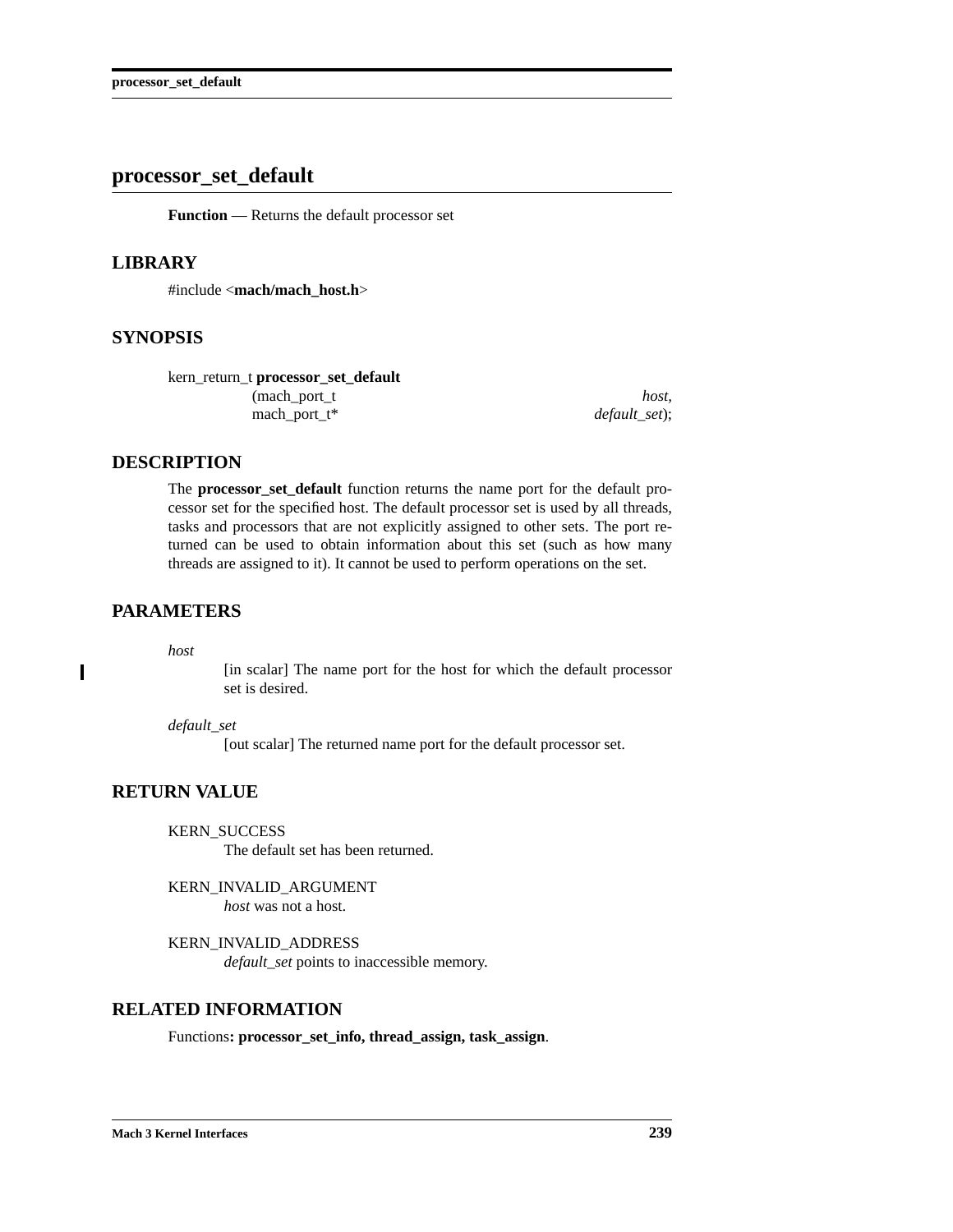# **processor\_set\_destroy**

**Function** — Destroys a processor set

### **LIBRARY**

#include <**mach/mach\_host.h**>

# **SYNOPSIS**

kern\_return\_t **processor\_set\_destroy** (mach\_port\_t *processor\_set*);

### **DESCRIPTION**

The **processor\_set\_destroy** function destroys the specified processor set. Any assigned processors, tasks or threads are re-assigned to the default set. The object port (not the name port) for the processor set is required.

# **PARAMETERS**

```
processor_set
```
[in scalar] The control port for the processor set to be destroyed.

# **RETURN VALUE**

### KERN\_SUCCESS

The set was destroyed.

### KERN\_FAILURE

An attempt was made to destroy the default processor set.

#### KERN\_INVALID\_ARGUMENT

*processor\_set* is not a processor set control port.

# **RELATED INFORMATION**

Functions**: processor\_set\_create, processor\_assign, task\_assign**, **thread\_assign**.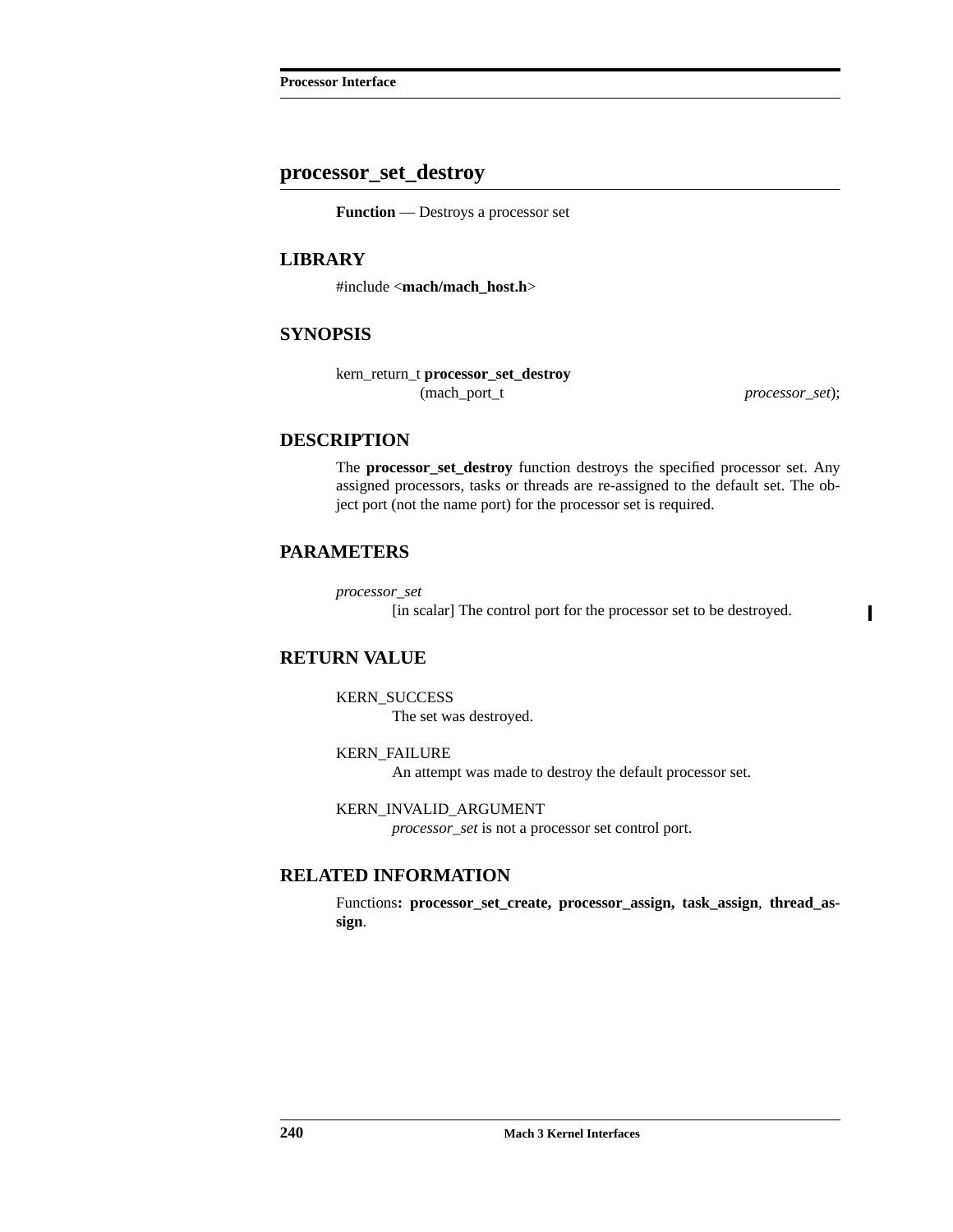# **processor\_set\_info**

**Function** — Returns information about a processor set.

#### **LIBRARY**

#include <**mach/mach\_host.h**>

### **SYNOPSIS**

kern\_return\_t **processor\_set\_info**

| (mach port t)           | processor set,      |
|-------------------------|---------------------|
| int                     | <i>flavor,</i>      |
| mach port $t^*$         | host,               |
| processor_set_info_t    | processor_set_info, |
| mach_msg_type_number_t* | infoCnt);           |

### **DESCRIPTION**

The **processor\_set\_info** function returns selected information for a processor set as an array, as specified by *flavor*. *processor\_set\_info* is an array of integers that is supplied by the caller, and filled with the specified information. *infoCnt* is supplied as the maximum number of integers in *processor\_set\_info*. On return, it contains the actual number of integers in *processor\_set\_info*.

Basic information is defined by PROCESSOR\_SET\_BASIC\_INFO. Scheduling information is given by PROCESSOR\_SET\_SCHED\_INFO.

# **PARAMETERS**

Π

Г

Π

```
processor_set
```
[in scalar] A processor set name or control port for which information is desired.

#### *flavor*

[in scalar] The type of information requested. Currently, PROCES-SOR\_SET\_BASIC\_INFO and PROCESSOR\_SET\_SCHED\_INFO are defined.

*host*

[out scalar] The name port for the host on which the processor resides.

#### *processor\_set\_info*

[out array of *int*] Information about the processor set.

#### *infoCnt*

[pointer to in/out scalar] Size of the info structure, in units of sizeof(int). This should be PROCESSOR\_SET\_BASIC\_INFO\_-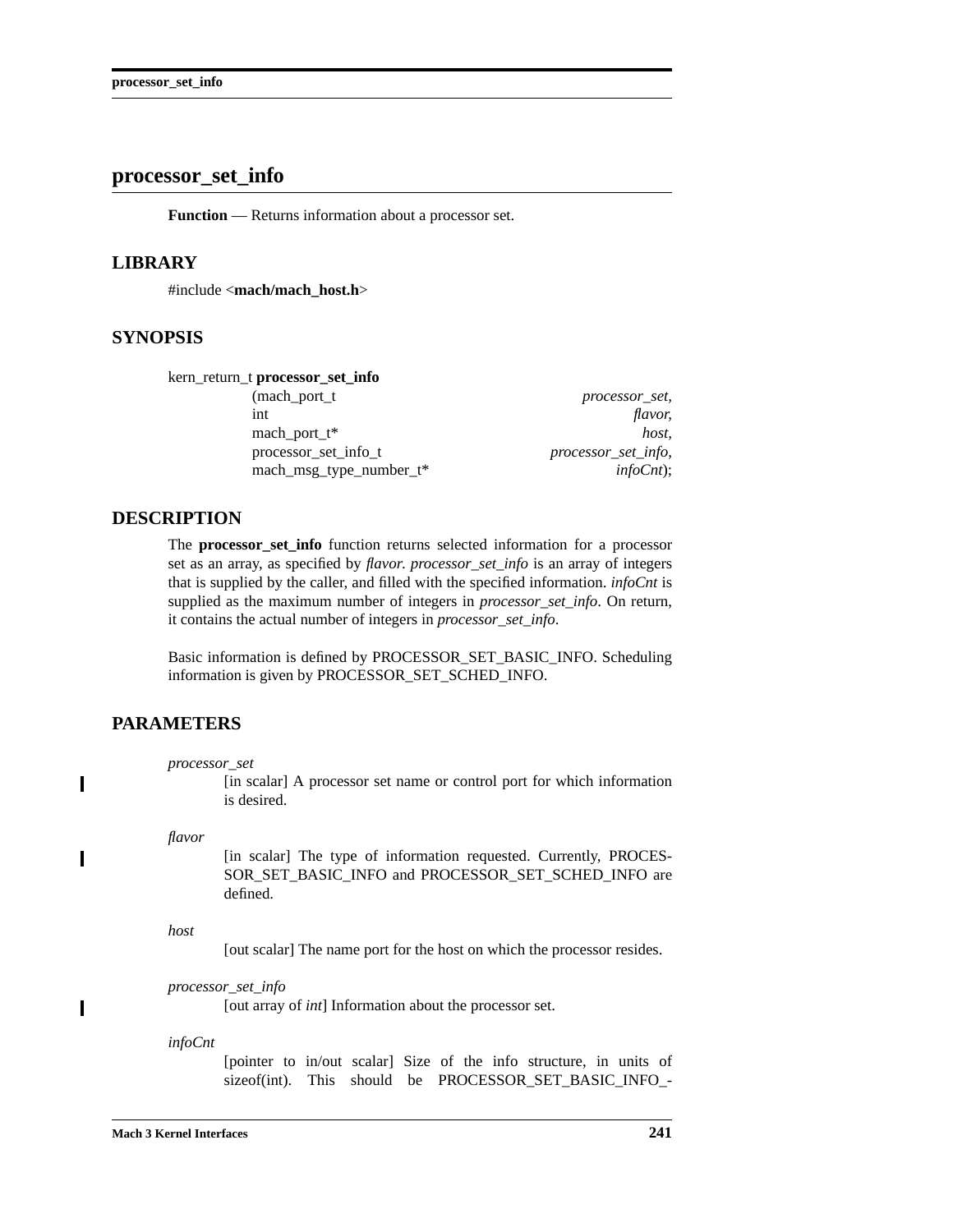# COUNT (for PROCESSOR\_SET\_BASIC\_INFO) and PROCESSOR\_- SET\_SCHED\_INFO\_COUNT (for PROCESSOR\_SCHED\_INFO).

# **RETURN VALUE**

#### KERN\_SUCCESS

The information has been returned.

KERN\_INVALID\_ARGUMENT *processor\_set* is not a processor set port, or *flavor* is not recognized.

#### MIG\_ARRAY\_TOO\_LARGE

Returned info array is too large for *processor\_set\_info. processor\_set\_ info* is filled as much as possible*. infoCnt* is set to the number of elements that would be returned if there were enough room.

# **RELATED INFORMATION**

Functions**: processor\_set\_create, processor\_set\_default, processor\_assign, task\_assign**, **thread\_assign**.

Data Structures: **processor\_set\_basic\_info**, **processor\_set\_sched\_info.**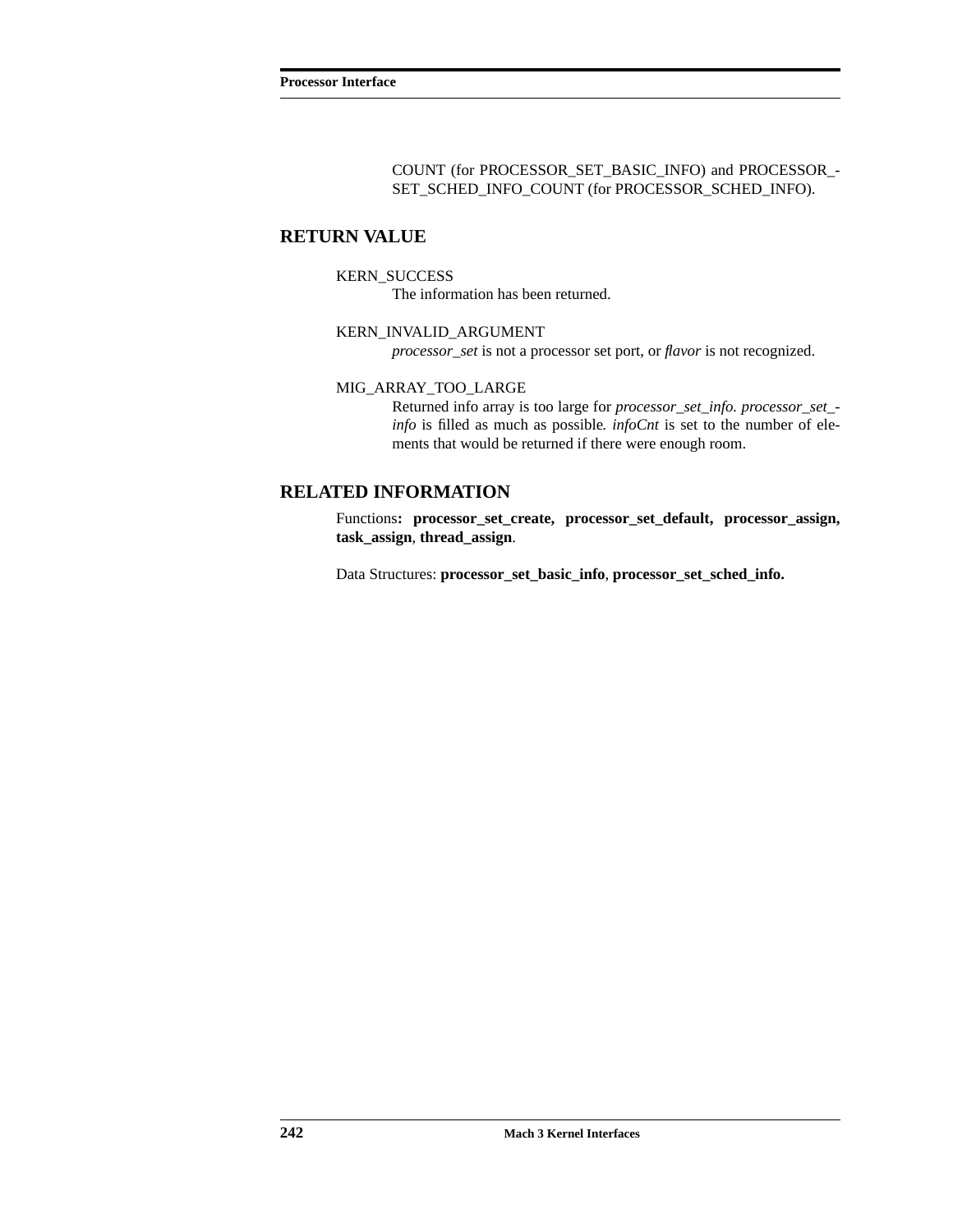# **processor\_set\_max\_priority**

**Function** — Sets the maximum scheduling priority for a processor set

#### **LIBRARY**

#include <**mach/mach\_host.h**>

### **SYNOPSIS**

| kern return t <b>processor set max priority</b> |                          |
|-------------------------------------------------|--------------------------|
| (mach port t                                    | processor_set,           |
| int                                             | <i>priority.</i>         |
| boolean t                                       | <i>change threads</i> ); |

### **DESCRIPTION**

The **processor\_set\_max\_priority** function sets the maximum scheduling priority for *processor\_set*. The maximum priority of a processor set is used only when creating new threads. A new thread's maximum priority is set to that of its assigned processor set. When assigned to a processor set, a thread's maximum priority is reduced, if necessary, to that of its new processor set; its current priority is also reduced, as needed. Changing the maximum priority of a processor set does not affect the priority of the currently assigned threads unless *change\_threads* is TRUE. If this priority change violates the maximum priority of some threads, their maximum priorities will be reduced to match.

# **PARAMETERS**

*processor\_set*

[in scalar] The control port for the processor set whose maximum scheduling priority is to be set.

*priority*

I

Г

[in scalar] The new priority for the processor set.

*change\_threads*

[in scalar] True if the maximum priority of existing threads assigned to this processor set should also be changed.

# **RETURN VALUE**

KERN\_SUCCESS

The priority has been set.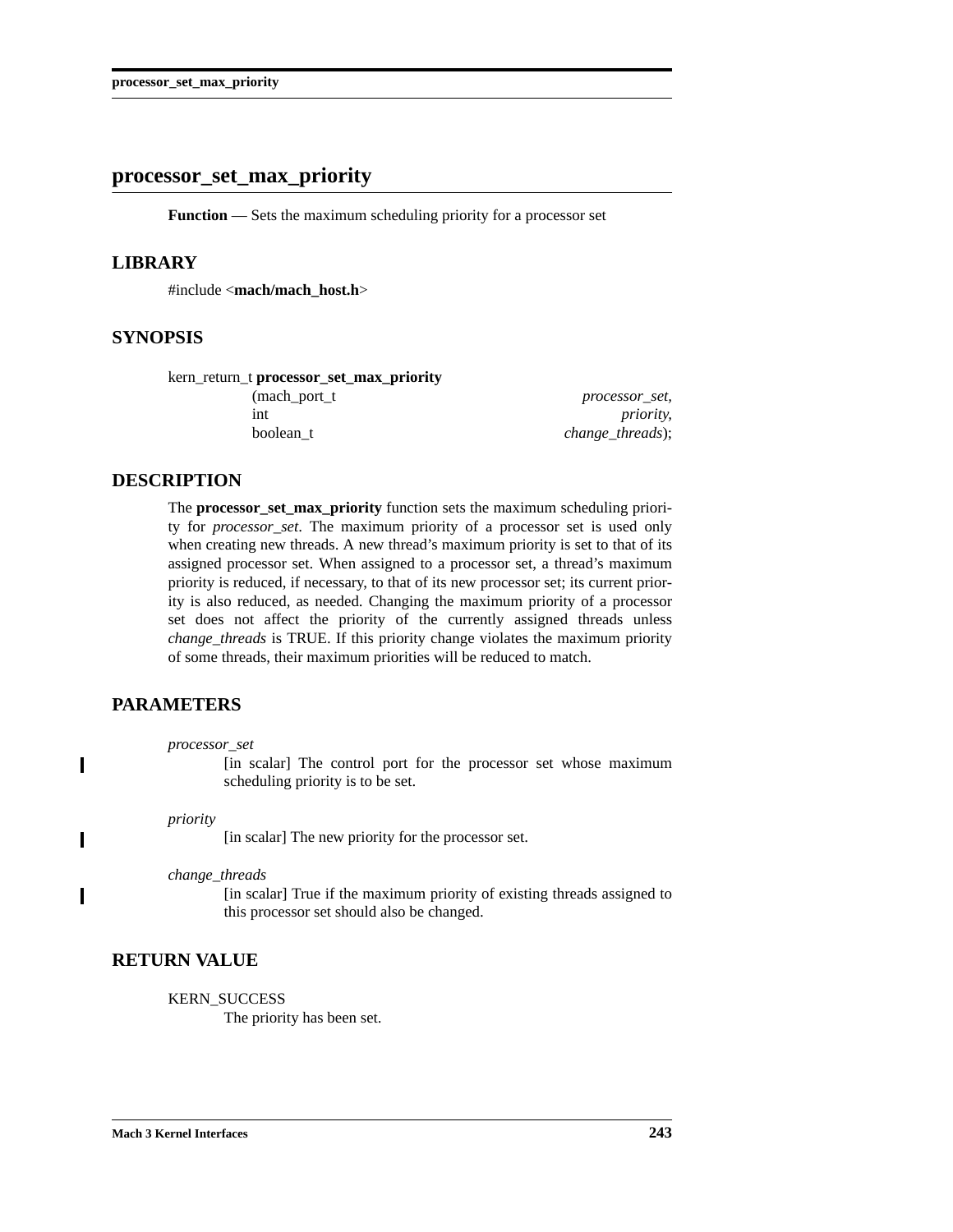#### KERN\_INVALID\_ARGUMENT

*processor\_set* is not a valid processor set, or the priority value is out of range for priority values.

# **RELATED INFORMATION**

Functions: **thread\_max\_priority, thread\_priority, thread\_assign**.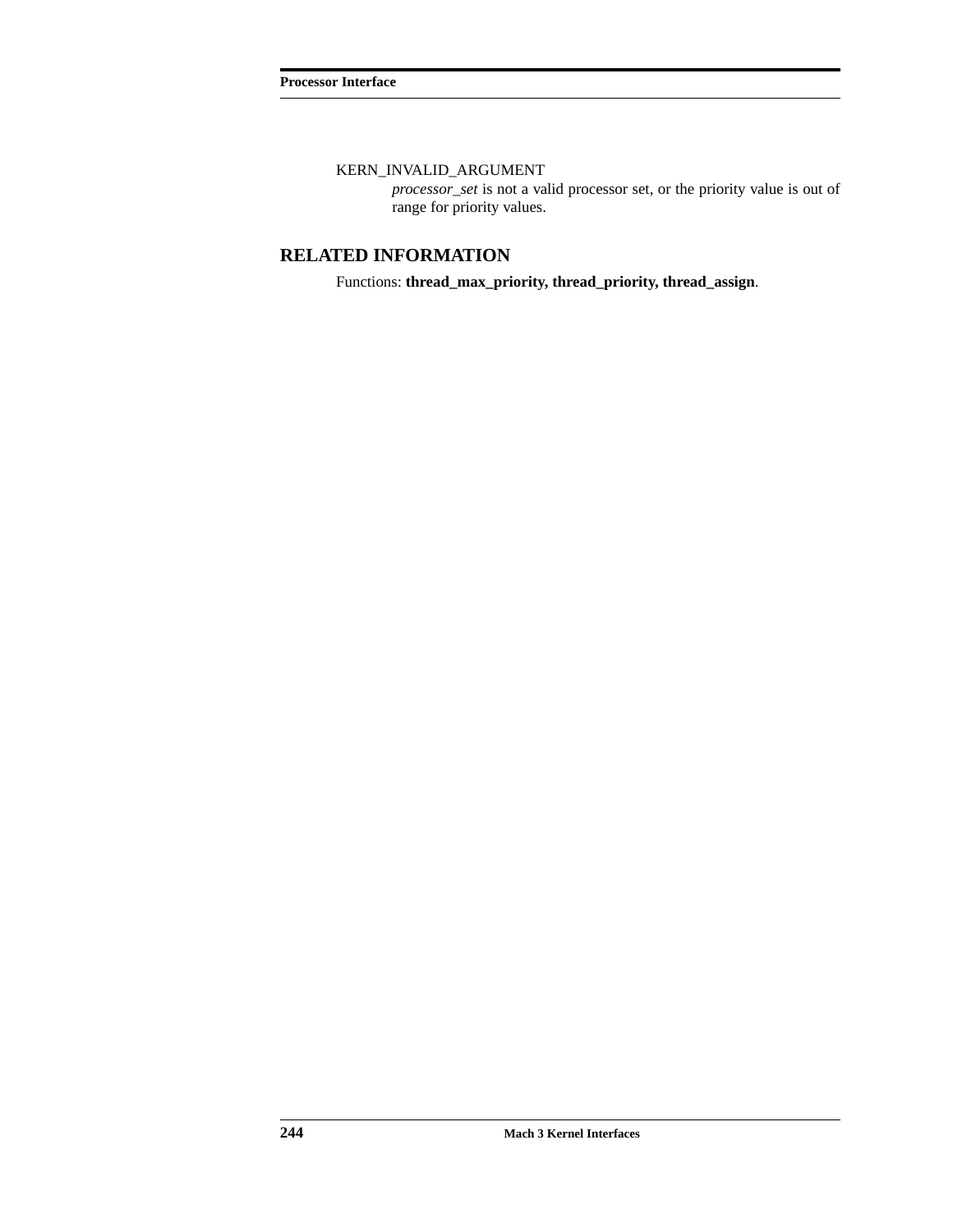## **processor\_set\_policy\_disable**

**Function** — Disables a scheduling policy for a processor set

#### **LIBRARY**

#include <**mach/mach\_host.h**>

## **SYNOPSIS**

| kern return t <b>processor set policy disable</b> |                          |
|---------------------------------------------------|--------------------------|
| (mach port t                                      | processor set,           |
| int                                               | <i>policy</i> ,          |
| boolean t                                         | <i>change threads</i> ); |

## **DESCRIPTION**

The **processor\_set\_policy\_disable** function restricts the set of scheduling policies allowed for *processor\_set*. The set of scheduling policies allowed for a processor set is the set of policies allowed to be set for threads assigned to that processor set. The current set of permitted policies can be obtained from **processor\_set\_info**. Timesharing may not be forbidden for any processor set. This is a compromise to reduce the complexity of the assign operation; any thread whose policy is forbidden by its target processor set has its policy reset to timesharing. Disabling a scheduling policy for a processor set has no effect on threads currently assigned to that processor set unless *change\_threads* is TRUE, in which case their policies will be reset to timesharing.

#### **PARAMETERS**

Π

Г

I

```
processor_set
```
[in scalar] The control port for the processor set for which a scheduling policy is to be disabled.

#### *policy*

[in scalar] Policy to be disabled. The values currently defined are POLI-CY\_TIMESHARE and POLICY\_FIXEDPRI.

#### *change\_threads*

[in scalar] If true, causes the scheduling policy for all threads currently running with *policy* to POLICY\_TIMESHARE.

## **RETURN VALUE**

#### KERN\_SUCCESS

The policy has been disabled.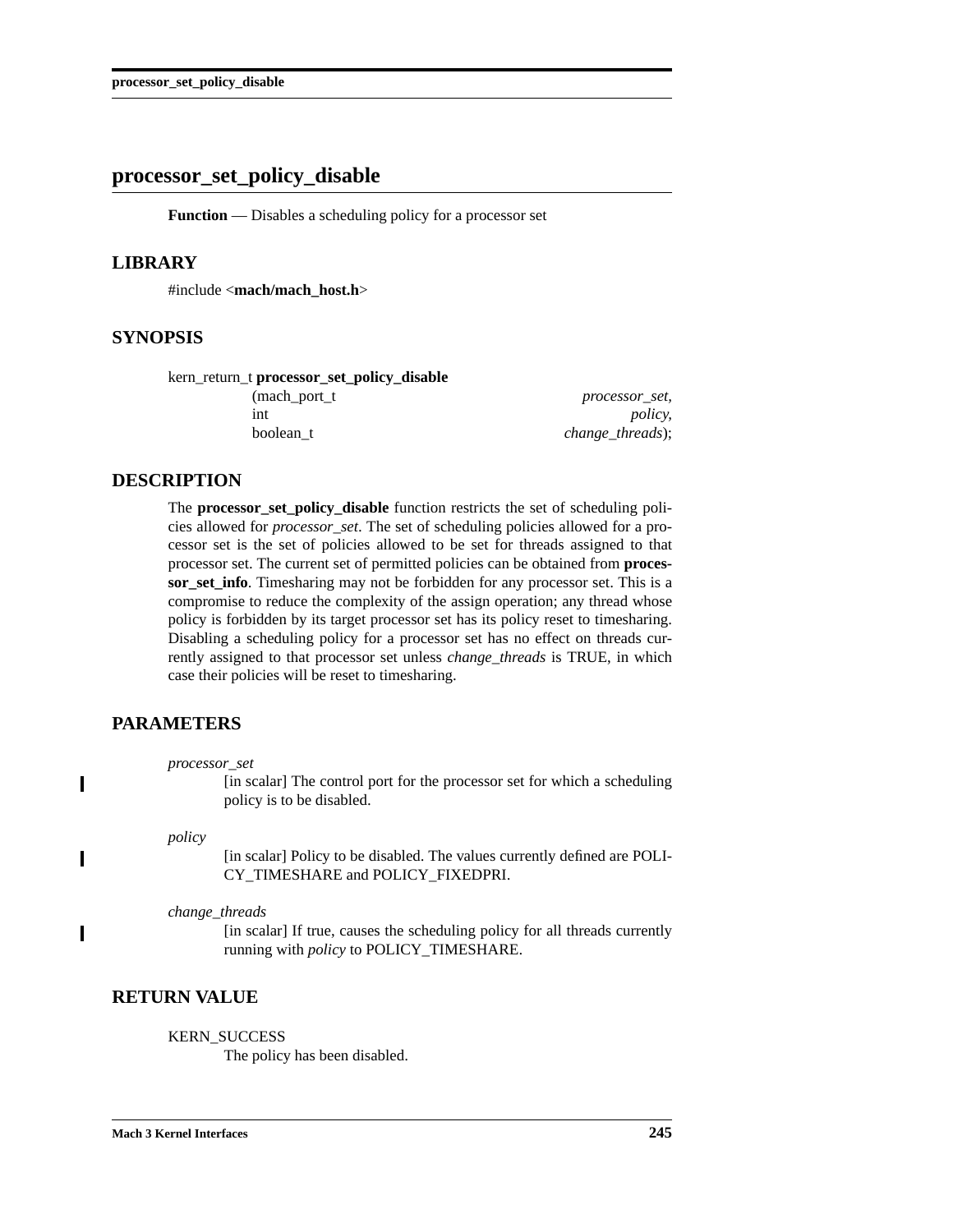#### KERN\_INVALID\_ARGUMENT

*processor\_set* is not a valid processor set, or *policy* is not a recognized scheduling policy value, or an attempt was made to disable timesharing.

## **RELATED INFORMATION**

Functions: **processor\_set\_policy\_enable, thread\_policy**.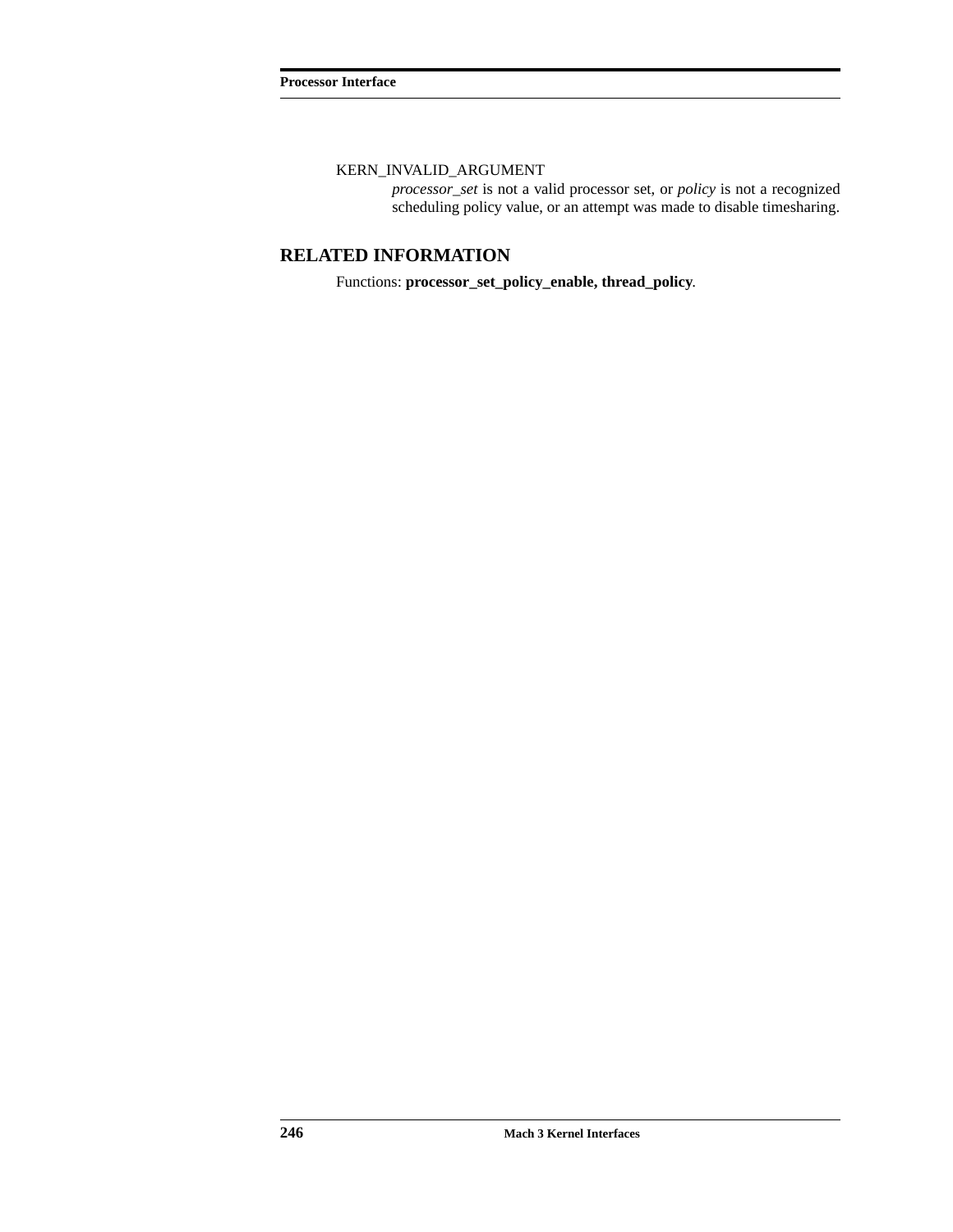## **processor\_set\_policy\_enable**

**Function** — Enables a scheduling policy for a processor set

#### **LIBRARY**

#include <**mach/mach\_host.h**>

### **SYNOPSIS**

| (mach_port_t) | processor set,  |
|---------------|-----------------|
| int           | <i>policy</i> : |

## **DESCRIPTION**

The **processor\_set\_policy\_enable** function extends the set of scheduling policies allowed for *processor\_set*. The set of scheduling policies allowed for a processor set is the set of policies allowed to be set for threads assigned to that processor set. The current set of permitted policies can be obtained from **processor\_set\_info**.

## **PARAMETERS**

I

Г

*processor\_set*

[in scalar] The control port for the processor set for which a scheduling policy is to be enabled.

*policy*

[in scalar] Policy to be enabled. The values currently defined are POLI-CY\_TIMESHARE and POLICY\_FIXEDPRI.

## **RETURN VALUE**

```
KERN_SUCCESS
```
The policy has been enabled.

## KERN\_INVALID\_ARGUMENT

*processor\_set* is not a valid processor set, or *policy* is not a recognized scheduling policy value.

## **RELATED INFORMATION**

Functions: **processor\_set\_policy\_disable, thread\_policy**.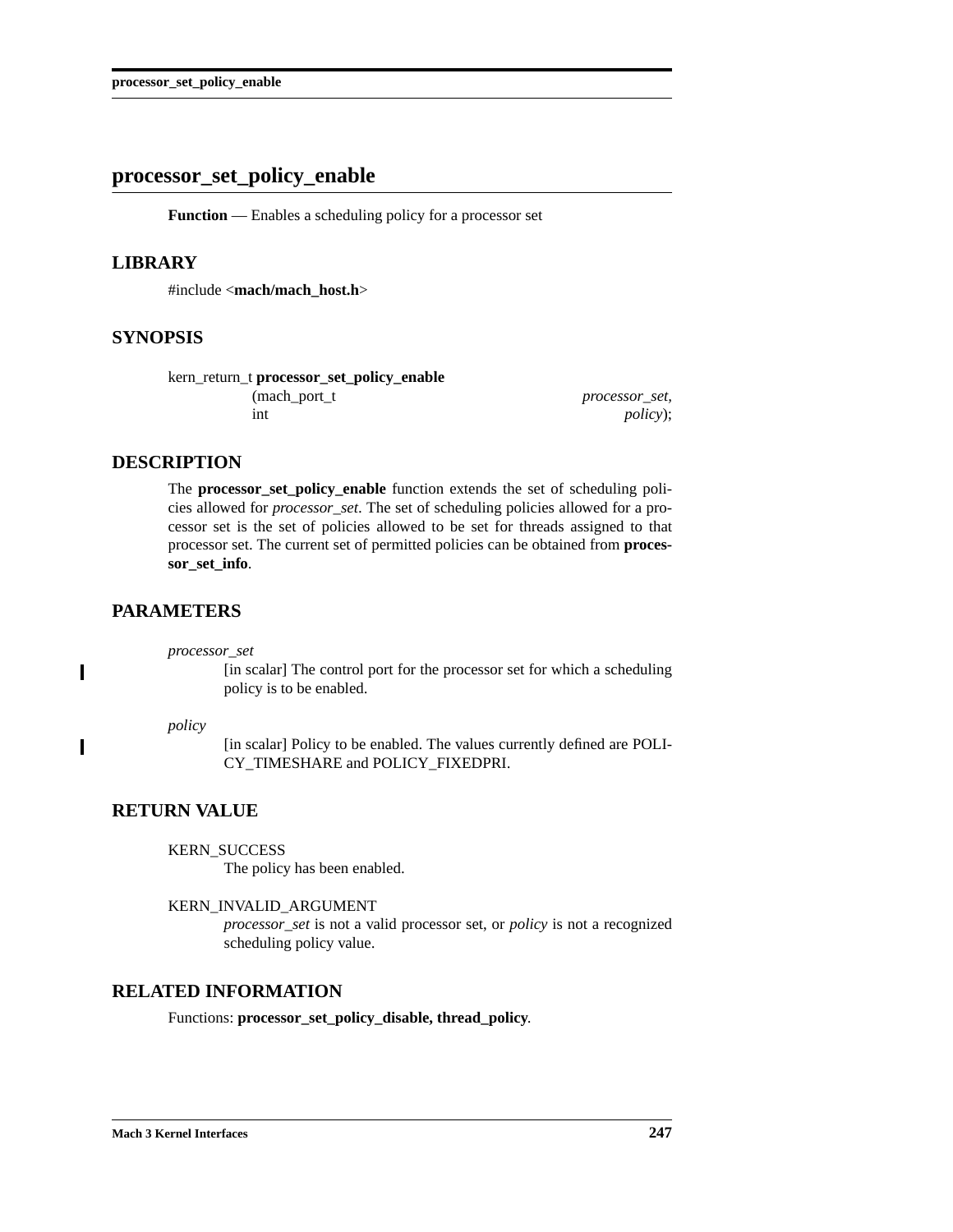## **processor\_set\_tasks**

**Function** — Returns a list of tasks assigned to a processor set

#### **LIBRARY**

#include <**mach/mach\_host.h**>

## **SYNOPSIS**

kern\_return\_t **processor\_set\_tasks**

(mach\_port\_t *processor\_set,* task\_array\_t\* *task\_list,* mach\_msg\_type\_number\_t\* *task\_count*);

### **DESCRIPTION**

The **processor\_set\_tasks** function returns send rights to the kernel ports for each task currently assigned to *processor\_set*.

## **PARAMETERS**

*processor\_set*

[in scalar] A processor set control port for which information is desired.

 $\blacksquare$ 

*task\_list*

[out pointer to dynamic array of *task\_t*] The returned set of ports naming the tasks currently assigned to *processor\_set*.

#### *task\_count*

[out scalar] The number of tasks returned in *task\_list*.

## **RETURN VALUE**

KERN\_SUCCESS The information has been returned.

KERN\_INVALID\_ARGUMENT *processor\_set* is not a processor set port.

## **RELATED INFORMATION**

Functions**: processor\_set\_threads, task\_assign**, **thread\_assign**.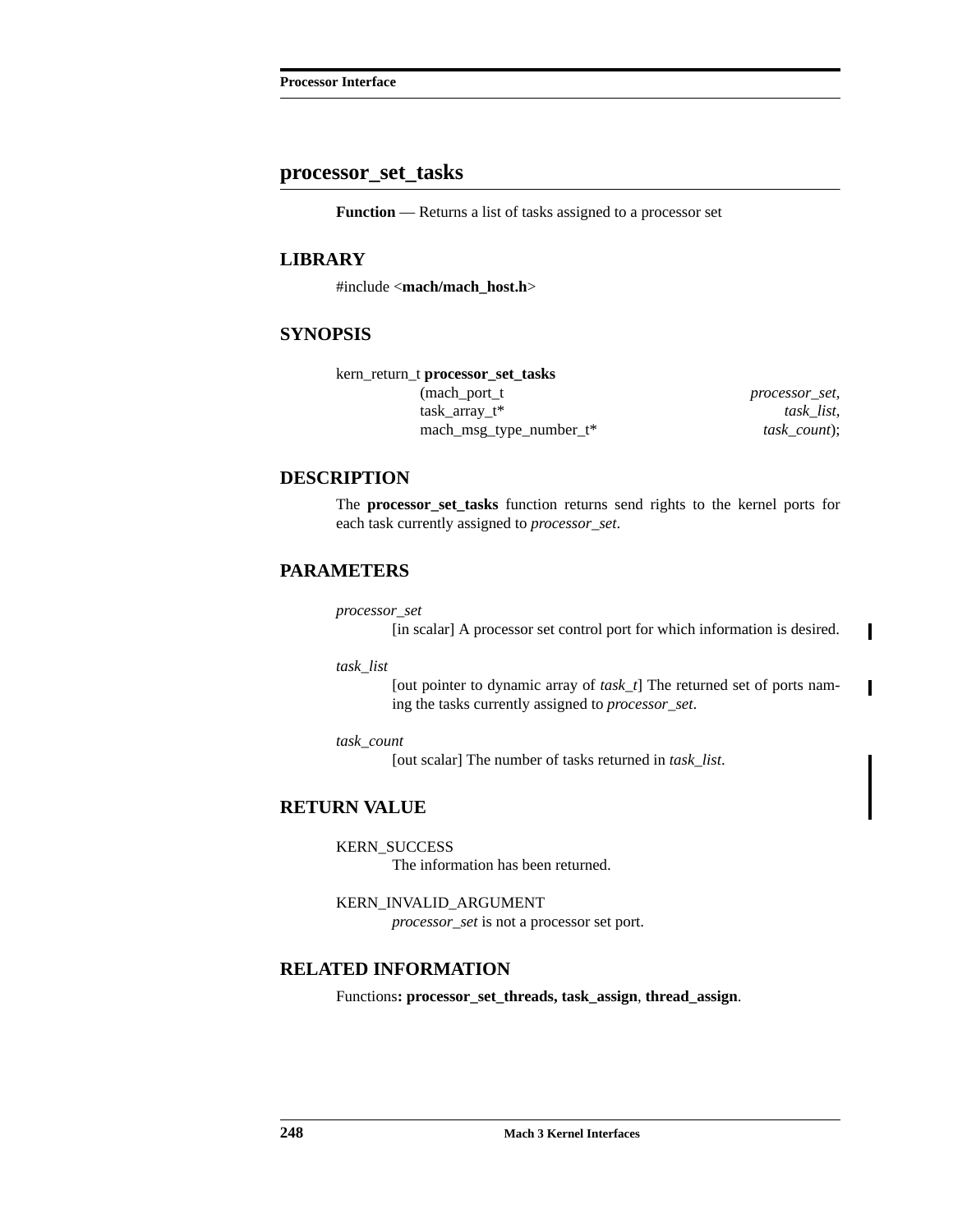## **processor\_set\_threads**

**Function** — Returns a list of threads assigned to a processor set

#### **LIBRARY**

#include <**mach/mach\_host.h**>

## **SYNOPSIS**

| kern_return_t processor_set_threads |                        |
|-------------------------------------|------------------------|
| (mach port t                        | processor set,         |
| thread array $t^*$                  | <i>thread list.</i>    |
| $mach_msg_type_number_t*$           | <i>thread count</i> ); |

### **DESCRIPTION**

The **processor\_set\_threads** function returns send rights to the kernel ports for each thread currently assigned to *processor\_set*.

## **PARAMETERS**

I

Г

*processor\_set*

[in scalar] A processor set control port for which information is desired.

*thread\_list*

[out pointer to dynamic array of *thread\_t*] The returned set of ports naming the threads currently assigned to *processor\_set*.

*thread\_count*

[out scalar] The number of threads returned in *thread\_list*.

## **RETURN VALUE**

KERN\_SUCCESS The information has been returned.

KERN\_INVALID\_ARGUMENT *processor\_set* is not a processor set port.

### **RELATED INFORMATION**

Functions**: processor\_set\_tasks, task\_assign**, **thread\_assign**.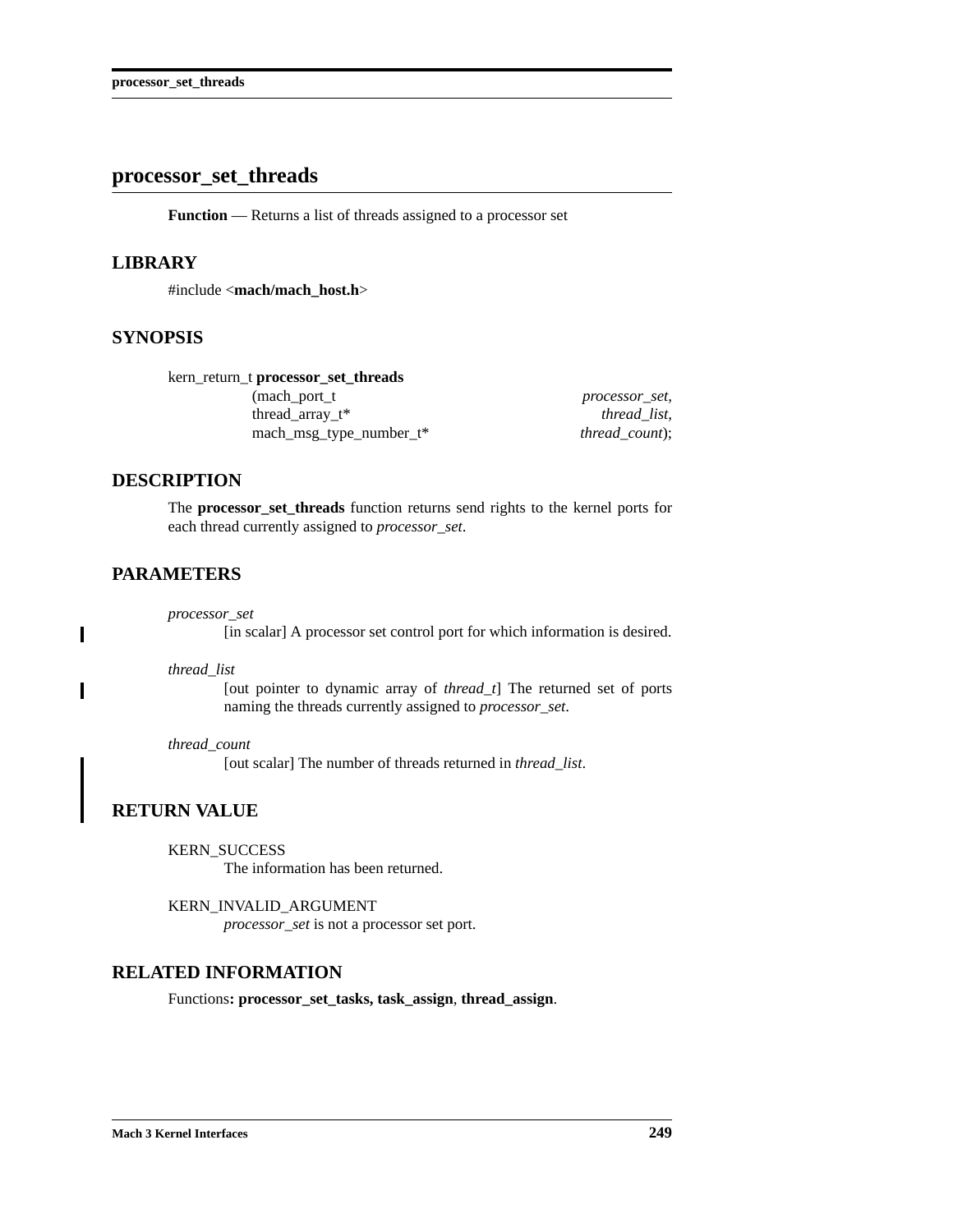## **processor\_start**

**Function** — Start a processor

## **LIBRARY**

#include <**mach/mach\_host.h**>

## **SYNOPSIS**

kern\_return\_t **processor\_start** (mach\_port\_t *processor*);

Π

### **DESCRIPTION**

The **processor\_start** function allows privileged software to start a processor in a multi-processor that so allows it. A newly started processor is assigned to the default processor set. The interpretation of this operation is machine dependent.

## **PARAMETERS**

*processor*

[in scalar] The processor to be controlled.

#### **NOTES**

This operation is machine dependent. It may do nothing.

#### **CAUTIONS**

The ability to restart an exited processor is machine dependent.

## **RETURN VALUE**

#### KERN\_SUCCESS

The operation was performed.

### KERN\_FAILURE

The operation was not performed. A likely reason is that it is not supported on this processor.

#### KERN\_INVALID\_ARGUMENT

*processor* is not a processor port.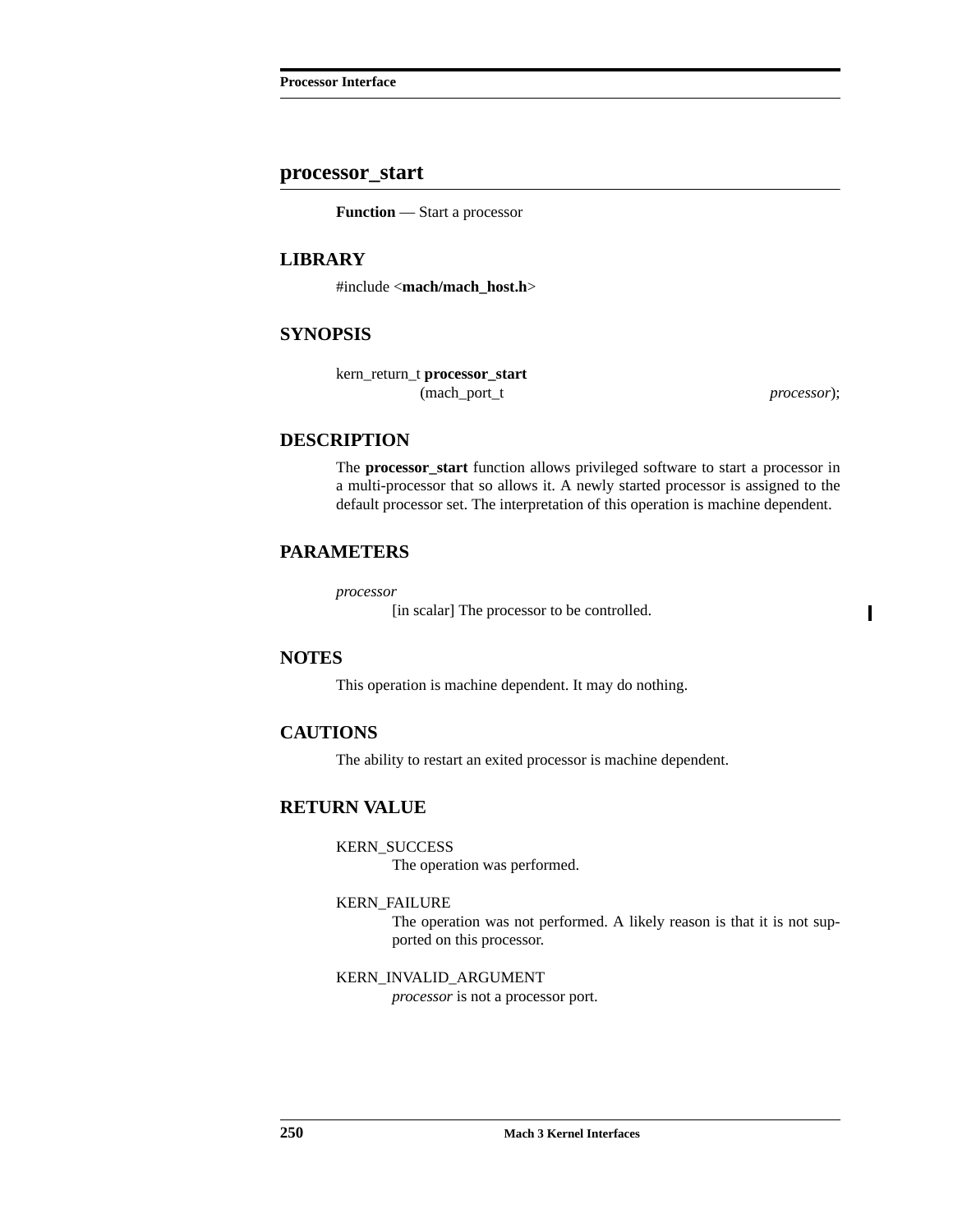## **RELATED INFORMATION**

Functions**: processor\_control, processor\_exit, processor\_info, host\_processors**.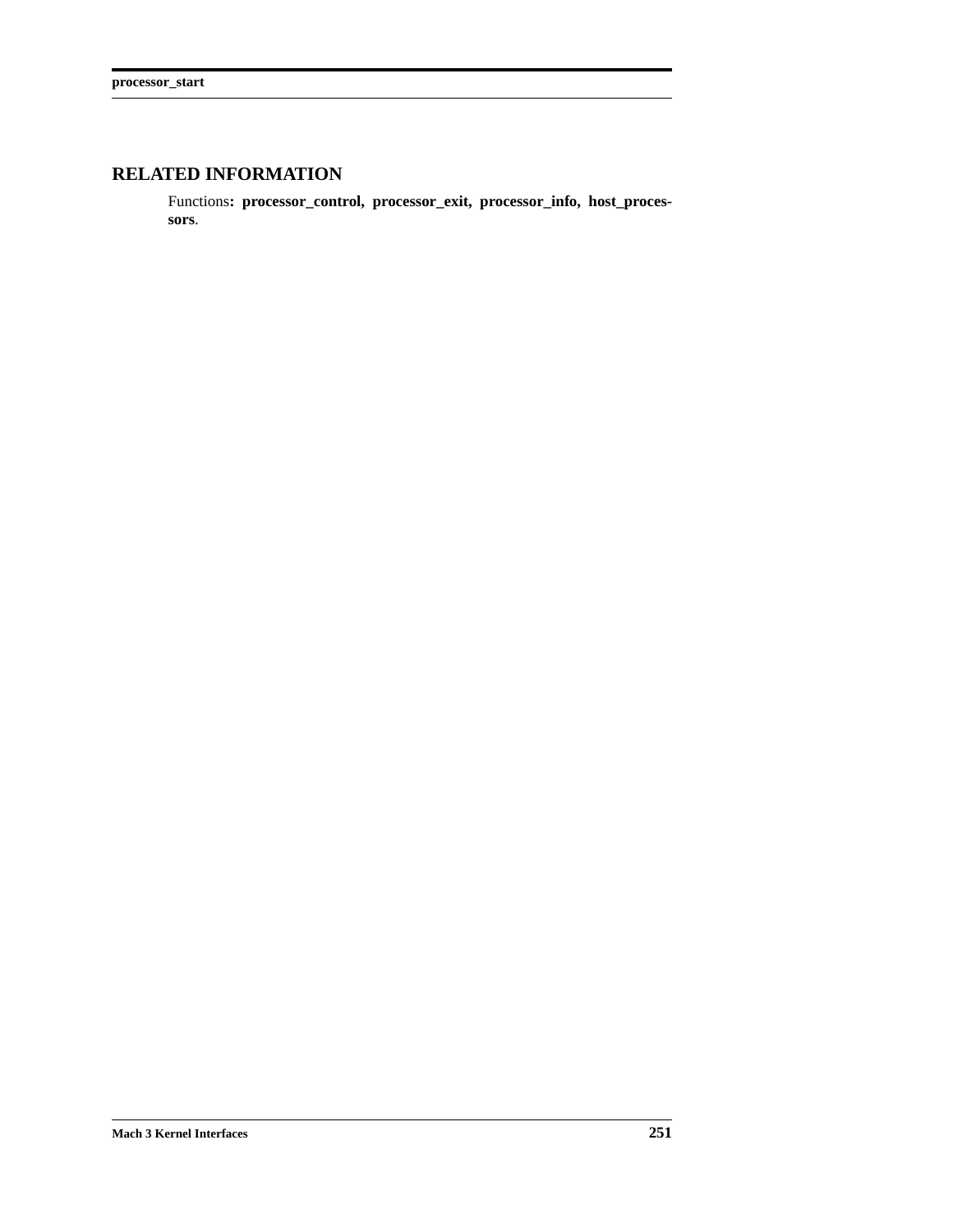## **task\_assign**

**Function** — Assign a task to a processor set

### **LIBRARY**

#include <**mach/mach\_host.h**>

## **SYNOPSIS**

kern\_return\_t **task\_assign**

(mach\_port\_t *task,* mach\_port\_t *processor\_set,* boolean\_t *assign\_threads*);

 $\blacksquare$ 

 $\mathbf I$ 

 $\blacksquare$ 

## **DESCRIPTION**

The **task\_assign** function assigns *task* to the set *processor\_set*. After the assignment is completed, newly created threads within this task will be assigned to this processor set. Any previous assignment of the task is nullified.

If *assign\_threads* is TRUE, existing threads within the task will also be assigned to the processor set.

## **PARAMETERS**

*task*

[in scalar] The task to be assigned.

*processor\_set*

[in scalar] The control port for the processor set into which the task is to be assigned.

*assign\_threads*

[in scalar] True if this assignment should apply as well to the threads within the task.

## **RETURN VALUE**

### KERN\_SUCCESS

The assignment was performed.

#### KERN\_INVALID\_ARGUMENT

*task* is not a task port, or *processor\_set* is not a processor set port for the same host as *task.*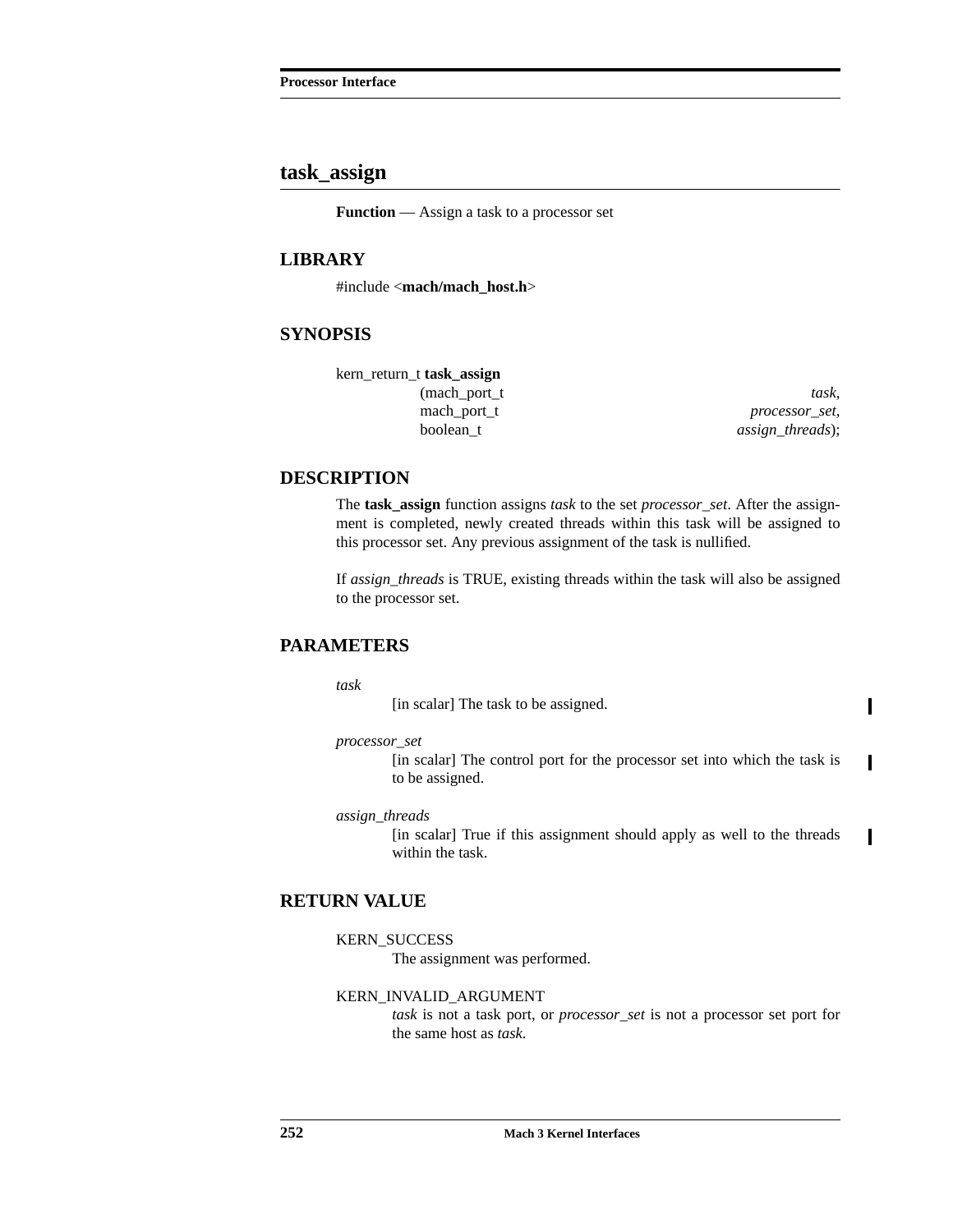## **RELATED INFORMATION**

Functions**: task\_assign\_default, task\_get\_assignment, processor\_set\_create, processor\_set\_info**, **processor\_assign**, **thread\_assign**.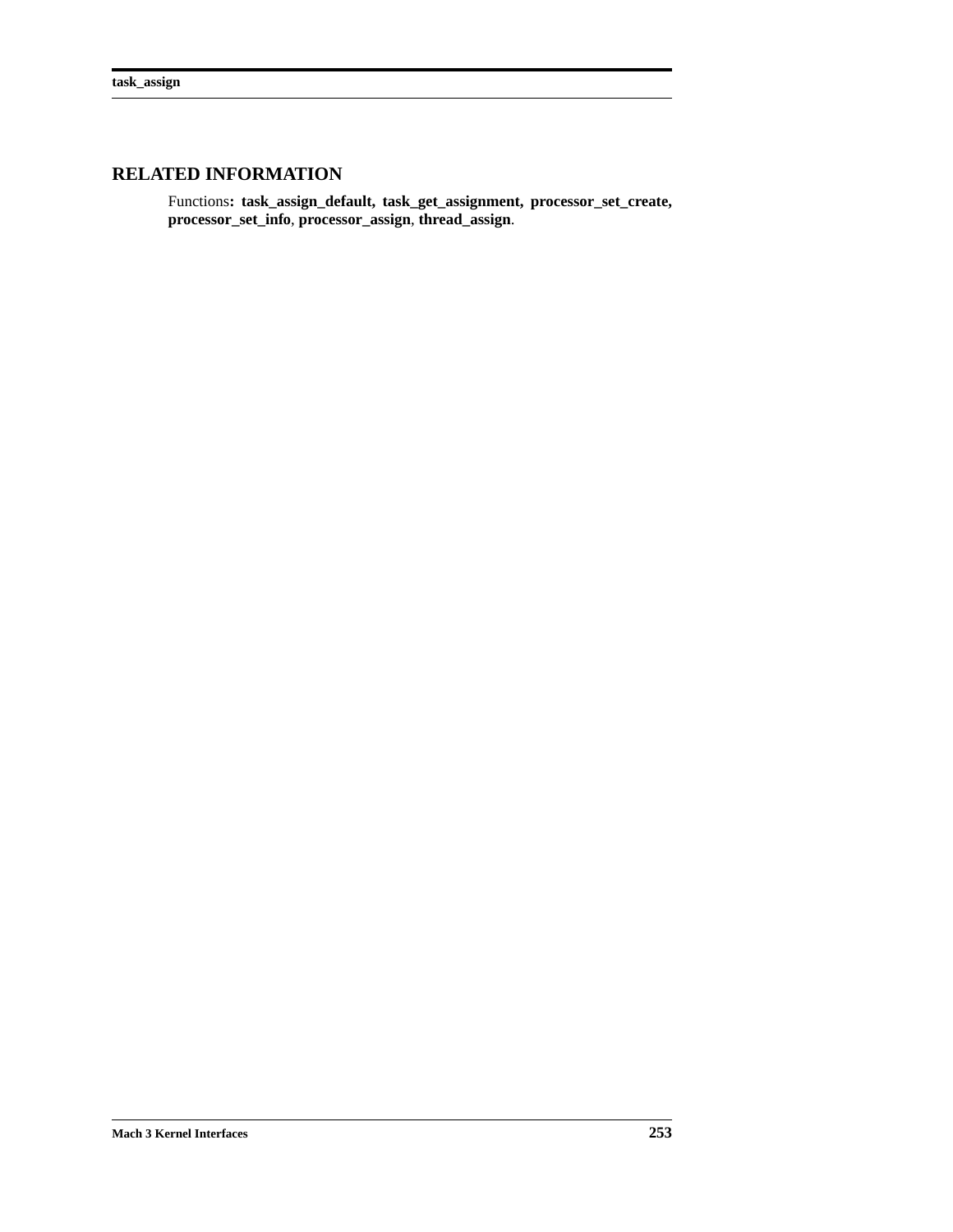## **task\_assign\_default**

**Function** — Assign a task to the default processor set

### **LIBRARY**

#include <**mach/mach\_host.h**>

## **SYNOPSIS**

kern\_return\_t **task\_assign\_default** (mach\_port\_t *task,* boolean\_t *assign\_threads*);

 $\blacksquare$ 

 $\mathbf I$ 

### **DESCRIPTION**

The **task\_assign\_default** function assigns *task* to the default processor set. After the assignment is completed, newly created threads within this task will be assigned to this processor set. Any previous assignment of the task is nullified.

If *assign\_threads* is TRUE, existing threads within the task will also be assigned to the processor set.

This variant of **task\_assign** exists because the control port for the default processor set is privileged, and therefore not available to most tasks.

## **PARAMETERS**

*task*

[in scalar] The task to be assigned.

#### *assign\_threads*

[in scalar] True if this assignment should apply as well to the threads within the task.

## **RETURN VALUE**

KERN\_SUCCESS The assignment was performed.

KERN\_INVALID\_ARGUMENT *task* is not a task port.

## **RELATED INFORMATION**

Functions**: task\_assign, task\_get\_assignment, processor\_set\_create, processor\_set\_info, thread\_assign**, **processor\_assign**.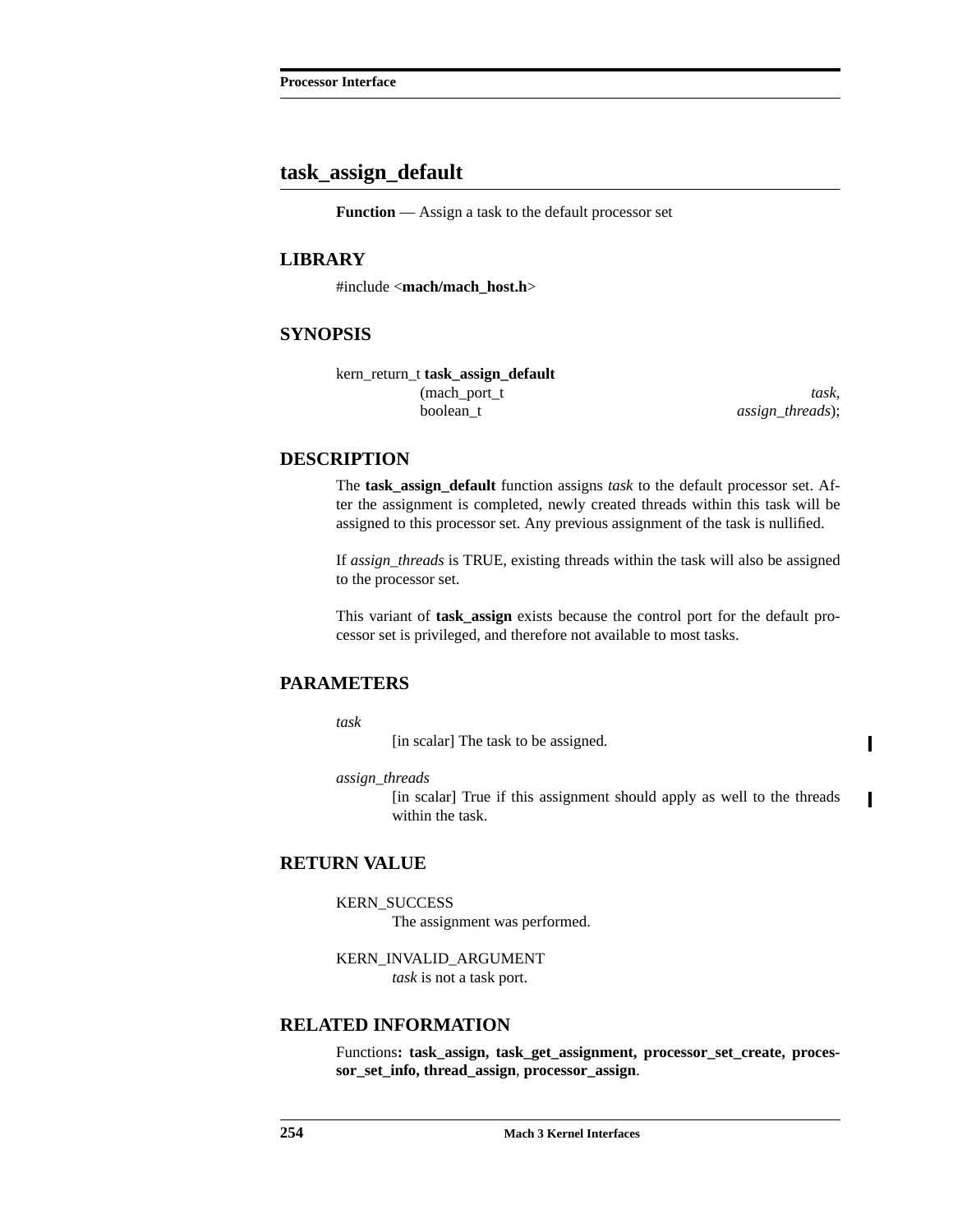## **task\_get\_assignment**

**Function** — Returns the processor set to which a task is assigned

#### **LIBRARY**

#include <**mach/mach\_host.h**>

## **SYNOPSIS**

| (mach port t    | task.                   |
|-----------------|-------------------------|
| $mach\_port_t*$ | <i>processor set</i> ); |

## **DESCRIPTION**

The **task\_get\_assignment** function returns the name port to the processor set to which *task* is currently assigned. This port can only be used to obtain information about the processor set.

## **PARAMETERS**

*task*

Г

[in scalar] The task whose assignment is desired.

*processor\_set*

[out scalar] The name port for the processor set into which the task is assigned.

## **RETURN VALUE**

KERN\_SUCCESS The assigned set was returned.

KERN\_INVALID\_ARGUMENT *task* is not a task port.

KERN\_INVALID\_ADDRESS *processor\_set* points to inaccessible memory.

## **RELATED INFORMATION**

Functions**: task\_assign, task\_assign\_default, processor\_set\_create, processor\_set\_info, thread\_assign**, **processor\_assign**.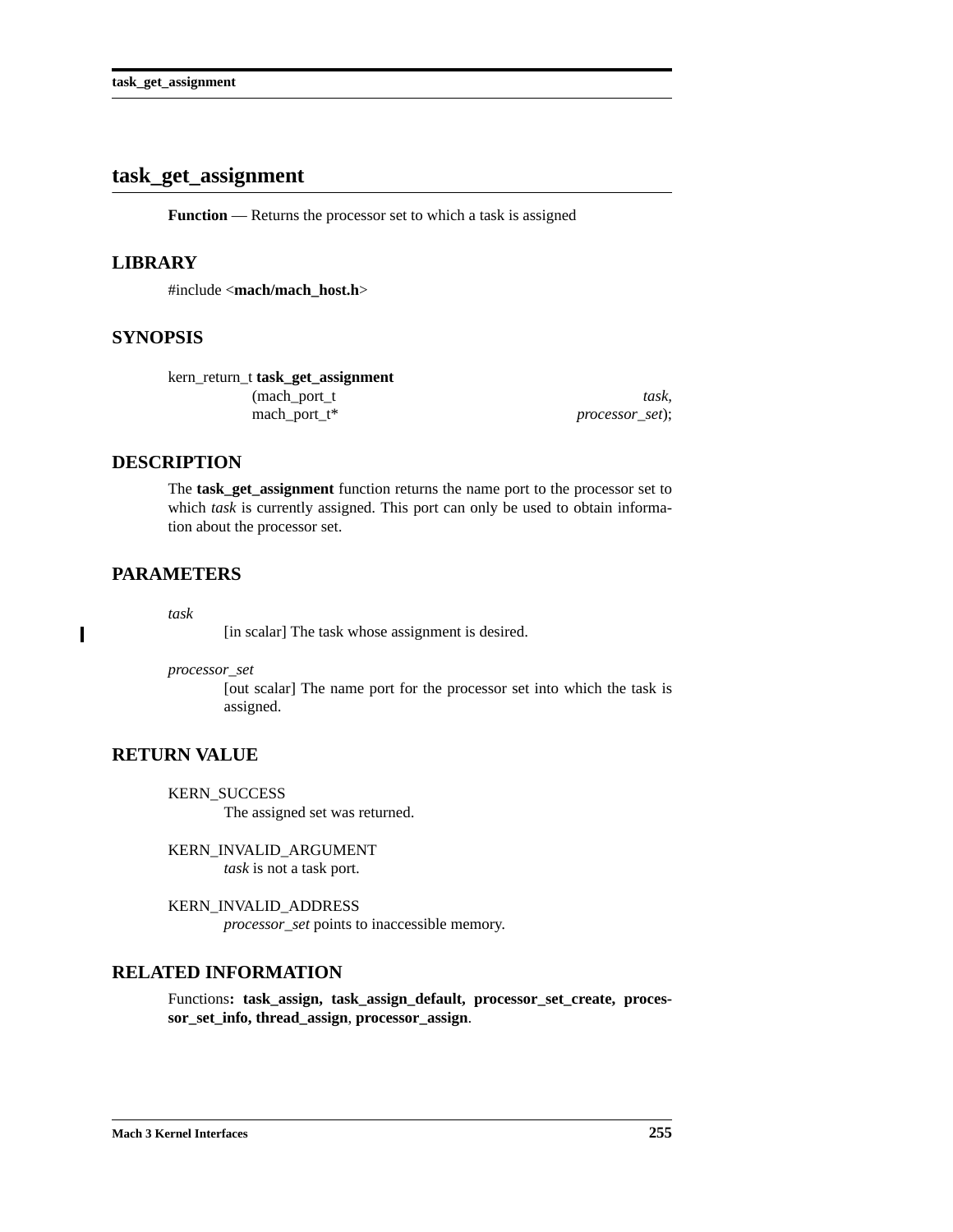## **thread\_assign**

**Function** — Assign a thread to a processor set

### **LIBRARY**

#include <**mach/mach\_host.h**>

## **SYNOPSIS**

kern\_return\_t **thread\_assign** (mach\_port\_t *thread,* mach\_port\_t *processor\_set*);

 $\blacksquare$ 

 $\mathbf I$ 

### **DESCRIPTION**

The **thread\_assign** function assigns *thread* to the set *processor\_set*. After the assignment is completed, the thread executes only on processors that are assigned to that processor set. Any previous assignment of the thread is nullified.

## **PARAMETERS**

*thread*

[in scalar] The thread to be assigned.

*processor\_set*

[in scalar] The name port for the processor set into which the thread is to be assigned.

## **RETURN VALUE**

#### KERN\_SUCCESS

The assignment was performed.

#### KERN\_INVALID\_ARGUMENT

*thread* is not a thread port, or *processor\_set* is not a processor set port for the same host as *thread.*

## **RELATED INFORMATION**

Functions**: thread\_assign\_default, thread\_get\_assignment, processor\_set\_ create, processor\_set\_info, task\_assign**, **processor\_assign**.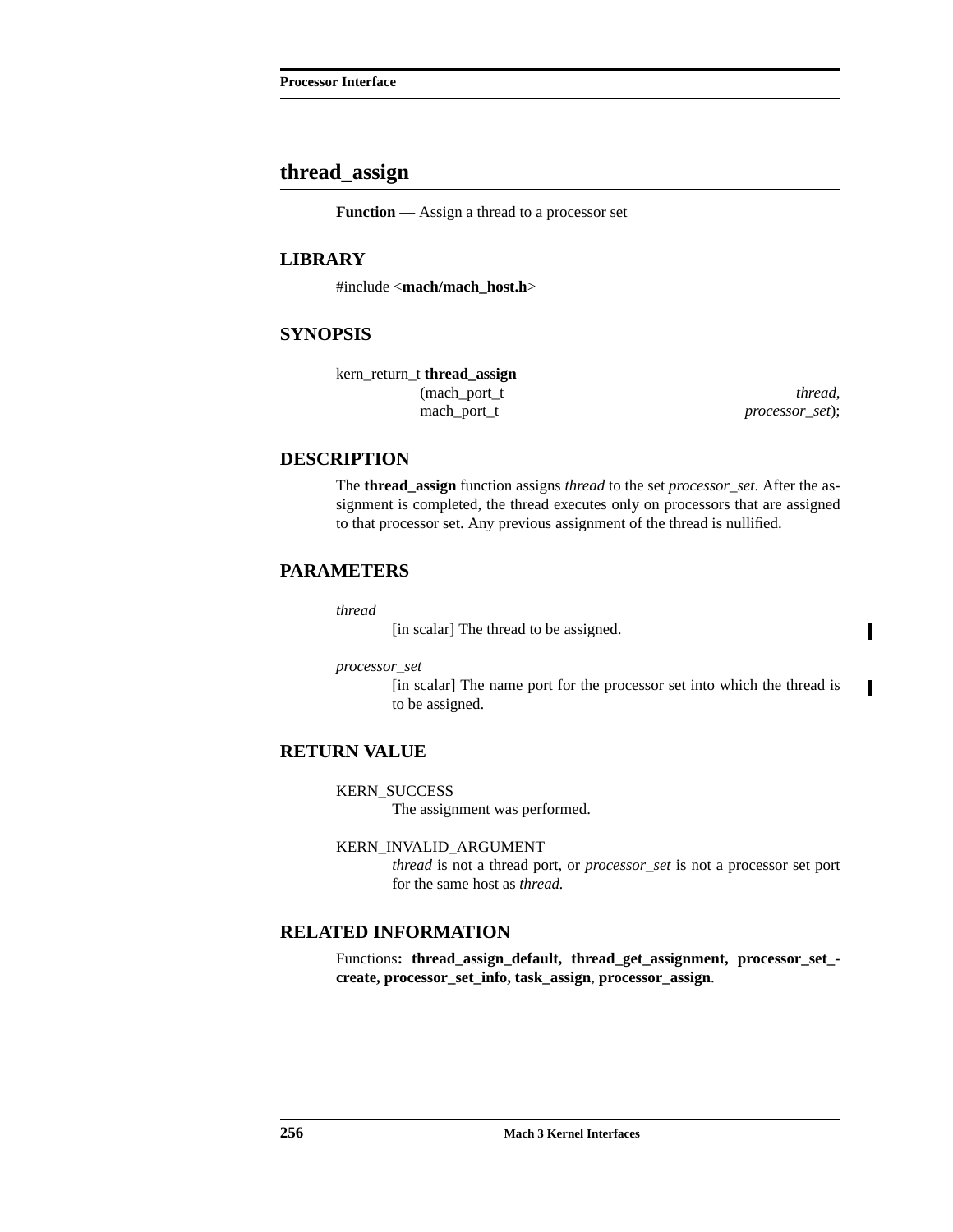## **thread\_assign\_default**

**Function** — Assign a thread to the default processor set

#### **LIBRARY**

#include <**mach/mach\_host.h**>

## **SYNOPSIS**

kern\_return\_t **thread\_assign\_default** (mach\_port\_t *thread*);

## **DESCRIPTION**

The **thread\_assign\_default** function assigns *thread* to the default processor set. After the assignment is completed, the thread executes only on processors that are assigned to that processor set. Any previous assignment of the thread is nullified. This variant of **thread\_assign** exists because the control port for the default processor set is privileged, and therefore not available to most tasks.

## **PARAMETERS**

 $\mathbf I$ 

*thread*

[in scalar] The thread to be assigned.

### **RETURN VALUE**

KERN\_SUCCESS The assignment was performed.

KERN\_INVALID\_ARGUMENT *thread* is not a thread port.

### **RELATED INFORMATION**

Functions**: thread\_assign, thread\_get\_assignment, processor\_set\_create, processor\_set\_info, task\_assign**, **processor\_assign**.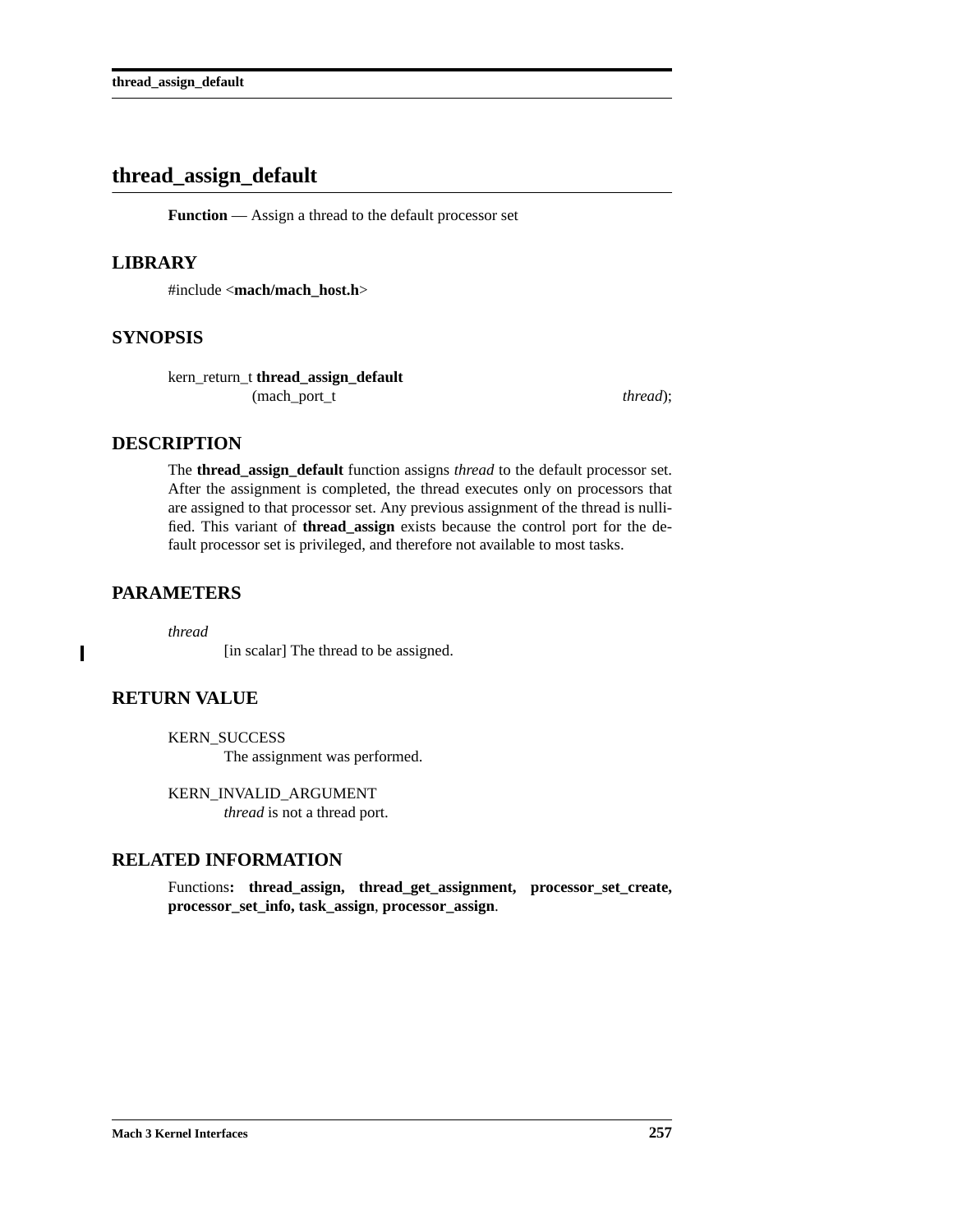## **thread\_get\_assignment**

**Function** — Returns the processor set to which a thread is assigned

### **LIBRARY**

#include <**mach/mach\_host.h**>

## **SYNOPSIS**

|                 | kern_return_t thread_get_assignment |
|-----------------|-------------------------------------|
| thread.         | (mach_port_t)                       |
| processor_set); | mach port $t^*$                     |

 $\blacksquare$ 

### **DESCRIPTION**

The **thread\_get\_assignment** function returns the name port to the processor set to which *thread* is currently assigned. This port can only be used to obtain information about the processor set.

## **PARAMETERS**

*thread*

[in scalar] The thread whose assignment is desired.

*processor\_set*

[out scalar] The name port for the processor set into which the thread is assigned.

## **RETURN VALUE**

KERN\_SUCCESS The assigned set was returned.

KERN\_INVALID\_ARGUMENT *thread* is not a thread port.

KERN\_INVALID\_ADDRESS *processor\_set* points to inaccessible memory.

## **RELATED INFORMATION**

Functions**: thread\_assign, thread\_assign\_default, processor\_set\_create, processor\_set\_info, task\_assign**, **processor\_assign**.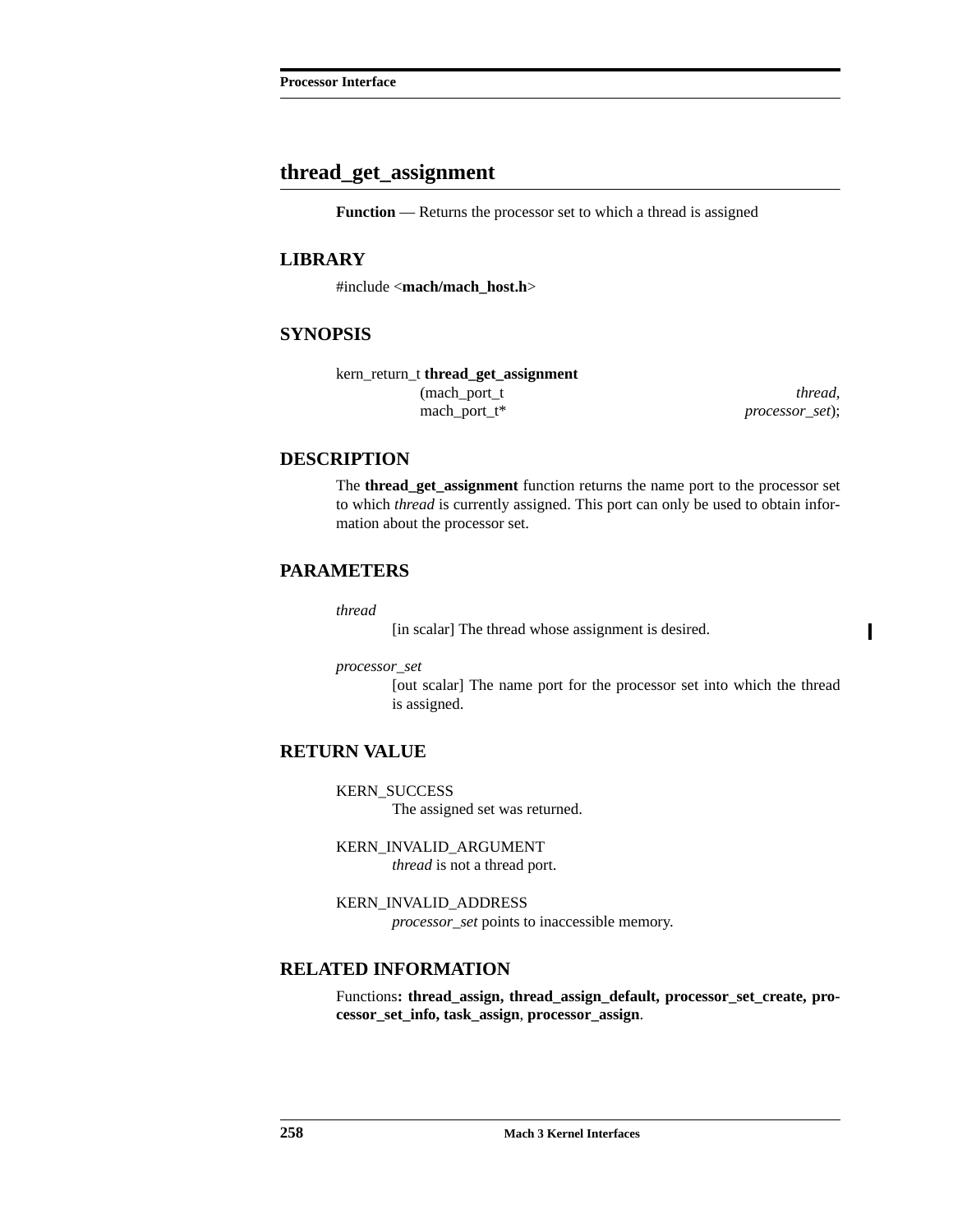# CHAPTER 10 Device Interface

This chapter discusses the specifics of the kernel's device interfaces. These interfaces provide read, write and status interfaces to devices.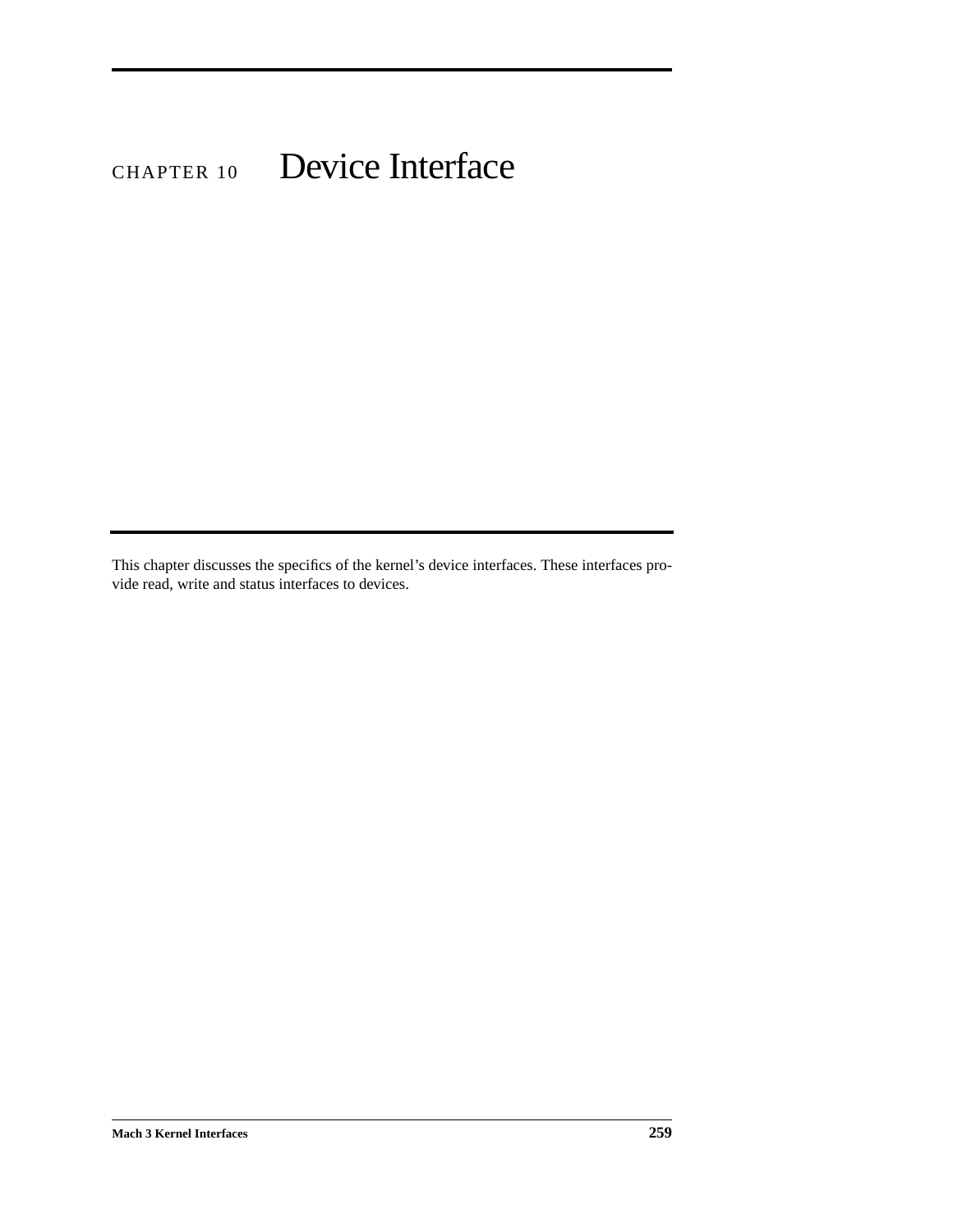## **device\_close**

**Function** — De-establish a connection to a device.

## **LIBRARY**

#include <**device/device.h**>

## **SYNOPSIS**

kern\_return\_t **device\_close** (mach\_port\_t *device*);

 $\blacksquare$ 

### **DESCRIPTION**

The **device\_close** function decrements the open count for the named device. If this count reaches zero, the close operation of the device driver is invoked, closing the device.

## **PARAMETERS**

*device*

[in scalar] A device port to the device to be closed.

## **RETURN VALUE**

D\_SUCCESS Device was closed.

D\_NO\_SUCH\_DEVICE *device* does not name a device port.

## **RELATED INFORMATION**

Functions: **device\_open**.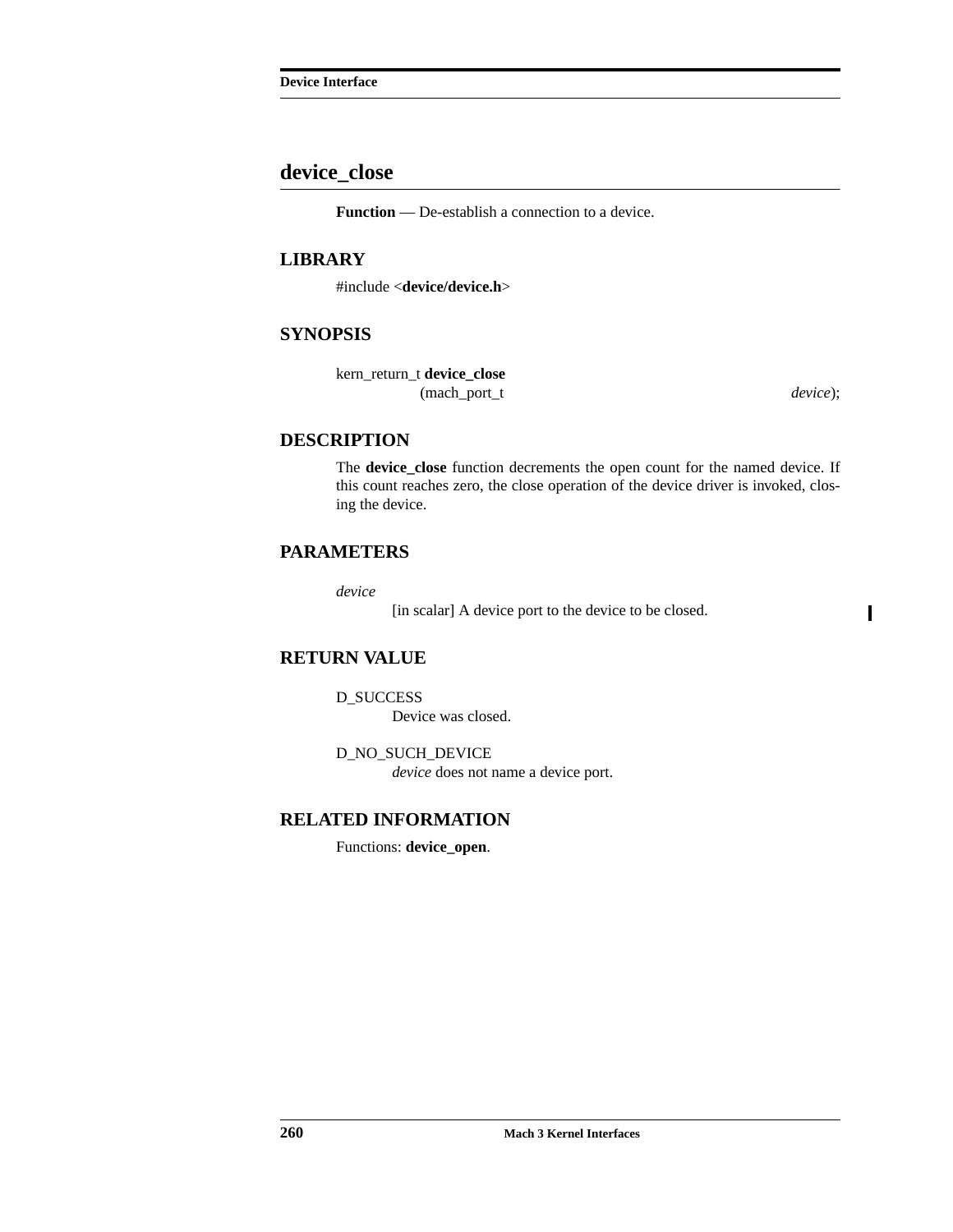## **device\_get\_status**

**Function** — Return the current device status

#### **LIBRARY**

#include <**device/device.h**>

## **SYNOPSIS**

kern\_return\_t **device\_get\_status**

| (mach port t)           | device.        |
|-------------------------|----------------|
| int                     | flavor,        |
| dev status t            | status.        |
| mach_msg_type_number_t* | status count); |

## **DESCRIPTION**

The **device\_get\_status** function returns status information pertaining to an open device. The possible values for *flavor* as well as the meaning of the returned status information is device dependent.

## **PARAMETERS**

 $\blacksquare$ 

Г

*device*

[in scalar] A device port to the device to be interrogated.

#### *flavor*

[in scalar] The type of status information requested.

*status*

[out array of *int*] The returned device status.

## *status\_count*

[pointer to in/out scalar] On input, the reserved size of *status*; on output, the size of the returned device status.

#### **RETURN VALUE**

D\_SUCCESS

Status was returned.

#### D\_NO\_SUCH\_DEVICE

Device is not open or operational.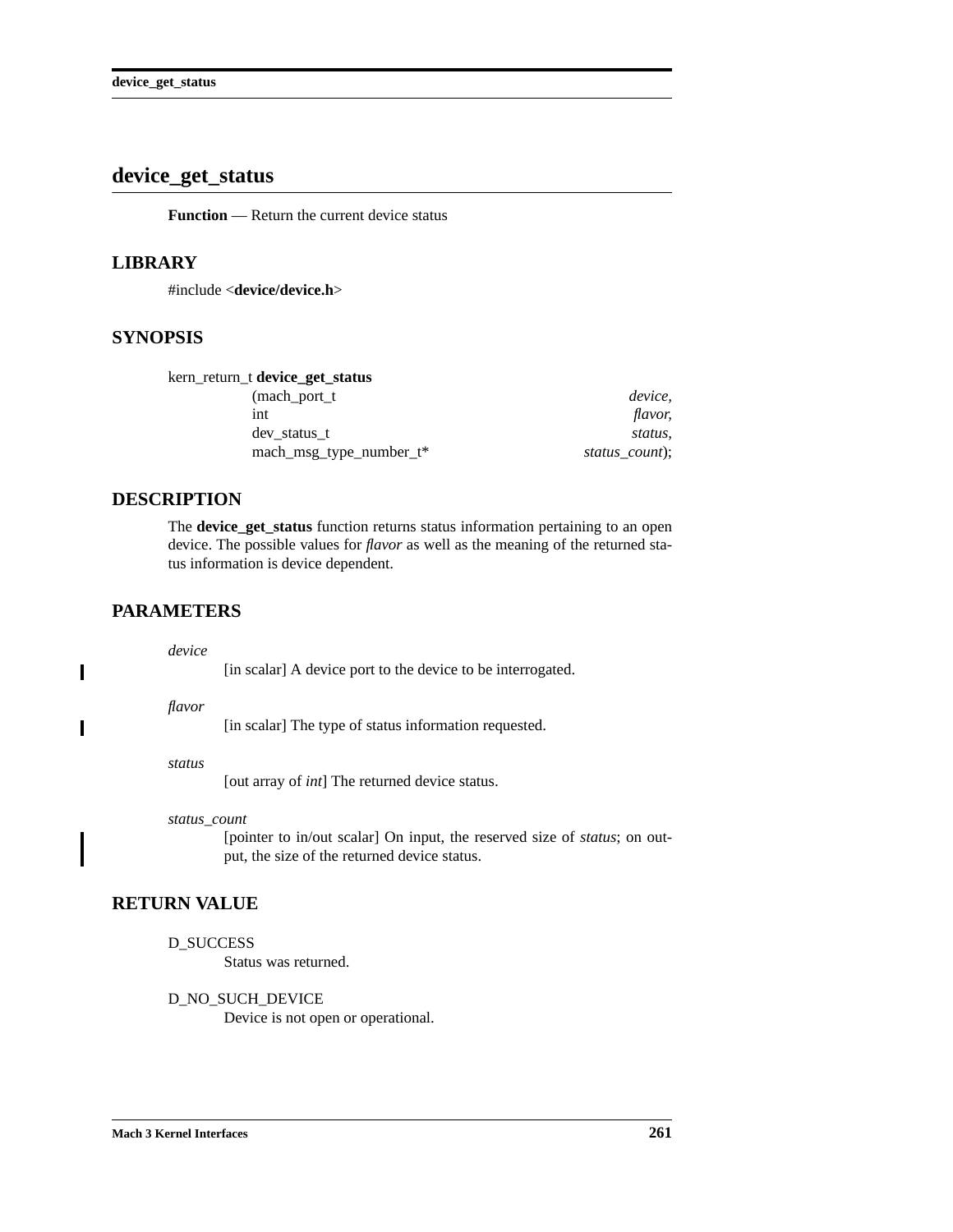## **RELATED INFORMATION**

Functions: **device\_set\_status**.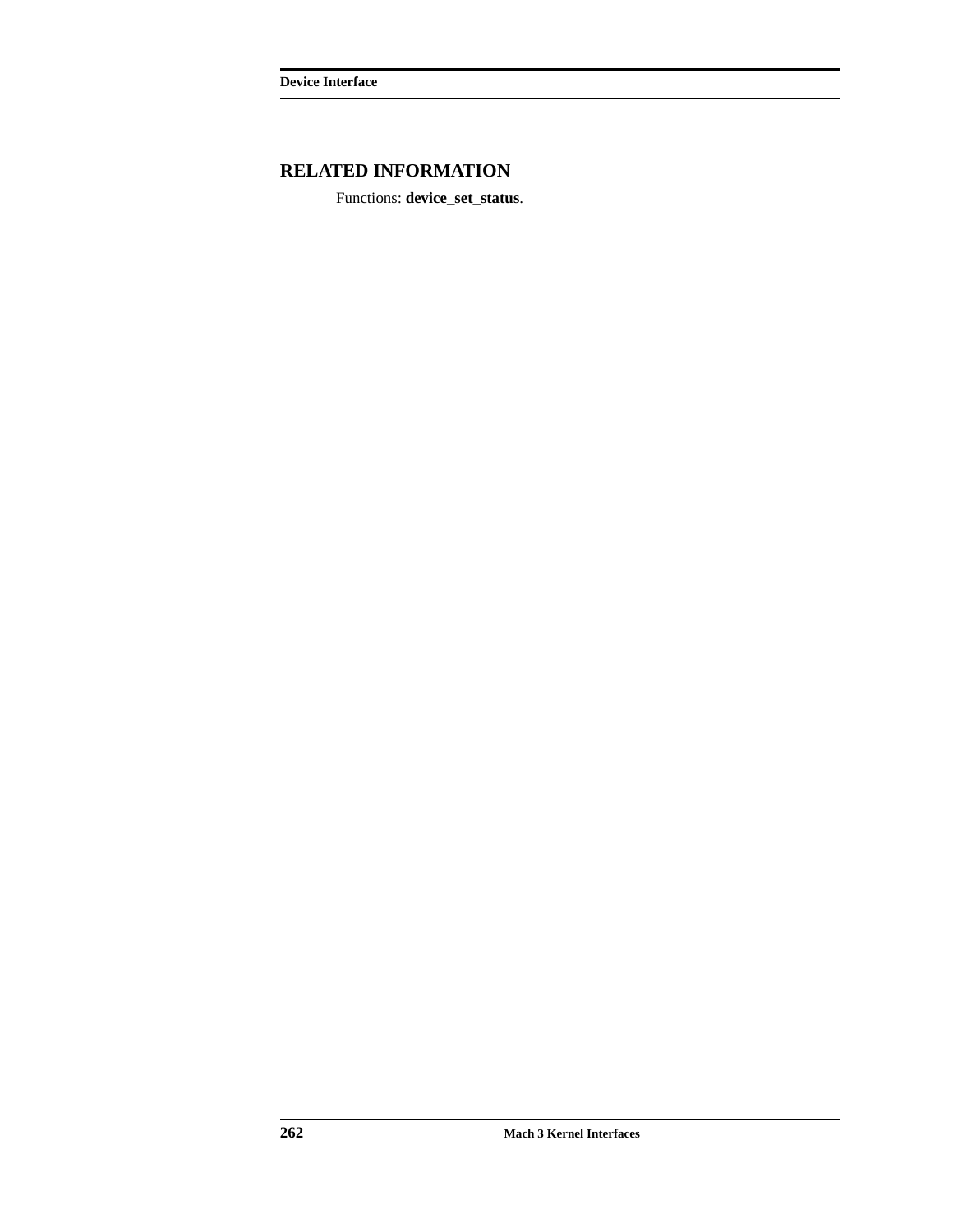## **device\_map**

Function — Establish a memory manager representing a device

#### **LIBRARY**

#include <**device/device.h**>

## **SYNOPSIS**

kern\_return\_t **device\_map**

| (mach_port_t    | device. |
|-----------------|---------|
| vm prot t       | prot,   |
| vm offset t     | offset, |
| $vm\_size_t$    | size,   |
| $mach\_port_t*$ | pager,  |
| int             | unmap); |

## **DESCRIPTION**

The **device\_map** function establishes a memory manager that presents a memory object representing a device. The resulting port is suitable for use as the pager port in a **vm\_map** call. This call is device dependent.

## **PARAMETERS**

 $\blacksquare$ 

 $\mathbf I$ 

 $\blacksquare$ 

 $\blacksquare$ 

 $\blacksquare$ 

| device        | [in scalar] A device port to the device to be mapped.                                                    |
|---------------|----------------------------------------------------------------------------------------------------------|
| prot          | [in scalar] Protection for the device memory.                                                            |
| <i>offset</i> | [in scalar] An offset within the device memory object, in bytes.                                         |
| size          | [in scalar] The size of the device memory object.                                                        |
| pager         | [out scalar] The returned abstract memory object port to a memory<br>manager that represents the device. |
| unmap         | [in scalar] Currently unused.                                                                            |

## **NOTES**

Port rights are maintained as follows: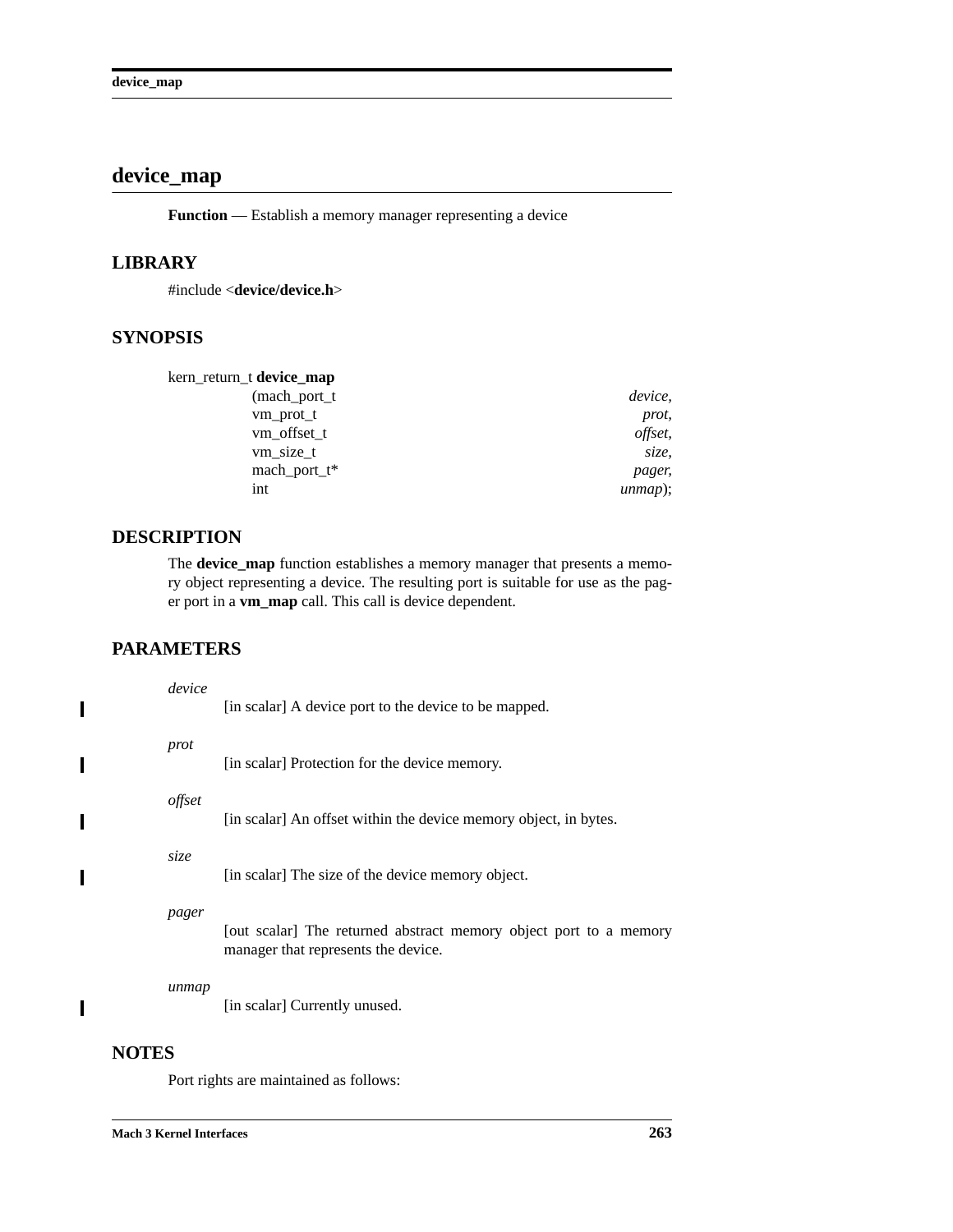Abstract memory object port: The device pager has all rights.

Memory cache control port: The device pager has only send rights.

Memory cache name port: The device pager has only send rights. The name port is not even recorded.

Regardless how the object is created, the control and name ports are created by the kernel and passed through the memory management interface.

## **CAUTIONS**

The device pager assumes that access to its memory objects will not be propagated to more that one host, and therefore provides no consistency guarantees beyond those made by the kernel.

In the event that more than one host attempts to use a device memory object, the device pager will only record the last set of port names. [This can happen with only one host if a new mapping is being established while termination of all previous mappings is taking place.] Currently, the device pager assumes that its clients adhere to the initialization and termination protocols in the memory management interface; otherwise, port rights or out-of-line memory from erroneous messages may be allowed to accumulate.

## **RETURN VALUE**

KERN\_SUCCESS The device map is established.

D\_NO\_SUCH\_DEVICE The device is not open or not operational.

## **RELATED INFORMATION**

Functions: **vm\_map**, **evc\_wait**.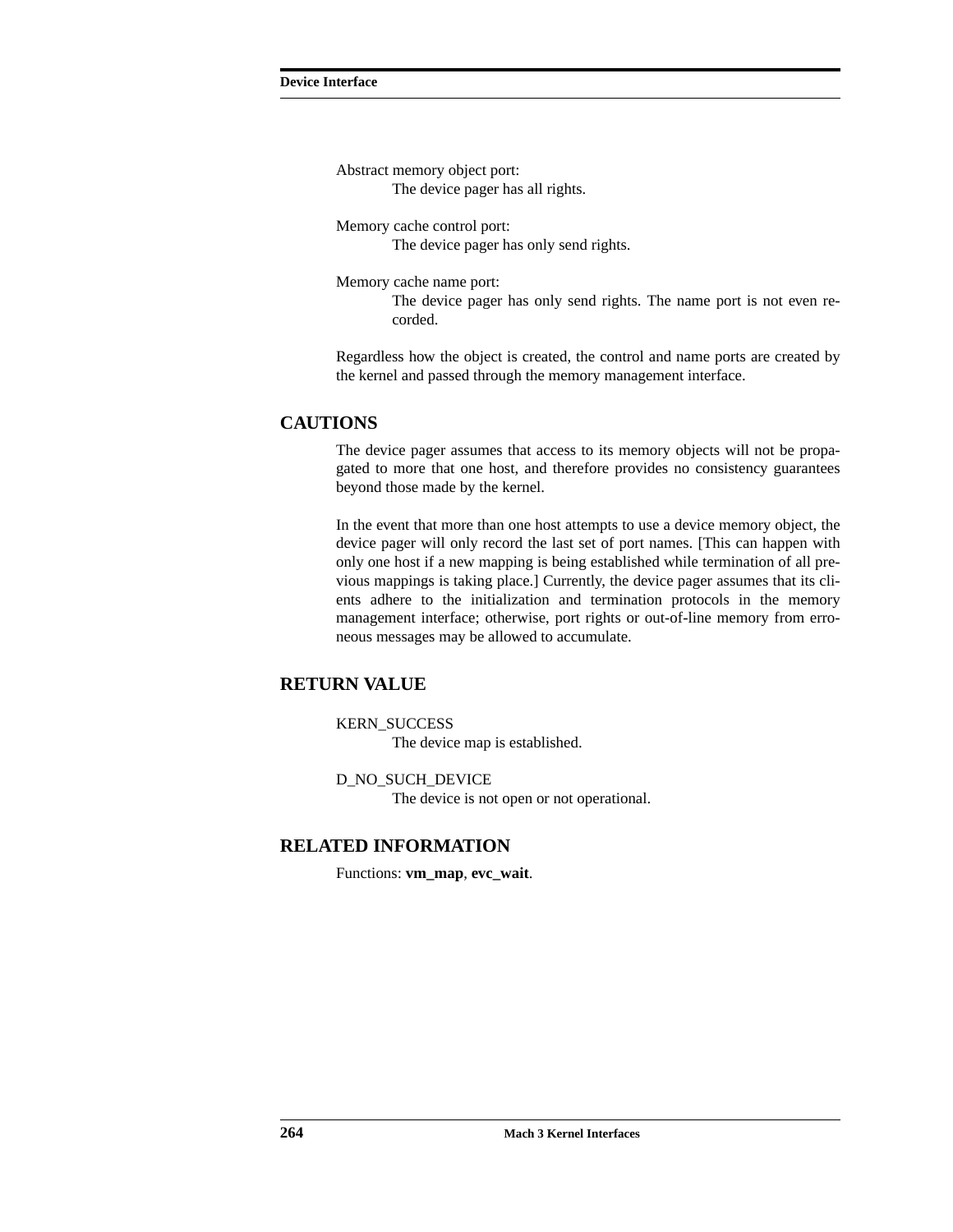## **device\_open**

**Function** — Establish a connection to a device.

### **LIBRARY**

#include <**device/device.h**> (**device\_open**)

#include <**device/device\_request.h**> (**device\_open\_request**)

#include <**device/device\_reply.h**> (**ds\_device\_open\_reply**)

## **SYNOPSIS**

|              | kern_return_t device_open |
|--------------|---------------------------|
| master port, | (mach port t)             |
| mode,        | dev mode t                |
| name,        | dev name t                |
| device);     | $mach\_port_t*$           |

## **DESCRIPTION**

The **device\_open** function opens a device object. The open operation of the device is invoked, if the device is not already open. The open count for the device is incremented.

## **ASYNCHRONOUS FORM**

#### **device\_open\_request**

Function — Asynchronously request a connection to a device

#### kern\_return\_t **device\_open\_request**

| (mach port t) | master port, |
|---------------|--------------|
| mach port t   | reply port,  |
| dev mode t    | mode,        |
| dev name t    | $name)$ :    |

#### **ds\_device\_open\_reply**

**Server Interface** — Receive the reply from an asynchronous open

#### kern\_return\_t **ds\_device\_open\_reply**

| (mach port t  | reply_port,  |
|---------------|--------------|
| kern return t | return code, |
| mach_port_t   | device);     |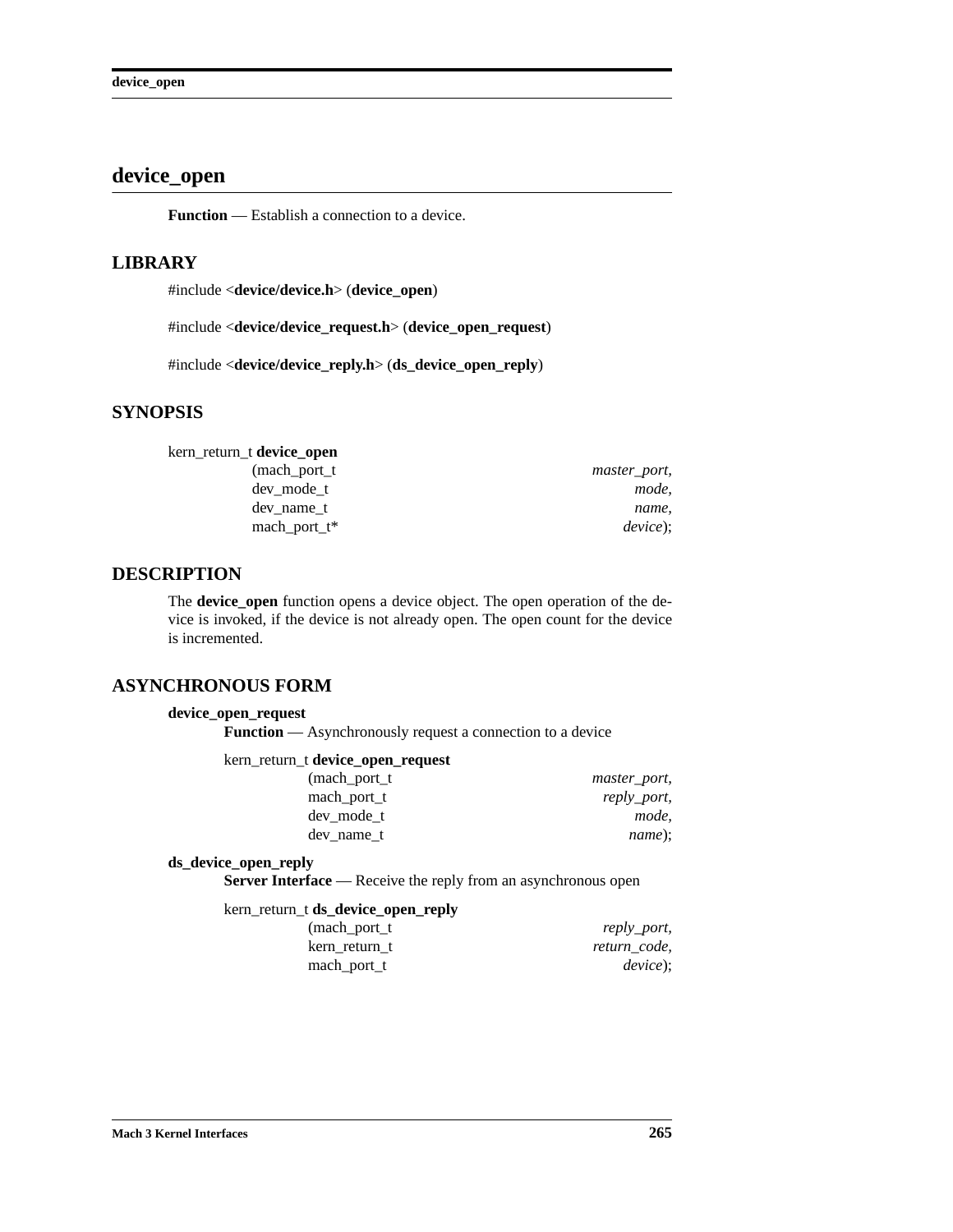## **PARAMETERS**

#### *master\_port*

[in scalar] The master device port. This port is provided to the bootstrap task.

 $\mathbf I$ 

 $\mathbf I$ 

I

 $\mathbf I$ 

 $\mathbf I$ 

#### *reply\_port*

[in scalar] The port to which a reply is to be sent when the device is open.

#### *mode*

[in scalar] Opening mode. This is the bit-wise OR of the following values:

#### D\_READ

Read access

### D\_WRITE

Write access

## D\_NODELAY

Do not delay on open

#### *name*

[pointer to in array of *char*] Name of the device to open.

#### *return\_code*

[in scalar] Status of the open.

#### *device*

[out scalar] The returned device port.

## **RETURN VALUE**

#### D\_SUCCESS

Device was opened.

## D\_INVALID\_OPERATION

*master\_port* is not the master device port.

### D\_WOULD\_BLOCK

The device is busy, but D\_NOWAIT was specified in *mode*.

#### D\_ALREADY\_OPEN

The device is already open in a mode incompatible with *mode*.

#### D\_NO\_SUCH\_DEVICE

*name* does not name a known device.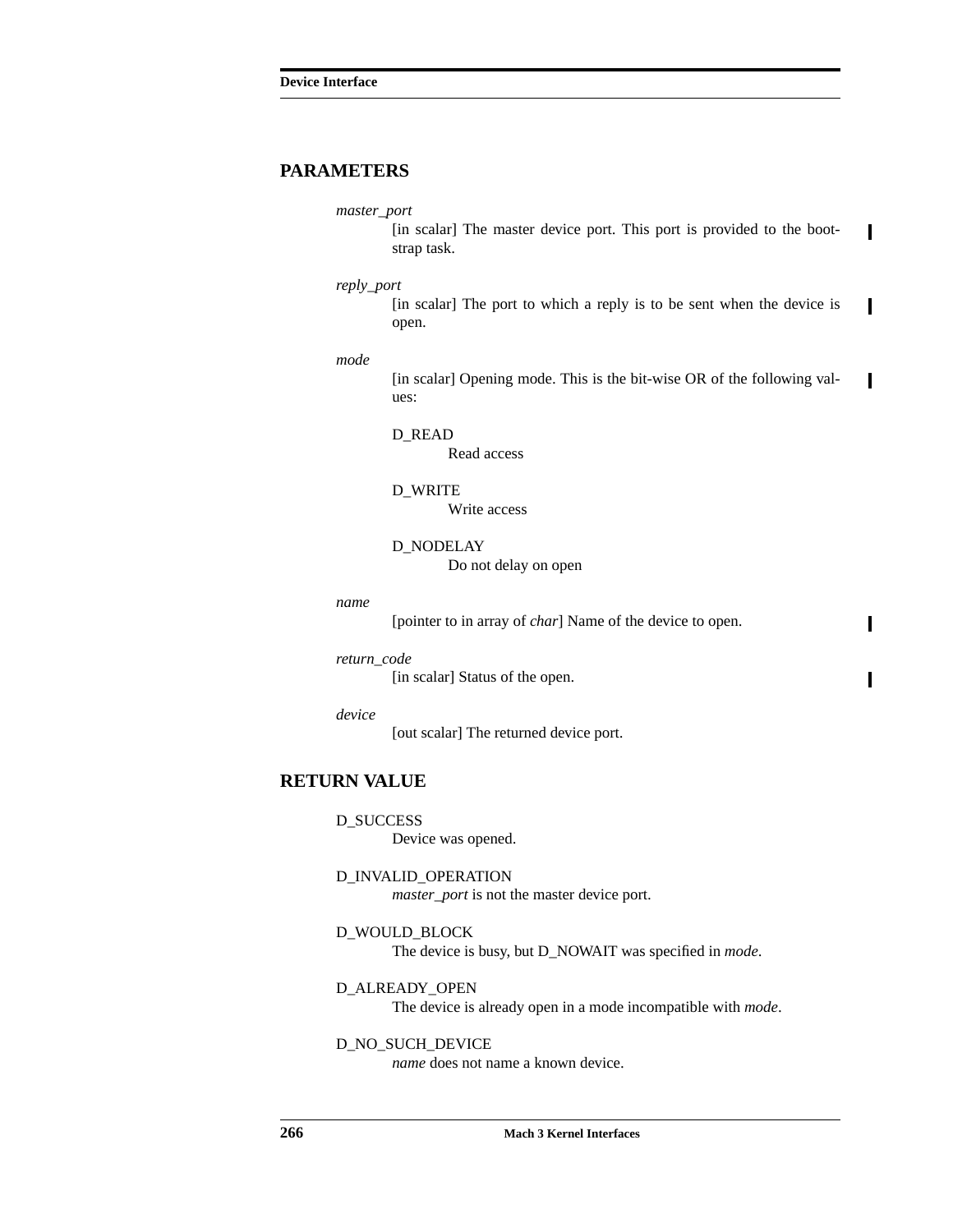## D\_DEVICE\_DOWN

The device has been shut down.

## KERN\_SUCCESS

Returned for **device\_open\_request** or **ds\_device\_open\_reply**, since these functions do not receive a reply message and have no return value. Only message transmission errors apply.

## **RELATED INFORMATION**

Functions: **device\_close**, **device\_reply\_server**.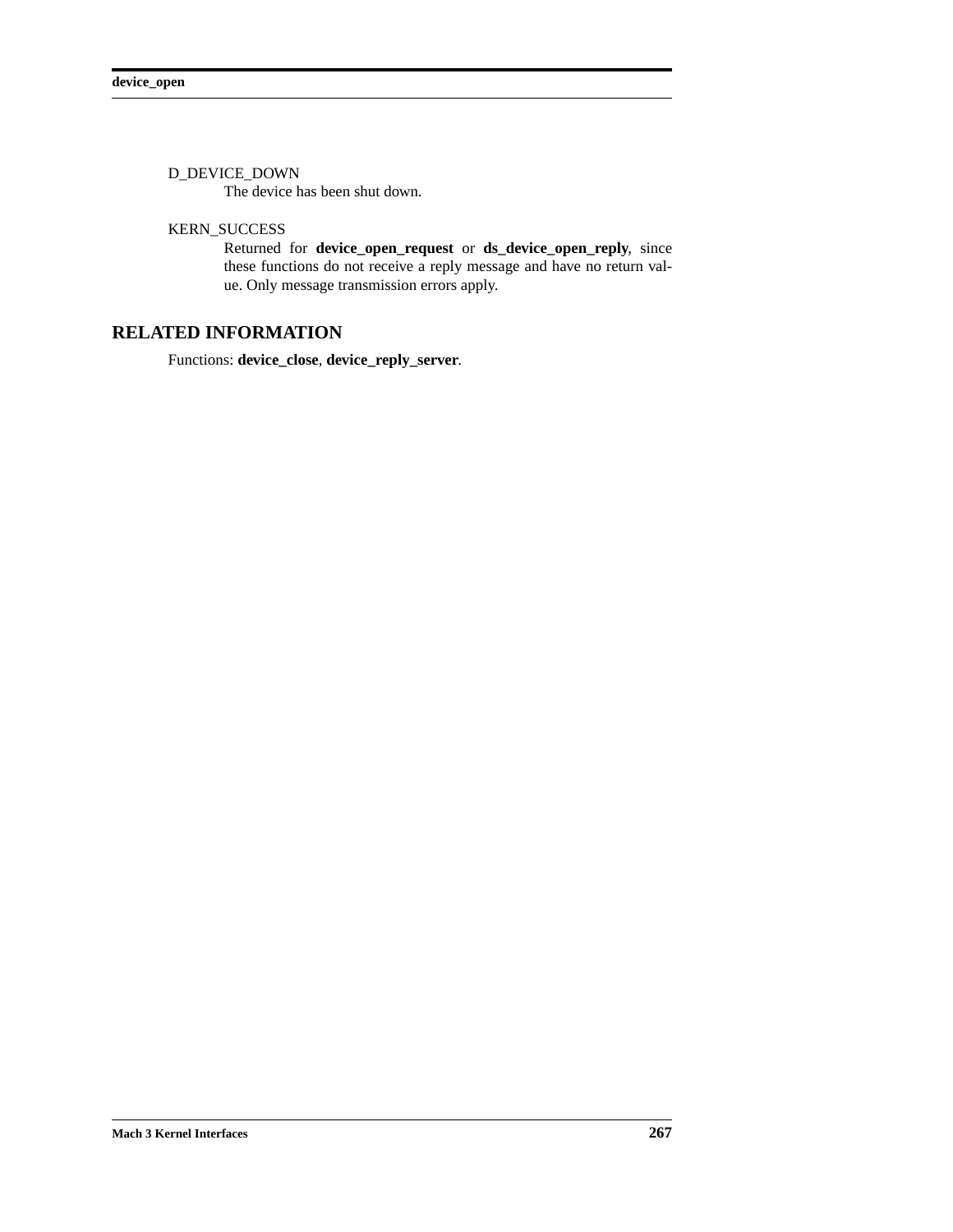## **device\_read**

**Function** — Read a sequence of bytes from a device object.

#### **LIBRARY**

#include <**device/device.h**> (**device\_read**)

#include <**device/device\_request.h**> (**device\_read\_request**)

#include <**device/device\_reply.h**> (**ds\_device\_read\_reply**)

### **SYNOPSIS**

kern\_return\_t **device\_read** (mach\_port\_t *device,* dev\_mode\_t *mode,* recnum\_t *recnum,* int *bytes wanted,* io buf ptr t<sup>\*</sup> *data,* mach\_msg\_type\_number\_t\* *data\_count*);

## **DESCRIPTION**

The **device read** function reads a sequence of bytes from a device object. The meaning of *recnum* as well as the specific operation performed is device dependent.

## **ASYNCHRONOUS FORM**

**device\_read\_request Function** — Asynchronously read data

kern\_return\_t **device\_read\_request**

(mach\_port\_t *device,* mach\_port\_t *reply\_port,* dev mode t mode, recnum\_t *recnum,* int *bytes\_wanted*);

#### **ds\_device\_read\_reply**

**Server Interface** — Receive the reply from an asynchronous read

#### kern\_return\_t **ds\_device\_read\_reply**

(mach\_port\_t *reply\_port,* kern\_return\_t *return\_code,* io\_buf\_ptr\_t *data,* mach\_msg\_type\_number\_t *data\_count*);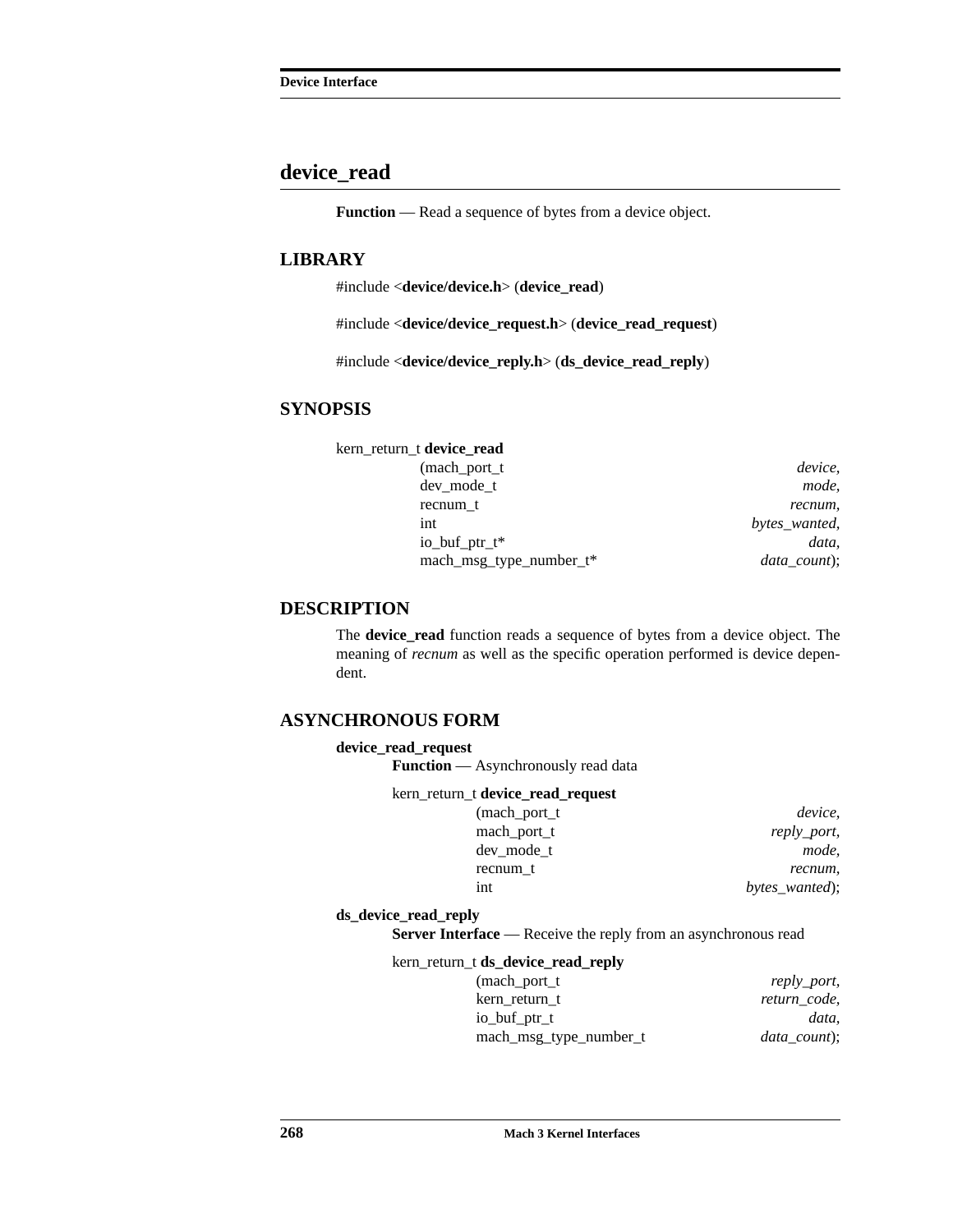$\blacksquare$ 

П

 $\blacksquare$ 

Π

## **PARAMETERS**

#### *device*

[in scalar] A device port to the device to be read.

#### *reply\_port*

[in scalar] The port to which the reply message is to be sent.

#### *mode*

[in scalar] I/O mode value. Meaningful options are:

D\_NOWAIT

Do not wait if data is unavailable.

#### *recnum*

[in scalar] Record number to be read.

#### *bytes\_wanted*

[in scalar] Size of data transfer.

#### *return\_code*

[in scalar] The return status code from the read.

#### *data*

[out pointer to dynamic array of bytes] Returned data bytes.

#### *data\_count*

[out scalar] Number of returned data bytes.

## **RETURN VALUE**

D\_SUCCESS

Data was read.

#### D\_NO\_SUCH\_DEVICE

The device is dead or not completely open.

#### KERN\_SUCCESS

Returned for **device\_read\_request** or **ds\_device\_read\_reply**, since these functions do not receive a reply message and have no return value. Only message transmission errors apply.

## **RELATED INFORMATION**

Functions: **device\_read\_inband**, **device\_reply\_server**.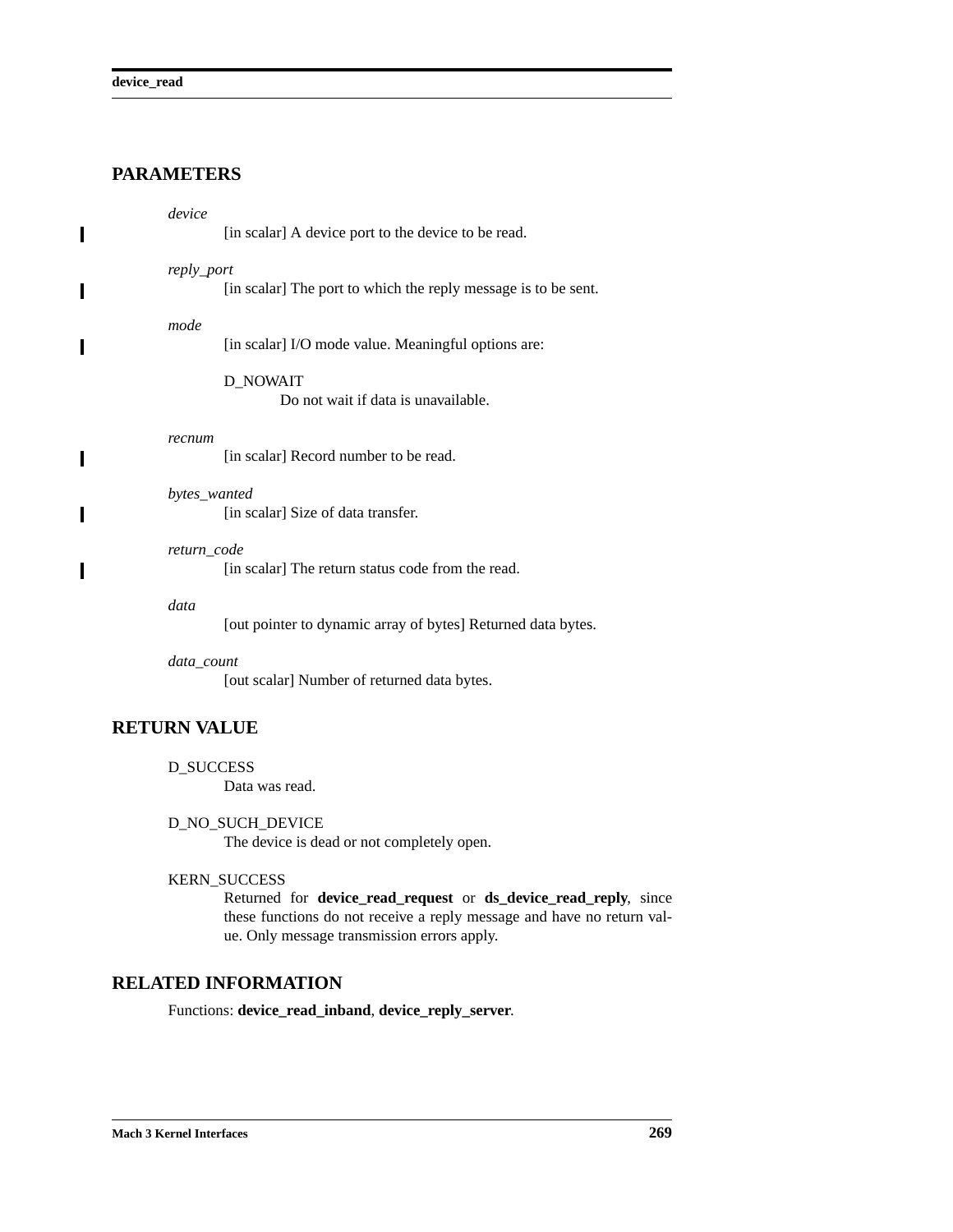## **device\_read\_inband**

**Function** — Read a sequence of bytes "inband" from a device object.

### **LIBRARY**

#include <**device/device.h**> (**device\_read\_inband**)

#include <**device/device\_request.h**> (**device\_read\_request\_inband**)

#include <**device/device\_reply.h**> (**ds\_device\_read\_reply\_inband**)

## **SYNOPSIS**

| kern_return_t device_read_inband |                      |
|----------------------------------|----------------------|
| (mach_port_t                     | device,              |
| dev_mode_t                       | mode,                |
| recnum t                         | recnum,              |
| int                              | bytes wanted,        |
| io_buf_ptr_inband_t*             | data,                |
| mach_msg_type_number_t*          | <i>data count</i> ); |

### **DESCRIPTION**

The **device read** function reads a sequence of bytes from a device object. The meaning of *recnum* as well as the specific operation performed is device dependent. This call differs from **device\_read** in that the returned bytes are returned "inband" in the reply IPC message.

## **ASYNCHRONOUS FORM**

#### **device\_read\_request\_inband**

**Function** — Asynchronously read data

#### kern\_return\_t **device\_read\_request\_inband**

(mach\_port\_t *device,* mach\_port\_t *reply\_port,* dev\_mode\_t *mode,* recnum t int *bytes\_wanted*);

### **ds\_device\_read\_reply\_inband**

**Server Interface** — Receive the reply from an asynchronous read

#### kern\_return\_t **ds\_device\_read\_reply\_inband**

(mach\_port\_t *reply\_port,* kern\_return\_t *return\_code,* io\_buf\_ptr\_inband\_t *data,* mach\_msg\_type\_number\_t *data\_count*);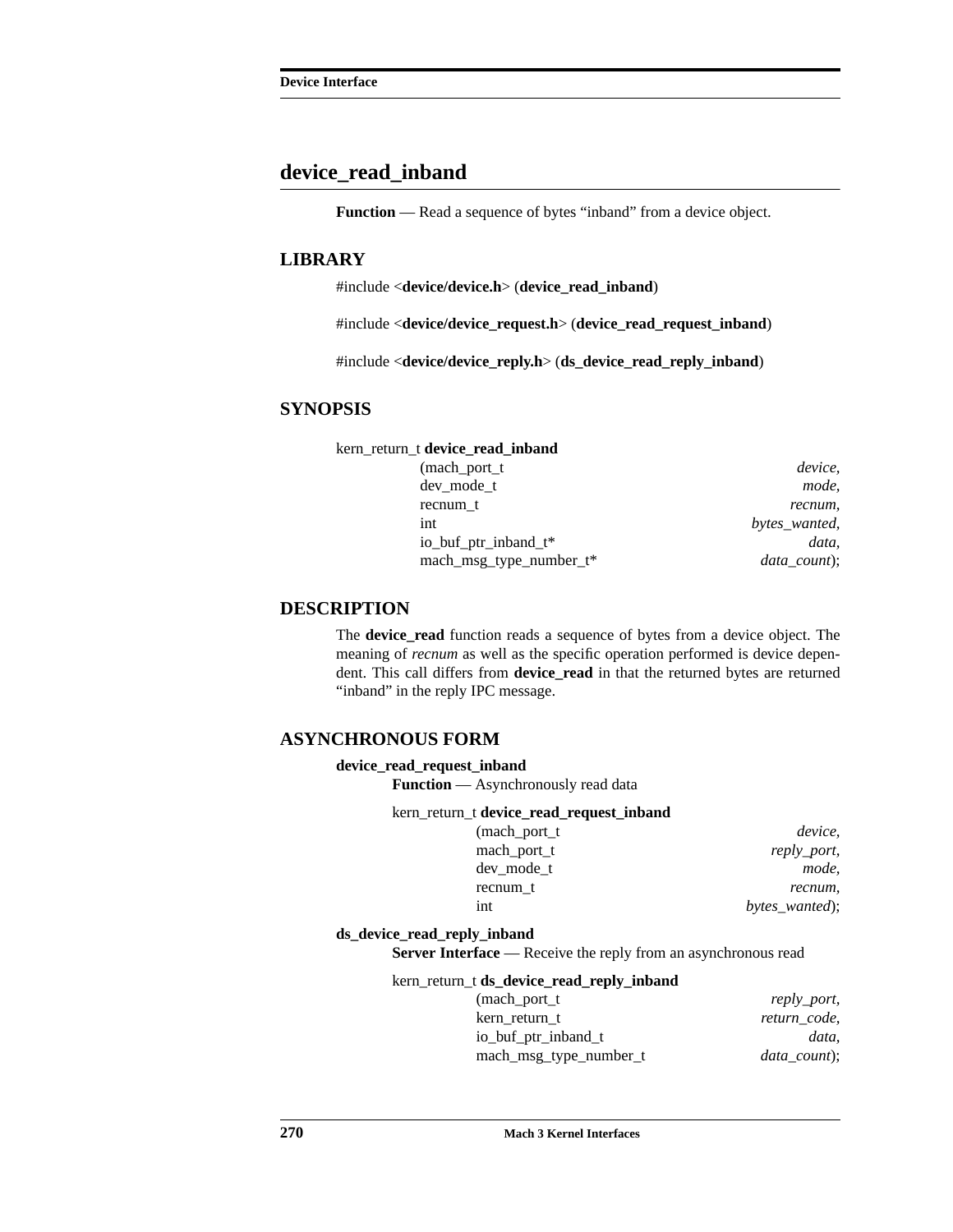## **PARAMETERS**

 $\blacksquare$ 

П

 $\blacksquare$ 

Π

#### *device*

[in scalar] A device port to the device to be read.

#### *reply\_port*

[in scalar] The port to which the reply message is to be sent.

#### *mode*

[in scalar] I/O mode value. Meaningful options are:

D\_NOWAIT

Do not wait if data is unavailable.

#### *recnum*

[in scalar] Record number to be read.

#### *bytes\_wanted*

[in scalar] Size of data transfer.

#### *return\_code*

[in scalar] The return status code from the read.

### *data*

[out array of bytes] Returned data bytes.

#### *data\_count*

[out scalar] Number of returned data bytes.

## **RETURN VALUE**

D\_SUCCESS

Data was read.

D\_NO\_SUCH\_DEVICE

The device is dead or not completely open.

### KERN\_SUCCESS

Returned for **device\_read\_request\_inband** or **ds\_device\_ read\_reply\_inband**, since these functions do not receive a reply message and have no return value. Only message transmission errors apply.

## **RELATED INFORMATION**

Functions: **device\_read, device\_reply\_server**.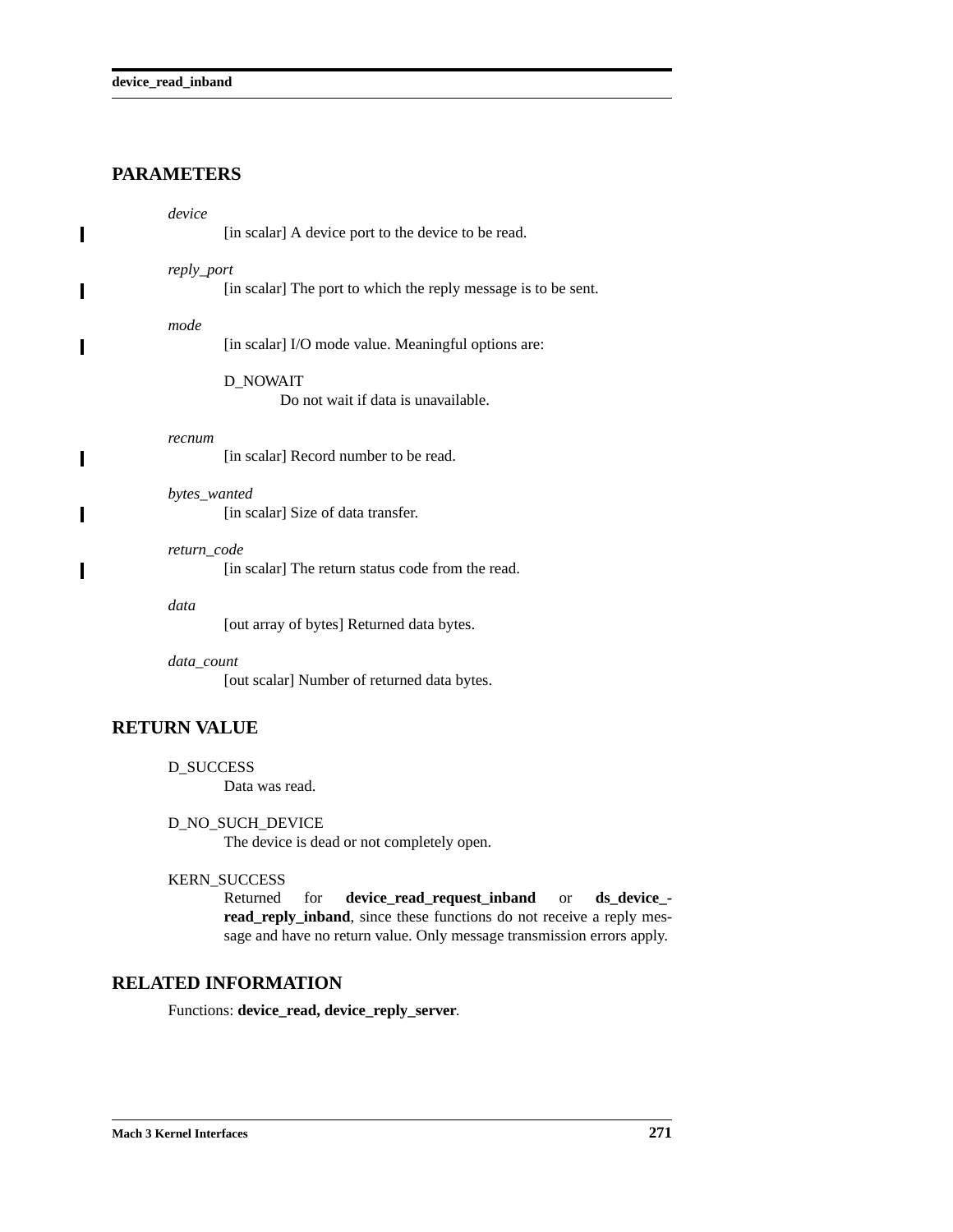## **device\_set\_filter**

**Function** — Names an input filter for a device

### **LIBRARY**

#include <**device/device.h**>

#include <**device/net\_status.h**>

## **SYNOPSIS**

|                    | kern_return_t device_set_filter |
|--------------------|---------------------------------|
| device.            | (mach_port_t                    |
| receive_port,      | mach_port_t                     |
| receive_port_type, | mach_msg_type_name_t            |
| <i>priority,</i>   | int                             |
| filter,            | filter array t                  |
| filter_count);     | mach_msg_type_number_t          |

#### **DESCRIPTION**

The **device\_set\_filter** function provides a means by which selected data appearing at a device interface can be selected and routed to a port.

The filter command list consists of an array of up to NET\_MAX\_FILTER (unsigned short) words to be applied to incoming messages to determine if those messages should be given to a particular input filter.

Each filter command list specifies a sequences of actions which leave a boolean value on the top of an internal stack. Each word of the command list specifies a data (push) operation (high order NETF\_NBPO bits) as well as a binary operator (low order NETF\_NBPA bits).

The value to be pushed onto the stack is chosen as follows.

#### NETF\_PUSHLIT

Use the next short word of the filter as the value.

#### NETF\_PUSHZERO

Use 0 as the value.

#### NETF\_PUSHWORD+*N*

Use short word *N* of the "data" portion of the message as the value.

### NETF\_PUSHHDR+*N*

Use short word *N* of the "header" portion of the message as the value.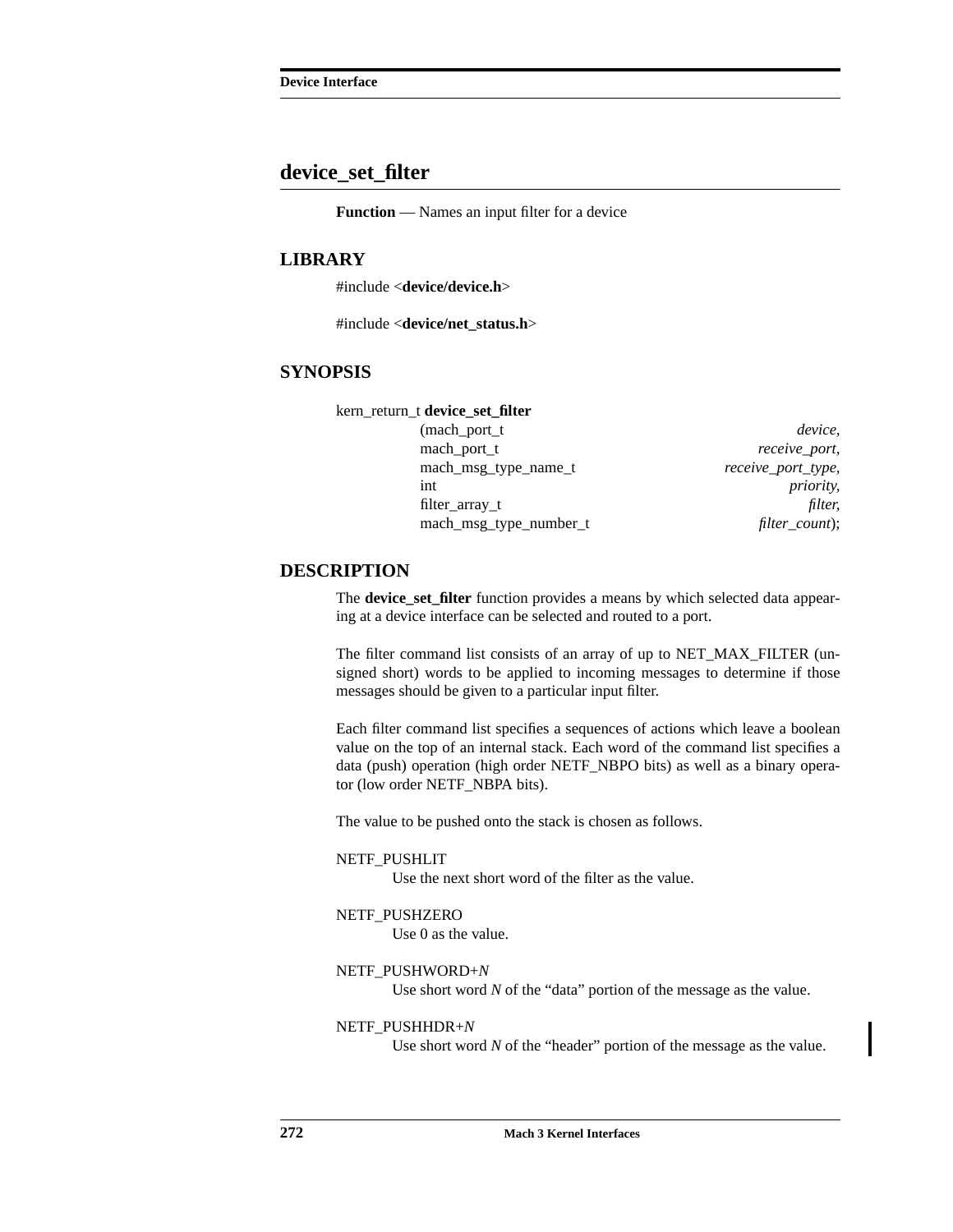#### NETF\_PUSHIND+*N*

Pops the top long word from the stack and then uses short word *N* of the "data" portion of the message as the value.

#### NETF\_PUSHHDRIND+*N*

Pops the top long word from the stack and then uses short word *N* of the "header" portion of the message as the value.

#### NETF\_PUSHSTK+*N*

Use long word  $N$  of the stack (where the top of stack is long word  $0$ ) as the value.

#### NETF\_NOPUSH

Don't push a value.

The unsigned value so chosen is promoted to a long word before being pushed.

Once a value is pushed (except for the case of NETF\_NOPUSH), the top two long words of the stack are popped and a binary operator applied to them (with the old top of stack as the second operand). The result of the operator is pushed on the stack. These operators are:

#### NETF\_NOP

Don't pop off any values and do no operation.

#### NETF\_EQ

Perform an equal comparison.

#### NETF\_LT

Perform a less than comparison.

#### NETF\_LE

Perform a less than or equal comparison.

#### NETF\_GT

Perform a greater than comparison.

#### NETF\_GE

Perform a greater than or equal comparison.

#### NETF\_AND

Perform a bit-wise boolean AND operation.

#### NETF\_OR

Perform a bit-wise boolean inclusive OR operation.

#### NETF\_XOR

Perform a bit-wise boolean exclusive OR operation.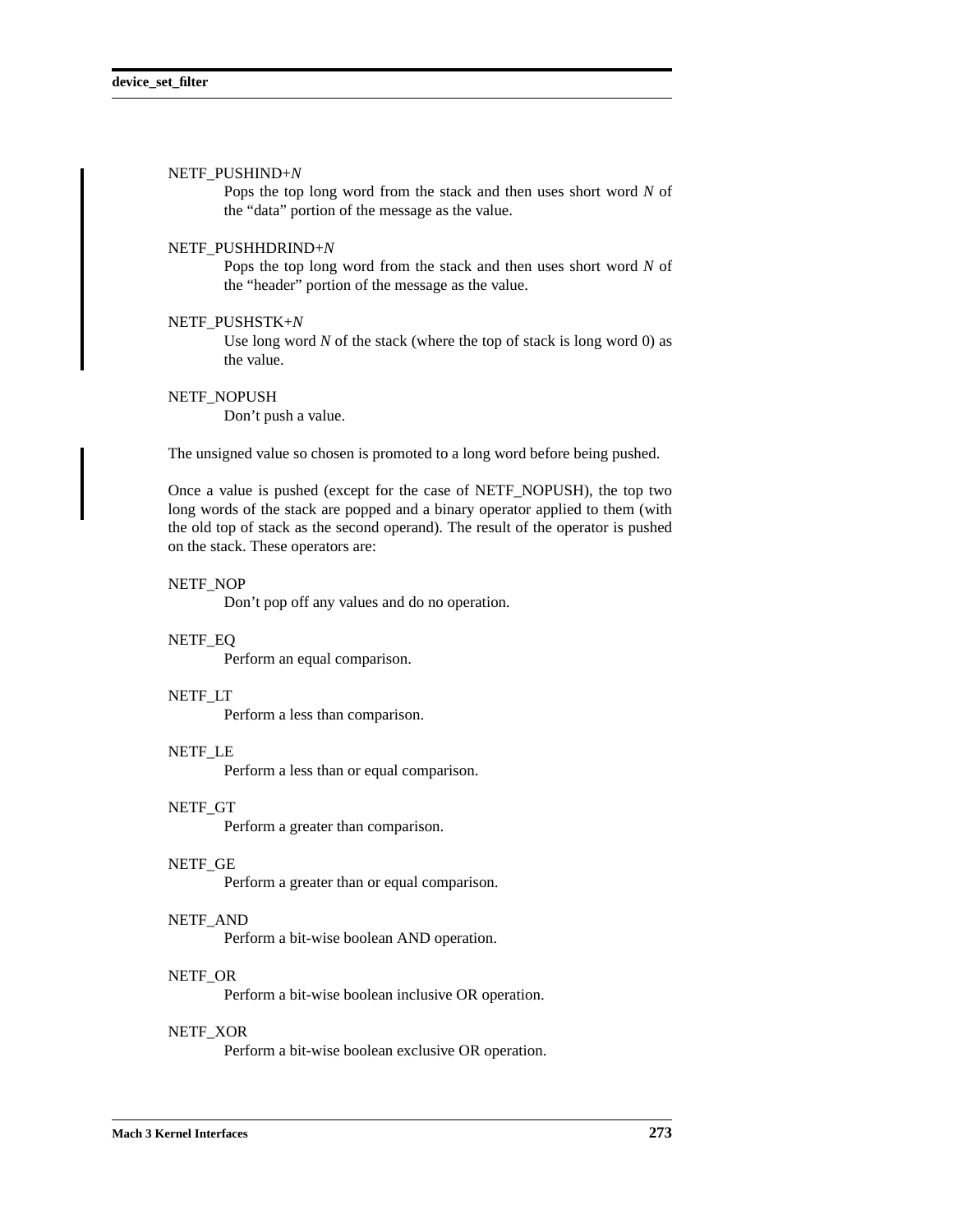#### NETF\_NEQ

Perform a not equal comparison.

#### NETF\_LSH

Perform a left shift operation.

#### NETF\_RSH

Perform a right shift operation.

#### NETF\_ADD

Perform an addition.

#### NETF\_SUB

Perform a subtraction.

#### NETF\_COR

Perform an equal comparison. If the comparison is TRUE, terminate the filter list. Otherwise, pop the result of the comparison off the stack.

#### NETF\_CAND

Perform an equal comparison. If the comparison is FALSE, terminate the filter list. Otherwise, pop the result of the comparison off the stack.

#### NETF\_CNOR

Perform a not equal comparison. If the comparison is FALSE, terminate the filter list. Otherwise, pop the result of the comparison off the stack.

#### NETF\_CNAND

Perform a not equal comparison. If the comparison is TRUE, terminate the filter list. Otherwise, pop the result of the comparison off the stack.

The scan of the filter list terminates when the filter list is emptied, or a NET-F\_C... operation terminates the list. At this time, if the final value of the top of the stack is TRUE, then the message is accepted for the filter.

## **PARAMETERS**

*device*

[in scalar] A device port

#### *receive\_port*

[in scalar] The port to receive the input data that is selected by the filter.

 $\mathbf I$ 

 $\mathbf I$ 

П

#### *receive\_port\_type*

[in scalar] IPC type of the send right provided to the device; either MACH\_MSG\_TYPE\_MAKE\_SEND or MACH\_MSG\_TYPE\_- MOVE\_SEND.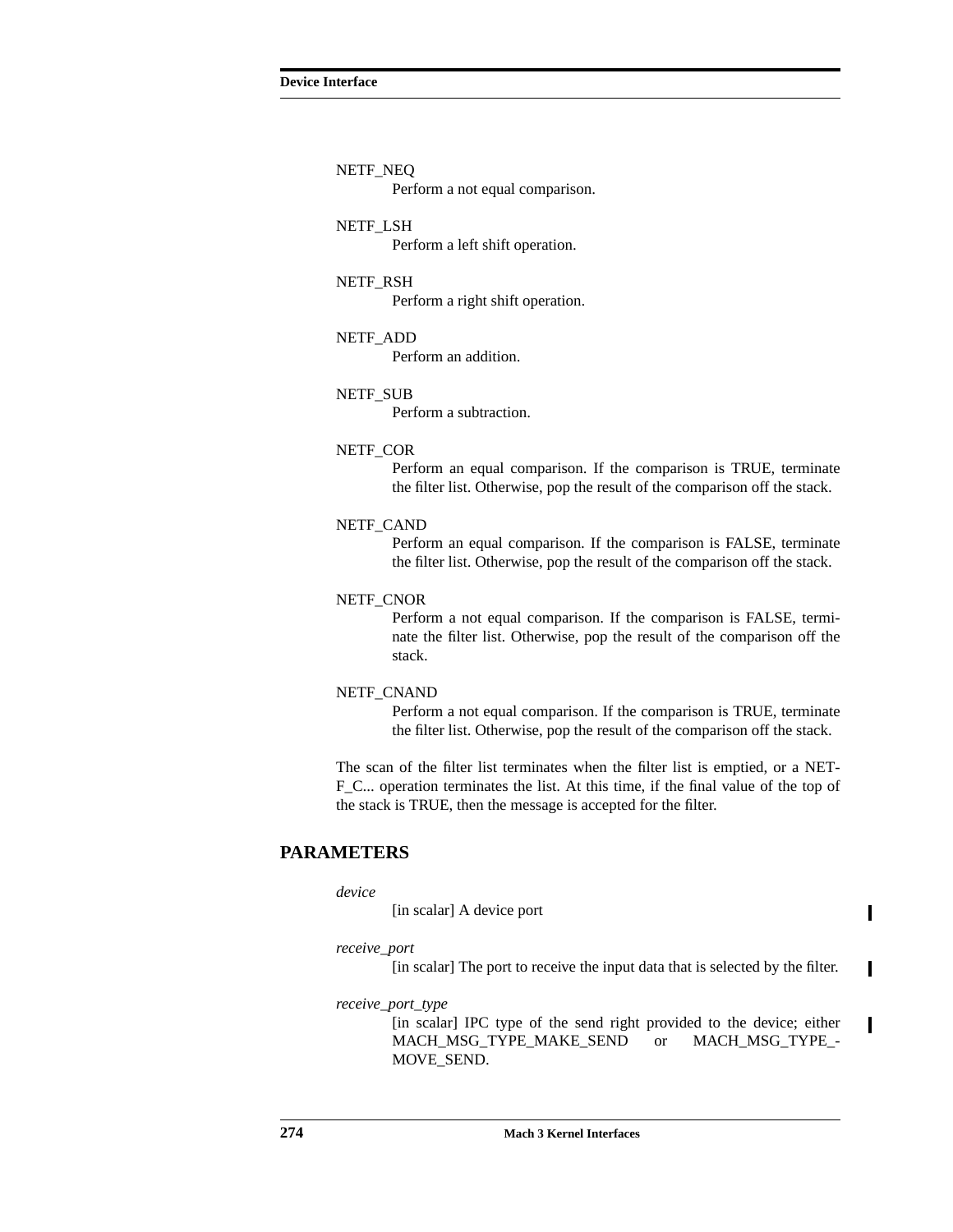$\mathbf{I}$ 

 $\mathbf I$ 

 $\mathbf I$ 

*priority*

[in scalar] Used to order multiple receivers.

*filter*

[pointer to in array of *filter\_t*] The address of an array of filter values.

*filter\_count*

[in scalar] The size of the *filter* array.

## **RETURN VALUE**

D\_SUCCESS Device filter set.

D\_NO\_SUCH\_DEVICE Device is not open or operational.

D\_INVALID\_OPERATION No *receive\_port* was supplied.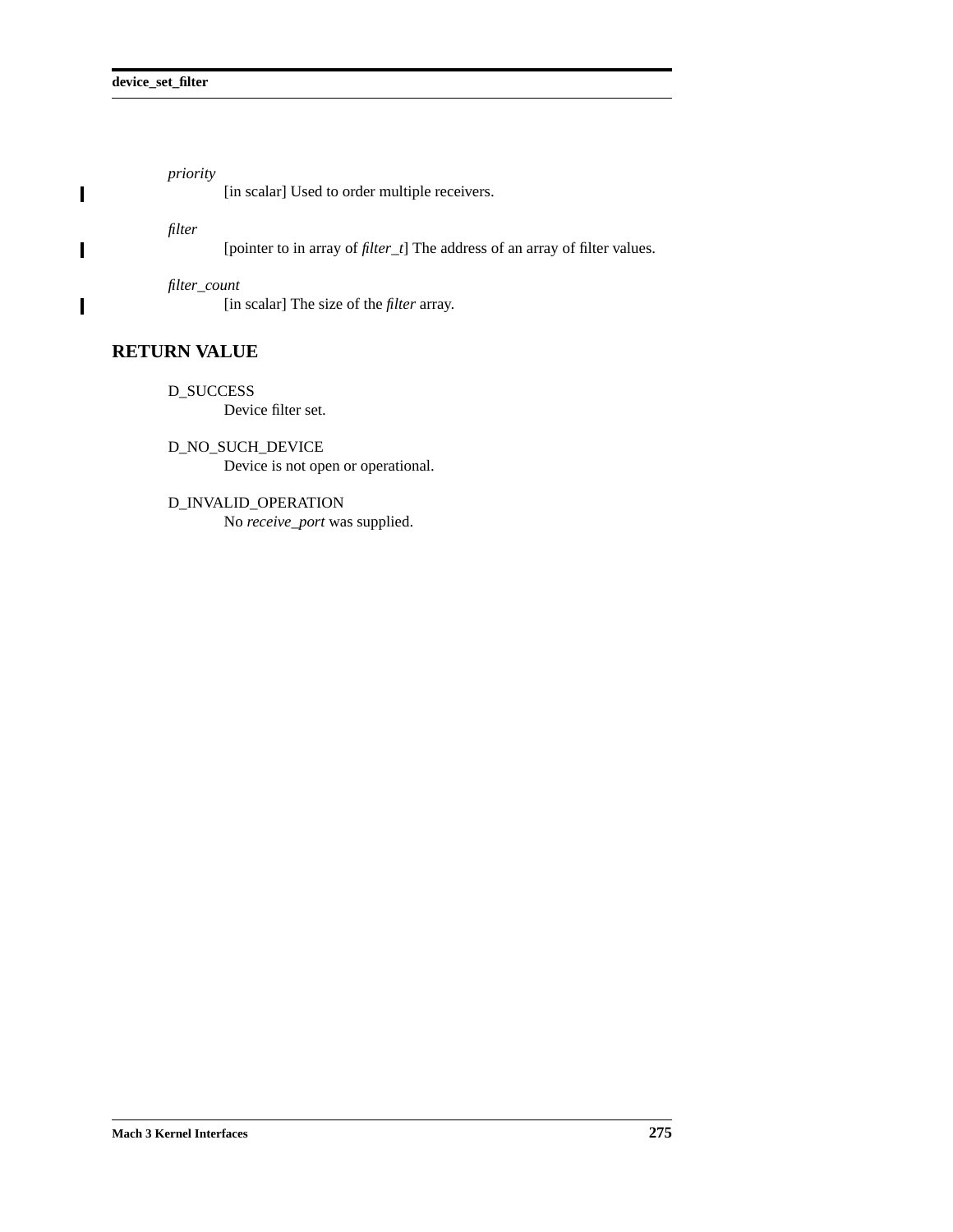## **device\_set\_status**

**Function** — Sets device status.

## **LIBRARY**

#include <**device/device.h**>

## **SYNOPSIS**

kern\_return\_t **device\_set\_status**

| (mach port t)          | device.        |
|------------------------|----------------|
| int                    | <i>flavor.</i> |
| dev status t           | status.        |
| mach_msg_type_number_t | status count); |

 $\blacksquare$ 

 $\mathbf I$ 

## **DESCRIPTION**

The **device\_set\_status** function sets device status. The possible values of *flavor* as well as the corresponding meanings are device dependent.

## **PARAMETERS**

*device*

[in scalar] A device port to the device to be manipulated.

*flavor*

[in scalar] The type of status information to set.

*status*

[pointer to in array of *int*] The status information to set.

*status\_count*

[in scalar] The size of the status information.

## **RETURN VALUE**

#### D\_SUCCESS

Device status was set.

#### D\_NO\_SUCH\_DEVICE

The device is not open or operational.

## **RELATED INFORMATION**

Functions: **device\_get\_status**.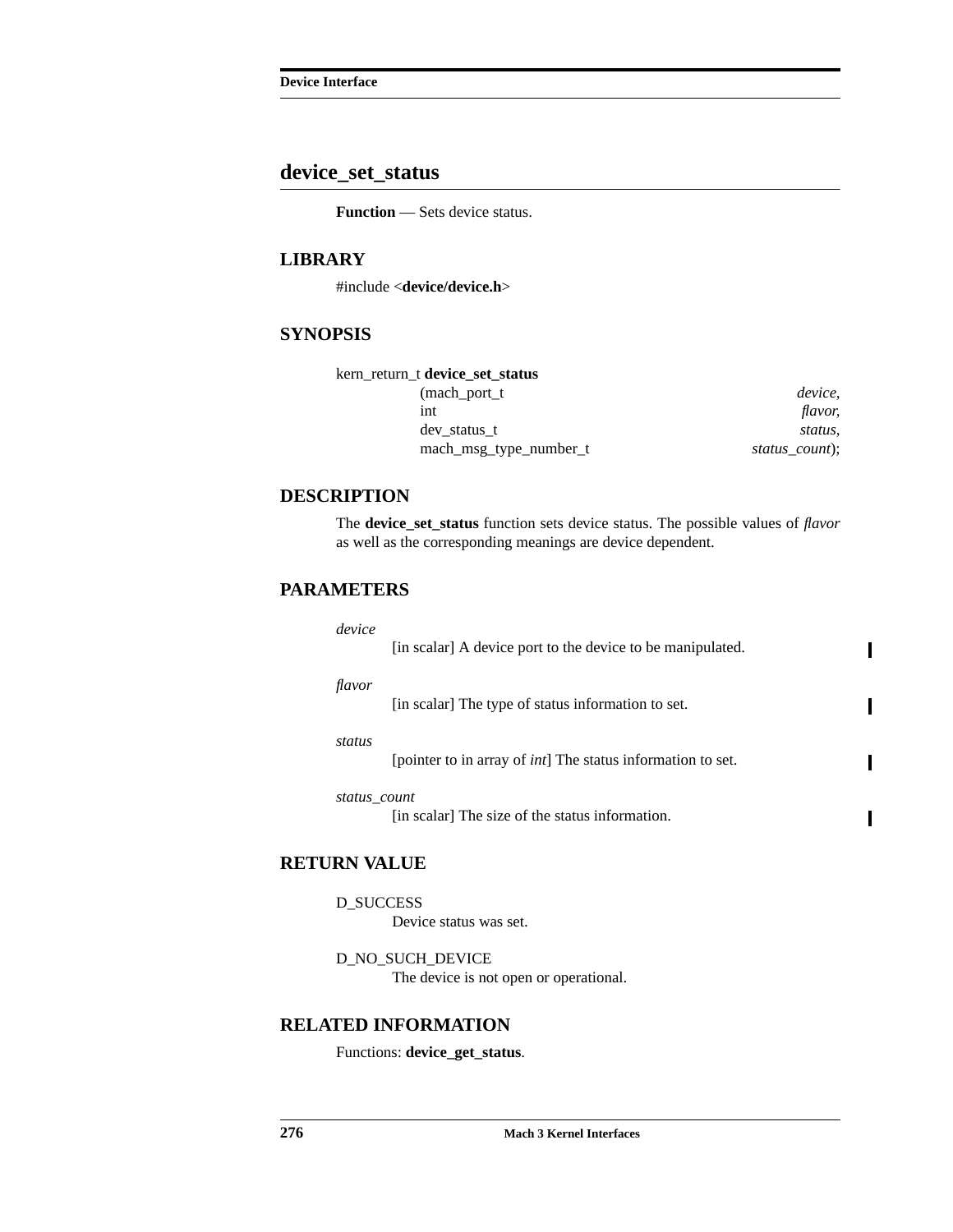## **device\_write**

**Function** — Write a sequence of bytes to a device object.

### **LIBRARY**

#include <**device/device.h**> (**device\_write**)

#include <**device/device\_request.h**> (**device\_write\_request**)

#include <**device/device\_reply.h**> (**ds\_device\_write\_reply**)

## **SYNOPSIS**

| kern_return_t device_write |                 |
|----------------------------|-----------------|
| (mach port t               | device.         |
| dev mode t                 | mode,           |
| recnum t                   | recnum,         |
| io_buf_ptr_t               | data,           |
| mach_msg_type_number_t     | data count,     |
| $int*$                     | bytes_written); |

## **DESCRIPTION**

The **device\_write** function writes a sequence of bytes to a device object. The meaning of *recnum* as well as the specific operation performed is device dependent.

## **ASYNCHRONOUS FORM**

## **device\_write\_request**

**Function** — Asynchronously write data

#### kern\_return\_t **device\_write\_request**

| (mach_port_t           | device.      |
|------------------------|--------------|
| mach_port_t            | reply_port,  |
| dev mode t             | mode,        |
| recnum t               | recnum,      |
| io_buf_ptr_t           | data,        |
| mach_msg_type_number_t | data count); |

#### **ds\_device\_write\_reply**

**Server Interface** — Receive the reply from an asynchronous write

#### kern\_return\_t **ds\_device\_write\_reply**

| (mach_port_t) | reply port,     |
|---------------|-----------------|
| kern return t | return code.    |
| int           | bytes_written); |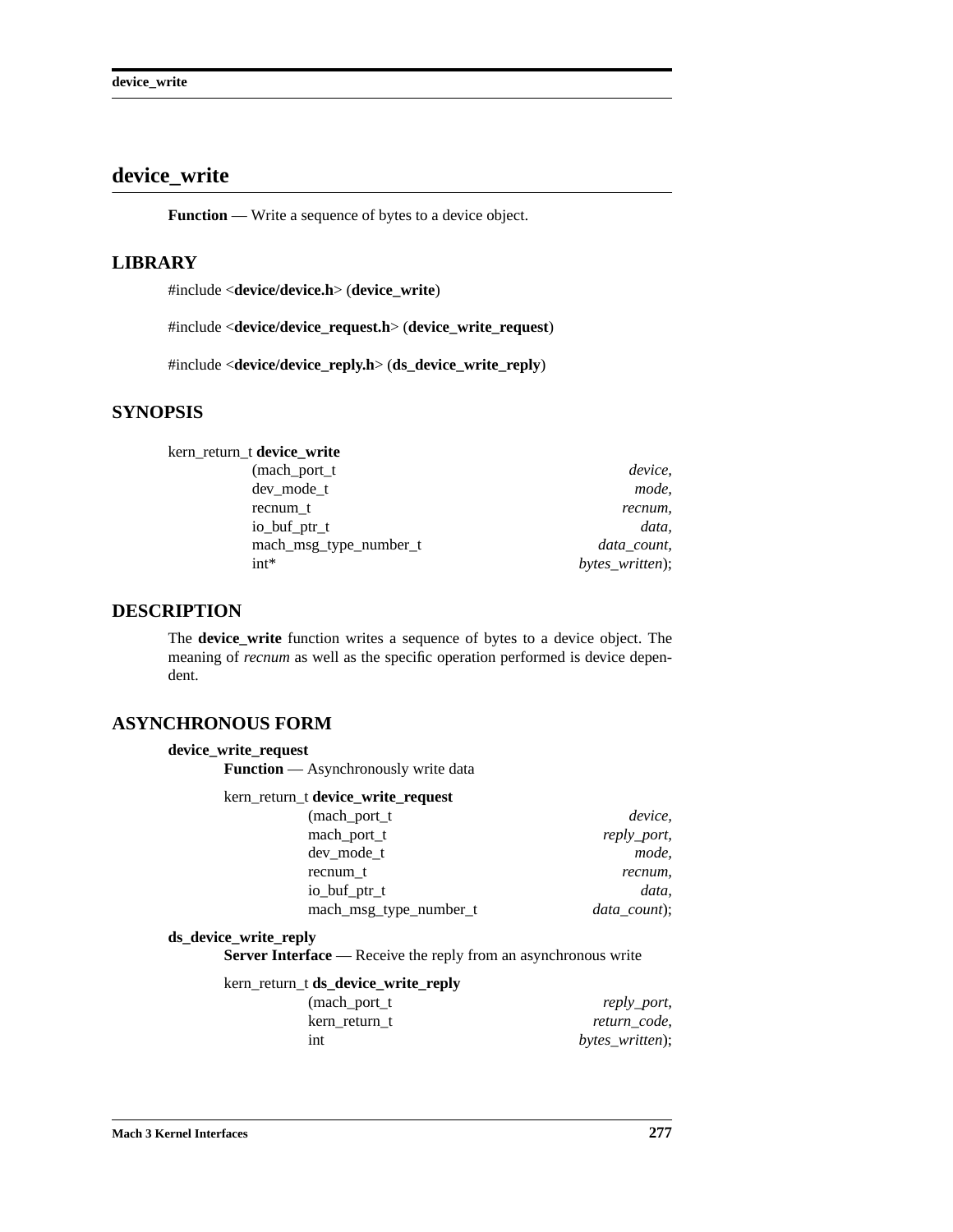## **PARAMETERS**

#### *device*

[in scalar] A device port to the device to be written.

#### *reply\_port*

[in scalar] The port to which the reply message is to be sent.

 $\blacksquare$ 

Π

П

П

#### *mode*

[in scalar] I/O mode value. Meaningful options are:

D\_NOWAIT Do not wait for I/O completion.

#### *recnum*

[in scalar] Record number to be written.

#### *data*

[pointer to in array of bytes] Data bytes to be written.

#### *data\_count*

[in scalar] Number of data bytes to be written.

#### *return\_code*

[in scalar] The return status code from the write.

#### *bytes\_written*

[out scalar] Size of data transfer.

## **RETURN VALUE**

#### D\_SUCCESS

Data was written.

#### D\_NO\_SUCH\_DEVICE

The device is dead or not completely open.

#### KERN\_SUCCESS

Returned for **device\_write\_request** or **ds\_device\_write\_reply**, since these functions do not receive a reply message and have no return value. Only message transmission errors apply.

## **RELATED INFORMATION**

Functions: **device\_write\_inband**, **device\_reply\_server**.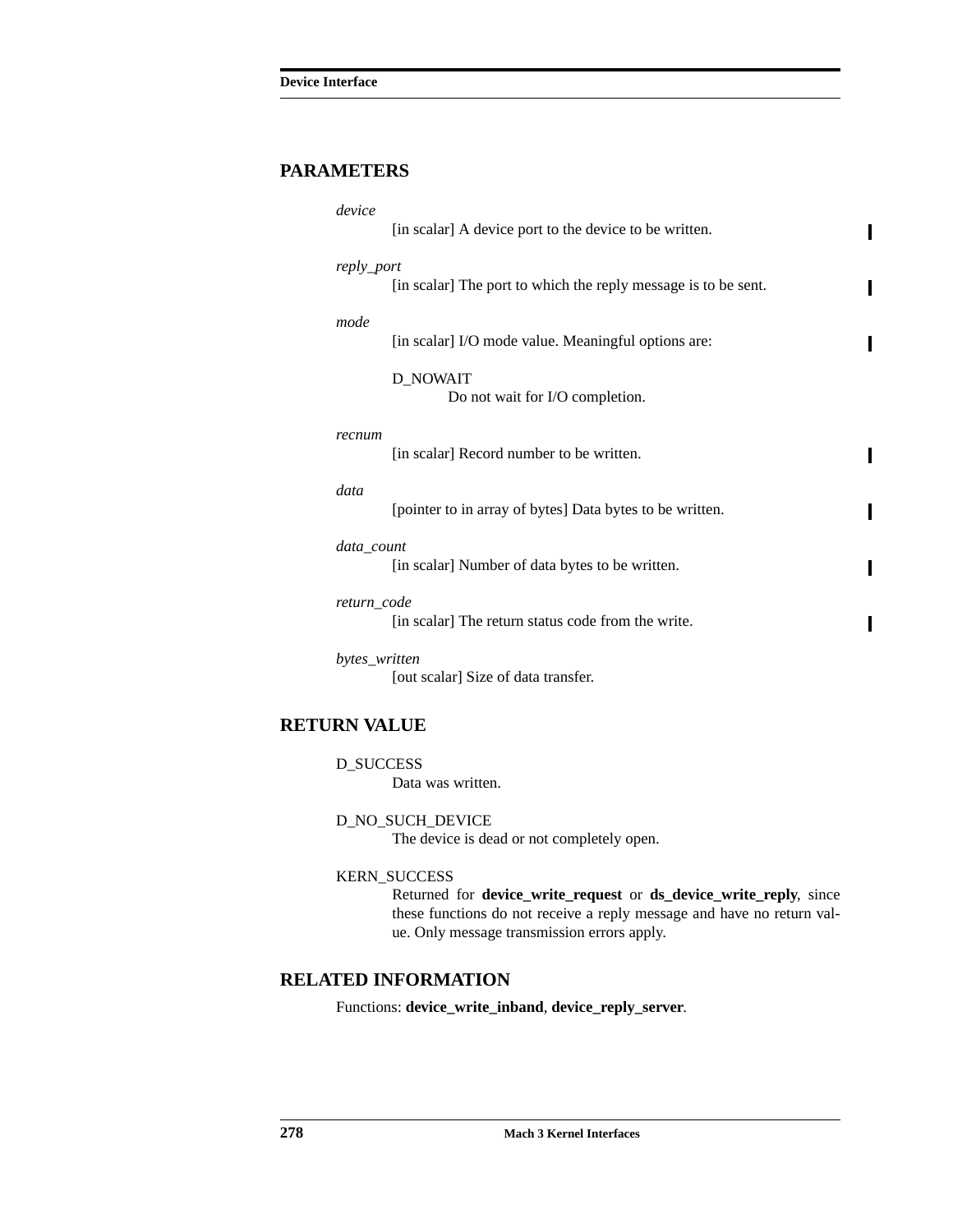## **device\_write\_inband**

Function — Write a sequence of bytes "inband" to a device object.

### **LIBRARY**

#include <**device/device.h**> (**device\_write\_inband**)

#include <**device/device\_request.h**> (**device\_write\_request\_inband**)

#include <**device/device\_reply.h**> (**ds\_device\_write\_reply\_inband**)

## **SYNOPSIS**

|                 | kern_return_t device_write_inband |
|-----------------|-----------------------------------|
| device.         | (mach_port_t                      |
| mode,           | dev_mode_t                        |
| recnum,         | recnum t                          |
| data,           | io_buf_ptr_inband_t               |
| data count,     | mach_msg_type_number_t            |
| bytes_written); | $int^*$                           |

### **DESCRIPTION**

The **device\_write** function writes a sequence of bytes to a device object. The meaning of *recnum* as well as the specific operation performed is device dependent. This call differs from **device\_write** in that the bytes to be written are sent "inband" in the request IPC message.

### **ASYNCHRONOUS FORM**

| device_write_request_inband |  |  |  |
|-----------------------------|--|--|--|
|-----------------------------|--|--|--|

**Function** — Asynchronously write data

#### kern\_return\_t **device\_write\_request\_inband**

| (mach_port_t           | device.         |
|------------------------|-----------------|
| mach_port_t            | reply port,     |
| dev mode t             | mode,           |
| recnum t               | recnum,         |
| io_buf_ptr_inband_t    | data,           |
| mach_msg_type_number_t | $data\_count);$ |

#### **ds\_device\_write\_reply\_inband**

**Server Interface** — Receive the reply from an asynchronous write

#### kern\_return\_t **ds\_device\_write\_reply\_inband**

| (mach port t) | reply_port,     |
|---------------|-----------------|
| kern return t | return code.    |
| int           | bytes_written); |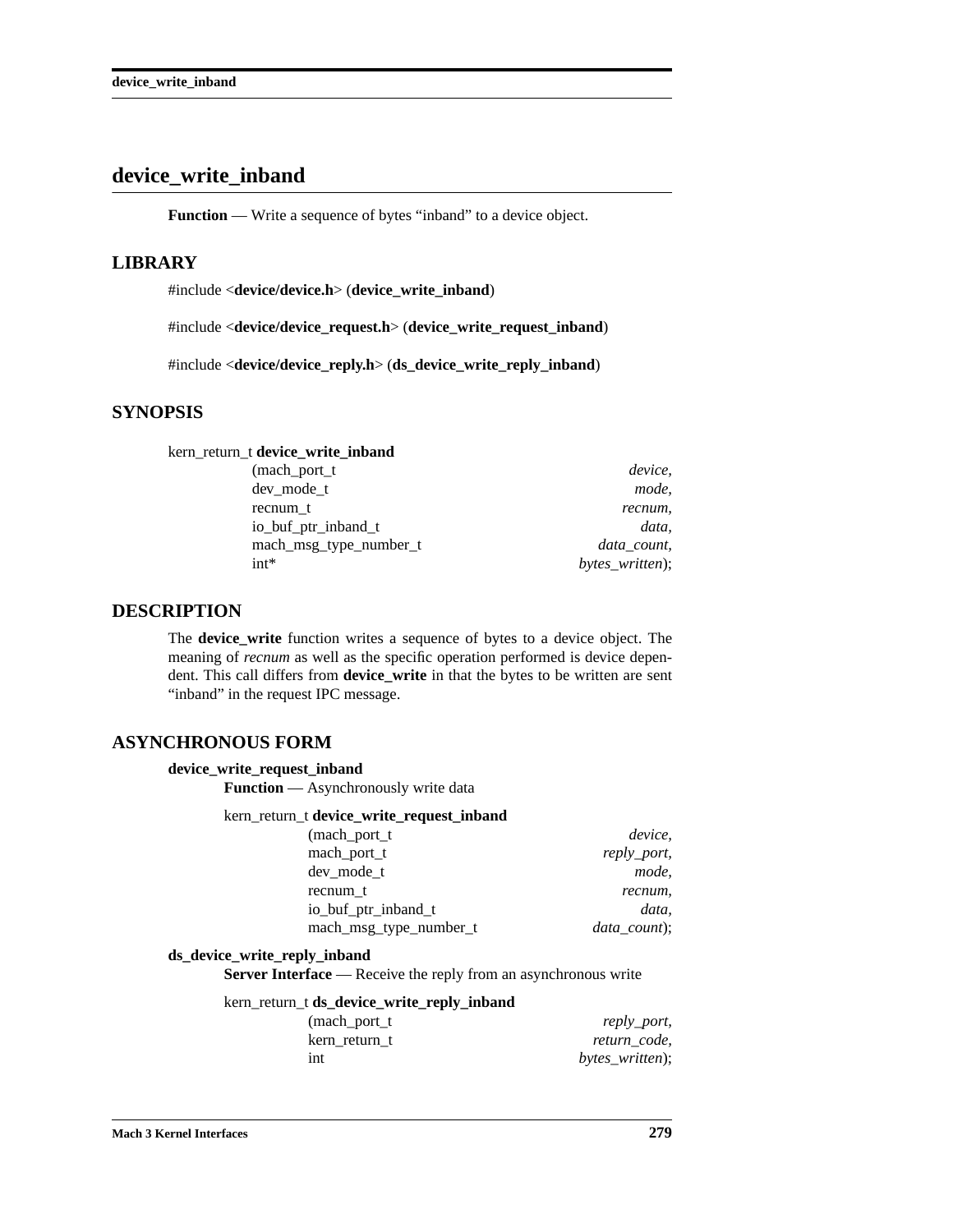## **PARAMETERS**

#### *device*

[in scalar] A device port to the device to be written.

#### *reply\_port*

[in scalar] The port to which the reply message is to be sent.

 $\blacksquare$ 

Π

П

#### *mode*

[in scalar] I/O mode value. Meaningful options are:

D\_NOWAIT Do not wait for I/O completion.

#### *recnum*

[in scalar] Record number to be written.

#### *data*

[pointer to in array of bytes] Data bytes to be written.

#### *data\_count*

[in scalar] Number of data bytes to be written.

#### *return\_code*

[in scalar] The return status code from the write.

#### *bytes\_written*

[out scalar] Size of data transfer.

## **RETURN VALUE**

#### D\_SUCCESS

Data was written.

#### D\_NO\_SUCH\_DEVICE

The device is dead or not completely open.

### KERN\_SUCCESS

Returned for **device\_write\_request\_inband** or **ds\_device\_write\_reply\_inband**, since these functions do not receive a reply message and have no return value. Only message transmission errors apply.

## **RELATED INFORMATION**

Functions: **device\_write**, **device\_reply\_server**.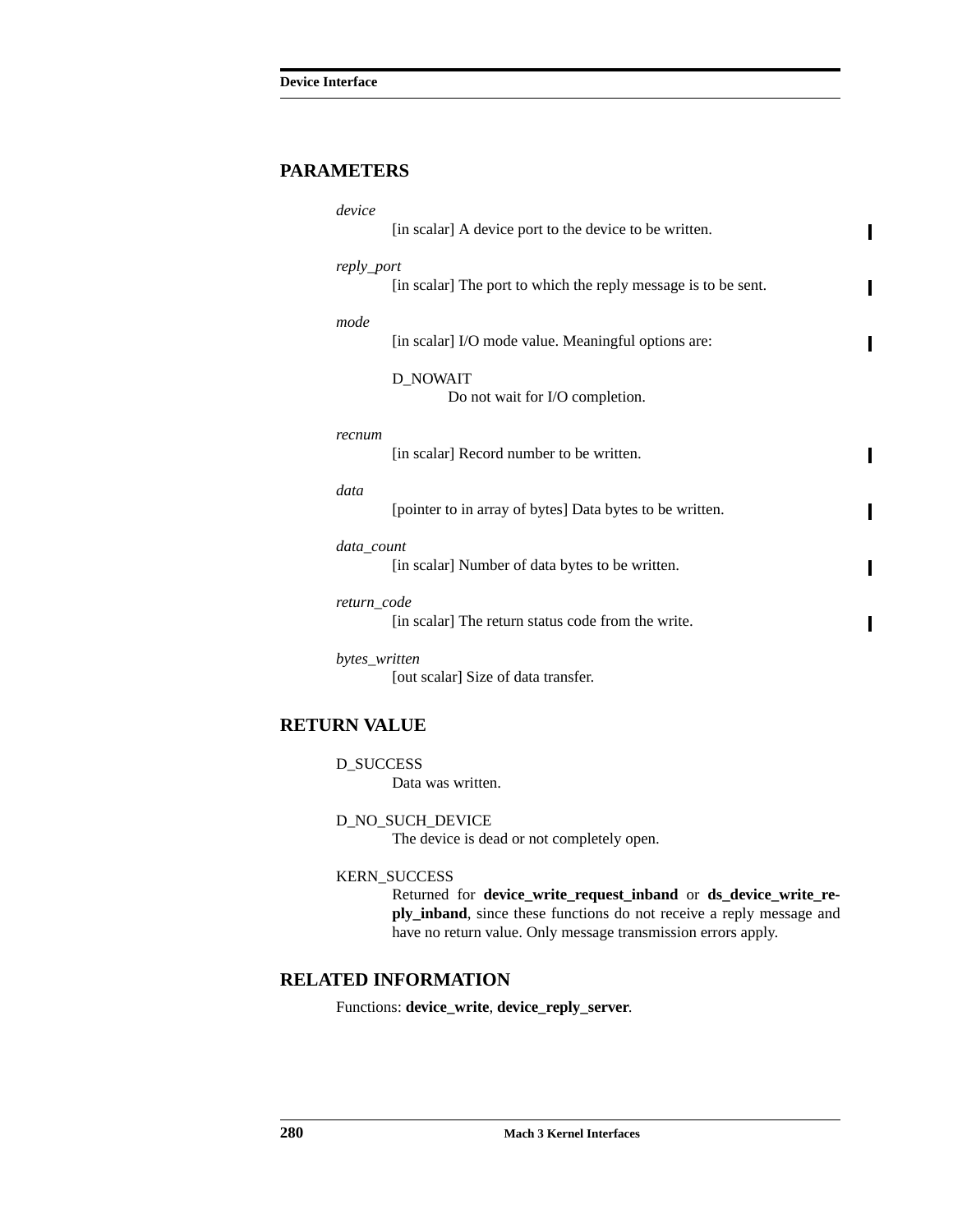# APPENDIX A MIG Server Routines

This appendix describes server message de-multiplexing routines generated by MIG from the kernel interface definitions of use to a server in handling messages sent from the kernel.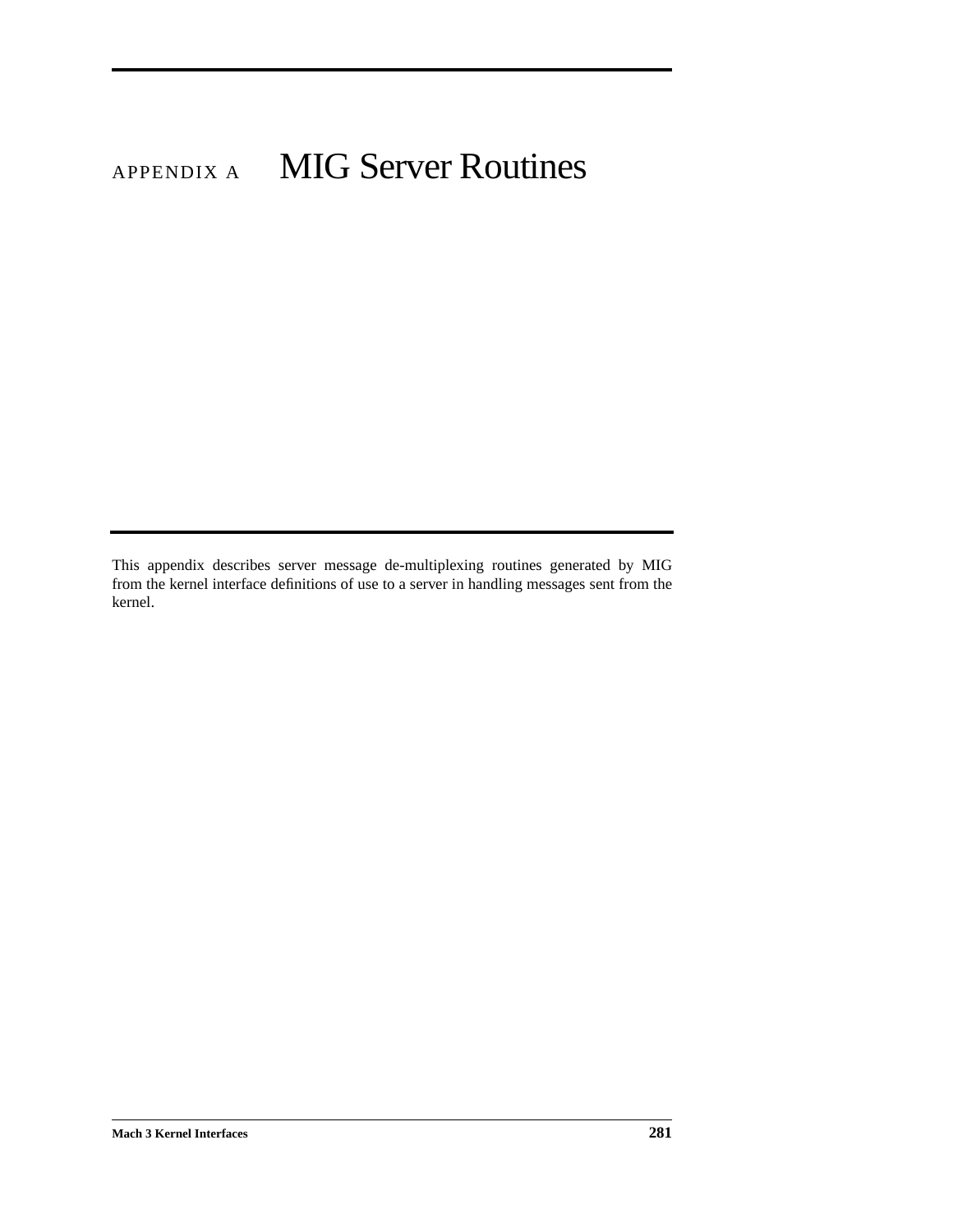# **device\_reply\_server**

**Function** — Handles messages from a kernel device driver

### **LIBRARY**

**libmach\_sa.a**, **libmach.a**

Not declared anywhere.

# **SYNOPSIS**

boolean\_t **device\_reply\_server** (mach\_msg\_header\_t\* *in\_msg,* mach\_msg\_header\_t\* *out\_msg*);

 $\blacksquare$ 

 $\mathbf I$ 

# **DESCRIPTION**

The **device\_reply\_server** function is the MIG generated server handling function to handle messages from kernel device drivers. Such messages were sent in response to the various **device\_...\_request**... calls. It is assumed when using those calls that some task is listening for reply messages on the port named as a reply port to those calls. The **device\_reply\_server** function performs all necessary argument handling for a kernel message and calls one of the device server functions to interpret the message.

# **PARAMETERS**

#### *in\_msg*

[pointer to in structure] The device driver message received from the kernel.

#### *out\_msg*

[out structure] A reply message. No messages from a device driver expect a direct reply, so this field is not used.

# **RETURN VALUE**

#### **TRUE**

The message was handled and the appropriate function was called.

#### FALSE

The message did not apply to this device handler interface and no other action was taken.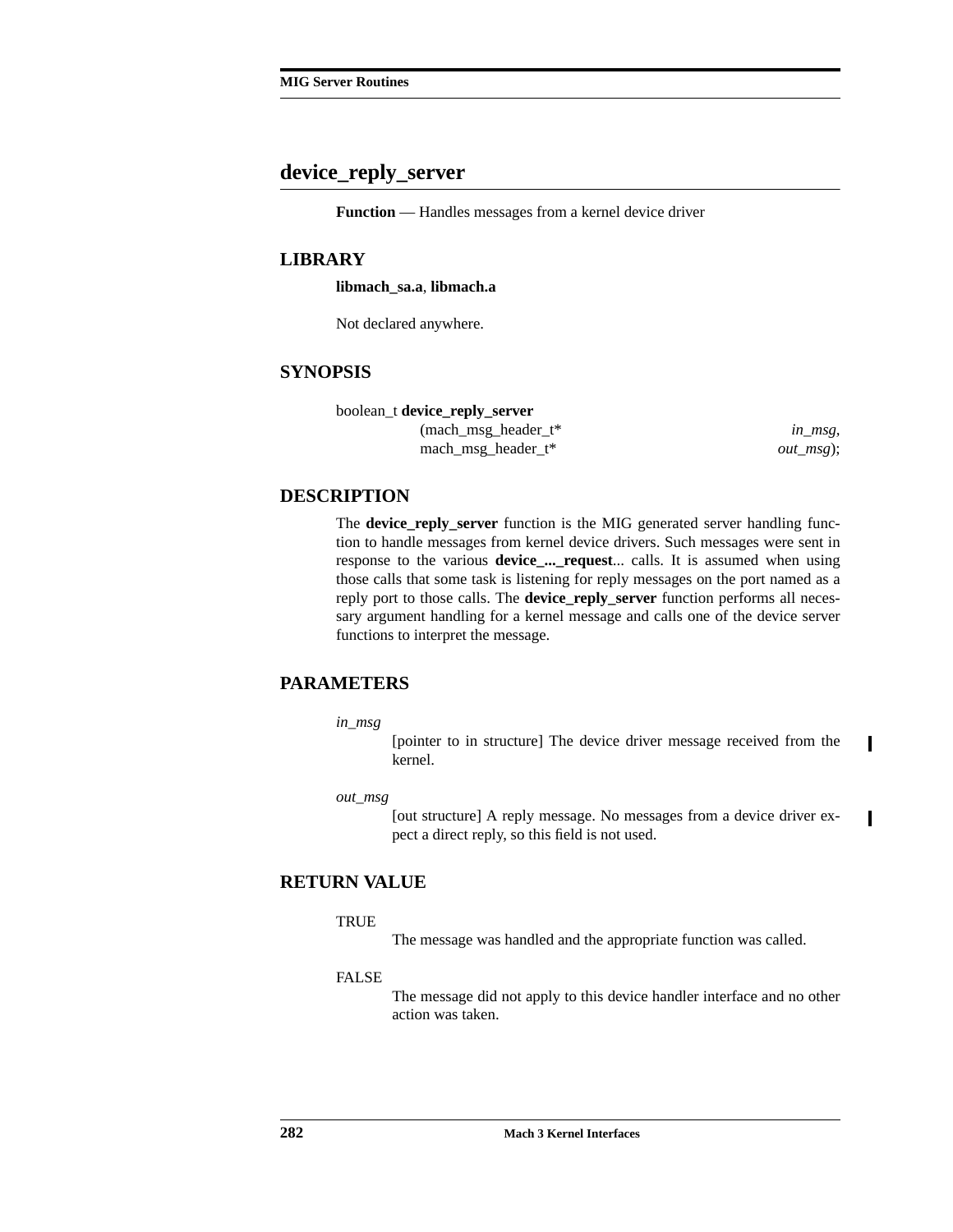# **RELATED INFORMATION**

Functions: **ds\_device\_open\_reply**, **ds\_device\_write\_reply**, **ds\_device\_write\_reply\_inband**, **ds\_device\_read\_reply**, **ds\_device\_read\_reply\_inband**.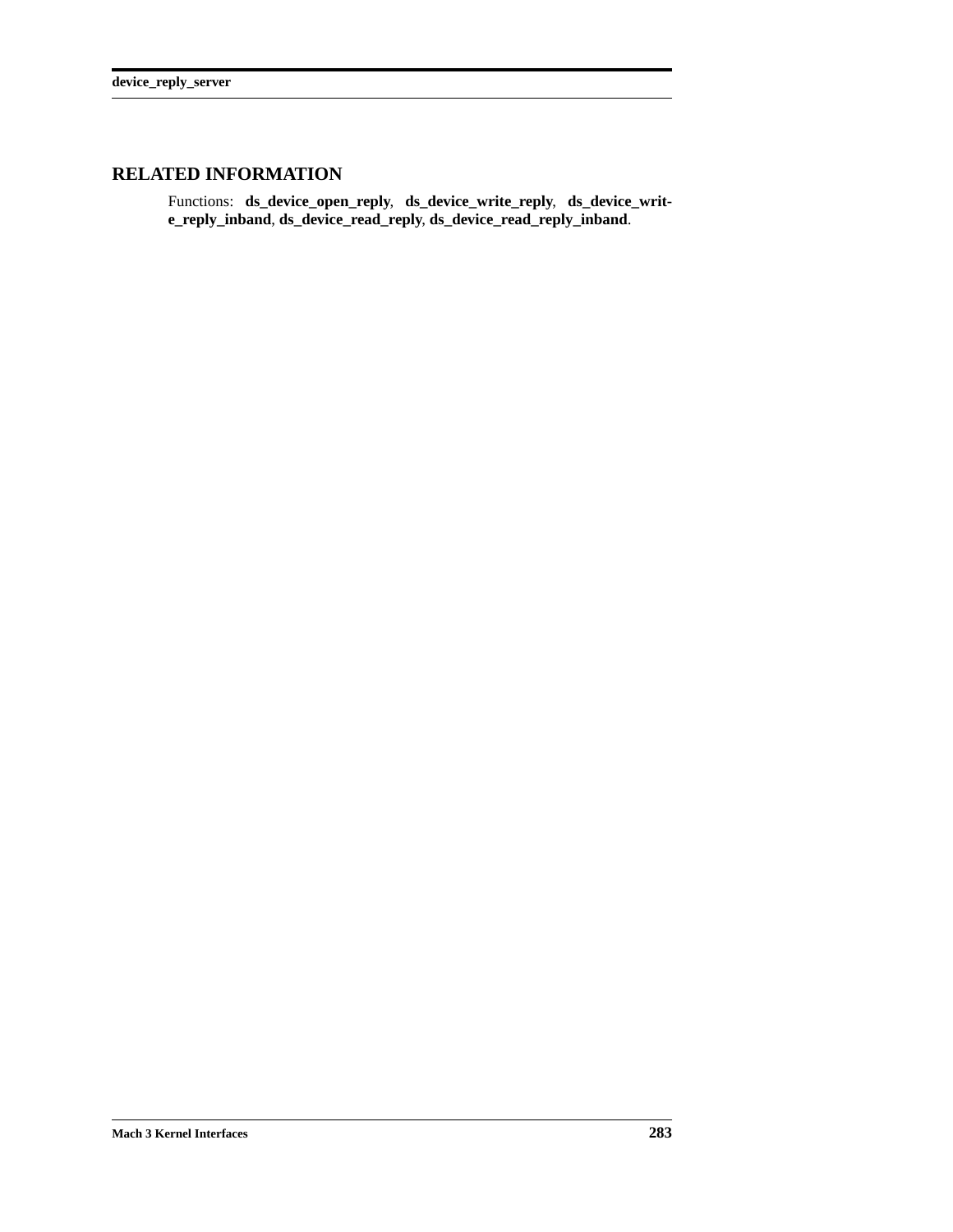### **exc\_server**

**Function** — Handles kernel messages for an exception handler

### **LIBRARY**

**libmach\_sa.a**, **libmach.a**

Not declared anywhere.

# **SYNOPSIS**

boolean\_t **exc\_server** (mach\_msg\_header\_t\* *in\_msg,* mach\_msg\_header\_t\* *out\_msg*);

 $\mathbf I$ 

 $\overline{\phantom{a}}$ 

# **DESCRIPTION**

The **exc\_server** function is the MIG generated server handling function to handle messages from the kernel relating to the occurrence of an exception in a thread. Such messages are delivered to the exception port set via **thread\_ set\_special\_port** or **task\_set\_special\_port**. When an exception occurs in a thread, the thread sends an exception message to its exception port, blocking in the kernel waiting for the receipt of a reply. The **exc\_server** function performs all necessary argument handling for this kernel message and calls **catch\_exception\_raise**, which should handle the exception. If **catch\_exception\_raise** returns KERN\_SUCCESS, a reply message will be sent, allowing the thread to continue from the point of the exception; otherwise, no reply message is sent and **catch\_exception\_raise** must have dealt with the exception thread directly.

# **PARAMETERS**

*in\_msg*

[pointer to in structure] The exception message received from the kernel.

*out\_msg*

[out structure] A reply message.

# **RETURN VALUE**

#### TRUE

The message was handled and the appropriate function was called.

#### FALSE

The message did not apply to the exception mechanism and no other action was taken.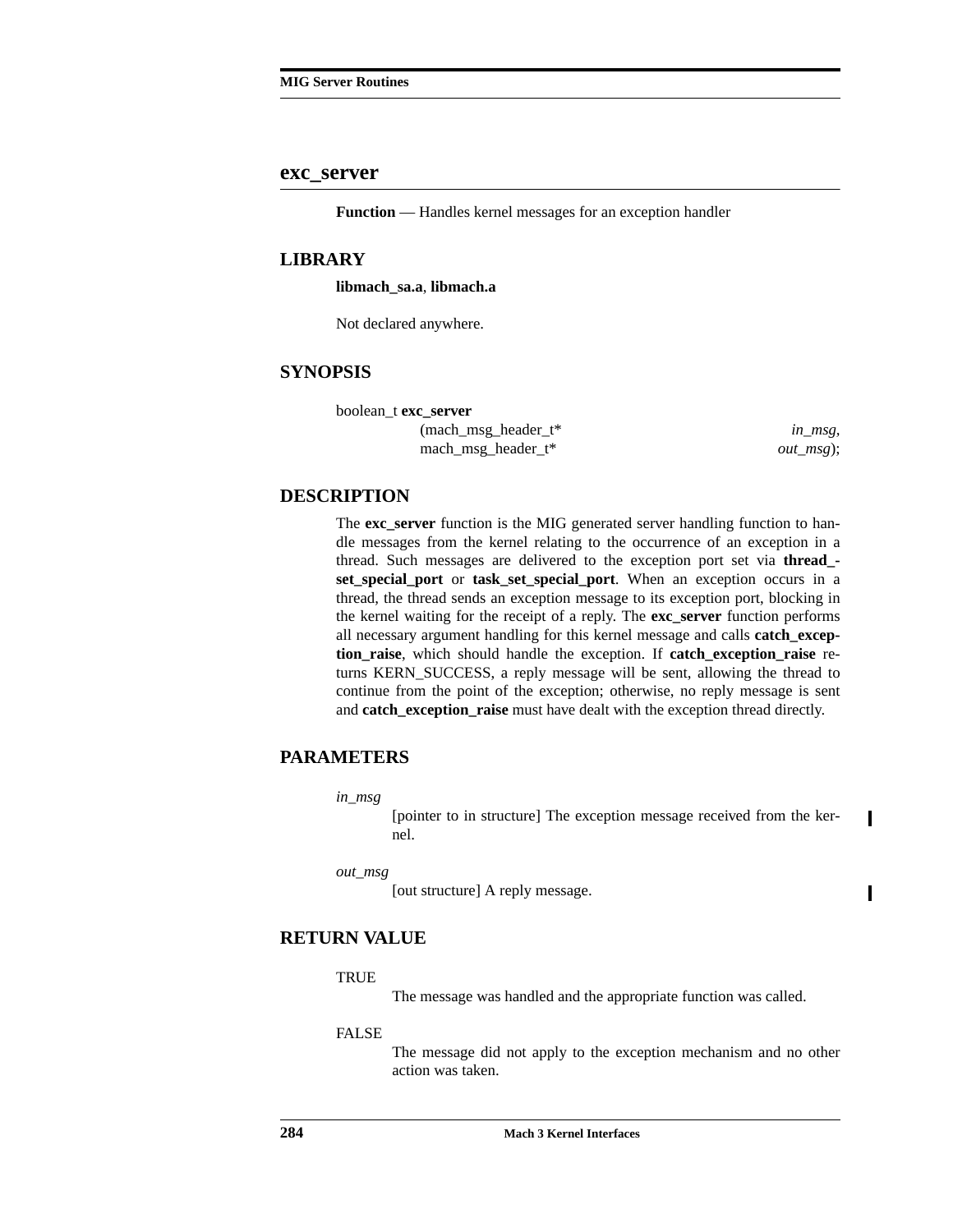# **RELATED INFORMATION**

Functions: **thread\_set\_special\_port**, **task\_set\_special\_port**, **catch\_exception\_rais**e.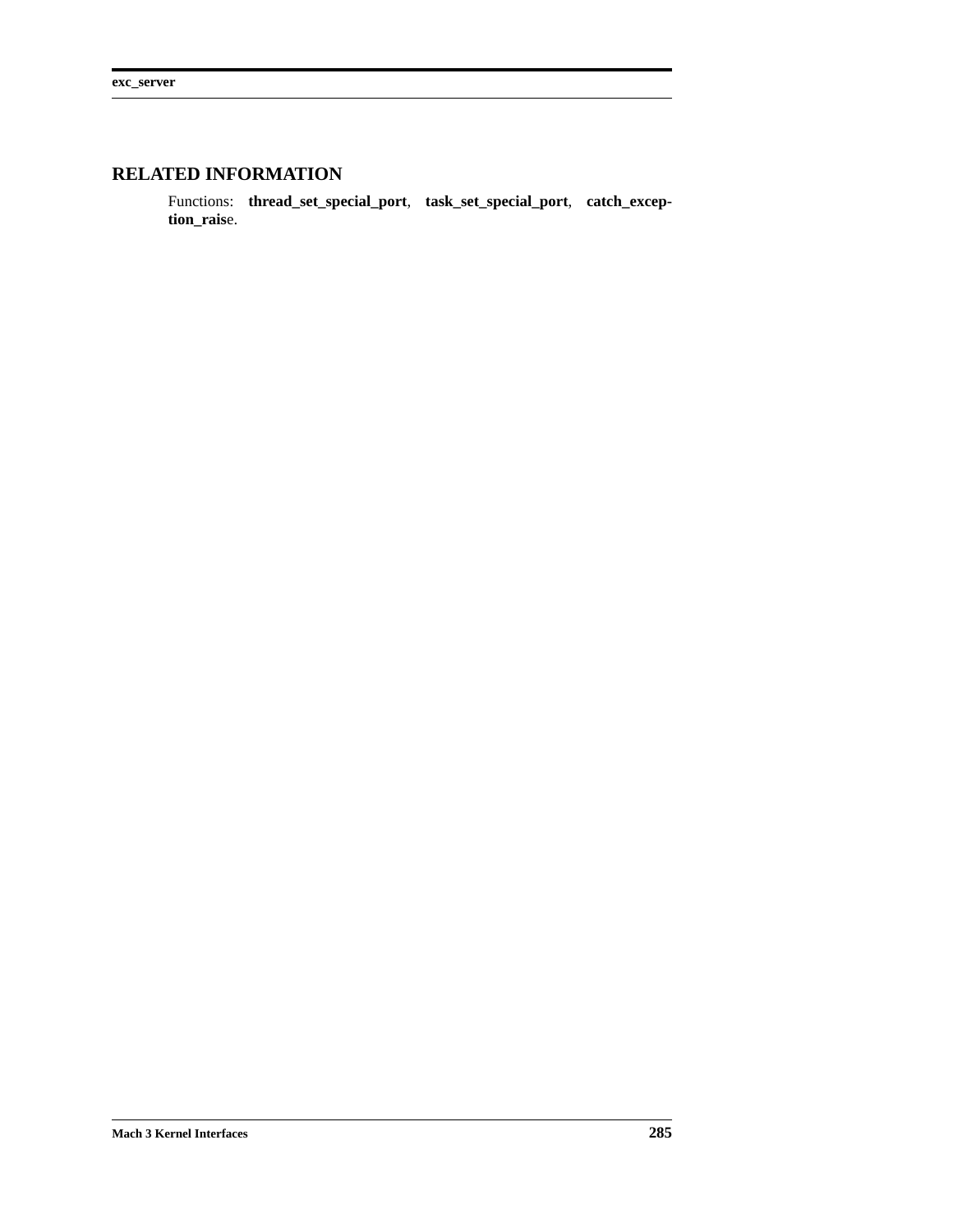# **memory\_object\_default\_server**

**Function** — Handles kernel messages for the default memory manager

### **LIBRARY**

**libmach.a** only

Not declared anywhere.

# **SYNOPSIS**

boolean\_t **memory\_object\_default\_server** (mach\_msg\_header\_t\* *in\_msg,* mach\_msg\_header\_t\* *out\_msg*);

 $\mathbf I$ 

# **DESCRIPTION**

The **memory\_object\_default\_server** function is the MIG generated server handling function to handle messages from the kernel targeted to the default memory manager. This server function only handles messages unique to the default memory manager. Messages that are common to all memory managers are handled by **memory\_object\_server**.

A *memory manager* is a server task that responds to specific messages from the kernel in order to handle memory management functions for the kernel. The **memory\_object\_default\_server** function performs all necessary argument handling for a kernel message and calls one of the default memory manager functions.

# **PARAMETERS**

*in\_msg*

[pointer to in structure] The memory manager message received from the kernel.

*out\_msg*

[out structure] A reply message. No messages to a memory manager expect a direct reply, so this field is not used.

# **RETURN VALUE**

**TRUE** 

The message was handled and the appropriate function was called.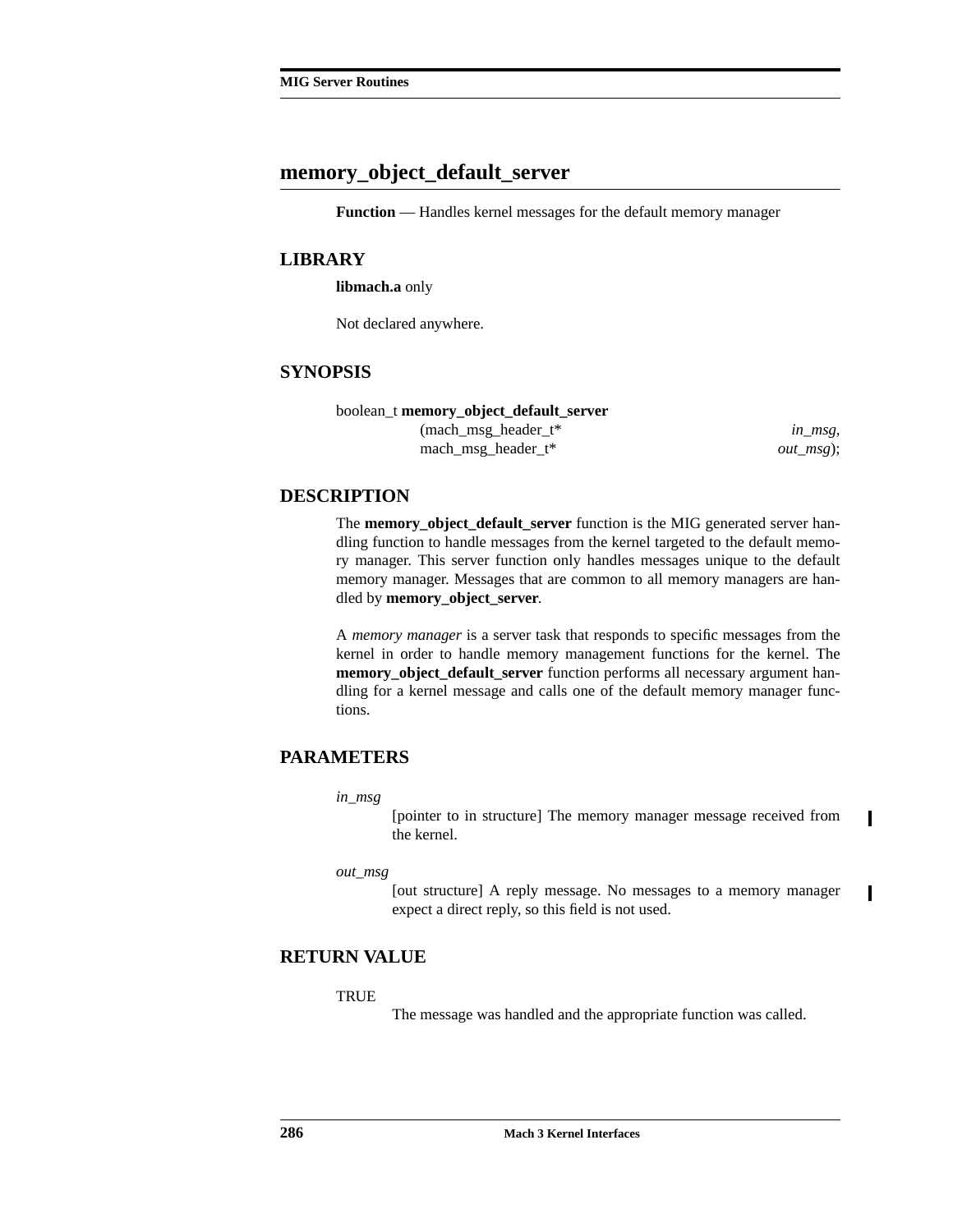FALSE

The message did not apply to this memory management interface and no other action was taken.

# **RELATED INFORMATION**

Functions: **seqnos\_memory\_object\_default\_server**, **memory\_object\_server**, **memory\_object\_create**, **memory\_object\_data\_initialize**.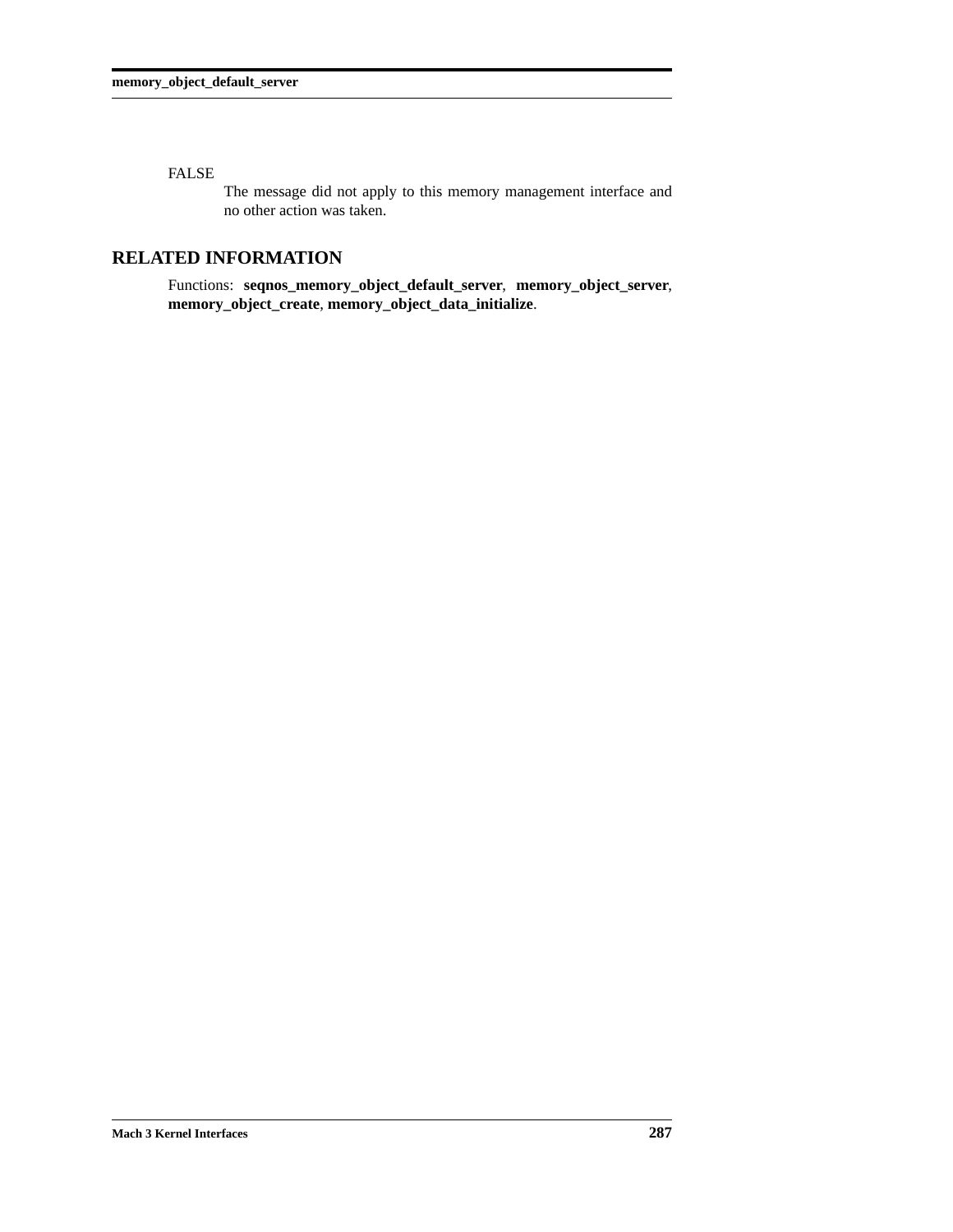# **memory\_object\_server**

**Function** — Handles kernel messages for a memory manager

### **LIBRARY**

**libmach.a** only

Not declared anywhere.

# **SYNOPSIS**

boolean\_t **memory\_object\_server** (mach\_msg\_header\_t\* *in\_msg,* mach\_msg\_header\_t\* *out\_msg*);

 $\blacksquare$ 

 $\blacksquare$ 

# **DESCRIPTION**

The **memory\_object\_server** function is the MIG generated server handling function to handle messages from the kernel targeted to a memory manager.

A *memory manager* is a server task that responds to specific messages from the kernel in order to handle memory management functions for the kernel. The **memory\_object\_server** function performs all necessary argument handling for a kernel message and calls one of the memory manager functions to interpret the message.

# **PARAMETERS**

*in\_msg*

[pointer to in structure] The memory manager message received from the kernel.

*out\_msg*

[out structure] A reply message. No messages to a memory manager expect a direct reply, so this field is not used.

# **RETURN VALUE**

### **TRUE**

The message was handled and the appropriate function was called.

#### FALSE

The message did not apply to this memory management interface and no other action was taken.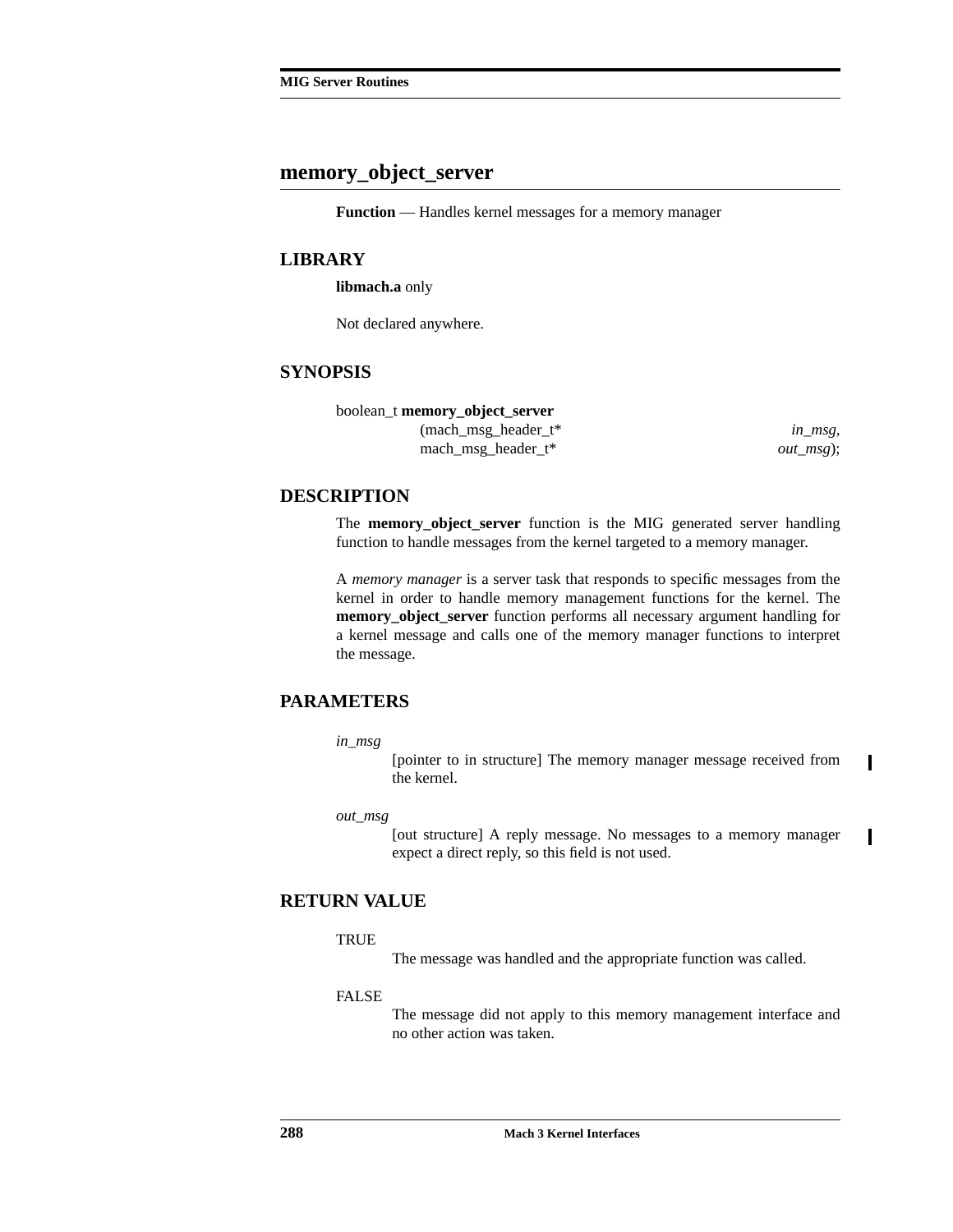# **RELATED INFORMATION**

Functions: **memory\_object\_default\_server**, **memory\_object\_copy**, **memory\_ object\_data\_request**, **memory\_object\_data\_unlock**, **memory\_object\_ data\_write**, **memory\_object\_data\_return**, **memory\_object\_init**, **memory\_object\_lock\_completed**, **memory\_object\_change\_completed**, **memory\_object\_terminate**, **seqnos\_memory\_object\_server**.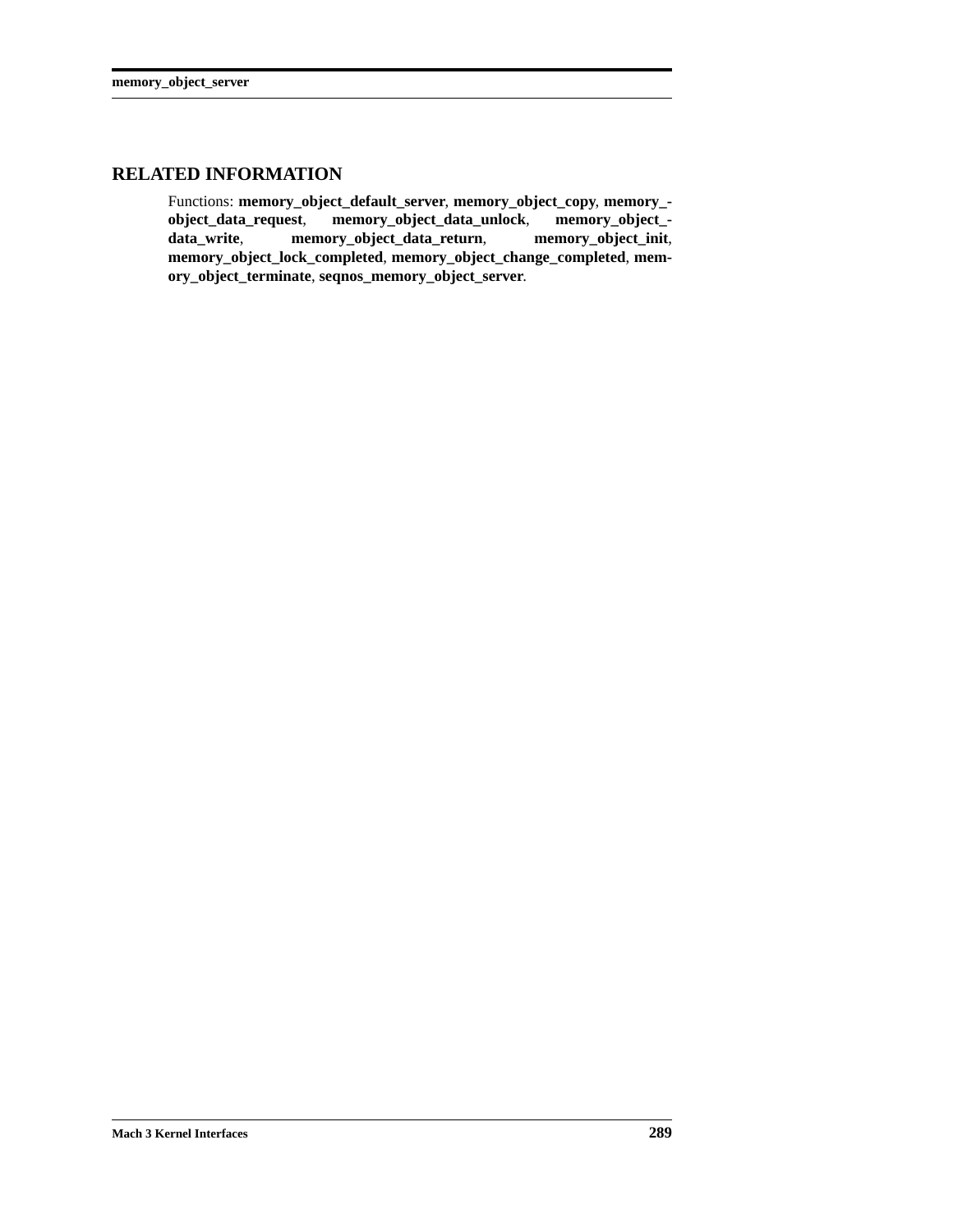# **notify\_server**

**Function** — Handle kernel generated IPC notifications

### **LIBRARY**

**libmach.a** only

Not declared anywhere.

# **SYNOPSIS**

boolean\_t **notify\_server** (mach\_msg\_header\_t\* *in\_msg,* mach\_msg\_header\_t\* *out\_msg*);

 $\blacksquare$ 

 $\blacksquare$ 

### **DESCRIPTION**

The **notify\_server** function is the MIG generated server handling function to handle messages from the kernel corresponding to IPC notifications. Such messages are delivered to the notification port named in a **mach\_msg** or **mach\_port\_request\_notification** call. The **notify\_server** function performs all necessary argument handling for this kernel message and calls the appropriate handling function. These functions must be supplied by the caller.

# **PARAMETERS**

*in\_msg*

[pointer to in structure] The notification message received from the kernel.

```
out_msg
```
[out structure] Not used.

### **NOTES**

The user of this function must also supply a dummy routine **do\_mach\_notify\_ port\_deleted**, which will never be called, but which is defined as part of Mach 2.5 IPC compatibility.

# **RETURN VALUE**

**TRUE** 

The message was handled and the appropriate function was called.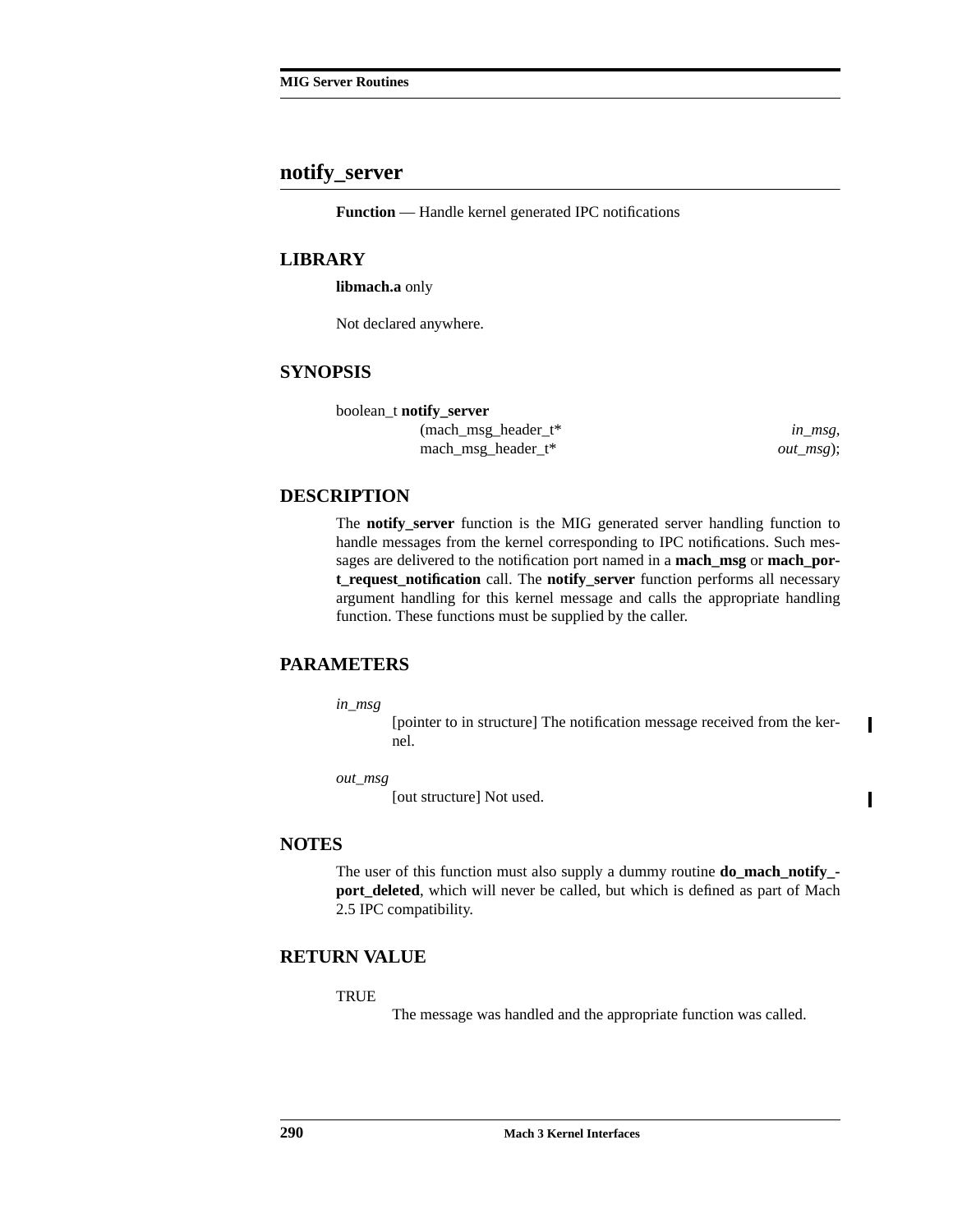$\mathbf I$ 

FALSE

The message did not apply to the notification mechanism and no other action was taken.

# **RELATED INFORMATION**

Functions: **seqnos\_notify\_server**, **mach\_msg**, **mach\_port\_request\_notification, do\_mach\_notify\_dead\_name**, **do\_mach\_notify\_msg\_accepted**, **do\_mach\_notify\_no\_senders**, **do\_mach\_notify\_port\_deleted**, **do\_mach\_notify\_port\_destroyed**, **do\_mach\_notify\_send\_once**.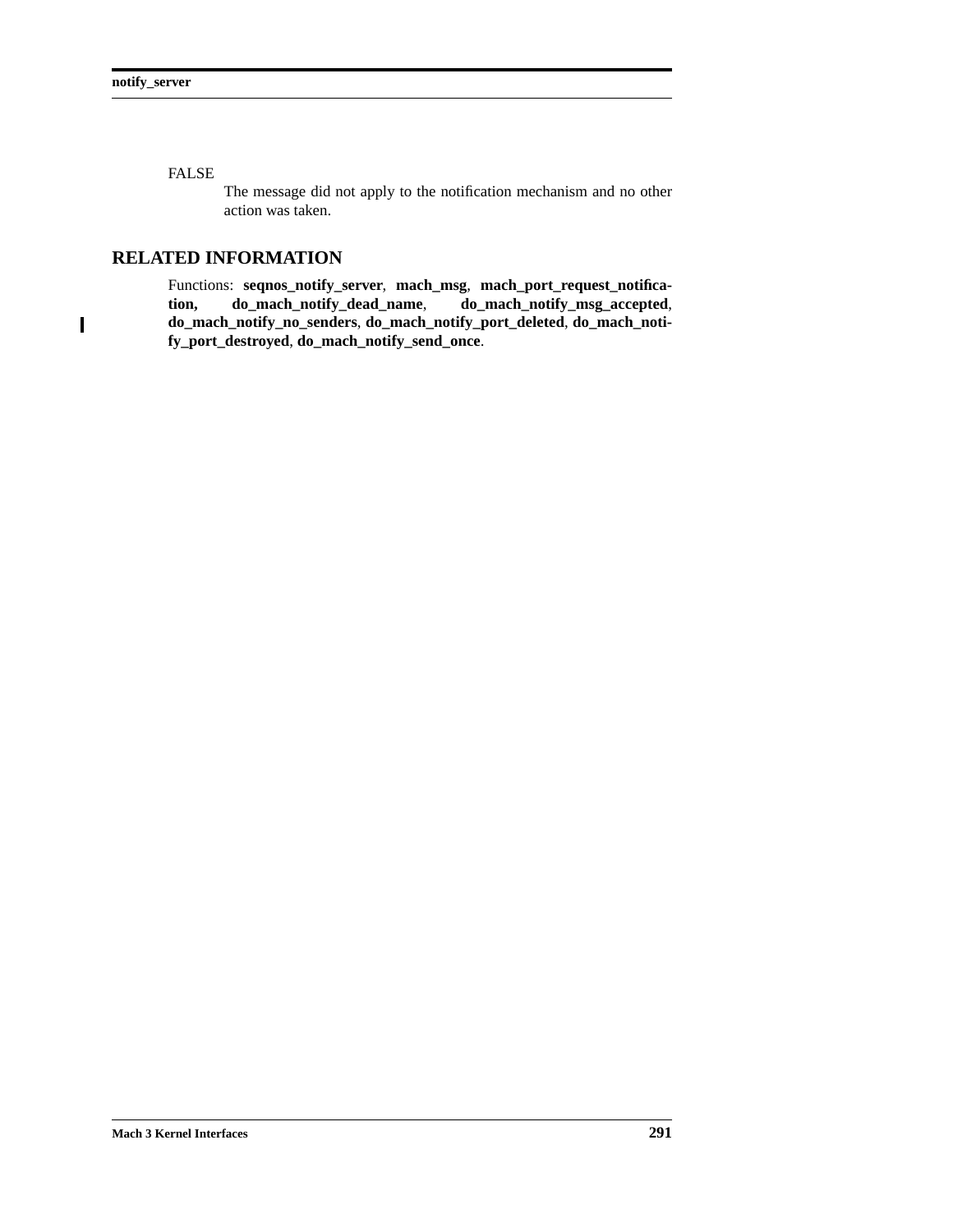# **seqnos\_memory\_object\_default\_server**

**Function** — Handles kernel messages for the default memory manager

### **LIBRARY**

**libmach.a** only

Not declared anywhere.

# **SYNOPSIS**

boolean\_t **seqnos\_memory\_object\_default\_server** (mach\_msg\_header\_t\* *in\_msg,* mach\_msg\_header\_t\* *out\_msg*);

 $\mathbf I$ 

# **DESCRIPTION**

The **seqnos\_memory\_object\_default\_server** function is the MIG generated server handling function to handle messages from the kernel targeted to the default memory manager. This server function only handles messages unique to the default memory manager. Messages that are common to all memory managers are handled by **seqnos\_memory\_object\_server**.

A *memory manager* is a server task that responds to specific messages from the kernel in order to handle memory management functions for the kernel. The **seqnos\_memory\_object\_default\_server** function performs all necessary argument handling for a kernel message and calls one of the default memory manager functions.

# **PARAMETERS**

*in\_msg*

[pointer to in structure] The memory manager message received from the kernel.

*out\_msg*

[out structure] A reply message. No messages to a memory manager expect a direct reply, so this field is not used.

# **NOTES**

**seqnos\_memory\_object\_default\_server** differs from **memory\_object\_default\_server** in that it supplies message sequence numbers to the server interfaces it calls.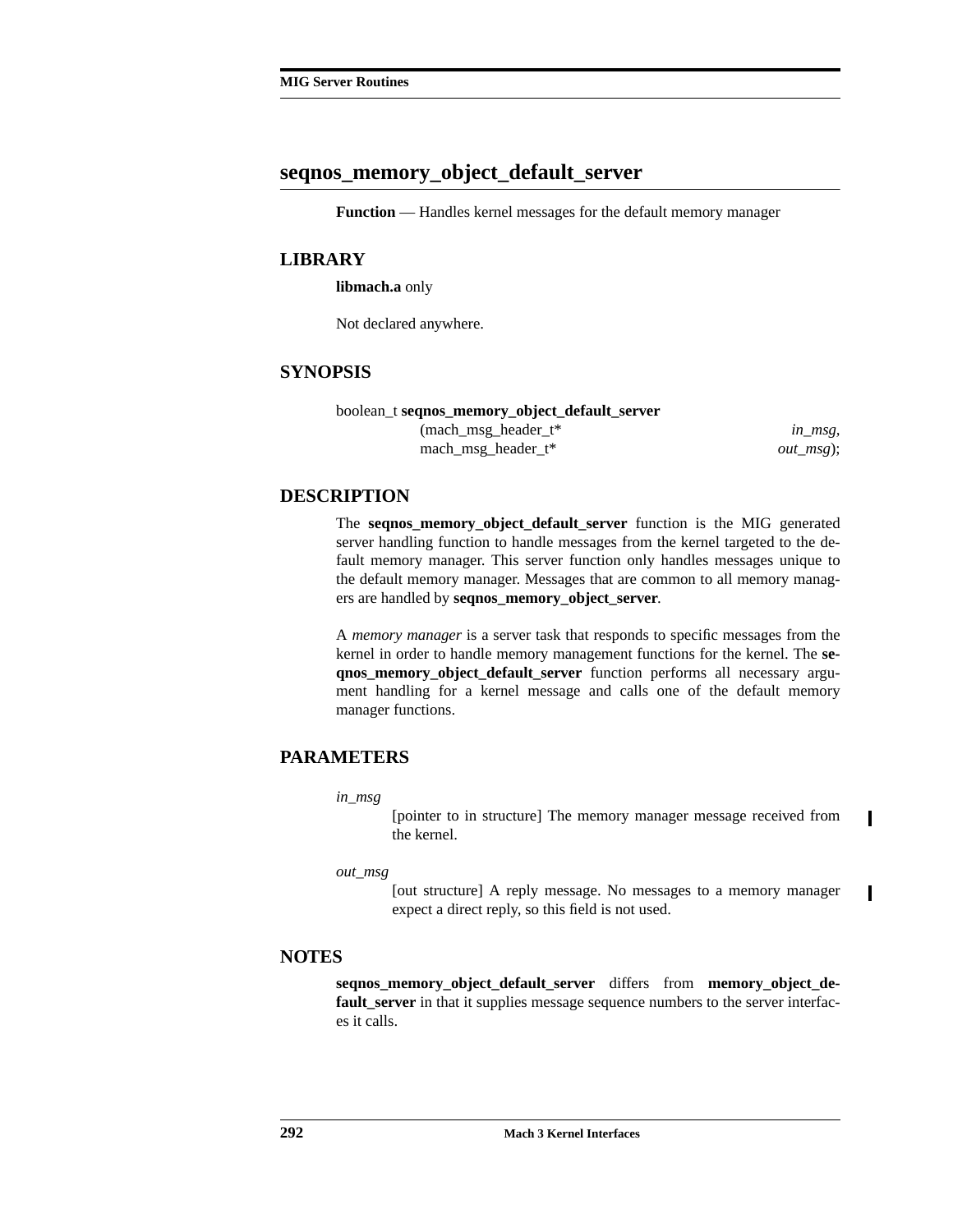# **RETURN VALUE**

# **TRUE**

The message was handled and the appropriate function was called.

### FALSE

The message did not apply to this memory management interface and no other action was taken.

# **RELATED INFORMATION**

Functions: **memory\_object\_default\_server**, **seqnos\_memory\_object\_server**, **seqnos\_memory\_object\_create**, **seqnos\_memory\_object\_data\_initialize**.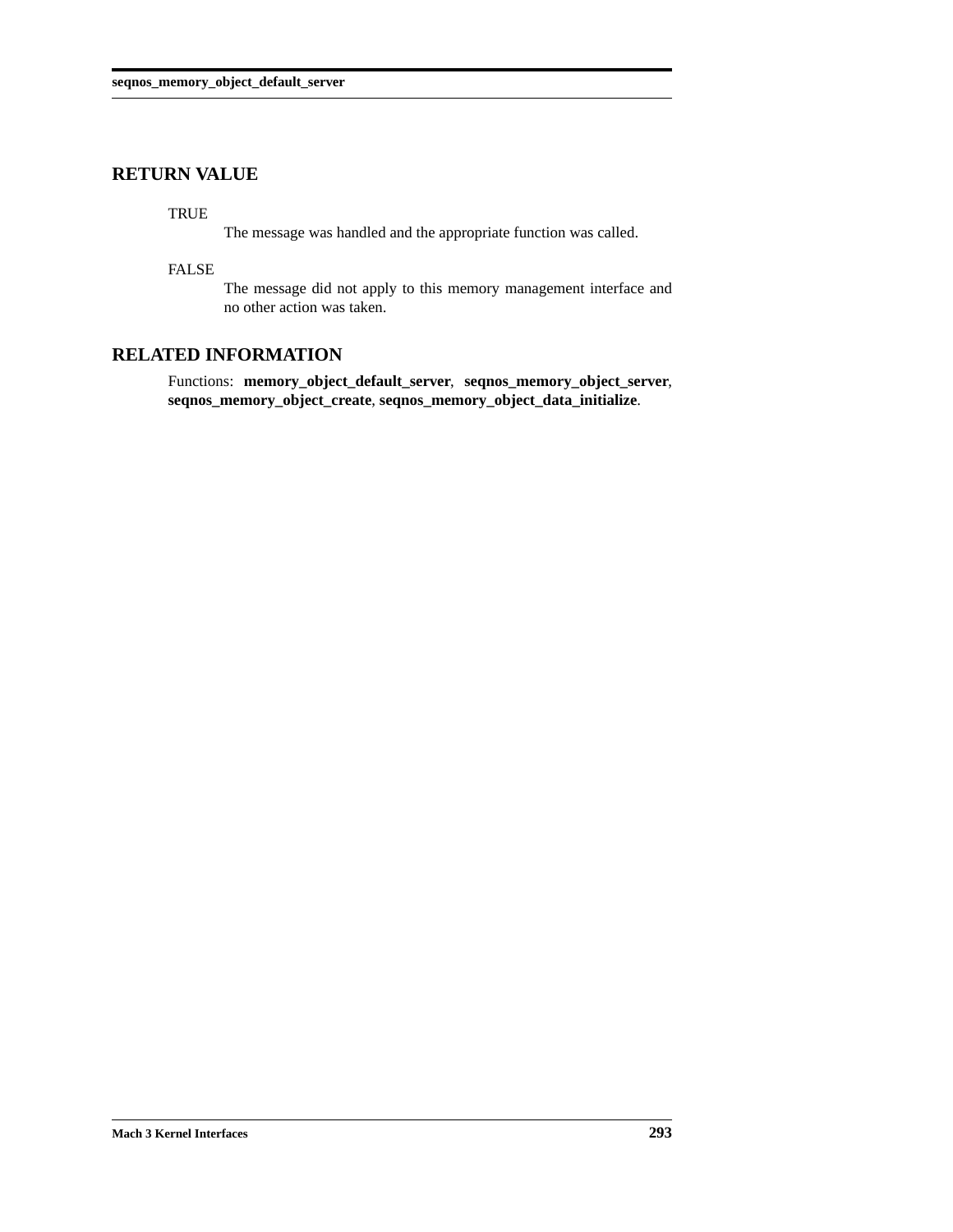# **seqnos\_memory\_object\_server**

**Function** — Handles kernel messages for a memory manager

### **LIBRARY**

**libmach.a** only

Not declared anywhere.

# **SYNOPSIS**

boolean\_t **seqnos\_memory\_object\_server** (mach\_msg\_header\_t\* *in\_msg,* mach\_msg\_header\_t\* *out\_msg*);

 $\blacksquare$ 

 $\overline{\phantom{a}}$ 

### **DESCRIPTION**

The **seqnos\_memory\_object\_server** function is the MIG generated server handling function to handle messages from the kernel targeted to a memory manager.

A *memory manager* is a server task that responds to specific messages from the kernel in order to handle memory management functions for the kernel. The **seqnos\_memory\_object\_server** function performs all necessary argument handling for a kernel message and calls one of the memory manager functions to interpret the message.

# **PARAMETERS**

*in\_msg*

[pointer to in structure] The memory manager message received from the kernel.

*out\_msg*

[out structure] A reply message. No messages to a memory manager expect a direct reply, so this field is not used.

# **NOTES**

**seqnos\_memory\_object\_server** differs from **memory\_object\_server** in that it supplies message sequence numbers to the server interfaces.

# **RETURN VALUE**

**TRUE** 

The message was handled and the appropriate function was called.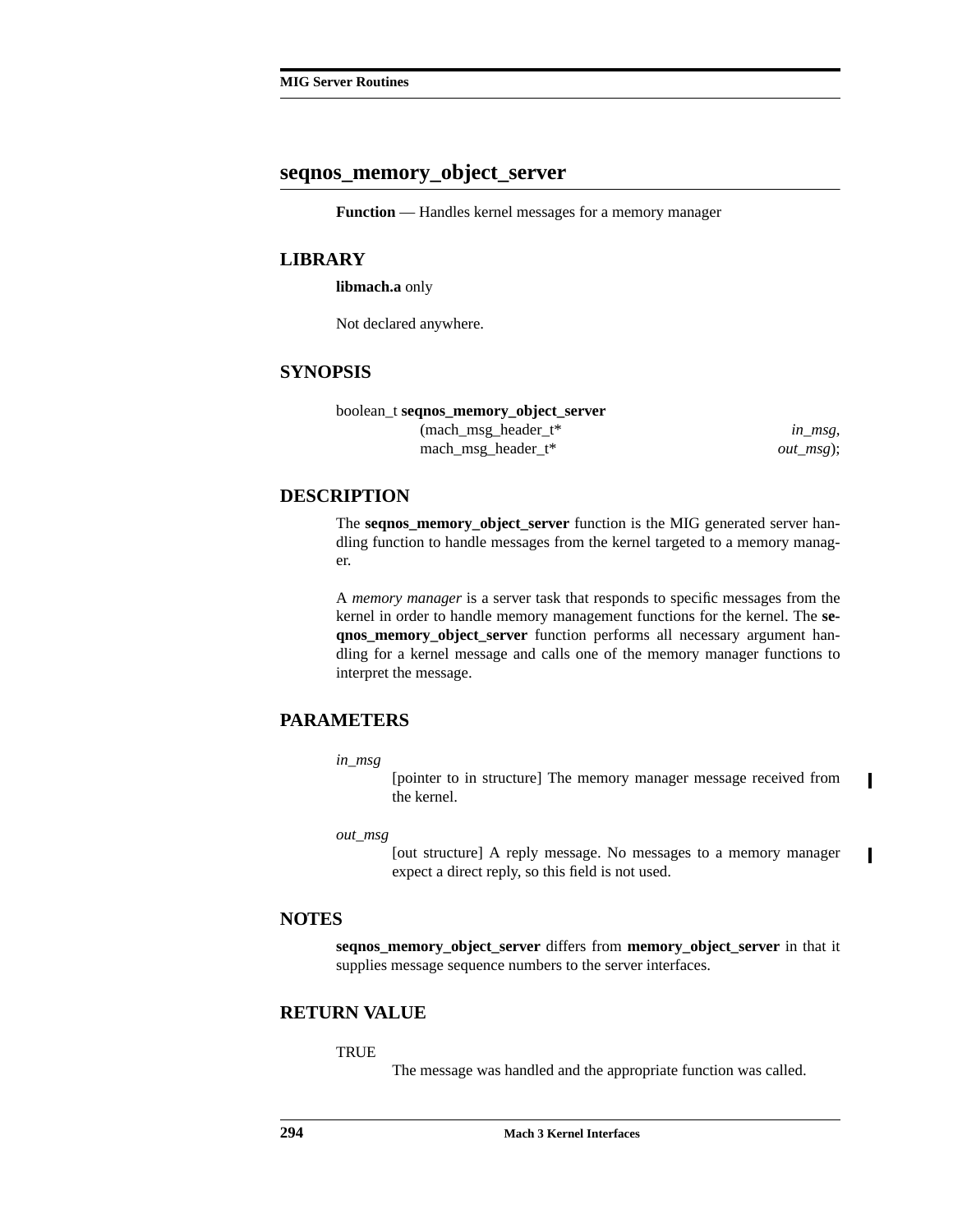FALSE

The message did not apply to this memory management interface and no other action was taken.

# **RELATED INFORMATION**

Functions: **seqnos\_memory\_object\_default\_server**, **seqnos\_memory\_object\_ copy**, **seqnos\_memory\_object\_data\_request**, **seqnos\_memory\_object\_data\_unlock**, **seqnos\_memory\_object\_data\_write**, **seqnos\_memory\_object\_data\_return**, **seqnos\_memory\_object\_init**, **seqnos\_ memory\_object\_lock\_completed**, **seqnos\_seqnos\_memory\_object\_change\_completed**, **seqnos\_memory\_object\_terminate**, **memory\_object\_server**.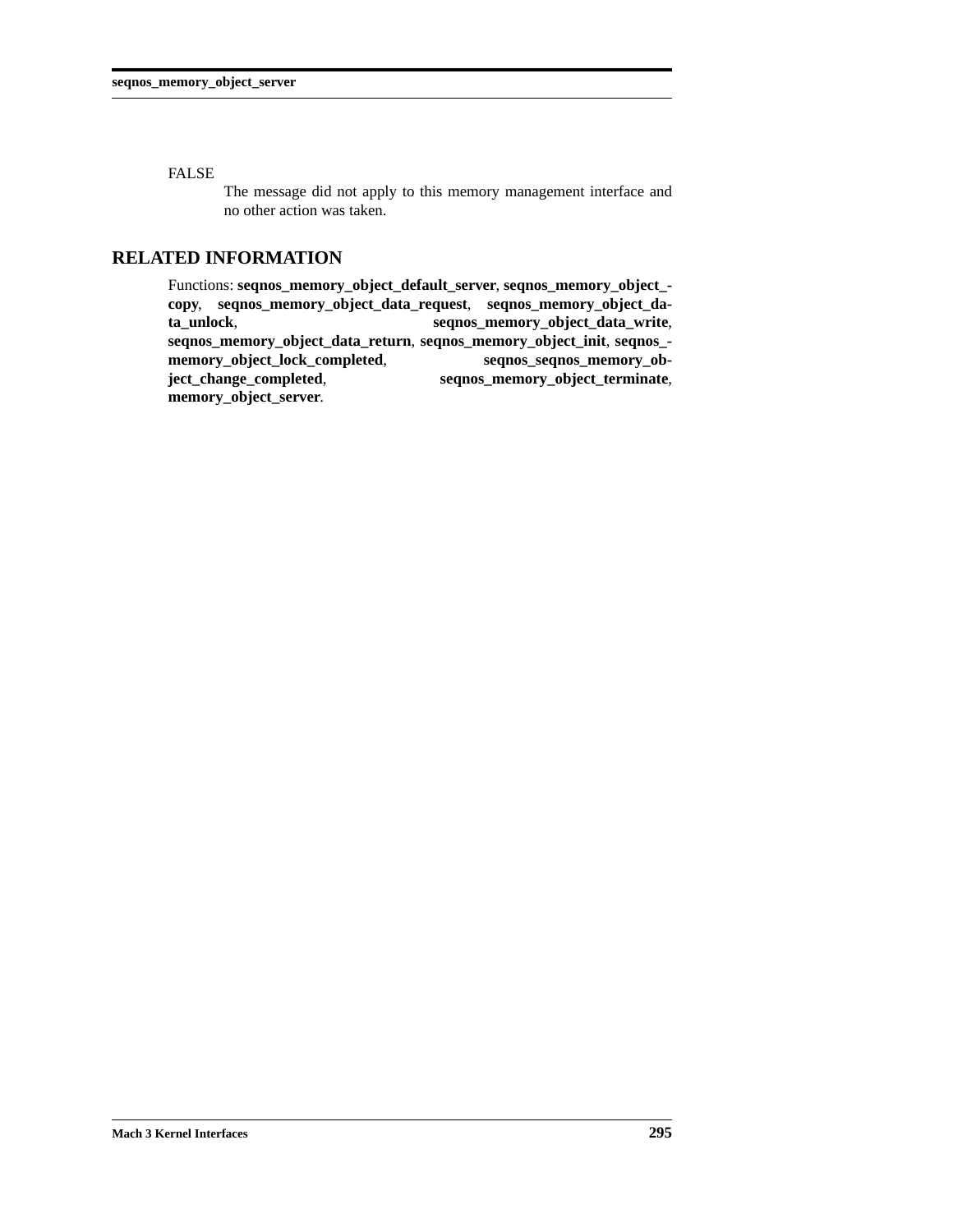# **seqnos\_notify\_server**

**Function** — Handle kernel generated IPC notifications

### **LIBRARY**

**libmach.a** only

Not declared anywhere.

# **SYNOPSIS**

boolean\_t **seqnos\_notify\_server** (mach\_msg\_header\_t\* *in\_msg,* mach\_msg\_header\_t\* *out\_msg*);

 $\blacksquare$ 

 $\blacksquare$ 

### **DESCRIPTION**

The **seqnos\_notify\_server** function is the MIG generated server handling function to handle messages from the kernel corresponding to IPC notifications. Such messages are delivered to the notification port named in a **mach\_msg** or **mach\_port\_request\_notification** call. The **seqnos\_notify\_server** function performs all necessary argument handling for this kernel message and calls the appropriate handling function. These functions must be supplied by the caller.

### **PARAMETERS**

*in\_msg*

[pointer to in structure] The notification message received from the kernel.

*out\_msg*

[out structure] Not used.

#### **NOTES**

**seqnos\_notify\_server** differs from **notify\_server** in that it supplies message sequence numbers to the server interfaces.

# **RETURN VALUE**

#### TRUE

The message was handled and the appropriate function was called.

#### FALSE

The message did not apply to the notification mechanism and no other action was taken.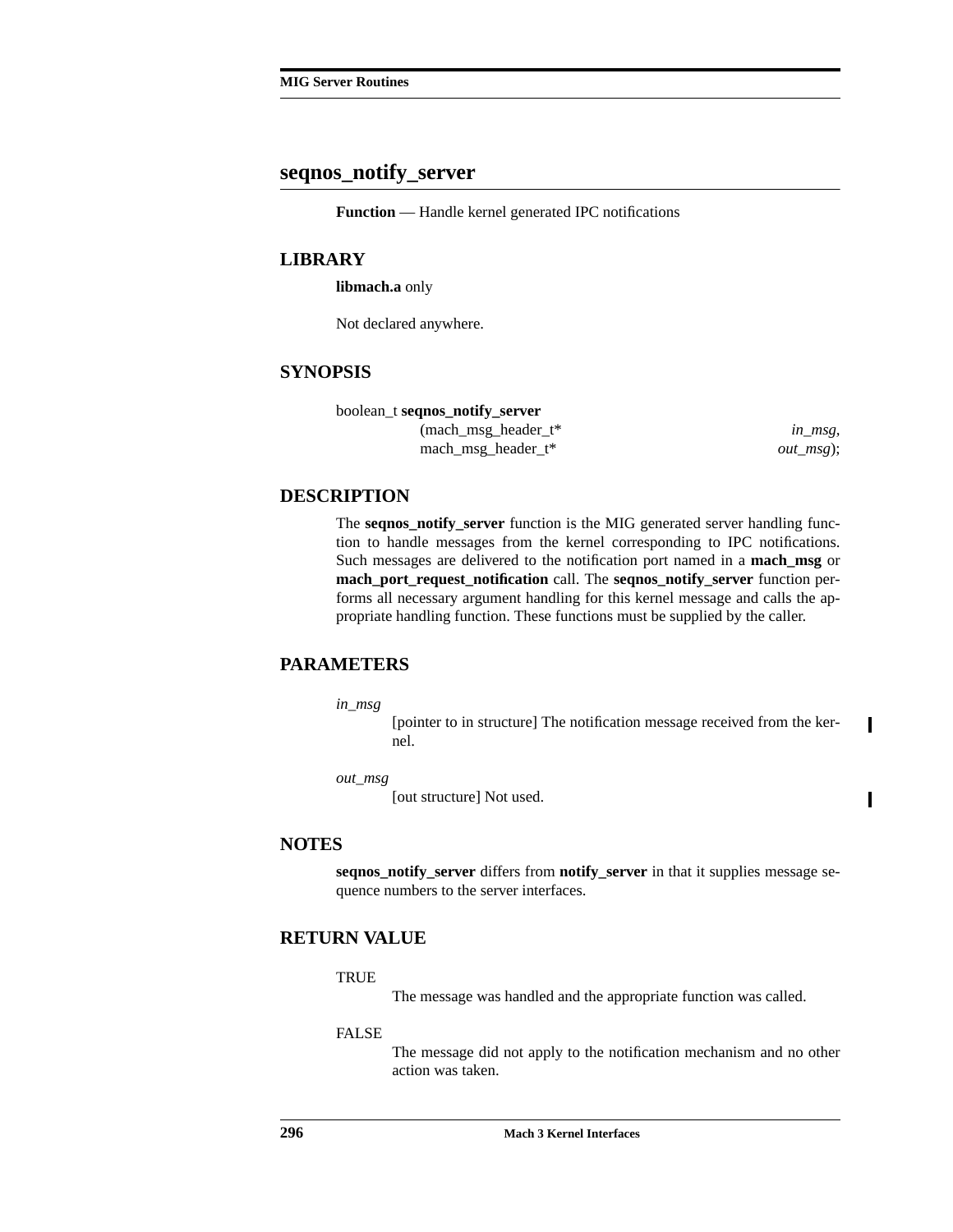# **RELATED INFORMATION**

Functions: **notify\_server**, **mach\_msg**, **mach\_port\_request\_notification, do\_seqnos\_mach\_notify\_dead\_name**, **do\_seqnos\_mach\_notify\_msg\_accepted**, **do\_seqnos\_mach\_notify\_no\_senders**, **do\_seqnos\_mach\_notify\_port\_deleted**, **do\_seqnos\_mach\_notify\_port\_destroyed**, **do\_seqnos\_mach\_notify\_send\_once**.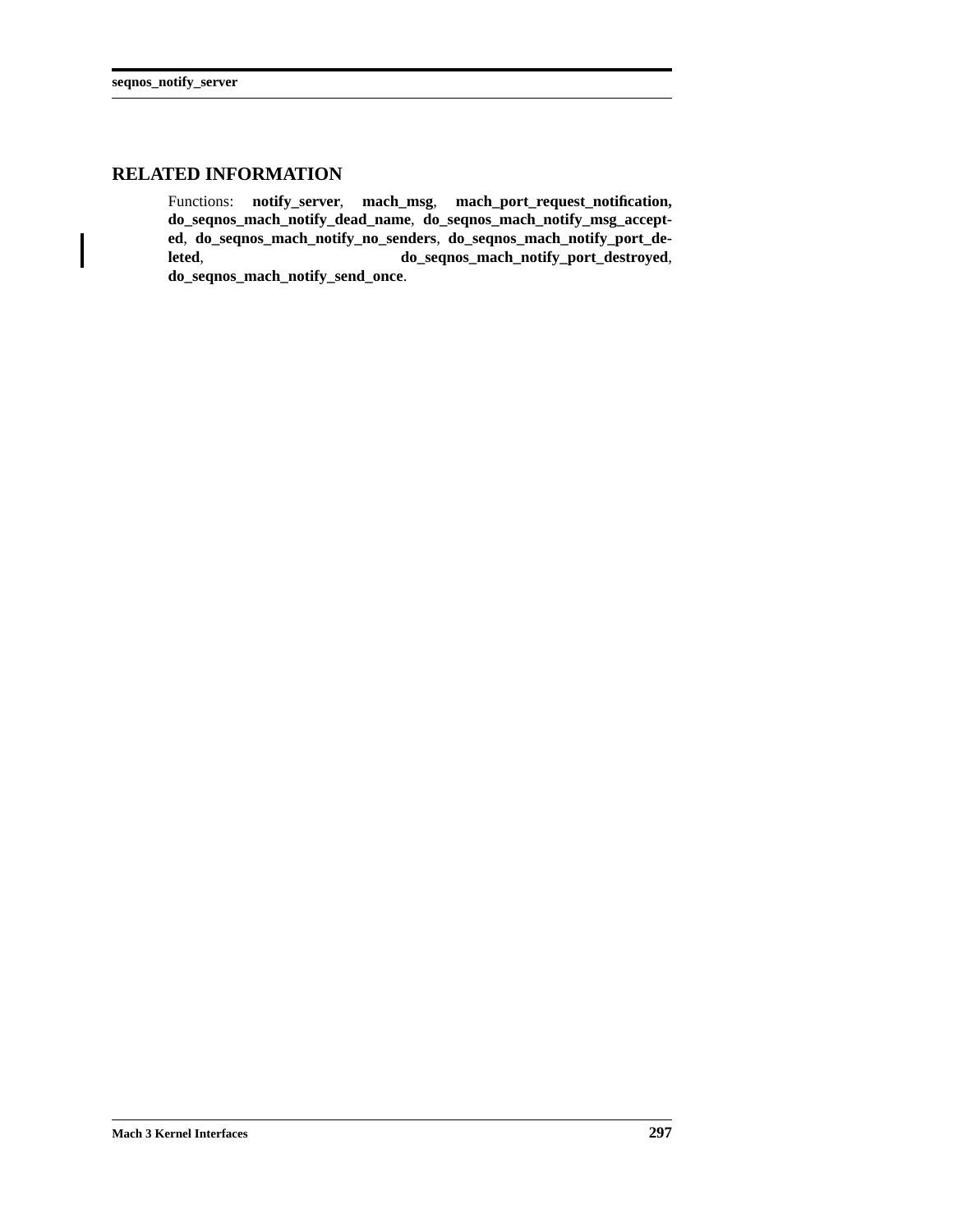**MIG Server Routines**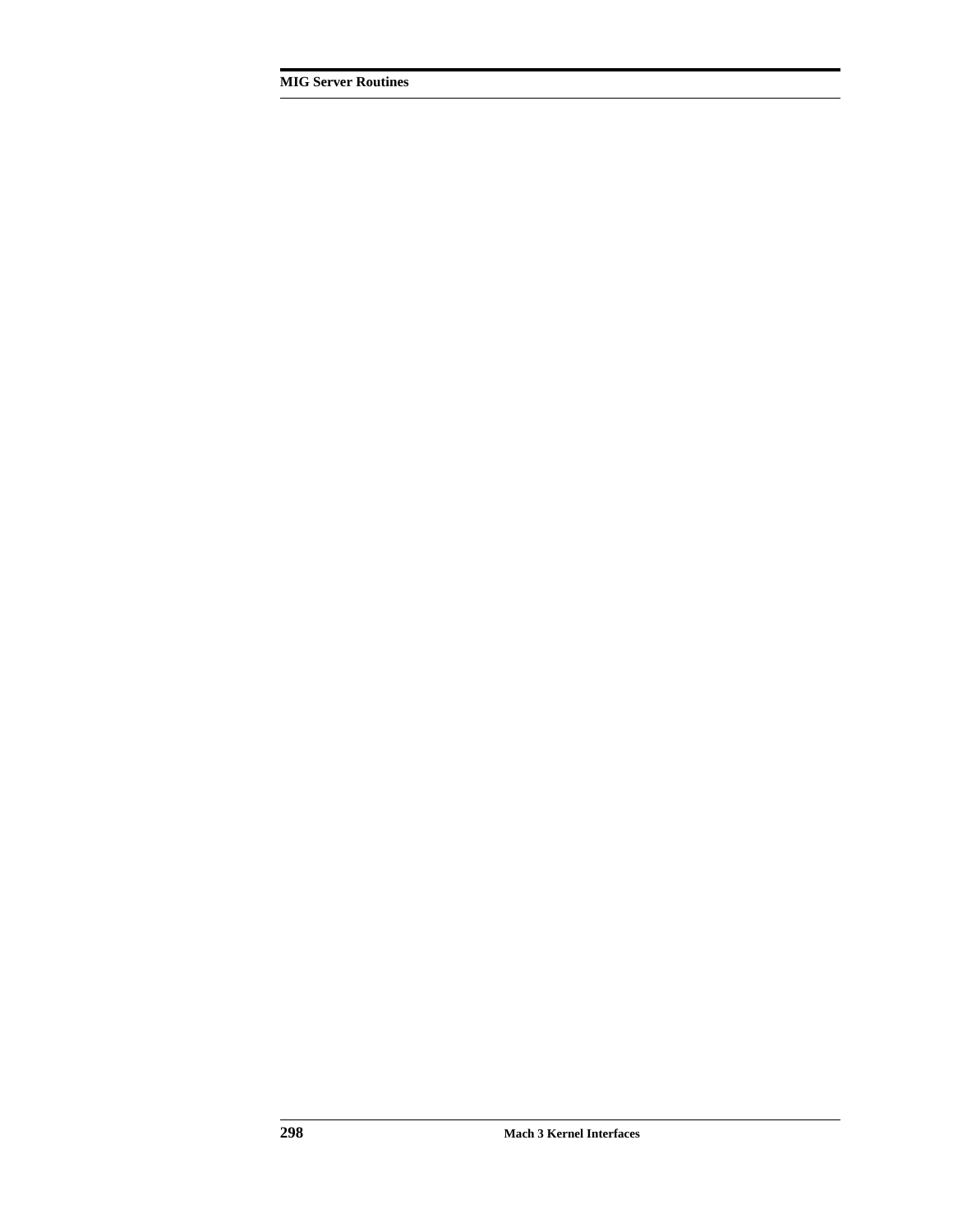# APPENDIX B Multicomputer Support

Support for multicomputers is being added to the Mach kernel. This provides transparent support for distributed, non-shared-memory environments. The current support does not handle node failures and so is suitable to multicomputer environments but not yet to networked workstation environments.

With this support, a single logical Mach kernel is formed that spans a set of computers. The entire set acts as one Mach host. Each actual computer (possibly a multiprocessor) in the set, referred to as a *node*, is referenced by an integer node number within the containing "host".

This appendix describes operations that apply to individual nodes in such a configuration.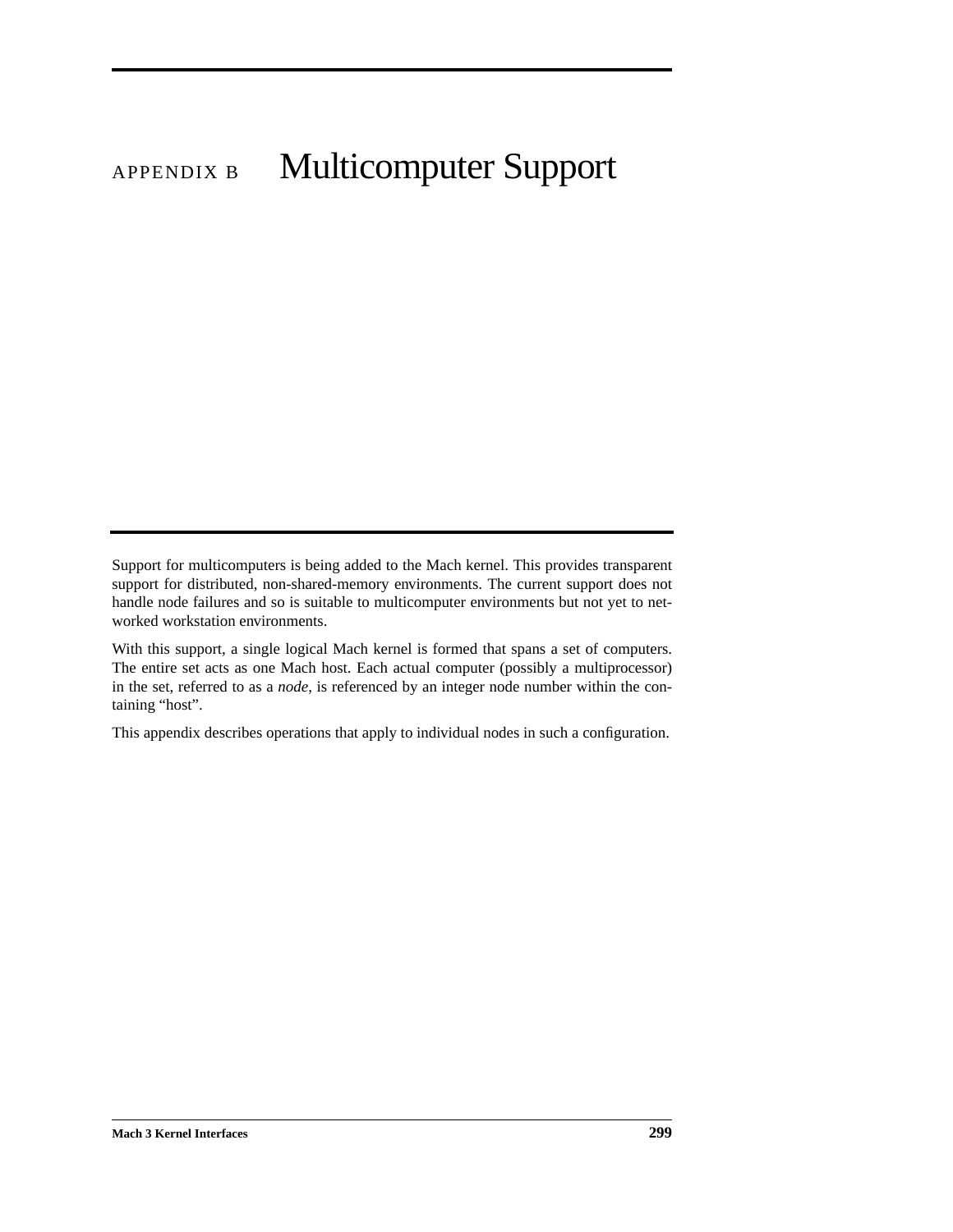# **norma\_get\_special\_port**

Function — Returns a send right to a node specific port

### **LIBRARY**

**libmach\_sa.a**, **libmach.a**

#include <**mach/norma\_special\_ports.h**>

# **SYNOPSIS**

| host priv,     | (mach port t    |
|----------------|-----------------|
| node,          | int             |
| which port,    | int             |
| special_port); | mach port $t^*$ |

# **DESCRIPTION**

The **norma\_get\_special\_port** function returns a send right for a special port belonging to *node* on *host\_priv*.

Each node maintains a (small) set of node specific ports. The device master port, host paging port, host name and host control port are maintained by the kernel. The kernel also permits a small set of server specified node specific ports; the name server port is an example and is given (by convention) an assigned special port index.

# **MACRO FORMS**

**norma\_get\_device\_port**

| norma get device port                                  |               |
|--------------------------------------------------------|---------------|
| kern_return_t norma_get_device_port                    |               |
| (mach port t                                           | host_priv,    |
| int                                                    | node,         |
| mach port $t^*$                                        | special_port) |
| $\Rightarrow$ norma_get_special_port (host_priv, node, |               |
| NORMA_DEVICE_PORT, special_port)                       |               |
| norma_get_host_paging_port                             |               |
| kern return t norma get host paging port               |               |
| (mach_port_t                                           | host_priv,    |
| int                                                    | node.         |
| $mach\_port_t*$                                        | special_port) |
| $\Rightarrow$ norma_get_special_port (host_priv, node, |               |
| NORMA_HOST_PAGING_PORT, special_port)                  |               |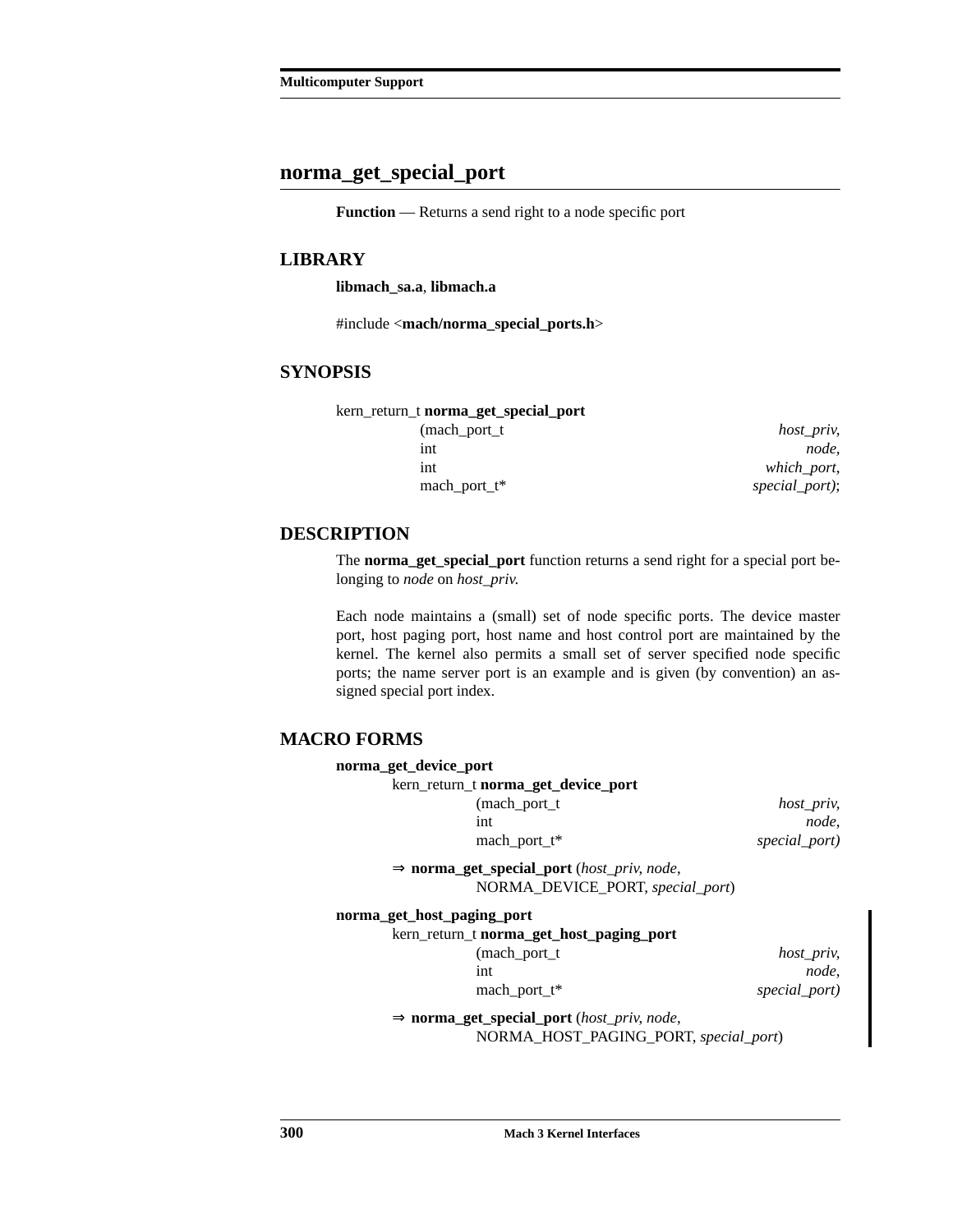| norma get host port       |                                                        |               |
|---------------------------|--------------------------------------------------------|---------------|
|                           | kern_return_t norma_get_host_port                      |               |
|                           | (mach port t                                           | host_priv,    |
|                           | int                                                    | node.         |
|                           | mach_port_t*                                           | special_port) |
|                           | $\Rightarrow$ norma_get_special_port (host_priv, node, |               |
|                           | NORMA_HOST_PORT, special_port)                         |               |
| norma_get_host_priv_port  |                                                        |               |
|                           | kern_return_t norma_get_host_priv_port                 |               |
|                           | (mach_port_t                                           | host_priv,    |
|                           | int                                                    | node.         |
|                           | mach_port_t*                                           | special_port) |
|                           | $\Rightarrow$ norma_get_special_port (host_priv, node, |               |
|                           | NORMA_HOST_PRIV_PORT, special_port)                    |               |
| norma_get_nameserver_port |                                                        |               |
|                           | kern_return_t norma_get_nameserver_port                |               |
|                           | (mach_port_t                                           | host_priv,    |
|                           | int                                                    | node,         |
|                           | mach_port_t*                                           | special_port) |

⇒ **norma\_get\_special\_port** (*host\_priv*, *node*, NORMA\_NAMESERVER\_PORT, *special\_port*)

# **PARAMETERS**

#### *host\_priv*

[in scalar] The control port for the host for which to return the special port's send right.

#### *node*

[in scalar] The index of the node for which the port is desired.

#### *which\_port*

[in scalar] The index of the special port for which the send right is requested. Valid values are:

#### NORMA\_DEVICE\_PORT

The device master port for the node.

### NORMA\_HOST\_PAGING\_PORT

The default pager port for the node.

#### NORMA\_HOST\_PORT

The host name port for the node. If the specified node is the current node, this value (unless otherwise set) is the same as would be returned by **mach\_host\_self**.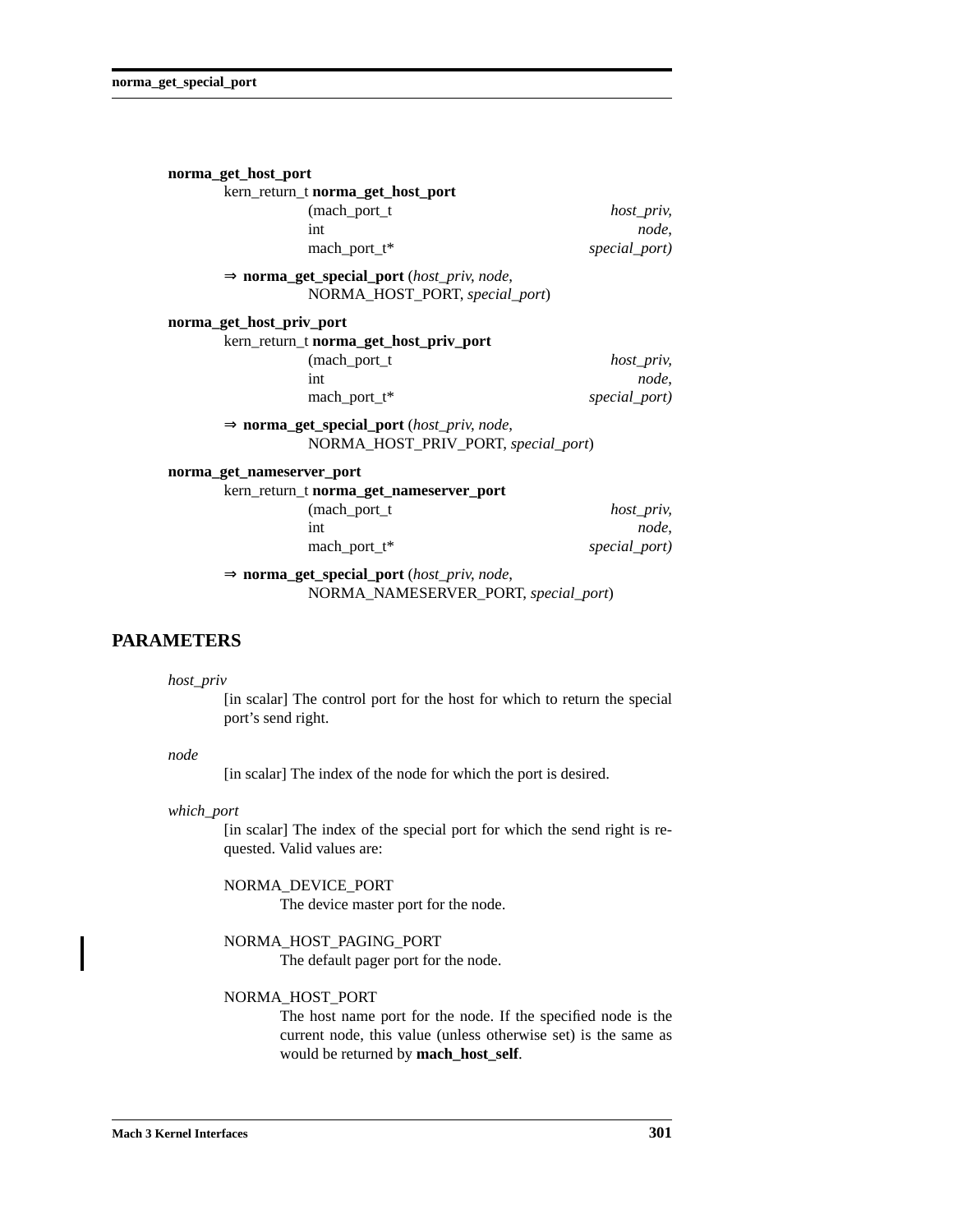NORMA\_HOST\_PRIV\_PORT The host control port for the node.

NORMA\_NAMESERVER\_PORT The registered name server port for the node.

*special\_port*

[out scalar] The returned value for the port.

# **RETURN VALUE**

#### KERN\_SUCCESS

The port was returned.

### KERN\_INVALID\_ARGUMENT

*host\_priv* is not a valid host, *node* is not a valid node or *which\_port* is not a valid port selector.

 $\mathbf I$ 

### **RELATED INFORMATION**

Functions: **mach\_host\_self**, **norma\_set\_special\_port**, **vm\_set\_default\_memory\_manager**.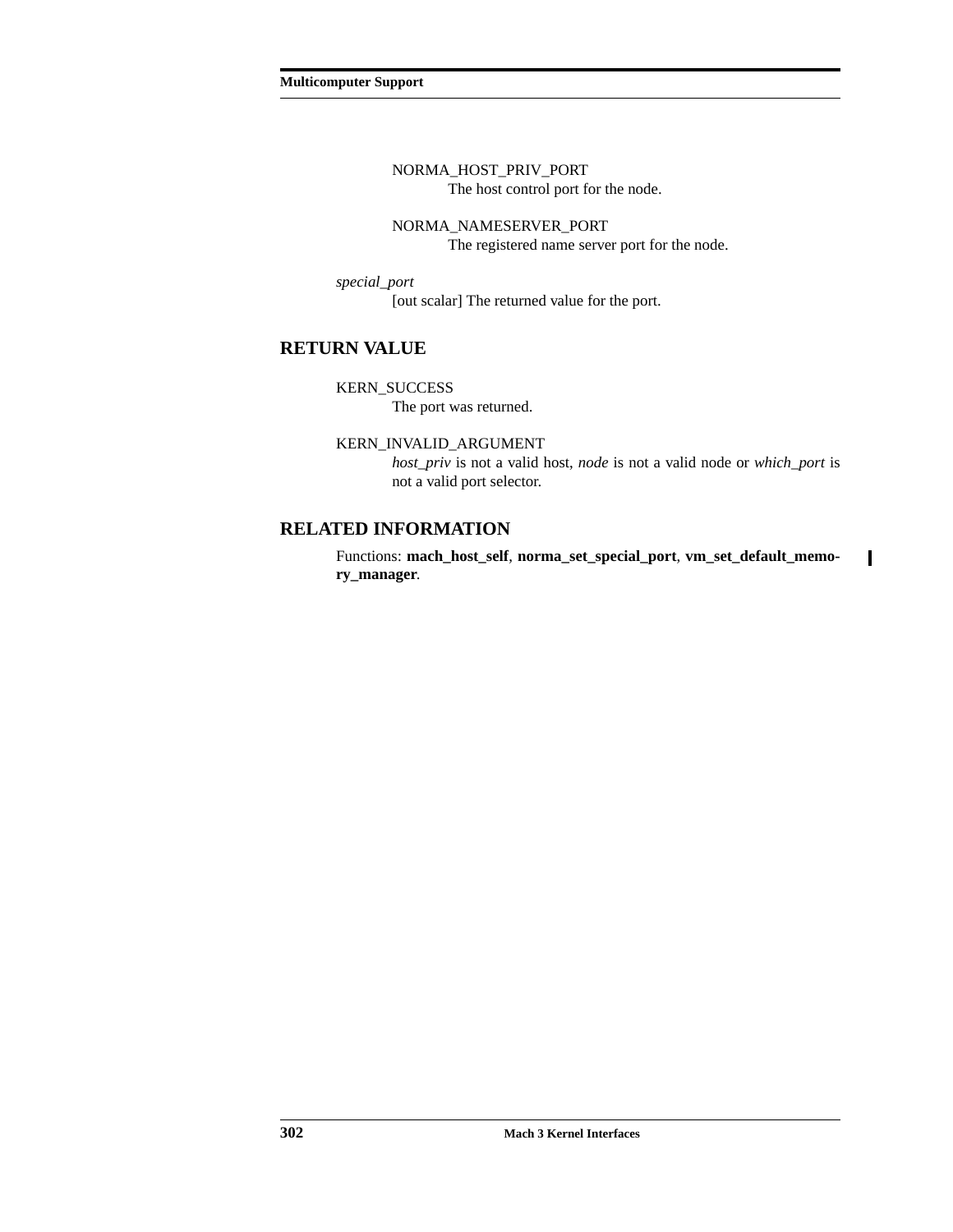# **norma\_port\_location\_hint**

**Function** — Guess a port's current location

### **LIBRARY**

**libmach\_sa.a**, **libmach.a**

Not declared anywhere.

# **SYNOPSIS**

kern\_return\_t **norma\_port\_location\_hint**

| (mach_port_t) | task,  |
|---------------|--------|
| mach_port_t   | port,  |
| $int*$        | node); |

# **DESCRIPTION**

The **norma\_port\_location\_hint** function returns the best guess of *port*'s current location. The hint is guaranteed to be a node where the port once was; it is guaranteed to be accurate if port has never moved. This can be used to determine residence node for hosts, tasks, threads, etc.

# **PARAMETERS**

*task*

[in scalar] Task reference (not currently used)

*port*

[in scalar] Send right to the port to locate.

*node*

[out scalar] Port location hint

### **RETURN VALUE**

KERN\_SUCCESS A hint was returned.

KERN\_INVALID\_ARGUMENT *port* is not a valid port.

# **RELATED INFORMATION**

Functions: **task\_set\_child\_node**, **norma\_task\_create**.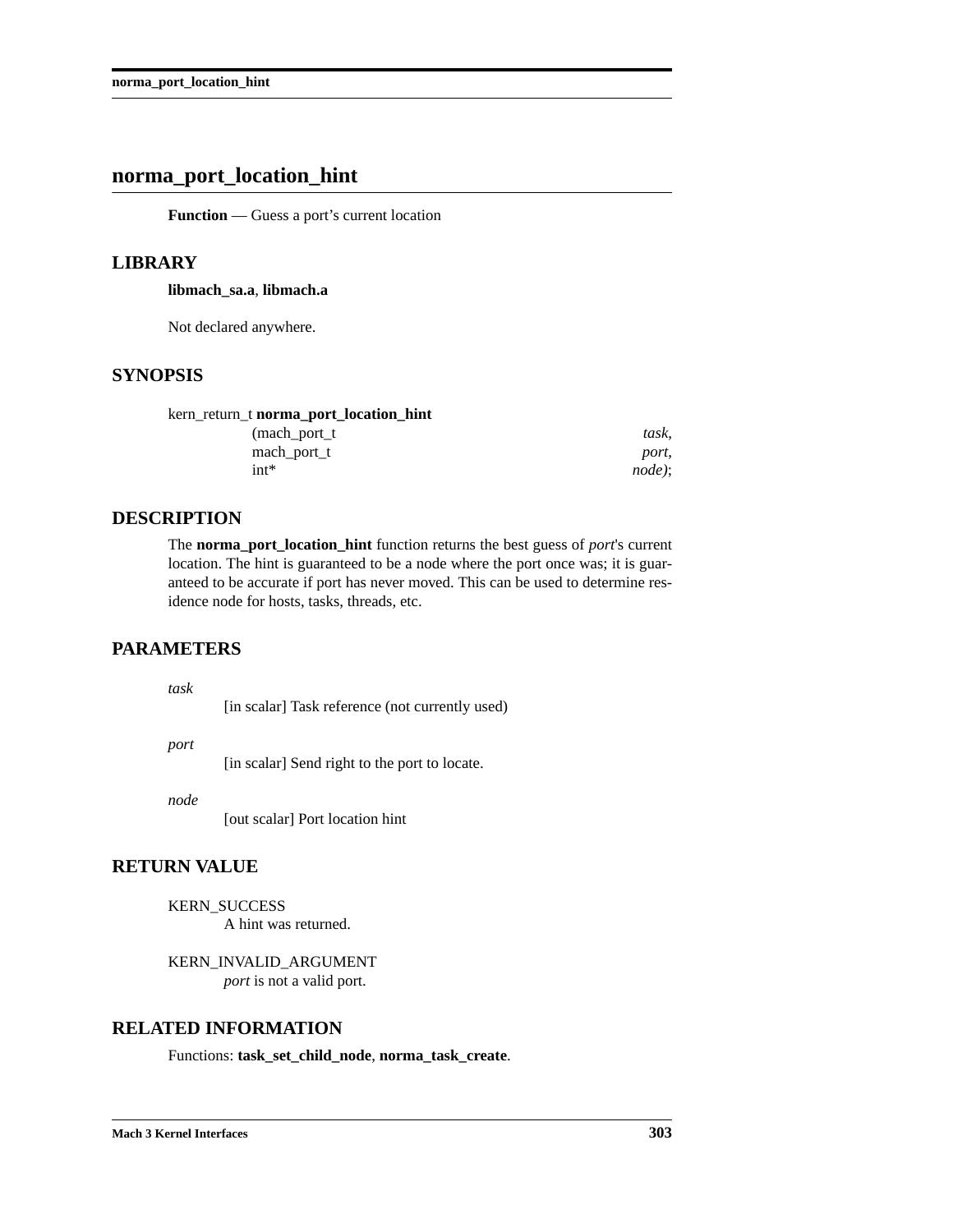# **norma\_set\_special\_port**

**Function** — Sets a node specific special port

# **LIBRARY**

**libmach\_sa.a**, **libmach.a**

#include <**mach/norma\_special\_ports.h**>

# **SYNOPSIS**

| host priv,     | (mach port t |
|----------------|--------------|
| node,          | int          |
| which port,    | int          |
| special_port); | mach_port_t  |

# **DESCRIPTION**

The **norma\_set\_special\_port** function sets the special port belonging to *node* on *host\_priv*.

Each node maintains a (small) set of node specific ports. The device master port, host paging port, host name and host control port are maintained by the kernel. The kernel also permits a small set of server specified node specific ports; the name server port is an example and is given (by convention) an assigned special port index.

# **MACRO FORMS**

| norma_set_device_port                                  |               |
|--------------------------------------------------------|---------------|
| kern_return_t norma_set_device_port                    |               |
| (mach port t                                           | $host\_priv,$ |
| int                                                    | node.         |
| mach_port_t                                            | special_port) |
| $\Rightarrow$ norma_set_special_port (host_priv, node, |               |
| NORMA_DEVICE_PORT, special_port)                       |               |
| norma set host paging port                             |               |
| kern_return_t norma_set_host_paging_port               |               |
| (mach port t                                           | host_priv,    |
| int                                                    | node.         |
| mach port t                                            | special_port) |
| $\Rightarrow$ norma_set_special_port (host_priv, node, |               |
| NORMA_HOST_PAGING_PORT, special_port)                  |               |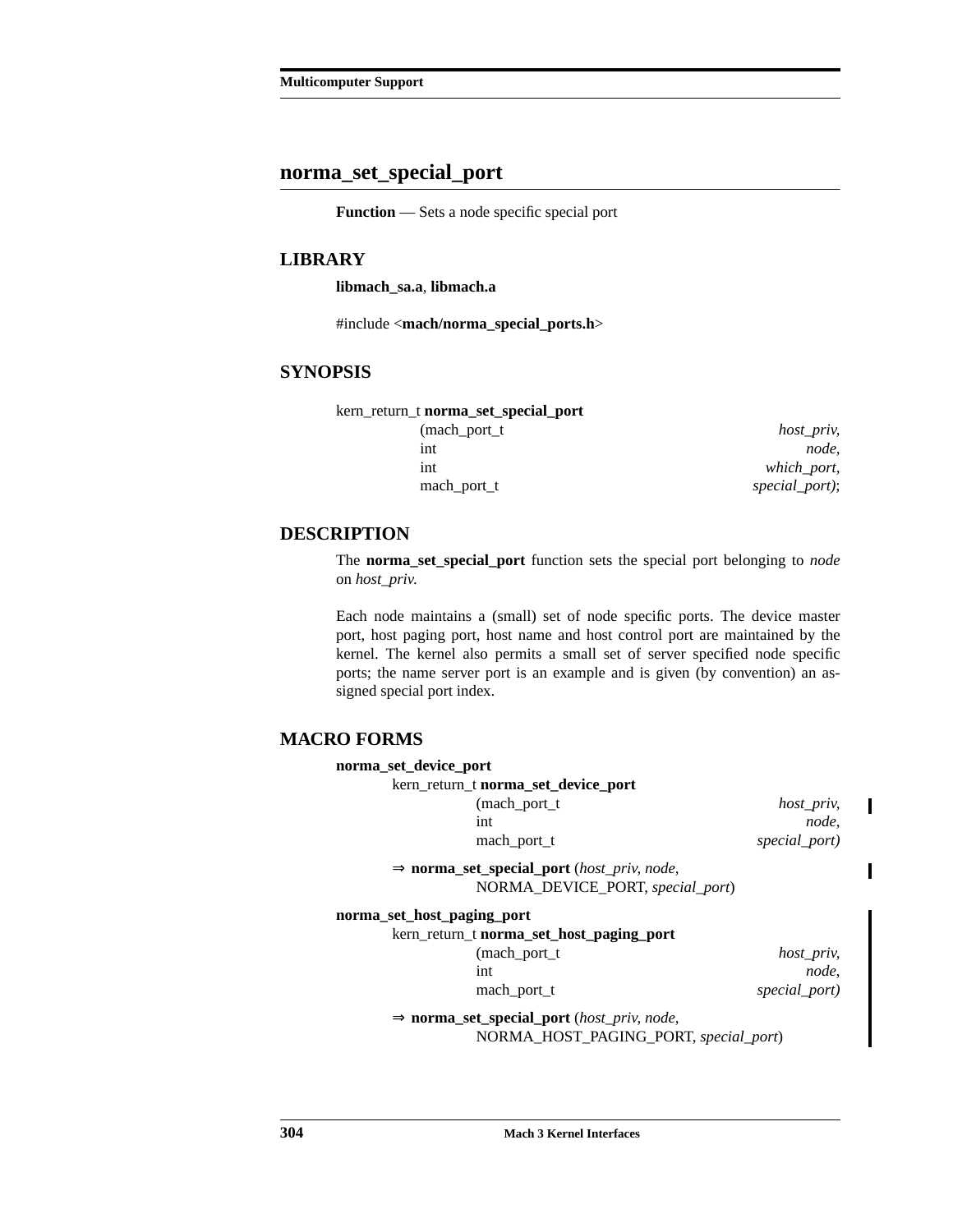$\mathbf{I}$ 

Ι

Γ

 $\blacksquare$ 

 $\mathbf I$ 

 $\mathbf I$ 

 $\blacksquare$ 

| norma_set_host_port                                    |               |
|--------------------------------------------------------|---------------|
| kern_return_t norma_set_host_port                      |               |
| (mach_port_t                                           | host_priv,    |
| int                                                    | node.         |
| mach_port_t                                            | special_port) |
| $\Rightarrow$ norma_set_special_port (host_priv, node, |               |
| NORMA_HOST_PORT, special_port)                         |               |
| norma_set_host_priv_port                               |               |
| kern_return_t norma_set_host_priv_port                 |               |
| (mach_port_t                                           | host_priv,    |
| int                                                    | node.         |
| mach_port_t                                            | special_port) |
| $\Rightarrow$ norma_set_special_port (host_priv, node, |               |
| NORMA_HOST_PRIV_PORT, special_port)                    |               |
| norma_set_nameserver_port                              |               |
| kern_return_t norma_set_nameserver_port                |               |
| (mach_port_t                                           | host_priv,    |
| int                                                    | node.         |
| mach_port_t                                            | special_port) |

⇒ **norma\_set\_special\_port** (*host\_priv*, *node*, NORMA\_NAMESERVER\_PORT, *special\_port*)

# **PARAMETERS**

#### *host\_priv*

[in scalar] The host for which to set the special port. Currently, this must be the per-node host control port.

#### *node*

[in scalar] The index of the node for which the port is to be set.

#### *which\_port*

[in scalar] The index of the special port to be set. Valid values are:

### NORMA\_DEVICE\_PORT The device master port for the node.

# NORMA\_HOST\_PAGING\_PORT

The default pager port for the node.

# NORMA\_HOST\_PORT

The host name port for the node.

### NORMA\_HOST\_PRIV\_PORT

The host control port for the node.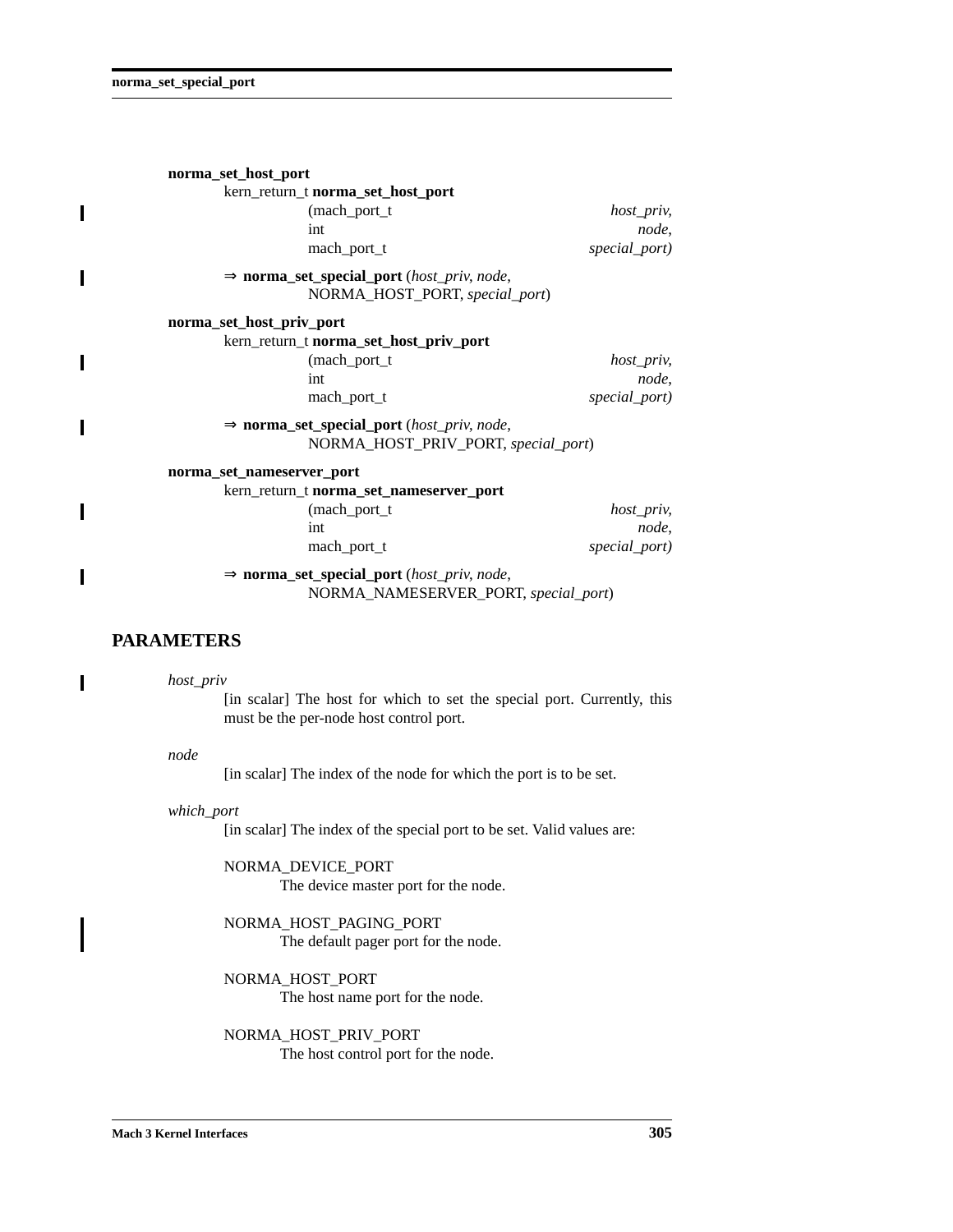### NORMA\_NAMESERVER\_PORT

The registered name server port for the node.

# *special\_port*

[in scalar] A send right to the new special port.

# **RETURN VALUE**

#### KERN\_SUCCESS

The port was set.

### KERN\_INVALID\_ARGUMENT

*host\_priv* is not a valid host, *node* is not a valid node or *which\_port* is not a valid port selector.

 $\mathbf{I}$ 

 $\mathbf I$ 

# **RELATED INFORMATION**

Functions: **mach\_host\_self**, **norma\_get\_special\_port**, **vm\_set\_default\_memory\_manager**.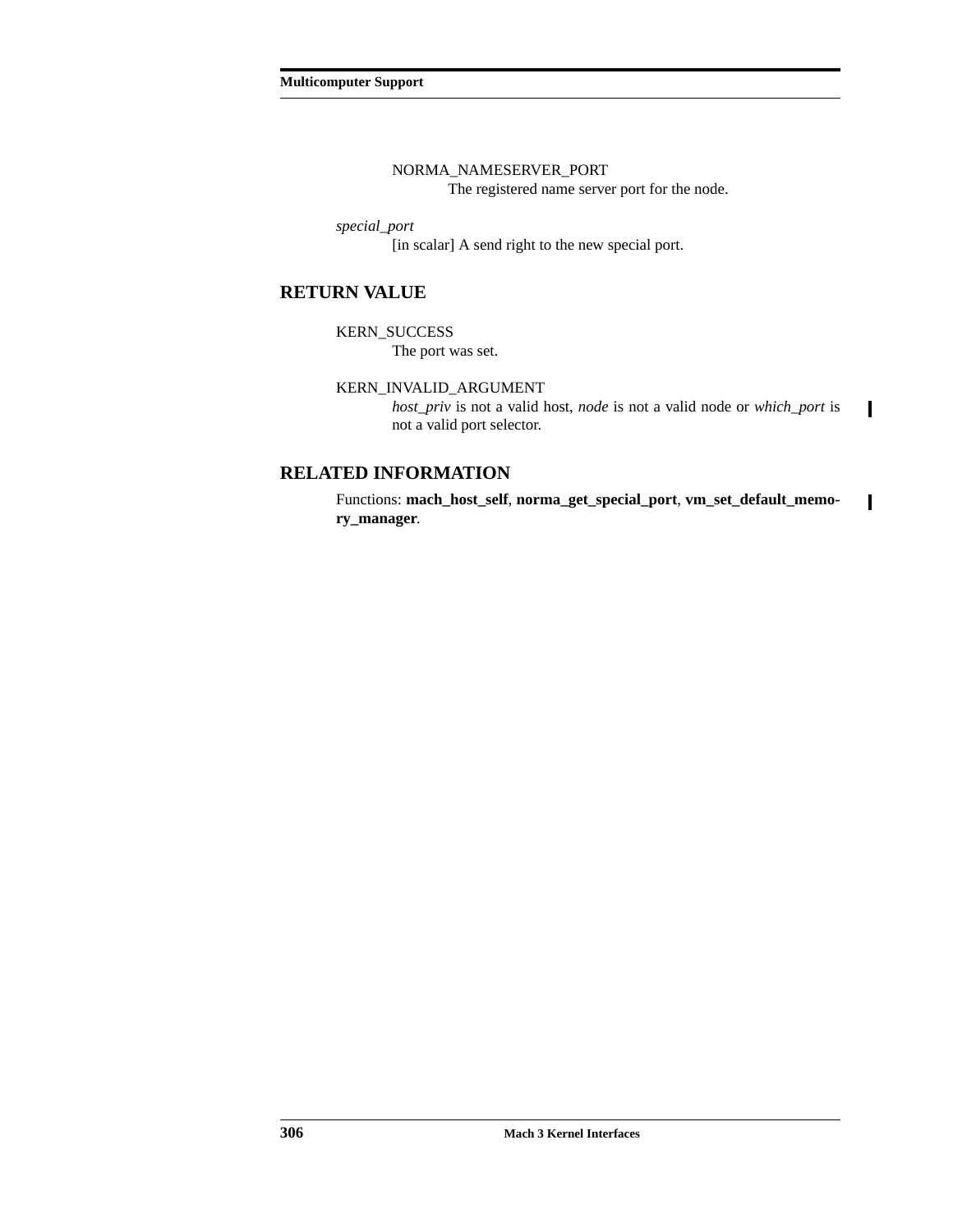# **norma\_task\_create**

**Function** — Create a task on a specified node

#### **LIBRARY**

**libmach\_sa.a**, **libmach.a**

Not declared anywhere.

# **SYNOPSIS**

kern\_return\_t **norma\_task\_create**

(mach\_port\_t *parent\_task,* boolean\_t *inherit\_memory*, int *child\_node*, mach\_port\_t\* *child\_task*);

### **DESCRIPTION**

The **norma\_task\_create** function creates a new task from *parent\_task* on the specified *node* and returns the name of the new task in *child\_task*. The child task acquires shared or copied parts of the parent's address space (see **vm\_inherit**). The child task initially contains no threads. The new task inherits the PC sampling status of its parent.

By way of comparison, tasks created by the standard **task\_create** primitive are created on the node last set by **task\_set\_child\_node** (by default the *parent\_ task*'s node).

The child task receives the three following special ports, which are created or copied for it at task creation:

- **task\_kernel\_port** The port by which the kernel knows the new child task. The child task holds a send right for this port. The port name is also returned to the calling task.
- **task\_bootstrap\_port** The port to which the child task can send a message requesting return of any system service ports that it needs (for example, a port to the Network Name Server or the Environment Manager). The child task inherits a send right for this port from the parent task. The child task can use **task\_get\_special\_port** to change this port.
- **task\_exception\_port** A default exception port for the child task, inherited from the parent task. The exception port is the port to which the kernel sends exception messages. Exceptions are synchronous interruptions to the normal flow of program control caused by the program itself. Some exceptions are handled transparently by the kernel, but others must be reported to the program. The child task, or any one of its threads, can change the default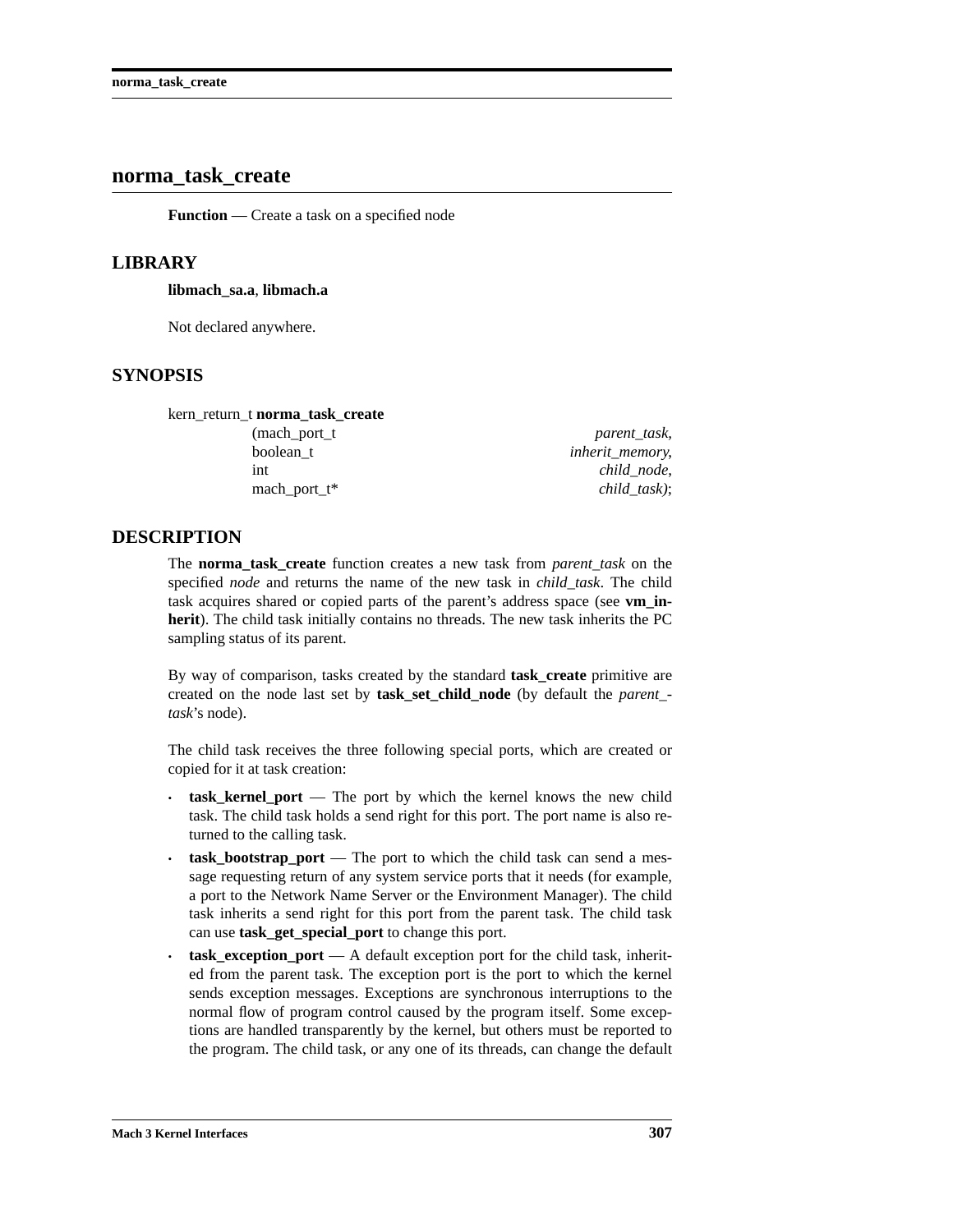exception port to take an active role in exception handling (see **task\_get\_special\_port** or **thread\_get\_special\_port**).

# **PARAMETERS**

*parent\_task*

[in scalar] The task from which to draw the child task's port rights, resource limits, and address space.

*inherit\_memory*

[in scalar] Address space inheritance indicator. If true, the child task inherits the address space of the parent task. If false, the kernel assigns the child task an empty address space.

*child\_node*

[in scalar] The node index of the node on which to create the child.

*child\_task*

[out scalar] The kernel-assigned name for the new task.

# **RETURN VALUE**

#### KERN\_SUCCESS

A new task has been created.

KERN\_INVALID\_ARGUMENT *parent\_task* is not a valid task port.

KERN\_RESOURCE\_SHORTAGE Some critical kernel resource is unavailable.

# **RELATED INFORMATION**

Functions: **task\_set\_child\_node**, **task\_create**.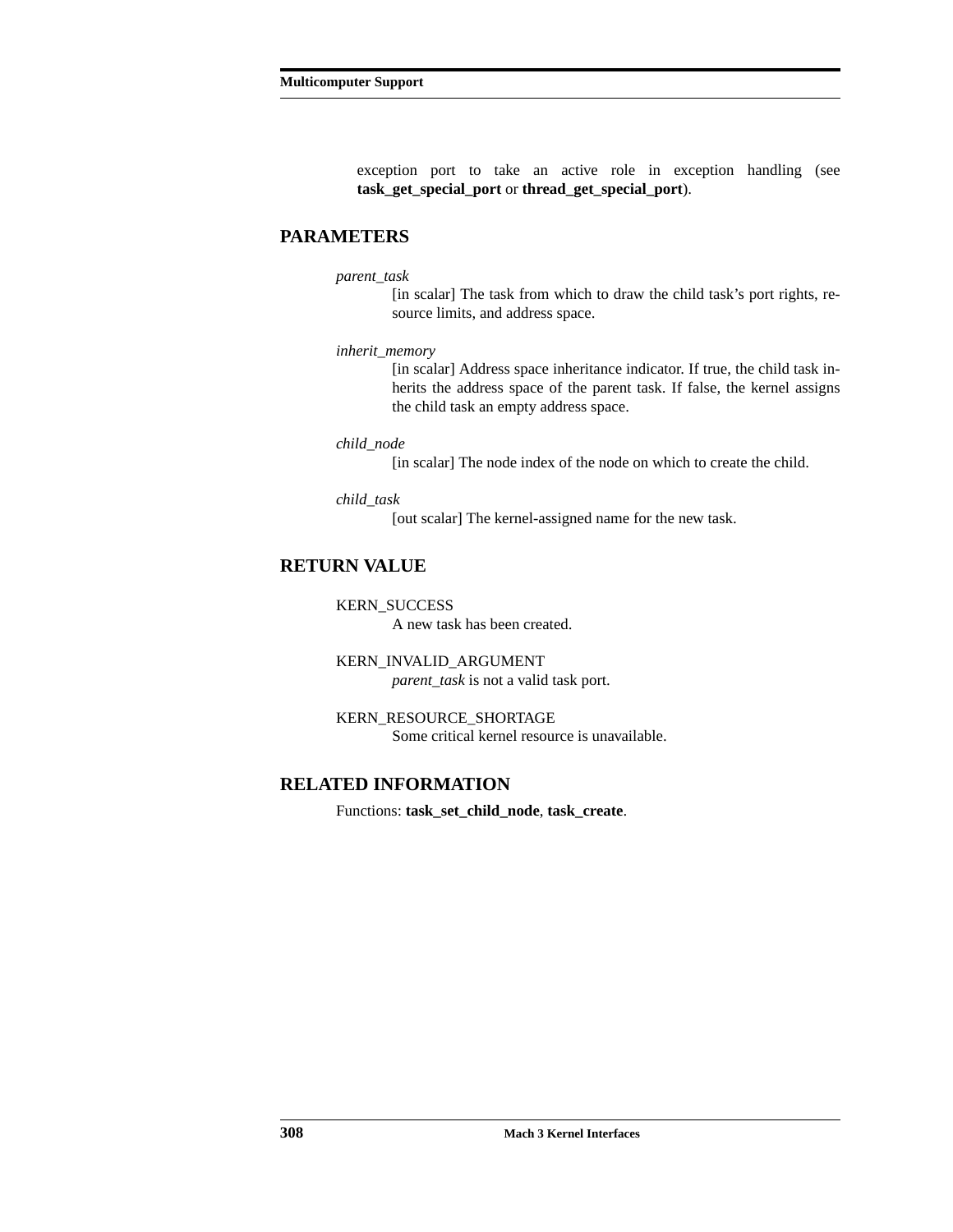# **task\_set\_child\_node**

**Function** — Set the node upon which future child tasks will be created

### **LIBRARY**

**libmach\_sa.a**, **libmach.a**

Not declared anywhere.

# **SYNOPSIS**

kern\_return\_t **task\_set\_child\_node** (mach\_port\_t *task,* int  $child\_node);$ 

# **DESCRIPTION**

The **task\_set\_child\_node** function specifies a node upon which child tasks will be created. This call exists only to allow testing with unmodified servers. Server developers should use **norma\_task\_create** instead.

# **PARAMETERS**

*task*

[in scalar] The task who's children are to be affected.

#### *node*

[in scalar] The index of the node upon which future children should be created.

# **RETURN VALUE**

KERN\_SUCCESS

The node was set.

KERN\_INVALID\_ARGUMENT *task* is not a valid task.

# **RELATED INFORMATION**

Functions: **norma\_task\_create**.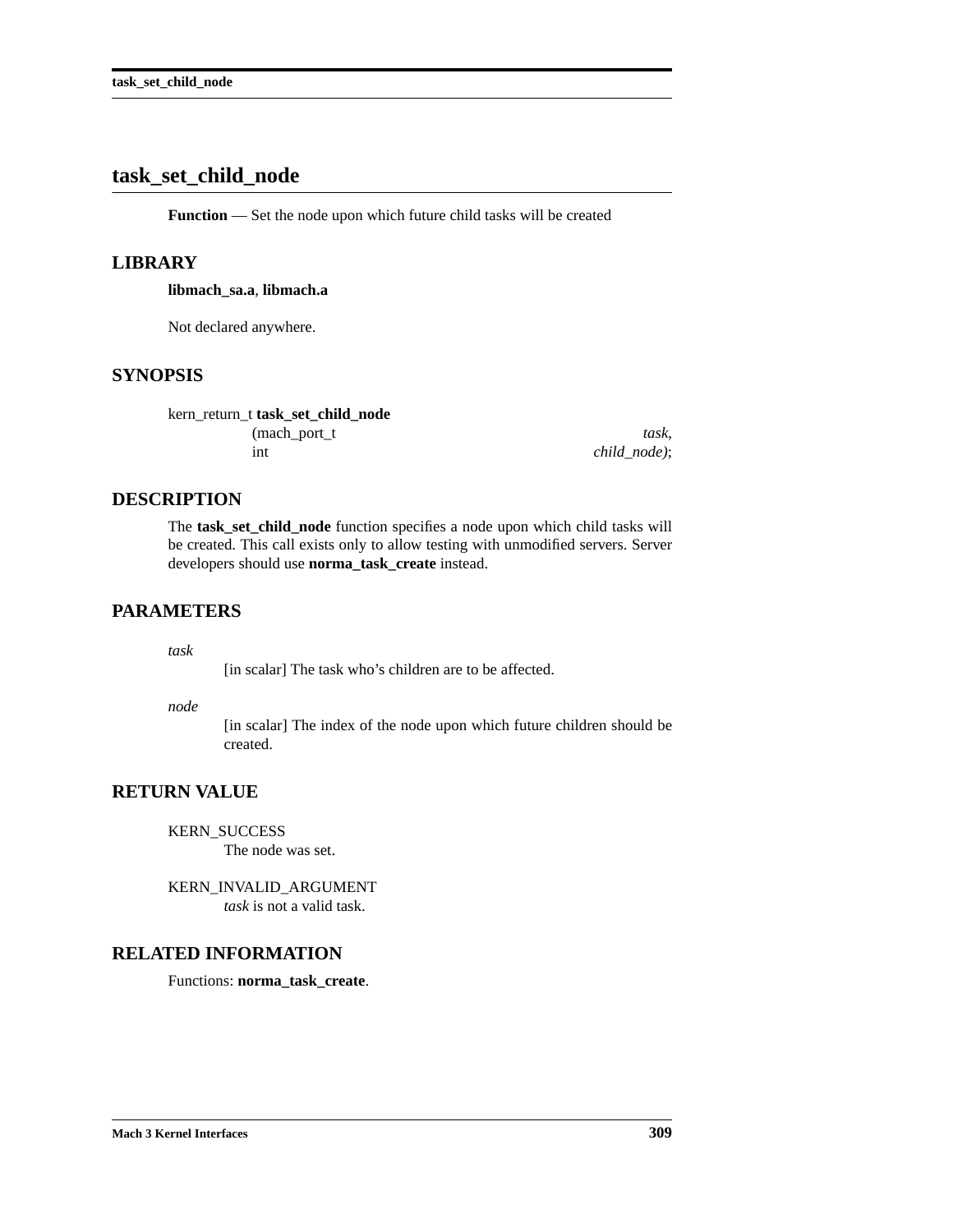**Multicomputer Support**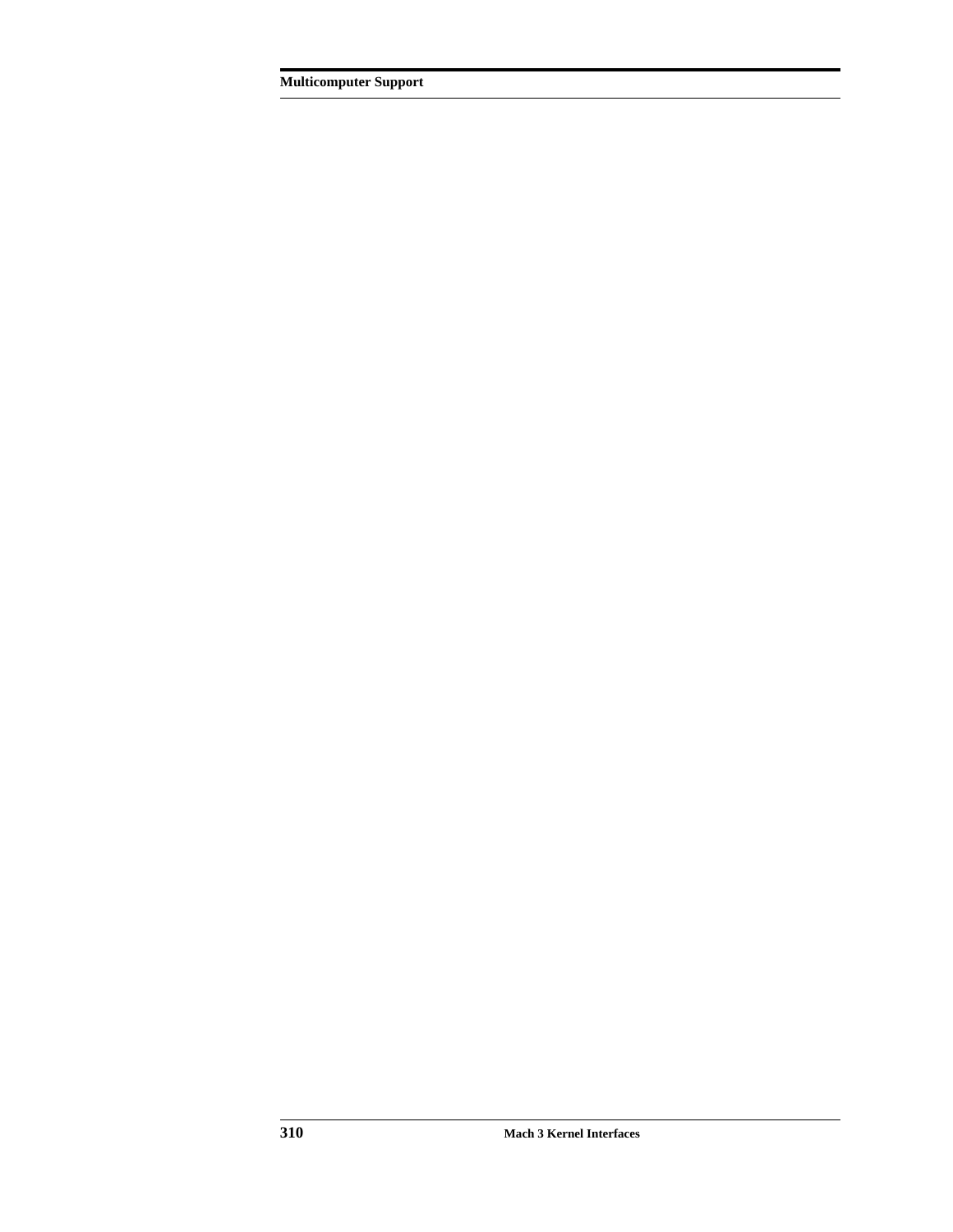# APPENDIX C Intel 386 Support

This appendix describes special kernel interfaces to support the special hardware features of the Intel 386 processor and its successors.

Aside from the special functions listed here, the Intel 386 support also includes special thread state "flavors" (See **mach/thread\_status.h**.).

- i386\_THREAD\_STATE—Basic machine thread state, except for segment and floating registers.
- i386\_REGS\_SEGS\_STATE—Same as i386\_THREAD\_STATE but also sets/gets segment registers.
- i386\_FLOAT\_STATE—Floating point registers.
- i386\_V86\_ASSIST\_STATE—Virtual 8086 interrupt table.

(The i386\_ISA\_PORT\_MAP\_STATE flavor shown in **mach/thread\_status.h** has been disabled.)

# **IO Permission Bitmap**

The 386 supports direct IO instructions. Generally speaking, these instructions are privileged (sensitive to IOPL). Mach, in combination with the processor, allows threads to directly execute these instructions against hardware IO ports for which the thread has permission (those named in its IO permission bitmap). (Note that this is a per-thread property.) The **i386\_io\_port\_add** function enables IO to the port corresponding to the device port supplied to the call. **i386\_io\_port\_remove** disables such IO; **i386\_io\_port\_list** lists the devices to which IO is permitted.

For the sake of supporting the DOS emulator, the kernel supports a special device *iopl*. Access to this device implies access to the speaker, configuration CMOS, game port,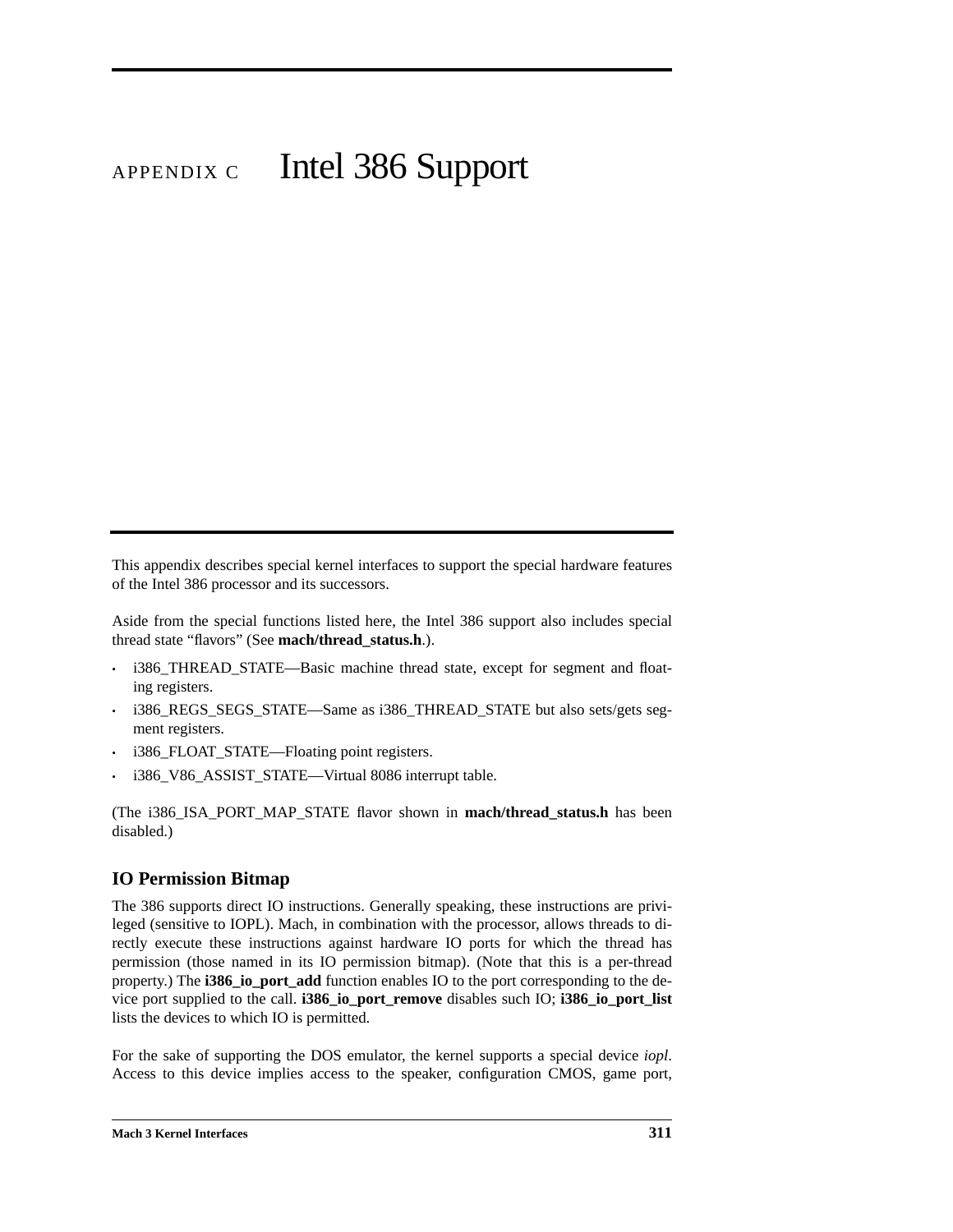sound blaster, printer and the VGA ports (device *kd0* or *vga*). Attempting to execute an IO instruction against one of these devices when the task holds send rights to the *iopl* device automatically adds these devices to the IO permission bitmap.

### **Virtual 8086 Support**

Virtual 8086 mode is supported by Mach, enabled when the EFL\_VM (virtual machine) flag in the thread state→*efl* is set. The various instructions sensitive to IOPL are simulated by the Mach kernel. This includes simulating an interrupt enabled flag and associated instructions.

A virtual 8086 task receives simulated 8086 interrupts by setting an interrupt descriptor table (in task space). This table is set with the i386\_V86\_ASSIST\_STATE status flavor.

| [1]                                                                                                                                                             | struct i386_v86_assist_state        |                                                                 |
|-----------------------------------------------------------------------------------------------------------------------------------------------------------------|-------------------------------------|-----------------------------------------------------------------|
| $[2] % \includegraphics[width=0.9\columnwidth]{figures/fig_10.pdf} \caption{The figure shows the number of parameters in the left and right.} \label{fig:2}} %$ |                                     |                                                                 |
| $[3]$                                                                                                                                                           | unsigned int                        | int table;                                                      |
| $[4]$                                                                                                                                                           | int                                 | int count:                                                      |
| $[5]$                                                                                                                                                           | - 1:                                |                                                                 |
| [6]                                                                                                                                                             | #define i386 V86 ASSIST STATE COUNT |                                                                 |
|                                                                                                                                                                 |                                     | $(sizeof (struct i386_v86_sasist_state)/sizeof (unsigned int))$ |
|                                                                                                                                                                 |                                     |                                                                 |

The *int\_table* field points to an interrupt table in task space. The table has *int\_count* entries. Each entry of this table has the format shown below.

| -111 | struct v86_interrupt_table |         |
|------|----------------------------|---------|
| [2]  |                            |         |
| [3]  | unsigned int               | count;  |
| [4]  | unsigned short             | mask:   |
| [5]  | unsigned short             | $vec$ : |
| [6]  |                            |         |

When the 8086 task has an associated interrupt table and its simulated interrupt enable flag is set, the kernel will scan the table looking for an entry whose *count* is greater than zero and whose *mask* value is not set. If found, the count will be decremented and the task will take a simulated 8086 interrupt to the address given by *vec*. No other simulated interrupts will be generated until the 8086 task executes an *iret* instruction and the (simulated) interrupt enable flag is again set. The generation of the simulated interrupt will turn off the hardware's trace trap flag; executing the *iret* instruction will restore the trace trap flag.

### **Local Descriptor Table**

Although the 386 (and successors) view the address space as segmented, Mach provides each task with a linear address space (32 bits for the Intel family). The various entries in the system global descriptor table (GDT) are used for system use; in general the entries map all of kernel memory. The thread's local descriptor table (LDT) maps its task space. Segment 2 of this table is used for task code accesses (it permits only read access); segment 3 is used for data accesses (it permits write access, subject to page level protections); both segments, though, map all of the task's address space. Segment 1 of the table is unused. Segment 0 is used as a call gate for system calls (traps).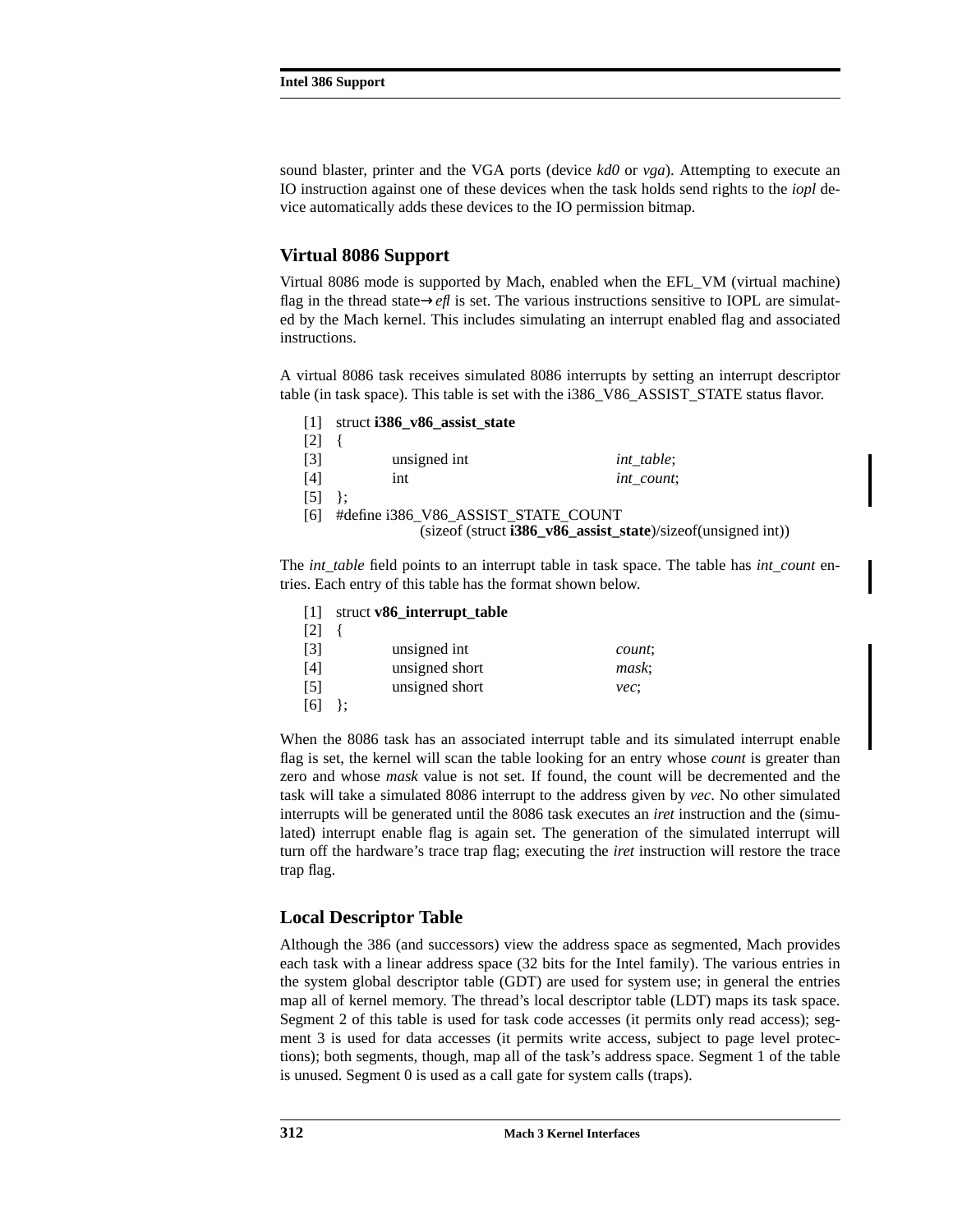Each thread may set entries in its LDT to describe various ranges of its underlying address space. There is no way that this mechanism permits a thread to access any more virtual memory than its address space permits; these LDT segment entries merely provide different views of the address space. A segment may be thought of as an automatically relocated portion of the address space; the beginning of a segment can be referenced as address zero given the appropriately set 386 segment register. These local segment descriptors are manipulated with the **i386\_set\_ldt** function and examined with the **i386\_get\_ldt** function.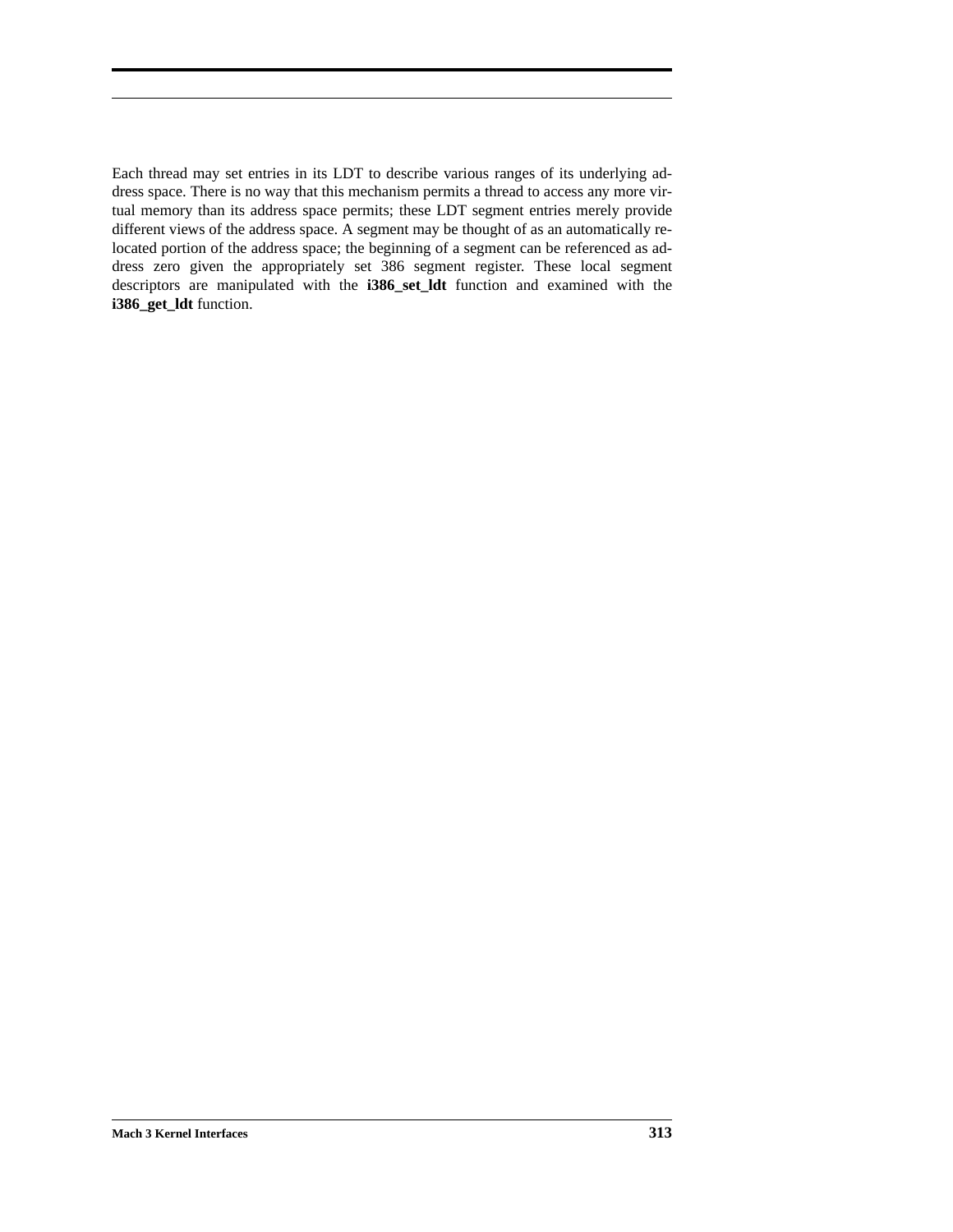# **i386\_get\_ldt**

**Function** — Return per-thread segment descriptors

### **LIBRARY**

**libmach\_sa.a**, **libmach.a**

#include <**mach/i386/mach\_i386.h**>

### **SYNOPSIS**

| $[1]$ | struct <b>descriptor</b>       |                    |
|-------|--------------------------------|--------------------|
| [2]   |                                |                    |
| $[3]$ | unsigned int                   | low word:          |
| [4]   | unsigned int                   | high_word;         |
| [5]   | $\cdot$ :                      |                    |
|       | [6] typedef struct descriptor  | descriptor_t;      |
|       | [7] typedef struct descriptor* | descriptor_list_t; |
|       | kern_return_t i386_get_ldt     |                    |
|       |                                |                    |

(mach\_port\_t *thread,* int *first\_selector*, int *desired\_count*, descriptor\_list\_t\* *desc\_list*, mach\_msg\_type\_number\_t\* *returned\_count)*;

# **DESCRIPTION**

The **i386\_get\_ldt** function returns per-thread segment descriptors from the thread's local descriptor table (LDT).

# **PARAMETERS**

#### *thread*

[in scalar] Thread whose segment descriptors are to be returned

#### *first\_selector*

[in scalar] Selector value (segment register value) corresponding to the first segment whose descriptor is to be returned

#### *desired\_count*

[in scalar] Number of returned descriptors desired

#### *desc\_list*

[unbounded out in-line array of *descriptor\_t*] Array of segment descriptors. The reserved size of this array is supplied as the input value for *returned\_count*.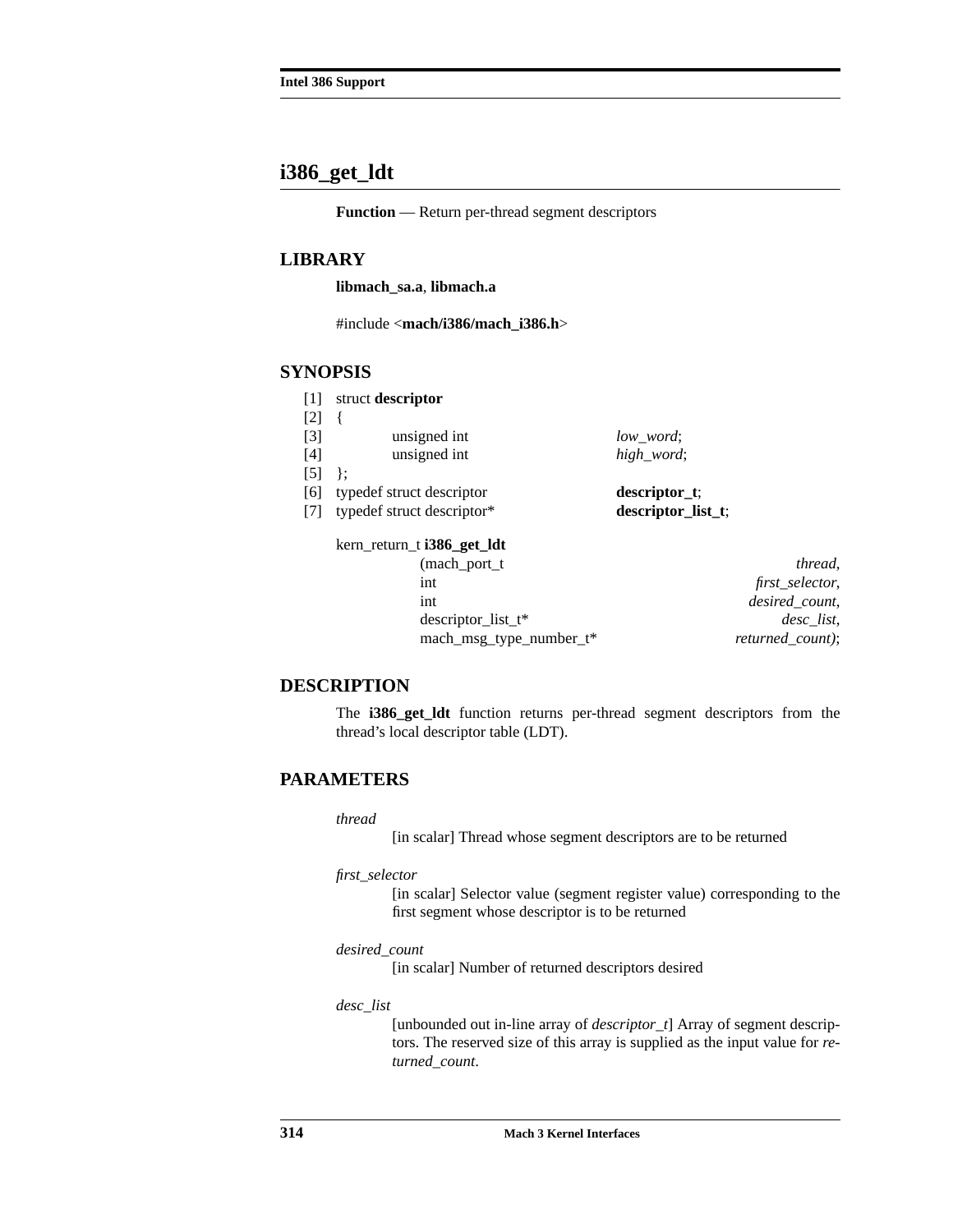*returned\_count*

[pointer to in/out scalar] On input, the reserved size of the descriptor array; on output, the number of descriptors returned

# **RETURN VALUE**

KERN\_SUCCESS Descriptors returned

KERN\_INVALID\_ARGUMENT Invalid *thread* or selector value out of range.

# **RELATED INFORMATION**

Functions: **i386\_set\_ldt**.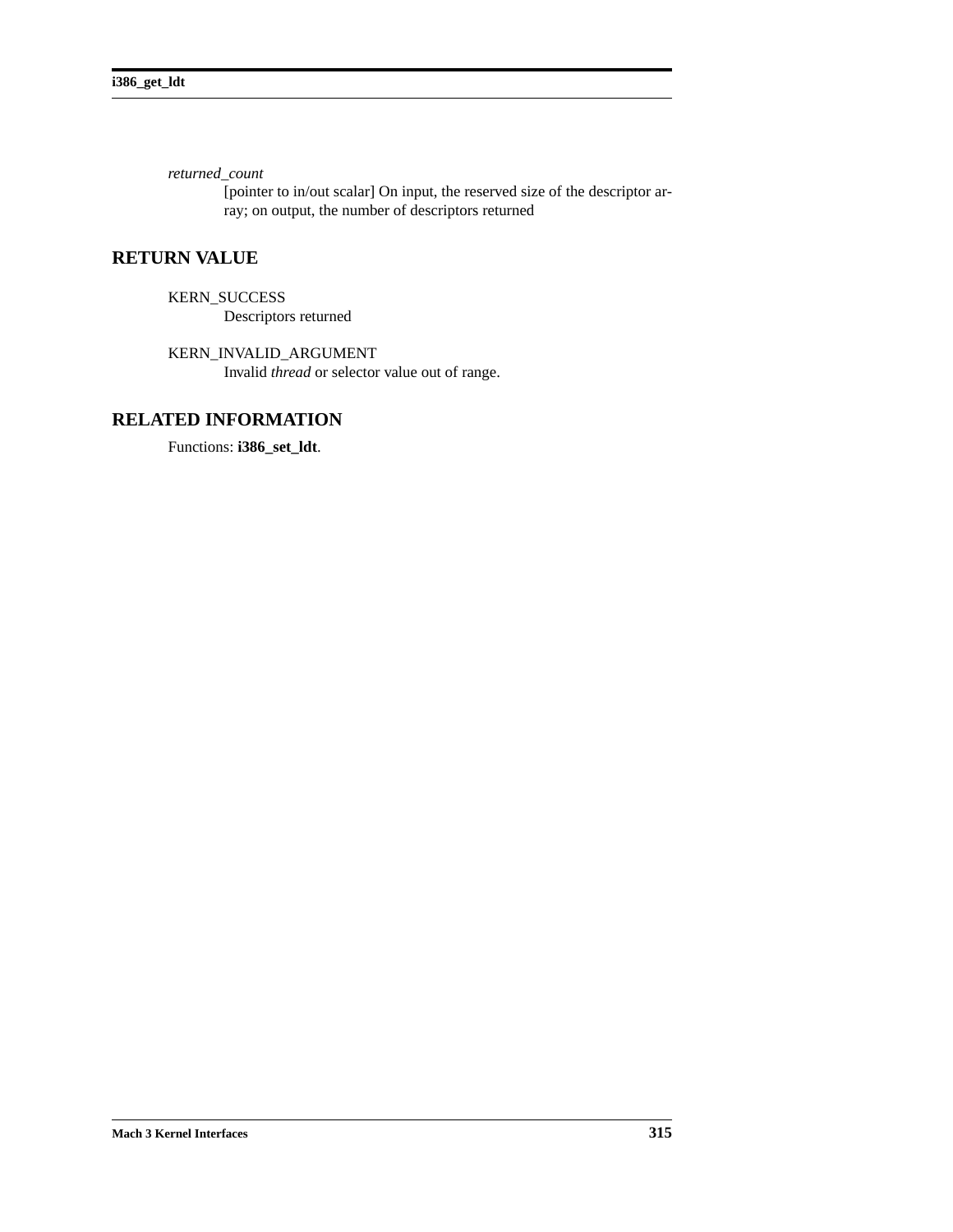# **i386\_io\_port\_add**

**Function** — Permit IO instructions to be performed against a device

### **LIBRARY**

**libmach\_sa.a**, **libmach.a**

#include <**mach/i386/mach\_i386.h**>

# **SYNOPSIS**

kern\_return\_t **i386\_io\_port\_add** (mach port t *thread,* mach\_port\_t *device*);

# **DESCRIPTION**

The **i386\_io\_port\_add** function adds a device to the IO permission bitmap for a thread, thereby permitting the thread to execute IO instructions against the device.

# **PARAMETERS**

*thread*

[in scalar] Thread whose permission bitmap is to be set.

*device*

[in scalar] The device to which IO instructions are to be permitted.

# **NOTES**

Normally, the thread must have called **i386\_io\_port\_add** for all devices to which it will execute IO instructions. However, possessing send rights to the *iopl* device port will cause the *iopl* device to be automatically added to the thread's IO map upon first attempted access. This is a backward compatibility feature for the DOS emulator.

# **RETURN VALUE**

### KERN\_SUCCESS

The device was added to the IO permission bitmap.

KERN\_INVALID\_ARGUMENT

*thread* or *device* were not valid.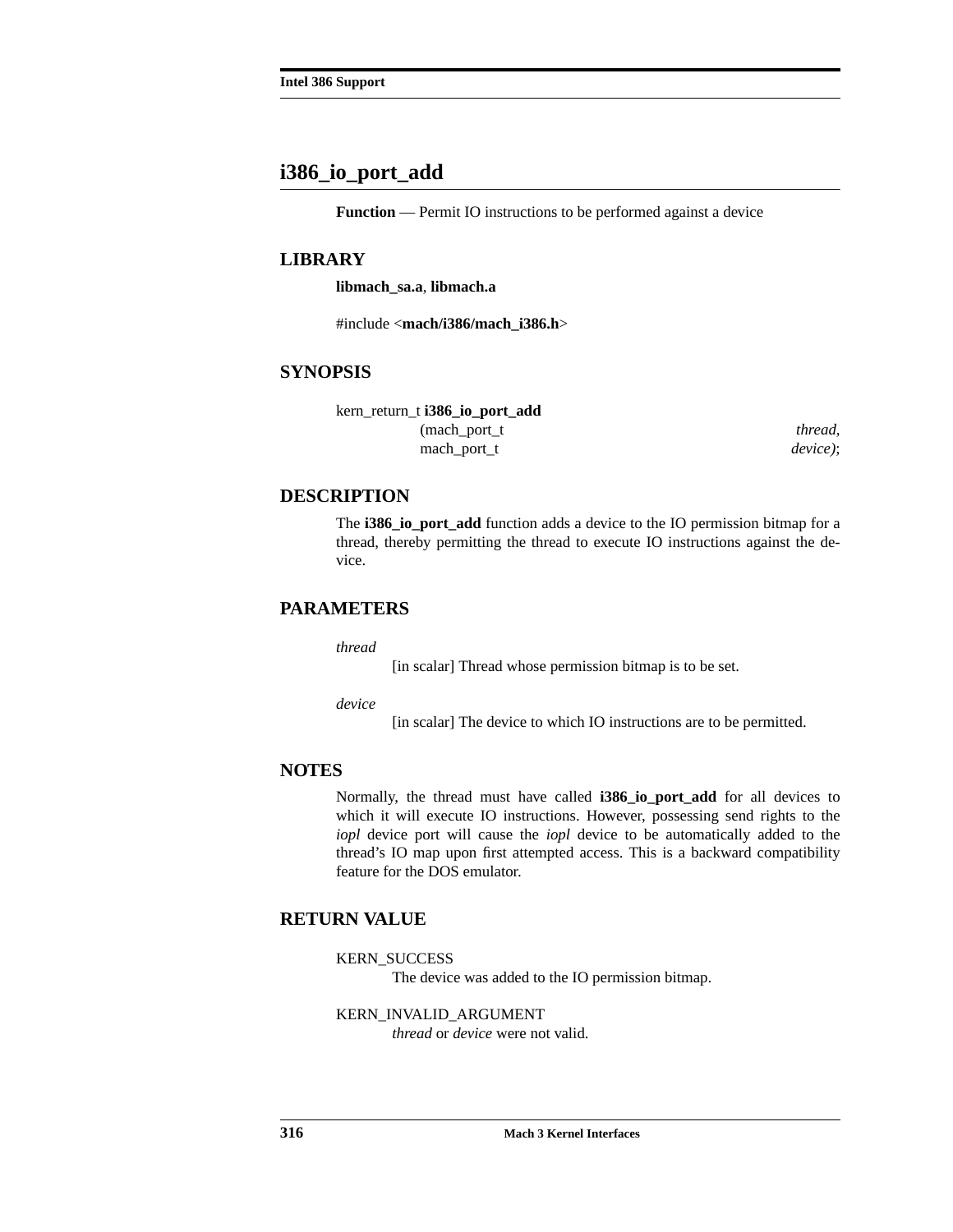## **RELATED INFORMATION**

Functions: **i386\_io\_port\_list**, **i386\_io\_port\_remove**.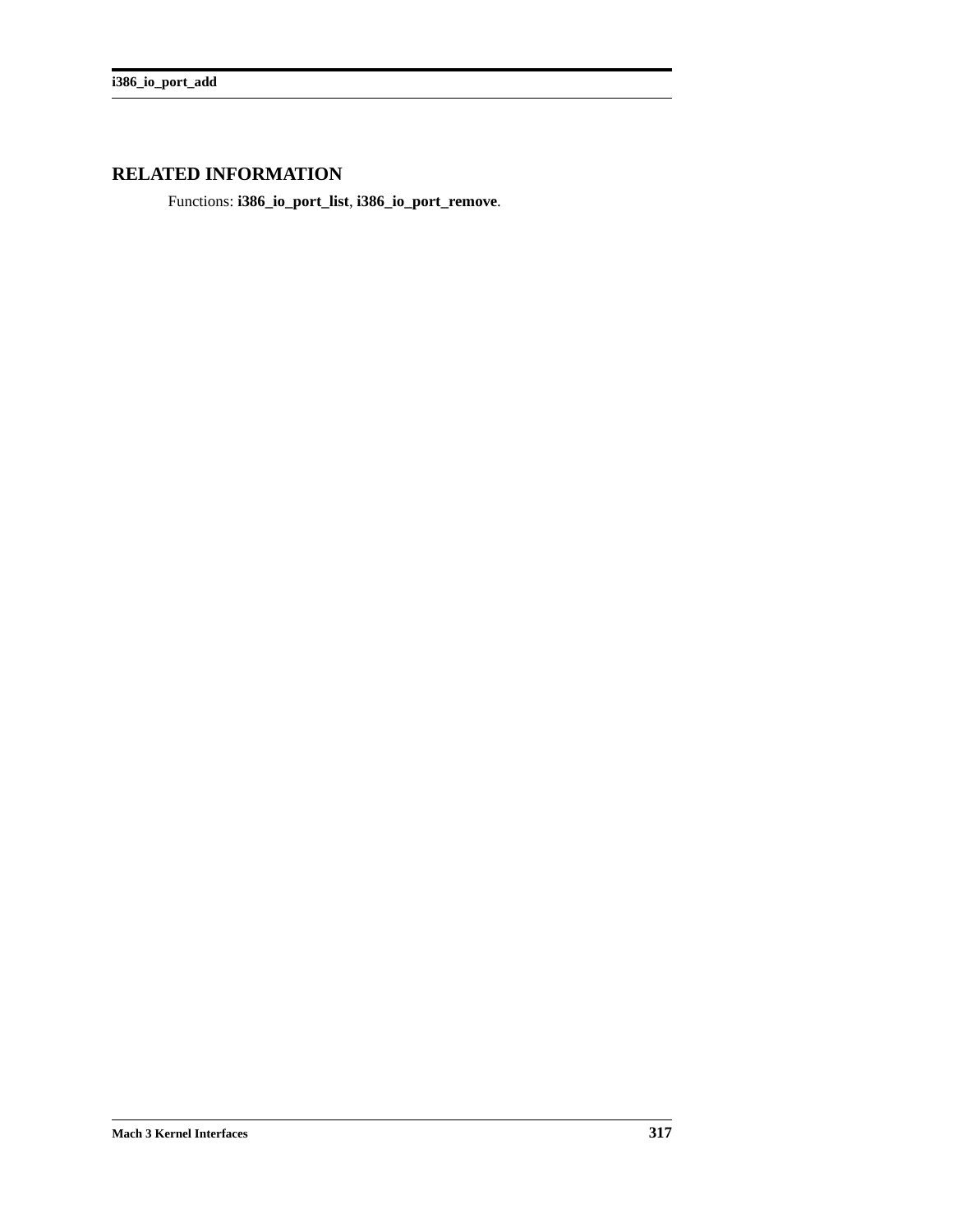## **i386\_io\_port\_list**

**Function** — List devices permitting IO

#### **LIBRARY**

**libmach\_sa.a**, **libmach.a**

#include <**mach/i386/mach\_i386.h**>

## **SYNOPSIS**

kern\_return\_t **i386\_io\_port\_list** (mach port t *thread,* device\_list\_t\* *list*, mach\_msg\_type\_number\_t\* *count)*;

### **DESCRIPTION**

The **i386\_io\_port\_list** function returns a list of the devices named in the thread's IO permission bitmap, namely those permitting IO instructions to be executed against them.

### **PARAMETERS**

*thread*

[in scalar] Thread whose permission list is to be returned

*list*

[out pointer to dynamic array of *device\_t*] Device ports permitting IO

*count*

[out scalar] Number of ports returned

#### **RETURN VALUE**

KERN\_SUCCESS List returned

KERN\_INVALID\_ARGUMENT *thread* is invalid

KERN\_RESOURCE\_SHORTAGE Insufficient kernel memory to return list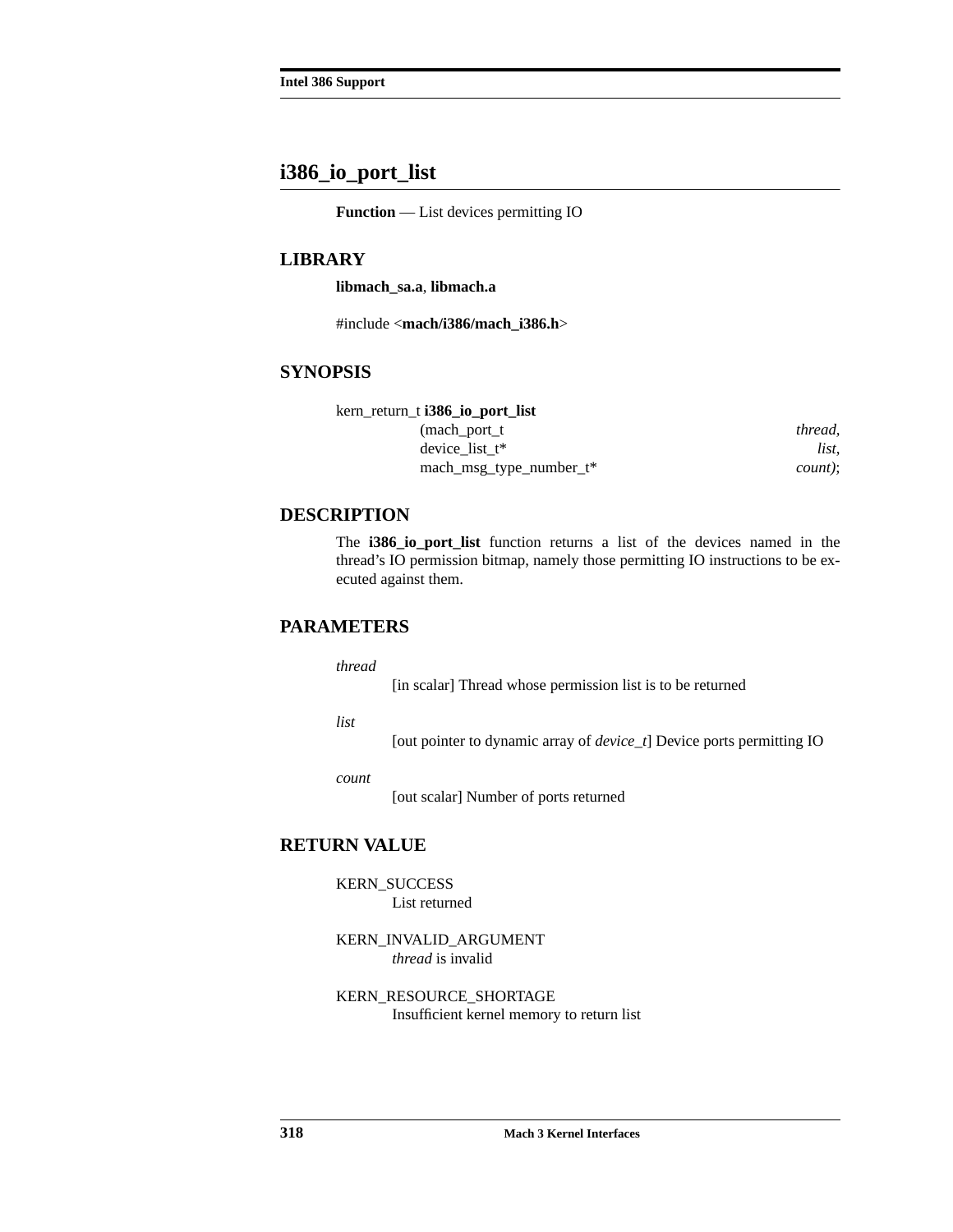## **RELATED INFORMATION**

Functions: **i386\_io\_port\_add**, **i386\_io\_port\_remove**.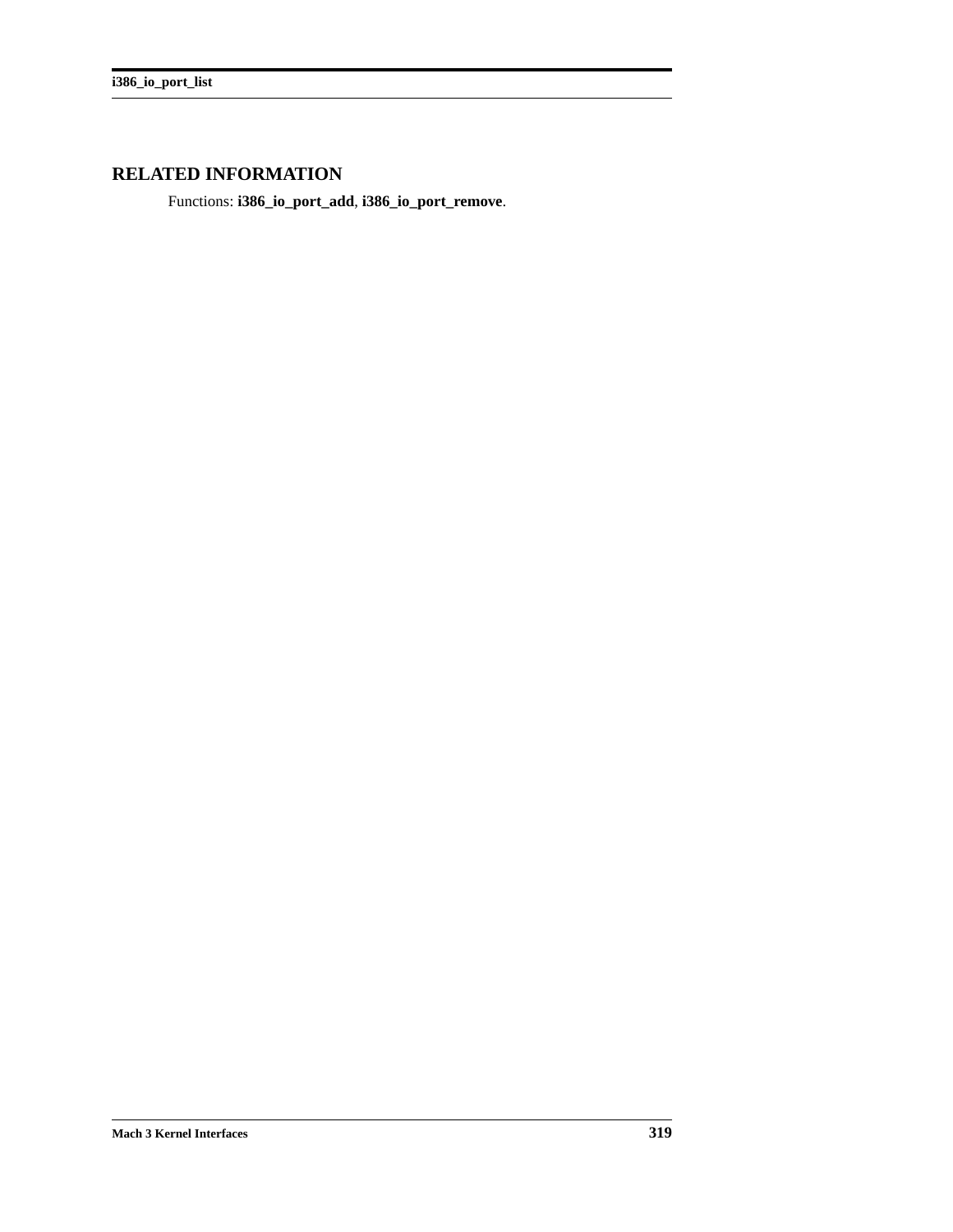## **i386\_io\_port\_remove**

**Function** — Disable IO instructions against a device

#### **LIBRARY**

**libmach\_sa.a**, **libmach.a**

#include <**mach/i386/mach\_i386.h**>

## **SYNOPSIS**

kern\_return\_t **i386\_io\_port\_remove** (mach port t *thread,* mach\_port\_t *device)*;

### **DESCRIPTION**

The **i386\_io\_port\_remove** function removes the specified device from the thread's IO permission bitmap, thereby prohibiting IO instructions being executed against the device.

## **PARAMETERS**

*thread*

[in scalar] Thread whose permission bitmap is to be cleared

*device*

[in scalar] Device whose permission is to be revoked

## **RETURN VALUE**

KERN\_SUCCESS

Permission removed

KERN\_INVALID\_ARGUMENT *device* or *thread* was invalid

#### **RELATED INFORMATION**

Functions: **i386\_io\_port\_add**, **i386\_io\_port\_list**.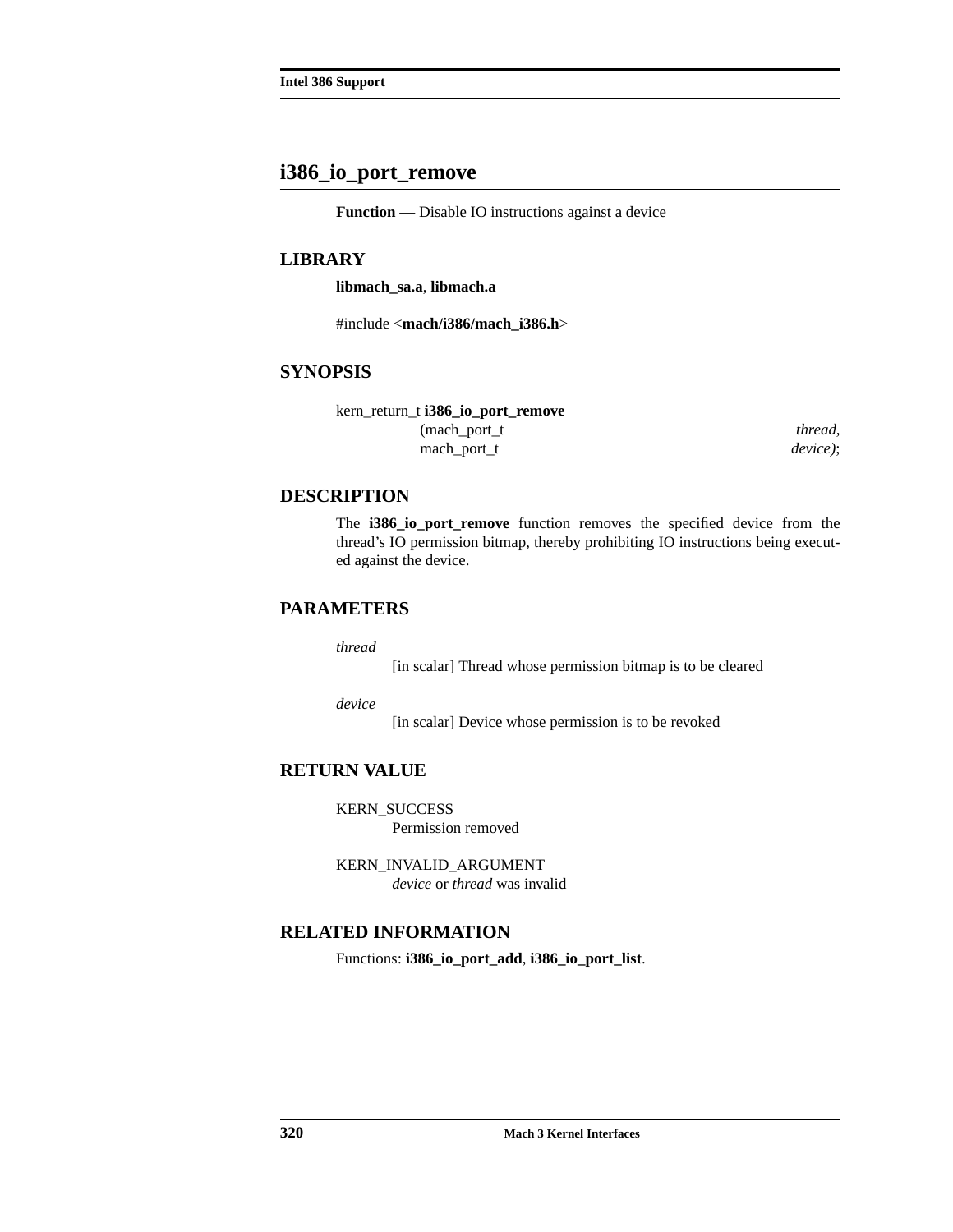## **i386\_set\_ldt**

**Function** — Set per-thread segment descriptors

#### **LIBRARY**

**libmach\_sa.a**, **libmach.a**

#include <**mach/i386/mach\_i386.h**>

#### **SYNOPSIS**

| $\vert \, \vert \, \vert$ | struct descriptor                              |                    |
|---------------------------|------------------------------------------------|--------------------|
| $\lceil 2 \rceil$         |                                                |                    |
| $\lceil 3 \rceil$         | unsigned int                                   | low word:          |
| [4]                       | unsigned int                                   | high_word;         |
| $\lceil 5 \rceil$         | ∤:                                             |                    |
| [6]                       | typedef struct descriptor                      | descriptor_t;      |
| [7]                       | typedef struct descriptor*                     | descriptor_list_t; |
|                           | $l_{\rm{conv}}$ actions $+320\zeta$ and $1.14$ |                    |

kern\_return\_t **i386\_set\_ldt**

| (mach port t)          | thread,         |
|------------------------|-----------------|
| int                    | first selector, |
| descriptor list t      | desc list.      |
| mach_msg_type_number_t | count);         |

#### **DESCRIPTION**

The **i386\_set\_ldt** function allows a thread to have a private local descriptor table (LDT) which allows its local segments to map various ranges of its address space.

## **PARAMETERS**

*thread*

[in scalar] Thread whose segment descriptors are to be set

#### *first\_selector*

[in scalar] Selector value (segment register value) corresponding to the first segment whose descriptor is to be set

*desc\_list*

[pointer to in array of *descriptor\_t*] Array of segment descriptors. The following forms are permitted:

- Empty descriptor. The ACC\_P flag (segment present) may or may not be set.
- ACC\_CALL\_GATE Converted into a system call gate. The ACC\_P flag must be set.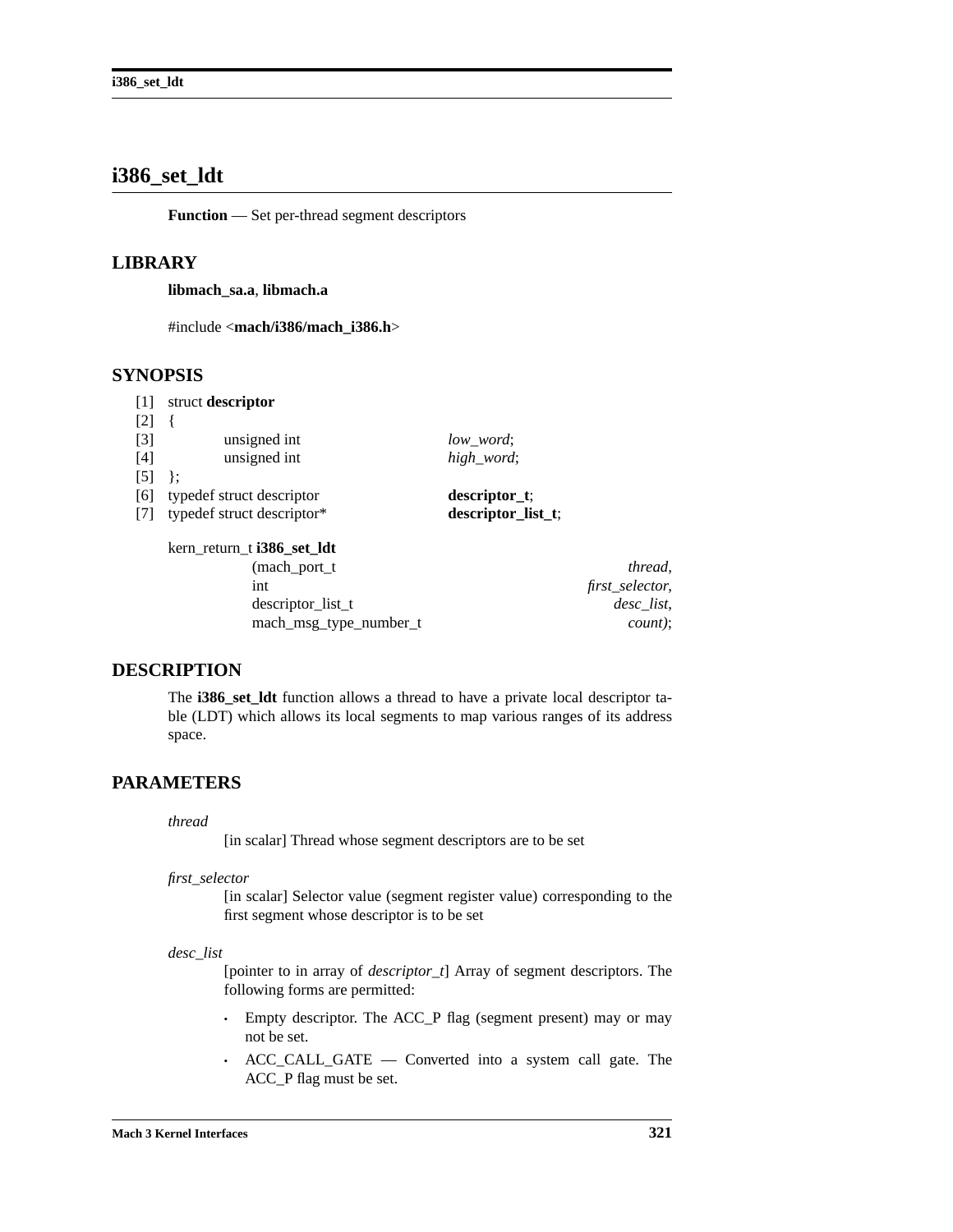All other descriptors must have both the ACC\_P flag set and specify user mode access (ACC\_PL\_U).

- ACC\_DATA
- ACC\_DATA\_W
- ACC\_DATA\_E
- ACC\_DATA\_EW
- ACC\_CODE
- ACC\_CODE\_R
- ACC\_CODE\_C
- ACC\_CODE\_CR
- ACC\_CALL\_GATE\_16
- ACC\_CALL\_GATE

*count*

[in scalar] Number of descriptors to be set

## **RETURN VALUE**

#### KERN\_SUCCESS

Descriptors set

#### KERN\_INVALID\_ARGUMENT

*thread* is invalid, the selector values are out of range or a segment descriptor is invalid

### **RELATED INFORMATION**

Functions: **i386\_get\_ldt**.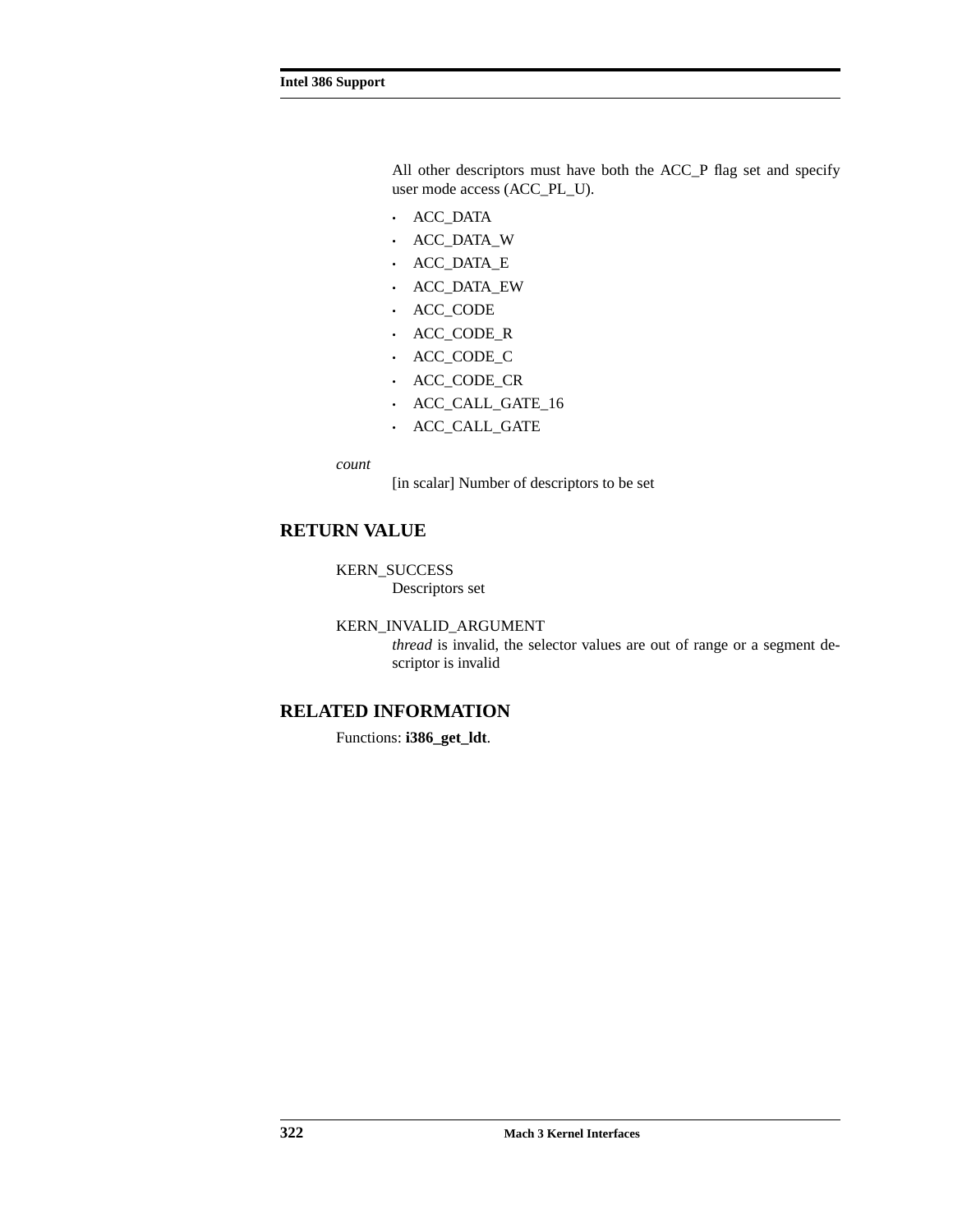# APPENDIX D Data Structures

This appendix discusses the specifics of the various structures used as a part of the kernel's various interfaces. This appendix does not discuss all of the various data types used by the kernel's interfaces, only the fields of the various structures used.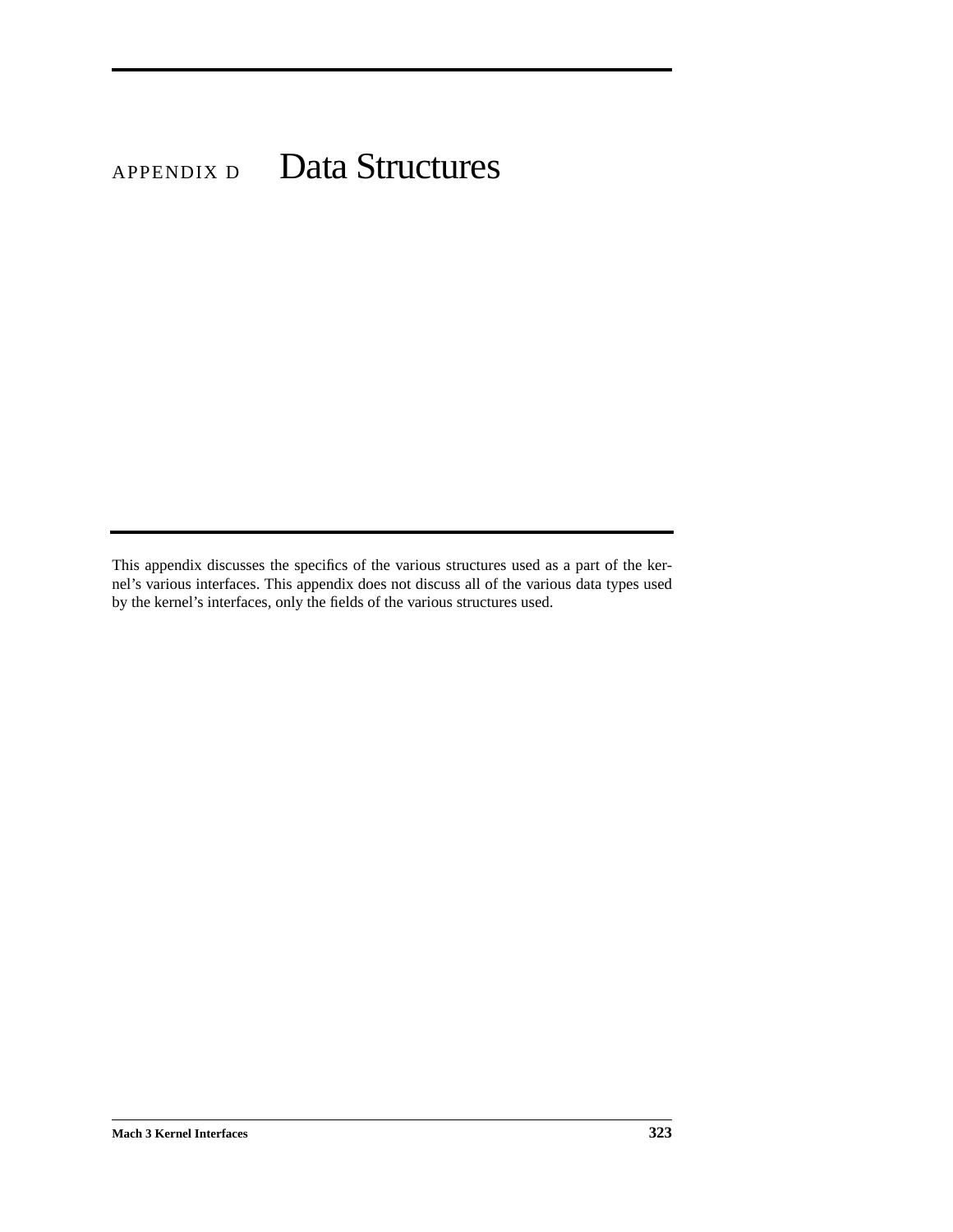## **host\_basic\_info**

**Structure** — Defines basic information about a host

## **SYNOPSIS**

| $\lceil 1 \rceil$ | struct host_basic_info               |                         |
|-------------------|--------------------------------------|-------------------------|
| $\lceil 2 \rceil$ |                                      |                         |
| $\lceil 3 \rceil$ | int                                  | max_cpus;               |
| [4]               | int                                  | avail_cpus;             |
| $\lceil 5 \rceil$ | vm size t                            | memory_size;            |
| [6]               | $cpu_type_t$                         | $cpu\_type;$            |
| $\lceil 7 \rceil$ | cpu_subtype_t                        | cpu_subtype;            |
| [8]               |                                      |                         |
| [9]               | typedef struct host basic info       | host_basic_info_data_t; |
|                   | [10] typedef struct host_basic_info* | host basic info t:      |
|                   |                                      |                         |

## **DESCRIPTION**

The **host\_basic\_info** structure defines the basic information available about a host.

## **FIELDS**

*max\_cpus*

Maximum possible CPUs for which kernel is configured

#### *avail\_cpus*

Number of CPUs now available

## *memory\_size*

Size of memory, in bytes

*cpu\_type*

CPU type

#### *cpu\_subtype* CPU sub-type

#### **RELATED INFORMATION**

Functions: **host\_info.**

Data structures: **host\_load\_info**, **host\_sched\_info.**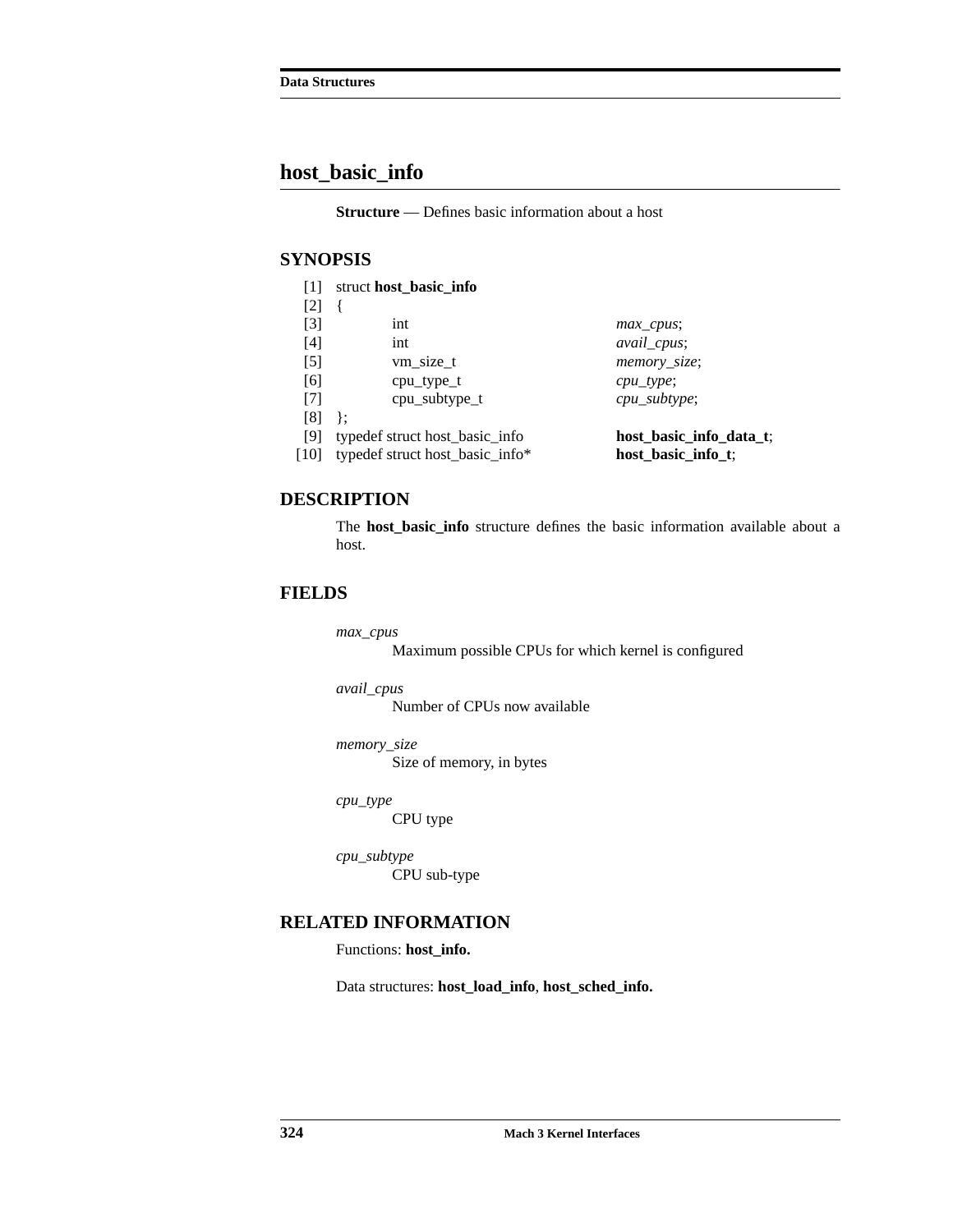## **host\_load\_info**

**Structure** — Defines load information about a host

#### **SYNOPSIS**

| $\lceil 1 \rceil$ | #define CPU STATE USER              |                        |
|-------------------|-------------------------------------|------------------------|
| $\lceil 2 \rceil$ | #define CPU STATE SYSTEM            |                        |
| [3]               | #define CPU_STATE_IDLE              |                        |
| [4]               | struct host load info               |                        |
| $\lceil 5 \rceil$ |                                     |                        |
| [6]               | long                                | <i>avenrun</i> [3]:    |
| $\lceil 7 \rceil$ | long                                | mach factor[3];        |
| [8]               | ∤:                                  |                        |
| - 191             | typedef struct host_load_info       | host load info data t: |
|                   | [10] typedef struct host_load_info* | host load info t:      |

#### **DESCRIPTION**

The **host\_load\_info** structure defines the loading information available about a host. The information returned is exponential averages over three periods of time: 5, 30 and 60 seconds.

### **FIELDS**

#### *avenrun*

load average—average number of runnable processes divided by number of CPUs

#### *mach\_factor*

The processing resources available to a new thread—the number of CPUs divided by  $(1 +$  the number of threads)

### **RELATED INFORMATION**

Functions: **host\_info.**

Data structures: **host\_basic\_info**, **host\_sched\_info.**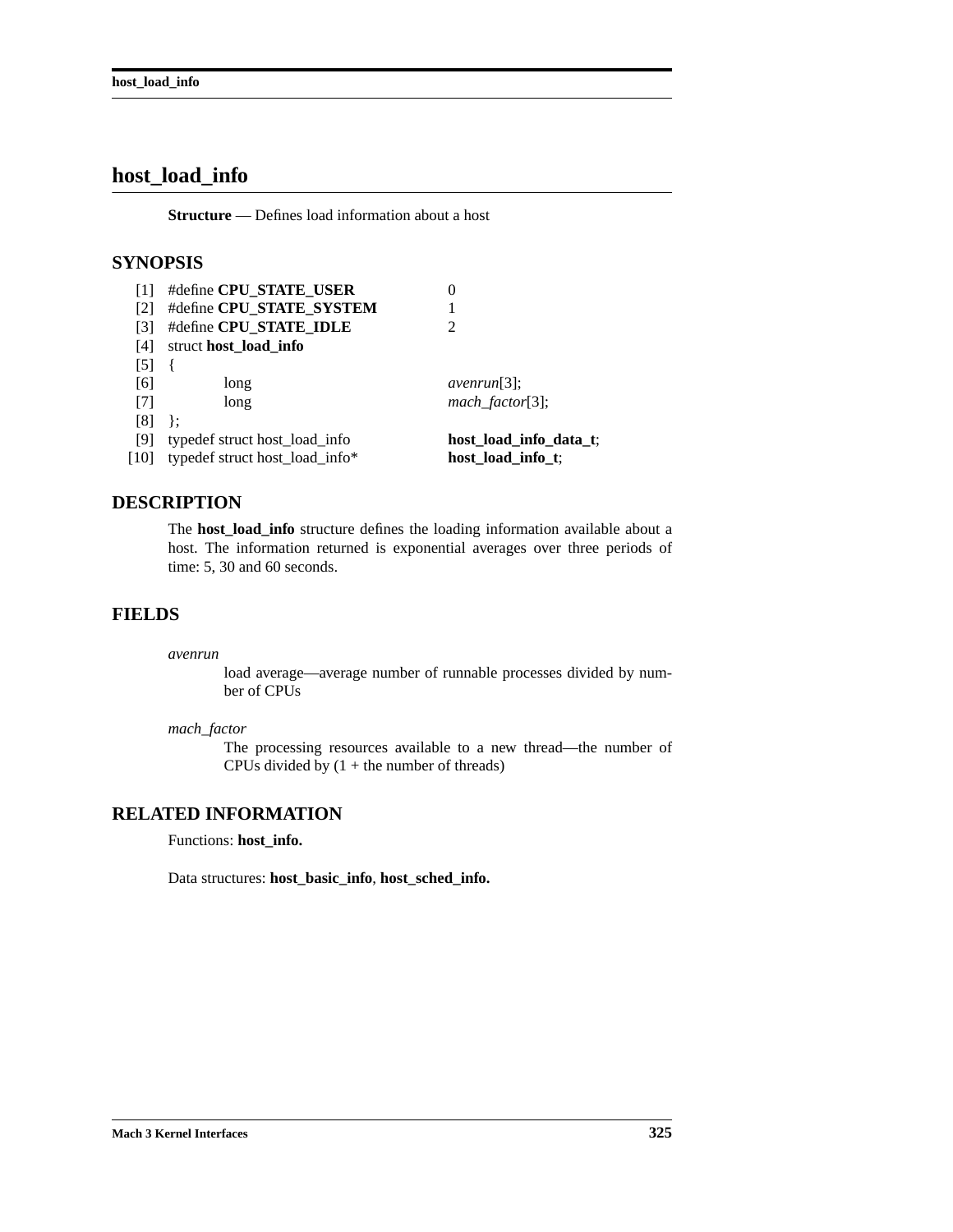## **host\_sched\_info**

**Structure** — Defines scheduling information about a host

### **SYNOPSIS**

- [1] struct **host\_sched\_info**
- [2] {
- [3] int *min\_timeout*;
- [4] int *min\_quantum*;
- [5] };
- [6] typedef struct host\_sched\_info **host\_sched\_info\_data\_t**;

[7] typedef struct host\_sched\_info\* **host\_sched\_info\_t**;

## **DESCRIPTION**

The **host\_sched\_info** structure defines the scheduling information available about a host.

## **FIELDS**

*min\_timeout* Minimum time-out, in milliseconds

*min\_quantum* Minimum quantum, in milliseconds

## **RELATED INFORMATION**

Functions: **host\_info.**

Data structures: **host\_basic\_info**, **host\_load\_info.**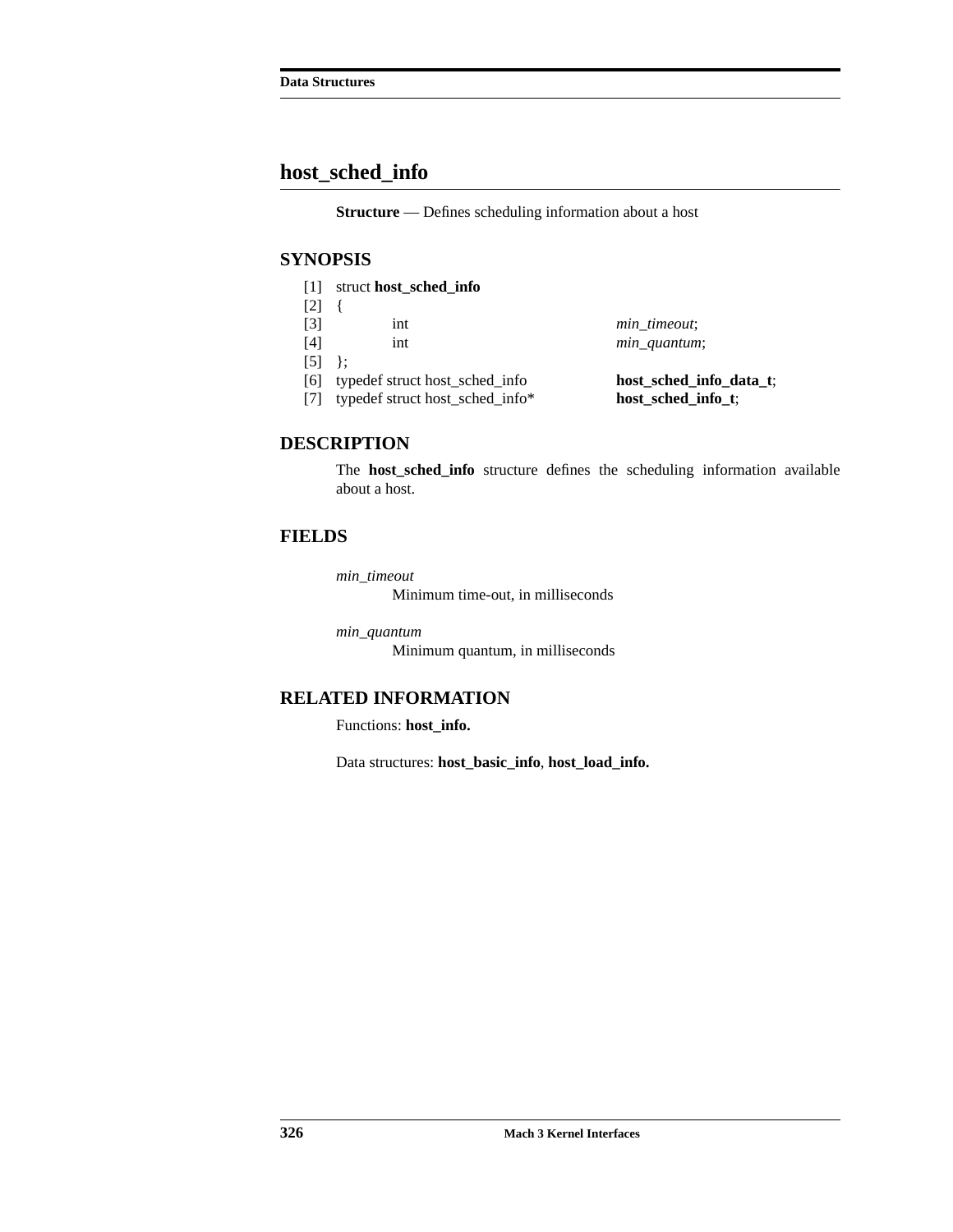## **mach\_msg\_header**

**Structure** — Defines the header portion for messages

#### **SYNOPSIS**

| typedef struct     |                   |
|--------------------|-------------------|
|                    |                   |
| mach_msg_bits_t    | $msgh\_bits;$     |
| mach_msg_size_t    | $msgh\_size;$     |
| mach_port_t        | msgh_remote_port; |
| mach_port_t        | msgh_local_port;  |
| mach_port_seqno_t  | $msgh\_seqno;$    |
| mach_msg_id_t      | $msgh_id;$        |
| mach_msg_header_t; |                   |
|                    |                   |

#### **DESCRIPTION**

A Mach message consists of a fixed size message header, a **mach\_msg\_header\_t**, followed by zero or more data items. Data items are typed. Each item has a type descriptor followed by the actual data (or an address of the data, for outof-line memory regions).

There are two forms of type descriptors, a **mach\_msg\_type\_t** and a **mach\_msg\_type\_long\_t**. The **mach\_msg\_type\_long\_t** type descriptor allows larger values for these fields. The *msgtl\_header* field in the long descriptor is only used for its in-line, long-form, and de-allocate bits.

#### **FIELDS**

*msgh\_bits*

This field specifies the following properties of the message:

#### MACH\_MSGH\_BITS\_REMOTE\_MASK

Encodes **mach\_msg\_type\_name\_t** values that specify the port rights in the *msgh\_remote\_port* field. The value must specify a send or send-once right for the destination of the message.

#### MACH\_MSGH\_BITS\_LOCAL\_MASK

Encodes **mach\_msg\_type\_name\_t** values that specify the port rights in the *msgh\_local\_port* field. If the value doesn't specify a send or send-once right for the message's reply port, it must be zero and *msgh\_local\_port* must be MACH\_PORT\_- NULL.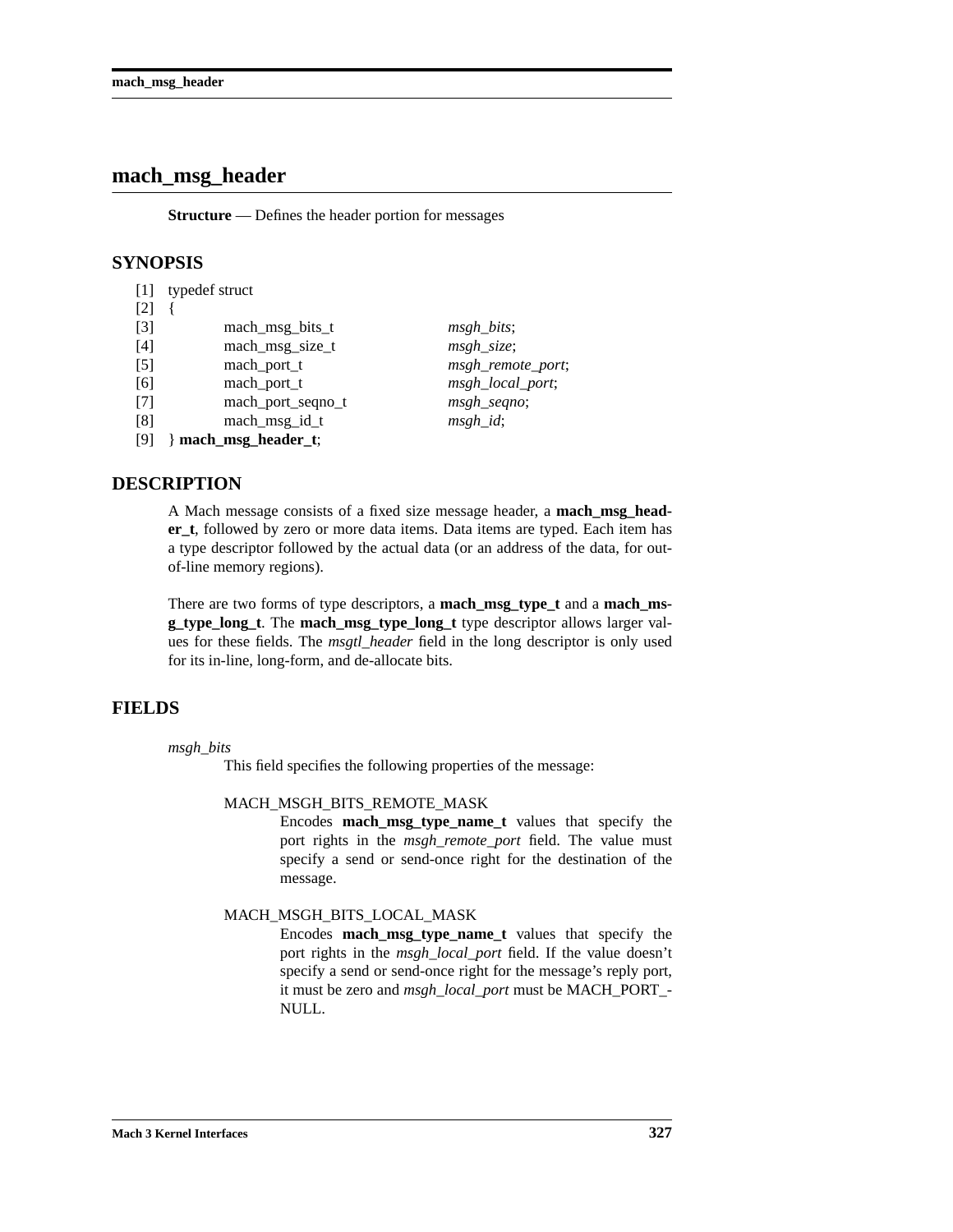#### MACH\_MSGH\_BITS\_COMPLEX

The complex bit must be specified if the message body contains port rights or out-of-line memory regions. If it is not specified, then the message body carries no port rights or memory, no matter what the type descriptors may seem to indicate.

#### MACH\_MSGH\_BITS\_REMOTE(*bits*)

This macro returns the appropriate **mach\_msg\_type\_name\_t** values, given a *msgh\_bits* value.

#### MACH\_MSGH\_BITS\_LOCAL(*bits*)

This macro returns the appropriate **mach\_msg\_type\_name\_t** values, given a *msgh\_bits* value.

#### MACH\_MSGH\_BITS (*remote*, *local*)

This macro constructs a value for *msgh\_bits*, given two **mach\_msg\_type\_name\_t** values.

#### *msgh\_size*

In the header of a received message, this field contains the message's size. The message size, a byte quantity, includes the message header, type descriptors, and in-line data. For out-of-line memory regions, the message size includes the size of the in-line address, not the size of the actual data region. There are no arbitrary limits on the size of a Mach message, the number of data items in a message, or the size of the data items.

#### *msgh\_remote\_port*

When sending, specifies the destination port of the message. The field must carry a legitimate send or send-once right for a port. When received, this field is swapped with *msgh\_local\_port*.

#### *msgh\_local\_port*

When sending, specifies an auxiliary port right, which is conventionally used as a reply port by the recipient of the message. The field must carry a send right, a send-once right, MACH\_PORT\_NULL, or MACH\_PORT\_DEAD. When received, this field is swapped with *msgh\_remote\_port*.

#### *msgh\_seqno*

The sequence number of this message relative to the port from which it is received. This field is ignored on sent messages.

#### *msgh\_id*

Not set or read by the **mach\_msg** call. The conventional meanings is to convey an operation or function id.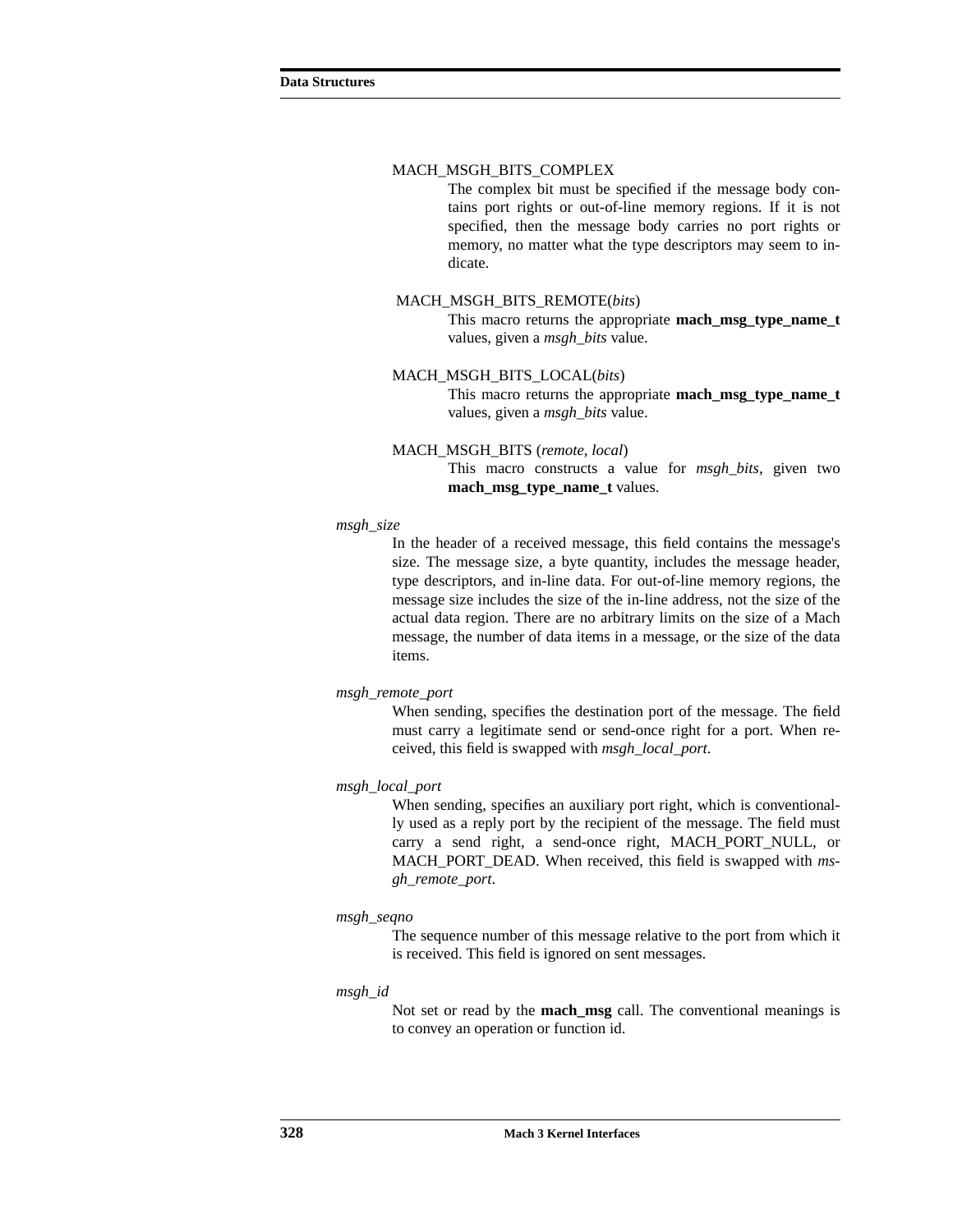## **NOTES**

Simple messages are provided to handle in-line data. The sender copies the inline data into the message structure, and the receiver usually copies it out.

Non-simple messages are provided to handle out-of-line data. Out-of-line data allows for the sending of port information or data blocks that are very large or of variable size. The kernel maps out-of-line data from the address space of the sender to the address space of the receiver. The kernel copies the data only if the sender or receiver subsequently modifies it. This is an example of copy-on-write data sharing.

#### **RELATED INFORMATION**

Functions: **mach\_msg**, **mach\_msg\_receive**, **mach\_msg\_send**.

Data Structures: **mach\_msg\_type**, **mach\_msg\_type\_long**.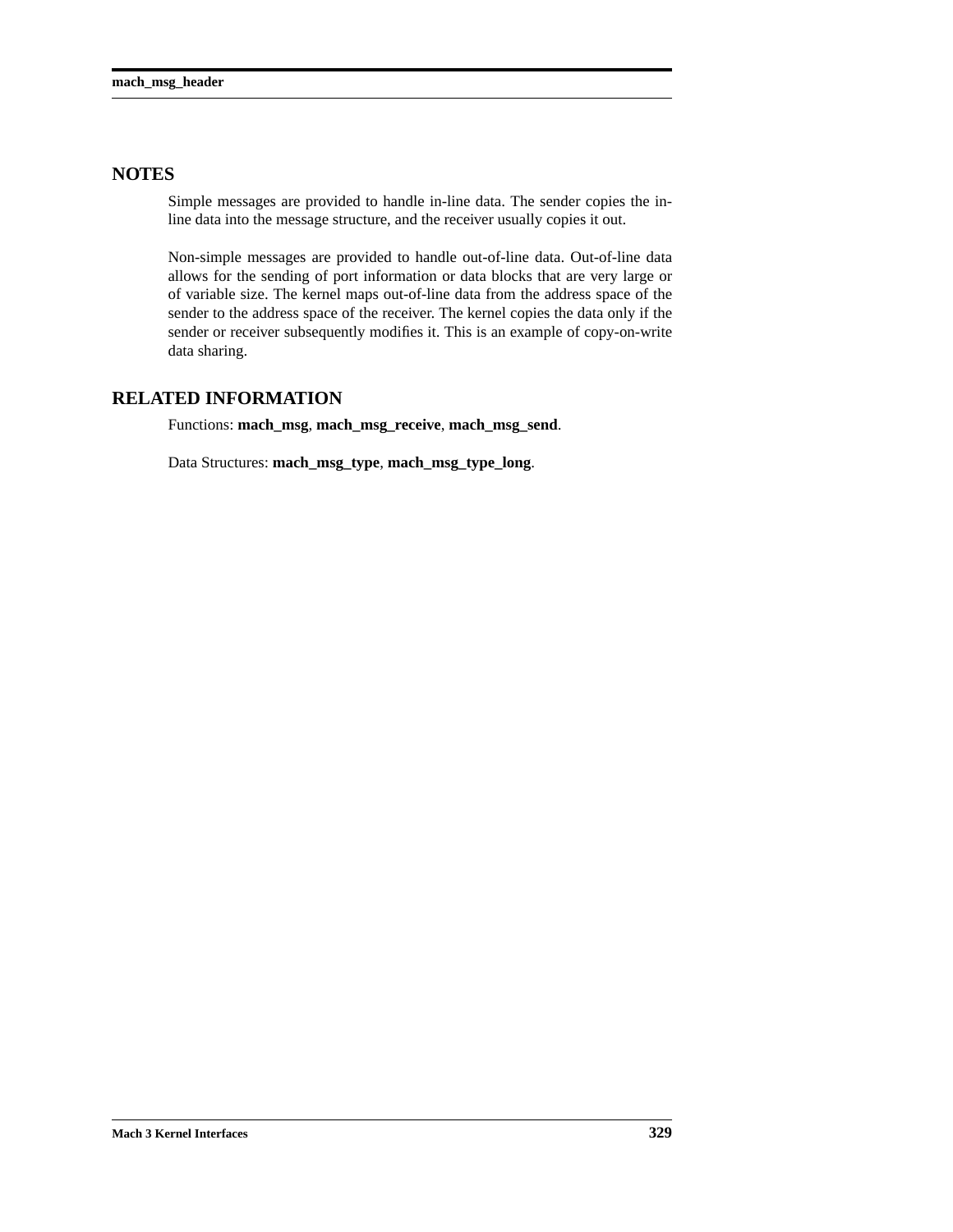## **mach\_msg\_type**

**Structure** — Defines the data descriptor for long data items in messages

#### **SYNOPSIS**

| [1]               | typedef struct   |                     |
|-------------------|------------------|---------------------|
| $\lceil 2 \rceil$ |                  |                     |
| $\lceil 3 \rceil$ | unsigned int     | msgt name: 8,       |
| [4]               |                  | $msgt\_size$ : 8,   |
| [5]               |                  | $msgt_number: 12,$  |
| [6]               |                  | $msgt\_inline: 1,$  |
| [7]               |                  | msgt_longform: 1,   |
| [8]               |                  | msgt_deallocate: 1, |
| [9]               |                  | $msgt$ unused: 1;   |
| [10]              | mach msg type t; |                     |

## **DESCRIPTION**

Each data item in a MACH IPC message has a type descriptor, a **mach\_msg\_type\_t** or a **mach\_msg\_type\_long\_t**. The **mach\_msg\_type\_long\_t** type descriptor allows larger values for these fields.

### **FIELDS**

*msgt\_name*

Specifies the data's type. The following types are predefined:

MACH\_MSG\_TYPE\_UNSTRUCTURED un-interpreted data (32 bits)

MACH\_MSG\_TYPE\_BIT single bit

MACH\_MSG\_TYPE\_BOOLEAN boolean value (32 bits)

MACH\_MSG\_TYPE\_INTEGER\_16 16 bit integer

MACH\_MSG\_TYPE\_INTEGER\_32 32 bit integer

MACH\_MSG\_TYPE\_CHAR single character

MACH\_MSG\_TYPE\_BYTE 8-bit byte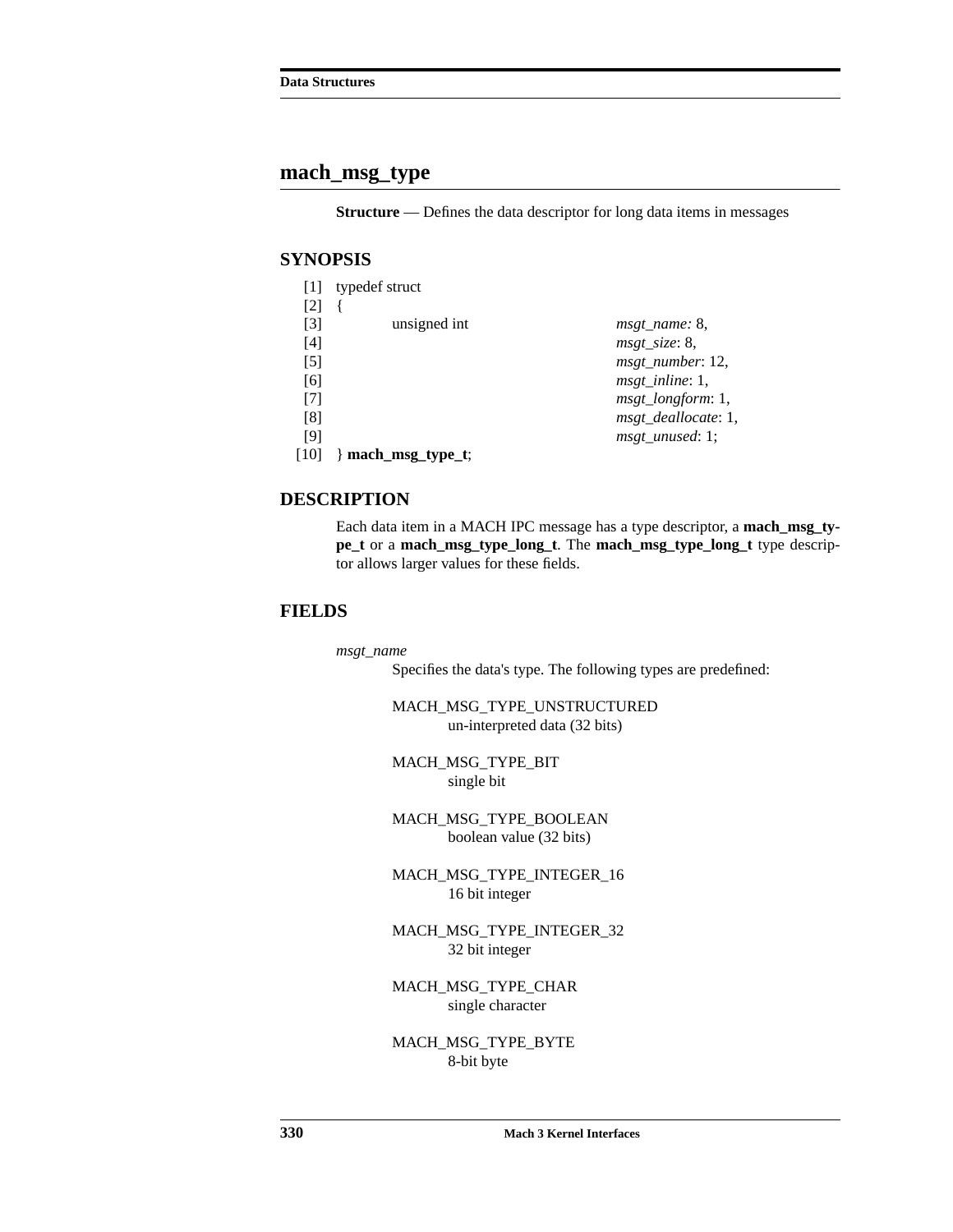MACH\_MSG\_TYPE\_INTEGER\_8 8-bit integer

MACH\_MSG\_TYPE\_REAL floating value (32 bits)

MACH\_MSG\_TYPE\_STRING null terminated

MACH\_MSG\_TYPE\_STRING\_C null terminated

MACH\_MSG\_TYPE\_PORT\_NAME type of **mach\_port\_t**. This is the type of the name for a port, not the type to specify if a port right is to be specified.

MACH\_MSG\_TYPE\_MOVE\_RECEIVE move the name receive right

MACH\_MSG\_TYPE\_MOVE\_SEND move the named send right

MACH\_MSG\_TYPE\_MOVE\_SEND\_ONCE move the named send-once right

MACH\_MSG\_TYPE\_COPY\_SEND make a copy of the named send right

MACH\_MSG\_TYPE\_MAKE\_SEND make a send right from the named receive right

MACH\_MSG\_TYPE\_MAKE\_SEND\_ONCE make a send-once right from the named send or receive right

The last six types specify port rights, and receive special treatment. The type MACH\_MSG\_TYPE\_PORT\_NAME describes port right names, when no rights are being transferred, but just names. For this purpose, it should be used in preference to MACH\_MSG\_TYPE\_IN-TEGER\_32.

*msgt\_size*

Specifies the size of each datum, in bits. For example, the *msgt\_size* of MACH\_MSG\_TYPE\_INTEGER\_32 data is 32.

*msgt\_number*

Specifies how many data elements comprise the data item. Zero is a legitimate number. The total length specified by a type descriptor is (*msgt\_size* \* *msgt\_number*), rounded up to an integral number of bytes. Inline data is then padded to an integral number of long-words. This en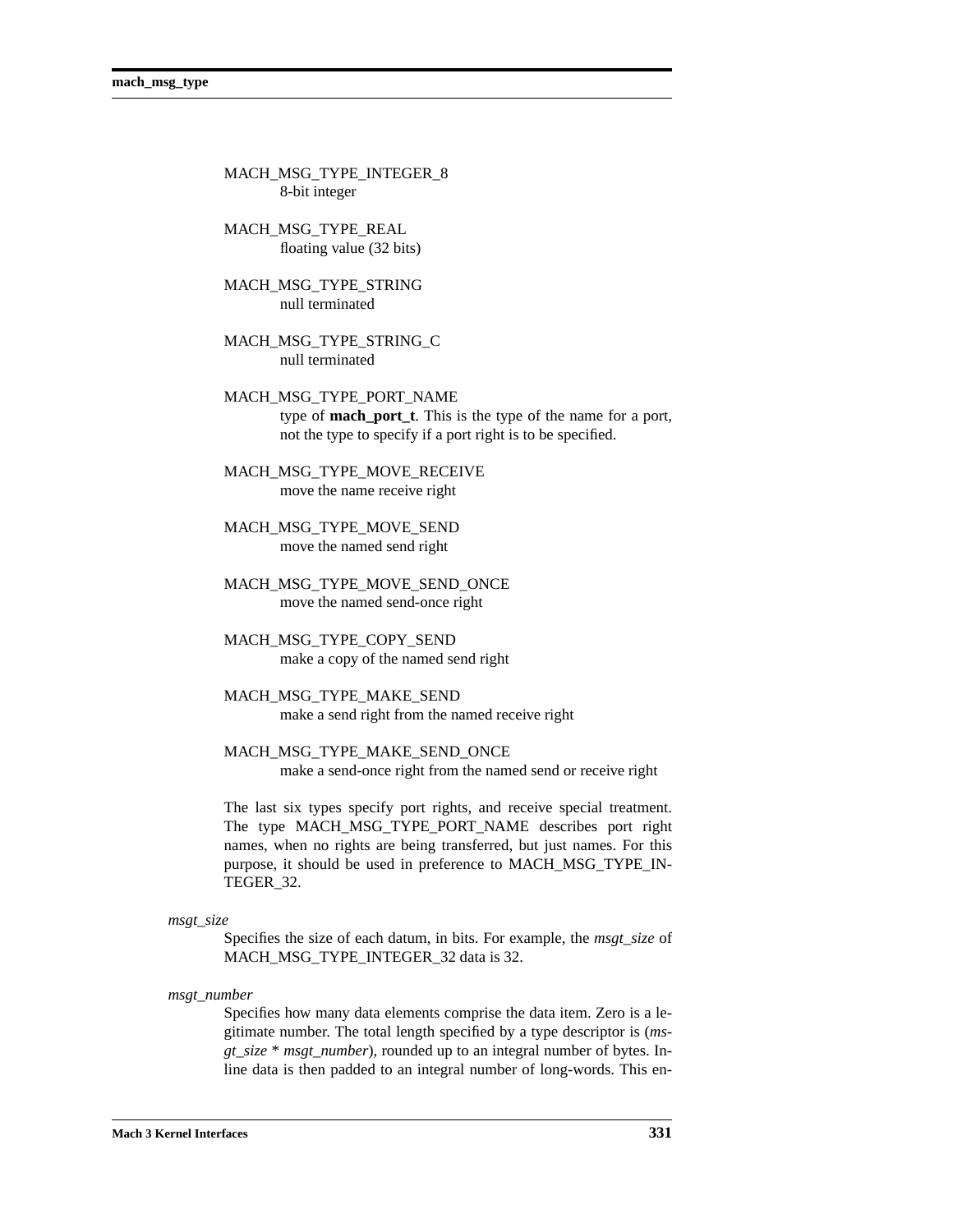sures that type descriptors always start on long-word boundaries. It implies that message sizes are always an integral multiple of a longword's size.

#### *msgt\_inline*

When FALSE, specifies that the data actually resides in an out-of-line region. The address of the data region follows the type descriptor in the message body. The *msgt\_name*, *msgt\_size*, and *msgt\_number* fields describe the data region, not the address.

#### *msgt\_longform*

Specifies, when TRUE, that this type descriptor is a **mach\_msg\_ type\_long\_t** instead of a **mach\_msg\_type\_t.**

#### *msgt\_deallocate*

Used with out-of-line regions. When TRUE, it specifies the data region should be de-allocated from the sender's address space (as if with **vm\_ deallocate**) when the message is sent.

#### *msgt\_unused*

Not used, should be zero.

### **RELATED INFORMATION**

Functions: **mach\_msg**, **mach\_msg\_receive**, **mach\_msg\_send**.

Data Structures: **mach\_msg\_header**, **mach\_msg\_type\_long**.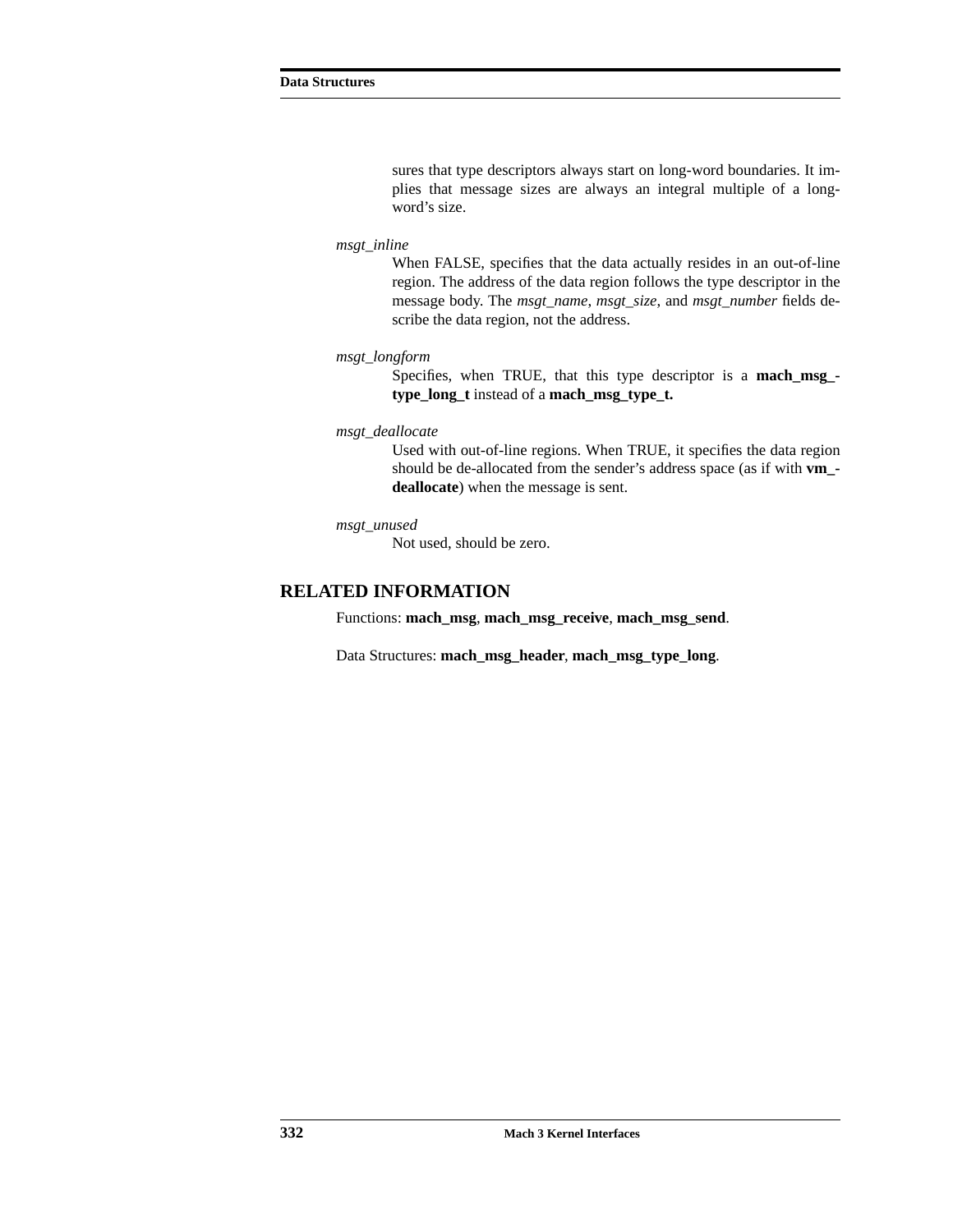## **mach\_msg\_type\_long**

**Structure** — Defines the data descriptor for long data items in messages

#### **SYNOPSIS**

| $\lceil 1 \rceil$ | typedef struct        |                       |
|-------------------|-----------------------|-----------------------|
| $\lceil 2 \rceil$ |                       |                       |
| $\lceil 3 \rceil$ | mach_msg_type_t       | <i>msgtl_header</i> ; |
| [4]               | unsigned short        | msgtl_name;           |
| $\lceil 5 \rceil$ | unsigned short        | $msgtL_size;$         |
| [6]               | unsigned int          | msgtl_number;         |
| -171              | mach_msg_type_long_t; |                       |

#### **DESCRIPTION**

Each data item has a type descriptor, a **mach\_msg\_type\_t** or a **mach\_msg\_ type long t.** The **mach msg** type long t type descriptor allows larger values for these fields. The *msgtl\_header* field in the long descriptor is only used for its in-line, long-form, and de-allocate bits.

#### **FIELDS**

*msgtl\_header*

A header in common with **mach\_msg\_type\_t**. When the *msgt\_longform* bit in the header is TRUE, this type descriptor is a **mach\_msg\_ type\_long\_t** instead of a **mach\_msg\_type\_t**. The *msgt\_name*, *msgt\_size*, and *msgt\_number* fields should be zero. Instead, **mach\_msg** uses the following: *msgtl\_name*, *msgtl\_size*, and *msgtl\_number* fields.

#### *msgtl\_name*

Specifies the data's type. The defined values are the same as those for **mach\_msg\_type**.

*msgtl\_size*

Specifies the size of each datum, in bits. For example, the *msgtl\_size* of MACH\_MSG\_TYPE\_INTEGER\_32 data is 32.

#### *msgtl\_number*

Specifies how many data elements comprise the data item. Zero is a legitimate number. The total length specified by a type descriptor is (*msgtl\_size* \* *msgtl\_number*), rounded up to an integral number of bytes. In-line data is then padded to an integral number of long-words. This ensures that type descriptors always start on long-word boundaries. It implies that message sizes are always an integral multiple of a longword's size.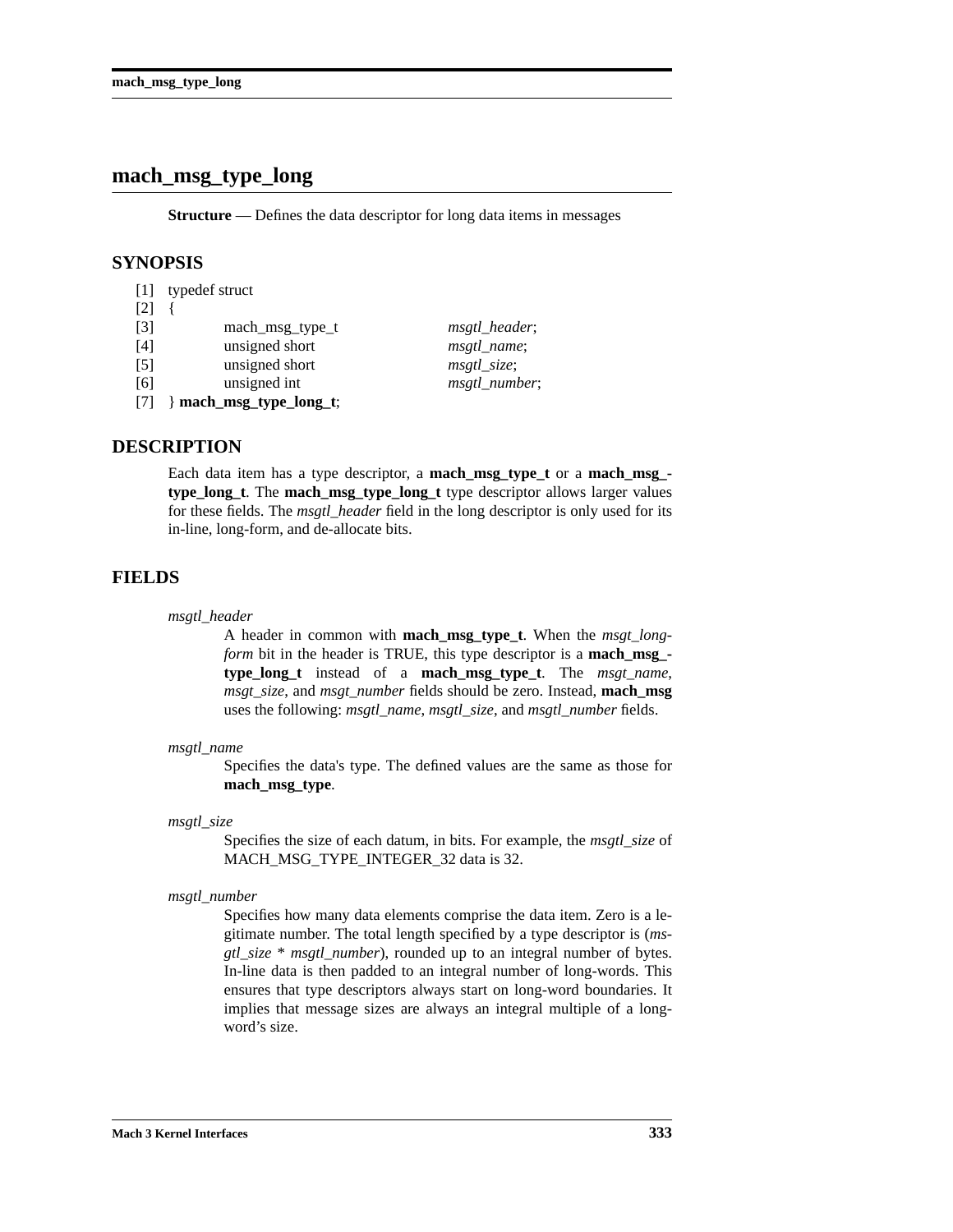### **RELATED INFORMATION**

Functions: **mach\_msg**, **mach\_msg\_receive**, **mach\_msg\_send**.

Data Structures: **mach\_msg\_header**, **mach\_msg\_type**.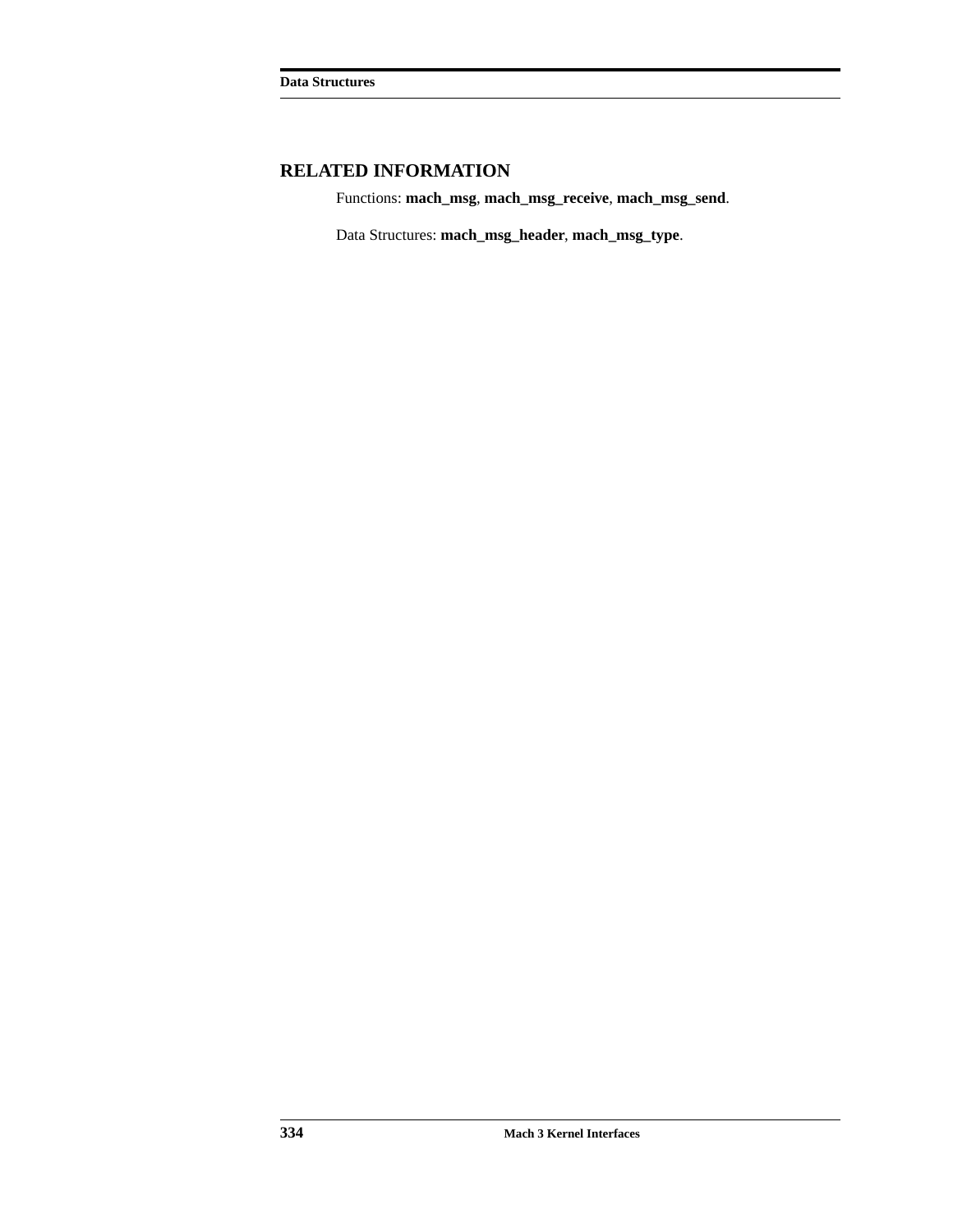## **mach\_port\_status**

**Structure** — Defines information for a port

#### **SYNOPSIS**

| $\lceil 1 \rceil$ | struct mach port status         |                     |
|-------------------|---------------------------------|---------------------|
| $\lceil 2 \rceil$ |                                 |                     |
| $\lceil 3 \rceil$ | mach port t                     | mps_pset;           |
| [4]               | mach port segno t               | mps_seqno;          |
| $\lceil 5 \rceil$ | mach port mscount t             | mps_mscount;        |
| [6]               | mach port msgcount t            | $mps\_qlimit;$      |
| [7]               | mach port msgcount t            | mps msgcount;       |
| [8]               | mach_port_rights_t              | mps sorights;       |
| [9]               | boolean t                       | mps_srights;        |
| [10]              | boolean t                       | mps_pdrequest;      |
| [11]              | boolean t                       | mps nsrequest;      |
| [12]              | $\cdot$                         |                     |
| [13]              | typedef struct mach port status | mach port status t; |
|                   |                                 |                     |

## **DESCRIPTION**

The **mach\_port\_status** structure defines information about a port.

### **FIELDS**

*mps\_pset*

Containing port set

*mps\_seqno*

Current sequence number for the port.

*mps\_mscount*

Make-send count

#### *mps\_qlimit*

Queue limit

#### *mps\_msgcount*

Number in the queue

#### *mps\_sorights*

How many send-once rights

#### *mps\_srights*

True if send rights exist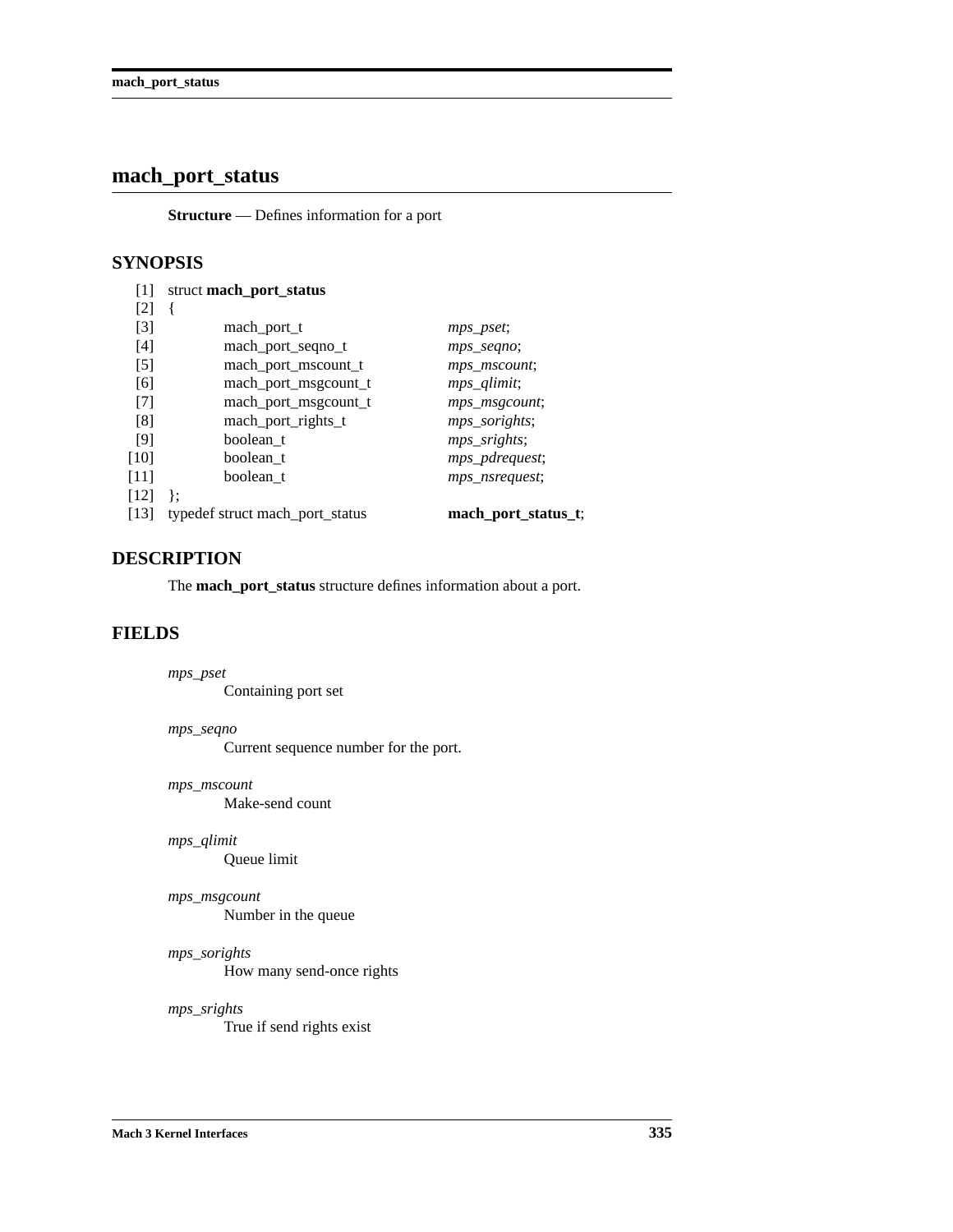*mps\_pdrequest* True if there is a port-deleted requested

*mps\_nsrequest*

True if no-senders requested

## **RELATED INFORMATION**

Functions: **mach\_port\_get\_receive\_status.**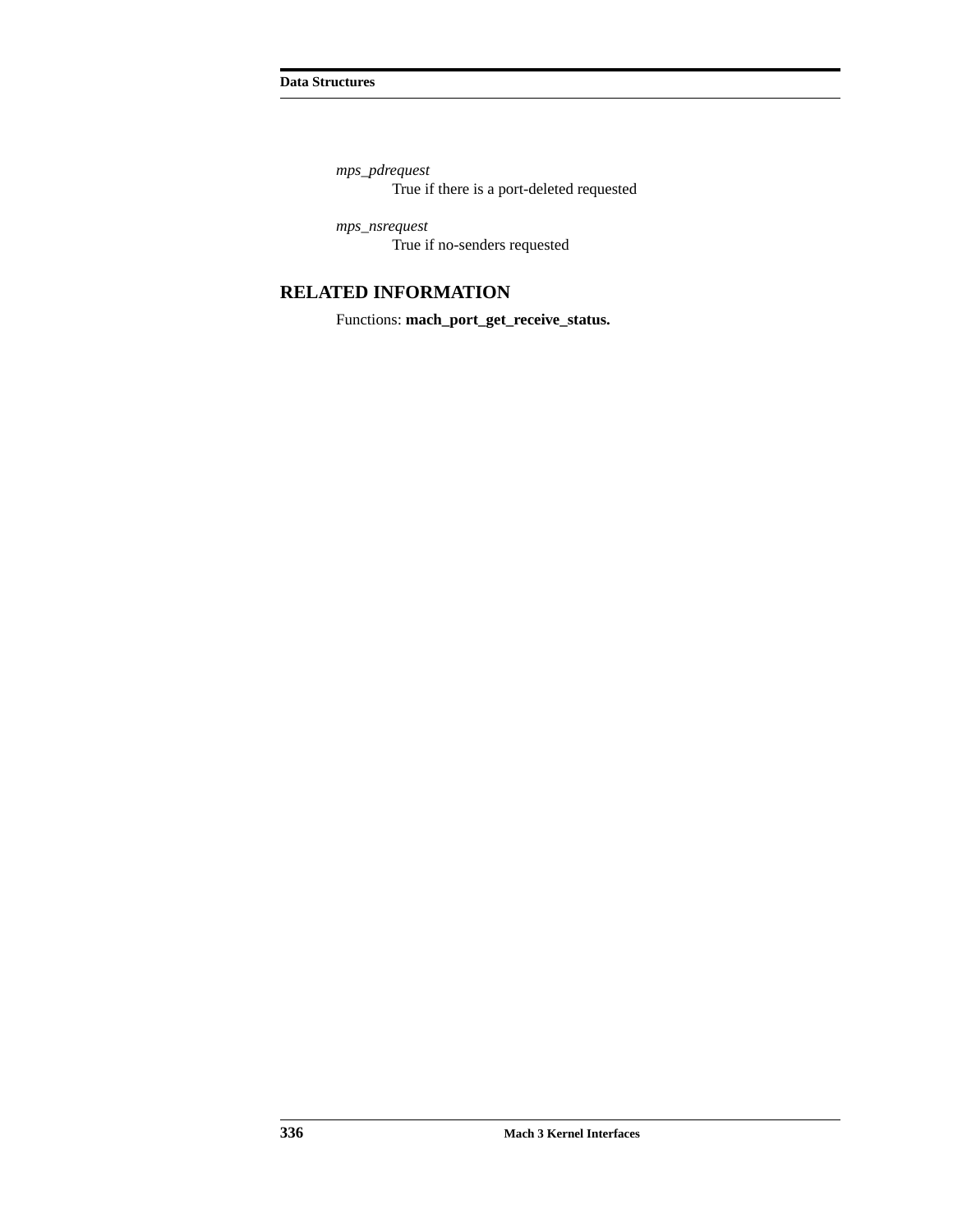## **mapped\_time\_value**

**Structure** — Defines format of kernel maintained time in the mapped clock device

## **SYNOPSIS**

| 111               | struct mapped_time_value         |                      |
|-------------------|----------------------------------|----------------------|
| $\lceil 2 \rceil$ |                                  |                      |
| $[3]$             | long                             | seconds;             |
| $[4]$             | long                             | microseconds;        |
| [5]               | long                             | check seconds;       |
| [6]               |                                  |                      |
| T <sub>7</sub>    | typedef struct mapped time value | mapped time value t; |
|                   |                                  |                      |

#### **DESCRIPTION**

The **mapped\_time\_value** structure defines the format of the current-time structure maintained by the kernel and visible by mapping (**device\_map**) the "time" pseudo-device. The data in this structure is updated at every clock interrupt. It contains the same value that would be returned by **host\_get\_time**.

### **FIELDS**

*seconds*

Seconds since system initialization

*microseconds*

Microseconds in the current second

*check\_seconds*

A field used to synchronize with the kernel's setting of the time.

#### **NOTES**

Because of the race between the referencing of these multiple fields and the kernel's setting them, they should be referenced as follows:

```
[1] do
```
 $[2]$  {

 $\blacksquare$ 

 $[3]$  *secs* = *mtime*  $\rightarrow$  *seconds*;

 $[4]$  *usecs* = *mtime*  $\rightarrow$  *microseconds*;

 $[5]$  } while (*secs*!= *mtime*  $\rightarrow$  *check\_seconds*);

#### **RELATED INFORMATION**

Functions: **device\_map**, **host\_adjust\_time**, **host\_get\_time**, **host\_set\_time.**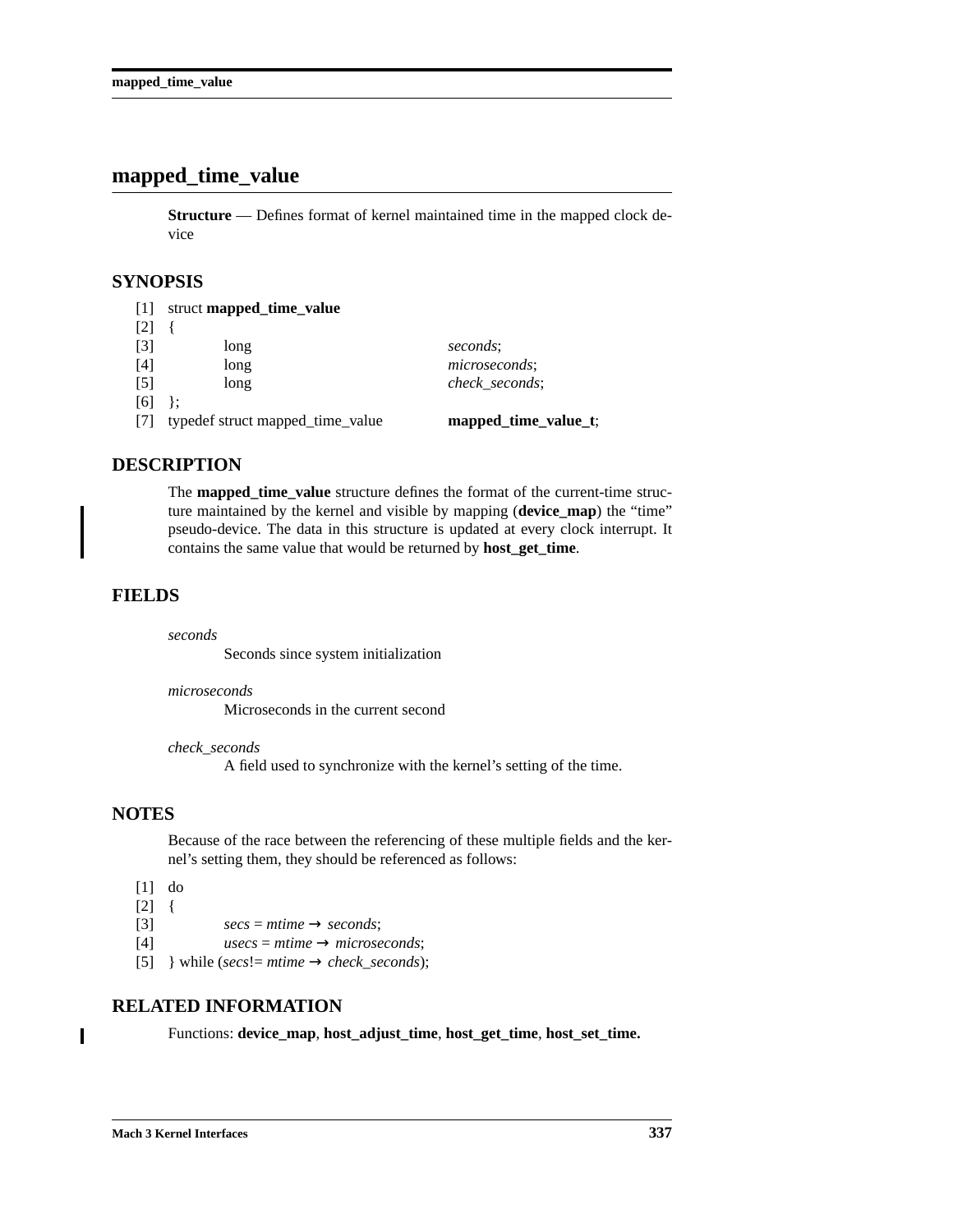| <b>Data Structures</b> |  |  |
|------------------------|--|--|
|------------------------|--|--|

## **processor\_basic\_info**

**Structure** — Defines the basic information about a processor.

## **SYNOPSIS**

| $\lceil 1 \rceil$ | struct processor_basic_info          |                         |
|-------------------|--------------------------------------|-------------------------|
| $\lceil 2 \rceil$ |                                      |                         |
| $[3]$             | $cpu_type_t$                         | $cpu\_type;$            |
| [4]               | cpu_subtype_t                        | cpu_subtype;            |
| [5]               | boolean t                            | running;                |
| [6]               | int                                  | slot num;               |
| [7]               | boolean t                            | is master;              |
| [8]               | ۱.                                   |                         |
| [9]               | typedef struct processor_basic_info* | processor_basic_info_t; |

## **DESCRIPTION**

Th**e processor\_basic\_info** structure defines the information available about a processor slot.

## **FIELDS**

*cpu\_type*

Type of CPU

*cpu\_subtype* Sub-type of CPU

*running*

True if the CPU is running

*slot\_num*

Slot number of the CPU

*is\_master*

True if this is the master processor

## **RELATED INFORMATION**

Functions: **processor\_info**.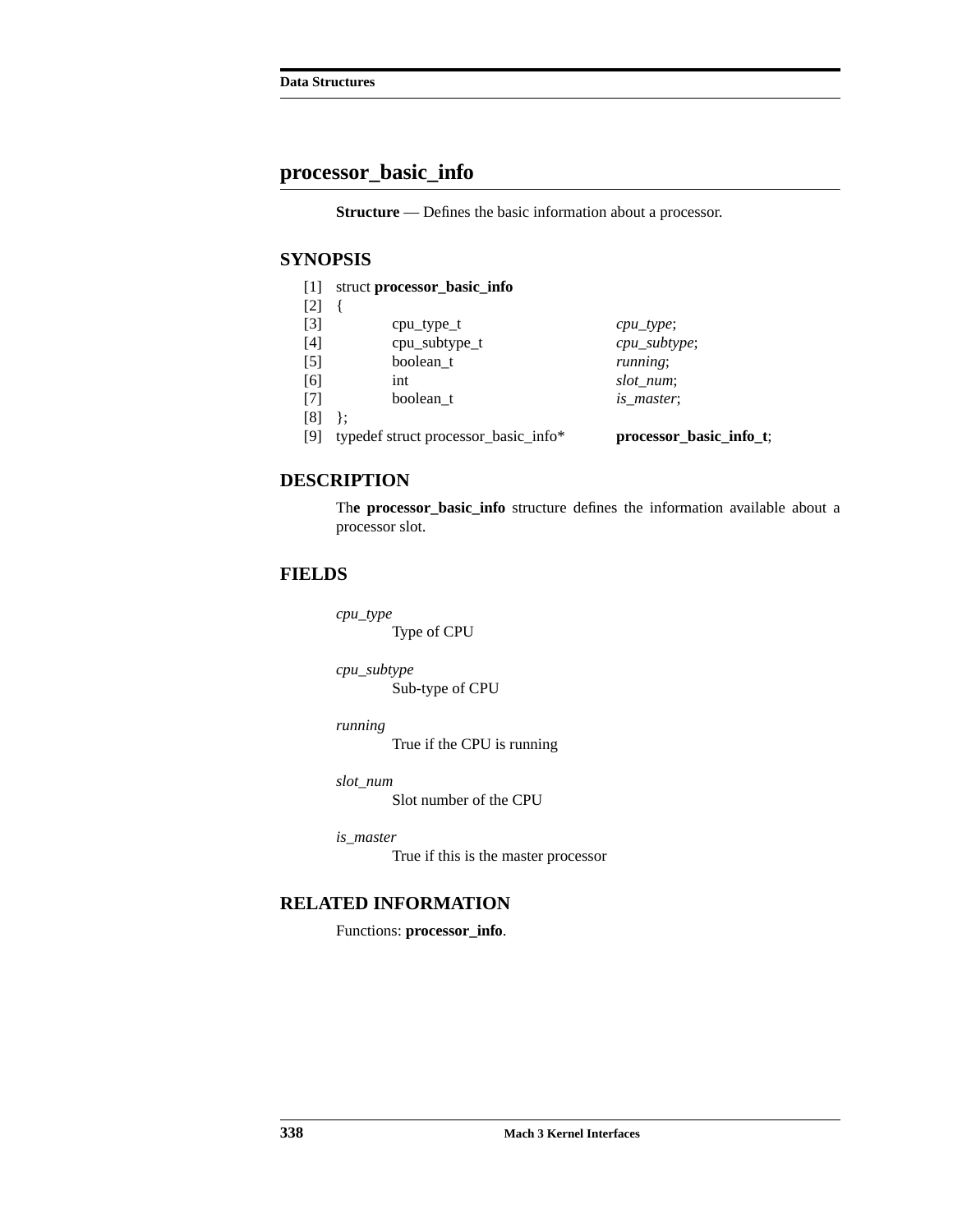## **processor\_set\_basic\_info**

**Structure** — Defines the basic information about a processor set.

#### **SYNOPSIS**

| $\lceil 1 \rceil$ | struct processor_set_basic_info          |                             |
|-------------------|------------------------------------------|-----------------------------|
| $\lceil 2 \rceil$ |                                          |                             |
| $\lceil 3 \rceil$ | int                                      | processor_count;            |
| [4]               | int                                      | task_count;                 |
| $\lceil 5 \rceil$ | int                                      | thread count;               |
| [6]               | int                                      | <i>load average</i> ;       |
| $\lceil 7 \rceil$ | int                                      | mach_factor;                |
| [8]               | ∤:                                       |                             |
| [9]               | typedef struct processor_set_basic_info* | processor_set_basic_info_t; |

## **DESCRIPTION**

The **processor\_set\_basic\_info** structure defines the basic information available about a processor set.

## **FIELDS**

*processor\_count* Number of processors in this set

*task\_count*

Number of tasks currently assigned to this processor set

#### *thread\_count*

Number of threads currently assigned to this processor set

*load\_average* Scaled

*mach\_factor* Scaled

### **RELATED INFORMATION**

Functions: **processor\_set\_info**.

Data Structures: **processor\_set\_sched\_info**.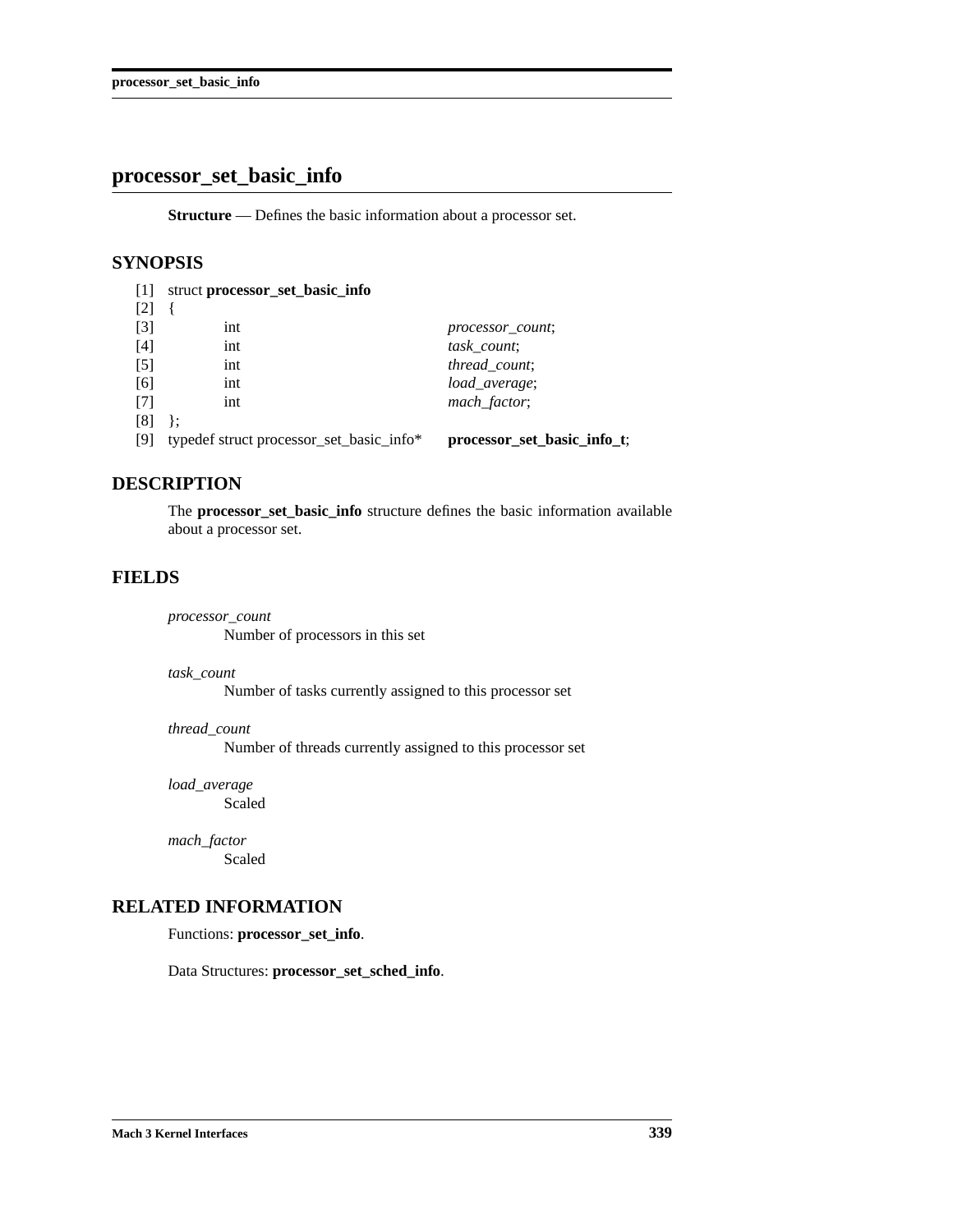## **processor\_set\_sched\_info**

**Structure** — Defines the scheduling information about a processor set.

#### **SYNOPSIS**

- [1] struct **processor\_set\_sched\_info**
- [2] {
- [3] int *policies*;
- [4] int *max\_priority*;
	- [5] };
	- [6] typedef struct processor\_set\_sched\_info\* **processor\_set\_sched\_info\_t**;

## **DESCRIPTION**

The **processor\_set\_sched\_info** structure defines the global scheduling information available about a processor set.

## **FIELDS**

*policies*

Allowed policies

*max\_priority*

Maximum scheduling priority for new threads

## **RELATED INFORMATION**

Functions: **processor\_set\_info**.

Data Structures: **processor\_set\_basic\_info**.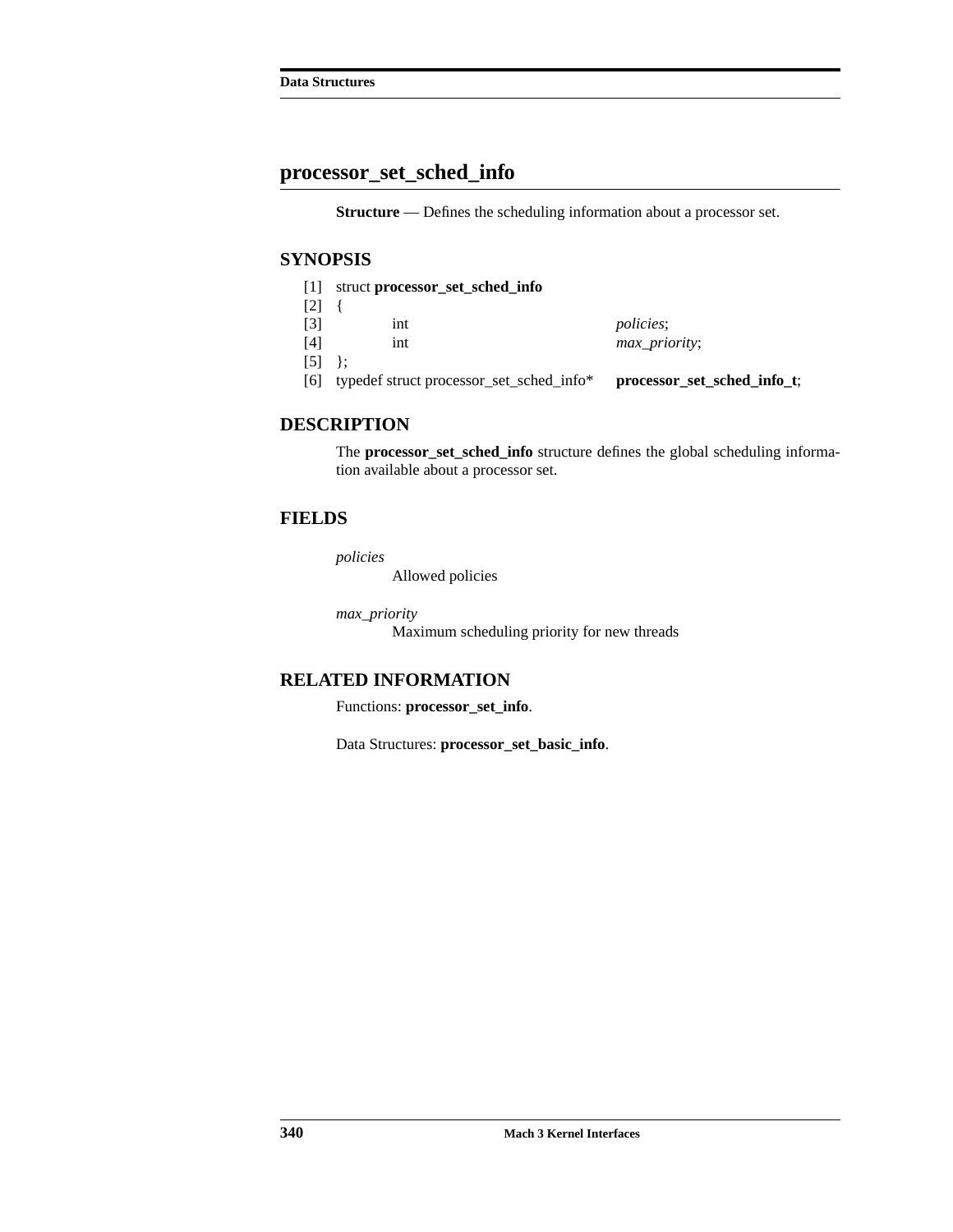## **task\_basic\_info**

**Structure** — Defines basic information for tasks

#### **SYNOPSIS**

| $\lceil 1 \rceil$ | struct task_basic_info          |                    |
|-------------------|---------------------------------|--------------------|
| $\lceil 2 \rceil$ |                                 |                    |
| $\lceil 3 \rceil$ | int                             | suspend_count;     |
| [4]               | int                             | base_priority;     |
| $\lceil 5 \rceil$ | vm size t                       | virtual_size;      |
| [6]               | vm_size_t                       | resident_size;     |
| $[7]$             | time value t                    | user time;         |
| [8]               | time_value t                    | system_time;       |
| [9]               | ł:                              |                    |
| [10]              | typedef struct task_basic_info* | task basic info t: |
|                   |                                 |                    |

#### **DESCRIPTION**

The **task\_basic\_info** structure defines the basic information array for tasks. The **task\_info** function returns this array for a specified task.

#### **FIELDS**

*suspend\_count*

The current suspend count for the task.

#### *base\_priority*

The base scheduling priority for the task.

#### *virtual\_size*

The number of virtual pages for the task.

#### *resident\_size*

The number of resident pages for the task

#### *user\_time*

The total user run time for terminated threads within the task.

#### *system\_time*

The total system run time for terminated threads within the task.

#### **RELATED INFORMATION**

Functions: **task\_info**.

Data Structures: **task\_thread\_times\_info**.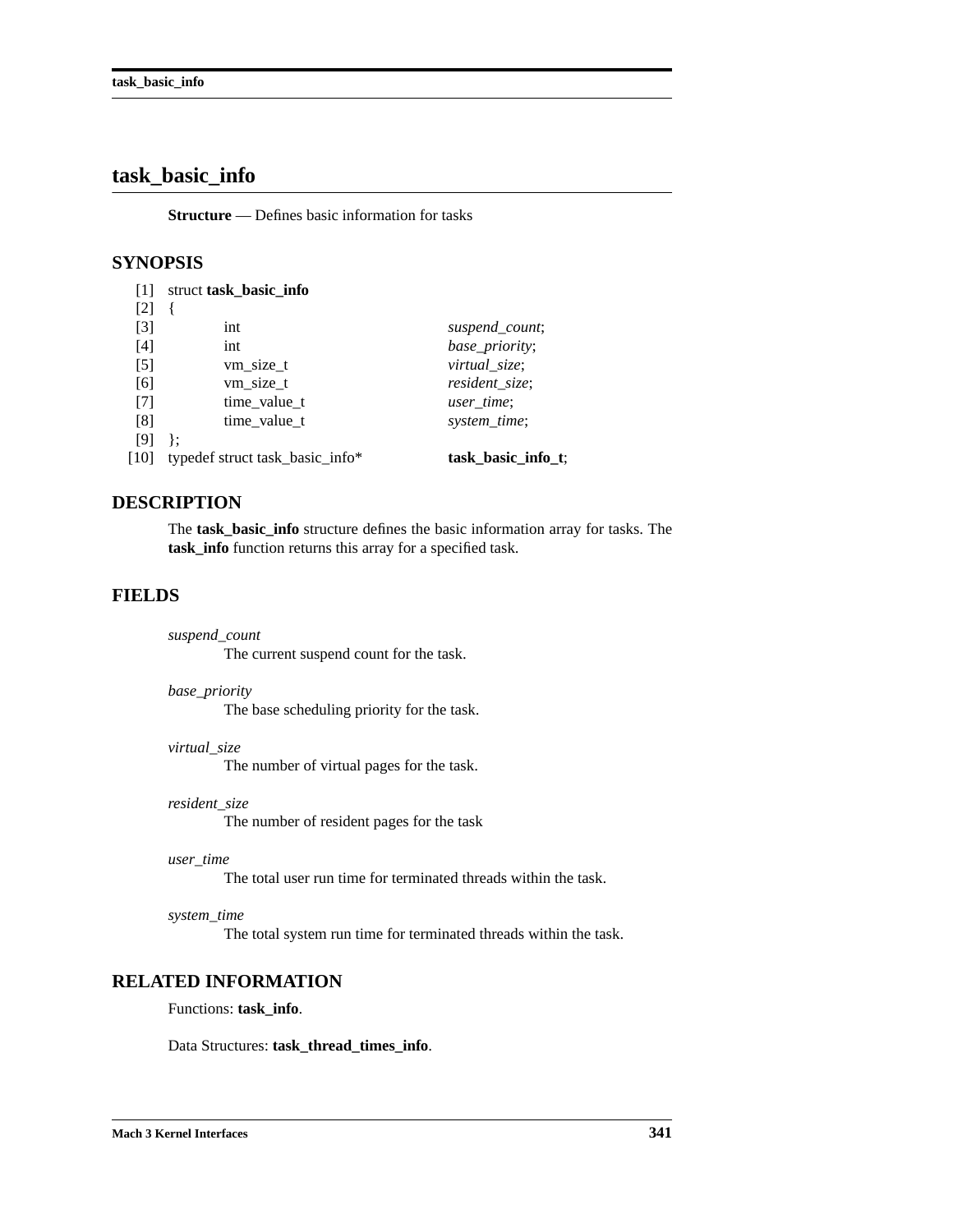## **task\_thread\_times\_info**

**Structure** — Defines thread execution times information for tasks

### **SYNOPSIS**

- [1] struct **task\_thread\_times\_info**
- [2] {
- [3] time\_value\_t *user\_time*;
- [4] time\_value\_t *system\_time*;
- $[5]$  };
- [6] typedef struct task\_thread\_times\_info\* **task\_thread\_times\_info\_t**;

## **DESCRIPTION**

The **task\_thread\_times\_info** structure defines thread execution time statistics for tasks. The **task\_info** function returns these times for a specified task. The **thread\_info** function returns this information for a specific thread.

## **FIELDS**

*user\_time*

Total user run time for live threads.

*system\_time*

Total system run time for live threads.

## **RELATED INFORMATION**

Functions: **task\_info**.

Data Structures: **task\_basic\_info, thread\_info**.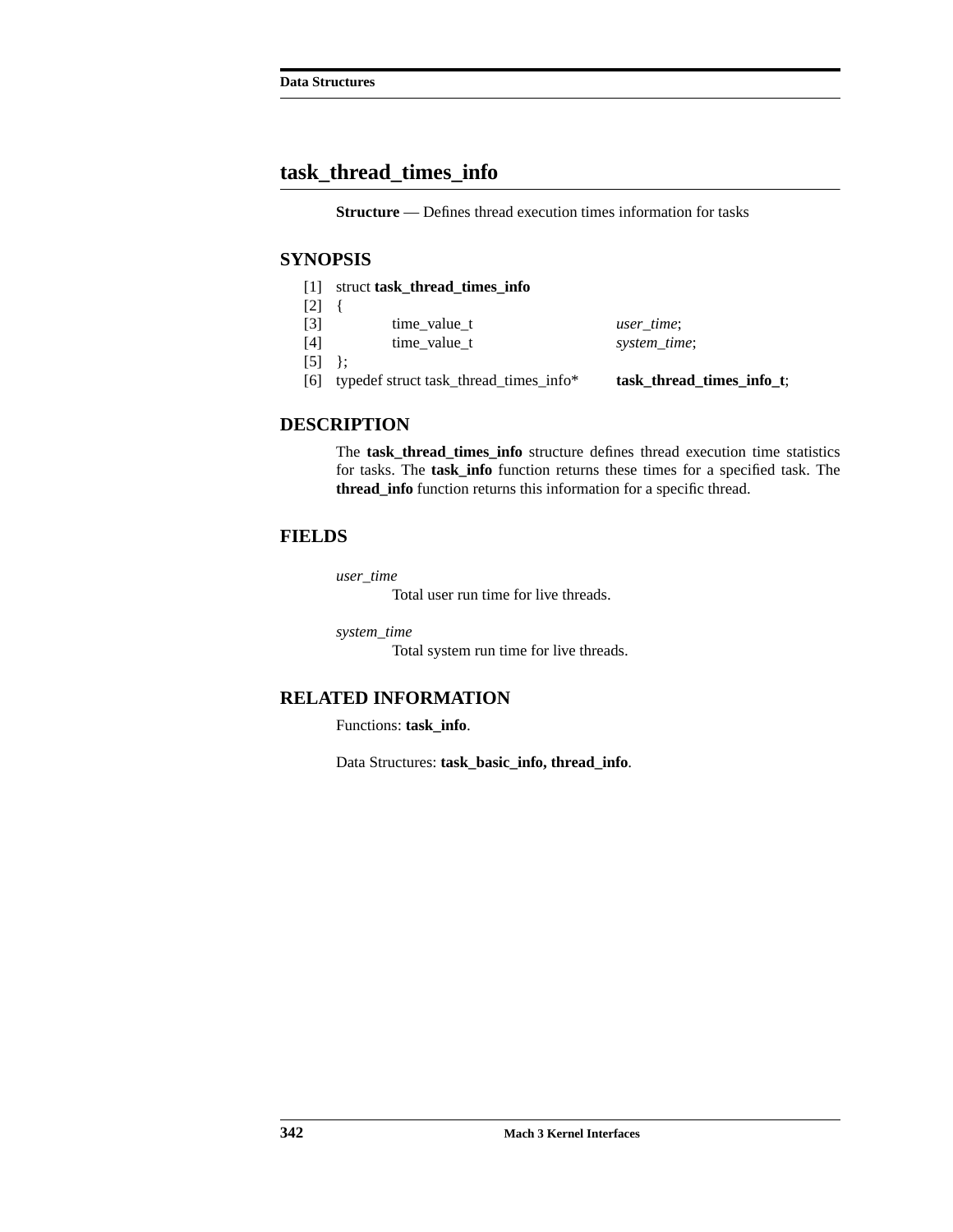## **thread\_basic\_info**

**Structure** — Defines basic information for threads

#### **SYNOPSIS**

| $\lceil 1 \rceil$ | struct thread_basic_info          |                      |
|-------------------|-----------------------------------|----------------------|
| $\lceil 2 \rceil$ |                                   |                      |
| $\lceil 3 \rceil$ | time_value t                      | user time;           |
| [4]               | time_value_t                      | system_time;         |
| $\lceil 5 \rceil$ | int                               | cpu_usage;           |
| [6]               | int                               | base_priority;       |
| [7]               | int                               | cur_priority;        |
| [8]               | int                               | run state;           |
| [9]               | int                               | flags;               |
| [10]              | int                               | suspend count;       |
| [11]              | long                              | sleep_time;          |
| [12]              | ł:                                |                      |
| [13]              | typedef struct thread basic info* | thread_basic_info_t; |
|                   |                                   |                      |

## **DESCRIPTION**

The **thread\_basic\_info** structure defines the basic information array for threads. The **thread\_info** function returns this array for a specified thread.

## **FIELDS**

*user\_time*

The total user run time for the thread.

#### *system\_time*

The total system run time for the thread.

#### *cpu\_usage*

Scaled CPU usage percentage for the thread.

## *base\_priority*

The base scheduling priority for the thread.

#### *cur\_priority*

The current scheduling priority for the thread.

#### *run\_state*

The thread's run state. Possible values are:

## TH\_STATE\_RUNNING

The thread is running normally.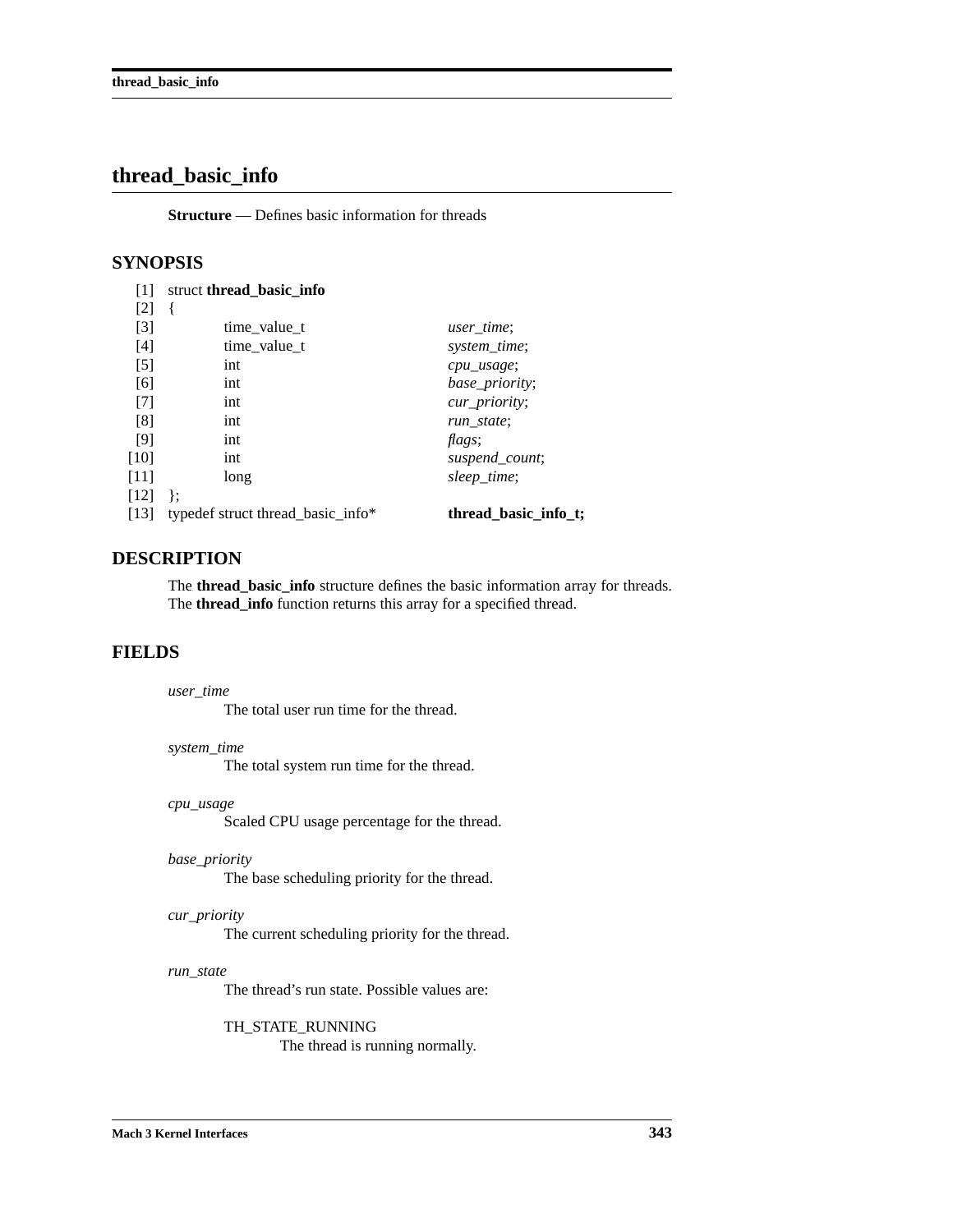TH\_STATE\_STOPPED The thread is stopped.

TH\_STATE\_WAITING The thread is waiting normally.

TH\_STATE\_UNINTERRUPTIBLE The thread is in an un-interruptible wait state.

TH\_STATE\_HALTED The thread is halted at a clean point.

*flags*

Swap/idle flags for the thread. Possible values are:

TH\_FLAGS\_SWAPPED The thread is swapped out.

TH\_FLAGS\_IDLE The thread is an idle thread.

#### *suspend\_count*

The current suspend count for the thread.

*sleep\_time*

The number of seconds that the thread has been sleeping.

## **RELATED INFORMATION**

Functions: **thread\_info**.

Data Structures: **thread\_sched\_info**.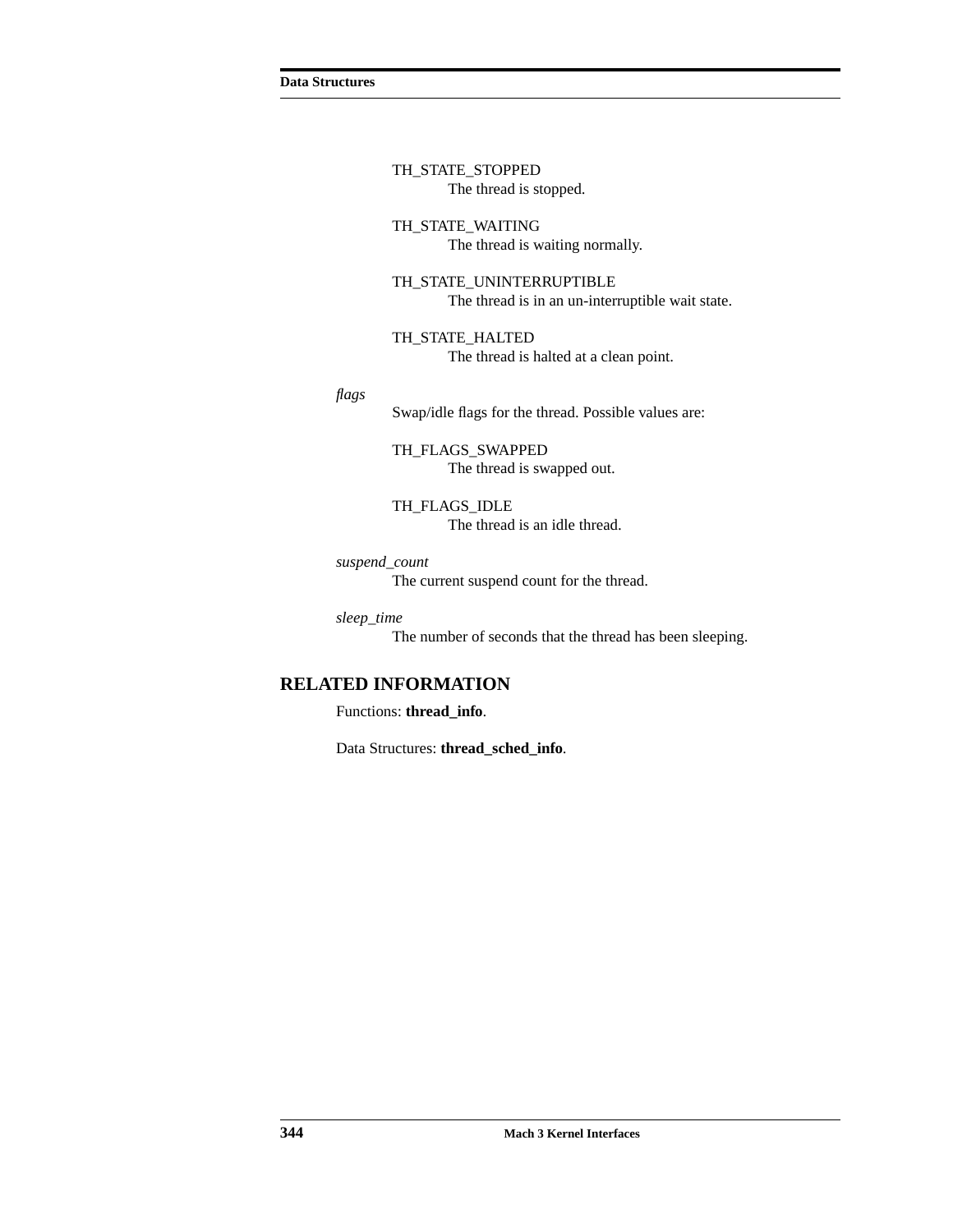## **thread\_sched\_info**

**Structure** — Defines scheduling information for threads

## **SYNOPSIS**

| $\lceil 1 \rceil$ | struct thread_sched_info          |                           |
|-------------------|-----------------------------------|---------------------------|
| $\lceil 2 \rceil$ |                                   |                           |
| $\lceil 3 \rceil$ | int                               | <i>policy</i> ;           |
| [4]               | int                               | data:                     |
| $\lceil 5 \rceil$ | int                               | <i>base priority</i> ;    |
| [6]               | int                               | max_priority;             |
| [7]               | int                               | cur_priority;             |
| [8]               | boolean t                         | depressed;                |
| [9]               | int                               | <i>depress_priority</i> ; |
| [10]              | <b>};</b>                         |                           |
| [11]              | typedef struct thread sched info* | thread sched info t:      |
|                   |                                   |                           |

### **DESCRIPTION**

The **thread\_sched\_info** structure defines the scheduling information array for threads. The **thread\_info** function returns this array for a specified thread.

### **FIELDS**

*policy*

Scheduling policy in effect

#### *data*

Associated data for the scheduling policy

#### *base\_priority*

Base scheduling priority

#### *max\_priority*

Maximum scheduling priority

#### *cur\_priority*

Current scheduling priority

#### *depressed*

True if scheduling priority is depressed

#### *depress\_priority*

Scheduling priority from which depressed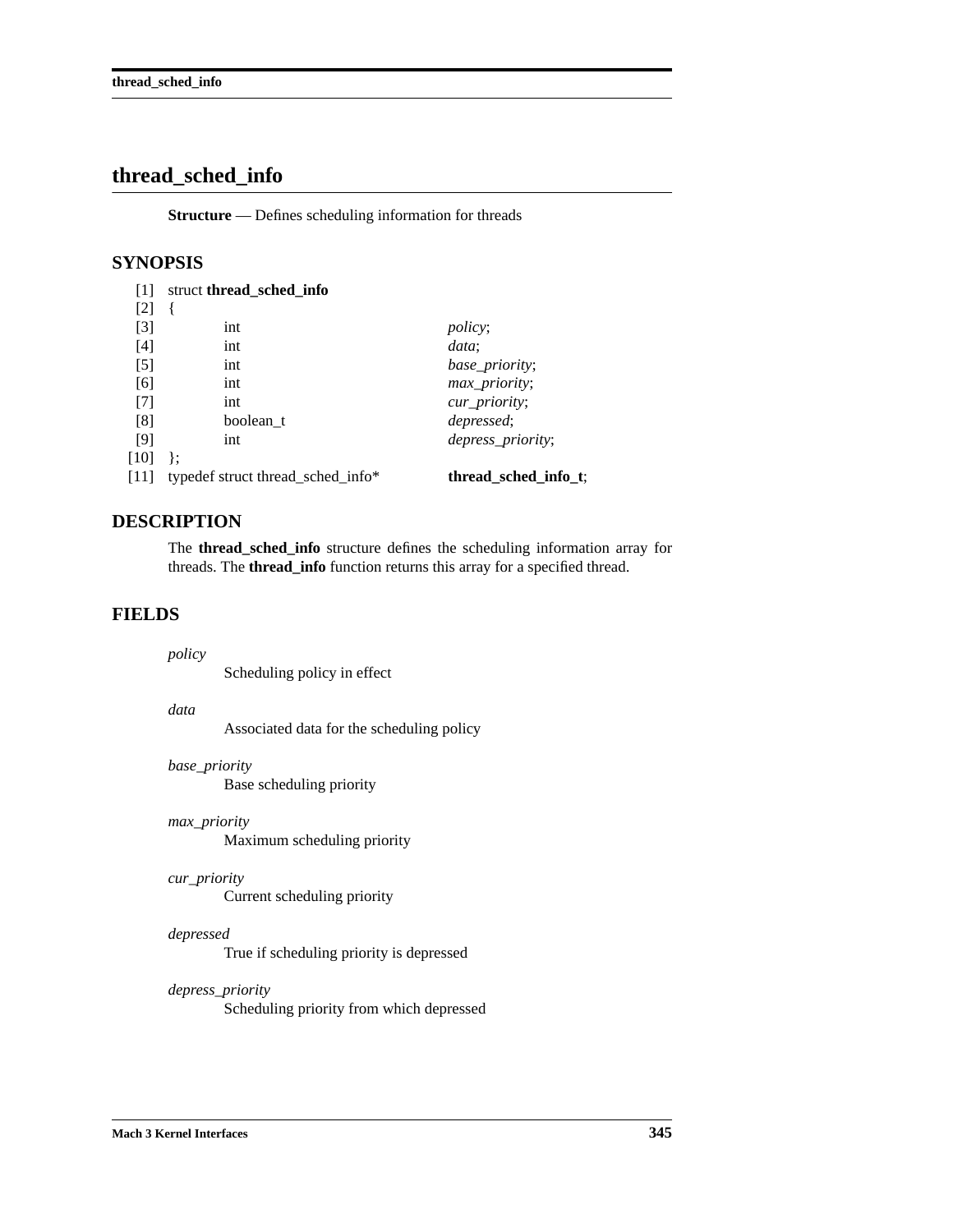## **RELATED INFORMATION**

Functions: **thread\_info**.

Data Structures: **thread\_basic\_info**.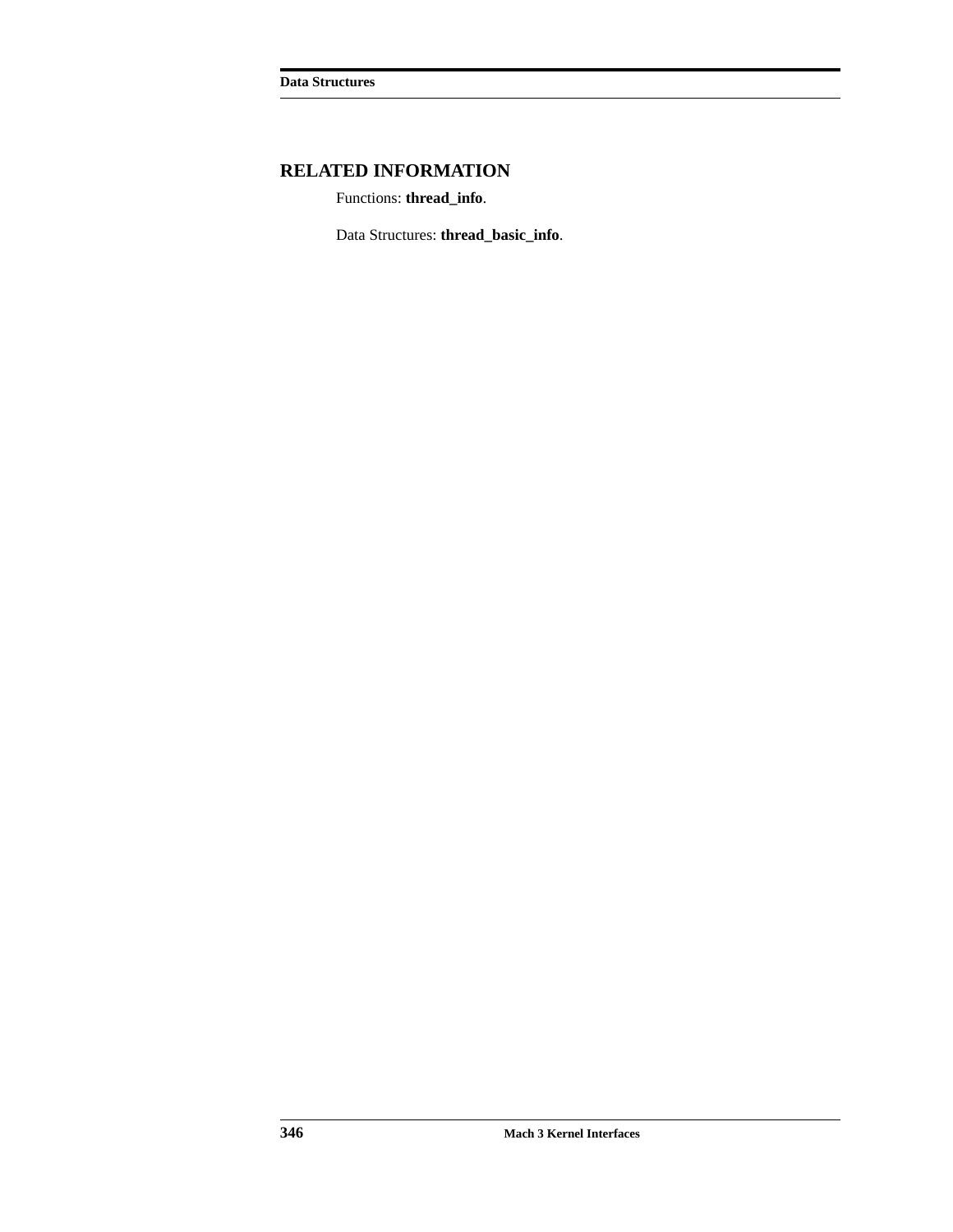## **time\_value**

**Structure** — Defines format of system time values

## **SYNOPSIS**

- [1] struct **time\_value**
- $[2]$  {
- [3] long *seconds*;
- [4] long *microseconds*;
- [5] };
- [6] typedef struct time\_value **time\_value\_t**;

### **DESCRIPTION**

The **time\_value** structure defines the format of the time structure supplied to or returned from the kernel.

## **FIELDS**

*seconds*

Seconds since system initialization

*microseconds* Microseconds in the current second

#### **RELATED INFORMATION**

Functions: **host\_adjust\_time**, **host\_get\_time**, **host\_set\_time.**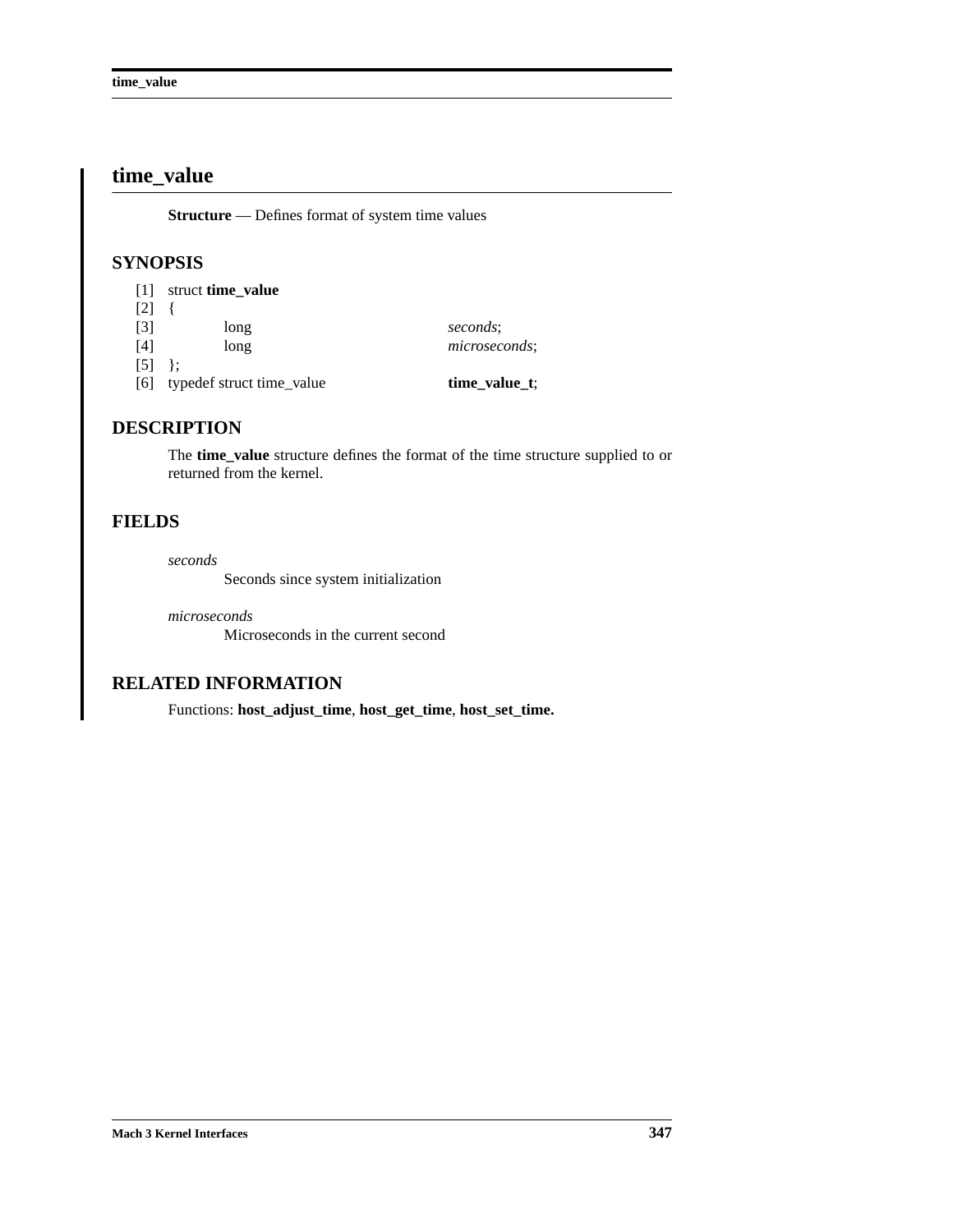## **vm\_statistics**

**Structure** — Defines statistics for the kernel's use of virtual memory

## **SYNOPSIS**

| $\lceil 1 \rceil$ | struct <b>vm</b> statistics               |                   |
|-------------------|-------------------------------------------|-------------------|
| $\lceil 2 \rceil$ | ł                                         |                   |
| $\lceil 3 \rceil$ | long                                      | <i>pagesize</i> ; |
| [4]               | long                                      | free_count;       |
| $\lceil 5 \rceil$ | long                                      | active_count;     |
| [6]               | long                                      | inactive_count;   |
| $[7]$             | long                                      | wire count;       |
| [8]               | long                                      | zero_fill_count;  |
| [9]               | long                                      | reactivations;    |
| $[10]$            | long                                      | <i>pageins</i> ;  |
| $[11]$            | long                                      | pageouts;         |
| $[12]$            | long                                      | <i>faults</i> ;   |
| [13]              | long                                      | cow_faults;       |
| [14]              | long                                      | lookups;          |
| $[15]$            | long                                      | hits:             |
| [16]              | <b>};</b>                                 |                   |
| [17]              | typedef struct vm statistics <sup>*</sup> | ym statistics t:  |

#### **DESCRIPTION**

The **vm\_statistics** structure defines the statistics available on the kernel's use of virtual memory. The statistics record virtual memory usage since the kernel was booted.

You can also find *pagesize* by using the global variable *vm\_page\_size*. This variable is set at task initialization and remains constant for the life of the task.

For related information for a specific task, see the **task\_basic\_info** structure.

#### **FIELDS**

*pagesize*

The virtual page size, in bytes.

#### *free\_count*

The total number of free pages in the system.

#### *active\_count*

The total number of pages currently in use and pageable.

*inactive\_count*

The number of inactive pages.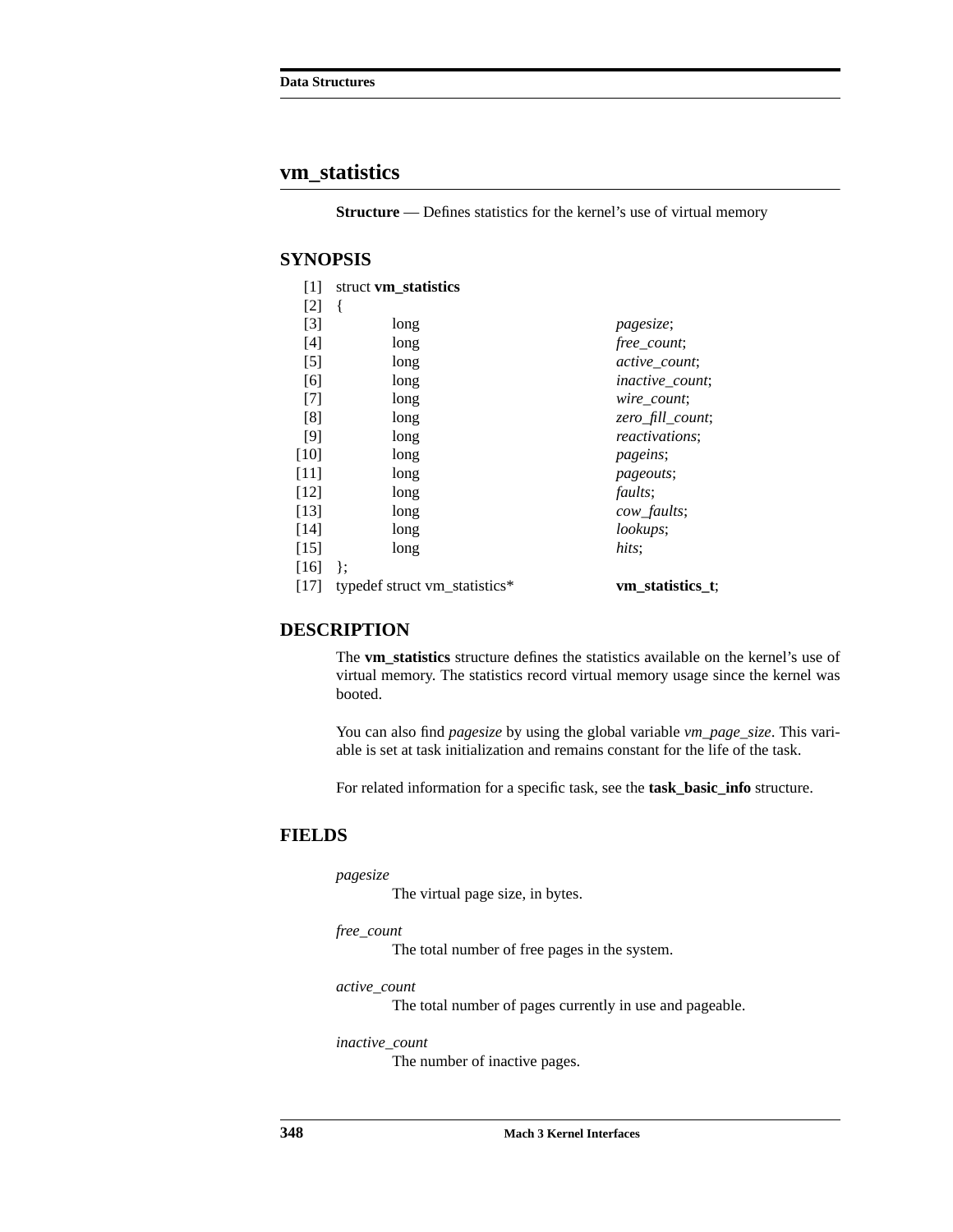#### *wire\_count*

The number of pages that are wired in memory and cannot be paged out.

#### *zero\_fill\_count*

The number of zero-fill pages.

#### *reactivations*

The number of reactivated pages.

#### *pageins*

The number of requests for pages from a pager (such as the i-node pager).

#### *pageouts*

The number of pages that have been paged out.

#### *faults*

The number of times the **vm\_fault** routine has been called.

#### *cow\_faults*

The number of copy-on-write faults.

#### *lookups*

The number of object cache lookups.

#### *hits*

The number of object cache hits.

### **RELATED INFORMATION**

Functions: **task\_info**, **vm\_statistics**.

Data Structures: **task\_basic\_info**.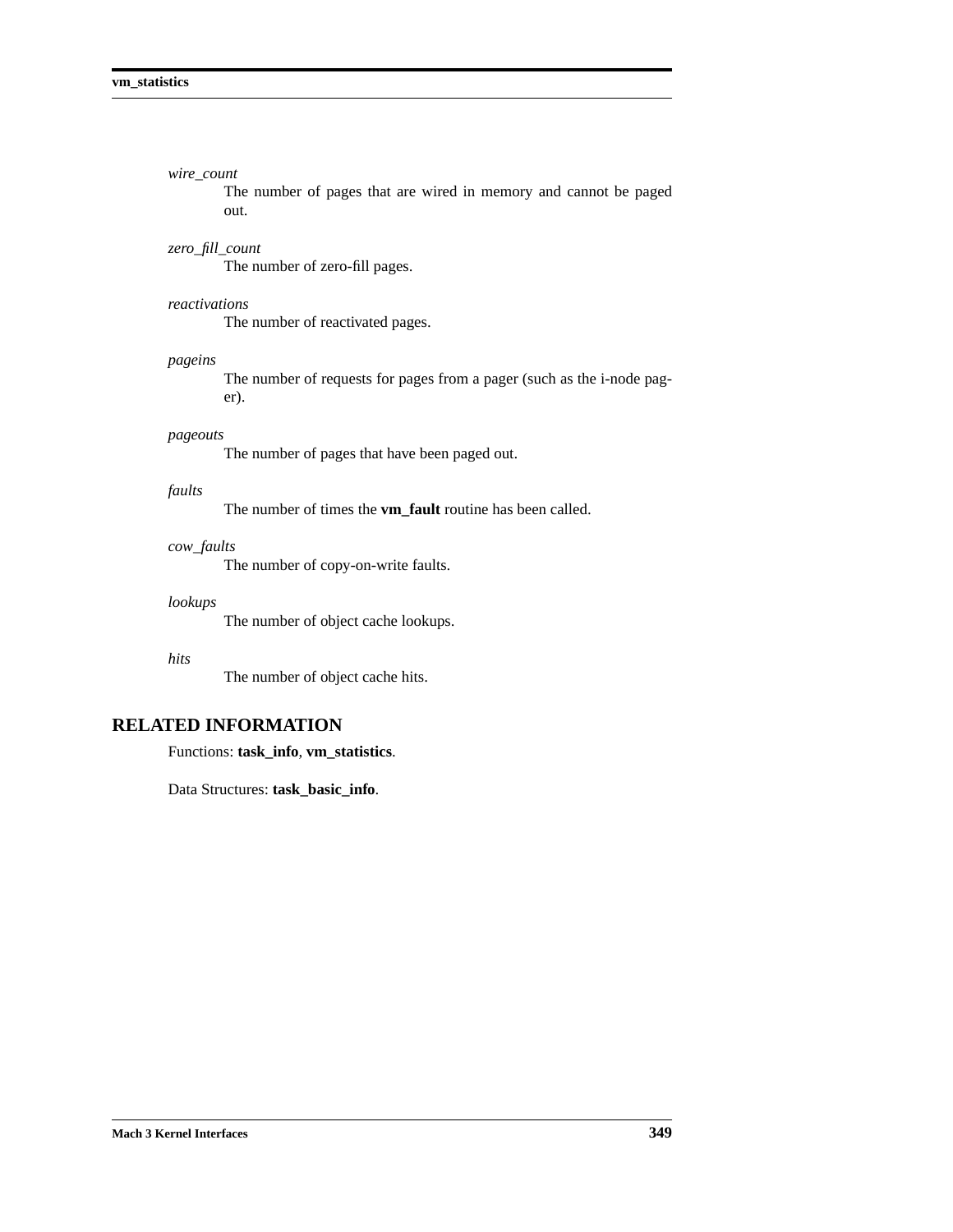**Data Structures**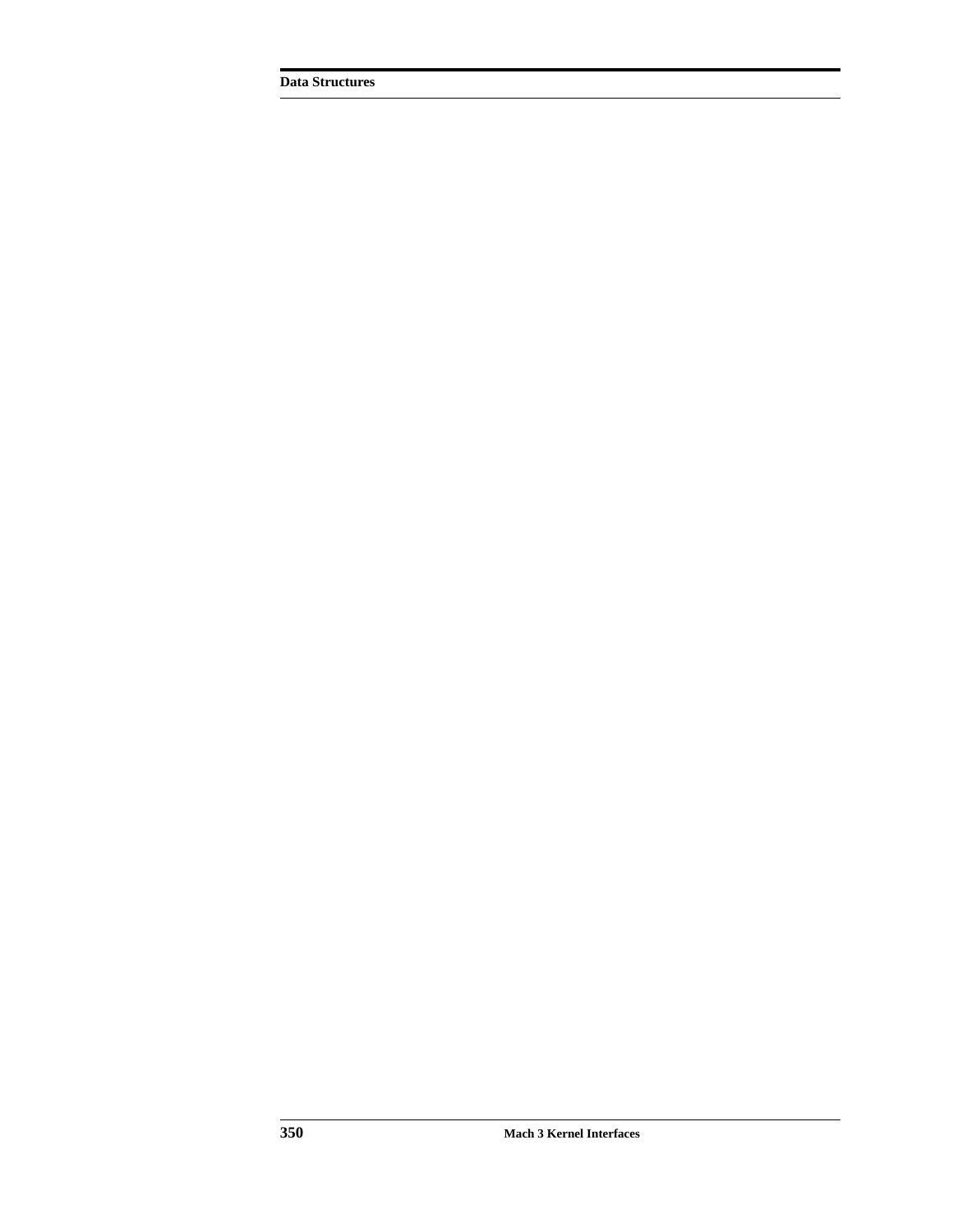# APPENDIX E Error Return Values

This appendix lists the various kernel return values.

An error code has the following format:

- system code (6 bits). The **err\_get\_system** (*err*) macro extracts this field.
- subsystem code (12 bits). The **err\_get\_sub** (*err*) macro extracts this field.
- error code (14 bits). The **err\_get\_code** (*err*) macro extracts this field.

The various system codes are:

- *err\_kern* —kernel
- *err\_us* user space library
- *err\_server* user space servers
- *err\_mach\_ipc* Mach-IPC errors
- *err\_local* user defined errors

A typical user error code definition would be:

#define SOMETHING\_WRONG *err\_local* | **err\_sub** (13) | 1

#### **D\_ALREADY\_OPEN**

Exclusive-use device already open

#### **D\_DEVICE\_DOWN**

Device has been shut down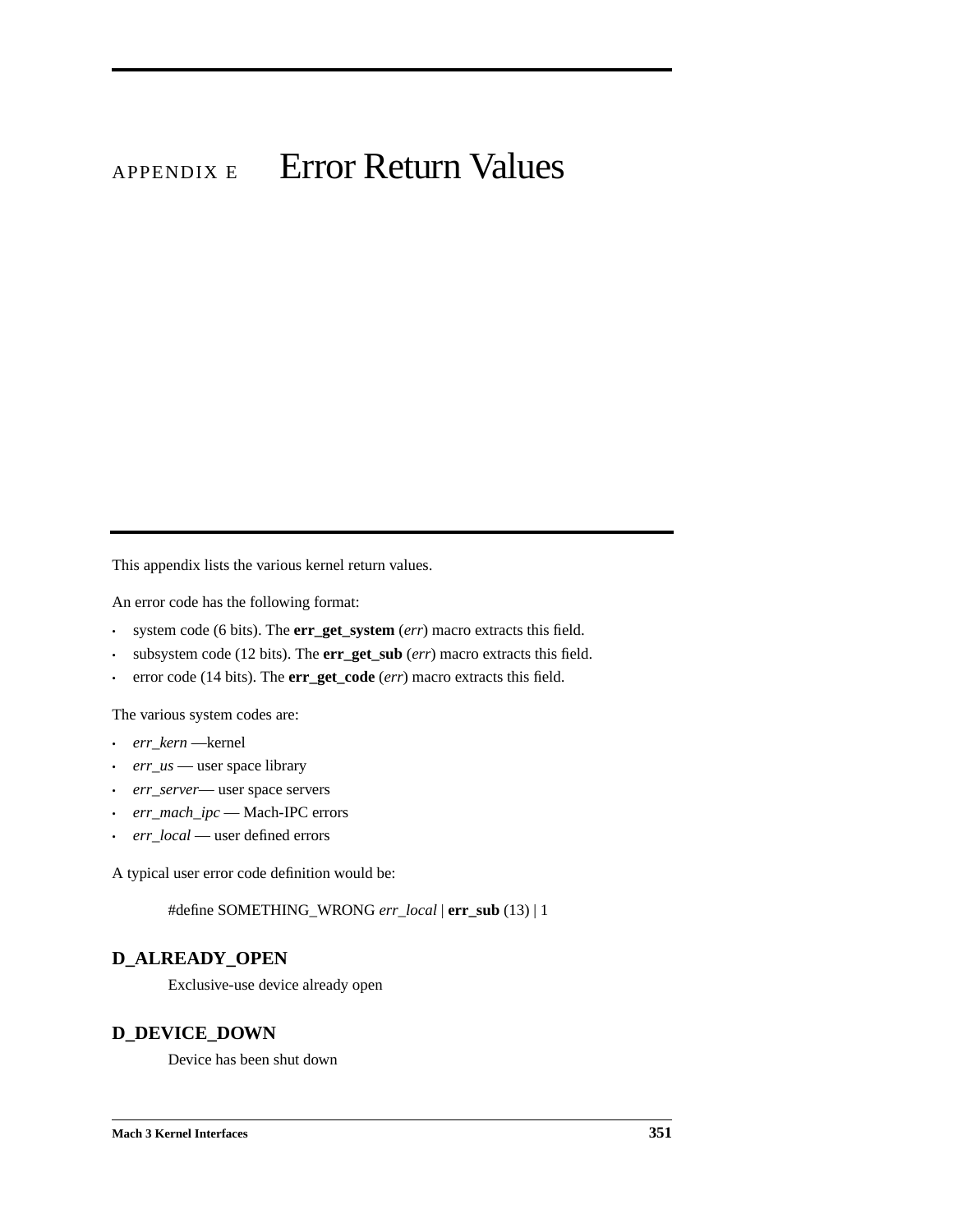## **D\_INVALID\_OPERATION**

Bad operation for device

#### **D\_INVALID\_RECNUM**

Invalid record (block) number

#### **D\_INVALID\_SIZE**

Invalid IO size

## **D\_IO\_ERROR**

Hardware IO error

### **D\_IO\_QUEUED**

IO queued - do not return result

## **D\_NO\_MEMORY**

Memory allocation failure

### **D\_NO\_SUCH\_DEVICE**

No such device

### **D\_OUT\_OF\_BAND**

Out-of-band condition occurred on device (such as typing control-C)

#### **D\_READ\_ONLY**

Data cannot be written to this device.

#### **D\_SUCCESS**

Normal device return

## **D\_WOULD\_BLOCK**

Operation would block, but D\_NOWAIT set

### **EML\_BAD\_CNT**

Invalid syscall number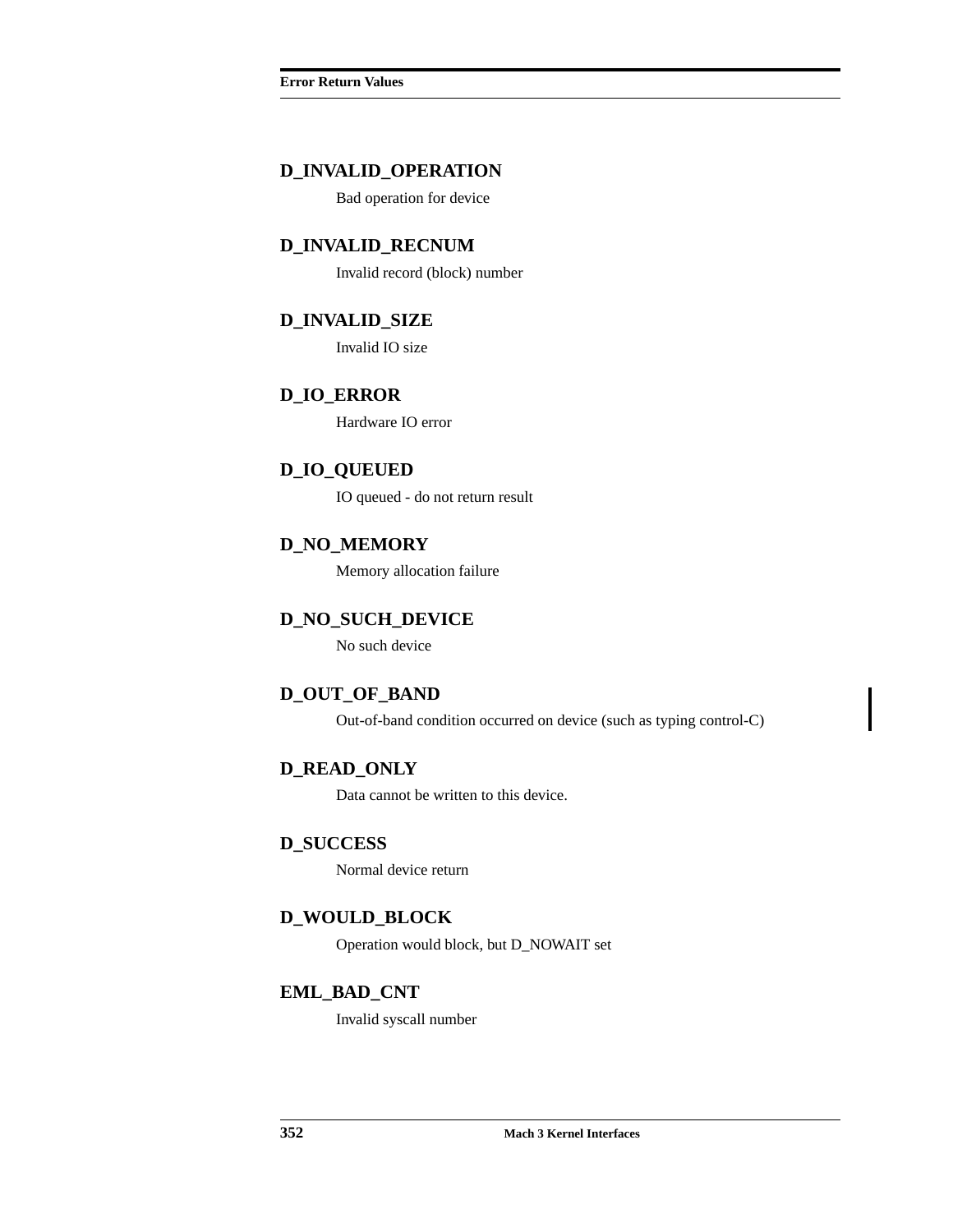#### **EML\_BAD\_TASK**

Null task

# **KERN\_ABORTED**

The operation was aborted. IPC code will catch this and reflect it as a message error.

# **KERN\_FAILURE**

The function could not be performed; a catch-all.

# **KERN\_INVALID\_ADDRESS**

Specified address is not currently valid.

### **KERN\_INVALID\_ARGUMENT**

The function requested was not applicable to this type of argument, or an argument

# **KERN\_INVALID\_CAPABILITY**

The supplied (port) capability is improper.

#### **KERN\_INVALID\_HOST**

Target host isn't actually a host.

# **KERN\_INVALID\_NAME**

The name doesn't denote a right in the task.

#### **KERN\_INVALID\_RIGHT**

The name denotes a right, but not an appropriate right.

### **KERN\_INVALID\_TASK**

Target task isn't an active task.

# **KERN\_INVALID\_VALUE**

A blatant range error.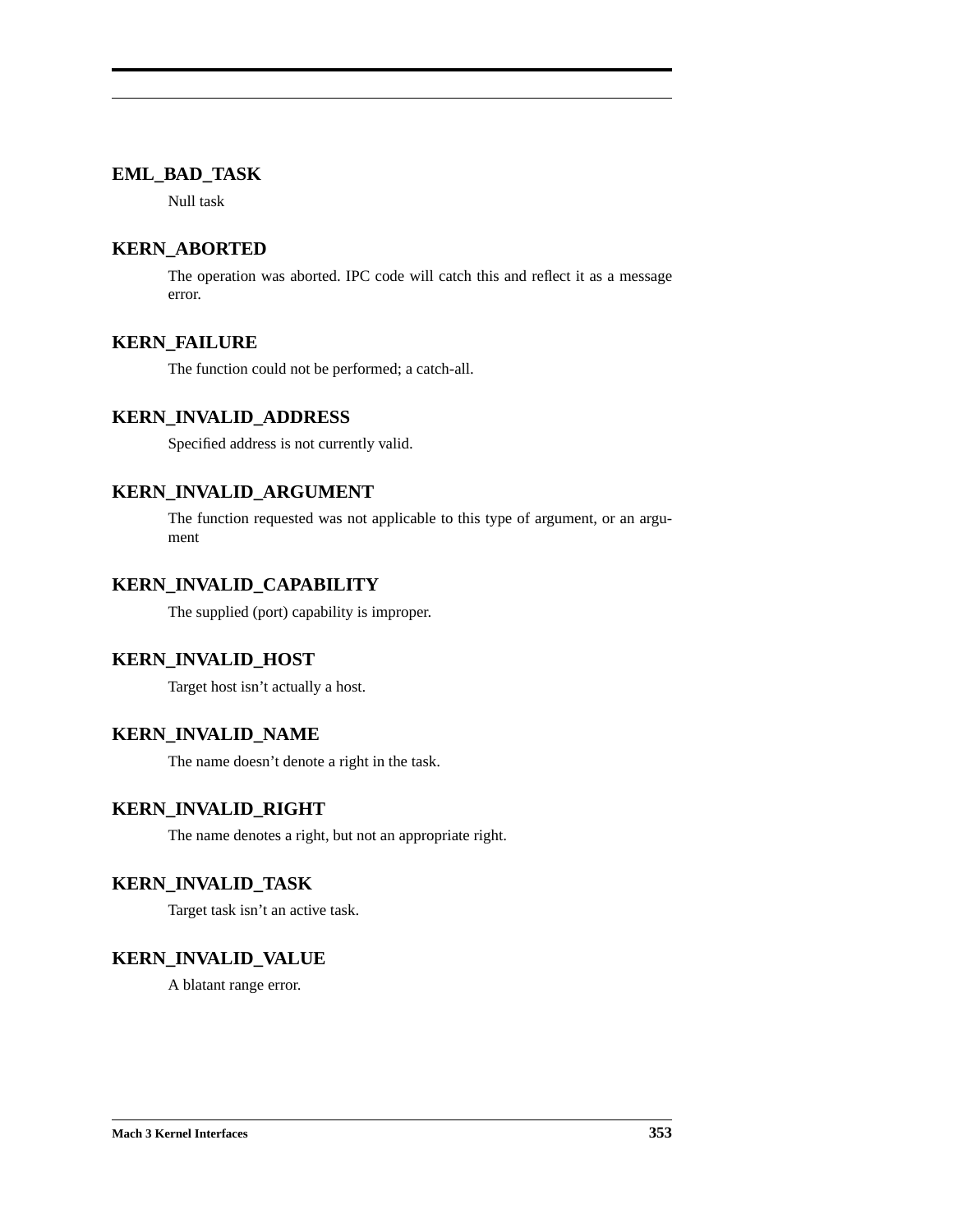#### **KERN\_MEMORY\_ERROR**

During a page fault, the memory object indicated that the data could not be returned. This failure may be temporary; future attempts to access this same data may succeed, as defined by the memory object.

# **KERN\_MEMORY\_FAILURE**

During a page fault, the target address refers to a memory object that has been destroyed. This failure is permanent.

#### **KERN\_NAME\_EXISTS**

The name already denotes a right in the task.

#### **KERN\_NO\_ACCESS**

Bogus access restriction.

#### **KERN\_NO\_SPACE**

The address range specified is already in use, or no address range of the size specified could be found.

#### **KERN\_NOT\_IN\_SET**

The receive right is not a member of a port set.

#### **KERN\_NOT\_RECEIVER**

The task in question does not hold receive rights for the port argument.

#### **KERN\_PROTECTION\_FAILURE**

Specified memory is valid, but does not permit the required forms of access.

#### **KERN\_RESOURCE\_SHORTAGE**

A system resource could not be allocated to fulfill this request. This failure may not be permanent.

#### **KERN\_RIGHT\_EXISTS**

The task already has send or receive rights for the port under another name.

#### **KERN\_SUCCESS**

Successful completion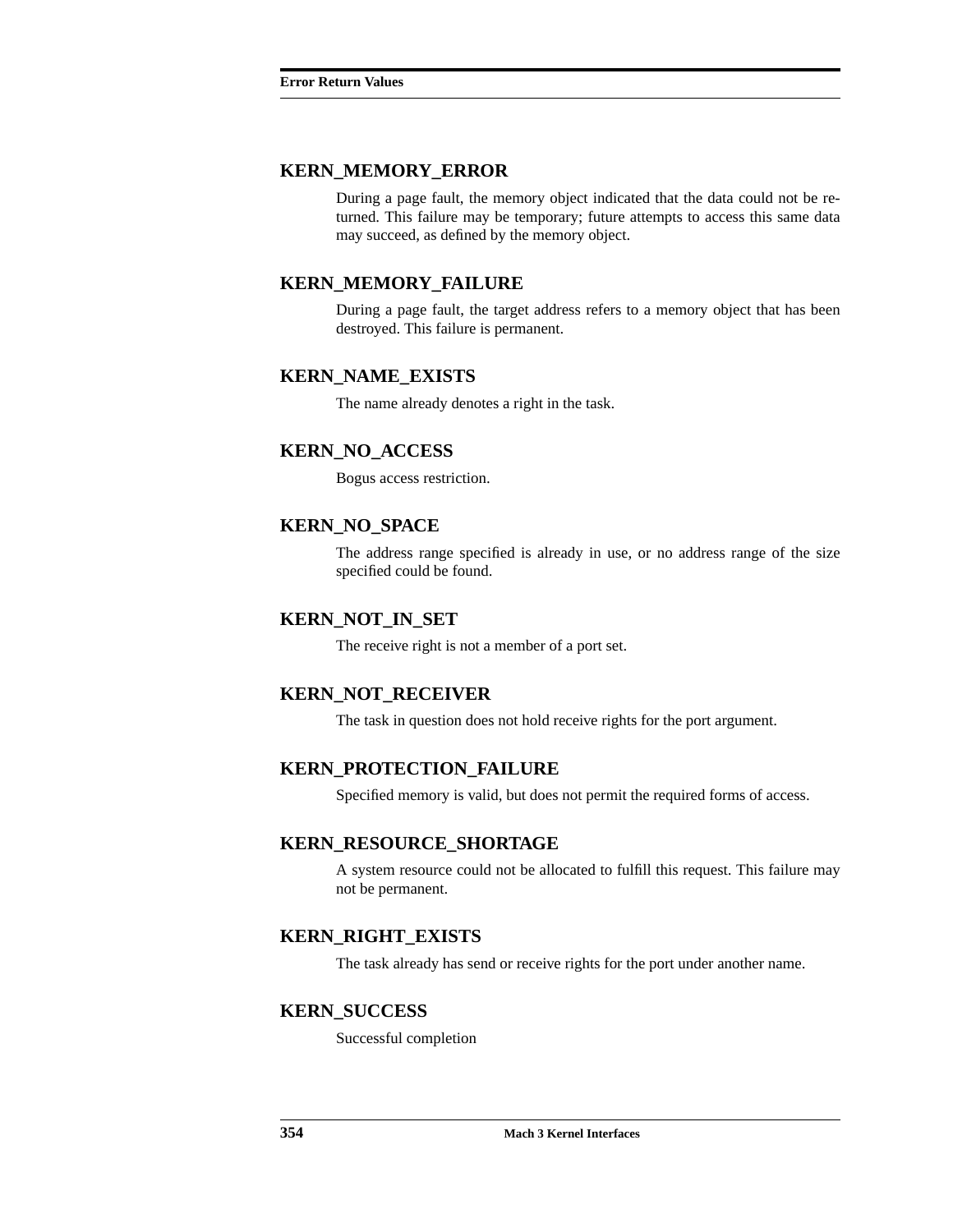#### **KERN\_UREFS\_OVERFLOW**

Operation would overflow limit on user-references.

### **MACH\_MSG\_IPC\_KERNEL**

(mask bit) Kernel resource shortage handling an IPC capability.

#### **MACH\_MSG\_IPC\_SPACE**

(mask bit) No room in IPC name space for another capability name.

#### **MACH\_MSG\_SUCCESS**

Normal IPC success.

### **MACH\_MSG\_VM\_KERNEL**

(mask bit) Kernel resource shortage handling out-of-line memory.

# **MACH\_MSG\_VM\_SPACE**

(mask bit) No room in VM address space for out-of-line memory.

# **MACH\_RCV\_BODY\_ERROR**

Error receiving message body. See special bits.

# **MACH\_RCV\_HEADER\_ERROR**

Error receiving message header. See special bits.

#### **MACH\_RCV\_IN\_SET**

Port is a member of a port set.

#### **MACH\_RCV\_INTERRUPTED**

Software interrupt.

#### **MACH\_RCV\_INVALID\_DATA**

Bogus message buffer for in-line data.

#### **MACH\_RCV\_INVALID\_NAME**

Bogus name for receive port/port-set.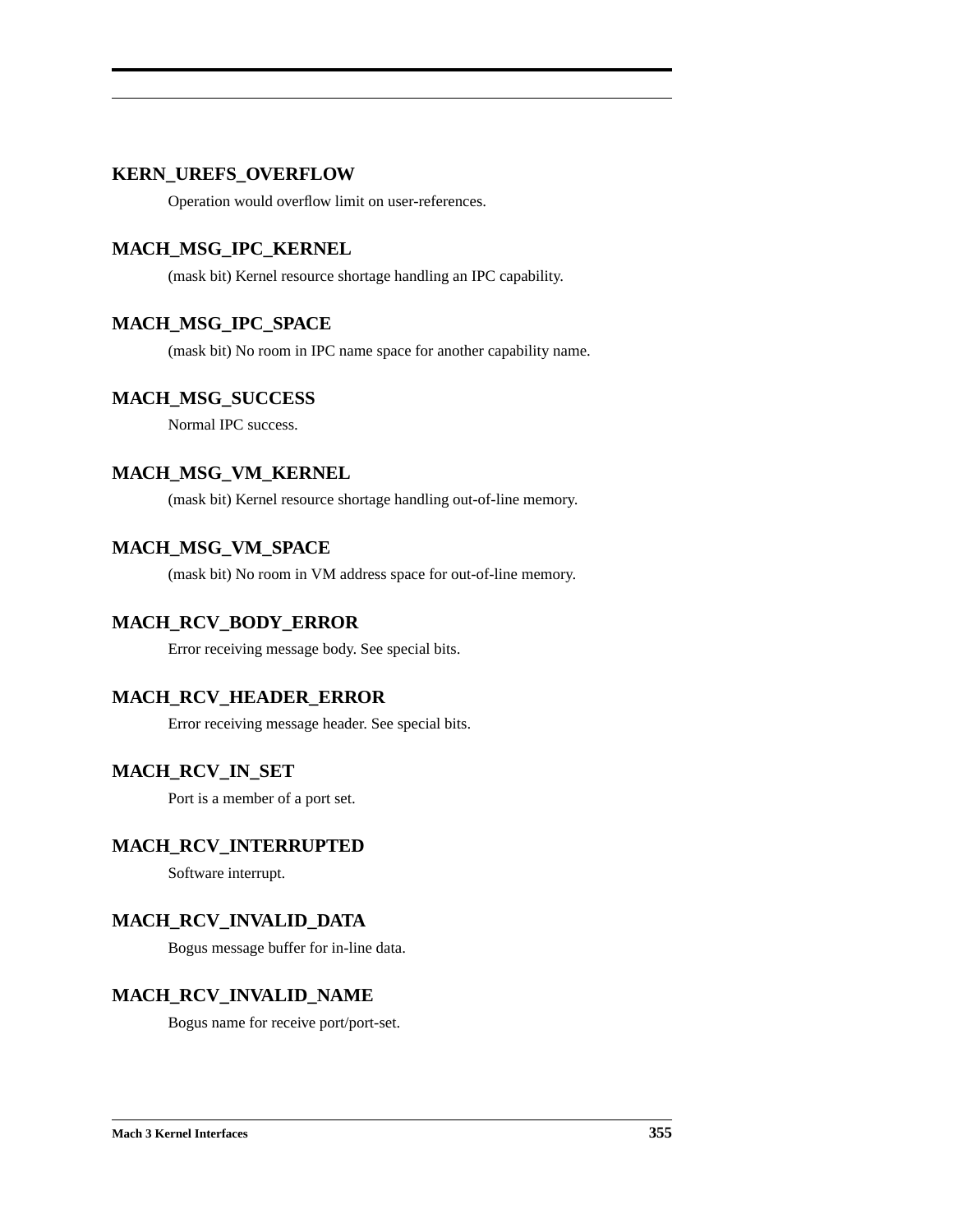# **MACH\_RCV\_INVALID\_NOTIFY**

Bogus notify port argument.

# **MACH\_RCV\_PORT\_CHANGED**

Port moved into a set during the receive.

# **MACH\_RCV\_PORT\_DIED**

Port/set was sent away/died during receive.

# **MACH\_RCV\_TIMED\_OUT**

Didn't get a message within the time-out value.

# **MACH\_RCV\_TOO\_LARGE**

Message buffer is not large enough for in-line data.

# **MACH\_SEND\_INTERRUPTED**

Software interrupt.

# **MACH\_SEND\_INVALID\_DATA**

Bogus in-line data.

# **MACH\_SEND\_INVALID\_DEST**

Bogus destination port.

# **MACH\_SEND\_INVALID\_HEADER**

A field in the header had a bad value.

# **MACH\_SEND\_INVALID\_MEMORY**

Invalid out-of-line memory address.

# **MACH\_SEND\_INVALID\_NOTIFY**

Bogus notify port argument.

# **MACH\_SEND\_INVALID\_REPLY**

Bogus reply port.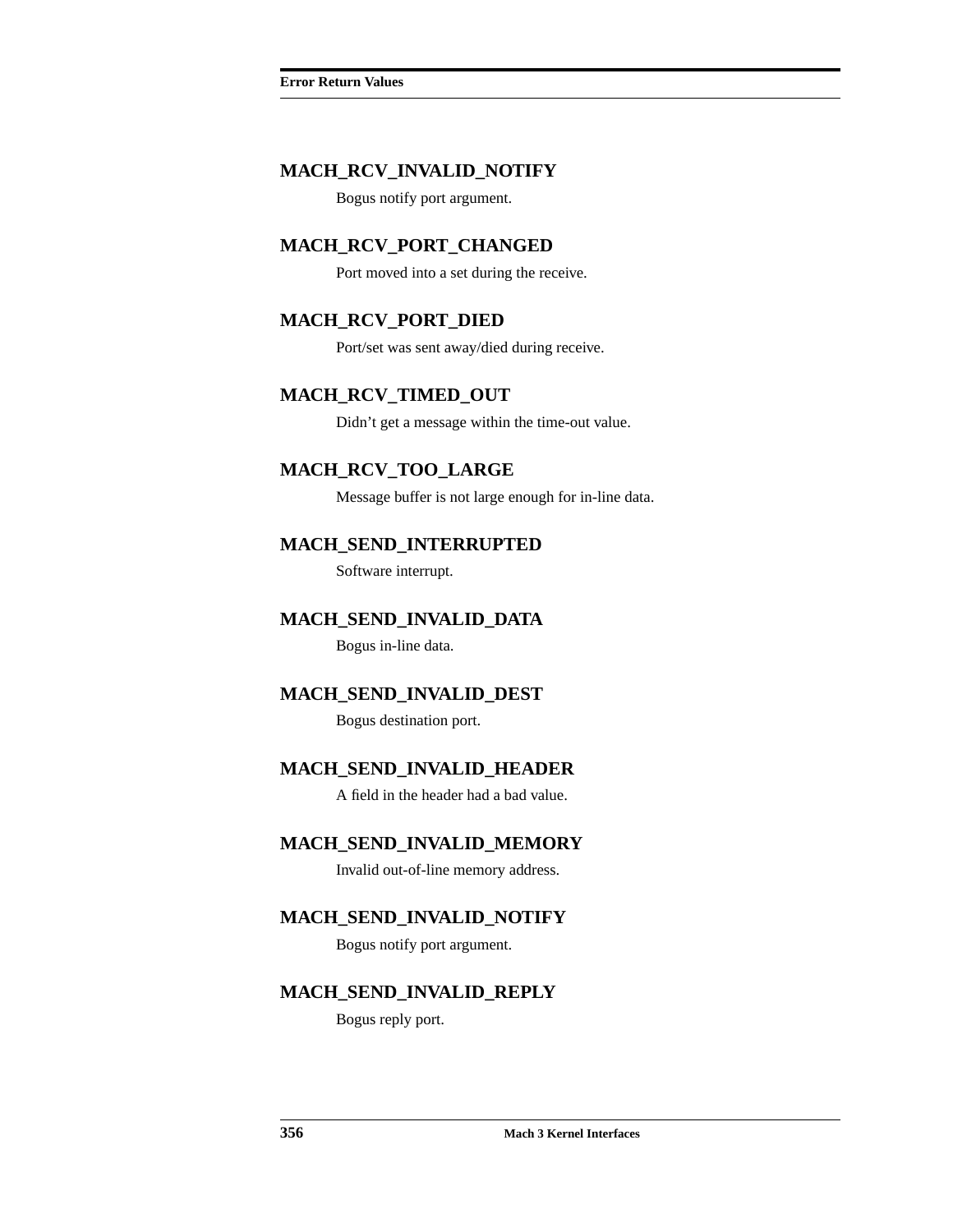#### **MACH\_SEND\_INVALID\_RIGHT**

Bogus port rights in the message body.

# **MACH\_SEND\_INVALID\_TYPE**

Invalid msg-type specification.

# **MACH\_SEND\_MSG\_TOO\_SMALL**

Data doesn't contain a complete message.

# **MACH\_SEND\_NO\_BUFFER**

No message buffer is available.

# **MACH\_SEND\_NO\_NOTIFY**

Resource shortage; can't request msg-accepted notification.

# **MACH\_SEND\_NOTIFY\_IN\_PROGRESS**

Msg-accepted notification already pending.

# **MACH\_SEND\_TIMED\_OUT**

Message not sent before time-out expired.

# **MACH\_SEND\_WILL\_NOTIFY**

Msg-accepted notification will be generated.

### **MIG\_ARRAY\_TOO\_LARGE**

User specified array not large enough to hold returned array

# **MIG\_BAD\_ARGUMENTS**

Server found wrong arguments

# **MIG\_BAD\_ID**

Bad message ID

# **MIG\_EXCEPTION**

Server raised exception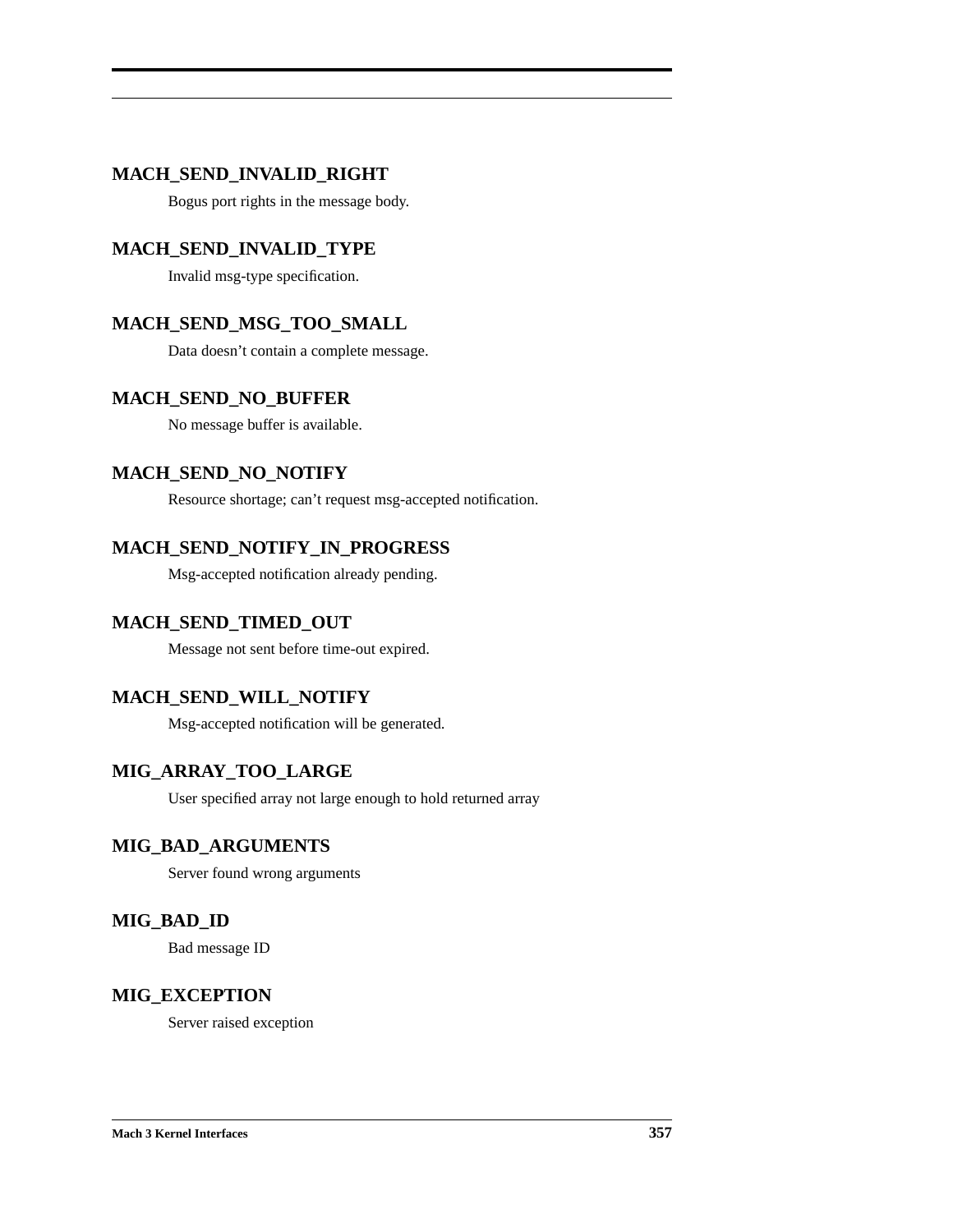# **MIG\_NO\_REPLY**

Server shouldn't reply

# **MIG\_REMOTE\_ERROR**

Server detected error

# **MIG\_REPLY\_MISMATCH**

Wrong return message ID

# **MIG\_SERVER\_DIED**

Server no longer exists

# **MIG\_TYPE\_ERROR**

Type check failure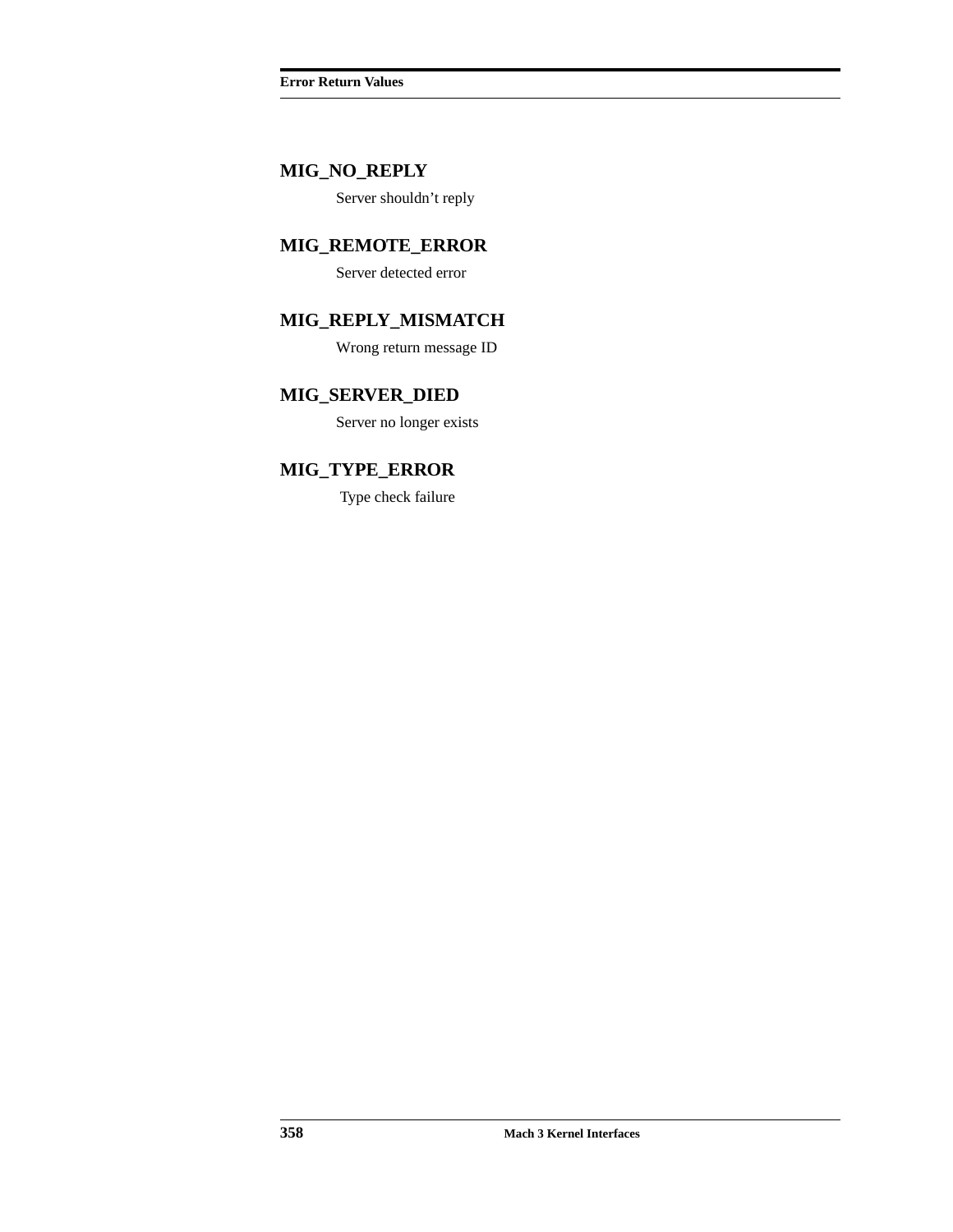# APPENDIX F Index

| Data Structures  323                                                                |
|-------------------------------------------------------------------------------------|
| Device Interface  259                                                               |
| Error Return Values  351                                                            |
| External Memory Management Inter-                                                   |
|                                                                                     |
|                                                                                     |
|                                                                                     |
|                                                                                     |
| Intel 386 Support 311                                                               |
| Interface Descriptions 1                                                            |
| Interface Types 2                                                                   |
|                                                                                     |
| MIG Server Routines  281                                                            |
| Multicomputer Support 299                                                           |
| Parameter Types 3                                                                   |
| Port Manipulation Interface  23                                                     |
| Processor Interface  223                                                            |
|                                                                                     |
| Task Interface  191                                                                 |
| Thread Interface  151                                                               |
| Virtual Memory Interface 73                                                         |
| catch_exception_raise 152                                                           |
| default_pager_info  100                                                             |
| default_pager_object_create 101                                                     |
| $\text{device}\_\text{close}\ldots\ldots\ldots\ldots\ldots\ldots\ldots\ldots\ldots$ |
| device_get_status  261                                                              |
| $device_map \ldots \ldots \ldots \ldots \ldots \ldots 263$                          |
| device_open  265                                                                    |

| $device\_open\_request \ldots \ldots \ldots \ldots 265$ |
|---------------------------------------------------------|
| device_read 268                                         |
| device_read_inband270                                   |
| device_read_request268                                  |
| device_read_request_inband 270                          |
| device_reply_server282                                  |
| device_set_filter272                                    |
| device_set_status 276                                   |
| device_write277                                         |
| device_write_inband 279                                 |
| device_write_request277                                 |
| device_write_request_inband 279                         |
| do_mach_notify_dead_name24                              |
| do_mach_notify_msg_accepted26                           |
| do_mach_notify_no_senders28                             |
| do_mach_notify_port_deleted30                           |
| do_mach_notify_port_destroyed32                         |
| do_mach_notify_send_once 34                             |
| do_seqnos_mach_notify_dead_name 24                      |
| do_seqnos_mach_notify_msg_accepted                      |
| 26                                                      |
| do_seqnos_mach_notify_no_senders 28                     |
| do_seqnos_mach_notify_port_deleted.                     |
| 30                                                      |
| do_seqnos_mach_notify_port_destroye                     |
| $d$ 32                                                  |
| do_seqnos_mach_notify_send_once.34                      |
| ds_device_open_reply 265                                |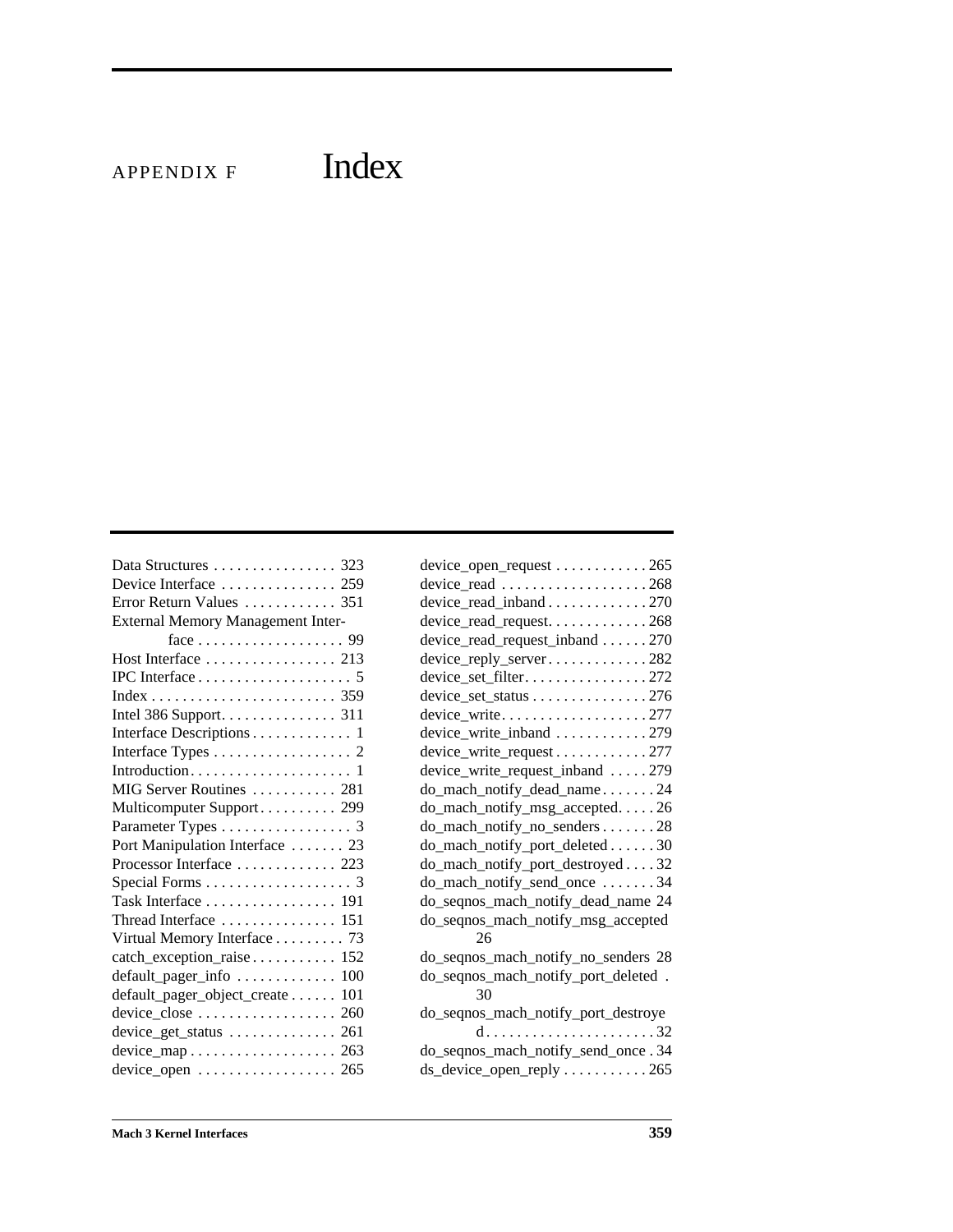#### **Index**

| ds_device_read_reply 268                                                                                           |  |
|--------------------------------------------------------------------------------------------------------------------|--|
| ds_device_read_reply_inband 270                                                                                    |  |
| ds_device_write_reply277                                                                                           |  |
| ds_device_write_reply_inband 279                                                                                   |  |
| $\text{evc\_wait} \dots \dots \dots \dots \dots \dots \dots \dots \dots \dots \dots \dots \dots \dots \dots \dots$ |  |
| $exc$ _server 284                                                                                                  |  |
|                                                                                                                    |  |
| $host\_adjust\_time \ldots \ldots \ldots \ldots 214$                                                               |  |
| host_basic_info $\ldots \ldots \ldots \ldots \ldots$ 324                                                           |  |
| $host\_get\_boot\_info$ 215                                                                                        |  |
| $host\_get\_time \ldots \ldots \ldots \ldots \ldots 216$                                                           |  |
|                                                                                                                    |  |
| $host\_kernel\_version \ldots \ldots \ldots \ldots 219$                                                            |  |
| $host\_load\_info \ldots \ldots \ldots \ldots \ldots 325$                                                          |  |
| host_processor_set_priv224                                                                                         |  |
| $host\_processor\_sets \ldots \ldots \ldots \ldots 225$                                                            |  |
| $host\_processors \ldots \ldots \ldots \ldots \ldots 227$                                                          |  |
| $host_reboot. \ldots \ldots \ldots \ldots \ldots \ldots 220$                                                       |  |
| $host\_sched\_info \ldots \ldots \ldots \ldots 326$                                                                |  |
| $host_set_time \ldots \ldots \ldots \ldots \ldots 221$                                                             |  |
|                                                                                                                    |  |
| i386_io_port_add316                                                                                                |  |
| i386_io_port_list 318                                                                                              |  |
| $i386$ <sub>-</sub> io <sub>-</sub> port <sub>-</sub> remove320                                                    |  |
|                                                                                                                    |  |
| mach_host_self 222                                                                                                 |  |
|                                                                                                                    |  |
| $mach\_msg \ldots \ldots \ldots \ldots \ldots \ldots 6$<br>mach_msg_header327                                      |  |
|                                                                                                                    |  |
| mach_msg_receive21                                                                                                 |  |
| mach_msg_send22                                                                                                    |  |
| mach_msg_type330                                                                                                   |  |
| $mach_msg_type_long \ldots \ldots \ldots 333$                                                                      |  |
| mach_port_allocate 35                                                                                              |  |
| mach_port_allocate_name37                                                                                          |  |
| mach_port_deallocate 39                                                                                            |  |
| mach_port_destroy40                                                                                                |  |
| mach_port_extract_right 42                                                                                         |  |
| mach_port_get_receive_status44                                                                                     |  |
| mach_port_get_refs 45                                                                                              |  |
| mach_port_get_set_status 47                                                                                        |  |
| mach_port_insert_right 49                                                                                          |  |
| mach_port_mod_refs51                                                                                               |  |
| mach_port_move_member 53                                                                                           |  |
| mach_port_names 55                                                                                                 |  |
| mach_port_rename57                                                                                                 |  |
| mach_port_request_notification 59                                                                                  |  |
|                                                                                                                    |  |
| mach_port_set_qlimit  63                                                                                           |  |
| mach_port_set_seqno65                                                                                              |  |
| mach_port_status 335                                                                                               |  |
| mach_port_type 66                                                                                                  |  |
| mach_ports_lookup 68                                                                                               |  |

| mach_ports_register 69                                             |
|--------------------------------------------------------------------|
| $mach\_reply\_port.\dots \dots \dots \dots \dots \dots$            |
| $mach\_sample\_task \ldots \ldots \ldots \ldots 192$               |
| $mach\_sample\_thread$ 159                                         |
| $mach\_task\_self$ 194                                             |
|                                                                    |
| $mapped_time_value \dots \dots \dots \dots \dots 337$              |
| memory_object_change_attributes103                                 |
| memory_object_change_completed.105                                 |
| $memory\_object\_copy \ldots \ldots \ldots 107$                    |
| memory_object_create 110                                           |
| memory_object_data_error113                                        |
| memory_object_data_initialize115                                   |
| memory_object_data_provided 117                                    |
| memory_object_data_request119                                      |
| memory_object_data_return121                                       |
| memory_object_data_supply 123                                      |
| nemory_object_data_unavailable126                                  |
| memory_object_data_unlock 128                                      |
| memory_object_data_write 130                                       |
| memory_object_default_server 286                                   |
| memory_object_destroy 132                                          |
| memory_object_get_attributes 133                                   |
|                                                                    |
| memory_object_lock_completed137                                    |
| memory_object_lock_request139                                      |
| memory_object_ready 142                                            |
| memory_object_server288                                            |
| memory_object_set_attributes 144                                   |
| nemory_object_supply_completed .146                                |
| memory_object_terminate 148                                        |
|                                                                    |
| norma_get_device_port 300<br>norma_get_host_paging_port300         |
| norma_get_host_port 301                                            |
|                                                                    |
| norma_get_host_priv_port 301                                       |
| norma_get_nameserver_port 301                                      |
| norma_get_special_port 300<br>norma_port_location_hint. 303        |
|                                                                    |
| norma_set_device_port304                                           |
| norma_set_host_paging_port 304                                     |
| $normal\_set\_host\_port$ 305                                      |
| norma_set_host_priv_port 305                                       |
| norma_set_nameserver_port305                                       |
| norma_set_special_port 304                                         |
| $normal\_task\_create \dots \dots \dots \dots \dots 307$           |
| notify_server290                                                   |
| $\text{processor}\_\text{assign}\dots\dots\dots\dots\dots\,.228$   |
| processor_basic_info 338                                           |
|                                                                    |
|                                                                    |
| processor_get_assignment 234                                       |
| $\text{processor}\_\text{info}\dots\dots\dots\dots\dots\dots$ .235 |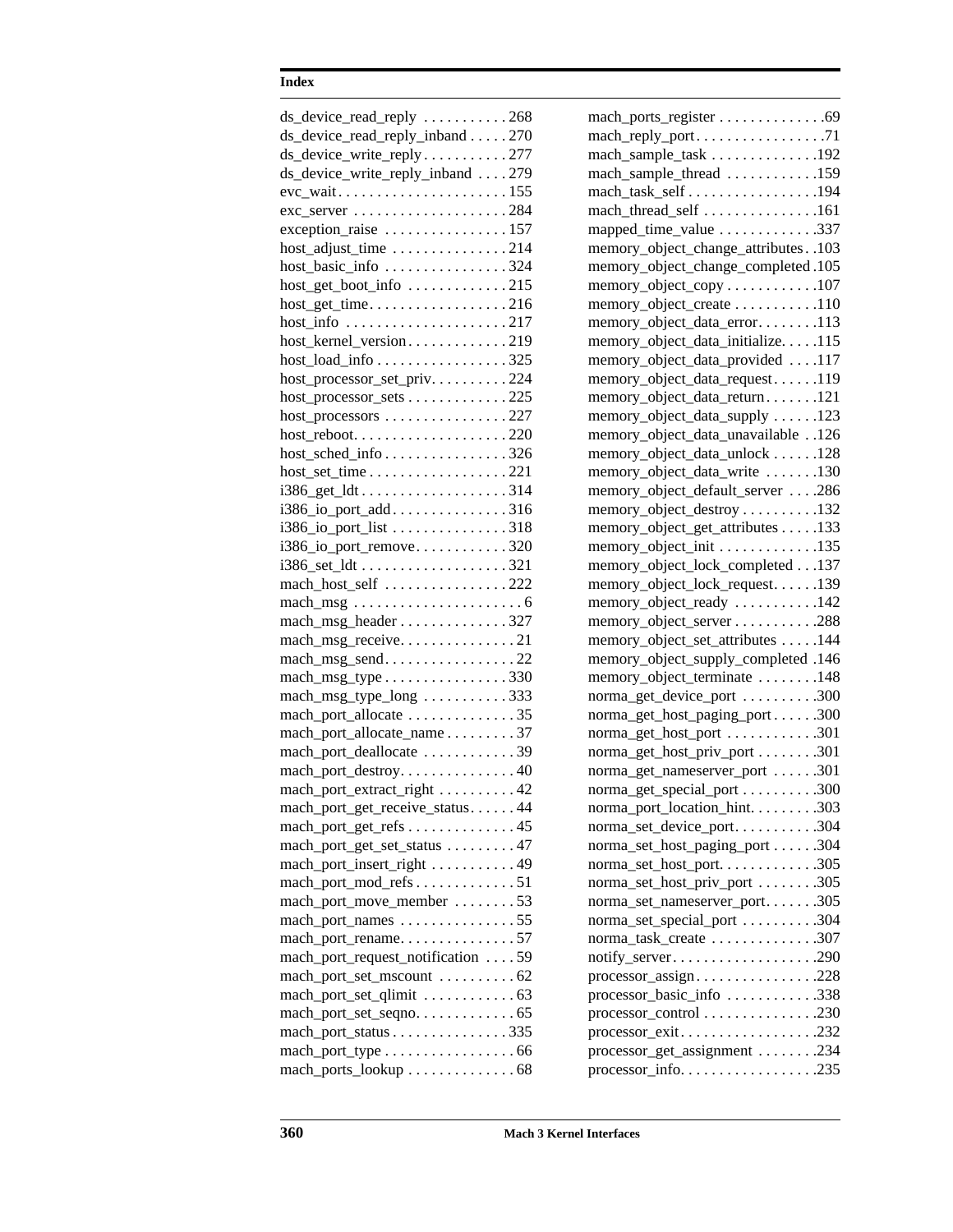processor\_set\_basic\_info . . . . . . . . 339 processor\_set\_create . . . . . . . . . . . . 237 processor\_set\_default . . . . . . . . . . . 239 processor set destroy . . . . . . . . . . . 240 processor set info . . . . . . . . . . . . 241 processor\_set\_max\_priority . . . . . . 243 processor set policy disable . . . . . 245 processor\_set\_policy\_enable . . . . . 247 processor set sched info . . . . . . . . 340 processor\_set\_tasks. . . . . . . . . . . . 248 processor set threads . . . . . . . . . . 249 processor\_start . . . . . . . . . . . . . . . . 250 seqnos\_memory\_object\_change\_compl eted . . . . . . . . . . . . . . . . . . 105 seqnos\_memory\_object\_copy. . . . . 108 segnos memory object create . . . . 110 seqnos\_memory\_object\_data\_initialize 115 seqnos\_memory\_object\_data\_request . 119 seqnos memory object data return 121 seqnos memory object data unlock . . 128 seqnos\_memory\_object\_data\_write 130 seqnos\_memory\_object\_default\_server 292 seqnos memory object init . . . . . . 136 seqnos\_memory\_object\_lock\_complete d . . . . . . . . . . . . . . . . . . . . 137 seqnos\_memory\_object\_server. . . . 294 seqnos memory object supply comple ted . . . . . . . . . . . . . . . . . . . 146 seqnos memory object terminate . 148 seqnos\_notify\_server . . . . . . . . . . . 296 swtch . . . . . . . . . . . . . . . . . . . . . . . . 162 swtch\_pri. . . . . . . . . . . . . . . . . . . . . 163 task\_assign . . . . . . . . . . . . . . . . . . . 252 task assign default . . . . . . . . . . . . 254 task\_basic\_info . . . . . . . . . . . . . . . . 341 task\_create. . . . . . . . . . . . . . . . . . . . 195 task\_get\_assignment . . . . . . . . . . . . 255 task get bootstrap port  $\dots$  . . . . . . . 198 task\_get\_emulation\_vector . . . . . . . 197 task get exception port . . . . . . . . . 198 task\_get\_kernel\_port. . . . . . . . . . . . 198 task\_get\_special\_port . . . . . . . . . . . 198 task\_info . . . . . . . . . . . . . . . . . . . . . 200 task priority . . . . . . . . . . . . . . . . . 202 task resume. . . . . . . . . . . . . . . . . . 204 task\_set\_bootstrap\_port . . . . . . . . . 208 task set child node  $\dots \dots \dots$  . . . . . . 309 task\_set\_emulation . . . . . . . . . . . . . 205

| task_set_emulation_vector206                                                      |  |
|-----------------------------------------------------------------------------------|--|
| task_set_exception_port208                                                        |  |
| task_set_kernel_port 208                                                          |  |
| task_set_special_port208                                                          |  |
| $task\_suspend \dots \dots \dots \dots \dots \dots 210$                           |  |
| $task_{\text{1}}\text{temperature} \dots \dots \dots \dots \dots 211$             |  |
| $task_{\text{i}}\cdot\ldots\cdot\ldots\cdot 342$                                  |  |
| $task_{\text{threads}} \dots \dots \dots \dots \dots \dots 212$                   |  |
|                                                                                   |  |
| $thread\_assign \ldots \ldots \ldots \ldots \ldots 256$                           |  |
| thread_assign_default 257                                                         |  |
|                                                                                   |  |
| $thread\_create \ldots \ldots \ldots \ldots \ldots 166$                           |  |
| $thread_{\text{e}$ depress_abort 168                                              |  |
| thread_get_assignment258                                                          |  |
| thread_get_exception_port169                                                      |  |
| thread_get_kernel_port  169                                                       |  |
| $thread\_get\_special\_port$ 169                                                  |  |
| $thread\_get\_state \ldots \ldots \ldots \ldots 171$                              |  |
|                                                                                   |  |
| $thread_max\_priority$ . 175                                                      |  |
|                                                                                   |  |
| thread_priority 179                                                               |  |
| $thread\_resume \ldots \ldots \ldots \ldots 181$                                  |  |
| $thread\_sched\_info$ 345                                                         |  |
| thread_set_exception_port182                                                      |  |
| thread_set_kernel_port 182                                                        |  |
| thread_set_special_port 182                                                       |  |
| $thread_set_state \ldots \ldots \ldots \ldots 184$                                |  |
|                                                                                   |  |
| $thread\_switch \ldots \ldots \ldots \ldots \ldots 187$                           |  |
| thread_terminate 189                                                              |  |
|                                                                                   |  |
| $time_value \dots \dots \dots \dots \dots \dots 347$                              |  |
| vm_allocate 74                                                                    |  |
|                                                                                   |  |
| vm_deallocate 78                                                                  |  |
|                                                                                   |  |
|                                                                                   |  |
| vm_machine_attribute 82<br>$vm\_map \ldots \ldots \ldots \ldots \ldots \ldots 84$ |  |
| $vm\_protect \dots \dots \dots \dots \dots \dots \dots 88$                        |  |
| $vm\_read \ldots \ldots \ldots \ldots \ldots \ldots \ldots 90$                    |  |
|                                                                                   |  |
|                                                                                   |  |
| vm_set_default_memory_manager.150<br>vm_statistics348                             |  |
|                                                                                   |  |
| vm_statistics94                                                                   |  |
| $vm\_wire \dots \dots \dots \dots \dots \dots \dots \dots 95$                     |  |
| $vm\_write \dots \dots \dots \dots \dots \dots \dots 97$                          |  |